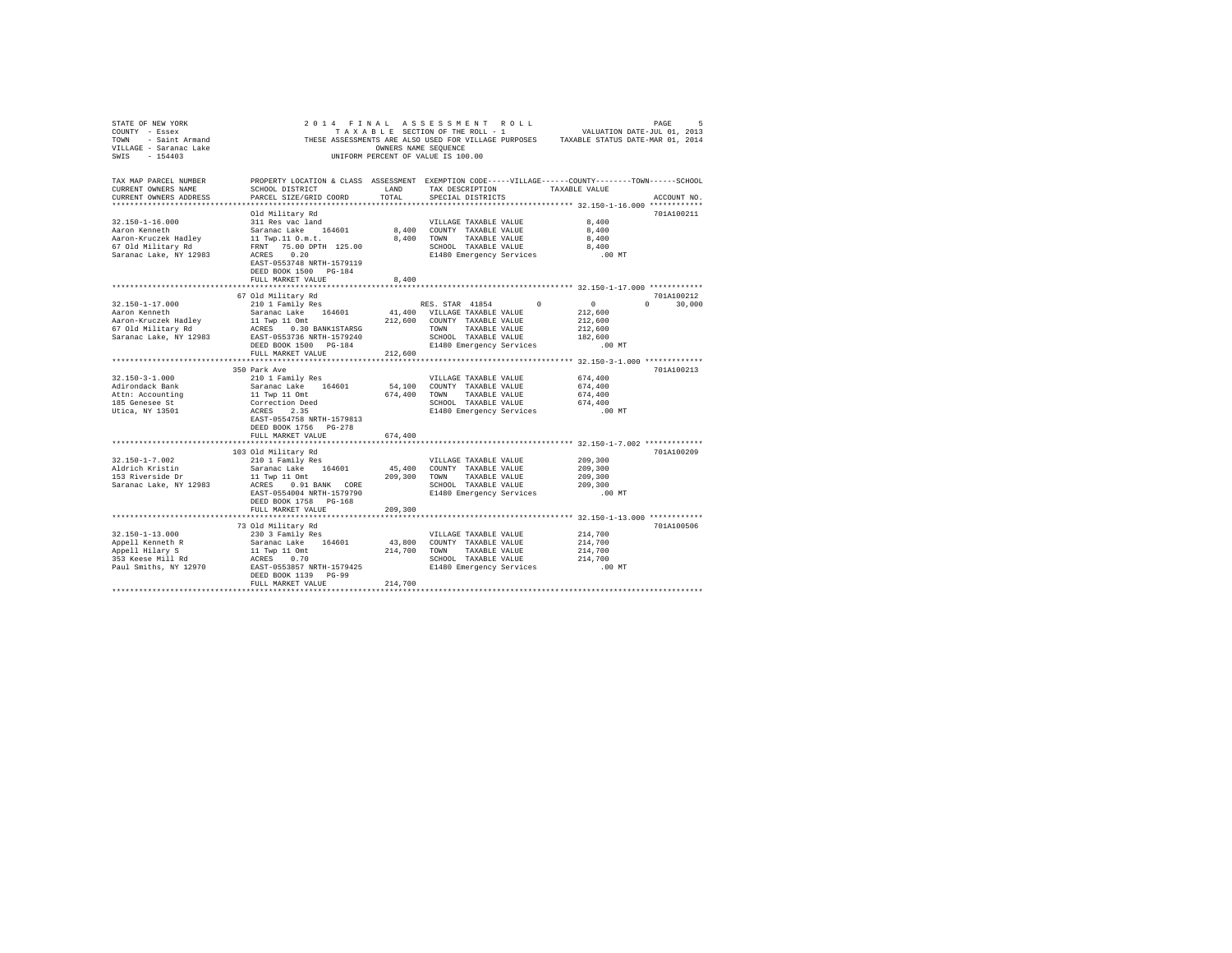| STATE OF NEW YORK<br>COUNTY - Essex<br>TOWN - Saint Armand<br>VILLAGE - Saranac Lake<br>SWIS - 154403 |                                                                                                                                                                                                                         | OWNERS NAME SEQUENCE | 2014 FINAL ASSESSMENT ROLL<br>TAXABLE SECTION OF THE ROLL - 1<br>UNIFORM PERCENT OF VALUE IS 100.00 |               | VALUATION DATE-JUL 01, 2013<br>THESE ASSESSMENTS ARE ALSO USED FOR VILLAGE PURPOSES TAXABLE STATUS DATE-MAR 01, 2014 | PAGE<br>6          |
|-------------------------------------------------------------------------------------------------------|-------------------------------------------------------------------------------------------------------------------------------------------------------------------------------------------------------------------------|----------------------|-----------------------------------------------------------------------------------------------------|---------------|----------------------------------------------------------------------------------------------------------------------|--------------------|
| TAX MAP PARCEL NUMBER<br>CURRENT OWNERS NAME<br>CURRENT OWNERS ADDRESS                                | PROPERTY LOCATION & CLASS ASSESSMENT EXEMPTION CODE-----VILLAGE-----COUNTY-------TOWN------SCHOOL<br>SCHOOL DISTRICT<br>PARCEL SIZE/GRID COORD                                                                          | LAND<br>TOTAL        | TAX DESCRIPTION TAXABLE VALUE<br>SPECIAL DISTRICTS                                                  |               |                                                                                                                      | ACCOUNT NO.        |
|                                                                                                       | Bloomingdale Ave                                                                                                                                                                                                        |                      |                                                                                                     |               |                                                                                                                      | 701A179025         |
| $32.135 - 1 - 6.000$                                                                                  | 311 Res vac land                                                                                                                                                                                                        |                      | VILLAGE TAXABLE VALUE                                                                               |               | 2,600                                                                                                                |                    |
| Arsenault Philip                                                                                      | Saranac Lake 164601<br>10 Twp 11 Omt<br>133 X 155 X Irr<br>-333 X 155 X 100                                                                                                                                             |                      | 2,600 COUNTY TAXABLE VALUE                                                                          |               | 2,600                                                                                                                |                    |
| Arsenault Clada                                                                                       |                                                                                                                                                                                                                         |                      | 2.600 TOWN<br>TAXABLE VALUE                                                                         |               | 2,600                                                                                                                |                    |
| 27 Harbour View Ter                                                                                   |                                                                                                                                                                                                                         |                      | SCHOOL TAXABLE VALUE                                                                                |               | 2,600                                                                                                                |                    |
| PO Box 389                                                                                            | ACRES 0.80                                                                                                                                                                                                              |                      | E1480 Emergency Services                                                                            |               | $.00$ MT                                                                                                             |                    |
| Westport, NY 12993-0389                                                                               | EAST-0555128 NRTH-1580404<br>DEED BOOK 476 PG-370                                                                                                                                                                       |                      |                                                                                                     |               |                                                                                                                      |                    |
|                                                                                                       | FULL MARKET VALUE                                                                                                                                                                                                       | 2,600                |                                                                                                     |               |                                                                                                                      |                    |
|                                                                                                       |                                                                                                                                                                                                                         |                      |                                                                                                     |               |                                                                                                                      |                    |
|                                                                                                       | Bloomingdale Ave                                                                                                                                                                                                        |                      |                                                                                                     |               |                                                                                                                      | 701A100105         |
| $32.135 - 2 - 1.000$                                                                                  | 311 Res vac land                                                                                                                                                                                                        |                      | VILLAGE TAXABLE VALUE                                                                               |               | 7.500                                                                                                                |                    |
| Arsenault Philip                                                                                      | Saranac Lake 164601                                                                                                                                                                                                     |                      | 7,500 COUNTY TAXABLE VALUE                                                                          |               | 7,500                                                                                                                |                    |
| Arsenault Clada                                                                                       | 11 Twp 11 Omt<br>ACRES 1.80<br>EAST-0555449 NRTH-1580471                                                                                                                                                                | 7,500                | TOWN                                                                                                | TAXABLE VALUE | 7.500                                                                                                                |                    |
| 27 Harbour View Ter                                                                                   |                                                                                                                                                                                                                         |                      | SCHOOL TAXABLE VALUE                                                                                |               | 7,500                                                                                                                |                    |
| PO Box 389                                                                                            |                                                                                                                                                                                                                         |                      | E1480 Emergency Services                                                                            |               | $.00$ MT                                                                                                             |                    |
| Westport, NY 12993-0389                                                                               | DEED BOOK 476 PG-370<br>FULL MARKET VALUE                                                                                                                                                                               | 7,500                |                                                                                                     |               |                                                                                                                      |                    |
|                                                                                                       |                                                                                                                                                                                                                         |                      |                                                                                                     |               |                                                                                                                      |                    |
|                                                                                                       | 145 Old Military Rd                                                                                                                                                                                                     |                      |                                                                                                     |               |                                                                                                                      | 701A100110         |
| $32.134 - 1 - 4.000$                                                                                  | 210 1 Family Res                                                                                                                                                                                                        |                      | SR STAR 41834                                                                                       | $\Omega$      | $\sim$ 0                                                                                                             | 64,200<br>$\Omega$ |
| Bixler Patricia S                                                                                     | Saranac Lake 164601                                                                                                                                                                                                     |                      | 43,000 VILLAGE TAXABLE VALUE                                                                        |               | 281,800                                                                                                              |                    |
| Attn: Patricia Hilling                                                                                | 11 Twp 11 Omt                                                                                                                                                                                                           | 281,800              | COUNTY TAXABLE VALUE                                                                                |               | 281,800                                                                                                              |                    |
| 145 Old Military Rd                                                                                   | ACRES 0.50                                                                                                                                                                                                              |                      | <b>TOWN</b>                                                                                         | TAXABLE VALUE | 281,800                                                                                                              |                    |
| Saranac Lake, NY 12983                                                                                | EAST-0554308 NRTH-1580211                                                                                                                                                                                               |                      | SCHOOL TAXABLE VALUE                                                                                |               | 217,600                                                                                                              |                    |
|                                                                                                       | DEED BOOK 978 PG-223                                                                                                                                                                                                    |                      | E1480 Emergency Services                                                                            |               | $.00$ MT                                                                                                             |                    |
|                                                                                                       | FULL MARKET VALUE                                                                                                                                                                                                       | 281,800              |                                                                                                     |               |                                                                                                                      |                    |
|                                                                                                       |                                                                                                                                                                                                                         |                      |                                                                                                     |               |                                                                                                                      |                    |
|                                                                                                       | 382 Park Ave                                                                                                                                                                                                            |                      |                                                                                                     |               |                                                                                                                      | 701A100311         |
| $32.134 - 1 - 16.000$                                                                                 | 230 3 Family Res                                                                                                                                                                                                        |                      | VILLAGE TAXABLE VALUE                                                                               |               | 145,000                                                                                                              |                    |
| Britting Norman A                                                                                     | Saranac Lake 164601                                                                                                                                                                                                     | 48,600               | COUNTY TAXABLE VALUE                                                                                |               | 145,000                                                                                                              |                    |
| Britting Nancy J                                                                                      | 11 Twp.11 0.m.t.                                                                                                                                                                                                        | 145,000              | TOWN TAXABLE VALUE                                                                                  |               | 145,000                                                                                                              |                    |
| 194 Great Neck Rd<br>Havelock, NC 28532                                                               | ACRES 1.43<br>EAST-0554907 NRTH-1580089                                                                                                                                                                                 |                      | SCHOOL TAXABLE VALUE                                                                                |               | 145,000                                                                                                              |                    |
|                                                                                                       |                                                                                                                                                                                                                         |                      | E1480 Emergency Services                                                                            |               | $.00$ MT                                                                                                             |                    |
|                                                                                                       | DEED BOOK 1731 PG-197<br>FULL MARKET VALUE                                                                                                                                                                              | 145,000              |                                                                                                     |               |                                                                                                                      |                    |
|                                                                                                       |                                                                                                                                                                                                                         |                      |                                                                                                     |               |                                                                                                                      |                    |
|                                                                                                       | 14 Mountain Ln                                                                                                                                                                                                          |                      |                                                                                                     |               |                                                                                                                      | 701A100304         |
| $32.150 - 1 - 2.000$                                                                                  | 210 1 Family Res                                                                                                                                                                                                        |                      | RES. STAR 41854                                                                                     | $\Omega$      | $\sim$ 0                                                                                                             | $0 \t 30,000$      |
| Brosseau Richard                                                                                      |                                                                                                                                                                                                                         |                      |                                                                                                     |               | 199,900                                                                                                              |                    |
| Brosseau Suzanne                                                                                      | Saranac Lake 164601 42,200 VILLAGE TAXABLE VALUE 11 TWD 11 ORL 11 TAVABLE VALUE 1 TWD 10 COUNTY TAXABLE VALUE<br>ACRES 0.40 BANKADKBANK 199,900 COUNTY TAXABLE VALUE ACRES 0.40 BANKADKBANK 199,900 CONTY TAXABLE VALUE |                      |                                                                                                     |               | 199,900                                                                                                              |                    |
| 14 Mountain Ln                                                                                        |                                                                                                                                                                                                                         |                      |                                                                                                     |               | 199,900                                                                                                              |                    |
| Saranac Lake, NY 12983                                                                                |                                                                                                                                                                                                                         |                      | SCHOOL TAXABLE VALUE                                                                                |               | 169,900                                                                                                              |                    |
|                                                                                                       | DEED BOOK 1145 PG-52                                                                                                                                                                                                    |                      | E1480 Emergency Services                                                                            |               | $.00$ MT                                                                                                             |                    |
|                                                                                                       | FULL MARKET VALUE                                                                                                                                                                                                       | 199,900              |                                                                                                     |               |                                                                                                                      |                    |
|                                                                                                       |                                                                                                                                                                                                                         |                      |                                                                                                     |               |                                                                                                                      |                    |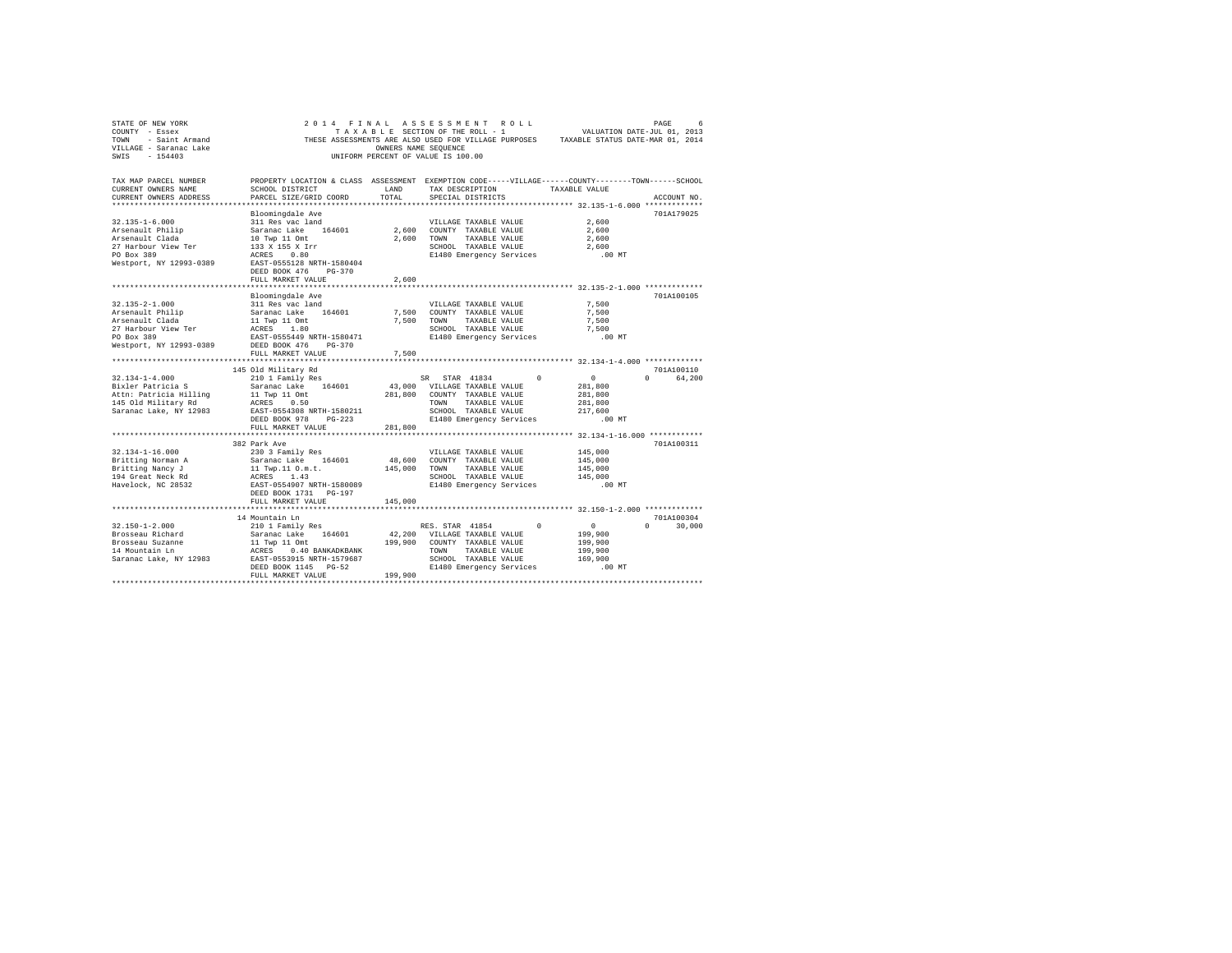| STATE OF ENF YORK WORK WORK AND A RESULTED TO A RESULT ON THE SECTION OF THE SECTION OF THE SECTION OF THE SECTION OF THE ROLL - 1 WALUATION DATE-JUL 01, 2013<br>TONN - Saint Armand - THESE ASSESSMENTS ARE ALSO USED FOR VIL      |                                                                                                  |         |                       |                  |             |
|--------------------------------------------------------------------------------------------------------------------------------------------------------------------------------------------------------------------------------------|--------------------------------------------------------------------------------------------------|---------|-----------------------|------------------|-------------|
|                                                                                                                                                                                                                                      |                                                                                                  |         |                       |                  |             |
|                                                                                                                                                                                                                                      |                                                                                                  |         |                       |                  |             |
|                                                                                                                                                                                                                                      |                                                                                                  |         |                       |                  |             |
|                                                                                                                                                                                                                                      |                                                                                                  |         |                       |                  |             |
|                                                                                                                                                                                                                                      |                                                                                                  |         |                       |                  |             |
|                                                                                                                                                                                                                                      |                                                                                                  |         |                       |                  |             |
|                                                                                                                                                                                                                                      | PROPERTY LOCATION & CLASS ASSESSMENT EXEMPTION CODE-----VILLAGE-----COUNTY-------TOWN-----SCHOOL |         |                       |                  |             |
| TAX MAP PARCEL NUMBER<br>CUPPENT OWNERS NAME<br>CURRENT OWNERS NAME                                                                                                                                                                  | SCHOOL DISTRICT         LAND     TAX DESCRIPTION       TAXABLE VALUE                             |         |                       |                  |             |
| CURRENT OWNERS ADDRESS PARCEL SIZE/GRID COORD TOTAL                                                                                                                                                                                  |                                                                                                  |         | SPECIAL DISTRICTS     |                  | ACCOUNT NO. |
|                                                                                                                                                                                                                                      |                                                                                                  |         |                       |                  |             |
|                                                                                                                                                                                                                                      | 90 Grove St                                                                                      |         |                       |                  | 701A181012  |
| 32.166-1-2.500                                                                                                                                                                                                                       | 210 1 Family Res                                                                                 |         | VILLAGE TAXABLE VALUE |                  |             |
|                                                                                                                                                                                                                                      | Saranac Lake 164601 18,800 COUNTY TAXABLE VALUE                                                  |         |                       | 99,300<br>99,300 |             |
| Buerkett Rebecca<br>90 Grove St                                                                                                                                                                                                      |                                                                                                  |         |                       |                  |             |
| Black extracts respect to the control of the control of the particle of the particle of the particle of the particle of the particle of the particle of the particle of the particle of the particle of the state of the state       |                                                                                                  |         |                       |                  |             |
|                                                                                                                                                                                                                                      |                                                                                                  |         |                       |                  |             |
|                                                                                                                                                                                                                                      |                                                                                                  |         |                       |                  |             |
|                                                                                                                                                                                                                                      | ACRES 0.19 BANK1STARSG                                                                           |         |                       |                  |             |
|                                                                                                                                                                                                                                      | EAST-0554270 NRTH-1578860                                                                        |         |                       |                  |             |
|                                                                                                                                                                                                                                      | DEED BOOK 1744 PG-273                                                                            |         |                       |                  |             |
|                                                                                                                                                                                                                                      | FULL MARKET VALUE                                                                                | 99,300  |                       |                  |             |
|                                                                                                                                                                                                                                      |                                                                                                  |         |                       |                  |             |
|                                                                                                                                                                                                                                      | 317 Park Ave                                                                                     |         |                       |                  | 701A100413  |
| $32.150 - 2 - 3.000$                                                                                                                                                                                                                 | 210 1 Family Res                                                                                 |         |                       | 349,500          |             |
| Burger Jack A                                                                                                                                                                                                                        |                                                                                                  |         |                       |                  |             |
| Burger Carol N<br>25 Crestwood Dr<br>Delhi, NY 13753                                                                                                                                                                                 |                                                                                                  |         |                       |                  |             |
|                                                                                                                                                                                                                                      |                                                                                                  |         |                       |                  |             |
|                                                                                                                                                                                                                                      |                                                                                                  |         |                       | .00 MT           |             |
|                                                                                                                                                                                                                                      |                                                                                                  |         |                       |                  |             |
|                                                                                                                                                                                                                                      | FULL MARKET VALUE                                                                                | 349,500 |                       |                  |             |
|                                                                                                                                                                                                                                      |                                                                                                  |         |                       |                  |             |
|                                                                                                                                                                                                                                      | Park Ave                                                                                         |         |                       |                  | 701A100414  |
| 32.150-2-5.000<br>311 Res vac land<br>Burger Jack A Saranac Lake 164601<br>Burger Carol N 11 Twp.110.00<br>Burger Carol N 11 Twp.110.00<br>25 Crestwood Dr FRNT 59.00 DPTH 100.00<br>26 Cress 0.20<br>26 Cress 0.20<br>26 Cress 0.20 |                                                                                                  |         |                       |                  |             |
|                                                                                                                                                                                                                                      |                                                                                                  |         |                       |                  |             |
|                                                                                                                                                                                                                                      |                                                                                                  |         |                       |                  |             |
|                                                                                                                                                                                                                                      |                                                                                                  |         |                       |                  |             |
|                                                                                                                                                                                                                                      |                                                                                                  |         |                       |                  |             |
|                                                                                                                                                                                                                                      |                                                                                                  |         |                       |                  |             |
|                                                                                                                                                                                                                                      |                                                                                                  |         |                       |                  |             |
|                                                                                                                                                                                                                                      |                                                                                                  |         |                       |                  |             |
|                                                                                                                                                                                                                                      | FULL MARKET VALUE                                                                                | 8,400   |                       |                  |             |
|                                                                                                                                                                                                                                      |                                                                                                  |         |                       |                  |             |
|                                                                                                                                                                                                                                      |                                                                                                  |         |                       |                  | 701A100503  |
|                                                                                                                                                                                                                                      |                                                                                                  |         |                       |                  |             |
|                                                                                                                                                                                                                                      |                                                                                                  |         |                       |                  |             |
| 32.134-1-1.110<br>Casier Audrey<br>308 Park Ave                                                                                                                                                                                      |                                                                                                  |         |                       |                  |             |
| Saranac Lake, NY 12983                                                                                                                                                                                                               |                                                                                                  |         |                       |                  |             |
|                                                                                                                                                                                                                                      |                                                                                                  |         |                       |                  |             |
|                                                                                                                                                                                                                                      |                                                                                                  |         |                       |                  |             |
|                                                                                                                                                                                                                                      | EAST-0554175 NRTH-1580360                                                                        |         |                       |                  |             |
|                                                                                                                                                                                                                                      | DEED BOOK 828 PG-163                                                                             |         |                       |                  |             |
|                                                                                                                                                                                                                                      | FULL MARKET VALUE                                                                                | 53,100  |                       |                  |             |
|                                                                                                                                                                                                                                      |                                                                                                  |         |                       |                  |             |
|                                                                                                                                                                                                                                      | Mountain Ln                                                                                      |         |                       |                  | 701A186002  |
| $32.150 - 4 - 1.000$                                                                                                                                                                                                                 | 311 Res vac land                                                                                 |         | VILLAGE TAXABLE VALUE | 12,600           |             |
|                                                                                                                                                                                                                                      |                                                                                                  |         |                       |                  |             |
|                                                                                                                                                                                                                                      |                                                                                                  |         |                       |                  |             |
|                                                                                                                                                                                                                                      |                                                                                                  |         |                       |                  |             |
|                                                                                                                                                                                                                                      |                                                                                                  |         |                       |                  |             |
|                                                                                                                                                                                                                                      |                                                                                                  |         |                       |                  |             |
|                                                                                                                                                                                                                                      | ACRES 0.40                                                                                       |         |                       |                  |             |
|                                                                                                                                                                                                                                      | EAST-0553713 NRTH-1579866                                                                        |         |                       |                  |             |
|                                                                                                                                                                                                                                      | DEED BOOK 877 PG-285                                                                             |         |                       |                  |             |
|                                                                                                                                                                                                                                      | FULL MARKET VALUE                                                                                | 12,600  |                       |                  |             |
|                                                                                                                                                                                                                                      |                                                                                                  |         |                       |                  |             |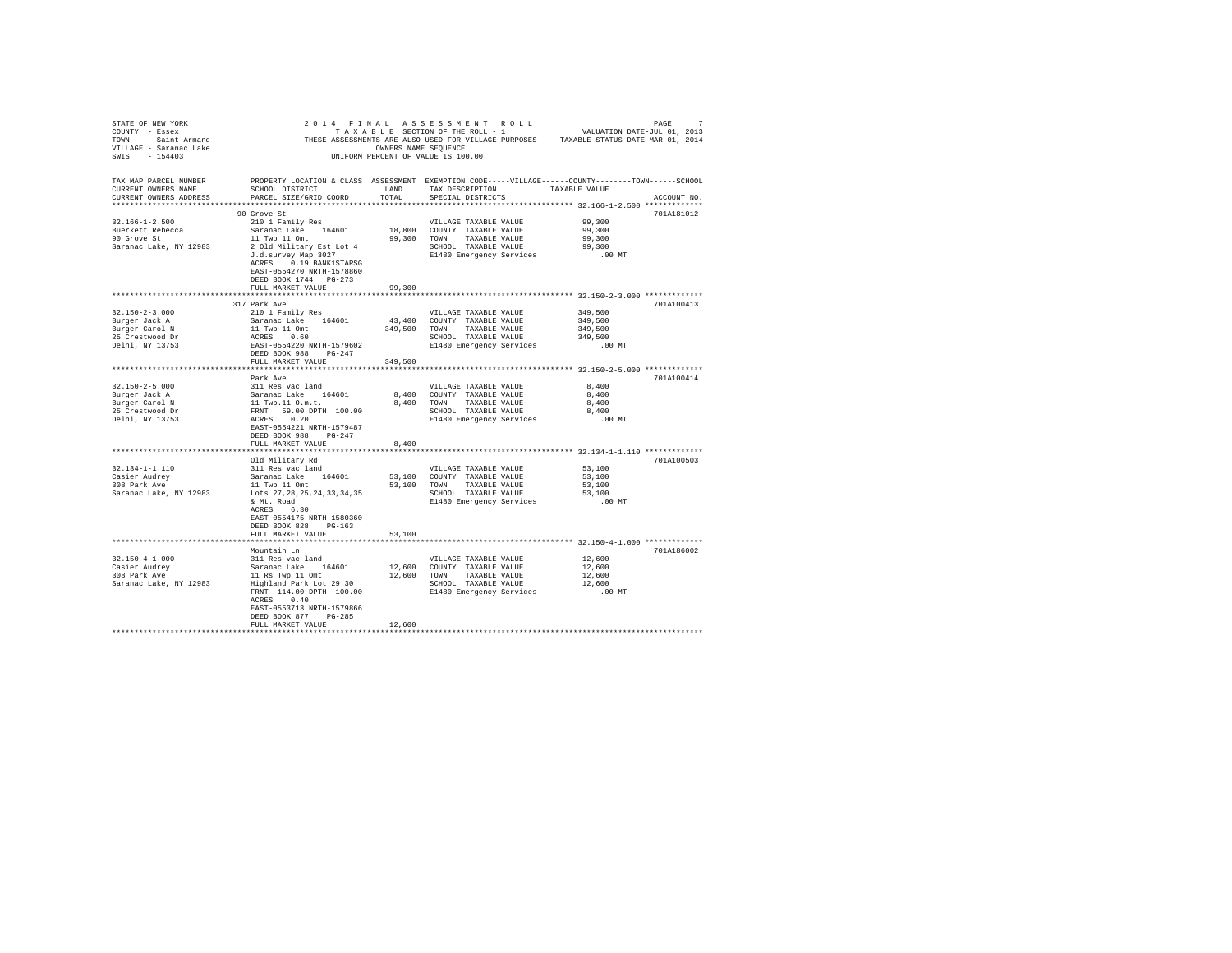| STATE OF NEW YORK                            |                                                                                                                                                 |        | 2014 FINAL ASSESSMENT ROLL                          | PAGE<br>8<br>COUNTY - Essex<br>TRESE ASSESSMENT A TRESE ASSESSMENT OUTLING PURPOSES<br>TOWN - Saint Armand THESE ASSESSMENTS ARE ALSO USED FOR VILLAGE PURPOSES<br>TILLAGE - SATABLE JAR 01, 2014<br>TRESE ASSESSMENT OF VALUE IS 100.00<br>TRIFORM P |
|----------------------------------------------|-------------------------------------------------------------------------------------------------------------------------------------------------|--------|-----------------------------------------------------|-------------------------------------------------------------------------------------------------------------------------------------------------------------------------------------------------------------------------------------------------------|
| TAX MAP PARCEL NUMBER<br>CURRENT OWNERS NAME | SCHOOL DISTRICT                                                                                                                                 | LAND   | TAX DESCRIPTION TAXABLE VALUE                       | PROPERTY LOCATION & CLASS ASSESSMENT EXEMPTION CODE-----VILLAGE-----COUNTY-------TOWN------SCHOOL                                                                                                                                                     |
| CURRENT OWNERS ADDRESS                       | PARCEL SIZE/GRID COORD                                                                                                                          | TOTAL  | SPECIAL DISTRICTS                                   | ACCOUNT NO.                                                                                                                                                                                                                                           |
|                                              |                                                                                                                                                 |        |                                                     |                                                                                                                                                                                                                                                       |
|                                              | Panorama Dr                                                                                                                                     |        |                                                     | 7012006010                                                                                                                                                                                                                                            |
| $32.29 - 1 - 5.000$                          | 311 Res vac land                                                                                                                                |        | VILLAGE TAXABLE VALUE                               | 76,000                                                                                                                                                                                                                                                |
| Casier Francis<br>308 Park Ave               | Saranac Lake 164601 76,000 COUNTY TAXABLE VALUE<br>10 OMT TWP11 RS 76,000 TOWN TAXABLE VALUE                                                    |        |                                                     | 76,000                                                                                                                                                                                                                                                |
|                                              |                                                                                                                                                 |        |                                                     | 76,000                                                                                                                                                                                                                                                |
| Saranac Lake, NY 12983                       | Lot 5 Cliff Park                                                                                                                                |        | SCHOOL TAXABLE VALUE                                | 76,000                                                                                                                                                                                                                                                |
|                                              | 2014 BAR Decision                                                                                                                               |        | E1480 Emergency Services                            | $.00$ MT                                                                                                                                                                                                                                              |
|                                              | ACRES 1.17<br>EAST-0553983 NRTH-1581044                                                                                                         |        |                                                     |                                                                                                                                                                                                                                                       |
|                                              | DEED BOOK 1675 PG-28                                                                                                                            |        |                                                     |                                                                                                                                                                                                                                                       |
|                                              | FULL MARKET VALUE                                                                                                                               | 76,000 |                                                     |                                                                                                                                                                                                                                                       |
|                                              |                                                                                                                                                 |        |                                                     |                                                                                                                                                                                                                                                       |
|                                              | Panorama Dr                                                                                                                                     |        |                                                     | 701Z002009                                                                                                                                                                                                                                            |
| $32.29 - 1 - 7.000$                          |                                                                                                                                                 |        | VILLAGE TAXABLE VALUE                               | 38,000                                                                                                                                                                                                                                                |
| Casier Francis                               |                                                                                                                                                 |        | 38,000 COUNTY TAXABLE VALUE                         | 38,000                                                                                                                                                                                                                                                |
| Casier Audrey                                |                                                                                                                                                 |        | 38,000 TOWN TAXABLE VALUE                           | 38,000                                                                                                                                                                                                                                                |
| 308 Park Ave                                 |                                                                                                                                                 |        | SCHOOL TAXABLE VALUE                                | 38,000                                                                                                                                                                                                                                                |
| Saranac Lake, NY 12983                       | x and Saranac Land<br>311 Res vac land<br>10 Omt Twp1l Rs<br>Lot 7 Palisade Pkwy<br>2014 BaR Decision<br>2014 BaR Decision<br>2014 BaR Decision |        | E1480 Emergency Services                            | $.00$ MT                                                                                                                                                                                                                                              |
|                                              | ACRES 0.76                                                                                                                                      |        |                                                     |                                                                                                                                                                                                                                                       |
|                                              | EAST-0554005 NRTH-1580768                                                                                                                       |        |                                                     |                                                                                                                                                                                                                                                       |
|                                              | DEED BOOK 1753 PG-202                                                                                                                           |        |                                                     |                                                                                                                                                                                                                                                       |
|                                              | FULL MARKET VALUE                                                                                                                               | 38,000 |                                                     |                                                                                                                                                                                                                                                       |
|                                              | Panorama Dr                                                                                                                                     |        |                                                     | 701Z002010                                                                                                                                                                                                                                            |
| $32.29 - 1 - 11.000$                         | 311 Res vac land                                                                                                                                |        | VILLAGE TAXABLE VALUE                               | 38,000                                                                                                                                                                                                                                                |
| Casier Francis                               |                                                                                                                                                 |        | 38,000 COUNTY TAXABLE VALUE                         | 38,000                                                                                                                                                                                                                                                |
| Casier Audrey                                |                                                                                                                                                 |        | 38,000 TOWN TAXABLE VALUE                           | 38,000                                                                                                                                                                                                                                                |
| 308 Park Ave                                 |                                                                                                                                                 |        | SCHOOL TAXABLE VALUE                                | 38,000                                                                                                                                                                                                                                                |
| Saranac Lake, NY 12983                       |                                                                                                                                                 |        | SCHOOD TAAABDB vADOOD<br>E1480 Emergency Services   | .00 MT                                                                                                                                                                                                                                                |
|                                              | Sir aws van Lamma<br>Saramac Lake 164601<br>10 OMt Twp11 Rs<br>11 Cliff Park Sub<br>2014 BAR Decision<br>ACRES 10.50                            |        | FP440 Fire Protection                               | 38,000 TO                                                                                                                                                                                                                                             |
|                                              | EAST-0553796 NRTH-1580756                                                                                                                       |        |                                                     |                                                                                                                                                                                                                                                       |
|                                              | DEED BOOK 1753 PG-202                                                                                                                           |        |                                                     |                                                                                                                                                                                                                                                       |
|                                              | FULL MARKET VALUE                                                                                                                               | 38,000 |                                                     |                                                                                                                                                                                                                                                       |
|                                              |                                                                                                                                                 |        |                                                     |                                                                                                                                                                                                                                                       |
|                                              | Palisade Park Way                                                                                                                               |        |                                                     | 701Z007002                                                                                                                                                                                                                                            |
| $32.29 - 1 - 21.000$<br>Casier Francis       | 311 Res vac land                                                                                                                                |        | VILLAGE TAXABLE VALUE<br>4,500 COUNTY TAXABLE VALUE | 4,500<br>4,500                                                                                                                                                                                                                                        |
| Casier Audrey                                | Saranac Lake 164601<br>10 OMT TWP11 RS<br>Lot 21 Palisade Park Way                                                                              |        | 4.500 TOWN TAXABLE VALUE                            | 4,500                                                                                                                                                                                                                                                 |
| casier Audrey<br>308 Park Ave                |                                                                                                                                                 |        |                                                     | 4,500                                                                                                                                                                                                                                                 |
| Saranac Lake, NY 12983                       | Road only                                                                                                                                       |        | SCHOOL TAXABLE VOUGLES                              | $.00$ MT                                                                                                                                                                                                                                              |
|                                              | ACRES 0.36                                                                                                                                      |        |                                                     |                                                                                                                                                                                                                                                       |
|                                              | EAST-0553801 NRTH-1580682                                                                                                                       |        |                                                     |                                                                                                                                                                                                                                                       |
|                                              | DEED BOOK 864 PG-172                                                                                                                            |        |                                                     |                                                                                                                                                                                                                                                       |
|                                              | FULL MARKET VALUE                                                                                                                               | 4,500  |                                                     |                                                                                                                                                                                                                                                       |
|                                              |                                                                                                                                                 |        |                                                     |                                                                                                                                                                                                                                                       |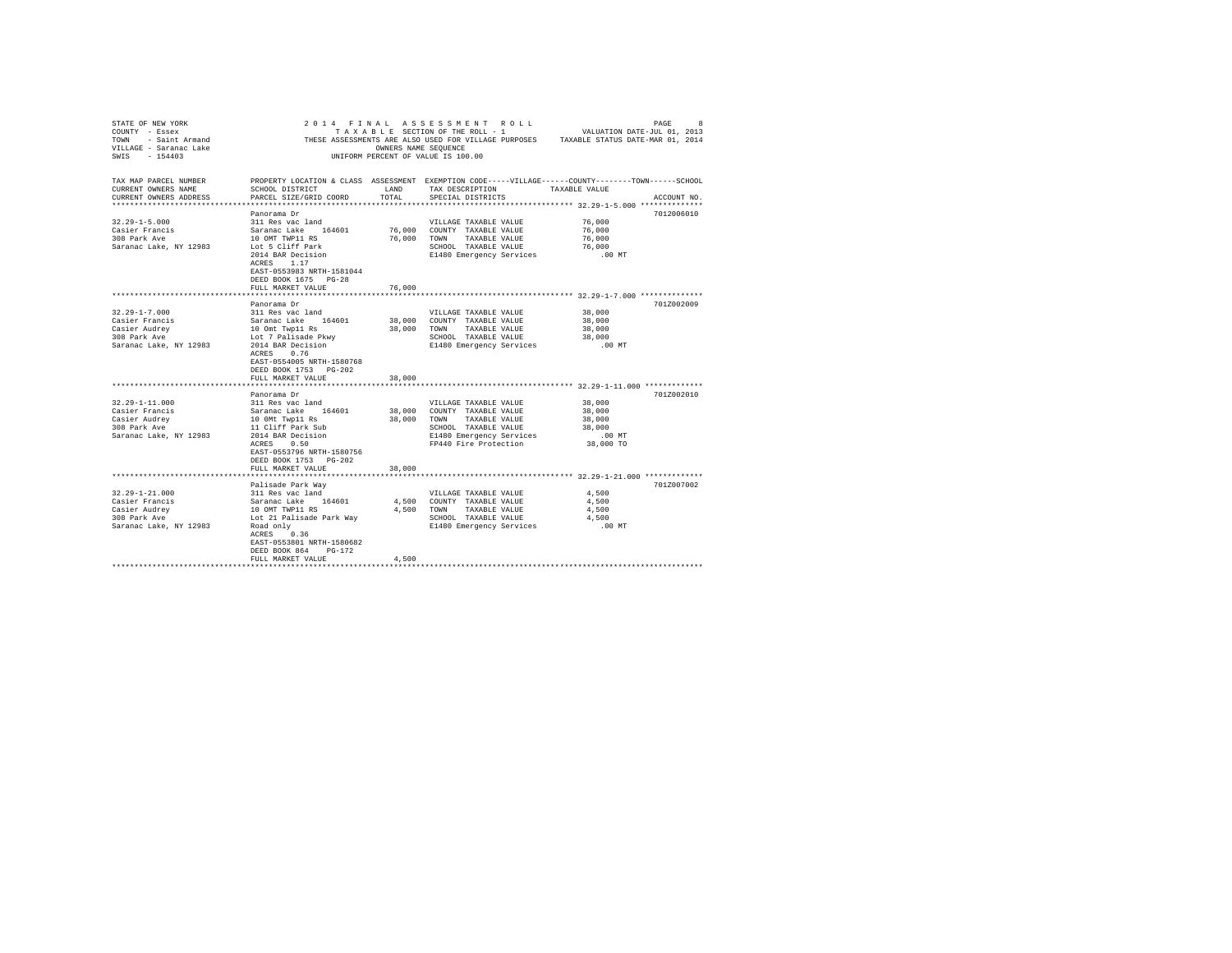| STATE OF NEW YORK                                  |                                                                                                  |                      | 2014 FINAL ASSESSMENT ROLL                       |        |                                                                                       |               |  |
|----------------------------------------------------|--------------------------------------------------------------------------------------------------|----------------------|--------------------------------------------------|--------|---------------------------------------------------------------------------------------|---------------|--|
|                                                    |                                                                                                  |                      |                                                  |        |                                                                                       |               |  |
|                                                    |                                                                                                  |                      |                                                  |        | THESE ASSESSMENTS ARE ALSO USED FOR VILLAGE PURPOSES TAXABLE STATUS DATE-MAR 01, 2014 |               |  |
|                                                    |                                                                                                  | OWNERS NAME SEOUENCE |                                                  |        |                                                                                       |               |  |
|                                                    |                                                                                                  |                      | UNIFORM PERCENT OF VALUE IS 100.00               |        |                                                                                       |               |  |
|                                                    |                                                                                                  |                      |                                                  |        |                                                                                       |               |  |
|                                                    |                                                                                                  |                      |                                                  |        |                                                                                       |               |  |
| TAX MAP PARCEL NUMBER                              | PROPERTY LOCATION & CLASS ASSESSMENT EXEMPTION CODE-----VILLAGE-----COUNTY-------TOWN-----SCHOOL |                      |                                                  |        |                                                                                       |               |  |
| CURRENT OWNERS NAME                                | SCHOOL DISTRICT                                                                                  | LAND                 | TAX DESCRIPTION                                  |        | TAXABLE VALUE                                                                         |               |  |
| CURRENT OWNERS ADDRESS                             | PARCEL SIZE/GRID COORD                                                                           | TOTAL                | SPECIAL DISTRICTS                                |        |                                                                                       | ACCOUNT NO.   |  |
|                                                    |                                                                                                  |                      |                                                  |        |                                                                                       |               |  |
|                                                    | Panorama Dr                                                                                      |                      |                                                  |        |                                                                                       | 701A187007    |  |
| $32.29 - 1 - 27.100$                               | 311 Res vac land                                                                                 |                      | VILLAGE TAXABLE VALUE                            |        | 177,000                                                                               |               |  |
| Casier Francis                                     |                                                                                                  |                      | 177,000 COUNTY TAXABLE VALUE                     |        | 177,000                                                                               |               |  |
| Casier Audrey                                      | Saranac Lake 164601<br>10 Twp 11 Omt Rs<br>Lots 2,14,15,16                                       |                      | 177,000 TOWN TAXABLE VALUE                       |        | 177,000                                                                               |               |  |
| 308 Park Ave                                       |                                                                                                  |                      | SCHOOL TAXABLE VALUE                             |        | 177,000                                                                               |               |  |
| Saranac Lake, NY 12983                             | Tower Lot - Cliff Park                                                                           |                      | E1480 Emergency Services                         |        | $.00$ MT                                                                              |               |  |
|                                                    | ACRES 5.00                                                                                       |                      |                                                  |        |                                                                                       |               |  |
|                                                    | EAST-0553789 NRTH-1581046                                                                        |                      |                                                  |        |                                                                                       |               |  |
|                                                    | DEED BOOK 864 PG-172                                                                             |                      |                                                  |        |                                                                                       |               |  |
|                                                    | FULL MARKET VALUE                                                                                | 177,000              |                                                  |        |                                                                                       |               |  |
|                                                    | ***************************                                                                      |                      |                                                  |        | *********************** 32.150-3-6.000 *************                                  |               |  |
|                                                    | 308 Park Ave                                                                                     |                      |                                                  |        |                                                                                       | 701A100108    |  |
| $32.150 - 3 - 6.000$                               | 281 Multiple res                                                                                 |                      | SR STAR 41834                                    | $\sim$ | $\sim$ 0                                                                              | 0 64.200      |  |
| Casier Francis                                     | Saranac Lake 164601                                                                              |                      | 89,700 VILLAGE TAXABLE VALUE                     |        | 566,100                                                                               |               |  |
|                                                    |                                                                                                  |                      | 566,100 COUNTY TAXABLE VALUE                     |        | 566,100                                                                               |               |  |
| Casier Audrey<br>308 Park Ave                      | 11 Twp.11 O.m.t.<br>ACRES 1.70                                                                   |                      | TOWN TAXABLE VALUE                               |        | 566,100                                                                               |               |  |
|                                                    | ACRES 1.70<br>EAST-0554394 NRTH-1579335<br>DEED BOOK 1761 PG-309                                 |                      | SCHOOL TAXABLE VALUE                             |        | 501,900                                                                               |               |  |
| Saranac Lake, NY 12983                             |                                                                                                  |                      |                                                  |        |                                                                                       |               |  |
|                                                    |                                                                                                  |                      | E1480 Emergency Services                         |        | .00 MT                                                                                |               |  |
| PRIOR OWNER ON 3/01/2014 FULL MARKET VALUE         |                                                                                                  | 566,100              |                                                  |        |                                                                                       |               |  |
| Casier Francis                                     |                                                                                                  |                      |                                                  |        |                                                                                       |               |  |
|                                                    |                                                                                                  |                      |                                                  |        |                                                                                       |               |  |
|                                                    | Panorama Dr                                                                                      |                      |                                                  |        |                                                                                       | 701Z002019    |  |
| $32.29 - 1 - 8.000$                                | 311 Res vac land                                                                                 |                      | VILLAGE TAXABLE VALUE                            |        | 76,000                                                                                |               |  |
| Casier Francis Audrey                              | Saranac Lake 164601                                                                              |                      | 76,000 COUNTY TAXABLE VALUE                      |        | 76,000                                                                                |               |  |
| Casier David<br>308 Park Ave                       | 10 Omt Twp 11 Rs                                                                                 |                      | 76,000 TOWN TAXABLE VALUE                        |        | 76,000                                                                                |               |  |
| 308 Park Ave                                       | Lot 8 Palisade Parkway                                                                           |                      | SCHOOL TAXABLE VALUE<br>E1480 Emergency Services |        | 76,000                                                                                |               |  |
| Saranac Lake, NY 12983                             | Mt Pisgah Park                                                                                   |                      |                                                  |        | .00MT                                                                                 |               |  |
|                                                    | ACRES 0.84                                                                                       |                      |                                                  |        |                                                                                       |               |  |
|                                                    | EAST-0553975 NRTH-1580625                                                                        |                      |                                                  |        |                                                                                       |               |  |
|                                                    | DEED BOOK 864 PG-172                                                                             |                      |                                                  |        |                                                                                       |               |  |
|                                                    | FULL MARKET VALUE                                                                                | 76,000               |                                                  |        |                                                                                       |               |  |
|                                                    |                                                                                                  |                      |                                                  |        |                                                                                       |               |  |
|                                                    | 383 Park Ave                                                                                     |                      |                                                  |        |                                                                                       | 701A100305    |  |
| $32.134 - 1 - 8.000$                               | 210 1 Family Res                                                                                 |                      | RES. STAR 41854                                  |        | $\overline{0}$<br>$\mathbf{0}$                                                        | $0 \t 30.000$ |  |
| Chary Andrew                                       | Saranac Lake 164601                                                                              |                      | 43,000 VILLAGE TAXABLE VALUE                     |        | 388,000                                                                               |               |  |
| 132 Bloomingdale Ave Fl 2 11 Twp.11 0.m.t.         |                                                                                                  |                      | 388,000 COUNTY TAXABLE VALUE                     |        | 388,000                                                                               |               |  |
| Saranac Lake, NY 12983-5130 ACRES 0.50 BANK1STARSG |                                                                                                  |                      | TOWN TAXABLE VALUE                               |        | 388,000                                                                               |               |  |
|                                                    | EAST-0554631 NRTH-1580314                                                                        |                      | SCHOOL TAXABLE VALUE                             |        | 358,000                                                                               |               |  |
|                                                    | DEED BOOK 1561 PG-225                                                                            |                      | E1480 Emergency Services                         |        | $.00$ MT                                                                              |               |  |
|                                                    | FULL MARKET VALUE                                                                                | 388,000              |                                                  |        |                                                                                       |               |  |
|                                                    | *******************                                                                              |                      |                                                  |        |                                                                                       |               |  |
|                                                    | Park Ave                                                                                         |                      |                                                  |        |                                                                                       | 701Z007005    |  |
| 32.134-1-10.200                                    | 311 Res vac land                                                                                 |                      | VILLAGE TAXABLE VALUE                            |        | 24,100                                                                                |               |  |
| Cheru Family Ltd Partnership Saranac Lake 164601   |                                                                                                  |                      | 24,100 COUNTY TAXABLE VALUE                      |        | 24,100                                                                                |               |  |
| 399 Park Ave                                       |                                                                                                  |                      |                                                  |        | 24,100                                                                                |               |  |
| Saranac Lake, NY 12983                             | OMT TWP 11 RS $24,100$ TOWN TAXABLE VALUE<br>ACRES 0.36                                          |                      | SCHOOL TAXABLE VALUE                             |        | 24,100                                                                                |               |  |
|                                                    | EAST-0554719 NRTH-1580490                                                                        |                      | E1480 Emergency Services                         |        | $.00$ MT                                                                              |               |  |
|                                                    | DEED BOOK 1493 PG-131                                                                            |                      |                                                  |        |                                                                                       |               |  |
|                                                    | FULL MARKET VALUE                                                                                |                      |                                                  |        |                                                                                       |               |  |
|                                                    |                                                                                                  | 24,100               |                                                  |        |                                                                                       |               |  |
|                                                    |                                                                                                  |                      |                                                  |        |                                                                                       |               |  |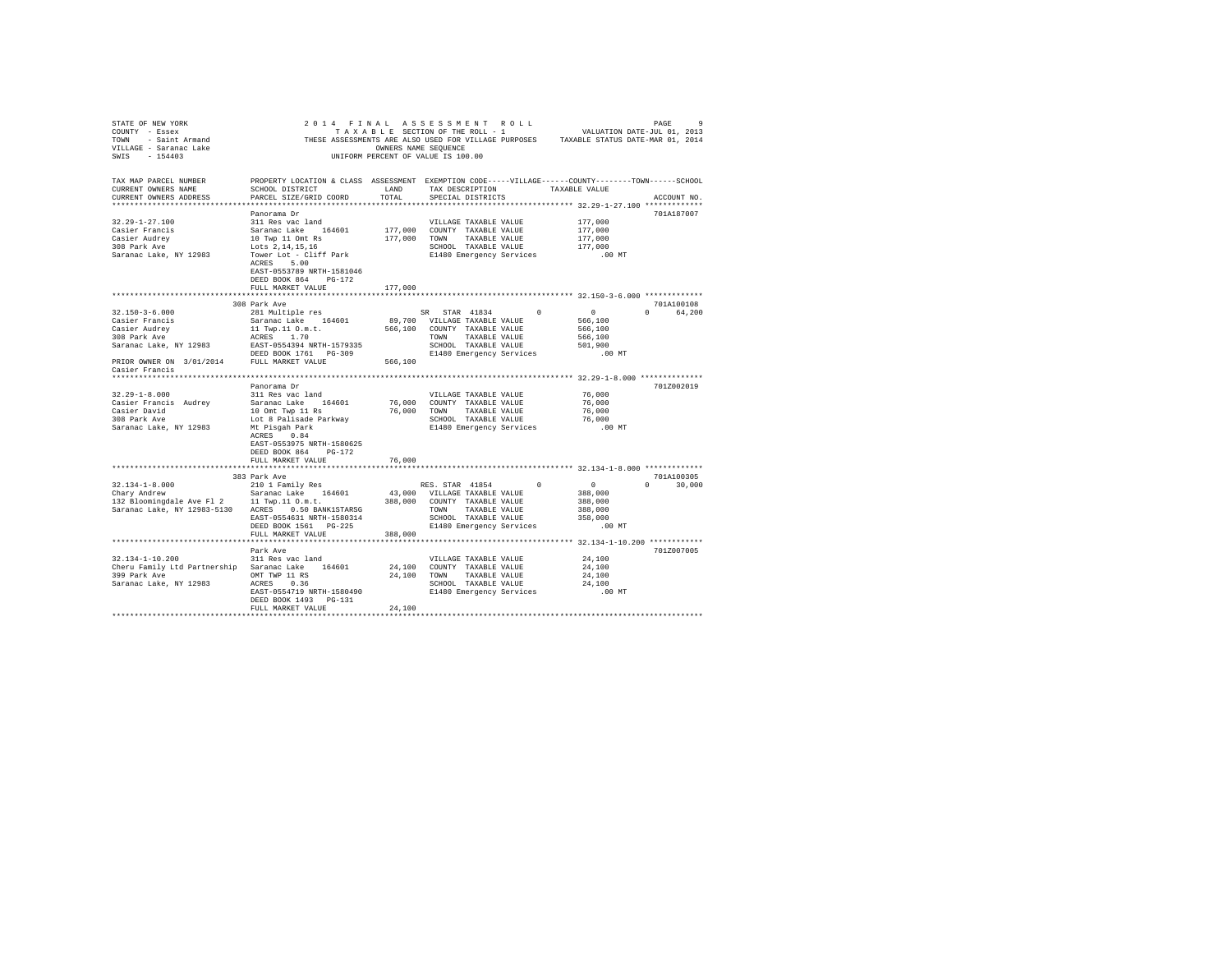| STATE OF NEW YORK<br>COUNTY - Essex                                    |                                                                                                                                                | OWNERS NAME SEQUENCE | 2014 FINAL ASSESSMENT ROLL<br>UNIFORM PERCENT OF VALUE IS 100.00 |               | THESE ASSESSMENTS ARE ALSO USED FOR VILLAGE PURPOSES TAXABLE STATUS DATE-MAR 01, 2014 |                                  |  |
|------------------------------------------------------------------------|------------------------------------------------------------------------------------------------------------------------------------------------|----------------------|------------------------------------------------------------------|---------------|---------------------------------------------------------------------------------------|----------------------------------|--|
| TAX MAP PARCEL NUMBER<br>CURRENT OWNERS NAME<br>CURRENT OWNERS ADDRESS | PROPERTY LOCATION & CLASS ASSESSMENT EXEMPTION CODE-----VILLAGE-----COUNTY-------TOWN------SCHOOL<br>SCHOOL DISTRICT<br>PARCEL SIZE/GRID COORD | LAND<br>TOTAL        | TAX DESCRIPTION TAXABLE VALUE<br>SPECIAL DISTRICTS               |               |                                                                                       | ACCOUNT NO.                      |  |
|                                                                        |                                                                                                                                                |                      |                                                                  |               |                                                                                       |                                  |  |
| $32.134 - 1 - 5.000$                                                   | 137 Old Military Rd<br>210 1 Family Res                                                                                                        |                      |                                                                  | $\Omega$      | $\sim$ 0                                                                              | 701A100302<br>$\Omega$<br>30,000 |  |
| Clarkin Sarah A                                                        | Saranac Lake 164601                                                                                                                            |                      | RES. STAR 41854<br>43,800 VILLAGE TAXABLE VALUE                  |               | 247,000                                                                               |                                  |  |
| Weber Richard E III                                                    |                                                                                                                                                |                      | 247,000 COUNTY TAXABLE VALUE                                     |               | 247,000                                                                               |                                  |  |
| 137 Old Military Rd                                                    | 11 Twp 11 Omt<br>ACRES 0.69                                                                                                                    |                      | TOWN TAXABLE VALUE                                               |               | 247,000                                                                               |                                  |  |
| Saranac Lake, NY 12983                                                 | EAST-0554236 NRTH-1580123                                                                                                                      |                      | SCHOOL TAXABLE VALUE                                             |               | 217,000                                                                               |                                  |  |
|                                                                        | DEED BOOK 1690 PG-270                                                                                                                          |                      | E1480 Emergency Services                                         |               | $.00$ MT                                                                              |                                  |  |
|                                                                        | FULL MARKET VALUE                                                                                                                              | 247,000              |                                                                  |               |                                                                                       |                                  |  |
|                                                                        |                                                                                                                                                |                      |                                                                  |               |                                                                                       |                                  |  |
|                                                                        | 57 Old Military Rd                                                                                                                             |                      |                                                                  |               |                                                                                       | 701A100205                       |  |
| $32.150 - 1 - 15.000$                                                  | 210 1 Family Res                                                                                                                               |                      | VILLAGE TAXABLE VALUE                                            |               | 169,200                                                                               |                                  |  |
| Collins Matthew C                                                      | Saranac Lake 164601                                                                                                                            |                      | 41,400 COUNTY TAXABLE VALUE                                      |               | 169,200                                                                               |                                  |  |
| Collins Lina A<br>PO Box 629                                           | 11 Twp 11 Omt<br>ACRES 0.30                                                                                                                    | 169,200              | TOWN TAXABLE VALUE<br>SCHOOL TAXABLE VALUE                       |               | 169,200<br>169,200                                                                    |                                  |  |
| Idaho Springs, CO 80452                                                | EAST-0553830 NRTH-1579140                                                                                                                      |                      | E1480 Emergency Services                                         |               | .00 MT                                                                                |                                  |  |
|                                                                        | DEED BOOK 1662 PG-299                                                                                                                          |                      |                                                                  |               |                                                                                       |                                  |  |
|                                                                        | FULL MARKET VALUE                                                                                                                              | 169,200              |                                                                  |               |                                                                                       |                                  |  |
|                                                                        |                                                                                                                                                |                      |                                                                  |               |                                                                                       |                                  |  |
|                                                                        | Bloomingdale Ave                                                                                                                               |                      |                                                                  |               |                                                                                       | 701A178077                       |  |
| 32.135-1-1.000                                                         | 311 Res vac land                                                                                                                               |                      | VILLAGE TAXABLE VALUE                                            |               | 5,200                                                                                 |                                  |  |
| Cook Scott                                                             | Saranac Lake 164601                                                                                                                            |                      | 5,200 COUNTY TAXABLE VALUE                                       |               | 5,200                                                                                 |                                  |  |
| PO Box 1103                                                            | Twp 11 Omt 10                                                                                                                                  |                      | 5,200 TOWN TAXABLE VALUE                                         |               | 5,200                                                                                 |                                  |  |
| Saranac Lake, NY 12983                                                 | FRNT 91.00 DPTH 133.00<br>ACRES 0.30                                                                                                           |                      | SCHOOL TAXABLE VALUE<br>E1480 Emergency Services                 |               | 5,200<br>.00 MT                                                                       |                                  |  |
|                                                                        | EAST-0555377 NRTH-1580930                                                                                                                      |                      |                                                                  |               |                                                                                       |                                  |  |
|                                                                        | DEED BOOK 1356 PG-287                                                                                                                          |                      |                                                                  |               |                                                                                       |                                  |  |
|                                                                        | FULL MARKET VALUE                                                                                                                              | 5,200                |                                                                  |               |                                                                                       |                                  |  |
|                                                                        |                                                                                                                                                |                      |                                                                  |               |                                                                                       |                                  |  |
|                                                                        | 424 Park Ave                                                                                                                                   |                      |                                                                  |               |                                                                                       | 701A100303                       |  |
| $32.135 - 1 - 3.000$                                                   | 210 1 Family Res                                                                                                                               |                      | RES. STAR 41854                                                  | $\Omega$      | $\sim$ 0                                                                              | 30,000<br>$\Omega$               |  |
| Dajany Innam                                                           | Saranac Lake 164601                                                                                                                            |                      | 43,700 VILLAGE TAXABLE VALUE                                     |               | 213,100                                                                               |                                  |  |
| 424 Park Ave                                                           | 10 Twp 10 Omt                                                                                                                                  |                      | 213,100 COUNTY TAXABLE VALUE                                     |               | 213,100                                                                               |                                  |  |
| Saranac Lake, NY 12983                                                 | ACRES 0.60                                                                                                                                     |                      | TOWN                                                             | TAXABLE VALUE | 213,100                                                                               |                                  |  |
|                                                                        | EAST-0555096 NRTH-1580662                                                                                                                      |                      | SCHOOL TAXABLE VALUE                                             |               | 183,100                                                                               |                                  |  |
|                                                                        | DEED BOOK 1444 PG-243<br>FULL MARKET VALUE                                                                                                     | 213,100              | E1480 Emergency Services                                         |               | $.00$ MT                                                                              |                                  |  |
|                                                                        |                                                                                                                                                |                      |                                                                  |               |                                                                                       |                                  |  |
|                                                                        | 392 Park Ave                                                                                                                                   |                      |                                                                  |               |                                                                                       | 701A100112                       |  |
|                                                                        | 210 1 Family Res                                                                                                                               |                      | VILLAGE TAXABLE VALUE                                            |               | 424,900                                                                               |                                  |  |
| 32.134-1-15.000<br>Decker Bonnie J                                     | Saranac Lake 164601                                                                                                                            | 49,000               | COUNTY TAXABLE VALUE                                             |               | 424,900                                                                               |                                  |  |
| 301 Sweetwater Club Blvd                                               | 11 Twp.11 O.m.t.                                                                                                                               | 424,900              | TOWN TAXABLE VALUE                                               |               | 424,900                                                                               |                                  |  |
| Longwood, FL 32779                                                     | ACRES 1.50                                                                                                                                     |                      | SCHOOL TAXABLE VALUE                                             |               | 424,900                                                                               |                                  |  |
|                                                                        | EAST-0554960 NRTH-1580252                                                                                                                      |                      | E1480 Emergency Services                                         |               | .00MT                                                                                 |                                  |  |
|                                                                        | DEED BOOK 778 PG-120                                                                                                                           |                      |                                                                  |               |                                                                                       |                                  |  |
|                                                                        | FULL MARKET VALUE                                                                                                                              | 424,900              |                                                                  |               |                                                                                       |                                  |  |
|                                                                        |                                                                                                                                                |                      |                                                                  |               |                                                                                       |                                  |  |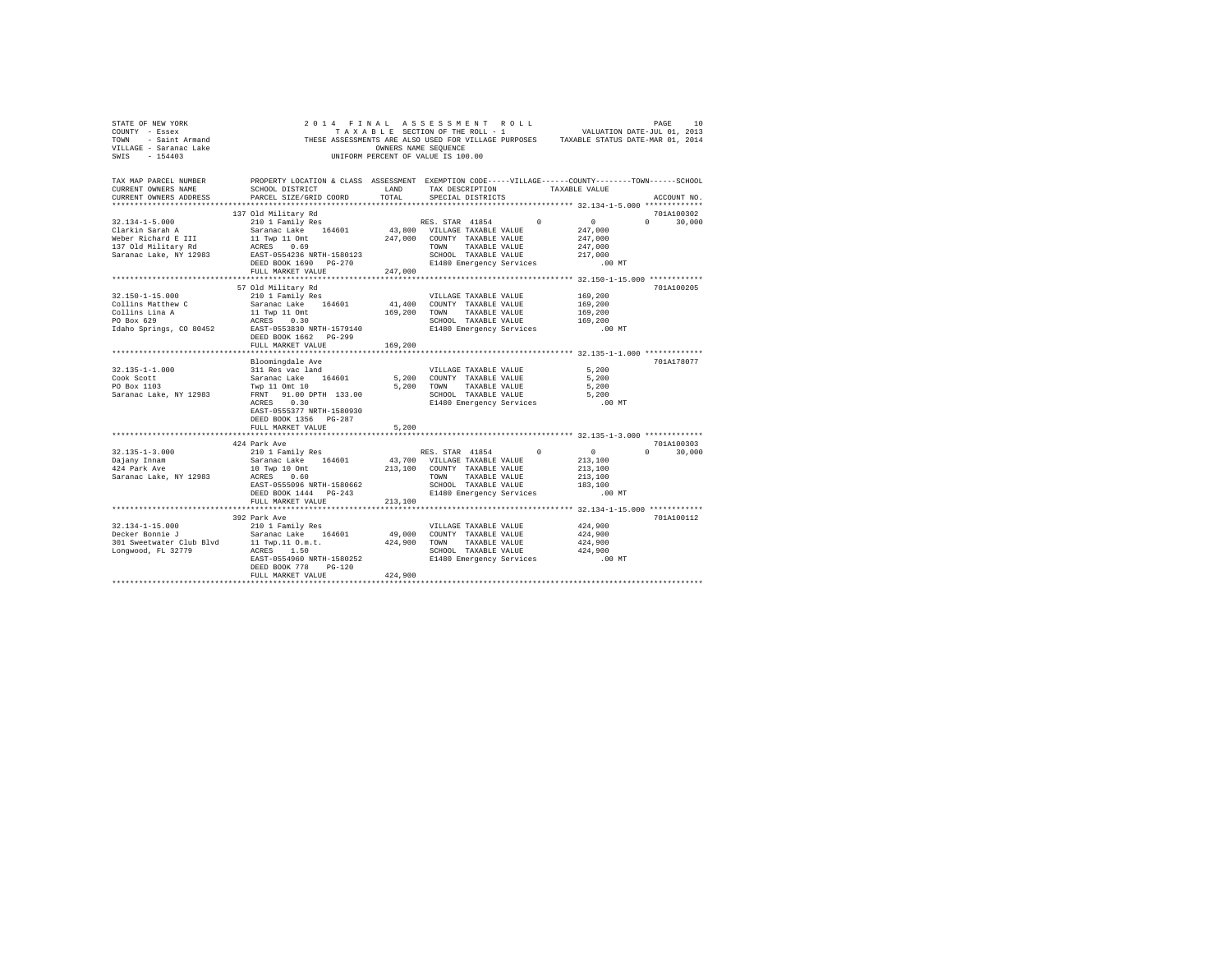| STATE OF NEW YORK                                                                                                                                                                                                                    |                                                                                                   |                             |                       |                       |                               |                                                                |               |  |
|--------------------------------------------------------------------------------------------------------------------------------------------------------------------------------------------------------------------------------------|---------------------------------------------------------------------------------------------------|-----------------------------|-----------------------|-----------------------|-------------------------------|----------------------------------------------------------------|---------------|--|
| COUNTY - Essex                                                                                                                                                                                                                       |                                                                                                   |                             |                       |                       |                               |                                                                |               |  |
|                                                                                                                                                                                                                                      |                                                                                                   |                             |                       |                       |                               |                                                                |               |  |
|                                                                                                                                                                                                                                      |                                                                                                   |                             |                       |                       |                               |                                                                |               |  |
| NET THESE ASSESSMENTS ARE ALSO USED FOR VILLAGE PURPOSES TAXABLE STATUS DATE-MAR 01, 2014<br>1990 - Saina Carlo Carlo Carlo Carlo Carlo Carlo Carlo Carlo Carlo Carlo Carlo Carlo Carlo Carlo Carlo Carlo C<br>1991 - Sain Carlo Car |                                                                                                   |                             |                       |                       |                               |                                                                |               |  |
|                                                                                                                                                                                                                                      |                                                                                                   |                             |                       |                       |                               |                                                                |               |  |
|                                                                                                                                                                                                                                      |                                                                                                   |                             |                       |                       |                               |                                                                |               |  |
| TAX MAP PARCEL NUMBER                                                                                                                                                                                                                | PROPERTY LOCATION & CLASS ASSESSMENT EXEMPTION CODE-----VILLAGE-----COUNTY-------TOWN------SCHOOL |                             |                       |                       |                               |                                                                |               |  |
| CURRENT OWNERS NAME                                                                                                                                                                                                                  | SCHOOL DISTRICT                                                                                   | LAND                        |                       |                       | TAX DESCRIPTION TAXABLE VALUE |                                                                |               |  |
| CURRENT OWNERS ADDRESS                                                                                                                                                                                                               | PARCEL SIZE/GRID COORD                                                                            | TOTAL                       |                       | SPECIAL DISTRICTS     |                               |                                                                | ACCOUNT NO.   |  |
|                                                                                                                                                                                                                                      |                                                                                                   |                             |                       |                       |                               |                                                                |               |  |
|                                                                                                                                                                                                                                      | 23 Old Military Rd                                                                                |                             |                       |                       |                               |                                                                | 701A100103    |  |
| $32.166 - 1 - 2.100$                                                                                                                                                                                                                 | 411 Apartment                                                                                     |                             | VILLAGE TAXABLE VALUE |                       |                               | 92,600                                                         |               |  |
| Decker Robert                                                                                                                                                                                                                        | Saranac Lake 164601                                                                               | 19,100 COUNTY TAXABLE VALUE |                       |                       |                               | 92,600                                                         |               |  |
| PO Box 1275                                                                                                                                                                                                                          | 11 Twp.11 0.m.t.                                                                                  | 92,600 TOWN TAXABLE VALUE   |                       |                       |                               | 92,600                                                         |               |  |
| Saranac Lake, NY 12983 Old Military Estates Lt3                                                                                                                                                                                      |                                                                                                   |                             |                       |                       |                               |                                                                |               |  |
|                                                                                                                                                                                                                                      | Survey Map # 3027                                                                                 |                             |                       |                       |                               | SCHOOL TAXABLE VALUE 92,600<br>E1480 Emergency Services .00 MT |               |  |
|                                                                                                                                                                                                                                      | ACRES 0.48                                                                                        |                             |                       |                       |                               |                                                                |               |  |
|                                                                                                                                                                                                                                      | EAST-0554096 NRTH-1578846                                                                         |                             |                       |                       |                               |                                                                |               |  |
|                                                                                                                                                                                                                                      |                                                                                                   |                             |                       |                       |                               |                                                                |               |  |
|                                                                                                                                                                                                                                      | DEED BOOK 1266 PG-82                                                                              |                             |                       |                       |                               |                                                                |               |  |
|                                                                                                                                                                                                                                      | FULL MARKET VALUE                                                                                 | 92,600                      |                       |                       |                               |                                                                |               |  |
|                                                                                                                                                                                                                                      |                                                                                                   |                             |                       |                       |                               |                                                                |               |  |
|                                                                                                                                                                                                                                      | 455 Park Ave                                                                                      |                             |                       |                       |                               |                                                                | 701A100402    |  |
| $32.29 - 1 - 25.000$                                                                                                                                                                                                                 |                                                                                                   |                             |                       |                       |                               | $\sim$ 0 $\sim$ 0                                              | 0 64,200      |  |
| Dennis Fredrick H                                                                                                                                                                                                                    |                                                                                                   |                             |                       |                       |                               | 214,800                                                        |               |  |
|                                                                                                                                                                                                                                      |                                                                                                   |                             |                       |                       |                               | 214,800                                                        |               |  |
| Dennis Connie<br>455 Park Ave                                                                                                                                                                                                        |                                                                                                   |                             |                       |                       |                               | 214,800                                                        |               |  |
| Saranac Lake, NY 12983                                                                                                                                                                                                               |                                                                                                   |                             |                       |                       |                               | 150,600                                                        |               |  |
|                                                                                                                                                                                                                                      |                                                                                                   |                             |                       |                       |                               | .00 MT                                                         |               |  |
|                                                                                                                                                                                                                                      |                                                                                                   |                             |                       |                       |                               |                                                                |               |  |
|                                                                                                                                                                                                                                      | DEED BOOK 478 PG-344                                                                              |                             |                       |                       |                               |                                                                |               |  |
|                                                                                                                                                                                                                                      | FULL MARKET VALUE 214,800                                                                         |                             |                       |                       |                               |                                                                |               |  |
|                                                                                                                                                                                                                                      |                                                                                                   |                             |                       |                       |                               |                                                                |               |  |
|                                                                                                                                                                                                                                      | 71 Old Military Rd                                                                                |                             |                       |                       |                               |                                                                | 701A100405    |  |
| $32.150 - 1 - 3.002$                                                                                                                                                                                                                 | 210 1 Family Res                                                                                  |                             | VILLAGE TAXABLE VALUE |                       |                               | 128,400                                                        |               |  |
|                                                                                                                                                                                                                                      |                                                                                                   |                             |                       |                       |                               | 128,400                                                        |               |  |
|                                                                                                                                                                                                                                      |                                                                                                   |                             |                       |                       |                               |                                                                |               |  |
|                                                                                                                                                                                                                                      |                                                                                                   |                             |                       |                       |                               | 128,400                                                        |               |  |
|                                                                                                                                                                                                                                      |                                                                                                   |                             |                       |                       |                               | 128,400                                                        |               |  |
|                                                                                                                                                                                                                                      |                                                                                                   |                             |                       |                       |                               | $.00$ MT                                                       |               |  |
|                                                                                                                                                                                                                                      | DEED BOOK 1417 PG-226                                                                             |                             |                       |                       |                               |                                                                |               |  |
|                                                                                                                                                                                                                                      | FULL MARKET VALUE                                                                                 | 128,400                     |                       |                       |                               |                                                                |               |  |
|                                                                                                                                                                                                                                      |                                                                                                   |                             |                       |                       |                               |                                                                |               |  |
|                                                                                                                                                                                                                                      | 347 Park Ave                                                                                      |                             |                       |                       |                               |                                                                | 701A100202    |  |
| $32.150 - 2 - 1.000$                                                                                                                                                                                                                 | 210 1 Family Res                                                                                  |                             |                       | VILLAGE TAXABLE VALUE |                               | 358,100                                                        |               |  |
|                                                                                                                                                                                                                                      |                                                                                                   |                             |                       |                       |                               |                                                                |               |  |
|                                                                                                                                                                                                                                      |                                                                                                   |                             |                       |                       |                               |                                                                |               |  |
|                                                                                                                                                                                                                                      |                                                                                                   |                             |                       |                       |                               |                                                                |               |  |
|                                                                                                                                                                                                                                      |                                                                                                   |                             |                       |                       |                               |                                                                |               |  |
|                                                                                                                                                                                                                                      |                                                                                                   |                             |                       |                       |                               |                                                                |               |  |
|                                                                                                                                                                                                                                      |                                                                                                   |                             |                       |                       |                               |                                                                |               |  |
|                                                                                                                                                                                                                                      |                                                                                                   |                             |                       |                       |                               |                                                                |               |  |
|                                                                                                                                                                                                                                      |                                                                                                   |                             |                       |                       |                               |                                                                |               |  |
|                                                                                                                                                                                                                                      | 416 Park Ave                                                                                      |                             |                       |                       |                               |                                                                | 701A100313    |  |
| $32.135 - 1 - 4.000$                                                                                                                                                                                                                 | 210 1 Family Res                                                                                  | RES. STAR 41854 0 0         |                       |                       |                               |                                                                | $0 \t 30,000$ |  |
|                                                                                                                                                                                                                                      |                                                                                                   |                             |                       |                       |                               |                                                                |               |  |
|                                                                                                                                                                                                                                      |                                                                                                   |                             |                       |                       |                               |                                                                |               |  |
|                                                                                                                                                                                                                                      |                                                                                                   |                             |                       |                       |                               |                                                                |               |  |
|                                                                                                                                                                                                                                      |                                                                                                   |                             |                       |                       |                               |                                                                |               |  |
|                                                                                                                                                                                                                                      |                                                                                                   |                             |                       |                       |                               | .00 MT                                                         |               |  |
|                                                                                                                                                                                                                                      | FULL MARKET VALUE                                                                                 | 219,700                     |                       |                       |                               |                                                                |               |  |
|                                                                                                                                                                                                                                      |                                                                                                   |                             |                       |                       |                               |                                                                |               |  |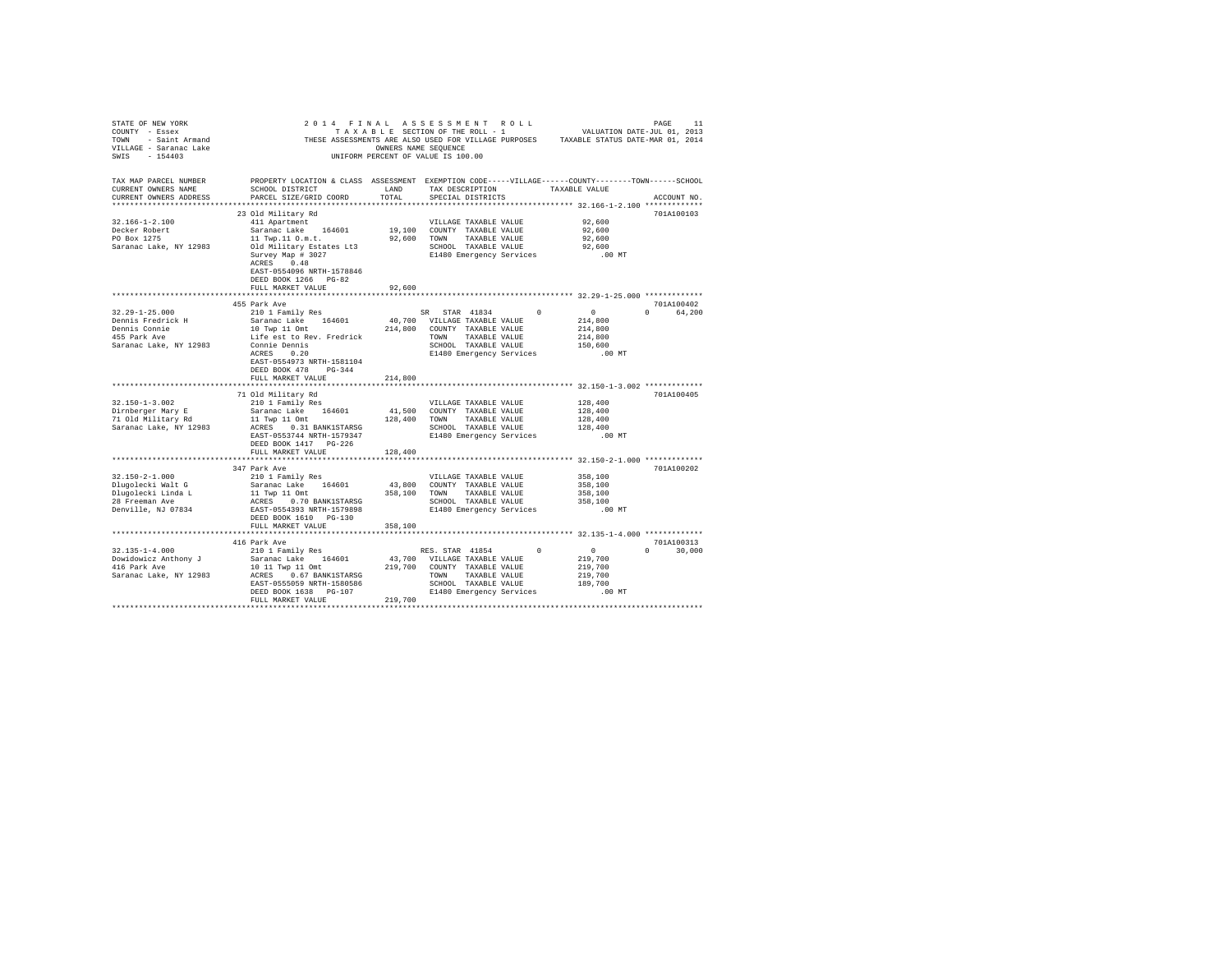| STATE OF NEW YORK<br>COUNTY - Essex<br>TOWN<br>- Saint Armand<br>VILLAGE - Saranac Lake<br>SWTS<br>$-154403$ | 2014 FINAL ASSESSMENT ROLL                                                                                           | OWNERS NAME SEQUENCE | TAXABLE SECTION OF THE ROLL - 1<br>UNIFORM PERCENT OF VALUE IS 100.00 |               | VALUATION DATE-JUL 01, 2013<br>THESE ASSESSMENTS ARE ALSO USED FOR VILLAGE PURPOSES TAXABLE STATUS DATE-MAR 01, 2014 |          | PAGE<br>12           |
|--------------------------------------------------------------------------------------------------------------|----------------------------------------------------------------------------------------------------------------------|----------------------|-----------------------------------------------------------------------|---------------|----------------------------------------------------------------------------------------------------------------------|----------|----------------------|
| TAX MAP PARCEL NUMBER<br>CURRENT OWNERS NAME                                                                 | PROPERTY LOCATION & CLASS ASSESSMENT EXEMPTION CODE-----VILLAGE-----COUNTY-------TOWN------SCHOOL<br>SCHOOL DISTRICT | LAND                 | TAX DESCRIPTION                                                       |               | TAXABLE VALUE                                                                                                        |          |                      |
| CURRENT OWNERS ADDRESS                                                                                       | PARCEL SIZE/GRID COORD                                                                                               | TOTAL                | SPECIAL DISTRICTS                                                     |               |                                                                                                                      |          | ACCOUNT NO.          |
|                                                                                                              | 460 Park Ave                                                                                                         |                      |                                                                       |               |                                                                                                                      |          | 701A100115           |
| $32.119 - 1 - 1.000$                                                                                         | 210 1 Family Res                                                                                                     |                      | VET WAR CT 41121                                                      | 18,000        | 15,000                                                                                                               | 15,000   | $\Omega$             |
| Duffy John P                                                                                                 | Saranac Lake 164601                                                                                                  |                      | 50,200 RES. STAR 41854                                                | $\sim$ 0      | $\Omega$                                                                                                             | $\Omega$ | 30,000               |
| Duffy Marilyn                                                                                                | 10 Twp 11 Omt                                                                                                        |                      | 217,500 VILLAGE TAXABLE VALUE                                         |               | 199,500                                                                                                              |          |                      |
| 460 Park Ave                                                                                                 | ACRES 1.70                                                                                                           |                      | COUNTY TAXABLE VALUE                                                  |               | 202,500                                                                                                              |          |                      |
| Saranac Lake, NY 12983                                                                                       | EAST-0555226 NRTH-1581074                                                                                            |                      | TOWN                                                                  | TAXABLE VALUE | 202,500                                                                                                              |          |                      |
|                                                                                                              | DEED BOOK 613 PG-67<br>FULL MARKET VALUE                                                                             |                      | SCHOOL TAXABLE VALUE<br>217,500 E1480 Emergency Services              |               | 187,500<br>.00 MT                                                                                                    |          |                      |
|                                                                                                              |                                                                                                                      |                      |                                                                       |               |                                                                                                                      |          |                      |
|                                                                                                              | Old Military Rd                                                                                                      |                      |                                                                       |               |                                                                                                                      |          | 701A198004           |
| $32.134 - 1 - 1.120$                                                                                         | 311 Res vac land                                                                                                     |                      | VILLAGE TAXABLE VALUE                                                 |               | 6.200                                                                                                                |          |                      |
| Edelberg William R                                                                                           | Saranac Lake 164601                                                                                                  |                      | 6,200 COUNTY TAXABLE VALUE                                            |               | 6,200                                                                                                                |          |                      |
| 135 Bloomingdale Ave                                                                                         | 11 Omt Twp 11                                                                                                        |                      | 6.200 TOWN                                                            | TAXABLE VALUE | 6.200                                                                                                                |          |                      |
| Saranac Lake, NY 12983                                                                                       | ACRES 0.38                                                                                                           |                      | SCHOOL TAXABLE VALUE                                                  |               | 6.200                                                                                                                |          |                      |
|                                                                                                              | EAST-0554039 NRTH-1580348                                                                                            |                      | E1480 Emergency Services                                              |               | $.00$ MT                                                                                                             |          |                      |
|                                                                                                              | DEED BOOK 1158 PG-129                                                                                                |                      |                                                                       |               |                                                                                                                      |          |                      |
|                                                                                                              | FULL MARKET VALUE<br>**************************                                                                      | 6,200                |                                                                       |               |                                                                                                                      |          |                      |
|                                                                                                              | 34 Mountain Ln                                                                                                       |                      |                                                                       |               |                                                                                                                      |          | 701A174001           |
| 32.150-1-1.002                                                                                               | 281 Multiple res                                                                                                     |                      | VET COM CT 41131                                                      | 30,000        | 25,000                                                                                                               | 25,000   | $\Omega$             |
| Fina Donald K                                                                                                | Saranac Lake 164601                                                                                                  |                      | 47,400 SR STAR 41834                                                  | $\Omega$      | $\Omega$                                                                                                             | $\cap$   | 64,200               |
| Fina Ann J                                                                                                   | 11 Twp 11 Omt                                                                                                        |                      | 193.200 VILLAGE TAXABLE VALUE                                         |               | 163,200                                                                                                              |          |                      |
| 34 Mountain Ln                                                                                               | ACRES 0.62                                                                                                           |                      | COUNTY TAXABLE VALUE                                                  |               | 168,200                                                                                                              |          |                      |
| Saranac Lake, NY 12983                                                                                       | EAST-0553791 NRTH-1579743                                                                                            |                      | TOWN                                                                  | TAXABLE VALUE | 168,200                                                                                                              |          |                      |
|                                                                                                              | DEED BOOK 1302 PG-139                                                                                                |                      | SCHOOL TAXABLE VALUE                                                  |               | 129,000                                                                                                              |          |                      |
|                                                                                                              | FULL MARKET VALUE                                                                                                    |                      | 193,200 E1480 Emergency Services                                      |               | .00 MT                                                                                                               |          |                      |
|                                                                                                              |                                                                                                                      |                      |                                                                       |               | ********** 32.150-2-7.000 *************                                                                              |          |                      |
| $32.150 - 2 - 7.000$                                                                                         | 82 Old Military Rd<br>210 1 Family Res                                                                               |                      | RES. STAR 41854                                                       | $\Omega$      | $\sim$ 0                                                                                                             | $\cap$   | 701A100301<br>30,000 |
| Finnigan Thomas Jr                                                                                           | Saranac Lake 164601                                                                                                  |                      | 40.700 VILLAGE TAXABLE VALUE                                          |               | 248,000                                                                                                              |          |                      |
| Finnigan Lorraine E                                                                                          | 11 Twp 11 Omt                                                                                                        |                      | 248,000 COUNTY TAXABLE VALUE                                          |               | 248,000                                                                                                              |          |                      |
| 82 Old Military Rd                                                                                           | ACRES 0.20 BANK TLNB                                                                                                 |                      | TOWN                                                                  | TAXABLE VALUE | 248,000                                                                                                              |          |                      |
| Saranac Lake, NY 12983                                                                                       | EAST-0554063 NRTH-1579423                                                                                            |                      | SCHOOL TAXABLE VALUE                                                  |               | 218,000                                                                                                              |          |                      |
|                                                                                                              | DEED BOOK 638 PG-156                                                                                                 |                      | E1480 Emergency Services                                              |               | .00 MT                                                                                                               |          |                      |
|                                                                                                              | FULL MARKET VALUE                                                                                                    | 248,000              |                                                                       |               |                                                                                                                      |          |                      |
|                                                                                                              | ************************                                                                                             |                      |                                                                       |               | *********************************** 32.150-3-5.000 *************                                                     |          |                      |
|                                                                                                              | 286 Park Ave                                                                                                         |                      |                                                                       |               |                                                                                                                      |          | 701A100501           |
| $32.150 - 3 - 5.000$<br>Fitzgerald Kathleen                                                                  | 210 1 Family Res<br>Saranac Lake 164601                                                                              |                      | VILLAGE TAXABLE VALUE<br>56,800 COUNTY TAXABLE VALUE                  |               | 475,000<br>475,000                                                                                                   |          |                      |
| Bonavist Ralph M                                                                                             | 11 Twp 11 OMT                                                                                                        | 475,000 TOWN         |                                                                       | TAXABLE VALUE | 475,000                                                                                                              |          |                      |
| 286 Park Ave                                                                                                 | ACRES 2.80                                                                                                           |                      | SCHOOL TAXABLE VALUE                                                  |               | 475,000                                                                                                              |          |                      |
| Saranac Lake, NY 12983                                                                                       | EAST-0554181 NRTH-1579056                                                                                            |                      | E1480 Emergency Services                                              |               | $.00$ MT                                                                                                             |          |                      |
|                                                                                                              | DEED BOOK 1637 PG-276                                                                                                |                      |                                                                       |               |                                                                                                                      |          |                      |
|                                                                                                              | FULL MARKET VALUE                                                                                                    | 475,000              |                                                                       |               |                                                                                                                      |          |                      |
|                                                                                                              |                                                                                                                      |                      |                                                                       |               |                                                                                                                      |          |                      |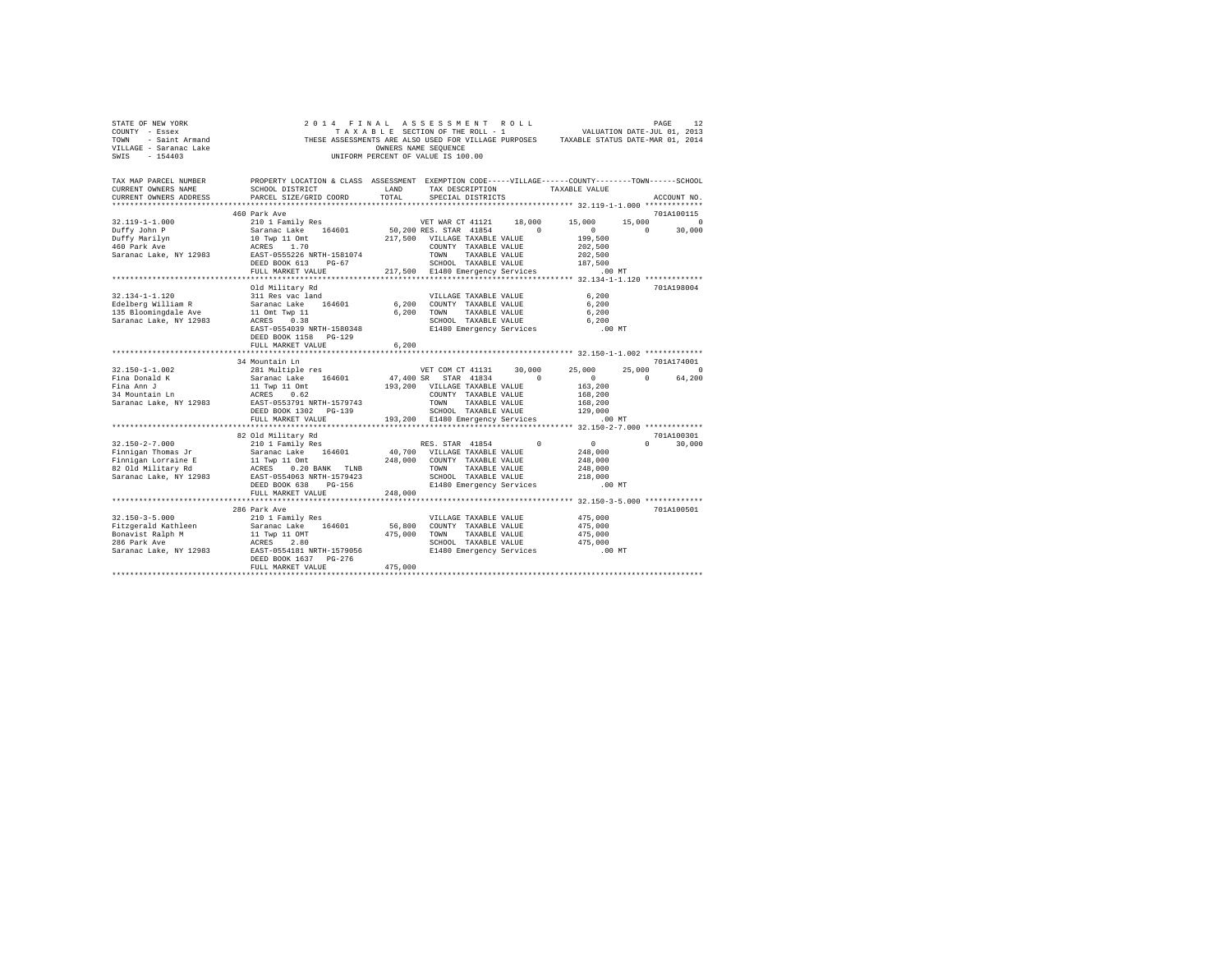|                                  | STATE OF ENF YORK WORK WORK AND A RESULTED TO A RESULT ON THE SECTION OF THE SECTION OF THE SECTION OF THE ROLL TOWN - SAIN T-JULIOL (2013)<br>TOWN - Saint Armand - THESE ASSESSMENTS ARE ALSO USED FOR VILLAGE PURPOSES TAXAB                                                                                                                                                                                                         |         |                               |                      |               |               |
|----------------------------------|-----------------------------------------------------------------------------------------------------------------------------------------------------------------------------------------------------------------------------------------------------------------------------------------------------------------------------------------------------------------------------------------------------------------------------------------|---------|-------------------------------|----------------------|---------------|---------------|
|                                  | TAX MAP PARCEL NUMBER PROPERTY LOCATION & CLASS ASSESSMENT EXEMPTION CODE-----VILLAGE-----COUNTY-------TOWN------SCHOOL<br>CURRENT OWNERS NAME SCHOOL DISTRICT LAND TAX DESCRIPTION TAXABLE VALUE                                                                                                                                                                                                                                       |         | TAX DESCRIPTION TAXABLE VALUE |                      |               |               |
|                                  | CURRENT OWNERS ADDRESS PARCEL SIZE/GRID COORD                                                                                                                                                                                                                                                                                                                                                                                           | TOTAL   | SPECIAL DISTRICTS             |                      |               | ACCOUNT NO.   |
|                                  |                                                                                                                                                                                                                                                                                                                                                                                                                                         |         |                               |                      |               |               |
|                                  | 296 Panorama Dr                                                                                                                                                                                                                                                                                                                                                                                                                         |         |                               |                      |               | 701Z012003    |
|                                  |                                                                                                                                                                                                                                                                                                                                                                                                                                         |         |                               | 530,100              |               |               |
|                                  |                                                                                                                                                                                                                                                                                                                                                                                                                                         |         |                               | 530,100              |               |               |
|                                  |                                                                                                                                                                                                                                                                                                                                                                                                                                         |         |                               | $530,100$<br>530,100 |               |               |
|                                  |                                                                                                                                                                                                                                                                                                                                                                                                                                         |         |                               |                      |               |               |
|                                  | DEED BOOK 1680 PG-306                                                                                                                                                                                                                                                                                                                                                                                                                   |         |                               | .00 MT               |               |               |
|                                  | FULL MARKET VALUE                                                                                                                                                                                                                                                                                                                                                                                                                       | 530,100 |                               |                      |               |               |
|                                  |                                                                                                                                                                                                                                                                                                                                                                                                                                         |         |                               |                      |               | 701A180029    |
|                                  |                                                                                                                                                                                                                                                                                                                                                                                                                                         |         |                               |                      |               |               |
|                                  |                                                                                                                                                                                                                                                                                                                                                                                                                                         |         |                               |                      |               |               |
|                                  |                                                                                                                                                                                                                                                                                                                                                                                                                                         |         |                               |                      |               |               |
|                                  |                                                                                                                                                                                                                                                                                                                                                                                                                                         |         |                               |                      |               |               |
|                                  |                                                                                                                                                                                                                                                                                                                                                                                                                                         |         |                               |                      |               |               |
|                                  | EAST-0554145 NRTH-1578793<br>DEED BOOK 1550 PG-173                                                                                                                                                                                                                                                                                                                                                                                      |         |                               |                      |               |               |
|                                  | FULL MARKET VALUE                                                                                                                                                                                                                                                                                                                                                                                                                       | 600     |                               |                      |               |               |
|                                  | $\begin{tabular}{l cccc} \textbf{33} & \textbf{34} & \textbf{35} & \textbf{36} & \textbf{37} & \textbf{38} & \textbf{39} & \textbf{39} & \textbf{39} & \textbf{39} & \textbf{39} & \textbf{39} & \textbf{39} & \textbf{39} & \textbf{39} & \textbf{39} & \textbf{39} & \textbf{39} & \textbf{39} & \textbf{39} & \textbf{39} & \textbf{39} & \textbf{39} & \textbf{39} & \textbf{39} & \textbf{39} & \text$                             |         |                               |                      |               |               |
|                                  |                                                                                                                                                                                                                                                                                                                                                                                                                                         |         |                               |                      |               |               |
|                                  |                                                                                                                                                                                                                                                                                                                                                                                                                                         |         |                               |                      |               |               |
|                                  |                                                                                                                                                                                                                                                                                                                                                                                                                                         |         |                               |                      |               |               |
|                                  |                                                                                                                                                                                                                                                                                                                                                                                                                                         |         |                               |                      |               |               |
|                                  |                                                                                                                                                                                                                                                                                                                                                                                                                                         |         |                               |                      |               |               |
|                                  |                                                                                                                                                                                                                                                                                                                                                                                                                                         |         |                               |                      |               |               |
|                                  |                                                                                                                                                                                                                                                                                                                                                                                                                                         |         |                               |                      |               |               |
|                                  |                                                                                                                                                                                                                                                                                                                                                                                                                                         |         |                               |                      |               |               |
|                                  | 391 Park Ave                                                                                                                                                                                                                                                                                                                                                                                                                            |         |                               |                      |               | 701A100409    |
| 32.134-1-9.000                   |                                                                                                                                                                                                                                                                                                                                                                                                                                         |         |                               |                      | $0 \t 30,000$ |               |
| Hanford Hannah L<br>391 Park Ave |                                                                                                                                                                                                                                                                                                                                                                                                                                         |         |                               |                      |               |               |
| Saranac Lake, NY 12983           |                                                                                                                                                                                                                                                                                                                                                                                                                                         |         |                               |                      |               |               |
|                                  |                                                                                                                                                                                                                                                                                                                                                                                                                                         |         |                               |                      |               |               |
|                                  |                                                                                                                                                                                                                                                                                                                                                                                                                                         |         |                               |                      |               |               |
|                                  |                                                                                                                                                                                                                                                                                                                                                                                                                                         |         |                               |                      |               |               |
|                                  |                                                                                                                                                                                                                                                                                                                                                                                                                                         |         |                               |                      |               |               |
|                                  | 439 Park Ave                                                                                                                                                                                                                                                                                                                                                                                                                            |         |                               |                      | 7079907875    |               |
|                                  |                                                                                                                                                                                                                                                                                                                                                                                                                                         |         |                               |                      |               | $0 \t 30.000$ |
|                                  |                                                                                                                                                                                                                                                                                                                                                                                                                                         |         |                               |                      |               |               |
|                                  |                                                                                                                                                                                                                                                                                                                                                                                                                                         |         |                               |                      |               |               |
|                                  |                                                                                                                                                                                                                                                                                                                                                                                                                                         |         |                               |                      |               |               |
|                                  |                                                                                                                                                                                                                                                                                                                                                                                                                                         |         |                               |                      |               |               |
|                                  | $\begin{tabular}{l c c c c c} \multicolumn{1}{c}{32.29-1-23.000} & \multicolumn{1}{c}{459} $\begin{tabular}{0.9cm} \multicolumn{1}{c}{459} $\begin{tabular}{0.9cm} \multicolumn{1}{c}{459} $\begin{tabular}{0.9cm} \multicolumn{1}{c}{459} $\begin{tabular}{0.9cm} \multicolumn{1}{c}{459} $\begin{tabular}{0.9cm} \multicolumn{1}{c}{459} $\begin{tabular}{0.9cm} \multicolumn{1}{c}{459} $\begin{tabular}{0.9cm} \multicolumn{1}{c}{$ |         |                               |                      |               |               |
|                                  |                                                                                                                                                                                                                                                                                                                                                                                                                                         |         |                               |                      |               |               |
|                                  |                                                                                                                                                                                                                                                                                                                                                                                                                                         |         |                               |                      |               |               |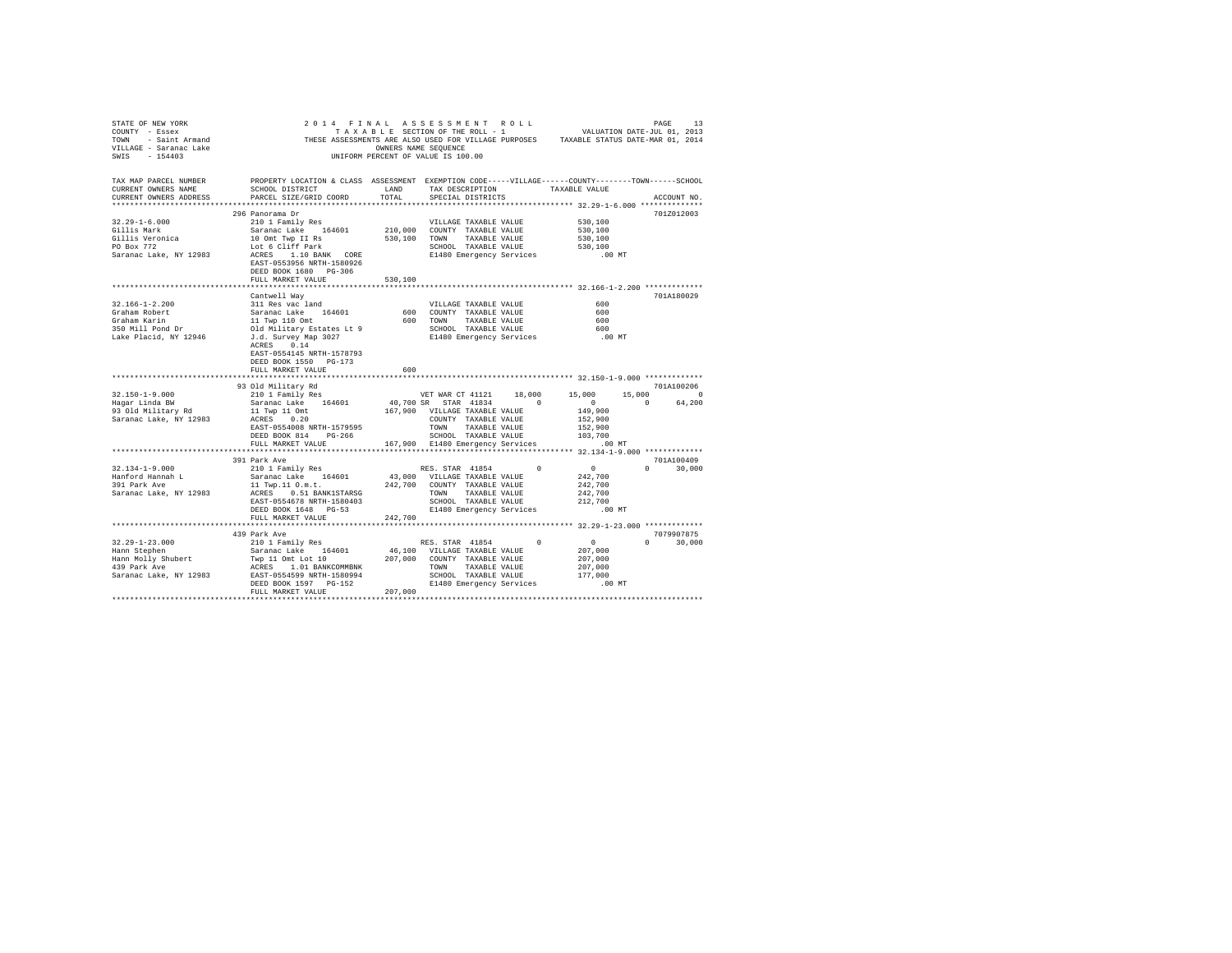| STATE OF NEW YORK<br>COUNTY - Essex<br>TOWN - Saint Armand<br>VILLAGE - Saranac Lake<br>SWIS - 154403 | 2014 FINAL ASSESSMENT ROLL<br>THESE ASSESSMENTS ARE ALSO USED FOR VILLAGE PURPOSES TAXABLE STATUS DATE-MAR 01, 2014                            | OWNERS NAME SEQUENCE<br>UNIFORM PERCENT OF VALUE IS 100.00 |                                      |                                 | TAXABLE SECTION OF THE ROLL - 1 WALUATION DATE-JUL 01, 2013 | PAGE                   | 14     |
|-------------------------------------------------------------------------------------------------------|------------------------------------------------------------------------------------------------------------------------------------------------|------------------------------------------------------------|--------------------------------------|---------------------------------|-------------------------------------------------------------|------------------------|--------|
| TAX MAP PARCEL NUMBER<br>CURRENT OWNERS NAME<br>CURRENT OWNERS ADDRESS                                | PROPERTY LOCATION & CLASS ASSESSMENT EXEMPTION CODE-----VILLAGE------COUNTY-------TOWN-----SCHOOL<br>SCHOOL DISTRICT<br>PARCEL SIZE/GRID COORD | LAND<br>TOTAL                                              | TAX DESCRIPTION<br>SPECIAL DISTRICTS | TAXABLE VALUE                   |                                                             | ACCOUNT NO.            |        |
|                                                                                                       |                                                                                                                                                |                                                            |                                      |                                 |                                                             |                        |        |
|                                                                                                       | 76 Old Military Rd                                                                                                                             |                                                            |                                      |                                 |                                                             | 701A100411             |        |
| $32.150 - 2 - 8.000$                                                                                  | 210 1 Family Res                                                                                                                               |                                                            | RES. STAR 41854 0                    |                                 | $\mathbf{0}$                                                | $\Omega$               | 30,000 |
| Hayden James W                                                                                        | Saranac Lake 164601                                                                                                                            |                                                            | 40,700 VILLAGE TAXABLE VALUE         |                                 | 215,100                                                     |                        |        |
| Hayden Shelley T                                                                                      | 11 Twp 11 Omt                                                                                                                                  | 215,100 COUNTY TAXABLE VALUE                               |                                      |                                 | 215,100                                                     |                        |        |
| 76 Old Mititary Rd                                                                                    | ACRES 0.20                                                                                                                                     |                                                            | TOWN TAXABLE VALUE                   |                                 | 215,100                                                     |                        |        |
| Saranac Lake, NY 12983                                                                                | EAST-0554012 NRTH-1579341                                                                                                                      |                                                            | SCHOOL TAXABLE VALUE                 |                                 | 185,100                                                     |                        |        |
|                                                                                                       | DEED BOOK 848 PG-194                                                                                                                           |                                                            |                                      | E1480 Emergency Services .00 MT |                                                             |                        |        |
|                                                                                                       | FULL MARKET VALUE                                                                                                                              | 215,100                                                    |                                      |                                 |                                                             |                        |        |
|                                                                                                       |                                                                                                                                                |                                                            |                                      |                                 |                                                             |                        |        |
| $32.150 - 2 - 2.000$                                                                                  | 333 Park Ave<br>210 1 Family Res                                                                                                               |                                                            | SR STAR 41834 0                      |                                 | $\sim$ 0                                                    | 701A100408<br>0 64.200 |        |
| Hayward Barbara A                                                                                     | Saranac Lake 164601                                                                                                                            |                                                            | 45,200 VILLAGE TAXABLE VALUE         |                                 | 258,500                                                     |                        |        |
| Hayward Guy J                                                                                         | 11 Twp 11 Omt                                                                                                                                  |                                                            | 258,500 COUNTY TAXABLE VALUE         |                                 | 258,500                                                     |                        |        |
| 333 Park Ave                                                                                          | ACRES 0.90                                                                                                                                     |                                                            | TOWN TAXABLE VALUE                   |                                 | 258,500                                                     |                        |        |
| Saranac Lake, NY 12983                                                                                | EAST-0554313 NRTH-1579753                                                                                                                      |                                                            | SCHOOL TAXABLE VALUE                 |                                 | 194,300                                                     |                        |        |
|                                                                                                       | DEED BOOK 1123 PG-189                                                                                                                          |                                                            |                                      | E1480 Emergency Services        | $.00$ MT                                                    |                        |        |
|                                                                                                       | FULL MARKET VALUE                                                                                                                              | 258,500                                                    |                                      |                                 |                                                             |                        |        |
|                                                                                                       |                                                                                                                                                |                                                            |                                      |                                 |                                                             |                        |        |
|                                                                                                       | 15 Mountain Ln                                                                                                                                 |                                                            |                                      |                                 |                                                             | 701A100107             |        |
| $32.150 - 1 - 11.000$                                                                                 | 220 2 Family Res                                                                                                                               |                                                            | VILLAGE TAXABLE VALUE                |                                 | 125,800                                                     |                        |        |
| Hill Daniel F                                                                                         | Saranac Lake 164601                                                                                                                            |                                                            | 40,000 COUNTY TAXABLE VALUE          |                                 | 125,800                                                     |                        |        |
| 1714 County Rte 18                                                                                    | 11 Twp 11 Omt                                                                                                                                  | 125,800                                                    | TOWN TAXABLE VALUE                   |                                 | 125,800                                                     |                        |        |
| Saranac Lake, NY 12983                                                                                | ACRES 0.10                                                                                                                                     |                                                            | SCHOOL TAXABLE VALUE                 |                                 | 125,800                                                     |                        |        |
|                                                                                                       | EAST-0553849 NRTH-1579556                                                                                                                      |                                                            | E1480 Emergency Services             |                                 | .00 MT                                                      |                        |        |
|                                                                                                       | DEED BOOK 1444    PG-272                                                                                                                       |                                                            |                                      |                                 |                                                             |                        |        |
|                                                                                                       | FULL MARKET VALUE                                                                                                                              | 125,800                                                    |                                      |                                 |                                                             |                        |        |
|                                                                                                       |                                                                                                                                                |                                                            |                                      |                                 |                                                             |                        |        |
|                                                                                                       | 35 Old Military Rd                                                                                                                             |                                                            |                                      |                                 |                                                             | 701A100111             |        |
| $32.166 - 1 - 1.000$                                                                                  | 210 1 Family Res                                                                                                                               |                                                            | VILLAGE TAXABLE VALUE                |                                 | 496,100                                                     |                        |        |
| Hill Michael A                                                                                        | Saranac Lake 164601 46,400 COUNTY TAXABLE VALUE                                                                                                |                                                            |                                      |                                 | 496,100                                                     |                        |        |
| Hill Michelle L                                                                                       | 11 Twp 11 Omt                                                                                                                                  | 496,100 TOWN TAXABLE VALUE                                 |                                      |                                 | 496,100                                                     |                        |        |
| 35 Old Military Rd                                                                                    | ACRES 1.07 BANK1STARSG                                                                                                                         |                                                            | SCHOOL TAXABLE VALUE                 |                                 | 496,100                                                     |                        |        |
| Saranac Lake, NY 12983                                                                                | EAST-0553825 NRTH-1578863                                                                                                                      |                                                            | E1480 Emergency Services             |                                 | .00 MT                                                      |                        |        |
|                                                                                                       | DEED BOOK 1317 PG-36                                                                                                                           |                                                            |                                      |                                 |                                                             |                        |        |
|                                                                                                       | FULL MARKET VALUE                                                                                                                              | 496,100                                                    |                                      |                                 |                                                             |                        |        |
|                                                                                                       | 83 Old Military Rd                                                                                                                             |                                                            |                                      |                                 |                                                             | 701A100215             |        |
| $32.150 - 1 - 10.000$                                                                                 | 210 1 Family Res                                                                                                                               |                                                            | VILLAGE TAXABLE VALUE                |                                 | 182,400                                                     |                        |        |
| Hoffman Douglas L                                                                                     | Saranac Lake 164601                                                                                                                            |                                                            | 41,400 COUNTY TAXABLE VALUE          |                                 | 182,400                                                     |                        |        |
| PO Box 270                                                                                            | 11 Twp 11 Omt                                                                                                                                  | 182,400                                                    | TOWN TAXABLE VALUE                   |                                 | 182,400                                                     |                        |        |
| Lake Placid, NY 12946                                                                                 | ACRES 0.30                                                                                                                                     |                                                            | SCHOOL TAXABLE VALUE                 |                                 | 182,400                                                     |                        |        |
|                                                                                                       | EAST-0553950 NRTH-1579507                                                                                                                      |                                                            | E1480 Emergency Services             |                                 | .00MT                                                       |                        |        |
|                                                                                                       | DEED BOOK 1636 PG-5                                                                                                                            |                                                            |                                      |                                 |                                                             |                        |        |
|                                                                                                       | FULL MARKET VALUE                                                                                                                              | 182,400                                                    |                                      |                                 |                                                             |                        |        |
| ********************                                                                                  |                                                                                                                                                |                                                            |                                      |                                 |                                                             |                        |        |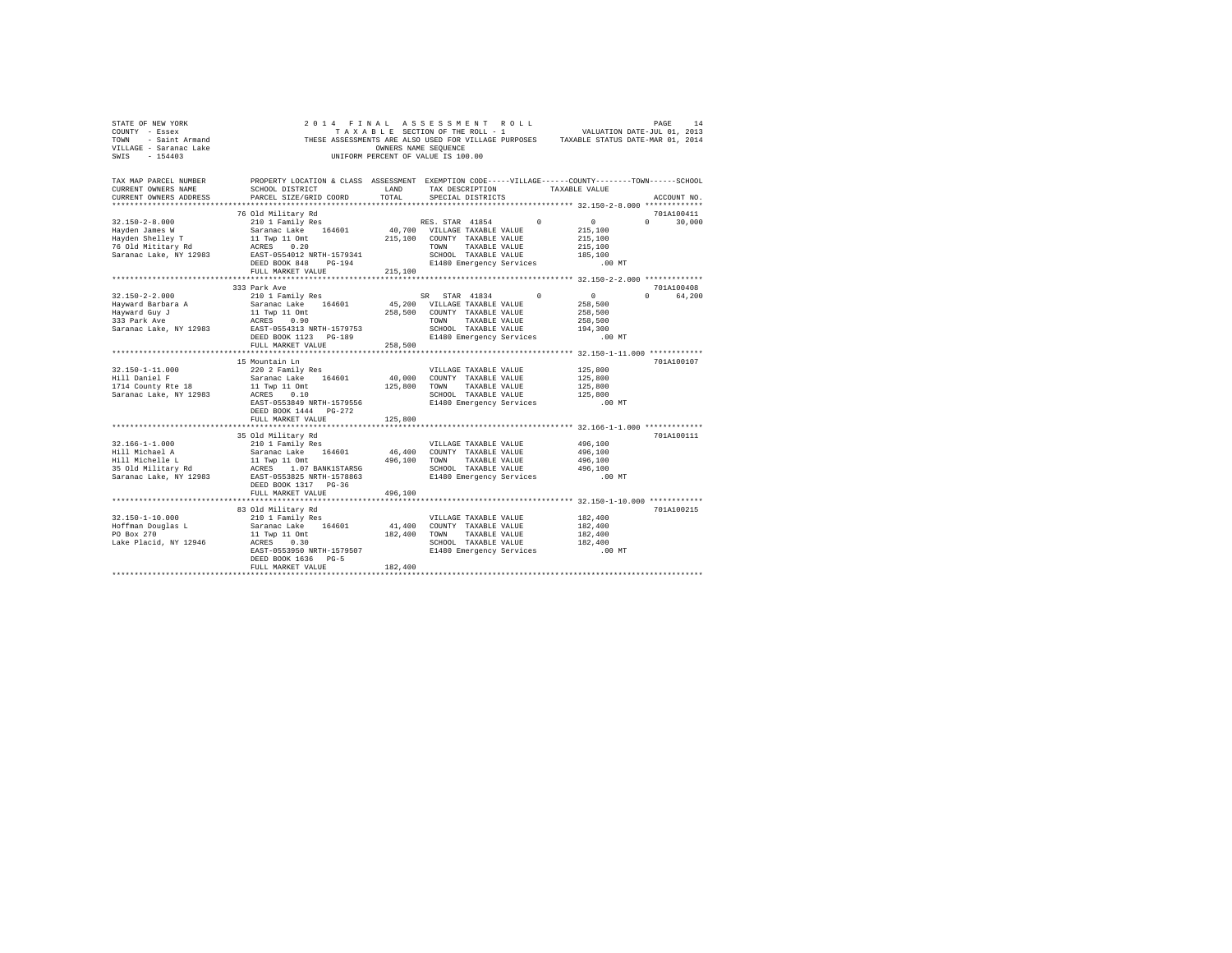| CURRENT OWNERS NAME<br>CURRENT OWNERS ADDRESS                                                                                                                                                                                                                                                                                                                                                                                     |                                               |         | TAX MAP PARCEL NUMBER THE PROPERTY LOCATION & CLASS ASSESSMENT EXEMPTION CODE-----VILLAGE------COUNTY-------TOWN------SCHOOL<br>ACCOUNT NO. |
|-----------------------------------------------------------------------------------------------------------------------------------------------------------------------------------------------------------------------------------------------------------------------------------------------------------------------------------------------------------------------------------------------------------------------------------|-----------------------------------------------|---------|---------------------------------------------------------------------------------------------------------------------------------------------|
|                                                                                                                                                                                                                                                                                                                                                                                                                                   | 443 Park Ave                                  |         | 701A100201                                                                                                                                  |
|                                                                                                                                                                                                                                                                                                                                                                                                                                   |                                               |         | $0 \t 30.000$                                                                                                                               |
|                                                                                                                                                                                                                                                                                                                                                                                                                                   |                                               |         |                                                                                                                                             |
|                                                                                                                                                                                                                                                                                                                                                                                                                                   | 132 Bloomingdale Ave<br>DEED BOOK 1672 PG-100 |         | 701A100113                                                                                                                                  |
|                                                                                                                                                                                                                                                                                                                                                                                                                                   | FULL MARKET VALUE 296,500                     |         |                                                                                                                                             |
|                                                                                                                                                                                                                                                                                                                                                                                                                                   | EAST-0553987 NRTH-1578814                     |         | 701A180030                                                                                                                                  |
|                                                                                                                                                                                                                                                                                                                                                                                                                                   | DEED BOOK 1421 PG-254                         |         |                                                                                                                                             |
|                                                                                                                                                                                                                                                                                                                                                                                                                                   | FULL MARKET VALUE                             | 100     |                                                                                                                                             |
|                                                                                                                                                                                                                                                                                                                                                                                                                                   |                                               |         |                                                                                                                                             |
| 34 Palisade Park Way<br>2010 1 Family Res 164601 205,000 VILLAGE TAXBLE VALUE 312,400<br>210 1 Family Res S. STAR 41854 212,400<br>210 Miller Suzanne M 10 Ont Twp 11 312,400<br>210 Miller Suzanne M 10 Ont Twp 11 312,400<br>212,400 C                                                                                                                                                                                          | DEED BOOK 1176 PG-219                         |         | 701A199001<br>$0 \t30,000$                                                                                                                  |
|                                                                                                                                                                                                                                                                                                                                                                                                                                   | FULL MARKET VALUE                             | 312,400 |                                                                                                                                             |
|                                                                                                                                                                                                                                                                                                                                                                                                                                   | Palisade Park Way                             |         | 701Z007017                                                                                                                                  |
| $\begin{array}{lcccc} \texttt{32.29--1-28.000} & \texttt{Paliisade Park Way} & \texttt{57,000} \\ & \texttt{58.22--1-28.000} & \texttt{59.000} & \texttt{50.000} \\ \texttt{Kemp Timothy J} & \texttt{Sarnac Lake} & \texttt{164601} & \texttt{57,000} & \texttt{COUNTY TAKABLE VALUE} & \texttt{57,000} \\ \texttt{Miller Suzanne M} & \texttt{Lock 21 cilff Park} & \texttt{57,000} & \texttt{COUNITY TAKABLE VALUE} & \texttt$ | DEED BOOK 1523 PG-295<br>FULL MARKET VALUE    | 57,000  |                                                                                                                                             |
|                                                                                                                                                                                                                                                                                                                                                                                                                                   |                                               |         |                                                                                                                                             |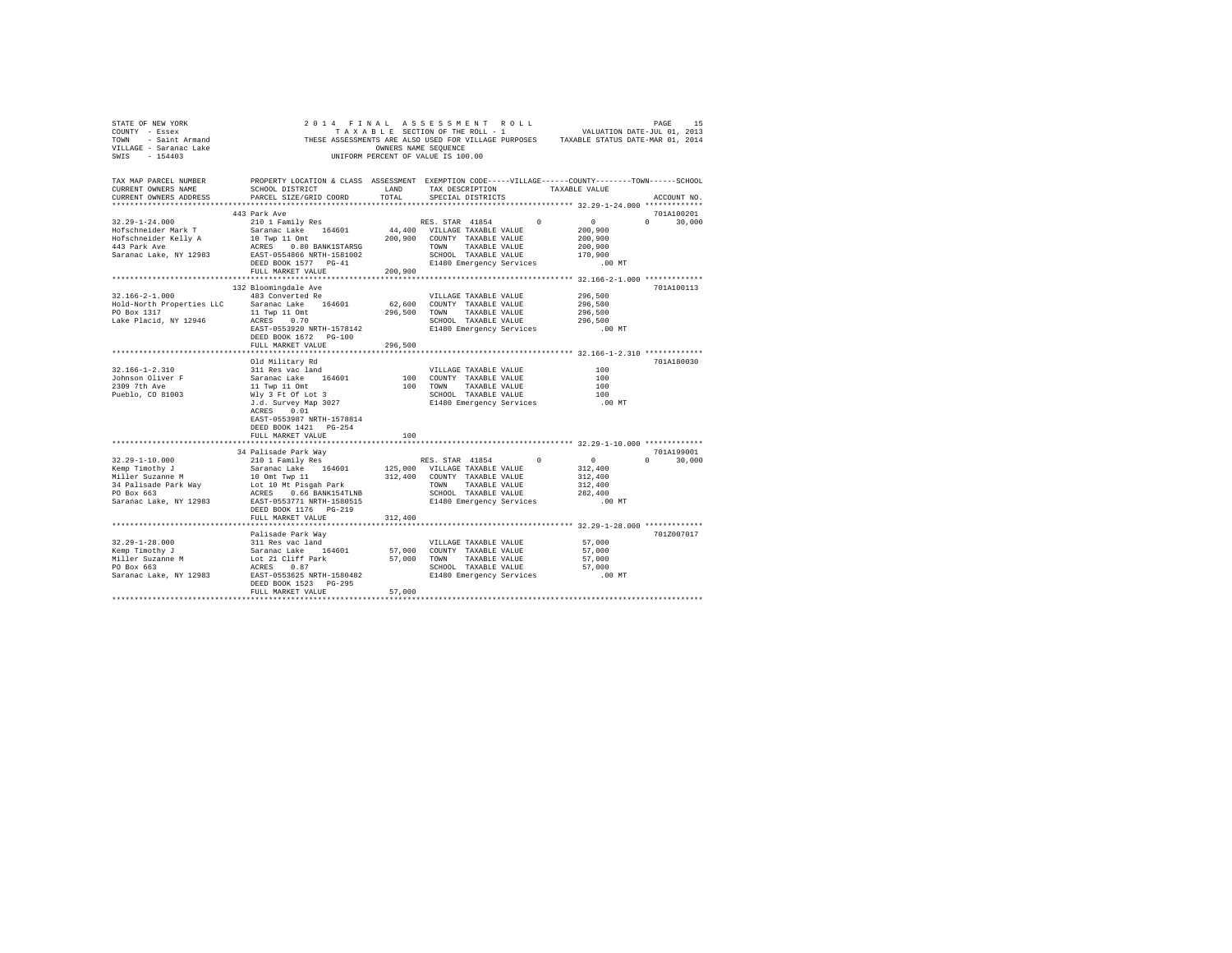| PROPERTY LOCATION & CLASS ASSESSMENT EXEMPTION CODE-----VILLAGE-----COUNTY-------TOWN-----SCHOOL<br>TAX MAP PARCEL NUMBER<br>SCHOOL DISTRICT<br>TAXABLE VALUE<br>CURRENT OWNERS NAME<br>LAND<br>TAX DESCRIPTION<br>TOTAL<br>CURRENT OWNERS ADDRESS<br>PARCEL SIZE/GRID COORD<br>SPECIAL DISTRICTS<br>ACCOUNT NO.<br>Panorama Dr<br>701Z002007<br>$32.29 - 1 - 17.000$<br>30,400<br>311 Res vac land<br>VILLAGE TAXABLE VALUE<br>Saranac Lake 164601<br>30,400 COUNTY TAXABLE VALUE<br>30,400<br>Kirollos Waquih<br>10 Omt Twp 11Rs<br>30,400<br>30,400<br>Kirollos Linda<br>TOWN<br>TAXABLE VALUE<br>2249 NYS Rte 86<br>SCHOOL TAXABLE VALUE<br>30,400<br>Lot 17<br>0.85<br>Saranac Lake, NY 12983<br>ACRES<br>E1480 Emergency Services<br>$.00$ MT<br>EAST-0553475 NRTH-1581451<br>DEED BOOK 1289 PG-9<br>30,400<br>FULL MARKET VALUE<br>705Z003002<br>Panorama Dr<br>$32.29 - 1 - 1.000$<br>99,600<br>311 Res vac land<br>VILLAGE TAXABLE VALUE<br>Loase John F<br>Loase Gretchen<br>Saranac Lake 164601<br>99,600<br>99,600<br>COUNTY TAXABLE VALUE<br>10 Omt Twp 11 Rs<br>99,600<br>99,600<br>TOWN<br>TAXABLE VALUE<br>358 Lake Shore Dr<br>99,600<br>Lot 1<br>SCHOOL TAXABLE VALUE<br>Pleasantville, NY 10570<br>ACRES 1.70<br>$.00$ MT<br>E1480 Emergency Services<br>EAST-0554067 NRTH-1581622<br>DEED BOOK 1331 PG-140<br>FULL MARKET VALUE<br>99,600<br>701A100214<br>409 Park Ave<br>215 1 Fam Res w/<br>RES. STAR 41854<br>32.134-1-11.000<br>$\Omega$<br>$\sim$ 0<br>$\Omega$<br>30,000<br>42,600 VILLAGE TAXABLE VALUE<br>Maiore Daniel James<br>Saranac Lake 164601<br>282.500<br>Pt10,11 Twp 11 Omt<br>282.500 COUNTY TAXABLE VALUE<br>Maiore Mandi Lyn<br>282,500<br>409 Park Ave<br>ACRES 0.45 BANK1STARSG<br>TOWN TAXABLE VALUE<br>282,500<br>Saranac Lake, NY 12983<br>EAST-0554747 NRTH-1580558<br>SCHOOL TAXABLE VALUE<br>252,500<br>DEED BOOK 1745 PG-65<br>E1480 Emergency Services<br>$.00$ MT<br>282,500<br>FULL MARKET VALUE<br>446 Park Ave<br>701A178076<br>$32.135 - 1 - 2.000$<br>$\sim$ 0<br>210 1 Family Res<br>RES. STAR 41854<br>$\Omega$<br>$\Omega$<br>30,000<br>Saranac Lake 164601<br>52,600 VILLAGE TAXABLE VALUE<br>Merkel Ann E<br>280,800<br>446 Park Ave<br>10 Twp 11 Omt<br>280,800<br>COUNTY TAXABLE VALUE<br>280,800<br>Saranac Lake, NY 12983<br>177 Park Ave<br>TOWN<br>TAXABLE VALUE<br>280,800<br>ACRES 2.10<br>SCHOOL TAXABLE VALUE<br>250,800<br>EAST-0555136 NRTH-1580835<br>E1480 Emergency Services<br>$.00$ MT<br>DEED BOOK 1553 PG-307<br>280,800<br>FULL MARKET VALUE<br>701Z001008<br>Panorama Dr<br>$32.29 - 1 - 12.000$<br>76,000<br>311 Res vac land<br>VILLAGE TAXABLE VALUE<br>Metzger Joseph<br>Saranac Lake 164601<br>10 Omt Twp 11 Rs<br>76,000<br>76,000<br>COUNTY TAXABLE VALUE<br>76,000<br>76,000<br>1821 Merrick Ave<br>TAXABLE VALUE<br>TOWN<br>Lot 12 Panorama Dr.<br>76,000<br>Merrick, NY 11566<br>SCHOOL TAXABLE VALUE<br>0.78<br>ACRES<br>E1480 Emergency Services<br>$.00$ MT<br>EAST-0553693 NRTH-1580957<br>DEED BOOK 1270 PG-76<br>76,000<br>FULL MARKET VALUE | STATE OF NEW YORK<br>COUNTY - Essex<br>TOWN - Saint Armand<br>VILLAGE - Saranac Lake<br>SWIS - 154403 | OWNERS NAME SEQUENCE | 2014 FINAL ASSESSMENT ROLL<br>TAXABLE SECTION OF THE ROLL - 1<br>THESE ASSESSMENTS ARE ALSO USED FOR VILLAGE PURPOSES TAXABLE STATUS DATE-MAR 01, 2014<br>UNIFORM PERCENT OF VALUE IS 100.00 | VALUATION DATE-JUL 01, 2013 | PAGE<br>16 |
|--------------------------------------------------------------------------------------------------------------------------------------------------------------------------------------------------------------------------------------------------------------------------------------------------------------------------------------------------------------------------------------------------------------------------------------------------------------------------------------------------------------------------------------------------------------------------------------------------------------------------------------------------------------------------------------------------------------------------------------------------------------------------------------------------------------------------------------------------------------------------------------------------------------------------------------------------------------------------------------------------------------------------------------------------------------------------------------------------------------------------------------------------------------------------------------------------------------------------------------------------------------------------------------------------------------------------------------------------------------------------------------------------------------------------------------------------------------------------------------------------------------------------------------------------------------------------------------------------------------------------------------------------------------------------------------------------------------------------------------------------------------------------------------------------------------------------------------------------------------------------------------------------------------------------------------------------------------------------------------------------------------------------------------------------------------------------------------------------------------------------------------------------------------------------------------------------------------------------------------------------------------------------------------------------------------------------------------------------------------------------------------------------------------------------------------------------------------------------------------------------------------------------------------------------------------------------------------------------------------------------------------------------------------------------------------------------------------------------------------------------------------------------------------------------------------------------------------------------------------------------------------------------------------------------------------------------------------------------------------------------------------------------------------------------|-------------------------------------------------------------------------------------------------------|----------------------|----------------------------------------------------------------------------------------------------------------------------------------------------------------------------------------------|-----------------------------|------------|
|                                                                                                                                                                                                                                                                                                                                                                                                                                                                                                                                                                                                                                                                                                                                                                                                                                                                                                                                                                                                                                                                                                                                                                                                                                                                                                                                                                                                                                                                                                                                                                                                                                                                                                                                                                                                                                                                                                                                                                                                                                                                                                                                                                                                                                                                                                                                                                                                                                                                                                                                                                                                                                                                                                                                                                                                                                                                                                                                                                                                                                                  |                                                                                                       |                      |                                                                                                                                                                                              |                             |            |
|                                                                                                                                                                                                                                                                                                                                                                                                                                                                                                                                                                                                                                                                                                                                                                                                                                                                                                                                                                                                                                                                                                                                                                                                                                                                                                                                                                                                                                                                                                                                                                                                                                                                                                                                                                                                                                                                                                                                                                                                                                                                                                                                                                                                                                                                                                                                                                                                                                                                                                                                                                                                                                                                                                                                                                                                                                                                                                                                                                                                                                                  |                                                                                                       |                      |                                                                                                                                                                                              |                             |            |
|                                                                                                                                                                                                                                                                                                                                                                                                                                                                                                                                                                                                                                                                                                                                                                                                                                                                                                                                                                                                                                                                                                                                                                                                                                                                                                                                                                                                                                                                                                                                                                                                                                                                                                                                                                                                                                                                                                                                                                                                                                                                                                                                                                                                                                                                                                                                                                                                                                                                                                                                                                                                                                                                                                                                                                                                                                                                                                                                                                                                                                                  |                                                                                                       |                      |                                                                                                                                                                                              |                             |            |
|                                                                                                                                                                                                                                                                                                                                                                                                                                                                                                                                                                                                                                                                                                                                                                                                                                                                                                                                                                                                                                                                                                                                                                                                                                                                                                                                                                                                                                                                                                                                                                                                                                                                                                                                                                                                                                                                                                                                                                                                                                                                                                                                                                                                                                                                                                                                                                                                                                                                                                                                                                                                                                                                                                                                                                                                                                                                                                                                                                                                                                                  |                                                                                                       |                      |                                                                                                                                                                                              |                             |            |
|                                                                                                                                                                                                                                                                                                                                                                                                                                                                                                                                                                                                                                                                                                                                                                                                                                                                                                                                                                                                                                                                                                                                                                                                                                                                                                                                                                                                                                                                                                                                                                                                                                                                                                                                                                                                                                                                                                                                                                                                                                                                                                                                                                                                                                                                                                                                                                                                                                                                                                                                                                                                                                                                                                                                                                                                                                                                                                                                                                                                                                                  |                                                                                                       |                      |                                                                                                                                                                                              |                             |            |
|                                                                                                                                                                                                                                                                                                                                                                                                                                                                                                                                                                                                                                                                                                                                                                                                                                                                                                                                                                                                                                                                                                                                                                                                                                                                                                                                                                                                                                                                                                                                                                                                                                                                                                                                                                                                                                                                                                                                                                                                                                                                                                                                                                                                                                                                                                                                                                                                                                                                                                                                                                                                                                                                                                                                                                                                                                                                                                                                                                                                                                                  |                                                                                                       |                      |                                                                                                                                                                                              |                             |            |
|                                                                                                                                                                                                                                                                                                                                                                                                                                                                                                                                                                                                                                                                                                                                                                                                                                                                                                                                                                                                                                                                                                                                                                                                                                                                                                                                                                                                                                                                                                                                                                                                                                                                                                                                                                                                                                                                                                                                                                                                                                                                                                                                                                                                                                                                                                                                                                                                                                                                                                                                                                                                                                                                                                                                                                                                                                                                                                                                                                                                                                                  |                                                                                                       |                      |                                                                                                                                                                                              |                             |            |
|                                                                                                                                                                                                                                                                                                                                                                                                                                                                                                                                                                                                                                                                                                                                                                                                                                                                                                                                                                                                                                                                                                                                                                                                                                                                                                                                                                                                                                                                                                                                                                                                                                                                                                                                                                                                                                                                                                                                                                                                                                                                                                                                                                                                                                                                                                                                                                                                                                                                                                                                                                                                                                                                                                                                                                                                                                                                                                                                                                                                                                                  |                                                                                                       |                      |                                                                                                                                                                                              |                             |            |
|                                                                                                                                                                                                                                                                                                                                                                                                                                                                                                                                                                                                                                                                                                                                                                                                                                                                                                                                                                                                                                                                                                                                                                                                                                                                                                                                                                                                                                                                                                                                                                                                                                                                                                                                                                                                                                                                                                                                                                                                                                                                                                                                                                                                                                                                                                                                                                                                                                                                                                                                                                                                                                                                                                                                                                                                                                                                                                                                                                                                                                                  |                                                                                                       |                      |                                                                                                                                                                                              |                             |            |
|                                                                                                                                                                                                                                                                                                                                                                                                                                                                                                                                                                                                                                                                                                                                                                                                                                                                                                                                                                                                                                                                                                                                                                                                                                                                                                                                                                                                                                                                                                                                                                                                                                                                                                                                                                                                                                                                                                                                                                                                                                                                                                                                                                                                                                                                                                                                                                                                                                                                                                                                                                                                                                                                                                                                                                                                                                                                                                                                                                                                                                                  |                                                                                                       |                      |                                                                                                                                                                                              |                             |            |
|                                                                                                                                                                                                                                                                                                                                                                                                                                                                                                                                                                                                                                                                                                                                                                                                                                                                                                                                                                                                                                                                                                                                                                                                                                                                                                                                                                                                                                                                                                                                                                                                                                                                                                                                                                                                                                                                                                                                                                                                                                                                                                                                                                                                                                                                                                                                                                                                                                                                                                                                                                                                                                                                                                                                                                                                                                                                                                                                                                                                                                                  |                                                                                                       |                      |                                                                                                                                                                                              |                             |            |
|                                                                                                                                                                                                                                                                                                                                                                                                                                                                                                                                                                                                                                                                                                                                                                                                                                                                                                                                                                                                                                                                                                                                                                                                                                                                                                                                                                                                                                                                                                                                                                                                                                                                                                                                                                                                                                                                                                                                                                                                                                                                                                                                                                                                                                                                                                                                                                                                                                                                                                                                                                                                                                                                                                                                                                                                                                                                                                                                                                                                                                                  |                                                                                                       |                      |                                                                                                                                                                                              |                             |            |
|                                                                                                                                                                                                                                                                                                                                                                                                                                                                                                                                                                                                                                                                                                                                                                                                                                                                                                                                                                                                                                                                                                                                                                                                                                                                                                                                                                                                                                                                                                                                                                                                                                                                                                                                                                                                                                                                                                                                                                                                                                                                                                                                                                                                                                                                                                                                                                                                                                                                                                                                                                                                                                                                                                                                                                                                                                                                                                                                                                                                                                                  |                                                                                                       |                      |                                                                                                                                                                                              |                             |            |
|                                                                                                                                                                                                                                                                                                                                                                                                                                                                                                                                                                                                                                                                                                                                                                                                                                                                                                                                                                                                                                                                                                                                                                                                                                                                                                                                                                                                                                                                                                                                                                                                                                                                                                                                                                                                                                                                                                                                                                                                                                                                                                                                                                                                                                                                                                                                                                                                                                                                                                                                                                                                                                                                                                                                                                                                                                                                                                                                                                                                                                                  |                                                                                                       |                      |                                                                                                                                                                                              |                             |            |
|                                                                                                                                                                                                                                                                                                                                                                                                                                                                                                                                                                                                                                                                                                                                                                                                                                                                                                                                                                                                                                                                                                                                                                                                                                                                                                                                                                                                                                                                                                                                                                                                                                                                                                                                                                                                                                                                                                                                                                                                                                                                                                                                                                                                                                                                                                                                                                                                                                                                                                                                                                                                                                                                                                                                                                                                                                                                                                                                                                                                                                                  |                                                                                                       |                      |                                                                                                                                                                                              |                             |            |
|                                                                                                                                                                                                                                                                                                                                                                                                                                                                                                                                                                                                                                                                                                                                                                                                                                                                                                                                                                                                                                                                                                                                                                                                                                                                                                                                                                                                                                                                                                                                                                                                                                                                                                                                                                                                                                                                                                                                                                                                                                                                                                                                                                                                                                                                                                                                                                                                                                                                                                                                                                                                                                                                                                                                                                                                                                                                                                                                                                                                                                                  |                                                                                                       |                      |                                                                                                                                                                                              |                             |            |
|                                                                                                                                                                                                                                                                                                                                                                                                                                                                                                                                                                                                                                                                                                                                                                                                                                                                                                                                                                                                                                                                                                                                                                                                                                                                                                                                                                                                                                                                                                                                                                                                                                                                                                                                                                                                                                                                                                                                                                                                                                                                                                                                                                                                                                                                                                                                                                                                                                                                                                                                                                                                                                                                                                                                                                                                                                                                                                                                                                                                                                                  |                                                                                                       |                      |                                                                                                                                                                                              |                             |            |
|                                                                                                                                                                                                                                                                                                                                                                                                                                                                                                                                                                                                                                                                                                                                                                                                                                                                                                                                                                                                                                                                                                                                                                                                                                                                                                                                                                                                                                                                                                                                                                                                                                                                                                                                                                                                                                                                                                                                                                                                                                                                                                                                                                                                                                                                                                                                                                                                                                                                                                                                                                                                                                                                                                                                                                                                                                                                                                                                                                                                                                                  |                                                                                                       |                      |                                                                                                                                                                                              |                             |            |
|                                                                                                                                                                                                                                                                                                                                                                                                                                                                                                                                                                                                                                                                                                                                                                                                                                                                                                                                                                                                                                                                                                                                                                                                                                                                                                                                                                                                                                                                                                                                                                                                                                                                                                                                                                                                                                                                                                                                                                                                                                                                                                                                                                                                                                                                                                                                                                                                                                                                                                                                                                                                                                                                                                                                                                                                                                                                                                                                                                                                                                                  |                                                                                                       |                      |                                                                                                                                                                                              |                             |            |
|                                                                                                                                                                                                                                                                                                                                                                                                                                                                                                                                                                                                                                                                                                                                                                                                                                                                                                                                                                                                                                                                                                                                                                                                                                                                                                                                                                                                                                                                                                                                                                                                                                                                                                                                                                                                                                                                                                                                                                                                                                                                                                                                                                                                                                                                                                                                                                                                                                                                                                                                                                                                                                                                                                                                                                                                                                                                                                                                                                                                                                                  |                                                                                                       |                      |                                                                                                                                                                                              |                             |            |
|                                                                                                                                                                                                                                                                                                                                                                                                                                                                                                                                                                                                                                                                                                                                                                                                                                                                                                                                                                                                                                                                                                                                                                                                                                                                                                                                                                                                                                                                                                                                                                                                                                                                                                                                                                                                                                                                                                                                                                                                                                                                                                                                                                                                                                                                                                                                                                                                                                                                                                                                                                                                                                                                                                                                                                                                                                                                                                                                                                                                                                                  |                                                                                                       |                      |                                                                                                                                                                                              |                             |            |
|                                                                                                                                                                                                                                                                                                                                                                                                                                                                                                                                                                                                                                                                                                                                                                                                                                                                                                                                                                                                                                                                                                                                                                                                                                                                                                                                                                                                                                                                                                                                                                                                                                                                                                                                                                                                                                                                                                                                                                                                                                                                                                                                                                                                                                                                                                                                                                                                                                                                                                                                                                                                                                                                                                                                                                                                                                                                                                                                                                                                                                                  |                                                                                                       |                      |                                                                                                                                                                                              |                             |            |
|                                                                                                                                                                                                                                                                                                                                                                                                                                                                                                                                                                                                                                                                                                                                                                                                                                                                                                                                                                                                                                                                                                                                                                                                                                                                                                                                                                                                                                                                                                                                                                                                                                                                                                                                                                                                                                                                                                                                                                                                                                                                                                                                                                                                                                                                                                                                                                                                                                                                                                                                                                                                                                                                                                                                                                                                                                                                                                                                                                                                                                                  |                                                                                                       |                      |                                                                                                                                                                                              |                             |            |
|                                                                                                                                                                                                                                                                                                                                                                                                                                                                                                                                                                                                                                                                                                                                                                                                                                                                                                                                                                                                                                                                                                                                                                                                                                                                                                                                                                                                                                                                                                                                                                                                                                                                                                                                                                                                                                                                                                                                                                                                                                                                                                                                                                                                                                                                                                                                                                                                                                                                                                                                                                                                                                                                                                                                                                                                                                                                                                                                                                                                                                                  |                                                                                                       |                      |                                                                                                                                                                                              |                             |            |
|                                                                                                                                                                                                                                                                                                                                                                                                                                                                                                                                                                                                                                                                                                                                                                                                                                                                                                                                                                                                                                                                                                                                                                                                                                                                                                                                                                                                                                                                                                                                                                                                                                                                                                                                                                                                                                                                                                                                                                                                                                                                                                                                                                                                                                                                                                                                                                                                                                                                                                                                                                                                                                                                                                                                                                                                                                                                                                                                                                                                                                                  |                                                                                                       |                      |                                                                                                                                                                                              |                             |            |
|                                                                                                                                                                                                                                                                                                                                                                                                                                                                                                                                                                                                                                                                                                                                                                                                                                                                                                                                                                                                                                                                                                                                                                                                                                                                                                                                                                                                                                                                                                                                                                                                                                                                                                                                                                                                                                                                                                                                                                                                                                                                                                                                                                                                                                                                                                                                                                                                                                                                                                                                                                                                                                                                                                                                                                                                                                                                                                                                                                                                                                                  |                                                                                                       |                      |                                                                                                                                                                                              |                             |            |
|                                                                                                                                                                                                                                                                                                                                                                                                                                                                                                                                                                                                                                                                                                                                                                                                                                                                                                                                                                                                                                                                                                                                                                                                                                                                                                                                                                                                                                                                                                                                                                                                                                                                                                                                                                                                                                                                                                                                                                                                                                                                                                                                                                                                                                                                                                                                                                                                                                                                                                                                                                                                                                                                                                                                                                                                                                                                                                                                                                                                                                                  |                                                                                                       |                      |                                                                                                                                                                                              |                             |            |
|                                                                                                                                                                                                                                                                                                                                                                                                                                                                                                                                                                                                                                                                                                                                                                                                                                                                                                                                                                                                                                                                                                                                                                                                                                                                                                                                                                                                                                                                                                                                                                                                                                                                                                                                                                                                                                                                                                                                                                                                                                                                                                                                                                                                                                                                                                                                                                                                                                                                                                                                                                                                                                                                                                                                                                                                                                                                                                                                                                                                                                                  |                                                                                                       |                      |                                                                                                                                                                                              |                             |            |
|                                                                                                                                                                                                                                                                                                                                                                                                                                                                                                                                                                                                                                                                                                                                                                                                                                                                                                                                                                                                                                                                                                                                                                                                                                                                                                                                                                                                                                                                                                                                                                                                                                                                                                                                                                                                                                                                                                                                                                                                                                                                                                                                                                                                                                                                                                                                                                                                                                                                                                                                                                                                                                                                                                                                                                                                                                                                                                                                                                                                                                                  |                                                                                                       |                      |                                                                                                                                                                                              |                             |            |
|                                                                                                                                                                                                                                                                                                                                                                                                                                                                                                                                                                                                                                                                                                                                                                                                                                                                                                                                                                                                                                                                                                                                                                                                                                                                                                                                                                                                                                                                                                                                                                                                                                                                                                                                                                                                                                                                                                                                                                                                                                                                                                                                                                                                                                                                                                                                                                                                                                                                                                                                                                                                                                                                                                                                                                                                                                                                                                                                                                                                                                                  |                                                                                                       |                      |                                                                                                                                                                                              |                             |            |
|                                                                                                                                                                                                                                                                                                                                                                                                                                                                                                                                                                                                                                                                                                                                                                                                                                                                                                                                                                                                                                                                                                                                                                                                                                                                                                                                                                                                                                                                                                                                                                                                                                                                                                                                                                                                                                                                                                                                                                                                                                                                                                                                                                                                                                                                                                                                                                                                                                                                                                                                                                                                                                                                                                                                                                                                                                                                                                                                                                                                                                                  |                                                                                                       |                      |                                                                                                                                                                                              |                             |            |
|                                                                                                                                                                                                                                                                                                                                                                                                                                                                                                                                                                                                                                                                                                                                                                                                                                                                                                                                                                                                                                                                                                                                                                                                                                                                                                                                                                                                                                                                                                                                                                                                                                                                                                                                                                                                                                                                                                                                                                                                                                                                                                                                                                                                                                                                                                                                                                                                                                                                                                                                                                                                                                                                                                                                                                                                                                                                                                                                                                                                                                                  |                                                                                                       |                      |                                                                                                                                                                                              |                             |            |
|                                                                                                                                                                                                                                                                                                                                                                                                                                                                                                                                                                                                                                                                                                                                                                                                                                                                                                                                                                                                                                                                                                                                                                                                                                                                                                                                                                                                                                                                                                                                                                                                                                                                                                                                                                                                                                                                                                                                                                                                                                                                                                                                                                                                                                                                                                                                                                                                                                                                                                                                                                                                                                                                                                                                                                                                                                                                                                                                                                                                                                                  |                                                                                                       |                      |                                                                                                                                                                                              |                             |            |
|                                                                                                                                                                                                                                                                                                                                                                                                                                                                                                                                                                                                                                                                                                                                                                                                                                                                                                                                                                                                                                                                                                                                                                                                                                                                                                                                                                                                                                                                                                                                                                                                                                                                                                                                                                                                                                                                                                                                                                                                                                                                                                                                                                                                                                                                                                                                                                                                                                                                                                                                                                                                                                                                                                                                                                                                                                                                                                                                                                                                                                                  |                                                                                                       |                      |                                                                                                                                                                                              |                             |            |
|                                                                                                                                                                                                                                                                                                                                                                                                                                                                                                                                                                                                                                                                                                                                                                                                                                                                                                                                                                                                                                                                                                                                                                                                                                                                                                                                                                                                                                                                                                                                                                                                                                                                                                                                                                                                                                                                                                                                                                                                                                                                                                                                                                                                                                                                                                                                                                                                                                                                                                                                                                                                                                                                                                                                                                                                                                                                                                                                                                                                                                                  |                                                                                                       |                      |                                                                                                                                                                                              |                             |            |
|                                                                                                                                                                                                                                                                                                                                                                                                                                                                                                                                                                                                                                                                                                                                                                                                                                                                                                                                                                                                                                                                                                                                                                                                                                                                                                                                                                                                                                                                                                                                                                                                                                                                                                                                                                                                                                                                                                                                                                                                                                                                                                                                                                                                                                                                                                                                                                                                                                                                                                                                                                                                                                                                                                                                                                                                                                                                                                                                                                                                                                                  |                                                                                                       |                      |                                                                                                                                                                                              |                             |            |
|                                                                                                                                                                                                                                                                                                                                                                                                                                                                                                                                                                                                                                                                                                                                                                                                                                                                                                                                                                                                                                                                                                                                                                                                                                                                                                                                                                                                                                                                                                                                                                                                                                                                                                                                                                                                                                                                                                                                                                                                                                                                                                                                                                                                                                                                                                                                                                                                                                                                                                                                                                                                                                                                                                                                                                                                                                                                                                                                                                                                                                                  |                                                                                                       |                      |                                                                                                                                                                                              |                             |            |
|                                                                                                                                                                                                                                                                                                                                                                                                                                                                                                                                                                                                                                                                                                                                                                                                                                                                                                                                                                                                                                                                                                                                                                                                                                                                                                                                                                                                                                                                                                                                                                                                                                                                                                                                                                                                                                                                                                                                                                                                                                                                                                                                                                                                                                                                                                                                                                                                                                                                                                                                                                                                                                                                                                                                                                                                                                                                                                                                                                                                                                                  |                                                                                                       |                      |                                                                                                                                                                                              |                             |            |
|                                                                                                                                                                                                                                                                                                                                                                                                                                                                                                                                                                                                                                                                                                                                                                                                                                                                                                                                                                                                                                                                                                                                                                                                                                                                                                                                                                                                                                                                                                                                                                                                                                                                                                                                                                                                                                                                                                                                                                                                                                                                                                                                                                                                                                                                                                                                                                                                                                                                                                                                                                                                                                                                                                                                                                                                                                                                                                                                                                                                                                                  |                                                                                                       |                      |                                                                                                                                                                                              |                             |            |
|                                                                                                                                                                                                                                                                                                                                                                                                                                                                                                                                                                                                                                                                                                                                                                                                                                                                                                                                                                                                                                                                                                                                                                                                                                                                                                                                                                                                                                                                                                                                                                                                                                                                                                                                                                                                                                                                                                                                                                                                                                                                                                                                                                                                                                                                                                                                                                                                                                                                                                                                                                                                                                                                                                                                                                                                                                                                                                                                                                                                                                                  |                                                                                                       |                      |                                                                                                                                                                                              |                             |            |
|                                                                                                                                                                                                                                                                                                                                                                                                                                                                                                                                                                                                                                                                                                                                                                                                                                                                                                                                                                                                                                                                                                                                                                                                                                                                                                                                                                                                                                                                                                                                                                                                                                                                                                                                                                                                                                                                                                                                                                                                                                                                                                                                                                                                                                                                                                                                                                                                                                                                                                                                                                                                                                                                                                                                                                                                                                                                                                                                                                                                                                                  |                                                                                                       |                      |                                                                                                                                                                                              |                             |            |
|                                                                                                                                                                                                                                                                                                                                                                                                                                                                                                                                                                                                                                                                                                                                                                                                                                                                                                                                                                                                                                                                                                                                                                                                                                                                                                                                                                                                                                                                                                                                                                                                                                                                                                                                                                                                                                                                                                                                                                                                                                                                                                                                                                                                                                                                                                                                                                                                                                                                                                                                                                                                                                                                                                                                                                                                                                                                                                                                                                                                                                                  |                                                                                                       |                      |                                                                                                                                                                                              |                             |            |
|                                                                                                                                                                                                                                                                                                                                                                                                                                                                                                                                                                                                                                                                                                                                                                                                                                                                                                                                                                                                                                                                                                                                                                                                                                                                                                                                                                                                                                                                                                                                                                                                                                                                                                                                                                                                                                                                                                                                                                                                                                                                                                                                                                                                                                                                                                                                                                                                                                                                                                                                                                                                                                                                                                                                                                                                                                                                                                                                                                                                                                                  |                                                                                                       |                      |                                                                                                                                                                                              |                             |            |
|                                                                                                                                                                                                                                                                                                                                                                                                                                                                                                                                                                                                                                                                                                                                                                                                                                                                                                                                                                                                                                                                                                                                                                                                                                                                                                                                                                                                                                                                                                                                                                                                                                                                                                                                                                                                                                                                                                                                                                                                                                                                                                                                                                                                                                                                                                                                                                                                                                                                                                                                                                                                                                                                                                                                                                                                                                                                                                                                                                                                                                                  |                                                                                                       |                      |                                                                                                                                                                                              |                             |            |
|                                                                                                                                                                                                                                                                                                                                                                                                                                                                                                                                                                                                                                                                                                                                                                                                                                                                                                                                                                                                                                                                                                                                                                                                                                                                                                                                                                                                                                                                                                                                                                                                                                                                                                                                                                                                                                                                                                                                                                                                                                                                                                                                                                                                                                                                                                                                                                                                                                                                                                                                                                                                                                                                                                                                                                                                                                                                                                                                                                                                                                                  |                                                                                                       |                      |                                                                                                                                                                                              |                             |            |
|                                                                                                                                                                                                                                                                                                                                                                                                                                                                                                                                                                                                                                                                                                                                                                                                                                                                                                                                                                                                                                                                                                                                                                                                                                                                                                                                                                                                                                                                                                                                                                                                                                                                                                                                                                                                                                                                                                                                                                                                                                                                                                                                                                                                                                                                                                                                                                                                                                                                                                                                                                                                                                                                                                                                                                                                                                                                                                                                                                                                                                                  |                                                                                                       |                      |                                                                                                                                                                                              |                             |            |
|                                                                                                                                                                                                                                                                                                                                                                                                                                                                                                                                                                                                                                                                                                                                                                                                                                                                                                                                                                                                                                                                                                                                                                                                                                                                                                                                                                                                                                                                                                                                                                                                                                                                                                                                                                                                                                                                                                                                                                                                                                                                                                                                                                                                                                                                                                                                                                                                                                                                                                                                                                                                                                                                                                                                                                                                                                                                                                                                                                                                                                                  |                                                                                                       |                      |                                                                                                                                                                                              |                             |            |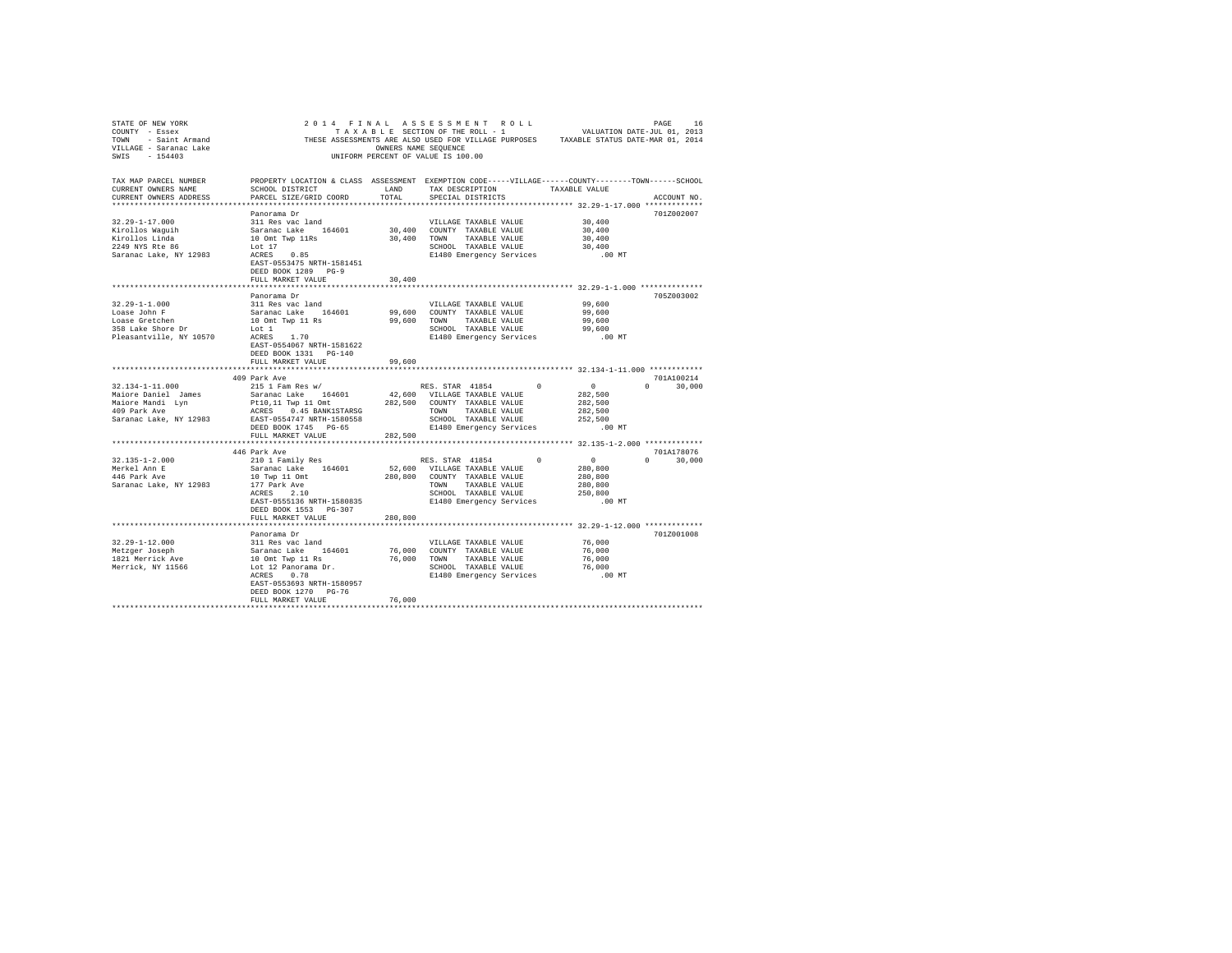| STATE OF NEW YORK               | 2014 FINAL ASSESSMENT ROLL                                                                        |                                    |                             |                       |                          |                                                                                       | PAGE        | 17     |
|---------------------------------|---------------------------------------------------------------------------------------------------|------------------------------------|-----------------------------|-----------------------|--------------------------|---------------------------------------------------------------------------------------|-------------|--------|
| COUNTY - Essex                  |                                                                                                   | TAXABLE SECTION OF THE ROLL - 1    |                             |                       |                          | VALUATION DATE-JUL 01, 2013                                                           |             |        |
| TOWN - Saint Armand             |                                                                                                   |                                    |                             |                       |                          | THESE ASSESSMENTS ARE ALSO USED FOR VILLAGE PURPOSES TAXABLE STATUS DATE-MAR 01, 2014 |             |        |
| VILLAGE - Saranac Lake          |                                                                                                   | OWNERS NAME SEQUENCE               |                             |                       |                          |                                                                                       |             |        |
| SWIS - 154403                   |                                                                                                   | UNIFORM PERCENT OF VALUE IS 100.00 |                             |                       |                          |                                                                                       |             |        |
|                                 |                                                                                                   |                                    |                             |                       |                          |                                                                                       |             |        |
|                                 |                                                                                                   |                                    |                             |                       |                          |                                                                                       |             |        |
| TAX MAP PARCEL NUMBER           | PROPERTY LOCATION & CLASS ASSESSMENT EXEMPTION CODE-----VILLAGE-----COUNTY-------TOWN------SCHOOL |                                    |                             |                       |                          |                                                                                       |             |        |
| CURRENT OWNERS NAME             | SCHOOL DISTRICT                                                                                   | LAND                               |                             | TAX DESCRIPTION       |                          | TAXABLE VALUE                                                                         |             |        |
| CURRENT OWNERS ADDRESS          | PARCEL SIZE/GRID COORD                                                                            | TOTAL                              |                             | SPECIAL DISTRICTS     |                          |                                                                                       | ACCOUNT NO. |        |
|                                 |                                                                                                   |                                    |                             |                       |                          |                                                                                       |             |        |
|                                 | Panorama Dr                                                                                       |                                    |                             |                       |                          |                                                                                       | 701Z001006  |        |
| $32.29 - 1 - 13.000$            | 311 Res vac land                                                                                  |                                    |                             | VILLAGE TAXABLE VALUE |                          | 76,000                                                                                |             |        |
| Metzger Joseph                  | Saranac Lake 164601                                                                               |                                    | 76,000 COUNTY TAXABLE VALUE |                       |                          | 76,000                                                                                |             |        |
| 1821 Merrick Ave                | 10 Omt Twp 11 Rs                                                                                  |                                    | 76,000 TOWN                 | TAXABLE VALUE         |                          | 76,000                                                                                |             |        |
| Merrick, NY 11566               | Lot 13 Panorama Dr                                                                                |                                    |                             | SCHOOL TAXABLE VALUE  |                          | 76,000                                                                                |             |        |
|                                 | ACRES                                                                                             |                                    |                             |                       |                          |                                                                                       |             |        |
|                                 | 0.64                                                                                              |                                    |                             |                       | E1480 Emergency Services | $.00$ MT                                                                              |             |        |
|                                 | EAST-0553686 NRTH-1581137                                                                         |                                    |                             |                       |                          |                                                                                       |             |        |
|                                 | DEED BOOK 1270 PG-76                                                                              |                                    |                             |                       |                          |                                                                                       |             |        |
|                                 | FULL MARKET VALUE                                                                                 | 76,000                             |                             |                       |                          |                                                                                       |             |        |
| **************************      | **************************                                                                        |                                    |                             |                       |                          |                                                                                       |             |        |
|                                 | Panorama Dr                                                                                       |                                    |                             |                       |                          |                                                                                       | 701Z001007  |        |
| $32.29 - 1 - 18.000$            | 311 Res vac land                                                                                  |                                    |                             | VILLAGE TAXABLE VALUE |                          | 76,000                                                                                |             |        |
| Metzger Joseph                  | Saranac Lake 164601                                                                               | 76,000                             |                             | COUNTY TAXABLE VALUE  |                          | 76,000                                                                                |             |        |
| 1821 Merrick Ave                | 10 Omt Twp 11 Rs                                                                                  | 76,000                             |                             | TOWN TAXABLE VALUE    |                          | 76,000                                                                                |             |        |
| Merrick, NY 11566               | Lot 18 Panorama Dr                                                                                |                                    |                             | SCHOOL TAXABLE VALUE  |                          | 76,000                                                                                |             |        |
|                                 | ACRES 0.88                                                                                        |                                    |                             |                       | E1480 Emergency Services | $.00$ MT                                                                              |             |        |
|                                 |                                                                                                   |                                    |                             |                       |                          |                                                                                       |             |        |
|                                 | EAST-0553535 NRTH-1581171                                                                         |                                    |                             |                       |                          |                                                                                       |             |        |
|                                 | DEED BOOK 1270 PG-76                                                                              |                                    |                             |                       |                          |                                                                                       |             |        |
|                                 | FULL MARKET VALUE                                                                                 | 76,000                             |                             |                       |                          |                                                                                       |             |        |
|                                 |                                                                                                   |                                    |                             |                       |                          |                                                                                       |             |        |
|                                 | Panorama Dr                                                                                       |                                    |                             |                       |                          |                                                                                       | 701Z001009  |        |
| $32.29 - 1 - 19.000$            | 311 Res vac land                                                                                  |                                    |                             | VILLAGE TAXABLE VALUE |                          | 76,000                                                                                |             |        |
| Metzger Joseph                  | Saranac Lake 164601<br>10 Omt Twp 11 Rs                                                           | 76,000 COUNTY TAXABLE VALUE        |                             |                       |                          | 76,000                                                                                |             |        |
| 1821 Merrick Ave                |                                                                                                   |                                    | 76,000 TOWN TAXABLE VALUE   |                       |                          | 76,000                                                                                |             |        |
| Merrick, NY 11566               | Lot 19 Panorama Dr.                                                                               |                                    |                             |                       | SCHOOL TAXABLE VALUE     | 76,000                                                                                |             |        |
|                                 | ACRES 0.78                                                                                        |                                    |                             |                       | E1480 Emergency Services | $.00$ MT                                                                              |             |        |
|                                 | EAST-0553563 NRTH-1580937                                                                         |                                    |                             |                       |                          |                                                                                       |             |        |
|                                 | DEED BOOK 1270 PG-76                                                                              |                                    |                             |                       |                          |                                                                                       |             |        |
|                                 |                                                                                                   | 76,000                             |                             |                       |                          |                                                                                       |             |        |
|                                 | FULL MARKET VALUE                                                                                 |                                    |                             |                       |                          |                                                                                       |             |        |
|                                 |                                                                                                   |                                    |                             |                       |                          |                                                                                       |             |        |
|                                 | Park Ave                                                                                          |                                    |                             |                       |                          |                                                                                       | 701A100308  |        |
| $32.150 - 2 - 9.000$            | 311 Res vac land                                                                                  |                                    |                             | VILLAGE TAXABLE VALUE |                          | 8,400                                                                                 |             |        |
| Meyer Richard B<br>Meyer Gail C | Saranac Lake 164601                                                                               | 8,400                              |                             | COUNTY TAXABLE VALUE  |                          | 8,400                                                                                 |             |        |
|                                 | 11 Twp.11 0.m.t.                                                                                  | 8,400                              |                             | TOWN TAXABLE VALUE    |                          | 8,400                                                                                 |             |        |
| 66 Old Military Rd              | FRNT 98.60 DPTH 100.00                                                                            |                                    |                             | SCHOOL TAXABLE VALUE  |                          | 8,400                                                                                 |             |        |
| Saranac Lake, NY 12983          | ACRES 0.20                                                                                        |                                    |                             |                       | E1480 Emergency Services | $.00$ MT                                                                              |             |        |
|                                 | EAST-0554100 NRTH-1579296                                                                         |                                    |                             |                       |                          |                                                                                       |             |        |
|                                 | DEED BOOK 951 PG-265                                                                              |                                    |                             |                       |                          |                                                                                       |             |        |
|                                 | FULL MARKET VALUE                                                                                 | 8,400                              |                             |                       |                          |                                                                                       |             |        |
|                                 |                                                                                                   |                                    |                             |                       |                          |                                                                                       |             |        |
|                                 |                                                                                                   |                                    |                             |                       |                          |                                                                                       | 701A100307  |        |
| $32.150 - 2 - 10.000$           | 66 Old Military Rd                                                                                |                                    |                             |                       | $\Omega$                 |                                                                                       |             |        |
|                                 | 210 1 Family Res                                                                                  |                                    | RES. STAR 41854             |                       |                          | $\sim$ 0                                                                              | $\Omega$    | 30,000 |
| Meyer Richard B                 | Saranac Lake 164601                                                                               | 65,100 VILLAGE TAXABLE VALUE       |                             |                       |                          | 416,900                                                                               |             |        |
| Meyer Gail C                    | 11 Twp 11 Omt                                                                                     | 416,900                            |                             | COUNTY TAXABLE VALUE  |                          | 416,900                                                                               |             |        |
| 66 Old Military Rd              | ACRES 0.60                                                                                        |                                    | TOWN                        | TAXABLE VALUE         |                          | 416,900                                                                               |             |        |
| Saranac Lake, NY 12983          | EAST-0553993 NRTH-1579219                                                                         |                                    |                             | SCHOOL TAXABLE VALUE  |                          | 386,900                                                                               |             |        |
|                                 | DEED BOOK 951 PG-268                                                                              |                                    |                             |                       | E1480 Emergency Services | $.00$ MT                                                                              |             |        |
|                                 | FULL MARKET VALUE                                                                                 | 416,900                            |                             |                       |                          |                                                                                       |             |        |
|                                 |                                                                                                   |                                    |                             |                       |                          |                                                                                       |             |        |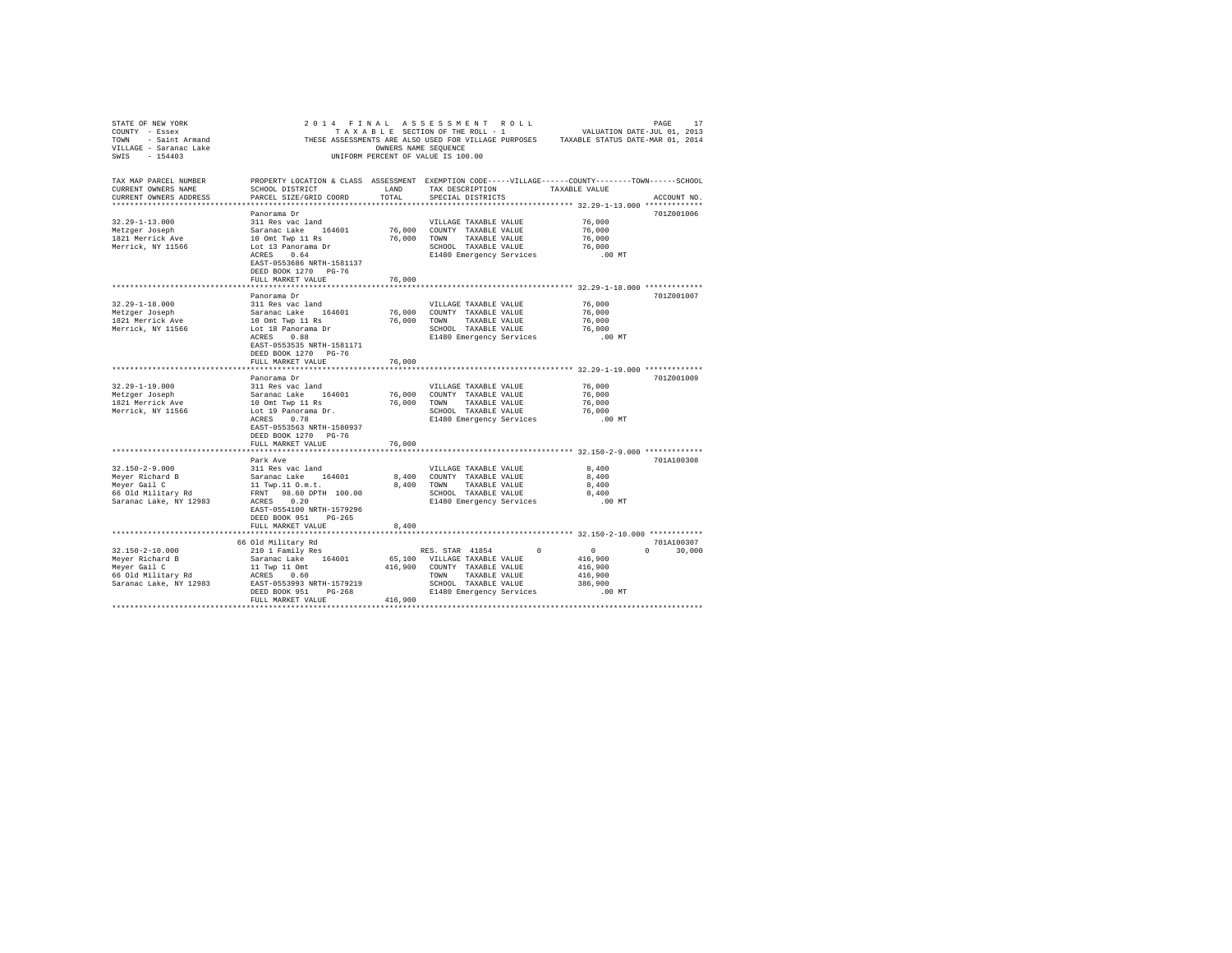| CURRENT OWNERS NAME<br>CURRENT OWNERS ADDRESS                                | TAX MAP PARCEL NUMBER PROPERTY LOCATION & CLASS ASSESSMENT EXEMPTION CODE-----VILLAGE------COUNTY-------TOWN------SCHOOL<br>SCHOOL DISTRICT                     LAND        TAX DESCRIPTION                  TAXABLE VALUE<br>PARCEL SIZE/GRID COORD<br>334 Park Ave                                                                                                                                                                             | TOTAL   | SPECIAL DISTRICTS                                                                                                                                                        |                                               | ACCOUNT NO.<br>701A100310   |
|------------------------------------------------------------------------------|--------------------------------------------------------------------------------------------------------------------------------------------------------------------------------------------------------------------------------------------------------------------------------------------------------------------------------------------------------------------------------------------------------------------------------------------------|---------|--------------------------------------------------------------------------------------------------------------------------------------------------------------------------|-----------------------------------------------|-----------------------------|
|                                                                              | $\begin{tabular}{l cccc} 32.150-3-2.000 & 334~\text{Park AVP} & 101~\text{Family Res} \\ \text{Minehan Thomas F} & \text{Sarana c Lake} & 164601 & 57,400~\text{RES} & \text{ST} & 18,000 & 15,000 & 15,000 & 15,000 \\ \text{Minehan Flizabeth H} & 11~\text{Nup I Dom} & 372,900~\text{VILLAGE TAKABLE VALUE} & 354,900 & 0 & 30,000 \\ \text{Minehan Flizabeth H} & 11$                                                                       |         |                                                                                                                                                                          |                                               |                             |
|                                                                              |                                                                                                                                                                                                                                                                                                                                                                                                                                                  |         |                                                                                                                                                                          |                                               |                             |
|                                                                              | 406 Park Ave                                                                                                                                                                                                                                                                                                                                                                                                                                     |         |                                                                                                                                                                          |                                               | 701A100312<br>$0 \t 30.000$ |
|                                                                              |                                                                                                                                                                                                                                                                                                                                                                                                                                                  |         |                                                                                                                                                                          |                                               |                             |
|                                                                              | 45 Grove St<br>$\begin{tabular}{lcccccc} 32.150-3-4.000 & & & 201013 & & & 010100 & & & 0101000 & & & 0101000 & & & 01010000 & & & 01010000 & & & 01010000 & & & 01010000 & & & 01010000 & & & 01010000 & & & 01010000 & & & 01010000 & & & 01010000 & & & 01010000 & & & 01010000 & & & 01010000 & & & 01010$<br>ACRES 1.50<br>EAST-0554616 NRTH-1579151<br>DEED BOOK 826 PG-32                                                                 |         | TOWN      TAXABLE VALUE<br>SCHOOL   TAXABLE VALUE                                                                                                                        | 55,700                                        | 701A100203<br>0 64.200      |
|                                                                              | DEED BOOK 826 PG-32                                                                                                                                                                                                                                                                                                                                                                                                                              |         | E1480 Emergency Services                                                                                                                                                 | $.00$ MT                                      |                             |
|                                                                              | FULL MARKET VALUE 119,900                                                                                                                                                                                                                                                                                                                                                                                                                        |         |                                                                                                                                                                          |                                               |                             |
| 32.134-1-13.000<br>Nash Paula A<br>488 Main St<br>Ridgefield, CT 06877       | 425 Park Ave<br>$\begin{tabular}{c c c c c c c c c} \multicolumn{1}{c }{\textbf{210} & \textbf{10} & \textbf{10} & \textbf{10} & \textbf{10} & \textbf{10} & \textbf{10} & \textbf{10} & \textbf{10} & \textbf{10} & \textbf{10} & \textbf{10} & \textbf{10} & \textbf{10} & \textbf{10} & \textbf{10} & \textbf{10} & \textbf{10} & \textbf{10} & \textbf{10} & \textbf{10} & \textbf{10} & \textbf{10} & \textbf{10} & \$<br>FULL MARKET VALUE | 271,700 |                                                                                                                                                                          |                                               | 701A100309                  |
|                                                                              | ********************                                                                                                                                                                                                                                                                                                                                                                                                                             |         |                                                                                                                                                                          | **************** 32.29-1-4.000 ************** |                             |
| $32.29 - 1 - 4.000$<br>Oleary Kathleen<br>7 Garden St<br>Hyde Park, NY 12538 | Panorama Dr<br>311 Res vac land<br>Saranac Lake 164601 88,000 COUNTY TAXABLE VALUE<br>10 Omt Twp 11 Rs 88,000 TOWN TAXABLE VALUE<br>10 Omt 4 TO11F Park<br>168,000 TOWN TAXABLE VALUE<br>168 SCROOL TAXABLE VALUE<br>21480 Emergency Services<br>DEED BOOK 1352 PG-62<br>FULL MARKET VALUE                                                                                                                                                       | 88,000  | DOC 4 CLIFI Park Mary SCHOOL TAXABLE VALUE 88,000 88,000 ELACRES 1.24 ACRES<br>ACRES 1.24 Elaio 100 MT Elaio 100 MT PEAGE 1.24 ACRES 1.00 MT PEAGE 2.00 MT PEAGE 2.00 MT | 88,000<br>88,000<br>88,000<br>88,000          | 701Z003011                  |
|                                                                              |                                                                                                                                                                                                                                                                                                                                                                                                                                                  |         |                                                                                                                                                                          |                                               |                             |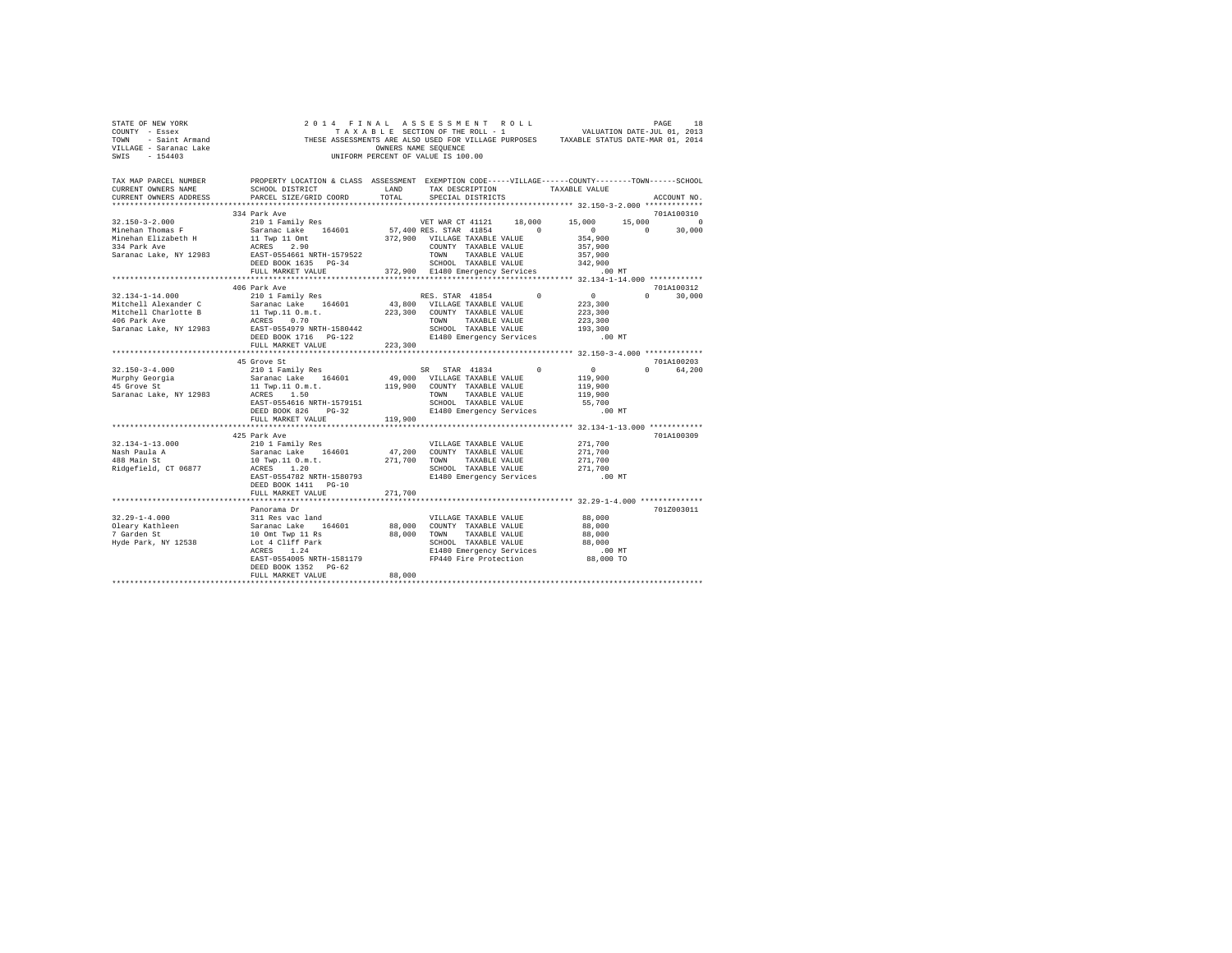| STATE OF NEW YORK<br>COUNTY - Essex<br>TOWN - Saint Armand<br>VILLAGE - Saranac Lake<br>SWIS - 154403 |                                                                                                                                                                                                 | OWNERS NAME SEQUENCE | 2014 FINAL ASSESSMENT ROLL<br>TAXABLE SECTION OF THE ROLL - 1<br>UNIFORM PERCENT OF VALUE IS 100.00 |               | VALUATION DATE-JUL 01, 2013<br>THESE ASSESSMENTS ARE ALSO USED FOR VILLAGE PURPOSES TAXABLE STATUS DATE-MAR 01, 2014 | PAGE<br>19         |
|-------------------------------------------------------------------------------------------------------|-------------------------------------------------------------------------------------------------------------------------------------------------------------------------------------------------|----------------------|-----------------------------------------------------------------------------------------------------|---------------|----------------------------------------------------------------------------------------------------------------------|--------------------|
| TAX MAP PARCEL NUMBER<br>CURRENT OWNERS NAME<br>CURRENT OWNERS ADDRESS                                | PROPERTY LOCATION & CLASS ASSESSMENT EXEMPTION CODE-----VILLAGE-----COUNTY-------TOWN------SCHOOL<br>SCHOOL DISTRICT<br>PARCEL SIZE/GRID COORD                                                  | LAND<br>TOTAL        | SPECIAL DISTRICTS                                                                                   |               | TAX DESCRIPTION TAXABLE VALUE                                                                                        | ACCOUNT NO.        |
|                                                                                                       | Old Military Rd                                                                                                                                                                                 |                      |                                                                                                     |               |                                                                                                                      | 701A100401         |
| $32.150 - 1 - 4.000$                                                                                  | 311 Res vac land                                                                                                                                                                                |                      | VILLAGE TAXABLE VALUE                                                                               |               | 1,000                                                                                                                |                    |
| ONeill John P                                                                                         | Saranac Lake 164601                                                                                                                                                                             | 1,000                | COUNTY TAXABLE VALUE                                                                                |               | 1,000                                                                                                                |                    |
| ONeill Rebecca D                                                                                      | 11 Twp.11 0.m.t.<br>ACRES 1.00                                                                                                                                                                  | 1,000                | TOWN                                                                                                | TAXABLE VALUE | 1,000                                                                                                                |                    |
| 115 Old Military Rd                                                                                   |                                                                                                                                                                                                 |                      | SCHOOL TAXABLE VALUE                                                                                |               | 1,000                                                                                                                |                    |
| Saranac Lake, NY 12983                                                                                | EAST-0554003 NRTH-1579955                                                                                                                                                                       |                      | E1480 Emergency Services                                                                            |               | $.00$ MT                                                                                                             |                    |
|                                                                                                       | DEED BOOK 1039 PG-299<br>FULL MARKET VALUE                                                                                                                                                      | 1,000                |                                                                                                     |               |                                                                                                                      |                    |
|                                                                                                       | *****************************                                                                                                                                                                   |                      |                                                                                                     |               |                                                                                                                      |                    |
|                                                                                                       | Old Military Rd                                                                                                                                                                                 |                      |                                                                                                     |               |                                                                                                                      | 701A100315         |
| $32.150 - 1 - 5.000$                                                                                  | 311 Res vac land                                                                                                                                                                                |                      | VILLAGE TAXABLE VALUE                                                                               |               | 22,400                                                                                                               |                    |
| ONeill John P                                                                                         | Saranac Lake 164601                                                                                                                                                                             | 22,400               | COUNTY TAXABLE VALUE                                                                                |               | 22,400                                                                                                               |                    |
| ONeill Rebecca D                                                                                      | Saranac Lake 164601<br>11 Twp.11 O.m.t.<br>ACRES 0.30                                                                                                                                           | 22,400               | TOWN                                                                                                | TAXABLE VALUE | 22,400                                                                                                               |                    |
| 115 Old Military Rd                                                                                   |                                                                                                                                                                                                 |                      | SCHOOL TAXABLE VALUE                                                                                |               | 22,400                                                                                                               |                    |
| Saranac Lake, NY 12983                                                                                | EAST-0554185 NRTH-1579912                                                                                                                                                                       |                      | E1480 Emergency Services                                                                            |               | $.00$ MT                                                                                                             |                    |
|                                                                                                       | DEED BOOK 1039 PG-299                                                                                                                                                                           |                      |                                                                                                     |               |                                                                                                                      |                    |
|                                                                                                       | FULL MARKET VALUE                                                                                                                                                                               | 22,400               |                                                                                                     |               |                                                                                                                      |                    |
|                                                                                                       |                                                                                                                                                                                                 |                      |                                                                                                     |               |                                                                                                                      | 701A100314         |
| $32.150 - 1 - 6.000$                                                                                  | 115 Old Military Rd<br>210 1 Family Res                                                                                                                                                         |                      | RES. STAR 41854                                                                                     | $\Omega$      | $\sim$ 0                                                                                                             | $\Omega$<br>30,000 |
| ONeill John P                                                                                         |                                                                                                                                                                                                 |                      | 41,400 VILLAGE TAXABLE VALUE                                                                        |               | 236,500                                                                                                              |                    |
| ONeill Rebecca D                                                                                      | Saranac Lake 164601<br>11 Twp 11 Omt                                                                                                                                                            | 236,500              | COUNTY TAXABLE VALUE                                                                                |               | 236,500                                                                                                              |                    |
| 115 Old Military Rd                                                                                   | ACRES 0.30                                                                                                                                                                                      |                      | TOWN                                                                                                | TAXABLE VALUE | 236,500                                                                                                              |                    |
| Saranac Lake, NY 12983                                                                                | EAST-0554131 NRTH-1579831                                                                                                                                                                       |                      | SCHOOL TAXABLE VALUE                                                                                |               | 206,500                                                                                                              |                    |
|                                                                                                       | DEED BOOK 1039 PG-299                                                                                                                                                                           |                      | E1480 Emergency Services                                                                            |               | $.00$ MT                                                                                                             |                    |
|                                                                                                       | FULL MARKET VALUE                                                                                                                                                                               | 236,500              |                                                                                                     |               |                                                                                                                      |                    |
|                                                                                                       | *************************                                                                                                                                                                       |                      |                                                                                                     |               |                                                                                                                      |                    |
|                                                                                                       | Old Military Rd                                                                                                                                                                                 |                      |                                                                                                     |               |                                                                                                                      | 701A100504         |
| $32.134 - 1 - 2.000$                                                                                  | 311 Res vac land                                                                                                                                                                                |                      | VILLAGE TAXABLE VALUE                                                                               |               | 1,700                                                                                                                |                    |
| Osolin Anastasia<br>Perkins Morgan                                                                    |                                                                                                                                                                                                 | 1,700                | COUNTY TAXABLE VALUE<br>1,700 TOWN                                                                  | TAXABLE VALUE | 1,700<br>1,700                                                                                                       |                    |
| 155 Old Military Rd                                                                                   |                                                                                                                                                                                                 |                      | SCHOOL TAXABLE VALUE                                                                                |               | 1,700                                                                                                                |                    |
| Saranac Lake, NY 12983                                                                                | Saranac Lake 164601<br>Lot 11 Twp 11 Omt<br>FRNT 133.40 DPTH 165.00<br>ACRES 0.32 BANK1STARSG                                                                                                   |                      | E1480 Emergency Services                                                                            |               | $.00$ MT                                                                                                             |                    |
|                                                                                                       | EAST-0554444 NRTH-1580374                                                                                                                                                                       |                      |                                                                                                     |               |                                                                                                                      |                    |
|                                                                                                       | DEED BOOK 1674 PG-117                                                                                                                                                                           |                      |                                                                                                     |               |                                                                                                                      |                    |
|                                                                                                       | FULL MARKET VALUE                                                                                                                                                                               | 1,700                |                                                                                                     |               |                                                                                                                      |                    |
|                                                                                                       |                                                                                                                                                                                                 |                      |                                                                                                     |               |                                                                                                                      |                    |
|                                                                                                       | 155 Old Military Rd                                                                                                                                                                             |                      |                                                                                                     |               |                                                                                                                      | 701A100505         |
| $32.134 - 1 - 3.000$                                                                                  | 210 1 Family Res                                                                                                                                                                                |                      | RES. STAR 41854                                                                                     | $\Omega$      | $\sim$ 0                                                                                                             | $\cap$<br>30,000   |
| Osolin Anastasia                                                                                      | Saranac Lake 164601 42,400 VILLAGE TAXABLE VALUE<br>11 Twp 11 Omt 167,600 COUNTY TAXABLE VALUE<br>ACRES 0.43 BANK1STARSG COUNTY TAXABLE VALUE<br>EAST-0554368 NRTH-1580291 SCHOOL TAXABLE VALUE |                      |                                                                                                     |               | 167,600                                                                                                              |                    |
| Perkins Morgan<br>155 Old Military Rd                                                                 |                                                                                                                                                                                                 |                      |                                                                                                     |               | 167,600<br>167,600                                                                                                   |                    |
| Saranac Lake, NY 12983                                                                                |                                                                                                                                                                                                 |                      | SCHOOL TAXABLE VALUE                                                                                |               | 137,600                                                                                                              |                    |
|                                                                                                       | DEED BOOK 1674 PG-117                                                                                                                                                                           |                      | E1480 Emergency Services                                                                            |               | .00MT                                                                                                                |                    |
|                                                                                                       | FULL MARKET VALUE                                                                                                                                                                               | 167,600              |                                                                                                     |               |                                                                                                                      |                    |
|                                                                                                       |                                                                                                                                                                                                 |                      |                                                                                                     |               |                                                                                                                      |                    |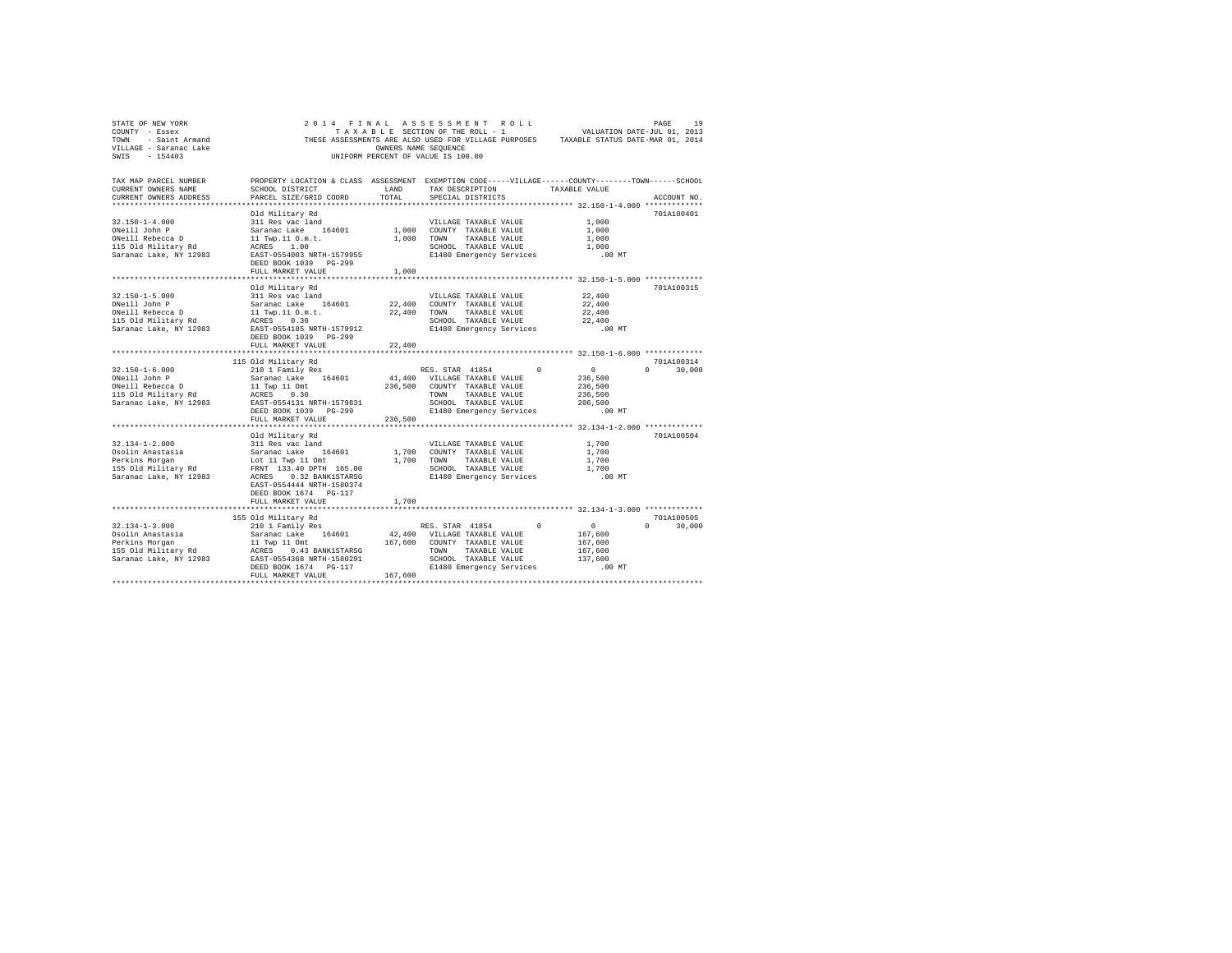| STATE OF NEW YORK                                                                                                                                                                                                                                                                                                                                                                                                                                                                         |                                                                                                   |         | 2014 FINAL ASSESSMENT ROLL |                                                                 | PAGE<br>20                  |  |  |  |  |
|-------------------------------------------------------------------------------------------------------------------------------------------------------------------------------------------------------------------------------------------------------------------------------------------------------------------------------------------------------------------------------------------------------------------------------------------------------------------------------------------|---------------------------------------------------------------------------------------------------|---------|----------------------------|-----------------------------------------------------------------|-----------------------------|--|--|--|--|
| TAX MAP PARCEL NUMBER<br>CURRENT OWNERS NAME<br>CURRENT OWNERS ADDRESS                                                                                                                                                                                                                                                                                                                                                                                                                    | PROPERTY LOCATION & CLASS ASSESSMENT EXEMPTION CODE-----VILLAGE-----COUNTY-------TOWN------SCHOOL |         |                            |                                                                 | ACCOUNT NO.                 |  |  |  |  |
|                                                                                                                                                                                                                                                                                                                                                                                                                                                                                           | 399 Park Ave                                                                                      |         |                            |                                                                 | 701A100204                  |  |  |  |  |
| $[100] \begin{tabular}{lcccc} 32.134-1-10.100 & 399~{\rm {park~Ave}} \\ \hline \texttt{Palyswiat Rudolph C} & 210~1~\texttt{Family Res} & \texttt{SR} & 57 \texttt{AR} & 41834 & 0 & 0 \\ \texttt{Palyswiat Rudolph C} & 210~1.1~\texttt{Ywol.11} & 0.58 & 57 \texttt{AR} & 43,100 & \texttt{VILLAGE TAXABLE VALUE} & 298,000 \\ \texttt{Palyswiat Cheryl A} & 210,1.1~\texttt$                                                                                                           |                                                                                                   |         |                            | .00 MT                                                          | 0 64,200                    |  |  |  |  |
|                                                                                                                                                                                                                                                                                                                                                                                                                                                                                           |                                                                                                   |         |                            |                                                                 |                             |  |  |  |  |
|                                                                                                                                                                                                                                                                                                                                                                                                                                                                                           |                                                                                                   |         |                            |                                                                 |                             |  |  |  |  |
| 32.150-1-14.000<br>$\begin{tabular}{l c c c c c} \multicolumn{1}{c}{\textbf{Pasechke Scoct D}} & \multicolumn{1}{c}{\textbf{Sacine Scoct D}} & \multicolumn{1}{c}{\textbf{Sacine Scoct D}} & \multicolumn{1}{c}{\textbf{Sacine Scoct D}} & \multicolumn{1}{c}{\textbf{Sacine Scoct D}} & \multicolumn{1}{c}{\textbf{Sacine Scoct D}} & \multicolumn{1}{c}{\textbf{Sacine Scoct D}} & \multicolumn{1}{c}{\textbf{Sacine Scoct D}} & \multicolumn{1}{c}{\textbf{Sacine Scoct D}} & \multic$ | 65 Old Military Rd<br>210 1 Family Res                                                            |         | RES. STAR 41854            | $0$<br>0 $0$<br>254,900<br>254,900<br>254,900<br>224,900        | 701A100207<br>$0 \t 30,000$ |  |  |  |  |
|                                                                                                                                                                                                                                                                                                                                                                                                                                                                                           |                                                                                                   |         |                            |                                                                 |                             |  |  |  |  |
|                                                                                                                                                                                                                                                                                                                                                                                                                                                                                           |                                                                                                   |         |                            |                                                                 |                             |  |  |  |  |
|                                                                                                                                                                                                                                                                                                                                                                                                                                                                                           |                                                                                                   |         |                            |                                                                 |                             |  |  |  |  |
|                                                                                                                                                                                                                                                                                                                                                                                                                                                                                           | Old Military Rd<br>ACRES 0.51<br>EAST-0554519 NRTH-1580842                                        |         |                            |                                                                 | 701A194003                  |  |  |  |  |
|                                                                                                                                                                                                                                                                                                                                                                                                                                                                                           | DEED BOOK 1508 PG-183                                                                             |         |                            |                                                                 |                             |  |  |  |  |
|                                                                                                                                                                                                                                                                                                                                                                                                                                                                                           | FULL MARKET VALUE                                                                                 | 28,100  |                            |                                                                 |                             |  |  |  |  |
|                                                                                                                                                                                                                                                                                                                                                                                                                                                                                           | 97 Old Military Rd                                                                                |         |                            |                                                                 | 701A100106                  |  |  |  |  |
|                                                                                                                                                                                                                                                                                                                                                                                                                                                                                           | 210 1 Family Res<br>DEED BOOK 1125 PG-151<br>FULL MARKET VALUE                                    | 189,500 |                            | 189,500<br>189,500<br>189,500<br>189,500<br>189,500<br>$.00$ MT |                             |  |  |  |  |
|                                                                                                                                                                                                                                                                                                                                                                                                                                                                                           |                                                                                                   |         |                            |                                                                 |                             |  |  |  |  |
|                                                                                                                                                                                                                                                                                                                                                                                                                                                                                           | Panorama Dr<br>EAST-0554005 NRTH-1581319<br>DEED BOOK 1615 PG-179                                 |         |                            |                                                                 | 701Z010004                  |  |  |  |  |
|                                                                                                                                                                                                                                                                                                                                                                                                                                                                                           | FULL MARKET VALUE                                                                                 | 94,500  |                            |                                                                 |                             |  |  |  |  |
|                                                                                                                                                                                                                                                                                                                                                                                                                                                                                           |                                                                                                   |         |                            |                                                                 |                             |  |  |  |  |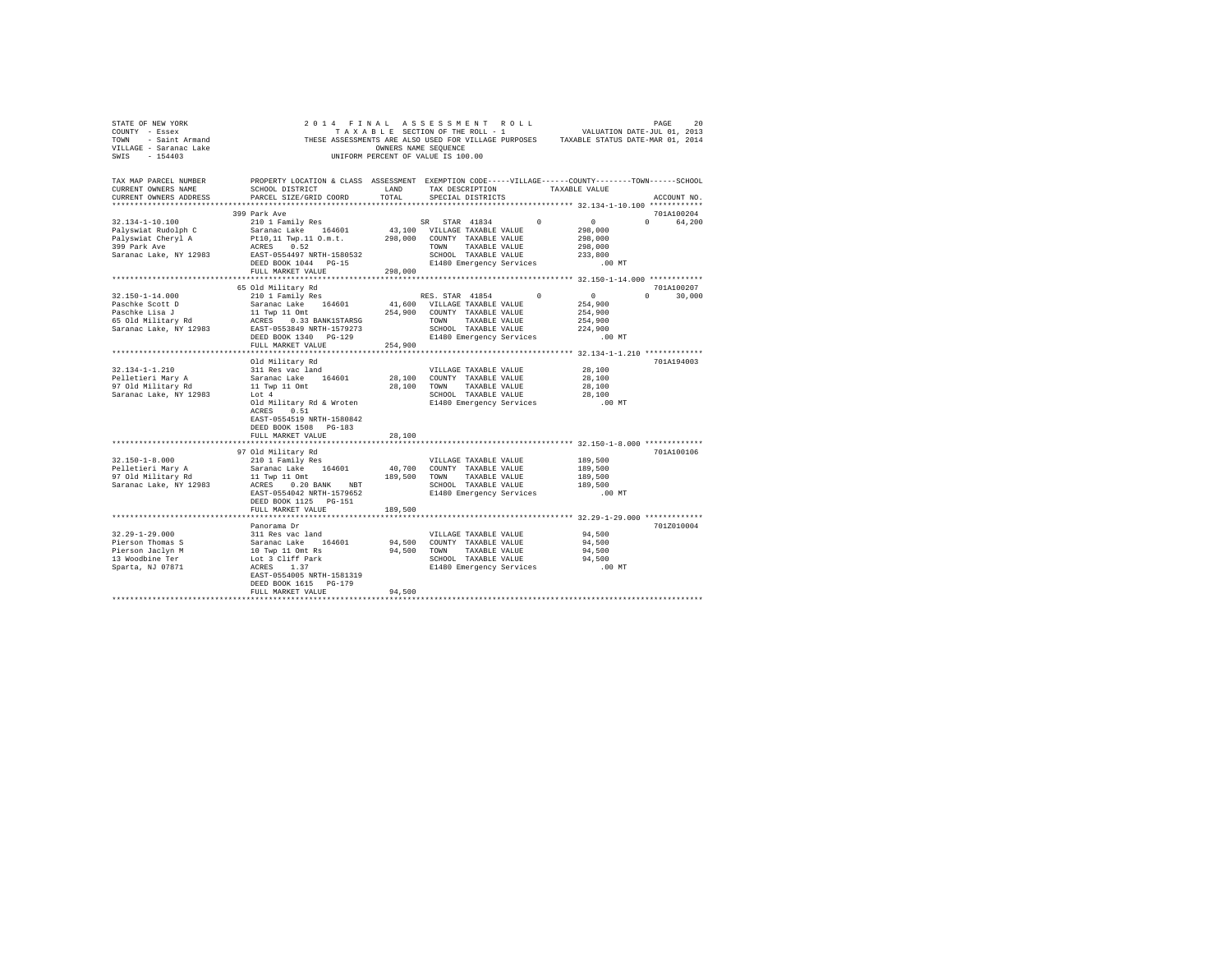| $\begin{array}{cccccccccccccccc} \texttt{STNR} & \texttt{OREN} & \texttt{NOR} & \texttt{PAGE} & \texttt{SUS} & \texttt{SUS} & \texttt{SUS} & \texttt{SUS} & \texttt{SUS} & \texttt{SUS} & \texttt{SUS} & \texttt{SUS} & \texttt{SUS} & \texttt{SUS} & \texttt{SUS} & \texttt{SUS} & \texttt{SUS} & \texttt{SUS} & \texttt{SUS} & \texttt{SUS} & \texttt{SUS} & \texttt{SUS} & \texttt{SUS} & \texttt{SUS} & \texttt{SUS} & \texttt{SUS} & \text$<br>VILLAGE - Saranac Lake<br>SWIS - 154403<br>SWIS - 154403 | OWNERS NAME SEQUENCE<br>INIFORM PERCENT OF VALUE IS 100                                                                                                                        |         | UNIFORM PERCENT OF VALUE IS 100.00                                   |                                                                 |                             |  |
|--------------------------------------------------------------------------------------------------------------------------------------------------------------------------------------------------------------------------------------------------------------------------------------------------------------------------------------------------------------------------------------------------------------------------------------------------------------------------------------------------------------|--------------------------------------------------------------------------------------------------------------------------------------------------------------------------------|---------|----------------------------------------------------------------------|-----------------------------------------------------------------|-----------------------------|--|
| TAX MAP PARCEL NUMBER PROPERTY LOCATION & CLASS ASSESSMENT EXEMPTION CODE-----VILLAGE-----COUNTY-------TOWN-----SCHOOL<br>CURRENT OWNERS NAME                                                                                                                                                                                                                                                                                                                                                                | SCHOOL DISTRICT                                                                                                                                                                | LAND    | TAX DESCRIPTION                                                      | TAXABLE VALUE                                                   |                             |  |
| CURRENT OWNERS ADDRESS                                                                                                                                                                                                                                                                                                                                                                                                                                                                                       | PARCEL SIZE/GRID COORD                                                                                                                                                         | TOTAL   | SPECIAL DISTRICTS                                                    |                                                                 | ACCOUNT NO.                 |  |
|                                                                                                                                                                                                                                                                                                                                                                                                                                                                                                              |                                                                                                                                                                                |         |                                                                      |                                                                 | 701Z002008                  |  |
| $32.134 - 1 - 6.200$                                                                                                                                                                                                                                                                                                                                                                                                                                                                                         | 125 Old Military Rd<br>210 1 Family Res                                                                                                                                        |         | RES. STAR 41854 0 0                                                  |                                                                 | $0 \t 30.000$               |  |
|                                                                                                                                                                                                                                                                                                                                                                                                                                                                                                              |                                                                                                                                                                                |         | 43,400 VILLAGE TAXABLE VALUE                                         | 167,300                                                         |                             |  |
|                                                                                                                                                                                                                                                                                                                                                                                                                                                                                                              |                                                                                                                                                                                |         | 167,300 COUNTY TAXABLE VALUE                                         | 167,300                                                         |                             |  |
| Pietras John H Maranac Lake 164601<br>Pietras John H 10m Twp 11 Rs 164601<br>125 Old Military Rd 10m Twp 11 Rs 1233/60<br>Saranac Lake, NY 12983<br>ACRES 0.61                                                                                                                                                                                                                                                                                                                                               |                                                                                                                                                                                |         | TAXABLE VALUE<br>TOWN                                                | 167,300                                                         |                             |  |
|                                                                                                                                                                                                                                                                                                                                                                                                                                                                                                              |                                                                                                                                                                                |         | SCHOOL TAXABLE VALUE 137,300<br>137,300 E1480 Emergency Services     |                                                                 |                             |  |
|                                                                                                                                                                                                                                                                                                                                                                                                                                                                                                              | EAST-0554175 NRTH-1580038                                                                                                                                                      |         |                                                                      | .00 MT                                                          |                             |  |
|                                                                                                                                                                                                                                                                                                                                                                                                                                                                                                              | DEED BOOK 1293 PG-45                                                                                                                                                           |         |                                                                      |                                                                 |                             |  |
|                                                                                                                                                                                                                                                                                                                                                                                                                                                                                                              | FULL MARKET VALUE                                                                                                                                                              | 167,300 |                                                                      |                                                                 |                             |  |
|                                                                                                                                                                                                                                                                                                                                                                                                                                                                                                              |                                                                                                                                                                                |         |                                                                      |                                                                 |                             |  |
| $32.150 - 2 - 6.000$                                                                                                                                                                                                                                                                                                                                                                                                                                                                                         | 299 Park Ave                                                                                                                                                                   |         | RES. STAR 41854 0                                                    | $\sim$ 0                                                        | 701A100208<br>$0 \t 30.000$ |  |
| Preston Steven F                                                                                                                                                                                                                                                                                                                                                                                                                                                                                             | 210 1 Family Res                                                                                                                                                               |         |                                                                      |                                                                 |                             |  |
| Preston Linda F                                                                                                                                                                                                                                                                                                                                                                                                                                                                                              |                                                                                                                                                                                |         | 40,700 VILLAGE TAXABLE VALUE 231,000<br>231,000 COUNTY TAXABLE VALUE | 231,000                                                         |                             |  |
| 299 Park Ave                                                                                                                                                                                                                                                                                                                                                                                                                                                                                                 |                                                                                                                                                                                |         |                                                                      | 231,000                                                         |                             |  |
| Saranac Lake, NY 12983                                                                                                                                                                                                                                                                                                                                                                                                                                                                                       |                                                                                                                                                                                |         | TOWN TAXABLE VALUE<br>SCHOOL TAXABLE VALUE<br>COLLECTION Services    | 201,000                                                         |                             |  |
|                                                                                                                                                                                                                                                                                                                                                                                                                                                                                                              | DEED BOOK 1557 PG-116                                                                                                                                                          |         | E1480 Emergency Services                                             | $.00$ MT                                                        |                             |  |
|                                                                                                                                                                                                                                                                                                                                                                                                                                                                                                              | FULL MARKET VALUE                                                                                                                                                              | 231,000 |                                                                      |                                                                 |                             |  |
|                                                                                                                                                                                                                                                                                                                                                                                                                                                                                                              |                                                                                                                                                                                |         |                                                                      |                                                                 |                             |  |
|                                                                                                                                                                                                                                                                                                                                                                                                                                                                                                              | 1347 Pine St                                                                                                                                                                   |         |                                                                      |                                                                 | 701A100403                  |  |
| $32.166 - 2 - 2.000$                                                                                                                                                                                                                                                                                                                                                                                                                                                                                         |                                                                                                                                                                                |         | SR STAR 41834 0                                                      | $\sim$ 0                                                        | 0 64.200                    |  |
| Riley Thomas F<br>Riley Indower P<br>63 Cresent Ave                                                                                                                                                                                                                                                                                                                                                                                                                                                          |                                                                                                                                                                                |         |                                                                      | 118,700<br>118,700                                              |                             |  |
| Buffalo, NY 14214                                                                                                                                                                                                                                                                                                                                                                                                                                                                                            | 211 1 Family Res SR STAR 41834<br>Saranac Lake 164601 16,900 VILLAGE TAXABLE VALUE<br>11 Twp.11 0.m.t. 118,700 COUNTY TAXABLE VALUE<br>1703/153 Life Use to TOWN TAXABLE VALUE |         |                                                                      | 118,700                                                         |                             |  |
|                                                                                                                                                                                                                                                                                                                                                                                                                                                                                                              | Charles E & June M Riley                                                                                                                                                       |         | SCHOOL TAXABLE VALUE                                                 | 54,500                                                          |                             |  |
|                                                                                                                                                                                                                                                                                                                                                                                                                                                                                                              | ACRES 0.10                                                                                                                                                                     |         | E1480 Emergency Services                                             | .00 MT                                                          |                             |  |
|                                                                                                                                                                                                                                                                                                                                                                                                                                                                                                              | EAST-0553996 NRTH-1578138                                                                                                                                                      |         |                                                                      |                                                                 |                             |  |
|                                                                                                                                                                                                                                                                                                                                                                                                                                                                                                              | DEED BOOK 1703 PG-153                                                                                                                                                          |         |                                                                      |                                                                 |                             |  |
|                                                                                                                                                                                                                                                                                                                                                                                                                                                                                                              | FULL MARKET VALUE                                                                                                                                                              | 118,700 |                                                                      |                                                                 |                             |  |
|                                                                                                                                                                                                                                                                                                                                                                                                                                                                                                              | **********************                                                                                                                                                         |         |                                                                      | ********************************* 32.166-2-3.000 ************** |                             |  |
|                                                                                                                                                                                                                                                                                                                                                                                                                                                                                                              | Pine St                                                                                                                                                                        |         |                                                                      |                                                                 | 701C100109                  |  |
| $32.166 - 2 - 3.000$                                                                                                                                                                                                                                                                                                                                                                                                                                                                                         |                                                                                                                                                                                |         | VILLAGE TAXABLE VALUE                                                | 4.500<br>4.500                                                  |                             |  |
| Riley Thomas F<br>63 Cresent Ave                                                                                                                                                                                                                                                                                                                                                                                                                                                                             |                                                                                                                                                                                |         | 300 COUNTY TAXABLE VALUE<br>4.500 TOWN TAXABLE VALUE                 | 4.500                                                           |                             |  |
| Buffalo, NY 14214                                                                                                                                                                                                                                                                                                                                                                                                                                                                                            | 312 Vac w/imprv<br>Saranac Lake 164601<br>Lot 11 Twp Omt<br>1703/153 Life Use to                                                                                               |         | SCHOOL TAXABLE VALUE                                                 | 4,500                                                           |                             |  |
|                                                                                                                                                                                                                                                                                                                                                                                                                                                                                                              | 1703/153 Life Use to<br>Charles E & June M Riley                                                                                                                               |         | E1480 Emergency Services                                             | $.00$ MT                                                        |                             |  |
|                                                                                                                                                                                                                                                                                                                                                                                                                                                                                                              | FRNT 27.00 DPTH 87.00                                                                                                                                                          |         |                                                                      |                                                                 |                             |  |
|                                                                                                                                                                                                                                                                                                                                                                                                                                                                                                              | ACRES 0.10                                                                                                                                                                     |         |                                                                      |                                                                 |                             |  |
|                                                                                                                                                                                                                                                                                                                                                                                                                                                                                                              | EAST-0554013 NRTH-1578101                                                                                                                                                      |         |                                                                      |                                                                 |                             |  |
|                                                                                                                                                                                                                                                                                                                                                                                                                                                                                                              | DEED BOOK 1703 PG-153                                                                                                                                                          |         |                                                                      |                                                                 |                             |  |
|                                                                                                                                                                                                                                                                                                                                                                                                                                                                                                              | FULL MARKET VALUE                                                                                                                                                              | 4.500   |                                                                      |                                                                 |                             |  |
|                                                                                                                                                                                                                                                                                                                                                                                                                                                                                                              |                                                                                                                                                                                |         |                                                                      |                                                                 |                             |  |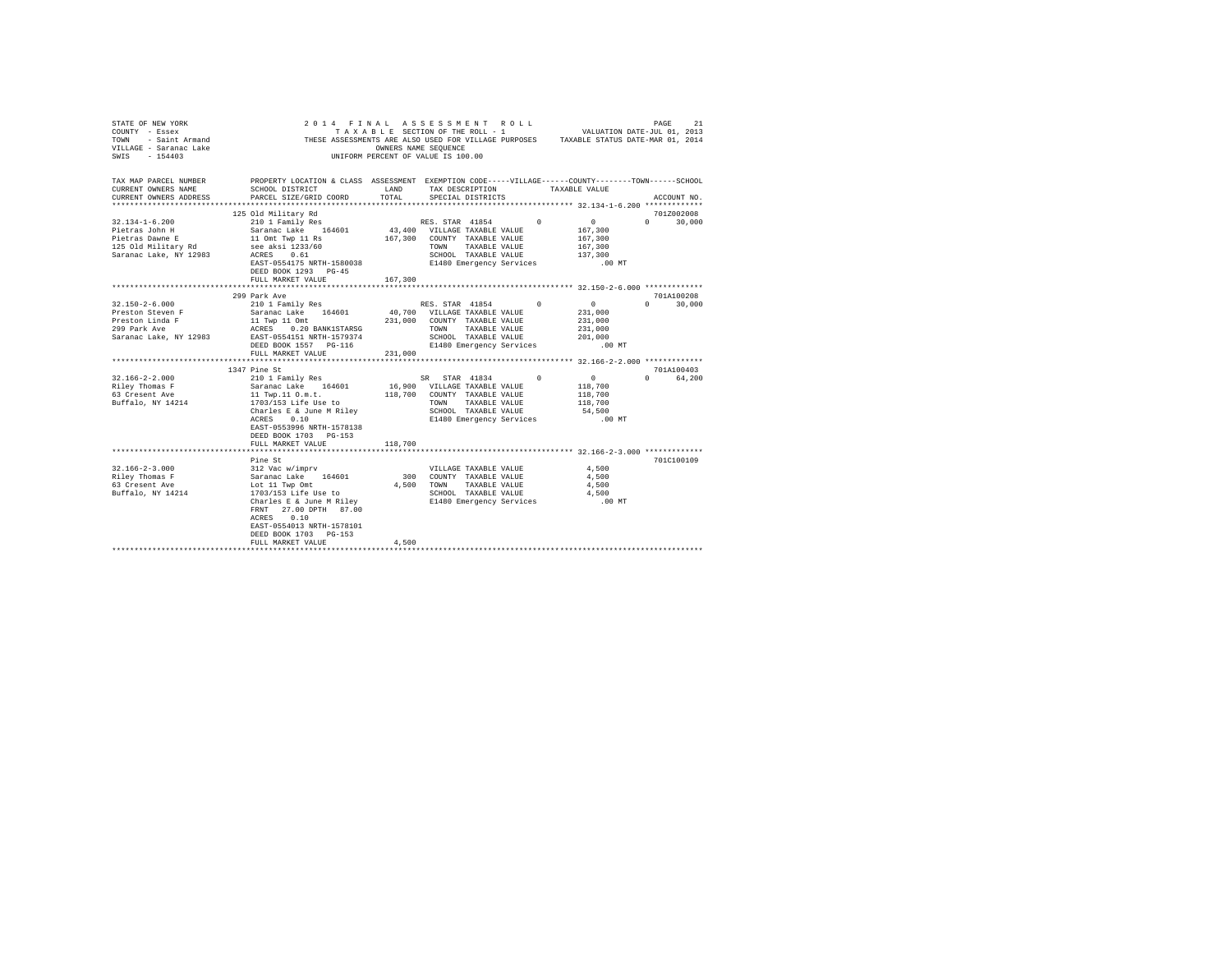| STATE OF NEW YORK<br>COUNTY - Essex<br>TOWN - Saint Armand<br>VILLAGE - Saranac Lake<br>SWIS - 154403                                                                                                                 | OWNERS NAME SEQUENCE<br>100 UNIFORM PECENT OF VALUE IS                                                                                                                                                                                                                                                                                                                                                         |                             | 2014 FINAL ASSESSMENT ROLL<br>TAXABLE SECTION OF THE ROLL - 1<br>THESE ASSESSMENTS ARE ALSO USED FOR VILLAGE PURPOSES TAXABLE STATUS DATE-MAR 01, 2014<br>UNIFORM PERCENT OF VALUE IS 100.00                                                                                                   | VALUATION DATE-JUL 01, 2013                                                                                          | PAGE<br>22                                     |
|-----------------------------------------------------------------------------------------------------------------------------------------------------------------------------------------------------------------------|----------------------------------------------------------------------------------------------------------------------------------------------------------------------------------------------------------------------------------------------------------------------------------------------------------------------------------------------------------------------------------------------------------------|-----------------------------|------------------------------------------------------------------------------------------------------------------------------------------------------------------------------------------------------------------------------------------------------------------------------------------------|----------------------------------------------------------------------------------------------------------------------|------------------------------------------------|
| TAX MAP PARCEL NUMBER<br>CURRENT OWNERS NAME<br>CURRENT OWNERS ADDRESS                                                                                                                                                | PROPERTY LOCATION & CLASS ASSESSMENT EXEMPTION CODE-----VILLAGE-----COUNTY-------TOWN------SCHOOL<br>SCHOOL DISTRICT<br>PARCEL SIZE/GRID COORD                                                                                                                                                                                                                                                                 | LAND<br>TOTAL               | TAX DESCRIPTION TAXABLE VALUE<br>SPECIAL DISTRICTS                                                                                                                                                                                                                                             |                                                                                                                      | ACCOUNT NO.                                    |
| $32.166 - 2 - 4.000$<br>Riley Thomas F<br>63 Cresent Ave<br>Buffalo, NY 14214                                                                                                                                         | Pine St<br>311 Res vac land<br>Saranac Lake 164601<br>11 Twp 11 Omt<br>1703/153 Life Use to<br>Charles E & June M Riley<br>ACRES 0.10<br>EAST-0554041 NRTH-1578075<br>DEED BOOK 1703 PG-153<br>FULL MARKET VALUE                                                                                                                                                                                               | 300                         | VILLAGE TAXABLE VALUE<br>300 COUNTY TAXABLE VALUE<br>300 TOWN TAXABLE VALUE<br>SCHOOL TAXABLE VALUE<br>E1480 Emergency Services                                                                                                                                                                | 300<br>300<br>300<br>300<br>$.00$ MT                                                                                 | 705J103810                                     |
|                                                                                                                                                                                                                       |                                                                                                                                                                                                                                                                                                                                                                                                                |                             |                                                                                                                                                                                                                                                                                                |                                                                                                                      |                                                |
| $32.29 - 1 - 20.000$<br>Rowley Martin H<br>PO Box 573<br>PO Box 573<br>Saranac Lake, NY 12983<br>$32.29 - 1 - 9.000$<br>Schutz Joseph<br>Sonner Controller Socorro Palermo<br>70-37 175 St<br>Fresh Meadows, NY 11365 | 288 Panorama Dr<br>210 1 Family Res<br>Saranac Lake 164601<br>10 OMT TWP11 RS<br>Lot 20 Cliff Park<br>ACRES 0.89<br>EAST-0553616 NRTH-1580711<br>DEED BOOK 1726 PG-305<br>FULL MARKET VALUE<br>Panorama Dr<br>311 Res vac land<br>Saranac Lake 164601<br>10 Omt Twp 11 Rs<br>Lot 9 Palisade Parkway<br>Mt Pisgah Park<br>ACRES 0.76<br>EAST-0553965 NRTH-1580468<br>DEED BOOK 1309 PG-317<br>FULL MARKET VALUE | 389,700<br>76,000<br>76,000 | RES. STAR 41854 0<br>100,000 VILLAGE TAXABLE VALUE<br>389,700 COUNTY TAXABLE VALUE<br>TOWN TAXABLE VALUE<br>SCHOOL TAXABLE VALUE<br>E1480 Emergency Services<br>VILLAGE TAXABLE VALUE<br>76,000 COUNTY TAXABLE VALUE<br>TOWN TAXABLE VALUE<br>SCHOOL TAXABLE VALUE<br>E1480 Emergency Services | $\sim$ 0<br>389,700<br>389,700<br>389,700<br>359,700<br>$.00$ MT<br>76,000<br>76,000<br>76,000<br>76,000<br>$.00$ MT | 701Z007001<br>$\Omega$<br>30,000<br>701Z002020 |
|                                                                                                                                                                                                                       | 75 Stevenson Rd                                                                                                                                                                                                                                                                                                                                                                                                |                             |                                                                                                                                                                                                                                                                                                |                                                                                                                      | 701Z006006                                     |
| $32.166 - 3 - 3.000$<br>Sheffel Linda J<br>75 Stevenson Ln<br>Saranac Lake, NY 12983                                                                                                                                  | 210 1 Family Res<br>Saranac Lake 164601<br>11 OMT TWP 11 RS<br>Stevenson Commons #5950<br>2005 Resolution<br>ACRES<br>0.28<br>EAST-0555006 NRTH-1578185<br>DEED BOOK 1449 PG-175<br>FULL MARKET VALUE                                                                                                                                                                                                          | 230,200                     | RES. STAR 41854 0<br>36,500 VILLAGE TAXABLE VALUE<br>230, 200 COUNTY TAXABLE VALUE<br>TOWN TAXABLE VALUE<br>SCHOOL TAXABLE VALUE<br>E1480 Emergency Services                                                                                                                                   | $\overline{0}$<br>230,200<br>230,200<br>230,200<br>200,200<br>$.00$ MT                                               | $\Omega$<br>30,000                             |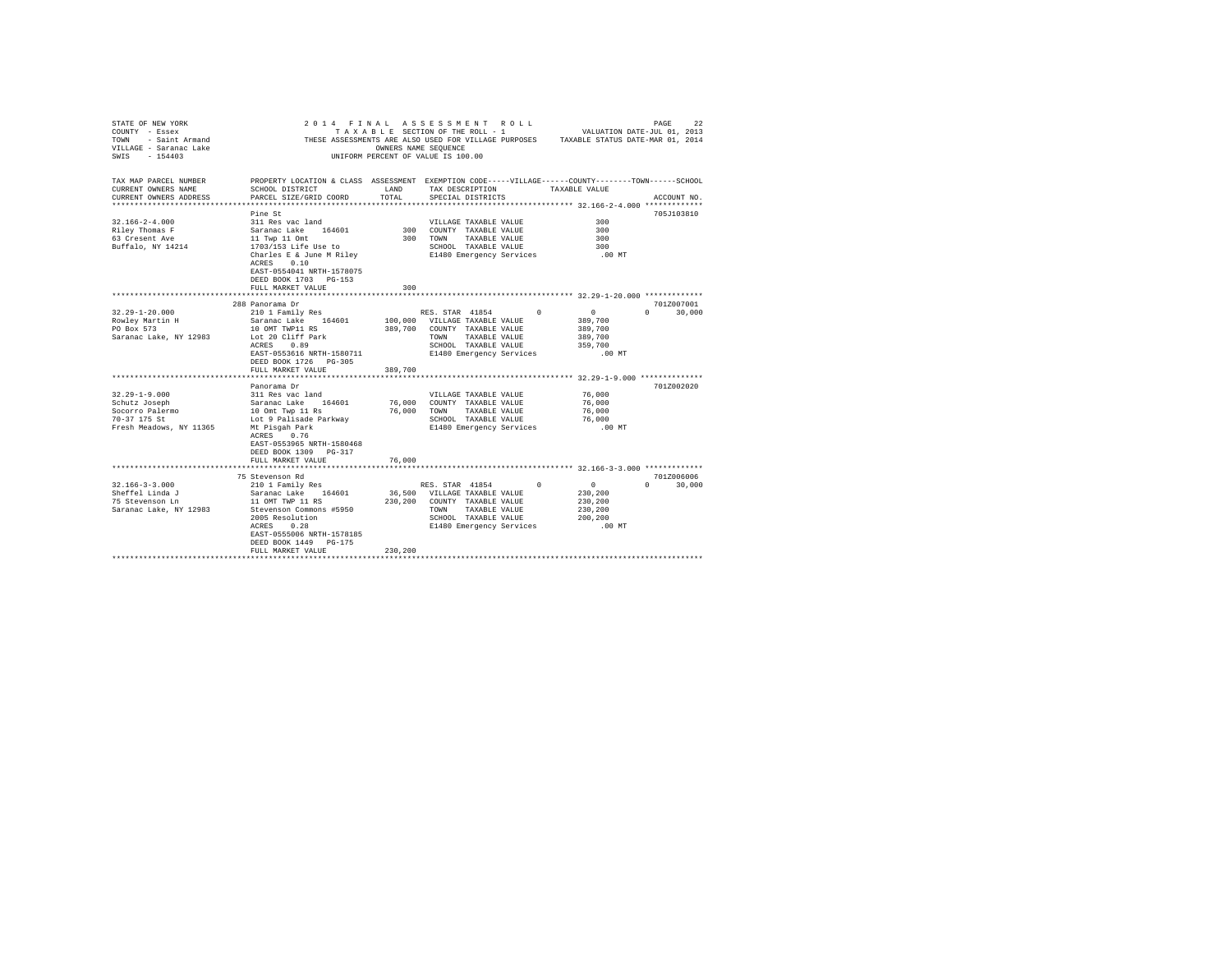| STATE OF NEW YORK<br>COUNTY - Essex<br>COUNTY - Essex<br>TOWN - Saint Armand<br>VILLAGE - Saranac Lake<br>All Armand Lake |                                                                                                                       | OWNERS NAME SEQUENCE | THESE ASSESSMENTS ARE ALSO USED FOR VILLAGE PURPOSES TAXABLE STATUS DATE-MAR 01, 2014<br>UNIFORM PERCENT OF VALUE IS 100.00 |                     |                             |
|---------------------------------------------------------------------------------------------------------------------------|-----------------------------------------------------------------------------------------------------------------------|----------------------|-----------------------------------------------------------------------------------------------------------------------------|---------------------|-----------------------------|
| TAX MAP PARCEL NUMBER<br>CURRENT OWNERS NAME                                                                              | PROPERTY LOCATION & CLASS ASSESSMENT EXEMPTION CODE-----VILLAGE------COUNTY-------TOWN------SCHOOL<br>SCHOOL DISTRICT | LAND                 | TAX DESCRIPTION TAXABLE VALUE                                                                                               |                     |                             |
| CURRENT OWNERS ADDRESS                                                                                                    | PARCEL SIZE/GRID COORD                                                                                                | TOTAL                | SPECIAL DISTRICTS                                                                                                           |                     | ACCOUNT NO.                 |
|                                                                                                                           | 370 Park Ave                                                                                                          |                      |                                                                                                                             |                     | 701A100306                  |
| $32.134 - 1 - 17.000$                                                                                                     | 210 1 Family Res                                                                                                      |                      | VILLAGE TAXABLE VALUE                                                                                                       | 276,000             |                             |
| Stara Timothy R                                                                                                           | Saranac Lake 164601                                                                                                   |                      | 43,700 COUNTY TAXABLE VALUE                                                                                                 | 276,000             |                             |
| Woodward Helen A                                                                                                          |                                                                                                                       |                      | 276.000 TOWN TAXABLE VALUE                                                                                                  | 276,000             |                             |
| 1180 Albany Post Rd                                                                                                       | 11 Twp 11 Omt<br>ACRES 0.67 BANK CORE                                                                                 |                      | SCHOOL TAXABLE VALUE                                                                                                        | 276,000             |                             |
| Gardiner, NY 12525                                                                                                        | EAST-0554849 NRTH-1579977<br>DEED BOOK 1507 PG-290                                                                    |                      | E1480 Emergency Services                                                                                                    | .00 MT              |                             |
|                                                                                                                           | FULL MARKET VALUE                                                                                                     | 276,000              |                                                                                                                             |                     |                             |
|                                                                                                                           |                                                                                                                       |                      |                                                                                                                             |                     |                             |
| $32.150 - 1 - 12.000$                                                                                                     | 19 Mountain Ln<br>210 1 Family Res                                                                                    |                      | RES. STAR 41854<br>$^{\circ}$                                                                                               | $\sim$ 0            | 701A100415<br>$0 \t 30,000$ |
|                                                                                                                           | Saranac Lake 164601                                                                                                   |                      | 40,000 VILLAGE TAXABLE VALUE                                                                                                | 62,400              |                             |
| Toohey Michael R<br>19 Mountain Ln                                                                                        | 11 Twp.11 O.m.t.                                                                                                      |                      | 62,400 COUNTY TAXABLE VALUE                                                                                                 | 62,400              |                             |
| Saranac Lake, NY 12983                                                                                                    |                                                                                                                       |                      | TOWN TAXABLE VALUE                                                                                                          | 62,400              |                             |
|                                                                                                                           | 34.7 X 102.9Xirr<br>ACRES 0.10                                                                                        |                      | SCHOOL TAXABLE VALUE                                                                                                        | 32,400              |                             |
|                                                                                                                           | EAST-0553803 NRTH-1579588<br>DEED BOOK 1368 PG-278                                                                    |                      | E1480 Emergency Services                                                                                                    | $.00$ MT            |                             |
|                                                                                                                           | FULL MARKET VALUE                                                                                                     | 62,400               |                                                                                                                             |                     |                             |
|                                                                                                                           |                                                                                                                       |                      |                                                                                                                             |                     |                             |
|                                                                                                                           | 371 Park Ave                                                                                                          |                      |                                                                                                                             |                     | 701A100407                  |
| $32.134 - 1 - 7.000$<br>Torrance Sean                                                                                     | 210 1 Family Res                                                                                                      |                      | RES. STAR 41854<br>$\Omega$                                                                                                 | $\sim$ 0<br>440,100 | $0 \t 30,000$               |
|                                                                                                                           | Saranac Lake 164601 48,400 VILLAGE TAXABLE VALUE<br>Lot 11 Twp 11 0 M T 440,100 COUNTY TAXABLE VALUE<br>arpeg 1 40    |                      |                                                                                                                             | 440,100             |                             |
| Torrance Megan<br>371 Park Ave                                                                                            | ACRES 1.40                                                                                                            |                      | TOWN TAXABLE VALUE                                                                                                          | 440,100             |                             |
| Saranac Lake, NY 12983                                                                                                    | EAST-0554507 NRTH-1580096                                                                                             |                      | SCHOOL TAXABLE VALUE                                                                                                        | 410,100             |                             |
|                                                                                                                           | DEED BOOK 1650 PG-93                                                                                                  |                      | E1480 Emergency Services                                                                                                    | $.00$ MT            |                             |
|                                                                                                                           | FULL MARKET VALUE                                                                                                     | 440,100              |                                                                                                                             |                     |                             |
|                                                                                                                           |                                                                                                                       |                      |                                                                                                                             |                     |                             |
|                                                                                                                           | 96 Mount Pisqah Ln                                                                                                    |                      |                                                                                                                             |                     | 701E297002                  |
| $32.102 - 1 - 2.000/1$<br>Verizon New York Inc                                                                            | 837 Cell Tower<br>Saranac Lake 164601                                                                                 |                      | VILLAGE TAXABLE VALUE<br>600 COUNTY TAXABLE VALUE                                                                           | 300,000<br>300,000  |                             |
| c/o Duff & Phelps                                                                                                         | Sl Poles Wires Cables                                                                                                 |                      | 300,000 TOWN TAXABLE VALUE                                                                                                  | 300,000             |                             |
| PO Box 2749                                                                                                               | 631900-080877-100                                                                                                     |                      |                                                                                                                             | 300,000             |                             |
| Addison, TX 75001                                                                                                         | Mt Pisgah Microwave Site                                                                                              |                      | SCHOOL TAXABLE VALUE<br>E1480 Emergency Services                                                                            | $.00$ MT            |                             |
|                                                                                                                           | EAST-0553455 NRTH-1581957                                                                                             |                      |                                                                                                                             |                     |                             |
|                                                                                                                           | DEED BOOK 1360 PG-289                                                                                                 |                      |                                                                                                                             |                     |                             |
|                                                                                                                           | FULL MARKET VALUE                                                                                                     | 300,000              |                                                                                                                             |                     |                             |
|                                                                                                                           |                                                                                                                       |                      |                                                                                                                             |                     |                             |
|                                                                                                                           | 26 Cantwell Way                                                                                                       |                      |                                                                                                                             |                     | 701Z000015                  |
| 32.166-1-2.320<br>Weinberg Ira                                                                                            | 210 1 Family Res<br>Saranac Lake 164601                                                                               |                      | VILLAGE TAXABLE VALUE<br>14,200 COUNTY TAXABLE VALUE                                                                        | 31,200<br>31,200    |                             |
| Rd                                                                                                                        | 11 Omt Twp 11 Rs                                                                                                      |                      | 31,200 TOWN TAXABLE VALUE                                                                                                   | 31,200              |                             |
| PO Box 107                                                                                                                | Lot 2 Old Mil Estates                                                                                                 |                      | SCHOOL TAXABLE VALUE                                                                                                        | 31,200              |                             |
| Saranac Lake, NY 12983                                                                                                    | ACRES 0.20                                                                                                            |                      | E1480 Emergency Services .00 MT                                                                                             |                     |                             |
|                                                                                                                           | EAST-0553951 NRTH-1578806                                                                                             |                      |                                                                                                                             |                     |                             |
|                                                                                                                           | DEED BOOK 1473 PG-185                                                                                                 |                      |                                                                                                                             |                     |                             |
|                                                                                                                           | FULL MARKET VALUE                                                                                                     | 31,200               |                                                                                                                             |                     |                             |
|                                                                                                                           |                                                                                                                       |                      |                                                                                                                             |                     |                             |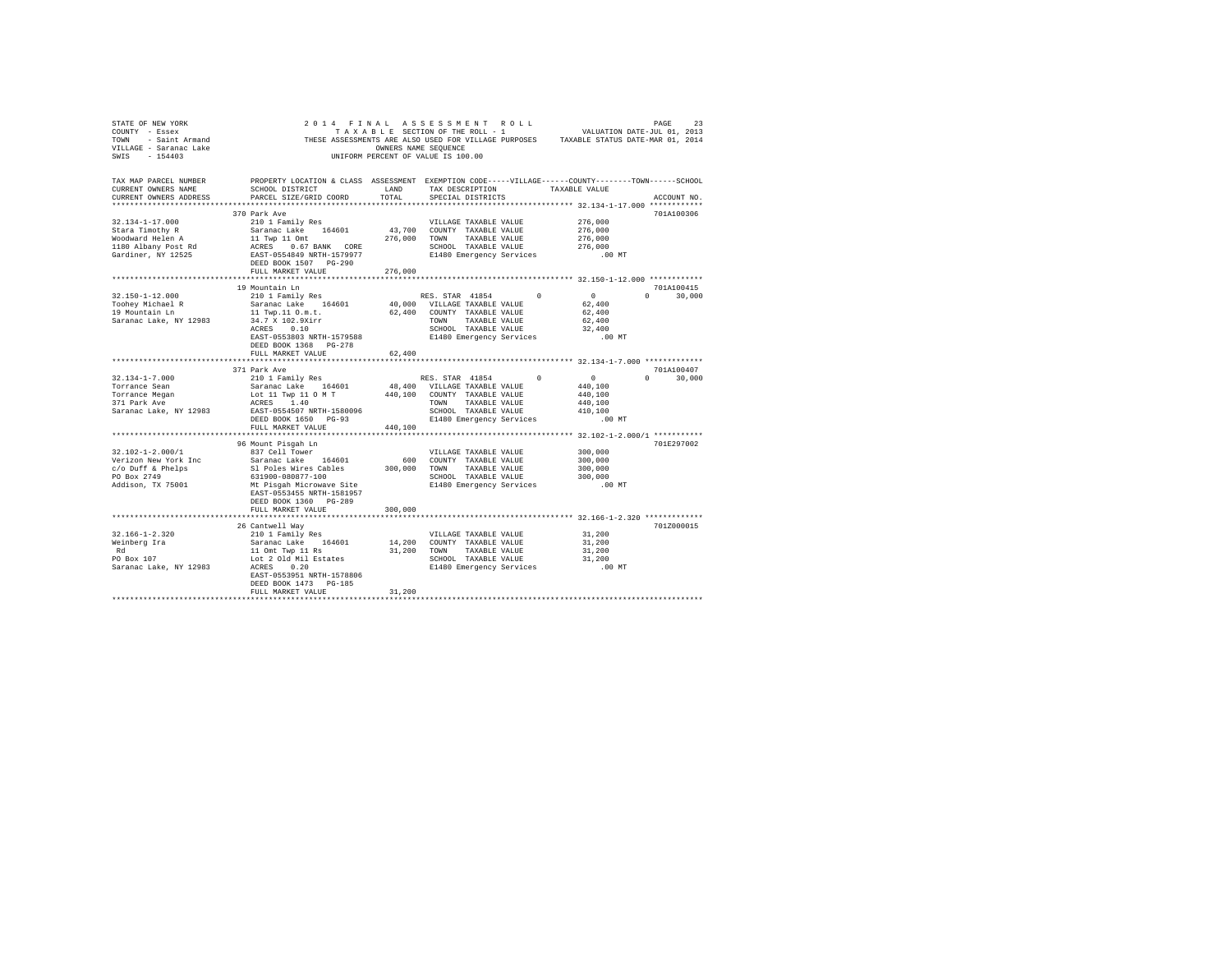| TAX MAP PARCEL NUMBER<br>CURRENT OWNERS NAME<br>CURRENT OWNERS ADDRESS                                                                                                                                                                                                                                                                                                                                           | PROPERTY LOCATION & CLASS ASSESSMENT EXEMPTION CODE-----VILLAGE------COUNTY--------TOWN------SCHOOL<br>SCHOOL DISTRICT LAND<br>PARCEL SIZE/GRID COORD TOTAL |        | TAX DESCRIPTION TAXABLE VALUE<br>SPECIAL DISTRICTS |          | ACCOUNT NO. |
|------------------------------------------------------------------------------------------------------------------------------------------------------------------------------------------------------------------------------------------------------------------------------------------------------------------------------------------------------------------------------------------------------------------|-------------------------------------------------------------------------------------------------------------------------------------------------------------|--------|----------------------------------------------------|----------|-------------|
|                                                                                                                                                                                                                                                                                                                                                                                                                  | Cantwell Way                                                                                                                                                |        |                                                    |          | 701A180031  |
|                                                                                                                                                                                                                                                                                                                                                                                                                  |                                                                                                                                                             |        |                                                    |          |             |
|                                                                                                                                                                                                                                                                                                                                                                                                                  |                                                                                                                                                             |        |                                                    |          |             |
|                                                                                                                                                                                                                                                                                                                                                                                                                  |                                                                                                                                                             |        |                                                    |          |             |
|                                                                                                                                                                                                                                                                                                                                                                                                                  |                                                                                                                                                             |        |                                                    |          |             |
|                                                                                                                                                                                                                                                                                                                                                                                                                  | ACRES 0.03<br>EAST-0553974 NRTH-1578752<br>DEED BOOK 1242 PG-222<br>FULL MARKET VALUE                                                                       | 100    |                                                    |          |             |
|                                                                                                                                                                                                                                                                                                                                                                                                                  |                                                                                                                                                             |        |                                                    |          |             |
|                                                                                                                                                                                                                                                                                                                                                                                                                  | 417 Park Ave                                                                                                                                                |        |                                                    |          | 701A100502  |
|                                                                                                                                                                                                                                                                                                                                                                                                                  |                                                                                                                                                             |        |                                                    |          |             |
|                                                                                                                                                                                                                                                                                                                                                                                                                  |                                                                                                                                                             |        |                                                    |          |             |
|                                                                                                                                                                                                                                                                                                                                                                                                                  |                                                                                                                                                             |        |                                                    |          |             |
|                                                                                                                                                                                                                                                                                                                                                                                                                  |                                                                                                                                                             |        |                                                    |          |             |
|                                                                                                                                                                                                                                                                                                                                                                                                                  |                                                                                                                                                             |        |                                                    |          |             |
| $\begin{tabular}{l cccc} 32.134-1-12.000 & 417 \text{ park} \text{Ave} \\ \text{Noiff Robert } J & \text{Saranac Lake} & 164601 & 43,400 \\\text{Noiff Factor } M & \text{Saranac Lake} & 164601 & 43,400 \\\text{Noiff Factor } M & \text{Saranac Lake} & 164601 & 43,400 \\\text{Noiff Karen M} & \text{ACES} & 0.60 & 30,000 \\\text{417 Park Ave} & \text{ACES} & 0.60 & 313,400 \\\text{417 Park} & \text{$ | FULL MARKET VALUE 313,400                                                                                                                                   |        |                                                    |          |             |
|                                                                                                                                                                                                                                                                                                                                                                                                                  |                                                                                                                                                             |        |                                                    |          |             |
|                                                                                                                                                                                                                                                                                                                                                                                                                  | 157 Old Military Rd                                                                                                                                         |        |                                                    |          | 701Z000007  |
|                                                                                                                                                                                                                                                                                                                                                                                                                  |                                                                                                                                                             |        |                                                    |          |             |
|                                                                                                                                                                                                                                                                                                                                                                                                                  |                                                                                                                                                             |        |                                                    |          |             |
|                                                                                                                                                                                                                                                                                                                                                                                                                  |                                                                                                                                                             |        |                                                    |          |             |
|                                                                                                                                                                                                                                                                                                                                                                                                                  |                                                                                                                                                             |        |                                                    |          |             |
|                                                                                                                                                                                                                                                                                                                                                                                                                  |                                                                                                                                                             |        |                                                    |          |             |
|                                                                                                                                                                                                                                                                                                                                                                                                                  | FULL MARKET VALUE                                                                                                                                           | 19,700 |                                                    |          |             |
|                                                                                                                                                                                                                                                                                                                                                                                                                  |                                                                                                                                                             |        |                                                    |          |             |
|                                                                                                                                                                                                                                                                                                                                                                                                                  | Old Military Rd                                                                                                                                             |        |                                                    |          | 701Z000008  |
|                                                                                                                                                                                                                                                                                                                                                                                                                  |                                                                                                                                                             |        |                                                    |          |             |
|                                                                                                                                                                                                                                                                                                                                                                                                                  |                                                                                                                                                             |        |                                                    |          |             |
|                                                                                                                                                                                                                                                                                                                                                                                                                  |                                                                                                                                                             |        |                                                    |          |             |
|                                                                                                                                                                                                                                                                                                                                                                                                                  |                                                                                                                                                             |        |                                                    |          |             |
|                                                                                                                                                                                                                                                                                                                                                                                                                  | DEED BOOK 1221 PG-87                                                                                                                                        |        |                                                    | $.00$ MT |             |
|                                                                                                                                                                                                                                                                                                                                                                                                                  | FULL MARKET VALUE 13,700                                                                                                                                    |        |                                                    |          |             |
|                                                                                                                                                                                                                                                                                                                                                                                                                  |                                                                                                                                                             |        |                                                    |          |             |
|                                                                                                                                                                                                                                                                                                                                                                                                                  | Old Military Rd                                                                                                                                             |        |                                                    |          | 701Z000009  |
|                                                                                                                                                                                                                                                                                                                                                                                                                  |                                                                                                                                                             |        |                                                    |          |             |
|                                                                                                                                                                                                                                                                                                                                                                                                                  |                                                                                                                                                             |        |                                                    |          |             |
|                                                                                                                                                                                                                                                                                                                                                                                                                  |                                                                                                                                                             |        |                                                    |          |             |
|                                                                                                                                                                                                                                                                                                                                                                                                                  |                                                                                                                                                             |        |                                                    |          |             |
|                                                                                                                                                                                                                                                                                                                                                                                                                  |                                                                                                                                                             |        |                                                    |          |             |
|                                                                                                                                                                                                                                                                                                                                                                                                                  | FULL MARKET VALUE 13,700                                                                                                                                    |        |                                                    |          |             |
|                                                                                                                                                                                                                                                                                                                                                                                                                  |                                                                                                                                                             |        |                                                    |          |             |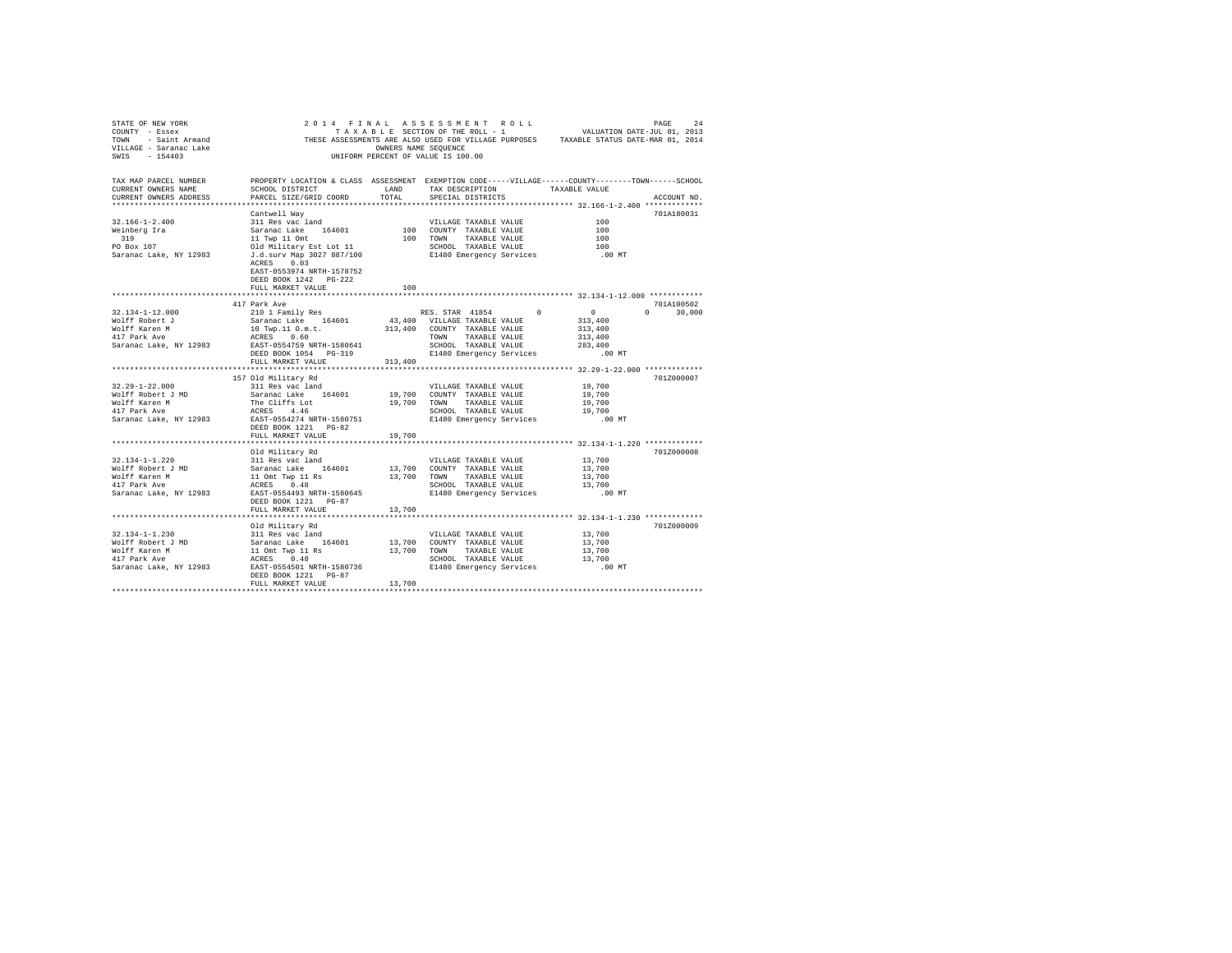| STATE OF NEW YORK      |  | 2014 FINAL ASSESSMENT ROLL                           | PAGE                             | 25 |
|------------------------|--|------------------------------------------------------|----------------------------------|----|
| COUNTY - Essex         |  | TAXABLE SECTION OF THE ROLL - 1                      | VALUATION DATE-JUL 01, 2013      |    |
| TOWN - Saint Armand    |  | THESE ASSESSMENTS ARE ALSO USED FOR VILLAGE PURPOSES | TAXABLE STATUS DATE-MAR 01, 2014 |    |
| VILLAGE - Saranac Lake |  |                                                      | RPS150/V04/L015                  |    |
| SWIS - 154403          |  |                                                      | CURRENT DATE 6/27/2014           |    |
|                        |  | UNIFORM PERCENT OF VALUE IS 100.00                   |                                  |    |
|                        |  | ROLL SUB SECTION- - TOTALS                           |                                  |    |

#### \*\*\* SPECIAL DISTRICT SUMMARY \*\*\*

| CODE | DISTRICT NAME                                | TOTAL.<br>PARCELS | EXTENSION<br><b>TYPE</b> | <b>EXTENSION</b><br><b>VALUE</b> | AD VALOREM<br>VALUE. | <b>EXEMPT</b><br>AMOUNT | TAXARLE<br>VALUE |
|------|----------------------------------------------|-------------------|--------------------------|----------------------------------|----------------------|-------------------------|------------------|
|      | E1480 Emergency Serv<br>FP440 Fire Protectio |                   | 97 MOVTAX<br>2 TOTAL     |                                  | 126,000              |                         | 126,000          |

### \*\*\* S C H O O L D I S T R I C T S U M M A R Y \*\*\*

| CODE   | DISTRICT NAME | TOTAL<br>PARCELS | ASSESSED<br>LAND | ASSESSED<br>TOTAL | EXEMPT<br>AMOUNT | TOTAL<br>TAXABLE | STAR<br>AMOUNT | STAR<br>TAXABLE |
|--------|---------------|------------------|------------------|-------------------|------------------|------------------|----------------|-----------------|
| 164601 | Saranac Lake  | 97               | 4252.600         | 16853,400         |                  | 16853.400        | 1417,800       | 15435,600       |
|        | SUB-TOTAL     | 97               | 4252.600         | 16853,400         |                  | 16853.400        | 1417,800       | 15435,600       |
|        | TOTAL         | 97               | 4252.600         | 16853,400         |                  | 16853.400        | 1417,800       | 15435,600       |

### \*\*\* S Y S T E M C O D E S S U M M A R Y \*\*\*

NO SYSTEM EXEMPTIONS AT THIS LEVEL

| CODE  | DESCRIPTION       | TOTAL<br>PARCELS | VILLAGE | COUNTY | TOWN   | SCHOOL   |
|-------|-------------------|------------------|---------|--------|--------|----------|
| 41121 | VET WAR CT        |                  | 54,000  | 45,000 | 45,000 |          |
| 41131 | VET COM CT        |                  | 30,000  | 25,000 | 25,000 |          |
| 41834 | STAR<br><b>SR</b> |                  |         |        |        | 577.800  |
| 41854 | RES. STAR         | 28               |         |        |        | 840,000  |
|       | TOTAL             | 41               | 84,000  | 70,000 | 70,000 | 1417,800 |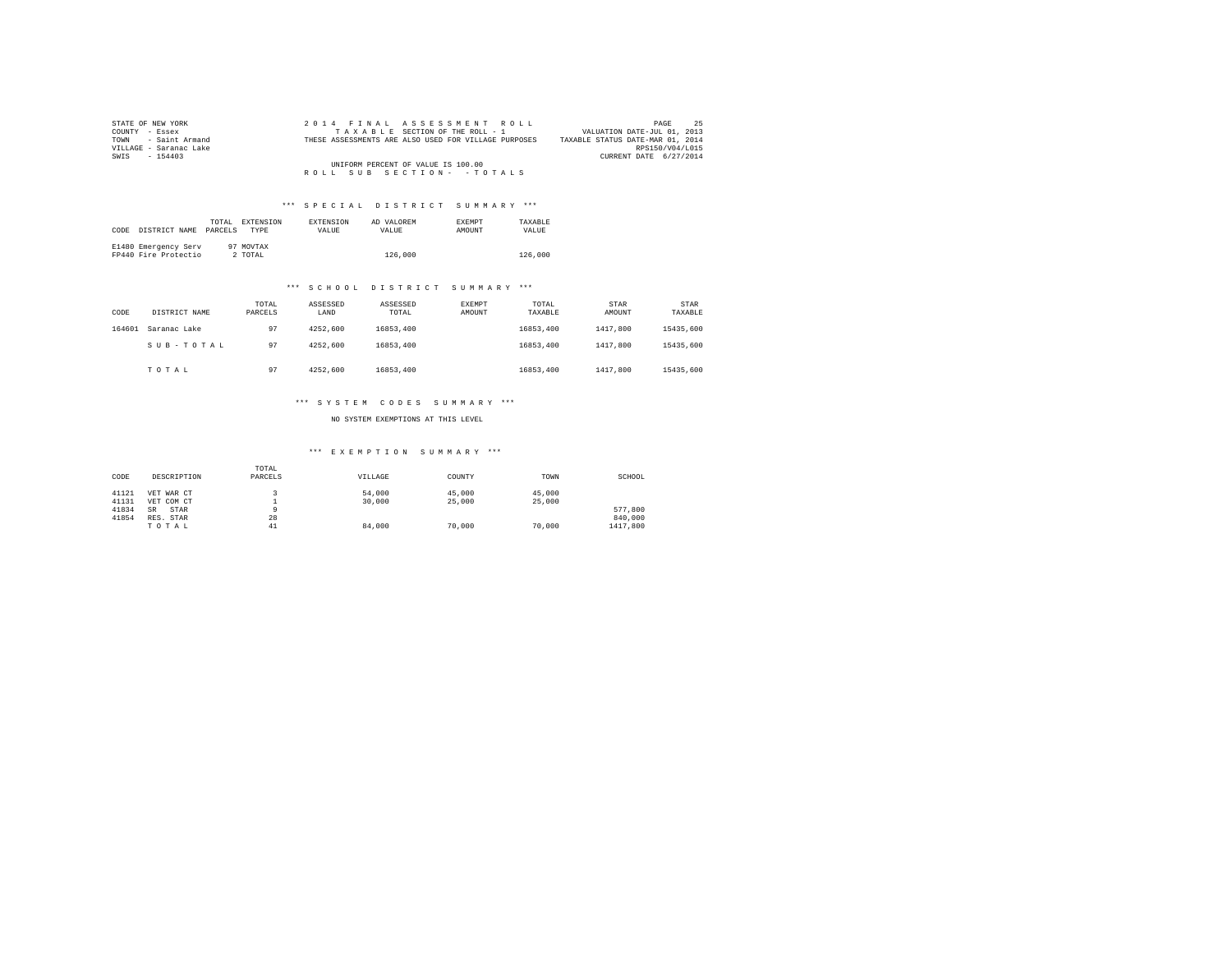| STATE OF NEW YORK      |  | 2014 FINAL ASSESSMENT ROLL                           | 26<br>PAGE                       |
|------------------------|--|------------------------------------------------------|----------------------------------|
| COUNTY - Essex         |  | TAXABLE SECTION OF THE ROLL - 1                      | VALUATION DATE-JUL 01, 2013      |
| TOWN - Saint Armand    |  | THESE ASSESSMENTS ARE ALSO USED FOR VILLAGE PURPOSES | TAXABLE STATUS DATE-MAR 01, 2014 |
| VILLAGE - Saranac Lake |  |                                                      | RPS150/V04/L015                  |
| SWIS<br>$-154403$      |  |                                                      | CURRENT DATE 6/27/2014           |
|                        |  | UNIFORM PERCENT OF VALUE IS 100.00                   |                                  |
|                        |  | ROLL SUB SECTION- - TOTALS                           |                                  |
|                        |  |                                                      |                                  |

| ROLL       | DESCRIPTION | TOTAL   | ASSESSED | ASSESSED  | TAXABLE   | TAXABLE   | TAXABLE   | TAXABLE   | STAR      |
|------------|-------------|---------|----------|-----------|-----------|-----------|-----------|-----------|-----------|
| <b>SEC</b> |             | PARCELS | LAND     | TOTAL     | VILLAGE   | COUNTY    | TOWN      | SCHOOL    | TAXABLE   |
|            | TAXABLE     |         | 4252.600 | 16853,400 | 16769.400 | 16783,400 | 16783.400 | 16853.400 | 15435,600 |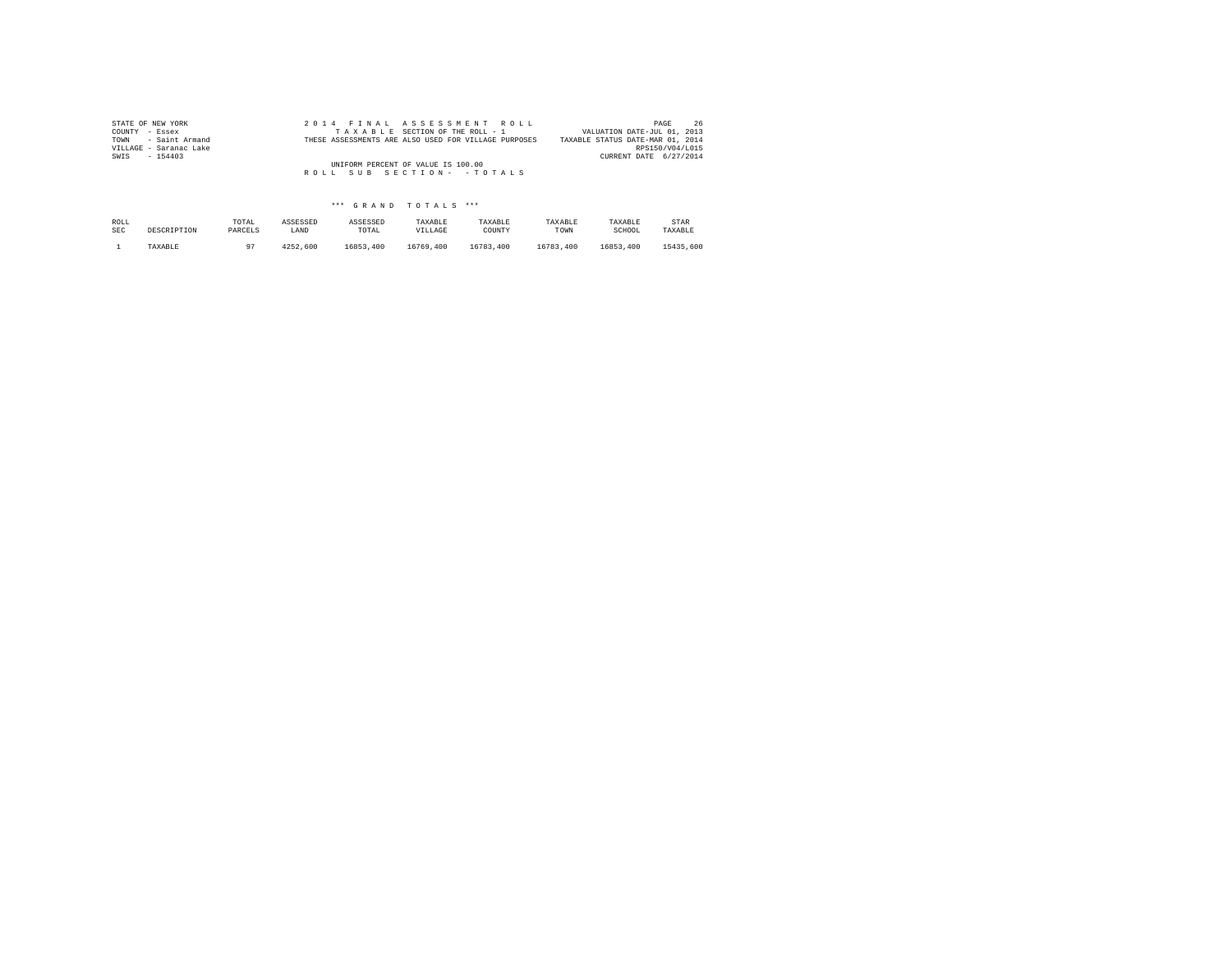| STATE OF NEW YORK      | 2014 FINAL ASSESSMENT ROLL                           | 27<br>PAGE                       |
|------------------------|------------------------------------------------------|----------------------------------|
| COUNTY - Essex         | TAXABLE SECTION OF THE ROLL - 1                      | VALUATION DATE-JUL 01, 2013      |
| TOWN - Saint Armand    | THESE ASSESSMENTS ARE ALSO USED FOR VILLAGE PURPOSES | TAXABLE STATUS DATE-MAR 01, 2014 |
| VILLAGE - Saranac Lake |                                                      | RPS150/V04/L015                  |
| SWIS - 154403          | UNIFORM PERCENT OF VALUE IS 100.00                   | CURRENT DATE 6/27/2014           |
|                        |                                                      |                                  |
|                        | ROLL SECTION TOTALS                                  |                                  |

| CODE | DISTRICT NAME                                | TOTAL.<br>PARCELS | <b>EXTENSION</b><br><b>TYPE</b> | <b>EXTENSION</b><br><b>VALUE</b> | AD VALOREM<br>VALUE. | <b>EXEMPT</b><br>AMOUNT | TAXARLE<br>VALUE |
|------|----------------------------------------------|-------------------|---------------------------------|----------------------------------|----------------------|-------------------------|------------------|
|      | E1480 Emergency Serv<br>FP440 Fire Protectio |                   | 97 MOVTAX<br>2 TOTAL            |                                  | 126,000              |                         | 126,000          |

### \*\*\* S C H O O L D I S T R I C T S U M M A R Y \*\*\*

| CODE   | DISTRICT NAME | TOTAL<br>PARCELS | ASSESSED<br>LAND | ASSESSED<br>TOTAL | EXEMPT<br>AMOUNT | TOTAL<br>TAXABLE | STAR<br>AMOUNT | STAR<br>TAXABLE |
|--------|---------------|------------------|------------------|-------------------|------------------|------------------|----------------|-----------------|
| 164601 | Saranac Lake  | 97               | 4252,600         | 16853,400         |                  | 16853.400        | 1417,800       | 15435,600       |
|        | SUB-TOTAL     | 97               | 4252,600         | 16853,400         |                  | 16853.400        | 1417,800       | 15435,600       |
|        | TOTAL         | 97               | 4252.600         | 16853,400         |                  | 16853.400        | 1417,800       | 15435,600       |

### \*\*\* S Y S T E M C O D E S S U M M A R Y \*\*\*

NO SYSTEM EXEMPTIONS AT THIS LEVEL

| CODE  | DESCRIPTION       | TOTAL<br>PARCELS | VILLAGE | COUNTY | TOWN   | SCHOOL   |
|-------|-------------------|------------------|---------|--------|--------|----------|
| 41121 | VET WAR CT        |                  | 54,000  | 45,000 | 45,000 |          |
| 41131 | VET COM CT        |                  | 30,000  | 25,000 | 25,000 |          |
| 41834 | STAR<br><b>SR</b> |                  |         |        |        | 577.800  |
| 41854 | RES. STAR         | 28               |         |        |        | 840,000  |
|       | TOTAL             | 41               | 84,000  | 70,000 | 70,000 | 1417,800 |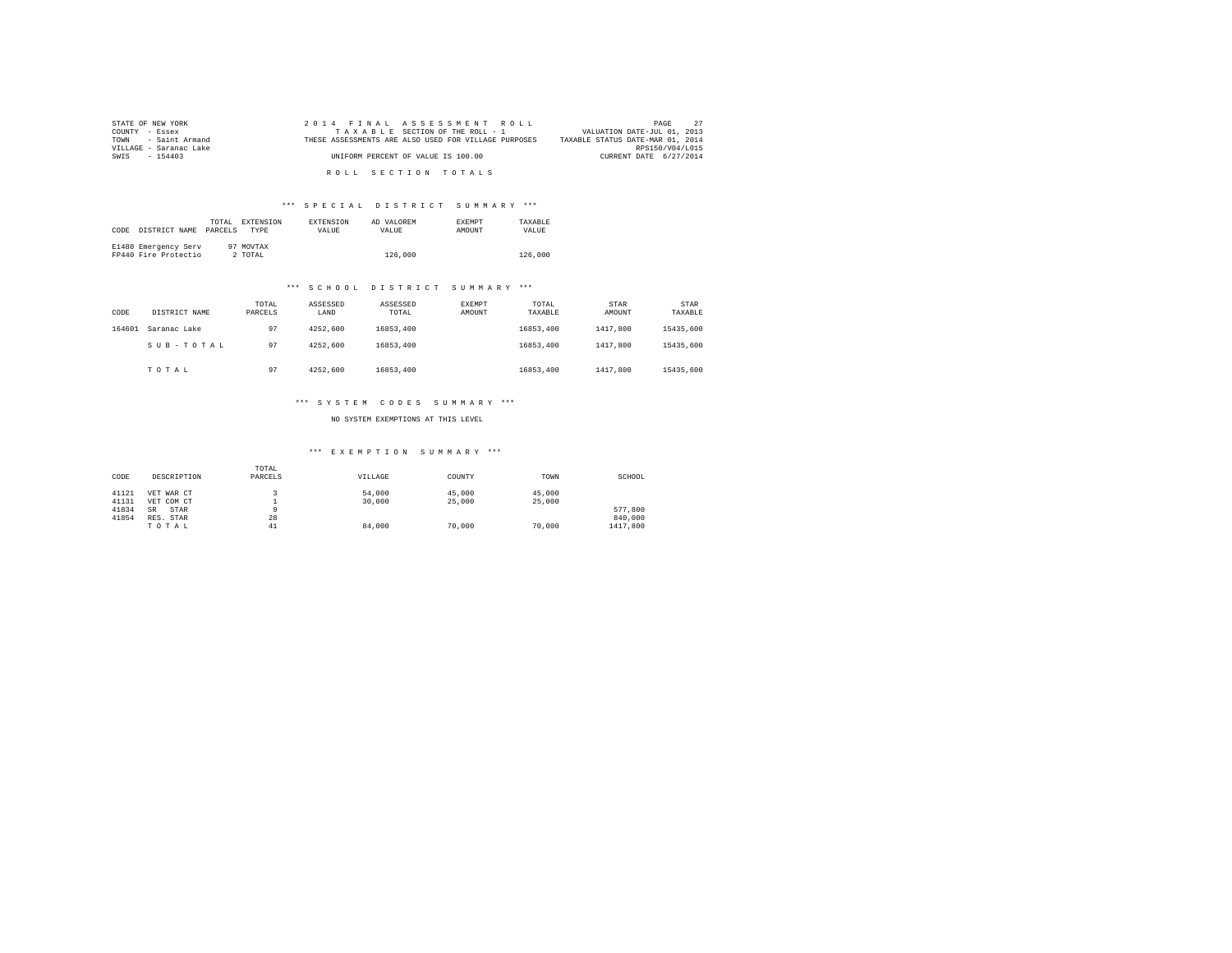| STATE OF NEW YORK      | 2014 FINAL ASSESSMENT ROLL                           | 28<br>PAGE                       |
|------------------------|------------------------------------------------------|----------------------------------|
| COUNTY - Essex         | TAXABLE SECTION OF THE ROLL - 1                      | VALUATION DATE-JUL 01, 2013      |
| TOWN - Saint Armand    | THESE ASSESSMENTS ARE ALSO USED FOR VILLAGE PURPOSES | TAXABLE STATUS DATE-MAR 01, 2014 |
| VILLAGE - Saranac Lake |                                                      | RPS150/V04/L015                  |
| SWIS<br>$-154403$      | UNIFORM PERCENT OF VALUE IS 100.00                   | CURRENT DATE 6/27/2014           |
|                        |                                                      |                                  |
|                        | ROLL SECTION TOTALS                                  |                                  |
|                        |                                                      |                                  |

| ROLL       | DESCRIPTION | TOTAL      | ASSESSED | ASSESSED  | TAXABLE   | TAXABLE   | TAXABLE   | TAXABLE   | STAR      |
|------------|-------------|------------|----------|-----------|-----------|-----------|-----------|-----------|-----------|
| <b>SEC</b> |             | PARCELS    | LAND     | TOTAL     | VILLAGE   | COUNTY    | TOWN      | SCHOOL    | TAXABLE   |
|            | TAXABLE     | $^{\circ}$ | 4252.600 | 16853,400 | 16769,400 | 16783,400 | 16783,400 | 16853.400 | 15435,600 |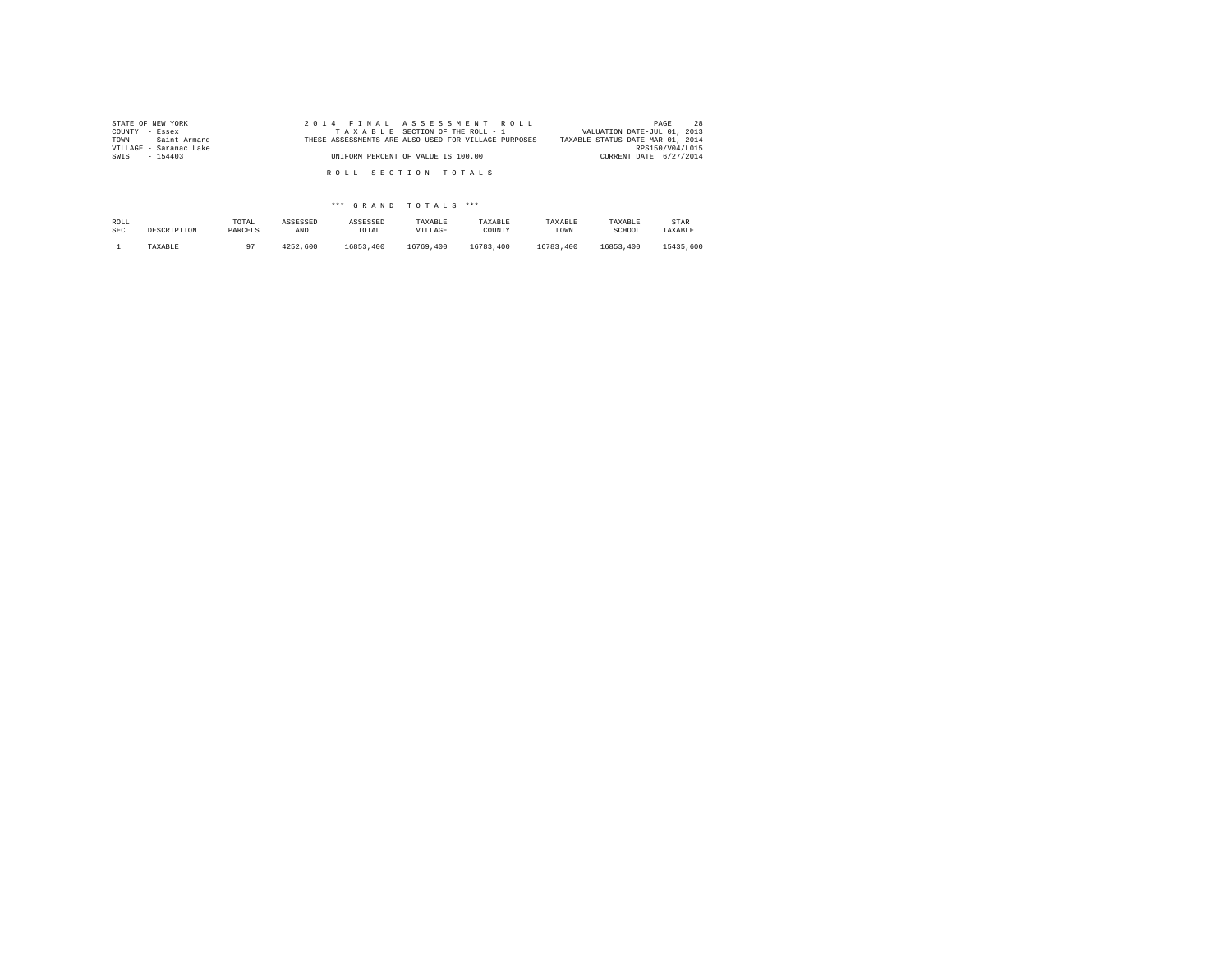| STATE OF NEW YORK<br>COUNTY - Essex<br>- Saint Armand<br>TOWN<br>VILLAGE - Saranac Lake<br>$-154403$<br>SWTS | 2014 FINAL ASSESSMENT ROLL<br>SPECIAL FRANCHISE SECTION OF THE ROLL - 5<br>THESE ASSESSMENTS ARE ALSO USED FOR VILLAGE PURPOSES<br>INIFORM PERCENT OF VALUE IS 100.00                                     | OWNERS NAME SEOUENCE         |      |                                                                                        | TAXABLE STATUS DATE-MAR 01, 2014     | PAGE<br>VALUATION DATE-JUL 01, 2013 | 29 |
|--------------------------------------------------------------------------------------------------------------|-----------------------------------------------------------------------------------------------------------------------------------------------------------------------------------------------------------|------------------------------|------|----------------------------------------------------------------------------------------|--------------------------------------|-------------------------------------|----|
| TAX MAP PARCEL NUMBER<br>CURRENT OWNERS NAME<br>CURRENT OWNERS ADDRESS                                       | PROPERTY LOCATION & CLASS ASSESSMENT EXEMPTION CODE-----VILLAGE-----COUNTY-------TOWN------SCHOOL<br>SCHOOL DISTRICT<br>PARCEL SIZE/GRID COORD                                                            | <b>T.AND</b><br>TOTAL        |      | TAX DESCRIPTION<br>SPECIAL DISTRICTS                                                   | TAXABLE VALUE                        | ACCOUNT NO.                         |    |
| 544.3-9999-132.350/8601<br>National Grid<br>Real Estate Tax Dept<br>300 Erie Blvd West<br>Syracuse, NY 13202 | Village Of Saranac Lk<br>861 Elec & gas<br>Saranac Lake 164601<br>Special Franchise Village<br>No Land Improvements Only<br>132350-154403-860<br>EAST-0556881 NRTH-1584492<br>FULL MARKET VALUE           | $\Omega$<br>57.974<br>57.974 | TOWN | VILLAGE TAXABLE VALUE<br>COUNTY TAXABLE VALUE<br>TAXABLE VALUE<br>SCHOOL TAXABLE VALUE | 57.974<br>57.974<br>57.974<br>57.974 | 701F305905                          |    |
| 544.3-9999-944.730/8601<br>Time Warner-Utica<br>PO Box 7467<br>Charlotte, NC 28241-7467                      | Village Of Saranac Lk<br>869 Television<br>Saranac Lake<br>164601<br>Special Franchise Village 10,683<br>No Land Improvements Only<br>907800-154403-860<br>EAST-0556881 NRTH-1584492<br>FULL MARKET VALUE | $\Omega$<br>10,683           | TOWN | VILLAGE TAXABLE VALUE<br>COUNTY TAXABLE VALUE<br>TAXABLE VALUE<br>SCHOOL TAXABLE VALUE | 10,683<br>10,683<br>10,683<br>10,683 | 701F305904                          |    |
|                                                                                                              | Village Of Saranac Lk                                                                                                                                                                                     |                              |      |                                                                                        |                                      | 701F305902                          |    |
| 544.3-9999-631.900/8601<br>Verizon<br>c/o Duff & Phelps<br>PO Box 2749<br>Addison, TX 75001                  | 866 Telephone<br>Saranac Lake 164601<br>Special Franchise Village<br>No Land Improvements Only<br>631900-154403-860<br>EAST-0556881 NRTH-1584492<br>FULL MARKET VALUE                                     | $\Omega$<br>12,408<br>12,408 | TOWN | VILLAGE TAXABLE VALUE<br>COUNTY TAXABLE VALUE<br>TAXABLE VALUE<br>SCHOOL TAXABLE VALUE | 12,408<br>12,408<br>12,408<br>12,408 |                                     |    |
|                                                                                                              |                                                                                                                                                                                                           |                              |      |                                                                                        |                                      |                                     |    |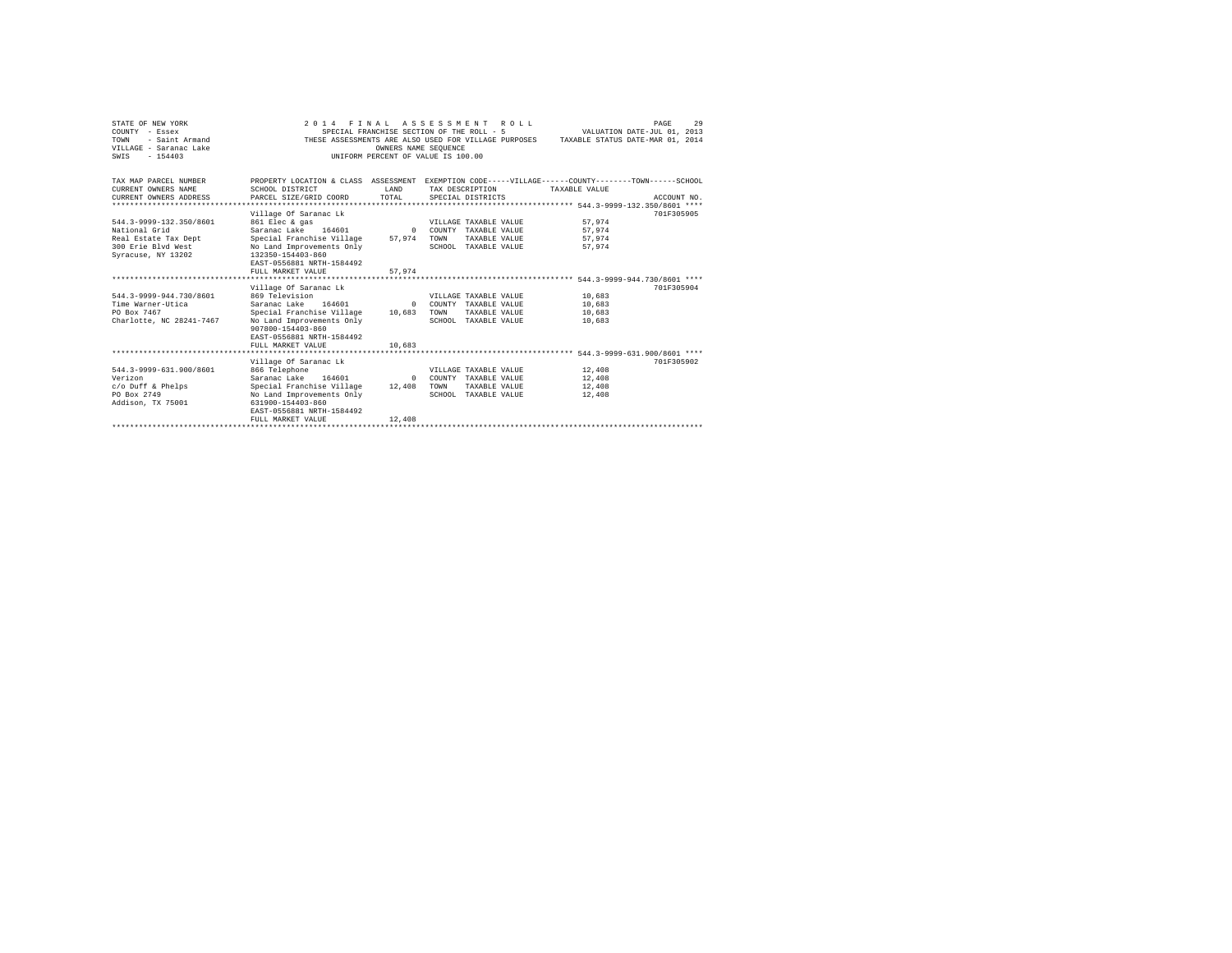| STATE OF NEW YORK      | 2014 FINAL ASSESSMENT ROLL                           | 30<br>PAGE                       |
|------------------------|------------------------------------------------------|----------------------------------|
| COUNTY - Essex         | SPECIAL FRANCHISE SECTION OF THE ROLL - 5            | VALUATION DATE-JUL 01, 2013      |
| TOWN - Saint Armand    | THESE ASSESSMENTS ARE ALSO USED FOR VILLAGE PURPOSES | TAXABLE STATUS DATE-MAR 01, 2014 |
| VILLAGE - Saranac Lake |                                                      | RPS150/V04/L015                  |
| SWIS - 154403          |                                                      | CURRENT DATE 6/27/2014           |
|                        | UNIFORM PERCENT OF VALUE IS 100.00                   |                                  |
|                        | ROLL SUB SECTION- - TOTALS                           |                                  |

|     |      | the contract of the contract of the contract of |  | АL |  |
|-----|------|-------------------------------------------------|--|----|--|
| COD | NAME | DΔ                                              |  |    |  |

NO SPECIAL DISTRICTS AT THIS LEVEL

### \*\*\* S C H O O L D I S T R I C T S U M M A R Y \*\*\*

| CODE   | DISTRICT NAME | TOTAL<br>PARCELS | ASSESSED<br>LAND | ASSESSED<br>TOTAL | EXEMPT<br>AMOUNT | TOTAL<br>TAXABLE | STAR<br>AMOUNT | <b>STAR</b><br>TAXABLE |
|--------|---------------|------------------|------------------|-------------------|------------------|------------------|----------------|------------------------|
| 164601 | Saranac Lake  |                  |                  | 81.065            |                  | 81,065           |                | 81,065                 |
|        | SUB-TOTAL     |                  |                  | 81.065            |                  | 81,065           |                | 81,065                 |
|        | TOTAL         |                  |                  | 81,065            |                  | 81,065           |                | 81.065                 |

### \*\*\* S Y S T E M C O D E S S U M M A R Y \*\*\*

NO SYSTEM EXEMPTIONS AT THIS LEVEL

#### \*\*\* E X E M P T I O N S U M M A R Y \*\*\*

NO EXEMPTIONS AT THIS LEVEL

| ROLL       | DESCRIPTION       | TOTAL   | ASSESSED | ASSESSED | TAXABLE | TAXABLE | TAXABLE | TAXABLE | STAR    |
|------------|-------------------|---------|----------|----------|---------|---------|---------|---------|---------|
| <b>SEC</b> |                   | PARCELS | LAND     | TOTAL    | VILLAGE | COUNTY  | TOWN    | SCHOOL  | TAXABLE |
|            | SPECIAL FRANCHISE |         |          | 81,065   | 81,065  | 81,065  | 81,065  | 81,065  | 81,065  |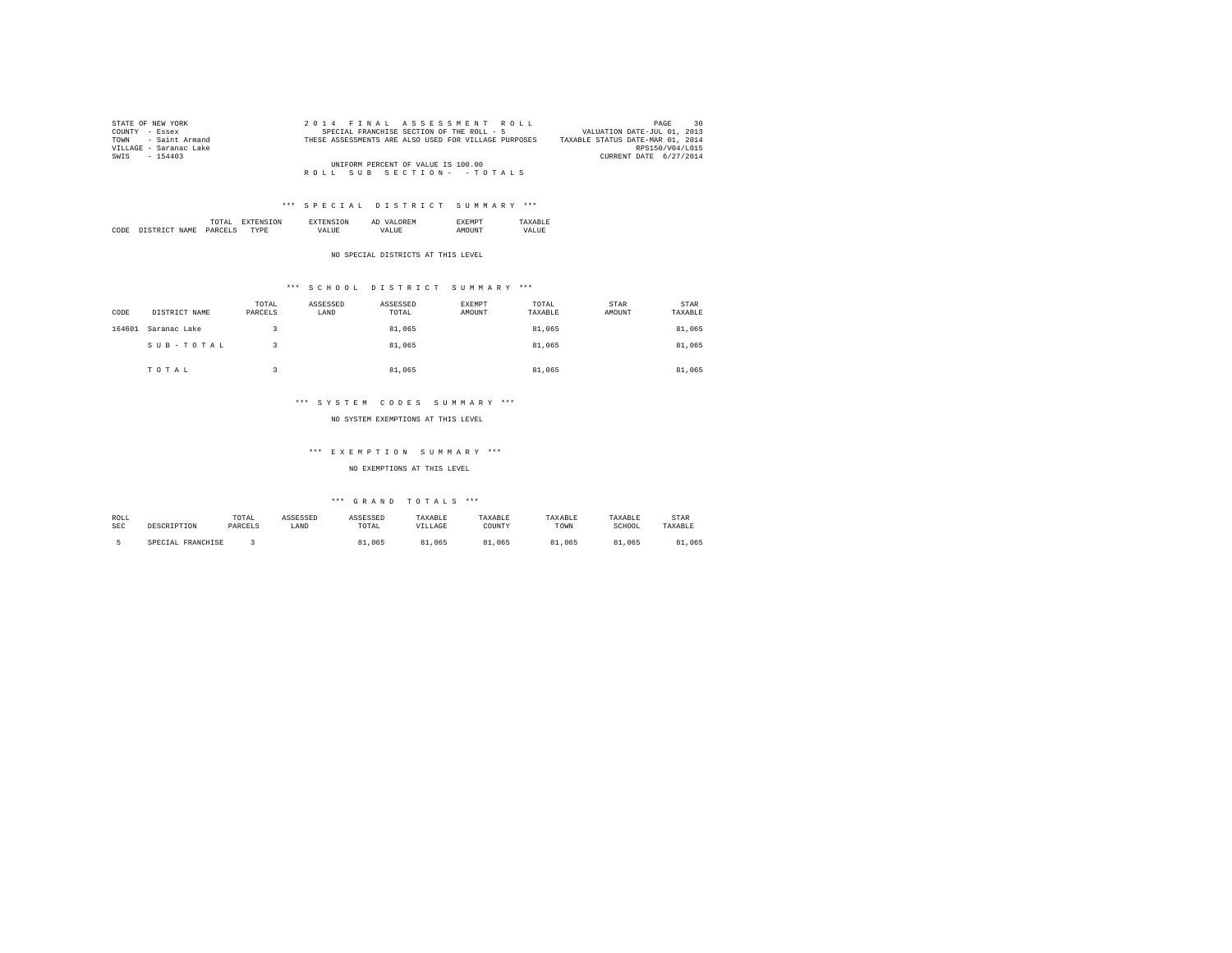| STATE OF NEW YORK      | 2014 FINAL ASSESSMENT ROLL                           | 31<br>PAGE                       |
|------------------------|------------------------------------------------------|----------------------------------|
| COUNTY - Essex         | SPECIAL FRANCHISE SECTION OF THE ROLL - 5            | VALUATION DATE-JUL 01, 2013      |
| TOWN - Saint Armand    | THESE ASSESSMENTS ARE ALSO USED FOR VILLAGE PURPOSES | TAXABLE STATUS DATE-MAR 01, 2014 |
| VILLAGE - Saranac Lake |                                                      | RPS150/V04/L015                  |
| SWIS - 154403          | UNIFORM PERCENT OF VALUE IS 100.00                   | CURRENT DATE 6/27/2014           |
|                        |                                                      |                                  |
|                        | ROLL SECTION TOTALS                                  |                                  |

|      |                       | the contract of the contract of the contract of | <b>ON</b> |        | 'N | m |      |
|------|-----------------------|-------------------------------------------------|-----------|--------|----|---|------|
| CODE | NAME<br>' CTD'<br>T/T | DARC<br>. בדו<br>______                         |           | $\sim$ |    |   | 37 A |

NO SPECIAL DISTRICTS AT THIS LEVEL

### \*\*\* S C H O O L D I S T R I C T S U M M A R Y \*\*\*

| CODE   | DISTRICT NAME | TOTAL<br>PARCELS | ASSESSED<br>LAND | ASSESSED<br>TOTAL | EXEMPT<br>AMOUNT | TOTAL<br>TAXABLE | STAR<br>AMOUNT | <b>STAR</b><br>TAXABLE |
|--------|---------------|------------------|------------------|-------------------|------------------|------------------|----------------|------------------------|
| 164601 | Saranac Lake  |                  |                  | 81,065            |                  | 81,065           |                | 81,065                 |
|        | SUB-TOTAL     |                  |                  | 81,065            |                  | 81,065           |                | 81,065                 |
|        | TOTAL         |                  |                  | 81,065            |                  | 81,065           |                | 81.065                 |

### \*\*\* S Y S T E M C O D E S S U M M A R Y \*\*\*

NO SYSTEM EXEMPTIONS AT THIS LEVEL

### \*\*\* E X E M P T I O N S U M M A R Y \*\*\*

NO EXEMPTIONS AT THIS LEVEL

| ROLL | DESCRIPTION       | TOTAL   | ASSESSED | ASSESSED | TAXABLE    | TAXABLE | TAXABLE    | TAXABLE    | STAR    |
|------|-------------------|---------|----------|----------|------------|---------|------------|------------|---------|
| SEC  |                   | PARCELS | LAND     | TOTAL    | VILLAGE    | COUNTY  | TOWN       | SCHOOL     | TAXABLE |
|      | SPECIAL FRANCHISE |         |          | 81.065   | 81<br>.065 | .065    | 81<br>.065 | .065<br>81 | .065    |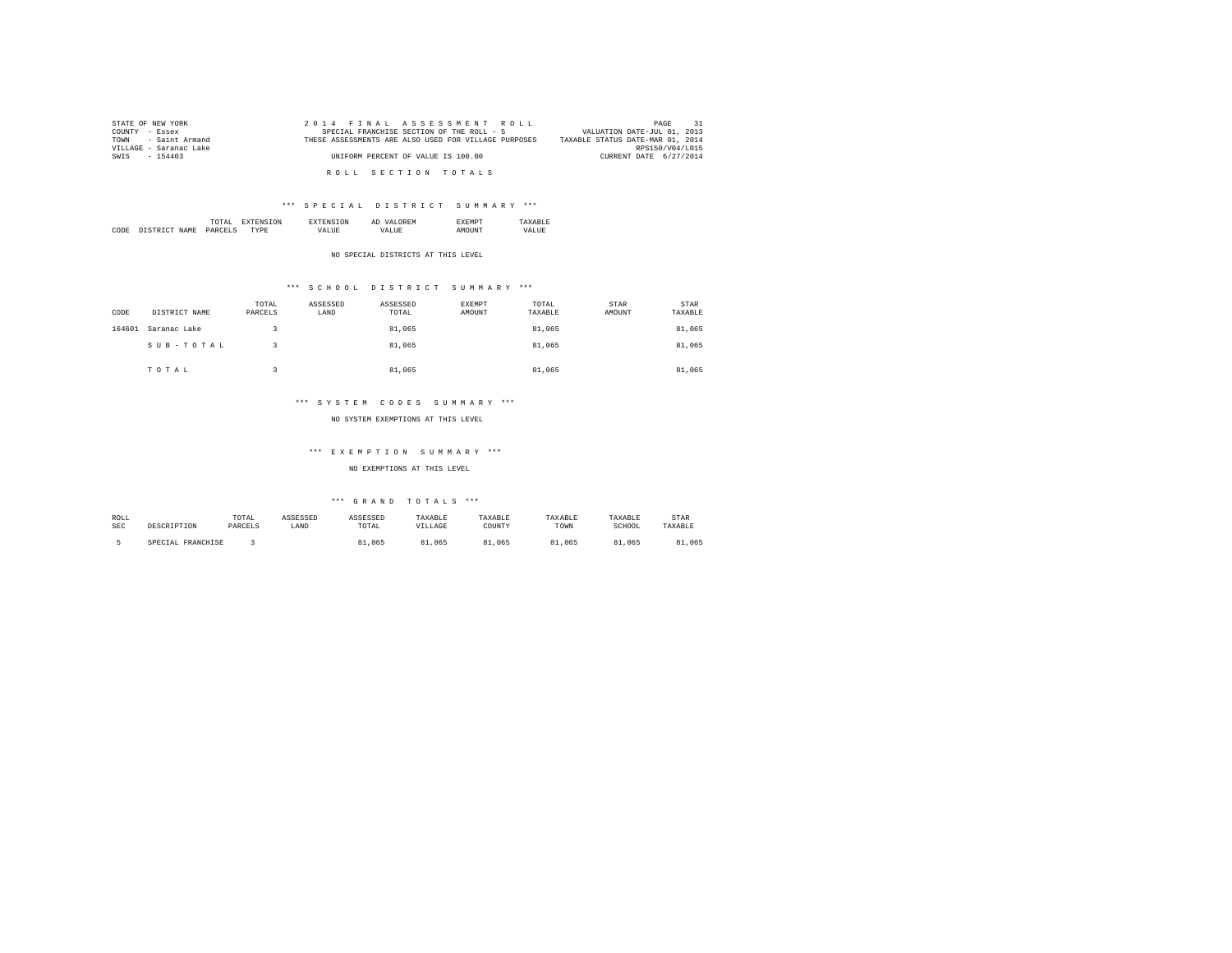| STATE OF NEW YORK       |                           |                      | 2014 FINAL ASSESSMENT ROLL             | PAGE<br>32                                                                                        |
|-------------------------|---------------------------|----------------------|----------------------------------------|---------------------------------------------------------------------------------------------------|
| COUNTY - Essex          |                           |                      | UTILITY & R.R. SECTION OF THE ROLL - 6 | VALUATION DATE-JUL 01, 2013                                                                       |
| - Saint Armand<br>TOWN  |                           |                      |                                        | THESE ASSESSMENTS ARE ALSO USED FOR VILLAGE PURPOSES TAXABLE STATUS DATE-MAR 01, 2014             |
| VILLAGE - Saranac Lake  |                           | OWNERS NAME SEQUENCE |                                        |                                                                                                   |
| $-154403$<br>SWTS       |                           |                      | UNIFORM PERCENT OF VALUE IS 100.00     |                                                                                                   |
|                         |                           |                      |                                        |                                                                                                   |
|                         |                           |                      |                                        |                                                                                                   |
| TAX MAP PARCEL NUMBER   |                           |                      |                                        | PROPERTY LOCATION & CLASS ASSESSMENT EXEMPTION CODE-----VILLAGE-----COUNTY-------TOWN------SCHOOL |
| CURRENT OWNERS NAME     | SCHOOL DISTRICT           | <b>T.AND</b>         | TAX DESCRIPTION                        | TAXABLE VALUE                                                                                     |
| CURRENT OWNERS ADDRESS  | PARCEL SIZE/GRID COORD    | TOTAL                | SPECIAL DISTRICTS                      | ACCOUNT NO.                                                                                       |
| *********************** |                           |                      |                                        |                                                                                                   |
|                         | 96 Mount Pisgah Ln        |                      |                                        | 705N205702                                                                                        |
| $32.29 - 1 - 26.000$    | 833 Radio                 |                      | VILLAGE TAXABLE VALUE                  | 90,000                                                                                            |
| Harris Corporation      | Saranac Lake 164601       | 59,200               | COUNTY TAXABLE VALUE                   | 90,000                                                                                            |
| Mail Stop A-12E         | 10 Twp 11 Omt             | 90,000               | TAXABLE VALUE<br>TOWN                  | 90,000                                                                                            |
| 1025 W NASA Blvd        | 919720-154401-188         |                      | SCHOOL TAXABLE VALUE                   | 90,000                                                                                            |
| Melbourne, FL 32919     | Tower North Of Wroten Ave |                      | E1480 Emergency Services               | $.00$ MT                                                                                          |
|                         | ACRES<br>3.70             |                      |                                        |                                                                                                   |
|                         | EAST-0553639 NRTH-1581836 |                      |                                        |                                                                                                   |
|                         | DEED BOOK 1609 PG-103     |                      |                                        |                                                                                                   |
|                         | FULL MARKET VALUE         | 90,000               |                                        |                                                                                                   |
|                         |                           |                      |                                        | ****************************** 644.3-9999-132.350/1001 ****                                       |
|                         | Public Service            |                      |                                        | 701E280007                                                                                        |
| 644.3-9999-132.350/1001 | 882 Elec Trans Imp        |                      | VILLAGE TAXABLE VALUE                  | 24,153                                                                                            |
| National Grid           | Saranac Lake 164601       | $\sim$ 0             | COUNTY TAXABLE VALUE                   | 24,153                                                                                            |
| Real Estate Tax Dept    | L P Transmission Line     | 24,153               | TOWN<br>TAXABLE VALUE                  | 24,153                                                                                            |
| 300 Erie Blvd West      | 132350-812237-100         |                      | SCHOOL TAXABLE VALUE                   | 24,153                                                                                            |
| Syracuse, NY 13202      | T603 Lake Colby Lp 3      |                      |                                        |                                                                                                   |
|                         | EAST-0556881 NRTH-1584492 |                      |                                        |                                                                                                   |
|                         | FULL MARKET VALUE         | 24,153               |                                        |                                                                                                   |
|                         |                           |                      |                                        |                                                                                                   |
|                         | Public Service            |                      |                                        | 701E205807                                                                                        |
| 644.3-9999-132.350/1881 | 884 Elec Dist Out         |                      | VILLAGE TAXABLE VALUE                  | 170.728                                                                                           |
| National Grid           | Saranac Lake 164601       | $\Omega$             | COUNTY TAXABLE VALUE                   | 170.728                                                                                           |
| Real Estate Tax Dept    | 132350-888888-188 Total   | 170.728              | TOWN<br>TAXABLE VALUE                  | 170.728                                                                                           |
| 300 Erie Blyd West      | Electric Distribution     |                      | SCHOOL TAXABLE VALUE                   | 170,728                                                                                           |
| Syracuse, NY 13202      | EAST-0556881 NRTH-1584492 |                      |                                        |                                                                                                   |
|                         | FULL MARKET VALUE         | 170.728              |                                        |                                                                                                   |
|                         |                           |                      |                                        |                                                                                                   |
|                         | Public Service            |                      |                                        | 701E205710                                                                                        |
| 644.3-9999-631.900/1881 | 836 Telecom. eq.          |                      | VILLAGE TAXABLE VALUE                  | 3.127                                                                                             |
| Verizon New York        | Saranac Lake 164601       |                      | 0 COUNTY TAXABLE VALUE                 | 3.127                                                                                             |
| c/o Duff & Phelps       | Sl Poles Wires Cables     | 3.127                | TOWN<br>TAXABLE VALUE                  | 3,127                                                                                             |
| PO Box 2749             | 631900-888888-188         |                      | SCHOOL TAXABLE VALUE                   | 3,127                                                                                             |
| Addison, TX 75001       | Outside Plant-No Land     |                      |                                        |                                                                                                   |
|                         | EAST-0556881 NRTH-1584492 |                      |                                        |                                                                                                   |
|                         | FULL MARKET VALUE         | 3.127                |                                        |                                                                                                   |
|                         |                           |                      |                                        |                                                                                                   |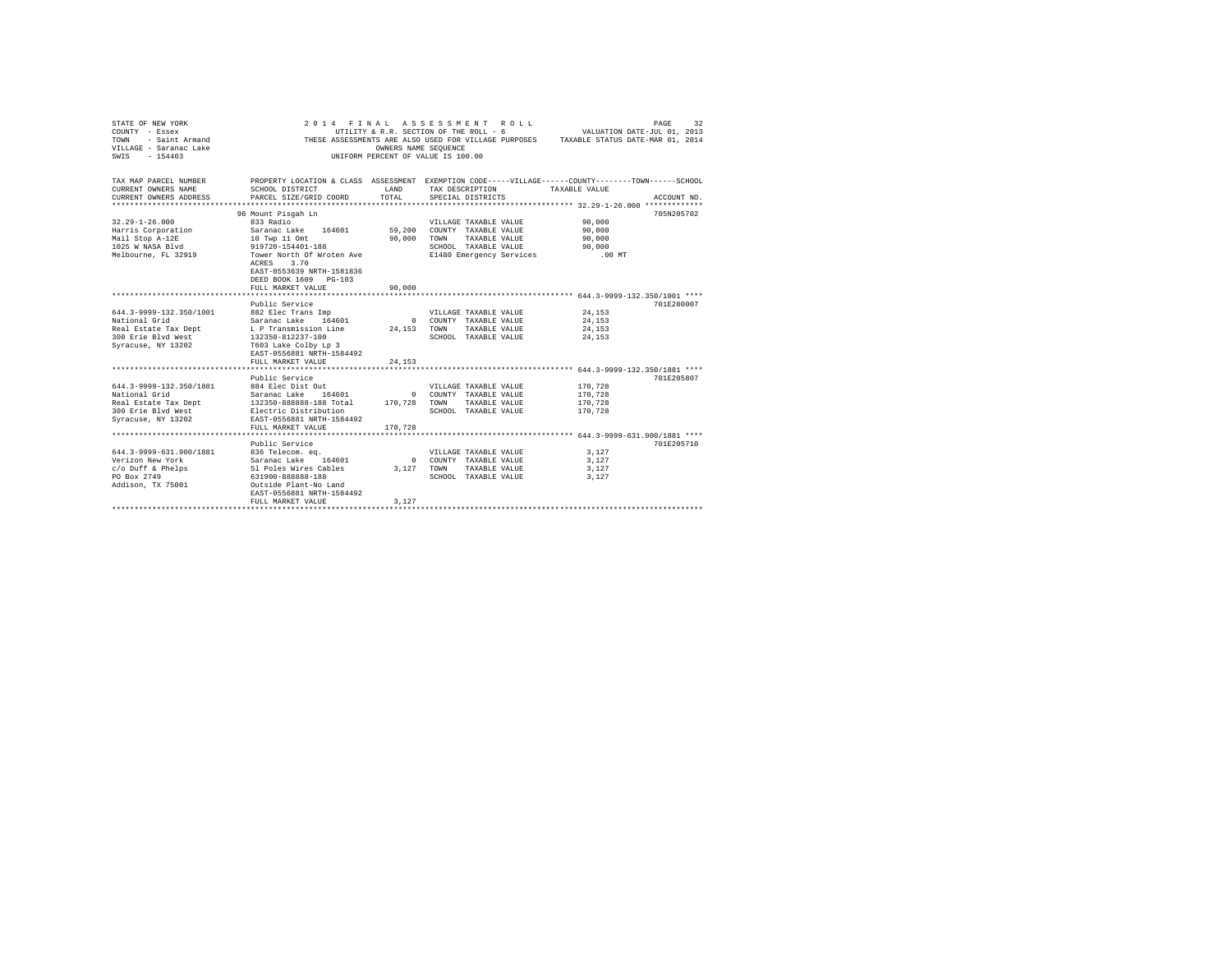| STATE OF NEW YORK      | 2014 FINAL ASSESSMENT ROLL                           | 33<br>PAGE                       |
|------------------------|------------------------------------------------------|----------------------------------|
| COUNTY - Essex         | UTILITY & R.R. SECTION OF THE ROLL - 6               | VALUATION DATE-JUL 01, 2013      |
| TOWN - Saint Armand    | THESE ASSESSMENTS ARE ALSO USED FOR VILLAGE PURPOSES | TAXABLE STATUS DATE-MAR 01, 2014 |
| VILLAGE - Saranac Lake |                                                      | RPS150/V04/L015                  |
| SWIS - 154403          |                                                      | CURRENT DATE 6/27/2014           |
|                        | UNIFORM PERCENT OF VALUE IS 100.00                   |                                  |
|                        | ROLL SUB SECTION- - TOTALS                           |                                  |

|      |                                 | the contract of the contract of the contract of | יי∩״ |       | AЕ  |                |      |
|------|---------------------------------|-------------------------------------------------|------|-------|-----|----------------|------|
| CODE | NAME<br>TCTD.<br>n <del>m</del> | DARCEL                                          | 'PE  | VALUE | 77. | <b>ALLIVAT</b> | ALUK |
|      |                                 |                                                 |      |       |     |                |      |

E1480 Emergency Serv 1 MOVTAX

### \*\*\* S C H O O L D I S T R I C T S U M M A R Y \*\*\*

| CODE   | DISTRICT NAME | TOTAL<br>PARCELS | ASSESSED<br>LAND | ASSESSED<br>TOTAL | EXEMPT<br>AMOUNT | TOTAL<br>TAXABLE | STAR<br>AMOUNT | <b>STAR</b><br>TAXABLE |
|--------|---------------|------------------|------------------|-------------------|------------------|------------------|----------------|------------------------|
| 164601 | Saranac Lake  | 4                | 59,200           | 288,008           |                  | 288,008          |                | 288,008                |
|        | SUB-TOTAL     | 4                | 59,200           | 288,008           |                  | 288,008          |                | 288,008                |
|        | TOTAL         |                  | 59,200           | 288,008           |                  | 288,008          |                | 288,008                |

### \*\*\* S Y S T E M C O D E S S U M M A R Y \*\*\*

NO SYSTEM EXEMPTIONS AT THIS LEVEL

### \*\*\* E X E M P T I O N S U M M A R Y \*\*\*

NO EXEMPTIONS AT THIS LEVEL

| ROLL       |                  | TOTAL   | ASSESSED | ASSESSED | TAXABLE | TAXABLE | TAXABLE | TAXABLE | <b>STAR</b> |
|------------|------------------|---------|----------|----------|---------|---------|---------|---------|-------------|
| <b>SEC</b> | DESCRIPTION      | PARCELS | LAND     | TOTAL    | VILLAGE | COUNT)  | TOWN    | SCHOOL  | TAXABLE     |
|            | UTILITIES & N.C. |         | 59,200   | 288,008  | 288,008 | 288,008 | 288,008 | 288,008 | 288,008     |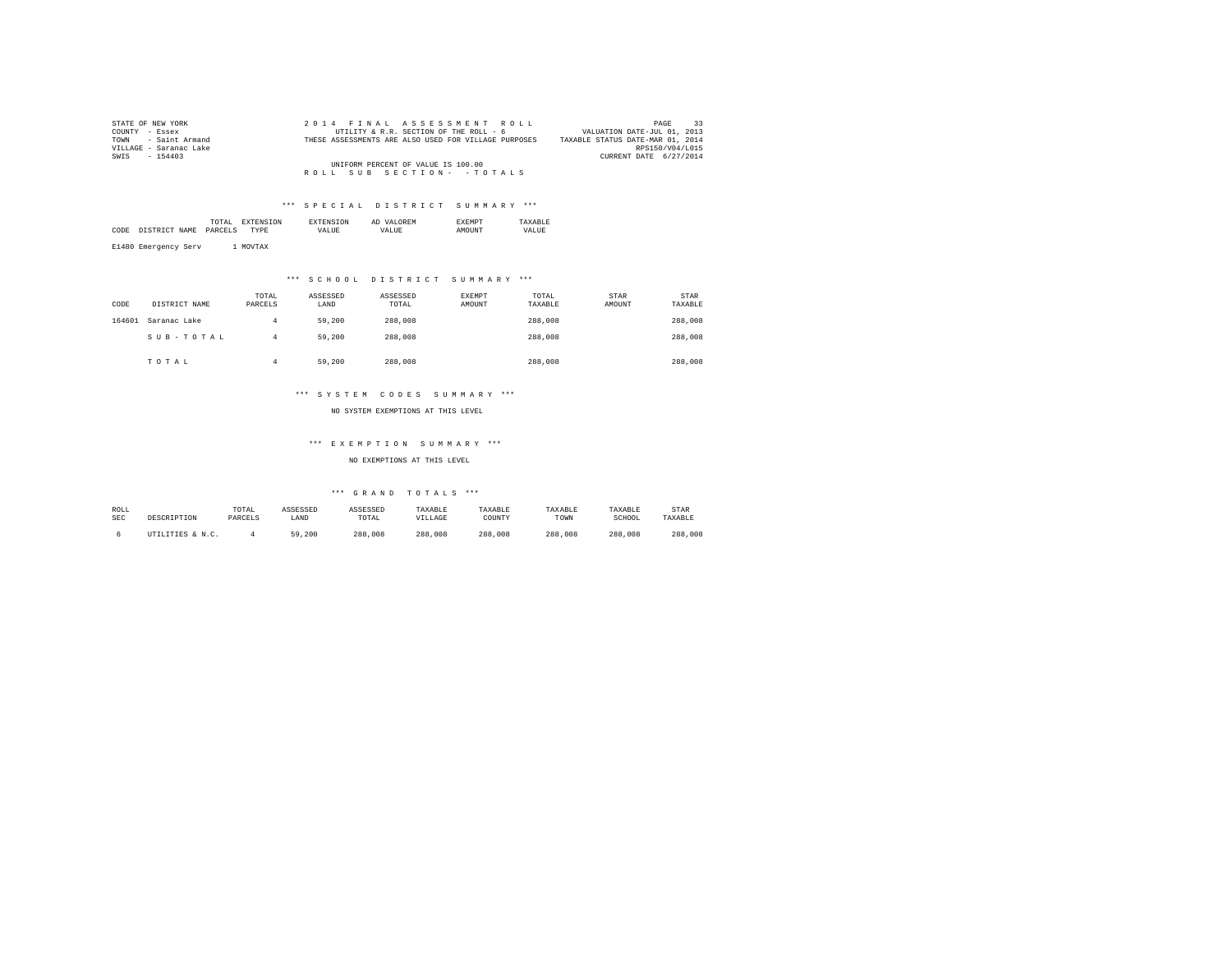| STATE OF NEW YORK      | 2014 FINAL ASSESSMENT ROLL                           | PAGE                             |
|------------------------|------------------------------------------------------|----------------------------------|
| COUNTY - Essex         | UTILITY & R.R. SECTION OF THE ROLL - 6               | VALUATION DATE-JUL 01, 2013      |
| TOWN - Saint Armand    | THESE ASSESSMENTS ARE ALSO USED FOR VILLAGE PURPOSES | TAXABLE STATUS DATE-MAR 01, 2014 |
| VILLAGE - Saranac Lake |                                                      | RPS150/V04/L015                  |
| SWIS - 154403          | UNIFORM PERCENT OF VALUE IS 100.00                   | CURRENT DATE 6/27/2014           |
|                        | ROLL SECTION TOTALS                                  |                                  |
|                        |                                                      |                                  |

|      |                                 | the contract of the contract of the contract of | יי∩״ |       | AЕ  |                |      |
|------|---------------------------------|-------------------------------------------------|------|-------|-----|----------------|------|
| CODE | NAME<br>TCTD.<br>n <del>m</del> | DARCEL                                          | 'PE  | VALUE | 77. | <b>ALLIVAT</b> | ALUK |
|      |                                 |                                                 |      |       |     |                |      |

E1480 Emergency Serv 1 MOVTAX

### \*\*\* S C H O O L D I S T R I C T S U M M A R Y \*\*\*

| CODE   | DISTRICT NAME | TOTAL<br>PARCELS | ASSESSED<br>LAND | ASSESSED<br>TOTAL | EXEMPT<br>AMOUNT | TOTAL<br>TAXABLE | STAR<br>AMOUNT | <b>STAR</b><br>TAXABLE |
|--------|---------------|------------------|------------------|-------------------|------------------|------------------|----------------|------------------------|
| 164601 | Saranac Lake  | 4                | 59,200           | 288,008           |                  | 288,008          |                | 288,008                |
|        | SUB-TOTAL     | 4                | 59,200           | 288,008           |                  | 288,008          |                | 288,008                |
|        | TOTAL         |                  | 59,200           | 288,008           |                  | 288,008          |                | 288,008                |

### \*\*\* S Y S T E M C O D E S S U M M A R Y \*\*\*

NO SYSTEM EXEMPTIONS AT THIS LEVEL

### \*\*\* E X E M P T I O N S U M M A R Y \*\*\*

NO EXEMPTIONS AT THIS LEVEL

| ROLL       |                  | TOTAL   | ASSESSED | ASSESSED | TAXABLE | TAXABLE | TAXABLE | TAXABLE | <b>STAR</b> |
|------------|------------------|---------|----------|----------|---------|---------|---------|---------|-------------|
| <b>SEC</b> | DESCRIPTION      | PARCELS | LAND     | TOTAL    | VILLAGE | COUNT)  | TOWN    | SCHOOL  | TAXABLE     |
|            | UTILITIES & N.C. |         | 59,200   | 288,008  | 288,008 | 288,008 | 288,008 | 288,008 | 288,008     |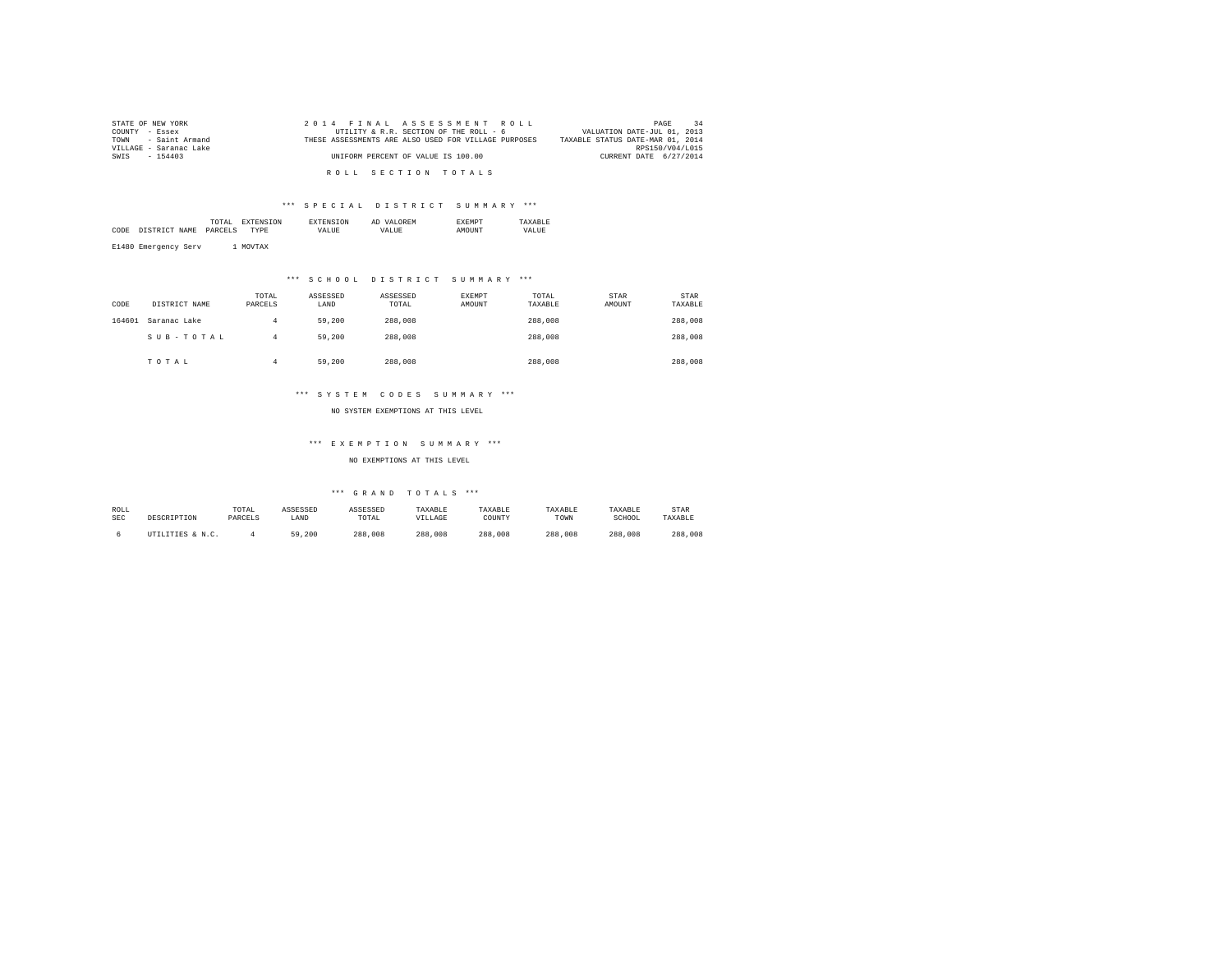| STATE OF NEW YORK<br>COUNTY - Essex<br>TOWN - Saint Armand<br>VILLAGE - Saranac Lake<br>SWIS - 154403 | WHOLLY EXEMPT SECTION OF THE ROLL - 8<br>THESE ASSESSMENTS ARE ALSO USED FOR VILLAGE PURPOSES TAXABLE STATUS DATE-MAR 01, 2014                 | OWNERS NAME SEQUENCE | 2014 FINAL ASSESSMENT ROLL<br>WHOLLY EXEMPT SECTION OF THE ROLL - 8<br>UNIFORM PERCENT OF VALUE IS 100.00 |               |          |                    | 35<br>PAGE<br>VALUATION DATE-JUL 01, 2013 |
|-------------------------------------------------------------------------------------------------------|------------------------------------------------------------------------------------------------------------------------------------------------|----------------------|-----------------------------------------------------------------------------------------------------------|---------------|----------|--------------------|-------------------------------------------|
| TAX MAP PARCEL NUMBER<br>CURRENT OWNERS NAME<br>CURRENT OWNERS ADDRESS                                | PROPERTY LOCATION & CLASS ASSESSMENT EXEMPTION CODE-----VILLAGE-----COUNTY-------TOWN------SCHOOL<br>SCHOOL DISTRICT<br>PARCEL SIZE/GRID COORD | LAND<br>TOTAL        | TAX DESCRIPTION TAXABLE VALUE<br>SPECIAL DISTRICTS                                                        |               |          |                    | ACCOUNT NO.                               |
|                                                                                                       |                                                                                                                                                |                      |                                                                                                           |               |          |                    | 705J102204                                |
| 32.103-1-1.000                                                                                        | 600 AMA Way<br>615 Educatn fac                                                                                                                 |                      | NP ORGANIZ 25300 6695,300                                                                                 |               | 6695,300 | 6695,300           | 6695,300                                  |
| American Management                                                                                   | Saranac Lake 164601                                                                                                                            |                      | 464,600 VILLAGE TAXABLE VALUE                                                                             |               |          | $^{\circ}$         |                                           |
| Association International 9 10 30 Richards Sur                                                        |                                                                                                                                                |                      | 6695,300 COUNTY TAXABLE VALUE                                                                             |               |          | $\Omega$           |                                           |
| Attn: Vice President Finance ACRES 64.02                                                              |                                                                                                                                                |                      | TOWN TAXABLE VALUE                                                                                        |               |          | $\Omega$           |                                           |
| Corporate Controller EAST-0555337 NRTH-1582481                                                        |                                                                                                                                                |                      | SCHOOL TAXABLE VALUE                                                                                      |               |          | $\Omega$           |                                           |
| 600 AMA Way                                                                                           | DEED BOOK 1734 PG-100                                                                                                                          |                      | E1480 Emergency Services                                                                                  |               |          | $.00$ MT           |                                           |
| Saranac Lake, NY 12983<br>*******************************                                             | FULL MARKET VALUE<br>********************                                                                                                      | 6695,300             |                                                                                                           |               |          |                    |                                           |
|                                                                                                       | Bloomingdale Ave                                                                                                                               |                      |                                                                                                           |               |          |                    | 705J178069                                |
| 32.103-2-1.000                                                                                        | 330 Vacant comm                                                                                                                                |                      | TOWN OWN I 13500                                                                                          | 900           | 900      | 900                | 900                                       |
| American Management                                                                                   | Saranac Lake 164601                                                                                                                            |                      | 900 VILLAGE TAXABLE VALUE                                                                                 |               |          | $^{\circ}$         |                                           |
| Association International Richards Survey Lot 10                                                      |                                                                                                                                                |                      | 900 COUNTY TAXABLE VALUE                                                                                  |               |          | $\Omega$           |                                           |
| c/o Vice President Finance ACRES 0.45                                                                 |                                                                                                                                                |                      | TOWN TAXABLE VALUE                                                                                        |               |          | $\Omega$           |                                           |
| 600 AMA Way                                                                                           | EAST-0555426 NRTH-1582155                                                                                                                      |                      | SCHOOL TAXABLE VALUE                                                                                      |               |          | $\Omega$           |                                           |
| Saranac Lake, NY 12983-5534 FULL MARKET VALUE                                                         |                                                                                                                                                |                      | 900 E1480 Emergency Services                                                                              |               |          | .00 MT             |                                           |
|                                                                                                       |                                                                                                                                                |                      |                                                                                                           |               |          |                    |                                           |
|                                                                                                       | 44 Stevenson Rd                                                                                                                                |                      |                                                                                                           |               |          |                    | 7079906104<br>120,300 120,300             |
| 32.166-3-1.000<br>Stevenson Society Of                                                                | 681 Culture bldg<br>Saranac Lake 164601                                                                                                        |                      | HIST SOC 26250 120,300 120,300<br>39,900 VILLAGE TAXABLE VALUE                                            |               |          | $\Omega$           |                                           |
|                                                                                                       | 11 Twp 11 Omt                                                                                                                                  |                      | 120,300 COUNTY TAXABLE VALUE                                                                              |               |          | $\Omega$           |                                           |
| America<br>11 Stevenson Ln                                                                            | R L Stevenson Cottage                                                                                                                          |                      | TOWN TAXABLE VALUE                                                                                        |               |          | $\Omega$           |                                           |
| Saranac Lake, NY 12983                                                                                | Lot And Stevenson Lane                                                                                                                         |                      | SCHOOL TAXABLE VALUE                                                                                      |               |          | $\Omega$           |                                           |
|                                                                                                       | FRNT 80.00 DPTH 217.00                                                                                                                         |                      | E1480 Emergency Services                                                                                  |               | $.00$ MT |                    |                                           |
|                                                                                                       | ACRES 0.30                                                                                                                                     |                      |                                                                                                           |               |          |                    |                                           |
|                                                                                                       | EAST-0554646 NRTH-1578232                                                                                                                      |                      |                                                                                                           |               |          |                    |                                           |
|                                                                                                       | DEED BOOK 852 PG-240<br>FULL MARKET VALUE                                                                                                      | 120,300              |                                                                                                           |               |          |                    |                                           |
|                                                                                                       |                                                                                                                                                |                      |                                                                                                           |               |          |                    |                                           |
|                                                                                                       | 680 NYS Route 3                                                                                                                                |                      |                                                                                                           |               |          |                    | 7079907874                                |
| $23.328 - 1 - 1.000$                                                                                  | 853 Sewage                                                                                                                                     |                      | VILLAGE OW 13650 3532,900                                                                                 |               | 3532,900 |                    | 3532,900 3532,900                         |
| Village Of Saranac Lake Saranac Lake 164601<br>Sewaqe Disposal Property Twp 11 Omt Lot 29             |                                                                                                                                                |                      | 148,700 VILLAGE TAXABLE VALUE                                                                             |               |          | $\Omega$           |                                           |
|                                                                                                       |                                                                                                                                                |                      | 3532.900 COUNTY TAXABLE VALUE                                                                             |               |          | $\Omega$           |                                           |
| 3 Main St                                                                                             | 201/171 Pump Station                                                                                                                           |                      | TOWN TAXABLE VALUE                                                                                        |               |          | $\Omega$           |                                           |
| Saranac Lake, NY 12983                                                                                | ACRES 12.30<br>EAST-0556881 NRTH-1584492                                                                                                       |                      | SCHOOL TAXABLE VALUE                                                                                      |               |          | $\Omega$<br>.00MT  |                                           |
|                                                                                                       | DEED BOOK 202 PG-39                                                                                                                            |                      | E1480 Emergency Services                                                                                  |               |          |                    |                                           |
|                                                                                                       | FULL MARKET VALUE                                                                                                                              | 3532,900             |                                                                                                           |               |          |                    |                                           |
|                                                                                                       |                                                                                                                                                |                      |                                                                                                           |               |          |                    |                                           |
|                                                                                                       | 92 Mount Pisgah Ln                                                                                                                             |                      |                                                                                                           |               |          |                    | 7079906106                                |
| $32.102 - 1 - 2.000$                                                                                  | 551 Ski area                                                                                                                                   |                      | VILLAGE OW 13650                                                                                          | 887,000       | 887,000  | 887,000            | 887,000                                   |
| Village Of Saranac Lake                                                                               | Saranac Lake 164601                                                                                                                            |                      | 555,200 VILLAGE TAXABLE VALUE                                                                             |               |          | $^{\circ}$         |                                           |
| Saranac Lake, NY 12983                                                                                | 9 & 10 Twp 11 Omt                                                                                                                              |                      | 887,000 COUNTY TAXABLE VALUE                                                                              |               |          | $\Omega$           |                                           |
|                                                                                                       | ACRES 71.88                                                                                                                                    |                      | TOWN                                                                                                      | TAXABLE VALUE |          | $\Omega$           |                                           |
|                                                                                                       | EAST-0554076 NRTH-1582567<br>DEED BOOK 312 PG-553                                                                                              |                      | SCHOOL TAXABLE VALUE<br>E1480 Emergency Services                                                          |               |          | $\Omega$<br>.00 MT |                                           |
|                                                                                                       | FULL MARKET VALUE                                                                                                                              | 887,000              |                                                                                                           |               |          |                    |                                           |
|                                                                                                       |                                                                                                                                                |                      |                                                                                                           |               |          |                    |                                           |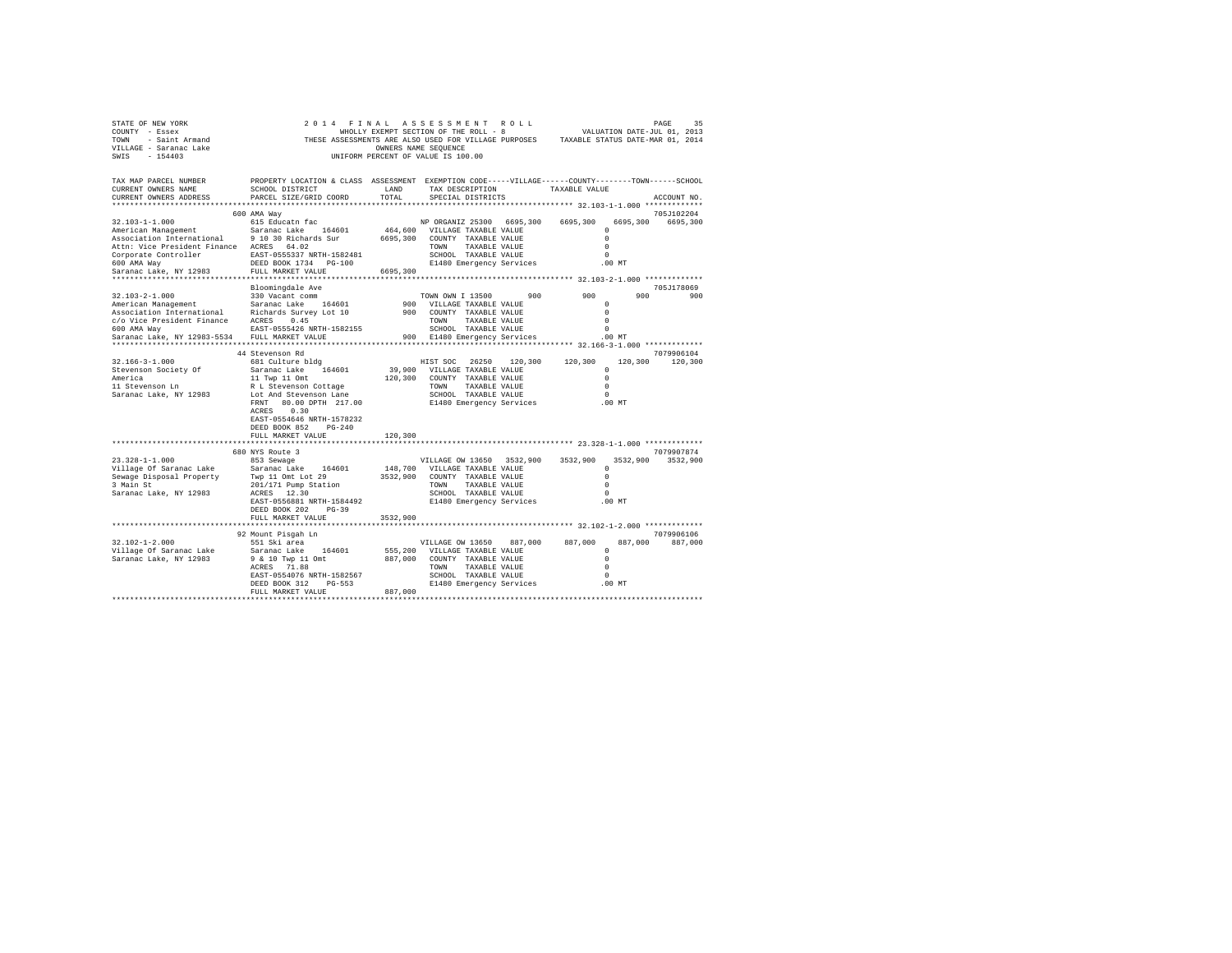| STATE OF NEW YORK<br>COUNTY - Essex<br>TOWN<br>- Saint Armand<br>VILLAGE - Saranac Lake<br>$-154403$<br>SWIS |                                                                                                                      |        | 2014 FINAL ASSESSMENT ROLL<br>WHOLLY EXEMPT SECTION OF THE ROLL - 8<br>THESE ASSESSMENTS ARE ALSO USED FOR VILLAGE PURPOSES TAXABLE STATUS DATE-MAR 01, 2014<br>OWNERS NAME SEQUENCE<br>UNIFORM PERCENT OF VALUE IS 100.00 |       | VALUATION DATE-JUL 01, 2013 |        | PAGE        | 36    |
|--------------------------------------------------------------------------------------------------------------|----------------------------------------------------------------------------------------------------------------------|--------|----------------------------------------------------------------------------------------------------------------------------------------------------------------------------------------------------------------------------|-------|-----------------------------|--------|-------------|-------|
| TAX MAP PARCEL NUMBER<br>CURRENT OWNERS NAME                                                                 | PROPERTY LOCATION & CLASS ASSESSMENT EXEMPTION CODE-----VILLAGE-----COUNTY-------TOWN------SCHOOL<br>SCHOOL DISTRICT | T.AND  | TAX DESCRIPTION                                                                                                                                                                                                            |       | TAXABLE VALUE               |        |             |       |
| CURRENT OWNERS ADDRESS                                                                                       | PARCEL SIZE/GRID COORD                                                                                               | TOTAL  | SPECIAL DISTRICTS                                                                                                                                                                                                          |       |                             |        | ACCOUNT NO. |       |
|                                                                                                              |                                                                                                                      |        |                                                                                                                                                                                                                            |       |                             |        |             |       |
| $32.135 - 3 - 1.000$                                                                                         | Bloomingdale Ave<br>311 Res vac land                                                                                 |        | VIL OWN 0 13730                                                                                                                                                                                                            | 1,200 | 1,200                       | 1,200  | 701A179026  | 1,200 |
| Village of Saranac Lake                                                                                      | Saranac Lake 164601                                                                                                  |        | 1,200 VILLAGE TAXABLE VALUE                                                                                                                                                                                                |       | $^{\circ}$                  |        |             |       |
| 3 Main St                                                                                                    | 11 Twp 11 Omt                                                                                                        | 1,200  | COUNTY TAXABLE VALUE                                                                                                                                                                                                       |       | $\Omega$                    |        |             |       |
| Saranac Lake, NY 12983                                                                                       | 365 X 90 X 350                                                                                                       |        | TAXABLE VALUE<br>TOWN                                                                                                                                                                                                      |       | $\Omega$                    |        |             |       |
|                                                                                                              | 0.30<br>ACRES                                                                                                        |        | SCHOOL TAXABLE VALUE                                                                                                                                                                                                       |       | $\Omega$                    |        |             |       |
|                                                                                                              | EAST-0555173 NRTH-1580105                                                                                            |        | E1480 Emergency Services                                                                                                                                                                                                   |       | .00MT                       |        |             |       |
|                                                                                                              | DEED BOOK 1410 PG-243                                                                                                |        |                                                                                                                                                                                                                            |       |                             |        |             |       |
|                                                                                                              | FULL MARKET VALUE                                                                                                    | 1,200  |                                                                                                                                                                                                                            |       |                             |        |             |       |
|                                                                                                              |                                                                                                                      |        |                                                                                                                                                                                                                            |       |                             |        |             |       |
|                                                                                                              | Old Military Rd                                                                                                      |        |                                                                                                                                                                                                                            |       |                             |        | 7079906109  |       |
| $32.150 - 2 - 4.000$                                                                                         | 311 Res vac land                                                                                                     |        | VILLAGE OW 13650                                                                                                                                                                                                           |       | 17,600 17,600               | 17,600 | 17,600      |       |
| Village Of Saranac Lake                                                                                      | Saranac Lake 164601 17,600 VILLAGE TAXABLE VALUE                                                                     |        |                                                                                                                                                                                                                            |       | $\Omega$                    |        |             |       |
| 3 Main St                                                                                                    | 11 Twp 11 Omt                                                                                                        | 17,600 | COUNTY TAXABLE VALUE                                                                                                                                                                                                       |       | $\Omega$                    |        |             |       |
| Saranac Lake, NY 12983                                                                                       | FRNT 100.00 DPTH 100.00<br>0.21                                                                                      |        | <b>TOWN</b><br>TAXARLE VALUE                                                                                                                                                                                               |       | $\Omega$<br>$\Omega$        |        |             |       |
|                                                                                                              | ACRES<br>EAST-0554134 NRTH-1579538                                                                                   |        | SCHOOL TAXABLE VALUE<br>E1480 Emergency Services                                                                                                                                                                           |       | $.00$ MT                    |        |             |       |
|                                                                                                              | FULL MARKET VALUE                                                                                                    | 17,600 |                                                                                                                                                                                                                            |       |                             |        |             |       |
|                                                                                                              |                                                                                                                      |        |                                                                                                                                                                                                                            |       |                             |        |             |       |
|                                                                                                              | Bloomingdale Ave                                                                                                     |        |                                                                                                                                                                                                                            |       |                             |        | 701A179027  |       |
| $32.150 - 3 - 3.000$                                                                                         | 311 Res vac land                                                                                                     |        | VIL OWN 0 13730                                                                                                                                                                                                            | 6.300 | 6,300                       | 6,300  |             | 6,300 |
| Village of Saranac Lake                                                                                      | Saranac Lake 164601                                                                                                  |        | 6,300 VILLAGE TAXABLE VALUE                                                                                                                                                                                                |       | $\Omega$                    |        |             |       |
| 3 Main St                                                                                                    | 11 Twp 11 Omt                                                                                                        | 6,300  | COUNTY TAXABLE VALUE                                                                                                                                                                                                       |       | $\Omega$                    |        |             |       |
| Saranac Lake, NY 12983                                                                                       | ACRES 1.20                                                                                                           |        | <b>TOWN</b><br>TAXABLE VALUE                                                                                                                                                                                               |       | $\Omega$                    |        |             |       |
|                                                                                                              | EAST-0554919 NRTH-1579472                                                                                            |        | SCHOOL TAXABLE VALUE                                                                                                                                                                                                       |       | $\Omega$                    |        |             |       |
|                                                                                                              | DEED BOOK 1410<br>$PG-243$                                                                                           |        | E1480 Emergency Services                                                                                                                                                                                                   |       | $.00$ MT                    |        |             |       |
|                                                                                                              | FULL MARKET VALUE                                                                                                    | 6,300  |                                                                                                                                                                                                                            |       |                             |        |             |       |
|                                                                                                              |                                                                                                                      |        |                                                                                                                                                                                                                            |       |                             |        |             |       |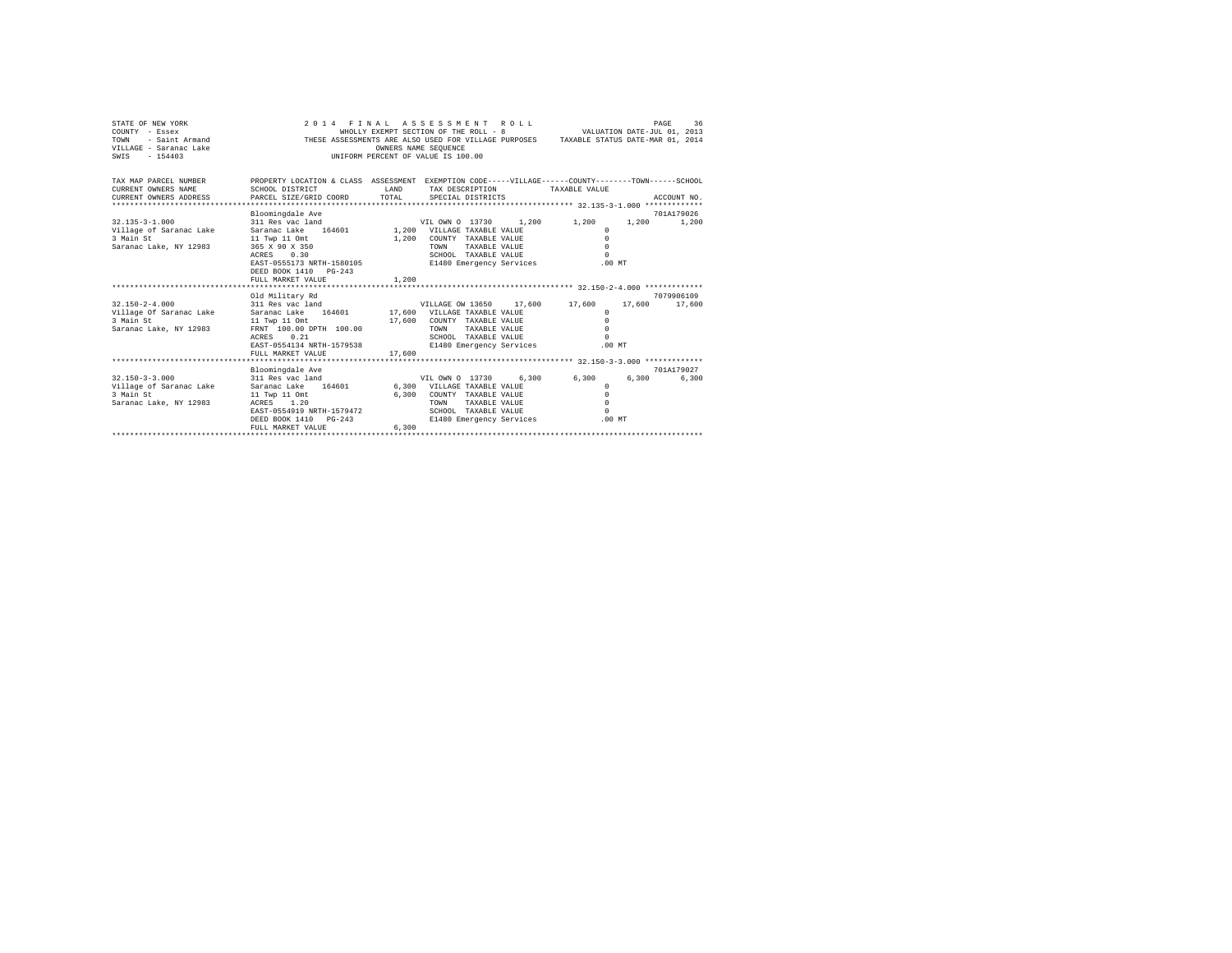| STATE OF NEW YORK      |  | 2014 FINAL ASSESSMENT ROLL                           |                                  | 37<br>PAGE      |  |
|------------------------|--|------------------------------------------------------|----------------------------------|-----------------|--|
| COUNTY - Essex         |  | WHOLLY EXEMPT SECTION OF THE ROLL - 8                | VALUATION DATE-JUL 01, 2013      |                 |  |
| TOWN - Saint Armand    |  | THESE ASSESSMENTS ARE ALSO USED FOR VILLAGE PURPOSES | TAXABLE STATUS DATE-MAR 01, 2014 |                 |  |
| VILLAGE - Saranac Lake |  |                                                      |                                  | RPS150/V04/L015 |  |
| SWIS - 154403          |  |                                                      | CURRENT DATE 6/27/2014           |                 |  |
|                        |  | UNIFORM PERCENT OF VALUE IS 100.00                   |                                  |                 |  |
|                        |  | ROLL SUB SECTION- - TOTALS                           |                                  |                 |  |

|      | the contract of the contract of the contract of |   | m     | $\cdots$<br>Al<br>. км | : M L  |       |
|------|-------------------------------------------------|---|-------|------------------------|--------|-------|
| CODI |                                                 | . | /ALUE | ALUF<br><i>ι</i> Δ.    | ידאדדר | VALUE |
|      |                                                 |   |       |                        |        |       |

E1480 Emergency Serv 8 MOVTAX

### \*\*\* S C H O O L D I S T R I C T S U M M A R Y \*\*\*

| CODE   | DISTRICT NAME | TOTAL<br>PARCELS | ASSESSED<br>LAND | ASSESSED<br>TOTAL | EXEMPT<br>AMOUNT | TOTAL<br>TAXABLE | <b>STAR</b><br>AMOUNT | STAR<br>TAXABLE |
|--------|---------------|------------------|------------------|-------------------|------------------|------------------|-----------------------|-----------------|
| 164601 | Saranac Lake  | 8                | 1234,400         | 11261.500         | 11261.500        |                  |                       |                 |
|        | SUB-TOTAL     | 8                | 1234,400         | 11261.500         | 11261.500        |                  |                       |                 |
|        | TOTAL         | 8                | 1234,400         | 11261.500         | 11261.500        |                  |                       |                 |

### \*\*\* S Y S T E M C O D E S S U M M A R Y \*\*\*

NO SYSTEM EXEMPTIONS AT THIS LEVEL

| CODE  | DESCRIPTION | TOTAL<br>PARCELS | VILLAGE   | COUNTY    | TOWN      | SCHOOL    |
|-------|-------------|------------------|-----------|-----------|-----------|-----------|
| 13500 | TOWN OWN I  |                  | 900       | 900       | 900       | 900       |
| 13650 | VILLAGE OW  |                  | 4437.500  | 4437.500  | 4437.500  | 4437.500  |
| 13730 | VIL OWN O   |                  | 7.500     | 7.500     | 7.500     | 7.500     |
| 25300 | NP ORGANIZ  |                  | 6695,300  | 6695,300  | 6695,300  | 6695.300  |
| 26250 | HIST SOC    |                  | 120,300   | 120,300   | 120,300   | 120,300   |
|       | TOTAL       | 8                | 11261.500 | 11261.500 | 11261.500 | 11261.500 |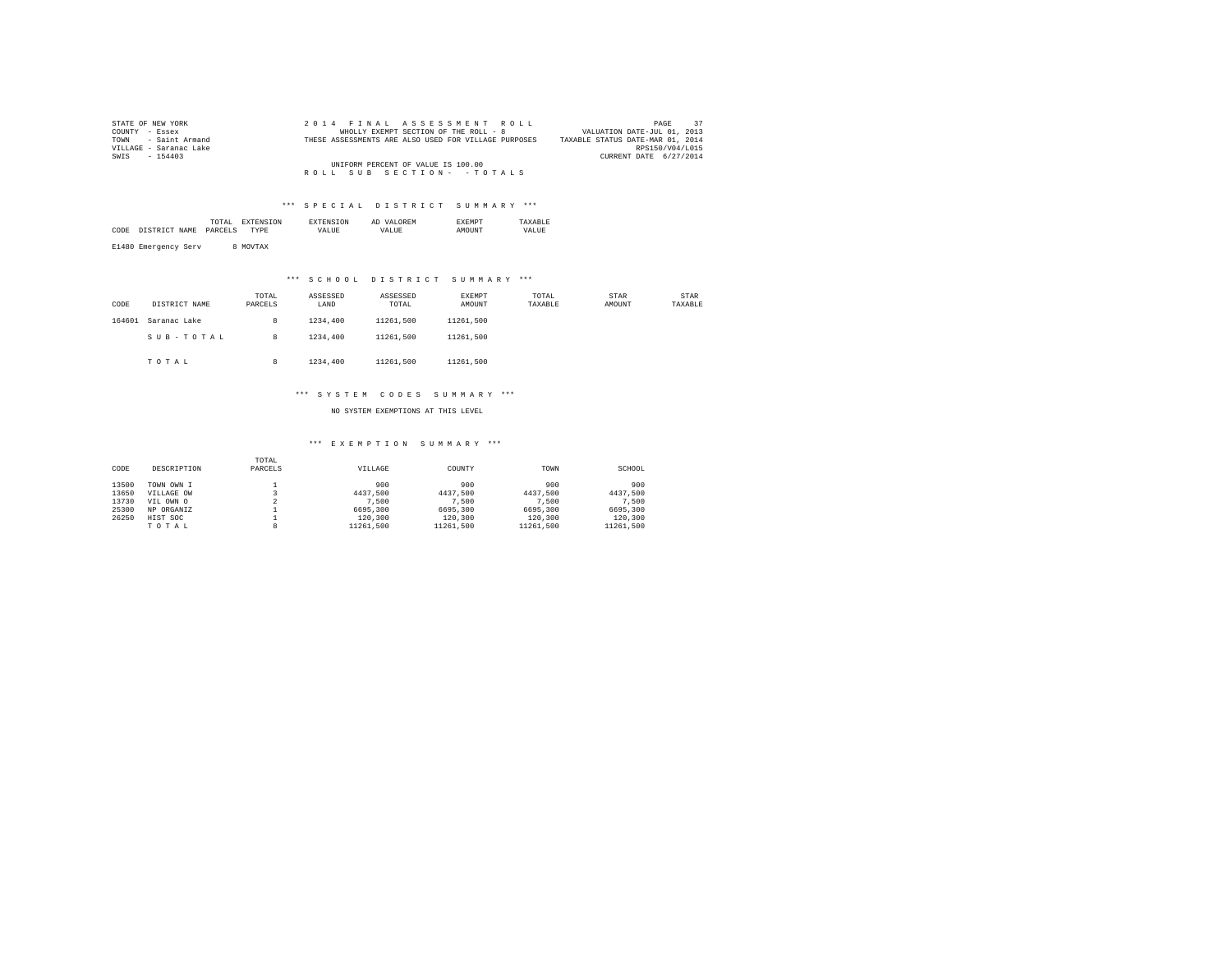| STATE OF NEW YORK      |  | 2014 FINAL ASSESSMENT ROLL                           | PAGE                             | 38 |
|------------------------|--|------------------------------------------------------|----------------------------------|----|
| COUNTY - Essex         |  | WHOLLY EXEMPT SECTION OF THE ROLL - 8                | VALUATION DATE-JUL 01, 2013      |    |
| TOWN - Saint Armand    |  | THESE ASSESSMENTS ARE ALSO USED FOR VILLAGE PURPOSES | TAXABLE STATUS DATE-MAR 01, 2014 |    |
| VILLAGE - Saranac Lake |  |                                                      | RPS150/V04/L015                  |    |
| SWIS<br>$-154403$      |  |                                                      | CURRENT DATE 6/27/2014           |    |
|                        |  | UNIFORM PERCENT OF VALUE IS 100.00                   |                                  |    |
|                        |  | ROLL SUB SECTION- - TOTALS                           |                                  |    |
|                        |  |                                                      |                                  |    |

| ROLL<br><b>SEC</b> | DESCRIPTION   | TOTAL<br>PARCELS | ASSESSED<br>LAND | ASSESSED<br>TOTAL | TAXABLE<br>VILLAGE | TAXABLE<br>COUNTY | TAXABLE<br>TOWN | TAXABLE<br>SCHOOL | STAR<br>TAXABLE |
|--------------------|---------------|------------------|------------------|-------------------|--------------------|-------------------|-----------------|-------------------|-----------------|
|                    | WHOLLY EXEMPT |                  | 400<br>234       | 11261<br>.500     |                    |                   |                 |                   |                 |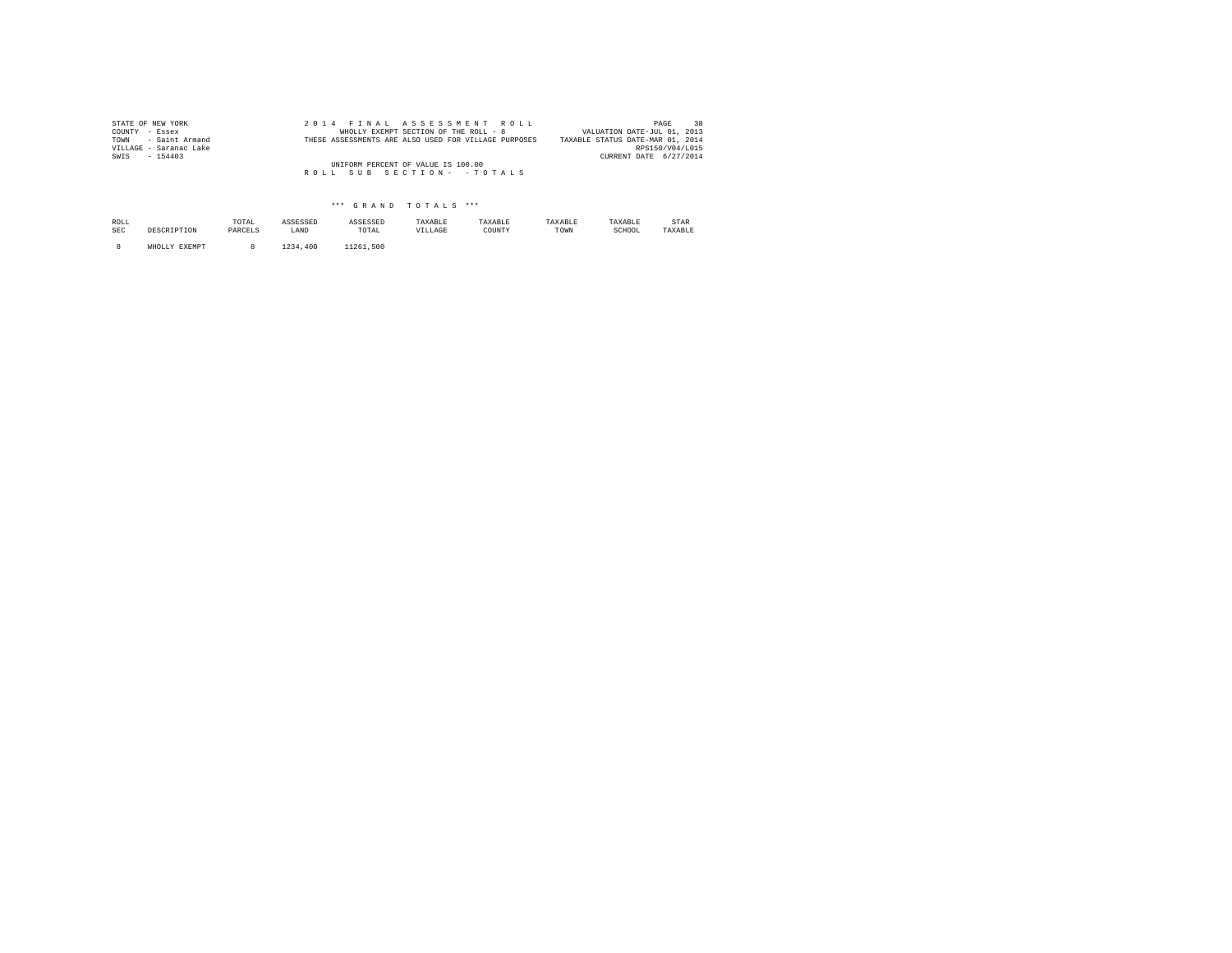| STATE OF NEW YORK      | 2014 FINAL ASSESSMENT ROLL                           | 39<br>PAGE                       |
|------------------------|------------------------------------------------------|----------------------------------|
| COUNTY - Essex         | WHOLLY EXEMPT SECTION OF THE ROLL - 8                | VALUATION DATE-JUL 01, 2013      |
| TOWN - Saint Armand    | THESE ASSESSMENTS ARE ALSO USED FOR VILLAGE PURPOSES | TAXABLE STATUS DATE-MAR 01, 2014 |
| VILLAGE - Saranac Lake |                                                      | RPS150/V04/L015                  |
| SWIS - 154403          | UNIFORM PERCENT OF VALUE IS 100.00                   | CURRENT DATE 6/27/2014           |
|                        |                                                      |                                  |
|                        | ROLL SECTION TOTALS                                  |                                  |

|      | the contract of the contract of the contract of | ON |       | <b>OREM</b><br>Al |       |
|------|-------------------------------------------------|----|-------|-------------------|-------|
| CODI |                                                 |    | VALUE | 577               | VALUE |
|      |                                                 |    |       |                   |       |

E1480 Emergency Serv 8 MOVTAX

### \*\*\* S C H O O L D I S T R I C T S U M M A R Y \*\*\*

| CODE   | DISTRICT NAME | TOTAL<br>PARCELS | ASSESSED<br>LAND | ASSESSED<br>TOTAL | EXEMPT<br>AMOUNT | TOTAL<br>TAXABLE | STAR<br>AMOUNT | STAR<br>TAXABLE |
|--------|---------------|------------------|------------------|-------------------|------------------|------------------|----------------|-----------------|
| 164601 | Saranac Lake  | 8                | 1234,400         | 11261.500         | 11261.500        |                  |                |                 |
|        | SUB-TOTAL     | 8                | 1234,400         | 11261.500         | 11261.500        |                  |                |                 |
|        | TOTAL         | 8                | 1234,400         | 11261.500         | 11261.500        |                  |                |                 |

### \*\*\* S Y S T E M C O D E S S U M M A R Y \*\*\*

NO SYSTEM EXEMPTIONS AT THIS LEVEL

| CODE  | DESCRIPTION | TOTAL<br>PARCELS | VILLAGE   | COUNTY    | TOWN      | SCHOOL    |
|-------|-------------|------------------|-----------|-----------|-----------|-----------|
| 13500 | TOWN OWN I  |                  | 900       | 900       | 900       | 900       |
| 13650 | VILLAGE OW  |                  | 4437.500  | 4437.500  | 4437.500  | 4437.500  |
| 13730 | VIL OWN O   |                  | 7.500     | 7.500     | 7.500     | 7.500     |
| 25300 | NP ORGANIZ  |                  | 6695,300  | 6695,300  | 6695,300  | 6695,300  |
| 26250 | HIST SOC    |                  | 120,300   | 120,300   | 120,300   | 120,300   |
|       | TOTAL       | 8                | 11261.500 | 11261.500 | 11261.500 | 11261.500 |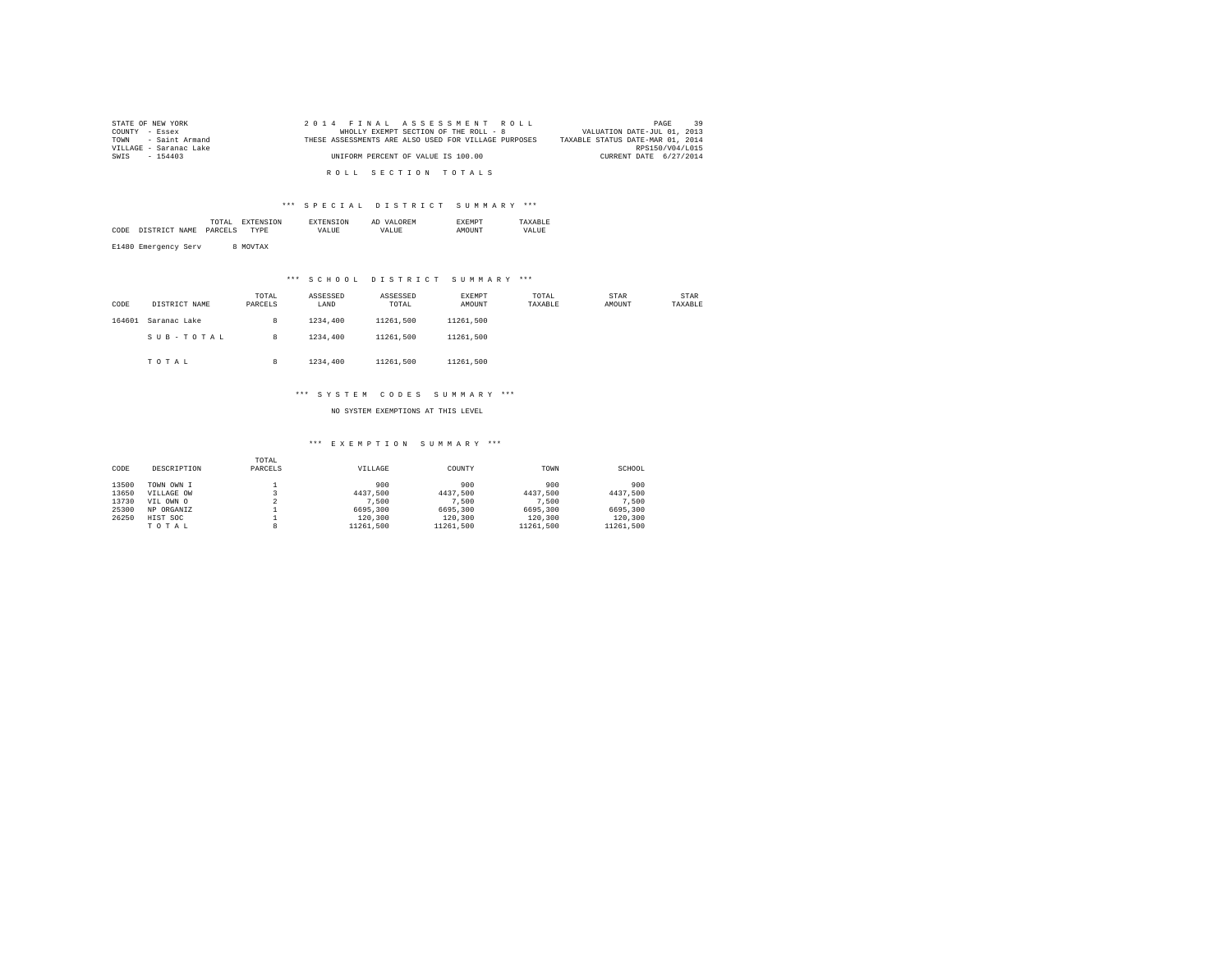| STATE OF NEW YORK      | 2014 FINAL ASSESSMENT ROLL                           | 40<br>PAGE                       |
|------------------------|------------------------------------------------------|----------------------------------|
| COUNTY - Essex         | WHOLLY EXEMPT SECTION OF THE ROLL - 8                | VALUATION DATE-JUL 01, 2013      |
| TOWN - Saint Armand    | THESE ASSESSMENTS ARE ALSO USED FOR VILLAGE PURPOSES | TAXABLE STATUS DATE-MAR 01, 2014 |
| VILLAGE - Saranac Lake |                                                      | RPS150/V04/L015                  |
| SWIS - 154403          | UNIFORM PERCENT OF VALUE IS 100.00                   | CURRENT DATE 6/27/2014           |
|                        |                                                      |                                  |
|                        | ROLL SECTION TOTALS                                  |                                  |
|                        |                                                      |                                  |

| ROLL<br>SEC | nperp            | TOTAL<br>PARCELS | ASSESSED<br>LAND | ASSESSED<br>TOTAL | TAXABLE<br>VILLAGE | TAXABLE<br>COUNTY | TAXABLE<br>TOWN | TAXABLE<br>SCHOOL | STAR<br>TAXABLE |
|-------------|------------------|------------------|------------------|-------------------|--------------------|-------------------|-----------------|-------------------|-----------------|
|             | EXEMPT<br>WHOLLY |                  | 1234<br>.400     | 11261.500         |                    |                   |                 |                   |                 |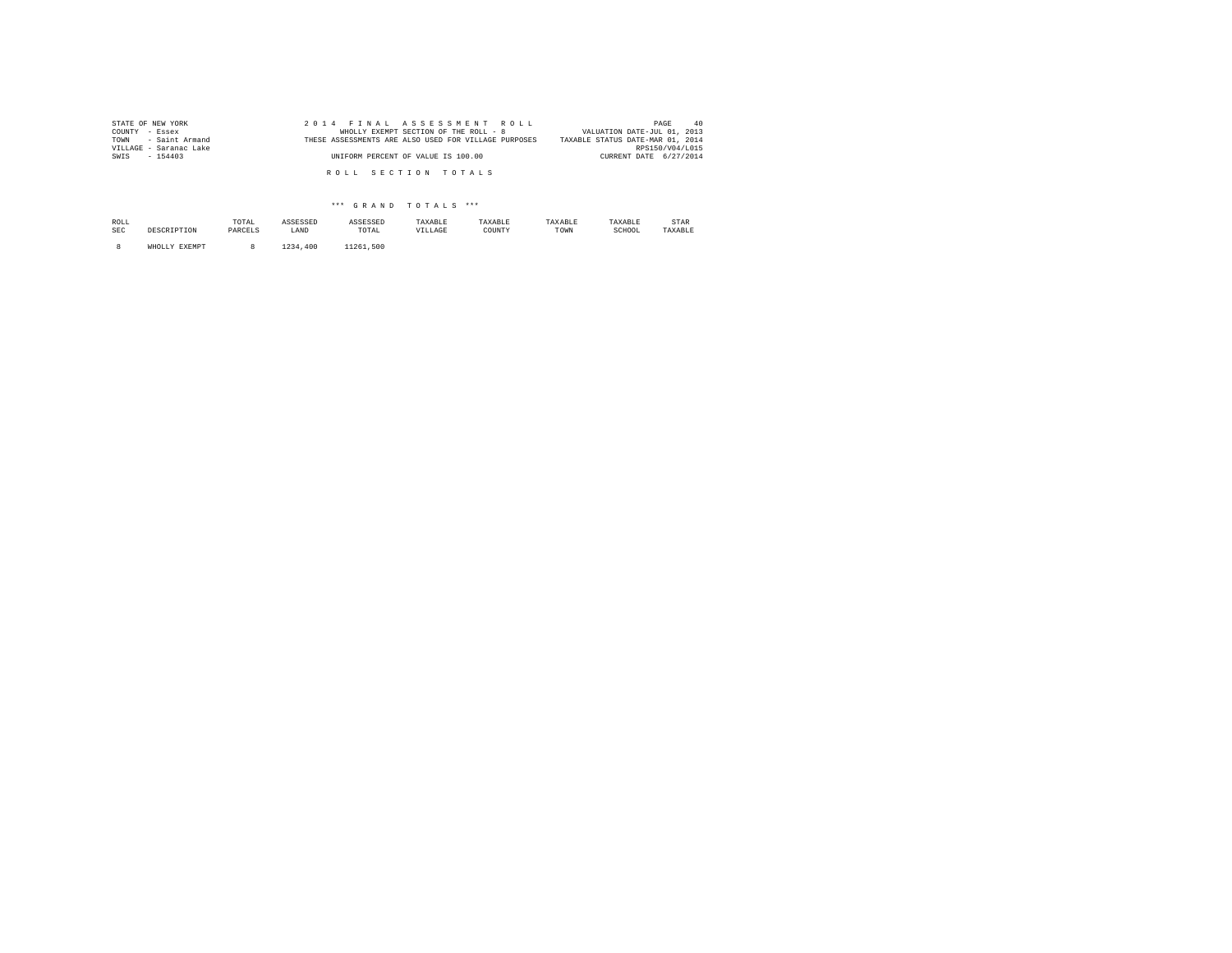| STATE OF NEW YORK      |  | 2014 FINAL ASSESSMENT ROLL                           |                                  | PAGE                        | -41 |
|------------------------|--|------------------------------------------------------|----------------------------------|-----------------------------|-----|
| COUNTY - Essex         |  |                                                      |                                  | VALUATION DATE-JUL 01, 2013 |     |
| TOWN - Saint Armand    |  | THESE ASSESSMENTS ARE ALSO USED FOR VILLAGE PURPOSES | TAXABLE STATUS DATE-MAR 01, 2014 |                             |     |
| VILLAGE - Saranac Lake |  | SWIS TOTALS                                          |                                  | RPS150/V04/L015             |     |
| SWIS - 154403          |  | UNIFORM PERCENT OF VALUE IS 100.00                   |                                  | CURRENT DATE 6/27/2014      |     |

## \*\*\* S P E C I A L D I S T R I C T S U M M A R Y \*\*\*

| CODE | DISTRICT NAME                                | TOTAL.<br>PARCELS | <b>EXTENSION</b><br><b>TYPE</b> | <b>EXTENSION</b><br><b>VALUE</b> | AD VALOREM<br>VALUE. | <b>EXEMPT</b><br>AMOUNT | TAXARLE<br>VALUE |  |
|------|----------------------------------------------|-------------------|---------------------------------|----------------------------------|----------------------|-------------------------|------------------|--|
|      | E1480 Emergency Serv<br>FP440 Fire Protectio |                   | 106 MOVTAX<br>2 TOTAL           |                                  | 126,000              |                         | 126,000          |  |

### \*\*\* S C H O O L D I S T R I C T S U M M A R Y \*\*\*

| CODE   | DISTRICT NAME | TOTAL<br>PARCELS | ASSESSED<br>LAND | ASSESSED<br>TOTAL | EXEMPT<br>AMOUNT | TOTAL<br>TAXABLE | STAR<br>AMOUNT | STAR<br>TAXABLE |
|--------|---------------|------------------|------------------|-------------------|------------------|------------------|----------------|-----------------|
| 164601 | Saranac Lake  | 112              | 5546.200         | 28483.973         | 11261.500        | 17222.473        | 1417,800       | 15804.673       |
|        | SUB-TOTAL     | 112              | 5546.200         | 28483.973         | 11261.500        | 17222.473        | 1417,800       | 15804.673       |
|        | TOTAL         | 112              | 5546.200         | 28483.973         | 11261.500        | 17222.473        | 1417,800       | 15804.673       |

### \*\*\* S Y S T E M C O D E S S U M M A R Y \*\*\*

NO SYSTEM EXEMPTIONS AT THIS LEVEL

### \*\*\* E X E M P T I O N S U M M A R Y \*\*\*

| CODE  | DESCRIPTION | TOTAL<br>PARCELS | VILLAGE   | COUNTY    | TOWN      | SCHOOL    |
|-------|-------------|------------------|-----------|-----------|-----------|-----------|
| 13500 | TOWN OWN I  |                  | 900       | 900       | 900       | 900       |
| 13650 | VILLAGE OW  |                  | 4437.500  | 4437.500  | 4437.500  | 4437.500  |
| 13730 | VIL OWN O   | $\overline{a}$   | 7.500     | 7.500     | 7.500     | 7.500     |
| 25300 | NP ORGANIZ  |                  | 6695,300  | 6695,300  | 6695,300  | 6695,300  |
| 26250 | HIST SOC    |                  | 120,300   | 120,300   | 120,300   | 120,300   |
| 41121 | VET WAR CT  |                  | 54,000    | 45,000    | 45,000    |           |
| 41131 | VET COM CT  |                  | 30,000    | 25,000    | 25,000    |           |
| 41834 | STAR<br>SR  | 9                |           |           |           | 577,800   |
| 41854 | RES. STAR   | 28               |           |           |           | 840,000   |
|       | TOTAL       | 49               | 11345,500 | 11331.500 | 11331,500 | 12679.300 |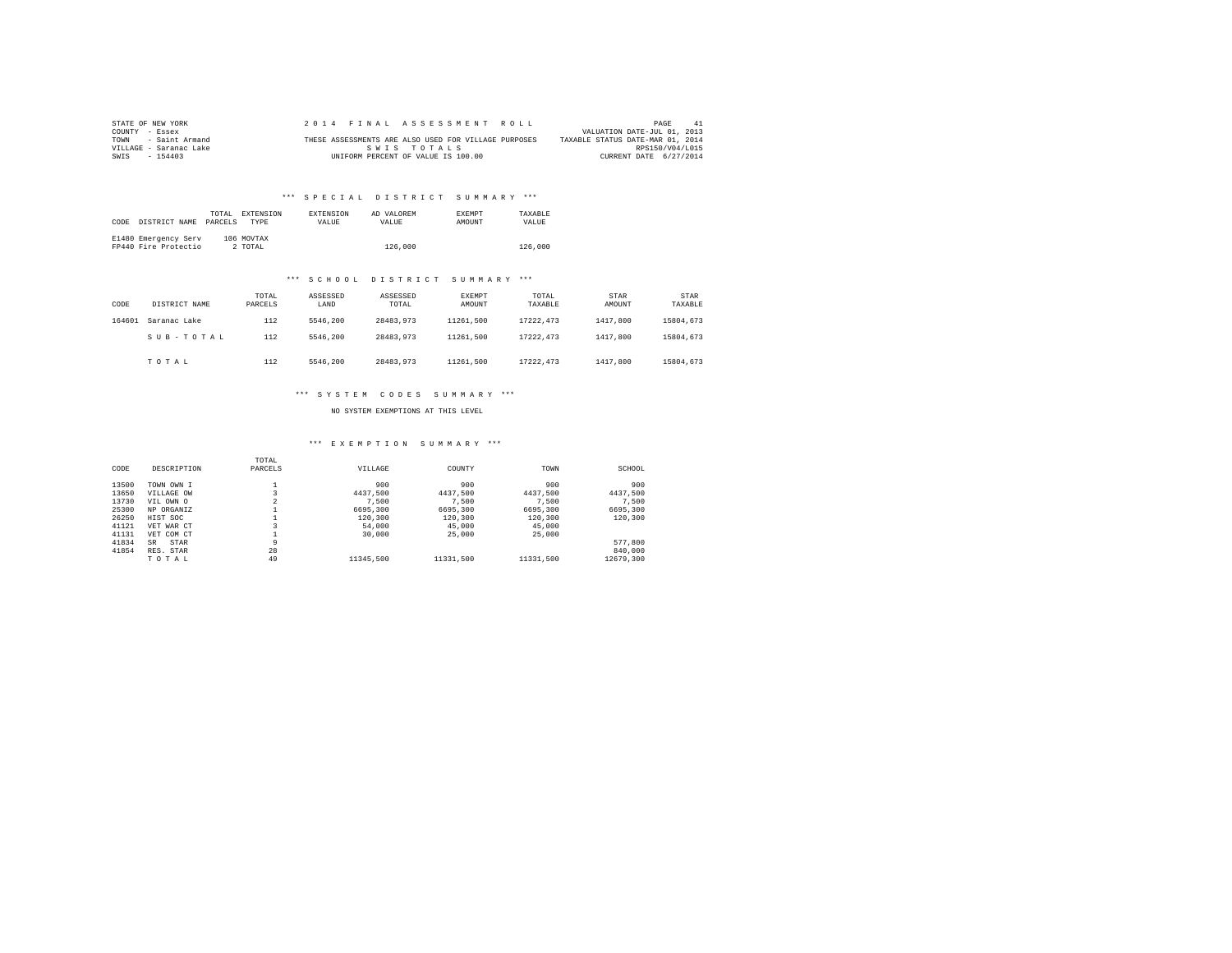| STATE OF NEW YORK      |  | 2014 FINAL ASSESSMENT ROLL                           |                                  | PAGE                        | 42 |
|------------------------|--|------------------------------------------------------|----------------------------------|-----------------------------|----|
| COUNTY - Essex         |  |                                                      |                                  | VALUATION DATE-JUL 01, 2013 |    |
| TOWN - Saint Armand    |  | THESE ASSESSMENTS ARE ALSO USED FOR VILLAGE PURPOSES | TAXABLE STATUS DATE-MAR 01, 2014 |                             |    |
| VILLAGE - Saranac Lake |  | SWIS TOTALS                                          |                                  | RPS150/V04/L015             |    |
| SWIS - 154403          |  | UNIFORM PERCENT OF VALUE IS 100.00                   |                                  | CURRENT DATE 6/27/2014      |    |

# \*\*\* G R A N D T O T A L S \*\*\*

| ROLL<br><b>SEC</b> | DESCRIPTION       | TOTAL<br>PARCELS | ASSESSED<br>LAND | ASSESSED<br>TOTAL | TAXABLE<br>VILLAGE | TAXABLE<br>COUNTY | TAXABLE<br>TOWN | TAXABLE<br>SCHOOL | STAR<br>TAXABLE |
|--------------------|-------------------|------------------|------------------|-------------------|--------------------|-------------------|-----------------|-------------------|-----------------|
| $\mathbf{1}$       | TAXABLE           | 97               | 4252.600         | 16853.400         | 16769,400          | 16783,400         | 16783.400       | 16853.400         | 15435,600       |
| 5.                 | SPECIAL FRANCHISE | 3                |                  | 81,065            | 81,065             | 81,065            | 81.065          | 81,065            | 81,065          |
| 6                  | UTILITIES & N.C.  | 4                | 59,200           | 288,008           | 288,008            | 288,008           | 288,008         | 288,008           | 288,008         |
| 8                  | WHOLLY EXEMPT     | 8                | 1234,400         | 11261.500         |                    |                   |                 |                   |                 |
| $\star$            | TOTAL<br>SUB      | 112              | 5546.200         | 28483.973         | 17138.473          | 17152.473         | 17152.473       | 17222.473         | 15804.673       |
| $***$              | GRAND TOTAL       | 112              | 5546.200         | 28483.973         | 17138.473          | 17152.473         | 17152.473       | 17222.473         | 15804,673       |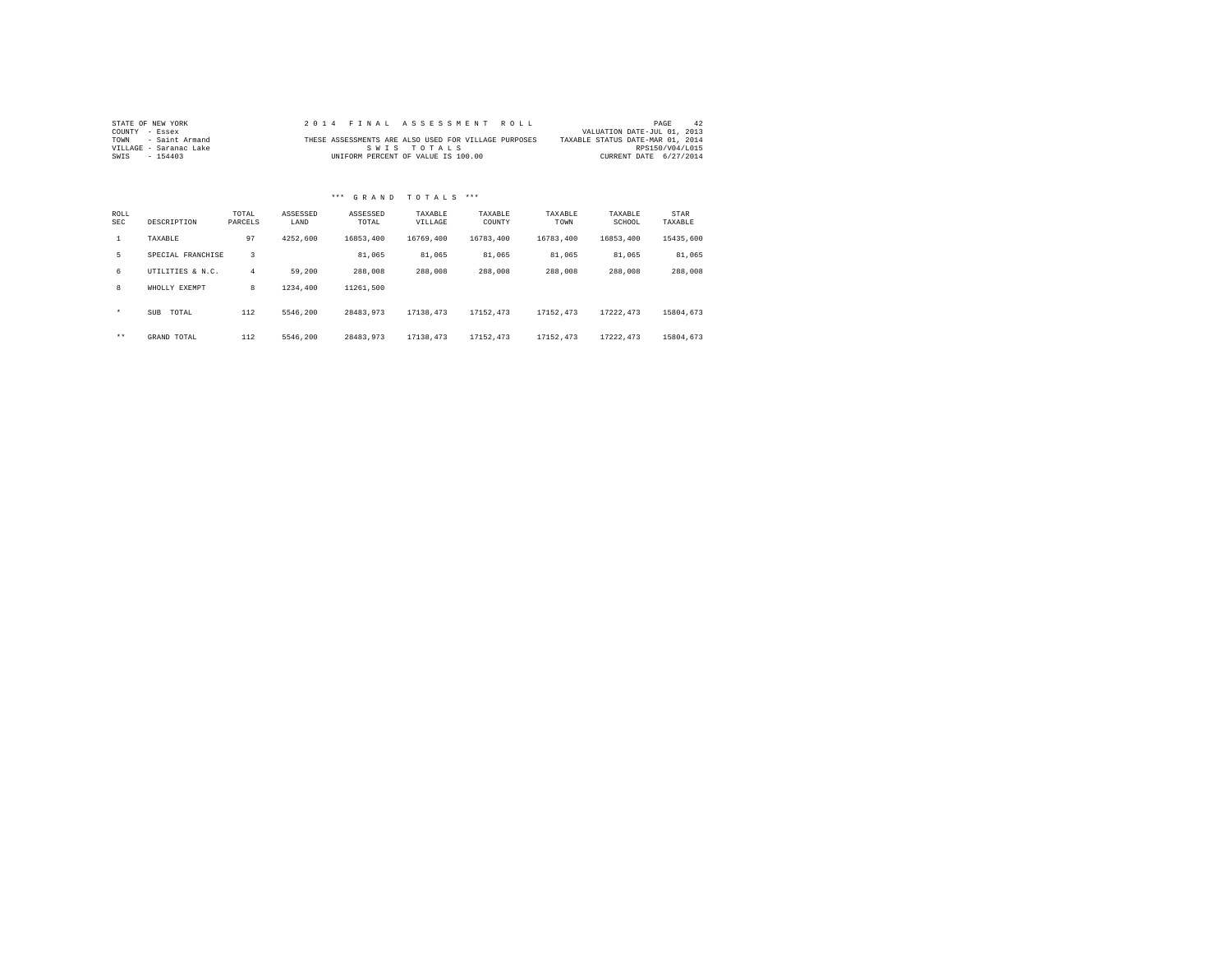| STATE OF NEW YORK<br>COUNTY - Essex                                                                                                                                                                                               |                                                                                                 |                          | PAGE 43 PAGE 43 PAGE 42 PAGE 42 PAGE 42 PAGE 42 PAGE 45 PAGE 42 PAGE 42 PAGE 42 PAGE 42 PAGE 42 PAGE 42 PAGE 42 PAGE 42 PAGE 42 PAGE 42 PAGE 42 PAGE 42 PAGE 42 PAGE 42 PAGE 42 PAGE 42 PAGE 42 PAGE 42 PAGE 42 PAGE 42 PAGE 4 |                                        |               |
|-----------------------------------------------------------------------------------------------------------------------------------------------------------------------------------------------------------------------------------|-------------------------------------------------------------------------------------------------|--------------------------|--------------------------------------------------------------------------------------------------------------------------------------------------------------------------------------------------------------------------------|----------------------------------------|---------------|
| TOWN - Saint Armand                                                                                                                                                                                                               |                                                                                                 |                          |                                                                                                                                                                                                                                |                                        |               |
| SWIS - 154489                                                                                                                                                                                                                     |                                                                                                 |                          | OWNERS NAME SEOUENCE                                                                                                                                                                                                           |                                        |               |
|                                                                                                                                                                                                                                   |                                                                                                 |                          | UNIFORM PERCENT OF VALUE IS 100.00                                                                                                                                                                                             |                                        |               |
| TAX MAP PARCEL NUMBER                                                                                                                                                                                                             | PROPERTY LOCATION & CLASS ASSESSMENT EXEMPTION CODE---------------COUNTY-------TOWN------SCHOOL |                          |                                                                                                                                                                                                                                |                                        |               |
| CURRENT OWNERS NAME                                                                                                                                                                                                               | SCHOOL DISTRICT                                                                                 | LAND                     | TAX DESCRIPTION                                                                                                                                                                                                                | TAXABLE VALUE                          |               |
| CURRENT OWNERS ADDRESS                                                                                                                                                                                                            | PARCEL SIZE/GRID COORD                                                                          | TOTAL                    | SPECIAL DISTRICTS                                                                                                                                                                                                              |                                        | ACCOUNT NO.   |
|                                                                                                                                                                                                                                   |                                                                                                 |                          |                                                                                                                                                                                                                                |                                        |               |
| 23.3-1-12.200 449 Other Storag                                                                                                                                                                                                    | 1016 NYS Route 3                                                                                |                          |                                                                                                                                                                                                                                |                                        | 705J180004    |
|                                                                                                                                                                                                                                   |                                                                                                 |                          | COUNTY TAXABLE VALUE                                                                                                                                                                                                           | 442,200<br>442,200                     |               |
| 23.3-1-12.200<br>1016 Saranac Properties LLC Saranac Lake 164601 108,200 TOWN TAXABLE VALUE<br>20 Burrstone Rd  2014 BAR Decision 442,200 SCHOOL TAXABLE VALUE<br>20 Burrstone Rd  2014 BAR Decision 1442,200 SCHOOL Reargency Se |                                                                                                 |                          |                                                                                                                                                                                                                                | 442.200                                |               |
| New York Mills, NY 13417 ACRES 15.50                                                                                                                                                                                              |                                                                                                 |                          | E1450 Emergency Services                                                                                                                                                                                                       |                                        |               |
|                                                                                                                                                                                                                                   | EAST-0561165 NRTH-1591826 FP440 Fire Protection                                                 |                          |                                                                                                                                                                                                                                | 00 MT.<br>442,200 TO                   |               |
|                                                                                                                                                                                                                                   | DEED BOOK 1668 PG-172                                                                           |                          |                                                                                                                                                                                                                                |                                        |               |
|                                                                                                                                                                                                                                   | FULL MARKET VALUE                                                                               | 442,200                  |                                                                                                                                                                                                                                |                                        |               |
|                                                                                                                                                                                                                                   |                                                                                                 |                          | ******************************* 13.57-4-6.000 **************                                                                                                                                                                   |                                        |               |
|                                                                                                                                                                                                                                   | 11 River Rd                                                                                     |                          |                                                                                                                                                                                                                                |                                        | 702A100601    |
| $13.57 - 4 - 6.000$                                                                                                                                                                                                               | 210 1 Family Res                                                                                |                          | SR STAR 41834 0                                                                                                                                                                                                                | $\sim$ 0                               | 0 64.200      |
| Abendroth James A                                                                                                                                                                                                                 |                                                                                                 |                          | 35,100 COUNTY TAXABLE VALUE 115,700                                                                                                                                                                                            |                                        |               |
|                                                                                                                                                                                                                                   |                                                                                                 |                          |                                                                                                                                                                                                                                |                                        |               |
| Abendroth Mary C<br>11 River Rd<br>PO Box 203                                                                                                                                                                                     |                                                                                                 |                          |                                                                                                                                                                                                                                |                                        |               |
|                                                                                                                                                                                                                                   |                                                                                                 |                          | E1451 Emergency Services .00 MT<br>FP440 Fire Protection 115,700 TO                                                                                                                                                            |                                        |               |
| Bloomingdale, NY 12913 EAST-0565248 NRTH-1606281                                                                                                                                                                                  | DEED BOOK 914 PG-245                                                                            |                          |                                                                                                                                                                                                                                |                                        |               |
|                                                                                                                                                                                                                                   | FULL MARKET VALUE                                                                               | 115,700                  |                                                                                                                                                                                                                                |                                        |               |
|                                                                                                                                                                                                                                   | ***************************                                                                     |                          | ******************************** 13.57-1-22.002 **************                                                                                                                                                                 |                                        |               |
|                                                                                                                                                                                                                                   | 1719 NYS Route 3                                                                                |                          |                                                                                                                                                                                                                                |                                        | 705Z000004    |
| $13.57 - 1 - 22.002$                                                                                                                                                                                                              | 486 Mini-mart                                                                                   |                          | COUNTY TAXABLE VALUE                                                                                                                                                                                                           | 179,300                                |               |
|                                                                                                                                                                                                                                   | Saranac Lake 164601                                                                             |                          | 38,900 TOWN TAXABLE VALUE                                                                                                                                                                                                      | 179,300                                |               |
| Abrams Kimberly A<br>121 Campion Way<br>Warmantiil                                                                                                                                                                                | 101 Omt Twp 11 Rs                                                                               |                          | 179,300 SCHOOL TAXABLE VALUE                                                                                                                                                                                                   | 179,300                                |               |
| Vermontville, NY 12989                                                                                                                                                                                                            | 1217/122<br>ACRES 0.38                                                                          |                          | E1451 Emergency Services .00 MT<br>FP440 Fire Protection  179,300 TO<br>E1451 Emergency Services<br>FP440 Fire Protection                                                                                                      |                                        |               |
|                                                                                                                                                                                                                                   |                                                                                                 |                          |                                                                                                                                                                                                                                |                                        |               |
|                                                                                                                                                                                                                                   | EAST-0564809 NRTH-1606575                                                                       |                          |                                                                                                                                                                                                                                |                                        |               |
|                                                                                                                                                                                                                                   | DEED BOOK 1217 PG-119                                                                           |                          |                                                                                                                                                                                                                                |                                        |               |
|                                                                                                                                                                                                                                   | FULL MARKET VALUE<br>************************                                                   | 179,300<br>************* | ************************************ 13.4-1-65.300 **************                                                                                                                                                              |                                        |               |
|                                                                                                                                                                                                                                   | 121 Campion Way                                                                                 |                          |                                                                                                                                                                                                                                |                                        | 705J183003    |
| $13.4 - 1 - 65.300$                                                                                                                                                                                                               | 240 Rural res                                                                                   |                          | RES. STAR 41854                                                                                                                                                                                                                | 0                                      | $0 \t 30.000$ |
|                                                                                                                                                                                                                                   |                                                                                                 |                          |                                                                                                                                                                                                                                | $\begin{array}{c}0\\75,800\end{array}$ |               |
|                                                                                                                                                                                                                                   |                                                                                                 |                          |                                                                                                                                                                                                                                | 75,800                                 |               |
| Abrams Russell J<br>Abrams Kimberly<br>121 Campion Way                                                                                                                                                                            |                                                                                                 |                          |                                                                                                                                                                                                                                | 45,800                                 |               |
| Vermontville, NY 12989                                                                                                                                                                                                            |                                                                                                 |                          | E1451 Emergency Services<br>FP440 Fire Protection                                                                                                                                                                              | $.00$ MT                               |               |
|                                                                                                                                                                                                                                   | EAST-0570807 NRTH-1608389                                                                       |                          |                                                                                                                                                                                                                                | 75,800 TO                              |               |
|                                                                                                                                                                                                                                   | DEED BOOK 773 PG-238                                                                            |                          |                                                                                                                                                                                                                                |                                        |               |
|                                                                                                                                                                                                                                   | FULL MARKET VALUE                                                                               | 75,800                   |                                                                                                                                                                                                                                |                                        |               |
|                                                                                                                                                                                                                                   |                                                                                                 |                          | ********************************** 13.57-1-15.000 **************                                                                                                                                                               |                                        |               |
|                                                                                                                                                                                                                                   |                                                                                                 |                          |                                                                                                                                                                                                                                |                                        | 702A101506    |
|                                                                                                                                                                                                                                   |                                                                                                 |                          | $\begin{tabular}{lllllll} \textbf{COUNTY} & \textbf{TAXABLE} & \textbf{VALUE} & & & 114 \, , \textbf{700} \\ \end{tabular}$                                                                                                    | 114,700                                |               |
|                                                                                                                                                                                                                                   |                                                                                                 |                          |                                                                                                                                                                                                                                | 114,700                                |               |
| Bloomingdale, NY 12913 1102/60 Bla                                                                                                                                                                                                |                                                                                                 |                          |                                                                                                                                                                                                                                |                                        |               |
|                                                                                                                                                                                                                                   | ACRES 0.74                                                                                      |                          |                                                                                                                                                                                                                                |                                        |               |
|                                                                                                                                                                                                                                   | EAST-0565177 NRTH-1606758                                                                       |                          |                                                                                                                                                                                                                                |                                        |               |
|                                                                                                                                                                                                                                   | DEED BOOK 1567 PG-52                                                                            |                          |                                                                                                                                                                                                                                |                                        |               |
|                                                                                                                                                                                                                                   | FULL MARKET VALUE                                                                               | 114,700                  |                                                                                                                                                                                                                                |                                        |               |
|                                                                                                                                                                                                                                   |                                                                                                 |                          |                                                                                                                                                                                                                                |                                        |               |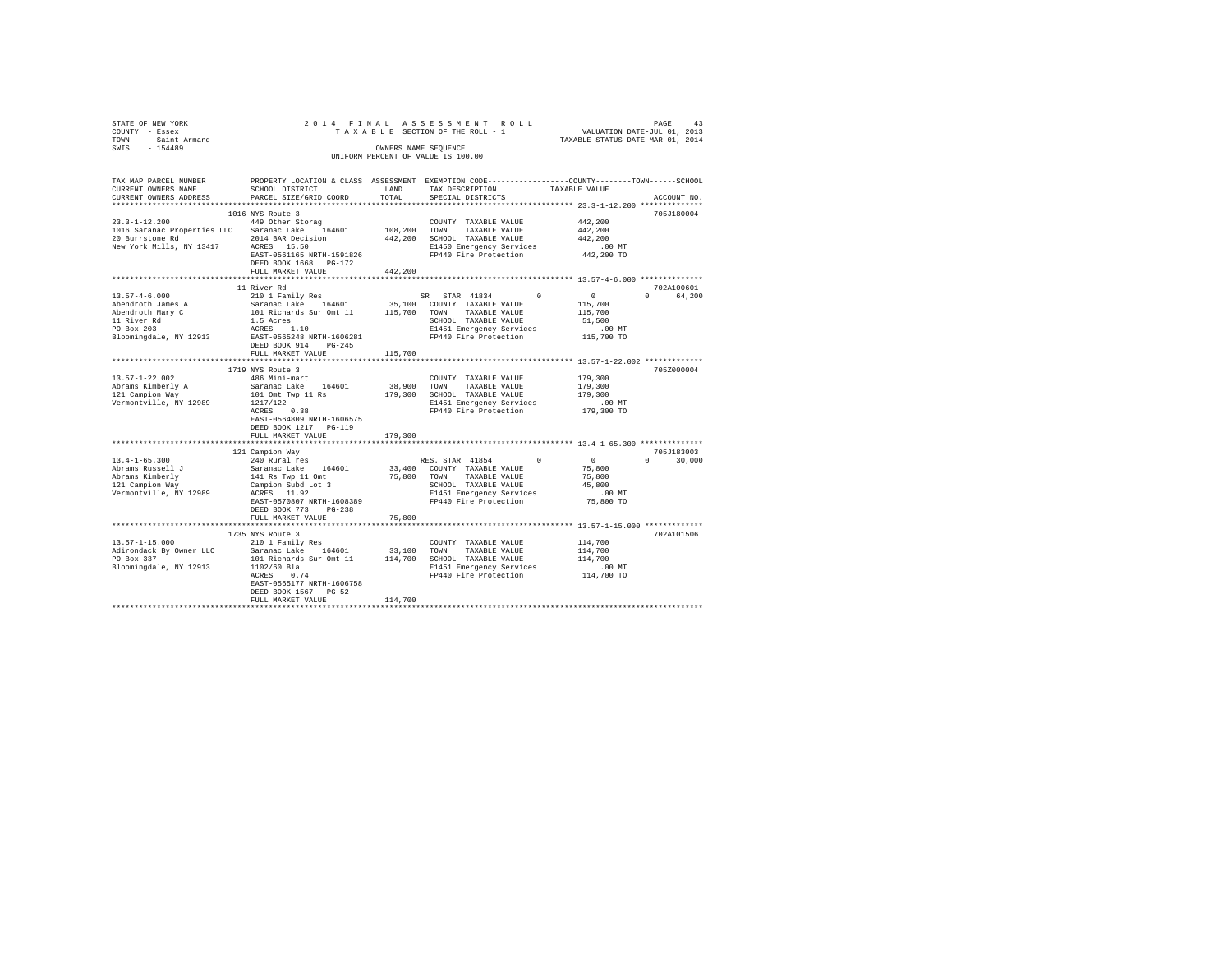| STATE OF NEW YORK<br>COUNTY - Essex<br>- Saint Armand<br>TOWN<br>$-154489$<br>SWIS                                 | 2014 FINAL                                                                                                                                                                                                  | OWNERS NAME SEOUENCE         | ASSESSMENT ROLL<br>TAXABLE SECTION OF THE ROLL - 1<br>UNIFORM PERCENT OF VALUE IS 100.00                                                           |            | VALUATION DATE-JUL 01, 2013<br>TAXABLE STATUS DATE-MAR 01, 2014           | PAGE<br>44                           |
|--------------------------------------------------------------------------------------------------------------------|-------------------------------------------------------------------------------------------------------------------------------------------------------------------------------------------------------------|------------------------------|----------------------------------------------------------------------------------------------------------------------------------------------------|------------|---------------------------------------------------------------------------|--------------------------------------|
|                                                                                                                    |                                                                                                                                                                                                             |                              |                                                                                                                                                    |            |                                                                           |                                      |
| TAX MAP PARCEL NUMBER<br>CURRENT OWNERS NAME<br>CURRENT OWNERS ADDRESS                                             | PROPERTY LOCATION & CLASS ASSESSMENT EXEMPTION CODE---------------COUNTY-------TOWN------SCHOOL<br>SCHOOL DISTRICT<br>PARCEL SIZE/GRID COORD                                                                | LAND<br>TOTAL                | TAX DESCRIPTION<br>SPECIAL DISTRICTS                                                                                                               |            | TAXABLE VALUE                                                             | ACCOUNT NO.                          |
|                                                                                                                    | 64 Mount Pisqah Ln                                                                                                                                                                                          |                              |                                                                                                                                                    |            |                                                                           | 705J175016                           |
| $23.3 - 2 - 26.000$<br>Aery Family Trust<br>c/o Paul & Sandra Aery<br>64 Mount Pisgah Ln<br>Saranac Lake, NY 12983 | 210 1 Family Res<br>Saranac Lake 164601<br>Richards Survey Lot 9<br>Book 822 Page 336<br>Glenn Ridge Lots 5 & 6<br>2.59<br>ACRES<br>EAST-0553806 NRTH-1584070<br>DEED BOOK 1727 PG-269<br>FULL MARKET VALUE | 287,100<br>287,100           | SR STAR 41834<br>57,800 COUNTY TAXABLE VALUE<br>TAXABLE VALUE<br>TOWN<br>SCHOOL TAXABLE VALUE<br>E1450 Emergency Services<br>FP440 Fire Protection | $^{\circ}$ | $\overline{0}$<br>287,100<br>287,100<br>222,900<br>$.00$ MT<br>287,100 TO | 64,200<br>$\Omega$                   |
|                                                                                                                    | 166 Moose Pond Ln                                                                                                                                                                                           |                              |                                                                                                                                                    |            |                                                                           | 705J104012                           |
| $23.2 - 1 - 8.000$<br>Aquqlia Jeannette M<br>Sambor Mark A<br>456 Forest Dr<br>Webster, NY 14580                   | 260 Seasonal res<br>Saranac Lake 164601<br>164 Richards Sur<br>2.00<br>ACRES<br>EAST-0572506 NRTH-1599060<br>DEED BOOK 1524 PG-19<br>FULL MARKET VALUE                                                      | 32,400<br>58,000<br>58,000   | COUNTY TAXABLE VALUE<br>TOWN<br>TAXABLE VALUE<br>SCHOOL TAXABLE VALUE<br>E1451 Emergency Services<br>FP440 Fire Protection                         |            | 58,000<br>58,000<br>58,000<br>$.00$ MT<br>58,000 TO                       |                                      |
|                                                                                                                    | 34 Poplar Ln                                                                                                                                                                                                |                              |                                                                                                                                                    |            |                                                                           | 702A101105                           |
| $13.56 - 4 - 3.000$<br>Akey Danielle M<br>PO Box 165<br>Bloomingdale, NY 12913                                     | 210 1 Family Res<br>Saranac Lake 164601<br>82 Rs O.m.t. Twp 11<br>Db 1001 Pg 89<br>ACRES<br>0.20 BANK1STARSG<br>EAST-0562422 NRTH-1606727<br>DEED BOOK 1754 PG-275                                          | 19,000<br>89,700             | COUNTY TAXABLE VALUE<br>TOWN<br>TAXABLE VALUE<br>SCHOOL TAXABLE VALUE<br>E1451 Emergency Services<br>FP440 Fire Protection                         |            | 89,700<br>89,700<br>89,700<br>.00 MT<br>89,700 TO                         |                                      |
|                                                                                                                    | FULL MARKET VALUE                                                                                                                                                                                           | 89,700                       |                                                                                                                                                    |            |                                                                           |                                      |
| $13.4 - 1 - 57.000$<br>Allen Kelly G<br>Allen Teddi J<br>273 River Rd<br>Bloomingdale, NY 12913                    | 273 River Rd<br>210 1 Family Res<br>Saranac Lake 164601<br>143 Richards Sur<br>ACRES<br>2.00 BANK1STARSG<br>EAST-0570458 NRTH-1603677<br>DEED BOOK 1313 PG-128<br>FULL MARKET VALUE<br>                     | 36,000<br>108,700<br>108,700 | RES. STAR 41854<br>COUNTY TAXABLE VALUE<br>TOWN<br>TAXABLE VALUE<br>SCHOOL TAXABLE VALUE<br>E1451 Emergency Services<br>FP440 Fire Protection      | $\Omega$   | $\circ$<br>108,700<br>108,700<br>78,700<br>$.00$ MT<br>108,700 TO         | 705J102713<br>30,000<br>$\mathbf{r}$ |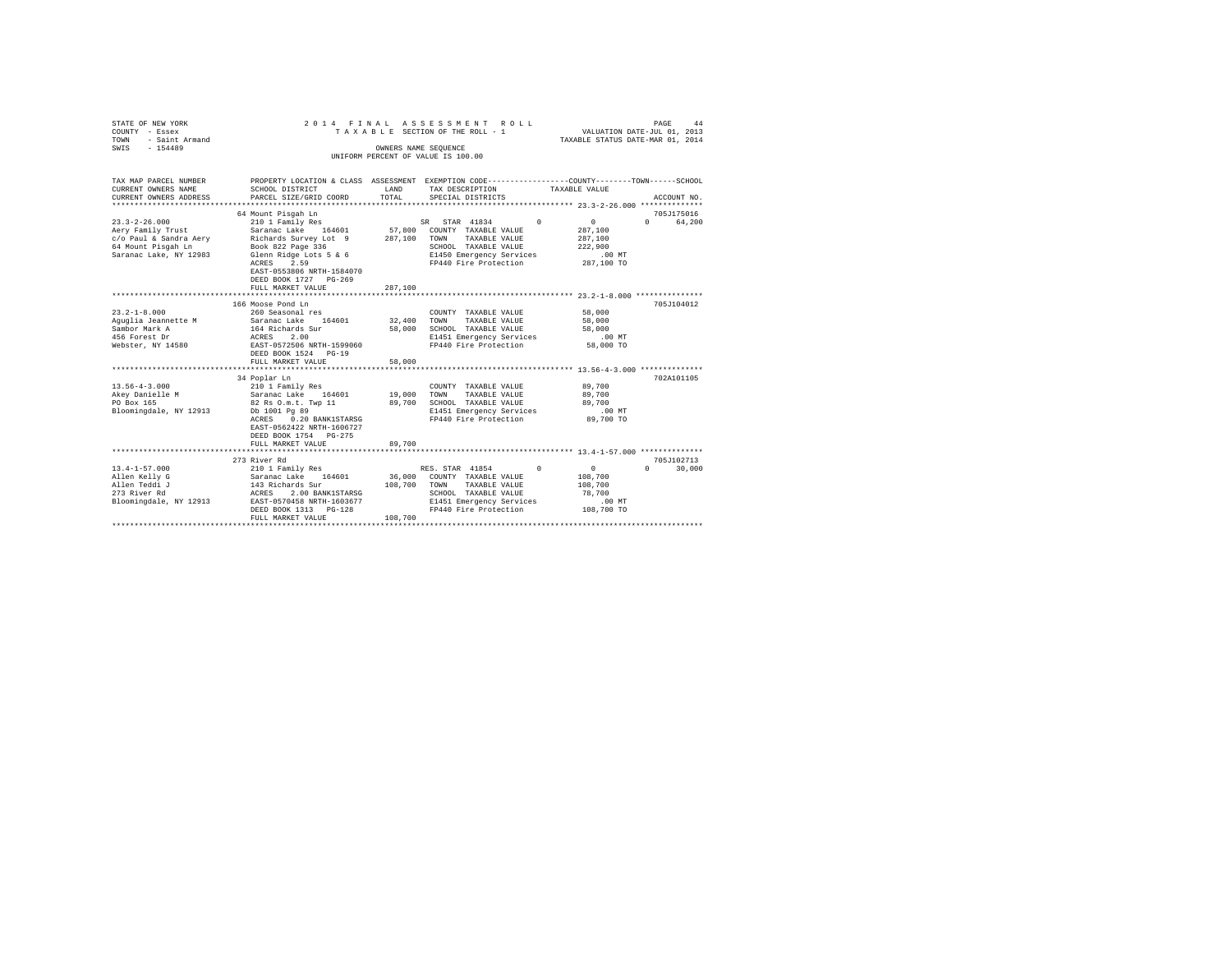| STATE OF NEW YORK   |  |  | 2014 FINAL ASSESSMENT ROLL         |  |  |                                  | PAGE | 45 |
|---------------------|--|--|------------------------------------|--|--|----------------------------------|------|----|
| COUNTY - Essex      |  |  | TAXABLE SECTION OF THE ROLL - 1    |  |  | VALUATION DATE-JUL 01, 2013      |      |    |
| TOWN - Saint Armand |  |  |                                    |  |  | TAXABLE STATUS DATE-MAR 01, 2014 |      |    |
| SWTS<br>$-154489$   |  |  | OWNERS NAME SEOUENCE               |  |  |                                  |      |    |
|                     |  |  | UNIFORM PERCENT OF VALUE IS 100.00 |  |  |                                  |      |    |
|                     |  |  |                                    |  |  |                                  |      |    |

| TAX MAP PARCEL NUMBER                         | PROPERTY LOCATION & CLASS ASSESSMENT EXEMPTION CODE---------------COUNTY-------TOWN------SCHOOL |         |                                                                                                                                                                                       |                                                  |             |
|-----------------------------------------------|-------------------------------------------------------------------------------------------------|---------|---------------------------------------------------------------------------------------------------------------------------------------------------------------------------------------|--------------------------------------------------|-------------|
| CURRENT OWNERS NAME                           | SCHOOL DISTRICT                                                                                 | LAND    | TAX DESCRIPTION                                                                                                                                                                       | TAXABLE VALUE                                    |             |
| CURRENT OWNERS ADDRESS PARCEL SIZE/GRID COORD |                                                                                                 | TOTAL   | SPECIAL DISTRICTS                                                                                                                                                                     |                                                  | ACCOUNT NO. |
|                                               |                                                                                                 |         |                                                                                                                                                                                       | ******************* 13.3-1-15.000 ************** |             |
|                                               | 94 Roosevelt Ln                                                                                 |         |                                                                                                                                                                                       |                                                  | 705J102601  |
|                                               |                                                                                                 |         |                                                                                                                                                                                       |                                                  |             |
|                                               |                                                                                                 |         |                                                                                                                                                                                       |                                                  |             |
|                                               |                                                                                                 |         |                                                                                                                                                                                       |                                                  |             |
|                                               |                                                                                                 |         |                                                                                                                                                                                       |                                                  |             |
|                                               |                                                                                                 |         |                                                                                                                                                                                       |                                                  |             |
|                                               |                                                                                                 |         |                                                                                                                                                                                       |                                                  |             |
|                                               |                                                                                                 |         |                                                                                                                                                                                       |                                                  |             |
|                                               |                                                                                                 |         |                                                                                                                                                                                       |                                                  |             |
|                                               | **************************                                                                      |         |                                                                                                                                                                                       |                                                  |             |
|                                               | 189 Forest Hill Ave                                                                             |         |                                                                                                                                                                                       |                                                  | 705J102203  |
|                                               |                                                                                                 |         |                                                                                                                                                                                       |                                                  |             |
|                                               |                                                                                                 |         |                                                                                                                                                                                       | 258,500                                          |             |
|                                               |                                                                                                 |         |                                                                                                                                                                                       |                                                  |             |
|                                               |                                                                                                 |         |                                                                                                                                                                                       |                                                  |             |
|                                               |                                                                                                 |         |                                                                                                                                                                                       |                                                  |             |
|                                               |                                                                                                 |         |                                                                                                                                                                                       |                                                  |             |
|                                               |                                                                                                 |         |                                                                                                                                                                                       |                                                  |             |
|                                               |                                                                                                 |         |                                                                                                                                                                                       |                                                  |             |
|                                               |                                                                                                 |         | **************************** 32.38-1-4.300 ***************                                                                                                                            |                                                  |             |
|                                               | Forest Hill Ave                                                                                 |         |                                                                                                                                                                                       |                                                  | 705J186006  |
|                                               |                                                                                                 |         |                                                                                                                                                                                       |                                                  |             |
|                                               |                                                                                                 |         |                                                                                                                                                                                       |                                                  |             |
|                                               |                                                                                                 |         | COUNTY TAXABLE VALUE 55, 200<br>35, 200 TOWN TAXABLE VALUE 35, 200<br>35, 200 SCHOOL TAXABLE VALUE 31, 200<br>21450 Energency Services 35, 200 TP<br>PP440 Fire Protection 35, 200 TO |                                                  |             |
|                                               |                                                                                                 |         |                                                                                                                                                                                       |                                                  |             |
|                                               |                                                                                                 |         |                                                                                                                                                                                       |                                                  |             |
|                                               |                                                                                                 |         |                                                                                                                                                                                       |                                                  |             |
|                                               | FULL MARKET VALUE                                                                               | 35,200  |                                                                                                                                                                                       |                                                  |             |
|                                               | ********************************                                                                |         |                                                                                                                                                                                       |                                                  |             |
|                                               | 217 Trudeau Rd                                                                                  |         |                                                                                                                                                                                       |                                                  | 705J102910  |
|                                               |                                                                                                 |         |                                                                                                                                                                                       |                                                  |             |
|                                               |                                                                                                 |         |                                                                                                                                                                                       |                                                  |             |
|                                               |                                                                                                 |         |                                                                                                                                                                                       |                                                  |             |
|                                               |                                                                                                 |         |                                                                                                                                                                                       |                                                  |             |
|                                               |                                                                                                 |         |                                                                                                                                                                                       |                                                  |             |
|                                               | EAST-0554664 NRTH-1585590                                                                       |         |                                                                                                                                                                                       |                                                  |             |
|                                               | DEED BOOK 797 PG-057                                                                            |         |                                                                                                                                                                                       |                                                  |             |
|                                               |                                                                                                 |         |                                                                                                                                                                                       |                                                  |             |
|                                               | FULL MARKET VALUE                                                                               | 158,400 |                                                                                                                                                                                       |                                                  |             |
|                                               |                                                                                                 |         |                                                                                                                                                                                       |                                                  |             |
|                                               | 3 McKenzie Mountain Way                                                                         |         |                                                                                                                                                                                       |                                                  | 705Z003009  |
|                                               |                                                                                                 |         |                                                                                                                                                                                       |                                                  |             |
|                                               |                                                                                                 |         |                                                                                                                                                                                       |                                                  |             |
|                                               |                                                                                                 |         |                                                                                                                                                                                       |                                                  |             |
|                                               |                                                                                                 |         |                                                                                                                                                                                       |                                                  |             |
|                                               |                                                                                                 |         |                                                                                                                                                                                       |                                                  |             |
|                                               | EAST-0561346 NRTH-1603327                                                                       |         |                                                                                                                                                                                       |                                                  |             |
|                                               | DEED BOOK 1497 PG-23                                                                            |         |                                                                                                                                                                                       |                                                  |             |
|                                               | FULL MARKET VALUE                                                                               | 203,400 |                                                                                                                                                                                       |                                                  |             |
|                                               |                                                                                                 |         |                                                                                                                                                                                       |                                                  |             |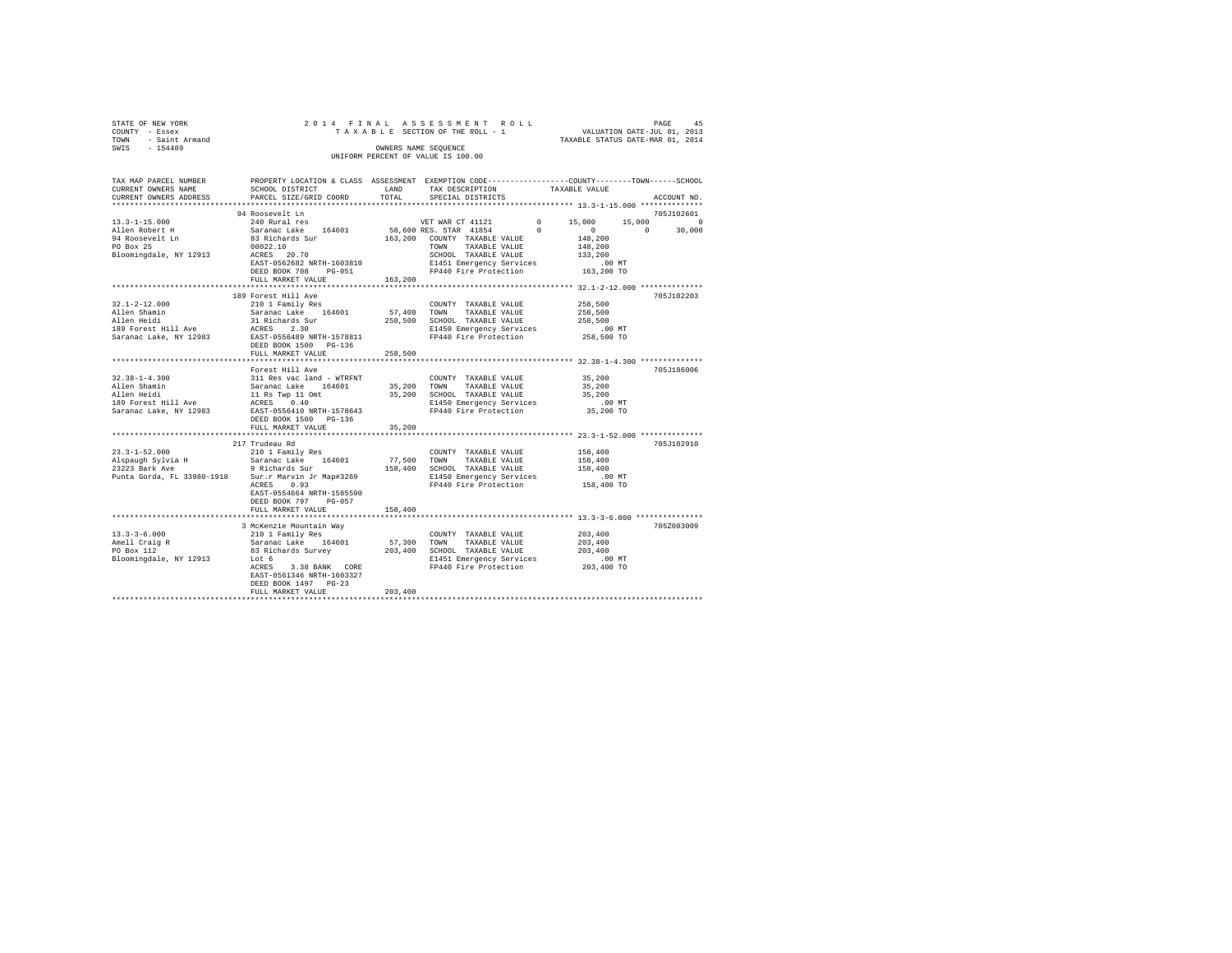| STATE OF NEW YORK   | 2014 FINAL ASSESSMENT ROLL         | 46<br>PAGE                       |
|---------------------|------------------------------------|----------------------------------|
| COUNTY - Essex      | TAXABLE SECTION OF THE ROLL - 1    | VALUATION DATE-JUL 01, 2013      |
| TOWN - Saint Armand |                                    | TAXABLE STATUS DATE-MAR 01, 2014 |
| SWIS<br>$-154489$   | OWNERS NAME SEOUENCE               |                                  |
|                     | UNIFORM PERCENT OF VALUE IS 100.00 |                                  |
|                     |                                    |                                  |

| TAX MAP PARCEL NUMBER              |                                                                                                                                                                                                                                                  |         |                                                                     | PROPERTY LOCATION & CLASS ASSESSMENT EXEMPTION CODE-----------------COUNTY-------TOWN-----SCHOOL |
|------------------------------------|--------------------------------------------------------------------------------------------------------------------------------------------------------------------------------------------------------------------------------------------------|---------|---------------------------------------------------------------------|--------------------------------------------------------------------------------------------------|
| CURRENT OWNERS NAME                | SCHOOL DISTRICT                                                                                                                                                                                                                                  | LAND    | TAX DESCRIPTION                                                     | TAXABLE VALUE                                                                                    |
|                                    | CURRENT OWNERS ADDRESS PARCEL SIZE/GRID COORD                                                                                                                                                                                                    | TOTAL   | SPECIAL DISTRICTS                                                   | ACCOUNT NO.                                                                                      |
|                                    |                                                                                                                                                                                                                                                  |         |                                                                     |                                                                                                  |
|                                    | 1836 NYS Route 3                                                                                                                                                                                                                                 |         |                                                                     | 705J104314                                                                                       |
|                                    |                                                                                                                                                                                                                                                  |         |                                                                     | $\sim$ 0<br>$\Omega$<br>30,000                                                                   |
|                                    |                                                                                                                                                                                                                                                  |         |                                                                     |                                                                                                  |
|                                    |                                                                                                                                                                                                                                                  |         |                                                                     |                                                                                                  |
|                                    |                                                                                                                                                                                                                                                  |         |                                                                     |                                                                                                  |
|                                    |                                                                                                                                                                                                                                                  |         |                                                                     |                                                                                                  |
|                                    |                                                                                                                                                                                                                                                  |         |                                                                     |                                                                                                  |
|                                    | FULL MARKET VALUE                                                                                                                                                                                                                                | 94,700  |                                                                     |                                                                                                  |
|                                    |                                                                                                                                                                                                                                                  |         |                                                                     |                                                                                                  |
|                                    | 22 Main St                                                                                                                                                                                                                                       |         |                                                                     | 702A101306                                                                                       |
| 13.56-8-10.000                     | 210 1 Family Res                                                                                                                                                                                                                                 |         | COUNTY TAXABLE VALUE                                                | 119,000                                                                                          |
|                                    |                                                                                                                                                                                                                                                  |         |                                                                     |                                                                                                  |
|                                    |                                                                                                                                                                                                                                                  |         |                                                                     |                                                                                                  |
|                                    |                                                                                                                                                                                                                                                  |         |                                                                     |                                                                                                  |
|                                    | Andrews Edmund G Jr (1990)<br>Andrews Edmund G Jr (1990)<br>Andrews Edmund G Jr (1990)<br>Andrews Edmund G Jr (1990)<br>PO Box 189 (1990)<br>PO Box 189 (1990)<br>PO Box 189 (1990)<br>PO Box 189 (1990)<br>PO Box 189 (1990)<br>PO Box 189 (199 |         |                                                                     |                                                                                                  |
|                                    |                                                                                                                                                                                                                                                  |         |                                                                     |                                                                                                  |
|                                    |                                                                                                                                                                                                                                                  |         |                                                                     |                                                                                                  |
|                                    | DEED BOOK 1410 PG-93                                                                                                                                                                                                                             |         |                                                                     |                                                                                                  |
|                                    | FULL MARKET VALUE                                                                                                                                                                                                                                | 119,000 |                                                                     |                                                                                                  |
|                                    |                                                                                                                                                                                                                                                  |         |                                                                     |                                                                                                  |
|                                    | 1403 NYS Route 3                                                                                                                                                                                                                                 |         |                                                                     | 705J103506                                                                                       |
| $23.2 - 1 - 2.000$                 | 449 Other Storag                                                                                                                                                                                                                                 |         | COUNTY TAXABLE VALUE 220,000                                        |                                                                                                  |
|                                    | Annis John W. Saranac Lake 164601<br>PO Box 144 104 104 Richards Sur<br>Saranac Lake, NY 12983 ACRES 2.00<br>EAST-0565711 NRTH-1599515                                                                                                           |         | 36,000 TOWN TAXABLE VALUE<br>220,000 SCHOOL TAXABLE VALUE           | 220,000                                                                                          |
|                                    |                                                                                                                                                                                                                                                  |         |                                                                     | 220,000                                                                                          |
|                                    |                                                                                                                                                                                                                                                  |         | E1451 Emergency Services<br>FP440 Fire Protection                   | $.00$ MT                                                                                         |
|                                    |                                                                                                                                                                                                                                                  |         |                                                                     | $220,000$ TO                                                                                     |
|                                    | DEED BOOK 1756 PG-132                                                                                                                                                                                                                            |         |                                                                     |                                                                                                  |
|                                    | FULL MARKET VALUE                                                                                                                                                                                                                                | 220,000 |                                                                     |                                                                                                  |
|                                    |                                                                                                                                                                                                                                                  |         |                                                                     |                                                                                                  |
|                                    | 956 NYS Route 3                                                                                                                                                                                                                                  |         |                                                                     | 705J103413                                                                                       |
|                                    |                                                                                                                                                                                                                                                  |         |                                                                     | 461,500                                                                                          |
|                                    |                                                                                                                                                                                                                                                  |         |                                                                     |                                                                                                  |
|                                    |                                                                                                                                                                                                                                                  |         |                                                                     |                                                                                                  |
|                                    |                                                                                                                                                                                                                                                  |         |                                                                     |                                                                                                  |
|                                    | EAST-0560189 NRTH-1590319                                                                                                                                                                                                                        |         | FP440 Fire Protection 461,500 TO                                    |                                                                                                  |
|                                    | DEED BOOK 1496    PG-204                                                                                                                                                                                                                         |         |                                                                     |                                                                                                  |
|                                    | FULL MARKET VALUE                                                                                                                                                                                                                                | 461,500 |                                                                     |                                                                                                  |
|                                    |                                                                                                                                                                                                                                                  |         |                                                                     |                                                                                                  |
|                                    | NYS Route 3                                                                                                                                                                                                                                      |         |                                                                     | 705J185012                                                                                       |
| $23.3 - 1 - 15.112$                |                                                                                                                                                                                                                                                  |         | COUNTY TAXABLE VALUE                                                | 52,300                                                                                           |
| Annis John W                       | 122 Rural vacu-1<br>232 Rural vacu-10<br>Saranac Lake 164601 52,300 TOWN<br>67 R S Twp 11 Omt 52,300 SCHOC<br>ACRES 15.00 .                                                                                                                      |         | TAXABLE VALUE                                                       | 52,300                                                                                           |
| PO Box 144                         |                                                                                                                                                                                                                                                  |         | 52,300 SCHOOL TAXABLE VALUE                                         | 52,300                                                                                           |
| Saranac Lake, NY 12983 ACRES 15.00 |                                                                                                                                                                                                                                                  |         |                                                                     |                                                                                                  |
|                                    | ACRES 15.00<br>EAST-0561042 NRTH-1591200                                                                                                                                                                                                         |         | E1450 Emergency Services 6.00 MT<br>FP440 Fire Protection 52,300 TO |                                                                                                  |
|                                    |                                                                                                                                                                                                                                                  |         |                                                                     |                                                                                                  |
|                                    | DEED BOOK 1496 PG-200                                                                                                                                                                                                                            |         |                                                                     |                                                                                                  |
|                                    |                                                                                                                                                                                                                                                  | 52,300  |                                                                     |                                                                                                  |
|                                    |                                                                                                                                                                                                                                                  |         |                                                                     |                                                                                                  |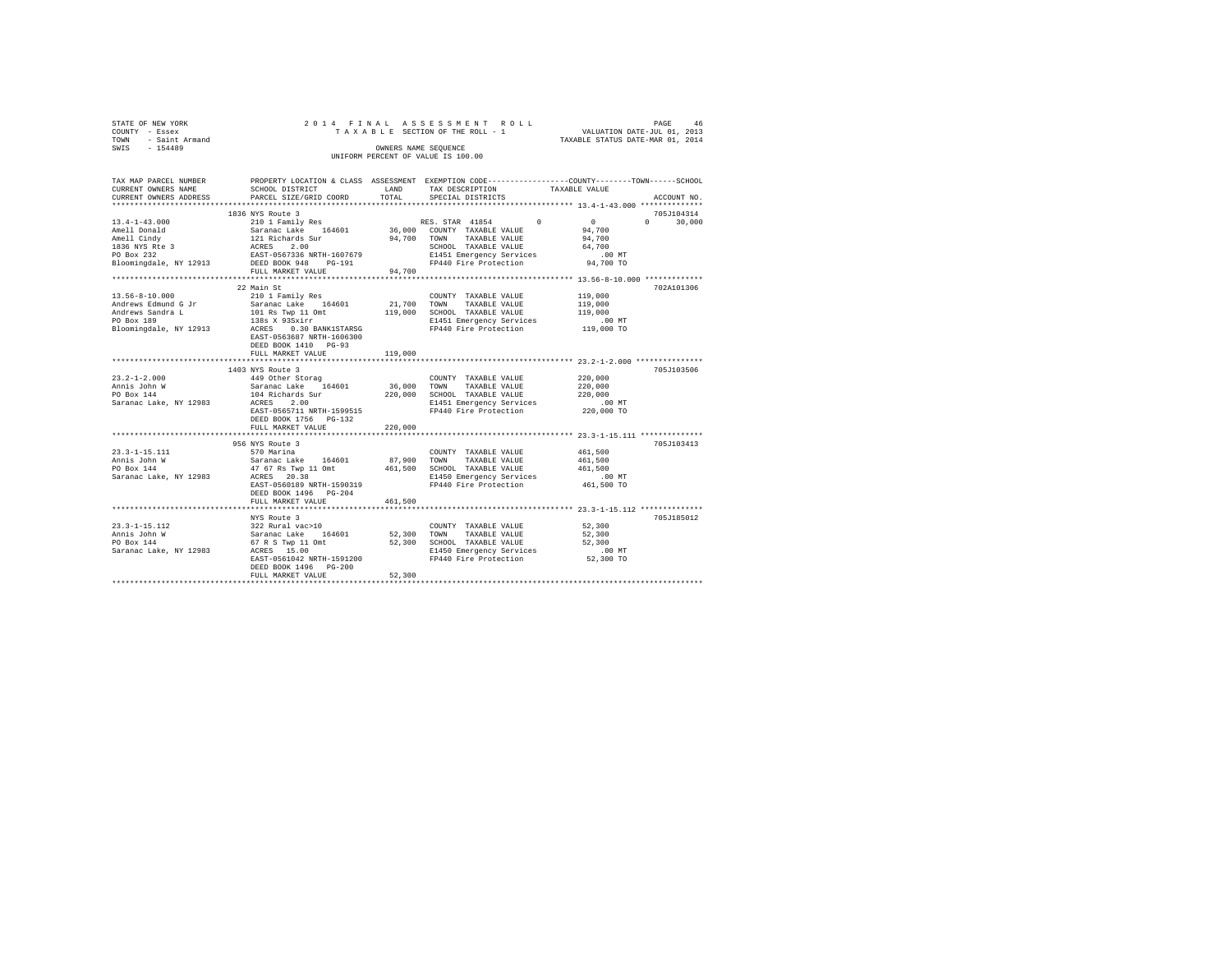| STATE OF NEW YORK<br>COUNTY - Essex               |                                                                                     |             | PAGE 47 PLAN 1 ASSESSMENT ROLL PAGE 47<br>TAXABLE SECTION OF THE ROLL - 1 VALUATION DATE-JUL 01, 2013<br>TAXABLE STATUS DATE-MAR 01, 2014 |                  |                    |
|---------------------------------------------------|-------------------------------------------------------------------------------------|-------------|-------------------------------------------------------------------------------------------------------------------------------------------|------------------|--------------------|
| TOWN - Saint Armand                               |                                                                                     |             |                                                                                                                                           |                  |                    |
| SWIS - 154489                                     |                                                                                     |             | OWNERS NAME SEOUENCE<br>UNIFORM PERCENT OF VALUE IS 100.00                                                                                |                  |                    |
|                                                   |                                                                                     |             |                                                                                                                                           |                  |                    |
| TAX MAP PARCEL NUMBER                             |                                                                                     |             | PROPERTY LOCATION & CLASS ASSESSMENT EXEMPTION CODE---------------COUNTY-------TOWN------SCHOOL                                           |                  |                    |
| CURRENT OWNERS NAME                               | SCHOOL DISTRICT                                                                     | LAND        | TAX DESCRIPTION                                                                                                                           | TAXABLE VALUE    |                    |
| CURRENT OWNERS ADDRESS                            | PARCEL SIZE/GRID COORD                                                              | TOTAL       | SPECIAL DISTRICTS                                                                                                                         |                  | ACCOUNT NO.        |
|                                                   |                                                                                     |             |                                                                                                                                           |                  |                    |
| $23.3 - 1 - 15.220$                               | 967 NYS Route 3<br>331 Com vac w/im                                                 |             | COUNTY TAXABLE VALUE                                                                                                                      | 77.700           | 705J192004         |
|                                                   | Saranac Lake 164601                                                                 |             | 27,700 TOWN TAXABLE VALUE                                                                                                                 | 77.700           |                    |
| Annis John W                                      | 47 Richards Survey                                                                  |             | 77,700 SCHOOL TAXABLE VALUE                                                                                                               | 77,700           |                    |
| Saranac Lake, NY 12983                            | ACRES 1.12                                                                          |             | E1450 Emergency Services                                                                                                                  | $.00$ MT         |                    |
|                                                   | EAST-0560002 NRTH-1590932                                                           |             | FP440 Fire Protection                                                                                                                     | 77,700 TO        |                    |
|                                                   | DEED BOOK 1496 PG-204                                                               |             |                                                                                                                                           |                  |                    |
|                                                   | FULL MARKET VALUE                                                                   | 77,700      |                                                                                                                                           |                  |                    |
|                                                   |                                                                                     |             |                                                                                                                                           |                  |                    |
|                                                   | 119 Moose Pond Ln                                                                   |             |                                                                                                                                           |                  | 705J178004         |
| 13.4-1-71.120                                     | 240 Rural res                                                                       |             | RES. STAR 41854<br>$^{\circ}$                                                                                                             | $\sim$ 0         | $\Omega$<br>30,000 |
| Antonelli Laura                                   | Saranac Lake 164601                                                                 |             | 43,100 COUNTY TAXABLE VALUE                                                                                                               | 225,400          |                    |
| Freeman Keith A                                   | $164$ Rs Twp $11$ Omt                                                               |             | 225,400 TOWN TAXABLE VALUE                                                                                                                | 225,400          |                    |
| 119 Moose Pond Ln                                 |                                                                                     |             | SCHOOL TAXABLE VALUE                                                                                                                      | 195,400          |                    |
| Bloomingdale, NY 12913                            | Db 818 Pg 108<br>ACRES 11.98<br>EAST-0572847 NRTH-1599832<br>$ACRES$ 11.98          |             | E1451 Emergency Services                                                                                                                  | $.00$ MT         |                    |
|                                                   |                                                                                     |             | FP440 Fire Protection                                                                                                                     | 225,400 TO       |                    |
|                                                   | DEED BOOK 1241 PG-201                                                               |             |                                                                                                                                           |                  |                    |
|                                                   | FULL MARKET VALUE                                                                   | 225,400     |                                                                                                                                           |                  |                    |
|                                                   |                                                                                     |             |                                                                                                                                           |                  |                    |
|                                                   | River Rd<br>312 Vac w/imprv                                                         |             |                                                                                                                                           |                  | 705J102304         |
| $14. -1 - 11.000$                                 |                                                                                     |             | COUNTY TAXABLE VALUE                                                                                                                      | 75,600<br>75,600 |                    |
| Arnold Richard R<br>PO Box 231                    | Saranac Lake 164601                                                                 |             | 73,200 TOWN TAXABLE VALUE                                                                                                                 | 75,600           |                    |
| Bloomingdale, NY 12913                            |                                                                                     |             | 341 361 Richards Survey 75,600 SCHOOL TAXABLE VALUE<br>Life Use R & H Arnold B1451 Emergency Services<br>Ry 1147/90 75ac                  | $.00$ MT         |                    |
|                                                   |                                                                                     |             | FP440 Fire Protection                                                                                                                     | 75,600 TO        |                    |
|                                                   | By 1147/90 75Ac<br>ACRES 86.67                                                      |             |                                                                                                                                           |                  |                    |
|                                                   | EAST-0599312 NRTH-1612569                                                           |             |                                                                                                                                           |                  |                    |
|                                                   | DEED BOOK 1147 PG-90                                                                |             |                                                                                                                                           |                  |                    |
|                                                   | FULL MARKET VALUE                                                                   | 75,600      |                                                                                                                                           |                  |                    |
|                                                   | **********************                                                              |             |                                                                                                                                           |                  |                    |
|                                                   | Poplar Ln                                                                           |             |                                                                                                                                           |                  | 702A100605         |
| $13.56 - 4 - 2.000$                               | 311 Res vac land                                                                    |             | COUNTY TAXABLE VALUE                                                                                                                      | 13,300           |                    |
| Arsenault Philip<br>Arsenault Clada               | Saranac Lake 164601                                                                 | 13,300 TOWN | TAXABLE VALUE                                                                                                                             | 13,300           |                    |
|                                                   | 82 Rs Twp 11 Omt                                                                    |             | 13,300 SCHOOL TAXABLE VALUE                                                                                                               | 13,300           |                    |
| 27 Harbour View Ter                               | 90 X 100                                                                            |             | E1451 Emergency Services                                                                                                                  | .00MT            |                    |
| PO Box 389                                        | ACRES 0.20                                                                          |             | FP440 Fire Protection                                                                                                                     | 13,300 TO        |                    |
| Westport, NY 12993-0389 EAST-0562410 NRTH-1606808 |                                                                                     |             |                                                                                                                                           |                  |                    |
|                                                   | DEED BOOK 476 PG-374                                                                |             |                                                                                                                                           |                  |                    |
|                                                   | FULL MARKET VALUE                                                                   | 13,300      |                                                                                                                                           |                  |                    |
|                                                   |                                                                                     |             |                                                                                                                                           |                  |                    |
|                                                   | Poplar Ln                                                                           |             |                                                                                                                                           |                  | 702A100604         |
| $13.56 - 7 - 22.000$                              |                                                                                     |             | COUNTY TAXABLE VALUE<br>13,300 TOWN TAXABLE VALUE                                                                                         | 13,300<br>13,300 |                    |
| Arsenault Philip<br>Arsenault Clada               | ------ m<br>311 Res vac land<br>Saranac Lake 164601<br>82 Rs Twp 11 Omt<br>60 x 125 |             | 13,300 SCHOOL TAXABLE VALUE                                                                                                               | 13,300           |                    |
|                                                   |                                                                                     |             | E1451 Emergency Services                                                                                                                  | $.00$ MT         |                    |
| 27 Harbour View Ter<br>PO Box 389                 | ACRES 0.20                                                                          |             | FP440 Fire Protection                                                                                                                     | 13,300 TO        |                    |
| Westport, NY 12993-0389                           | EAST-0562618 NRTH-1606492                                                           |             |                                                                                                                                           |                  |                    |
|                                                   | DEED BOOK 476 PG-376                                                                |             |                                                                                                                                           |                  |                    |
|                                                   | FULL MARKET VALUE                                                                   | 13,300      |                                                                                                                                           |                  |                    |
|                                                   |                                                                                     |             |                                                                                                                                           |                  |                    |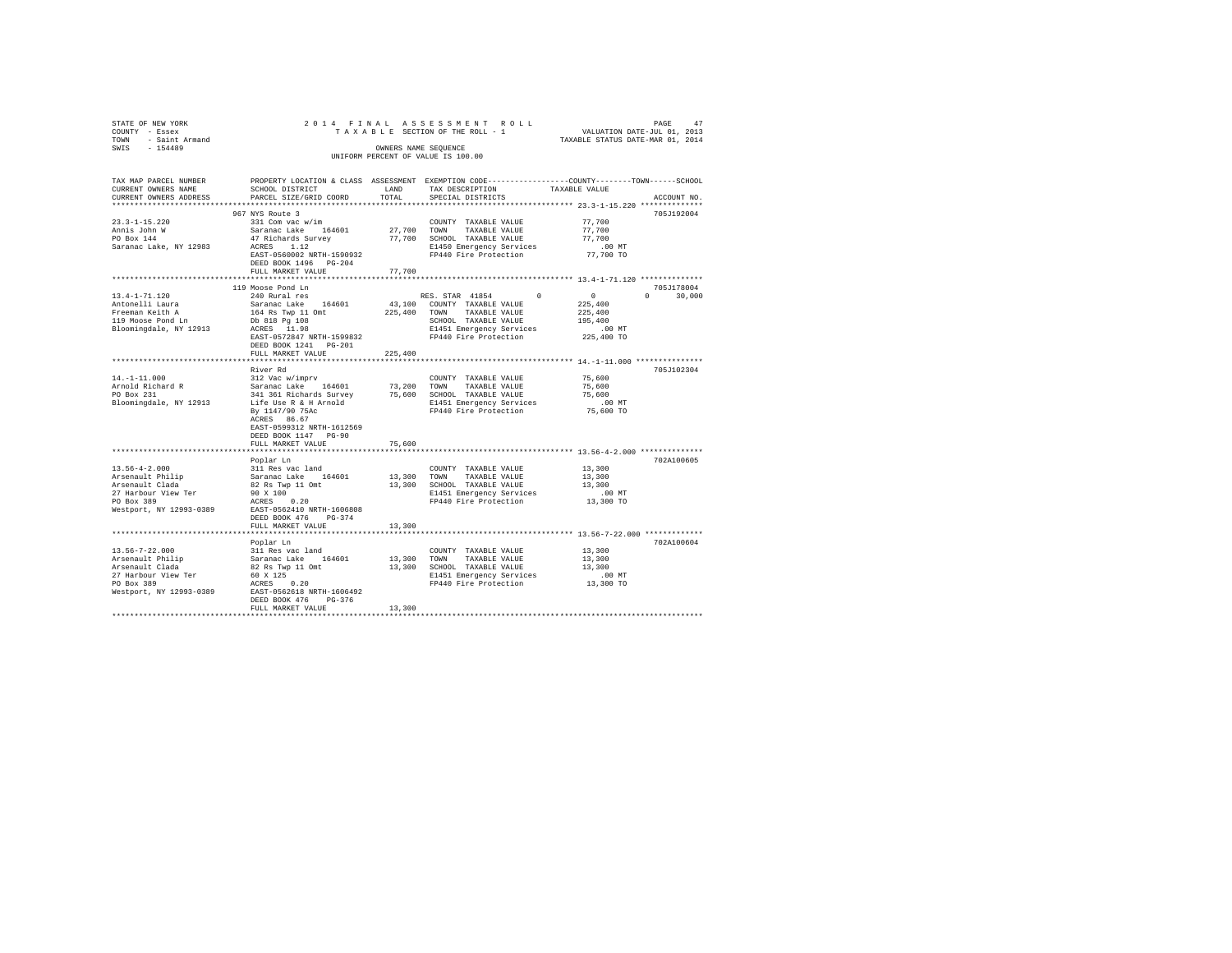| STATE OF NEW YORK<br>COUNTY<br>- Essex<br>TOWN<br>- Saint Armand<br>$-154489$<br>SWIS                                                                                             | UNIFORM PERCENT OF VALUE IS 100.00                                                                                   | 2014 FINAL ASSESSMENT ROLL<br>48<br>PAGE<br>TAXABLE SECTION OF THE ROLL - 1 VALUATION DATE-JUL 01, 2013<br>TAXABLE STATUS DATE-MAR 01, 2014 |                                                                                                                                      |                                                                                                                      |
|-----------------------------------------------------------------------------------------------------------------------------------------------------------------------------------|----------------------------------------------------------------------------------------------------------------------|---------------------------------------------------------------------------------------------------------------------------------------------|--------------------------------------------------------------------------------------------------------------------------------------|----------------------------------------------------------------------------------------------------------------------|
| CURRENT OWNERS NAME                                                                                                                                                               | <b>EAND</b><br>SCHOOL DISTRICT                                                                                       |                                                                                                                                             | TAX DESCRIPTION TAXABLE VALUE                                                                                                        | TAX MAP PARCEL NUMBER PROPERTY LOCATION & CLASS ASSESSMENT EXEMPTION CODE--------------COUNTY--------TOWN-----SCHOOL |
| 13.57-4-2.000 311 Res vac land<br>Arsenault Philip<br>Arsenault Clada 101 Richards Sur Omt 11<br>27 Harbour View Ter ACRES<br>PO Box 389<br>Westport, NY 12993-0389 DEED BOOK 452 | NYS Route 3<br>Saranac Lake 164601 8,600<br>0.30<br>EAST-0565320 NRTH-1606544<br>$PG-308$<br>FULL MARKET VALUE 8,600 | 8,600                                                                                                                                       | COUNTY<br>TAXABLE VALUE<br>TOWN<br>TAXABLE VALUE<br>SCHOOL TAXABLE VALUE<br>E1451 Emergency Services .00 MT<br>FP440 Fire Protection | 702A100603<br>8,600<br>8,600<br>8,600<br>8,600 TO                                                                    |
| $13.4 - 1 - 12.110$                                                                                                                                                               | 1547 NYS Route 3<br>312 Vac w/imprv                                                                                  |                                                                                                                                             | COUNTY<br>TAXABLE VALUE                                                                                                              | 705J102605<br>65,700                                                                                                 |
| Aselin Robert<br>1547 Rte 3                                                                                                                                                       | Saranac Lake 164601 51,800<br>103 Twp 11 Omt Rs                                                                      | 65,700                                                                                                                                      | TOWN<br>TAXABLE VALUE<br>SCHOOL TAXABLE VALUE                                                                                        | 65,700<br>65,700                                                                                                     |

| 1547 Rte 3<br>Saranac Lake, NY 12983 | 103 Twp 11 Omt Rs<br>ACRES 51.49<br>EAST-0564740 NRTH-1602627<br>DEED BOOK 1192 PG-346<br>FULL MARKET VALUE | 65,700<br>65,700 | SCHOOL TAXABLE VALUE<br>E1451 Emergency Services .00 MT<br>FP440 Fire Protection 65,700 TO | 65,700   |            |
|--------------------------------------|-------------------------------------------------------------------------------------------------------------|------------------|--------------------------------------------------------------------------------------------|----------|------------|
|                                      |                                                                                                             |                  |                                                                                            |          |            |
|                                      | 72 Prospect St                                                                                              |                  |                                                                                            |          | 705Z003004 |
| $13.56 - 10 - 3.000$                 | 210 1 Family Res                                                                                            |                  | COUNTY TAXABLE VALUE                                                                       | 128,200  |            |
| Aufderheide Debra I                  | Saranac Lake 164601 35,000<br>82 Omt Twp11rs 128,200                                                        |                  | TOWN TAXABLE VALUE                                                                         | 128,200  |            |
| 970 Raccoon Run                      |                                                                                                             |                  | 128,200 SCHOOL TAXABLE VALUE                                                               | 128,200  |            |
|                                      |                                                                                                             |                  | E1451 Emergency Services                                                                   | .00 MT   |            |
|                                      | EAST-0561635 NRTH-1606038<br>DEED BOOK 1743 PG-263                                                          |                  | FP440 Fire Protection 128,200 TO                                                           |          |            |
|                                      | FULL MARKET VALUE                                                                                           | 128,200          |                                                                                            |          |            |
|                                      | 11 Vista Dr                                                                                                 |                  |                                                                                            |          | 705Z001004 |
| $23.3 - 2 - 6.000$                   | 210 1 Family Res                                                                                            |                  | COUNTY TAXABLE VALUE                                                                       | 313,300  |            |
|                                      |                                                                                                             |                  |                                                                                            | 313,300  |            |
|                                      |                                                                                                             |                  |                                                                                            | 313,300  |            |
| Saranac Lake, NY 12983               | ACRES 1.04 BANK1STARSG                                                                                      |                  | E1450 Emergency Services                                                                   | .00 MT   |            |
|                                      | EAST-0553432 NRTH-1585455<br>DEED BOOK 1434 PG-162                                                          |                  | FP440 Fire Protection 313,300 TO                                                           |          |            |
|                                      | FULL MARKET VALUE                                                                                           | 313,300          |                                                                                            |          |            |
|                                      |                                                                                                             |                  |                                                                                            |          |            |
|                                      | 70 River Rd                                                                                                 |                  |                                                                                            |          | 702A103901 |
| $13.65 - 4 - 6.100$                  | 210 1 Family Res                                                                                            |                  | COUNTY TAXABLE VALUE                                                                       | 74,300   |            |
|                                      | Bailey William Caranac Lake 164601 26.000                                                                   |                  | TOWN<br>TAXABLE VALUE                                                                      | 74,300   |            |
| 234 Neil St Apt 1 102 Twp 11 Omt     |                                                                                                             | 74,300           | SCHOOL TAXABLE VALUE                                                                       | 74,300   |            |
| Saranac Lake, NY 12983 Lot 1 #6903   |                                                                                                             |                  | E1451 Emergency Services                                                                   | $.00$ MT |            |
|                                      | ACRES 0.43                                                                                                  |                  | FP440 Fire Protection 74,300 TO                                                            |          |            |
|                                      | PRIOR OWNER ON 3/01/2014 EAST-0565644 NRTH-1605030                                                          |                  |                                                                                            |          |            |
| Bailey William                       | DEED BOOK 1594 PG-192                                                                                       |                  |                                                                                            |          |            |
|                                      | FULL MARKET VALUE                                                                                           | 74,300           |                                                                                            |          |            |
|                                      |                                                                                                             |                  |                                                                                            |          |            |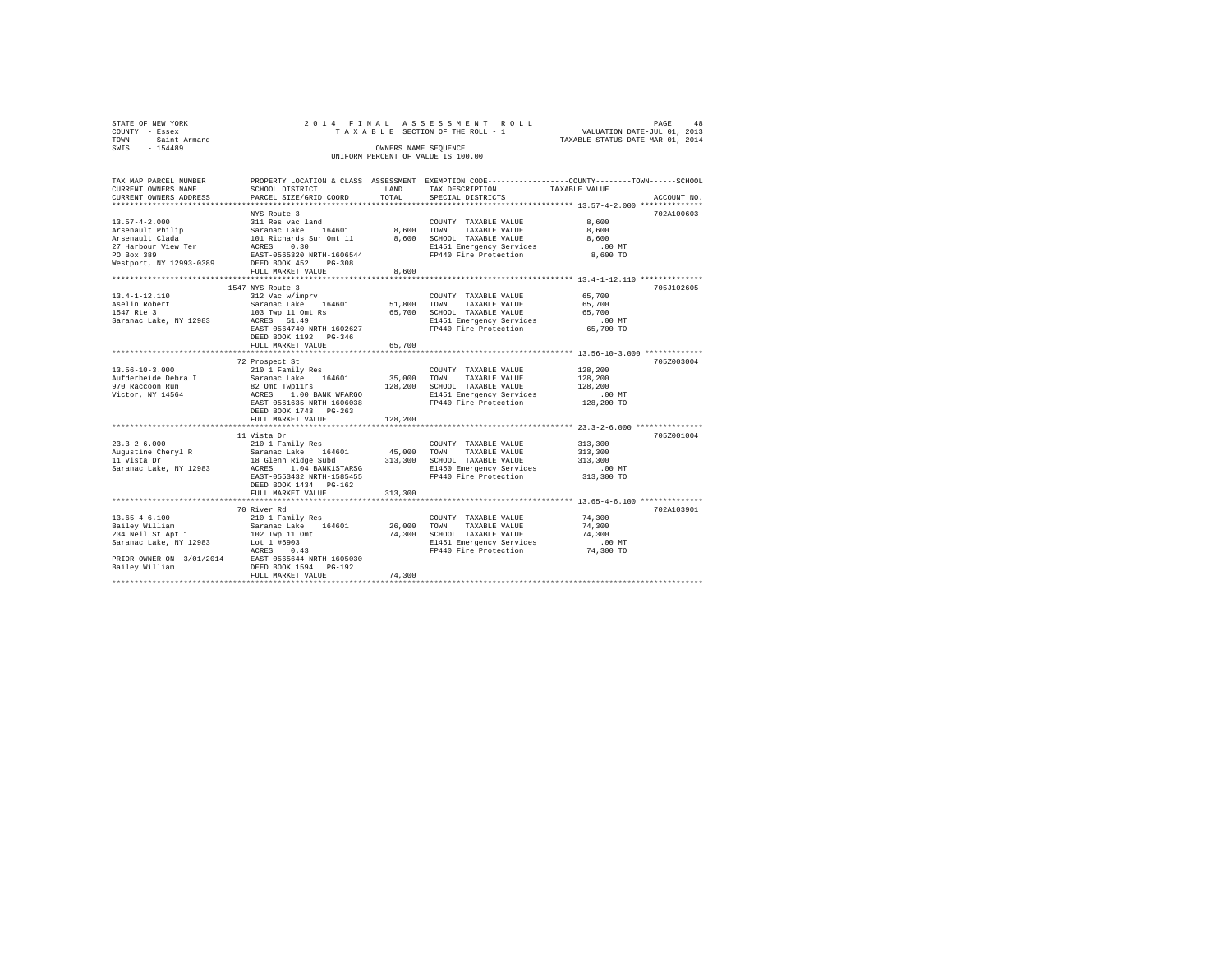| STATE OF NEW YORK<br>COUNTY - Essex                | 2014 FINAL<br>TAXABLE SECTION OF THE ROLL - 1 | PAGE 49<br>VALUATION DATE-JUL 01, 2013 |                                                                                                 |                    |                    |  |
|----------------------------------------------------|-----------------------------------------------|----------------------------------------|-------------------------------------------------------------------------------------------------|--------------------|--------------------|--|
| <b>TOWN</b><br>- Saint Armand                      |                                               | TAXABLE STATUS DATE-MAR 01, 2014       |                                                                                                 |                    |                    |  |
| $-154489$<br>SWIS                                  |                                               |                                        | OWNERS NAME SEQUENCE                                                                            |                    |                    |  |
|                                                    | UNIFORM PERCENT OF VALUE IS 100.00            |                                        |                                                                                                 |                    |                    |  |
|                                                    |                                               |                                        |                                                                                                 |                    |                    |  |
|                                                    |                                               |                                        |                                                                                                 |                    |                    |  |
| TAX MAP PARCEL NUMBER                              |                                               |                                        | PROPERTY LOCATION & CLASS ASSESSMENT EXEMPTION CODE---------------COUNTY-------TOWN------SCHOOL |                    |                    |  |
| CURRENT OWNERS NAME                                | SCHOOL DISTRICT                               | LAND                                   | TAX DESCRIPTION                                                                                 | TAXABLE VALUE      |                    |  |
| CURRENT OWNERS ADDRESS                             | PARCEL SIZE/GRID COORD                        | TOTAL                                  | SPECIAL DISTRICTS                                                                               |                    | ACCOUNT NO.        |  |
|                                                    |                                               |                                        |                                                                                                 |                    |                    |  |
|                                                    | 66 River Rd                                   |                                        |                                                                                                 |                    | 705Z011004         |  |
| $13.65 - 4 - 6.200$                                | 312 Vac w/imprv                               |                                        | COUNTY TAXABLE VALUE                                                                            | 44,400             |                    |  |
| Bailey William<br>234 Neil St Apt 1                | Saranac Lake 164601<br>102 Twp 11 Omt Rs      | 20,300<br>44,400                       | TOWN<br>TAXABLE VALUE<br>SCHOOL TAXABLE VALUE                                                   | 44,400<br>44,400   |                    |  |
| Saranac Lake, NY 12983                             | Lot 2 #6903                                   |                                        | E1451 Emergency Services                                                                        | $.00$ MT           |                    |  |
|                                                    | ACRES 0.59                                    |                                        | FP440 Fire Protection                                                                           | 44,400 TO          |                    |  |
| PRIOR OWNER ON 3/01/2014 EAST-0565557 NRTH-1604981 |                                               |                                        |                                                                                                 |                    |                    |  |
| Bailey William                                     | DEED BOOK 1594 PG-192                         |                                        |                                                                                                 |                    |                    |  |
|                                                    | FULL MARKET VALUE                             | 44,400                                 |                                                                                                 |                    |                    |  |
|                                                    |                                               |                                        |                                                                                                 |                    |                    |  |
|                                                    | NYS Route 3                                   |                                        |                                                                                                 |                    | 702A100812         |  |
| $13.57 - 1 - 6.000$                                | 311 Res vac land                              |                                        | COUNTY TAXABLE VALUE                                                                            | 9,800              |                    |  |
|                                                    |                                               | 9,800                                  | TOWN<br>TAXABLE VALUE                                                                           | 9,800              |                    |  |
|                                                    |                                               |                                        | 9,800 SCHOOL TAXABLE VALUE                                                                      | 9,800              |                    |  |
|                                                    |                                               |                                        | E1451 Emergency Services                                                                        | $.00$ MT           |                    |  |
|                                                    |                                               |                                        | FP440 Fire Protection                                                                           | 9,800 TO           |                    |  |
|                                                    | DEED BOOK 1370 PG-150                         |                                        |                                                                                                 |                    |                    |  |
|                                                    | FULL MARKET VALUE                             | 9,800                                  |                                                                                                 |                    |                    |  |
|                                                    |                                               |                                        |                                                                                                 |                    |                    |  |
|                                                    | 1811 NYS Route 3                              |                                        |                                                                                                 |                    | 702A100811         |  |
| $13.57 - 1 - 7.000$                                | 210 1 Family Res                              |                                        | RES. STAR 41854<br>$\Omega$                                                                     | $\sim$ 0           | $\Omega$<br>30,000 |  |
| Balerno Jeffrey                                    | Saranac Lake 164601                           |                                        | 36,200 COUNTY TAXABLE VALUE                                                                     | 193,600<br>193,600 |                    |  |
| Balerno Marlene J<br>1811 NYS Rte 3                | 121 Rs Twp 11 Omt<br>00002.60                 |                                        | 193,600 TOWN TAXABLE VALUE<br>SCHOOL TAXABLE VALUE                                              | 163,600            |                    |  |
| Bloomingdale, NY 12913                             | ACRES 2.70 BANK1STARSG                        |                                        | E1451 Emergency Services                                                                        | $.00$ MT           |                    |  |
|                                                    | EAST-0566521 NRTH-1607963                     |                                        | FP440 Fire Protection                                                                           | 193,600 TO         |                    |  |
|                                                    | DEED BOOK 1370 PG-150                         |                                        |                                                                                                 |                    |                    |  |
|                                                    | FULL MARKET VALUE                             | 193,600                                |                                                                                                 |                    |                    |  |
|                                                    |                                               |                                        |                                                                                                 |                    |                    |  |
|                                                    |                                               |                                        |                                                                                                 |                    | 705J104011         |  |
| $32.166 - 5 - 3.000$                               | 141 Bloomingdale Ave<br>210 1 Family Res      |                                        | RES. STAR 41854                                                                                 | $\sim$ 0           | 30,000<br>$\Omega$ |  |
| Bartlett Michael F                                 | Saranac Lake 164601                           |                                        | 22,300 COUNTY TAXABLE VALUE                                                                     | 105,900            |                    |  |
| Bartlett Ann N                                     | 11 Richards Sur                               | 105,900                                | TOWN<br>TAXABLE VALUE                                                                           | 105,900            |                    |  |
| 141 Bloomingdale Ave                               | ACRES 0.32                                    |                                        | SCHOOL TAXABLE VALUE                                                                            | 75,900             |                    |  |
| Saranac Lake, NY 12983                             | EAST-0553935 NRTH-1578368                     |                                        | E1450 Emergency Services                                                                        | $.00$ MT           |                    |  |
|                                                    | DEED BOOK 840 PG-307                          |                                        | FP440 Fire Protection                                                                           | 105,900 TO         |                    |  |
|                                                    | FULL MARKET VALUE                             | 105,900                                |                                                                                                 |                    |                    |  |
|                                                    |                                               |                                        |                                                                                                 |                    |                    |  |
|                                                    | 4 Maple Ln                                    |                                        |                                                                                                 |                    | 702A101708         |  |
| $13.56 - 7 - 15.000$                               | 210 1 Family Res                              |                                        | RES. STAR 41854<br>$\Omega$                                                                     | $\sim$ 0           | 30,000<br>$\Omega$ |  |
| Bates Angela M                                     | Saranac Lake 164601                           |                                        | 20,300 COUNTY TAXABLE VALUE                                                                     | 56,600             |                    |  |
| 4 Maple Ln<br>Bloomingdale, NY 12913               | 82 Rs Twp 11 Omt<br>Bk 887 Pg 100             | 56,600 TOWN                            | TAXABLE VALUE<br>SCHOOL TAXABLE VALUE                                                           | 56,600<br>26,600   |                    |  |
|                                                    | ACRES 0.26 BANK1STARSG                        |                                        |                                                                                                 | $.00$ MT           |                    |  |
|                                                    | EAST-0562868 NRTH-1605945                     |                                        | E1451 Emergency Services<br>FP440 Fire Protection                                               | 56,600 TO          |                    |  |
|                                                    | DEED BOOK 1499 PG-43                          |                                        |                                                                                                 |                    |                    |  |
|                                                    | FULL MARKET VALUE                             | 56,600                                 |                                                                                                 |                    |                    |  |
|                                                    |                                               |                                        |                                                                                                 |                    |                    |  |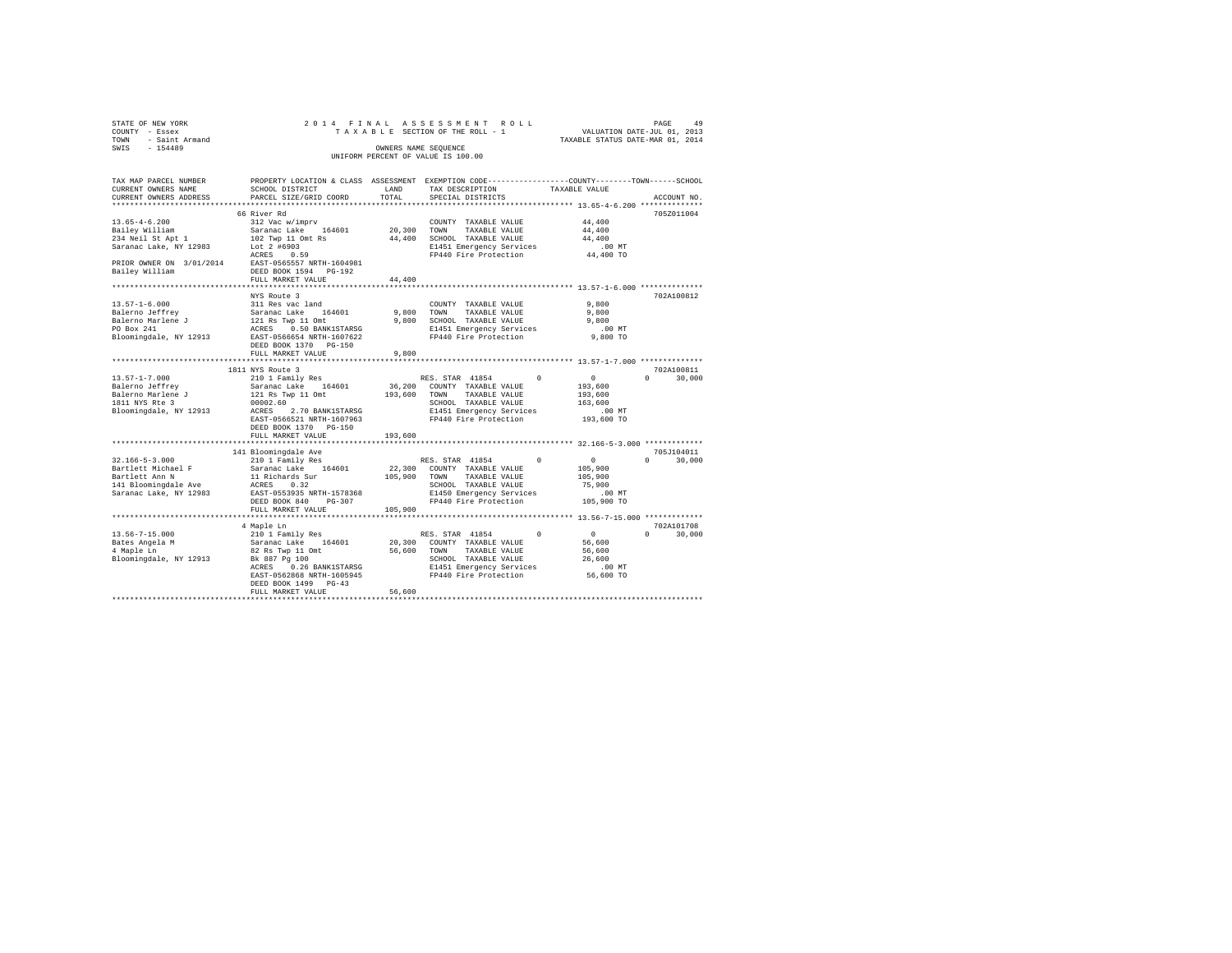|                                    | STATE OF NEW YORK |                      |  |  |  |  |  | 2014 FINAL ASSESSMENT ROLL      |                                  | PAGE                        | 50 |
|------------------------------------|-------------------|----------------------|--|--|--|--|--|---------------------------------|----------------------------------|-----------------------------|----|
|                                    |                   |                      |  |  |  |  |  |                                 |                                  |                             |    |
|                                    | COUNTY - Essex    |                      |  |  |  |  |  | TAXABLE SECTION OF THE ROLL - 1 |                                  | VALUATION DATE-JUL 01, 2013 |    |
| TOWN                               | - Saint Armand    |                      |  |  |  |  |  |                                 | TAXABLE STATUS DATE-MAR 01, 2014 |                             |    |
| SWIS                               | $-154489$         | OWNERS NAME SEOUENCE |  |  |  |  |  |                                 |                                  |                             |    |
| UNIFORM PERCENT OF VALUE IS 100.00 |                   |                      |  |  |  |  |  |                                 |                                  |                             |    |

| TAX MAP PARCEL NUMBER<br>CURRENT OWNERS NAME                                                                                                                                                                                                                                         | PROPERTY LOCATION & CLASS ASSESSMENT EXEMPTION CODE----------------COUNTY-------TOWN-----SCHOOL<br>SCHOOL DISTRICT | LAND    | TAX DESCRIPTION                                                                                  | TAXABLE VALUE |                      |                                           |
|--------------------------------------------------------------------------------------------------------------------------------------------------------------------------------------------------------------------------------------------------------------------------------------|--------------------------------------------------------------------------------------------------------------------|---------|--------------------------------------------------------------------------------------------------|---------------|----------------------|-------------------------------------------|
| CURRENT OWNERS ADDRESS                                                                                                                                                                                                                                                               | PARCEL SIZE/GRID COORD                                                                                             | TOTAL   | SPECIAL DISTRICTS                                                                                |               |                      | ACCOUNT NO.                               |
|                                                                                                                                                                                                                                                                                      |                                                                                                                    |         |                                                                                                  |               |                      |                                           |
|                                                                                                                                                                                                                                                                                      | 1715 NYS Route 3                                                                                                   |         |                                                                                                  |               |                      | 702C101310<br>$0 \qquad \qquad$<br>30,000 |
|                                                                                                                                                                                                                                                                                      |                                                                                                                    |         |                                                                                                  |               |                      |                                           |
|                                                                                                                                                                                                                                                                                      |                                                                                                                    |         | CHOOL TAXABLE VALUE 98,000<br>E1451 Emergency Services 00 MT<br>FP440 Fire Protection 128,000 TO |               |                      |                                           |
|                                                                                                                                                                                                                                                                                      |                                                                                                                    |         |                                                                                                  |               |                      |                                           |
|                                                                                                                                                                                                                                                                                      |                                                                                                                    |         |                                                                                                  |               |                      |                                           |
|                                                                                                                                                                                                                                                                                      | 718 NYS Route 3                                                                                                    |         |                                                                                                  |               |                      | 705J174005                                |
|                                                                                                                                                                                                                                                                                      |                                                                                                                    |         |                                                                                                  |               |                      | $0 \qquad \qquad$<br>30,000               |
|                                                                                                                                                                                                                                                                                      |                                                                                                                    |         |                                                                                                  |               |                      |                                           |
|                                                                                                                                                                                                                                                                                      |                                                                                                                    |         |                                                                                                  |               |                      |                                           |
|                                                                                                                                                                                                                                                                                      |                                                                                                                    |         |                                                                                                  |               |                      |                                           |
|                                                                                                                                                                                                                                                                                      |                                                                                                                    |         |                                                                                                  |               |                      |                                           |
|                                                                                                                                                                                                                                                                                      |                                                                                                                    |         |                                                                                                  |               |                      |                                           |
|                                                                                                                                                                                                                                                                                      |                                                                                                                    |         |                                                                                                  |               |                      |                                           |
|                                                                                                                                                                                                                                                                                      | 43 Matthew Way                                                                                                     |         |                                                                                                  |               |                      | 702C100710                                |
|                                                                                                                                                                                                                                                                                      |                                                                                                                    |         |                                                                                                  |               | $\sim$ 0             | $\Omega$ and $\Omega$<br>30,000           |
|                                                                                                                                                                                                                                                                                      |                                                                                                                    |         |                                                                                                  |               | 161,700              |                                           |
|                                                                                                                                                                                                                                                                                      |                                                                                                                    |         |                                                                                                  |               | 161,700              |                                           |
|                                                                                                                                                                                                                                                                                      |                                                                                                                    |         |                                                                                                  |               | 131,700              |                                           |
|                                                                                                                                                                                                                                                                                      |                                                                                                                    |         |                                                                                                  |               | 00 MT.<br>161,700 TO |                                           |
|                                                                                                                                                                                                                                                                                      |                                                                                                                    |         | FP440 Fire Protection                                                                            |               |                      |                                           |
|                                                                                                                                                                                                                                                                                      | FULL MARKET VALUE                                                                                                  | 161,700 |                                                                                                  |               |                      |                                           |
|                                                                                                                                                                                                                                                                                      |                                                                                                                    |         |                                                                                                  |               |                      |                                           |
|                                                                                                                                                                                                                                                                                      | 18 Ledge Ln                                                                                                        |         |                                                                                                  |               | $\sim$ 0             | 705J189004                                |
|                                                                                                                                                                                                                                                                                      |                                                                                                                    |         |                                                                                                  |               | 284,300              | $0 \t 30,000$                             |
|                                                                                                                                                                                                                                                                                      |                                                                                                                    |         |                                                                                                  |               | 284,300              |                                           |
|                                                                                                                                                                                                                                                                                      |                                                                                                                    |         |                                                                                                  |               | 254,300              |                                           |
|                                                                                                                                                                                                                                                                                      |                                                                                                                    |         |                                                                                                  |               |                      |                                           |
|                                                                                                                                                                                                                                                                                      |                                                                                                                    |         | E1450 Emergency Services .00 MT<br>FP440 Fire Protection 284,300 TO                              |               |                      |                                           |
|                                                                                                                                                                                                                                                                                      | EAST-0555343 NRTH-1579219<br>DEED BOOK 1099 PG-245                                                                 |         | WD441 Rockledge water                                                                            |               | 284,300 TO M         |                                           |
|                                                                                                                                                                                                                                                                                      | FULL MARKET VALUE                                                                                                  | 284,300 |                                                                                                  |               |                      |                                           |
|                                                                                                                                                                                                                                                                                      |                                                                                                                    |         |                                                                                                  |               |                      |                                           |
|                                                                                                                                                                                                                                                                                      | 27 River Rd                                                                                                        |         |                                                                                                  |               |                      | 705J191005                                |
|                                                                                                                                                                                                                                                                                      |                                                                                                                    |         |                                                                                                  |               | 14,190               | $\sim$ 0                                  |
|                                                                                                                                                                                                                                                                                      |                                                                                                                    |         |                                                                                                  |               |                      |                                           |
|                                                                                                                                                                                                                                                                                      |                                                                                                                    |         |                                                                                                  |               |                      |                                           |
|                                                                                                                                                                                                                                                                                      |                                                                                                                    |         |                                                                                                  |               |                      |                                           |
|                                                                                                                                                                                                                                                                                      |                                                                                                                    |         |                                                                                                  |               |                      |                                           |
|                                                                                                                                                                                                                                                                                      |                                                                                                                    |         |                                                                                                  |               |                      |                                           |
| $\begin{tabular}{lcccc} \bf 13.65-4-1.000 & & \bf 27.1201 & Family Res & & \bf 164.190 & 14.190 & 14.190 & 14.190 & 14.190 & 14.190 & 14.190 & 14.190 & 14.190 & 14.190 & 14.190 & 14.190 & 14.190 & 14.190 & 14.190 & 14.190 & 14.190 & 14.190 & 14.190 & 14.190 & 14.190 & 14.190$ |                                                                                                                    |         |                                                                                                  |               |                      |                                           |
|                                                                                                                                                                                                                                                                                      |                                                                                                                    |         |                                                                                                  |               |                      |                                           |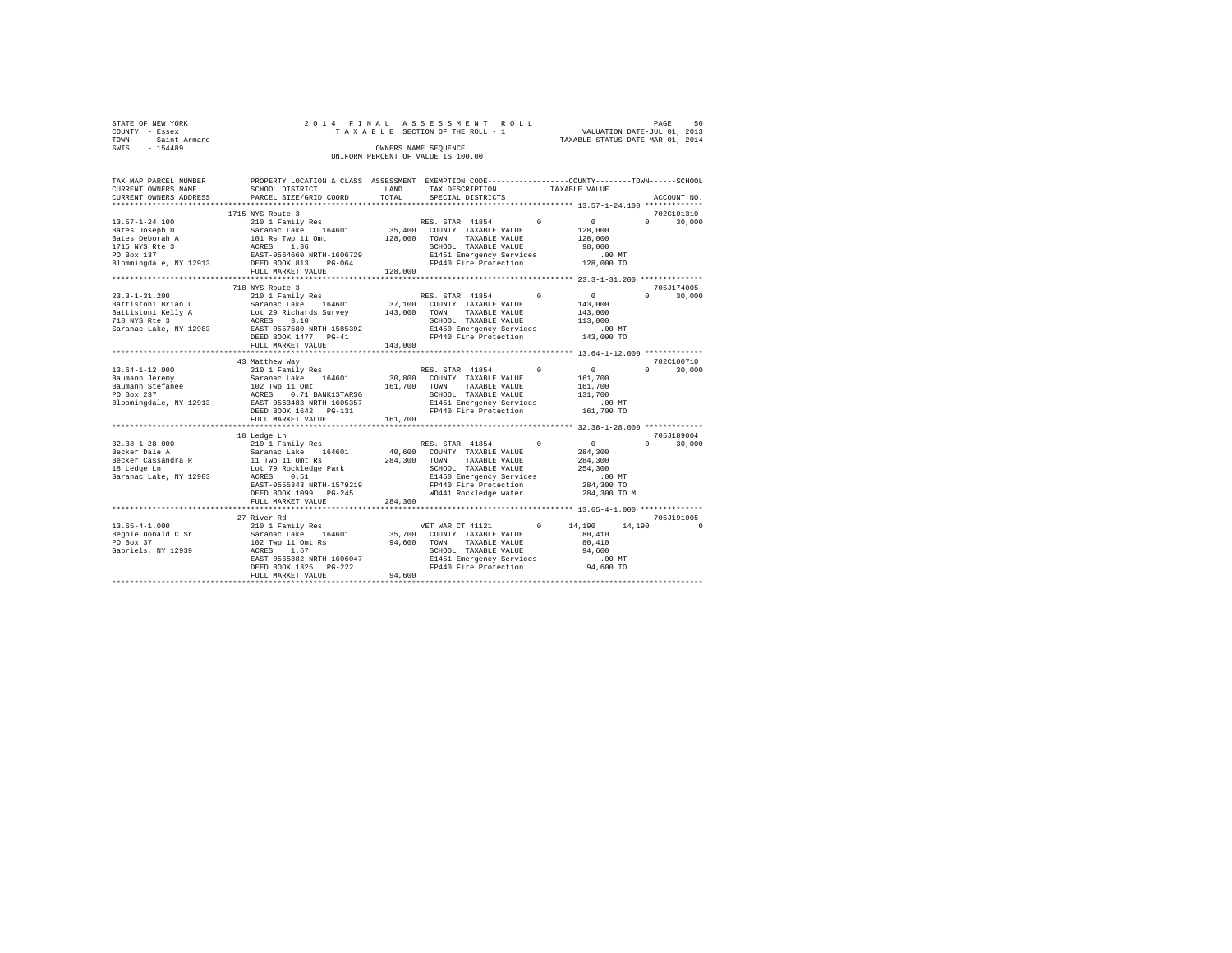| STATE OF NEW YORK<br>COUNTY - Essex<br>TOWN - Saint Armand                                            | 2014 FINAL                                                                                                                                                                                                                                                                                         |               |                                                                                                                                                           | TAXABLE STATUS DATE-MAR 01, 2014                                       |                                  |
|-------------------------------------------------------------------------------------------------------|----------------------------------------------------------------------------------------------------------------------------------------------------------------------------------------------------------------------------------------------------------------------------------------------------|---------------|-----------------------------------------------------------------------------------------------------------------------------------------------------------|------------------------------------------------------------------------|----------------------------------|
| SWIS - 154489                                                                                         |                                                                                                                                                                                                                                                                                                    |               | OWNERS NAME SEOUENCE<br>UNIFORM PERCENT OF VALUE IS 100.00                                                                                                |                                                                        |                                  |
| TAX MAP PARCEL NUMBER<br>CURRENT OWNERS NAME<br>CURRENT OWNERS ADDRESS<br>*************************   | PROPERTY LOCATION & CLASS ASSESSMENT EXEMPTION CODE----------------COUNTY-------TOWN-----SCHOOL<br>SCHOOL DISTRICT<br>PARCEL SIZE/GRID COORD                                                                                                                                                       | LAND<br>TOTAL | TAX DESCRIPTION<br>SPECIAL DISTRICTS                                                                                                                      | TAXABLE VALUE                                                          | ACCOUNT NO.                      |
| $13.4 - 1 - 74.000$<br>Beitelshees Family LP<br>9169 Somerset Dr<br>Barker, NY 14012                  | 41 Grass Pond Way<br>210 1 Family Res<br>Saranac Lake 164601<br>164 Richards Sur<br>ACRES 5.20<br>EAST-0573363 NRTH-1601455<br>DEED BOOK 1454 PG-183<br>FULL MARKET VALUE                                                                                                                          | 134,000       | COUNTY TAXABLE VALUE<br>74,200 TOWN TAXABLE VALUE<br>134,000 SCHOOL TAXABLE VALUE<br>E1451 Emergency Services .00 MT<br>FP440 Fire Protection  134,000 TO | 134,000<br>134,000<br>134,000                                          | 705J103909                       |
|                                                                                                       |                                                                                                                                                                                                                                                                                                    |               |                                                                                                                                                           |                                                                        |                                  |
| $15. - 1 - 16.000$                                                                                    | 99 Goodspeed Ln<br>210 1 Family Res<br>Bell Charles E<br>Saranac Lake 164601<br>Bell Pamela J 368 Richards Sur<br>8 Valley View Ln<br>South Deerfield, MA 01373<br>EAST-0603238 NRTH-1608977<br>South Deerfield, MA 01373<br>DEED BOOK 1577 PG-304                                                 |               | COUNTY TAXABLE VALUE<br>35,000 TOWN TAXABLE VALUE<br>104,400 SCHOOL TAXABLE VALUE<br>E1451 Emergency Services<br>FP440 Fire Protection                    | 104,400<br>104,400<br>104,400<br>.00 MT<br>104,400 TO                  | 705J103908                       |
|                                                                                                       | FULL MARKET VALUE                                                                                                                                                                                                                                                                                  | 104,400       |                                                                                                                                                           |                                                                        |                                  |
|                                                                                                       | **********************                                                                                                                                                                                                                                                                             |               | ********************************* 13.4-1-15.000 ***************                                                                                           |                                                                        | 705J103801                       |
| $13.4 - 1 - 15.000$<br>Bell Patricia M<br>beil Fatricia M<br>4 Wings Falls Ct<br>Queensbury, NY 12804 | 1495 NYS Route 3<br>483 Converted Re<br>Saranac Lake 164601<br>103 Richards Sur<br>ACRES 5.00<br>EAST-0565723 NRTH-1601703<br>DEED BOOK 1591 PG-38<br>FULL MARKET VALUE                                                                                                                            | 242,500       | COUNTY TAXABLE VALUE<br>62,000 TOWN TAXABLE VALUE<br>242,500 SCHOOL TAXABLE VALUE<br>E1451 Emergency Services<br>FP440 Fire Protection                    | 242,500<br>242,500<br>242,500<br>00 MT.<br>242,500 TO                  |                                  |
|                                                                                                       |                                                                                                                                                                                                                                                                                                    |               |                                                                                                                                                           |                                                                        |                                  |
| $13.65 - 2 - 3.000$<br>Benware Betty A<br>85 Eileen St<br>Albany, NY 12203                            | 32 River Rd<br>210 1 Family Res<br>Saranac Lake 164601<br>102 Twp 11 Omt<br>$00001.00$<br>ACRES 1.00<br>EAST-0565037 NRTH-1605713<br>DEED BOOK 481 PG-580<br>FULL MARKET VALUE                                                                                                                     | 54,700        | COUNTY TAXABLE VALUE<br>35,000 TOWN TAXABLE VALUE<br>54,700 SCHOOL TAXABLE VALUE<br>E1451 Emergency Services<br>FP440 Fire Protection                     | 54,700<br>54,700<br>54,700<br>$.00$ MT<br>54,700 TO                    | 702A101705                       |
|                                                                                                       | ***********************                                                                                                                                                                                                                                                                            |               |                                                                                                                                                           | ************************ 13.65-1-13.100 *************                  |                                  |
| $13.65 - 1 - 13.100$                                                                                  | 1669 NYS Route 3<br>210 1 Family Res<br>19.500 (COUNTY TAXABLE VALUE )<br>19.500 (COUNTY TAXABLE VALUE 169.910 FORM TAXABLE VALUE 1669 MYS RES 2011 02 TWD 1000 12<br>19.500 COUNTY TAXABLE VALUE FORM 234 ACRES 0.18 BANK NBT ACRES 0.18 ACRES 0.18 ACRES 10.18 ACRES 10.<br>DEED BOOK 1281 PG-87 |               | $\Omega$<br>RES. STAR 41854<br>18,500 COUNTY TAXABLE VALUE                                                                                                | $\sim$ 0 $\sim$<br>60,900<br>60,900<br>30,900<br>$.00$ MT<br>60,900 TO | 702A100611<br>$\Omega$<br>30,000 |
|                                                                                                       | FULL MARKET VALUE                                                                                                                                                                                                                                                                                  | 60,900        |                                                                                                                                                           |                                                                        |                                  |
|                                                                                                       |                                                                                                                                                                                                                                                                                                    |               |                                                                                                                                                           |                                                                        |                                  |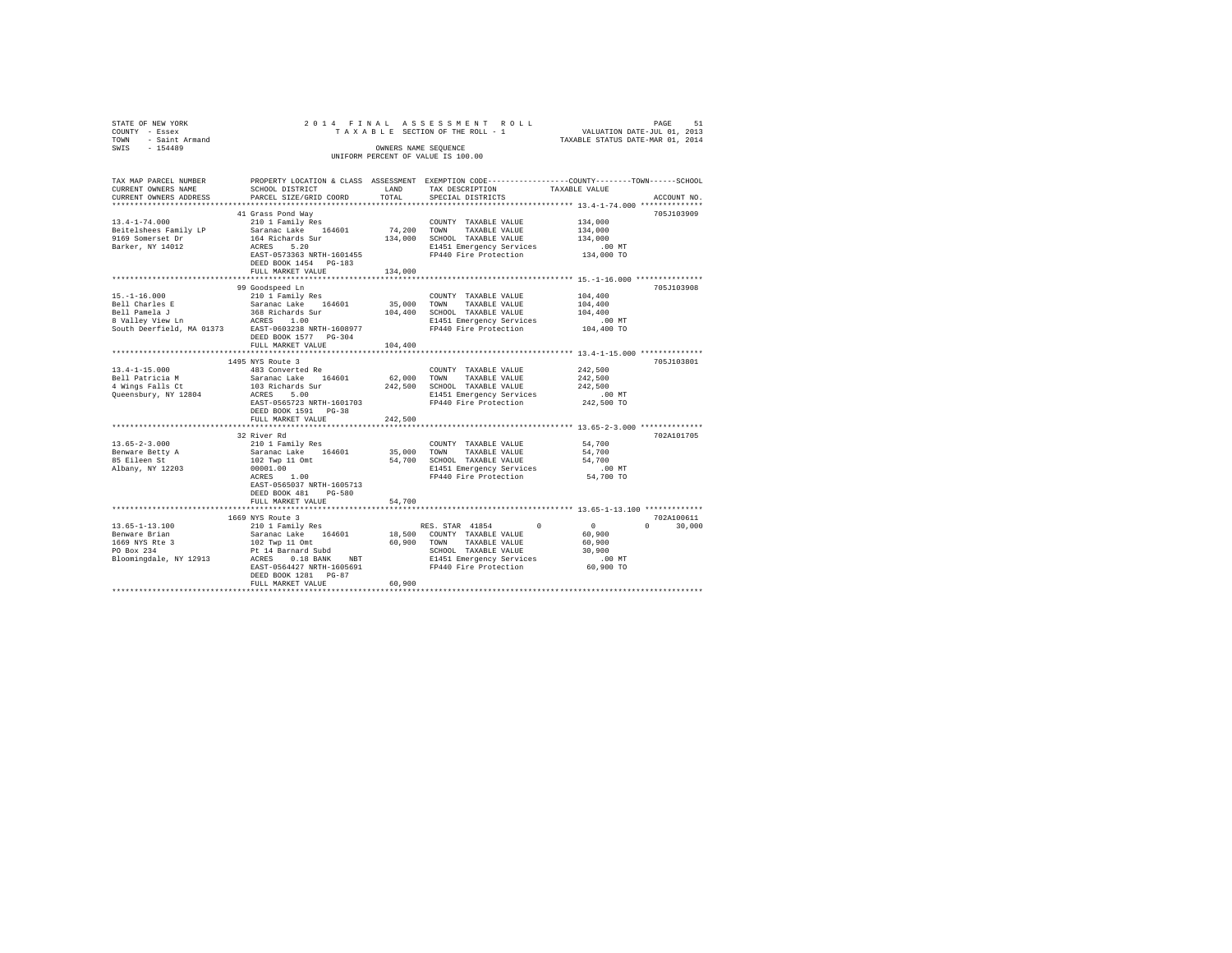| STATE OF NEW YORK   | 2014 FINAL ASSESSMENT ROLL         | 52<br>PAGE                       |
|---------------------|------------------------------------|----------------------------------|
| COUNTY - Essex      | TAXABLE SECTION OF THE ROLL - 1    | VALUATION DATE-JUL 01, 2013      |
| TOWN - Saint Armand |                                    | TAXABLE STATUS DATE-MAR 01, 2014 |
| SWIS<br>$-154489$   | OWNERS NAME SEOUENCE               |                                  |
|                     | UNIFORM PERCENT OF VALUE IS 100.00 |                                  |

| TAX MAP PARCEL NUMBER<br>CURRENT OWNERS NAME     | SCHOOL DISTRICT                                                             | LAND        | TAX DESCRIPTION                                   | PROPERTY LOCATION & CLASS ASSESSMENT EXEMPTION CODE----------------COUNTY-------TOWN-----SCHOOL<br>TAXABLE VALUE |
|--------------------------------------------------|-----------------------------------------------------------------------------|-------------|---------------------------------------------------|------------------------------------------------------------------------------------------------------------------|
| CURRENT OWNERS ADDRESS                           | PARCEL SIZE/GRID COORD                                                      | TOTAL       | SPECIAL DISTRICTS                                 | ACCOUNT NO.                                                                                                      |
|                                                  |                                                                             |             |                                                   |                                                                                                                  |
|                                                  | 29 Vine St                                                                  |             |                                                   | 702A175012<br>$\Omega$                                                                                           |
|                                                  |                                                                             |             | SR STAR 41834<br>$^{\circ}$                       | $\sim$ 0 $\sim$<br>64,200                                                                                        |
|                                                  |                                                                             |             | 20,300 COUNTY TAXABLE VALUE<br>TAXABLE VALUE      | 101,100                                                                                                          |
|                                                  |                                                                             |             | TOWN<br>SCHOOL TAXABLE VALUE                      | 101,100<br>36,900                                                                                                |
|                                                  |                                                                             |             |                                                   | .00 MT                                                                                                           |
|                                                  |                                                                             |             | E1451 Emergency Services<br>FP440 Fire Protection | 101,100 TO                                                                                                       |
|                                                  | FULL MARKET VALUE                                                           | 101,100     |                                                   |                                                                                                                  |
|                                                  |                                                                             |             |                                                   |                                                                                                                  |
|                                                  | Vine St                                                                     |             |                                                   | 702A100610                                                                                                       |
| $13.56 - 8 - 13.000$                             | 311 Res vac land                                                            |             | COUNTY TAXABLE VALUE                              | 24,500                                                                                                           |
| Benware Thomas A                                 |                                                                             | 24,500 TOWN | TAXABLE VALUE                                     | 24,500                                                                                                           |
| 29 Vine St                                       | Saranac Lake 164601<br>101 Rs Twp 11 Omt<br>ACRES 1.01                      | 24,500      | SCHOOL TAXABLE VALUE                              | 24,500                                                                                                           |
| PO Box 214                                       |                                                                             |             |                                                   | $.00$ MT                                                                                                         |
| Bloomingdale, NY 12913 EAST-0563634 NRTH-1606565 |                                                                             |             | E1451 Emergency Services<br>FP440 Fire Protection | 24,500 TO                                                                                                        |
|                                                  | DEED BOOK 1091 PG-78                                                        |             |                                                   |                                                                                                                  |
|                                                  | FULL MARKET VALUE                                                           | 24,500      |                                                   |                                                                                                                  |
|                                                  | ********************************                                            |             |                                                   |                                                                                                                  |
|                                                  | 434 Bloomingdale Ave                                                        |             |                                                   | 705J102709                                                                                                       |
| $32.1 - 2 - 3.000$                               | 464 Office bldg.                                                            |             | COUNTY TAXABLE VALUE                              | 173,000                                                                                                          |
| Biovac Inc                                       | Saranac Lake 164601                                                         |             | 45,200 TOWN<br>TAXABLE VALUE                      | 173,000                                                                                                          |
| PO Box 1355                                      | 10 Richards Sur                                                             |             | 173,000 SCHOOL TAXABLE VALUE                      | 173,000                                                                                                          |
| Saranac Lake, NY 12983                           | ACRES 1.20                                                                  |             | E1450 Emergency Services                          | $.00$ MT                                                                                                         |
|                                                  | EAST-0555931 NRTH-1581388                                                   |             | FP440 Fire Protection                             | 173,000 TO                                                                                                       |
|                                                  | DEED BOOK 954 PG-008                                                        |             |                                                   |                                                                                                                  |
|                                                  | FULL MARKET VALUE                                                           | 173,000     |                                                   |                                                                                                                  |
|                                                  |                                                                             |             |                                                   |                                                                                                                  |
|                                                  | 48 Saranac Ln                                                               |             |                                                   | 705J180020                                                                                                       |
| $32.38 - 1 - 16.002$                             | 210 1 Family Res                                                            |             | SR STAR 41834<br>$^{\circ}$                       | $\sim$ 0<br>$\Omega$ and $\Omega$<br>64,200                                                                      |
| Blaise Hector I                                  | Saranac Lake 164601<br>11 Rs Sly 1/2 Of<br>34 33 Rockledge Pk<br>ACRES 0.66 | 41,800      | COUNTY TAXABLE VALUE                              | 153,300                                                                                                          |
| Blaise Valerie J                                 |                                                                             |             | 153,300 TOWN TAXABLE VALUE                        | 153,300                                                                                                          |
| i Tanzania<br>48 Saranac Ln                      |                                                                             |             | SCHOOL TAXABLE VALUE                              | 89,100                                                                                                           |
| Saranac Lake, NY 12983                           |                                                                             |             | E1450 Emergency Services                          | $.00$ MT                                                                                                         |
|                                                  | EAST-0555725 NRTH-1579350                                                   |             | $FP440$ Fire Protection                           | 153,300 TO                                                                                                       |
|                                                  | DEED BOOK 716<br>$PG-201$                                                   |             | WD441 Rockledge water                             | 153,300 TO M                                                                                                     |
|                                                  | FULL MARKET VALUE                                                           | 153,300     |                                                   |                                                                                                                  |
|                                                  | ***********************                                                     |             |                                                   |                                                                                                                  |
|                                                  | 47 Prospect St                                                              |             |                                                   | 702A175006                                                                                                       |
| $13.56 - 3 - 27.000$                             | 210 1 Family Res                                                            |             | RES. STAR 41854 0                                 | $\sim$ 0<br>$\Omega$<br>30,000                                                                                   |
| Blanchard Christopher F                          | Saranac Lake 164601<br>Saranac Lake 164601<br>82 Rs Twp 11 Omt              |             | 19,000 COUNTY TAXABLE VALUE                       | 108,800                                                                                                          |
| Blanchard Melissa A                              |                                                                             | 108,800     | TOWN<br>TAXABLE VALUE                             | 108,800                                                                                                          |
| PO Box 831                                       | Whiteface Mtn                                                               |             | SCHOOL TAXABLE VALUE                              | 78,800                                                                                                           |
| Saranac Lake, NY 12983                           | ACRES<br>0.20 BANK1STARSG                                                   |             | E1451 Emergency Services                          | $.00$ MT                                                                                                         |
|                                                  | EAST-0561965 NRTH-1606548<br>DEED BOOK 1382    PG-232                       |             | FP440 Fire Protection                             | 108,800 TO                                                                                                       |
|                                                  | FULL MARKET VALUE                                                           | 108,800     |                                                   |                                                                                                                  |
|                                                  |                                                                             |             |                                                   |                                                                                                                  |
|                                                  |                                                                             |             |                                                   |                                                                                                                  |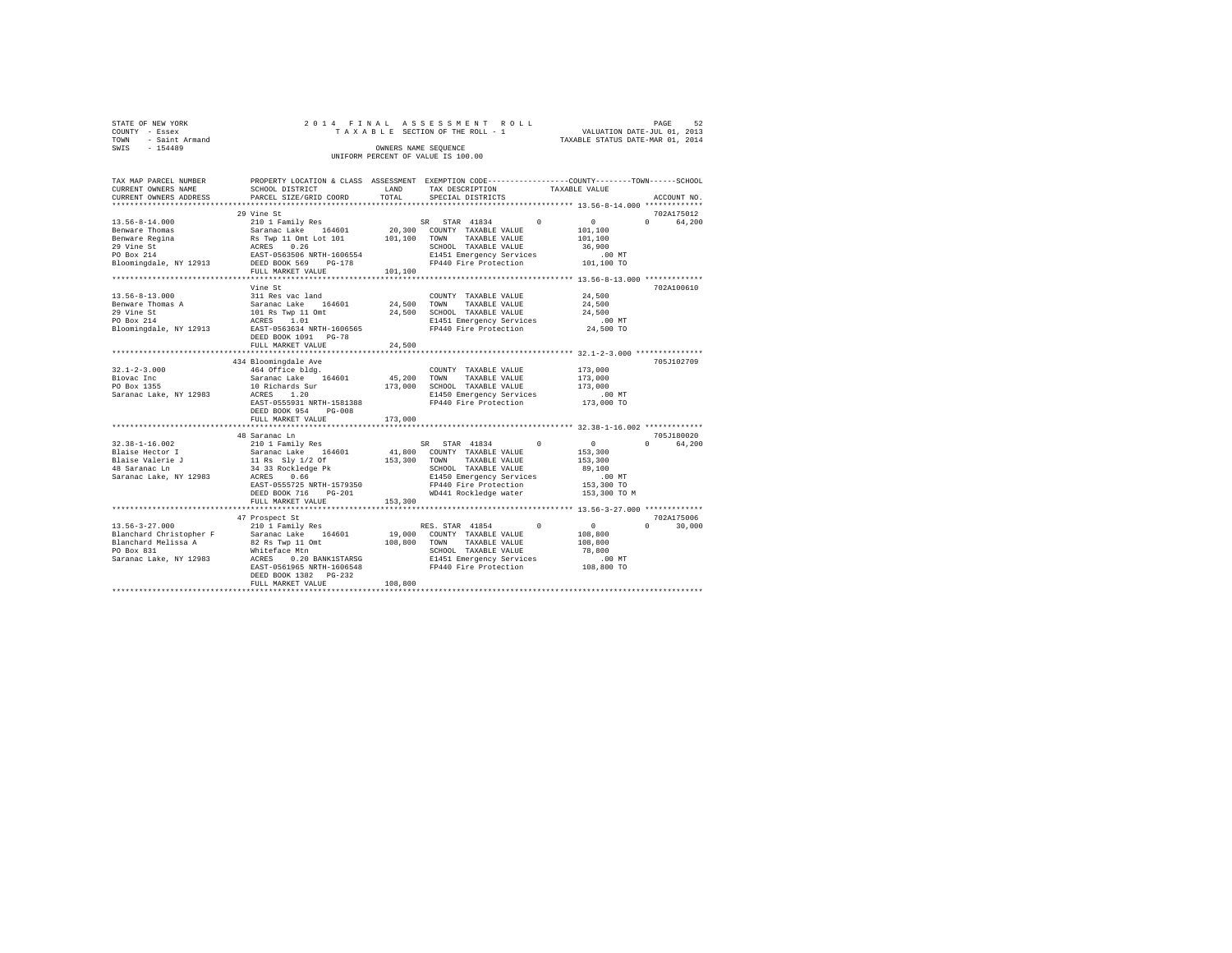| STATE OF NEW YORK<br>COUNTY - Essex<br>TOWN<br>- Saint Armand |                                                    |                                    | 2014 FINAL ASSESSMENT ROLL<br>PAGE<br>53<br>VALUATION DATE-JUL 01, 2013<br>TAXABLE STATUS DATE-MAR 01, 2014<br>TAXABLE SECTION OF THE ROLL - 1 |                  |             |  |  |
|---------------------------------------------------------------|----------------------------------------------------|------------------------------------|------------------------------------------------------------------------------------------------------------------------------------------------|------------------|-------------|--|--|
| $-154489$<br>SWIS                                             |                                                    |                                    |                                                                                                                                                |                  |             |  |  |
|                                                               |                                                    | UNIFORM PERCENT OF VALUE IS 100.00 |                                                                                                                                                |                  |             |  |  |
|                                                               |                                                    |                                    |                                                                                                                                                |                  |             |  |  |
| TAX MAP PARCEL NUMBER                                         |                                                    |                                    | PROPERTY LOCATION & CLASS ASSESSMENT EXEMPTION CODE---------------COUNTY-------TOWN------SCHOOL                                                |                  |             |  |  |
| CURRENT OWNERS NAME<br>CURRENT OWNERS ADDRESS                 | SCHOOL DISTRICT<br>PARCEL SIZE/GRID COORD          | LAND<br>TOTAL                      | TAX DESCRIPTION<br>SPECIAL DISTRICTS                                                                                                           | TAXABLE VALUE    | ACCOUNT NO. |  |  |
| *********************                                         | .                                                  |                                    |                                                                                                                                                |                  |             |  |  |
|                                                               | Ledge Ln                                           |                                    |                                                                                                                                                |                  | 705J190043  |  |  |
| $32.38 - 1 - 25.001$                                          | 311 Res vac land                                   |                                    | COUNTY TAXABLE VALUE                                                                                                                           | 21,800           |             |  |  |
| Blankstein Alan M                                             | Saranac Lake 164601                                |                                    | 21,800 TOWN TAXABLE VALUE                                                                                                                      | 21,800           |             |  |  |
| Saranac Ln                                                    | 11 Twp 11 Omt Rs                                   |                                    | 21,800 SCHOOL TAXABLE VALUE                                                                                                                    | 21,800           |             |  |  |
| PO Box 3207                                                   | Lot 85 Rockledge Park                              |                                    | E1450 Emergency Services                                                                                                                       | $.00$ MT         |             |  |  |
| Bloomington, IN 47402                                         | ACRES 0.26                                         |                                    | FP440 Fire Protection                                                                                                                          | 21,800 TO        |             |  |  |
|                                                               | EAST-0555358 NRTH-1579730<br>DEED BOOK 1474 PG-300 |                                    |                                                                                                                                                |                  |             |  |  |
|                                                               | FULL MARKET VALUE                                  | 21,800                             |                                                                                                                                                |                  |             |  |  |
|                                                               |                                                    |                                    |                                                                                                                                                |                  |             |  |  |
|                                                               | Ledge Ln                                           |                                    |                                                                                                                                                |                  | 705J189018  |  |  |
| $32.38 - 1 - 41.000$                                          | 311 Res vac land                                   |                                    | COUNTY TAXABLE VALUE                                                                                                                           | 21,800           |             |  |  |
| Blankstein Alan M                                             | Saranac Lake 164601                                |                                    | 21,800 TOWN TAXABLE VALUE                                                                                                                      | 21,800           |             |  |  |
| Saranac Ln                                                    | 11 Twp 11 Omt Rs                                   | 21,800                             | SCHOOL TAXABLE VALUE                                                                                                                           | 21,800           |             |  |  |
| PO Box 3207                                                   | Lot 86 Rockledge Park                              |                                    | E1450 Emergency Services                                                                                                                       | $.00$ MT         |             |  |  |
| Bloomington, IN 47402                                         | ACRES 0.26                                         |                                    | FP440 Fire Protection                                                                                                                          | 21,800 TO        |             |  |  |
|                                                               | EAST-0555394 NRTH-1579835                          |                                    | WD441 Rockledge water                                                                                                                          | 21,800 TO M      |             |  |  |
|                                                               | DEED BOOK 1474   PG-300                            |                                    |                                                                                                                                                |                  |             |  |  |
|                                                               | FULL MARKET VALUE<br>**********************        | 21,800                             | ********************************** 32.38-1-42.120 ***************                                                                              |                  |             |  |  |
|                                                               |                                                    |                                    |                                                                                                                                                |                  |             |  |  |
| $32.38 - 1 - 42.120$                                          | Ledge Ln<br>311 Res vac land                       |                                    |                                                                                                                                                | 21,300           | 705z006009  |  |  |
| Blankstein Alan M                                             | Saranac Lake 164601                                | 21,300                             | COUNTY TAXABLE VALUE<br>TOWN<br>TAXABLE VALUE                                                                                                  |                  |             |  |  |
| Saranac Ln                                                    | 110MT TWP11 RS                                     |                                    | 21,300 SCHOOL TAXABLE VALUE                                                                                                                    | 21,300<br>21,300 |             |  |  |
| PO Box 3207                                                   | Lot 68 Rockledge Park                              |                                    | E1450 Emergency Services                                                                                                                       | .00 MT           |             |  |  |
| Bloomington, IN 47402                                         | ACRES 0.23                                         |                                    | FP440 Fire Protection                                                                                                                          | 21,300 TO        |             |  |  |
|                                                               | EAST-0555618 NRTH-1580078                          |                                    |                                                                                                                                                |                  |             |  |  |
|                                                               | DEED BOOK 1474 PG-300                              |                                    |                                                                                                                                                |                  |             |  |  |
|                                                               | FULL MARKET VALUE                                  | 21,300                             |                                                                                                                                                |                  |             |  |  |
|                                                               | *****************************                      |                                    |                                                                                                                                                |                  |             |  |  |
|                                                               | Ledge Ln                                           |                                    |                                                                                                                                                |                  | 705J190014  |  |  |
| $32.38 - 1 - 50.000$                                          | 311 Res vac land                                   |                                    | COUNTY TAXABLE VALUE                                                                                                                           | 25,600           |             |  |  |
| Blankstein Alan M                                             | Saranac Lake 164601                                | 25,600                             | TOWN TAXABLE VALUE                                                                                                                             | 25,600           |             |  |  |
| Saranac Ln                                                    | 11 Twp 11 Omt Rs                                   |                                    | 25,600 SCHOOL TAXABLE VALUE                                                                                                                    | 25,600           |             |  |  |
| PO Box 3207                                                   | Lt 69 & 70 Rockledge Park                          |                                    | E1450 Emergency Services                                                                                                                       | $.00$ MT         |             |  |  |
| Bloomington, IN 47402                                         | ACRES 0.52                                         |                                    | FP440 Fire Protection                                                                                                                          | 25,600 TO        |             |  |  |
|                                                               | EAST-0555533 NRTH-1579994                          |                                    |                                                                                                                                                |                  |             |  |  |
|                                                               | DEED BOOK 1474 PG-300                              |                                    |                                                                                                                                                |                  |             |  |  |
|                                                               | FULL MARKET VALUE                                  | 25,600                             |                                                                                                                                                |                  |             |  |  |
|                                                               |                                                    |                                    |                                                                                                                                                |                  |             |  |  |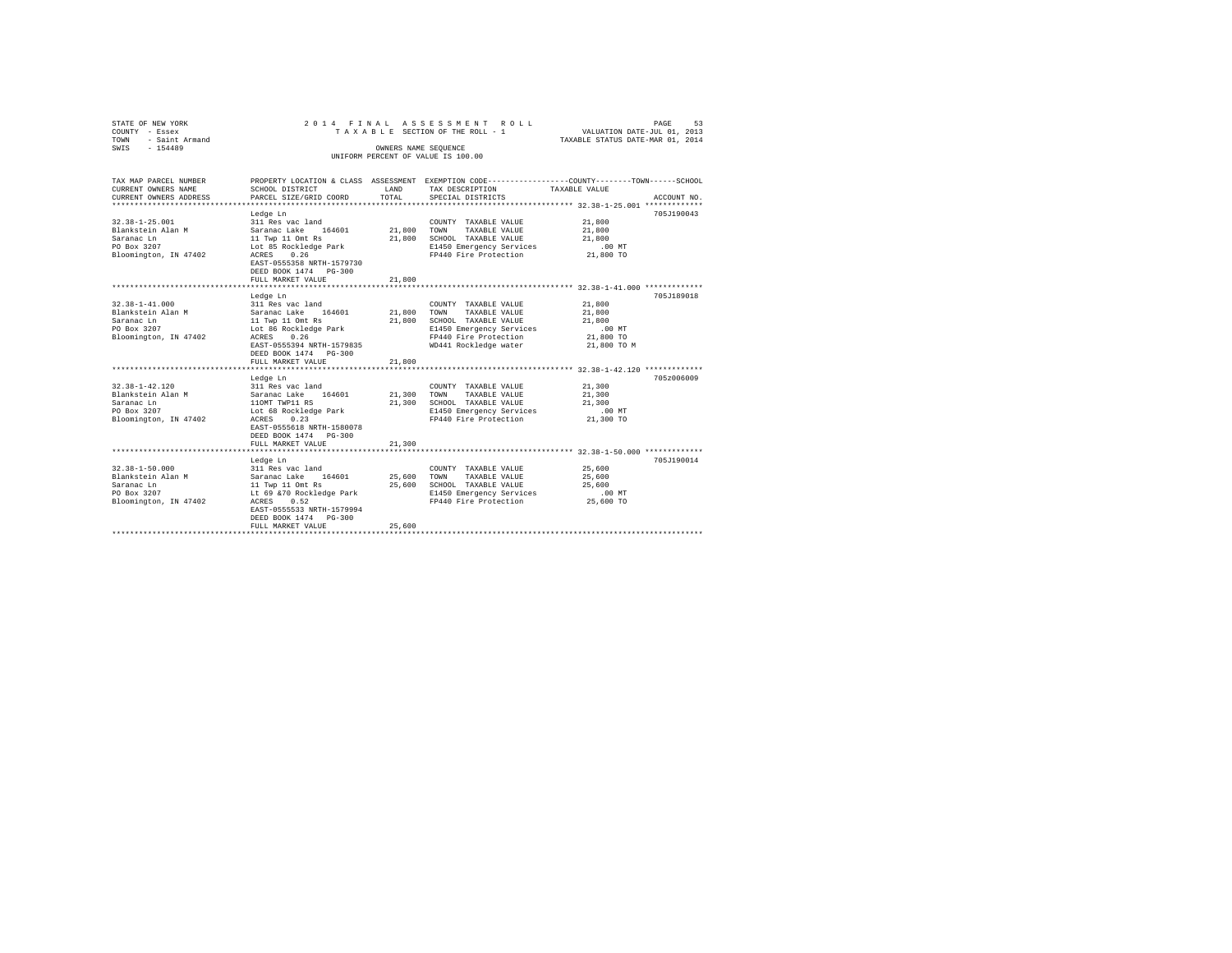| STATE OF NEW YORK<br>COUNTY - Essex<br>TOWN<br>- Saint Armand<br>SWIS - 154489    | 2014 FINAL ASSESSMENT ROLL<br>TAXABLE SECTION OF THE ROLL - 1<br>UNIFORM PERCENT OF VALUE IS 100.00                                                                                            | 54<br>PAGE<br>VALUATION DATE-JUL 01, 2013<br>TAXABLE STATUS DATE-MAR 01, 2014 |                                                                                                                                                     |                                                                                                                                |
|-----------------------------------------------------------------------------------|------------------------------------------------------------------------------------------------------------------------------------------------------------------------------------------------|-------------------------------------------------------------------------------|-----------------------------------------------------------------------------------------------------------------------------------------------------|--------------------------------------------------------------------------------------------------------------------------------|
| TAX MAP PARCEL NUMBER<br>CURRENT OWNERS NAME<br>CURRENT OWNERS ADDRESS            | SCHOOL DISTRICT<br>PARCEL SIZE/GRID COORD                                                                                                                                                      | LAND<br>TOTAL                                                                 | TAX DESCRIPTION<br>SPECIAL DISTRICTS                                                                                                                | PROPERTY LOCATION & CLASS ASSESSMENT EXEMPTION CODE---------------COUNTY-------TOWN-----SCHOOL<br>TAXABLE VALUE<br>ACCOUNT NO. |
| $32.38 - 1 - 60.000$<br>Blankstein Alan M<br>PO Box 3207<br>Bloomington, IN 47402 | Saranac Ln<br>311 Res vac land<br>Saranac Lake<br>164601<br>11 Twp 11 Omt Rs<br>Lot 37 Rockledge Park<br>ACRES 0.52<br>EAST-0555671 NRTH-1579813<br>DEED BOOK 1474 PG-300<br>FULL MARKET VALUE | 30,100<br>30,100<br>30,100                                                    | COUNTY TAXABLE VALUE<br>TOWN<br>TAXABLE VALUE<br>SCHOOL TAXABLE VALUE<br>E1450 Emergency Services<br>FP440 Fire Protection<br>WD441 Rockledge water | 705J190024<br>30,100<br>30,100<br>30,100<br>.00MT<br>30,100 TO<br>30,100 TO M                                                  |
|                                                                                   |                                                                                                                                                                                                |                                                                               |                                                                                                                                                     |                                                                                                                                |
| $32.38 - 1 - 61.000$<br>Blankstein Alan M<br>PO Box 3207<br>Bloomington, IN 47402 | Saranac Ln<br>311 Res vac land<br>Saranac Lake 164601<br>11 Twp 11 Omt Rs<br>Lot 71 Rockledge Park<br>0.26<br>ACRES<br>EAST-0555460 NRTH-1579899<br>DEED BOOK 1474 PG-300<br>FULL MARKET VALUE | 25,700<br>25,700<br>25,700                                                    | COUNTY TAXABLE VALUE<br>TAXABLE VALUE<br>TOWN<br>SCHOOL TAXABLE VALUE<br>E1450 Emergency Services<br>FP440 Fire Protection                          | 705J190025<br>25,700<br>25,700<br>25,700<br>$.00$ MT<br>25,700 TO                                                              |
|                                                                                   |                                                                                                                                                                                                |                                                                               |                                                                                                                                                     |                                                                                                                                |
| $32.38 - 1 - 62.000$<br>Blankstein Alan M<br>PO Box 3207<br>Bloomington, IN 47402 | Saranac Ln<br>311 Res vac land<br>Saranac Lake 164601<br>11 Twp 11 Omt Rs<br>Lot 72 Rockledge Park<br>ACRES 0.26<br>EAST-0555487 NRTH-1579804<br>DEED BOOK 1474   PG-300                       | 25,700<br>25,700                                                              | COUNTY TAXABLE VALUE<br>TOWN<br>TAXABLE VALUE<br>SCHOOL TAXABLE VALUE<br>E1450 Emergency Services<br>FP440 Fire Protection<br>WD441 Rockledge water | 705J190026<br>25,700<br>25,700<br>25,700<br>.00MT<br>25,700 TO<br>25,700 TO M                                                  |
|                                                                                   | FULL MARKET VALUE                                                                                                                                                                              | 25,700                                                                        |                                                                                                                                                     |                                                                                                                                |
| $32.38 - 1 - 70.000$<br>Blankstein Alan M<br>PO Box 3207<br>Bloomington, IN 47402 | Ledge Ln<br>311 Res vac land<br>Saranac Lake 164601<br>11 Twp 11 Omt Rs<br>Lot 92 Rockledge Park<br>ACRES<br>0.31<br>EAST-0555400 NRTH-1580097<br>DEED BOOK 1474 PG-300                        | 1,400<br>1,400                                                                | COUNTY TAXABLE VALUE<br>TOWN<br>TAXABLE VALUE<br>SCHOOL TAXABLE VALUE<br>E1450 Emergency Services<br>FP440 Fire Protection                          | 705J190034<br>1,400<br>1,400<br>1,400<br>$.00$ MT<br>1,400 TO                                                                  |
|                                                                                   | FULL MARKET VALUE<br>***************************                                                                                                                                               | 1,400                                                                         |                                                                                                                                                     |                                                                                                                                |

283 River Rd 705J102402 13.4-1-59.002 270 Mfg housing COUNTY TAXABLE VALUE 51,700 Boon Michael A Saranac Lake 164601 36,000 TOWN TAXABLE VALUE 51,700 PO Box 67 143 Richards Sur 51,700 SCHOOL TAXABLE VALUE 51,700 Saranac Lake, NY 12983 Life Use To H & L Boon E1451 Emergency Services .00 MT By Deed 875 Pg 63 FP440 Fire Protection 51,700 TO ACRES 2.00 EAST-0570627 NRTH-1603585 DEED BOOK 875 PG-063 FULL MARKET VALUE 51,700 \*\*\*\*\*\*\*\*\*\*\*\*\*\*\*\*\*\*\*\*\*\*\*\*\*\*\*\*\*\*\*\*\*\*\*\*\*\*\*\*\*\*\*\*\*\*\*\*\*\*\*\*\*\*\*\*\*\*\*\*\*\*\*\*\*\*\*\*\*\*\*\*\*\*\*\*\*\*\*\*\*\*\*\*\*\*\*\*\*\*\*\*\*\*\*\*\*\*\*\*\*\*\*\*\*\*\*\*\*\*\*\*\*\*\*\*\*\*\*\*\*\*\*\*\*\*\*\*\*\*\*\*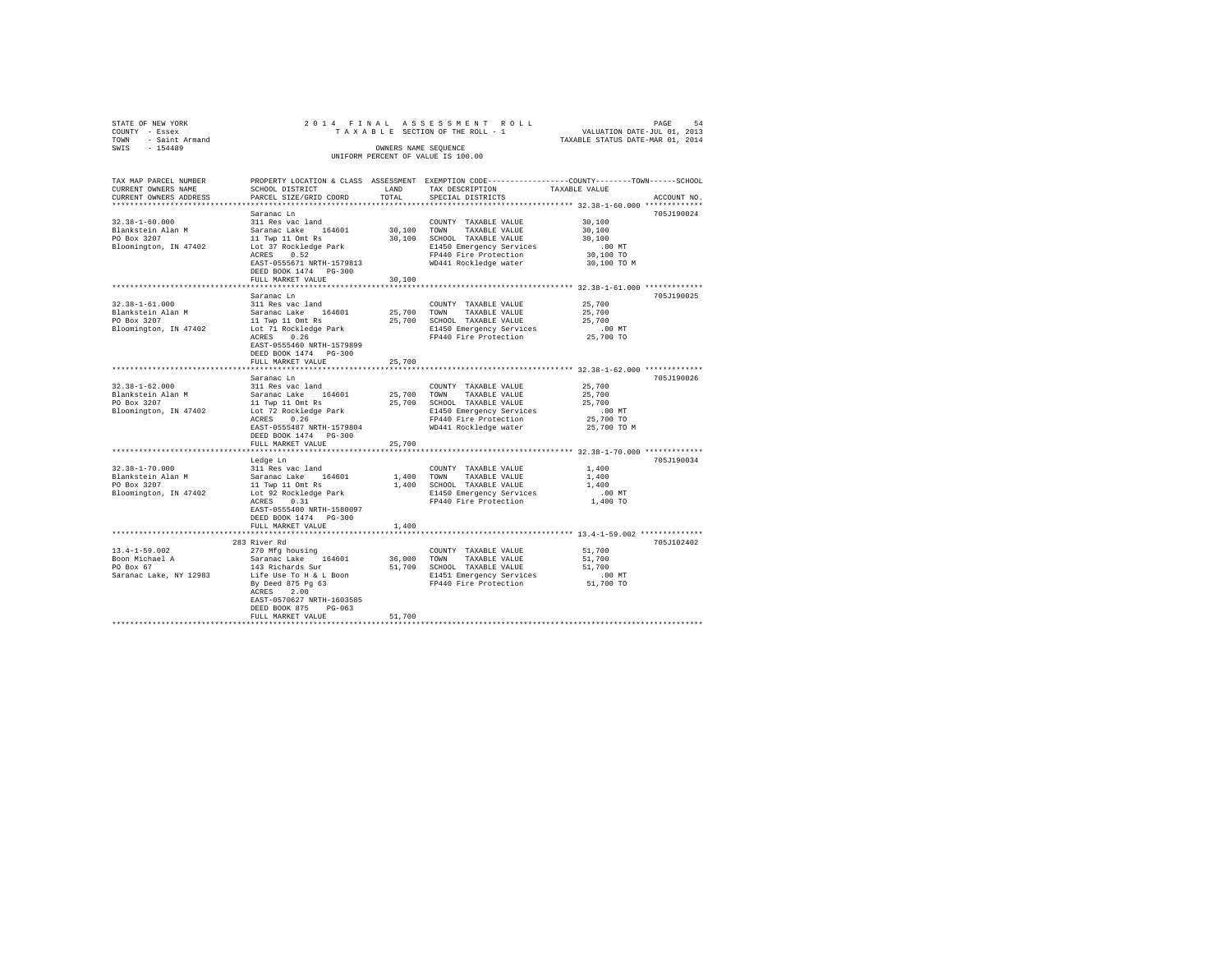|      | STATE OF NEW YORK     |                                                                                                |  | 2014 FINAL ASSESSMENT ROLL                                 |  |                                  | PAGE | 55 |
|------|-----------------------|------------------------------------------------------------------------------------------------|--|------------------------------------------------------------|--|----------------------------------|------|----|
|      | COUNTY - Essex        |                                                                                                |  | TAXABLE SECTION OF THE ROLL - 1                            |  | VALUATION DATE-JUL 01, 2013      |      |    |
|      | TOWN - Saint Armand   |                                                                                                |  |                                                            |  | TAXABLE STATUS DATE-MAR 01, 2014 |      |    |
| SWIS | - 154489              |                                                                                                |  | OWNERS NAME SEOUENCE<br>UNIFORM PERCENT OF VALUE IS 100.00 |  |                                  |      |    |
|      | TAX MAP PARCEL NUMBER | PROPERTY LOCATION & CLASS ASSESSMENT EXEMPTION CODE---------------COUNTY-------TOWN-----SCHOOL |  |                                                            |  |                                  |      |    |

| TAX MAP PARCEL NUMBER  |                                                         |          | PROPERTY LOCATION & CLASS ASSESSMENT EXEMPTION CODE----------------COUNTY-------TOWN-----SCHOOL |                                                   |
|------------------------|---------------------------------------------------------|----------|-------------------------------------------------------------------------------------------------|---------------------------------------------------|
| CURRENT OWNERS NAME    | SCHOOL DISTRICT                                         | LAND     | TAX DESCRIPTION                                                                                 | TAXABLE VALUE                                     |
| CURRENT OWNERS ADDRESS | PARCEL SIZE/GRID COORD                                  | TOTAL    | SPECIAL DISTRICTS                                                                               | ACCOUNT NO.                                       |
|                        |                                                         |          |                                                                                                 |                                                   |
|                        | 160 Trudeau Rd                                          |          |                                                                                                 | 705J102404                                        |
| $23.3 - 2 - 2.000$     | 210 1 Family Res                                        |          | $\sim$ 0<br>RES. STAR 41854                                                                     | $\sim$ 0<br>$\Omega$<br>30,000                    |
| Boon Michael A         | Saranac Lake 164601                                     |          | 46,600 COUNTY TAXABLE VALUE                                                                     | 441,900                                           |
| 160 Trudeau Rd         | 9 Richards Sur                                          |          | 441,900 TOWN TAXABLE VALUE                                                                      | 441,900                                           |
| PO Box 67              | ACRES 2.56                                              |          | SCHOOL TAXABLE VALUE                                                                            | 411,900                                           |
|                        | Saranac Lake, NY 12983 EAST-0553115 NRTH-1585591        |          | E1450 Emergency Services                                                                        | 00 MT.<br>441,900 TO                              |
|                        | DEED BOOK 1467 PG-267                                   |          | FP440 Fire Protection                                                                           |                                                   |
|                        | FULL MARKET VALUE                                       | 441,900  |                                                                                                 |                                                   |
|                        | ***************************                             |          |                                                                                                 |                                                   |
|                        | 1644 NYS Route 3                                        |          |                                                                                                 | 702A101315                                        |
| 13.65-2-11.100         | 210 1 Family Res<br>Saranac Lake 164601                 |          | COUNTY TAXABLE VALUE                                                                            | 115,000                                           |
| Boon Rebecca R         |                                                         |          | 25,000 TOWN TAXABLE VALUE                                                                       | 115,000                                           |
| 1644 NYS Rte 3         | 102 Twp 11 Omt                                          |          | 115,000 SCHOOL TAXABLE VALUE                                                                    | 115,000                                           |
| Bloomingdale, NY 12913 | florences mh                                            |          | E1451 Emergency Services                                                                        | $.00$ MT                                          |
|                        | By Db $1083$ Pg $27$                                    |          | FP440 Fire Protection                                                                           | 115,000 TO                                        |
|                        | ACRES 0.40                                              |          |                                                                                                 |                                                   |
|                        | EAST-0564899 NRTH-1605188                               |          |                                                                                                 |                                                   |
|                        | DEED BOOK 1456 PG-97                                    |          |                                                                                                 |                                                   |
|                        | FULL MARKET VALUE                                       | 115,000  |                                                                                                 |                                                   |
|                        |                                                         |          |                                                                                                 |                                                   |
|                        | 1646 NYS Route 3                                        |          |                                                                                                 | 705J186011                                        |
| 13.65-2-11.100/1       | 270 Mfg housing                                         |          | $\Omega$<br>RES. STAR 41854                                                                     | $\overline{0}$<br>$\Omega$ and $\Omega$<br>18,000 |
| Boon Rebecca R         | Saranac Lake 164601 15,000 COUNTY TAXABLE VALUE         |          |                                                                                                 | 18,000                                            |
| 1644 NYS Rte 3         | Tax Map# 013.65-02-11.100                               |          | 18,000 TOWN TAXABLE VALUE                                                                       | 18,000                                            |
|                        | Bloomingdale, NY 12913 Trailer Assessment Only<br>$I_1$ |          | SCHOOL TAXABLE VALUE                                                                            | $\sim$ 0                                          |
|                        | Life Lease To H. Snickles                               |          | E1451 Emergency Services                                                                        | $.00$ MT                                          |
|                        | EAST-0564899 NRTH-1605188                               |          | FP440 Fire Protection                                                                           | 18,000 TO                                         |
|                        | DEED BOOK 1456 PG-97                                    |          |                                                                                                 |                                                   |
|                        | FULL MARKET VALUE                                       | 18,000   |                                                                                                 |                                                   |
|                        |                                                         |          |                                                                                                 | *********** 13.65-2-11.200 *************          |
|                        | NYS Route 3                                             |          |                                                                                                 | 702A187011                                        |
| $13.65 - 2 - 11.200$   | 312 Vac w/imprv<br>Saranac Lake 164601                  |          | COUNTY TAXABLE VALUE                                                                            | 12,600                                            |
| Boon Rebecca R         |                                                         | 700 TOWN | TAXABLE VALUE                                                                                   | 12,600                                            |
| 1644 NYS Rte 3         | 102 Twp 11 Omt<br>ACRES 0.21                            |          | 12,600 SCHOOL TAXABLE VALUE                                                                     | 12,600                                            |
| Bloomingdale, NY 12913 | ACRES 0.21                                              |          | E1451 Emergency Services                                                                        | .00 MT                                            |
|                        | EAST-0564930 NRTH-1605156                               |          | FP440 Fire Protection                                                                           | 12,600 TO                                         |
|                        | DEED BOOK 1158 PG-305                                   |          |                                                                                                 |                                                   |
|                        | FULL MARKET VALUE                                       | 12,600   |                                                                                                 |                                                   |
|                        |                                                         |          |                                                                                                 |                                                   |
|                        | 28 Matthew Way                                          |          |                                                                                                 | 705Z002002                                        |
| $13.65 - 1 - 1.200$    | 311 Res vac land                                        |          | COUNTY TAXABLE VALUE                                                                            | 25,400                                            |
| Bordeau Keith          | Saranac Lake 164601<br>102 Omt Twp 11 Rs                |          | 25,400 TOWN TAXABLE VALUE                                                                       | 25,400                                            |
| Bordeau Linda          |                                                         |          | 25,400 SCHOOL TAXABLE VALUE                                                                     | 25,400                                            |
| PO Box 246             | Lots 22-28 Sw&nd Barnard                                |          | E1451 Emergency Services                                                                        | $.00$ MT                                          |
| Bloomingdale, NY 12913 | ACRES 1.91                                              |          | FP440 Fire Protection                                                                           | $25,400$ TO                                       |
|                        | EAST-0564029 NRTH-1605857                               |          |                                                                                                 |                                                   |
|                        | DEED BOOK 1289 PG-111                                   |          |                                                                                                 |                                                   |
|                        | FULL MARKET VALUE                                       | 25,400   |                                                                                                 |                                                   |
|                        |                                                         |          |                                                                                                 |                                                   |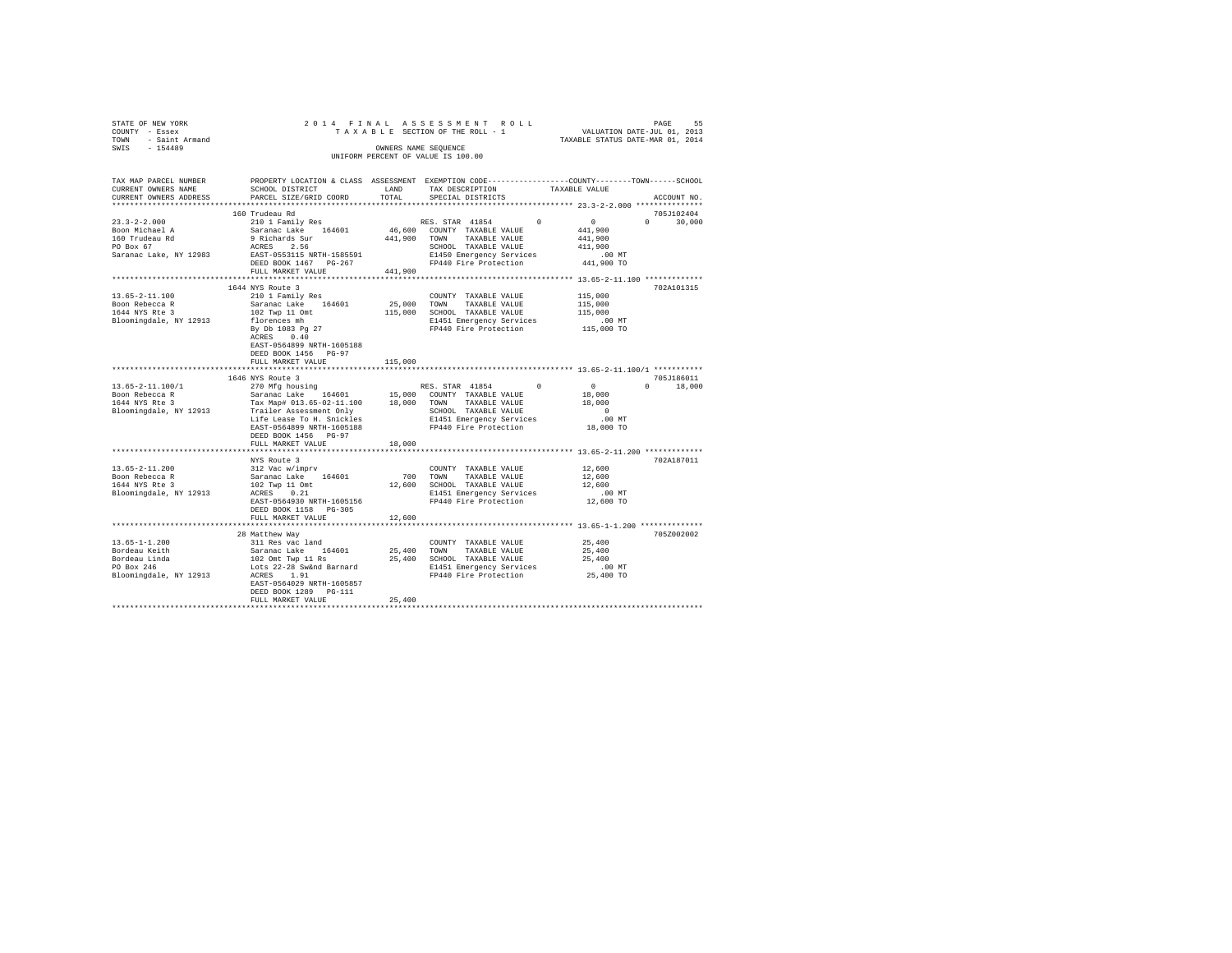| STATE OF NEW YORK                                  |                                                                                                  |              | 2014 FINAL ASSESSMENT ROLL         |          | PAGE 56<br>VALUATION DATE-JUL 01, 2013 |          |             |
|----------------------------------------------------|--------------------------------------------------------------------------------------------------|--------------|------------------------------------|----------|----------------------------------------|----------|-------------|
| COUNTY - Essex                                     |                                                                                                  |              | TAXABLE SECTION OF THE ROLL - 1    |          |                                        |          |             |
| TOWN - Saint Armand                                |                                                                                                  |              |                                    |          | TAXABLE STATUS DATE-MAR 01, 2014       |          |             |
| SWIS - 154489                                      |                                                                                                  |              | OWNERS NAME SEQUENCE               |          |                                        |          |             |
|                                                    |                                                                                                  |              | UNIFORM PERCENT OF VALUE IS 100.00 |          |                                        |          |             |
|                                                    |                                                                                                  |              |                                    |          |                                        |          |             |
|                                                    |                                                                                                  |              |                                    |          |                                        |          |             |
| TAX MAP PARCEL NUMBER                              | PROPERTY LOCATION & CLASS ASSESSMENT EXEMPTION CODE----------------COUNTY-------TOWN------SCHOOL |              |                                    |          |                                        |          |             |
| CURRENT OWNERS NAME                                | SCHOOL DISTRICT                                                                                  | LAND         | TAX DESCRIPTION                    |          | TAXABLE VALUE                          |          |             |
| CURRENT OWNERS ADDRESS                             | PARCEL SIZE/GRID COORD                                                                           | TOTAL        | SPECIAL DISTRICTS                  |          |                                        |          | ACCOUNT NO. |
|                                                    |                                                                                                  |              |                                    |          |                                        |          |             |
|                                                    |                                                                                                  |              |                                    |          |                                        |          |             |
|                                                    | 1685 NYS Route 3                                                                                 |              |                                    |          |                                        |          | 702A106009  |
| $13.57 - 2 - 5.002$                                | 210 1 Family Res                                                                                 |              | RES. STAR 41854                    | $\Omega$ | $\sim$ 0                               | $\Omega$ | 30,000      |
| Bordeau Keith E                                    |                                                                                                  |              | 25,600 COUNTY TAXABLE VALUE        |          | 181,500                                |          |             |
| Bordeau Linda L                                    |                                                                                                  | 181,500 TOWN | TAXABLE VALUE                      |          | 181,500                                |          |             |
| 1685 NYS Rte 3<br>PO Box 246                       |                                                                                                  |              | SCHOOL TAXABLE VALUE               |          | 151,500                                |          |             |
|                                                    | Saranac Lake 164601<br>101 Richards Survey<br>Also 1100/326<br>ACRES 0.42 BANK CORE              |              | E1451 Emergency Services           |          | $.00$ MT                               |          |             |
| Bloomingdale, NY 12913                             | EAST-0564234 NRTH-1606070                                                                        |              | FP440 Fire Protection              |          | 181,500 TO                             |          |             |
|                                                    | DEED BOOK 974 PG-131                                                                             |              |                                    |          |                                        |          |             |
|                                                    | FULL MARKET VALUE                                                                                | 181,500      |                                    |          |                                        |          |             |
|                                                    |                                                                                                  |              |                                    |          |                                        |          |             |
|                                                    | 37 Poplar Ln                                                                                     |              |                                    |          |                                        |          | 702A101505  |
| $13.56 - 7 - 24.000$                               | 210 1 Family Res                                                                                 |              | VET WAR CT 41121 0 12,480          |          |                                        | 12,480   | $\sim$ 0    |
| Boula Andrew J                                     | Saranac Lake 164601                                                                              |              | 25,000 RES. STAR 41854             | $\sim$ 0 | $\sim$ 0                               | $\Omega$ | 30,000      |
| Boula Dawn A                                       | 82 Rs Twp 11 Omt<br>Whiteface Mtn Pk Lt20,22                                                     |              | 83,200 COUNTY TAXABLE VALUE        |          | 70.720                                 |          |             |
| 37 Poplar Ln                                       |                                                                                                  |              | TOWN<br>TAXABLE VALUE              |          | 70.720                                 |          |             |
| PO Box 173                                         | ACRES 0.40                                                                                       |              |                                    |          | 53,200                                 |          |             |
|                                                    |                                                                                                  |              | SCHOOL TAXABLE VALUE               |          |                                        |          |             |
| Bloomingdale, NY 12913                             | EAST-0562604 NRTH-1606640                                                                        |              | E1451 Emergency Services           |          | $.00$ MT                               |          |             |
|                                                    | DEED BOOK 809 PG-230                                                                             |              | FP440 Fire Protection              |          | 83,200 TO                              |          |             |
|                                                    | FULL MARKET VALUE                                                                                | 83,200       |                                    |          |                                        |          |             |
|                                                    |                                                                                                  |              |                                    |          |                                        |          |             |
|                                                    | 33 Poplar Ln                                                                                     |              |                                    |          |                                        |          | 702A101201  |
| $13.56 - 7 - 25.000$                               | 270 Mfg housing                                                                                  |              | COUNTY TAXABLE VALUE               |          | 37,700                                 |          |             |
| Boula Andrew J                                     | Saranac Lake 164601                                                                              | 25,000       | TOWN<br>TAXABLE VALUE              |          | 37,700                                 |          |             |
| Boula Dawn A                                       | 82 Rs Twp 11 Omt<br>ACRES 0.40                                                                   |              | 37,700 SCHOOL TAXABLE VALUE        |          | 37,700                                 |          |             |
| 37 Poplar Ln<br>37 Poplar Ln<br>PO Box 173         |                                                                                                  |              | E1451 Emergency Services           |          | $.00$ MT                               |          |             |
|                                                    | EAST-0562578 NRTH-1606764                                                                        |              | FP440 Fire Protection              |          | 37,700 TO                              |          |             |
| Bloomingdale, NY 12913                             | DEED BOOK 1443 PG-17                                                                             |              |                                    |          |                                        |          |             |
|                                                    | FULL MARKET VALUE                                                                                | 37,700       |                                    |          |                                        |          |             |
|                                                    |                                                                                                  |              |                                    |          |                                        |          |             |
|                                                    | Stevenson Rd                                                                                     |              |                                    |          |                                        |          | 705J178064  |
| $32.166 - 6 - 6.000$                               | 311 Res vac land                                                                                 |              | COUNTY TAXABLE VALUE               |          | 2,800                                  |          |             |
| Boushie & Assoc RE Partnership Saranac Lake 164601 |                                                                                                  | 2,800        | TOWN<br>TAXABLE VALUE              |          | 2,800                                  |          |             |
|                                                    |                                                                                                  |              | 2,800 SCHOOL TAXABLE VALUE         |          | 2,800                                  |          |             |
|                                                    |                                                                                                  |              | E1450 Emergency Services           |          | .00 MT                                 |          |             |
| Saranac Lake, NY 12983                             | EAST-0554253 NRTH-1578116                                                                        |              | FP440 Fire Protection              |          | 2,800 TO                               |          |             |
|                                                    | DEED BOOK 1072 PG-255                                                                            |              |                                    |          |                                        |          |             |
|                                                    | FULL MARKET VALUE                                                                                | 2,800        |                                    |          |                                        |          |             |
|                                                    |                                                                                                  |              |                                    |          |                                        |          |             |
|                                                    |                                                                                                  |              |                                    |          |                                        |          |             |
|                                                    | 1678 NYS Route 3                                                                                 |              |                                    |          |                                        |          | 702A100915  |
| $13.65 - 2 - 1.000$                                | 210 1 Family Res                                                                                 |              | COUNTY TAXABLE VALUE               |          | 85,000                                 |          |             |
| Bova William J III                                 | Saranac Lake 164601                                                                              | 32,900       | TOWN<br>TAXABLE VALUE              |          | 85,000                                 |          |             |
| Brown Kayla S<br>PO Box 195                        | 102 Twp 11 Omt<br>ACRES 0.73                                                                     |              | 85,000 SCHOOL TAXABLE VALUE        |          | 85,000                                 |          |             |
|                                                    |                                                                                                  |              | E1451 Emergency Services           |          | .00MT                                  |          |             |
| Bloomingdale, NY 12913 EAST-0564550 NRTH-1605875   |                                                                                                  |              | FP440 Fire Protection              |          | 85,000 TO                              |          |             |
|                                                    | DEED BOOK 1765 PG-79                                                                             |              |                                    |          |                                        |          |             |
| PRIOR OWNER ON 3/01/2014 FULL MARKET VALUE         |                                                                                                  | 85,000       |                                    |          |                                        |          |             |
| Darrah Wayne A                                     |                                                                                                  |              |                                    |          |                                        |          |             |
|                                                    |                                                                                                  |              |                                    |          |                                        |          |             |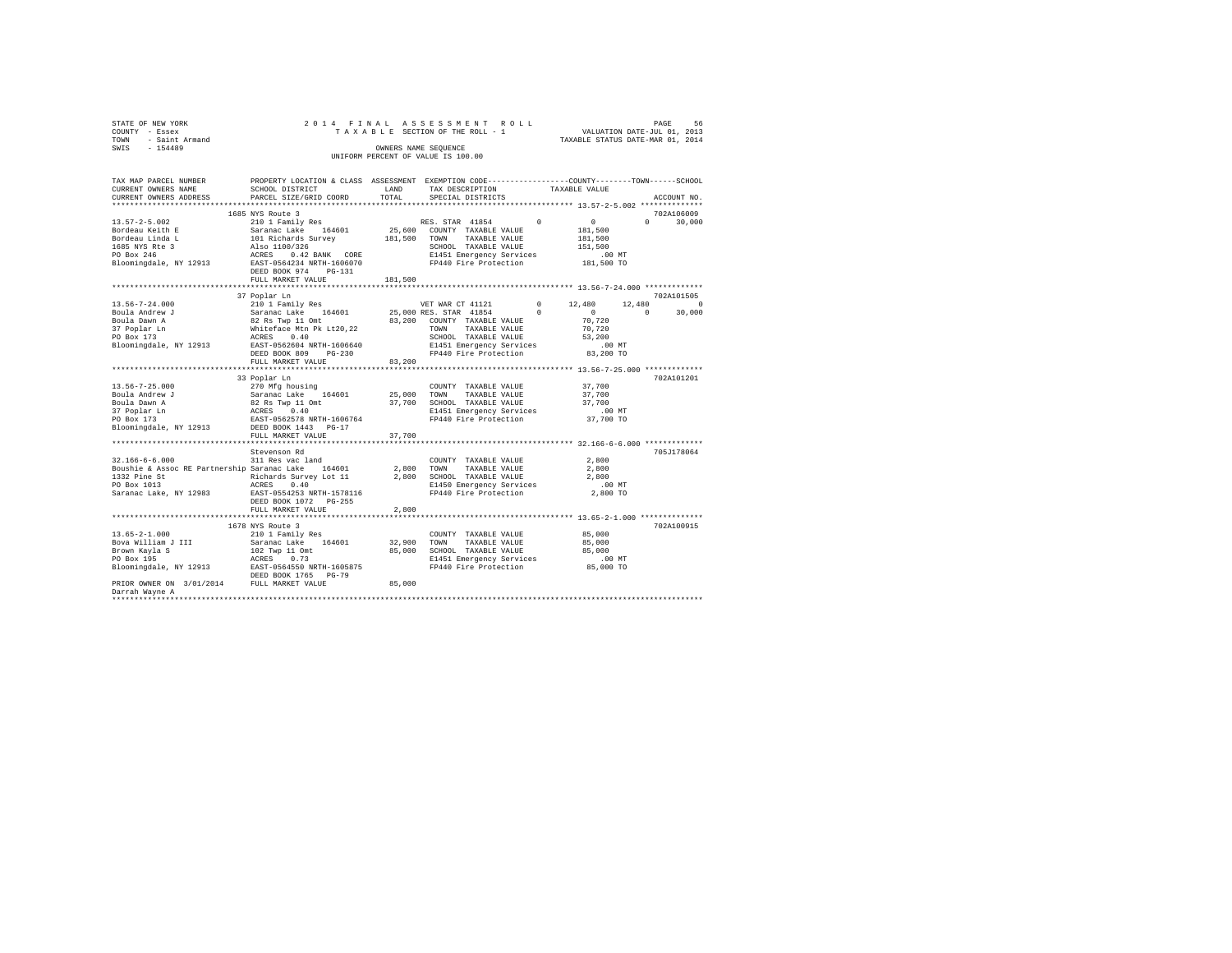| STATE OF NEW YORK<br>COUNTY - Essex<br>- Saint Armand<br>TOWN<br>SWIS - 154489 |                                                                                                                                                 | 2014 FINAL ASSESSMENT ROLL<br>TAXABLE SECTION OF THE ROLL - 1 VALUATION DATE-JUL 01, 2013<br>OWNERS NAME SEQUENCE<br>UNIFORM PERCENT OF VALUE IS 100.00                                                                                                                                                                                                                                                                                                                                                                                                                 | 57<br>PAGE<br>TAXABLE STATUS DATE-MAR 01, 2014                                                                          |
|--------------------------------------------------------------------------------|-------------------------------------------------------------------------------------------------------------------------------------------------|-------------------------------------------------------------------------------------------------------------------------------------------------------------------------------------------------------------------------------------------------------------------------------------------------------------------------------------------------------------------------------------------------------------------------------------------------------------------------------------------------------------------------------------------------------------------------|-------------------------------------------------------------------------------------------------------------------------|
| CURRENT OWNERS NAME SCHOOL DISTRICT                                            |                                                                                                                                                 | TAX MAP PARCEL NUMBER PROPERTY LOCATION & CLASS ASSESSMENT EXEMPTION CODE--------------COUNTY-------TOWN-----SCHOOL<br>LAND TAX DESCRIPTION TAXABLE VALUE<br>$\texttt{CURER} \texttt{RINR} \texttt{SODES} \texttt{DDES} \texttt{DRES} \texttt{DRES} \texttt{SIDE} \texttt{SDER} \texttt{GODE} \texttt{DCE} \texttt{SPECIR} \texttt{DSER} \texttt{SDER} \texttt{SDER} \texttt{DSES} \texttt{DSES} \texttt{DSES} \texttt{DSES} \texttt{DSES} \texttt{DSES} \texttt{DSES} \texttt{DSES} \texttt{DSES} \texttt{DSES} \texttt{DSES} \texttt{DSES} \texttt{DSES} \texttt{DSE$ |                                                                                                                         |
|                                                                                | NYS Route 3<br>$23.3 - 1 - 6.200$ 314 Rural vac<10<br>Boyd Raymon D Saranac Lake 164601 1,600 TOWN<br>DEED BOOK 1522 PG-72<br>FULL MARKET VALUE | COUNTY TAXABLE VALUE 1,600<br>TAXABLE VALUE 1,600<br>E1450 Emergency Services .00 MT<br>EAST-0560009 NRTH-1591308 FP440 Fire Protection 1.600 TO<br>1,600                                                                                                                                                                                                                                                                                                                                                                                                               | 705J190005                                                                                                              |
| $23.3 - 1 - 7.000$<br>Boyd Raymon D                                            | 993 NYS Route 3                                                                                                                                 | Saranac Lake 164601 21,700 COUNTY TAXABLE VALUE                                                                                                                                                                                                                                                                                                                                                                                                                                                                                                                         | 705J102707<br>$\sim$ 0.000 $\sim$ 0.000 $\sim$ 0.000 $\sim$ 0.000 $\sim$ 0.000 $\sim$<br>30,000<br>$^{\circ}$<br>62,400 |

| Bovd Janet L                                                                                                       | 47-67 Richards Sur<br>DEED BOOK 1522 PG-72<br>62,400<br>FULL MARKET VALUE                                                                                                                                                                                                                                     | 62,400 | TOWN TAXABLE VALUE<br>SCHOOL TAXABLE VALUE<br>E1450 Emergency Services<br>FP440 Fire Protection 62.400 TO                                                  | 62,400<br>32,400<br>$.00$ MT                                  |                    |
|--------------------------------------------------------------------------------------------------------------------|---------------------------------------------------------------------------------------------------------------------------------------------------------------------------------------------------------------------------------------------------------------------------------------------------------------|--------|------------------------------------------------------------------------------------------------------------------------------------------------------------|---------------------------------------------------------------|--------------------|
|                                                                                                                    | 794 Saint Regis Ave                                                                                                                                                                                                                                                                                           |        |                                                                                                                                                            |                                                               | 702A101810         |
| $13.56 - 7 - 4.000$<br>Boyle Kenneth J                                                                             | Saranac Lake 164601 30,300 COUNTY TAXABLE VALUE<br>Example Data and the Same of the Community of the Same Particle Association of the Same Community of the Same C<br>Policy of the Same Data of the Same of the Same Community of the Same Particle School of the Same Particle Sam<br>DEED BOOK 1583 PG-185 |        | E1451 Emergency Services                                                                                                                                   | $\sim$ 0.000 $\sim$<br>124,000<br>124,000<br>94,000<br>.00 MT | $\Omega$<br>30,000 |
|                                                                                                                    | FULL MARKET VALUE<br>124,000                                                                                                                                                                                                                                                                                  |        |                                                                                                                                                            |                                                               |                    |
|                                                                                                                    | 32 Cantwell Wav                                                                                                                                                                                                                                                                                               |        |                                                                                                                                                            |                                                               | 705.T181011        |
| $32.166 - 5 - 1.119$<br>Saranac Lake, NY 12983                                                                     | Old Military Est Lot 8<br>John Deeming Survey 3027<br>ACRES 0.19 BANK NBTOFN<br>EAST-0553858 NRTH-1578693<br>DEED BOOK 1466 PG-226                                                                                                                                                                            |        | SCHOOL TAXABLE VALUE<br>E1450 Emergency Services .00 MT<br>FP440 Fire Protection 117,300 TO                                                                | $\sim$ 0 $\sim$<br>117,300<br>117,300<br>87,300               | 30,000<br>$\Omega$ |
|                                                                                                                    | FULL MARKET VALUE 117,300                                                                                                                                                                                                                                                                                     |        |                                                                                                                                                            |                                                               |                    |
|                                                                                                                    | 29 Alina Way                                                                                                                                                                                                                                                                                                  |        |                                                                                                                                                            |                                                               | 705Z009007         |
| $13.3 - 1 - 24.130$<br>Branch JS<br>Darrah-Branch Nicole  84 OMT TWP II RS<br>PO Box 280<br>Bloomingdale, NY 12913 | Saranac Lake 164601 56,000 COUNTY TAXABLE VALUE<br>327,700<br>ACRES 4.52<br>EAST-0562792 NRTH-1602038<br>DEED BOOK 1595 PG-241<br>327,700                                                                                                                                                                     |        | 210 1 Family Res 60 NES. STAR 41854 0<br>TOWN<br>TAXABLE VALUE 327,700<br>SCHOOL TAXABLE VALUE<br>E1451 Emergency Services .00 MT<br>FP440 Fire Protection | $\sim$ 0<br>327,700<br>297,700<br>327,700 TO                  | 30,000<br>$\Omega$ |
|                                                                                                                    | FULL MARKET VALUE                                                                                                                                                                                                                                                                                             |        |                                                                                                                                                            |                                                               |                    |
|                                                                                                                    |                                                                                                                                                                                                                                                                                                               |        |                                                                                                                                                            |                                                               |                    |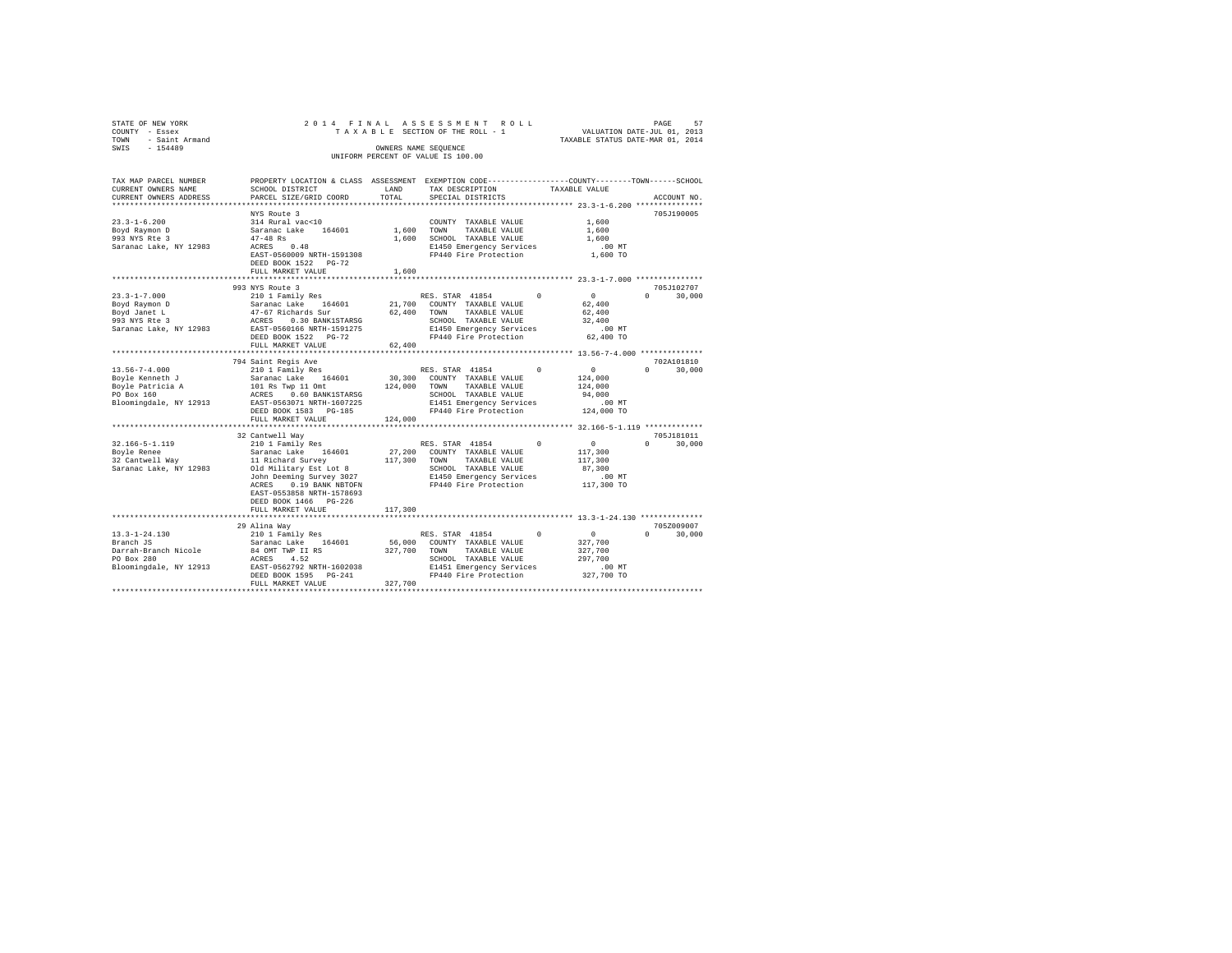| COUNTY - Essex | STATE OF NEW YORK |  |  |  | 2014 FINAL ASSESSMENT ROLL<br>TAXABLE SECTION OF THE ROLL - 1 |                                  | PAGE<br>VALUATION DATE-JUL 01, 2013 | 58 |
|----------------|-------------------|--|--|--|---------------------------------------------------------------|----------------------------------|-------------------------------------|----|
| TOWN           | - Saint Armand    |  |  |  |                                                               | TAXABLE STATUS DATE-MAR 01, 2014 |                                     |    |
| SWIS           | $-154489$         |  |  |  | OWNERS NAME SEOUENCE<br>UNIFORM PERCENT OF VALUE IS 100.00    |                                  |                                     |    |

| TAX MAP PARCEL NUMBER<br>CURRENT OWNERS NAME<br>CURRENT OWNERS ADDRESS                                                            | PROPERTY LOCATION & CLASS ASSESSMENT EXEMPTION CODE----------------COUNTY-------TOWN-----SCHOOL<br>SCHOOL DISTRICT<br>PARCEL SIZE/GRID COORD                                                         | LAND<br>TOTAL                | TAX DESCRIPTION<br>SPECIAL DISTRICTS                                                                                                                                           |            | TAXABLE VALUE                                                                      | ACCOUNT NO.                      |
|-----------------------------------------------------------------------------------------------------------------------------------|------------------------------------------------------------------------------------------------------------------------------------------------------------------------------------------------------|------------------------------|--------------------------------------------------------------------------------------------------------------------------------------------------------------------------------|------------|------------------------------------------------------------------------------------|----------------------------------|
| *************************                                                                                                         |                                                                                                                                                                                                      |                              |                                                                                                                                                                                |            |                                                                                    |                                  |
|                                                                                                                                   | 38 Vine St                                                                                                                                                                                           |                              |                                                                                                                                                                                |            |                                                                                    | 702A100701                       |
| $13.56 - 7 - 8.000$<br>Branch Spencer G<br>Branch Kimberly A<br>PO Box 183<br>Bloomingdale, NY 12913                              | 210 1 Family Res<br>Saranac Lake 164601<br>101 Rs Twp 11 Omt<br>ACRES 0.30<br>EAST-0563376 NRTH-1606347<br>DEED BOOK 1038 PG-22<br>FULL MARKET VALUE                                                 | 130,800 TOWN<br>130,800      | RES. STAR 41854<br>21,700 COUNTY TAXABLE VALUE<br>TAXABLE VALUE<br>SCHOOL TAXABLE VALUE<br>E1451 Emergency Services<br>FP440 Fire Protection                                   | $\sim$     | $\overline{0}$<br>130,800<br>130,800<br>100,800<br>.00 MT<br>130,800 TO            | $\Omega$<br>30,000               |
|                                                                                                                                   |                                                                                                                                                                                                      |                              |                                                                                                                                                                                |            |                                                                                    |                                  |
| $32.38 - 1 - 2.000$<br>Brescia Christopher A<br>75 Rockledge Ln<br>Saranac Lake, NY 12983                                         | 75 Rockledge Ln<br>210 1 Family Res<br>Saranac Lake 164601<br>11 Richards Survey<br>3.99<br>ACRES<br>EAST-0555998 NRTH-1579380<br>DEED BOOK 1012 PG-282<br>FULL MARKET VALUE                         | 48,000<br>151,600            | RES. STAR 41854<br>COUNTY TAXABLE VALUE<br>TOWN<br>TAXABLE VALUE<br>SCHOOL TAXABLE VALUE<br>E1450 Emergency Services<br>FP440 Fire Protection<br>151.600 WD441 Rockledge water | $^{\circ}$ | $\circ$<br>151,600<br>151,600<br>121,600<br>$.00$ MT<br>151,600 TO<br>151,600 TO M | 705L102406<br>$\Omega$<br>30,000 |
|                                                                                                                                   | 19 Main St                                                                                                                                                                                           |                              |                                                                                                                                                                                |            |                                                                                    | 702A101003                       |
| $13.56 - 9 - 6.000$<br>Bringley Michael T<br>Bloomingdale, NY 12913                                                               | 210 1 Family Res<br>Saranac Lake 164601<br>EAST-0563770 NRTH-1606094<br>DEED BOOK 1715 PG-209<br>FULL MARKET VALUE                                                                                   | 28,300<br>175,000<br>175,000 | RES. STAR 41854<br>COUNTY TAXABLE VALUE<br>TOWN<br>TAXABLE VALUE<br>SCHOOL TAXABLE VALUE<br>E1451 Emergency Services<br>FP440 Fire Protection                                  | $\Omega$   | 0<br>175,000<br>175,000<br>145,000<br>$.00$ MT<br>175,000 TO                       | $\Omega$<br>30,000               |
|                                                                                                                                   |                                                                                                                                                                                                      |                              |                                                                                                                                                                                |            |                                                                                    |                                  |
| $13.57 - 1 - 3.200$<br>Brink Larry W<br>Brink Martha Jane<br>1771 NYS Rte 3<br>PO Box 125<br>Bloomingdale, NY 12913 DEED BOOK 868 | 1771 NYS Route 3<br>210 1 Family Res<br>Saranac Lake 164601<br>121 Twp 11 Omt Rs<br>ACRES 1.31<br>EAST-0565882 NRTH-1607200<br>PG-155<br>FULL MARKET VALUE                                           | 35,300<br>136,500<br>136,500 | RES. STAR 41854<br>COUNTY TAXABLE VALUE<br>TOWN<br>TAXABLE VALUE<br>SCHOOL TAXABLE VALUE<br>E1451 Emergency Services<br>FP440 Fire Protection                                  | $\Omega$   | $\sim$ 0<br>136,500<br>136,500<br>106,500<br>$.00$ MT<br>136,500 TO                | 705J187004<br>$\Omega$<br>30,000 |
|                                                                                                                                   |                                                                                                                                                                                                      |                              |                                                                                                                                                                                |            | **************** 13.65-1-8.000 *************                                       |                                  |
| $13.65 - 1 - 8.000$<br>Brown Donald E<br>18 School St<br>PO Box 188<br>Bloomingdale, NY 12913                                     | 18 School St<br>210 1 Family Res<br>Saranac Lake 164601<br>102 Twp 11 Omt<br>Life Use Evelyn A Brown<br>0.20<br>ACRES<br>EAST-0564049 NRTH-1605732<br>DEED BOOK 837<br>$PG-058$<br>FULL MARKET VALUE | 19,000<br>47,400<br>47,400   | COUNTY TAXABLE VALUE<br>TOWN<br>TAXABLE VALUE<br>SCHOOL TAXABLE VALUE<br>E1451 Emergency Services<br>FP440 Fire Protection 47,400 TO                                           |            | 47,400<br>47.400<br>47,400<br>$.00$ MT                                             | 702A100708                       |
|                                                                                                                                   |                                                                                                                                                                                                      |                              |                                                                                                                                                                                |            |                                                                                    |                                  |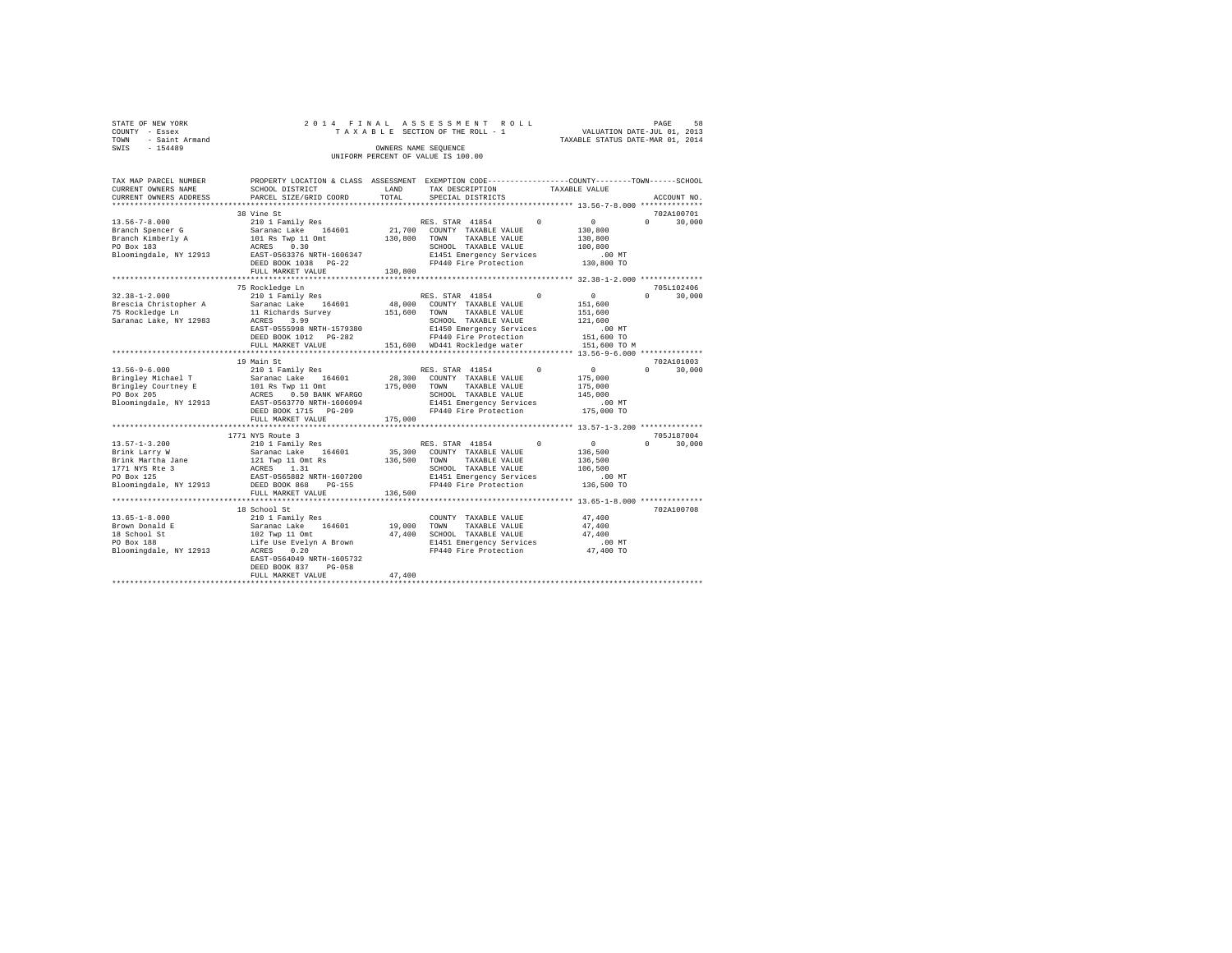| STATE OF NEW YORK                     |                                                                                                                                                                                                                                |        | 2014 FINAL ASSESSMENT ROLL                                                       | PAGE 59<br>VALUATION DATE-JUL 01, 2013 |               |
|---------------------------------------|--------------------------------------------------------------------------------------------------------------------------------------------------------------------------------------------------------------------------------|--------|----------------------------------------------------------------------------------|----------------------------------------|---------------|
| COUNTY - Essex<br>TOWN - Saint Armand |                                                                                                                                                                                                                                |        | TAXABLE SECTION OF THE ROLL - 1                                                  | TAXABLE STATUS DATE-MAR 01, 2014       |               |
| SWIS - 154489                         |                                                                                                                                                                                                                                |        | OWNERS NAME SEOUENCE                                                             |                                        |               |
|                                       |                                                                                                                                                                                                                                |        | UNIFORM PERCENT OF VALUE IS 100.00                                               |                                        |               |
|                                       |                                                                                                                                                                                                                                |        |                                                                                  |                                        |               |
| TAX MAP PARCEL NUMBER                 | PROPERTY LOCATION & CLASS ASSESSMENT EXEMPTION CODE----------------COUNTY-------TOWN-----SCHOOL                                                                                                                                |        |                                                                                  |                                        |               |
| CURRENT OWNERS NAME                   | SCHOOL DISTRICT                                                                                                                                                                                                                | LAND   | TAX DESCRIPTION                                                                  | TAXABLE VALUE                          |               |
| CURRENT OWNERS ADDRESS                | PARCEL SIZE/GRID COORD                                                                                                                                                                                                         | TOTAL  | SPECIAL DISTRICTS                                                                |                                        | ACCOUNT NO.   |
|                                       |                                                                                                                                                                                                                                |        |                                                                                  |                                        |               |
|                                       | School St                                                                                                                                                                                                                      |        |                                                                                  |                                        | 702A101512    |
| $13.65 - 1 - 9.000$                   | 311 Res vac land<br>Saranac Lake 164601 13,300                                                                                                                                                                                 |        | COUNTY TAXABLE VALUE                                                             | 13,300                                 |               |
| Brown Donald E                        |                                                                                                                                                                                                                                |        | TAXABLE VALUE<br>TOWN                                                            | 13,300                                 |               |
| 18 School St                          | 102 Twp 11 Omt<br>ACRES 0.20                                                                                                                                                                                                   |        | 13,300 SCHOOL TAXABLE VALUE                                                      | 13,300                                 |               |
| PO Box 188                            |                                                                                                                                                                                                                                |        | E1451 Emergency Services .00 MT<br>FP440 Fire Protection 13,300 TO               |                                        |               |
|                                       | Bloomingdale, NY 12913 EAST-0563993 NRTH-1605719                                                                                                                                                                               |        |                                                                                  |                                        |               |
|                                       | DEED BOOK 1109 PG-346                                                                                                                                                                                                          |        |                                                                                  |                                        |               |
|                                       | FULL MARKET VALUE                                                                                                                                                                                                              | 13,300 |                                                                                  |                                        |               |
|                                       |                                                                                                                                                                                                                                |        |                                                                                  |                                        |               |
|                                       | School St                                                                                                                                                                                                                      |        |                                                                                  |                                        | 702A101203    |
| $13.65 - 1 - 1.100$                   | 311 Res vac land                                                                                                                                                                                                               |        | COUNTY TAXABLE VALUE                                                             | 19,000                                 |               |
| Brown Everett R<br>Brooks Rose M      | Saranac Lake 164601                                                                                                                                                                                                            |        | 19,000 TOWN TAXABLE VALUE                                                        | 19,000                                 |               |
|                                       | 102 Twp 11 Omt<br>ACRES 0.45 19,000 SCHOOL TAXABLE VALUE<br>E1451 Emergency Services                                                                                                                                           |        |                                                                                  | 19,000                                 |               |
| 1211 Fletcher Farm Rd                 |                                                                                                                                                                                                                                |        |                                                                                  | 00 MT.<br>19,000 TO                    |               |
| Bloomingdale, NY 12913                | EAST-0563900 NRTH-1605698                                                                                                                                                                                                      |        | FP440 Fire Protection                                                            |                                        |               |
|                                       | DEED BOOK 1526    PG-70<br>FULL MARKET VALUE                                                                                                                                                                                   | 19,000 |                                                                                  |                                        |               |
|                                       |                                                                                                                                                                                                                                |        |                                                                                  |                                        |               |
|                                       | 5 Goodspeed Ln                                                                                                                                                                                                                 |        |                                                                                  |                                        | 705J102409    |
|                                       |                                                                                                                                                                                                                                |        | COUNTY TAXABLE VALUE                                                             | 18,500                                 |               |
| 15.-1-11.000<br>Brown Helen L         |                                                                                                                                                                                                                                |        |                                                                                  | 18,500                                 |               |
| c/o Joan Werschler                    | 367 Richards Sur                                                                                                                                                                                                               |        | 18,500 SCHOOL TAXABLE VALUE                                                      | 18,500                                 |               |
|                                       |                                                                                                                                                                                                                                |        | E1451 Emergency Services                                                         | .00MT                                  |               |
|                                       | 277 Troy Schenectady Rd 100 X 191<br>Latham, NY 12110 ACRES 0.40                                                                                                                                                               |        | FP440 Fire Protection 18,500 TO                                                  |                                        |               |
|                                       | EAST-0602594 NRTH-1612443                                                                                                                                                                                                      |        |                                                                                  |                                        |               |
|                                       | DEED BOOK 497 PG-470                                                                                                                                                                                                           |        |                                                                                  |                                        |               |
|                                       | FULL MARKET VALUE                                                                                                                                                                                                              | 18,500 |                                                                                  |                                        |               |
|                                       |                                                                                                                                                                                                                                |        |                                                                                  |                                        |               |
|                                       | 175 Campion Way                                                                                                                                                                                                                |        |                                                                                  |                                        | 7057005001    |
| $13.4 - 1 - 65.120$                   | 210 1 Family Res                                                                                                                                                                                                               |        | COUNTY TAXABLE VALUE                                                             | 60,700                                 |               |
| Brown Jeffrey M                       | Saranac Lake 164601 32,200 TOWN                                                                                                                                                                                                |        | TAXABLE VALUE                                                                    | 60,700                                 |               |
| 177 Campion Way                       | 141 Omt Twp 11 Rs                                                                                                                                                                                                              |        |                                                                                  | 60,700                                 |               |
| Vermontville, NY 12989                | 4 Campion Sub                                                                                                                                                                                                                  |        | 60,700 SCHOOL TAXABLE VALUE<br>E1451 Emergency Services<br>FP440 Fire Protection | $.00$ MT                               |               |
|                                       | ACRES 9.64                                                                                                                                                                                                                     |        |                                                                                  | 60,700 TO                              |               |
|                                       | EAST-0568844 NRTH-1606987                                                                                                                                                                                                      |        |                                                                                  |                                        |               |
|                                       | DEED BOOK 1393 PG-151                                                                                                                                                                                                          |        |                                                                                  |                                        |               |
|                                       | FULL MARKET VALUE                                                                                                                                                                                                              | 60,700 |                                                                                  |                                        |               |
|                                       | 1612 NYS Route 3                                                                                                                                                                                                               |        |                                                                                  |                                        | 705J189001    |
| $13.4 - 1 - 25.200$                   | 210 1 Family Res                                                                                                                                                                                                               |        | RES. STAR 41854                                                                  | $\sim$ 0<br>0 <sup>1</sup>             | $0 \t 30,000$ |
| Bruce Charles C                       | Saranac Lake 164601 36,200 COUNTY TAXABLE VALUE                                                                                                                                                                                |        |                                                                                  | 256,600                                |               |
| Bruce Debra A                         | $102$ Twp 11 Omt Rs                                                                                                                                                                                                            |        |                                                                                  | 256,600                                |               |
| 1612 NYS Rte 3                        | ACRES 5.00                                                                                                                                                                                                                     |        | 256,600 TOWN TAXABLE VALUE<br>SCHOOL TAXABLE VALUE<br>SCHOOL TAXABLE VALUE       | 226,600                                |               |
|                                       |                                                                                                                                                                                                                                |        |                                                                                  | .00 MT                                 |               |
|                                       |                                                                                                                                                                                                                                |        |                                                                                  | 256,600 TO                             |               |
|                                       | 1914 ND ROKES 5331 NRTH-1604342 SAMBLE PRESSION SAMPLE PRESSION SAMPLE PRESSION SAMPLE PRESSION SAMPLE PRESSION SAMPLE PRESSION SAMPLE PRESSION SAMPLE PRESSION SAMPLE PRESSION SAMPLE PRESSION SAMPLE PRESSION SAMPLE PRESSIO |        |                                                                                  |                                        |               |
|                                       |                                                                                                                                                                                                                                |        |                                                                                  |                                        |               |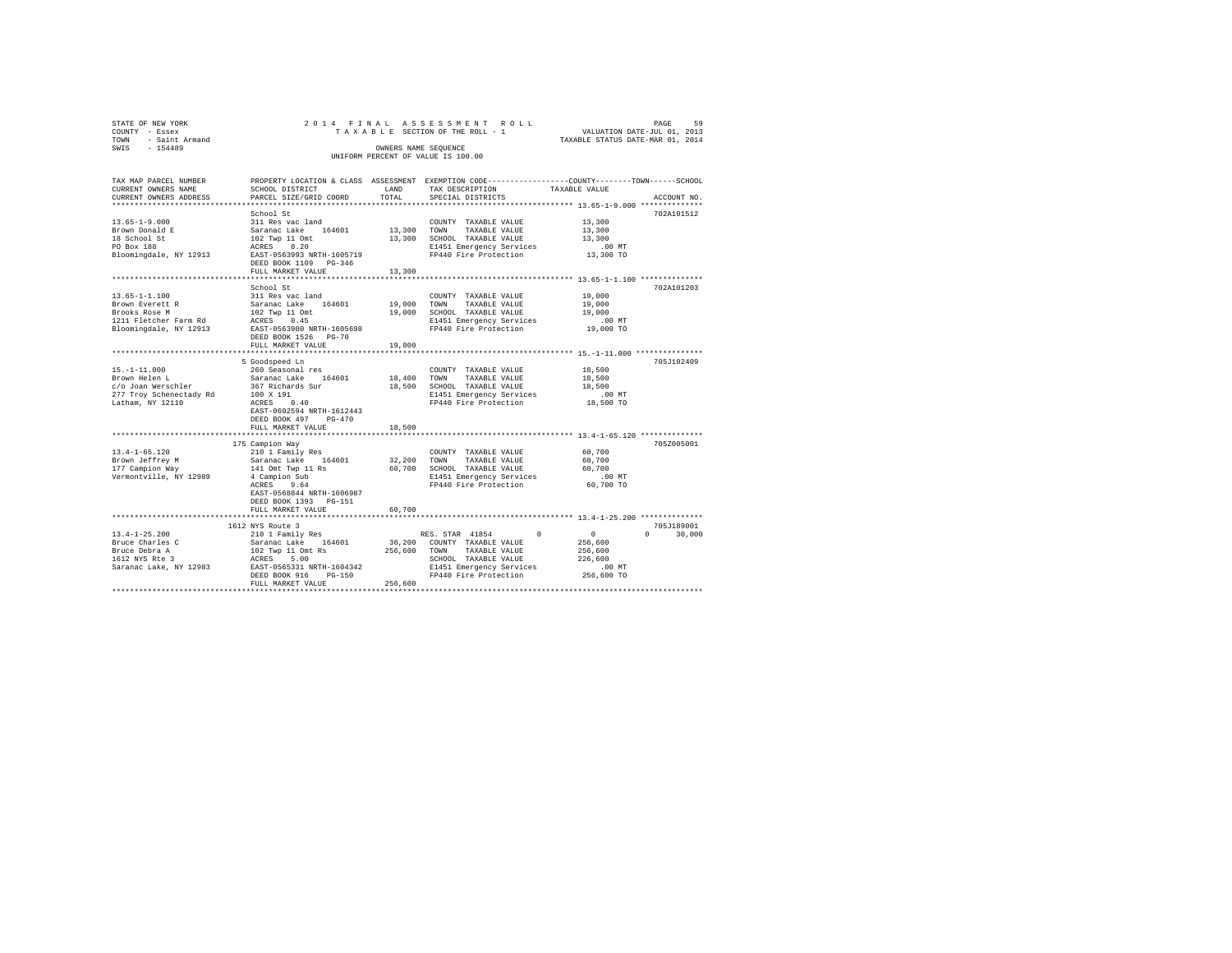|                                                                                   |                                                                                           |         |                                                                                                                                                        | PAGE 60 PAGE 60 PAGE 60 PAGE 60 PAGE 60 PAGE 60 PAGE 60 PAGE 60 PAGE 60 PAGE 60 PAGE 60 PAGE 60 PAGE 60 PAGE 60 PAGE 60 PAGE 60 PAGE 60 PAGE 60 PAGE 60 PAGE 60 PAGE 60 PAGE 60 PAGE 60 PAGE 60 PAGE 60 PAGE 60 PAGE 60 PAGE 6 |  |
|-----------------------------------------------------------------------------------|-------------------------------------------------------------------------------------------|---------|--------------------------------------------------------------------------------------------------------------------------------------------------------|--------------------------------------------------------------------------------------------------------------------------------------------------------------------------------------------------------------------------------|--|
| STATE OF NEW YORK $20$<br>TOWNT - Essex $20$<br>TOWN - Saint Armand SWIS - 154489 |                                                                                           |         | OWNERS NAME SEOUENCE                                                                                                                                   |                                                                                                                                                                                                                                |  |
|                                                                                   |                                                                                           |         | UNIFORM PERCENT OF VALUE IS 100.00                                                                                                                     |                                                                                                                                                                                                                                |  |
|                                                                                   |                                                                                           |         |                                                                                                                                                        |                                                                                                                                                                                                                                |  |
| TAX MAP PARCEL NUMBER                                                             |                                                                                           |         |                                                                                                                                                        | PROPERTY LOCATION & CLASS ASSESSMENT EXEMPTION CODE---------------COUNTY-------TOWN------SCHOOL                                                                                                                                |  |
| CURRENT OWNERS NAME                                                               | SCHOOL DISTRICT                                                                           | LAND    | TAX DESCRIPTION                                                                                                                                        | TAXABLE VALUE                                                                                                                                                                                                                  |  |
| CURRENT OWNERS ADDRESS                                                            | PARCEL SIZE/GRID COORD                                                                    | TOTAL   | SPECIAL DISTRICTS                                                                                                                                      | ACCOUNT NO.                                                                                                                                                                                                                    |  |
|                                                                                   |                                                                                           |         |                                                                                                                                                        |                                                                                                                                                                                                                                |  |
|                                                                                   | 992 NYS Route 3                                                                           |         |                                                                                                                                                        | 705J102710                                                                                                                                                                                                                     |  |
| $23.3 - 1 - 13.014$                                                               | 281 Multiple res                                                                          |         | COUNTY TAXABLE VALUE                                                                                                                                   | 118,700                                                                                                                                                                                                                        |  |
| Bruso Sheila D                                                                    |                                                                                           |         | 36,300 TOWN TAXABLE VALUE                                                                                                                              | 118,700                                                                                                                                                                                                                        |  |
| Bruso Bernard O Jr                                                                | Saranac Lake<br>47 Richards Sur<br>Life Est To J Fezette<br>By Db 1070 Pg 256             |         | 118,700 SCHOOL TAXABLE VALUE                                                                                                                           | 118,700                                                                                                                                                                                                                        |  |
| 180 Londonderry Tpke                                                              |                                                                                           |         |                                                                                                                                                        | $.00$ MT                                                                                                                                                                                                                       |  |
| Auburn, NH 03032                                                                  |                                                                                           |         | E1450 Emergency Services<br>FP440 Fire Protection                                                                                                      | 118,700 TO                                                                                                                                                                                                                     |  |
|                                                                                   | ACRES 2.44                                                                                |         |                                                                                                                                                        |                                                                                                                                                                                                                                |  |
|                                                                                   | EAST-0560512 NRTH-1591324                                                                 |         |                                                                                                                                                        |                                                                                                                                                                                                                                |  |
|                                                                                   | DEED BOOK 1114 PG-332                                                                     |         |                                                                                                                                                        |                                                                                                                                                                                                                                |  |
|                                                                                   | FULL MARKET VALUE                                                                         | 118,700 |                                                                                                                                                        |                                                                                                                                                                                                                                |  |
|                                                                                   |                                                                                           |         |                                                                                                                                                        |                                                                                                                                                                                                                                |  |
|                                                                                   | 197 River Rd                                                                              |         |                                                                                                                                                        | 705J103101                                                                                                                                                                                                                     |  |
| $13.4 - 1 - 46.000$                                                               | 210 1 Family Res                                                                          |         | COUNTY TAXABLE VALUE                                                                                                                                   | 141,900                                                                                                                                                                                                                        |  |
|                                                                                   | Saranac Lake 164601                                                                       |         | 33,600 TOWN TAXABLE VALUE                                                                                                                              | 141,900                                                                                                                                                                                                                        |  |
| Buckley Donna L<br>87 Pine Grove Ln                                               |                                                                                           |         |                                                                                                                                                        |                                                                                                                                                                                                                                |  |
|                                                                                   |                                                                                           |         |                                                                                                                                                        | 141,900                                                                                                                                                                                                                        |  |
| Loon Lake, NY 12989                                                               |                                                                                           |         | 122 Richards Survey 141,900 SCHOOL TAXABLE VALUE<br>ACRES 0.80 BANK1STARSG E1451 Emergency Services<br>EAST-0568713 RRTH-1604238 PF440 Fire Protection | $.00$ MT                                                                                                                                                                                                                       |  |
|                                                                                   |                                                                                           |         |                                                                                                                                                        | 141,900 TO                                                                                                                                                                                                                     |  |
|                                                                                   | DEED BOOK 1632 PG-158                                                                     |         |                                                                                                                                                        |                                                                                                                                                                                                                                |  |
|                                                                                   | FULL MARKET VALUE                                                                         | 141,900 |                                                                                                                                                        |                                                                                                                                                                                                                                |  |
|                                                                                   |                                                                                           |         |                                                                                                                                                        |                                                                                                                                                                                                                                |  |
|                                                                                   | 145 Trudeau Rd<br>210 1 Family Res                                                        |         | RES. STAR 41854 0 0                                                                                                                                    | 705J102410                                                                                                                                                                                                                     |  |
| $23.3 - 1 - 75.000$                                                               |                                                                                           |         |                                                                                                                                                        |                                                                                                                                                                                                                                |  |
|                                                                                   |                                                                                           |         |                                                                                                                                                        | $0 \t 30.000$                                                                                                                                                                                                                  |  |
|                                                                                   |                                                                                           |         | 38,000 COUNTY TAXABLE VALUE                                                                                                                            | 231,600                                                                                                                                                                                                                        |  |
|                                                                                   |                                                                                           |         | 231,600 TOWN TAXABLE VALUE                                                                                                                             | 231,600                                                                                                                                                                                                                        |  |
|                                                                                   |                                                                                           |         | SCHOOL TAXABLE VALUE                                                                                                                                   | 201,600                                                                                                                                                                                                                        |  |
| Saranac Lake, NY 12983-9611 EAST-0552878 NRTH-1585910                             |                                                                                           |         | E1450 Emergency Services                                                                                                                               | .00 MT                                                                                                                                                                                                                         |  |
|                                                                                   | DEED BOOK 1333 PG-324                                                                     |         | FP440 Fire Protection                                                                                                                                  | 231,600 TO                                                                                                                                                                                                                     |  |
|                                                                                   | FULL MARKET VALUE                                                                         | 231,600 |                                                                                                                                                        |                                                                                                                                                                                                                                |  |
|                                                                                   | **********************                                                                    |         |                                                                                                                                                        |                                                                                                                                                                                                                                |  |
|                                                                                   | Cantwell Wav                                                                              |         |                                                                                                                                                        | 705J180028                                                                                                                                                                                                                     |  |
| 32.166-5-1.114                                                                    | 311 Res vac land                                                                          |         | COUNTY TAXABLE VALUE                                                                                                                                   | 100                                                                                                                                                                                                                            |  |
| Buerkett Rebecca                                                                  | Saranac Lake 164601                                                                       |         | 100 TOWN TAXABLE VALUE                                                                                                                                 | 100                                                                                                                                                                                                                            |  |
| 39 Clark Wardner Rd                                                               |                                                                                           |         | 100 SCHOOL TAXABLE VALUE                                                                                                                               | 100                                                                                                                                                                                                                            |  |
| Rainbow Lake, NY 12976                                                            |                                                                                           |         | E1450 Emergency Services                                                                                                                               | .00 MT                                                                                                                                                                                                                         |  |
|                                                                                   |                                                                                           |         | FP440 Fire Protection                                                                                                                                  | 100 TO                                                                                                                                                                                                                         |  |
|                                                                                   | 11 Richards Survey<br>01d Military Est Pt Lot 4<br>32x34x30 J D Survey 3027<br>ACRES 0.01 |         |                                                                                                                                                        |                                                                                                                                                                                                                                |  |
|                                                                                   | EAST-0554273 NRTH-1578805                                                                 |         |                                                                                                                                                        |                                                                                                                                                                                                                                |  |
|                                                                                   | DEED BOOK 1744 PG-273                                                                     |         |                                                                                                                                                        |                                                                                                                                                                                                                                |  |
|                                                                                   | FULL MARKET VALUE                                                                         | 100     |                                                                                                                                                        |                                                                                                                                                                                                                                |  |
|                                                                                   |                                                                                           |         |                                                                                                                                                        |                                                                                                                                                                                                                                |  |
|                                                                                   | 150 Trudeau Rd                                                                            |         |                                                                                                                                                        | 705J102413                                                                                                                                                                                                                     |  |
| $23.3 - 2 - 1.000$                                                                | 260 Seasonal res                                                                          |         | COUNTY TAXABLE VALUE                                                                                                                                   | 68,200                                                                                                                                                                                                                         |  |
|                                                                                   |                                                                                           |         |                                                                                                                                                        | 68,200                                                                                                                                                                                                                         |  |
| Burger Charles H                                                                  | Saranac Lake 164601                                                                       |         | 38,700 TOWN TAXABLE VALUE<br>68,200 SCHOOL TAXABLE VALUE                                                                                               | 68,200                                                                                                                                                                                                                         |  |
|                                                                                   | 9 Richards Sur                                                                            |         |                                                                                                                                                        | $.00$ MT                                                                                                                                                                                                                       |  |
| Burger Charles H Jr<br>335 Revere Rd<br>Hillsborough, NC 27278                    |                                                                                           |         | E1450 Emergency Services<br>FP440 Fire Protection                                                                                                      | 68,200 TO                                                                                                                                                                                                                      |  |
|                                                                                   | ACRES 0.40<br>EAST-0552916 NRTH-1585678<br>DEED BOOK 587 PG-200                           |         |                                                                                                                                                        |                                                                                                                                                                                                                                |  |
|                                                                                   | FULL MARKET VALUE                                                                         | 68,200  |                                                                                                                                                        |                                                                                                                                                                                                                                |  |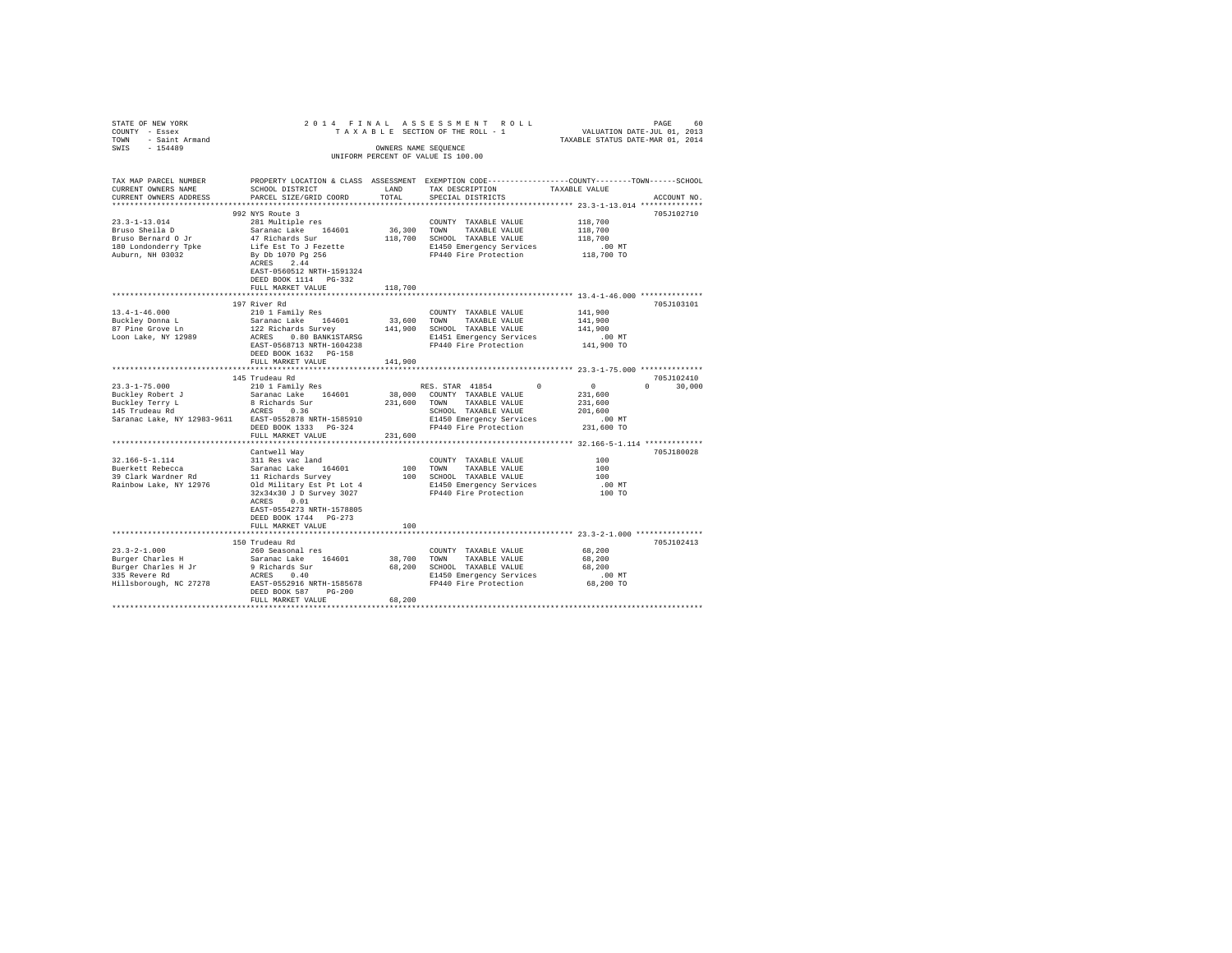|      | STATE OF NEW YORK     |                                      |                      | 2014 FINAL ASSESSMENT ROLL         |                                                              |                                  | 61<br>PAGE |
|------|-----------------------|--------------------------------------|----------------------|------------------------------------|--------------------------------------------------------------|----------------------------------|------------|
|      | COUNTY - Essex        |                                      |                      | TAXABLE SECTION OF THE ROLL - 1    |                                                              | VALUATION DATE-JUL 01, 2013      |            |
| TOWN | - Saint Armand        |                                      |                      |                                    |                                                              | TAXABLE STATUS DATE-MAR 01, 2014 |            |
| SWTS | $-154489$             |                                      | OWNERS NAME SEOUENCE |                                    |                                                              |                                  |            |
|      |                       |                                      |                      | UNIFORM PERCENT OF VALUE IS 100.00 |                                                              |                                  |            |
|      |                       |                                      |                      |                                    |                                                              |                                  |            |
|      |                       |                                      |                      |                                    |                                                              |                                  |            |
|      | TAX MAP PARCEL NUMBER | PROPERTY LOCATION & CLASS ASSESSMENT |                      |                                    | EXEMPTION CODE-----------------COUNTY-------TOWN------SCHOOL |                                  |            |
|      | CURRENT OWNERS NAME   | SCHOOL DISTRICT                      | LAND                 | TAX DESCRIPTION                    | TAXABLE VALUE                                                |                                  |            |

| CURRENT OWNERS NAME    | SCHOOT DISIKICL            | LAND    | TAY DROCKTRITOM                                   | TAAABLE VALUE |                    |
|------------------------|----------------------------|---------|---------------------------------------------------|---------------|--------------------|
| CURRENT OWNERS ADDRESS | PARCEL SIZE/GRID COORD     | TOTAL   | SPECIAL DISTRICTS                                 |               | ACCOUNT NO.        |
| *******************    |                            |         |                                                   |               |                    |
|                        | 22 Mill Ln                 |         |                                                   |               | 702A178029         |
| $13.57 - 1 - 20.000$   | 312 Vac w/imprv            |         | COUNTY TAXABLE VALUE                              | 137,400       |                    |
| Burgess Dean O         | Saranac Lake 164601        | 35,100  | TOWN<br>TAXABLE VALUE                             | 137,400       |                    |
| Burgess Dana R         | Rs Omt Lot 101             | 137,400 | SCHOOL TAXABLE VALUE                              | 137,400       |                    |
| 64 Trudeau Rd          | ACRES<br>1.07              |         | E1451 Emergency Services                          | $.00$ MT      |                    |
| Saranac Lake, NY 12983 | EAST-0564845 NRTH-1606981  |         | FP440 Fire Protection                             | 137,400 TO    |                    |
|                        | DEED BOOK 1317 PG-260      |         |                                                   |               |                    |
|                        | FULL MARKET VALUE          | 137,400 |                                                   |               |                    |
|                        |                            |         |                                                   |               |                    |
|                        | 14 Mill Ln                 |         |                                                   |               | 702A101710         |
| $13.57 - 1 - 21.000$   | 210 1 Family Res           |         | COUNTY TAXABLE VALUE                              | 145,400       |                    |
| Burgess Dean O         | Saranac Lake 164601        | 32,500  | TOWN<br>TAXABLE VALUE                             | 145,400       |                    |
| Burgess Dana R         | 101 Richards Sur Omt 11    | 145,400 | SCHOOL TAXABLE VALUE                              | 145,400       |                    |
| 64 Trudeau Rd          | ACRES<br>0.71              |         | E1451 Emergency Services                          | $.00$ MT      |                    |
| Saranac Lake, NY 12983 | EAST-0564820 NRTH-1606750  |         | FP440 Fire Protection                             | 145,400 TO    |                    |
|                        | DEED BOOK 1728<br>PG-192   |         |                                                   |               |                    |
|                        | FULL MARKET VALUE          | 145,400 |                                                   |               |                    |
|                        |                            |         |                                                   |               |                    |
|                        | 21 Mill Ln                 |         |                                                   |               | 702A101504         |
| $13.57 - 1 - 23.002$   | 444 Lumber yd/ml           |         | COUNTY TAXABLE VALUE                              | 196,900       |                    |
| Burgess Dean O         | Saranac Lake<br>164601     | 88,400  | TOWN<br>TAXABLE VALUE                             | 196,900       |                    |
| Burgess Dana R         | 101 Richards Sur Omt 11    | 196,900 | SCHOOL TAXABLE VALUE                              | 196,900       |                    |
| 64 Trudeau Rd          | 2.67<br>ACRES              |         | E1451 Emergency Services                          | .00MT         |                    |
| Saranac Lake, NY 12983 | EAST-0564649 NRTH-1607098  |         | FP440 Fire Protection                             | 196,900 TO    |                    |
|                        | DEED BOOK 1229<br>$PG-286$ |         |                                                   |               |                    |
|                        | FULL MARKET VALUE          | 196,900 |                                                   |               |                    |
|                        | *************************  |         | ********************* 13.57-1-31.200 ************ |               |                    |
|                        | NYS Route 3                |         |                                                   |               | 705J195008         |
| $13.57 - 1 - 31.200$   | 311 Res vac land           |         | COUNTY TAXABLE VALUE                              | 400           |                    |
| Burgess Dean 0         | Saranac Lake<br>164601     | 400     | TOWN<br>TAXABLE VALUE                             | 400           |                    |
| Burgess Dana R         | 101 Richards Omt Twp 11    | 400     | SCHOOL TAXABLE VALUE                              | 400           |                    |
| PO Box 258             | 0.08<br>ACRES              |         | E1451 Emergency Services                          | $.00$ MT      |                    |
| Bloomingdale, NY 12913 | EAST-0564481 NRTH-1607014  |         | FP440 Fire Protection                             | 400 TO        |                    |
|                        | DEED BOOK 1468 PG-110      |         |                                                   |               |                    |
|                        | FULL MARKET VALUE          | 400     |                                                   |               |                    |
|                        |                            |         |                                                   |               |                    |
|                        | 88 Maple Ln                |         |                                                   |               | 702A101013         |
| $13.56 - 10 - 6.000$   | 210 1 Family Res           |         | RES. STAR 41854<br>$\Omega$                       | $\Omega$      | $\Omega$<br>30,000 |
| Burman Darcey L        | 164601<br>Saranac Lake     | 21,700  | COUNTY TAXABLE VALUE                              | 117,200       |                    |
| 88 Maple Ln            | Lot 82 Twp 11 Omt          | 117,200 | TAXABLE VALUE<br>TOWN                             | 117,200       |                    |
| Bloomingdale, NY 12913 | 0.30<br>ACRES              |         | SCHOOL TAXABLE VALUE                              | 87,200        |                    |
|                        | EAST-0560823 NRTH-1605656  |         | E1451 Emergency Services                          | $.00$ MT      |                    |
|                        | DEED BOOK 1618 PG-204      |         | FP440 Fire Protection                             | 117,200 TO    |                    |
|                        | FULL MARKET VALUE          | 117,200 |                                                   |               |                    |
|                        |                            |         |                                                   |               |                    |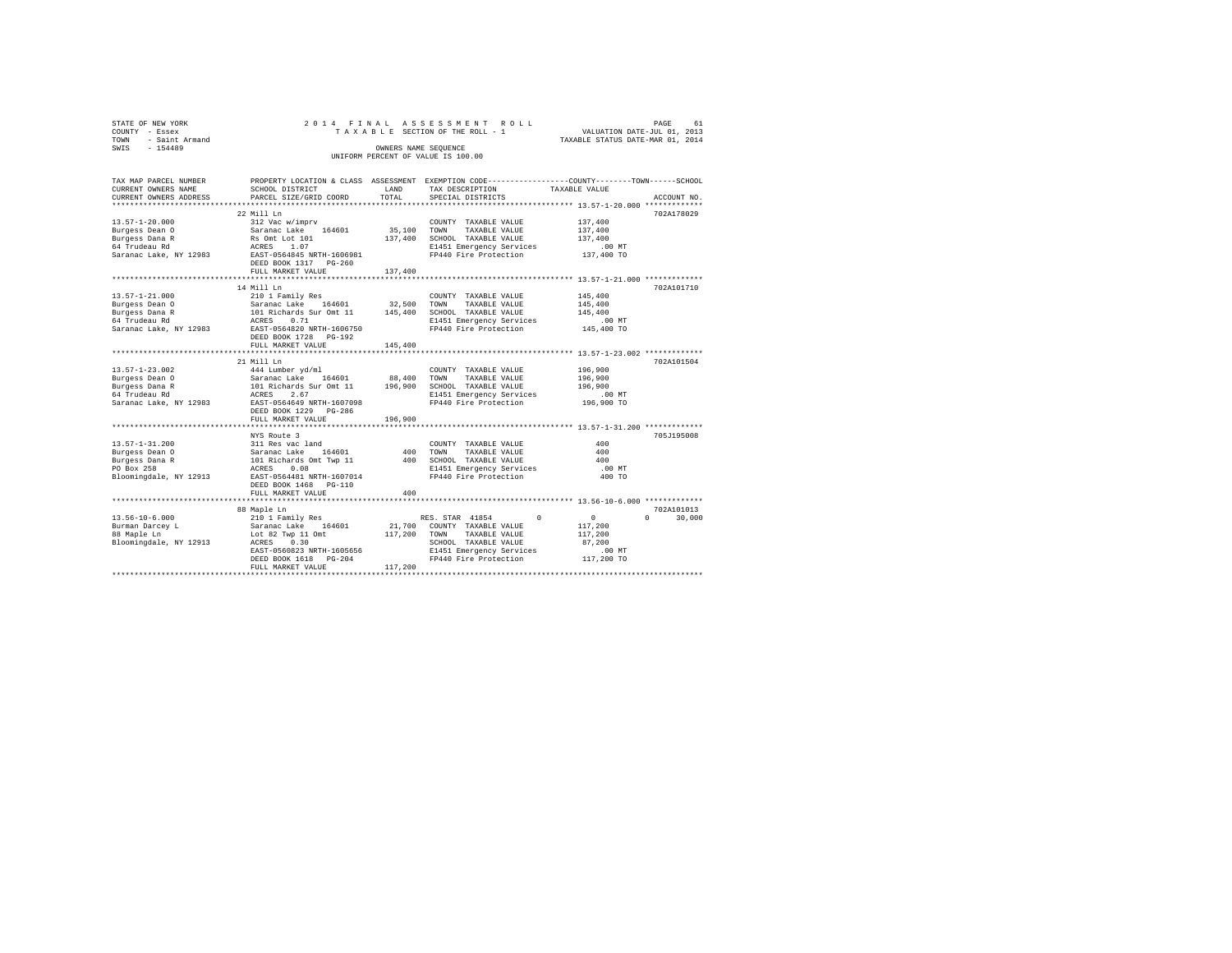|                | STATE OF NEW YORK   |  |  |  |  | 2014 FINAL ASSESSMENT ROLL         |  |  |  |  |                                  |                             | PAGE | 62 |
|----------------|---------------------|--|--|--|--|------------------------------------|--|--|--|--|----------------------------------|-----------------------------|------|----|
| COUNTY - Essex |                     |  |  |  |  | TAXABLE SECTION OF THE ROLL - 1    |  |  |  |  |                                  | VALUATION DATE-JUL 01, 2013 |      |    |
|                | TOWN - Saint Armand |  |  |  |  |                                    |  |  |  |  | TAXABLE STATUS DATE-MAR 01, 2014 |                             |      |    |
| SWIS           | $-154489$           |  |  |  |  | OWNERS NAME SEOUENCE               |  |  |  |  |                                  |                             |      |    |
|                |                     |  |  |  |  | UNIFORM PERCENT OF VALUE IS 100.00 |  |  |  |  |                                  |                             |      |    |

| TAX MAP PARCEL NUMBER | PROPERTY LOCATION & CLASS ASSESSMENT EXEMPTION CODE----------------COUNTY-------TOWN-----SCHOOL |         |                               |                        |               |
|-----------------------|-------------------------------------------------------------------------------------------------|---------|-------------------------------|------------------------|---------------|
| CURRENT OWNERS NAME   | SCHOOL DISTRICT                                                                                 | LAND    | TAX DESCRIPTION TAXABLE VALUE |                        |               |
|                       |                                                                                                 |         | SPECIAL DISTRICTS             |                        | ACCOUNT NO.   |
|                       |                                                                                                 |         |                               |                        |               |
|                       | 1207 NYS Route 3                                                                                |         |                               |                        | 705J102805    |
|                       |                                                                                                 |         |                               |                        |               |
|                       |                                                                                                 |         |                               |                        |               |
|                       |                                                                                                 |         |                               |                        |               |
|                       |                                                                                                 |         |                               |                        |               |
|                       |                                                                                                 |         |                               |                        |               |
|                       |                                                                                                 |         |                               |                        |               |
|                       |                                                                                                 |         |                               |                        |               |
|                       |                                                                                                 |         |                               |                        |               |
|                       | 844 Saint Regis Ave                                                                             |         |                               |                        | 702A101001    |
|                       |                                                                                                 |         |                               |                        | $0 \t 30,000$ |
|                       |                                                                                                 |         |                               |                        |               |
|                       |                                                                                                 |         |                               |                        |               |
|                       |                                                                                                 |         |                               |                        |               |
|                       |                                                                                                 |         |                               |                        |               |
|                       |                                                                                                 |         |                               |                        |               |
|                       |                                                                                                 |         |                               |                        |               |
|                       |                                                                                                 |         |                               |                        |               |
|                       |                                                                                                 |         |                               |                        |               |
|                       |                                                                                                 |         |                               |                        |               |
|                       | 16 Main St                                                                                      |         |                               |                        | 702A100607    |
|                       |                                                                                                 |         |                               |                        |               |
|                       |                                                                                                 |         |                               |                        |               |
|                       |                                                                                                 |         |                               |                        |               |
|                       |                                                                                                 |         |                               |                        |               |
|                       |                                                                                                 |         |                               |                        |               |
|                       |                                                                                                 |         |                               |                        |               |
|                       |                                                                                                 |         |                               |                        |               |
|                       |                                                                                                 |         |                               |                        |               |
|                       | 16 Reservoir Ln                                                                                 |         |                               |                        | 705z005012    |
|                       |                                                                                                 |         |                               |                        | $0 \t 30.000$ |
|                       |                                                                                                 |         |                               |                        |               |
|                       |                                                                                                 |         |                               |                        |               |
|                       |                                                                                                 |         |                               |                        |               |
|                       |                                                                                                 |         |                               |                        |               |
|                       |                                                                                                 |         |                               | .00 MT<br>$216.100$ TO |               |
|                       |                                                                                                 |         |                               |                        |               |
|                       | FULL MARKET VALUE                                                                               | 216,100 |                               |                        |               |
|                       |                                                                                                 |         |                               |                        |               |
|                       | 35 Main St                                                                                      |         |                               |                        | 702A101404    |
|                       |                                                                                                 |         |                               |                        |               |
|                       |                                                                                                 |         |                               |                        |               |
|                       |                                                                                                 |         |                               |                        |               |
|                       |                                                                                                 |         |                               |                        |               |
|                       |                                                                                                 |         |                               |                        |               |
|                       |                                                                                                 |         |                               |                        |               |
|                       |                                                                                                 |         |                               |                        |               |
|                       | FULL MARKET VALUE                                                                               | 113,100 |                               |                        |               |
|                       |                                                                                                 |         |                               |                        |               |
|                       |                                                                                                 |         |                               |                        |               |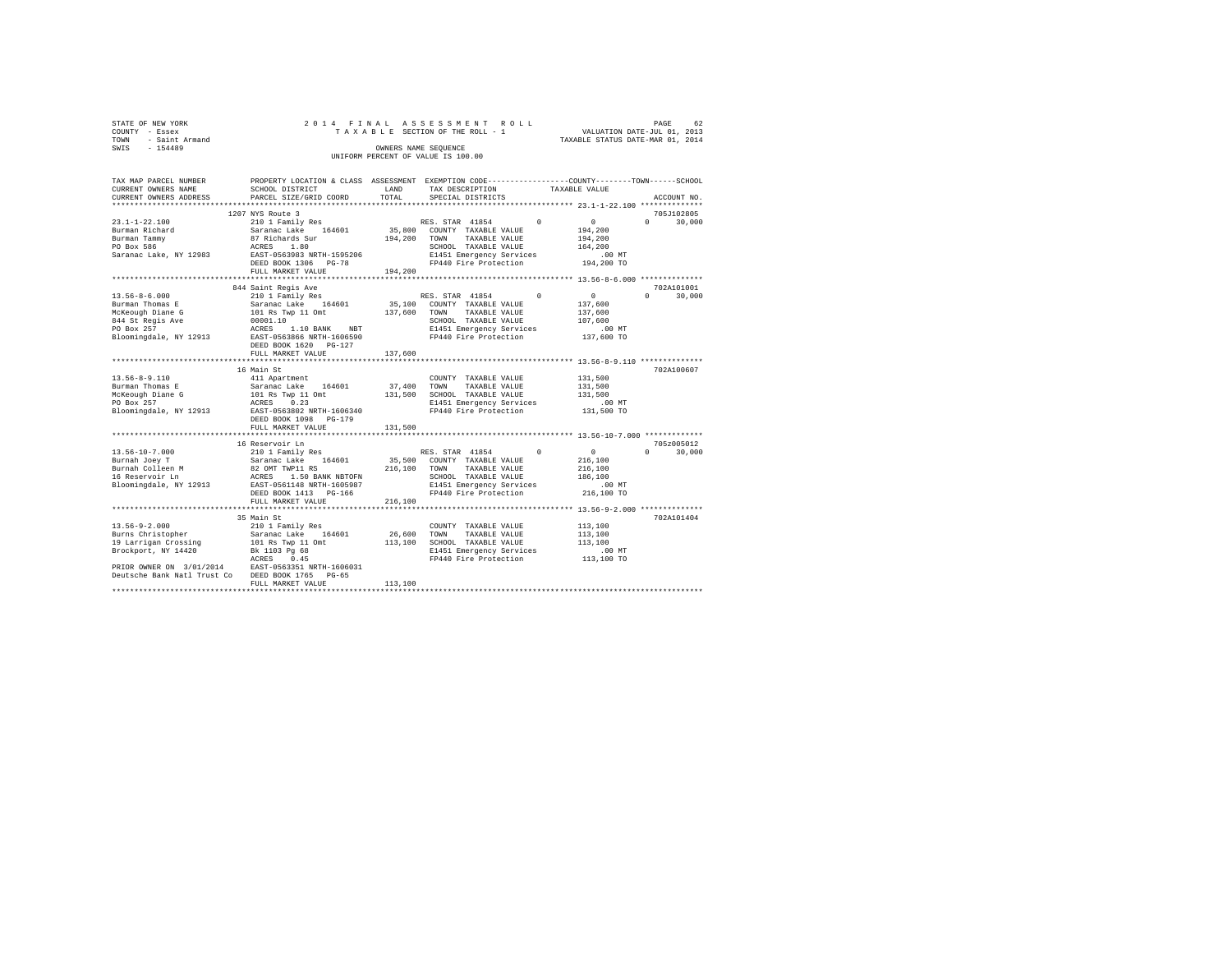|      | STATE OF NEW YORK   |  |  |                      | 2014 FINAL ASSESSMENT ROLL         |  |                                  | PAGE | 63 |
|------|---------------------|--|--|----------------------|------------------------------------|--|----------------------------------|------|----|
|      | COUNTY - Essex      |  |  |                      | TAXABLE SECTION OF THE ROLL - 1    |  | VALUATION DATE-JUL 01, 2013      |      |    |
|      | TOWN - Saint Armand |  |  |                      |                                    |  | TAXABLE STATUS DATE-MAR 01, 2014 |      |    |
| SWIS | - 154489            |  |  | OWNERS NAME SEOUENCE |                                    |  |                                  |      |    |
|      |                     |  |  |                      | UNIFORM PERCENT OF VALUE IS 100.00 |  |                                  |      |    |
|      |                     |  |  |                      |                                    |  |                                  |      |    |

| TAX MAP PARCEL NUMBER                                                                                                                                                |                                                                           |                       | PROPERTY LOCATION & CLASS ASSESSMENT EXEMPTION CODE---------------COUNTY------TOWN-----SCHOOL |                  |                    |
|----------------------------------------------------------------------------------------------------------------------------------------------------------------------|---------------------------------------------------------------------------|-----------------------|-----------------------------------------------------------------------------------------------|------------------|--------------------|
| CURRENT OWNERS NAME                                                                                                                                                  | SCHOOL DISTRICT                                                           | LAND                  | TAX DESCRIPTION                                                                               | TAXABLE VALUE    |                    |
| CURRENT OWNERS ADDRESS                                                                                                                                               | PARCEL SIZE/GRID COORD                                                    | TOTAL                 | SPECIAL DISTRICTS                                                                             |                  | ACCOUNT NO.        |
|                                                                                                                                                                      |                                                                           |                       |                                                                                               |                  |                    |
|                                                                                                                                                                      | Trudeau Rd                                                                |                       |                                                                                               |                  | 705J104212         |
| $23.3 - 1 - 1.000$                                                                                                                                                   |                                                                           |                       | COUNTY TAXABLE VALUE                                                                          |                  |                    |
| Burpoe Timothy P                                                                                                                                                     | 322 Rural vac>10<br>Saranac Lake 164601                                   | COUNTY<br>35,900 TOWN | TAXABLE VALUE                                                                                 | 35,900<br>35,900 |                    |
| Cherny Susan K                                                                                                                                                       |                                                                           |                       |                                                                                               |                  |                    |
| 92 Cherry Tree Ln                                                                                                                                                    | 7 Richards Sur<br>7 Richards Sur<br>ACRES 160.00                          |                       | 35,900 SCHOOL TAXABLE VALUE 35,900<br>E1450 Emergency Services .00 MT                         |                  |                    |
| Saranac Lake, NY 12983 EAST-0553586 NRTH-1589920                                                                                                                     |                                                                           |                       | FP440 Fire Protection 35,900 TO                                                               |                  |                    |
|                                                                                                                                                                      | DEED BOOK 1432    PG-219                                                  |                       |                                                                                               |                  |                    |
|                                                                                                                                                                      | FULL MARKET VALUE                                                         | 35,900                |                                                                                               |                  |                    |
|                                                                                                                                                                      |                                                                           |                       |                                                                                               |                  |                    |
|                                                                                                                                                                      | 18 Union Ln                                                               |                       |                                                                                               |                  | 702A101706         |
| $13.57 - 4 - 5.000$                                                                                                                                                  | 210 1 Family Res                                                          |                       | $\Omega$<br>RES. STAR 41854                                                                   | $\sim$ 0         | $\Omega$<br>30,000 |
| Burrows David R                                                                                                                                                      | Saranac Lake 164601 30,300 COUNTY TAXABLE VALUE                           |                       |                                                                                               | 104,400          |                    |
|                                                                                                                                                                      |                                                                           |                       | TAXABLE VALUE                                                                                 | 104,400          |                    |
|                                                                                                                                                                      |                                                                           |                       | SCHOOL TAXABLE VALUE                                                                          | 74,400           |                    |
|                                                                                                                                                                      | EAST-0565403 NRTH-1606283                                                 |                       |                                                                                               |                  |                    |
|                                                                                                                                                                      | DEED BOOK 1581 PG-51                                                      |                       | E1451 Emergency Services .00 MT<br>FP440 Fire Protection .00 104,400 TO                       |                  |                    |
|                                                                                                                                                                      |                                                                           | 104,400               |                                                                                               |                  |                    |
|                                                                                                                                                                      | FULL MARKET VALUE                                                         |                       |                                                                                               |                  |                    |
|                                                                                                                                                                      | 187 River Rd                                                              |                       |                                                                                               |                  | 705J102904         |
|                                                                                                                                                                      |                                                                           |                       |                                                                                               | 29,600           |                    |
|                                                                                                                                                                      |                                                                           |                       | COUNTY TAXABLE VALUE                                                                          |                  |                    |
| 13.4-1-47.000<br>Bushey Steven W 314 Rural vac<10 (COUNT<br>Bushey Steven W 314 Rural vac<10 199,600 TOWN<br>State 122 Richards Sur 29,600 SCHOO<br>5132 Hutchins St |                                                                           |                       | TAXABLE VALUE                                                                                 | 29,600<br>29,600 |                    |
|                                                                                                                                                                      |                                                                           |                       | 29,600 SCHOOL TAXABLE VALUE<br>E1451 Emergency Services .00 MT                                |                  |                    |
| Winston Salem, NC 27106-2300 EAST-0568427 NRTH-1604470                                                                                                               |                                                                           |                       | FP440 Fire Protection                                                                         | 29,600 TO        |                    |
|                                                                                                                                                                      |                                                                           |                       |                                                                                               |                  |                    |
|                                                                                                                                                                      | DEED BOOK 714<br>PG-107                                                   |                       |                                                                                               |                  |                    |
|                                                                                                                                                                      | FULL MARKET VALUE                                                         | 29,600                |                                                                                               |                  |                    |
|                                                                                                                                                                      |                                                                           |                       |                                                                                               |                  |                    |
|                                                                                                                                                                      | River Rd                                                                  |                       |                                                                                               |                  | 705J102905         |
| $13.4 - 1 - 48.000$                                                                                                                                                  |                                                                           |                       | COUNTY TAXABLE VALUE                                                                          | 8,400            |                    |
| Bushey Steven W                                                                                                                                                      | 311 Res vac land<br>Saranac Lake 164601<br>122 Richards Sur<br>ACRES 0.26 | 8,400 TOWN            | TAXABLE VALUE                                                                                 | 8,400            |                    |
| Bushey Vickie A                                                                                                                                                      |                                                                           |                       | 8,400 SCHOOL TAXABLE VALUE                                                                    | 8,400            |                    |
| 5132 Hutchins St                                                                                                                                                     |                                                                           |                       | E1451 Emergency Services                                                                      | $.00$ MT         |                    |
| Winston Salem, NC 27106-2300 EAST-0568535 NRTH-1604382                                                                                                               |                                                                           |                       | FP440 Fire Protection                                                                         | 8,400 TO         |                    |
|                                                                                                                                                                      | DEED BOOK 714<br>PG-107                                                   |                       |                                                                                               |                  |                    |
|                                                                                                                                                                      | FULL MARKET VALUE                                                         | 8,400                 |                                                                                               |                  |                    |
|                                                                                                                                                                      |                                                                           |                       | ********************************* 15.-1-9.002 *****************                               |                  |                    |
|                                                                                                                                                                      | 2029 Gillespie Dr                                                         |                       |                                                                                               |                  | 705J104007         |
| $15. - 1 - 9.002$                                                                                                                                                    | 215 1 Fam Res w/                                                          |                       | COUNTY TAXABLE VALUE                                                                          | 332,000          |                    |
| Butler Brian P<br>Butler Lisa L                                                                                                                                      |                                                                           | 48,000 TOWN           | TAXABLE VALUE                                                                                 | 332,000          |                    |
|                                                                                                                                                                      |                                                                           |                       | 332,000 SCHOOL TAXABLE VALUE                                                                  | 332,000          |                    |
|                                                                                                                                                                      |                                                                           |                       | E1451 Emergency Services<br>FP440 Fire Protection                                             | $.00$ MT         |                    |
|                                                                                                                                                                      |                                                                           |                       |                                                                                               | $332,000$ TO     |                    |
|                                                                                                                                                                      | DEED BOOK 1483 PG-112                                                     |                       |                                                                                               |                  |                    |
|                                                                                                                                                                      | FULL MARKET VALUE                                                         | 332,000               |                                                                                               |                  |                    |
|                                                                                                                                                                      |                                                                           |                       |                                                                                               |                  |                    |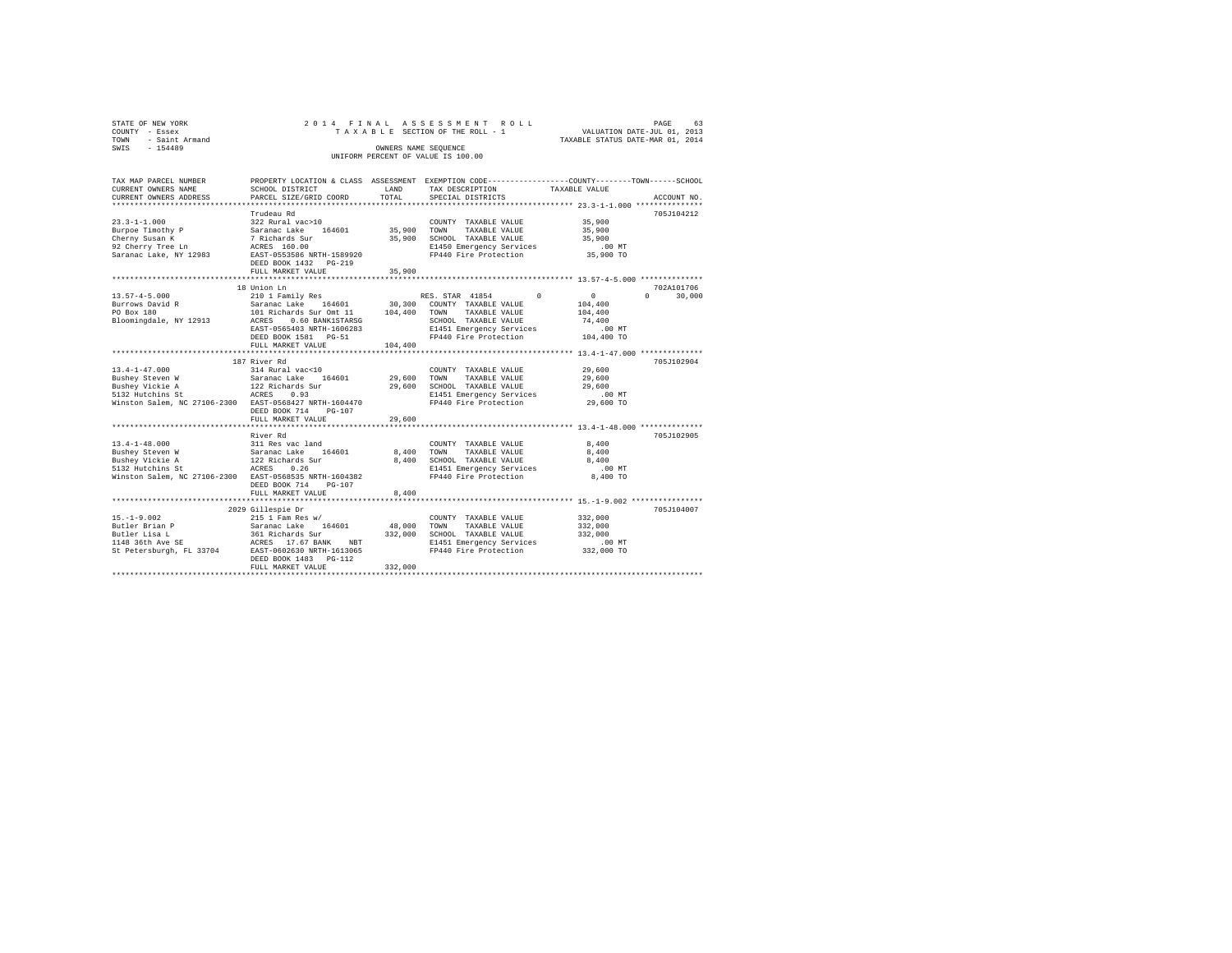| STATE OF NEW YORK<br>COUNTY - Essex     | 2014 FINAL                                 |                      | ASSESSMENT<br>ROLL<br>TAXABLE SECTION OF THE ROLL - 1                                            | PAGE<br>VALUATION DATE-JUL 01, 2013                  | 64          |
|-----------------------------------------|--------------------------------------------|----------------------|--------------------------------------------------------------------------------------------------|------------------------------------------------------|-------------|
| TOWN<br>- Saint Armand                  |                                            |                      |                                                                                                  | TAXABLE STATUS DATE-MAR 01, 2014                     |             |
| $-154489$<br>SWIS                       |                                            | OWNERS NAME SEQUENCE |                                                                                                  |                                                      |             |
|                                         |                                            |                      | UNIFORM PERCENT OF VALUE IS 100.00                                                               |                                                      |             |
|                                         |                                            |                      |                                                                                                  |                                                      |             |
| TAX MAP PARCEL NUMBER                   |                                            |                      | PROPERTY LOCATION & CLASS ASSESSMENT EXEMPTION CODE----------------COUNTY-------TOWN------SCHOOL |                                                      |             |
| CURRENT OWNERS NAME                     | SCHOOL DISTRICT                            | LAND                 | TAX DESCRIPTION                                                                                  | TAXABLE VALUE                                        |             |
| CURRENT OWNERS ADDRESS                  | PARCEL SIZE/GRID COORD                     | TOTAL                | SPECIAL DISTRICTS                                                                                |                                                      | ACCOUNT NO. |
|                                         |                                            |                      |                                                                                                  |                                                      |             |
|                                         | River Rd                                   |                      |                                                                                                  |                                                      | 705J178051  |
| $13.4 - 1 - 53.000$                     | 314 Rural vac<10                           |                      | COUNTY TAXABLE VALUE                                                                             | 1,700                                                |             |
| Buzzell Stephen L                       | Saranac Lake 164601                        | 1,700 TOWN           | TAXABLE VALUE                                                                                    | 1,700                                                |             |
| 648 Lake Flower Ave                     | Richards Survey Lot 123                    |                      | 1,700 SCHOOL TAXABLE VALUE                                                                       | 1,700                                                |             |
| Saranac Lake, NY 12983                  | 0.10<br>ACRES<br>EAST-0568910 NRTH-1603971 |                      | E1451 Emergency Services<br>FP440 Fire Protection                                                | .00 MT<br>1,700 TO                                   |             |
|                                         | DEED BOOK 1452 PG-13                       |                      |                                                                                                  |                                                      |             |
|                                         | FULL MARKET VALUE                          | 1,700                |                                                                                                  |                                                      |             |
|                                         |                                            |                      |                                                                                                  |                                                      |             |
|                                         | James Way                                  |                      |                                                                                                  |                                                      | 705J175002  |
| $13.4 - 2 - 17.000$                     | 314 Rural vac<10                           |                      | COUNTY TAXABLE VALUE                                                                             | 24,700                                               |             |
| Callaghan Roger J                       | Saranac Lake 164601                        | 24,700 TOWN          | TAXABLE VALUE                                                                                    | 24,700                                               |             |
| PO Box 14                               | Richards Survey Lot 123                    | 24,700               | SCHOOL TAXABLE VALUE                                                                             | 24,700                                               |             |
| Bloomingdale, NY 12913                  | ACRES 1.16                                 |                      | E1451 Emergency Services                                                                         | $.00$ MT                                             |             |
|                                         | EAST-0567661 NRTH-1603295                  |                      | FP440 Fire Protection                                                                            | 24,700 TO                                            |             |
|                                         | DEED BOOK 1366 PG-70                       | 24,700               |                                                                                                  |                                                      |             |
|                                         | FULL MARKET VALUE                          |                      |                                                                                                  |                                                      |             |
|                                         | 1666 NYS Route 3                           |                      |                                                                                                  |                                                      | 702A101814  |
| $13.65 - 2 - 16.000$                    | 210 1 Family Res                           |                      | COUNTY TAXABLE VALUE                                                                             | 89,000                                               |             |
| Campion Margaret A                      | Saranac Lake 164601                        | 28,300               | TOWN<br>TAXABLE VALUE                                                                            | 89,000                                               |             |
| 101 Bloomingdale Ave                    | 102 Twp 11 O.m.t.                          | 89,000               | SCHOOL TAXABLE VALUE                                                                             | 89,000                                               |             |
| Saranac Lake, NY 12983                  | 225.5 X 138S Xirr                          |                      | E1451 Emergency Services                                                                         | $.00$ MT                                             |             |
|                                         | ACRES 0.50                                 |                      | FP440 Fire Protection                                                                            | 89,000 TO                                            |             |
|                                         | EAST-0564622 NRTH-1605653                  |                      |                                                                                                  |                                                      |             |
|                                         | DEED BOOK 1475 PG-284                      |                      |                                                                                                  |                                                      |             |
|                                         | FULL MARKET VALUE<br>********************  | 89,000               |                                                                                                  | *********************** 13.56-10-5.100 ************* |             |
|                                         | Maple Ln                                   |                      |                                                                                                  |                                                      | 702A101313  |
| $13.56 - 10 - 5.100$                    | 311 Res vac land                           |                      | COUNTY TAXABLE VALUE                                                                             | 10,600                                               |             |
| Cantwell T Barry                        | Saranac Lake 164601                        | 10,600               | TOWN<br>TAXABLE VALUE                                                                            | 10,600                                               |             |
| Cantwell Margaret A                     | 82 Richards Sur Twp 11 Om                  | 10,600               | SCHOOL TAXABLE VALUE                                                                             | 10,600                                               |             |
| 50 Labrador Ln                          | 0.16<br>ACRES                              |                      | E1451 Emergency Services                                                                         | .00 MT                                               |             |
| Saranac Lake, NY 12983                  | EAST-0560891 NRTH-1605675                  |                      | FP440 Fire Protection                                                                            | 10,600 TO                                            |             |
|                                         | DEED BOOK 1523 PG-239                      |                      |                                                                                                  |                                                      |             |
|                                         | FULL MARKET VALUE                          | 10,600               |                                                                                                  |                                                      |             |
|                                         | ***********************                    |                      |                                                                                                  | ******************* 13.56-10-9.300 *************     |             |
|                                         | Reservoir Ln                               |                      |                                                                                                  |                                                      | 705Z00600   |
| $13.56 - 10 - 9.300$                    | 311 Res vac land                           |                      | COUNTY TAXABLE VALUE                                                                             | 21,700                                               |             |
| Cantwell T Barry<br>Cantwell Margaret A | 164601<br>Saranac Lake<br>ACRES<br>0.76    | 21,700<br>21,700     | TOWN<br>TAXABLE VALUE<br>SCHOOL TAXABLE VALUE                                                    | 21,700<br>21,700                                     |             |
| 50 Labrador Lane                        | EAST-0560820 NRTH-1605978                  |                      | E1451 Emergency Services                                                                         | .00MT                                                |             |
| Saranac Lake, NY 12983                  | DEED BOOK 1442   PG-312                    |                      | FP440 Fire Protection                                                                            | 21,700 TO                                            |             |
|                                         | FULL MARKET VALUE                          | 21,700               |                                                                                                  |                                                      |             |
|                                         |                                            |                      |                                                                                                  |                                                      |             |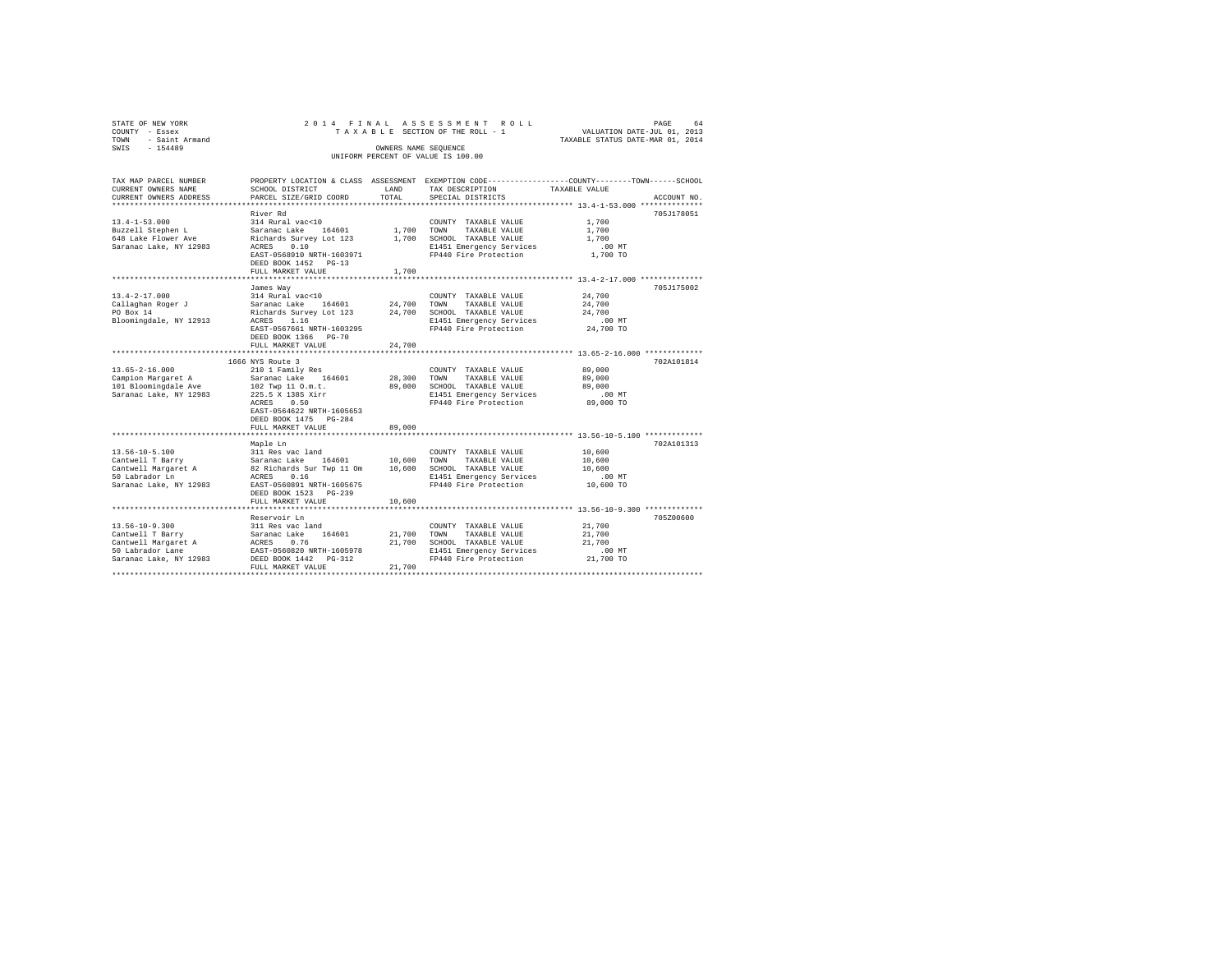| STATE OF NEW YORK                                      |                                                    |              |                                                                                                 |                                  |             |
|--------------------------------------------------------|----------------------------------------------------|--------------|-------------------------------------------------------------------------------------------------|----------------------------------|-------------|
| COUNTY - Essex                                         |                                                    |              |                                                                                                 |                                  |             |
| TOWN - Saint Armand                                    |                                                    |              |                                                                                                 | TAXABLE STATUS DATE-MAR 01, 2014 |             |
| SWIS - 154489                                          |                                                    |              | OWNERS NAME SEOUENCE                                                                            |                                  |             |
|                                                        |                                                    |              | UNIFORM PERCENT OF VALUE IS 100.00                                                              |                                  |             |
|                                                        |                                                    |              |                                                                                                 |                                  |             |
|                                                        |                                                    |              |                                                                                                 |                                  |             |
| TAX MAP PARCEL NUMBER                                  |                                                    |              | PROPERTY LOCATION & CLASS ASSESSMENT EXEMPTION CODE---------------COUNTY-------TOWN------SCHOOL |                                  |             |
| CURRENT OWNERS NAME                                    | SCHOOL DISTRICT                                    | LAND         | TAX DESCRIPTION                                                                                 | TAXABLE VALUE                    |             |
| CURRENT OWNERS ADDRESS                                 | PARCEL SIZE/GRID COORD                             | TOTAL        | SPECIAL DISTRICTS                                                                               |                                  | ACCOUNT NO. |
| **************************                             |                                                    |              |                                                                                                 |                                  |             |
|                                                        | Blackberry Way                                     |              |                                                                                                 |                                  | 705J103512  |
| $32.1 - 2 - 10.100$                                    | 311 Res vac land                                   |              | COUNTY TAXABLE VALUE                                                                            | 4.200                            |             |
|                                                        |                                                    |              |                                                                                                 |                                  |             |
| Cantwell William W                                     | Saranac Lake 164601                                |              | 4,200 TOWN TAXABLE VALUE                                                                        | 4,200                            |             |
| 69 Blackberry Way                                      | 31 Rs Twp 11 Omt                                   |              | 4,200 SCHOOL TAXABLE VALUE                                                                      | 4,200                            |             |
| Saranac Lake, NY 12983                                 | ACRES 0.91                                         |              | E1450 Emergency Services                                                                        | $.00$ MT                         |             |
|                                                        | EAST-0558016 NRTH-1578462                          |              | FP440 Fire Protection                                                                           | 4,200 TO                         |             |
|                                                        | DEED BOOK 1678 PG-282                              |              |                                                                                                 |                                  |             |
|                                                        | FULL MARKET VALUE                                  | 4,200        |                                                                                                 |                                  |             |
|                                                        | *****************************                      |              |                                                                                                 |                                  |             |
|                                                        | 24 River Rd                                        |              |                                                                                                 |                                  | 702A101703  |
| $13.65 - 2 - 2.000$                                    | 210 1 Family Res                                   |              | RES. STAR 41854<br>$\Omega$                                                                     | $\sim$ 0<br>$\cap$               | 30,000      |
| Carter Justin L                                        | Saranac Lake 164601                                |              | 36,600 COUNTY TAXABLE VALUE                                                                     | 66,700                           |             |
| Hickock Megan A                                        |                                                    |              | 66,700 TOWN TAXABLE VALUE                                                                       | 66,700                           |             |
| Hickock Megan A<br>24 River Rd                         | 102 Twp 11 O.m.t<br>1302/263 Bla                   |              |                                                                                                 |                                  |             |
|                                                        |                                                    |              | SCHOOL TAXABLE VALUE                                                                            | 36,700                           |             |
| Bloomingdale, NY 12913                                 | ACRES 3.50 BANK WELLS<br>EAST-0564856 NRTH-1605848 |              | E1451 Emergency Services<br>FP440 Fire Protection                                               | $.00$ MT                         |             |
|                                                        |                                                    |              |                                                                                                 | 66,700 TO                        |             |
|                                                        | DEED BOOK 1407 PG-38                               |              |                                                                                                 |                                  |             |
|                                                        | FULL MARKET VALUE                                  | 66,700       |                                                                                                 |                                  |             |
|                                                        |                                                    |              |                                                                                                 |                                  |             |
|                                                        | Main St                                            |              |                                                                                                 |                                  | 705Z007011  |
| $13.3 - 2 - 12.000$                                    | 311 Res vac land                                   |              | COUNTY TAXABLE VALUE                                                                            | 42,000                           |             |
| Casey David E Jr                                       |                                                    |              | 42,000 TOWN TAXABLE VALUE                                                                       | 42,000                           |             |
| Casey David & Of<br>Casey Patricia O<br>11 Hunters Trl | Saranac Lake 164601<br>83 OMT TWP11 RS             |              | 42.000 SCHOOL TAXABLE VALUE                                                                     | 42,000                           |             |
|                                                        | Lot 13 Johnson Hill Est                            |              | E1451 Emergency Services                                                                        | $.00$ MT                         |             |
|                                                        | ACRES 3.60                                         |              | FP440 Fire Protection                                                                           |                                  |             |
| Sandwich, MA 02563                                     |                                                    |              |                                                                                                 | 42,000 TO                        |             |
|                                                        | EAST-0561415 NRTH-1604489                          |              |                                                                                                 |                                  |             |
|                                                        | DEED BOOK 1522 PG-206                              |              |                                                                                                 |                                  |             |
|                                                        | FULL MARKET VALUE                                  | 42,000       |                                                                                                 |                                  |             |
|                                                        | ***********************                            | ************ |                                                                                                 |                                  |             |
|                                                        | Ledge Ln                                           |              |                                                                                                 |                                  | 705J189019  |
| 32.38-1-42.111                                         | 311 Res vac land                                   |              | COUNTY TAXABLE VALUE                                                                            | 25,600                           |             |
|                                                        | Saranac Lake 164601                                |              | 25,600 TOWN TAXABLE VALUE                                                                       | 25,600                           |             |
| Casier Francis<br>308 Park Ave                         | 11 Twp 11 Omt Rs                                   |              | 25,600 SCHOOL TAXABLE VALUE                                                                     | 25,600                           |             |
| Saranac Lake, NY 12983                                 | Rockledge Park                                     |              | E1450 Emergency Services                                                                        | $.00$ MT                         |             |
|                                                        | Lots 62 & 63                                       |              | FP440 Fire Protection                                                                           | 25,600 TO                        |             |
|                                                        | ACRES 0.51                                         |              |                                                                                                 |                                  |             |
|                                                        |                                                    |              |                                                                                                 |                                  |             |
|                                                        | EAST-0555966 NRTH-1580396                          |              |                                                                                                 |                                  |             |
|                                                        | DEED BOOK 987 PG-194                               |              |                                                                                                 |                                  |             |
|                                                        | FULL MARKET VALUE                                  | 25,600       |                                                                                                 |                                  |             |
|                                                        |                                                    |              |                                                                                                 |                                  |             |
|                                                        | Rockledge Ln                                       |              |                                                                                                 |                                  | 705Z008005  |
| $32.38 - 1 - 42.113$                                   | 311 Res vac land                                   |              | COUNTY TAXABLE VALUE                                                                            | 22,000                           |             |
| Casier Francis                                         |                                                    |              | 22,000 TOWN TAXABLE VALUE                                                                       | 22,000                           |             |
| 308 Park Ave                                           | Saranac Lake 164601<br>11 OMT TWP 11 RS            |              | 22,000 SCHOOL TAXABLE VALUE                                                                     | 22,000                           |             |
| Saranac Lake, NY 12983 Lot 39 Rockledge Pk             |                                                    |              | E1450 Emergency Services                                                                        | $.00$ MT                         |             |
|                                                        | ACRES 0.27                                         |              | FP440 Fire Protection                                                                           | 22,000 TO                        |             |
|                                                        |                                                    |              |                                                                                                 |                                  |             |
|                                                        | EAST-0555846 NRTH-1580024                          |              |                                                                                                 |                                  |             |
|                                                        | DEED BOOK 987 PG-194                               |              |                                                                                                 |                                  |             |
|                                                        | FULL MARKET VALUE                                  | 22,000       |                                                                                                 |                                  |             |
|                                                        |                                                    |              |                                                                                                 |                                  |             |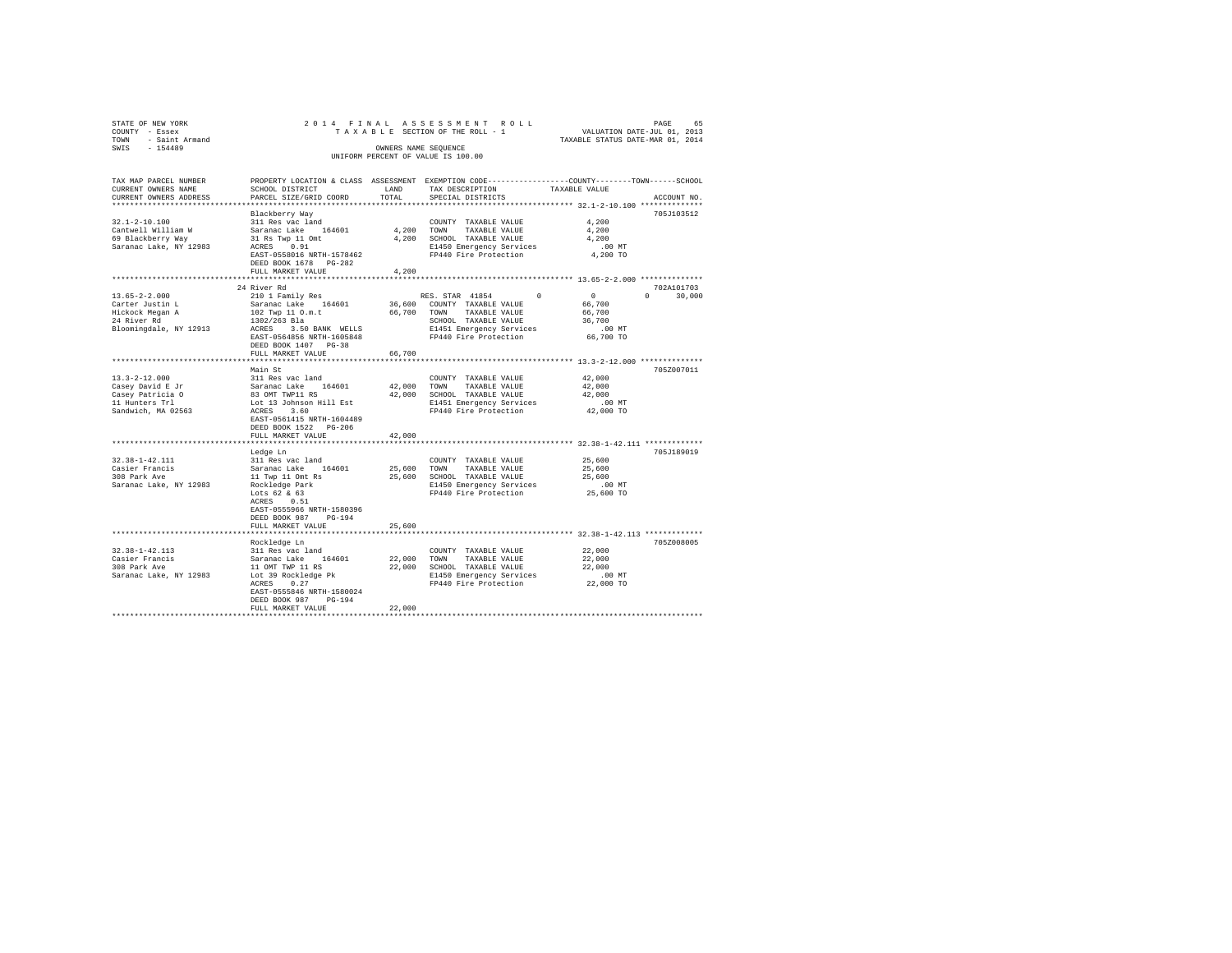| STATE OF NEW YORK<br>COUNTY - Essex<br>TOWN - Saint Armand<br>SWIS - 154489                                                                                    |                                                                                                                                                                                                                                                                                                                                                                                                      | OWNERS NAME SEOUENCE                        | 2014 FINAL ASSESSMENT ROLL<br>TAXABLE SECTION OF THE ROLL - 1<br>UNIFORM PERCENT OF VALUE IS 100.00                                                                                                                                                      | VALUATION DATE-JUL 01, 2013<br>TAXABLE STATUS DATE-MAR 01, 2014                                                                                              | PAGE<br>66               |
|----------------------------------------------------------------------------------------------------------------------------------------------------------------|------------------------------------------------------------------------------------------------------------------------------------------------------------------------------------------------------------------------------------------------------------------------------------------------------------------------------------------------------------------------------------------------------|---------------------------------------------|----------------------------------------------------------------------------------------------------------------------------------------------------------------------------------------------------------------------------------------------------------|--------------------------------------------------------------------------------------------------------------------------------------------------------------|--------------------------|
| TAX MAP PARCEL NUMBER<br>CURRENT OWNERS NAME<br>CURRENT OWNERS ADDRESS                                                                                         | SCHOOL DISTRICT<br>PARCEL SIZE/GRID COORD                                                                                                                                                                                                                                                                                                                                                            | LAND<br>TOTAL                               | PROPERTY LOCATION & CLASS ASSESSMENT EXEMPTION CODE---------------COUNTY-------TOWN------SCHOOL<br>TAX DESCRIPTION<br>SPECIAL DISTRICTS                                                                                                                  | TAXABLE VALUE                                                                                                                                                | ACCOUNT NO.              |
| $32.38 - 1 - 49.000$<br>Casier Francis<br>308 Park Ave<br>Saranac Lake, NY 12983                                                                               | Ledge Ln<br>311 Res vac land<br>Saranac Lake 164601<br>11 Twp 11 Omt Rs<br>Lot 83 Rockledge Park<br>ACRES 0.55<br>EAST-0555295 NRTH-1579538<br>DEED BOOK 644<br>$PG-56$                                                                                                                                                                                                                              | 25,800 TOWN<br>25,800                       | COUNTY TAXABLE VALUE<br>TAXABLE VALUE<br>SCHOOL TAXABLE VALUE<br>E1450 Emergency Services<br>FP440 Fire Protection                                                                                                                                       | 25,800<br>25,800<br>25,800<br>$.00$ MT<br>25,800 TO                                                                                                          | 705J190013               |
|                                                                                                                                                                | FULL MARKET VALUE                                                                                                                                                                                                                                                                                                                                                                                    | 25,800                                      |                                                                                                                                                                                                                                                          |                                                                                                                                                              |                          |
| $32.38 - 1 - 56.000$<br>Casier Francis<br>308 Park Ave<br>Saranac Lake, NY 12983<br>32.38-1-57.100<br>Casier Francis<br>308 Park Ave<br>Saranac Lake, NY 12983 | ************************<br>Ledge Ln<br>311 Res vac land<br>Saranac Lake 164601<br>11 Twp 11 Omt Rs<br>Lot 98 Rockledge Park<br>nonbuildable lot<br>ACRES 0.37<br>EAST-0555907 NRTH-1580600<br>DEED BOOK 994<br>$PG-174$<br>FULL MARKET VALUE<br>******************************<br>Ledge Ln<br>311 Res vac land<br>Saranac Lake 164601<br>11 Twp 11 Omt Rs<br>Lts 94&95 Rockledge Park<br>ACRES 0.35 | 6,900<br>6,900<br>6,900<br>13,700<br>13,700 | COUNTY TAXABLE VALUE<br>TOWN<br>TAXABLE VALUE<br>SCHOOL TAXABLE VALUE<br>E1450 Emergency Services<br>FP440 Fire Protection<br>COUNTY TAXABLE VALUE<br>TOWN<br>TAXABLE VALUE<br>SCHOOL TAXABLE VALUE<br>E1450 Emergency Services<br>FP440 Fire Protection | *********************** 32.38-1-56.000 *************<br>6,900<br>6,900<br>6,900<br>$.00$ MT<br>6,900 TO<br>13,700<br>13,700<br>13,700<br>.00 MT<br>13,700 TO | 705J190020<br>705J190021 |
| $32.38 - 1 - 63.000$<br>Casier Francis                                                                                                                         | EAST-0555558 NRTH-1580274<br>DEED BOOK 644 PG-56<br>FULL MARKET VALUE<br>******************<br>Ledge Ln<br>311 Res vac land<br>Saranac Lake 164601                                                                                                                                                                                                                                                   | 13,700<br>25,700                            | COUNTY TAXABLE VALUE<br>TOWN<br>TAXABLE VALUE                                                                                                                                                                                                            | *************** 32.38-1-63.000 *************<br>25,700<br>25,700                                                                                             | 705J190027               |
| 308 Park Ave<br>Saranac Lake, NY 12983                                                                                                                         | 11 Twp 11 Omt Rs<br>Lot 84 Rockledge Park<br>ACRES<br>0.26<br>EAST-0555327 NRTH-1579638<br>DEED BOOK 994<br>$PG-174$<br>FULL MARKET VALUE                                                                                                                                                                                                                                                            | 25,700<br>25,700                            | SCHOOL TAXABLE VALUE<br>E1450 Emergency Services<br>FP440 Fire Protection                                                                                                                                                                                | 25,700<br>.00 MT<br>25,700 TO                                                                                                                                |                          |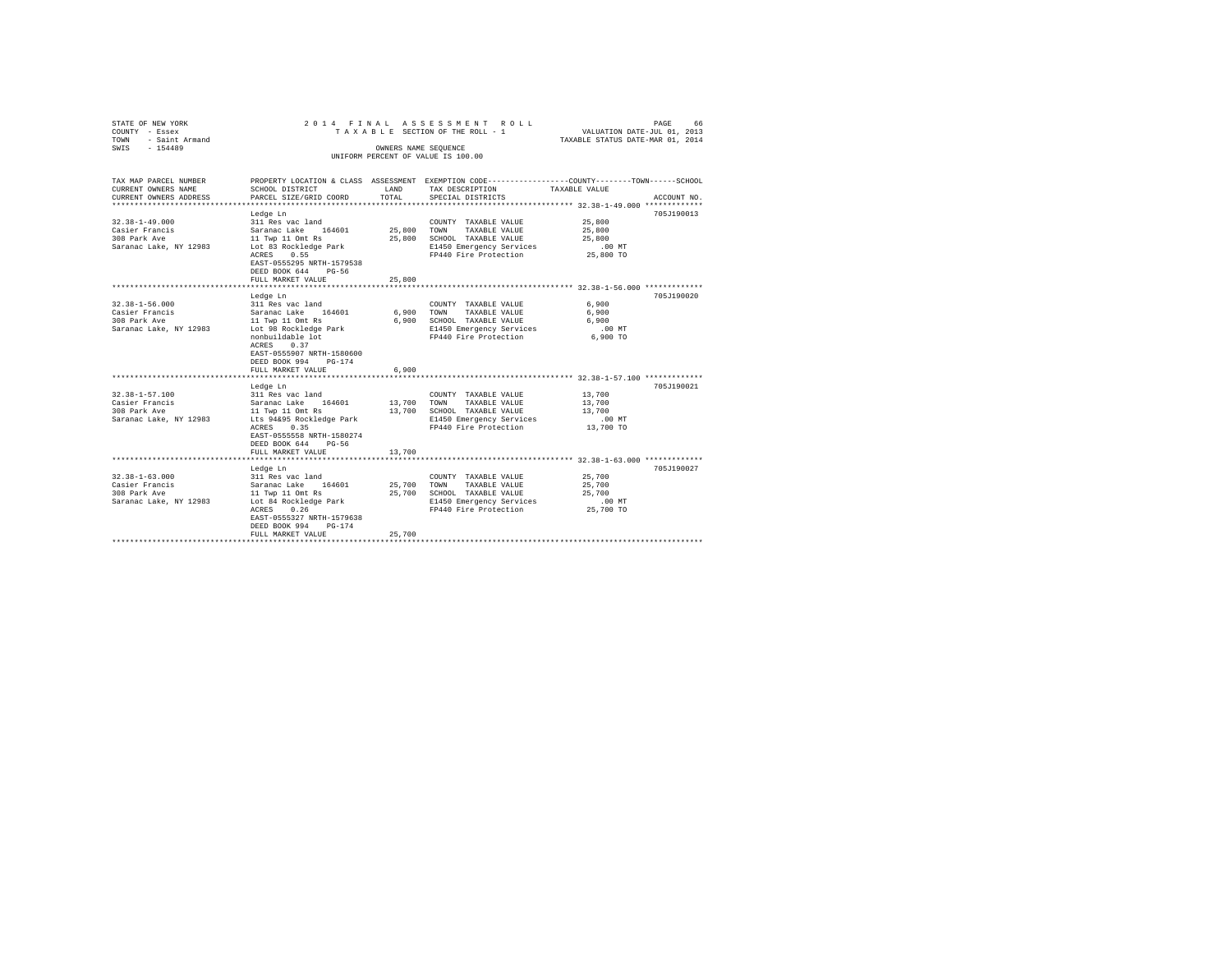| STATE OF NEW YORK<br>COUNTY - Essex |                                                         |            |                                                                                                  |                                  |             |
|-------------------------------------|---------------------------------------------------------|------------|--------------------------------------------------------------------------------------------------|----------------------------------|-------------|
| TOWN - Saint Armand                 |                                                         |            |                                                                                                  | TAXABLE STATUS DATE-MAR 01, 2014 |             |
| SWIS - 154489                       |                                                         |            | OWNERS NAME SEOUENCE                                                                             |                                  |             |
|                                     |                                                         |            | UNIFORM PERCENT OF VALUE IS 100.00                                                               |                                  |             |
|                                     |                                                         |            |                                                                                                  |                                  |             |
| TAX MAP PARCEL NUMBER               |                                                         |            | PROPERTY LOCATION & CLASS ASSESSMENT EXEMPTION CODE----------------COUNTY-------TOWN------SCHOOL |                                  |             |
| CURRENT OWNERS NAME                 | SCHOOL DISTRICT                                         | LAND       | TAX DESCRIPTION                                                                                  | TAXABLE VALUE                    |             |
| CURRENT OWNERS ADDRESS              | PARCEL SIZE/GRID COORD                                  | TOTAL      | SPECIAL DISTRICTS                                                                                |                                  | ACCOUNT NO. |
| ************************            |                                                         |            |                                                                                                  |                                  |             |
|                                     | Ledge Ln                                                |            |                                                                                                  |                                  | 705J190028  |
| $32.38 - 1 - 64.000$                | 311 Res vac land                                        |            | COUNTY TAXABLE VALUE                                                                             | 33,200                           |             |
|                                     | Saranac Lake 164601                                     |            | 33,200 TOWN TAXABLE VALUE                                                                        | 33,200                           |             |
| Casier Francis<br>308 Park Ave      | 11 Twp 11 Omt Rs                                        |            | 33,200 SCHOOL TAXABLE VALUE                                                                      | 33,200                           |             |
| Saranac Lake, NY 12983              | Lot 82 Rockledge Park                                   |            | E1450 Emergency Services                                                                         | $.00$ MT                         |             |
|                                     | ACRES 0.96                                              |            | FP440 Fire Protection 33,200 TO                                                                  |                                  |             |
|                                     | EAST-0555243 NRTH-1579393                               |            |                                                                                                  |                                  |             |
|                                     | DEED BOOK 994 PG-174                                    |            |                                                                                                  |                                  |             |
|                                     | FULL MARKET VALUE                                       | 33,200     |                                                                                                  |                                  |             |
|                                     |                                                         |            |                                                                                                  |                                  |             |
|                                     | Ledge Ln                                                |            |                                                                                                  |                                  | 705J190029  |
| $32.38 - 1 - 65.000$                | 311 Res vac land                                        |            | COUNTY TAXABLE VALUE                                                                             | 1,800                            |             |
| Casier Francis                      | Saranac Lake 164601                                     |            | 1,800 TOWN TAXABLE VALUE                                                                         | 1,800                            |             |
| 308 Park Ave                        | 11 Twp 11 Omt Rs                                        |            | 1,800 SCHOOL TAXABLE VALUE                                                                       | 1,800                            |             |
| Saranac Lake, NY 12983              |                                                         |            | E1450 Emergency Services                                                                         | $.00$ MT                         |             |
|                                     | Lot 87 Rockledge Park<br>ACRES 0.40                     |            | FP440 Fire Protection                                                                            | 1,800 TO                         |             |
|                                     | EAST-0555136 NRTH-1579691                               |            |                                                                                                  |                                  |             |
|                                     | DEED BOOK 994 PG-174                                    |            |                                                                                                  |                                  |             |
|                                     | FULL MARKET VALUE                                       | 1,800      |                                                                                                  |                                  |             |
|                                     |                                                         |            |                                                                                                  |                                  |             |
|                                     | Ledge Ln                                                |            |                                                                                                  |                                  | 705J190030  |
| $32.38 - 1 - 66.000$                | 311 Res vac land                                        |            | COUNTY TAXABLE VALUE                                                                             | 1,600                            |             |
| Casier Francis<br>308 Park Ave      | Saranac Lake 164601                                     |            | 1,600 TOWN TAXABLE VALUE                                                                         | 1,600                            |             |
|                                     |                                                         |            | 1,600 SCHOOL TAXABLE VALUE                                                                       | 1,600                            |             |
| Saranac Lake, NY 12983              | 11 Twp 11 Omt Rs<br>Lot 88 Rockledge Park               |            | E1450 Emergency Services                                                                         | $.00$ MT                         |             |
|                                     | ACRES 0.34                                              |            | FP440 Fire Protection                                                                            | 1,600 TO                         |             |
|                                     | EAST-0555172 NRTH-1579768                               |            |                                                                                                  |                                  |             |
|                                     | DEED BOOK 994 PG-174                                    |            |                                                                                                  |                                  |             |
|                                     | FULL MARKET VALUE                                       | 1,600      |                                                                                                  |                                  |             |
|                                     | ***********************                                 |            | **************************** 32.38-1-67.000 ************                                         |                                  |             |
|                                     | Ledge Ln                                                |            |                                                                                                  |                                  | 705J190031  |
| $32.38 - 1 - 67.000$                | 311 Res vac land                                        |            | COUNTY TAXABLE VALUE                                                                             | 1,700                            |             |
| Casier Francis<br>308 Park Ave      | Saranac Lake 164601                                     | 1,700 TOWN | TAXABLE VALUE                                                                                    | 1,700                            |             |
|                                     |                                                         |            | 1,700 SCHOOL TAXABLE VALUE                                                                       | 1,700                            |             |
| Saranac Lake, NY 12983              | 11 Twp 11 Omt Rs<br>Lot 89 Rockledge Park<br>ACRES 0.37 |            | E1450 Emergency Services                                                                         | $.00$ MT                         |             |
|                                     |                                                         |            | FP440 Fire Protection                                                                            | 1,700 TO                         |             |
|                                     | EAST-0555206 NRTH-1579842                               |            |                                                                                                  |                                  |             |
|                                     | DEED BOOK 994 PG-174                                    |            |                                                                                                  |                                  |             |
|                                     | FULL MARKET VALUE                                       | 1,700      |                                                                                                  |                                  |             |
|                                     |                                                         |            |                                                                                                  |                                  |             |
|                                     | Ledge Ln                                                |            |                                                                                                  |                                  | 705J190032  |
| $32.38 - 1 - 68.000$                | 311 Res vac land                                        |            | COUNTY TAXABLE VALUE                                                                             | 1,400                            |             |
|                                     |                                                         |            | 1,400 TOWN TAXABLE VALUE                                                                         | 1,400                            |             |
|                                     |                                                         |            | 1,400 SCHOOL TAXABLE VALUE                                                                       | 1,400                            |             |
|                                     |                                                         |            | E1450 Emergency Services                                                                         | $.00$ MT                         |             |
|                                     | ACRES 0.31                                              |            | FP440 Fire Protection                                                                            | 1,400 TO                         |             |
|                                     | EAST-0555260 NRTH-1579909                               |            |                                                                                                  |                                  |             |
|                                     | DEED BOOK 994 PG-174<br>FULL MARKET VALUE               | 1,400      |                                                                                                  |                                  |             |
|                                     |                                                         |            |                                                                                                  |                                  |             |
|                                     |                                                         |            |                                                                                                  |                                  |             |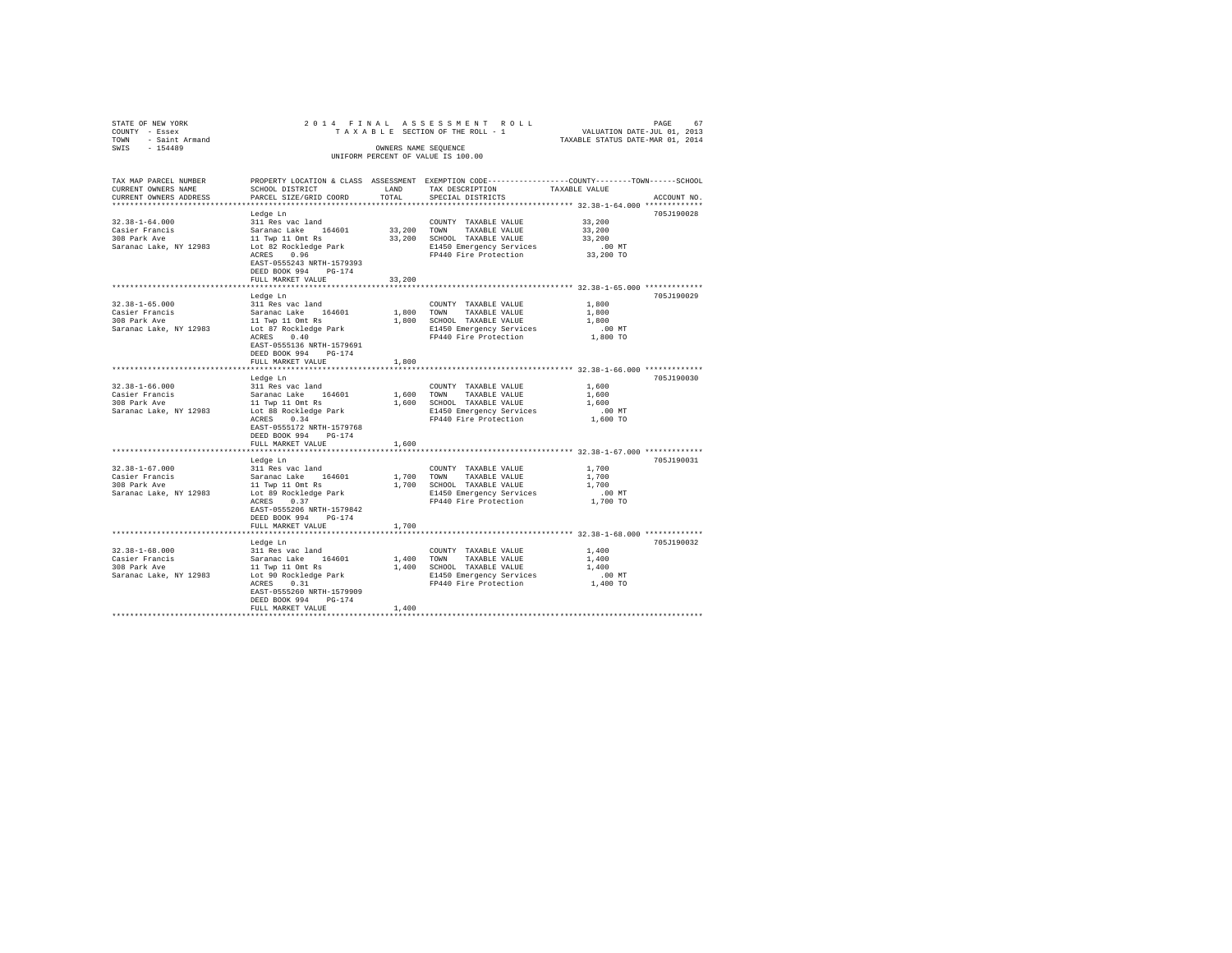| STATE OF NEW YORK                             |                                                                                                 |                |                                                                    |                                  |             |
|-----------------------------------------------|-------------------------------------------------------------------------------------------------|----------------|--------------------------------------------------------------------|----------------------------------|-------------|
| COUNTY - Essex                                |                                                                                                 |                |                                                                    | TAXABLE STATUS DATE-MAR 01, 2014 |             |
| TOWN - Saint Armand<br>SWIS - 154489          |                                                                                                 |                | OWNERS NAME SEOUENCE                                               |                                  |             |
|                                               |                                                                                                 |                | UNIFORM PERCENT OF VALUE IS 100.00                                 |                                  |             |
|                                               |                                                                                                 |                |                                                                    |                                  |             |
|                                               |                                                                                                 |                |                                                                    |                                  |             |
| TAX MAP PARCEL NUMBER                         | PROPERTY LOCATION & CLASS ASSESSMENT EXEMPTION CODE---------------COUNTY-------TOWN------SCHOOL |                |                                                                    |                                  |             |
| CURRENT OWNERS NAME<br>CURRENT OWNERS ADDRESS | SCHOOL DISTRICT                                                                                 | LAND<br>TOTAL  | TAX DESCRIPTION                                                    | TAXABLE VALUE                    |             |
|                                               | PARCEL SIZE/GRID COORD                                                                          |                | SPECIAL DISTRICTS                                                  |                                  | ACCOUNT NO. |
|                                               | Ledge Ln                                                                                        |                |                                                                    |                                  | 705J190033  |
| $32.38 - 1 - 69.000$                          | 311 Res vac land                                                                                |                | COUNTY TAXABLE VALUE                                               | 1,600                            |             |
|                                               | Saranac Lake 164601                                                                             |                | 1,600 TOWN TAXABLE VALUE                                           | 1,600                            |             |
| Casier Francis<br>308 Park Ave                | 11 Twp 11 Omt Rs                                                                                |                | 1,600 SCHOOL TAXABLE VALUE                                         | 1,600                            |             |
| Saranac Lake, NY 12983                        | Lot 91 Rockledge Park                                                                           |                |                                                                    |                                  |             |
|                                               | ACRES 0.35                                                                                      |                | E1450 Emergency Services 6.00 MT<br>FP440 Fire Protection 1,600 TO |                                  |             |
|                                               | EAST-0555309 NRTH-1579988                                                                       |                |                                                                    |                                  |             |
|                                               | DEED BOOK 994 PG-174                                                                            |                |                                                                    |                                  |             |
|                                               | FULL MARKET VALUE                                                                               | 1,600          |                                                                    |                                  |             |
|                                               |                                                                                                 |                |                                                                    |                                  |             |
|                                               | Ledge Ln                                                                                        |                |                                                                    |                                  | 705J190035  |
| $32.38 - 1 - 71.000$                          | 311 Res vac land                                                                                |                | COUNTY TAXABLE VALUE                                               | 1,500                            |             |
| Casier Francis<br>308 Park Ave                | Saranac Lake 164601                                                                             |                | 1,500 TOWN<br>TAXABLE VALUE                                        | 1,500                            |             |
|                                               | 11 Twp 11 Omt Rs                                                                                |                | 1,500 SCHOOL TAXABLE VALUE                                         | 1,500                            |             |
| Saranac Lake, NY 12983                        | Lot 93 Rockledge Park<br>ACRES 0.33                                                             |                | E1450 Emergency Services                                           | $.00$ MT<br>$1,500$ TO           |             |
|                                               | EAST-0555491 NRTH-1580189                                                                       |                | FP440 Fire Protection                                              |                                  |             |
|                                               | DEED BOOK 994 PG-174                                                                            |                |                                                                    |                                  |             |
|                                               | FULL MARKET VALUE                                                                               | 1,500          |                                                                    |                                  |             |
|                                               |                                                                                                 |                |                                                                    |                                  |             |
|                                               | Ledge Ln                                                                                        |                |                                                                    |                                  | 705J190036  |
| $32.38 - 1 - 72.000$                          | 311 Res vac land                                                                                |                | COUNTY TAXABLE VALUE                                               | 2,000                            |             |
| Casier Francis                                | Saranac Lake 164601                                                                             |                |                                                                    | 2,000                            |             |
| 308 Park Ave                                  |                                                                                                 |                | 2,000 TOWN TAXABLE VALUE<br>2,000 SCHOOL TAXABLE VALUE             | 2,000                            |             |
| Saranac Lake, NY 12983                        | 11 Twp 11 Omt Rs<br>Lot 96 Rockledge Park                                                       |                | E1450 Emergency Services                                           | $.00$ MT                         |             |
|                                               | ACRES 0.43                                                                                      |                | FP440 Fire Protection                                              | 2,000 TO                         |             |
|                                               | EAST-0555756 NRTH-1580465                                                                       |                |                                                                    |                                  |             |
|                                               | DEED BOOK 994 PG-174                                                                            |                |                                                                    |                                  |             |
|                                               | FULL MARKET VALUE                                                                               | 2,000          |                                                                    |                                  |             |
|                                               |                                                                                                 | ************** | **************************** 32.38-1-73.000 *************          |                                  |             |
| $32.38 - 1 - 73.000$                          | Ledge Ln                                                                                        |                |                                                                    | 1,600                            | 705J190037  |
|                                               | 311 Res vac land<br>Saranac Lake 164601                                                         | 1,600 TOWN     | COUNTY TAXABLE VALUE<br>TAXABLE VALUE                              | 1,600                            |             |
| ----∈rrancis<br>308 Park Ave                  |                                                                                                 |                | 1,600 SCHOOL TAXABLE VALUE                                         | 1,600                            |             |
| Saranac Lake, NY 12983                        | 11 Twp 11 Omt Rs<br>Lot 97 Rockledge Park                                                       |                | E1450 Emergency Services                                           | $.00$ MT                         |             |
|                                               | ACRES 0.34                                                                                      |                | FP440 Fire Protection                                              | 1,600 TO                         |             |
|                                               | EAST-0555835 NRTH-1580540                                                                       |                |                                                                    |                                  |             |
|                                               | DEED BOOK 994 PG-174                                                                            |                |                                                                    |                                  |             |
|                                               | FULL MARKET VALUE                                                                               | 1,600          |                                                                    |                                  |             |
|                                               |                                                                                                 |                |                                                                    |                                  |             |
|                                               | Ledge Ln                                                                                        |                |                                                                    |                                  | 705J190039  |
| $32.38 - 1 - 75.000$                          | 311 Res vac land                                                                                |                | COUNTY TAXABLE VALUE                                               | 21,000                           |             |
| Casier Francis                                | Saranac Lake 164601                                                                             |                | 21,000 TOWN<br>TAXABLE VALUE                                       | 21,000                           |             |
|                                               |                                                                                                 |                | 21,000 SCHOOL TAXABLE VALUE                                        | 21,000                           |             |
|                                               |                                                                                                 |                | E1450 Emergency Services<br>FP440 Fire Protection                  | $.00$ MT                         |             |
|                                               | ACRES 0.39                                                                                      |                |                                                                    | 21,000 TO                        |             |
|                                               | EAST-0556128 NRTH-1580548                                                                       |                |                                                                    |                                  |             |
|                                               | DEED BOOK 994 PG-174<br>FULL MARKET VALUE                                                       | 21,000         |                                                                    |                                  |             |
|                                               |                                                                                                 |                |                                                                    |                                  |             |
|                                               |                                                                                                 |                |                                                                    |                                  |             |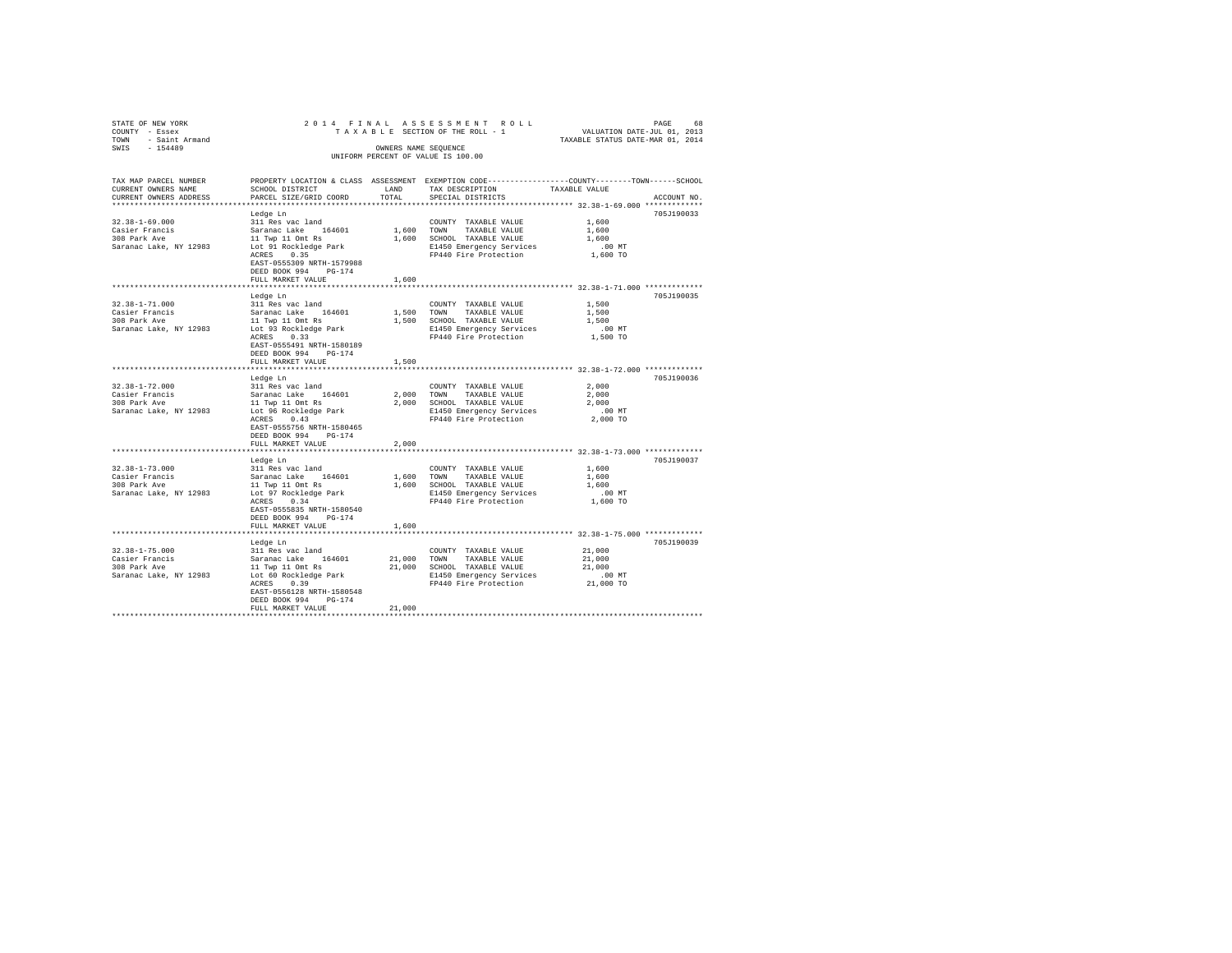| STATE OF NEW YORK<br>COUNTY - Essex         | 2014 FINAL                                     |                      | ASSESSMENT ROLL<br>TAXABLE SECTION OF THE ROLL - 1                                             | VALUATION DATE-JUL 01, 2013      | PAGE<br>69         |
|---------------------------------------------|------------------------------------------------|----------------------|------------------------------------------------------------------------------------------------|----------------------------------|--------------------|
| - Saint Armand<br>TOWN                      |                                                |                      |                                                                                                | TAXABLE STATUS DATE-MAR 01, 2014 |                    |
| $-154489$<br>SWIS                           |                                                | OWNERS NAME SEQUENCE |                                                                                                |                                  |                    |
|                                             |                                                |                      | UNIFORM PERCENT OF VALUE IS 100.00                                                             |                                  |                    |
|                                             |                                                |                      |                                                                                                |                                  |                    |
| TAX MAP PARCEL NUMBER                       |                                                |                      | PROPERTY LOCATION & CLASS ASSESSMENT EXEMPTION CODE---------------COUNTY-------TOWN-----SCHOOL |                                  |                    |
| CURRENT OWNERS NAME                         | SCHOOL DISTRICT                                | LAND                 | TAX DESCRIPTION                                                                                | TAXABLE VALUE                    |                    |
| CURRENT OWNERS ADDRESS                      | PARCEL SIZE/GRID COORD                         | TOTAL                | SPECIAL DISTRICTS                                                                              |                                  | ACCOUNT NO.        |
|                                             |                                                |                      |                                                                                                |                                  |                    |
| $32.38 - 1 - 76.000$                        | Ledge Ln                                       |                      |                                                                                                |                                  | 705J190040         |
| Casier Francis                              | 311 Res vac land<br>Saranac Lake 164601        | 19,800               | COUNTY TAXABLE VALUE<br>TOWN<br>TAXABLE VALUE                                                  | 19,800<br>19,800                 |                    |
| 308 Park Ave                                | 11 Twp 11 Omt Rs                               | 19,800               | SCHOOL TAXABLE VALUE                                                                           | 19,800                           |                    |
| Saranac Lake, NY 12983                      | Lot 61 Rockledge Park                          |                      | E1450 Emergency Services                                                                       | .00MT                            |                    |
|                                             | ACRES 0.30                                     |                      | FP440 Fire Protection                                                                          | 19,800 TO                        |                    |
|                                             | EAST-0556067 NRTH-1580473                      |                      |                                                                                                |                                  |                    |
|                                             | DEED BOOK 994<br>$PG-174$                      |                      |                                                                                                |                                  |                    |
|                                             | FULL MARKET VALUE                              | 19,800               |                                                                                                |                                  |                    |
|                                             |                                                |                      | ************************************ 23.1-1-20.200 ***************                             |                                  |                    |
|                                             | NYS Route 3                                    |                      |                                                                                                |                                  | 705J179028         |
| $23.1 - 1 - 20.200$                         | 322 Rural vac>10                               |                      | COUNTY TAXABLE VALUE                                                                           | 11,800                           |                    |
| Cassavaugh Charles<br>1594 Winton Rd N      | Saranac Lake 164601<br>87 Rs Twp 11 Omt        | 11,800<br>11,800     | TOWN<br>TAXABLE VALUE<br>SCHOOL TAXABLE VALUE                                                  | 11,800<br>11,800                 |                    |
| Rochester, NY 14609                         | ACRES 10.40                                    |                      | E1451 Emergency Services                                                                       | $.00$ MT                         |                    |
|                                             | EAST-0563871 NRTH-1594588                      |                      | FP440 Fire Protection                                                                          | 11,800 TO                        |                    |
|                                             | DEED BOOK 689<br>PG-099                        |                      |                                                                                                |                                  |                    |
|                                             | FULL MARKET VALUE                              | 11,800               |                                                                                                |                                  |                    |
|                                             |                                                |                      |                                                                                                |                                  |                    |
|                                             | 18 Cassavaugh Way                              |                      |                                                                                                |                                  | 705J102507         |
| $13.4 - 1 - 3.003$                          | 210 1 Family Res                               |                      | SR STAR 41834<br>$\Omega$                                                                      | 0                                | 64,200<br>$\Omega$ |
| Cassavaugh Thomas                           | Saranac Lake 164601                            | 36,100               | COUNTY TAXABLE VALUE                                                                           | 147,900                          |                    |
| Cassavaugh Mary L<br>18 Cassavaugh Way      | 102 Richards Sur<br>ACRES 2.73                 | 147,900              | TOWN<br>TAXABLE VALUE<br>SCHOOL TAXABLE VALUE                                                  | 147,900<br>83,700                |                    |
| Bloomingdale, NY 12913                      | EAST-0563739 NRTH-1604407                      |                      | E1451 Emergency Services                                                                       | .00MT                            |                    |
|                                             | DEED BOOK 645 PG-167                           |                      | FP440 Fire Protection                                                                          | 147,900 TO                       |                    |
|                                             | FULL MARKET VALUE                              | 147,900              |                                                                                                |                                  |                    |
|                                             |                                                |                      |                                                                                                |                                  |                    |
|                                             | NYS Route 3                                    |                      |                                                                                                |                                  | 705J180023         |
| $13.4 - 1 - 9.112$                          | 311 Res vac land                               |                      | COUNTY TAXABLE VALUE                                                                           | 25,900                           |                    |
| Cassavaugh Thomas P                         | Saranac Lake<br>164601                         | 25,900               | TOWN<br>TAXABLE VALUE                                                                          | 25,900                           |                    |
| Cassavaugh Mary L                           | 102 Richards Surtwp11 Omt                      | 25,900               | SCHOOL TAXABLE VALUE                                                                           | 25,900                           |                    |
| 18 Cassavaugh Way<br>Bloomingdale, NY 12913 | ACRES 2.40<br>EAST-0563826 NRTH-1604210        |                      | E1451 Emergency Services<br>FP440 Fire Protection                                              | $.00$ MT<br>25,900 TO            |                    |
|                                             | DEED BOOK 720<br>$PG-248$                      |                      |                                                                                                |                                  |                    |
|                                             | FULL MARKET VALUE                              | 25,900               |                                                                                                |                                  |                    |
|                                             |                                                |                      |                                                                                                |                                  |                    |
|                                             | Roosevelt Ln                                   |                      |                                                                                                |                                  | 702A100715         |
| $13.64 - 1 - 7.020$                         | 311 Res vac land                               |                      | COUNTY TAXABLE VALUE                                                                           | 19,600                           |                    |
| Cassavaugh Thomas P                         | Saranac Lake 164601                            | 19,600               | TOWN<br>TAXABLE VALUE                                                                          | 19,600                           |                    |
| Cassavaugh Mary L                           | 102 Twp 11 O.m.t.                              | 19,600               | SCHOOL TAXABLE VALUE                                                                           | 19,600                           |                    |
| 18 Cassavaugh Way                           | ACRES 0.50                                     |                      | E1451 Emergency Services                                                                       | .00MT                            |                    |
| Bloomingdale, NY 12913                      |                                                |                      |                                                                                                |                                  |                    |
|                                             | EAST-0563667 NRTH-1604789                      |                      | FP440 Fire Protection                                                                          | 19,600 TO                        |                    |
|                                             | $PG-446$<br>DEED BOOK 456<br>FULL MARKET VALUE | 19,600               |                                                                                                |                                  |                    |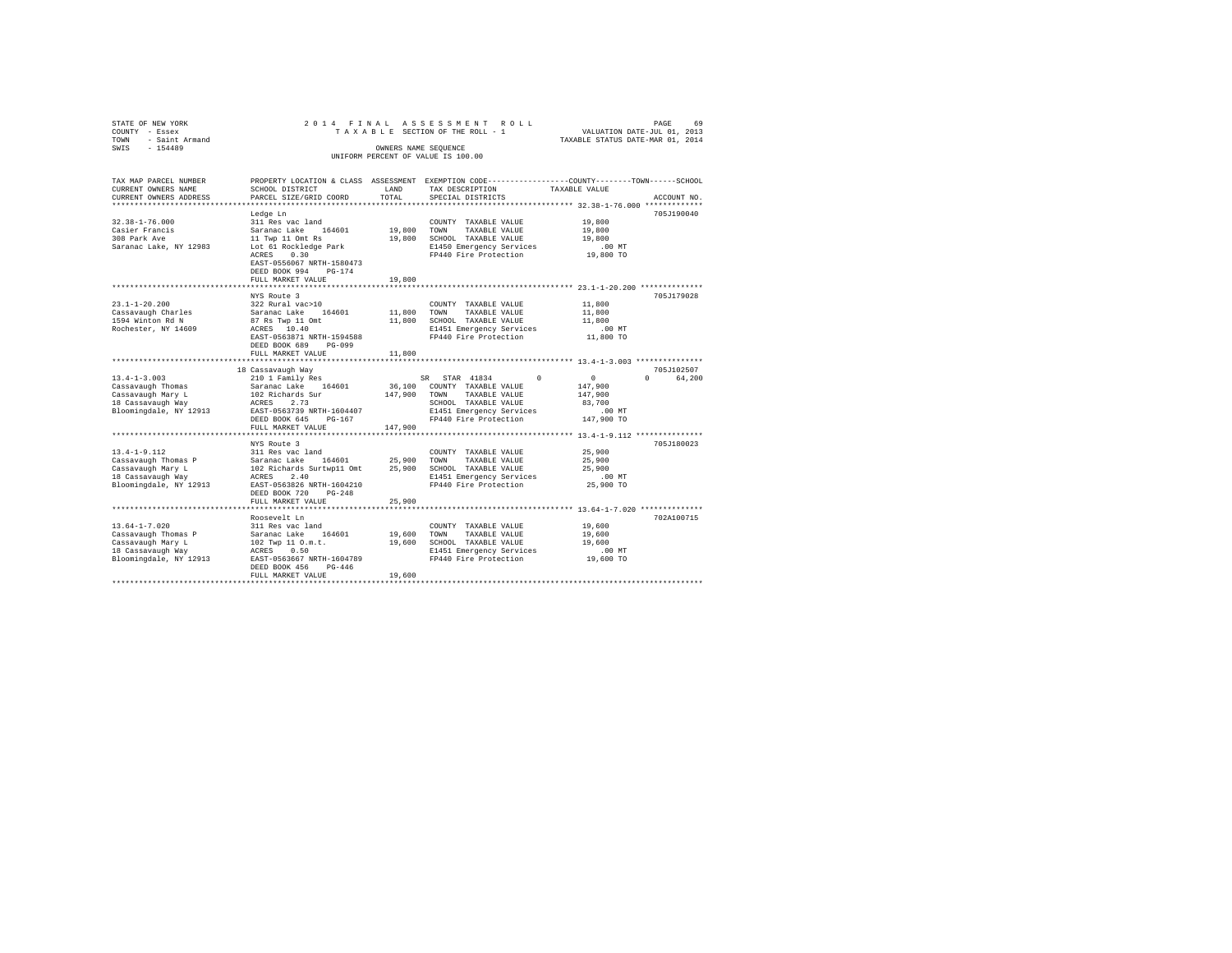| STATE OF NEW YORK   |  |  | 2014 FINAL ASSESSMENT ROLL         |  |  |                                  | PAGE | 70 |
|---------------------|--|--|------------------------------------|--|--|----------------------------------|------|----|
|                     |  |  |                                    |  |  |                                  |      |    |
| COUNTY - Essex      |  |  | TAXABLE SECTION OF THE ROLL - 1    |  |  | VALUATION DATE-JUL 01, 2013      |      |    |
| TOWN - Saint Armand |  |  |                                    |  |  | TAXABLE STATUS DATE-MAR 01, 2014 |      |    |
| SWTS<br>$-154489$   |  |  | OWNERS NAME SEOUENCE               |  |  |                                  |      |    |
|                     |  |  | UNIFORM PERCENT OF VALUE IS 100.00 |  |  |                                  |      |    |
|                     |  |  |                                    |  |  |                                  |      |    |

| TAX MAP PARCEL NUMBER                                             |                                                                                                                                                                          |              | PROPERTY LOCATION & CLASS ASSESSMENT EXEMPTION CODE----------------COUNTY-------TOWN------SCHOOL |                                                                  |             |
|-------------------------------------------------------------------|--------------------------------------------------------------------------------------------------------------------------------------------------------------------------|--------------|--------------------------------------------------------------------------------------------------|------------------------------------------------------------------|-------------|
| CURRENT OWNERS NAME                                               | SCHOOL DISTRICT                                                                                                                                                          | LAND         | TAX DESCRIPTION                                                                                  | TAXABLE VALUE                                                    |             |
| CURRENT OWNERS ADDRESS                                            | PARCEL SIZE/GRID COORD                                                                                                                                                   | TOTAL        | SPECIAL DISTRICTS                                                                                |                                                                  | ACCOUNT NO. |
|                                                                   |                                                                                                                                                                          |              |                                                                                                  |                                                                  |             |
|                                                                   | 12 George & Bliss Ln                                                                                                                                                     |              |                                                                                                  |                                                                  | 705J102613  |
| $33.8 - 2 - 9.000$                                                | 260 Seasonal res - WTRFNT                                                                                                                                                |              | COUNTY TAXABLE VALUE                                                                             | 1344.300                                                         |             |
| CCE LLC                                                           | Saranac Lake 164601                                                                                                                                                      | 856,000 TOWN | TAXABLE VALUE                                                                                    | 1344,300                                                         |             |
| c/o Dr Evans                                                      | 311 Twp 11 Omt Rs<br>ACRES 28.30                                                                                                                                         |              | 1344,300 SCHOOL TAXABLE VALUE                                                                    | 1344,300                                                         |             |
| 3 Irongate Ctr                                                    |                                                                                                                                                                          |              | BTI44 BTI District                                                                               | $.00$ MT                                                         |             |
| Glens Falls, NY 12801                                             | EAST-0595953 NRTH-1583935                                                                                                                                                |              | E1450 Emergency Services                                                                         | $.00$ MT                                                         |             |
|                                                                   | DEED BOOK 1243 PG-206                                                                                                                                                    |              | FP403 Fire Pro LP Lake 1344,300 TO                                                               |                                                                  |             |
|                                                                   | FULL MARKET VALUE                                                                                                                                                        | 1344,300     |                                                                                                  |                                                                  |             |
|                                                                   | 131 Bloomingdale Ave                                                                                                                                                     |              |                                                                                                  |                                                                  | 705J103812  |
| $32.166 - 5 - 5.000$                                              | 230 3 Family Res                                                                                                                                                         |              | RES. STAR 41854<br>$\Omega$                                                                      | $\mathbf{0}$<br>$\Omega$                                         | 30,000      |
| Cecunjanin Dzemal                                                 | Saranac Lake 164601                                                                                                                                                      |              | 16,900 COUNTY TAXABLE VALUE                                                                      | 114,300                                                          |             |
|                                                                   |                                                                                                                                                                          |              | TAXABLE VALUE<br>TOWN                                                                            | 114,300                                                          |             |
| Saranac Lake, NY 12983                                            | 74 1/2 Bloomingdale Ave 11 Richards Sur 114,300<br>0.10 BANK TLNB<br>ACRES                                                                                               |              | SCHOOL TAXABLE VALUE                                                                             | 84,300                                                           |             |
|                                                                   | EAST-0553845 NRTH-1578391                                                                                                                                                |              | E1450 Emergency Services                                                                         | $.00$ MT                                                         |             |
|                                                                   |                                                                                                                                                                          |              | FP440 Fire Protection                                                                            | $114,300$ TO                                                     |             |
|                                                                   | DEED BOOK 1414 PG-122<br>FULL MARKET VALUE                                                                                                                               | 114,300      |                                                                                                  |                                                                  |             |
|                                                                   |                                                                                                                                                                          |              |                                                                                                  |                                                                  |             |
|                                                                   | 97 Maple Ln                                                                                                                                                              |              |                                                                                                  |                                                                  | 702A100802  |
| $13.3 - 2 - 3.000$                                                | 210 1 Family Res                                                                                                                                                         |              | COUNTY TAXABLE VALUE                                                                             | 89,300                                                           |             |
|                                                                   |                                                                                                                                                                          | 37,400 TOWN  | TAXABLE VALUE                                                                                    | 89,300                                                           |             |
| 13.3-2-5.000<br>Celeste Joseph<br>Celeste Victoria<br>In Momle Ln | Saranac Lake 164601<br>62 Twp 11 O.m.t.                                                                                                                                  |              | 89,300 SCHOOL TAXABLE VALUE                                                                      | 89,300                                                           |             |
|                                                                   | ACRES 0.58                                                                                                                                                               |              | E1451 Emergency Services                                                                         | $.00$ MT                                                         |             |
|                                                                   |                                                                                                                                                                          |              | FP440 Fire Protection                                                                            | 89,300 TO                                                        |             |
|                                                                   | DEED BOOK 1108 PG-144                                                                                                                                                    |              |                                                                                                  |                                                                  |             |
|                                                                   | FULL MARKET VALUE                                                                                                                                                        | 89,300       |                                                                                                  |                                                                  |             |
|                                                                   |                                                                                                                                                                          |              |                                                                                                  |                                                                  |             |
|                                                                   | 88 Rockledge Ln                                                                                                                                                          |              |                                                                                                  |                                                                  | 705J190009  |
| $32.38 - 1 - 45.000$                                              | 210 1 Family Res                                                                                                                                                         |              | $\Omega$<br>RES. STAR 41854                                                                      | $\sim$ 0<br>$\Omega$                                             | 30,000      |
| Chamberlain Douglas F                                             | Saranac Lake 164601                                                                                                                                                      |              | 37,300 COUNTY TAXABLE VALUE                                                                      | 419,500                                                          |             |
| Chamberlain Jean D                                                |                                                                                                                                                                          | 419,500 TOWN | TAXABLE VALUE                                                                                    | 419,500                                                          |             |
| 88 Rockledge Ln                                                   | 11 Twp 11 Omt Rs<br>Lot 51 Rockledge Park                                                                                                                                |              | SCHOOL TAXABLE VALUE                                                                             | 389,500                                                          |             |
| Saranac Lake, NY 12983                                            | ACRES<br>0.32                                                                                                                                                            |              | E1450 Emergency Services                                                                         | .00 MT                                                           |             |
|                                                                   | EAST-0556268 NRTH-1579530                                                                                                                                                |              | FP440 Fire Protection                                                                            | 419,500 TO                                                       |             |
|                                                                   | DEED BOOK 1678    PG-33                                                                                                                                                  |              | WD441 Rockledge water                                                                            | 419,500 TO M                                                     |             |
|                                                                   | FULL MARKET VALUE                                                                                                                                                        | 419,500      |                                                                                                  |                                                                  |             |
|                                                                   | ***********************                                                                                                                                                  |              |                                                                                                  | ********************************** 32.38-1-53.000 ************** |             |
|                                                                   | 86 Rockledge Ln                                                                                                                                                          |              |                                                                                                  |                                                                  | 705J190017  |
| $32.38 - 1 - 53.000$                                              | 311 Res vac land                                                                                                                                                         |              | COUNTY TAXABLE VALUE                                                                             | 30,500                                                           |             |
|                                                                   |                                                                                                                                                                          | 30,500       | TOWN<br>TAXABLE VALUE                                                                            | 30,500                                                           |             |
|                                                                   |                                                                                                                                                                          |              | 30,500 SCHOOL TAXABLE VALUE                                                                      | 30,500                                                           |             |
|                                                                   | Chamberlain Douglas Faranac Lake 164601<br>Chamberlain Jean D 11 Twp 11 Omt Rs<br>88 Rockledge En Lot 50 Rockledge Park<br>Saranac Lake, NY 12983 ACRES 0.58 BANK WFARGO |              | E1450 Emergency Services                                                                         | .00 MT                                                           |             |
|                                                                   |                                                                                                                                                                          |              | FP440 Fire Protection                                                                            | 30,500 TO                                                        |             |
|                                                                   | EAST-0556283 NRTH-1579377                                                                                                                                                |              | WD441 Rockledge water                                                                            | 30,500 TO M                                                      |             |
|                                                                   | DEED BOOK 1678 PG-33                                                                                                                                                     |              |                                                                                                  |                                                                  |             |
|                                                                   | FULL MARKET VALUE                                                                                                                                                        | 30,500       |                                                                                                  |                                                                  |             |
|                                                                   |                                                                                                                                                                          |              |                                                                                                  |                                                                  |             |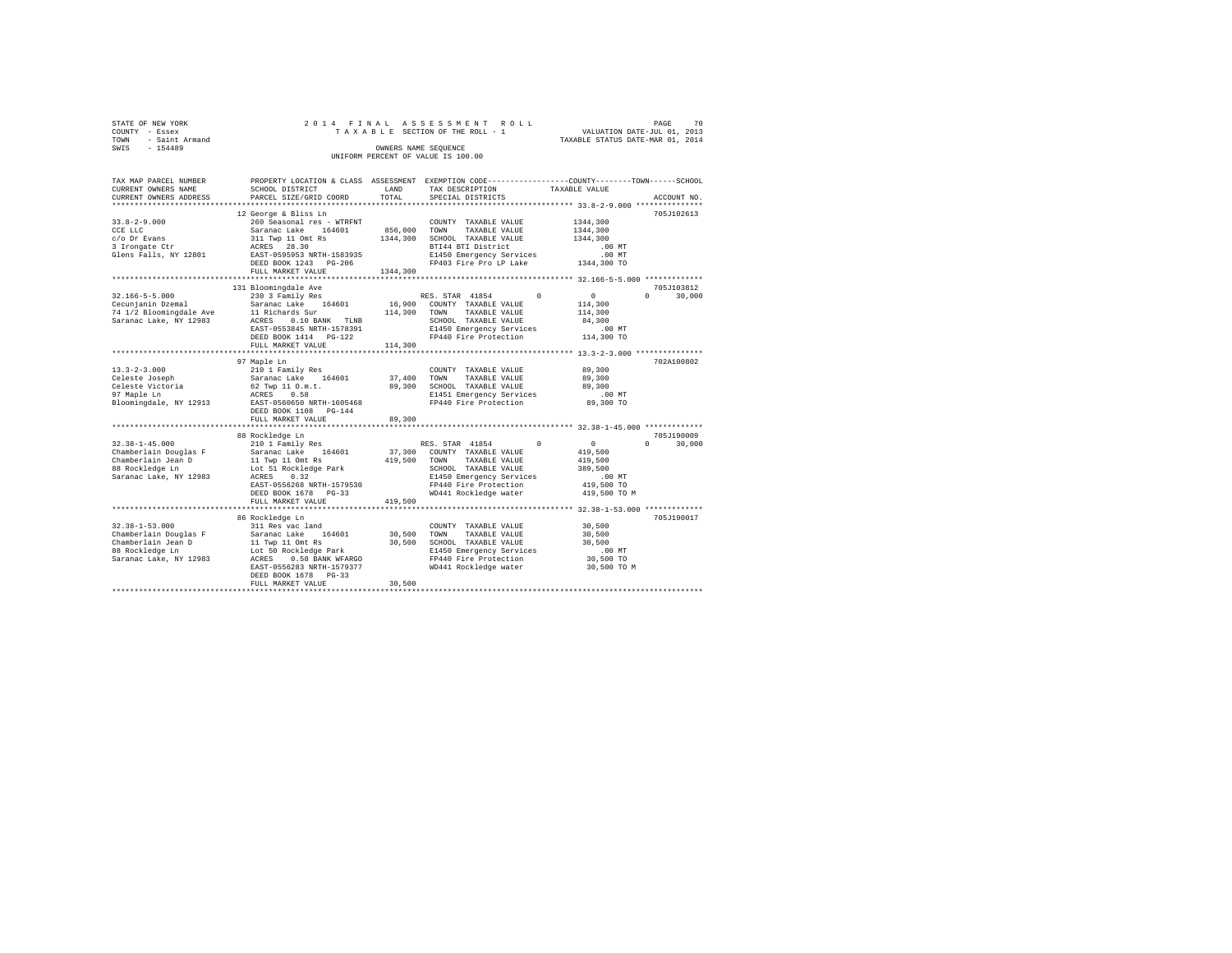| STATE OF NEW YORK STATE OF NEW YORK A SERIES OF NEW YORK A SERIES OF NEW YORK A SERIES OF NEW YORK A SERIES SERIES OF THE ROLL TRANSLES OF THE ROLL TRANSLES STATES ON DATE-JUL 01, 2013<br>TOWN - Saint Armand<br>SWIS - 154489                                                                                                                                                                                                                                                                                                                                                                                                                                             |                                                                                                                    |             |                                                                     |                                                |               |
|------------------------------------------------------------------------------------------------------------------------------------------------------------------------------------------------------------------------------------------------------------------------------------------------------------------------------------------------------------------------------------------------------------------------------------------------------------------------------------------------------------------------------------------------------------------------------------------------------------------------------------------------------------------------------|--------------------------------------------------------------------------------------------------------------------|-------------|---------------------------------------------------------------------|------------------------------------------------|---------------|
|                                                                                                                                                                                                                                                                                                                                                                                                                                                                                                                                                                                                                                                                              |                                                                                                                    |             | UNIFORM PERCENT OF VALUE IS 100.00                                  |                                                |               |
| TAX MAP PARCEL NUMBER<br>CURRENT OWNERS NAME                                                                                                                                                                                                                                                                                                                                                                                                                                                                                                                                                                                                                                 | PROPERTY LOCATION & CLASS ASSESSMENT EXEMPTION CODE---------------COUNTY-------TOWN------SCHOOL<br>SCHOOL DISTRICT | LAND        | TAX DESCRIPTION                                                     | TAXABLE VALUE                                  |               |
| CURRENT OWNERS ADDRESS                                                                                                                                                                                                                                                                                                                                                                                                                                                                                                                                                                                                                                                       | PARCEL SIZE/GRID COORD                                                                                             | TOTAL       | SPECIAL DISTRICTS                                                   |                                                | ACCOUNT NO.   |
|                                                                                                                                                                                                                                                                                                                                                                                                                                                                                                                                                                                                                                                                              | 33 Main St                                                                                                         |             |                                                                     |                                                | 702A101002    |
| $13.56 - 9 - 3.000$                                                                                                                                                                                                                                                                                                                                                                                                                                                                                                                                                                                                                                                          | 210 1 Family Res                                                                                                   |             | RES. STAR 41854                                                     | $\begin{matrix} 0 && 0 \\ 99,600 \end{matrix}$ | $0 \t 30.000$ |
| Changelo Michael<br>33 Main St                                                                                                                                                                                                                                                                                                                                                                                                                                                                                                                                                                                                                                               |                                                                                                                    |             |                                                                     |                                                |               |
|                                                                                                                                                                                                                                                                                                                                                                                                                                                                                                                                                                                                                                                                              | 101 Rs Twp 11 Omt                                                                                                  |             | 99,600 TOWN TAXABLE VALUE                                           | 99,600                                         |               |
| Bloomingdale, NY 12913                                                                                                                                                                                                                                                                                                                                                                                                                                                                                                                                                                                                                                                       | 82.5 X 251.6Xirr<br>ACRES 0.57                                                                                     |             |                                                                     | 69,600                                         |               |
|                                                                                                                                                                                                                                                                                                                                                                                                                                                                                                                                                                                                                                                                              |                                                                                                                    |             |                                                                     | MT.<br>99,600 TO                               |               |
|                                                                                                                                                                                                                                                                                                                                                                                                                                                                                                                                                                                                                                                                              |                                                                                                                    |             |                                                                     |                                                |               |
|                                                                                                                                                                                                                                                                                                                                                                                                                                                                                                                                                                                                                                                                              | DEED BOOK 1630 PG-189<br>FULL MARKET VALUE                                                                         | 99,600      |                                                                     |                                                |               |
|                                                                                                                                                                                                                                                                                                                                                                                                                                                                                                                                                                                                                                                                              |                                                                                                                    |             |                                                                     |                                                |               |
|                                                                                                                                                                                                                                                                                                                                                                                                                                                                                                                                                                                                                                                                              | 39 Prospect St                                                                                                     |             |                                                                     |                                                | 702A181003    |
| 13.56-3-12.001                                                                                                                                                                                                                                                                                                                                                                                                                                                                                                                                                                                                                                                               |                                                                                                                    |             | RES. STAR 41854                                                     | $0 \qquad \qquad 0$                            | $0 \t 30,000$ |
| Chase James T                                                                                                                                                                                                                                                                                                                                                                                                                                                                                                                                                                                                                                                                | 210 1 Family Res<br>Saranac Lake 164601<br>82 R S Twp 11 Omt                                                       |             | 28,700 COUNTY TAXABLE VALUE                                         | 158,600                                        |               |
| Chase James I<br>Chase Diane M<br>39 Prospect St                                                                                                                                                                                                                                                                                                                                                                                                                                                                                                                                                                                                                             |                                                                                                                    |             | 158,600 TOWN TAXABLE VALUE                                          | 158,600                                        |               |
|                                                                                                                                                                                                                                                                                                                                                                                                                                                                                                                                                                                                                                                                              |                                                                                                                    |             |                                                                     | 128,600                                        |               |
| Bloomingdale, NY 12913                                                                                                                                                                                                                                                                                                                                                                                                                                                                                                                                                                                                                                                       | Whiteface Mtn Park<br>Lots 93 94 & 95<br>ACRES 0.52                                                                |             |                                                                     | .00 MT                                         |               |
|                                                                                                                                                                                                                                                                                                                                                                                                                                                                                                                                                                                                                                                                              |                                                                                                                    |             | SCHOOL TRANDLE<br>E1451 Emergency Services<br>FP440 Fire Protection | 158,600 TO                                     |               |
|                                                                                                                                                                                                                                                                                                                                                                                                                                                                                                                                                                                                                                                                              | EAST-0562020 NRTH-1606777<br>DEED BOOK 1621   PG-120                                                               |             |                                                                     |                                                |               |
|                                                                                                                                                                                                                                                                                                                                                                                                                                                                                                                                                                                                                                                                              | FULL MARKET VALUE                                                                                                  | 158,600     |                                                                     |                                                |               |
|                                                                                                                                                                                                                                                                                                                                                                                                                                                                                                                                                                                                                                                                              |                                                                                                                    |             |                                                                     |                                                |               |
|                                                                                                                                                                                                                                                                                                                                                                                                                                                                                                                                                                                                                                                                              | Roseman Rd                                                                                                         |             |                                                                     |                                                | 705J104014    |
|                                                                                                                                                                                                                                                                                                                                                                                                                                                                                                                                                                                                                                                                              |                                                                                                                    |             |                                                                     | 85,400                                         |               |
|                                                                                                                                                                                                                                                                                                                                                                                                                                                                                                                                                                                                                                                                              |                                                                                                                    |             |                                                                     | 85,400                                         |               |
|                                                                                                                                                                                                                                                                                                                                                                                                                                                                                                                                                                                                                                                                              |                                                                                                                    |             |                                                                     | 85,400                                         |               |
|                                                                                                                                                                                                                                                                                                                                                                                                                                                                                                                                                                                                                                                                              | ACRES 118.90 E1451 Emergency Services<br>EAST-0609203 NRTH-1613446 FP440 Fire Protection                           |             |                                                                     | $.00$ MT                                       |               |
|                                                                                                                                                                                                                                                                                                                                                                                                                                                                                                                                                                                                                                                                              |                                                                                                                    |             |                                                                     | 85,400 TO                                      |               |
|                                                                                                                                                                                                                                                                                                                                                                                                                                                                                                                                                                                                                                                                              | DEED BOOK 1035 PG-252<br>FULL MARKET VALUE                                                                         | 85,400      |                                                                     |                                                |               |
|                                                                                                                                                                                                                                                                                                                                                                                                                                                                                                                                                                                                                                                                              |                                                                                                                    |             |                                                                     |                                                |               |
|                                                                                                                                                                                                                                                                                                                                                                                                                                                                                                                                                                                                                                                                              | 75 Moose Pond Ln                                                                                                   |             |                                                                     |                                                | 705J103709    |
| $13.4 - 1 - 76.000$                                                                                                                                                                                                                                                                                                                                                                                                                                                                                                                                                                                                                                                          | 260 Seasonal res                                                                                                   |             | COUNTY TAXABLE VALUE                                                | 65,100                                         |               |
| Clark Carl R                                                                                                                                                                                                                                                                                                                                                                                                                                                                                                                                                                                                                                                                 | Saranac Lake 164601                                                                                                | 47,300 TOWN | TAXABLE VALUE                                                       | 65,100                                         |               |
| Santor Robert G<br>78 Leonard Ave                                                                                                                                                                                                                                                                                                                                                                                                                                                                                                                                                                                                                                            | 164 Richards Sur<br>ACRES 4.50                                                                                     |             | 65,100 SCHOOL TAXABLE VALUE                                         | 65,100                                         |               |
|                                                                                                                                                                                                                                                                                                                                                                                                                                                                                                                                                                                                                                                                              |                                                                                                                    |             | E1451 Emergency Services .00 MT<br>FP440 Fire Protection .05,100 TO |                                                |               |
| Plattsburgh, NY 12901                                                                                                                                                                                                                                                                                                                                                                                                                                                                                                                                                                                                                                                        | EAST-0572686 NRTH-1601357                                                                                          |             |                                                                     |                                                |               |
|                                                                                                                                                                                                                                                                                                                                                                                                                                                                                                                                                                                                                                                                              | DEED BOOK 1110 PG-189                                                                                              |             |                                                                     |                                                |               |
|                                                                                                                                                                                                                                                                                                                                                                                                                                                                                                                                                                                                                                                                              | FULL MARKET VALUE                                                                                                  | 65,100      |                                                                     |                                                |               |
|                                                                                                                                                                                                                                                                                                                                                                                                                                                                                                                                                                                                                                                                              | 813 Saint Regis Ave                                                                                                |             |                                                                     |                                                | 702A100606    |
| 13.56-2-13.000                                                                                                                                                                                                                                                                                                                                                                                                                                                                                                                                                                                                                                                               | 411 Apartment                                                                                                      |             | COUNTY TAXABLE VALUE                                                | 134,200                                        |               |
|                                                                                                                                                                                                                                                                                                                                                                                                                                                                                                                                                                                                                                                                              |                                                                                                                    |             |                                                                     |                                                |               |
|                                                                                                                                                                                                                                                                                                                                                                                                                                                                                                                                                                                                                                                                              |                                                                                                                    |             |                                                                     |                                                |               |
| Cluckey William R<br>Cluckey Amy S<br>55 Forest Hill Ave<br>55 Forest Hill Ave<br>Saranac Islam<br>$\texttt{Cluster } \texttt{Multi} \texttt{Multi} \texttt{Multi} \texttt{Multi} \texttt{Multi} \texttt{Multi} \texttt{Multi} \texttt{Multi} \texttt{Multi} \texttt{Multi} \texttt{Multi} \texttt{Multi} \texttt{Multi} \texttt{Multi} \texttt{Multi} \texttt{Multi} \texttt{Multi} \texttt{Multi} \texttt{Multi} \texttt{Multi} \texttt{Multi} \texttt{Multi} \texttt{Multi} \texttt{Multi} \texttt{Multi} \texttt{Multi} \texttt{Multi} \texttt{Multi} \texttt{Multi} \texttt{Multi} \texttt{Multi} \texttt{Multi} \texttt{Multi} \texttt{Multi} \texttt{Multi} \texttt{$ |                                                                                                                    |             |                                                                     |                                                |               |
|                                                                                                                                                                                                                                                                                                                                                                                                                                                                                                                                                                                                                                                                              |                                                                                                                    |             |                                                                     |                                                |               |
|                                                                                                                                                                                                                                                                                                                                                                                                                                                                                                                                                                                                                                                                              | ACRES 1.00                                                                                                         |             |                                                                     |                                                |               |
|                                                                                                                                                                                                                                                                                                                                                                                                                                                                                                                                                                                                                                                                              | EAST-0563598 NRTH-1607272                                                                                          |             |                                                                     |                                                |               |
|                                                                                                                                                                                                                                                                                                                                                                                                                                                                                                                                                                                                                                                                              | DEED BOOK 1711 PG-296<br>FULL MARKET VALUE                                                                         | 134,200     |                                                                     |                                                |               |
|                                                                                                                                                                                                                                                                                                                                                                                                                                                                                                                                                                                                                                                                              |                                                                                                                    |             |                                                                     |                                                |               |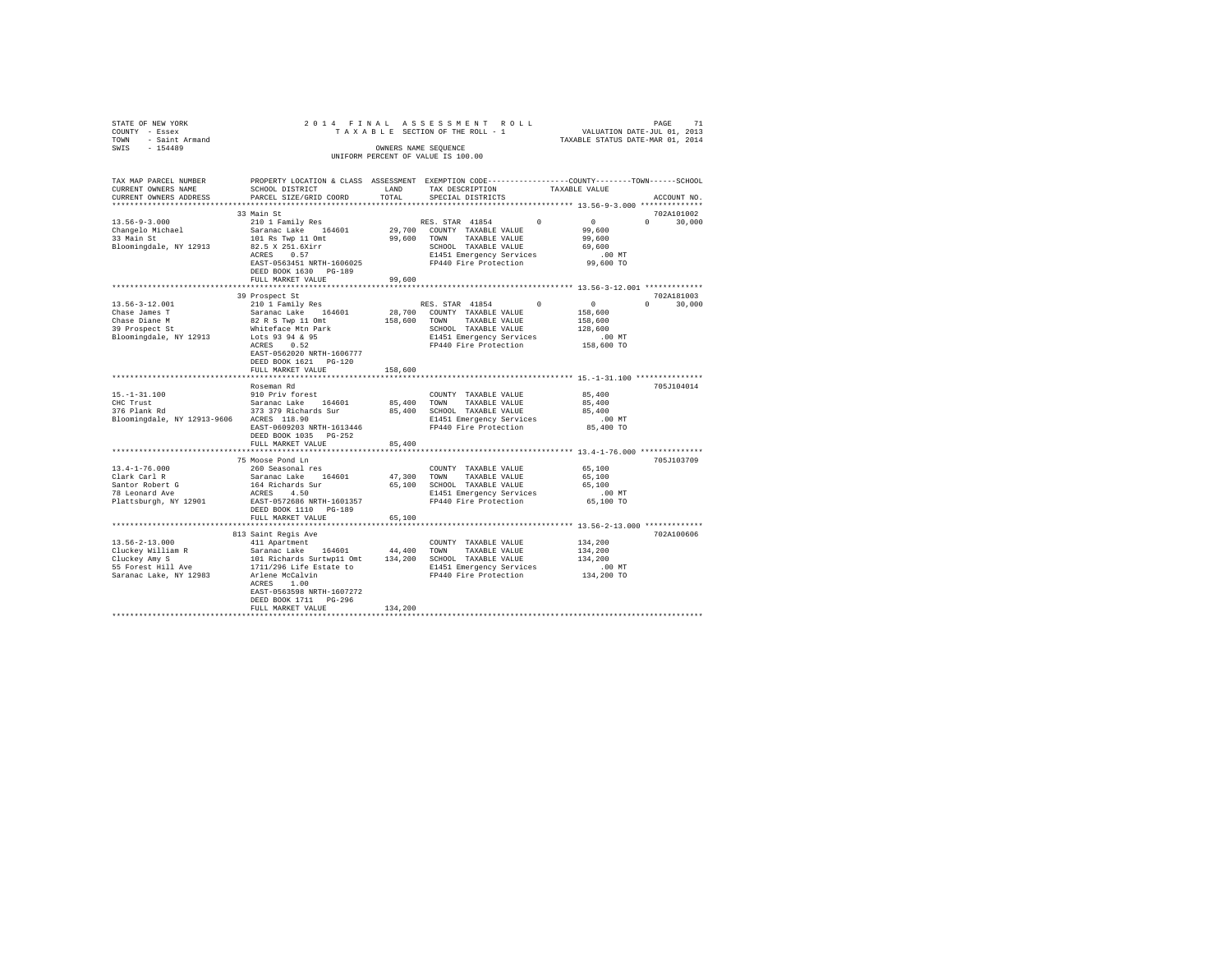| STATE OF NEW YORK                 | 2014 FINAL                                                                                      |             | ASSESSMENT ROLL                    | PAGE 72<br>VALUATION DATE-JUL 01, 2013<br>TAXABLE STATUS DATE-MAR 01, 2014                |                          |
|-----------------------------------|-------------------------------------------------------------------------------------------------|-------------|------------------------------------|-------------------------------------------------------------------------------------------|--------------------------|
| COUNTY - Essex                    |                                                                                                 |             | TAXABLE SECTION OF THE ROLL - 1    |                                                                                           |                          |
| TOWN - Saint Armand               |                                                                                                 |             |                                    |                                                                                           |                          |
| $-154489$<br>SWIS                 |                                                                                                 |             | OWNERS NAME SEQUENCE               |                                                                                           |                          |
|                                   |                                                                                                 |             | UNIFORM PERCENT OF VALUE IS 100.00 |                                                                                           |                          |
|                                   |                                                                                                 |             |                                    |                                                                                           |                          |
|                                   |                                                                                                 |             |                                    |                                                                                           |                          |
| TAX MAP PARCEL NUMBER             | PROPERTY LOCATION & CLASS ASSESSMENT EXEMPTION CODE---------------COUNTY-------TOWN------SCHOOL |             |                                    |                                                                                           |                          |
| CURRENT OWNERS NAME               | SCHOOL DISTRICT                                                                                 | LAND        | TAX DESCRIPTION                    | TAXABLE VALUE                                                                             |                          |
| CURRENT OWNERS ADDRESS            | PARCEL SIZE/GRID COORD                                                                          | TOTAL       | SPECIAL DISTRICTS                  |                                                                                           | ACCOUNT NO.              |
|                                   |                                                                                                 |             |                                    |                                                                                           |                          |
|                                   | 44 Poplar Ln                                                                                    |             |                                    |                                                                                           | 7079978017               |
|                                   | 210 1 Family Res                                                                                |             |                                    |                                                                                           |                          |
| $13.56 - 6 - 2.001$               |                                                                                                 |             | COUNTY TAXABLE VALUE               | 85,500                                                                                    |                          |
| Cogan Jason A                     | Saranac Lake 164601                                                                             | 25,600 TOWN | TAXABLE VALUE                      | 85,500                                                                                    |                          |
| Cogan Stacy A<br>104 Wolf Pond Rd | 82 Rs Twp 11 Omt<br>Whiteface Mtn Pk Subd                                                       |             | 85,500 SCHOOL TAXABLE VALUE        | 85,500                                                                                    |                          |
|                                   |                                                                                                 |             | E1451 Emergency Services           | $.00$ MT                                                                                  |                          |
| Owls Head, NY 12969               | Lot #25&69                                                                                      |             | FP440 Fire Protection              | 85,500 TO                                                                                 |                          |
|                                   | ACRES 0.42                                                                                      |             |                                    |                                                                                           |                          |
|                                   | EAST-0562422 NRTH-1606428                                                                       |             |                                    |                                                                                           |                          |
|                                   | DEED BOOK 1311    PG-241                                                                        |             |                                    |                                                                                           |                          |
|                                   | FULL MARKET VALUE                                                                               | 85,500      |                                    |                                                                                           |                          |
|                                   |                                                                                                 |             |                                    |                                                                                           |                          |
|                                   | 39 Matthew Way                                                                                  |             |                                    |                                                                                           | 702A101515               |
| $13.64 - 1 - 11.000$              | 270 Mfg housing                                                                                 |             | RES. STAR 41854                    | $\overline{0}$<br>$\Omega$                                                                | $\cap$<br>30,000         |
| Colby Frank                       | Saranac Lake 164601                                                                             |             | 31,900 COUNTY TAXABLE VALUE        | 33,200                                                                                    |                          |
| Colby Dawn                        |                                                                                                 | 33,200      | TOWN TAXABLE VALUE                 | 33,200                                                                                    |                          |
| PO Box 841                        | $102$ Twp 11 O.m.t.<br>20EEC 0.69<br>ACRES 0.68                                                 |             | SCHOOL TAXABLE VALUE               | 3,200                                                                                     |                          |
| Saranac Lake, NY 12983            | EAST-0563626 NRTH-1605371                                                                       |             | E1451 Emergency Services           | .00 MT                                                                                    |                          |
|                                   |                                                                                                 |             | FP440 Fire Protection              | 33,200 TO                                                                                 |                          |
|                                   | DEED BOOK 973 PG-151                                                                            |             |                                    |                                                                                           |                          |
|                                   | FULL MARKET VALUE                                                                               | 33,200      |                                    |                                                                                           |                          |
|                                   |                                                                                                 |             |                                    |                                                                                           |                          |
|                                   | 31 Matthew Way                                                                                  |             |                                    |                                                                                           | 702A100613               |
| $13.64 - 1 - 14.000$              | 270 Mfg housing                                                                                 |             | COUNTY TAXABLE VALUE               | 39,700                                                                                    |                          |
|                                   | Saranac Lake 164601                                                                             | 30,300      | TOWN<br>TAXABLE VALUE              | 39,700                                                                                    |                          |
| Colby Robert C<br>31 Matthew Way  | 102 Twp 11 Omt                                                                                  |             | 39,700 SCHOOL TAXABLE VALUE        | 39,700                                                                                    |                          |
| Bloomingdale, NY 12913            | ACRES 0.60                                                                                      |             | E1451 Emergency Services           | .00MT                                                                                     |                          |
|                                   | EAST-0563797 NRTH-1605398                                                                       |             | FP440 Fire Protection              | 39,700 TO                                                                                 |                          |
|                                   | DEED BOOK 1619 PG-119                                                                           |             |                                    |                                                                                           |                          |
|                                   | FULL MARKET VALUE                                                                               | 39,700      |                                    |                                                                                           |                          |
|                                   |                                                                                                 |             |                                    |                                                                                           |                          |
|                                   | 692 NYS Route 3                                                                                 |             |                                    |                                                                                           | 705J103905               |
| $23.3 - 1 - 31.100$               | 210 1 Family Res                                                                                |             | COUNTY TAXABLE VALUE               | 122,300                                                                                   |                          |
| Cole Karen M                      | Saranac Lake 164601                                                                             | 39,400      | TOWN<br>TAXABLE VALUE              | 122,300                                                                                   |                          |
| $692$ NYS Rte 3                   | 29 Richards Sur                                                                                 |             | 122,300 SCHOOL TAXABLE VALUE       | 122,300                                                                                   |                          |
| Saranac Lake, NY 12983            | ACRES 7.70 BANK CORE                                                                            |             | E1450 Emergency Services           |                                                                                           |                          |
|                                   |                                                                                                 |             |                                    | $.00$ MT                                                                                  |                          |
|                                   | EAST-0557307 NRTH-1585111                                                                       |             | FP440 Fire Protection              | 122,300 TO                                                                                |                          |
|                                   | DEED BOOK 1227 PG-102                                                                           |             |                                    |                                                                                           |                          |
|                                   | FULL MARKET VALUE                                                                               | 122,300     |                                    |                                                                                           |                          |
|                                   |                                                                                                 |             |                                    |                                                                                           |                          |
|                                   | 74 Main St                                                                                      |             |                                    |                                                                                           | 705J189021               |
| $13.64 - 2 - 2.113$               | 210 1 Family Res                                                                                |             | VET COM CT 41131                   |                                                                                           | $\sim$ 0<br>25,000       |
| Cole Russell G                    | Saranac Lake 164601                                                                             |             | 33,800 VET DIS CT 41141            | $\begin{array}{ccc} 0 & \quad & 25\,,000 \\ 0 & \quad & 37\,,420 \end{array}$<br>$\sim$ 0 | 37,420<br>$\overline{0}$ |
| Cole Christine M                  |                                                                                                 |             | 187,100 RES. STAR 41854            | $\sim$ 0<br>$\sim$ 0                                                                      | $\Omega$<br>30,000       |
| $74$ Main St                      | 83 Twp 11 Omt Rs<br>ACRES 0.83 BANK1STARSG                                                      |             | COUNTY TAXABLE VALUE               | 124,680                                                                                   |                          |
| Bloomingdale, NY 12913            | EAST-0562584 NRTH-1605634                                                                       |             | TOWN TAXABLE VALUE                 | 124,680                                                                                   |                          |
|                                   | DEED BOOK 1725 PG-237                                                                           |             | SCHOOL TAXABLE VALUE               | 157,100                                                                                   |                          |
|                                   | FULL MARKET VALUE                                                                               |             | 187,100 E1451 Emergency Services   | $.00$ MT                                                                                  |                          |
|                                   |                                                                                                 |             | FP440 Fire Protection              | 187,100 TO                                                                                |                          |
|                                   |                                                                                                 |             |                                    |                                                                                           |                          |
|                                   |                                                                                                 |             |                                    |                                                                                           |                          |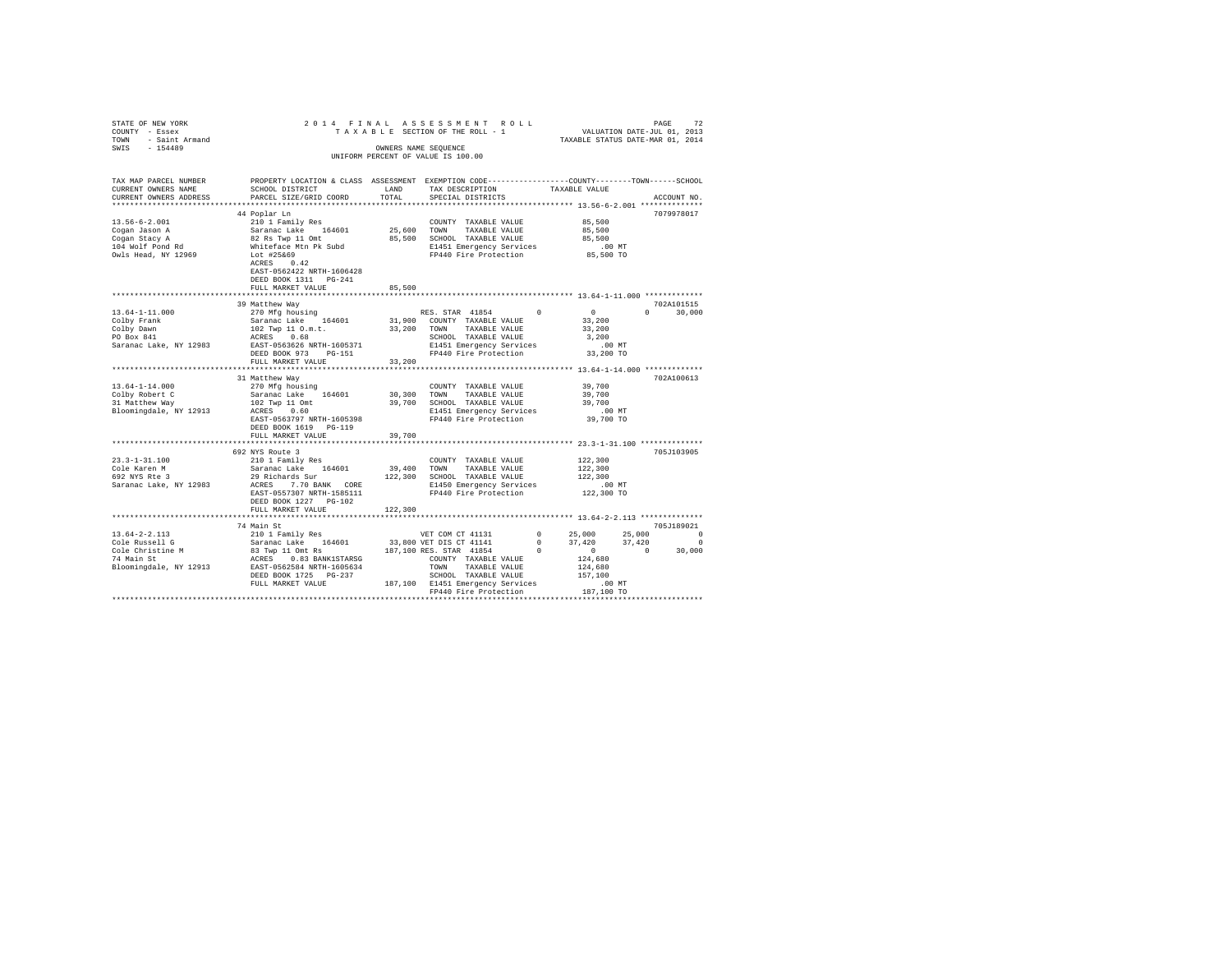| STATE OF NEW YORK                    |                                                                                                                                                                                                                                                                                      |         | 2014 FINAL ASSESSMENT ROLL                                                                      |                 |               |  |  |
|--------------------------------------|--------------------------------------------------------------------------------------------------------------------------------------------------------------------------------------------------------------------------------------------------------------------------------------|---------|-------------------------------------------------------------------------------------------------|-----------------|---------------|--|--|
| COUNTY - Essex                       |                                                                                                                                                                                                                                                                                      |         |                                                                                                 |                 |               |  |  |
| TOWN - Saint Armand<br>SWIS - 154489 | TAXABLE STATUS DATE-MAR 01, 2014<br>OWNERS NAME SEQUENCE                                                                                                                                                                                                                             |         |                                                                                                 |                 |               |  |  |
|                                      |                                                                                                                                                                                                                                                                                      |         | UNIFORM PERCENT OF VALUE IS 100.00                                                              |                 |               |  |  |
|                                      |                                                                                                                                                                                                                                                                                      |         |                                                                                                 |                 |               |  |  |
| TAX MAP PARCEL NUMBER                |                                                                                                                                                                                                                                                                                      |         | PROPERTY LOCATION & CLASS ASSESSMENT EXEMPTION CODE---------------COUNTY-------TOWN------SCHOOL |                 |               |  |  |
| CURRENT OWNERS NAME                  | SCHOOL DISTRICT                                                                                                                                                                                                                                                                      |         | LAND TAX DESCRIPTION TAXABLE VALUE                                                              |                 |               |  |  |
| CURRENT OWNERS ADDRESS               | PARCEL SIZE/GRID COORD                                                                                                                                                                                                                                                               | TOTAL   | SPECIAL DISTRICTS                                                                               |                 | ACCOUNT NO.   |  |  |
|                                      |                                                                                                                                                                                                                                                                                      |         |                                                                                                 |                 |               |  |  |
|                                      | 780 Saint Regis Ave                                                                                                                                                                                                                                                                  |         |                                                                                                 |                 | 702A101115    |  |  |
| $13.56 - 7 - 1.000$                  | oo saint Regis Ave<br>210 1 Family Res                                                                                                                                                                                                                                               |         | COUNTY TAXABLE VALUE 143,900                                                                    |                 |               |  |  |
| Coleman Christopher R                | Saranac Lake 164601 35,500 TOWN                                                                                                                                                                                                                                                      |         | TAXABLE VALUE                                                                                   | 143,900         |               |  |  |
| 780 St Regis Ave                     | 82 Rs Twp 11 Omt 143,900 SCHOOL TAXABLE VALUE                                                                                                                                                                                                                                        |         |                                                                                                 | 143,900         |               |  |  |
| Bloomingdale, NY 12913               | ACRES 1.50 BANK1STARSG 8 81451 Emergency Services<br>EAST-0562704 NRTH-1607356 879440 Fire Protection                                                                                                                                                                                |         |                                                                                                 | .00 MT          |               |  |  |
|                                      |                                                                                                                                                                                                                                                                                      |         |                                                                                                 | 143,900 TO      |               |  |  |
|                                      | DEED BOOK 1680 PG-276                                                                                                                                                                                                                                                                |         |                                                                                                 |                 |               |  |  |
|                                      | FULL MARKET VALUE                                                                                                                                                                                                                                                                    | 143,900 |                                                                                                 |                 |               |  |  |
|                                      |                                                                                                                                                                                                                                                                                      |         |                                                                                                 |                 |               |  |  |
|                                      | 3 Roosevelt Ln                                                                                                                                                                                                                                                                       |         |                                                                                                 |                 | 702A101608    |  |  |
| $13.65 - 3 - 3.000$                  |                                                                                                                                                                                                                                                                                      |         |                                                                                                 |                 | $0 \t 30.000$ |  |  |
|                                      |                                                                                                                                                                                                                                                                                      |         |                                                                                                 |                 |               |  |  |
|                                      |                                                                                                                                                                                                                                                                                      |         |                                                                                                 |                 |               |  |  |
|                                      |                                                                                                                                                                                                                                                                                      |         |                                                                                                 |                 |               |  |  |
|                                      |                                                                                                                                                                                                                                                                                      |         |                                                                                                 |                 |               |  |  |
|                                      | 13.03-23.000<br>Coleman Ronald M 3 Saranac Lake 164601 28,300 Countries American Coleman Lynn M<br>Coleman Lynn M 102 Twp 110.m.n. 97,600 TOWN TAXABLE VALUE 97,600<br>3 Roosevelt Ln 2013 RCRES 0.50 BANK WELLS SCHOOL TAXABLE VALU<br>FULL MARKET VALUE                            | 97,600  |                                                                                                 |                 |               |  |  |
|                                      |                                                                                                                                                                                                                                                                                      |         |                                                                                                 |                 |               |  |  |
|                                      | NYS Route 3                                                                                                                                                                                                                                                                          |         |                                                                                                 |                 | 705J102512    |  |  |
| $23.3 - 1 - 24.000$                  | 314 Rural vac<10                                                                                                                                                                                                                                                                     |         | COUNTY TAXABLE VALUE                                                                            | 25,200          |               |  |  |
|                                      |                                                                                                                                                                                                                                                                                      |         |                                                                                                 |                 |               |  |  |
|                                      |                                                                                                                                                                                                                                                                                      |         |                                                                                                 |                 |               |  |  |
|                                      |                                                                                                                                                                                                                                                                                      |         |                                                                                                 | .00MT           |               |  |  |
|                                      | 25,200<br>25,200<br>26,200<br>26,200<br>26,200<br>26,200<br>26,200<br>26,200<br>26,200<br>27,200<br>27,200<br>27,200<br>27,200<br>27,200<br>27,200<br>27,200<br>27,200<br>27,200<br>27,200<br>27,200<br>27,200<br>27,200<br>27,200<br>27,200<br>27,200<br>27,200<br>27,200<br>27,200 |         |                                                                                                 | 25,200 TO       |               |  |  |
|                                      | DEED BOOK 833 PG-089                                                                                                                                                                                                                                                                 |         |                                                                                                 |                 |               |  |  |
|                                      | FULL MARKET VALUE                                                                                                                                                                                                                                                                    | 25,200  |                                                                                                 |                 |               |  |  |
|                                      |                                                                                                                                                                                                                                                                                      |         |                                                                                                 |                 |               |  |  |
|                                      |                                                                                                                                                                                                                                                                                      |         |                                                                                                 |                 | 705-T102510   |  |  |
|                                      |                                                                                                                                                                                                                                                                                      |         |                                                                                                 | $\sim$ 0 $\sim$ | 0 64,200      |  |  |
|                                      |                                                                                                                                                                                                                                                                                      |         |                                                                                                 | 122,800         |               |  |  |
|                                      | Collins Etta 40 10 11:00 11:00<br>825 NYS Rte 3 10 2002 12:00 12:00 12:00 12:00 12:00 12:00 12:00 12:00 12:00 12:00 12:00 12:00 12:00 12:00 12:<br>Saranac Lake, NY 12983 12:00 12:00 12:00 12:00 12:00 12:00 12:00 12:00 12:00 12:0                                                 |         |                                                                                                 | 122,800         |               |  |  |
|                                      |                                                                                                                                                                                                                                                                                      |         |                                                                                                 | 58,600          |               |  |  |
|                                      |                                                                                                                                                                                                                                                                                      |         |                                                                                                 |                 |               |  |  |
|                                      | DEED BOOK 478 PG-578                                                                                                                                                                                                                                                                 |         |                                                                                                 |                 |               |  |  |
|                                      | FULL MARKET VALUE                                                                                                                                                                                                                                                                    | 122,800 |                                                                                                 |                 |               |  |  |
|                                      | NYS Route 3                                                                                                                                                                                                                                                                          |         |                                                                                                 |                 | 705J174011    |  |  |
| $23.3 - 1 - 23.200$                  | $314$ Rural vac<10                                                                                                                                                                                                                                                                   |         | COUNTY TAXABLE VALUE                                                                            | 25,400          |               |  |  |
|                                      |                                                                                                                                                                                                                                                                                      |         |                                                                                                 | 25,400          |               |  |  |
|                                      | COLLINS Dayrius - Saranac Lake 164601 25,400 TOWN TAXABLE VALUE<br>COLLins Dayrius - 48 Richards Survey - 25,400 TOWN TAXABLE VALUE<br>825 AYS REE 3 48 ACRES 3.60 - RI450 EMERY SERVICES                                                                                            |         |                                                                                                 | 25,400          |               |  |  |
|                                      |                                                                                                                                                                                                                                                                                      |         |                                                                                                 |                 |               |  |  |
|                                      | 825 NYS Rte 3 200 MT ACRES 3.60 E1450 Energency Services 200 MT<br>Saranac Lake, NY 12983 EAST-0558203 NRTH-1588236 FP440 Fire Protection 25,400 TO                                                                                                                                  |         |                                                                                                 |                 |               |  |  |
|                                      | DEED BOOK 498 PG-281                                                                                                                                                                                                                                                                 |         |                                                                                                 |                 |               |  |  |
|                                      | FULL MARKET VALUE                                                                                                                                                                                                                                                                    | 25,400  |                                                                                                 |                 |               |  |  |
|                                      |                                                                                                                                                                                                                                                                                      |         |                                                                                                 |                 |               |  |  |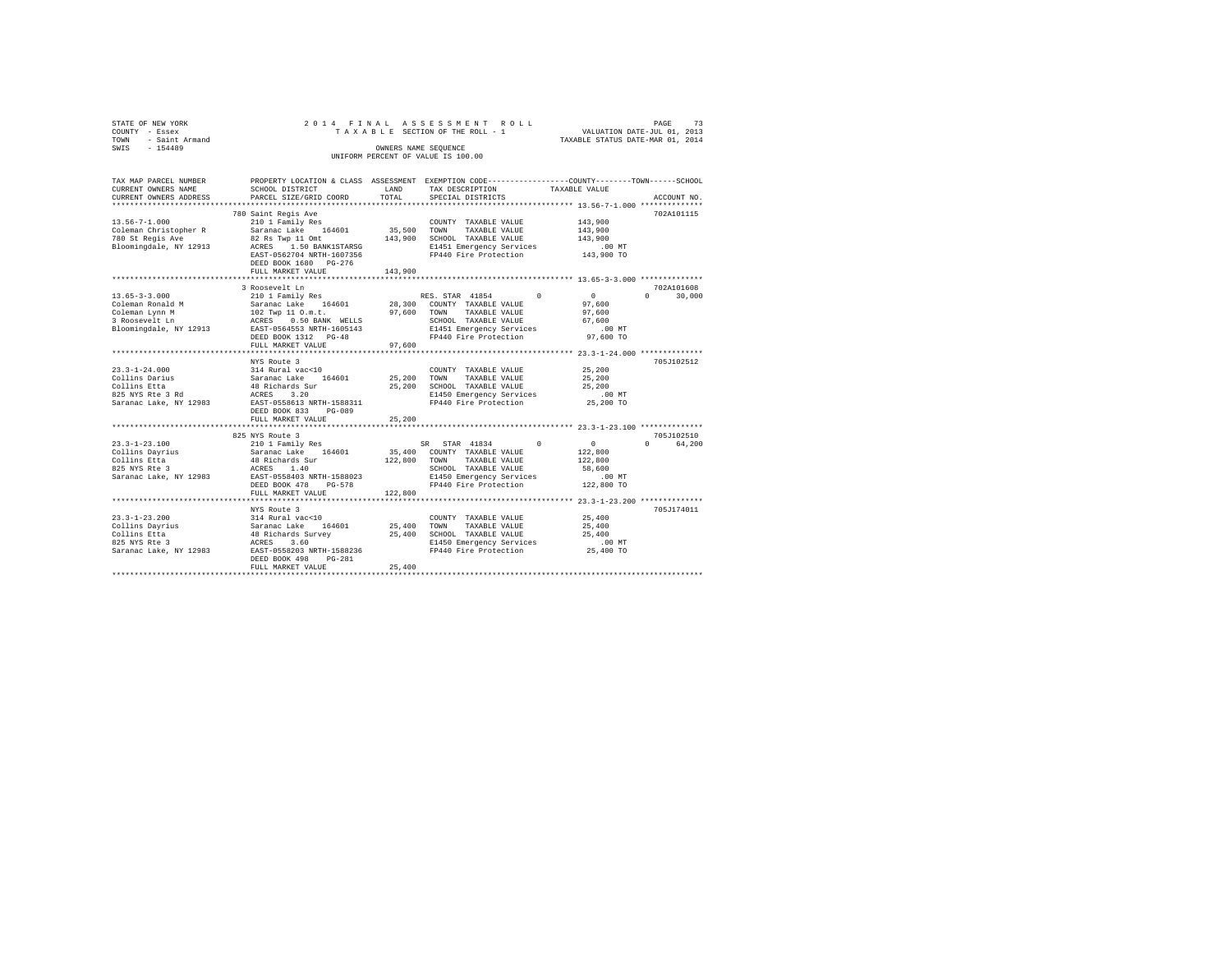| STATE OF NEW YORK   |  |  | 2014 FINAL ASSESSMENT ROLL         |                                  | PAGE                        | 74 |
|---------------------|--|--|------------------------------------|----------------------------------|-----------------------------|----|
| COUNTY - Essex      |  |  | TAXABLE SECTION OF THE ROLL - 1    |                                  | VALUATION DATE-JUL 01, 2013 |    |
| TOWN - Saint Armand |  |  |                                    | TAXABLE STATUS DATE-MAR 01, 2014 |                             |    |
| SWIS<br>$-154489$   |  |  | OWNERS NAME SEOUENCE               |                                  |                             |    |
|                     |  |  | UNIFORM PERCENT OF VALUE IS 100.00 |                                  |                             |    |
|                     |  |  |                                    |                                  |                             |    |

| TAX MAP PARCEL NUMBER               | PROPERTY LOCATION & CLASS ASSESSMENT EXEMPTION CODE-----------------COUNTY-------TOWN-----SCHOOL |         |                                                                             |                       |                             |
|-------------------------------------|--------------------------------------------------------------------------------------------------|---------|-----------------------------------------------------------------------------|-----------------------|-----------------------------|
| CURRENT OWNERS NAME SCHOOL DISTRICT |                                                                                                  | LAND    | TAX DESCRIPTION TAXABLE VALUE                                               |                       |                             |
|                                     | CURRENT OWNERS ADDRESS PARCEL SIZE/GRID COORD                                                    | TOTAL   | SPECIAL DISTRICTS                                                           |                       | ACCOUNT NO.                 |
|                                     |                                                                                                  |         |                                                                             |                       |                             |
|                                     | 813 NYS Route 3                                                                                  |         |                                                                             |                       | 705J102511                  |
| $23.3 - 1 - 22.000$                 | 210 1 Family Res                                                                                 |         | VET COM CT 41131 0 25,000 25,000 0                                          |                       |                             |
|                                     |                                                                                                  |         |                                                                             |                       |                             |
|                                     |                                                                                                  |         |                                                                             |                       |                             |
|                                     |                                                                                                  |         |                                                                             |                       |                             |
| Saranac Lake, NY 12983              | ACRES 5.60                                                                                       |         | TOWN                                                                        | TAXABLE VALUE 102,000 |                             |
|                                     | EAST-0558005 NRTH-1587841                                                                        |         | SCHOOL TAXABLE VALUE                                                        | 112,800               |                             |
|                                     | DEED BOOK 498 PG-285                                                                             |         | E1450 Emergency Services .00 MT<br>177,000 FP440 Fire Protection 177,000 TO |                       |                             |
|                                     | FULL MARKET VALUE                                                                                |         |                                                                             |                       |                             |
|                                     |                                                                                                  |         |                                                                             |                       |                             |
|                                     | 69 Prospect St                                                                                   |         |                                                                             |                       | 702A178506                  |
| $13.56 - 3 - 23.000$                | 312 Vac w/imprv                                                                                  |         | COUNTY TAXABLE VALUE 35,400                                                 |                       |                             |
| Compeau Keith W                     | Saranac Lake 164601 28,700 TOWN TAXABLE VALUE                                                    |         |                                                                             | 35,400                |                             |
| 28 Cedar St                         | 82 Rs Twp 11 Omt                                                                                 | 35,400  | SCHOOL TAXABLE VALUE 35,400                                                 |                       |                             |
| Potsdam, NY 13676                   | Also 1065/271                                                                                    |         | E1451 Emergency Services .00 MT<br>FP440 Fire Protection 35,400 TO          |                       |                             |
|                                     | ACRES 0.52                                                                                       |         |                                                                             |                       |                             |
|                                     | EAST-0561847 NRTH-1606030                                                                        |         |                                                                             |                       |                             |
|                                     | DEED BOOK 1065 PG-273                                                                            |         |                                                                             |                       |                             |
|                                     |                                                                                                  |         |                                                                             |                       |                             |
|                                     |                                                                                                  |         |                                                                             |                       |                             |
|                                     | 247 Trudeau Rd                                                                                   |         |                                                                             |                       | 705.7103303                 |
| $23.3 - 1 - 49.000$                 | 210 1 Family Res                                                                                 |         | SR STAR 41834 0                                                             | $\sim$ 0              | $0 \qquad \qquad$<br>64,200 |
| Comstock Edward Jr<br>PO Box 966    | Saranac Lake 164601<br>9 Richards Sur                                                            |         | 78,900 COUNTY TAXABLE VALUE<br>227,900 TOWN TAXABLE VALUE                   | 227,900<br>227,900    |                             |
|                                     |                                                                                                  |         | SCHOOL TAXABLE VALUE 163,700                                                |                       |                             |
|                                     | Saranac Lake, NY 12983 ACRES 1.14                                                                |         |                                                                             |                       |                             |
|                                     | EAST-0554876 NRTH-1584864                                                                        |         | E1450 Emergency Services                                                    | $.00$ MT              |                             |
|                                     | DEED BOOK 1311 PG-66                                                                             |         | FP440 Fire Protection 227,900 TO                                            |                       |                             |
|                                     | FULL MARKET VALUE                                                                                | 227,900 |                                                                             |                       |                             |
|                                     |                                                                                                  |         |                                                                             |                       |                             |
|                                     | 94 Rockledge Ln                                                                                  |         |                                                                             |                       | 705J190022                  |
| $32.38 - 1 - 58.000$                |                                                                                                  |         | COUNTY TAXABLE VALUE                                                        | 235,000               |                             |
| Connolly Gregory                    |                                                                                                  |         |                                                                             | 235,000               |                             |
|                                     | Connolly Lynne 11 Twp 11 Omt Rs                                                                  | 235,000 | SCHOOL TAXABLE VALUE 235,000                                                |                       |                             |
|                                     | 910 Joan Chalovich Way Lot 52 Rockledge Park                                                     |         | E1450 Emergency Services                                                    | .00 MT<br>235,000 TO  |                             |
| Cobourg Ontario, Canada             | ACRES 0.55                                                                                       |         | FP440 Fire Protection                                                       |                       |                             |
|                                     | K9A 0G4 EAST-0556211 NRTH-1579641                                                                |         | WD441 Rockledge water                                                       | 235,000 TO M          |                             |
|                                     | DEED BOOK 1020 PG-217                                                                            |         |                                                                             |                       |                             |
|                                     | FULL MARKET VALUE                                                                                | 235,000 |                                                                             |                       |                             |
|                                     |                                                                                                  |         |                                                                             |                       |                             |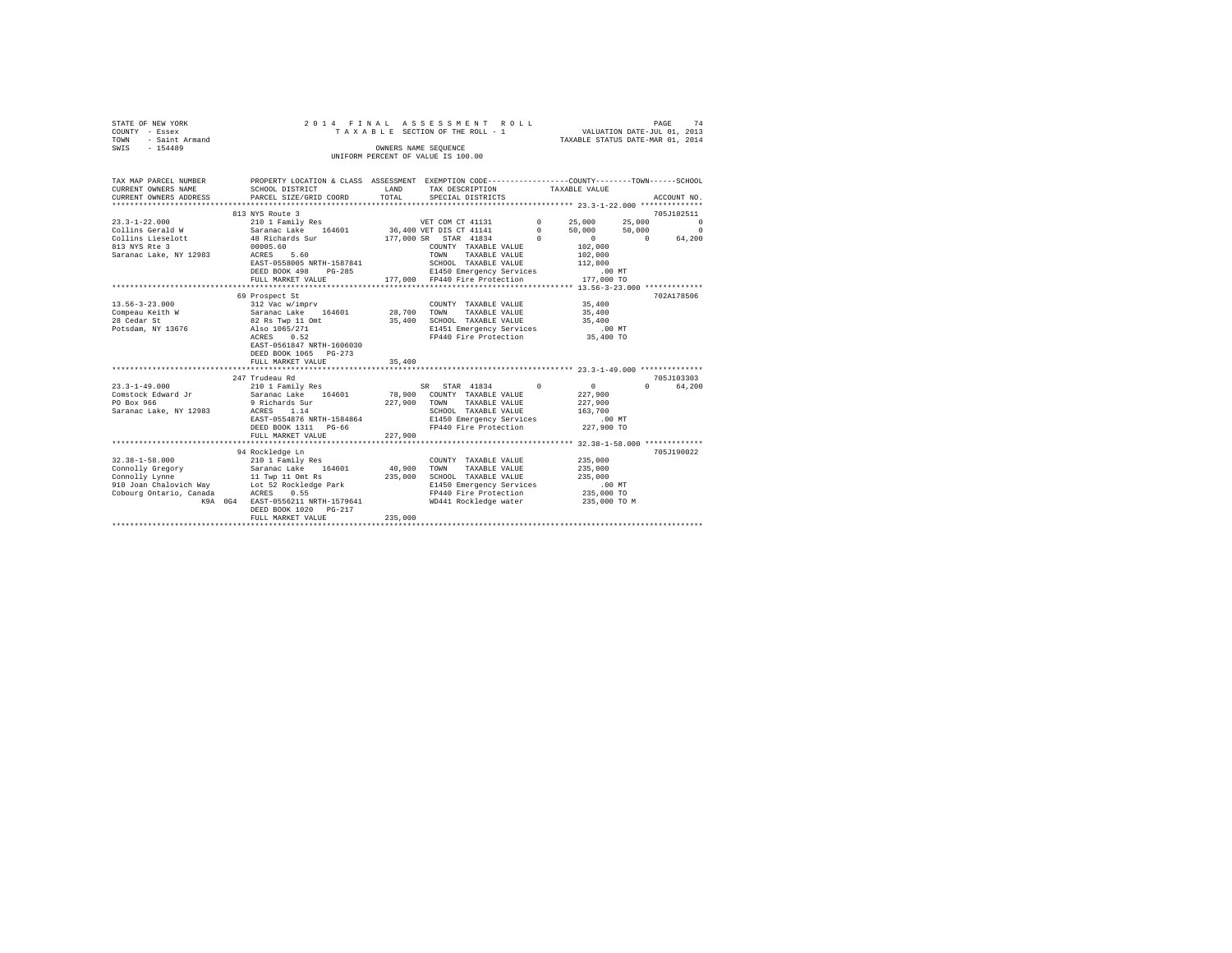| STATE OF NEW YORK<br>COUNTY - Essex<br>- Saint Armand<br>TOWN | 2014 FINAL ASSESSMENT ROLL<br>TAXABLE SECTION OF THE ROLL - 1                                     | PAGE<br>VALUATION DATE-JUL 01, 2013<br>TAXABLE STATUS DATE-MAR 01, 2014 | 75 |
|---------------------------------------------------------------|---------------------------------------------------------------------------------------------------|-------------------------------------------------------------------------|----|
| SWIS<br>$-154489$                                             | OWNERS NAME SEOUENCE<br>UNIFORM PERCENT OF VALUE IS 100.00                                        |                                                                         |    |
| TAY MAD DARCEL NHMRER                                         | PROBRETY LOCATION & CLASS ASSESSMENT EXEMPTION CODE----------------COUNTY--------TOWN------SCHOOL |                                                                         |    |

| TAX MAP PARCEL NUMBER                                                                       |                                                                                                                                      |         | PROPERTY LOCATION & CLASS ASSESSMENT EXEMPTION CODE---------------COUNTY------TOWN-----SCHOOL                                                                                                                                                                                                                                                                                                                                                            |                    |
|---------------------------------------------------------------------------------------------|--------------------------------------------------------------------------------------------------------------------------------------|---------|----------------------------------------------------------------------------------------------------------------------------------------------------------------------------------------------------------------------------------------------------------------------------------------------------------------------------------------------------------------------------------------------------------------------------------------------------------|--------------------|
| CURRENT OWNERS NAME                                                                         | SCHOOL DISTRICT                                                                                                                      | LAND    | TAX DESCRIPTION<br>TAXABLE VALUE                                                                                                                                                                                                                                                                                                                                                                                                                         |                    |
| CURRENT OWNERS ADDRESS                                                                      | PARCEL SIZE/GRID COORD                                                                                                               | TOTAL   | SPECIAL DISTRICTS                                                                                                                                                                                                                                                                                                                                                                                                                                        | ACCOUNT NO.        |
|                                                                                             |                                                                                                                                      |         |                                                                                                                                                                                                                                                                                                                                                                                                                                                          |                    |
|                                                                                             | 61 Saranac Ln                                                                                                                        |         |                                                                                                                                                                                                                                                                                                                                                                                                                                                          | 705J190010         |
| $32.38 - 1 - 46.000$                                                                        |                                                                                                                                      |         | RES. STAR 41854 0 0                                                                                                                                                                                                                                                                                                                                                                                                                                      | $0 \t 30,000$      |
| Conroy Mary S<br>61 Saranac Ln                                                              |                                                                                                                                      |         | 209,600                                                                                                                                                                                                                                                                                                                                                                                                                                                  |                    |
|                                                                                             | 210 1 Family Res (RES. STAR 41854<br>Saranac Lake 164601 35,500 COUNTY TAXABLE VALUE<br>11 Twp 11 Omt Rs (209,600 TOWN TAXABLE VALUE |         | 209,600 TOWN TAXABLE VALUE                                                                                                                                                                                                                                                                                                                                                                                                                               | 209,600            |
| Saranac Lake, NY 12983 Rockledge Park Subd Lt 73                                            |                                                                                                                                      |         | $\begin{tabular}{lllll} \multicolumn{2}{l}{{\bf SCHOOL}} & \multicolumn{2}{l}{\bf TAXABLE} & \multicolumn{2}{l}{\bf VALUE} & \multicolumn{2}{l}{\bf 179,600} \end{tabular}$                                                                                                                                                                                                                                                                              |                    |
|                                                                                             | ACRES 0.23                                                                                                                           |         |                                                                                                                                                                                                                                                                                                                                                                                                                                                          |                    |
|                                                                                             |                                                                                                                                      |         |                                                                                                                                                                                                                                                                                                                                                                                                                                                          |                    |
|                                                                                             |                                                                                                                                      |         |                                                                                                                                                                                                                                                                                                                                                                                                                                                          |                    |
|                                                                                             | FULL MARKET VALUE                                                                                                                    | 209,600 |                                                                                                                                                                                                                                                                                                                                                                                                                                                          |                    |
|                                                                                             |                                                                                                                                      |         |                                                                                                                                                                                                                                                                                                                                                                                                                                                          |                    |
|                                                                                             | 97 Saranac Ln                                                                                                                        |         |                                                                                                                                                                                                                                                                                                                                                                                                                                                          | 705J195004         |
| $32.1 - 2 - 11.200$                                                                         | 210 1 Family Res                                                                                                                     |         | COUNTY TAXABLE VALUE 117,600                                                                                                                                                                                                                                                                                                                                                                                                                             |                    |
| Cook Matt                                                                                   |                                                                                                                                      |         |                                                                                                                                                                                                                                                                                                                                                                                                                                                          |                    |
| Cook Matt<br>97 Saranac Ln                                                                  | Saranac Lake 164601<br>31 Omt Twp 11 Rs                                                                                              |         | 52,900 TOWN TAXABLE VALUE<br>117,600 SCHOOL TAXABLE VALUE                                                                                                                                                                                                                                                                                                                                                                                                | 117,600<br>117,600 |
| Saranac Lake, NY 12983 ACRES 22.60                                                          |                                                                                                                                      |         |                                                                                                                                                                                                                                                                                                                                                                                                                                                          |                    |
|                                                                                             | EAST-0557098 NRTH-1580506                                                                                                            |         | E1450 Emergency Services .00 MT<br>FP440 Fire Protection  117,600 TO                                                                                                                                                                                                                                                                                                                                                                                     |                    |
|                                                                                             | DEED BOOK 1392    PG-149                                                                                                             |         |                                                                                                                                                                                                                                                                                                                                                                                                                                                          |                    |
|                                                                                             | FULL MARKET VALUE                                                                                                                    | 117,600 |                                                                                                                                                                                                                                                                                                                                                                                                                                                          |                    |
|                                                                                             |                                                                                                                                      |         |                                                                                                                                                                                                                                                                                                                                                                                                                                                          |                    |
|                                                                                             | 273 Trudeau Rd                                                                                                                       |         |                                                                                                                                                                                                                                                                                                                                                                                                                                                          | 705J103409         |
| $23.3 - 1 - 46.000$                                                                         |                                                                                                                                      |         |                                                                                                                                                                                                                                                                                                                                                                                                                                                          | 286,600            |
| Cook Scott G                                                                                |                                                                                                                                      |         |                                                                                                                                                                                                                                                                                                                                                                                                                                                          | 286,600            |
|                                                                                             |                                                                                                                                      |         | $\begin{tabular}{lcccc} \multicolumn{4}{c}{281} & Multiple res & & \multicolumn{4}{c}{\textbf{COUNTY} & \textbf{TAXABLE VALUE}} \\ \multicolumn{4}{c}{S31} & Multiple res & 164601 & 83,400 & \textbf{TAXABLE VALUE} \\ \end{tabular} \vspace{0.1cm} \begin{tabular}{c}{\textbf{Saxanic Lake}} & \textbf{164601} & 83,400 & \textbf{TONN} & \textbf{TAXABLE VALUE} \\ \end{tabular} \\ \multicolumn{4}{c}{\textbf{ACERS}} & 0.64 & 82,400 & \textbf{SCE$ | 286,600            |
|                                                                                             |                                                                                                                                      |         |                                                                                                                                                                                                                                                                                                                                                                                                                                                          |                    |
| 273 Trudeau Rd<br>PO Box 1103<br>Saranac Lake, NY 12983                                     |                                                                                                                                      |         | E1450 Emergency Services 1999<br>FP440 Fire Protection 286,600 TO                                                                                                                                                                                                                                                                                                                                                                                        |                    |
|                                                                                             |                                                                                                                                      |         |                                                                                                                                                                                                                                                                                                                                                                                                                                                          |                    |
|                                                                                             | DEED BOOK 1378 PG-5                                                                                                                  |         |                                                                                                                                                                                                                                                                                                                                                                                                                                                          |                    |
|                                                                                             | FULL MARKET VALUE                                                                                                                    | 286,600 | *********************************** 23.3-2-10.000 ***************                                                                                                                                                                                                                                                                                                                                                                                        |                    |
|                                                                                             |                                                                                                                                      |         |                                                                                                                                                                                                                                                                                                                                                                                                                                                          |                    |
|                                                                                             |                                                                                                                                      |         |                                                                                                                                                                                                                                                                                                                                                                                                                                                          | 705J102310         |
| $23.3 - 2 - 10.000$<br>23.3-2-10.000<br>Coombs Joseph H<br>Coombs Mary J<br>24 Mt Pisgah Ln |                                                                                                                                      |         | $\begin{tabular}{lllllllll} \bf SR & \bf STR & 41834 & 0 & 0 \\ \bf COUNTY & TAXABLE VALUE & 207,000 \\ \end{tabular}$                                                                                                                                                                                                                                                                                                                                   | 0 64,200           |
|                                                                                             |                                                                                                                                      |         |                                                                                                                                                                                                                                                                                                                                                                                                                                                          |                    |
|                                                                                             |                                                                                                                                      |         |                                                                                                                                                                                                                                                                                                                                                                                                                                                          | 207,000            |
|                                                                                             |                                                                                                                                      |         |                                                                                                                                                                                                                                                                                                                                                                                                                                                          | 142,800            |
| Saranac Lake, NY 12983                                                                      |                                                                                                                                      |         |                                                                                                                                                                                                                                                                                                                                                                                                                                                          | $207,000$ TO       |
|                                                                                             |                                                                                                                                      |         | EAST-0553708 NRTH-1585236 PP440 Fire Protection                                                                                                                                                                                                                                                                                                                                                                                                          |                    |
|                                                                                             | DEED BOOK 764 PG-282                                                                                                                 |         |                                                                                                                                                                                                                                                                                                                                                                                                                                                          |                    |
|                                                                                             | FULL MARKET VALUE                                                                                                                    | 207,000 |                                                                                                                                                                                                                                                                                                                                                                                                                                                          |                    |
|                                                                                             |                                                                                                                                      |         |                                                                                                                                                                                                                                                                                                                                                                                                                                                          |                    |
|                                                                                             | 748 Saint Regis Ave                                                                                                                  |         |                                                                                                                                                                                                                                                                                                                                                                                                                                                          | 702A181004         |
| $13.56 - 1 - 1.200$                                                                         |                                                                                                                                      |         |                                                                                                                                                                                                                                                                                                                                                                                                                                                          |                    |
| Copas David                                                                                 |                                                                                                                                      |         |                                                                                                                                                                                                                                                                                                                                                                                                                                                          |                    |
|                                                                                             |                                                                                                                                      |         |                                                                                                                                                                                                                                                                                                                                                                                                                                                          |                    |
| 16 Ludvigh Rd<br>Nanuet, NY 10954                                                           |                                                                                                                                      |         |                                                                                                                                                                                                                                                                                                                                                                                                                                                          |                    |
|                                                                                             |                                                                                                                                      |         |                                                                                                                                                                                                                                                                                                                                                                                                                                                          |                    |
|                                                                                             |                                                                                                                                      |         |                                                                                                                                                                                                                                                                                                                                                                                                                                                          |                    |
|                                                                                             | FULL MARKET VALUE                                                                                                                    | 158,200 |                                                                                                                                                                                                                                                                                                                                                                                                                                                          |                    |
|                                                                                             |                                                                                                                                      |         |                                                                                                                                                                                                                                                                                                                                                                                                                                                          |                    |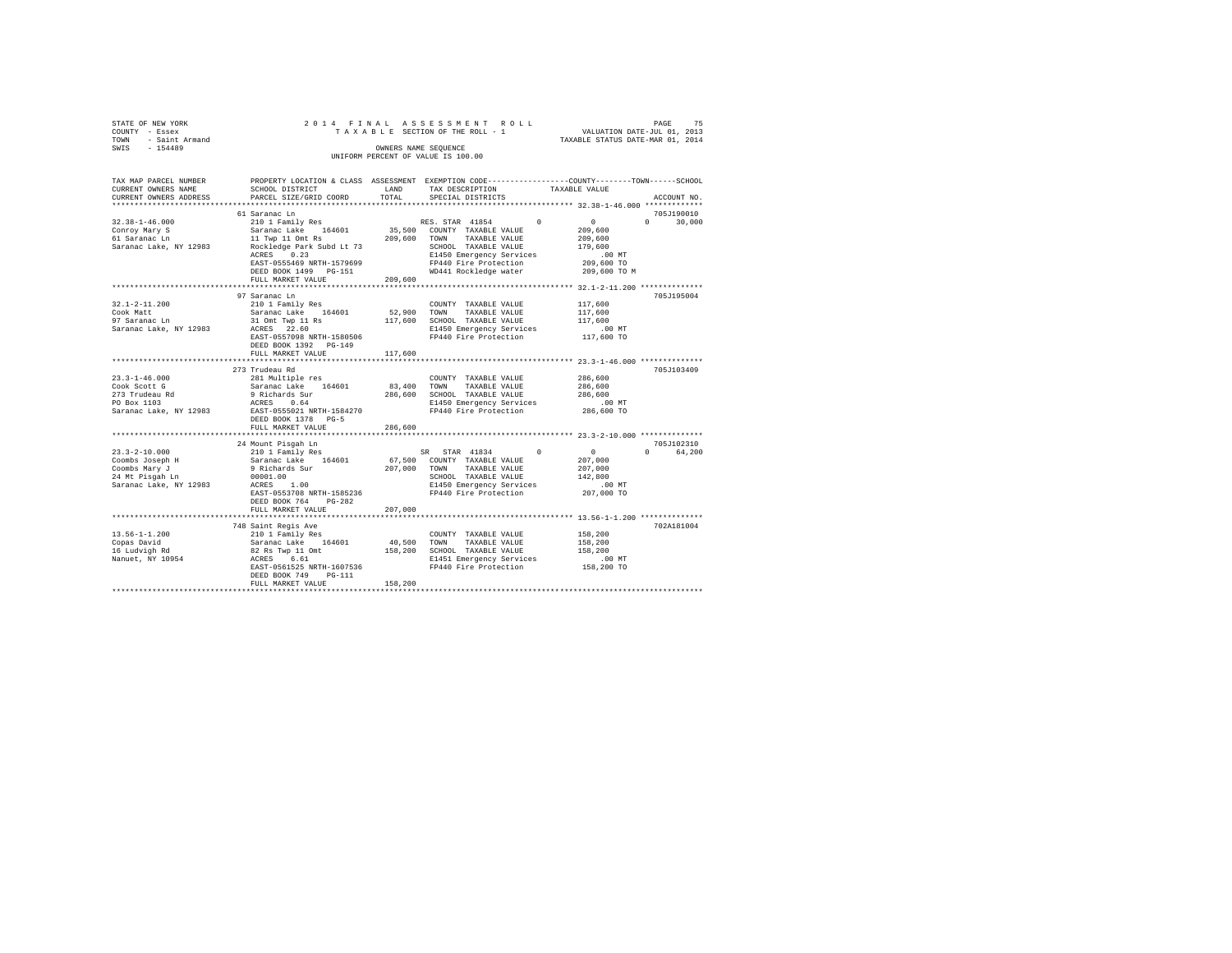| STATE OF NEW YORK<br>COUNTY - Essex<br>- Saint Armand<br>TOWN<br>SWIS - 154489                                                                          |                                                                                                                                                                                                                                                                                                                                                                                                                                                                                               | 2014 FINAL ASSESSMENT ROLL<br>OWNERS NAME SEQUENCE<br>UNIFORM PERCENT OF VALUE IS 100.00 |                                                                                                                                                                             | TAXABLE SECTION OF THE ROLL - 1 VALUATION DATE-JUL 01, 2013<br>TAXABLE STATUS DATE-MAR 01, 2014                                         |
|---------------------------------------------------------------------------------------------------------------------------------------------------------|-----------------------------------------------------------------------------------------------------------------------------------------------------------------------------------------------------------------------------------------------------------------------------------------------------------------------------------------------------------------------------------------------------------------------------------------------------------------------------------------------|------------------------------------------------------------------------------------------|-----------------------------------------------------------------------------------------------------------------------------------------------------------------------------|-----------------------------------------------------------------------------------------------------------------------------------------|
| TAX MAP PARCEL NUMBER<br>CURRENT OWNERS NAME<br>CURRENT OWNERS ADDRESS<br>$13.3 - 2 - 6.200$<br>Corliss Devin P<br>PO Box 167<br>Bloomingdale, NY 12913 | SCHOOL DISTRICT                     LAND       TAX DESCRIPTION                  TAXABLE VALUE<br>PARCEL SIZE/GRID COORD TOTAL<br>22 Sunset Rock Way<br>210 1 Family Res<br>Saranac Lake 164601 45,100 TOWN TAXABLE VALUE<br>$\frac{52}{62}$ Omt Twp 11 Rs $\frac{306}{300}$ , SCHOOL TAXABLE VALUE<br>ACRES 5.35 5.35 E1451 Emergency Services .00 MT<br>EAST-0560384 NRTH-1603969 FP440 Fire Protection 306,300 TO<br>DEED BOOK 1293 PG-294                                                  | SPECIAL DISTRICTS                                                                        | $\begin{array}{lll} \texttt{COUNTY} & \texttt{TAXABLE} & \texttt{VALUE} & & 306,300 \\ \texttt{--}\texttt{--} & \texttt{maxair} & \texttt{VAI.ITE} & & 306,300 \end{array}$ | PROPERTY LOCATION & CLASS ASSESSMENT EXEMPTION CODE---------------COUNTY-------TOWN------SCHOOL<br>ACCOUNT NO.<br>705X002011<br>306,300 |
|                                                                                                                                                         | 19 McKenzie Mountain Way (1985) 13.3-1-25.300 19 McKenzie Mountain Way (1985) 210 1 Family Res (2011 Family Res (1986) 13.3-1-25.300 1 (1987) 13.3-1-25.300 1 (1987) 13.3.4.1858 13.4.4.1854 164601 168,500 COUNTY TAXABLE VAL<br>Cotter Julia A 34 Ont Twp 11 Rs<br>244,800 TOWN TAXABLE VALUE 214,800<br>PO Box 37 ACRES 8.84 BANK1STARSG SCHOOL TAXABLE VALUE 214,800<br>Bloomingdale, NY 12913 EAST-0561429 NRTH-1602636 E1451 E1451 Energency Services<br>DEED BOOK<br>FULL MARKET VALUE | 244,800                                                                                  |                                                                                                                                                                             |                                                                                                                                         |
| $23.3 - 1 - 35.000$                                                                                                                                     | 659 NYS Route 3<br>Coullier Frank 6. Saranac Lake 164601 19,000 COUNTY TAXABLE VALUE 197,000                                                                                                                                                                                                                                                                                                                                                                                                  |                                                                                          |                                                                                                                                                                             | 705J104311                                                                                                                              |
| $23.3 - 1 - 37.110$<br>Coullier Frank<br>Coullier Lynne                                                                                                 | NYS Route 3<br>311 Res vac land<br>Saranac Lake 164601 3,300<br>29 RS TWP11 Omt                                                                                                                                                                                                                                                                                                                                                                                                               | TOWN<br>3,300                                                                            | COUNTY TAXABLE VALUE 3,300<br>TAXABLE VALUE<br>SCHOOL TAXABLE VALUE                                                                                                         | 705J102514<br>3,300<br>3,300                                                                                                            |

PO Box 749 EAST-0556309 NRTH-1584332 FP440 Fire Protection 3,300 TO Saranac Lake, NY 12983 DEED BOOK 494 PG-093 FULL MARKET VALUE 3,300 \*\*\*\*\*\*\*\*\*\*\*\*\*\*\*\*\*\*\*\*\*\*\*\*\*\*\*\*\*\*\*\*\*\*\*\*\*\*\*\*\*\*\*\*\*\*\*\*\*\*\*\*\*\*\*\*\*\*\*\*\*\*\*\*\*\*\*\*\*\*\*\*\*\*\*\*\*\*\*\*\*\*\*\*\*\*\*\*\*\*\*\*\*\*\*\*\*\*\*\*\*\*\* 23.3-1-38.000 \*\*\*\*\*\*\*\*\*\*\*\*\*\*

 $\begin{tabular}{ccccc} \textbf{23.3-1-38.000} & \textbf{655 NYS} & \textbf{ROU} & \textbf{705,102809} \\ \textbf{23.3-1-38.000} & \textbf{655 NYS} & \textbf{ROU} & \textbf{1040} & \textbf{1061} & \textbf{1075,000} & \textbf{705,102809} & \textbf{705,102809} \\ \textbf{Coullier Matthew F} & \textbf{Saranac Lake} & \textbf{164601} & \textbf{45,700} & \textbf{TXXABLE$ 

659 NYS Rte 3 ACRES 0.05 BANK TLNB E1450 Emergency Services .00 MT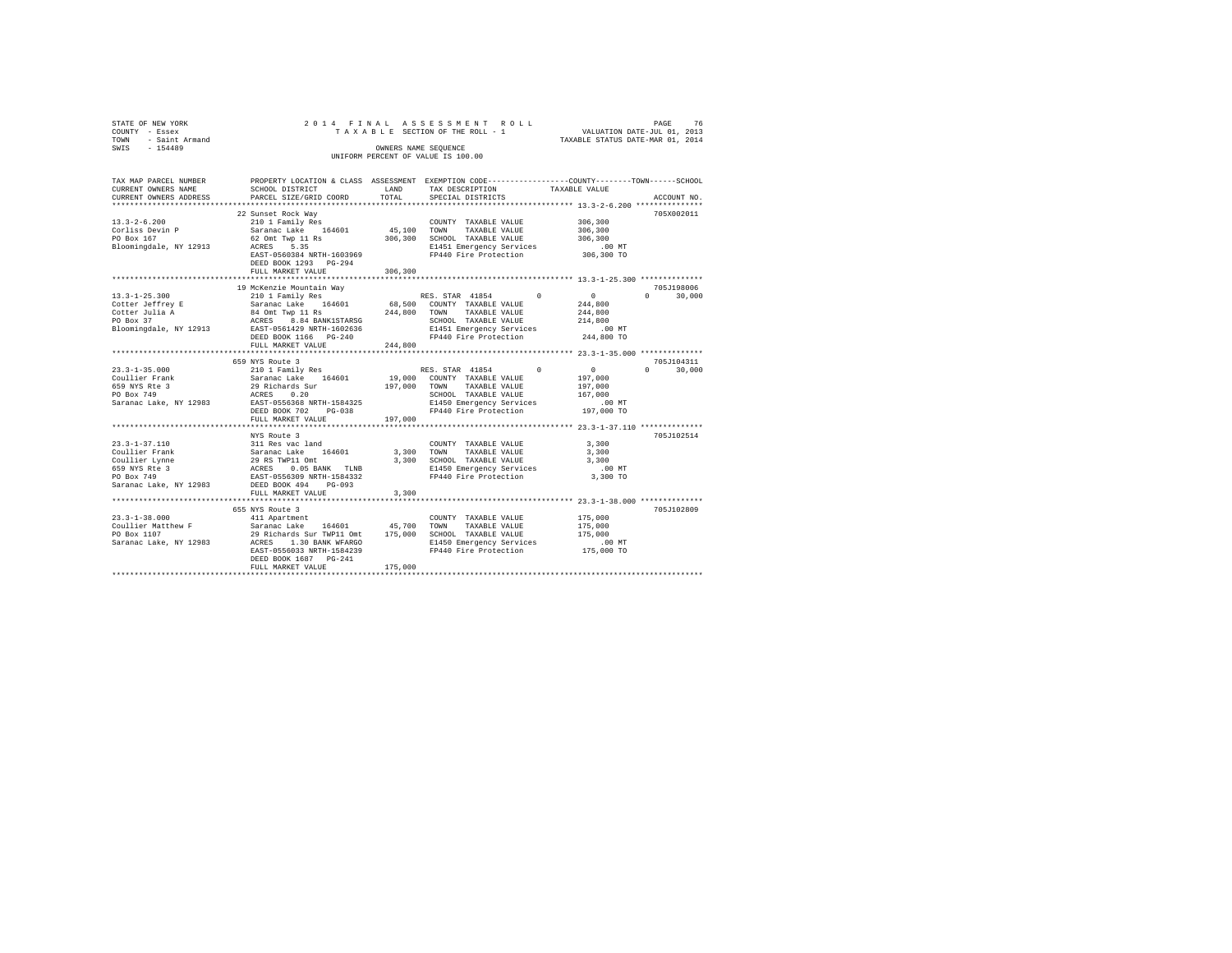| STATE OF NEW YORK                                                                                                                                                                       |                                                             |         | 2014 FINAL ASSESSMENT ROLL                                                                     |                                                  |               |
|-----------------------------------------------------------------------------------------------------------------------------------------------------------------------------------------|-------------------------------------------------------------|---------|------------------------------------------------------------------------------------------------|--------------------------------------------------|---------------|
| COUNTY - Essex                                                                                                                                                                          |                                                             |         |                                                                                                |                                                  |               |
| TOWN - Saint Armand                                                                                                                                                                     |                                                             |         |                                                                                                |                                                  |               |
| SWIS - 154489                                                                                                                                                                           |                                                             |         | OWNERS NAME SEQUENCE                                                                           |                                                  |               |
|                                                                                                                                                                                         |                                                             |         | UNIFORM PERCENT OF VALUE IS 100.00                                                             |                                                  |               |
|                                                                                                                                                                                         |                                                             |         |                                                                                                |                                                  |               |
| TAX MAP PARCEL NUMBER                                                                                                                                                                   |                                                             |         | PROPERTY LOCATION & CLASS ASSESSMENT EXEMPTION CODE---------------COUNTY-------TOWN-----SCHOOL |                                                  |               |
| CURRENT OWNERS NAME                                                                                                                                                                     | SCHOOL DISTRICT LAND                                        |         | TAX DESCRIPTION                                                                                | TAXABLE VALUE                                    |               |
| CURRENT OWNERS ADDRESS                                                                                                                                                                  | PARCEL SIZE/GRID COORD                                      | TOTAL   | SPECIAL DISTRICTS                                                                              |                                                  | ACCOUNT NO.   |
|                                                                                                                                                                                         |                                                             |         |                                                                                                |                                                  |               |
|                                                                                                                                                                                         | 646 NYS Route 3                                             |         |                                                                                                |                                                  | 705J102508    |
| $23.3 - 1 - 33.000$                                                                                                                                                                     | 484 1 use sm bld                                            |         | COUNTY TAXABLE VALUE                                                                           | 37,000                                           |               |
| Crane Marnie<br>Crane Marnie<br>Crane Matthew                                                                                                                                           | Saranac Lake 164601<br>29 Richards Sur                      |         | 37,000 TOWN TAXABLE VALUE                                                                      | 37,000                                           |               |
|                                                                                                                                                                                         |                                                             |         | 37,000 SCHOOL TAXABLE VALUE                                                                    | 37,000                                           |               |
|                                                                                                                                                                                         |                                                             |         | E1450 Emergency Services                                                                       | $.00$ MT                                         |               |
| Crane Matthew $\frac{27}{150}$ $\frac{100}{150}$ C/O Douglas C Cochran Jr Bk 887 Pg 100<br>1150 Kiwassa Lake Rd ACRES 0.20<br>1150 Kiwassa Lake Rd ACRES 0.20<br>Saranac Lake, NY 12983 | EAST-0556512 NRTH-1583926                                   |         | FP440 Fire Protection                                                                          | 37,000 TO                                        |               |
|                                                                                                                                                                                         | DEED BOOK 1736 PG-279                                       |         |                                                                                                |                                                  |               |
|                                                                                                                                                                                         | FULL MARKET VALUE                                           | 37,000  |                                                                                                |                                                  |               |
|                                                                                                                                                                                         |                                                             |         |                                                                                                |                                                  |               |
|                                                                                                                                                                                         | 25 Roseman Rd                                               |         |                                                                                                |                                                  | 705J102414    |
| $15. - 1 - 28.000$                                                                                                                                                                      | 240 Rural res                                               |         | COUNTY TAXABLE VALUE                                                                           | 118,500                                          |               |
|                                                                                                                                                                                         | Saranac Lake 164601                                         |         | 46,800 TOWN TAXABLE VALUE                                                                      | 118,500                                          |               |
|                                                                                                                                                                                         | 373 Richards Sur                                            |         | 118,500 SCHOOL TAXABLE VALUE                                                                   | 118,500                                          |               |
| Crowell Guy L<br>Crowell Helen M<br>4650 Kyte Rd                                                                                                                                        | ACRES 15.70                                                 |         | E1451 Emergency Services                                                                       |                                                  |               |
| Shortsville, NY 14548                                                                                                                                                                   | EAST-0607317 NRTH-1613666                                   |         | FP440 Fire Protection                                                                          | 00 MT.<br>118,500 TO                             |               |
|                                                                                                                                                                                         | DEED BOOK 697 PG-245                                        |         |                                                                                                |                                                  |               |
|                                                                                                                                                                                         | FULL MARKET VALUE                                           | 118,500 |                                                                                                |                                                  |               |
|                                                                                                                                                                                         |                                                             |         |                                                                                                |                                                  |               |
|                                                                                                                                                                                         |                                                             |         | *********************************** 13.56-10-5.200 **************                              |                                                  |               |
|                                                                                                                                                                                         | 80 Maple Ln                                                 |         |                                                                                                |                                                  | 705Z013001    |
| $13.56 - 10 - 5.200$                                                                                                                                                                    |                                                             |         | SR STAR 41834 0                                                                                |                                                  | 0 64.200      |
|                                                                                                                                                                                         |                                                             |         | 47.600 COUNTY TAXABLE VALUE                                                                    | $\begin{array}{c}0\\246,200\end{array}$          |               |
| Curit Kathleen<br>80 Maple Ln                                                                                                                                                           | 210 1 Family Res<br>Saranac Lake 164601<br>82 Omt Twp 11 RS |         | 246,200 TOWN TAXABLE VALUE                                                                     | 246,200                                          |               |
| Bloomingdale, NY 12913 ACRES 0.67                                                                                                                                                       |                                                             |         | SCHOOL TAXABLE VALUE                                                                           | 182,000                                          |               |
|                                                                                                                                                                                         | EAST-0560977 NRTH-1605688                                   |         | E1451 Emergency Services                                                                       | .00 MT                                           |               |
|                                                                                                                                                                                         | DEED BOOK 1700 PG-126                                       |         | FP440 Fire Protection                                                                          | 246,200 TO                                       |               |
|                                                                                                                                                                                         | FULL MARKET VALUE                                           | 246,200 |                                                                                                |                                                  |               |
|                                                                                                                                                                                         |                                                             |         |                                                                                                |                                                  |               |
|                                                                                                                                                                                         | 964 NYS Route 3                                             |         |                                                                                                |                                                  | 705J186004    |
|                                                                                                                                                                                         | 210 1 Family Res<br>Saranac Lake 164601                     |         | RES. STAR 41854 0                                                                              |                                                  | $0 \t 30.000$ |
|                                                                                                                                                                                         | ACRES 0.84                                                  |         | 33,900 COUNTY TAXABLE VALUE                                                                    | $\begin{array}{c}0\\93,800\end{array}$<br>93,800 |               |
| 23.3-1-15.113<br>Curtis Jon W<br>964 NYS Rte 3<br>Saranac Lake, NY 12983                                                                                                                |                                                             |         | 93,800 TOWN TAXABLE VALUE                                                                      | 63,800                                           |               |
|                                                                                                                                                                                         | EAST-0560118 NRTH-1590680<br>DEED BOOK 1460 PG-207          |         |                                                                                                | .00 MT                                           |               |
|                                                                                                                                                                                         | FULL MARKET VALUE                                           |         | SCHOOL TAXABLE VALUE<br>E1450 Emergency Services<br>93,800 FP440 Fire Protection               | 93,800 TO                                        |               |
|                                                                                                                                                                                         |                                                             |         |                                                                                                |                                                  |               |
|                                                                                                                                                                                         | 1240 NYS Route 3                                            |         |                                                                                                |                                                  | 705J103214    |
| $23.1 - 1 - 27.000$                                                                                                                                                                     | 210 1 Family Res                                            |         | $^{\circ}$<br>RES. STAR 41854                                                                  | $\sim$ 0                                         | $0 \t 30.000$ |
|                                                                                                                                                                                         |                                                             |         |                                                                                                | 145,500                                          |               |
| Cushman Bernard K Saranac Lake 164601 35,600 COUNTY TAXABLE VALUE Dodge-Cushman Lori L Richards Survey Lot 86 145,500 TOWN TAXABLE VALUE                                                |                                                             |         |                                                                                                | 145,500                                          |               |
|                                                                                                                                                                                         |                                                             |         | SCHOOL TAXABLE VALUE                                                                           | 115,500                                          |               |
|                                                                                                                                                                                         |                                                             |         | E1451 Emergency Services                                                                       | $.00$ MT                                         |               |
|                                                                                                                                                                                         | EAST-0564568 NRTH-1595515                                   |         | FP440 Fire Protection                                                                          | 145,500 TO                                       |               |
|                                                                                                                                                                                         | DEED BOOK 1435 PG-233<br>FULL MARKET VALUE                  | 145,500 |                                                                                                |                                                  |               |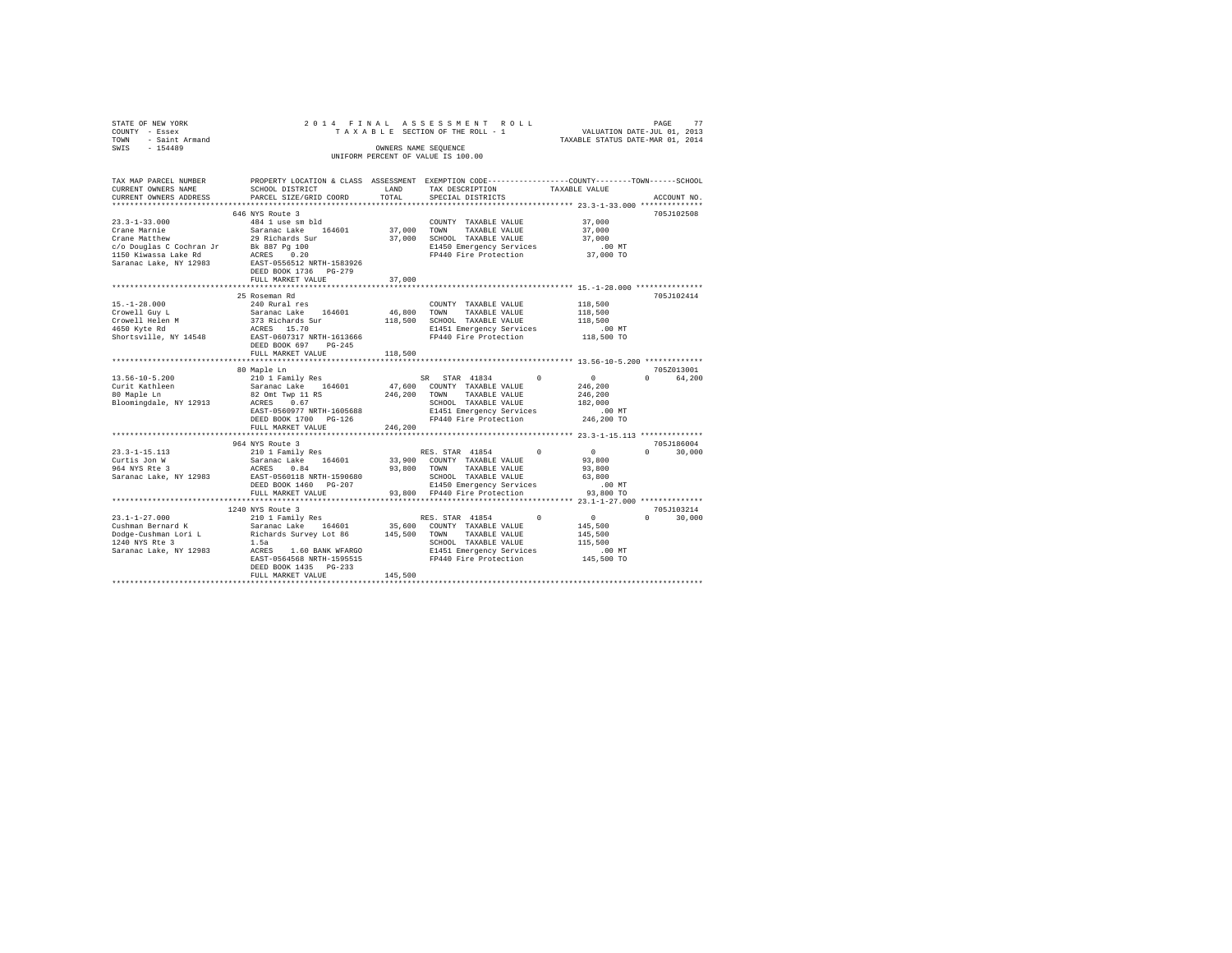| STATE OF NEW YORK<br>COUNTY - Essex<br>TOWN - Saint Armand<br>SWIS - 154489                                                                                                                                                         |                                                                                                                                                                     |         | OWNERS NAME SEQUENCE<br>UNIFORM PERCENT OF VALUE IS 100.00 |           |                    |
|-------------------------------------------------------------------------------------------------------------------------------------------------------------------------------------------------------------------------------------|---------------------------------------------------------------------------------------------------------------------------------------------------------------------|---------|------------------------------------------------------------|-----------|--------------------|
| TAX MAP PARCEL NUMBER<br>CURRENT OWNERS NAME<br>CURRENT OWNERS ADDRESS                                                                                                                                                              | PROPERTY LOCATION & CLASS ASSESSMENT EXEMPTION CODE---------------COUNTY-------TOWN------SCHOOL<br>SCHOOL DISTRICT<br>PARCEL SIZE/GRID COORD                        | TOTAL   | LAND TAX DESCRIPTION TAXABLE VALUE<br>SPECIAL DISTRICTS    |           | ACCOUNT NO.        |
|                                                                                                                                                                                                                                     |                                                                                                                                                                     |         |                                                            |           |                    |
| $23.1 - 1 - 23.100$                                                                                                                                                                                                                 | 1202 NYS Route 3                                                                                                                                                    |         | COUNTY TAXABLE VALUE 80,600                                |           | 705J102503         |
|                                                                                                                                                                                                                                     | 2012 Novel J<br>210 1 Family Res (COUNTY TAXABLE VALUE<br>Saranac Lake 164601 31,700 TOWN TAXABLE VALUE                                                             |         |                                                            |           |                    |
|                                                                                                                                                                                                                                     |                                                                                                                                                                     |         |                                                            |           |                    |
|                                                                                                                                                                                                                                     |                                                                                                                                                                     |         |                                                            |           |                    |
| 2011 - 2012 - 2012 - 2014 104601 21,700 TOWN TAXABLE VALUE 80,600<br>2012 Cooper Straw Home Barry 110mt 20,600 SCHOOL TAXABLE VALUE 2012<br>2012 Cooper Straw 202309-1052 ACRES 0.67 21451 Emergency Services 100 MT<br>2012 Cooper |                                                                                                                                                                     |         |                                                            |           |                    |
|                                                                                                                                                                                                                                     | DEED BOOK 1414 PG-206                                                                                                                                               |         |                                                            |           |                    |
|                                                                                                                                                                                                                                     | FULL MARKET VALUE                                                                                                                                                   | 80,600  |                                                            |           |                    |
|                                                                                                                                                                                                                                     | 27 Sunset Rock Way                                                                                                                                                  |         |                                                            |           | 705z007014         |
| $13.3 - 1 - 12.200$                                                                                                                                                                                                                 | 27 Suisset Routs May 1991<br>240 Rural Pes 164601 RES. STAR 41854 0<br>62 OMT TWP 11 RS 303,000 TONN TAXABLE VALUE<br>62 OMT TWP 11 RS 303,000 COUNTY TAXABLE VALUE |         | RES. STAR 41854 0 0 0                                      |           | $0 \t 30,000$      |
| Daby Emily H                                                                                                                                                                                                                        |                                                                                                                                                                     |         |                                                            | 303,000   |                    |
| Daby Emily H<br>Daby Gary F II<br>PO Box 291                                                                                                                                                                                        |                                                                                                                                                                     |         |                                                            | 303,000   |                    |
|                                                                                                                                                                                                                                     |                                                                                                                                                                     |         |                                                            | 273,000   |                    |
|                                                                                                                                                                                                                                     |                                                                                                                                                                     |         |                                                            |           |                    |
|                                                                                                                                                                                                                                     |                                                                                                                                                                     |         |                                                            |           |                    |
|                                                                                                                                                                                                                                     | DEED BOOK 1516 PG-285                                                                                                                                               |         |                                                            |           |                    |
|                                                                                                                                                                                                                                     | FULL MARKET VALUE                                                                                                                                                   | 303,000 |                                                            |           |                    |
|                                                                                                                                                                                                                                     | 34 Moose Pond Ln                                                                                                                                                    |         |                                                            |           | 705J103813         |
| 13.4-1-82.000                                                                                                                                                                                                                       |                                                                                                                                                                     |         |                                                            |           | $0 \t 30.000$      |
| Dahlen Daun<br>PO Box 290                                                                                                                                                                                                           |                                                                                                                                                                     |         |                                                            |           |                    |
|                                                                                                                                                                                                                                     |                                                                                                                                                                     |         |                                                            |           |                    |
|                                                                                                                                                                                                                                     |                                                                                                                                                                     |         |                                                            |           |                    |
|                                                                                                                                                                                                                                     |                                                                                                                                                                     |         |                                                            |           |                    |
|                                                                                                                                                                                                                                     | EAST-0571770 NRTH-1601756                                                                                                                                           |         | FP440 Fire Protection                                      | 81,200 TO |                    |
|                                                                                                                                                                                                                                     | DEED BOOK 1273 PG-332<br>FULL MARKET VALUE 81,200                                                                                                                   |         |                                                            |           |                    |
|                                                                                                                                                                                                                                     |                                                                                                                                                                     |         |                                                            |           |                    |
|                                                                                                                                                                                                                                     | 89 Roosevelt Ln                                                                                                                                                     |         |                                                            |           | 705Z002013         |
|                                                                                                                                                                                                                                     |                                                                                                                                                                     |         |                                                            |           |                    |
|                                                                                                                                                                                                                                     |                                                                                                                                                                     |         |                                                            |           |                    |
|                                                                                                                                                                                                                                     |                                                                                                                                                                     |         |                                                            |           |                    |
|                                                                                                                                                                                                                                     |                                                                                                                                                                     |         |                                                            |           |                    |
|                                                                                                                                                                                                                                     |                                                                                                                                                                     |         |                                                            |           |                    |
|                                                                                                                                                                                                                                     |                                                                                                                                                                     |         |                                                            |           |                    |
|                                                                                                                                                                                                                                     |                                                                                                                                                                     |         |                                                            |           |                    |
|                                                                                                                                                                                                                                     | 175 Main St                                                                                                                                                         |         |                                                            |           | 705Z003008         |
|                                                                                                                                                                                                                                     |                                                                                                                                                                     |         |                                                            |           | 30,000<br>$\Omega$ |
|                                                                                                                                                                                                                                     |                                                                                                                                                                     |         |                                                            |           |                    |
|                                                                                                                                                                                                                                     |                                                                                                                                                                     |         |                                                            |           |                    |
|                                                                                                                                                                                                                                     |                                                                                                                                                                     |         |                                                            |           |                    |
|                                                                                                                                                                                                                                     |                                                                                                                                                                     |         |                                                            |           |                    |
|                                                                                                                                                                                                                                     | DEED BOOK 1381 PG-69                                                                                                                                                |         |                                                            |           |                    |
|                                                                                                                                                                                                                                     | FULL MARKET VALUE                                                                                                                                                   | 278,700 |                                                            |           |                    |
|                                                                                                                                                                                                                                     |                                                                                                                                                                     |         |                                                            |           |                    |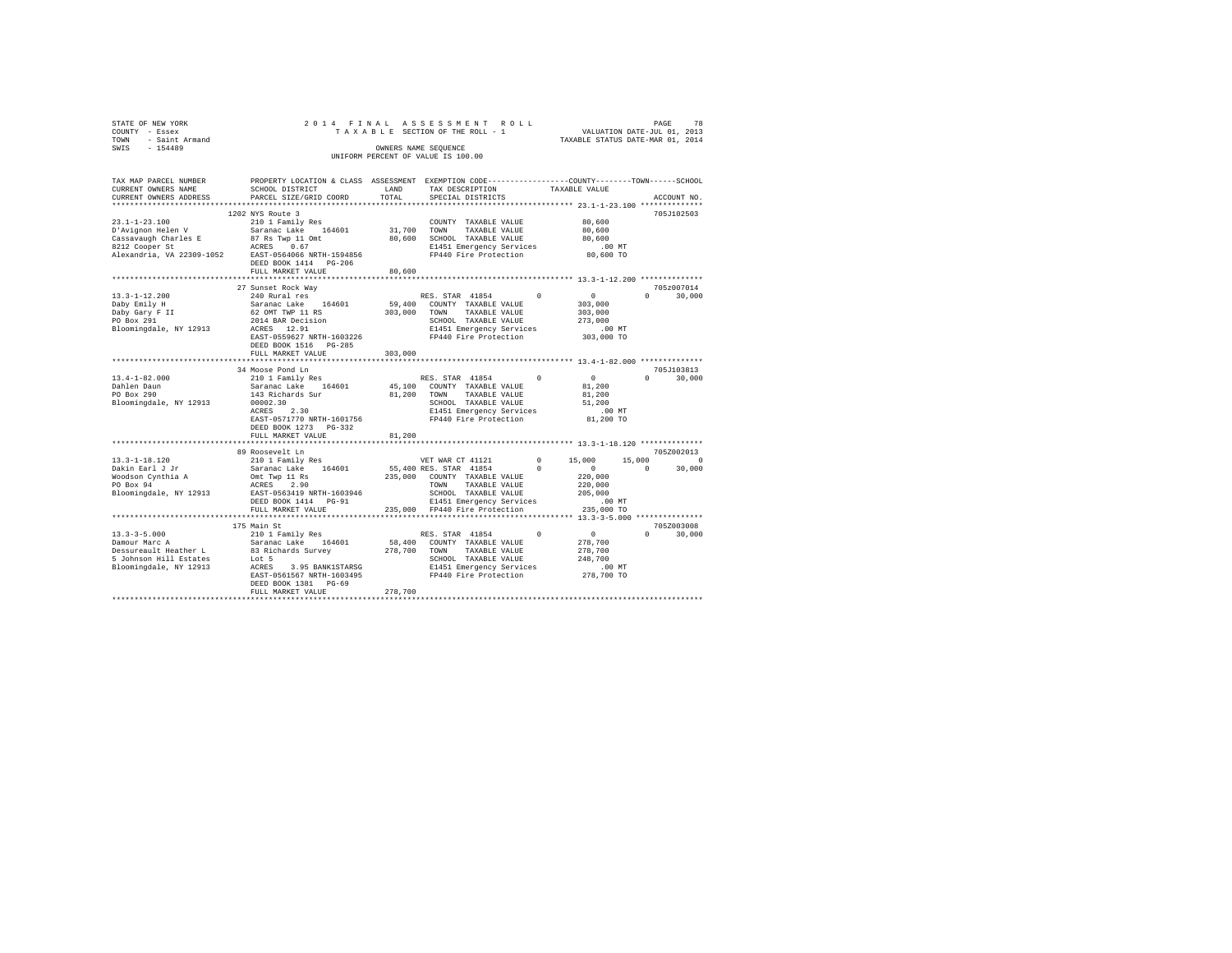| STATE OF NEW YORK<br>COUNTY - Essex<br>TOWN - Saint Armand |                                                     |               | 2014 FINAL ASSESSMENT ROLL<br>TAXABLE SECTION OF THE ROLL - 1                                  | VALUATION DATE-JUL 01, 2013<br>TAXABLE STATUS DATE-MAR 01, 2014 | PAGE<br>79    |
|------------------------------------------------------------|-----------------------------------------------------|---------------|------------------------------------------------------------------------------------------------|-----------------------------------------------------------------|---------------|
| $-154489$<br>SWIS                                          |                                                     |               | OWNERS NAME SEQUENCE<br>UNIFORM PERCENT OF VALUE IS 100.00                                     |                                                                 |               |
|                                                            |                                                     |               |                                                                                                |                                                                 |               |
| TAX MAP PARCEL NUMBER                                      |                                                     |               | PROPERTY LOCATION & CLASS ASSESSMENT EXEMPTION CODE---------------COUNTY-------TOWN-----SCHOOL |                                                                 |               |
| CURRENT OWNERS NAME<br>CURRENT OWNERS ADDRESS              | SCHOOL DISTRICT<br>PARCEL SIZE/GRID COORD           | LAND<br>TOTAL | TAX DESCRIPTION<br>SPECIAL DISTRICTS                                                           | TAXABLE VALUE                                                   | ACCOUNT NO.   |
| ************************                                   |                                                     |               |                                                                                                |                                                                 |               |
|                                                            | Roosevelt Ln                                        |               |                                                                                                |                                                                 | 705J103411    |
| $13.3 - 1 - 22.100$                                        | 311 Res vac land                                    |               | COUNTY TAXABLE VALUE                                                                           | 4,100                                                           |               |
| Darrah Barbara J                                           | Saranac Lake 164601                                 | 4,100 TOWN    | TAXABLE VALUE                                                                                  | 4,100                                                           |               |
| 20 George Downs Ln<br>Bloomingdale, NY 12913               | 84 Twp 11 Omt Rs<br>Db 964 Pg 208                   |               | 4,100 SCHOOL TAXABLE VALUE                                                                     | 4,100<br>$.00$ MT                                               |               |
|                                                            | ACRES 0.82                                          |               | E1451 Emergency Services<br>FP440 Fire Protection                                              | 4,100 TO                                                        |               |
|                                                            | EAST-0562509 NRTH-1602825                           |               |                                                                                                |                                                                 |               |
|                                                            | DEED BOOK 964 PG-208                                |               |                                                                                                |                                                                 |               |
|                                                            | FULL MARKET VALUE                                   | 4,100         |                                                                                                |                                                                 |               |
|                                                            | 20 George Downs Ln                                  |               |                                                                                                |                                                                 | 705J195001    |
| $13.3 - 1 - 23.200$                                        | 210 1 Family Res                                    |               | RES. STAR 41854 0                                                                              | $\sim$ 0                                                        | $0 \t 30,000$ |
| Darrah Barbara J                                           | Saranac Lake 164601                                 |               | 48,800 COUNTY TAXABLE VALUE                                                                    | 350,200                                                         |               |
| 20 George Downs Ln                                         | 84 Omt Twp 11 Rs                                    | 350,200 TOWN  | TAXABLE VALUE                                                                                  | 350,200                                                         |               |
| Bloomingdale, NY 12913                                     | ACRES 0.71                                          |               | SCHOOL TAXABLE VALUE                                                                           | 320,200                                                         |               |
|                                                            | EAST-0562472 NRTH-1602673                           |               | E1451 Emergency Services<br>FP440 Fire Protection                                              | $.00$ MT                                                        |               |
|                                                            | DEED BOOK 1058 PG-1<br>FULL MARKET VALUE            | 350,200       |                                                                                                | 350,200 TO                                                      |               |
|                                                            |                                                     |               |                                                                                                |                                                                 |               |
|                                                            | 157 Roosevelt Ln                                    |               |                                                                                                |                                                                 | 705J102705    |
| $13.3 - 1 - 25.100$                                        | 210 1 Family Res                                    |               | $^{\circ}$<br>RES. STAR 41854                                                                  | $\sim$ 0                                                        | $0 \t 30,000$ |
| Darrah Matthew B<br>parran matthew B<br>157 Roosevelt Ln   | Saranac Lake 164601                                 |               | 69.300 COUNTY TAXABLE VALUE                                                                    | 169,600                                                         |               |
|                                                            | 84 Richards Sur<br>ACRES 9.77                       | 169,600 TOWN  | TAXABLE VALUE                                                                                  | 169,600<br>139,600                                              |               |
| Bloomingdale, NY 12913                                     | EAST-0562078 NRTH-1602733                           |               | SCHOOL TAXABLE VALUE<br>E1451 Emergency Services                                               | $.00$ MT                                                        |               |
|                                                            | DEED BOOK 1640 PG-100                               |               | FP440 Fire Protection 169,600 TO                                                               |                                                                 |               |
|                                                            | FULL MARKET VALUE                                   | 169,600       |                                                                                                |                                                                 |               |
|                                                            |                                                     |               | ***************************** 13.56-3-16.000 *************                                     |                                                                 |               |
|                                                            | Whiteface Ln                                        |               |                                                                                                |                                                                 | 702A104410    |
| $13.56 - 3 - 16.000$<br>Darrah Renee L                     | 311 Res vac land<br>Saranac Lake 164601             |               | COUNTY TAXABLE VALUE<br>200 TOWN<br>TAXABLE VALUE                                              | 200<br>200                                                      |               |
| PO Box 188                                                 | 82 Richards Surtwp 11 Omt                           |               | 200 SCHOOL TAXABLE VALUE                                                                       | 200                                                             |               |
| Bloomingdale, NY 12913                                     | 60 X 125                                            |               |                                                                                                | .00 MT                                                          |               |
|                                                            | ACRES 0.20                                          |               | E1451 Emergency Services<br>FP440 Fire Protection                                              | 200 TO                                                          |               |
|                                                            | EAST-0561989 NRTH-1606110                           |               |                                                                                                |                                                                 |               |
|                                                            | DEED BOOK 1673 PG-189                               | 200           |                                                                                                |                                                                 |               |
|                                                            | FULL MARKET VALUE                                   |               |                                                                                                |                                                                 |               |
|                                                            | 11 Whiteface Ln                                     |               |                                                                                                |                                                                 | 702A104411    |
| $13.56 - 3 - 17.000$                                       | 210 1 Family Res                                    |               | RES. STAR 41854<br>$^{\circ}$                                                                  | $\sim$ 0                                                        | $0 \t 30.000$ |
| $\frac{13.33}{20.284}$ Renee L                             | Saranac Lake 164601 25,000 COUNTY TAXABLE VALUE     |               |                                                                                                | 78,000                                                          |               |
|                                                            | 82 Richards Surtwp 11 Omt 78,000 TOWN TAXABLE VALUE |               |                                                                                                | 78,000                                                          |               |
| Bloomingdale, NY 12913                                     | ACRES 0.40<br>EAST-0561974 NRTH-1606024             |               | SCHOOL TAXABLE VALUE                                                                           | 48,000<br>$.00$ MT                                              |               |
|                                                            | DEED BOOK 1673 PG-189                               |               | E1451 Emergency Services<br>FP440 Fire Protection                                              | 78,000 TO                                                       |               |
|                                                            | FULL MARKET VALUE                                   | 78,000        |                                                                                                |                                                                 |               |
|                                                            |                                                     |               |                                                                                                |                                                                 |               |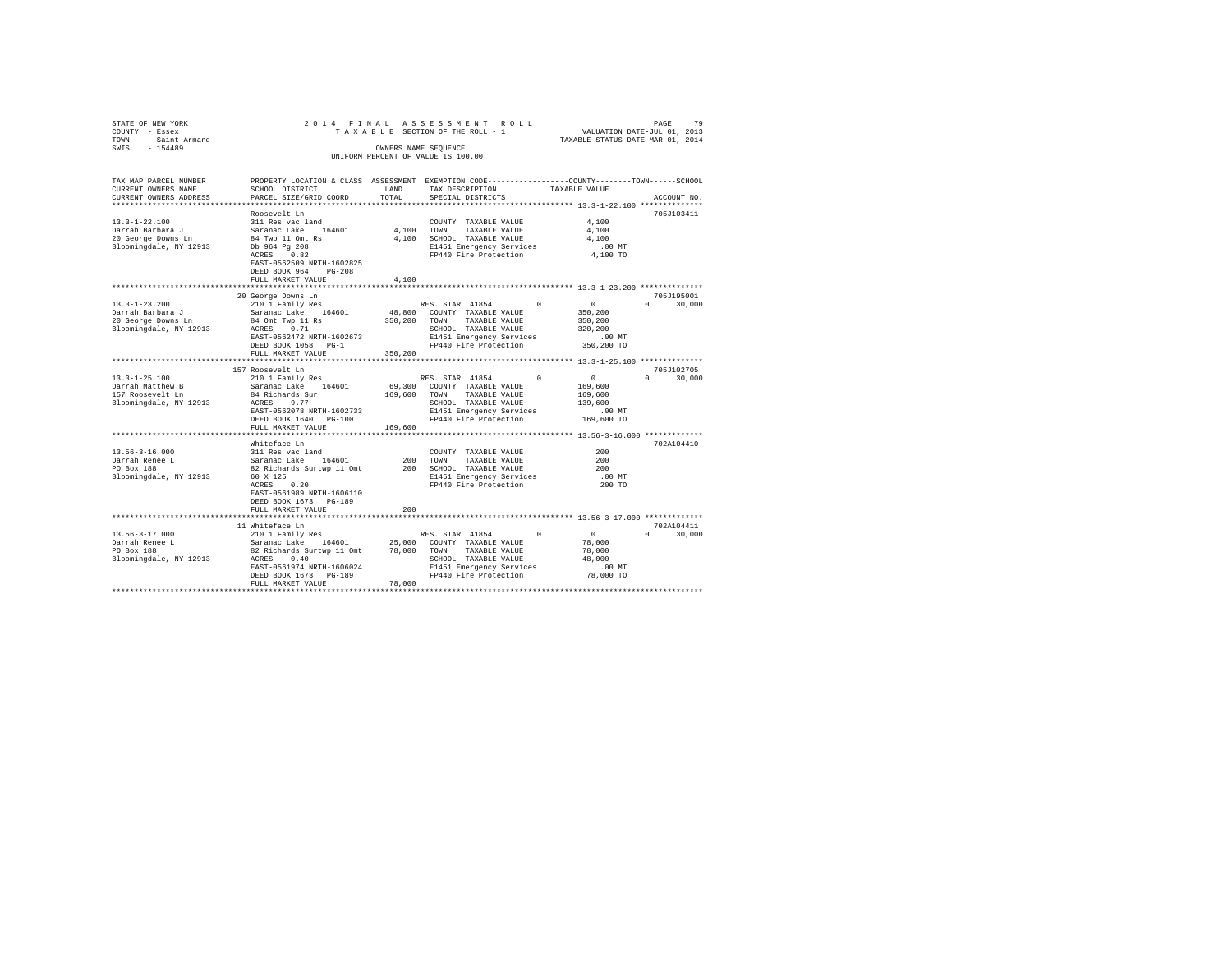| STATE OF NEW YORK   |  |  | 2014 FINAL ASSESSMENT ROLL         |                                  | PAGE | 80 |
|---------------------|--|--|------------------------------------|----------------------------------|------|----|
| COUNTY - Essex      |  |  | TAXABLE SECTION OF THE ROLL - 1    | VALUATION DATE-JUL 01, 2013      |      |    |
| TOWN - Saint Armand |  |  |                                    | TAXABLE STATUS DATE-MAR 01, 2014 |      |    |
| SWIS<br>$-154489$   |  |  | OWNERS NAME SEOUENCE               |                                  |      |    |
|                     |  |  | UNIFORM PERCENT OF VALUE IS 100.00 |                                  |      |    |
|                     |  |  |                                    |                                  |      |    |

| TAX MAP PARCEL NUMBER                                                                                                                                     |                                                                                                                                                                       |             | PROPERTY LOCATION & CLASS ASSESSMENT EXEMPTION CODE---------------COUNTY-------TOWN-----SCHOOL |                      |                    |
|-----------------------------------------------------------------------------------------------------------------------------------------------------------|-----------------------------------------------------------------------------------------------------------------------------------------------------------------------|-------------|------------------------------------------------------------------------------------------------|----------------------|--------------------|
| CURRENT OWNERS NAME                                                                                                                                       | SCHOOL DISTRICT                                                                                                                                                       | LAND        | TAX DESCRIPTION TAXABLE VALUE                                                                  |                      |                    |
| CURRENT OWNERS ADDRESS                                                                                                                                    | PARCEL SIZE/GRID COORD                                                                                                                                                | TOTAL       | SPECIAL DISTRICTS                                                                              |                      | ACCOUNT NO.        |
|                                                                                                                                                           |                                                                                                                                                                       |             |                                                                                                |                      |                    |
|                                                                                                                                                           | Alina Wav                                                                                                                                                             |             |                                                                                                |                      | 705J102602         |
| $13.3 - 4 - 1.000$                                                                                                                                        | 322 Rural vac>10                                                                                                                                                      |             | COUNTY TAXABLE VALUE 36,800                                                                    |                      |                    |
|                                                                                                                                                           |                                                                                                                                                                       |             | 36,800 TOWN TAXABLE VALUE                                                                      | 36,800               |                    |
|                                                                                                                                                           |                                                                                                                                                                       |             | 36,800 SCHOOL TAXABLE VALUE                                                                    | 36,800               |                    |
|                                                                                                                                                           |                                                                                                                                                                       |             | E1451 Emergency Services                                                                       | $.00$ MT             |                    |
| Darrah Ronald Paramac Lake 164601<br>Darrah Mia A 84 Richards Sur<br>PO Box 225<br>PO Box 225 84 2000<br>Bloomingdale, NY 12913 RAST-0563278 NRTH-1601214 |                                                                                                                                                                       |             | FP440 Fire Protection                                                                          | 36,800 TO            |                    |
|                                                                                                                                                           | DEED BOOK 1582 PG-256                                                                                                                                                 |             |                                                                                                |                      |                    |
|                                                                                                                                                           | FULL MARKET VALUE                                                                                                                                                     | 36,800      |                                                                                                |                      |                    |
|                                                                                                                                                           |                                                                                                                                                                       |             |                                                                                                |                      |                    |
|                                                                                                                                                           |                                                                                                                                                                       |             |                                                                                                |                      | 705Z009006         |
|                                                                                                                                                           | 55 Alina Way                                                                                                                                                          |             |                                                                                                | $\sim$ 0             | $\Omega$<br>30,000 |
| $13.3 - 4 - 3.000$                                                                                                                                        | 210 1 Family Res<br>Saranac Lake 164601                                                                                                                               |             | RES. STAR 41854 0<br>45,800 COUNTY TAXABLE VALUE                                               |                      |                    |
| Darrah Ronald P                                                                                                                                           |                                                                                                                                                                       |             |                                                                                                | 271,500              |                    |
| Darrah Mia A                                                                                                                                              |                                                                                                                                                                       |             | TAXABLE VALUE                                                                                  | 271,500              |                    |
| PO Box 225                                                                                                                                                |                                                                                                                                                                       |             | SCHOOL TAXABLE VALUE                                                                           | 241,500              |                    |
| Bloomingdale, NY 12913 EAST-0562463 NRTH-1601255                                                                                                          |                                                                                                                                                                       |             | E1451 Emergency Services                                                                       | .00 MT               |                    |
|                                                                                                                                                           | DEED BOOK 1582    PG-256                                                                                                                                              |             | FP440 Fire Protection                                                                          | 271,500 TO           |                    |
|                                                                                                                                                           | FULL MARKET VALUE                                                                                                                                                     | 271,500     |                                                                                                |                      |                    |
|                                                                                                                                                           |                                                                                                                                                                       |             |                                                                                                |                      |                    |
|                                                                                                                                                           | 75 Alina Way                                                                                                                                                          |             |                                                                                                |                      | 705J198005         |
|                                                                                                                                                           |                                                                                                                                                                       |             | $\Omega$<br>RES. STAR 41854                                                                    | $\sim$ 0             | 30,000<br>$\Omega$ |
|                                                                                                                                                           |                                                                                                                                                                       |             | 58,700 COUNTY TAXABLE VALUE                                                                    | 235,800              |                    |
|                                                                                                                                                           |                                                                                                                                                                       |             | TAXABLE VALUE                                                                                  | 235,800              |                    |
|                                                                                                                                                           |                                                                                                                                                                       |             | SCHOOL TAXABLE VALUE                                                                           | 205,800              |                    |
| Bloomingdale, NY 12913 EAST-0562296 NRTH-1601053                                                                                                          |                                                                                                                                                                       |             | E1451 Emergency Services<br>FP440 Fire Protection                                              |                      |                    |
|                                                                                                                                                           | DEED BOOK 1493 PG-100                                                                                                                                                 |             |                                                                                                | 00 MT.<br>235,800 TO |                    |
|                                                                                                                                                           | FULL MARKET VALUE                                                                                                                                                     | 235,800     |                                                                                                |                      |                    |
|                                                                                                                                                           |                                                                                                                                                                       |             |                                                                                                |                      |                    |
|                                                                                                                                                           | 21 George Downs Ln                                                                                                                                                    |             |                                                                                                |                      | 705J102603         |
|                                                                                                                                                           |                                                                                                                                                                       |             |                                                                                                | 292,200              |                    |
|                                                                                                                                                           |                                                                                                                                                                       |             |                                                                                                | 292,200              |                    |
|                                                                                                                                                           |                                                                                                                                                                       |             |                                                                                                | 292,200              |                    |
|                                                                                                                                                           |                                                                                                                                                                       |             |                                                                                                | .00 MT               |                    |
|                                                                                                                                                           |                                                                                                                                                                       |             |                                                                                                |                      |                    |
|                                                                                                                                                           |                                                                                                                                                                       |             |                                                                                                | 292,200 TO           |                    |
|                                                                                                                                                           |                                                                                                                                                                       |             |                                                                                                |                      |                    |
|                                                                                                                                                           | FULL MARKET VALUE                                                                                                                                                     | 292,200     |                                                                                                |                      |                    |
|                                                                                                                                                           |                                                                                                                                                                       |             |                                                                                                |                      |                    |
|                                                                                                                                                           | Alina Way                                                                                                                                                             |             |                                                                                                |                      | 705J102604         |
| $13.3 - 1 - 24.110$                                                                                                                                       |                                                                                                                                                                       |             | COUNTY TAXABLE VALUE                                                                           | 34,400               |                    |
| Darrah Wayne A                                                                                                                                            |                                                                                                                                                                       | 34,400 TOWN | TAXABLE VALUE                                                                                  | 34,400               |                    |
| 71 Bloomingdale Ave                                                                                                                                       | $322 \text{ Rural vac}>10$<br>$34 \text{ Richard Lake}$ $84 \text{ Richards Sur}$ $84 \text{ Richards Sur}$ $84 \text{ Richards Sur}$ $84 \text{ RCES} = 12.43$       |             | 34,400 SCHOOL TAXABLE VALUE                                                                    | 34,400               |                    |
| Saranac Lake, NY 12983 ACRES 12.43                                                                                                                        |                                                                                                                                                                       |             | E1451 Emergency Services                                                                       | .00 MT               |                    |
|                                                                                                                                                           | $\begin{array}{lll} \text{} & 12.43 \\ \text{EAST-0563390 NRTH-1602337} \\ \text{DEED BOK 1411} & \text{RSPCT} \\ \text{DEED BOK 1411} & \text{RSPCT} \\ \end{array}$ |             | FP440 Fire Protection                                                                          | 34,400 TO            |                    |
|                                                                                                                                                           |                                                                                                                                                                       |             |                                                                                                |                      |                    |
|                                                                                                                                                           | FULL MARKET VALUE                                                                                                                                                     | 34,400      |                                                                                                |                      |                    |
|                                                                                                                                                           |                                                                                                                                                                       |             |                                                                                                |                      |                    |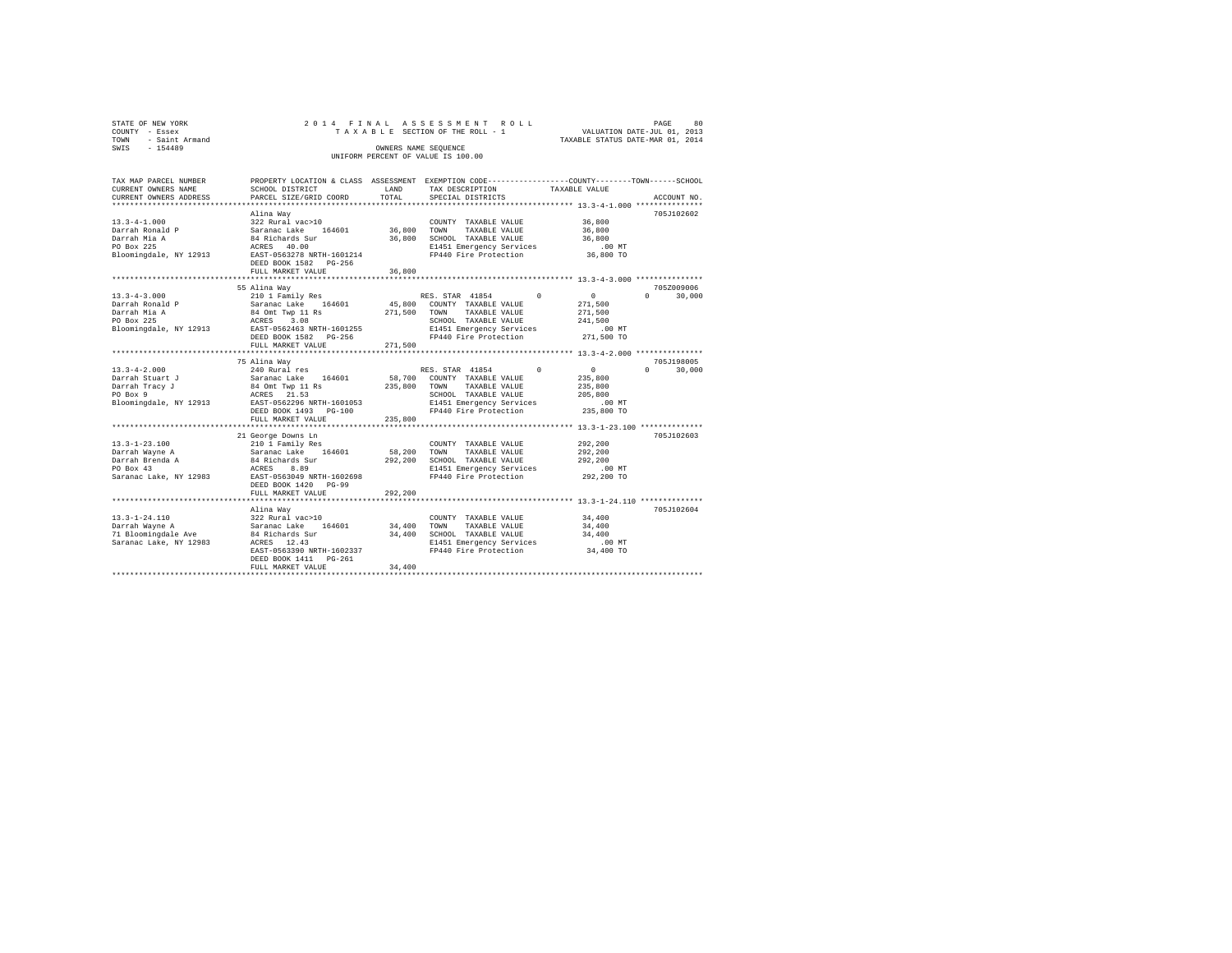| STATE OF NEW YORK<br>COUNTY - Essex 2<br>TOWN - Saint Armand<br>SWIS - 154489 |                                                                                                                                                                                                                                                                                                                                                                                                  |             |                                                                                       |                   |                                                     |          |               |
|-------------------------------------------------------------------------------|--------------------------------------------------------------------------------------------------------------------------------------------------------------------------------------------------------------------------------------------------------------------------------------------------------------------------------------------------------------------------------------------------|-------------|---------------------------------------------------------------------------------------|-------------------|-----------------------------------------------------|----------|---------------|
|                                                                               |                                                                                                                                                                                                                                                                                                                                                                                                  |             | OWNERS NAME SEQUENCE                                                                  |                   | TAXABLE STATUS DATE-MAR 01, 2014                    |          |               |
|                                                                               |                                                                                                                                                                                                                                                                                                                                                                                                  |             | UNIFORM PERCENT OF VALUE IS 100.00                                                    |                   |                                                     |          |               |
| TAX MAP PARCEL NUMBER                                                         | PROPERTY LOCATION & CLASS ASSESSMENT EXEMPTION CODE----------------COUNTY--------TOWN-----SCHOOL                                                                                                                                                                                                                                                                                                 |             |                                                                                       |                   |                                                     |          |               |
| CURRENT OWNERS NAME<br>CURRENT OWNERS ADDRESS                                 | SCHOOL DISTRICT LAND<br>PARCEL SIZE/GRID COORD                                                                                                                                                                                                                                                                                                                                                   | TOTAL       | TAX DESCRIPTION TAXABLE VALUE<br>SPECIAL DISTRICTS                                    |                   |                                                     |          | ACCOUNT NO.   |
|                                                                               |                                                                                                                                                                                                                                                                                                                                                                                                  |             |                                                                                       |                   |                                                     |          |               |
|                                                                               | 637 NYS Route 3                                                                                                                                                                                                                                                                                                                                                                                  |             |                                                                                       |                   |                                                     |          | 705J102808    |
| $32.1 - 1 - 4.000$                                                            | 210 1 Family Res                                                                                                                                                                                                                                                                                                                                                                                 |             |                                                                                       | $\sim$ 0 $\sim$ 0 | $\mathbf{0}$                                        |          | 0 6,000       |
| Dash Ceceilia S<br>637 NYS Rte 3                                              | 1994 - المستحدة 1480 - 1480 - 1480 - 1484 - 1684 - 1684 - 1684 - 1694 - 1694 - 1694 - 1794 - 1894 - 1894 - 18<br>19 Says - 1686 - 1686 - 1697 - 1698 - 1698 - 1698 - 1698 - 1698 - 1698 - 1698 - 1698 - 1699 - 1699 - 1699 - 1<br>1                                                                                                                                                              |             |                                                                                       |                   | $\sim$ 0                                            | $\Omega$ | 64,200        |
|                                                                               |                                                                                                                                                                                                                                                                                                                                                                                                  |             |                                                                                       |                   | 120,000                                             |          |               |
| Saranac Lake, NY 12983                                                        |                                                                                                                                                                                                                                                                                                                                                                                                  |             |                                                                                       |                   | 120,000                                             |          |               |
|                                                                               | EAST-0556209 NRTH-1583737                                                                                                                                                                                                                                                                                                                                                                        |             | SCHOOL TAXABLE VALUE<br>SCHOOL TAXABLE VALUE<br>E1450 Emergency Services              |                   | 49,800                                              |          |               |
|                                                                               | DEED BOOK 1563 PG-320<br>FULL MARKET VALUE 120,000 FP440 Fire Protection 120,000 TO                                                                                                                                                                                                                                                                                                              |             |                                                                                       |                   | $.00$ MT                                            |          |               |
|                                                                               |                                                                                                                                                                                                                                                                                                                                                                                                  |             |                                                                                       |                   |                                                     |          |               |
|                                                                               | 1470 NYS Route 3                                                                                                                                                                                                                                                                                                                                                                                 |             |                                                                                       |                   |                                                     |          | 705J104403    |
| $13.4 - 1 - 17.100$                                                           | 312 Vac w/imprv                                                                                                                                                                                                                                                                                                                                                                                  |             | COUNTY TAXABLE VALUE                                                                  |                   | 40,400                                              |          |               |
|                                                                               | Saranac Lake 164601 21,000 TOWN TAXABLE VALUE                                                                                                                                                                                                                                                                                                                                                    |             |                                                                                       |                   | 40,400                                              |          |               |
|                                                                               |                                                                                                                                                                                                                                                                                                                                                                                                  |             |                                                                                       |                   |                                                     |          |               |
| 13.4-1-17.100<br>Davis Lori L<br>Davis Jon Michael<br>1482 NYS Route 3        |                                                                                                                                                                                                                                                                                                                                                                                                  |             |                                                                                       |                   |                                                     |          |               |
|                                                                               | $103 {\rm\;Richadel}\qquad \qquad 103 {\rm\;Richards Sur}\qquad \qquad 40,400 \qquad \qquad 5{\rm\;CHOOL\quad} {\rm\;TAXABLE\;VALURE}\qquad \qquad 40,400 \qquad \qquad 100 {\rm\;N} {\rm\;N} {\rm\;Rsh} {\rm\;M} {\rm\;Rsh} {\rm\;M} {\rm\;M} {\rm\;M} {\rm\;M} {\rm\;M} {\rm\;M} {\rm\;M} {\rm\;M} {\rm\;M} {\rm\;M} {\rm\;M} {\rm\;M} {\rm\;M} {\rm\;M} {\rm\;M} {\$<br>DEED BOOK 1701 PG-297 |             |                                                                                       |                   |                                                     |          |               |
|                                                                               | FULL MARKET VALUE                                                                                                                                                                                                                                                                                                                                                                                | 40,400      |                                                                                       |                   |                                                     |          |               |
|                                                                               | 1482 NYS Route 3<br>240 Rural res<br>240 Rural res<br>Saranac Lake 164601 107,300 VET DIS CT 41141 0 50,000<br>50,000 Serves 164601 107,300 VET DIS CT 41141 0 50,000<br>515,500 COUNTY TAXABLE VALUE 440,500                                                                                                                                                                                    |             |                                                                                       |                   |                                                     |          | 705-7104201   |
| 13.4-1-28.971                                                                 |                                                                                                                                                                                                                                                                                                                                                                                                  |             |                                                                                       |                   |                                                     |          | 25,000 0      |
| Davis Lori L<br>Davis Jon Michael<br>1482 NYS Route 3                         |                                                                                                                                                                                                                                                                                                                                                                                                  |             |                                                                                       |                   |                                                     | 50,000   | $\sim$ 0      |
|                                                                               | 103 123 Richards Sur 515,500 COUNTY TAXABLE VALUE<br>ACRES 24.19 TOWN TAXABLE VALUE                                                                                                                                                                                                                                                                                                              |             |                                                                                       |                   |                                                     |          |               |
|                                                                               |                                                                                                                                                                                                                                                                                                                                                                                                  |             |                                                                                       |                   | 440,500                                             |          |               |
| Saranac Lake, NY 12983                                                        | 103 123 Richard Str.<br>ACRES 24.19<br>EAST-0566664 NRTH-1601520<br>BBBB BOOK 1701 PG-297                                                                                                                                                                                                                                                                                                        |             | SCHOOL TAXABLE VALUE                                                                  |                   | 515,500                                             |          |               |
|                                                                               | DEED BOOK 1701 PG-297 E1451 Emergency Services .00 MT<br>FULL MARKET VALUE 515,500 FP440 Fire Protection 515,500 TO                                                                                                                                                                                                                                                                              |             |                                                                                       |                   |                                                     |          |               |
|                                                                               |                                                                                                                                                                                                                                                                                                                                                                                                  |             |                                                                                       |                   |                                                     |          |               |
|                                                                               | 206 Campion Way                                                                                                                                                                                                                                                                                                                                                                                  |             |                                                                                       |                   |                                                     |          | 705J104114    |
| $13.4 - 1 - 65.110$                                                           |                                                                                                                                                                                                                                                                                                                                                                                                  |             | COUNTY TAXABLE VALUE                                                                  |                   | 169,800                                             |          |               |
|                                                                               | 240 Rural res<br>Saranac Lake 164601                                                                                                                                                                                                                                                                                                                                                             | 39,700 TOWN | TAXABLE VALUE                                                                         |                   | 169,800                                             |          |               |
| Davis Willow M<br>PO Box 88                                                   | 141 Richards Sur                                                                                                                                                                                                                                                                                                                                                                                 |             | 169,800 SCHOOL TAXABLE VALUE                                                          |                   | 169,800                                             |          |               |
| Lake Clear, NY 12945                                                          |                                                                                                                                                                                                                                                                                                                                                                                                  |             |                                                                                       |                   |                                                     |          |               |
|                                                                               |                                                                                                                                                                                                                                                                                                                                                                                                  |             |                                                                                       |                   |                                                     |          |               |
|                                                                               | EAST-0568938 NRTH-1608104                                                                                                                                                                                                                                                                                                                                                                        |             |                                                                                       |                   |                                                     |          |               |
|                                                                               | DEED BOOK 1738 PG-288                                                                                                                                                                                                                                                                                                                                                                            |             |                                                                                       |                   |                                                     |          |               |
|                                                                               | FULL MARKET VALUE                                                                                                                                                                                                                                                                                                                                                                                | 169,800     |                                                                                       |                   | *********************** 13.56-3-21.200 ************ |          |               |
|                                                                               | 79 Prospect St                                                                                                                                                                                                                                                                                                                                                                                   |             |                                                                                       |                   |                                                     |          | 705Z005002    |
| $13.56 - 3 - 21.200$                                                          | 210 1 Family Res                                                                                                                                                                                                                                                                                                                                                                                 |             |                                                                                       |                   |                                                     |          | $0 \t 30,000$ |
|                                                                               |                                                                                                                                                                                                                                                                                                                                                                                                  |             | RES. STAR 41854 0 0<br>0 COUNTY TAXABLE VALUE 123,900<br>0 TOWN TAXABLE VALUE 123,900 |                   |                                                     |          |               |
|                                                                               | DeAngelis George Land Saranac Lake 164601<br>79 Prospect St 82 Rs Twp 11 Omt<br>82 Rs Twp 11 Omt                                                                                                                                                                                                                                                                                                 |             | 23,300 COUNTY TAXABLE VALUE<br>123,900 TOWN TAXABLE VALUE                             |                   |                                                     |          |               |
| Bloomingdale, NY 12913                                                        |                                                                                                                                                                                                                                                                                                                                                                                                  |             | SCHOOL TAXABLE VALUE                                                                  |                   | 93,900                                              |          |               |
|                                                                               | Prospect St.<br>Lot 122, 123                                                                                                                                                                                                                                                                                                                                                                     |             |                                                                                       |                   |                                                     |          |               |
|                                                                               | ACRES 0.35 BANKCOMMBNK                                                                                                                                                                                                                                                                                                                                                                           |             | E1451 Emergency Services .00 MT<br>FP440 Fire Protection .023,900 TO                  |                   |                                                     |          |               |
|                                                                               | EAST-0561799 NRTH-1605801                                                                                                                                                                                                                                                                                                                                                                        |             |                                                                                       |                   |                                                     |          |               |
|                                                                               | DEED BOOK 1561 PG-278                                                                                                                                                                                                                                                                                                                                                                            |             |                                                                                       |                   |                                                     |          |               |
|                                                                               | FULL MARKET VALUE                                                                                                                                                                                                                                                                                                                                                                                | 123,900     |                                                                                       |                   |                                                     |          |               |
|                                                                               |                                                                                                                                                                                                                                                                                                                                                                                                  |             |                                                                                       |                   |                                                     |          |               |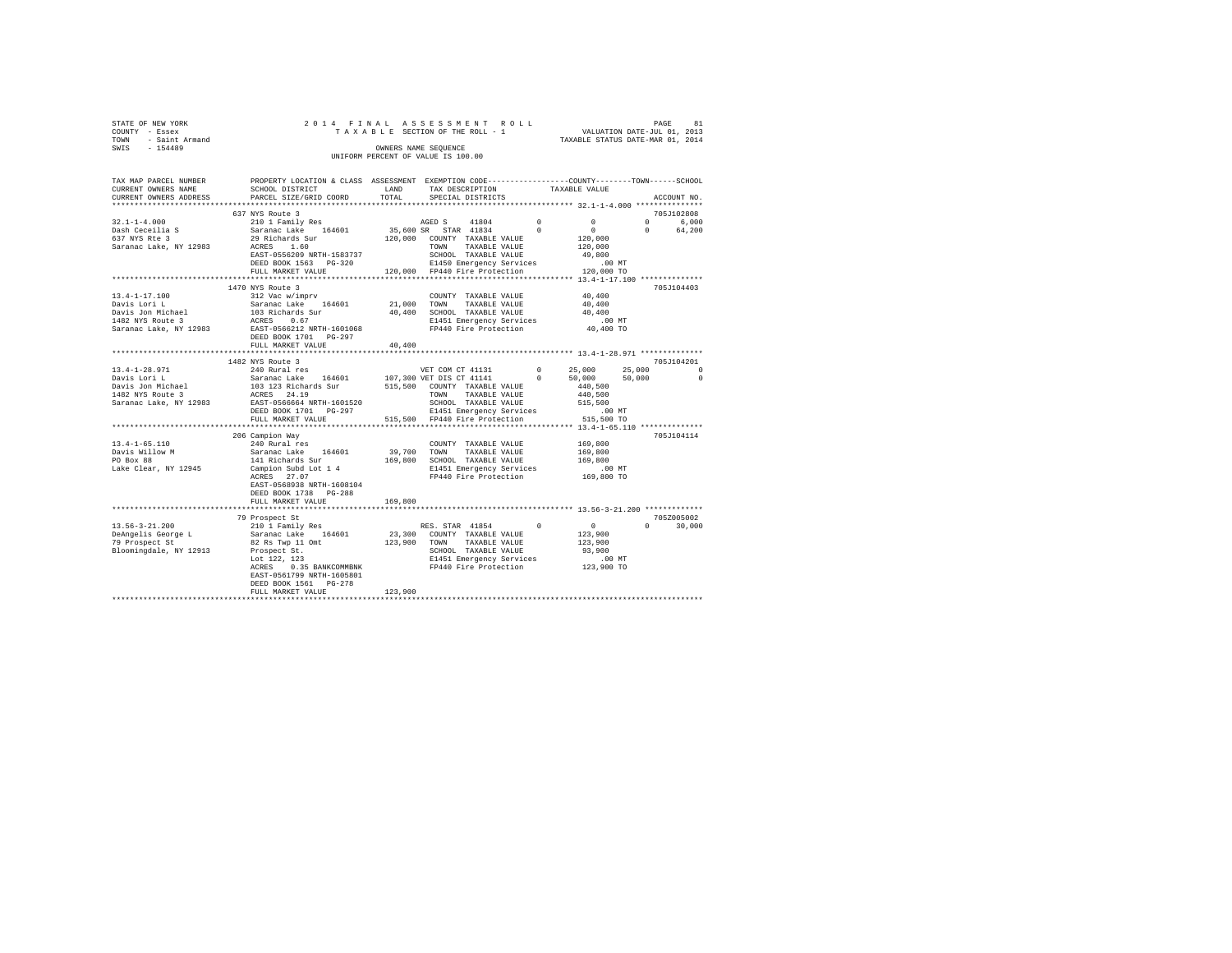| STATE OF NEW YORK<br>COUNTY - Essex<br>TOWN - Saint Armand<br>SWIS - 154489 |                                                                                                                |              | 2014 FINAL ASSESSMENT ROLL<br>TAXABLE SECTION OF THE ROLL - 1<br>OWNERS NAME SEOUENCE<br>UNIFORM PERCENT OF VALUE IS 100.00 | VALUATION DATE-JUL 01, 2013<br>TAXABLE STATUS DATE-MAR 01, 2014 | 82<br>PAGE    |
|-----------------------------------------------------------------------------|----------------------------------------------------------------------------------------------------------------|--------------|-----------------------------------------------------------------------------------------------------------------------------|-----------------------------------------------------------------|---------------|
| TAX MAP PARCEL NUMBER                                                       | PROPERTY LOCATION & CLASS ASSESSMENT EXEMPTION CODE---------------COUNTY-------TOWN------SCHOOL                |              |                                                                                                                             |                                                                 |               |
| CURRENT OWNERS NAME                                                         | SCHOOL DISTRICT                                                                                                | LAND         | TAX DESCRIPTION                                                                                                             | TAXABLE VALUE                                                   |               |
| CURRENT OWNERS ADDRESS                                                      | PARCEL SIZE/GRID COORD                                                                                         | TOTAL        | SPECIAL DISTRICTS                                                                                                           |                                                                 | ACCOUNT NO.   |
|                                                                             | Rockledge Ln                                                                                                   |              |                                                                                                                             |                                                                 | 705J178072    |
| $32.38 - 1 - 5.100$                                                         | 311 Res vac land                                                                                               |              | COUNTY TAXABLE VALUE                                                                                                        | 38,600                                                          |               |
| Decker Robert P                                                             | Saranac Lake 164601                                                                                            | 38,600 TOWN  | TAXABLE VALUE                                                                                                               | 38,600                                                          |               |
| PO Box 1275                                                                 | Rs Lot11 and the Lot of the Lot of the Lot of the Lot of the Lot of the Lot of the Lot of the Lot of the Lot o |              | 38,600 SCHOOL TAXABLE VALUE                                                                                                 | 38,600                                                          |               |
| Saranac Lake, NY 12983                                                      | Lot 21 Rockledge Park                                                                                          |              | E1450 Emergency Services                                                                                                    | $.00$ MT                                                        |               |
|                                                                             | ACRES 0.65                                                                                                     |              | FP440 Fire Protection                                                                                                       | 38,600 TO                                                       |               |
|                                                                             | EAST-0556229 NRTH-1578549                                                                                      |              | WD441 Rockledge water                                                                                                       | 38,600 TO M                                                     |               |
|                                                                             | DEED BOOK 1422 PG-56                                                                                           |              |                                                                                                                             |                                                                 |               |
|                                                                             | FULL MARKET VALUE                                                                                              | 38,600       |                                                                                                                             |                                                                 |               |
|                                                                             |                                                                                                                |              |                                                                                                                             |                                                                 |               |
|                                                                             | 42 Roosevelt Ln                                                                                                |              |                                                                                                                             |                                                                 | 702A101502    |
| $13.64 - 1 - 8.000$                                                         | 210 1 Family Res                                                                                               |              | RES. STAR 41854 0                                                                                                           | $\sim$ 0                                                        | $0 \t 30.000$ |
| Dekkers Karen M                                                             | Saranac Lake 164601 19,000 COUNTY TAXABLE VALUE                                                                |              |                                                                                                                             | 122,800                                                         |               |
| Bordeau Michael C                                                           | 102 Twp 11 O.m.t.<br>ACRES 0.20                                                                                | 122,800 TOWN | TAXABLE VALUE                                                                                                               | 122,800                                                         |               |
| 42 Roosevelt Ln<br>PO Box 625                                               |                                                                                                                |              | SCHOOL TAXABLE VALUE                                                                                                        | 92,800                                                          |               |
|                                                                             | EAST-0563677 NRTH-1604996                                                                                      |              | E1451 Emergency Services                                                                                                    | $.00$ MT                                                        |               |
| Saranac Lake, NY 12983                                                      | DEED BOOK 940 PG-26                                                                                            |              | E1451 Emeryency<br>FP440 Fire Protection                                                                                    | 122,800 TO                                                      |               |
|                                                                             | FULL MARKET VALUE                                                                                              | 122,800      |                                                                                                                             |                                                                 |               |
|                                                                             | Union Ln                                                                                                       |              |                                                                                                                             |                                                                 | 702A181005    |
| $13.57 - 1 - 10.039$                                                        | 312 Vac w/imprv                                                                                                |              | COUNTY TAXABLE VALUE                                                                                                        | 49,800                                                          |               |
| Delancett Trov                                                              | Saranac Lake 164601                                                                                            |              |                                                                                                                             | 49,800                                                          |               |
| $17$ Union Ln<br>$\frac{17-144}{2}$                                         | Saranac Lake 164601 21,700 TOWN TAXABLE VALUE<br>101 Rs Twp 11 Omt 49,800 SCHOOL TAXABLE VALUE                 |              |                                                                                                                             | 49,800                                                          |               |
|                                                                             | ACRES 0.76 BANKADKBANK                                                                                         |              | E1451 Emergency Services                                                                                                    | $.00$ MT                                                        |               |
| Bloomingdale, NY 12913                                                      | EAST-0565567 NRTH-1606448                                                                                      |              | FP440 Fire Protection                                                                                                       | 49,800 TO                                                       |               |
|                                                                             | DEED BOOK 1707 PG-21                                                                                           |              |                                                                                                                             |                                                                 |               |
|                                                                             | FULL MARKET VALUE                                                                                              | 49,800       |                                                                                                                             |                                                                 |               |
|                                                                             |                                                                                                                |              |                                                                                                                             |                                                                 |               |
|                                                                             | 17 Union Ln                                                                                                    |              |                                                                                                                             |                                                                 | 7079980002    |
| $13.57 - 1 - 11.038$                                                        | 210 1 Family Res                                                                                               |              | RES. STAR 41854 0                                                                                                           | $\sim$ 0 $\sim$                                                 | $0 \t 30.000$ |
| Delancett Trov                                                              | Saranac Lake 164601                                                                                            |              | 31,300 COUNTY TAXABLE VALUE                                                                                                 | 256,400                                                         |               |
| 17 Union Ln                                                                 | 101 Twp 11 Omt 256,400 TOWN                                                                                    |              | TAXABLE VALUE                                                                                                               | 256,400                                                         |               |
| PO Box 244                                                                  | ACRES 0.65 BANKADKBANK                                                                                         |              | SCHOOL TAXABLE VALUE                                                                                                        | 226,400                                                         |               |
| Bloomingdale, NY 12913                                                      | EAST-0565577 NRTH-1606269<br>DEED BOOK 1707 PG-21                                                              |              | E1451 Emergency Services<br>FP440 Fire Protection                                                                           | $.00$ MT<br>256,400 TO                                          |               |
|                                                                             | FULL MARKET VALUE                                                                                              | 256,400      |                                                                                                                             |                                                                 |               |
|                                                                             |                                                                                                                |              |                                                                                                                             |                                                                 |               |
|                                                                             | Gillespie Dr                                                                                                   |              |                                                                                                                             |                                                                 | 705J103007    |
| $15. - 1 - 27.000$                                                          | 910 Priv forest                                                                                                |              | COUNTY TAXABLE VALUE                                                                                                        | 85,700                                                          |               |
| Delaney William HT                                                          | Saranac Lake 164601                                                                                            | 85,700 TOWN  | TAXABLE VALUE                                                                                                               | 85,700                                                          |               |
| 14375 Starkey Rd                                                            | 367 368 Richards Sur                                                                                           |              | 85,700 SCHOOL TAXABLE VALUE                                                                                                 | 85,700                                                          |               |
| Delray Beach, FL 33446                                                      | ACRES 113.40                                                                                                   |              | E1451 Emergency Services                                                                                                    | $.00$ MT                                                        |               |
|                                                                             | EAST-0606328 NRTH-1612160                                                                                      |              | FP440 Fire Protection                                                                                                       | 85,700 TO                                                       |               |
|                                                                             | DEED BOOK 1581 PG-197                                                                                          |              |                                                                                                                             |                                                                 |               |
|                                                                             | FULL MARKET VALUE                                                                                              | 85,700       |                                                                                                                             |                                                                 |               |
|                                                                             |                                                                                                                |              |                                                                                                                             |                                                                 |               |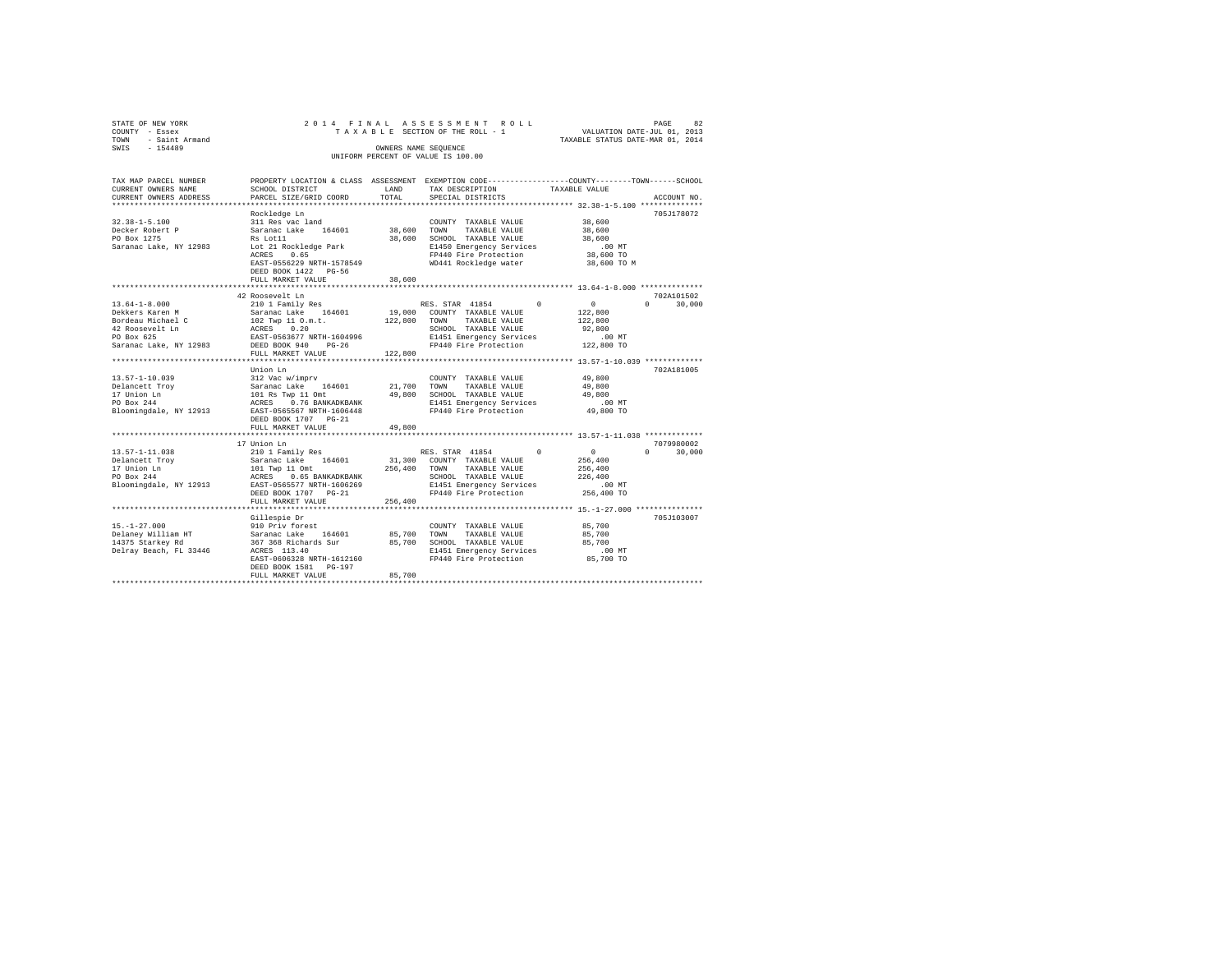| STATE OF NEW YORK $\begin{array}{l} \texttt{STARTE OF NEN} \begin{array}{lllllllllllllllllllll} \end{array} & \begin{array}{lllllllll} \texttt{STARTE OF NEN} \begin{array}{lllllllllllllllllll} \end{array} & \begin{array}{lllllllllllll} \texttt{STARTE OF TEN A L A S S E S S M E N T & R O L L \\ \texttt{COUNTV OF THE ROLL-1} \end{array} \\ \texttt{TANKB SICES OF THE ROLL-1} & \begin{array}{lllllllllllllllllll} \end{array} & \begin{array}{lllllllllllllllllll$ |                                                    |         | PAGE 83 וIA A S S E S S M E N T R O L L PAGE 84 PAGE 83<br>T A X A B L E SECTION OF THE ROLL - 1 TAXABLE STATUS DATE-ULL 0.1, 2014 |                  |               |
|------------------------------------------------------------------------------------------------------------------------------------------------------------------------------------------------------------------------------------------------------------------------------------------------------------------------------------------------------------------------------------------------------------------------------------------------------------------------------|----------------------------------------------------|---------|------------------------------------------------------------------------------------------------------------------------------------|------------------|---------------|
|                                                                                                                                                                                                                                                                                                                                                                                                                                                                              |                                                    |         | UNIFORM PERCENT OF VALUE IS 100.00                                                                                                 |                  |               |
|                                                                                                                                                                                                                                                                                                                                                                                                                                                                              |                                                    |         |                                                                                                                                    |                  |               |
| TAX MAP PARCEL NUMBER                                                                                                                                                                                                                                                                                                                                                                                                                                                        |                                                    |         | PROPERTY LOCATION & CLASS ASSESSMENT EXEMPTION CODE----------------COUNTY-------TOWN------SCHOOL                                   |                  |               |
| CURRENT OWNERS NAME                                                                                                                                                                                                                                                                                                                                                                                                                                                          | SCHOOL DISTRICT LAND                               |         | TAX DESCRIPTION                                                                                                                    | TAXABLE VALUE    |               |
| CURRENT OWNERS ADDRESS<br>*************************                                                                                                                                                                                                                                                                                                                                                                                                                          | PARCEL SIZE/GRID COORD                             | TOTAL   | SPECIAL DISTRICTS                                                                                                                  |                  | ACCOUNT NO.   |
|                                                                                                                                                                                                                                                                                                                                                                                                                                                                              | 2292 Gillespie Dr                                  |         |                                                                                                                                    |                  | 705J103009    |
| $15. - 1 - 41.000$                                                                                                                                                                                                                                                                                                                                                                                                                                                           |                                                    |         |                                                                                                                                    | $330\,, 600$     |               |
| Delaney William HT                                                                                                                                                                                                                                                                                                                                                                                                                                                           |                                                    |         |                                                                                                                                    | 330,600          |               |
| 14375 Starkey Rd                                                                                                                                                                                                                                                                                                                                                                                                                                                             | 368 374 Richards Sur                               |         | 330,600 SCHOOL TAXABLE VALUE                                                                                                       | 330,600          |               |
| Delray Beach, FL 33446                                                                                                                                                                                                                                                                                                                                                                                                                                                       | 00049.70                                           |         | E1451 Emergency Services<br>FP440 Fire Protection                                                                                  | $.00$ MT         |               |
|                                                                                                                                                                                                                                                                                                                                                                                                                                                                              | ACRES 64.40                                        |         |                                                                                                                                    | 330,600 TO       |               |
|                                                                                                                                                                                                                                                                                                                                                                                                                                                                              | EAST-0607878 NRTH-1610862<br>DEED BOOK 1581 PG-197 |         |                                                                                                                                    |                  |               |
|                                                                                                                                                                                                                                                                                                                                                                                                                                                                              | FULL MARKET VALUE                                  | 330,600 |                                                                                                                                    |                  |               |
|                                                                                                                                                                                                                                                                                                                                                                                                                                                                              |                                                    |         |                                                                                                                                    |                  |               |
|                                                                                                                                                                                                                                                                                                                                                                                                                                                                              | Gillespie Dr                                       |         |                                                                                                                                    |                  | 705J103008    |
| $15. - 1 - 42.000$                                                                                                                                                                                                                                                                                                                                                                                                                                                           | 322 Rural vac>10                                   |         | COUNTY TAXABLE VALUE                                                                                                               | 87,200           |               |
| 1997 - 1998 - 1998 - 1999 - 1999 - 1999 - 1999 - 1999 - 1999 - 1999 - 1999 - 1999 - 1999 - 1999 - 1999 - 1999<br>1997 - 1999 - 1999 - 1999 - 1999 - 1999 - 1999 - 1999 - 1999 - 1999 - 1999 - 1999 - 1999 - 1999 - 1999 - 1999<br>19                                                                                                                                                                                                                                         |                                                    |         |                                                                                                                                    | 87,200           |               |
| Delray Beach, FL 33446                                                                                                                                                                                                                                                                                                                                                                                                                                                       |                                                    |         |                                                                                                                                    | 87,200           |               |
|                                                                                                                                                                                                                                                                                                                                                                                                                                                                              | 00110.00<br>ACRES 117.40                           |         |                                                                                                                                    |                  |               |
|                                                                                                                                                                                                                                                                                                                                                                                                                                                                              | EAST-0605870 NRTH-1610300                          |         |                                                                                                                                    |                  |               |
|                                                                                                                                                                                                                                                                                                                                                                                                                                                                              | DEED BOOK 1581 PG-197                              |         |                                                                                                                                    |                  |               |
|                                                                                                                                                                                                                                                                                                                                                                                                                                                                              | FULL MARKET VALUE                                  | 87,200  |                                                                                                                                    |                  |               |
|                                                                                                                                                                                                                                                                                                                                                                                                                                                                              |                                                    |         |                                                                                                                                    |                  |               |
|                                                                                                                                                                                                                                                                                                                                                                                                                                                                              | 2032 Gillespie Dr                                  |         |                                                                                                                                    |                  | 705.1174002   |
| $15. - 1 - 7.200$                                                                                                                                                                                                                                                                                                                                                                                                                                                            | 312 Vac w/imprv                                    |         | COUNTY TAXABLE VALUE                                                                                                               | 41,800<br>41,800 |               |
|                                                                                                                                                                                                                                                                                                                                                                                                                                                                              |                                                    |         | 39,700 TOWN TAXABLE VALUE<br>41,800 SCHOOL TAXABLE VALUE                                                                           | 41,800           |               |
| Deluca Anthony J<br>Saranac Lake 164601<br>Bluca Mary Richard Sur 361<br>87 Skinner St<br>ACRES 21.40                                                                                                                                                                                                                                                                                                                                                                        |                                                    |         |                                                                                                                                    |                  |               |
| Little Falls, NY 13365 EAST-0601834 NRTH-1612707                                                                                                                                                                                                                                                                                                                                                                                                                             |                                                    |         | E1451 Emergency Services .00 MT<br>FP440 Fire Protection .00 TO                                                                    |                  |               |
|                                                                                                                                                                                                                                                                                                                                                                                                                                                                              | DEED BOOK 927 PG-324                               |         |                                                                                                                                    |                  |               |
|                                                                                                                                                                                                                                                                                                                                                                                                                                                                              | FULL MARKET VALUE                                  | 41,800  |                                                                                                                                    |                  |               |
|                                                                                                                                                                                                                                                                                                                                                                                                                                                                              |                                                    |         |                                                                                                                                    |                  |               |
| $13.57 - 3 - 6.000$                                                                                                                                                                                                                                                                                                                                                                                                                                                          | 1682 NYS Route 3                                   |         |                                                                                                                                    |                  | 702C101513    |
|                                                                                                                                                                                                                                                                                                                                                                                                                                                                              | 210 1 Family Res                                   |         | RES. STAR 41854 0 0<br>0 COUNTY TAXABLE VALUE 115,400                                                                              |                  | $0 \t 30,000$ |
|                                                                                                                                                                                                                                                                                                                                                                                                                                                                              |                                                    |         |                                                                                                                                    | 115,400          |               |
|                                                                                                                                                                                                                                                                                                                                                                                                                                                                              |                                                    |         | $\begin{tabular}{lllllll} \bf SCHOOL & \tt TAXABLE & \tt VALUE \\ \bf F1453 = & \end{tabular}$                                     | 85,400           |               |
| 19.37-3-0.000 COUNTY TAXABLE VALUE<br>19.37-3-0.000 COUNTY TAXABLE VALUE<br>19.400 PeMarco Meredith 102 Richards Sur Omt 11 115,400 TOWN TAXABLE VALUE<br>1682 WIS RE 3 ACRES 0.43 OSC 1500 SCHOOL TAXABLE VALUE<br>1692 WIS REST-0564                                                                                                                                                                                                                                       |                                                    |         | E1451 Emergency Services                                                                                                           | $.00$ MT         |               |
| Bloomingdale, NY 12913 DEED BOOK 1748 PG-70                                                                                                                                                                                                                                                                                                                                                                                                                                  |                                                    |         | FP440 Fire Protection 115,400 TO                                                                                                   |                  |               |
|                                                                                                                                                                                                                                                                                                                                                                                                                                                                              | FULL MARKET VALUE                                  | 115,400 |                                                                                                                                    |                  |               |
|                                                                                                                                                                                                                                                                                                                                                                                                                                                                              |                                                    |         |                                                                                                                                    |                  |               |
| $13.65 - 1 - 19.000$                                                                                                                                                                                                                                                                                                                                                                                                                                                         | 1653 NYS Route 3<br>433 Auto body                  |         | COUNTY TAXABLE VALUE                                                                                                               | 65,100           | 702A101613    |
|                                                                                                                                                                                                                                                                                                                                                                                                                                                                              |                                                    |         |                                                                                                                                    | 65,100           |               |
| Dennin Frederick S<br>2745 Main St<br>2745 Main St<br>2745 Main St<br>2745 Main St<br>2745 Main St<br>2745 Main St<br>2745 Main St<br>2745 Main St<br>2745 Main St<br>2745 Main St<br>2745 Main St<br>2745 Main St<br>2745 Main St<br>2745 Main St<br>2745 M                                                                                                                                                                                                                 |                                                    |         |                                                                                                                                    | 65,100           |               |
|                                                                                                                                                                                                                                                                                                                                                                                                                                                                              |                                                    |         |                                                                                                                                    |                  |               |
|                                                                                                                                                                                                                                                                                                                                                                                                                                                                              |                                                    |         |                                                                                                                                    |                  |               |
|                                                                                                                                                                                                                                                                                                                                                                                                                                                                              | DEED BOOK 1596 PG-196                              |         |                                                                                                                                    |                  |               |
|                                                                                                                                                                                                                                                                                                                                                                                                                                                                              | FULL MARKET VALUE                                  | 65,100  |                                                                                                                                    |                  |               |
|                                                                                                                                                                                                                                                                                                                                                                                                                                                                              |                                                    |         |                                                                                                                                    |                  |               |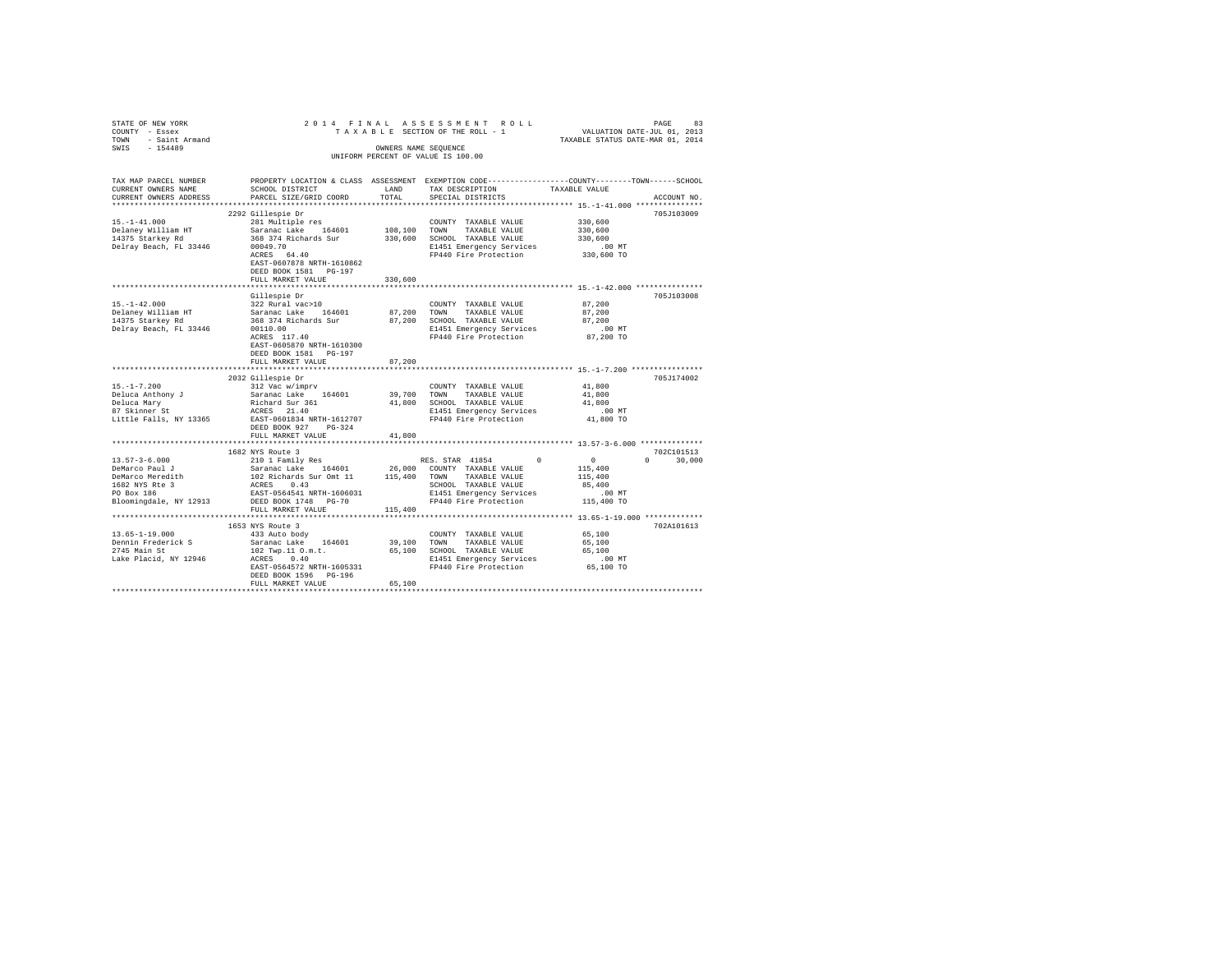| STATE OF NEW YORK<br>COUNTY - Essex<br>TOWN - Saint Armand |                                         |        | 2014 FINAL ASSESSMENT ROLL<br>TAXABLE SECTION OF THE ROLL - 1                                  | VALUATION DATE-JUL 01, 2013<br>TAXABLE STATUS DATE-MAR 01, 2014 | PAGE<br>84  |
|------------------------------------------------------------|-----------------------------------------|--------|------------------------------------------------------------------------------------------------|-----------------------------------------------------------------|-------------|
| $-154489$<br>SWIS                                          |                                         |        | OWNERS NAME SEOUENCE                                                                           |                                                                 |             |
|                                                            |                                         |        | UNIFORM PERCENT OF VALUE IS 100.00                                                             |                                                                 |             |
|                                                            |                                         |        |                                                                                                |                                                                 |             |
| TAX MAP PARCEL NUMBER                                      |                                         |        | PROPERTY LOCATION & CLASS ASSESSMENT EXEMPTION CODE---------------COUNTY-------TOWN-----SCHOOL |                                                                 |             |
| CURRENT OWNERS NAME                                        | SCHOOL DISTRICT                         | LAND   | TAX DESCRIPTION                                                                                | TAXABLE VALUE                                                   |             |
| CURRENT OWNERS ADDRESS                                     | PARCEL SIZE/GRID COORD                  | TOTAL  | SPECIAL DISTRICTS                                                                              |                                                                 | ACCOUNT NO. |
|                                                            | 26 Moose Pond Ln                        |        |                                                                                                |                                                                 | 705J102611  |
| $13.4 - 1 - 84.000$                                        | 260 Seasonal res                        |        | COUNTY TAXABLE VALUE                                                                           | 41,400                                                          |             |
| Denninger Irrevocable Trust Saranac Lake 164601            |                                         | 24,700 | TOWN<br>TAXABLE VALUE                                                                          | 41,400                                                          |             |
| c/o Mary Ann Denninger                                     | 143 Richards Sur                        | 41,400 | SCHOOL TAXABLE VALUE                                                                           | 41,400                                                          |             |
| 30 Marriner Ave                                            | 00001.70                                |        | E1451 Emergency Services                                                                       | $.00$ MT                                                        |             |
| Albany, NY 12205                                           | ACRES 1.66                              |        | FP440 Fire Protection                                                                          | 41,400 TO                                                       |             |
|                                                            | EAST-0571510 NRTH-1601833               |        |                                                                                                |                                                                 |             |
|                                                            | DEED BOOK 1611 PG-200                   |        |                                                                                                |                                                                 |             |
|                                                            | FULL MARKET VALUE                       | 41,400 |                                                                                                |                                                                 |             |
|                                                            |                                         |        | ************************************* 13.4-1-85.000 **************                             |                                                                 | 705J103202  |
| $13.4 - 1 - 85.000$                                        | Moose Pond Ln<br>314 Rural vac<10       |        | COUNTY TAXABLE VALUE                                                                           | 1,400                                                           |             |
| Denninger Irrevocable Trust Saranac Lake 164601            |                                         | 1,400  | TOWN<br>TAXABLE VALUE                                                                          | 1,400                                                           |             |
| c/o Mary Ann Denninger                                     | 143 Richards Sur                        |        | 1,400 SCHOOL TAXABLE VALUE                                                                     | 1,400                                                           |             |
| 30 Marriner Ave                                            | ACRES 0.43                              |        | E1451 Emergency Services                                                                       | $.00$ MT                                                        |             |
| Albany, NY 12205                                           | EAST-0571588 NRTH-1602148               |        | FP440 Fire Protection                                                                          | 1,400 TO                                                        |             |
|                                                            | DEED BOOK 1611 PG-200                   |        |                                                                                                |                                                                 |             |
|                                                            | FULL MARKET VALUE                       | 1,400  |                                                                                                |                                                                 |             |
|                                                            |                                         |        |                                                                                                |                                                                 |             |
|                                                            | 28 Moose Pond Ln                        |        |                                                                                                |                                                                 | 705J103305  |
| $13.4 - 1 - 83.000$                                        | 260 Seasonal res<br>Saranac Lake 164601 | 43,900 | COUNTY TAXABLE VALUE<br>TOWN<br>TAXABLE VALUE                                                  | 69,300<br>69,300                                                |             |
| Denninger Mary A<br>2 Glenwood Ter                         | 143 Richards Sur                        |        | 69,300 SCHOOL TAXABLE VALUE                                                                    | 69,300                                                          |             |
| Vooheesville, NY 12186-4401 00001.60                       |                                         |        | E1451 Emergency Services                                                                       | $.00$ MT                                                        |             |
|                                                            | ACRES 1.50                              |        | FP440 Fire Protection                                                                          | 69,300 TO                                                       |             |
|                                                            | EAST-0571597 NRTH-1601893               |        |                                                                                                |                                                                 |             |
|                                                            | DEED BOOK 1280 PG-60                    |        |                                                                                                |                                                                 |             |
|                                                            | FULL MARKET VALUE                       | 69,300 |                                                                                                |                                                                 |             |
| *************************                                  | **************************              |        |                                                                                                |                                                                 |             |
|                                                            | 3 River Rd                              |        |                                                                                                |                                                                 | 702A101809  |
| $13.57 - 4 - 1.000$<br>Denninger Paul F                    | 210 1 Family Res<br>Saranac Lake 164601 | 16,200 | COUNTY TAXABLE VALUE<br>TOWN<br>TAXABLE VALUE                                                  | 72,200<br>72,200                                                |             |
| 46 Ahl Ave                                                 |                                         | 72,200 | SCHOOL TAXABLE VALUE                                                                           | 72,200                                                          |             |
| Albany, NY 12205                                           | 101 Rs Twp 11 Omt<br>ACRES 0.30         |        | E1451 Emergency Services                                                                       | $.00$ MT                                                        |             |
|                                                            | EAST-0565260 NRTH-1606482               |        | FP440 Fire Protection                                                                          | 72,200 TO                                                       |             |
|                                                            | DEED BOOK 1593 PG-190                   |        |                                                                                                |                                                                 |             |
|                                                            | FULL MARKET VALUE                       | 72,200 |                                                                                                |                                                                 |             |
|                                                            |                                         |        |                                                                                                |                                                                 |             |
|                                                            | Prospect St                             |        |                                                                                                |                                                                 | 702A100808  |
| $13.56 - 1 - 1.100$                                        | 314 Rural vac<10                        |        | COUNTY TAXABLE VALUE                                                                           | 63,800                                                          |             |
| Denoyelles Jean R                                          |                                         |        |                                                                                                | 63,800                                                          |             |
| Copas Marylow<br>16 Ludvigh Rd                             |                                         |        | E1451 Emergency Services                                                                       | 63,800<br>$.00$ MT                                              |             |
| Nanuet, NY 10954                                           |                                         |        | FP440 Fire Protection                                                                          | 63,800 TO                                                       |             |
|                                                            | DEED BOOK 1461 PG-76                    |        |                                                                                                |                                                                 |             |
|                                                            | FULL MARKET VALUE                       | 63,800 |                                                                                                |                                                                 |             |
|                                                            |                                         |        |                                                                                                |                                                                 |             |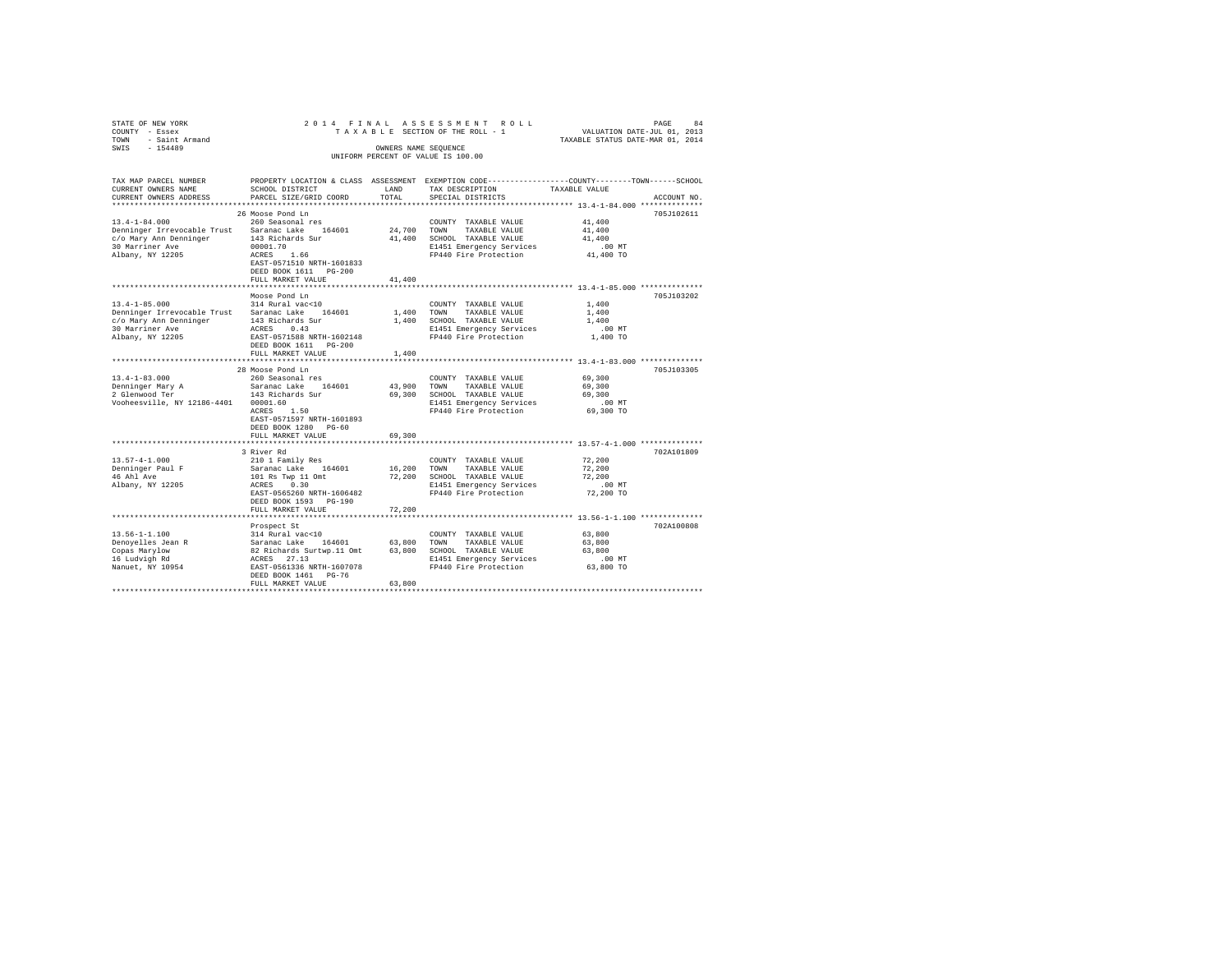| STATE OF NEW YORK   | 2014 FINAL ASSESSMENT ROLL         | 85<br>PAGE                       |
|---------------------|------------------------------------|----------------------------------|
| COUNTY - Essex      | TAXABLE SECTION OF THE ROLL - 1    | VALUATION DATE-JUL 01, 2013      |
| TOWN - Saint Armand |                                    | TAXABLE STATUS DATE-MAR 01, 2014 |
| SWIS<br>$-154489$   | OWNERS NAME SEOUENCE               |                                  |
|                     | UNIFORM PERCENT OF VALUE IS 100.00 |                                  |
|                     |                                    |                                  |
|                     |                                    |                                  |

| TAX MAP PARCEL NUMBER<br>CURRENT OWNERS NAME | <b>LAND</b><br>SCHOOL DISTRICT                             |         | PROPERTY LOCATION & CLASS ASSESSMENT EXEMPTION CODE----------------COUNTY-------TOWN-----SCHOOL                                                                                                                                                                                                                                                   |                      |                             |
|----------------------------------------------|------------------------------------------------------------|---------|---------------------------------------------------------------------------------------------------------------------------------------------------------------------------------------------------------------------------------------------------------------------------------------------------------------------------------------------------|----------------------|-----------------------------|
| CURRENT OWNERS ADDRESS                       | PARCEL SIZE/GRID COORD                                     | TOTAL   | ARE DESCRIPTION TAXABLE VALUE SPECIAL DISTRICTS                                                                                                                                                                                                                                                                                                   |                      | ACCOUNT NO.                 |
|                                              |                                                            |         |                                                                                                                                                                                                                                                                                                                                                   |                      |                             |
| $23.2 - 1 - 12.000$                          | 111 Grass Pond Way<br>1 Grass Fond way<br>260 Seasonal res |         |                                                                                                                                                                                                                                                                                                                                                   |                      | 705J102612<br>$0 \t 11,200$ |
|                                              |                                                            |         |                                                                                                                                                                                                                                                                                                                                                   |                      |                             |
|                                              |                                                            |         | ${\small \begin{tabular}{lcccccc} & & & & & & & \\ & & & & & & & & \\ \hline 9,800 & \multicolumn{3}{c}{\text{COUTY}} & \multicolumn{3}{c}{\text{TARABLE}} & \text{VALUE} & & & 0 & & 0 \\ & & & & & & & 11,200 & \\ 11,200 & \multicolumn{3}{c}{\text{TOWN}} & \multicolumn{3}{c}{\text{TAXABLE}} & \text{VALUE} & & & 11,200 \\ \end{tabular}}$ |                      |                             |
|                                              |                                                            |         |                                                                                                                                                                                                                                                                                                                                                   | $\sim$ 0             |                             |
|                                              |                                                            |         | SCHOOL TAXABLE VALUE<br>E1451 Emergency Services                                                                                                                                                                                                                                                                                                  | $.00$ MT             |                             |
|                                              | DEED BOOK 784 PG-056                                       |         | FP440 Fire Protection                                                                                                                                                                                                                                                                                                                             | 11,200 TO            |                             |
|                                              | FULL MARKET VALUE                                          | 11,200  |                                                                                                                                                                                                                                                                                                                                                   |                      |                             |
|                                              |                                                            |         |                                                                                                                                                                                                                                                                                                                                                   |                      |                             |
|                                              | Maple Ln                                                   |         |                                                                                                                                                                                                                                                                                                                                                   |                      | 705J102704                  |
| $13.3 - 1 - 6.000$                           |                                                            |         |                                                                                                                                                                                                                                                                                                                                                   | 13,900               |                             |
| Dixon Carrol L<br>656 County Rte 55          |                                                            |         |                                                                                                                                                                                                                                                                                                                                                   | 13,900               |                             |
|                                              |                                                            |         |                                                                                                                                                                                                                                                                                                                                                   | 13,900               |                             |
| Saranac Lake, NY 12983                       | 00024.50<br>ACRES 18.10                                    |         | 13,900 SCHOOL TAXABLE VALUE<br>E1451 Emergency Services<br>EP440 Fire Protection<br>E1451 Emergency Services .00 MT<br>FP440 Fire Protection .00 MT                                                                                                                                                                                               |                      |                             |
|                                              |                                                            |         |                                                                                                                                                                                                                                                                                                                                                   |                      |                             |
|                                              | EAST-0557914 NRTH-1606168                                  |         |                                                                                                                                                                                                                                                                                                                                                   |                      |                             |
|                                              | DEED BOOK 561 PG-135                                       |         |                                                                                                                                                                                                                                                                                                                                                   |                      |                             |
|                                              | FULL MARKET VALUE                                          | 13,900  |                                                                                                                                                                                                                                                                                                                                                   |                      |                             |
|                                              |                                                            |         |                                                                                                                                                                                                                                                                                                                                                   |                      |                             |
|                                              | Maple Ln                                                   |         |                                                                                                                                                                                                                                                                                                                                                   |                      | 705.1102703                 |
| $13.3 - 1 - 7.100$                           | 910 Priv forest<br>Saranac Lake 164601                     |         | COUNTY TAXABLE VALUE 64,400                                                                                                                                                                                                                                                                                                                       |                      |                             |
| Dixon Carroll L<br>656 County Rte 55         |                                                            |         | 64,400 TOWN TAXABLE VALUE                                                                                                                                                                                                                                                                                                                         | 64,400               |                             |
|                                              |                                                            |         |                                                                                                                                                                                                                                                                                                                                                   |                      |                             |
| Saranac Lake, NY 12983                       |                                                            |         |                                                                                                                                                                                                                                                                                                                                                   |                      |                             |
|                                              | DEED BOOK 561 PG-135                                       |         |                                                                                                                                                                                                                                                                                                                                                   |                      |                             |
|                                              | FULL MARKET VALUE                                          | 64,400  |                                                                                                                                                                                                                                                                                                                                                   |                      |                             |
|                                              |                                                            |         |                                                                                                                                                                                                                                                                                                                                                   |                      |                             |
|                                              |                                                            |         |                                                                                                                                                                                                                                                                                                                                                   |                      | 705J189006                  |
|                                              |                                                            |         |                                                                                                                                                                                                                                                                                                                                                   | $\sim$ 0             | $0 \qquad \qquad$<br>30,000 |
|                                              |                                                            |         |                                                                                                                                                                                                                                                                                                                                                   | 246,000              |                             |
|                                              |                                                            |         |                                                                                                                                                                                                                                                                                                                                                   |                      |                             |
|                                              |                                                            |         |                                                                                                                                                                                                                                                                                                                                                   | 246,000<br>216,000   |                             |
|                                              |                                                            |         | E1450 Emergency Services<br>FP440 Fire Protection                                                                                                                                                                                                                                                                                                 | 00 MT.<br>246,000 TO |                             |
|                                              | EAST-0555728 NRTH-1579061                                  |         |                                                                                                                                                                                                                                                                                                                                                   |                      |                             |
|                                              | DEED BOOK 1340 PG-209                                      |         | WD441 Rockledge water 246,000 TO M                                                                                                                                                                                                                                                                                                                |                      |                             |
|                                              | FULL MARKET VALUE                                          | 246,000 |                                                                                                                                                                                                                                                                                                                                                   |                      |                             |
|                                              |                                                            |         |                                                                                                                                                                                                                                                                                                                                                   |                      |                             |
|                                              | 1005 NYS Route 3                                           |         |                                                                                                                                                                                                                                                                                                                                                   |                      | 705J103313                  |
|                                              |                                                            |         | RES. STAR 41854 0                                                                                                                                                                                                                                                                                                                                 | $\sim$ 0.000 $\sim$  | $\Omega$<br>30,000          |
|                                              |                                                            |         | 35,100 COUNTY TAXABLE VALUE                                                                                                                                                                                                                                                                                                                       | 127,400              |                             |
|                                              |                                                            |         |                                                                                                                                                                                                                                                                                                                                                   |                      |                             |
|                                              |                                                            |         |                                                                                                                                                                                                                                                                                                                                                   |                      |                             |
|                                              |                                                            |         |                                                                                                                                                                                                                                                                                                                                                   |                      |                             |
|                                              | FULL MARKET VALUE                                          | 127,400 |                                                                                                                                                                                                                                                                                                                                                   |                      |                             |
|                                              |                                                            |         |                                                                                                                                                                                                                                                                                                                                                   |                      |                             |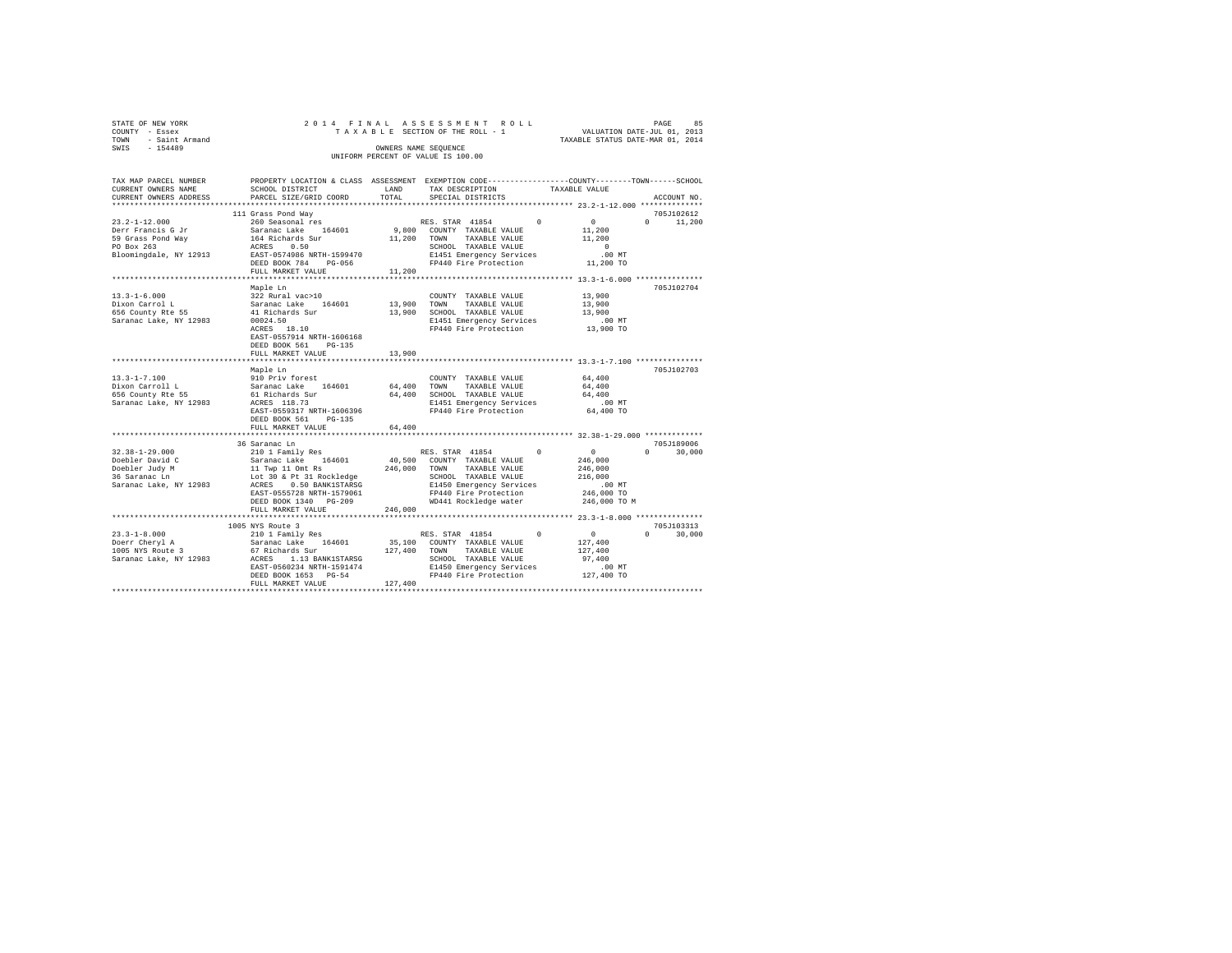| STATE OF NEW YORK<br>COUNTY - Essex | 2014 FINAL                                                                            |            | ASSESSMENT ROLL<br>TAXABLE SECTION OF THE ROLL - 1                                                                                                                                                                                     | VALUATION DATE-JUL 01, 2013      | PAGE<br>86                  |
|-------------------------------------|---------------------------------------------------------------------------------------|------------|----------------------------------------------------------------------------------------------------------------------------------------------------------------------------------------------------------------------------------------|----------------------------------|-----------------------------|
| TOWN - Saint Armand                 |                                                                                       |            |                                                                                                                                                                                                                                        | TAXABLE STATUS DATE-MAR 01, 2014 |                             |
| SWIS<br>$-154489$                   |                                                                                       |            | OWNERS NAME SEQUENCE                                                                                                                                                                                                                   |                                  |                             |
|                                     |                                                                                       |            | UNIFORM PERCENT OF VALUE IS 100.00                                                                                                                                                                                                     |                                  |                             |
|                                     |                                                                                       |            |                                                                                                                                                                                                                                        |                                  |                             |
| TAX MAP PARCEL NUMBER               |                                                                                       |            | PROPERTY LOCATION & CLASS ASSESSMENT EXEMPTION CODE---------------COUNTY-------TOWN------SCHOOL                                                                                                                                        |                                  |                             |
| CURRENT OWNERS NAME                 | SCHOOL DISTRICT                                                                       | LAND       | TAX DESCRIPTION                                                                                                                                                                                                                        | TAXABLE VALUE                    |                             |
| CURRENT OWNERS ADDRESS              | PARCEL SIZE/GRID COORD                                                                | TOTAL      | SPECIAL DISTRICTS                                                                                                                                                                                                                      |                                  | ACCOUNT NO.                 |
|                                     |                                                                                       |            |                                                                                                                                                                                                                                        |                                  |                             |
|                                     | NYS Route 3                                                                           |            |                                                                                                                                                                                                                                        |                                  | 705J103907                  |
| $23.3 - 1 - 9.000$                  | 311 Res vac land                                                                      |            | COUNTY TAXABLE VALUE                                                                                                                                                                                                                   | 1,700                            |                             |
| Doerr Cheryl A                      | Saranac Lake 164601                                                                   | 1,700 TOWN | TAXABLE VALUE                                                                                                                                                                                                                          | 1,700                            |                             |
| 1005 NYS Route 3                    | 67 Richards Sur                                                                       |            | 1,700 SCHOOL TAXABLE VALUE                                                                                                                                                                                                             | 1,700                            |                             |
| Saranac Lake, NY 12983              | ACRES 0.50 BANK1STARSG                                                                |            | E1450 Emergency Services                                                                                                                                                                                                               | $.00$ MT                         |                             |
|                                     | EAST-0560190 NRTH-1591589                                                             |            | FP440 Fire Protection                                                                                                                                                                                                                  | 1,700 TO                         |                             |
|                                     | DEED BOOK 1653 PG-54                                                                  |            |                                                                                                                                                                                                                                        |                                  |                             |
|                                     | FULL MARKET VALUE                                                                     | 1,700      |                                                                                                                                                                                                                                        |                                  |                             |
|                                     |                                                                                       |            |                                                                                                                                                                                                                                        |                                  |                             |
|                                     | 36 Whiteface Ln                                                                       |            |                                                                                                                                                                                                                                        |                                  | 702A101907                  |
| $13.56 - 4 - 7.000$                 | $210$ 1 Family Res                                                                    |            | RES. STAR 41854 0                                                                                                                                                                                                                      | $\sim$ 0                         | $\Omega$<br>30,000          |
| Donaldson Tami L                    | Saranac Lake 164601                                                                   |            | 24,000 COUNTY TAXABLE VALUE                                                                                                                                                                                                            | 164,600                          |                             |
|                                     | سمیسم سمیت سمیت سال 24,000 کاری 164,600<br>PO Box 40 164,600 ACRES 2.37 RANK1,572.043 |            | TAXABLE VALUE<br>TOWN                                                                                                                                                                                                                  | 164,600                          |                             |
|                                     | EAST-0562285 NRTH-1606639                                                             |            | SCHOOL TAXABLE VALUE                                                                                                                                                                                                                   | 134,600                          |                             |
| Bloomingdale, NY 12913              | DEED BOOK 1578 PG-147                                                                 |            | E1451 Emergency Services 6.00 MT<br>FP440 Fire Protection 164,600 TO                                                                                                                                                                   |                                  |                             |
|                                     | FULL MARKET VALUE                                                                     | 164,600    |                                                                                                                                                                                                                                        |                                  |                             |
|                                     |                                                                                       |            |                                                                                                                                                                                                                                        |                                  |                             |
|                                     | 9 School St                                                                           |            |                                                                                                                                                                                                                                        |                                  | 702A101612                  |
| $13.65 - 1 - 11.000$                | 210 1 Family Res                                                                      |            | RES. STAR 41854<br>$\circ$                                                                                                                                                                                                             | $\sim$ 0                         | $\Omega$<br>30,000          |
| Dora Richard A                      |                                                                                       |            |                                                                                                                                                                                                                                        |                                  |                             |
| Dora Peggy J                        |                                                                                       |            |                                                                                                                                                                                                                                        |                                  |                             |
| 9 School St                         |                                                                                       |            | 210 1 Family Res 2010 1 COUNTY TAXABLE VALUE 114,200<br>102 Twp 11 Omt 114,200 70WN TAXABLE VALUE 114,200<br>202 Twp 11 Omt 114,200 70WN TAXABLE VALUE 114,200<br>202 RCRES 0.65 BANK1STARSG 2010 ENGLE PRESS 100 NT<br>2010 EAST-0564 |                                  |                             |
| PO Box 126                          |                                                                                       |            |                                                                                                                                                                                                                                        |                                  |                             |
| Bloomingdale, NY 12913              | DEED BOOK 667 PG-003                                                                  |            |                                                                                                                                                                                                                                        |                                  |                             |
|                                     | FULL MARKET VALUE                                                                     | 114,200    |                                                                                                                                                                                                                                        |                                  |                             |
|                                     |                                                                                       |            |                                                                                                                                                                                                                                        |                                  |                             |
|                                     |                                                                                       |            |                                                                                                                                                                                                                                        |                                  | 705J103906                  |
| $23.3 - 1 - 60.000$                 | 37 Mount Pisgah Ln<br>210 1 Family Res                                                |            | SR STAR 41834<br>$\Omega$                                                                                                                                                                                                              | $\sim$ 0                         | 0 64,200                    |
| Douglas Robert W                    | Saranac Lake 164601                                                                   |            | 91,200 COUNTY TAXABLE VALUE                                                                                                                                                                                                            | 267,100                          |                             |
| Douglas Louise A                    | 9 Richards Sur                                                                        | 267,100    | TOWN<br>TAXABLE VALUE                                                                                                                                                                                                                  | 267,100                          |                             |
| 37 Mt Pisgah Ln                     | ACRES 1.82                                                                            |            | SCHOOL TAXABLE VALUE                                                                                                                                                                                                                   | 202,900                          |                             |
| Saranac Lake, NY 12983              | EAST-0554090 NRTH-1584940                                                             |            | E1450 Emergency Services .00 MT<br>FP440 Fire Protection 267,100 TO                                                                                                                                                                    |                                  |                             |
|                                     | DEED BOOK 955 PG-213                                                                  |            |                                                                                                                                                                                                                                        |                                  |                             |
|                                     | FULL MARKET VALUE                                                                     | 267,100    |                                                                                                                                                                                                                                        |                                  |                             |
|                                     |                                                                                       |            |                                                                                                                                                                                                                                        |                                  |                             |
|                                     | 838 Saint Regis Ave                                                                   |            |                                                                                                                                                                                                                                        |                                  | 702A101904                  |
| $13.56 - 8 - 4.000$                 | 210 1 Family Res                                                                      |            | RES. STAR 41854<br>$\Omega$                                                                                                                                                                                                            | $\sim$ 0                         | $0 \qquad \qquad$<br>30,000 |
| Downs Debra                         | Saranac Lake 164601                                                                   | 32,300     | COUNTY TAXABLE VALUE                                                                                                                                                                                                                   | 106,900                          |                             |
| 838 St Regis Ave                    | 101 Rs Twp 11 Omt                                                                     | 106,900    | TOWN TAXABLE VALUE                                                                                                                                                                                                                     | 106,900                          |                             |
| PO Box 199                          | ACRES 0.70                                                                            |            | SCHOOL TAXABLE VALUE                                                                                                                                                                                                                   | 76,900                           |                             |
| Bloomingdale, NY 12913              | EAST-0563801 NRTH-1606778                                                             |            | E1451 Emergency Services                                                                                                                                                                                                               | $.00$ MT                         |                             |
|                                     | DEED BOOK 1468 PG-79                                                                  |            | FP440 Fire Protection                                                                                                                                                                                                                  | 106,900 TO                       |                             |
|                                     | FULL MARKET VALUE                                                                     | 106,900    |                                                                                                                                                                                                                                        |                                  |                             |
|                                     |                                                                                       |            |                                                                                                                                                                                                                                        |                                  |                             |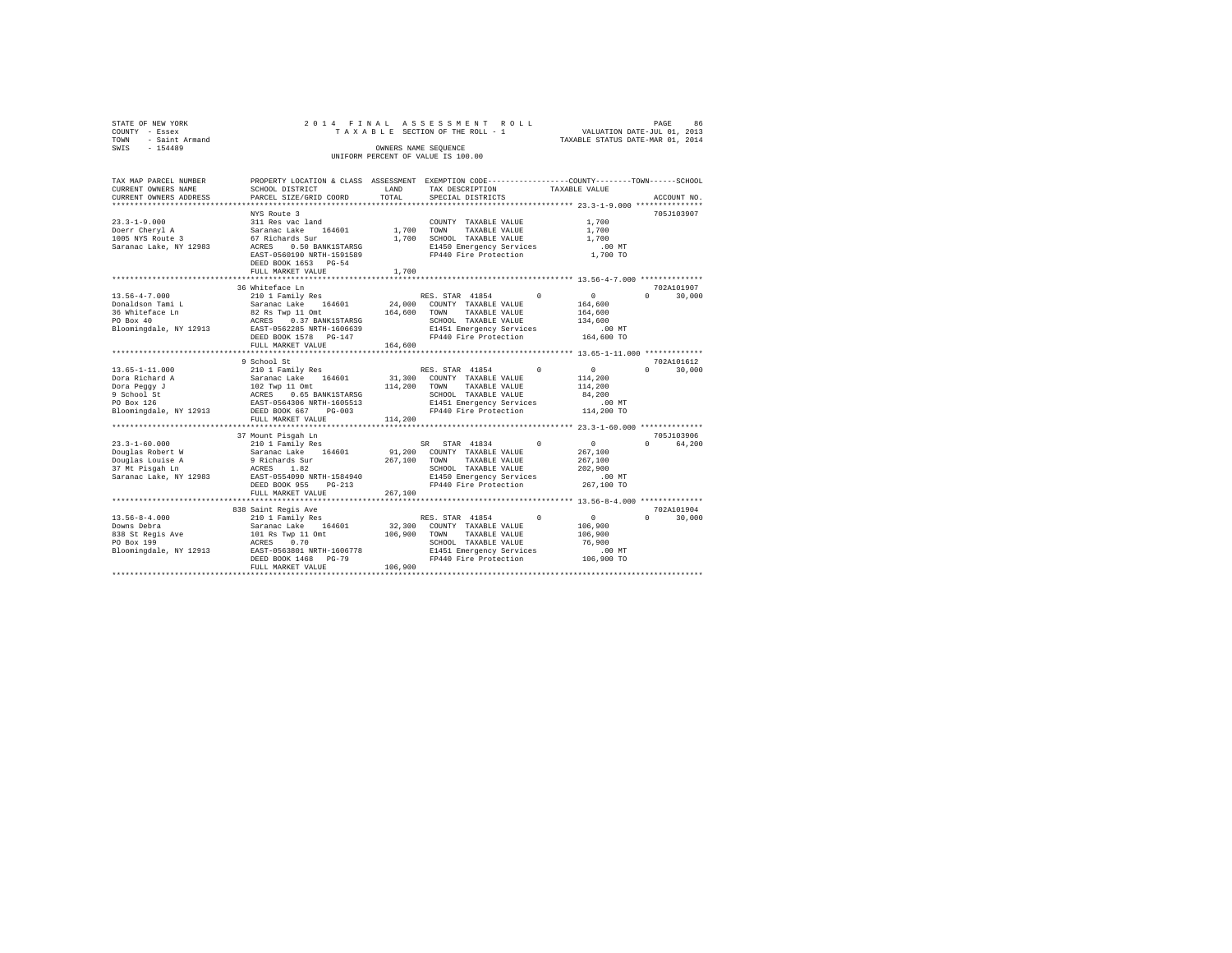| STATE OF NEW YORK   | 2014 FINAL ASSESSMENT ROLL         | 87<br>PAGE                       |
|---------------------|------------------------------------|----------------------------------|
| COUNTY - Essex      | TAXABLE SECTION OF THE ROLL - 1    | VALUATION DATE-JUL 01, 2013      |
| TOWN - Saint Armand |                                    | TAXABLE STATUS DATE-MAR 01, 2014 |
| SWIS<br>$-154489$   | OWNERS NAME SEOUENCE               |                                  |
|                     | UNIFORM PERCENT OF VALUE IS 100.00 |                                  |
|                     |                                    |                                  |
|                     |                                    |                                  |

| TAX MAP PARCEL NUMBER           |                                 |                | PROPERTY LOCATION & CLASS ASSESSMENT EXEMPTION CODE----------------COUNTY-------TOWN-----SCHOOL |                  |             |
|---------------------------------|---------------------------------|----------------|-------------------------------------------------------------------------------------------------|------------------|-------------|
| CURRENT OWNERS NAME             | SCHOOL DISTRICT                 | LAND           | TAX DESCRIPTION                                                                                 | TAXABLE VALUE    |             |
| CURRENT OWNERS ADDRESS          | PARCEL SIZE/GRID COORD          | TOTAL          | SPECIAL DISTRICTS                                                                               |                  | ACCOUNT NO. |
|                                 |                                 |                |                                                                                                 |                  |             |
|                                 | 59 Grass Pond Way               |                |                                                                                                 |                  | 705J102706  |
| $23.2 - 1 - 10.000$             | 260 Seasonal res                |                | COUNTY TAXABLE VALUE                                                                            | 59,400           |             |
| Doyle Michael A                 | Saranac Lake 164601             | 9,800          | TOWN<br>TAXABLE VALUE                                                                           | 59,400           |             |
| Doyle Timothy J                 | 164 Richards Sur                |                | 59,400 SCHOOL TAXABLE VALUE                                                                     | 59,400           |             |
| 718 Fox Run Rd                  | ACRES<br>0.50                   |                | E1451 Emergency Services                                                                        | $.00$ MT         |             |
| Elizabethtown, NY 12932         | EAST-0574869 NRTH-1599517       |                | FP440 Fire Protection                                                                           | 59,400 TO        |             |
|                                 | DEED BOOK 1245 PG-57            |                |                                                                                                 |                  |             |
|                                 | FULL MARKET VALUE               | 59,400         |                                                                                                 |                  |             |
|                                 | *****************************   | ************** | *********************************** 23.2-1-11.000 ***************                               |                  |             |
|                                 | 107 Grass Pond Way              |                |                                                                                                 |                  | 705J103509  |
| $23.2 - 1 - 11.000$             | 260 Seasonal res                |                | COUNTY TAXABLE VALUE                                                                            | 15,000           |             |
| Doyle Timothy J                 | Saranac Lake 164601             | 9,800          | TOWN<br>TAXABLE VALUE                                                                           | 15,000           |             |
|                                 | 164 Richards Sur                | 15,000         | SCHOOL TAXABLE VALUE                                                                            | 15,000           |             |
| Waqner Joan                     |                                 |                |                                                                                                 |                  |             |
| 79 Crescent St                  | 0.50<br>ACRES                   |                | E1451 Emergency Services                                                                        | $.00$ MT         |             |
| Saratoga Springs, NY 12866      | EAST-0574929 NRTH-1599494       |                | FP440 Fire Protection                                                                           | 15,000 TO        |             |
|                                 | DEED BOOK 1103 PG-57            |                |                                                                                                 |                  |             |
|                                 | FULL MARKET VALUE               | 15,000         |                                                                                                 |                  |             |
|                                 |                                 |                |                                                                                                 |                  |             |
|                                 | Sunset Rock Way                 |                |                                                                                                 |                  | 702A101110  |
| $13.3 - 2 - 5.000$              | 311 Res vac land                |                | COUNTY TAXABLE VALUE                                                                            | 28,600           |             |
| Duffy Charles                   | Saranac Lake 164601             | 28,600 TOWN    | TAXABLE VALUE                                                                                   | 28,600           |             |
| 232 River Rd                    | 62 Twp 11 O.m.t.                |                | 28,600 SCHOOL TAXABLE VALUE                                                                     | 28,600           |             |
| Bloomingdale, NY 12913          | ACRES 10.00                     |                | E1451 Emergency Services                                                                        | $.00$ MT         |             |
|                                 | EAST-0560819 NRTH-1603651       |                | FP440 Fire Protection                                                                           | 28,600 TO        |             |
|                                 | DEED BOOK 1746 PG-155           |                |                                                                                                 |                  |             |
|                                 | FULL MARKET VALUE               | 28,600         |                                                                                                 |                  |             |
|                                 |                                 | .              | ***************************** 13.56-8-7.110 ***************                                     |                  |             |
|                                 | 850 Saint Regis Ave             |                |                                                                                                 |                  | 702A101611  |
| $13.56 - 8 - 7.110$             | 311 Res vac land                |                | COUNTY TAXABLE VALUE                                                                            | 29,100           |             |
| Duffy Charles                   | Saranac Lake 164601             | 29,100 TOWN    | TAXABLE VALUE                                                                                   | 29,100           |             |
| Duffy Marla                     | 101 Rs Twp 11 Omt               |                | 29,100 SCHOOL TAXABLE VALUE                                                                     | 29,100           |             |
| 232 River Rd                    | Bk 1062 Pg 52                   |                | E1451 Emergency Services                                                                        | .00MT            |             |
| Bloomingdale, NY 12913          | ACRES 0.54                      |                | FP440 Fire Protection                                                                           | 29,100 TO        |             |
|                                 | EAST-0564009 NRTH-1606508       |                |                                                                                                 |                  |             |
|                                 | DEED BOOK 1612 PG-159           |                |                                                                                                 |                  |             |
|                                 | FULL MARKET VALUE               | 29,100         |                                                                                                 |                  |             |
|                                 |                                 |                |                                                                                                 |                  |             |
|                                 | 174 Main St                     |                |                                                                                                 |                  | 705Z007007  |
| $13.3 - 2 - 8.000$              | 311 Res vac land                |                | COUNTY TAXABLE VALUE                                                                            | 35,500           |             |
|                                 | 164601                          |                |                                                                                                 |                  |             |
| Duffy Charles H<br>232 River Rd | Saranac Lake<br>83 OMT TWP11 RS |                | 35,500 TOWN<br>TAXABLE VALUE<br>35,500 SCHOOL TAXABLE VALUE                                     | 35,500<br>35,500 |             |
|                                 |                                 |                |                                                                                                 |                  |             |
| Bloomingdale, NY 12913          | Lot 9 Johnson Hill Est          |                | E1451 Emergency Services                                                                        | $.00$ MT         |             |
|                                 | ACRES<br>0.93                   |                | FP440 Fire Protection                                                                           | 35,500 TO        |             |
|                                 | EAST-0561044 NRTH-1603605       |                |                                                                                                 |                  |             |
|                                 | DEED BOOK 1521 PG-153           |                |                                                                                                 |                  |             |
|                                 | FULL MARKET VALUE               | 35,500         |                                                                                                 |                  |             |
|                                 |                                 |                |                                                                                                 |                  |             |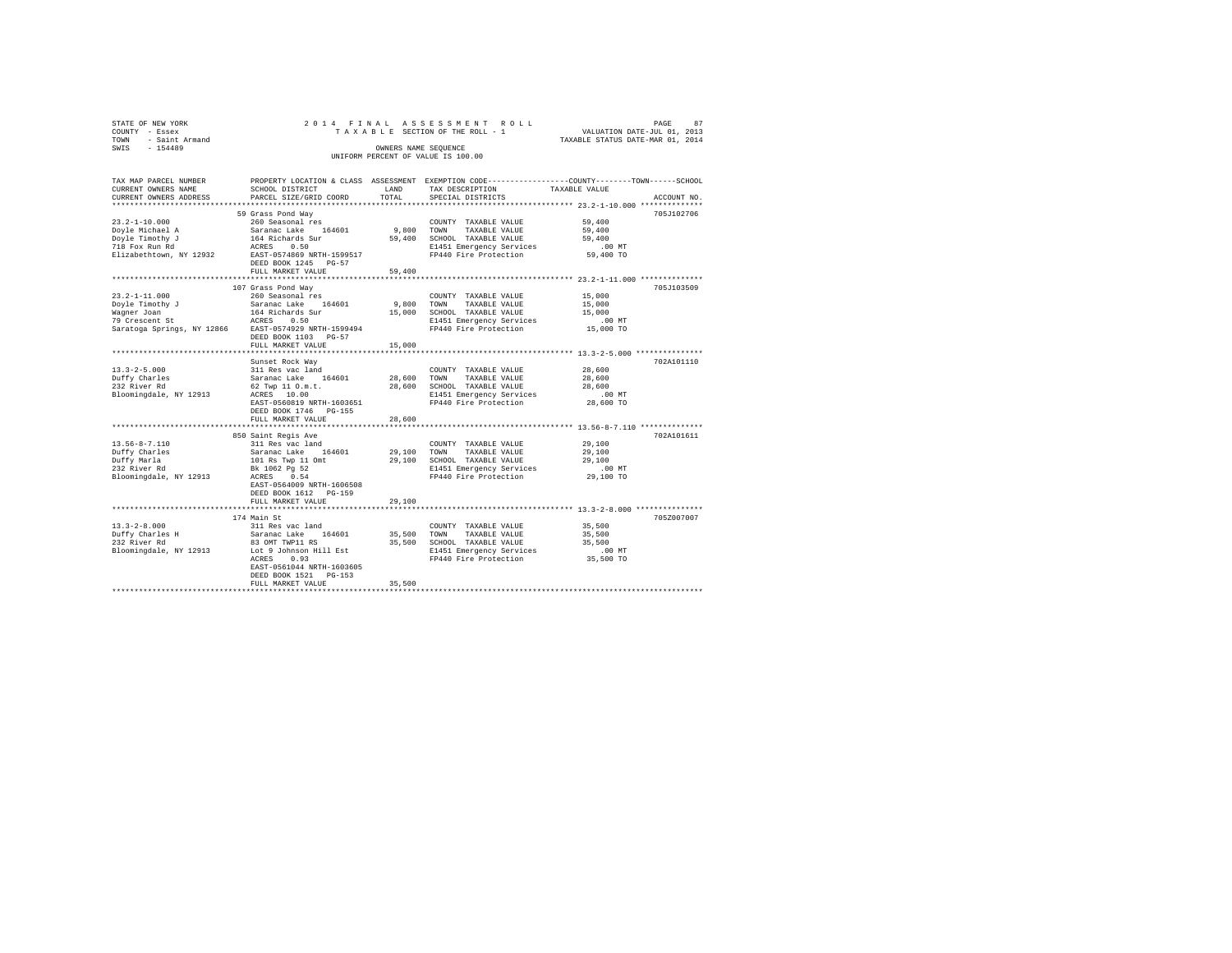| STATE OF NEW YORK                            | 2014 FINAL                                      |                           | ASSESSMENT ROLL                                                                                 |                                  | PAGE<br>88                      |
|----------------------------------------------|-------------------------------------------------|---------------------------|-------------------------------------------------------------------------------------------------|----------------------------------|---------------------------------|
| COUNTY - Essex                               |                                                 |                           | TAXABLE SECTION OF THE ROLL - 1                                                                 | VALUATION DATE-JUL 01, 2013      |                                 |
| - Saint Armand<br>TOWN                       |                                                 |                           |                                                                                                 | TAXABLE STATUS DATE-MAR 01, 2014 |                                 |
| SWIS<br>$-154489$                            |                                                 |                           | OWNERS NAME SEQUENCE                                                                            |                                  |                                 |
|                                              |                                                 |                           | UNIFORM PERCENT OF VALUE IS 100.00                                                              |                                  |                                 |
|                                              |                                                 |                           |                                                                                                 |                                  |                                 |
|                                              |                                                 |                           |                                                                                                 |                                  |                                 |
| TAX MAP PARCEL NUMBER                        |                                                 |                           | PROPERTY LOCATION & CLASS ASSESSMENT EXEMPTION CODE----------------COUNTY-------TOWN-----SCHOOL |                                  |                                 |
| CURRENT OWNERS NAME                          | SCHOOL DISTRICT                                 | LAND                      | TAX DESCRIPTION                                                                                 | TAXABLE VALUE                    |                                 |
| CURRENT OWNERS ADDRESS                       | PARCEL SIZE/GRID COORD                          | TOTAL                     | SPECIAL DISTRICTS                                                                               |                                  | ACCOUNT NO.                     |
|                                              |                                                 |                           |                                                                                                 |                                  |                                 |
|                                              | Main St                                         |                           |                                                                                                 |                                  | 705Z007008                      |
| $13.3 - 2 - 9.000$                           | 311 Res vac land                                |                           | COUNTY TAXABLE VALUE                                                                            | 38,000                           |                                 |
| Duffy Charles H                              | Saranac Lake 164601                             | 38,000 TOWN               | TAXABLE VALUE                                                                                   | 38,000                           |                                 |
| 232 River Rd                                 | 83 OMT TWP11 RS                                 |                           | 38,000 SCHOOL TAXABLE VALUE                                                                     | 38,000                           |                                 |
| Bloomingdale, NY 12913                       | Lot 10 Johnson Hill Est                         |                           | E1451 Emergency Services                                                                        | $.00$ MT                         |                                 |
|                                              | 1.64<br>ACRES                                   |                           | FP440 Fire Protection                                                                           | 38,000 TO                        |                                 |
|                                              | EAST-0561093 NRTH-1603826                       |                           |                                                                                                 |                                  |                                 |
|                                              | DEED BOOK 1521 PG-156                           |                           |                                                                                                 |                                  |                                 |
|                                              |                                                 |                           |                                                                                                 |                                  |                                 |
|                                              | FULL MARKET VALUE<br>************************** | 38,000<br>*************** | *********************************** 23.1-1-26.000 ***************                               |                                  |                                 |
|                                              |                                                 |                           |                                                                                                 |                                  |                                 |
|                                              | 1034 NYS Route 3                                |                           |                                                                                                 |                                  | 705J104303                      |
| $23.1 - 1 - 26.000$                          | 240 Rural res                                   |                           | COUNTY TAXABLE VALUE                                                                            | 273,300                          |                                 |
| Duffy Charles H                              | Saranac Lake 164601                             |                           | 52,900 TOWN TAXABLE VALUE                                                                       | 273,300                          |                                 |
| 237 River Rd                                 | 66 Richards Sur                                 |                           | 273,300 SCHOOL TAXABLE VALUE                                                                    | 273,300                          |                                 |
| Bloomingdale, NY 12913                       | ACRES 30.10                                     |                           | E1451 Emergency Services                                                                        | $.00$ MT                         |                                 |
|                                              | EAST-0561751 NRTH-1592731                       |                           | FP440 Fire Protection                                                                           | 273,300 TO                       |                                 |
|                                              | DEED BOOK 1539 PG-196                           |                           |                                                                                                 |                                  |                                 |
|                                              | FULL MARKET VALUE                               | 273,300                   |                                                                                                 |                                  |                                 |
|                                              |                                                 |                           |                                                                                                 |                                  |                                 |
|                                              | 232 River Rd                                    |                           |                                                                                                 |                                  | 705L103706                      |
| $13.4 - 1 - 8.095$                           | 240 Rural res                                   |                           | RES. STAR 41854<br>$\Omega$                                                                     | $\sim$ 0                         | 30,000<br>$\Omega$ and $\Omega$ |
| Duffy Charles H Jr                           | Saranac Lake 164601                             |                           | 66,200 COUNTY TAXABLE VALUE                                                                     | 276,100                          |                                 |
| 232 River Rd                                 | 143 Richards Sur                                |                           | 276,100 TOWN TAXABLE VALUE                                                                      | 276,100                          |                                 |
| Bloomingdale, NY 12913                       | ACRES 22.50                                     |                           | SCHOOL TAXABLE VALUE                                                                            | 246,100                          |                                 |
|                                              | EAST-0569340 NRTH-1602619                       |                           | E1451 Emergency Services                                                                        | $.00$ MT                         |                                 |
|                                              | DEED BOOK 1303 PG-253                           |                           | FP440 Fire Protection                                                                           | 276,100 TO                       |                                 |
|                                              | FULL MARKET VALUE                               | 276,100                   |                                                                                                 |                                  |                                 |
|                                              |                                                 |                           |                                                                                                 |                                  |                                 |
|                                              | 29 Reservoir Ln                                 |                           |                                                                                                 |                                  | 705Z006004                      |
| $13.56 - 10 - 9.400$                         | 210 1 Family Res                                |                           | RES. STAR 41854<br>$\Omega$                                                                     | $\Omega$                         | $\Omega$ and $\Omega$<br>30,000 |
| Duffy Donald E                               | Saranac Lake 164601                             |                           | 40,000 COUNTY TAXABLE VALUE                                                                     | 244,200                          |                                 |
| Duffy Jodi A                                 | ACRES 6.04                                      |                           | 244,200 TOWN TAXABLE VALUE                                                                      | 244,200                          |                                 |
| 29 Reservoir Ln                              | EAST-0561156 NRTH-1606281                       |                           | SCHOOL TAXABLE VALUE                                                                            | 214,200                          |                                 |
| Bloomingdale, NY 12913 DEED BOOK 1453 PG-275 |                                                 |                           |                                                                                                 |                                  |                                 |
|                                              | FULL MARKET VALUE                               |                           | E1451 Emergency Services                                                                        | $.00$ MT                         |                                 |
|                                              |                                                 |                           | 244,200 FP440 Fire Protection                                                                   | 244,200 TO                       |                                 |
|                                              |                                                 |                           |                                                                                                 |                                  |                                 |
|                                              | 179 Forest Hill Ave                             |                           |                                                                                                 |                                  | 705J186005                      |
| $32.38 - 1 - 4.200$                          | 210 1 Family Res - WTRFNT                       |                           | COUNTY TAXABLE VALUE                                                                            | 149,700                          |                                 |
| Dumas Timothy P<br>Dumas Lisa                | Saranac Lake 164601                             | 48,800 TOWN               | TAXABLE VALUE                                                                                   | 149,700                          |                                 |
|                                              | 11 Rs Twp 11 Omt                                |                           | 149,700 SCHOOL TAXABLE VALUE                                                                    | 149,700                          |                                 |
| 316 Trotters Ridge Dr                        | Life Est. To Roger Hicks                        |                           | E1450 Emergency Services                                                                        | $.00$ MT                         |                                 |
| Raleigh, NC 27614                            | ACRES 0.42                                      |                           | FP440 Fire Protection                                                                           | 149,700 TO                       |                                 |
|                                              | EAST-0556332 NRTH-1578563                       |                           |                                                                                                 |                                  |                                 |
|                                              | DEED BOOK 1302 PG-38                            |                           |                                                                                                 |                                  |                                 |
|                                              | FULL MARKET VALUE                               | 149,700                   |                                                                                                 |                                  |                                 |
|                                              |                                                 |                           |                                                                                                 |                                  |                                 |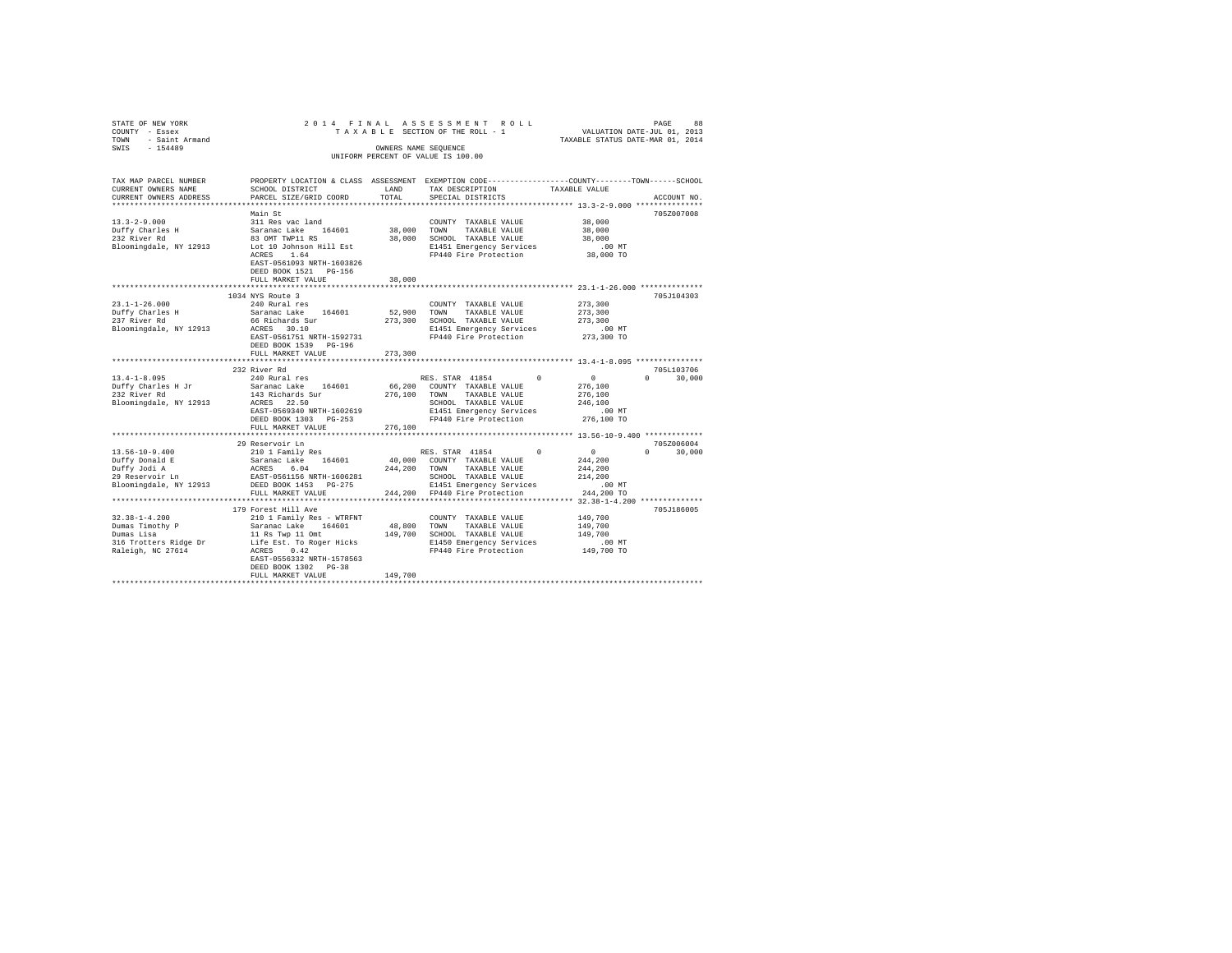| STATE OF NEW YORK<br>COUNTY - Essex<br>TOWN - Saint Armand<br>SWIS - 154489                                                                                                                     |                                                                                                                                                                                                   |               | 2014 FINAL ASSESSMENT ROLL<br>TAXABLE SECTION OF THE ROLL - 1 VALUATION DATE-JUL 01, 2013<br>OWNERS NAME SEQUENCE<br>UNIFORM PERCENT OF VALUE IS 100.00 | TAXABLE STATUS DATE-MAR 01, 2014                      | PAGE<br>89  |
|-------------------------------------------------------------------------------------------------------------------------------------------------------------------------------------------------|---------------------------------------------------------------------------------------------------------------------------------------------------------------------------------------------------|---------------|---------------------------------------------------------------------------------------------------------------------------------------------------------|-------------------------------------------------------|-------------|
| TAX MAP PARCEL NUMBER THE PROPERTY LOCATION & CLASS ASSESSMENT EXEMPTION CODE-------------COUNTY-------TOWN------SCHOOL<br>CURRENT OWNERS NAME<br>CURRENT OWNERS ADDRESS PARCEL SIZE/GRID COORD | SCHOOL DISTRICT                                                                                                                                                                                   | LAND<br>TOTAL | TAX DESCRIPTION<br>SPECIAL DISTRICTS                                                                                                                    | TAXABLE VALUE                                         | ACCOUNT NO. |
|                                                                                                                                                                                                 |                                                                                                                                                                                                   |               | *************************** 13.4-1-16.210 *************                                                                                                 |                                                       |             |
|                                                                                                                                                                                                 | NYS Route 3                                                                                                                                                                                       |               |                                                                                                                                                         |                                                       | 705J180010  |
| 13.4-1-16.210                                                                                                                                                                                   | 311 Res vac land                                                                                                                                                                                  |               | COUNTY TAXABLE VALUE                                                                                                                                    | 37,200                                                |             |
| Dupree Patrick<br>60 CR 55                                                                                                                                                                      | Saranac Lake 164601 37,200 TOWN TAXABLE VALUE                                                                                                                                                     |               |                                                                                                                                                         | 37,200                                                |             |
|                                                                                                                                                                                                 | 103 Richards Survey<br>ACRES 1.40                                                                                                                                                                 |               | 37,200 SCHOOL TAXABLE VALUE                                                                                                                             | 37,200                                                |             |
| Saranac Lake, NY 12983                                                                                                                                                                          |                                                                                                                                                                                                   |               | E1451 Emergency Services<br>FP440 Fire Protection                                                                                                       | $.00$ MT                                              |             |
|                                                                                                                                                                                                 | EAST-0565344 NRTH-1600991                                                                                                                                                                         |               |                                                                                                                                                         | 37,200 TO                                             |             |
|                                                                                                                                                                                                 | DEED BOOK 1745   PG-121<br>FULL MARKET VALUE                                                                                                                                                      | 37,200        |                                                                                                                                                         |                                                       |             |
|                                                                                                                                                                                                 |                                                                                                                                                                                                   |               |                                                                                                                                                         |                                                       |             |
|                                                                                                                                                                                                 | NYS Route 3                                                                                                                                                                                       |               |                                                                                                                                                         |                                                       | 705J190001  |
| $13.4 - 1 - 16.220$                                                                                                                                                                             | 314 Rural vac<10                                                                                                                                                                                  |               | COUNTY TAXABLE VALUE                                                                                                                                    | 38,300                                                |             |
|                                                                                                                                                                                                 | Saranac Lake 164601                                                                                                                                                                               |               | 38,300 TOWN TAXABLE VALUE                                                                                                                               | 38,300                                                |             |
| Dupree Patrick<br>60 Cty Rte 55                                                                                                                                                                 |                                                                                                                                                                                                   |               | 38,300 SCHOOL TAXABLE VALUE                                                                                                                             | 38,300                                                |             |
| Saranac Lake, NY 12983                                                                                                                                                                          | $103$ Rs<br>ACRES 2.03                                                                                                                                                                            |               | E1451 Emergency Services                                                                                                                                | $.00$ MT                                              |             |
|                                                                                                                                                                                                 | EAST-0565648 NRTH-1601017                                                                                                                                                                         |               | FP440 Fire Protection                                                                                                                                   | 38,300 TO                                             |             |
|                                                                                                                                                                                                 | DEED BOOK 1743 PG-21                                                                                                                                                                              |               |                                                                                                                                                         |                                                       |             |
|                                                                                                                                                                                                 | FULL MARKET VALUE                                                                                                                                                                                 | 38,300        |                                                                                                                                                         |                                                       |             |
|                                                                                                                                                                                                 |                                                                                                                                                                                                   |               |                                                                                                                                                         |                                                       |             |
|                                                                                                                                                                                                 | 52 Mount Pisgah Ln                                                                                                                                                                                |               |                                                                                                                                                         |                                                       | 705J175019  |
| $23.3 - 2 - 27.000$<br>Duso Sharron J                                                                                                                                                           | 210 1 Family Res<br>Saranac Lake 164601                                                                                                                                                           |               | COUNTY TAXABLE VALUE                                                                                                                                    | 396,400<br>396,400                                    |             |
| PO Box 814                                                                                                                                                                                      | 9 Rs Twp 22 Omt                                                                                                                                                                                   |               | 67,900 TOWN TAXABLE VALUE<br>396,400 SCHOOL TAXABLE VALUE                                                                                               | 396,400                                               |             |
| Saranac Lake, NY 12983                                                                                                                                                                          |                                                                                                                                                                                                   |               |                                                                                                                                                         | .00MT                                                 |             |
|                                                                                                                                                                                                 | 3 Glenn Ridge Subd<br>ACRES 1.31                                                                                                                                                                  |               | E1450 Emergency Services<br>FP440 Fire Protection                                                                                                       | 396,400 TO                                            |             |
|                                                                                                                                                                                                 | EAST-0553835 NRTH-1584541                                                                                                                                                                         |               |                                                                                                                                                         |                                                       |             |
|                                                                                                                                                                                                 | DEED BOOK 576 PG-097                                                                                                                                                                              |               |                                                                                                                                                         |                                                       |             |
|                                                                                                                                                                                                 | FULL MARKET VALUE                                                                                                                                                                                 | 396,400       |                                                                                                                                                         |                                                       |             |
|                                                                                                                                                                                                 | Vista Dr                                                                                                                                                                                          |               |                                                                                                                                                         |                                                       | 705Z008001  |
| $23.3 - 2 - 28.000$                                                                                                                                                                             | 311 Res vac land                                                                                                                                                                                  |               | COUNTY TAXABLE VALUE                                                                                                                                    | 49,300                                                |             |
|                                                                                                                                                                                                 | Saranac Lake 164601                                                                                                                                                                               |               | 49,300 TOWN TAXABLE VALUE                                                                                                                               | 49,300                                                |             |
| Duso Sharron J<br>PO Box 669                                                                                                                                                                    |                                                                                                                                                                                                   |               |                                                                                                                                                         | 49,300                                                |             |
| Saranac Lake, NY 12983                                                                                                                                                                          | 9 OMT TWP 11 RS<br>4 7 8 11 Glenn Ridge Subd 81450 Emergency Services                                                                                                                             |               |                                                                                                                                                         | $.00$ MT                                              |             |
|                                                                                                                                                                                                 | ACRES 4.16                                                                                                                                                                                        |               | FP440 Fire Protection                                                                                                                                   | 49,300 TO                                             |             |
|                                                                                                                                                                                                 | EAST-0553599 NRTH-1584599                                                                                                                                                                         |               |                                                                                                                                                         |                                                       |             |
|                                                                                                                                                                                                 | DEED BOOK 1535 PG-50                                                                                                                                                                              |               |                                                                                                                                                         |                                                       |             |
|                                                                                                                                                                                                 | FULL MARKET VALUE                                                                                                                                                                                 | 49,300        |                                                                                                                                                         |                                                       |             |
|                                                                                                                                                                                                 |                                                                                                                                                                                                   |               |                                                                                                                                                         |                                                       |             |
|                                                                                                                                                                                                 | 313 River Rd                                                                                                                                                                                      |               |                                                                                                                                                         |                                                       | 705L104306  |
| $13.4 - 1 - 63.002$                                                                                                                                                                             | 210 1 Family Res                                                                                                                                                                                  |               | SR STAR 41834                                                                                                                                           | $\begin{matrix} 0 & \cdots & \cdots & 0 \end{matrix}$ | 0 64.200    |
| Dyer Edwin L                                                                                                                                                                                    | $\begin{array}{cccc}\n&\text{1} & \text{1} & \text{1} & \text{1} & \text{1} \\ &\text{1} & \text{1} & \text{1} & \text{1} & \text{1} & \text{1}\n\end{array}$                                     |               | 39,900 COUNTY TAXABLE VALUE                                                                                                                             | 127,500                                               |             |
|                                                                                                                                                                                                 |                                                                                                                                                                                                   |               |                                                                                                                                                         | 127,500<br>63,300                                     |             |
| Flynn Laura C<br>313 River Rd<br>PO Box 342                                                                                                                                                     |                                                                                                                                                                                                   |               |                                                                                                                                                         | $.00$ MT                                              |             |
| Bloomingdale, NY 12913                                                                                                                                                                          | 31 Richards Survey 127,500 TOWN TAXABLE VALUE<br>RCRES 5.90 BANKADKBANK SCHOOL TAXABLE VALUE<br>RAST-0571463 NRTH-1603493 B1451 EMBT-0671463 NRTH-1603493 B1451 EMBT-060493 P1440 Fire Protection |               |                                                                                                                                                         | 127,500 TO                                            |             |
|                                                                                                                                                                                                 | FULL MARKET VALUE                                                                                                                                                                                 | 127,500       |                                                                                                                                                         |                                                       |             |
|                                                                                                                                                                                                 |                                                                                                                                                                                                   |               |                                                                                                                                                         |                                                       |             |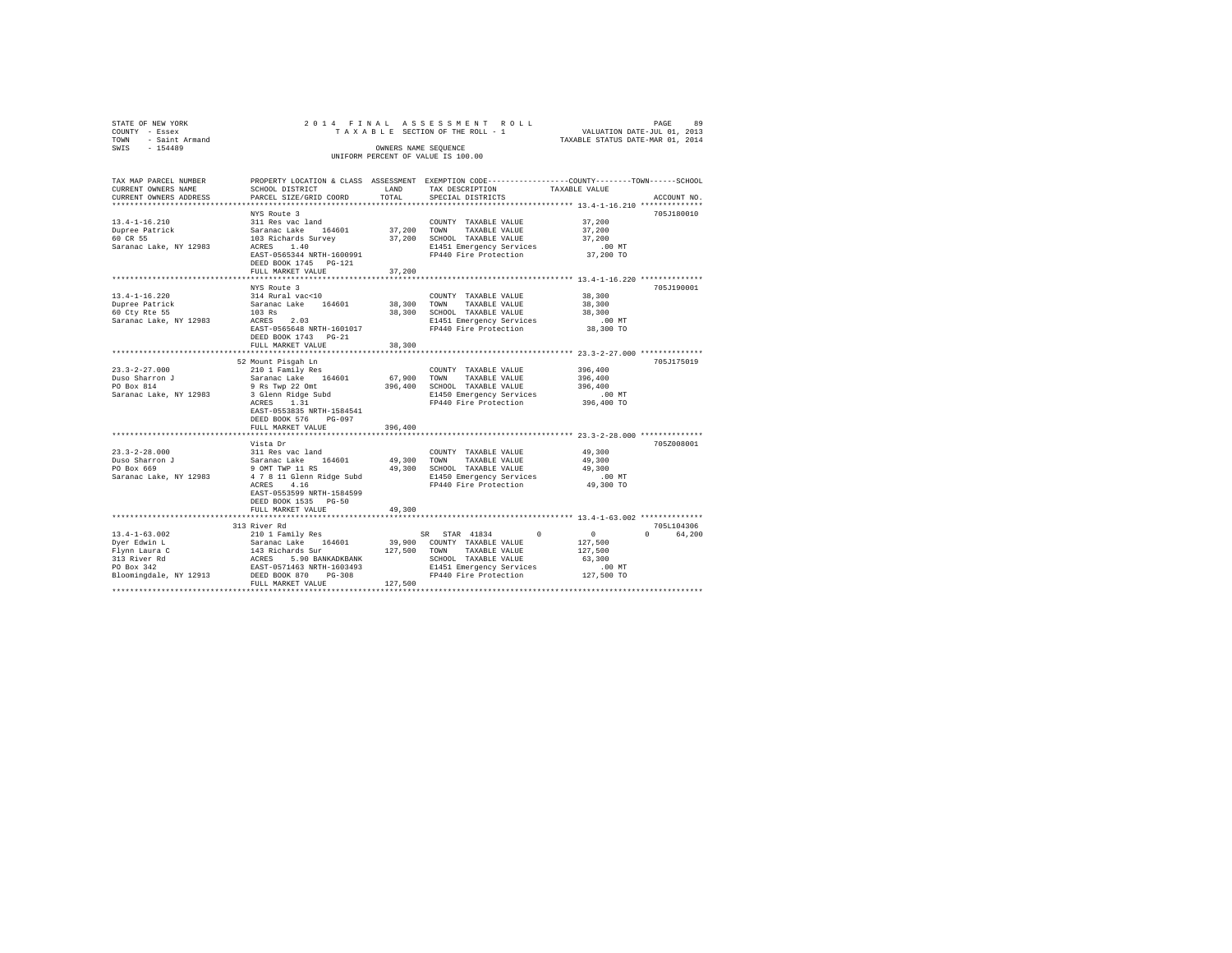| STATE OF NEW YORK      |                           |            | 2014 FINAL ASSESSMENT ROLL                                   |          |                                  | PAGE          | 90     |
|------------------------|---------------------------|------------|--------------------------------------------------------------|----------|----------------------------------|---------------|--------|
| COUNTY - Essex         |                           |            | TAXABLE SECTION OF THE ROLL - 1                              |          | VALUATION DATE-JUL 01, 2013      |               |        |
| - Saint Armand<br>TOWN |                           |            |                                                              |          | TAXABLE STATUS DATE-MAR 01, 2014 |               |        |
| SWIS<br>$-154489$      |                           |            | OWNERS NAME SEOUENCE                                         |          |                                  |               |        |
|                        |                           |            | UNIFORM PERCENT OF VALUE IS 100.00                           |          |                                  |               |        |
|                        |                           |            |                                                              |          |                                  |               |        |
|                        |                           |            |                                                              |          |                                  |               |        |
| TAX MAP PARCEL NUMBER  | PROPERTY LOCATION & CLASS | ASSESSMENT | EXEMPTION CODE-----------------COUNTY-------TOWN------SCHOOL |          |                                  |               |        |
| CURRENT OWNERS NAME    | SCHOOL DISTRICT           | LAND       | TAX DESCRIPTION                                              |          | TAXABLE VALUE                    |               |        |
| CURRENT OWNERS ADDRESS | PARCEL SIZE/GRID COORD    | TOTAL      | SPECIAL DISTRICTS                                            |          |                                  | ACCOUNT NO.   |        |
|                        |                           |            |                                                              |          |                                  | ************* |        |
|                        | 135 Bloomingdale Ave      |            |                                                              |          |                                  | 705J103811    |        |
| $32.166 - 5 - 4.000$   | 210 1 Family Res          |            | RES. STAR 41854                                              | $\Omega$ | $\mathbf{r}$                     | $\Omega$      | 30,000 |
| Edelberg William R     | Saranac Lake 164601       | 19,000     | COUNTY TAXABLE VALUE                                         |          | 98,500                           |               |        |
| 135 Bloomingdale Ave   | 11 Richards Sur           | 98,500     | TOWN<br>TAXABLE VALUE                                        |          | 98,500                           |               |        |
|                        |                           |            |                                                              |          |                                  |               |        |

| Saranac Lake, NY 12983  | 0.20<br>ACRES                                                                                  |              | SCHOOL TAXABLE VALUE                              |              | 68,500                         |          |            |
|-------------------------|------------------------------------------------------------------------------------------------|--------------|---------------------------------------------------|--------------|--------------------------------|----------|------------|
|                         | EAST-0553873 NRTH-1578322                                                                      |              | E1450 Emergency Services                          |              | $.00$ MT                       |          |            |
|                         | DEED BOOK 1198 PG-68                                                                           |              | FP440 Fire Protection                             |              | 98,500 TO                      |          |            |
|                         | FULL MARKET VALUE                                                                              | 98,500       |                                                   |              |                                |          |            |
|                         |                                                                                                |              |                                                   |              |                                |          |            |
|                         | 18 Oregon Plains Rd                                                                            |              |                                                   |              |                                |          | 702A174009 |
| $13.56 - 2 - 17.002$    | 281 Multiple res                                                                               |              | RES. STAR 41854                                   |              | $\sim$ 0                       | $\Omega$ | 30,000     |
| Eldridge William        | Saranac Lake 164601 50,500 COUNTY TAXABLE VALUE                                                |              |                                                   |              | 211,400                        |          |            |
|                         | 18 Oregon Plains Rd 101 Richards Sur Omt 11                                                    | 211,400      | TOWN<br>TAXABLE VALUE                             |              | 211,400                        |          |            |
| PO Box 33               | Also 1048/178                                                                                  |              | SCHOOL TAXABLE VALUE                              |              | 181,400                        |          |            |
| Bloomingdale, NY 12913  | ACRES 3.60 BANK TLNB                                                                           |              | E1451 Emergency Services                          |              | .00 MT                         |          |            |
|                         | EAST-0563841 NRTH-1607628                                                                      |              | FP440 Fire Protection                             |              | 211,400 TO                     |          |            |
|                         | DEED BOOK 1317 PG-282                                                                          |              |                                                   |              |                                |          |            |
|                         | FULL MARKET VALUE                                                                              | 211,400      |                                                   |              |                                |          |            |
|                         |                                                                                                |              |                                                   |              |                                |          |            |
|                         | 75 Hemlock Wav                                                                                 |              |                                                   |              |                                |          | 705J103309 |
| $13.4 - 1 - 70.000$     | 210 1 Family Res                                                                               |              | COUNTY TAXABLE VALUE                              |              | 98,900                         |          |            |
| Ellis Jeff              | Saranac Lake 164601                                                                            | 52,700 TOWN  | TAXABLE VALUE                                     |              | 98,900                         |          |            |
| Ellis Pat               | 164 Richards Sur                                                                               |              | 98,900 SCHOOL TAXABLE VALUE                       |              | 98,900                         |          |            |
| 1 Praga Ln              | ACRES 1.18<br>EAST-0574523 NRTH-1601338                                                        |              | E1451 Emergency Services                          |              | $.00$ MT                       |          |            |
| Voorheesville, NY 12186 |                                                                                                |              | FP440 Fire Protection                             |              | 98,900 TO                      |          |            |
|                         | DEED BOOK 1039 PG-20                                                                           |              |                                                   |              |                                |          |            |
|                         | FULL MARKET VALUE                                                                              | 98,900       |                                                   |              |                                |          |            |
|                         |                                                                                                |              |                                                   |              |                                |          |            |
|                         | 1473 NYS Route 3                                                                               |              |                                                   |              |                                |          | 705J104204 |
| $13.4 - 1 - 16.100$     |                                                                                                |              |                                                   |              | $\sim$ 0                       | $\cap$   | 30,000     |
|                         | Ellsworth Cyrus J Saranac Lake 164601                                                          |              | 60,300 COUNTY TAXABLE VALUE                       |              | 333,500                        |          |            |
|                         |                                                                                                | 333,500 TOWN | TAXABLE VALUE                                     |              | 333,500                        |          |            |
|                         |                                                                                                |              | SCHOOL TAXABLE VALUE                              |              | 303,500                        |          |            |
|                         | Saranac Lake, NY 12983 DEED BOOK 1543 PG-248                                                   |              | E1451 Emergency Services<br>FP440 Fire Protection |              | $.00 \text{ MT}$<br>333,500 TO |          |            |
|                         |                                                                                                |              |                                                   |              |                                |          |            |
|                         | FULL MARKET VALUE 333,500                                                                      |              |                                                   |              |                                |          |            |
|                         | 153 Moose Pond Ln                                                                              |              |                                                   |              |                                |          | 705J179010 |
| $13.4 - 1 - 71.112$     | 210 1 Family Res                                                                               |              | VET COM CT 41131                                  | $^{\circ}$   | 25,000                         | 25,000   | $\Omega$   |
| Elrod Tony              |                                                                                                |              |                                                   | $\mathbf{0}$ | 23,675                         | 23,675   | $^{\circ}$ |
| Elrod Sharon            | Saranac Lake 164601 48,300 VET DIS CT 41141<br>Lot 164 Richards Survey 189,400 RES. STAR 41854 |              |                                                   |              | $\sim$ 0 $\sim$                | $\sim$ 0 | 30,000     |
| 153 Moose Pond Ln       | ACRES<br>8.70                                                                                  |              | COUNTY TAXABLE VALUE                              |              | 140,725                        |          |            |
| Bloomingdale, NY 12913  | EAST-0572919 NRTH-1599366                                                                      |              | TOWN<br>TAXABLE VALUE                             |              | 140,725                        |          |            |
|                         | DEED BOOK 1292 PG-239                                                                          |              | SCHOOL TAXABLE VALUE                              |              | 159,400                        |          |            |
|                         | FULL MARKET VALUE                                                                              |              | 189,400 E1451 Emergency Services                  |              | .00MT                          |          |            |
|                         |                                                                                                |              | FP440 Fire Protection                             |              | 189,400 TO                     |          |            |
|                         |                                                                                                |              |                                                   |              |                                |          |            |
|                         |                                                                                                |              |                                                   |              |                                |          |            |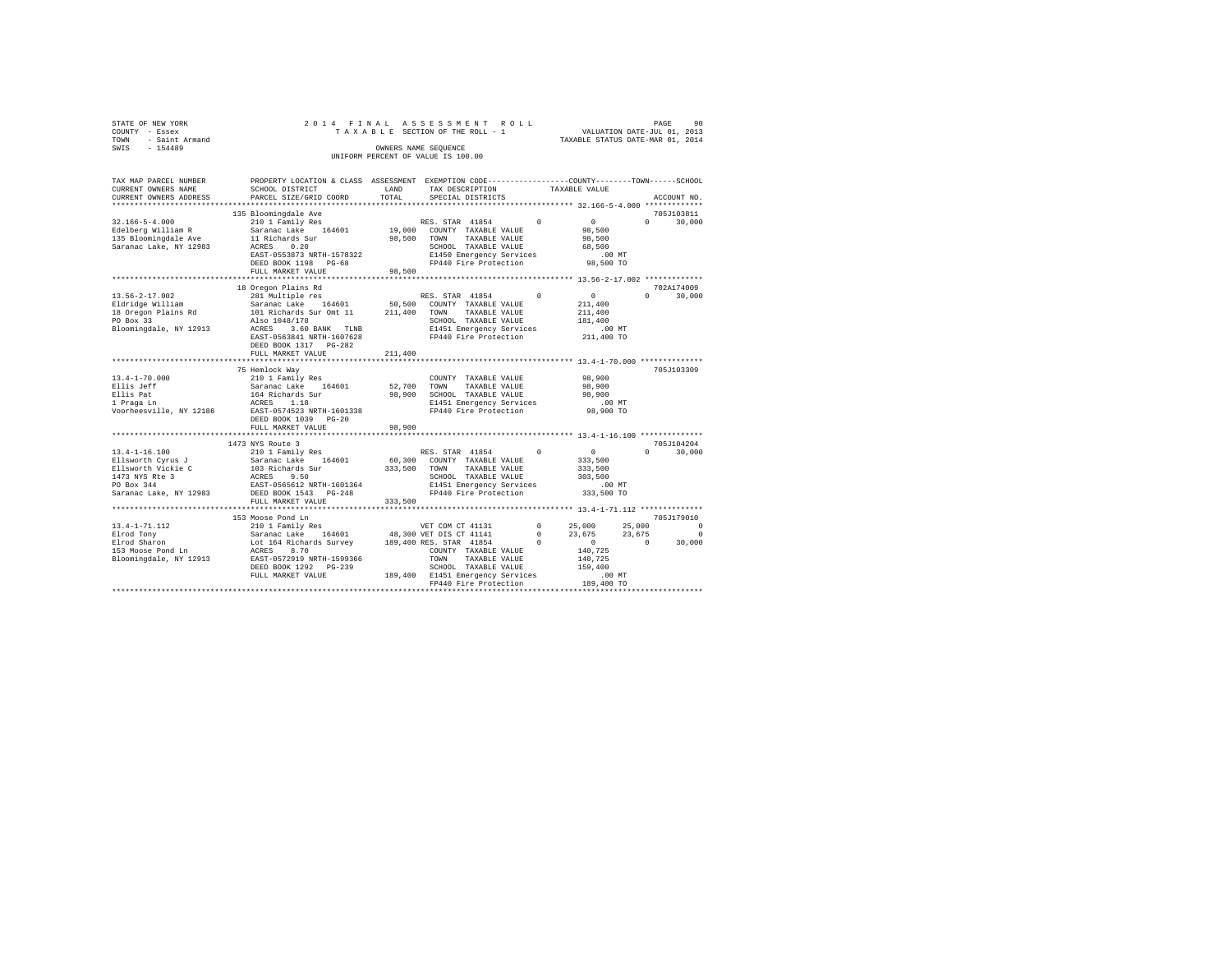| STATE OF NEW YORK<br>COUNTY - Essex<br>- Saint Armand<br>TOWN<br>SWIS - 154489 |                                                                         | OWNERS NAME SEQUENCE | 2014 FINAL ASSESSMENT ROLL<br>UNIFORM PERCENT OF VALUE IS 100.00 | 91<br>PAGE<br>TAXABLE SECTION OF THE ROLL - 1 VALUATION DATE-JUL 01, 2013<br>TAXABLE STATUS DATE-MAR 01, 2014                         |
|--------------------------------------------------------------------------------|-------------------------------------------------------------------------|----------------------|------------------------------------------------------------------|---------------------------------------------------------------------------------------------------------------------------------------|
| CURRENT OWNERS NAME SCHOOL DISTRICT                                            | CURRENT OWNERS ADDRESS 6 PARCEL SIZE/GRID COORD TOTAL SPECIAL DISTRICTS |                      | LAND TAX DESCRIPTION TAXABLE VALUE                               | TAX MAP PARCEL NUMBER THE PROPERTY LOCATION & CLASS ASSESSMENT EXEMPTION CODE-------------COUNTY-------TOWN-----SCHOOL<br>ACCOUNT NO. |
|                                                                                |                                                                         |                      |                                                                  |                                                                                                                                       |
|                                                                                | 834 Saint Regis Ave                                                     |                      |                                                                  | 702A101913                                                                                                                            |
| $13.56 - 8 - 3.000$                                                            | 210 1 Family Res                                                        |                      | COUNTY TAXABLE VALUE                                             | 152,200                                                                                                                               |
| Endries Jason                                                                  | Saranac Lake 164601 33,600                                              |                      | TOWN<br>TAXABLE VALUE                                            | 152,200                                                                                                                               |
|                                                                                | Endries Dona 101 Rs Twp 11 Omt                                          | 152,200              | SCHOOL TAXABLE VALUE                                             | 152,200                                                                                                                               |
| PO Box 233                                                                     | ACRES 0.80                                                              |                      | E1451 Emergency Services .00 MT                                  |                                                                                                                                       |
|                                                                                | Bloomingdale, NY 12913 EAST-0563751 NRTH-1606878                        |                      | FP440 Fire Protection 152,200 TO                                 |                                                                                                                                       |
|                                                                                | DEED BOOK 1691 PG-326                                                   |                      |                                                                  |                                                                                                                                       |
|                                                                                | FULL MARKET VALUE 152.200                                               |                      |                                                                  |                                                                                                                                       |
|                                                                                | Main St                                                                 |                      |                                                                  | 705Z007013                                                                                                                            |
|                                                                                |                                                                         |                      |                                                                  |                                                                                                                                       |

| $13.3 - 2 - 14.000$<br>Engel Alfred C<br>10 Soma Pl<br>Farmingdale, NY 11735 Lot 15 Johnson Hill Est.                                                        | Main St<br>311 Res vac land<br>Saranac Lake 164601<br>83 OMT TWP11 RS<br>2.66<br>ACRES<br>EAST-0561647 NRTH-1604847<br>DEED BOOK 1500 PG-115    | 40,100<br>40,100 | COUNTY TAXABLE VALUE<br>TOWN<br>TAXABLE VALUE<br>SCHOOL TAXABLE VALUE<br>E1451 Emergency Services<br>FP440 Fire Protection                     | 40,100<br>40,100<br>40,100<br>$.00$ MT<br>40,100 TO                       | 705Z007013 |
|--------------------------------------------------------------------------------------------------------------------------------------------------------------|-------------------------------------------------------------------------------------------------------------------------------------------------|------------------|------------------------------------------------------------------------------------------------------------------------------------------------|---------------------------------------------------------------------------|------------|
|                                                                                                                                                              | FULL MARKET VALUE                                                                                                                               | 40,100           |                                                                                                                                                |                                                                           |            |
|                                                                                                                                                              | Maple Ln                                                                                                                                        |                  |                                                                                                                                                |                                                                           | 705Z009002 |
| $13.64 - 2 - 1.112$<br>Engel Alfred C<br>10 Soma Pl<br>Farmingdale, NY 11735                                                                                 | ACRES 1.57<br>EAST-0560857 NRTH-1605435<br>DEED BOOK 1723 PG-68<br>FULL MARKET VALUE                                                            | 49,900           | COUNTY TAXABLE VALUE<br>TOWN<br>TAXABLE VALUE<br>SCHOOL TAXABLE VALUE<br>E1451 Emergency Services<br>FP440 Fire Protection                     | 49,900<br>49,900<br>49,900<br>$.00$ MT<br>49,900 TO                       |            |
|                                                                                                                                                              |                                                                                                                                                 |                  |                                                                                                                                                |                                                                           |            |
| $13.3 - 2 - 6.300$<br>Essex County<br>Buckley Property 2008 62 Omt Twp 11 Rs<br>7551 Court St<br>PO Box 217<br>Elizabethtown, NY 12932 DEED BOOK 1585 PG-290 | Basil Hill Way<br>311 Res vac land<br>Saranac Lake 164601 10,700 TOWN<br>10,700<br>ACRES 0.72<br>EAST-0560894 NRTH-1602968<br>FULL MARKET VALUE | 10,700           | COUNTY TAXABLE VALUE 10,700<br>TAXABLE VALUE 10,700<br>SCHOOL TAXABLE VALUE 10,700<br>E1451 Emergency Services .00 MT<br>FP440 Fire Protection | 10,700 TO                                                                 | 705Z002021 |
|                                                                                                                                                              | Poplar Ln                                                                                                                                       |                  |                                                                                                                                                |                                                                           | 702A101106 |
| $13.56 - 6 - 1.014$<br>Essex County<br>Brown Property-2007 82 Rs Twp 11 Omt<br>PO Box 217<br>ACRES 0.20<br>Elizabethtown, NY 12932 EAST-0562365 NRTH-1606355 | 311 Res vac land<br>Saranac Lake 164601 3,300 COUNTY TAXABLE VALUE<br>DEED BOOK 1751 PG-44<br>FULL MARKET VALUE                                 | 3,300<br>3,300   | C TAX SALE 33201 0<br>TAXABLE VALUE<br>TOWN<br>SCHOOL TAXABLE VALUE<br>E1451 Emergency Services<br>FP440 Fire Protection<br>3,300 EX           | 3,300<br>3,300<br>$\mathbf{r}$<br>$\Omega$<br>3,300<br>$.00$ MT<br>$0$ TO |            |
|                                                                                                                                                              |                                                                                                                                                 |                  |                                                                                                                                                |                                                                           |            |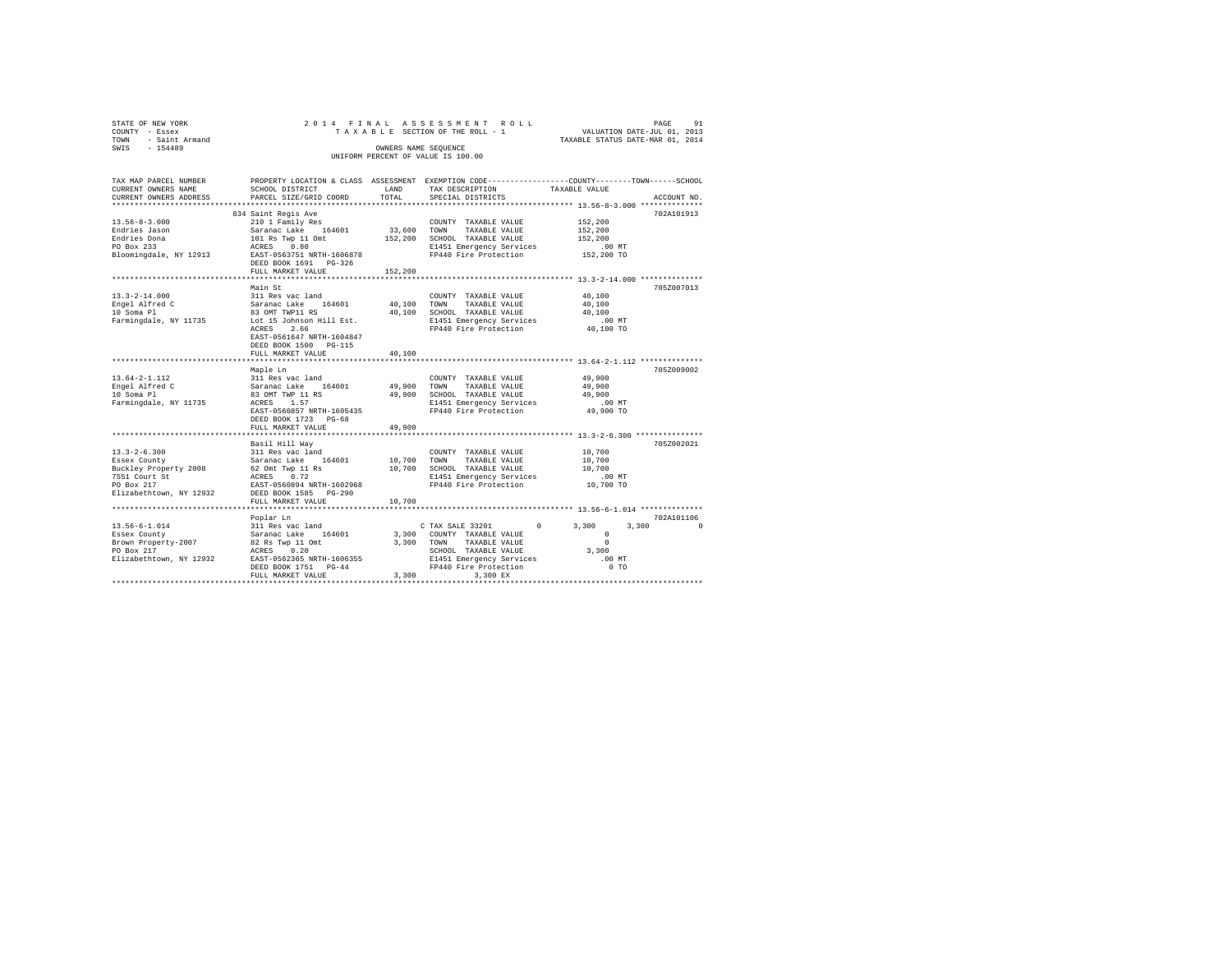| COUNTY - Essex<br>TOWN - Saint Armand<br>SWIS - 154400                                                                                                                                       |                                                                                                                                                                                                                                                                                                        | OWNERS NAME SEQUENCE | 2014 FINAL ASSESSMENT ROLL<br>UNIFORM PERCENT OF VALUE IS 100.00                                     |                                                                  |          | 92<br>PAGE              |
|----------------------------------------------------------------------------------------------------------------------------------------------------------------------------------------------|--------------------------------------------------------------------------------------------------------------------------------------------------------------------------------------------------------------------------------------------------------------------------------------------------------|----------------------|------------------------------------------------------------------------------------------------------|------------------------------------------------------------------|----------|-------------------------|
| TAX MAP PARCEL NUMBER PROPERTY LOCATION & CLASS ASSESSMENT EXEMPTION CODE---------------COUNTY-------TOWN-----SCHOOL<br>CURRENT OWNERS NAME<br>CURRENT OWNERS ADDRESS PARCEL SIZE/GRID COORD | SCHOOL DISTRICT                                                                                                                                                                                                                                                                                        | LAND<br>TOTAL        | TAX DESCRIPTION<br>SPECIAL DISTRICTS                                                                 | TAXABLE VALUE<br>****************** 13.65-1-23.100 ************* |          | ACCOUNT NO.             |
| 13.65-1-23.100<br>Essex County<br>Fletcher Property 2008<br>7551 Court St<br>PO Box 217<br>Elizabethtown, NY 12932                                                                           | 16 Roosevelt Ln<br>311 Res vac land<br>91 November 21,700 NOWI TAXABLE VALUE 21,700<br>102 TWP 11 0.m.t. 21,700 NOWI TAXABLE VALUE 21,700<br>102 TWP 11 0.m.t. 21,700 NORMOND TAXABLE VALUE 21,700<br>21,700 NEEST-054244 NRTH-1605219<br>EAST-0564244 NRTH-1605219 PP440 Fire Pr<br>FULL MARKET VALUE | 21,700               | COUNTY TAXABLE VALUE                                                                                 | 21,700                                                           |          | 702A100714              |
|                                                                                                                                                                                              |                                                                                                                                                                                                                                                                                                        |                      | ******************************* 13.65-1-23.200 *************                                         |                                                                  |          |                         |
|                                                                                                                                                                                              | Roosevelt Ln                                                                                                                                                                                                                                                                                           |                      | 48,800 EX                                                                                            |                                                                  |          | 705Z001003              |
|                                                                                                                                                                                              |                                                                                                                                                                                                                                                                                                        |                      |                                                                                                      |                                                                  |          |                         |
|                                                                                                                                                                                              | Bloomingdale Ave                                                                                                                                                                                                                                                                                       |                      | 17,300 EX                                                                                            |                                                                  |          |                         |
|                                                                                                                                                                                              | FULL MARKET VALUE                                                                                                                                                                                                                                                                                      | 17,300               |                                                                                                      |                                                                  |          |                         |
|                                                                                                                                                                                              |                                                                                                                                                                                                                                                                                                        |                      |                                                                                                      |                                                                  |          |                         |
| $32.1 - 2 - 10.300$<br>Essex County<br>BLC LLC Property-2008<br>PO Box 217<br>Elizabethtown, NY 12932                                                                                        | EAST-0557332 NRTH-1578395<br>DEED BOOK 1751 PG-49<br>FULL MARKET VALUE $1,800$ $1,800$ EX                                                                                                                                                                                                              |                      | 1,800 TOM TAAABLE VALUE<br>SCHOOL TAXABLE VALUE<br>E1450 Emergency Services<br>FP440 Fire Protection | .00 MT<br>$0$ TO                                                 |          | 705J184010<br>$1.800$ 0 |
|                                                                                                                                                                                              |                                                                                                                                                                                                                                                                                                        |                      |                                                                                                      |                                                                  |          |                         |
|                                                                                                                                                                                              | Saranac Ln                                                                                                                                                                                                                                                                                             |                      |                                                                                                      |                                                                  | 17,400 0 | 705J103903              |
|                                                                                                                                                                                              |                                                                                                                                                                                                                                                                                                        |                      |                                                                                                      |                                                                  |          |                         |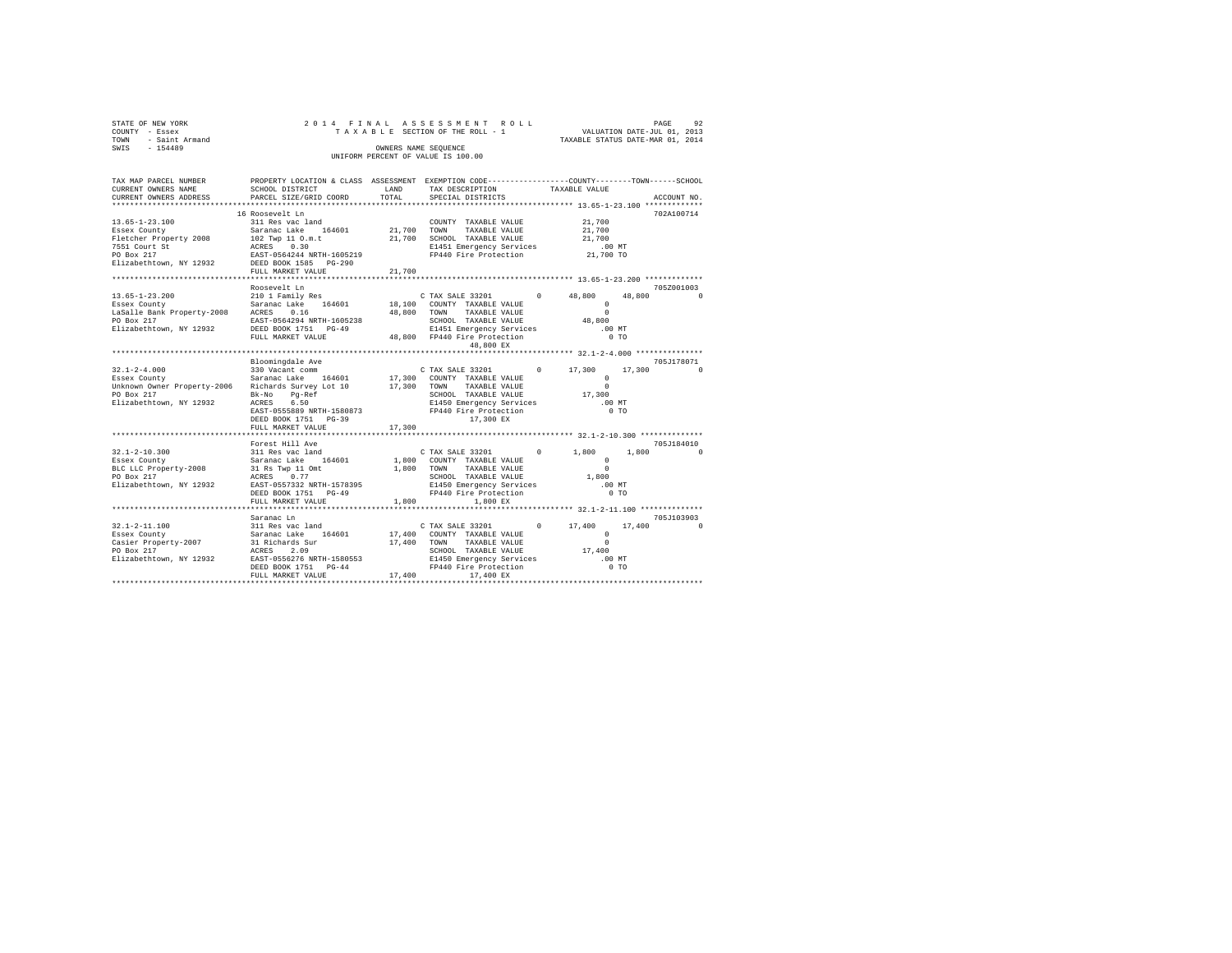| STATE OF NEW YORK   |  |  | 2014 FINAL ASSESSMENT ROLL         |                                  | PAGE | 93 |
|---------------------|--|--|------------------------------------|----------------------------------|------|----|
| COUNTY - Essex      |  |  | TAXABLE SECTION OF THE ROLL - 1    | VALUATION DATE-JUL 01, 2013      |      |    |
| TOWN - Saint Armand |  |  |                                    | TAXABLE STATUS DATE-MAR 01, 2014 |      |    |
| SWIS<br>$-154489$   |  |  | OWNERS NAME SEOUENCE               |                                  |      |    |
|                     |  |  | UNIFORM PERCENT OF VALUE IS 100.00 |                                  |      |    |

| TAX MAP PARCEL NUMBER<br>CURRENT OWNERS NAME                                                                                                                                       | SCHOOL DISTRICT                                                                                                                                                                                       | LAND                | TAX DESCRIPTION                                                                                                                                                           | PROPERTY LOCATION & CLASS ASSESSMENT EXEMPTION CODE---------------COUNTY-------TOWN------SCHOOL<br>TAXABLE VALUE                           |
|------------------------------------------------------------------------------------------------------------------------------------------------------------------------------------|-------------------------------------------------------------------------------------------------------------------------------------------------------------------------------------------------------|---------------------|---------------------------------------------------------------------------------------------------------------------------------------------------------------------------|--------------------------------------------------------------------------------------------------------------------------------------------|
| CURRENT OWNERS ADDRESS                                                                                                                                                             | PARCEL SIZE/GRID COORD                                                                                                                                                                                | TOTAL               | SPECIAL DISTRICTS                                                                                                                                                         | ACCOUNT NO.                                                                                                                                |
| $32.38 - 1 - 1.000$<br>Essex County<br>spockledge Park Property 2008 11 Twp 11 Omt Rs<br>7551 Court St - ACRES 4.00<br>PO Box 217<br>Elizabethtown, NY 12932 DEED BOOK 1585 PG-290 | Ledge Ln<br>311 Res vac land<br>Saranac Lake 164601<br>ACRES 4.00<br>EAST-0554970 NRTH-1579234                                                                                                        | 9,500 TOWN          | COUNTY TAXABLE VALUE<br>TAXABLE VALUE<br>9,500 SCHOOL TAXABLE VALUE<br>E1450 Emergency Services<br>FP440 Fire Protection                                                  | 705J103904<br>9,500<br>9,500<br>9,500<br>$.00$ MT<br>9,500 TO                                                                              |
|                                                                                                                                                                                    | FULL MARKET VALUE                                                                                                                                                                                     | 9,500               |                                                                                                                                                                           |                                                                                                                                            |
| $32.38 - 1 - 5.300$<br>Essex County<br>Rockledge Park Property 2008 Omt Twp 11 Rs<br>7551 Court St<br>PO Box 217<br>Elizabethtown, NY 12932 EAST-0556348 NRTH-1578350              | Rockledge Ln<br>311 Res vac land<br>Saranac Lake 164601<br>Beach Lot Rockledge Park<br>ACRES 0.09<br>DEED BOOK 1585 PG-290<br>FULL MARKET VALUE                                                       | 400<br>400          | COUNTY TAXABLE VALUE<br>TOWN<br>TAXABLE VALUE<br>400 SCHOOL TAXABLE VALUE<br>E1450 Emergency Services<br>FP440 Fire Protection<br>WD441 Rockledge water                   | 705J199006<br>400<br>400<br>400<br>.00MT<br>400 TO<br>400 TO M                                                                             |
|                                                                                                                                                                                    | 40 Cantwell Way                                                                                                                                                                                       |                     |                                                                                                                                                                           | 705J181008                                                                                                                                 |
| 32.166-5-1.116<br>Essex County                                                                                                                                                     | 210 1 Family Res<br>Saranac Lake 164601<br>ACRES<br>0.21<br>EAST-0554031 NRTH-1578533<br>DEED BOOK 1751 PG-44                                                                                         |                     | C TAX SALE 33201<br>14,400 COUNTY TAXABLE VALUE<br>93,300 TOWN<br>TAXABLE VALUE<br>SCHOOL TAXABLE VALUE<br>E1450 Emergency Services<br>FP440 Fire Protection<br>93,300 EX | $^{\circ}$<br>93,300<br>93,300<br>$\Omega$<br>$^{\circ}$<br>$\Omega$<br>93,300<br>.00 MT<br>0 <sub>T</sub>                                 |
|                                                                                                                                                                                    | FULL MARKET VALUE                                                                                                                                                                                     | 93,300              |                                                                                                                                                                           |                                                                                                                                            |
| $13.56 - 7 - 7.000$<br>Essex Donald D<br>PO Box 233<br>Saranac Lake, NY 12983                                                                                                      | 28 Vine St<br>270 Mfg housing<br>Saranac Lake 164601<br>101 Rs Twp 11 Omt<br>ACRES 1.30<br>EAST-0563318 NRTH-1606556<br>DEED BOOK 1206 PG-325                                                         |                     | AGED ALL 41800<br>35,300 SR STAR 41834<br>$\sim$ 0<br>42,200 COUNTY TAXABLE VALUE<br>TOWN TAXABLE VALUE<br>SCHOOL TAXABLE VALUE<br>E1451 Emergency Services               | 702A101606<br>$^{\circ}$<br>21,100<br>21,100<br>21,100<br>$\Omega$<br>$\Omega$<br>21,100<br>21,100<br>21,100<br>$\overline{0}$<br>$.00$ MT |
|                                                                                                                                                                                    | FULL MARKET VALUE<br>**************************                                                                                                                                                       |                     | 42.200 FP440 Fire Protection                                                                                                                                              | 42,200 TO                                                                                                                                  |
| $33.8 - 2 - 1.000$<br>Evangelista Mark M<br>19 First Ave<br>Haskell, NJ 07420                                                                                                      | George & Bliss Ln<br>------> 4 Diss Ln<br>314 Rural vac<10<br>Saranac Lake 164601<br>Richards Survey Lot 311<br>ACRES 1.12<br>EAST-0594854 NRTH-1582348<br>DEED BOOK 1237 PG-324<br>FULL MARKET VALUE | 5,600 TOWN<br>5,600 | COUNTY TAXABLE VALUE<br>TAXABLE VALUE<br>5,600 SCHOOL TAXABLE VALUE<br>BTI44 BTI District<br>E1450 Emergency Services<br>FP403 Fire Pro LP Lake 5,600 TO                  | 705J178073<br>5,600<br>5,600<br>5,600<br>.00 MT<br>.00 MT                                                                                  |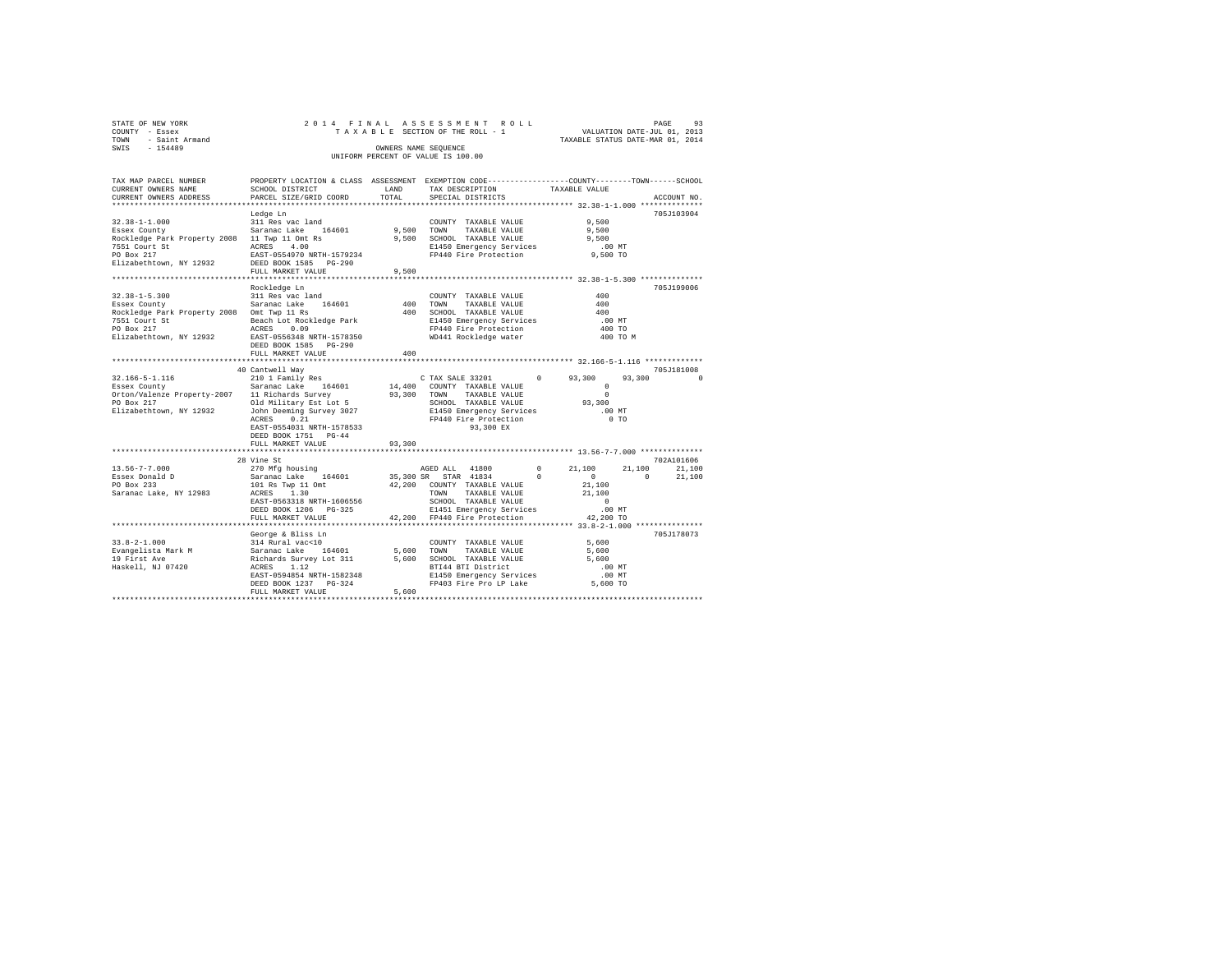| STATE OF NEW YORK<br>COUNTY - Essex<br>TOWN - Saint Armand<br>SWIS - 154489                                                                                                                                                                                                                                                                                                                                                |                                                                                                                                              |               | 2014 FINAL ASSESSMENT ROLL<br>A של השוא בישים של אינו את הספט משנת 1 בישים של TA X A B L E SECTION OF THE ROLL - 1<br>TA X A B L E SECTION OF THE ROLL - 1 TAXABLE STATUS DATE-JUL 01, 2014<br>OWNERS NAME SEQUENCE<br>UNIFORM PERCENT OF VALUE IS 100.00 |                                                          | PAGE<br>94                |
|----------------------------------------------------------------------------------------------------------------------------------------------------------------------------------------------------------------------------------------------------------------------------------------------------------------------------------------------------------------------------------------------------------------------------|----------------------------------------------------------------------------------------------------------------------------------------------|---------------|-----------------------------------------------------------------------------------------------------------------------------------------------------------------------------------------------------------------------------------------------------------|----------------------------------------------------------|---------------------------|
| TAX MAP PARCEL NUMBER<br>CURRENT OWNERS NAME<br>CURRENT OWNERS ADDRESS                                                                                                                                                                                                                                                                                                                                                     | PROPERTY LOCATION & CLASS ASSESSMENT EXEMPTION CODE----------------COUNTY-------TOWN-----SCHOOL<br>SCHOOL DISTRICT<br>PARCEL SIZE/GRID COORD | LAND<br>TOTAL | TAX DESCRIPTION<br>SPECIAL DISTRICTS                                                                                                                                                                                                                      | TAXABLE VALUE                                            | ACCOUNT NO.               |
| $19\textrm{ Finzner} \begin{tabular}{lcccc} 33.8-2-2.000 & & 260\,\textrm{Seasonal res} & \textrm{WTRENT} & \textrm{COMNT} & \textrm{TAXABLE VALUE} \\ \noalign{\vskip 1pt & \textrm{Swang} & \textrm{Sarnac Lake} & \textrm{164601} & \textrm{489,500} & \textrm{TMXABLE VALUE} \\ 19\textrm{ Finz the New & \textrm{Siranac Lake1}} & \textrm{573,000} & \textrm{SCHOOL TAXABLE VALUE} \\ 19\textrm{Haakel, NJ} & 07420$ | 12 George & Bliss Ln<br>EAST-0595161 NRTH-1582362<br>DEED BOOK 846 PG-147<br>FULL MARKET VALUE                                               | 573,000       | E1450 Emergency Services<br>FP403 Fire Pro LP Lake                                                                                                                                                                                                        | 573,000<br>573,000<br>573,000<br>.00MT<br><br>573,000 TO | 705J176009                |
|                                                                                                                                                                                                                                                                                                                                                                                                                            |                                                                                                                                              |               |                                                                                                                                                                                                                                                           |                                                          |                           |
|                                                                                                                                                                                                                                                                                                                                                                                                                            | 10 Oregon Plains Rd                                                                                                                          |               |                                                                                                                                                                                                                                                           |                                                          | 702C100810                |
| NOTE 159,900<br>NORES 1.30 BANK NBT<br>PO Box 354 2000 SLOWING PO POWER 159,900<br>PO BOX 354 2000 DEED BOX 1469 PO-279 2141,900 FORMED SCHUD 2011<br>DEED BOX 1469 PO-279 174,900 PP440 Fire Protection<br>PULL MARKET VALUE 174,900 PP                                                                                                                                                                                   |                                                                                                                                              |               |                                                                                                                                                                                                                                                           |                                                          | 15,000 0<br>$0 \t 30,000$ |
|                                                                                                                                                                                                                                                                                                                                                                                                                            |                                                                                                                                              |               |                                                                                                                                                                                                                                                           | ********************** 15.-1-7.120 ****************      | 705J180016                |
| 15.-1-7.120<br>Fahl Eric J<br>Fahl Michelle I<br>PO Box 206                                                                                                                                                                                                                                                                                                                                                                | 20 Goodspeed Ln                                                                                                                              |               |                                                                                                                                                                                                                                                           | .00 MT<br>240,400 TO                                     |                           |
|                                                                                                                                                                                                                                                                                                                                                                                                                            | FULL MARKET VALUE                                                                                                                            | 240,400       |                                                                                                                                                                                                                                                           |                                                          |                           |
|                                                                                                                                                                                                                                                                                                                                                                                                                            |                                                                                                                                              |               |                                                                                                                                                                                                                                                           |                                                          |                           |
|                                                                                                                                                                                                                                                                                                                                                                                                                            | EAST-0602738 NRTH-1612386                                                                                                                    |               |                                                                                                                                                                                                                                                           | 1,700<br>1,700<br>1,700<br>$.00$ MT<br>1,700 TO          | 705J103215                |
|                                                                                                                                                                                                                                                                                                                                                                                                                            | DEED BOOK 1316    PG-280<br>FULL MARKET VALUE                                                                                                | 1,700         |                                                                                                                                                                                                                                                           |                                                          |                           |
|                                                                                                                                                                                                                                                                                                                                                                                                                            |                                                                                                                                              |               |                                                                                                                                                                                                                                                           |                                                          | 705J103302                |
| Bloomingdale, NY 12913                                                                                                                                                                                                                                                                                                                                                                                                     | EAST-0602670 NRTH-1612342<br>DEED BOOK 1474    PG-23                                                                                         | 14,300 TOWN   | COUNTY TAXABLE VALUE<br>TAXABLE VALUE<br>14,300 SCHOOL TAXABLE VALUE<br>E1451 Emergency Services<br>FP440 Fire Protection                                                                                                                                 | 14,300<br>14,300<br>14,300<br>00 MT.<br>14,300 TO        |                           |
|                                                                                                                                                                                                                                                                                                                                                                                                                            | FULL MARKET VALUE                                                                                                                            | 14,300        |                                                                                                                                                                                                                                                           |                                                          |                           |
|                                                                                                                                                                                                                                                                                                                                                                                                                            |                                                                                                                                              |               |                                                                                                                                                                                                                                                           |                                                          |                           |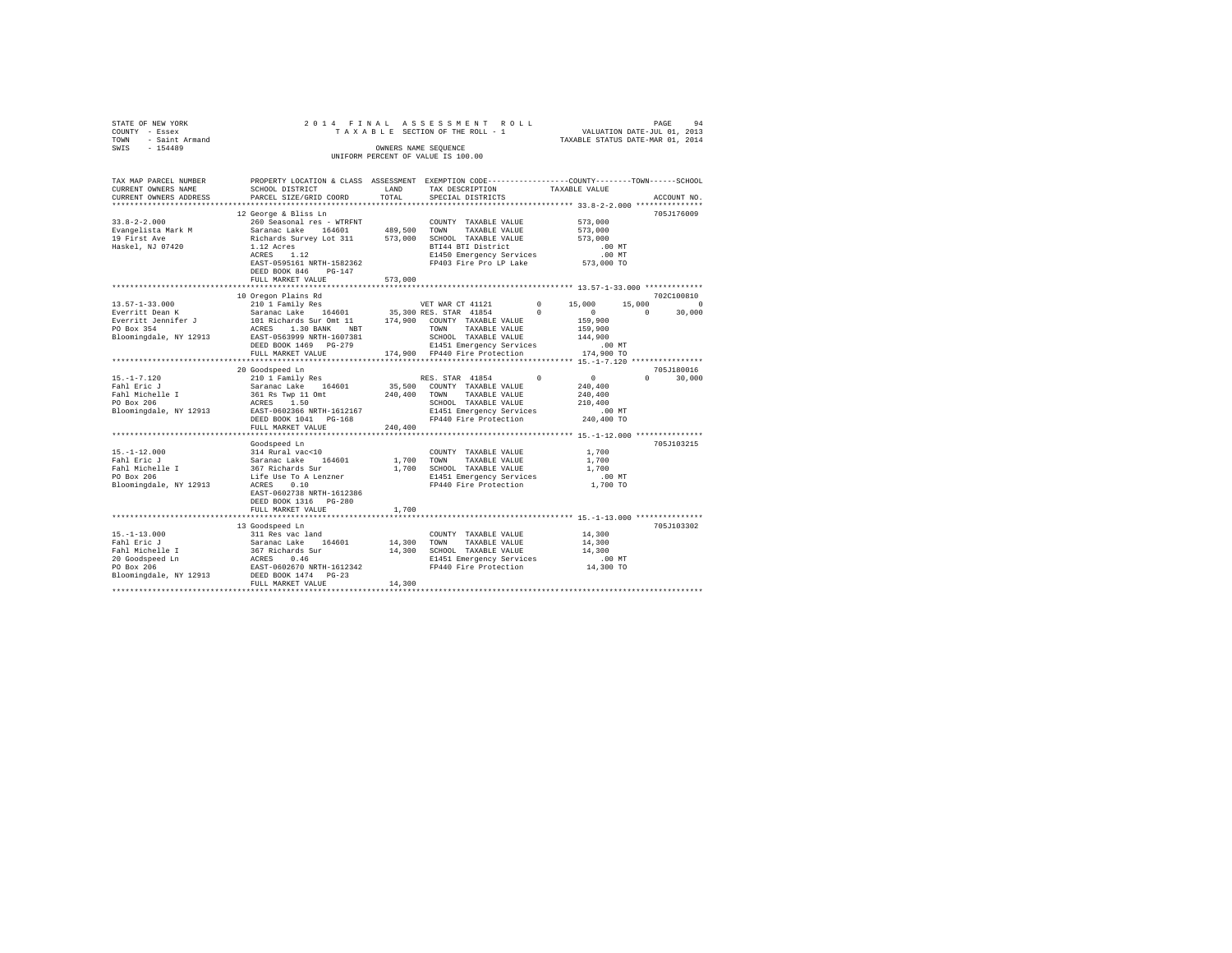| STATE OF NEW YORK   |                      |  |  |  |  | 2014 FINAL ASSESSMENT ROLL         |  |                                  | PAGE | 95 |
|---------------------|----------------------|--|--|--|--|------------------------------------|--|----------------------------------|------|----|
| COUNTY - Essex      |                      |  |  |  |  | TAXABLE SECTION OF THE ROLL - 1    |  | VALUATION DATE-JUL 01, 2013      |      |    |
| TOWN - Saint Armand |                      |  |  |  |  |                                    |  | TAXABLE STATUS DATE-MAR 01, 2014 |      |    |
| SWIS<br>$-154489$   | OWNERS NAME SEOUENCE |  |  |  |  |                                    |  |                                  |      |    |
|                     |                      |  |  |  |  | UNIFORM PERCENT OF VALUE IS 100.00 |  |                                  |      |    |
|                     |                      |  |  |  |  |                                    |  |                                  |      |    |

| TAX MAP PARCEL NUMBER<br>CURRENT OWNERS NAME                                                                    | SCHOOL DISTRICT                                                                                                                                                                                              | LAND                         | PROPERTY LOCATION & CLASS ASSESSMENT EXEMPTION CODE-----------------COUNTY-------TOWN------SCHOOL<br>TAX DESCRIPTION                           | TAXABLE VALUE                                                  |                    |
|-----------------------------------------------------------------------------------------------------------------|--------------------------------------------------------------------------------------------------------------------------------------------------------------------------------------------------------------|------------------------------|------------------------------------------------------------------------------------------------------------------------------------------------|----------------------------------------------------------------|--------------------|
| CURRENT OWNERS ADDRESS                                                                                          | PARCEL SIZE/GRID COORD                                                                                                                                                                                       | TOTAL                        | SPECIAL DISTRICTS                                                                                                                              |                                                                | ACCOUNT NO.        |
| $15. - 1 - 14.000$<br>Fahl Eric J<br>Fahl Michelle I<br>20 Goodspeed Ln<br>PO Box 206<br>Bloomingdale, NY 12913 | Goodspeed Ln<br>314 Rural vac<10<br>Saranac Lake<br>164601<br>367 Richards Sur<br>ACRES<br>0.08<br>EAST-0602601 NRTH-1612279<br>DEED BOOK 1474 PG-23<br>FULL MARKET VALUE                                    | 1,700 TOWN<br>1,700<br>1,700 | COUNTY TAXABLE VALUE<br>TAXABLE VALUE<br>SCHOOL TAXABLE VALUE<br>E1451 Emergency Services<br>FP440 Fire Protection                             | 1,700<br>1,700<br>1,700<br>$.00$ MT<br>1,700 TO                | 705J104015         |
|                                                                                                                 |                                                                                                                                                                                                              |                              |                                                                                                                                                |                                                                |                    |
| $13.56 - 5 - 2.001$<br>Farley Jerry<br>PO Box 292<br>Bloomingdale, NY 12913                                     | Maple Ln<br>311 Res vac land<br>Saranac Lake 164601<br>82 Rs Twp 11 Omt<br>Lot 48 Whiteface Mtn Park<br>ACRES<br>0.17<br>EAST-0562262 NRTH-1605865<br>DEED BOOK 1095 PG-26<br>FULL MARKET VALUE              | 10,200 TOWN<br>10,200        | COUNTY TAXABLE VALUE<br>TAXABLE VALUE<br>10,200 SCHOOL TAXABLE VALUE<br>E1451 Emergency Services<br>FP440 Fire Protection                      | 10,200<br>10,200<br>10,200<br>$.00$ MT<br>10,200 TO            | 702A101103         |
|                                                                                                                 | Maple Ln                                                                                                                                                                                                     |                              |                                                                                                                                                |                                                                | 702A178513         |
| $13.56 - 5 - 9.000$<br>Farley Jerry<br>PO Box 292<br>Bloomingdale, NY 12913                                     | 311 Res vac land<br>Saranac Lake 164601<br>Rs Twp 11 Omt Lot 82<br>ACRES 0.40<br>EAST-0562200 NRTH-1605916<br>DEED BOOK 1095 PG-29<br>FULL MARKET VALUE                                                      | 16,600 TOWN<br>16,600        | COUNTY TAXABLE VALUE<br>TAXABLE VALUE<br>16,600 SCHOOL TAXABLE VALUE<br>E1451 Emergency Services<br>FP440 Fire Protection                      | 16,600<br>16,600<br>16,600<br>$.00$ MT<br>16,600 TO            |                    |
|                                                                                                                 | 34 Maple Ln                                                                                                                                                                                                  |                              |                                                                                                                                                |                                                                | 7079978015         |
| $13.56 - 5 - 5.002$<br>Farley Jerry F<br>Farley Gail R<br>PO Box 292<br>Bloomingdale, NY 12913                  | 270 Mfg housing<br>Saranac Lake 164601<br>Rs Twp 11 Omt Lot 82 32,400 TOWN<br>Lt 50&51 Whiteface Mtn Pk<br>ACRES 0.38<br>EAST-0562121 NRTH-1605841<br>DEED BOOK 845<br>$PG-344$                              |                              | RES. STAR 41854 0<br>24,300 COUNTY TAXABLE VALUE<br>TAXABLE VALUE<br>SCHOOL TAXABLE VALUE<br>E1451 Emergency Services<br>FP440 Fire Protection | $\sim$ 0<br>32,400<br>32,400<br>2,400<br>$.00$ MT<br>32,400 TO | $\Omega$<br>30,000 |
|                                                                                                                 | FULL MARKET VALUE                                                                                                                                                                                            | 32,400                       |                                                                                                                                                |                                                                |                    |
| $13.56 - 5 - 8.000$<br>Farley Jerry F<br>Farley Gail R<br>PO Box 292<br>Bloomingdale, NY 12913                  | Whiteface Ln<br>311 Res vac land<br>Saranac Lake 164601<br>Rs Twp 11 Omt Lot 82<br>Lot 52 Whiteface Mtn Park<br>0.20<br>ACRES<br>EAST-0562121 NRTH-1605947<br>DEED BOOK 845<br>$PG-344$<br>FULL MARKET VALUE | 13,300                       | COUNTY TAXABLE VALUE<br>13,300 TOWN<br>TAXABLE VALUE<br>13,300 SCHOOL TAXABLE VALUE<br>E1451 Emergency Services<br>FP440 Fire Protection       | 13,300<br>13,300<br>13,300<br>$.00$ MT<br>13,300 TO            | 7079978014         |
|                                                                                                                 |                                                                                                                                                                                                              |                              |                                                                                                                                                |                                                                |                    |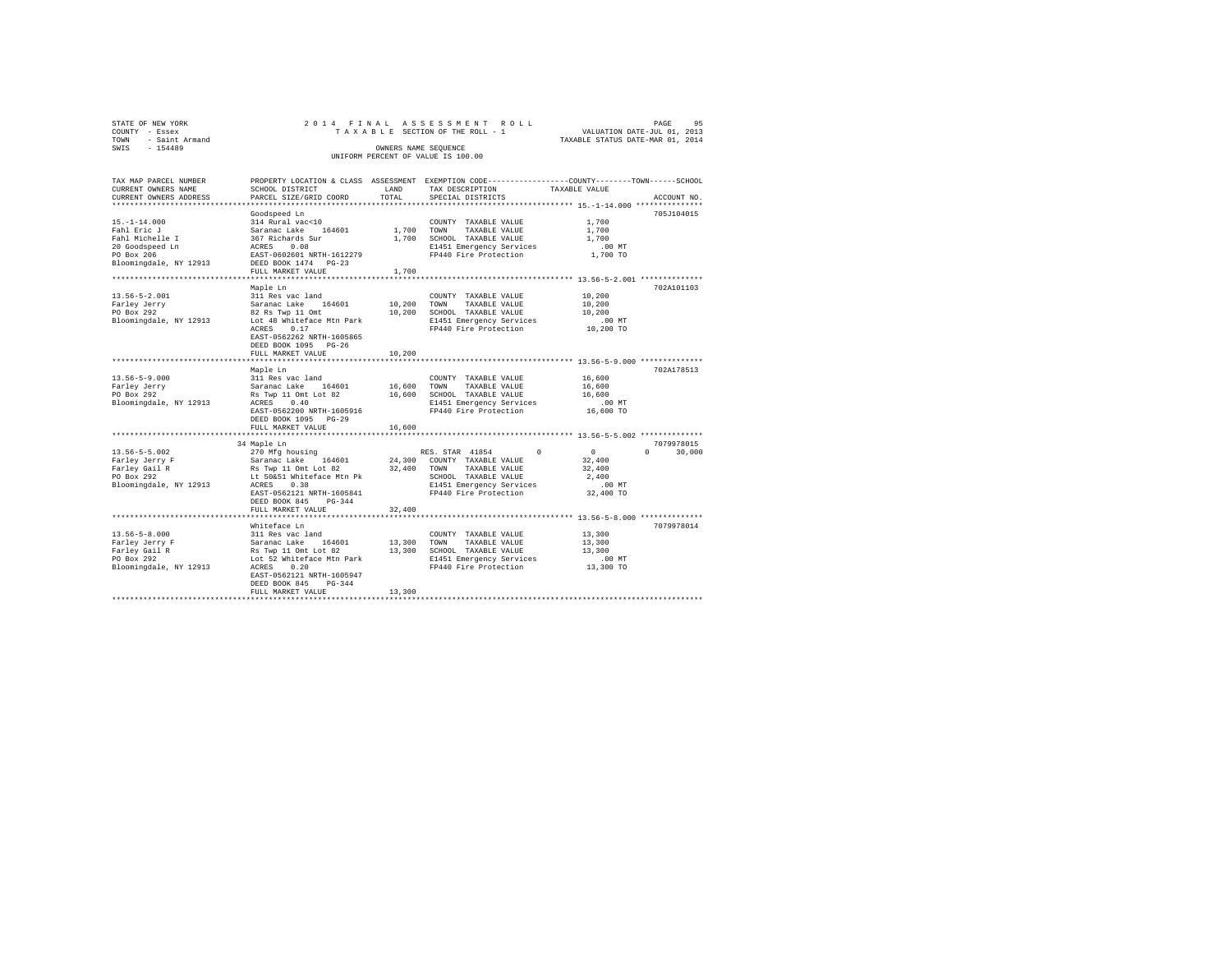| STATE OF NEW YORK                  |                      |  |  |  | 2014 FINAL ASSESSMENT ROLL      |  |                                  | PAGE |  | 96 |
|------------------------------------|----------------------|--|--|--|---------------------------------|--|----------------------------------|------|--|----|
| COUNTY - Essex                     |                      |  |  |  | TAXABLE SECTION OF THE ROLL - 1 |  | VALUATION DATE-JUL 01, 2013      |      |  |    |
| TOWN - Saint Armand                |                      |  |  |  |                                 |  | TAXABLE STATUS DATE-MAR 01, 2014 |      |  |    |
| SWTS<br>$-154489$                  | OWNERS NAME SEOUENCE |  |  |  |                                 |  |                                  |      |  |    |
| UNIFORM PERCENT OF VALUE IS 100.00 |                      |  |  |  |                                 |  |                                  |      |  |    |

| TAX MAP PARCEL NUMBER<br>CURRENT OWNERS NAME<br>CURRENT OWNERS ADDRESS                         | PROPERTY LOCATION & CLASS ASSESSMENT EXEMPTION CODE----------------COUNTY-------TOWN------SCHOOL<br>SCHOOL DISTRICT<br>PARCEL SIZE/GRID COORD                                               | LAND<br>TOTAL                | TAX DESCRIPTION<br>SPECIAL DISTRICTS                                                                                                          |          | TAXABLE VALUE                                                    | ACCOUNT NO.                      |
|------------------------------------------------------------------------------------------------|---------------------------------------------------------------------------------------------------------------------------------------------------------------------------------------------|------------------------------|-----------------------------------------------------------------------------------------------------------------------------------------------|----------|------------------------------------------------------------------|----------------------------------|
|                                                                                                |                                                                                                                                                                                             |                              |                                                                                                                                               |          |                                                                  |                                  |
| $13.56 - 1 - 4.000$<br>Farmer Sheree<br>14 Prospect St<br>Bloomingdale, NY 12913               | 14 Prospect St<br>270 Mfg housing<br>Saranac Lake<br>164601<br>82 Richards Sur Twp11 Omt<br>ACRES<br>0.40<br>EAST-0561944 NRTH-1607420<br>DEED BOOK 1322 PG-246<br>FULL MARKET VALUE        | 25,000<br>52,300<br>52,300   | RES. STAR 41854<br>COUNTY TAXABLE VALUE<br>TOWN<br>TAXABLE VALUE<br>SCHOOL TAXABLE VALUE<br>E1451 Emergency Services<br>FP440 Fire Protection | $\Omega$ | $\mathbf{0}$<br>52,300<br>52,300<br>22,300<br>.00MT<br>52,300 TO | 702A104409<br>$\Omega$<br>30,000 |
|                                                                                                |                                                                                                                                                                                             |                              |                                                                                                                                               |          |                                                                  |                                  |
| $13.4 - 1 - 65.500$<br>Farro James<br>PO Box 180<br>Vermontville, NY 12989                     | 155 Campion Way<br>240 Rural res<br>Saranac Lake 164601<br>141 Rs Twp 11 Omt<br>Campion Subd Lot 5<br>ACRES 15.03<br>EAST-0569477 NRTH-1607146<br>DEED BOOK 1273 PG-55<br>FULL MARKET VALUE | 34,800<br>62,900<br>62,900   | RES. STAR 41854<br>COUNTY TAXABLE VALUE<br>TAXABLE VALUE<br>TOWN<br>SCHOOL TAXABLE VALUE<br>E1451 Emergency Services<br>FP440 Fire Protection | $\Omega$ | $\sim$ 0<br>62,900<br>62,900<br>32,900<br>$.00$ MT<br>62,900 TO  | 705J183004<br>$\Omega$<br>30,000 |
|                                                                                                | 31 Roosevelt Ln                                                                                                                                                                             |                              |                                                                                                                                               |          |                                                                  | 702A100703                       |
| $13.65 - 3 - 1.000$<br>Fawcett Andrew R Jr<br>PO Box 122<br>Bloomingdale, NY 12913             | 240 Rural res<br>Saranac Lake 164601<br>102 Richards Sur<br>ACRES 10.55<br>EAST-0564367 NRTH-1604450<br>DEED BOOK 1043 PG-5<br>FULL MARKET VALUE                                            | 40,700<br>141,500<br>141,500 | RES. STAR 41854<br>COUNTY TAXABLE VALUE<br>TAXABLE VALUE<br>TOWN<br>SCHOOL TAXABLE VALUE<br>E1451 Emergency Services<br>FP440 Fire Protection | $\Omega$ | $\circ$<br>141,500<br>141,500<br>111,500<br>.00 MT<br>141,500 TO | $0 \qquad \qquad$<br>30,000      |
|                                                                                                | **************************                                                                                                                                                                  |                              |                                                                                                                                               |          |                                                                  |                                  |
| $14. - 1 - 3.000$<br>Fawcett Cheryl<br>Willette Russyl<br>PO Box 109<br>Bloomingdale, NY 12913 | 129 Dinsmore Way<br>314 Rural vac<10<br>Saranac Lake 164601<br>181 Richards Sur<br>00060.00<br>ACRES 60.00<br>EAST-0578692 NRTH-1609067<br>DEED BOOK 915<br>$PG-083$                        | 52,600<br>52,600             | COUNTY TAXABLE VALUE<br>TOWN<br>TAXABLE VALUE<br>SCHOOL TAXABLE VALUE<br>E1451 Emergency Services<br>FP440 Fire Protection                    |          | 52,600<br>52,600<br>52,600<br>$.00$ MT<br>52,600 TO              | 705J104312                       |
|                                                                                                | FULL MARKET VALUE                                                                                                                                                                           | 52,600                       |                                                                                                                                               |          |                                                                  |                                  |
| $13.57 - 1 - 12.200$<br>Fawcett Cheryl A<br>PO Box 122<br>Bloomingdale, NY 12913               | NYS Route 3<br>311 Res vac land<br>164601<br>Saranac Lake<br>121 Rs Twp 11 Omt<br>Darryland Subd #2<br>5.87<br>ACRES                                                                        | 26,500<br>26,500             | COUNTY TAXABLE VALUE<br>TOWN<br>TAXABLE VALUE<br>SCHOOL TAXABLE VALUE<br>E1451 Emergency Services<br>FP440 Fire Protection                    |          | 26,500<br>26,500<br>26,500<br>.00 MT<br>26,500 TO                | 705J194007                       |
|                                                                                                | EAST-0566734 NRTH-1606909<br>DEED BOOK 1052 PG-345<br>FULL MARKET VALUE                                                                                                                     | 26,500                       |                                                                                                                                               |          |                                                                  |                                  |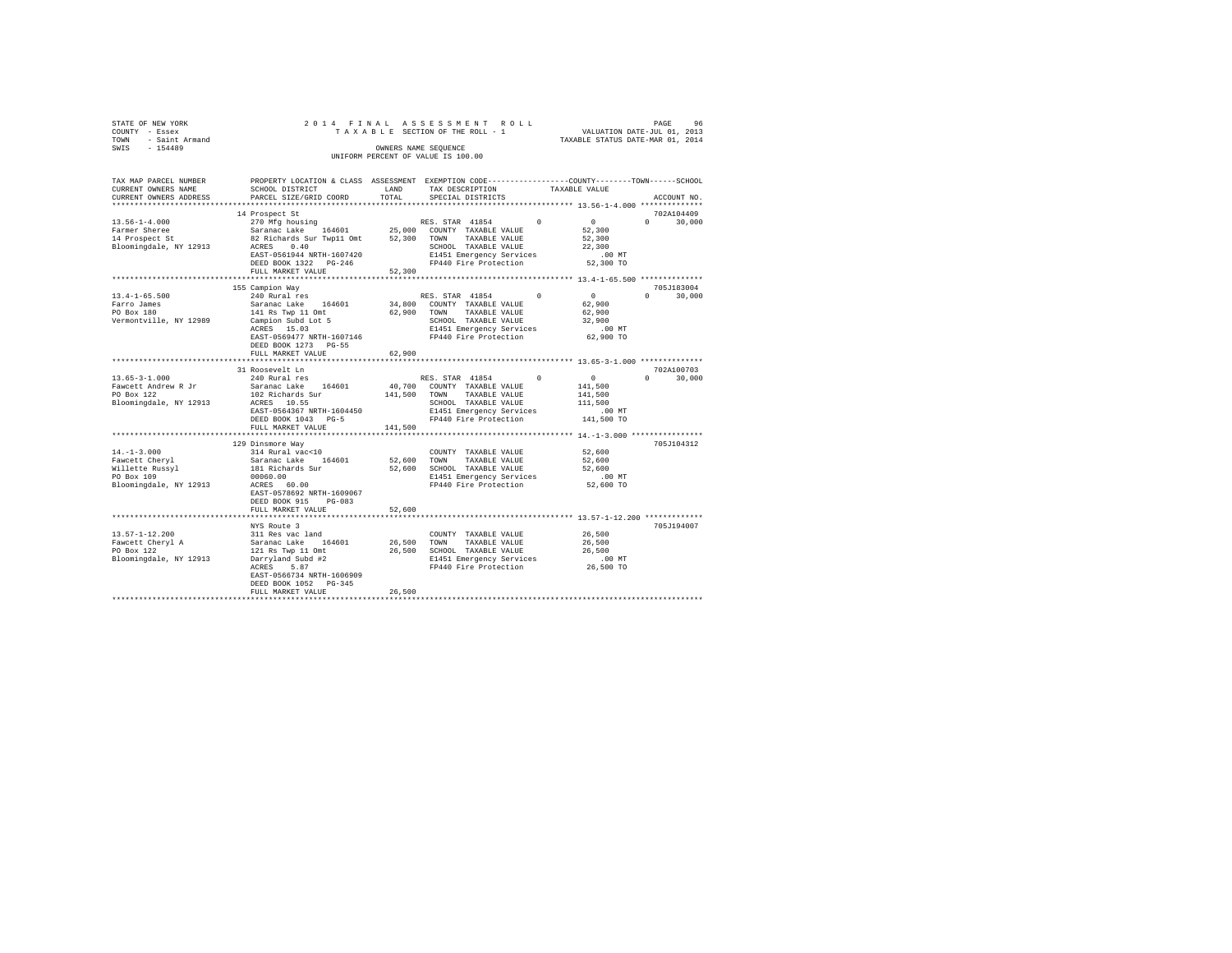| STATE OF NEW YORK                  | 2014 FINAL ASSESSMENT ROLL      |                                  | PAGE | 97 |  |  |  |  |  |
|------------------------------------|---------------------------------|----------------------------------|------|----|--|--|--|--|--|
| COUNTY - Essex                     | TAXABLE SECTION OF THE ROLL - 1 | VALUATION DATE-JUL 01, 2013      |      |    |  |  |  |  |  |
| TOWN - Saint Armand                |                                 | TAXABLE STATUS DATE-MAR 01, 2014 |      |    |  |  |  |  |  |
| SWIS<br>$-154489$                  | OWNERS NAME SEOUENCE            |                                  |      |    |  |  |  |  |  |
| UNIFORM PERCENT OF VALUE IS 100.00 |                                 |                                  |      |    |  |  |  |  |  |
|                                    |                                 |                                  |      |    |  |  |  |  |  |

| TAX MAP PARCEL NUMBER                 |                               |         | PROPERTY LOCATION & CLASS ASSESSMENT EXEMPTION CODE----------------COUNTY-------TOWN-----SCHOOL |                                               |                    |
|---------------------------------------|-------------------------------|---------|-------------------------------------------------------------------------------------------------|-----------------------------------------------|--------------------|
| CURRENT OWNERS NAME                   | SCHOOL DISTRICT               | LAND    | TAX DESCRIPTION                                                                                 | TAXABLE VALUE                                 |                    |
| CURRENT OWNERS ADDRESS                | PARCEL SIZE/GRID COORD        | TOTAL   | SPECIAL DISTRICTS                                                                               |                                               | ACCOUNT NO.        |
|                                       |                               |         |                                                                                                 |                                               |                    |
|                                       | Rockledge Ln                  |         |                                                                                                 |                                               | 705J180015         |
| $32.38 - 1 - 15.000$                  | 311 Res vac land              |         | COUNTY TAXABLE VALUE                                                                            | 24,400                                        |                    |
| Federman Dorothy                      | 164601<br>Saranac Lake        | 24,400  | TOWN<br>TAXABLE VALUE                                                                           | 24,400                                        |                    |
| 36 Rockledge Ln                       | 11 Rs Twp 11 Omt              | 24,400  | SCHOOL TAXABLE VALUE                                                                            | 24,400                                        |                    |
| Saranac Lake, NY 12983                | ACRES 0.20                    |         | E1450 Emergency Services                                                                        | .00 MT                                        |                    |
|                                       | EAST-0555653 NRTH-1578242     |         | FP440 Fire Protection                                                                           | 24,400 TO                                     |                    |
|                                       | DEED BOOK 1405 PG-313         |         | WD441 Rockledge water                                                                           | 24,400 TO M                                   |                    |
|                                       | FULL MARKET VALUE             | 24,400  |                                                                                                 |                                               |                    |
|                                       |                               |         |                                                                                                 | **************** 32.38-1-32.000 ************* |                    |
|                                       | Rockledge Ln                  |         |                                                                                                 |                                               | 705J189009         |
| $32.38 - 1 - 32.000$                  | 311 Res vac land              |         | COUNTY TAXABLE VALUE                                                                            | 26,900                                        |                    |
| Federman Dorothy                      | Saranac Lake 164601           | 26,900  | TOWN<br>TAXABLE VALUE                                                                           | 26,900                                        |                    |
| 36 Rockledge Ln                       | 11 Twp 11 Omt Rs              | 26,900  | SCHOOL TAXABLE VALUE                                                                            | 26,900                                        |                    |
| Saranac Lake, NY 12983                | Lot 22 Rockledge Park         |         | E1450 Emergency Services                                                                        | $.00$ MT                                      |                    |
|                                       | 0.33<br>ACRES                 |         | FP440 Fire Protection                                                                           | 26,900 TO                                     |                    |
|                                       | EAST-0555663 NRTH-1578442     |         | WD441 Rockledge water                                                                           | 26,900 TO M                                   |                    |
|                                       | DEED BOOK 1405 PG-313         |         |                                                                                                 |                                               |                    |
|                                       | FULL MARKET VALUE             | 26,900  |                                                                                                 |                                               |                    |
|                                       |                               |         |                                                                                                 |                                               |                    |
|                                       | 36 Rockledge Ln               |         |                                                                                                 |                                               | 705J102912         |
| $32.38 - 1 - 7.000$                   | 210 1 Family Res              |         | RES. STAR 41854<br>$\Omega$                                                                     | $\mathbf{0}$                                  | $\Omega$<br>30,000 |
|                                       | Saranac Lake 164601           | 60,800  | COUNTY TAXABLE VALUE                                                                            | 341,400                                       |                    |
| Federman Dorothy S<br>36 Rockledge Ln | 11 Richards Sur               | 341,400 | TAXABLE VALUE<br>TOWN                                                                           | 341,400                                       |                    |
|                                       | 220.6 X 80S X Irr             |         |                                                                                                 |                                               |                    |
| Saranac Lake, NY 12983                |                               |         | SCHOOL TAXABLE VALUE                                                                            | 311,400                                       |                    |
|                                       | ACRES<br>0.50                 |         | E1450 Emergency Services                                                                        | $.00$ MT                                      |                    |
|                                       | EAST-0555814 NRTH-1578287     |         | FP440 Fire Protection                                                                           | 341,400 TO                                    |                    |
|                                       | DEED BOOK 1405 PG-313         |         | WD441 Rockledge water                                                                           | 341,400 TO M                                  |                    |
|                                       | FULL MARKET VALUE<br>         | 341,400 | ********************************** 32.38-1-35.000 **************                                |                                               |                    |
|                                       |                               |         |                                                                                                 |                                               |                    |
|                                       | Rockledge Ln                  |         |                                                                                                 |                                               | 705J189012         |
| $32.38 - 1 - 35.000$                  | 311 Res vac land              |         | COUNTY TAXABLE VALUE                                                                            | 11,300                                        |                    |
| Federman Jay S                        | 164601 11,300<br>Saranac Lake |         | TOWN<br>TAXABLE VALUE                                                                           | 11,300                                        |                    |
| 36 Rockledge Ln                       | 11 Twp 11 Omt Rs              | 11,300  | SCHOOL TAXABLE VALUE                                                                            | 11,300                                        |                    |
| Saranac Lake, NY 12983                | Pt Of Lt 3 Rockledge Park     |         | E1450 Emergency Services                                                                        | $.00$ MT                                      |                    |
|                                       | N Elba Border                 |         | FP440 Fire Protection                                                                           | 11,300 TO                                     |                    |
|                                       | ACRES<br>0.12                 |         |                                                                                                 |                                               |                    |
|                                       | EAST-0555213 NRTH-1578203     |         |                                                                                                 |                                               |                    |
|                                       | DEED BOOK 1438<br>$PG-158$    |         |                                                                                                 |                                               |                    |
|                                       | FULL MARKET VALUE             | 11,300  |                                                                                                 |                                               |                    |
|                                       | ***************************** |         |                                                                                                 |                                               |                    |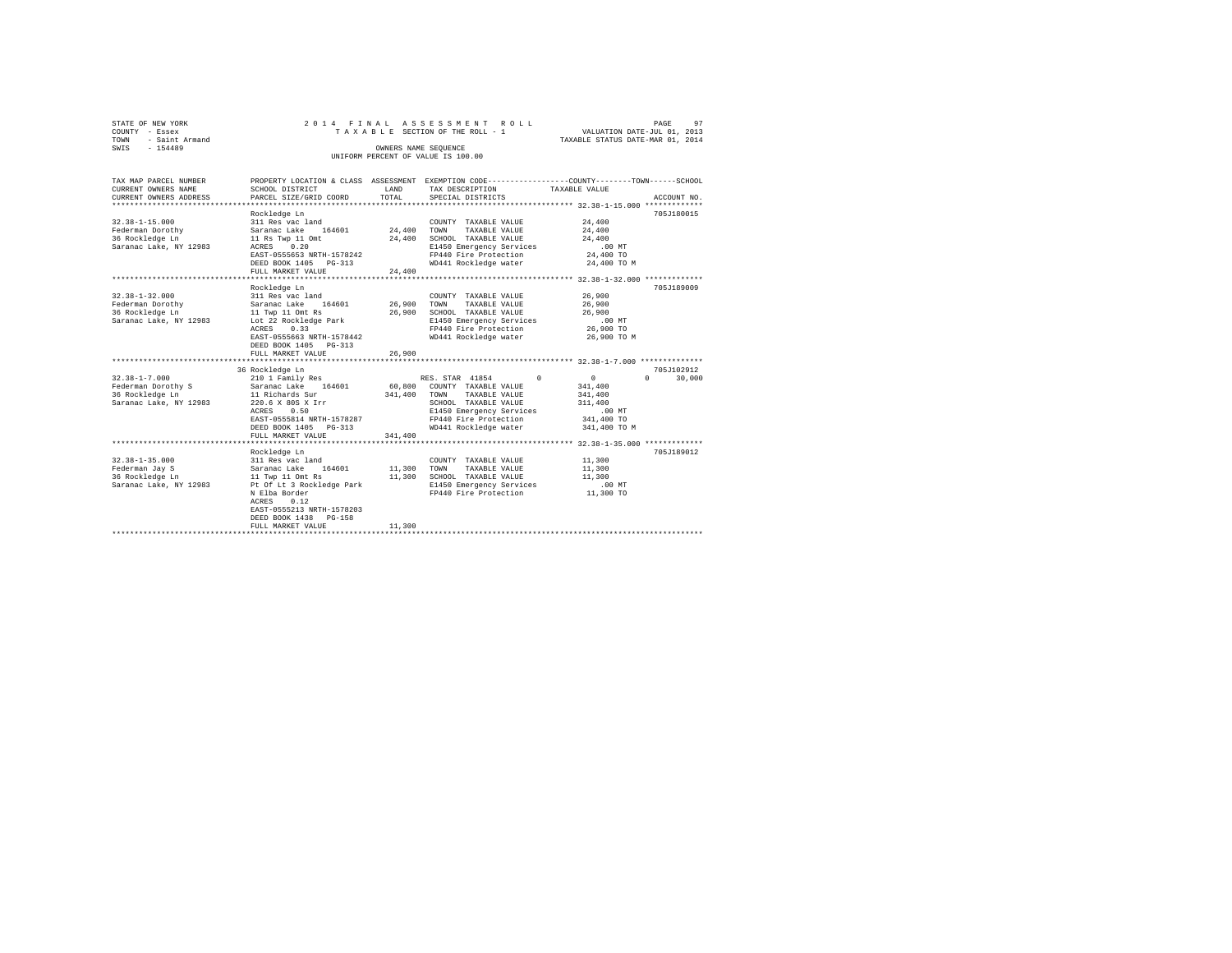| STATE OF NEW YORK<br>COUNTY - Essex<br>TOWN - Saint Armand<br>SWIS - 154489                                                                                                                                                                                                                                                                                                                    |                                                                                                                                              |               | 2014 FINAL ASSESSMENT ROLL                                                                                                                                                                      |                      | PAGE<br>98  |
|------------------------------------------------------------------------------------------------------------------------------------------------------------------------------------------------------------------------------------------------------------------------------------------------------------------------------------------------------------------------------------------------|----------------------------------------------------------------------------------------------------------------------------------------------|---------------|-------------------------------------------------------------------------------------------------------------------------------------------------------------------------------------------------|----------------------|-------------|
| TAX MAP PARCEL NUMBER<br>CURRENT OWNERS NAME<br>CURRENT OWNERS ADDRESS                                                                                                                                                                                                                                                                                                                         | PROPERTY LOCATION & CLASS ASSESSMENT EXEMPTION CODE---------------COUNTY-------TOWN------SCHOOL<br>SCHOOL DISTRICT<br>PARCEL SIZE/GRID COORD | LAND<br>TOTAL | TAX DESCRIPTION<br>SPECIAL DISTRICTS                                                                                                                                                            | TAXABLE VALUE        | ACCOUNT NO. |
|                                                                                                                                                                                                                                                                                                                                                                                                |                                                                                                                                              |               |                                                                                                                                                                                                 |                      |             |
|                                                                                                                                                                                                                                                                                                                                                                                                |                                                                                                                                              |               |                                                                                                                                                                                                 |                      | 705J190011  |
|                                                                                                                                                                                                                                                                                                                                                                                                |                                                                                                                                              |               | COUNTY TAXABLE VALUE                                                                                                                                                                            | 31,000               |             |
|                                                                                                                                                                                                                                                                                                                                                                                                |                                                                                                                                              |               |                                                                                                                                                                                                 | 31,000               |             |
|                                                                                                                                                                                                                                                                                                                                                                                                |                                                                                                                                              |               |                                                                                                                                                                                                 | 31,000<br>$.00$ MT   |             |
|                                                                                                                                                                                                                                                                                                                                                                                                |                                                                                                                                              |               |                                                                                                                                                                                                 | 31,000 TO            |             |
| $\begin{tabular}{l c c c c c c c c} \multicolumn{4}{c c c c} \multicolumn{4}{c c c} \multicolumn{4}{c c c} \multicolumn{4}{c c c} \multicolumn{4}{c c c} \multicolumn{4}{c c c} \multicolumn{4}{c c c} \multicolumn{4}{c c c} \multicolumn{4}{c c c} \multicolumn{4}{c c c} \multicolumn{4}{c c c} \multicolumn{4}{c c c} \multicolumn{4}{c c c} \multicolumn{4}{c c c} \multicolumn{4}{c c c$ |                                                                                                                                              |               |                                                                                                                                                                                                 | 31,000 TO M          |             |
|                                                                                                                                                                                                                                                                                                                                                                                                | FULL MARKET VALUE                                                                                                                            | 31,000        |                                                                                                                                                                                                 |                      |             |
|                                                                                                                                                                                                                                                                                                                                                                                                |                                                                                                                                              |               |                                                                                                                                                                                                 |                      |             |
|                                                                                                                                                                                                                                                                                                                                                                                                | Roseman Rd                                                                                                                                   |               |                                                                                                                                                                                                 |                      | 705J180014  |
| $15. - 1 - 31.200$                                                                                                                                                                                                                                                                                                                                                                             | 322 Rural vac>10                                                                                                                             |               | COUNTY TAXABLE VALUE                                                                                                                                                                            | 36,100               |             |
|                                                                                                                                                                                                                                                                                                                                                                                                |                                                                                                                                              |               |                                                                                                                                                                                                 | 36,100               |             |
|                                                                                                                                                                                                                                                                                                                                                                                                |                                                                                                                                              |               |                                                                                                                                                                                                 | 36,100               |             |
|                                                                                                                                                                                                                                                                                                                                                                                                |                                                                                                                                              |               | E1451 Emergency Services<br>E1451 Energency Services<br>FP440 Fire Protection 36,100 TO                                                                                                         |                      |             |
|                                                                                                                                                                                                                                                                                                                                                                                                | EAST-0607784 NRTH-1613205<br>DEED BOOK 710 PG-076                                                                                            |               |                                                                                                                                                                                                 |                      |             |
|                                                                                                                                                                                                                                                                                                                                                                                                | FULL MARKET VALUE                                                                                                                            | 36,100        |                                                                                                                                                                                                 |                      |             |
|                                                                                                                                                                                                                                                                                                                                                                                                | 77 Mount Pisgah Ln                                                                                                                           |               |                                                                                                                                                                                                 |                      | 705J104407  |
| $23.3 - 1 - 65.000$                                                                                                                                                                                                                                                                                                                                                                            | 210 1 Family Res<br>Saranac Lake 164601<br>9 Richards Sur<br>00001 20                                                                        |               | VET COM CT 41131                                                                                                                                                                                | $0 \t 25,000$        | 25,000 0    |
| Fiedler Walter H                                                                                                                                                                                                                                                                                                                                                                               |                                                                                                                                              |               |                                                                                                                                                                                                 |                      | 0 64.200    |
|                                                                                                                                                                                                                                                                                                                                                                                                |                                                                                                                                              |               | $\begin{array}{cccc} 92,300 \text{ SR} & \text{STAR} & 41834 & 0 & 0 \\ 300,800 & \text{COUNTY} & \text{TAXABLE VALUE} & 275,800 \\ & \text{TOWN} & \text{TAXABLE VALUE} & 275,800 \end{array}$ | 275,800              |             |
| Fiedler Anne R<br>77 Mt Pisgah Ln                                                                                                                                                                                                                                                                                                                                                              | 9 Alchards Sur<br>00002.30<br>ACRES 2.30                                                                                                     |               |                                                                                                                                                                                                 |                      |             |
| Saranac Lake, NY 12983                                                                                                                                                                                                                                                                                                                                                                         |                                                                                                                                              |               |                                                                                                                                                                                                 |                      |             |
|                                                                                                                                                                                                                                                                                                                                                                                                | EAST-0554361 NRTH-1584037                                                                                                                    |               |                                                                                                                                                                                                 |                      |             |
|                                                                                                                                                                                                                                                                                                                                                                                                | DEED BOOK 898 PG-259                                                                                                                         |               |                                                                                                                                                                                                 |                      |             |
|                                                                                                                                                                                                                                                                                                                                                                                                | FULL MARKET VALUE                                                                                                                            | 300,800       |                                                                                                                                                                                                 |                      |             |
|                                                                                                                                                                                                                                                                                                                                                                                                |                                                                                                                                              |               |                                                                                                                                                                                                 |                      |             |
|                                                                                                                                                                                                                                                                                                                                                                                                | River Rd                                                                                                                                     |               |                                                                                                                                                                                                 |                      | 705J174010  |
|                                                                                                                                                                                                                                                                                                                                                                                                |                                                                                                                                              |               |                                                                                                                                                                                                 | 25,800<br>25,800     |             |
|                                                                                                                                                                                                                                                                                                                                                                                                |                                                                                                                                              |               |                                                                                                                                                                                                 | 25,800               |             |
|                                                                                                                                                                                                                                                                                                                                                                                                |                                                                                                                                              |               | 23,800 SCHOL HAABLE VALUE<br>E1451 Emergency Services  00 MT<br>FP440 Fire Protection  25,800 TO                                                                                                |                      |             |
|                                                                                                                                                                                                                                                                                                                                                                                                |                                                                                                                                              |               |                                                                                                                                                                                                 |                      |             |
|                                                                                                                                                                                                                                                                                                                                                                                                |                                                                                                                                              |               |                                                                                                                                                                                                 |                      |             |
|                                                                                                                                                                                                                                                                                                                                                                                                | FULL MARKET VALUE                                                                                                                            | 25,800        |                                                                                                                                                                                                 |                      |             |
|                                                                                                                                                                                                                                                                                                                                                                                                |                                                                                                                                              |               |                                                                                                                                                                                                 |                      |             |
|                                                                                                                                                                                                                                                                                                                                                                                                | 90 River Rd                                                                                                                                  |               |                                                                                                                                                                                                 |                      | 705J103913  |
| $13.4 - 1 - 30.003$                                                                                                                                                                                                                                                                                                                                                                            |                                                                                                                                              |               | COUNTY TAXABLE VALUE                                                                                                                                                                            | 128,800              |             |
| Fields Robert D                                                                                                                                                                                                                                                                                                                                                                                | 210 1 Family Res<br>Saranac Lake 164601                                                                                                      |               | $44\,,100$ $\,$ TOWN $\,$ TAXABLE VALUE                                                                                                                                                         | 128,800              |             |
|                                                                                                                                                                                                                                                                                                                                                                                                |                                                                                                                                              |               | 128,800 SCHOOL TAXABLE VALUE                                                                                                                                                                    | 128,800              |             |
| Fields Jacquelyn C<br>20 The Highlands<br>Rochester, NY 14622                                                                                                                                                                                                                                                                                                                                  | 122 Richards Sur<br>ACRES 1.30<br>EAST-0566304 NRTH-1604146                                                                                  |               | E1451 Emergency Services<br>FP440 Fire Protection                                                                                                                                               | 00 MT.<br>128,800 TO |             |
|                                                                                                                                                                                                                                                                                                                                                                                                | DEED BOOK 966 PG-319                                                                                                                         |               |                                                                                                                                                                                                 |                      |             |
|                                                                                                                                                                                                                                                                                                                                                                                                | FULL MARKET VALUE                                                                                                                            | 128,800       |                                                                                                                                                                                                 |                      |             |
|                                                                                                                                                                                                                                                                                                                                                                                                |                                                                                                                                              |               |                                                                                                                                                                                                 |                      |             |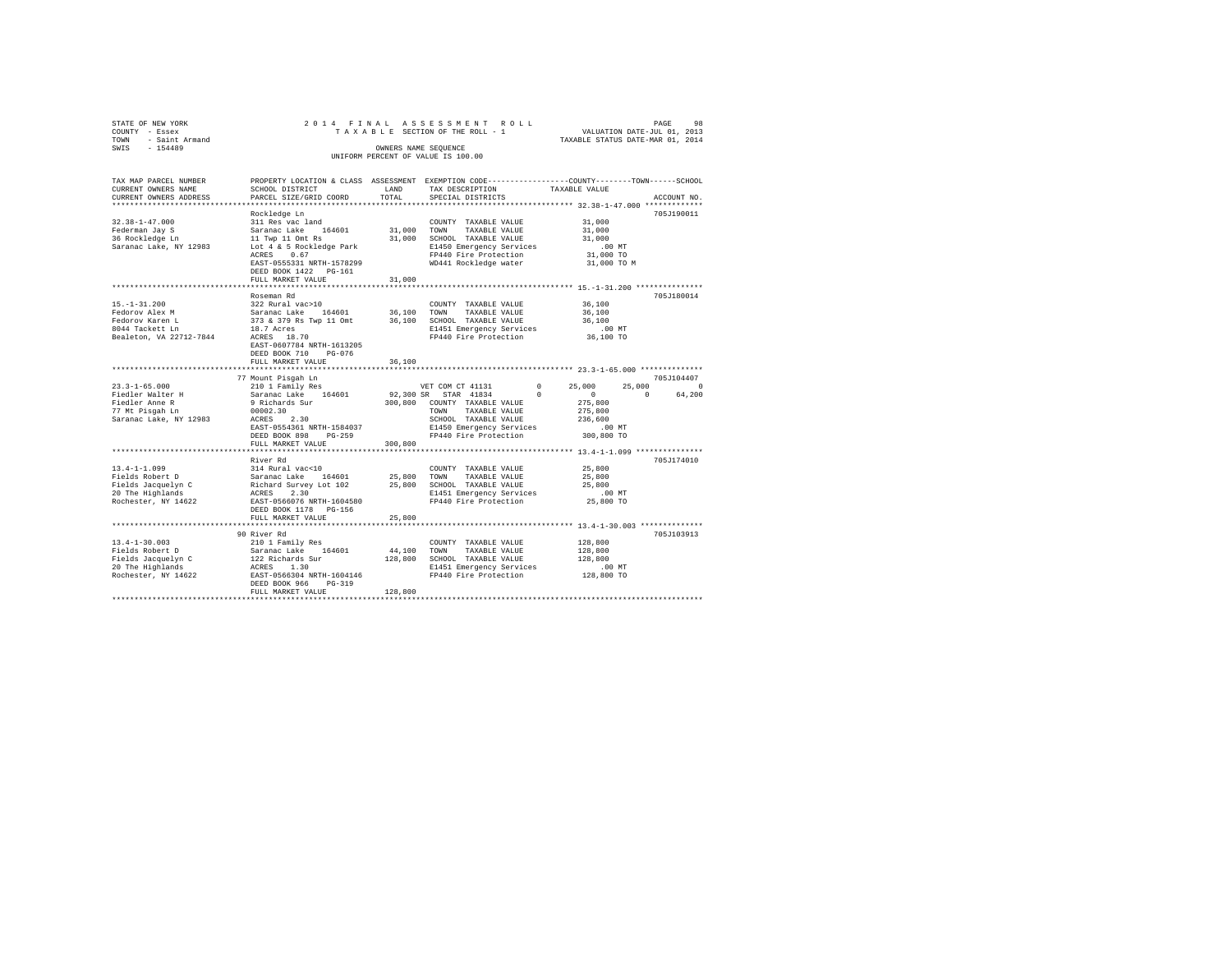| STATE OF NEW YORK<br>COUNTY - Essex<br>TOWN - Saint Armand<br>SWIS - 154489 | T A A A - -<br>OWNERS NAME SEQUENCE<br>UNIFORM PERCENT OF VALUE IS 100.00 |             | 2014 FINAL ASSESSMENT ROLL<br>$\begin{array}{cccccccccccccc} \texttt{TA X A B L B} & \texttt{SECTION OF THE ROLL} & \texttt{1} & \texttt{2} & \texttt{3} & \texttt{5} & \texttt{5} & \texttt{6} & \texttt{7} & \texttt{8} & \texttt{8} & \texttt{8} & \texttt{7} & \texttt{8} & \texttt{8} & \texttt{9} & \texttt{1} & \texttt{1} & \texttt{1} & \texttt{1} & \texttt{1} & \texttt{1} & \texttt{1} & \texttt{1} & \texttt{1} & \texttt{1} & \texttt{1} & \texttt{1} & \texttt$ |                                            | 99<br>PAGE                  |
|-----------------------------------------------------------------------------|---------------------------------------------------------------------------|-------------|--------------------------------------------------------------------------------------------------------------------------------------------------------------------------------------------------------------------------------------------------------------------------------------------------------------------------------------------------------------------------------------------------------------------------------------------------------------------------------|--------------------------------------------|-----------------------------|
| TAX MAP PARCEL NUMBER<br>CURRENT OWNERS NAME<br>CURRENT OWNERS ADDRESS      | SCHOOL DISTRICT<br>PARCEL SIZE/GRID COORD                                 | TOTAL       | PROPERTY LOCATION & CLASS ASSESSMENT EXEMPTION CODE----------------COUNTY--------TOWN------SCHOOL<br>SCHOOL DISTRICT<br>LAND TAX DESCRIPTION<br>SPECIAL DISTRICTS                                                                                                                                                                                                                                                                                                              | TAXABLE VALUE                              | ACCOUNT NO.                 |
|                                                                             | River Rd                                                                  |             |                                                                                                                                                                                                                                                                                                                                                                                                                                                                                |                                            | 705J185013                  |
|                                                                             |                                                                           |             |                                                                                                                                                                                                                                                                                                                                                                                                                                                                                | 44,800                                     |                             |
|                                                                             |                                                                           |             |                                                                                                                                                                                                                                                                                                                                                                                                                                                                                | 44,800                                     |                             |
|                                                                             |                                                                           |             |                                                                                                                                                                                                                                                                                                                                                                                                                                                                                | 44,800                                     |                             |
|                                                                             |                                                                           |             |                                                                                                                                                                                                                                                                                                                                                                                                                                                                                | $.00$ MT                                   |                             |
|                                                                             | DEED BOOK 1544 PG-57                                                      |             |                                                                                                                                                                                                                                                                                                                                                                                                                                                                                | 44,800 TO                                  |                             |
|                                                                             | FULL MARKET VALUE                                                         | 44,800      |                                                                                                                                                                                                                                                                                                                                                                                                                                                                                |                                            |                             |
|                                                                             | 175 River Rd                                                              |             |                                                                                                                                                                                                                                                                                                                                                                                                                                                                                |                                            | 705J187001                  |
| $13.4 - 1 - 39.500$                                                         | 240 Rural res                                                             |             | COUNTY TAXABLE VALUE                                                                                                                                                                                                                                                                                                                                                                                                                                                           | 302,100                                    |                             |
|                                                                             |                                                                           |             | Saranac Lake 164601 65,300 "YOWN" TAXABLE VALUE<br>122 Rs Twp 11 Omt 302,100 SCHOOL TAXABLE VALUE<br>ACRES 34.06 - SARAGE ENGEL 2015 STATE WERE SARAGE 34.06                                                                                                                                                                                                                                                                                                                   | 302,100                                    |                             |
| Filsinger David R<br>Nolde Susan E<br>175 River Rd                          |                                                                           |             |                                                                                                                                                                                                                                                                                                                                                                                                                                                                                | 302,100                                    |                             |
|                                                                             |                                                                           |             |                                                                                                                                                                                                                                                                                                                                                                                                                                                                                | 00 MT.<br>302,100 TO                       |                             |
| Bloomingdale, NY 12913                                                      | EAST-0568471 NRTH-1605540<br>DEED BOOK 1539    PG-234                     |             | FP440 Fire Protection                                                                                                                                                                                                                                                                                                                                                                                                                                                          |                                            |                             |
|                                                                             | FULL MARKET VALUE                                                         | 302,100     |                                                                                                                                                                                                                                                                                                                                                                                                                                                                                |                                            |                             |
|                                                                             |                                                                           |             |                                                                                                                                                                                                                                                                                                                                                                                                                                                                                |                                            | 705J102412                  |
|                                                                             | 2155 Gillespie Dr<br>240 Rural res                                        |             | COUNTY TAXABLE VALUE                                                                                                                                                                                                                                                                                                                                                                                                                                                           | 224,900                                    |                             |
| 15.-1-25.000<br>Fink Jeffrey L<br>Fink Donna C                              | Saranac Lake 164601                                                       | 47,300 TOWN | TAXABLE VALUE                                                                                                                                                                                                                                                                                                                                                                                                                                                                  | 224,900                                    |                             |
|                                                                             | 367 Richards Sur                                                          |             | 224,900 SCHOOL TAXABLE VALUE                                                                                                                                                                                                                                                                                                                                                                                                                                                   | 224,900                                    |                             |
|                                                                             | ACRES 16.46<br>EAST-0604502 NRTH-1613308                                  |             | E1451 Emergency Services                                                                                                                                                                                                                                                                                                                                                                                                                                                       | $.00$ MT                                   |                             |
| 22011 Crossbrook Dr<br>Katy, TX 77450                                       |                                                                           |             | FP440 Fire Protection 224,900 TO                                                                                                                                                                                                                                                                                                                                                                                                                                               |                                            |                             |
|                                                                             | DEED BOOK 986 PG-069                                                      |             |                                                                                                                                                                                                                                                                                                                                                                                                                                                                                |                                            |                             |
|                                                                             | FULL MARKET VALUE                                                         | 224,900     |                                                                                                                                                                                                                                                                                                                                                                                                                                                                                |                                            |                             |
|                                                                             |                                                                           |             |                                                                                                                                                                                                                                                                                                                                                                                                                                                                                |                                            |                             |
|                                                                             |                                                                           |             |                                                                                                                                                                                                                                                                                                                                                                                                                                                                                |                                            | 702A101514<br>$0 \t 30.000$ |
|                                                                             |                                                                           |             |                                                                                                                                                                                                                                                                                                                                                                                                                                                                                |                                            |                             |
|                                                                             |                                                                           |             |                                                                                                                                                                                                                                                                                                                                                                                                                                                                                |                                            |                             |
|                                                                             |                                                                           |             |                                                                                                                                                                                                                                                                                                                                                                                                                                                                                |                                            |                             |
|                                                                             |                                                                           |             |                                                                                                                                                                                                                                                                                                                                                                                                                                                                                | .00MT                                      |                             |
|                                                                             |                                                                           |             |                                                                                                                                                                                                                                                                                                                                                                                                                                                                                | 64,800 TO                                  |                             |
|                                                                             | EAST-0562688 NRTH-1606039                                                 |             |                                                                                                                                                                                                                                                                                                                                                                                                                                                                                |                                            |                             |
|                                                                             | DEED BOOK 1655 PG-143                                                     |             |                                                                                                                                                                                                                                                                                                                                                                                                                                                                                |                                            |                             |
|                                                                             | FULL MARKET VALUE                                                         | 64,800      |                                                                                                                                                                                                                                                                                                                                                                                                                                                                                |                                            |                             |
|                                                                             | 159 Trudeau Rd                                                            |             |                                                                                                                                                                                                                                                                                                                                                                                                                                                                                |                                            | 705J102911                  |
| 23.3-1-77.110                                                               | 210 1 Family Res<br>Saranac Lake 164601                                   |             | RES. STAR 41854                                                                                                                                                                                                                                                                                                                                                                                                                                                                | $\sim$ 0<br>0                              | 30,000<br>$\Omega$          |
|                                                                             |                                                                           |             | 49,100 COUNTY TAXABLE VALUE                                                                                                                                                                                                                                                                                                                                                                                                                                                    | $\begin{array}{c} 0 \\ 91,000 \end{array}$ |                             |
| Finn Kristin P<br>159 Trudeau Rd                                            | 8 Richards Sur<br>1060/70; 1060/73<br>ACRES 5.13                          |             |                                                                                                                                                                                                                                                                                                                                                                                                                                                                                |                                            |                             |
| Saranac Lake, NY 12983                                                      |                                                                           |             |                                                                                                                                                                                                                                                                                                                                                                                                                                                                                |                                            |                             |
|                                                                             |                                                                           |             |                                                                                                                                                                                                                                                                                                                                                                                                                                                                                |                                            |                             |
|                                                                             |                                                                           |             |                                                                                                                                                                                                                                                                                                                                                                                                                                                                                |                                            |                             |
|                                                                             | DEED BOOK 1613 PG-128                                                     |             |                                                                                                                                                                                                                                                                                                                                                                                                                                                                                |                                            |                             |
|                                                                             | FULL MARKET VALUE                                                         | 91,000      |                                                                                                                                                                                                                                                                                                                                                                                                                                                                                |                                            |                             |
|                                                                             |                                                                           |             |                                                                                                                                                                                                                                                                                                                                                                                                                                                                                |                                            |                             |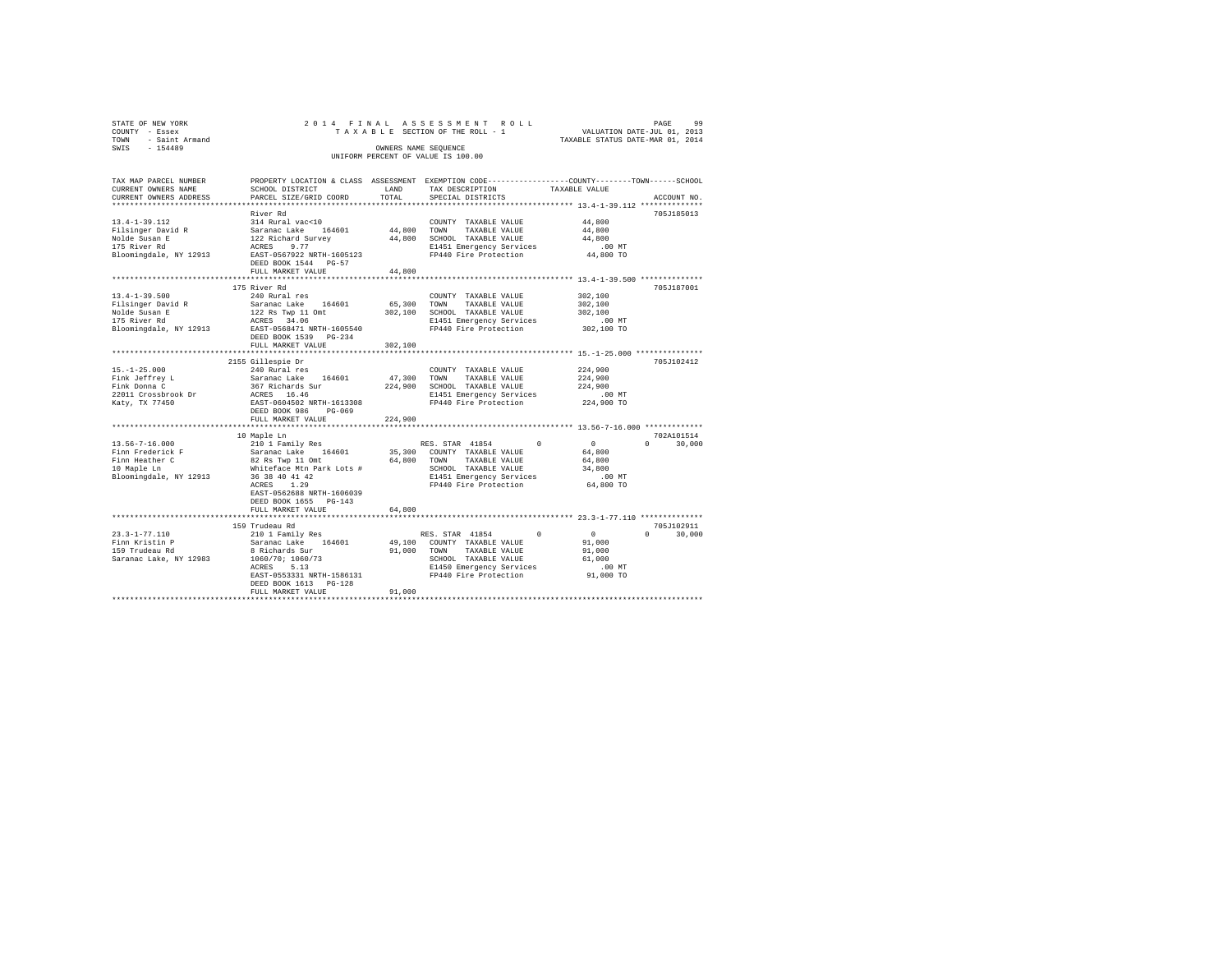| STATE OF NEW YORK                                                           |                           |                      | 2014 FINAL ASSESSMENT ROLL         |                                                              | 100<br>PAGE                      |
|-----------------------------------------------------------------------------|---------------------------|----------------------|------------------------------------|--------------------------------------------------------------|----------------------------------|
| COUNTY - Essex                                                              |                           |                      | TAXABLE SECTION OF THE ROLL - 1    |                                                              | VALUATION DATE-JUL 01, 2013      |
| - Saint Armand<br>TOWN                                                      |                           |                      |                                    |                                                              | TAXABLE STATUS DATE-MAR 01, 2014 |
| SWIS<br>$-154489$                                                           |                           | OWNERS NAME SEOUENCE |                                    |                                                              |                                  |
|                                                                             |                           |                      | UNIFORM PERCENT OF VALUE IS 100.00 |                                                              |                                  |
|                                                                             |                           |                      |                                    |                                                              |                                  |
|                                                                             |                           |                      |                                    |                                                              |                                  |
| TAX MAP PARCEL NUMBER                                                       | PROPERTY LOCATION & CLASS | ASSESSMENT           |                                    | EXEMPTION CODE-----------------COUNTY-------TOWN------SCHOOL |                                  |
| CURRENT OWNERS NAME                                                         | SCHOOL DISTRICT           | LAND                 | TAX DESCRIPTION                    | TAXABLE VALUE                                                |                                  |
| CURRENT OWNERS ADDRESS . PARCEL SIZE/GRID COORD . TOTAL . SPECIAL DISTRICTS |                           |                      |                                    |                                                              | ACCOUNT NO.                      |
|                                                                             |                           |                      |                                    |                                                              |                                  |
|                                                                             | Trudeau Rd                |                      |                                    |                                                              | 705Z010003                       |
| $23.3 - 1 - 77.220$                                                         | 311 Res vac land          |                      | COUNTY<br>TAXABLE VALUE            | 4,600                                                        |                                  |
| Finn Kristin P                                                              | Saranac Lake 164601       | 4,600                | TOWN<br>TAXABLE VALUE              | 4,600                                                        |                                  |
| 159 Trudeau Rd                                                              | 8 Omt Twp II RS           | 4,600                | SCHOOL TAXABLE VALUE               | 4,600                                                        |                                  |
| Saranac Lake, NY 12983                                                      | ACRES 1.00                |                      | E1450 Emergency Services           | .00MT                                                        |                                  |

| Saranac Lake, NY 12983                  | ACRES 1.00<br>EAST-0553078 NRTH-1586362<br>DEED BOOK 1613 PG-128<br>FULL MARKET VALUE | E1450 Emergency Services<br>FP440 Fire Protection<br>4,600           |               | $.00$ MT<br>4,600 TO              |                         |
|-----------------------------------------|---------------------------------------------------------------------------------------|----------------------------------------------------------------------|---------------|-----------------------------------|-------------------------|
|                                         |                                                                                       |                                                                      |               |                                   |                         |
| $23.3 - 1 - 77.210$                     | 153 Trudeau Rd                                                                        | VET WAR CT 41121                                                     | $\Omega$      | 15,000<br>15,000                  | 705.T192014<br>$\Omega$ |
| Finn Patricia M                         | 210 1 Family Res<br>Saranac Lake 164601 45,000 SR STAR 41834                          |                                                                      | $\Omega$      | $\sim$ 0                          | $\Omega$<br>64,200      |
| 153 Trudeau Rd                          | Richard Survey                                                                        | 120,000 COUNTY TAXABLE VALUE                                         |               | 105,000                           |                         |
|                                         | Saranac Lake, NY 12983 Bk 1004 Pg 177 (Will)                                          | TOWN                                                                 | TAXABLE VALUE | 105,000                           |                         |
|                                         | ACRES 1.00                                                                            | SCHOOL TAXABLE VALUE                                                 |               | 55,800                            |                         |
|                                         | EAST-0553077 NRTH-1586023                                                             |                                                                      |               |                                   |                         |
|                                         | DEED BOOK 753 PG-299                                                                  | E1450 Emergency Services 6.00 MT<br>FP440 Fire Protection 120,000 TO |               |                                   |                         |
|                                         |                                                                                       |                                                                      |               |                                   |                         |
|                                         |                                                                                       |                                                                      |               |                                   |                         |
|                                         | 28 Saranac Ln                                                                         |                                                                      |               |                                   | 705.T180013             |
| $32.38 - 1 - 14.000$                    | 210 1 Family Res                                                                      | SR STAR 41834                                                        | $\sim$ 0      | $\sim$ 0                          | $\cap$<br>64,200        |
| Flint Leland                            | Saranac Lake 164601<br>Saranac Lake 164601<br>11 Richard Survey                       | 36,900 COUNTY TAXABLE VALUE                                          |               | 142,700                           |                         |
| Flint Wanda                             | 0.30                                                                                  | 142,700 TOWN                                                         | TAXABLE VALUE | 142,700                           |                         |
| 28 Saranac Ln<br>Saranac Lake, NY 12983 | ACRES<br>EAST-0555762 NRTH-1578890                                                    | SCHOOL TAXABLE VALUE<br>E1450 Emergency Services                     |               | 78,500<br>.00 MT                  |                         |
|                                         | DEED BOOK 709 PG-77                                                                   | FP440 Fire Protection                                                |               | 142,700 TO                        |                         |
|                                         | FULL MARKET VALUE                                                                     | 142,700 WD441 Rockledge water                                        |               | 142,700 TO M                      |                         |
|                                         |                                                                                       |                                                                      |               |                                   |                         |
|                                         | Rockledge Ln                                                                          |                                                                      |               |                                   | 705J188007              |
| $32.38 - 1 - 24.000$                    | 311 Res vac land                                                                      | COUNTY TAXABLE VALUE                                                 |               | 26,600                            |                         |
| Flint Wanda E                           | 164601 26,600<br>Saranac Lake                                                         | TAXABLE VALUE<br>TOWN                                                |               | 26,600                            |                         |
| 28 Saranac Ln                           | 11 Twp 11 Omt Rs                                                                      | 26,600<br>SCHOOL TAXABLE VALUE                                       |               | 26,600                            |                         |
| Saranac Lake, NY 12983                  | Lot 27 Rockledge Park                                                                 | E1450 Emergency Services                                             |               | .00MT                             |                         |
|                                         | ACRES<br>0.31                                                                         |                                                                      |               | FP440 Fire Protection 26,600 TO   |                         |
|                                         | EAST-0555786 NRTH-1578788                                                             | WD441 Rockledge water                                                |               | 26,600 TO M                       |                         |
|                                         | DEED BOOK 889 PG-163<br>FULL MARKET VALUE                                             | 26,600                                                               |               |                                   |                         |
|                                         |                                                                                       |                                                                      |               |                                   |                         |
|                                         | 43 Grass Pond Way                                                                     |                                                                      |               |                                   | 705.T103304             |
| $13.4 - 1 - 73.000$                     | 210 1 Family Res                                                                      | SR STAR 41834                                                        | $\sim$ 0      | $\sim$ 0 $\sim$                   | $\Omega$<br>64,200      |
| Fobare Malcolm G                        | Saranac Lake 164601                                                                   | 64,000 COUNTY TAXABLE VALUE                                          |               | 321,500                           |                         |
| Fobare Lorraine                         | 164 Richards Sur<br>11.2 Acres                                                        | 321,500 TOWN TAXABLE VALUE                                           |               | 321,500                           |                         |
|                                         |                                                                                       | SCHOOL TAXABLE VALUE                                                 |               | 257,300                           |                         |
| PO Box 97                               | ACRES 10.00                                                                           |                                                                      |               | E1451 Emergency Services .00 MT   |                         |
|                                         | Bloomingdale, NY 12913 EAST-0573850 NRTH-1601474                                      | FP440 Fire Protection 321,500 TO                                     |               |                                   |                         |
|                                         | DEED BOOK 1424 PG-125                                                                 |                                                                      |               |                                   |                         |
|                                         | FULL MARKET VALUE                                                                     | 321,500                                                              |               | ********************************* |                         |
|                                         |                                                                                       |                                                                      |               |                                   |                         |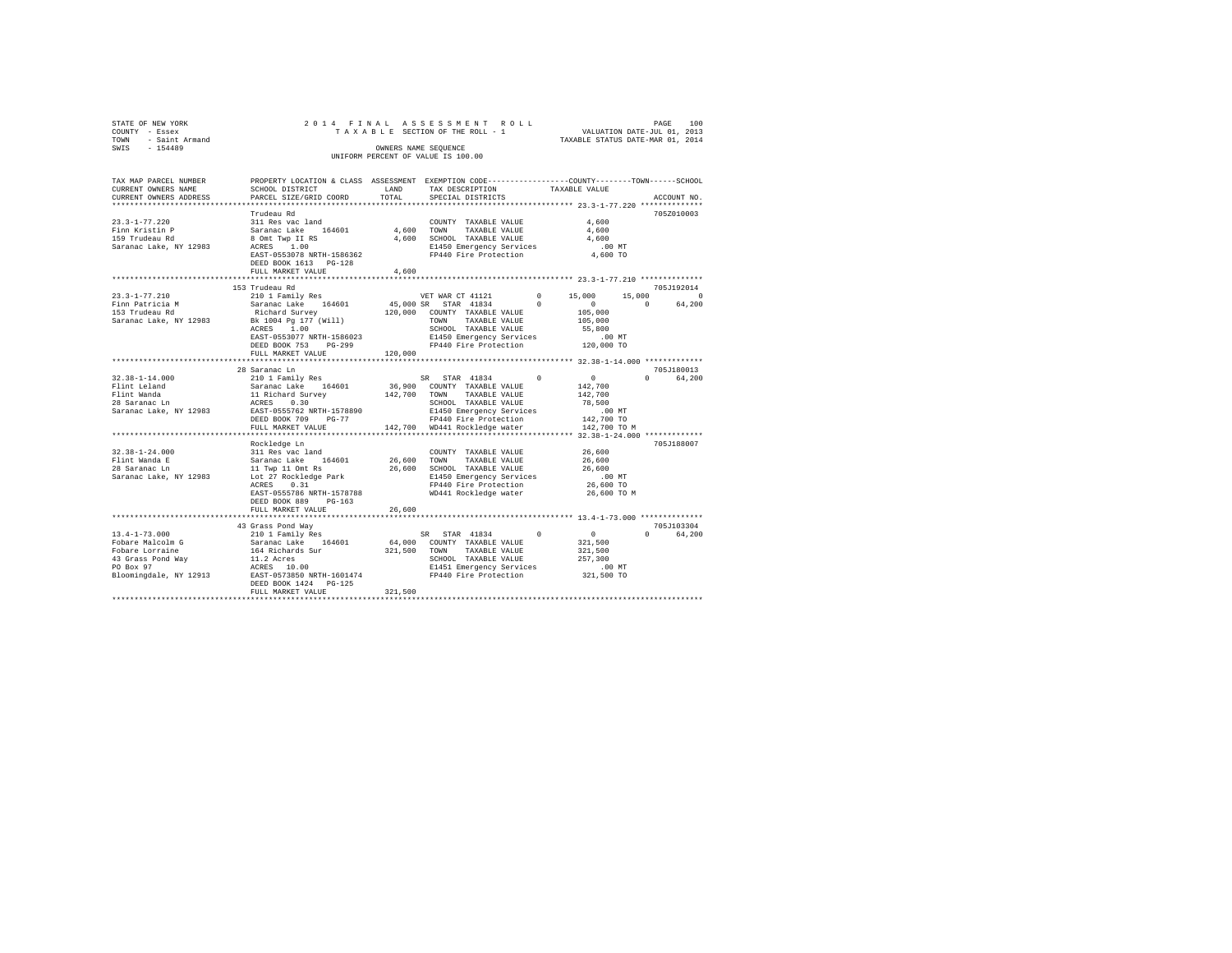| STATE OF NEW YORK                  | 2014 FINAL ASSESSMENT ROLL      | 1.01<br>PAGE                     |  |  |  |  |  |  |  |
|------------------------------------|---------------------------------|----------------------------------|--|--|--|--|--|--|--|
| COUNTY - Essex                     | TAXABLE SECTION OF THE ROLL - 1 | VALUATION DATE-JUL 01, 2013      |  |  |  |  |  |  |  |
| TOWN - Saint Armand                |                                 | TAXABLE STATUS DATE-MAR 01, 2014 |  |  |  |  |  |  |  |
| SWTS<br>$-154489$                  | OWNERS NAME SEOUENCE            |                                  |  |  |  |  |  |  |  |
| UNIFORM PERCENT OF VALUE IS 100.00 |                                 |                                  |  |  |  |  |  |  |  |
|                                    |                                 |                                  |  |  |  |  |  |  |  |

| TAX MAP PARCEL NUMBER                      |                                                                                                                      |              |                                                                       | PROPERTY LOCATION & CLASS ASSESSMENT EXEMPTION CODE----------------COUNTY-------TOWN-----SCHOOL |  |
|--------------------------------------------|----------------------------------------------------------------------------------------------------------------------|--------------|-----------------------------------------------------------------------|-------------------------------------------------------------------------------------------------|--|
| CURRENT OWNERS NAME                        | SCHOOL DISTRICT                                                                                                      | LAND         | TAX DESCRIPTION                                                       | TAXABLE VALUE                                                                                   |  |
| CURRENT OWNERS ADDRESS                     | PARCEL SIZE/GRID COORD                                                                                               | TOTAL        | SPECIAL DISTRICTS                                                     | ACCOUNT NO.                                                                                     |  |
|                                            |                                                                                                                      |              |                                                                       |                                                                                                 |  |
|                                            | 12 George & Bliss Ln                                                                                                 |              |                                                                       | 705J104309                                                                                      |  |
| $33.8 - 2 - 4.000$                         | 260 Seasonal res - WTRFNT                                                                                            |              | COUNTY TAXABLE VALUE                                                  | 461,300                                                                                         |  |
| For Our Kidz LLC                           |                                                                                                                      | 400,200 TOWN | TAXABLE VALUE                                                         | 461,300                                                                                         |  |
| c/o Marcy E Quinn                          |                                                                                                                      |              | 461,300 SCHOOL TAXABLE VALUE                                          | 461,300                                                                                         |  |
| 4 Appleton Rd                              | Saranac Lake - WIKENT<br>Saranac Lake 164601<br>311 Richards Sur<br>ACRES 1.97<br>EAST-0595036 NRTH-1582676          |              | BTI44 BTI District                                                    | .00MT                                                                                           |  |
| Rexford, NY 12148                          |                                                                                                                      |              | E1450 Emergency Services .00 MT<br>FP403 Fire Pro LP Lake  461,300 TO |                                                                                                 |  |
|                                            | DEED BOOK 1740 PG-160                                                                                                |              |                                                                       |                                                                                                 |  |
|                                            | FULL MARKET VALUE                                                                                                    | 461,300      |                                                                       |                                                                                                 |  |
|                                            |                                                                                                                      |              |                                                                       |                                                                                                 |  |
|                                            | Goodspeed Ln                                                                                                         |              |                                                                       | 7079903604                                                                                      |  |
| $15. - 1 - 17.000$                         | 910 Priv forest                                                                                                      |              | COUNTY TAXABLE VALUE                                                  | 80,300                                                                                          |  |
| Forrence Peter                             | Saranac Lake 164601 80,300 TOWN                                                                                      |              | TAXABLE VALUE                                                         | 80,300                                                                                          |  |
| Forrence Cornelia                          |                                                                                                                      |              | 80,300 SCHOOL TAXABLE VALUE                                           | 80,300                                                                                          |  |
| 3531 Lakeshore Rd                          | 368 Richards Sur<br>ACRES 102.60                                                                                     |              | E1451 Emergency Services                                              | $.00$ MT                                                                                        |  |
| Peru, NY 12972                             |                                                                                                                      |              | FP440 Fire Protection 80,300 TO                                       |                                                                                                 |  |
|                                            | EAST-0603694 NRTH-1610653<br>DEED BOOK 1763 PG-88                                                                    |              |                                                                       |                                                                                                 |  |
| PRIOR OWNER ON 3/01/2014 FULL MARKET VALUE |                                                                                                                      | 80,300       |                                                                       |                                                                                                 |  |
| Lincoln Brook Partners LLC                 |                                                                                                                      |              |                                                                       |                                                                                                 |  |
|                                            |                                                                                                                      |              |                                                                       |                                                                                                 |  |
|                                            |                                                                                                                      |              |                                                                       | 7079903602                                                                                      |  |
| $15. - 1 - 18.000$                         | Gillespie Dr                                                                                                         |              | COUNTY TAXABLE VALUE                                                  | 20,200                                                                                          |  |
| Forrence Peter                             | 322 Rural vac>10<br>Saranac Lake 164601<br>367 Richards Sur<br>ACRES 30.40<br>RES 30.40<br>EAST-0603584 NRTH-1611970 | 20,200 TOWN  | TAXABLE VALUE                                                         | 20,200                                                                                          |  |
| Forrence Cornelia                          |                                                                                                                      |              | 20,200 SCHOOL TAXABLE VALUE                                           | 20,200                                                                                          |  |
| 3531 Lakeshore Rd                          |                                                                                                                      |              |                                                                       |                                                                                                 |  |
|                                            |                                                                                                                      |              | E1451 Emergency Services .00 MT<br>FP440 Fire Protection              |                                                                                                 |  |
| Peru, NY 12972                             |                                                                                                                      |              |                                                                       | 20,200 TO                                                                                       |  |
| PRIOR OWNER ON 3/01/2014 FULL MARKET VALUE | DEED BOOK 1763 PG-88                                                                                                 |              |                                                                       |                                                                                                 |  |
|                                            |                                                                                                                      | 20,200       |                                                                       |                                                                                                 |  |
| Lincoln Brook Partners LLC                 |                                                                                                                      |              |                                                                       |                                                                                                 |  |
|                                            |                                                                                                                      |              |                                                                       |                                                                                                 |  |
|                                            | Goodspeed Ln                                                                                                         |              |                                                                       | 705J103311                                                                                      |  |
| $15. - 1 - 51.000$                         | 910 Priv forest                                                                                                      |              | COUNTY TAXABLE VALUE 91.200                                           |                                                                                                 |  |
| Forrence Peter                             |                                                                                                                      |              | 91,200 TOWN TAXABLE VALUE                                             | 91,200                                                                                          |  |
| 3531 Route 9                               | Saranac Lake 164601<br>363 Richards Sur<br>ACRES 68.60                                                               |              | 91,200 SCHOOL TAXABLE VALUE                                           | 91,200                                                                                          |  |
| Peru, NY 12972                             |                                                                                                                      |              | E1451 Emergency Services                                              | $.00$ MT                                                                                        |  |
|                                            | EAST-0602377 NRTH-1606975                                                                                            |              | FP440 Fire Protection                                                 | 91,200 TO                                                                                       |  |
|                                            | DEED BOOK 1659 PG-43                                                                                                 |              |                                                                       |                                                                                                 |  |
|                                            | FULL MARKET VALUE                                                                                                    | 91,200       |                                                                       |                                                                                                 |  |
|                                            |                                                                                                                      |              |                                                                       |                                                                                                 |  |
|                                            | 184 Goodspeed Ln                                                                                                     |              |                                                                       | 705J103201                                                                                      |  |
|                                            |                                                                                                                      |              | COUNTY TAXABLE VALUE                                                  | 254,300                                                                                         |  |
|                                            |                                                                                                                      | 54,100 TOWN  | TAXABLE VALUE                                                         | 254,300                                                                                         |  |
|                                            |                                                                                                                      |              | 254,300 SCHOOL TAXABLE VALUE                                          | 254,300                                                                                         |  |
|                                            |                                                                                                                      |              | E1451 Emergency Services                                              | $.00$ MT                                                                                        |  |
| Peru, NY 12972                             |                                                                                                                      |              | FP440 Fire Protection                                                 | 254,300 TO                                                                                      |  |
|                                            | DEED BOOK 1543 PG-256                                                                                                |              |                                                                       |                                                                                                 |  |
|                                            | FULL MARKET VALUE                                                                                                    | 254,300      |                                                                       |                                                                                                 |  |
|                                            |                                                                                                                      |              |                                                                       |                                                                                                 |  |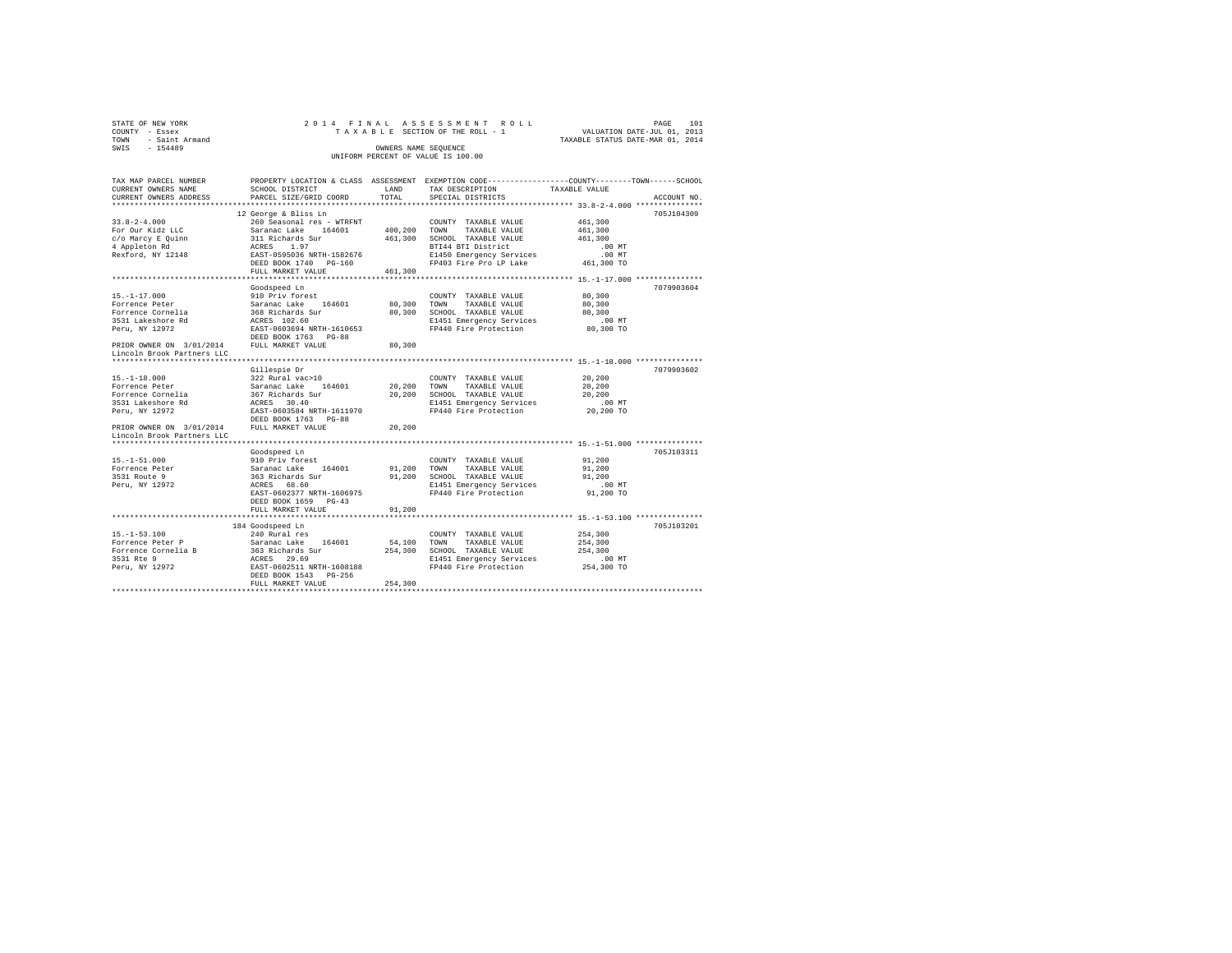| STATE OF NEW YORK                  |  |  | 2014 FINAL ASSESSMENT ROLL      |  |                                  | PAGE | 102 |  |  |
|------------------------------------|--|--|---------------------------------|--|----------------------------------|------|-----|--|--|
| COUNTY - Essex                     |  |  | TAXABLE SECTION OF THE ROLL - 1 |  | VALUATION DATE-JUL 01, 2013      |      |     |  |  |
| TOWN - Saint Armand                |  |  |                                 |  | TAXABLE STATUS DATE-MAR 01, 2014 |      |     |  |  |
| SWIS<br>$-154489$                  |  |  | OWNERS NAME SEOUENCE            |  |                                  |      |     |  |  |
| UNIFORM PERCENT OF VALUE IS 100.00 |  |  |                                 |  |                                  |      |     |  |  |

| TAX MAP PARCEL NUMBER<br>CURRENT OWNERS NAME | PROPERTY LOCATION & CLASS ASSESSMENT EXEMPTION CODE----------------COUNTY-------TOWN------SCHOOL<br>SCHOOL DISTRICT | LAND     | TAX DESCRIPTION               | TAXABLE VALUE                                             |                                 |
|----------------------------------------------|---------------------------------------------------------------------------------------------------------------------|----------|-------------------------------|-----------------------------------------------------------|---------------------------------|
| CURRENT OWNERS ADDRESS                       | PARCEL SIZE/GRID COORD                                                                                              | TOTAL    | SPECIAL DISTRICTS             |                                                           | ACCOUNT NO.                     |
|                                              | 23 James Way                                                                                                        |          |                               |                                                           | 705J103014                      |
| $13.4 - 2 - 11.002$                          | 210 1 Family Res                                                                                                    |          | SR STAR 41834                 | $\Omega$<br>$\mathbf{0}$                                  | $\Omega$ and $\Omega$<br>64,200 |
| Forrester Bettijane                          | Saranac Lake 164601                                                                                                 |          | 35,800 COUNTY TAXABLE VALUE   | 116,500                                                   |                                 |
| 23 James Way                                 | 123 Richards Sur                                                                                                    | 116,500  | TOWN TAXABLE VALUE            | 116,500                                                   |                                 |
| Bloomingdale, NY 12913                       | ACRES 2.72                                                                                                          |          | SCHOOL TAXABLE VALUE          | 52,300                                                    |                                 |
|                                              | EAST-0567225 NRTH-1602974                                                                                           |          | E1451 Emergency Services      | $.00$ MT                                                  |                                 |
|                                              | DEED BOOK 1154 PG-333                                                                                               |          | FP440 Fire Protection         | 116,500 TO                                                |                                 |
|                                              | FULL MARKET VALUE                                                                                                   | 116,500  |                               |                                                           |                                 |
|                                              | *****************************                                                                                       |          |                               |                                                           |                                 |
|                                              | 299 River Rd                                                                                                        |          |                               |                                                           | 705J103514                      |
| $13.4 - 1 - 61.100$                          | 240 Rural res                                                                                                       |          | RES. STAR 41854               | $\Omega$<br>$\circ$                                       | $\Omega$<br>30,000              |
| Fortune Timothy J                            | Saranac Lake 164601                                                                                                 |          | 54,800 COUNTY TAXABLE VALUE   | 125,000                                                   |                                 |
| Fortune Diana M                              | 143 Richards Sur                                                                                                    |          | 125,000 TOWN<br>TAXABLE VALUE | 125,000                                                   |                                 |
| 299 River Rd                                 | ACRES 37.90                                                                                                         |          | SCHOOL TAXABLE VALUE          | 95,000                                                    |                                 |
| Bloomingdale, NY 12913                       | EAST-0570634 NRTH-1602971                                                                                           |          | E1451 Emergency Services      | $.00$ MT                                                  |                                 |
|                                              | DEED BOOK 869 PG-59                                                                                                 |          | FP440 Fire Protection         | 125,000 TO                                                |                                 |
|                                              | FULL MARKET VALUE                                                                                                   | 125,000  |                               |                                                           |                                 |
|                                              |                                                                                                                     |          |                               |                                                           |                                 |
|                                              | River Rd                                                                                                            |          |                               |                                                           | 705J199004                      |
| $14. -1 - 7.120$                             | 311 Res vac land                                                                                                    |          | COUNTY TAXABLE VALUE          | 7,308                                                     |                                 |
| Franklin Falls LLC                           | Saranac Lake 164601                                                                                                 |          | 7.308 TOWN<br>TAXABLE VALUE   | 7.308                                                     |                                 |
| 353 Sullivan Rd                              |                                                                                                                     |          |                               | 7.308                                                     |                                 |
|                                              | 261 Omt Twp 11 Rs                                                                                                   |          | 7,308 SCHOOL TAXABLE VALUE    |                                                           |                                 |
| Peru, NY 12972                               | Also Ease 1003/322                                                                                                  |          | E1451 Emergency Services      | $.00$ MT                                                  |                                 |
|                                              | ACRES 1.70                                                                                                          |          | FP440 Fire Protection         | 7,308 TO                                                  |                                 |
|                                              | EAST-0587265 NRTH-1611142                                                                                           |          |                               |                                                           |                                 |
|                                              | DEED BOOK 1522 PG-162                                                                                               |          |                               |                                                           |                                 |
|                                              | CONSERVATION ESMT % 71.00                                                                                           |          |                               |                                                           |                                 |
|                                              | FULL MARKET VALUE                                                                                                   | 7.308    |                               |                                                           |                                 |
|                                              | *******************                                                                                                 | ******** |                               | **************************** 14.-1-7.130 **************** |                                 |
|                                              | River Rd                                                                                                            |          |                               |                                                           | 705J199005                      |
| $14. - 1 - 7.130$                            | 314 Rural vac<10                                                                                                    |          | COUNTY TAXABLE VALUE          | 957                                                       |                                 |
| Franklin Falls LLC                           | Saranac Lake 164601                                                                                                 |          | 957 TOWN<br>TAXABLE VALUE     | 957                                                       |                                 |
| 353 Sullivan Rd                              | 261 Omt Twp 11 Rs                                                                                                   |          | 957 SCHOOL TAXABLE VALUE      | 957                                                       |                                 |
| Peru, NY 12972                               | Also Ease 1003/322                                                                                                  |          | E1451 Emergency Services      | .00 MT                                                    |                                 |
|                                              | ACRES 4.10                                                                                                          |          | FP440 Fire Protection         | 957 TO                                                    |                                 |
|                                              | EAST-0589465 NRTH-1611509                                                                                           |          |                               |                                                           |                                 |
|                                              | DEED BOOK 1522 PG-162                                                                                               |          |                               |                                                           |                                 |
|                                              | CONSERVATION ESMT % 71.00                                                                                           |          |                               |                                                           |                                 |
|                                              | FULL MARKET VALUE                                                                                                   | 957      |                               |                                                           |                                 |
|                                              |                                                                                                                     |          |                               |                                                           |                                 |
|                                              | River Rd                                                                                                            |          |                               |                                                           | 705Z000014                      |
| $14. - 1 - 7.140$                            | 314 Rural vac<10 - WTRFNT                                                                                           |          | COUNTY TAXABLE VALUE          | 17,719                                                    |                                 |
| Franklin Falls LLC                           | Saranac Lake 164601                                                                                                 |          | 17,719 TOWN<br>TAXABLE VALUE  | 17,719                                                    |                                 |
| 353 Sullivan Rd                              | 261 Omt Twp 11 Rs                                                                                                   |          | 17,719 SCHOOL TAXABLE VALUE   | 17,719                                                    |                                 |
| Peru, NY 12972                               | ACRES<br>0.29                                                                                                       |          | E1451 Emergency Services      | $.00$ MT                                                  |                                 |
|                                              | EAST-0589938 NRTH-1609710                                                                                           |          | FP440 Fire Protection         | 17,719 TO                                                 |                                 |
|                                              |                                                                                                                     |          |                               |                                                           |                                 |
|                                              | DEED BOOK 1522 PG-162                                                                                               |          |                               |                                                           |                                 |
|                                              | CONSERVATION ESMT % 71.00                                                                                           |          |                               |                                                           |                                 |
|                                              | FULL MARKET VALUE                                                                                                   | 17,719   |                               |                                                           |                                 |
|                                              |                                                                                                                     |          |                               |                                                           |                                 |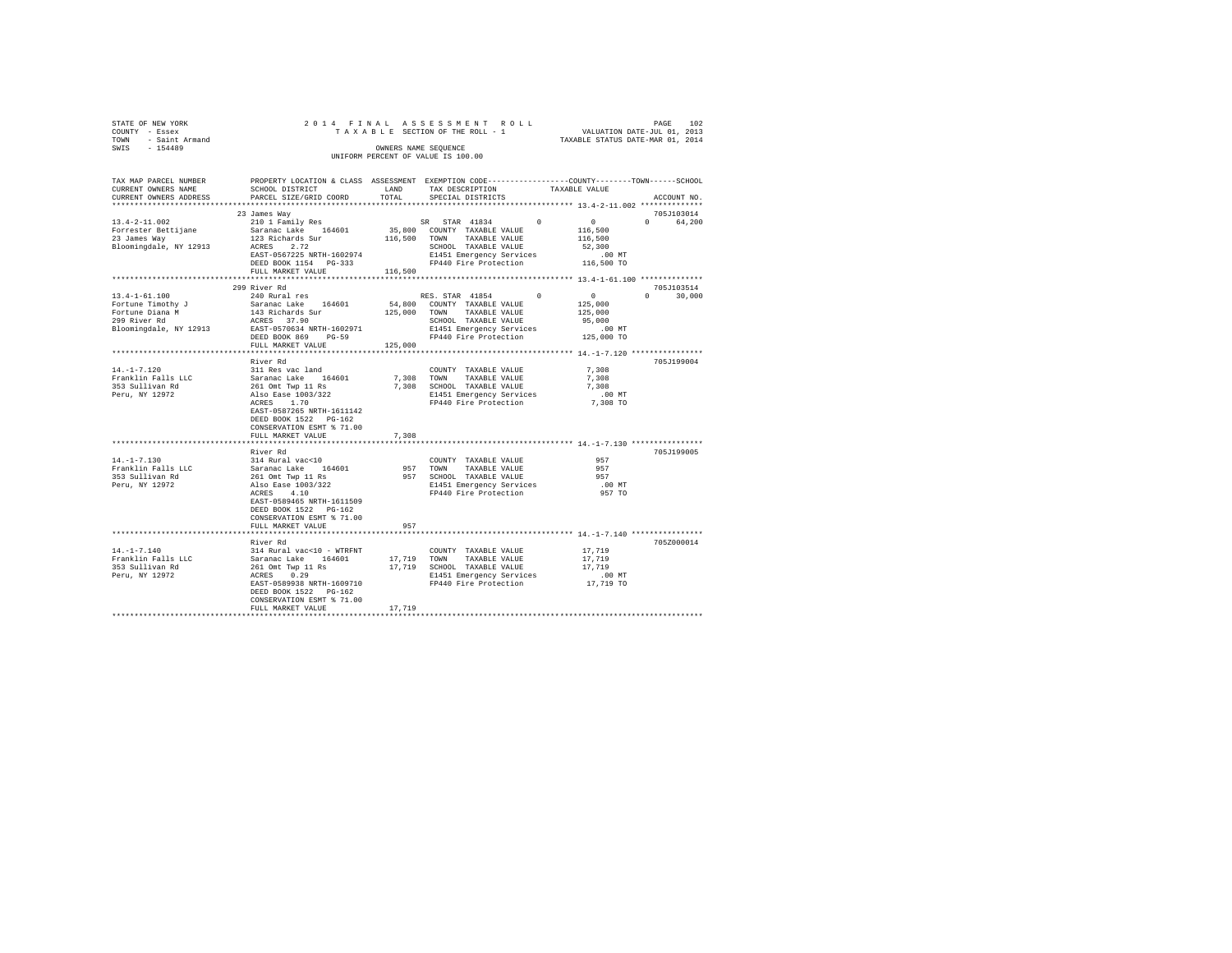| STATE OF NEW YORK |                     |  |  | 2014 FINAL ASSESSMENT ROLL         |  |                                  | PAGE | 103 |
|-------------------|---------------------|--|--|------------------------------------|--|----------------------------------|------|-----|
| COUNTY - Essex    |                     |  |  | TAXABLE SECTION OF THE ROLL - 1    |  | VALUATION DATE-JUL 01, 2013      |      |     |
|                   | TOWN - Saint Armand |  |  |                                    |  | TAXABLE STATUS DATE-MAR 01, 2014 |      |     |
| SWIS              | $-154489$           |  |  | OWNERS NAME SEOUENCE               |  |                                  |      |     |
|                   |                     |  |  | UNIFORM PERCENT OF VALUE IS 100.00 |  |                                  |      |     |
|                   |                     |  |  |                                    |  |                                  |      |     |

| TAX MAP PARCEL NUMBER  |                                                                                                        |                | PROPERTY LOCATION & CLASS ASSESSMENT EXEMPTION CODE---------------COUNTY-------TOWN-----SCHOOL |               |             |
|------------------------|--------------------------------------------------------------------------------------------------------|----------------|------------------------------------------------------------------------------------------------|---------------|-------------|
| CURRENT OWNERS NAME    | SCHOOL DISTRICT                                                                                        | LAND           | TAX DESCRIPTION                                                                                | TAXABLE VALUE |             |
| CURRENT OWNERS ADDRESS | PARCEL SIZE/GRID COORD                                                                                 | TOTAL          | SPECIAL DISTRICTS                                                                              |               | ACCOUNT NO. |
|                        |                                                                                                        |                |                                                                                                |               |             |
|                        | River Rd                                                                                               |                |                                                                                                |               | 705J103610  |
| $14. - 1 - 7.140/1$    | 260 Seasonal res                                                                                       |                | COUNTY TAXABLE VALUE                                                                           | 15,800        |             |
| Franklin Falls LLC     |                                                                                                        |                |                                                                                                | 15,800        |             |
| 353 Sullivan Rd        | Saranac Lake 164601 12,000 TOWN TAXABLE VALUE<br>In Tm # 14.000-1-7.100 15,800 SCHOOL TAXABLE VALUE    |                |                                                                                                | 15,800        |             |
| Peru, NY 12972         | Camp 7-261-11 Gin & Tonic                                                                              |                | E1451 Emergency Services                                                                       | $.00$ MT      |             |
|                        | EAST-0589938 NRTH-1609710                                                                              |                | FP440 Fire Protection 15,800 TO                                                                |               |             |
|                        | DEED BOOK 1522 PG-162                                                                                  |                |                                                                                                |               |             |
|                        | FULL MARKET VALUE                                                                                      | 15,800         |                                                                                                |               |             |
|                        |                                                                                                        | ************** |                                                                                                |               |             |
|                        | Franklin Falls Dam                                                                                     |                |                                                                                                |               | 705J103702  |
| $14. - 1 - 8.100$      | 910 Priv forest - WTRFNT                                                                               |                | COUNTY TAXABLE VALUE                                                                           | 136,561       |             |
| Franklin Falls LLC     | Saranac Lake 164601                                                                                    |                | 136,561 TOWN TAXABLE VALUE                                                                     | 136,561       |             |
| 353 Sullivan Rd        |                                                                                                        |                | 136,561 SCHOOL TAXABLE VALUE                                                                   | 136,561       |             |
| Peru, NY 12972         | 281 Richards Sur<br>ACRES 68.17                                                                        |                | E1451 Emergency Services                                                                       | $.00$ MT      |             |
|                        | EAST-0591824 NRTH-1610830                                                                              |                | FP440 Fire Protection                                                                          | 136,561 TO    |             |
|                        | DEED BOOK 1522 PG-162                                                                                  |                |                                                                                                |               |             |
|                        | CONSERVATION ESMT % 71.00                                                                              |                |                                                                                                |               |             |
|                        | FULL MARKET VALUE                                                                                      | 136.561        |                                                                                                |               |             |
|                        |                                                                                                        |                |                                                                                                |               |             |
|                        |                                                                                                        |                |                                                                                                |               |             |
|                        | 246 Franklin Falls Dam                                                                                 |                |                                                                                                |               | 705J103605  |
| $14. - 1 - 8.100/1$    | 260 Seasonal res - WTRFNT                                                                              |                | COUNTY TAXABLE VALUE                                                                           | 37,400        |             |
| Franklin Falls LLC     | Saranac Lake 164601                                                                                    |                | 12,000 TOWN TAXABLE VALUE                                                                      | 37,400        |             |
| 353 Sullivan Rd        | In Tax Map # 014.00-01-08 37,400 SCHOOL TAXABLE VALUE                                                  |                |                                                                                                | 37,400        |             |
| Peru, NY 12972         | Camp 2 28-281-11                                                                                       |                | E1451 Emergency Services                                                                       | $.00$ MT      |             |
|                        | Trailor & Camps                                                                                        |                | FP440 Fire Protection                                                                          | 37,400 TO     |             |
|                        | EAST-0591824 NRTH-1610830                                                                              |                |                                                                                                |               |             |
|                        | DEED BOOK 1522 PG-162                                                                                  |                |                                                                                                |               |             |
|                        | FULL MARKET VALUE                                                                                      | 37,400         |                                                                                                |               |             |
|                        |                                                                                                        |                |                                                                                                |               |             |
|                        | Franklin Falls Dam                                                                                     |                |                                                                                                |               | 705J103613  |
| $14. -1 - 8.100/2$     | 210 1 Family Res - WTRFNT                                                                              |                | COUNTY TAXABLE VALUE                                                                           | 94,700        |             |
| Franklin Falls LLC     |                                                                                                        |                |                                                                                                | 94,700        |             |
| 353 Sullivan Rd        | Saranac Lake 164601 12,000 TOWN TAXABLE VALUE<br>In Tax Map # 014.00-01-08 94,700 SCHOOL TAXABLE VALUE |                |                                                                                                | 94,700        |             |
| Peru, NY 12972         | Camp 1-281-11                                                                                          |                | E1451 Emergency Services                                                                       | $.00$ MT      |             |
|                        | EAST-0591824 NRTH-1610830                                                                              |                | FP440 Fire Protection                                                                          | 94,700 TO     |             |
|                        | DEED BOOK 1522 PG-162                                                                                  |                |                                                                                                |               |             |
|                        | FULL MARKET VALUE                                                                                      |                |                                                                                                |               |             |
|                        |                                                                                                        | 94,700         |                                                                                                |               |             |
|                        |                                                                                                        |                |                                                                                                |               |             |
|                        | River Rd                                                                                               |                |                                                                                                |               | 705J103615  |
| $14. - 1 - 9.000$      | 910 Priv forest                                                                                        |                | COUNTY TAXABLE VALUE                                                                           | 14,500        |             |
| Franklin Falls LLC     | Saranac Lake 164601<br>301 Richards Survey                                                             | 14,500 TOWN    | TAXABLE VALUE                                                                                  | 14,500        |             |
| 353 Sullivan Rd        |                                                                                                        |                | 14,500 SCHOOL TAXABLE VALUE                                                                    | 14,500        |             |
| Peru, NY 12972         | 100ac Deed                                                                                             |                | E1451 Emergency Services                                                                       | $.00$ MT      |             |
|                        | ACRES 90.00                                                                                            |                | FP440 Fire Protection 14,500 TO                                                                |               |             |
|                        | EAST-0593478 NRTH-1611214                                                                              |                |                                                                                                |               |             |
|                        | DEED BOOK 1522 PG-162                                                                                  |                |                                                                                                |               |             |
|                        | CONSERVATION ESMT % 71.00                                                                              |                |                                                                                                |               |             |
|                        | FULL MARKET VALUE                                                                                      | 14,500         |                                                                                                |               |             |
|                        |                                                                                                        |                |                                                                                                |               |             |
|                        |                                                                                                        |                |                                                                                                |               |             |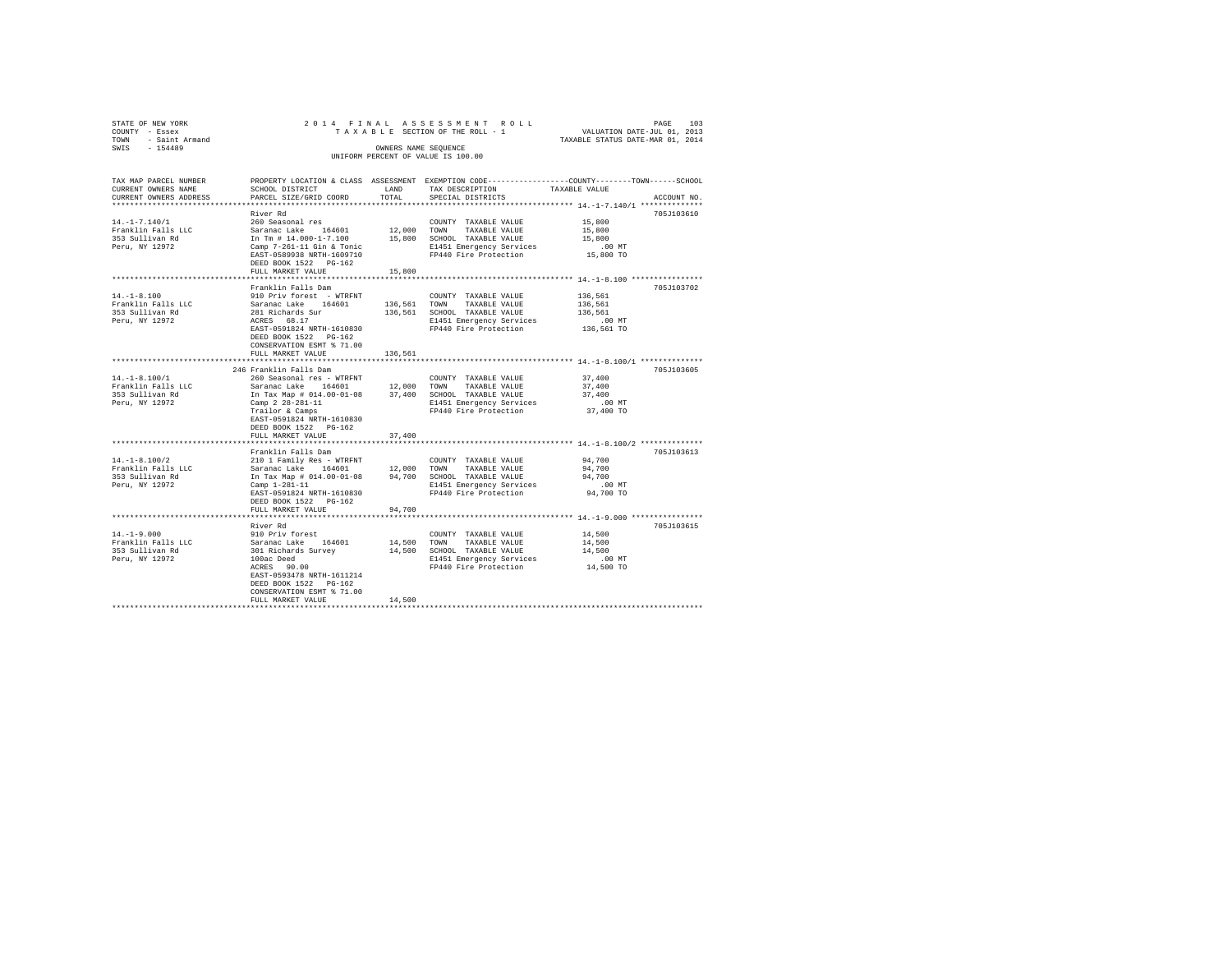| STATE OF NEW YORK<br>COUNTY - Essex<br>- Saint Armand<br>TOWN<br>SWIS - 154489                                             |                                                                                                                                                                                                 |                              | 2014 FINAL ASSESSMENT ROLL<br>TAXABLE SECTION OF THE ROLL - 1<br>TAXABLE SECTION OF THE ROLL - 1<br>TAXABLE STATUS DATE-MAR 01, 2014<br>OWNERS NAME SEQUENCE<br>UNIFORM PERCENT OF VALUE IS 100.00 |                                                                            | PAGE<br>104                       |
|----------------------------------------------------------------------------------------------------------------------------|-------------------------------------------------------------------------------------------------------------------------------------------------------------------------------------------------|------------------------------|----------------------------------------------------------------------------------------------------------------------------------------------------------------------------------------------------|----------------------------------------------------------------------------|-----------------------------------|
| TAX MAP PARCEL NUMBER<br>CURRENT OWNERS NAME<br>CURRENT OWNERS ADDRESS                                                     | SCHOOL DISTRICT<br>PARCEL SIZE/GRID COORD                                                                                                                                                       | LAND<br>TOTAL                | PROPERTY LOCATION & CLASS ASSESSMENT EXEMPTION CODE---------------COUNTY-------TOWN------SCHOOL<br>TAX DESCRIPTION<br>SPECIAL DISTRICTS                                                            | TAXABLE VALUE                                                              | ACCOUNT NO.                       |
| $23.3 - 2 - 17.100$<br>Frechette Daniel R<br>Frechette Elaine M<br>42 Mt Pisgah Rd<br>PO Box 351<br>Saranac Lake, NY 12983 | 42 Mount Pisqah Ln<br>Rs Twp 11 Omt Lot 9 286,200<br>Db 847 Pg 315<br>1.03 BANK WFARGO<br>ACRES<br>EAST-0553809 NRTH-1584776<br>DEED BOOK 989 PG-211                                            |                              | RES. STAR 41854 0<br>TOWN<br>TAXABLE VALUE<br>SCHOOL TAXABLE VALUE<br>E1450 Emergency Services<br>FP440 Fire Protection                                                                            | $\sim$ 0 $\sim$<br>286,200<br>286,200<br>256,200<br>$.00$ MT<br>286,200 TO | 705-1174006<br>$\Omega$<br>30,000 |
|                                                                                                                            | FULL MARKET VALUE                                                                                                                                                                               | 286,200                      |                                                                                                                                                                                                    |                                                                            |                                   |
| $23.3 - 2 - 17.200$<br>Frechette Michael J<br>Frechette Lisa W<br>102 Olive St<br>Saranac Lake, NY 12983                   | Mount Pisgah Ln<br>311 Res vac land<br>Saranac Lake 164601<br>9 RS Twp 11 Omt<br>ACRES 1.05<br>EAST-0553592 NRTH-1584784<br>DEED BOOK 1725 PG-209<br>FULL MARKET VALUE                          | 33,600<br>33,600<br>33,600   | COUNTY TAXABLE VALUE<br>TOWN<br>TAXABLE VALUE<br>SCHOOL TAXABLE VALUE<br>E1450 Emergency Services<br>FP440 Fire Protection                                                                         | 33,600<br>33,600<br>33,600<br>.00 MT<br>33,600 TO                          | 705Z013006                        |
| $13.56 - 2 - 18.000$<br>Freeburg Richard A<br>PO Box 16<br>Gabriels, NY 12939                                              | 4 Oregon Plains Rd<br>210 1 Family Res<br>Saranac Lake 164601 18,300<br>101 Richards Sur Omt. 11 72,600<br>ACRES 0.17<br>EAST-0563938 NRTH-1607111<br>DEED BOOK 1254 PG-76<br>FULL MARKET VALUE | 72,600                       | COUNTY TAXABLE VALUE<br>TAXABLE VALUE<br>TOWN<br>SCHOOL TAXABLE VALUE<br>E1451 Emergency Services<br>FP440 Fire Protection                                                                         | 72,600<br>72,600<br>72,600<br>$.00$ MT<br>72,600 TO                        | 702A100813                        |
| $13.4 - 1 - 78.200$<br>Frier Barry<br>Mar Stefani<br>368 E 8th St 5AB<br>New York, NY 10009                                | 142 Moose Pond Ln<br>210 1 Family Res<br>Saranac Lake 164601<br>164 Rs Twp 11 Omt<br>ACRES 3.27<br>EAST-0572169 NRTH-1599946<br>DEED BOOK 984<br>$PG-214$<br>FULL MARKET VALUE                  | 37,300<br>140,100<br>140,100 | COUNTY TAXABLE VALUE<br>TOWN<br>TAXABLE VALUE<br>SCHOOL TAXABLE VALUE<br>E1451 Emergency Services<br>FP440 Fire Protection                                                                         | 140,100<br>140,100<br>140,100<br>$.00$ MT<br>140,100 TO                    | 705-7185003                       |

 $\begin{tabular}{cccccc} \textbf{13.56-8-11.000} & \textbf{26.7018} & \textbf{28.818} & \textbf{20.818} & \textbf{21.818} & \textbf{22.818} & \textbf{22.818} & \textbf{22.818} \\ \textbf{23.818} & \textbf{23.818} & \textbf{24.818} & \textbf{25.818} & \textbf{26.818} & \textbf{27.818} & \textbf{28.818} & \textbf{29.800} & \textbf{20.800$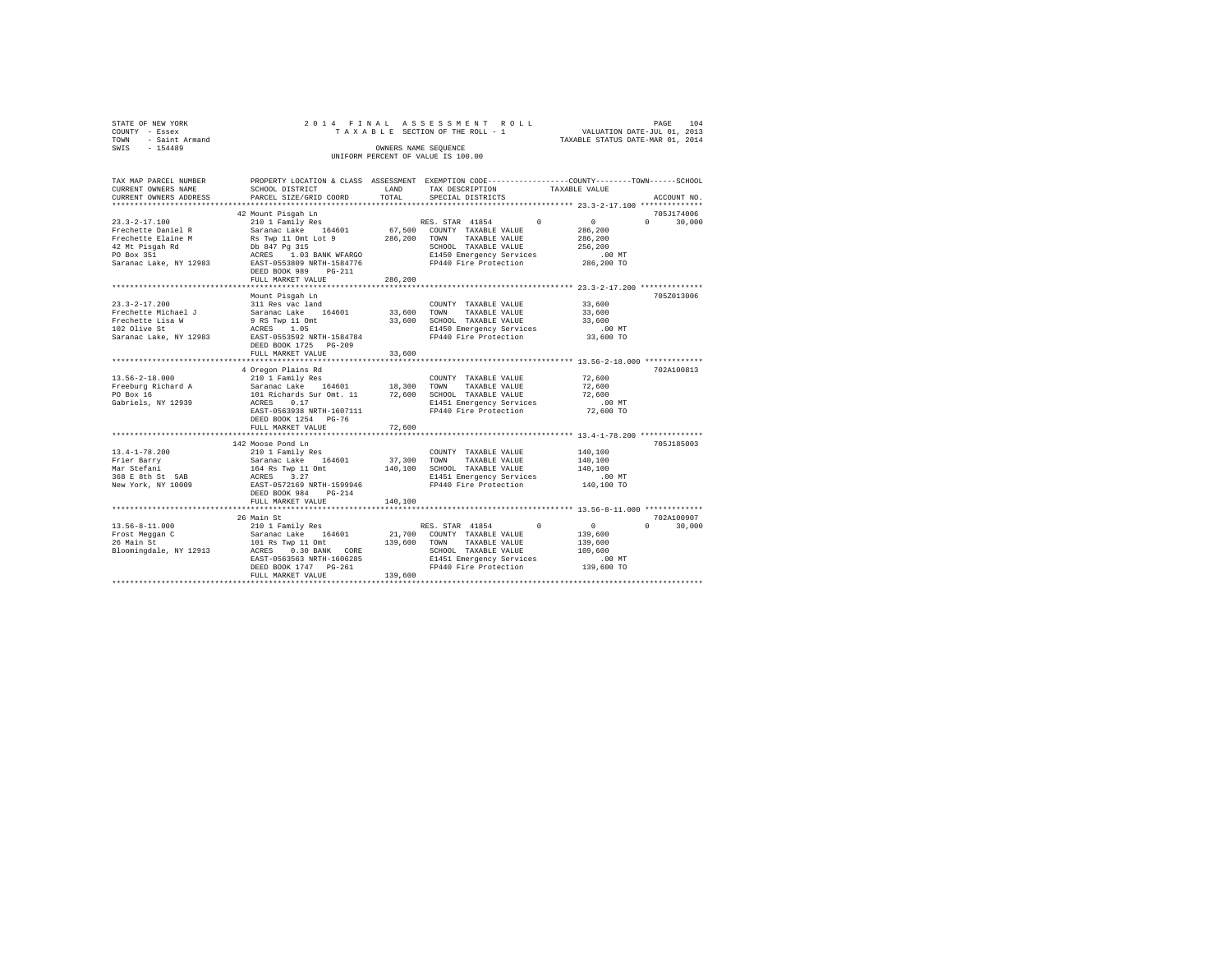| STATE OF NEW YORK<br>COUNTY - Essex<br>TOWN - Saint Armand<br>SWIS - 154489                                                         | 2014 FINAL ASSESSMENT ROLL<br>TAXABLE SECTION OF THE ROLL - 1 VALUATION DATE-JUL 01, 2013<br>TAXABLE STATUS DATE-MAR 01, 2014<br>OWNERS NAME SEQUENCE<br>UNIFORM PERCENT OF VALUE IS 100.00                                                                                                                                                                                                                                     |                |                                                                                                                                                                          |                                                                                                                                 |  |  |  |  |
|-------------------------------------------------------------------------------------------------------------------------------------|---------------------------------------------------------------------------------------------------------------------------------------------------------------------------------------------------------------------------------------------------------------------------------------------------------------------------------------------------------------------------------------------------------------------------------|----------------|--------------------------------------------------------------------------------------------------------------------------------------------------------------------------|---------------------------------------------------------------------------------------------------------------------------------|--|--|--|--|
| TAX MAP PARCEL NUMBER<br>CURRENT OWNERS NAME<br>CURRENT OWNERS ADDRESS                                                              | SCHOOL DISTRICT<br>PARCEL SIZE/GRID COORD                                                                                                                                                                                                                                                                                                                                                                                       | LAND<br>TOTAL. | TAX DESCRIPTION<br>SPECIAL DISTRICTS                                                                                                                                     | PROPERTY LOCATION & CLASS ASSESSMENT EXEMPTION CODE---------------COUNTY-------TOWN------SCHOOL<br>TAXABLE VALUE<br>ACCOUNT NO. |  |  |  |  |
| $13.56 - 8 - 12.000$<br>26 Main St<br>Bloomingdale, NY 12913                                                                        | Vine St<br>311 Res vac land<br>101 Rs Twp 11 Omt<br>ACRES 0.20 BANK CORE E1451 Emergency Services .00 MT<br>EAST-0563543 NRTH-1606385 FP440 Fire Protection 13,300 TO<br>FULL MARKET VALUE                                                                                                                                                                                                                                      | 13,300         | COUNTY TAXABLE VALUE<br>13,300 SCHOOL TAXABLE VALUE                                                                                                                      | 702A100908<br>13,300<br>13,300<br>13,300                                                                                        |  |  |  |  |
| $32.1 - 1 - 2.110$<br>Fuller David<br>Fuller Elizabeth 9 29 Richards Sur<br>121 Branch Farm Rd<br>Saranac Lake, NY 12983 ACRES 1.40 | 333 Trudeau Rd<br>311 Res vac land<br>Saranac Lake 164601 33,900 TOWN TAXABLE VALUE<br>Lot 1 Deer Run<br>EAST-0555968 NRTH-1583512<br>DEED BOOK 1352 PG-266<br>FULL MARKET VALUE                                                                                                                                                                                                                                                | 33,900         | COUNTY TAXABLE VALUE<br>33,900 SCHOOL TAXABLE VALUE<br>E1450 Emergency Services .00 MT<br>FP440 Fire Protection 33,900 TO                                                | 705J102614<br>33,900<br>33,900<br>33,900                                                                                        |  |  |  |  |
| $13.57 - 1 - 5.112$<br>Fuller Jennifer L<br>Fuller Dustin C                                                                         | 1795 NYS Route 3<br>and the contract of the contract of the contract of the contract of the contract of the contract of the contract of the contract of the contract of the contract of the contract of the contract of the contract of the contra<br>Saranac Lake 164601 35,100 COUNTY TAXABLE VALUE<br>121 Omt Twp II Rs 190,100 TOWN TAXABLE VALUE<br>EAST-0565415 NRTH-1607497<br>DEED BOOK 1681 PG-54<br>FULL MARKET VALUE | 190,100        | SCHOOL TAXABLE VALUE<br>E1451 Emergency Services<br>FP440 Fire Protection 190,100 TO                                                                                     | 705Z011006<br>$\sim$ 0 $\sim$ 0<br>$\cap$<br>30,000<br>190,100<br>190,100<br>160,100<br>.00 MT                                  |  |  |  |  |
| $13.4 - 1 - 10.000$<br>PO Box 84<br>Bloomingdale, NY 12913 ACRES 1.70                                                               | 1575 NYS Route 3<br>210 1 Family Res<br>102 Richards Sur 134,<br>ACRES 1.70 128<br>EAST-0565100 NRTH-1603711<br>DEED BOOK 1315 PG-273<br>FULL MARKET VALUE                                                                                                                                                                                                                                                                      | 134,200        | RES. STAR 41854 0 0<br>35,700 COUNTY TAXABLE VALUE<br>134,200 TOWN TAXABLE VALUE<br>SCHOOL TAXABLE VALUE<br>E1451 Emergency Services<br>FP440 Fire Protection 134,200 TO | 705-T103308<br>$0 \t 30.000$<br>134,200<br>134,200<br>104,200<br>.00 MT                                                         |  |  |  |  |

NYS Route 3 705J103107 13.4-1-23.000 311 Res vac land COUNTY TAXABLE VALUE 12,600 Gallo David G Saranac Lake 164601 12,600 TOWN TAXABLE VALUE 12,600 NYS Rte 3 102 Richards Sur 12,600 SCHOOL TAXABLE VALUE 12,600 PO Box 84 ACRES 2.00 E1451 Emergency Services .00 MT Bloominigdale, NY 12913 EAST-0565507 NRTH-1603646 FP440 Fire Protection 12,600 TO DEED BOOK 1315 PG-273 FULL MARKET VALUE 12,600 \*\*\*\*\*\*\*\*\*\*\*\*\*\*\*\*\*\*\*\*\*\*\*\*\*\*\*\*\*\*\*\*\*\*\*\*\*\*\*\*\*\*\*\*\*\*\*\*\*\*\*\*\*\*\*\*\*\*\*\*\*\*\*\*\*\*\*\*\*\*\*\*\*\*\*\*\*\*\*\*\*\*\*\*\*\*\*\*\*\*\*\*\*\*\*\*\*\*\*\*\*\*\*\*\*\*\*\*\*\*\*\*\*\*\*\*\*\*\*\*\*\*\*\*\*\*\*\*\*\*\*\*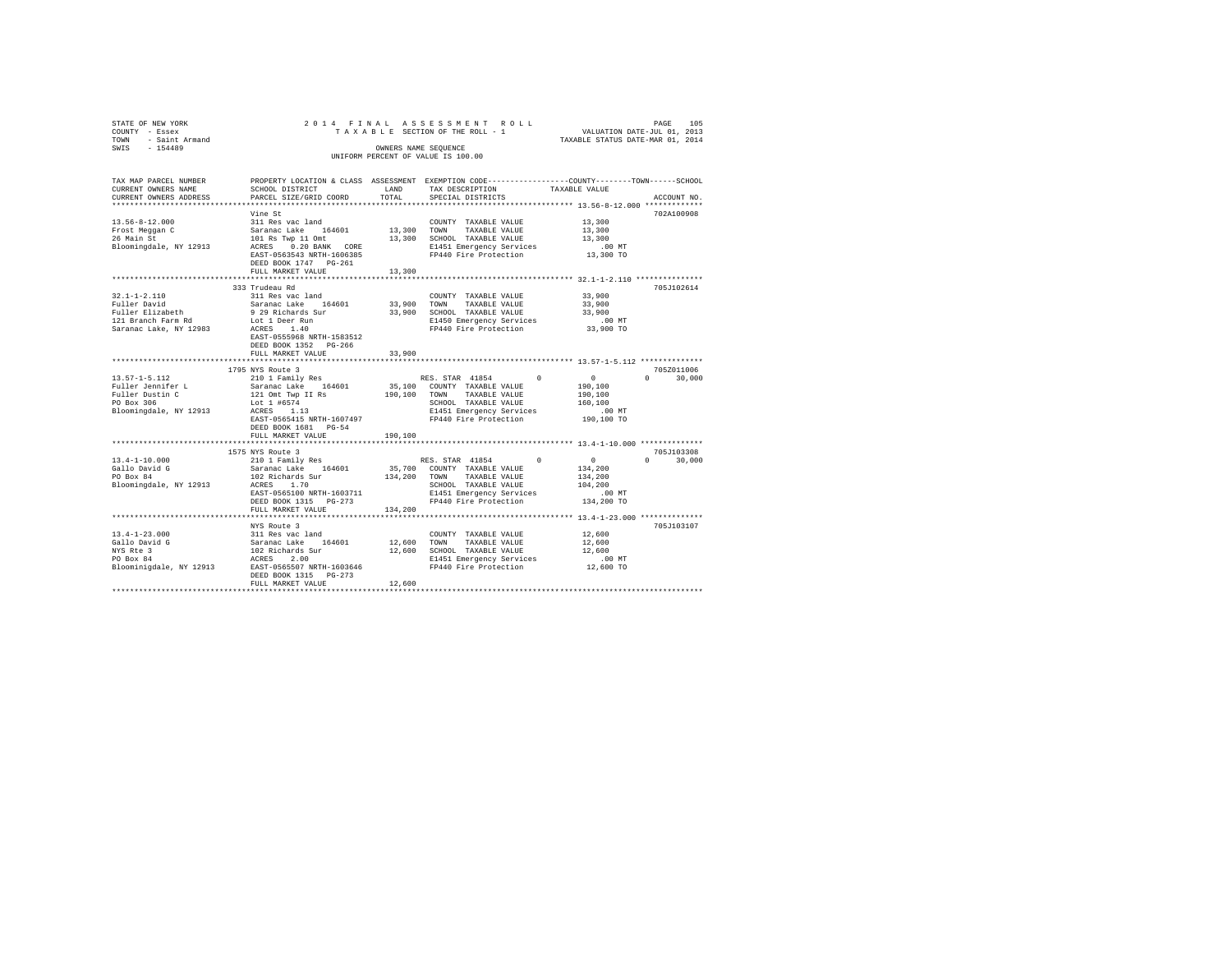| STATE OF NEW YORK   |  |  | 2014 FINAL ASSESSMENT ROLL         |                                  | PAGE                        | 106 |
|---------------------|--|--|------------------------------------|----------------------------------|-----------------------------|-----|
| COUNTY - Essex      |  |  | TAXABLE SECTION OF THE ROLL - 1    |                                  | VALUATION DATE-JUL 01, 2013 |     |
| TOWN - Saint Armand |  |  |                                    | TAXABLE STATUS DATE-MAR 01, 2014 |                             |     |
| SWIS<br>$-154489$   |  |  | OWNERS NAME SEOUENCE               |                                  |                             |     |
|                     |  |  | UNIFORM PERCENT OF VALUE IS 100.00 |                                  |                             |     |
|                     |  |  |                                    |                                  |                             |     |

| TAX MAP PARCEL NUMBER | PROPERTY LOCATION & CLASS ASSESSMENT EXEMPTION CODE----------------COUNTY-------TOWN-----SCHOOL                                                                                                                                                |                                                                                                                                                                                                                                  |                  |             |
|-----------------------|------------------------------------------------------------------------------------------------------------------------------------------------------------------------------------------------------------------------------------------------|----------------------------------------------------------------------------------------------------------------------------------------------------------------------------------------------------------------------------------|------------------|-------------|
|                       |                                                                                                                                                                                                                                                |                                                                                                                                                                                                                                  |                  |             |
|                       |                                                                                                                                                                                                                                                |                                                                                                                                                                                                                                  |                  | ACCOUNT NO. |
|                       |                                                                                                                                                                                                                                                |                                                                                                                                                                                                                                  |                  |             |
|                       | NYS Route 3                                                                                                                                                                                                                                    |                                                                                                                                                                                                                                  |                  | 705J103106  |
|                       |                                                                                                                                                                                                                                                |                                                                                                                                                                                                                                  |                  |             |
|                       |                                                                                                                                                                                                                                                |                                                                                                                                                                                                                                  |                  |             |
|                       |                                                                                                                                                                                                                                                |                                                                                                                                                                                                                                  |                  |             |
|                       |                                                                                                                                                                                                                                                |                                                                                                                                                                                                                                  |                  |             |
|                       |                                                                                                                                                                                                                                                |                                                                                                                                                                                                                                  |                  |             |
|                       |                                                                                                                                                                                                                                                |                                                                                                                                                                                                                                  |                  |             |
|                       |                                                                                                                                                                                                                                                |                                                                                                                                                                                                                                  |                  |             |
|                       |                                                                                                                                                                                                                                                |                                                                                                                                                                                                                                  |                  |             |
|                       | NYS Route 3                                                                                                                                                                                                                                    |                                                                                                                                                                                                                                  |                  | 705J175010  |
|                       | 13.4-1-25.100<br>211 Res vac land<br>311 Res vac land 17,800 TOWN TAXABLE VALUE 17,800<br>211 Res vac land 17,800 TOWN TAXABLE VALUE 17,800<br>20 Box 84 Richards Survey Lot102 17,800 SCHOOL TAXABLE VALUE 17,800<br>20 Box 84 Richar         |                                                                                                                                                                                                                                  |                  |             |
|                       |                                                                                                                                                                                                                                                |                                                                                                                                                                                                                                  |                  |             |
|                       |                                                                                                                                                                                                                                                |                                                                                                                                                                                                                                  |                  |             |
|                       |                                                                                                                                                                                                                                                |                                                                                                                                                                                                                                  |                  |             |
|                       |                                                                                                                                                                                                                                                |                                                                                                                                                                                                                                  |                  |             |
|                       | DEED BOOK 1315 PG-273                                                                                                                                                                                                                          |                                                                                                                                                                                                                                  |                  |             |
|                       |                                                                                                                                                                                                                                                |                                                                                                                                                                                                                                  |                  |             |
|                       |                                                                                                                                                                                                                                                |                                                                                                                                                                                                                                  |                  |             |
|                       | NYS Route 3                                                                                                                                                                                                                                    |                                                                                                                                                                                                                                  |                  | 705J192002  |
|                       |                                                                                                                                                                                                                                                | $\begin{tabular}{llllll} \multicolumn{2}{c}{\textbf{COUNTY}} & \textbf{TAXABLE VALUE} & & \multicolumn{2}{c}{24,500} \\ \multicolumn{2}{c}{\textbf{TOWN}} & \textbf{TAXABLE VALUE} & & \multicolumn{2}{c}{24,500} \end{tabular}$ |                  |             |
|                       |                                                                                                                                                                                                                                                |                                                                                                                                                                                                                                  |                  |             |
|                       |                                                                                                                                                                                                                                                |                                                                                                                                                                                                                                  | 24,500<br>.00 MT |             |
|                       |                                                                                                                                                                                                                                                | E1451 Emergency Services .00 MT<br>FP440 Fire Protection 24,500 TO                                                                                                                                                               |                  |             |
|                       |                                                                                                                                                                                                                                                |                                                                                                                                                                                                                                  |                  |             |
|                       |                                                                                                                                                                                                                                                |                                                                                                                                                                                                                                  |                  |             |
|                       | FULL MARKET VALUE 24,500                                                                                                                                                                                                                       |                                                                                                                                                                                                                                  |                  |             |
|                       | 167 NYS Route 3<br>167 NYS Route 3<br>167 NYS Route 3<br>210 1 Pamily Res (164601 19,200 COUNTY TAXABLE VALUE 16,700 0<br>202 TAVE 3<br>202 TAVE 3<br>202 TAVE 3<br>202 TAXABLE VALUE 116,700 0<br>Bloomingdale, NY 12913 ACRS 0.01 BANKISTARS |                                                                                                                                                                                                                                  |                  |             |
|                       |                                                                                                                                                                                                                                                |                                                                                                                                                                                                                                  |                  |             |
|                       |                                                                                                                                                                                                                                                |                                                                                                                                                                                                                                  |                  |             |
|                       |                                                                                                                                                                                                                                                |                                                                                                                                                                                                                                  |                  |             |
|                       |                                                                                                                                                                                                                                                |                                                                                                                                                                                                                                  |                  |             |
|                       |                                                                                                                                                                                                                                                |                                                                                                                                                                                                                                  |                  |             |
|                       |                                                                                                                                                                                                                                                |                                                                                                                                                                                                                                  |                  |             |
|                       |                                                                                                                                                                                                                                                |                                                                                                                                                                                                                                  |                  |             |
|                       |                                                                                                                                                                                                                                                |                                                                                                                                                                                                                                  |                  |             |
|                       | 65 Rockledge Ln                                                                                                                                                                                                                                |                                                                                                                                                                                                                                  |                  | 705J102814  |
|                       |                                                                                                                                                                                                                                                |                                                                                                                                                                                                                                  |                  |             |
|                       |                                                                                                                                                                                                                                                |                                                                                                                                                                                                                                  |                  |             |
|                       |                                                                                                                                                                                                                                                |                                                                                                                                                                                                                                  |                  |             |
|                       |                                                                                                                                                                                                                                                |                                                                                                                                                                                                                                  |                  |             |
|                       |                                                                                                                                                                                                                                                |                                                                                                                                                                                                                                  |                  |             |
|                       |                                                                                                                                                                                                                                                |                                                                                                                                                                                                                                  |                  |             |
|                       |                                                                                                                                                                                                                                                |                                                                                                                                                                                                                                  |                  |             |
|                       |                                                                                                                                                                                                                                                |                                                                                                                                                                                                                                  |                  |             |
|                       |                                                                                                                                                                                                                                                |                                                                                                                                                                                                                                  |                  |             |
|                       |                                                                                                                                                                                                                                                |                                                                                                                                                                                                                                  |                  |             |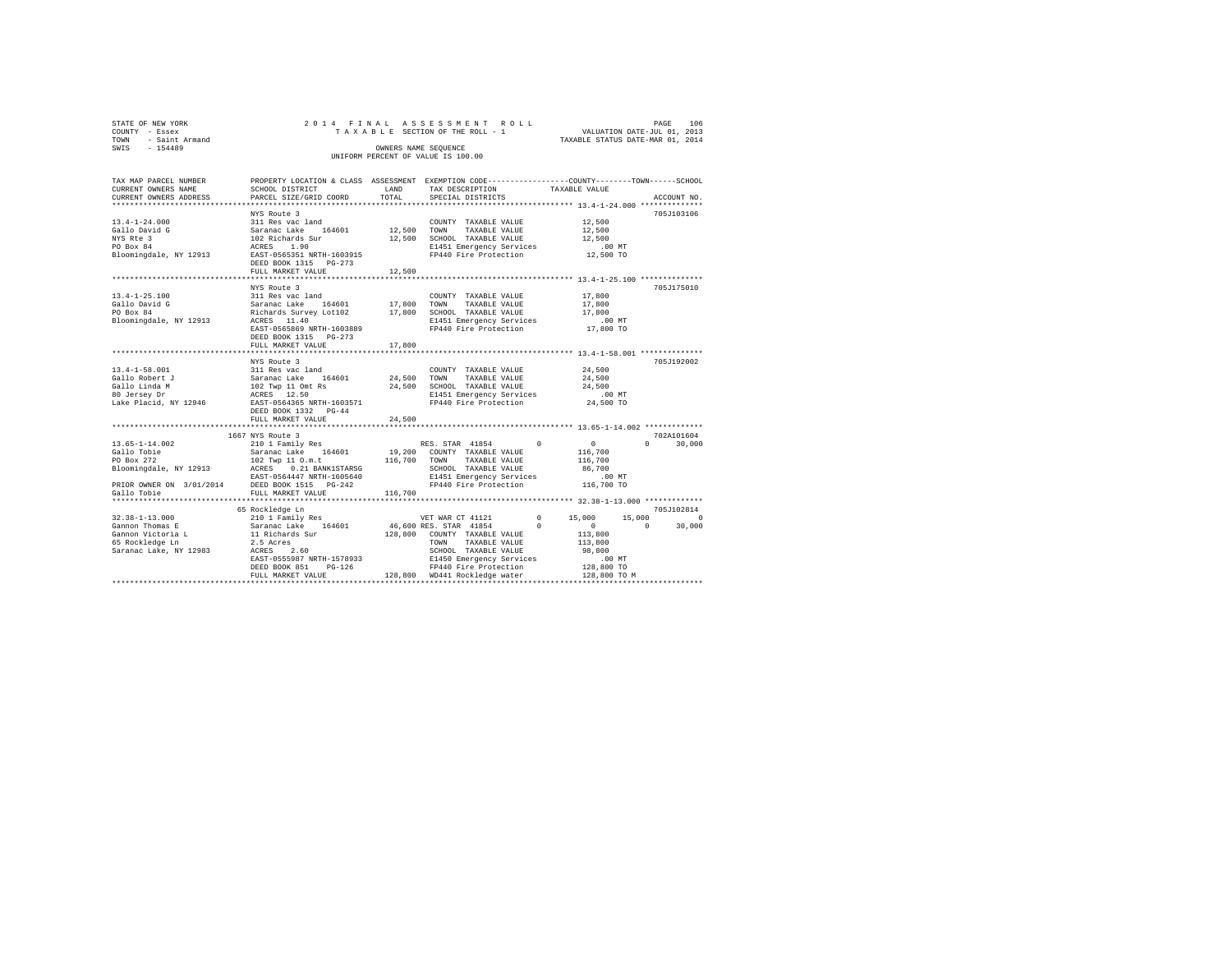|      | STATE OF NEW YORK | 2014 FINAL ASSESSMENT ROLL |  |  |                                    |  |  |  |  |  |  |                                  |                             |  | PAGE | 107 |
|------|-------------------|----------------------------|--|--|------------------------------------|--|--|--|--|--|--|----------------------------------|-----------------------------|--|------|-----|
|      | COUNTY - Essex    |                            |  |  | TAXABLE SECTION OF THE ROLL - 1    |  |  |  |  |  |  |                                  | VALUATION DATE-JUL 01, 2013 |  |      |     |
| TOWN | - Saint Armand    |                            |  |  |                                    |  |  |  |  |  |  | TAXABLE STATUS DATE-MAR 01, 2014 |                             |  |      |     |
| SWIS | $-154489$         |                            |  |  | OWNERS NAME SEOUENCE               |  |  |  |  |  |  |                                  |                             |  |      |     |
|      |                   |                            |  |  | UNIFORM PERCENT OF VALUE IS 100.00 |  |  |  |  |  |  |                                  |                             |  |      |     |

| TAX MAP PARCEL NUMBER<br>CURRENT OWNERS NAME                                                                                                                                                                                                          | PROPERTY LOCATION & CLASS ASSESSMENT EXEMPTION CODE----------------COUNTY-------TOWN------SCHOOL<br>SCHOOL DISTRICT | LAND        | TAX DESCRIPTION                                                                                      | TAXABLE VALUE |               |
|-------------------------------------------------------------------------------------------------------------------------------------------------------------------------------------------------------------------------------------------------------|---------------------------------------------------------------------------------------------------------------------|-------------|------------------------------------------------------------------------------------------------------|---------------|---------------|
| CURRENT OWNERS ADDRESS                                                                                                                                                                                                                                | PARCEL SIZE/GRID COORD                                                                                              | TOTAL       | SPECIAL DISTRICTS                                                                                    |               | ACCOUNT NO.   |
|                                                                                                                                                                                                                                                       |                                                                                                                     |             |                                                                                                      |               |               |
|                                                                                                                                                                                                                                                       |                                                                                                                     |             |                                                                                                      |               |               |
|                                                                                                                                                                                                                                                       |                                                                                                                     |             |                                                                                                      |               |               |
|                                                                                                                                                                                                                                                       |                                                                                                                     |             |                                                                                                      |               |               |
|                                                                                                                                                                                                                                                       |                                                                                                                     |             |                                                                                                      |               |               |
|                                                                                                                                                                                                                                                       |                                                                                                                     |             |                                                                                                      |               |               |
|                                                                                                                                                                                                                                                       |                                                                                                                     |             |                                                                                                      |               |               |
|                                                                                                                                                                                                                                                       |                                                                                                                     |             |                                                                                                      |               |               |
|                                                                                                                                                                                                                                                       | EAST-0561950 NRTH-1604121 E1451 Emergency Services<br>DEED BOOK 1736 PG-239 FP440 Fire Protection                   |             |                                                                                                      | 243,500 TO    |               |
|                                                                                                                                                                                                                                                       | FULL MARKET VALUE                                                                                                   | 243,500     |                                                                                                      |               |               |
|                                                                                                                                                                                                                                                       |                                                                                                                     |             |                                                                                                      |               |               |
|                                                                                                                                                                                                                                                       | Hemlock Way                                                                                                         |             |                                                                                                      |               | 705J103104    |
| 13.4-1-71.111                                                                                                                                                                                                                                         |                                                                                                                     |             | COUNTY TAXABLE VALUE 29,400                                                                          |               |               |
| Garrett Rodney E                                                                                                                                                                                                                                      |                                                                                                                     |             |                                                                                                      | 29,400        |               |
| PO Box 117                                                                                                                                                                                                                                            |                                                                                                                     |             |                                                                                                      | 29,400        |               |
| Saranac Lake, NY 12983                                                                                                                                                                                                                                |                                                                                                                     |             |                                                                                                      | .00MT         |               |
|                                                                                                                                                                                                                                                       | EAST-0574871 NRTH-1600305                                                                                           |             | FP440 Fire Protection 29,400 TO                                                                      |               |               |
|                                                                                                                                                                                                                                                       | DEED BOOK 1327 PG-87                                                                                                |             |                                                                                                      |               |               |
|                                                                                                                                                                                                                                                       | FULL MARKET VALUE                                                                                                   | 29,400      |                                                                                                      |               |               |
|                                                                                                                                                                                                                                                       |                                                                                                                     |             |                                                                                                      |               |               |
|                                                                                                                                                                                                                                                       | Prospect St                                                                                                         |             |                                                                                                      |               | 702A177001    |
| $13.56 - 3 - 9.200$                                                                                                                                                                                                                                   |                                                                                                                     |             | COUNTY TAXABLE VALUE 13,300                                                                          |               |               |
|                                                                                                                                                                                                                                                       |                                                                                                                     |             |                                                                                                      | 13,300        |               |
| Garso Joseph A Jr<br>Garso Cindy W                                                                                                                                                                                                                    |                                                                                                                     |             |                                                                                                      | 13,300        |               |
| 506 Co Rte 18                                                                                                                                                                                                                                         |                                                                                                                     |             |                                                                                                      |               |               |
| Lake Clear, NY 12945 EAST-0562249 NRTH-1607128                                                                                                                                                                                                        |                                                                                                                     |             | E1451 Emergency Services .00 MT<br>FP440 Fire Protection  13,300 TO                                  |               |               |
|                                                                                                                                                                                                                                                       | DEED BOOK 1483 PG-83                                                                                                |             |                                                                                                      |               |               |
|                                                                                                                                                                                                                                                       | FULL MARKET VALUE                                                                                                   | 13,300      |                                                                                                      |               |               |
|                                                                                                                                                                                                                                                       |                                                                                                                     |             |                                                                                                      |               |               |
|                                                                                                                                                                                                                                                       |                                                                                                                     |             |                                                                                                      |               | 705L102509    |
|                                                                                                                                                                                                                                                       |                                                                                                                     |             |                                                                                                      |               | $0 \t 30,000$ |
|                                                                                                                                                                                                                                                       |                                                                                                                     |             |                                                                                                      |               |               |
|                                                                                                                                                                                                                                                       |                                                                                                                     |             |                                                                                                      |               |               |
|                                                                                                                                                                                                                                                       |                                                                                                                     |             | SCHOOL TAXABLE VALUE 74,700<br>E1450 Emergency Services 60 00 MT<br>FP440 Fire Protection 104,700 TO |               |               |
|                                                                                                                                                                                                                                                       |                                                                                                                     |             |                                                                                                      |               |               |
|                                                                                                                                                                                                                                                       | DEED BOOK 1424    PG-298                                                                                            |             |                                                                                                      |               |               |
|                                                                                                                                                                                                                                                       | FULL MARKET VALUE                                                                                                   | 104,700     |                                                                                                      |               |               |
|                                                                                                                                                                                                                                                       |                                                                                                                     |             |                                                                                                      |               |               |
|                                                                                                                                                                                                                                                       | 2084 Gillespie Dr                                                                                                   |             |                                                                                                      |               | 705J102807    |
|                                                                                                                                                                                                                                                       |                                                                                                                     |             | COUNTY TAXABLE VALUE                                                                                 | 46,300        |               |
|                                                                                                                                                                                                                                                       |                                                                                                                     | 35,100 TOWN | TAXABLE VALUE                                                                                        | 46,300        |               |
|                                                                                                                                                                                                                                                       |                                                                                                                     |             | 46,300 SCHOOL TAXABLE VALUE 46,300<br>E1451 Emergency Services .00 MT                                |               |               |
| 19.1-1-19.000<br>19.1-1-19.000<br>Compenhach Margaret Saranac Lake 164601<br>1 Rutland Dr<br>1 Rutland Dr<br>267 Richard Sur<br>267 Richard Sur<br>267 Richard Sur<br>267 Richard Sur<br>267 Richard Sur<br>267 Richard Sur<br>267 Richard Sur<br>267 | ACRES 1.10<br>EAST-0603452 NRTH-1612187                                                                             |             |                                                                                                      |               |               |
|                                                                                                                                                                                                                                                       |                                                                                                                     |             | FP440 Fire Protection                                                                                | 46,300 TO     |               |
|                                                                                                                                                                                                                                                       | DEED BOOK 269<br>PG-487                                                                                             |             |                                                                                                      |               |               |
|                                                                                                                                                                                                                                                       | FULL MARKET VALUE                                                                                                   | 46,300      |                                                                                                      |               |               |
|                                                                                                                                                                                                                                                       |                                                                                                                     |             |                                                                                                      |               |               |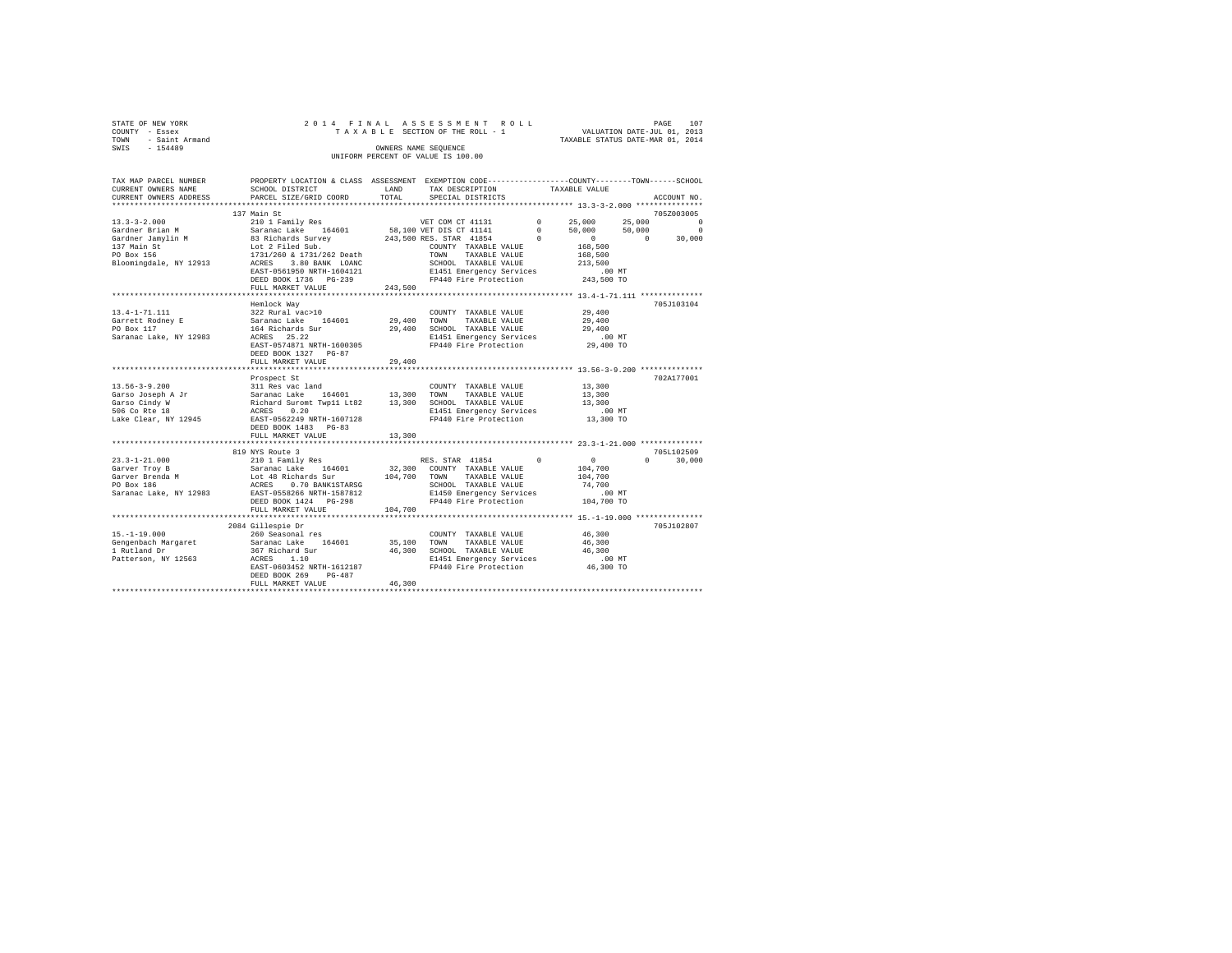| STATE OF NEW YORK                                 |                                                                                               |                      | 2014 FINAL ASSESSMENT ROLL                                                                      |                                         |               |
|---------------------------------------------------|-----------------------------------------------------------------------------------------------|----------------------|-------------------------------------------------------------------------------------------------|-----------------------------------------|---------------|
| COUNTY - Essex                                    |                                                                                               |                      | TAXABLE SECTION OF THE ROLL - 1                                                                 | PAGE 108<br>VALUATION DATE-JUL 01, 2013 |               |
| TOWN - Saint Armand                               |                                                                                               |                      |                                                                                                 | TAXABLE STATUS DATE-MAR 01, 2014        |               |
| SWIS - 154489                                     |                                                                                               | OWNERS NAME SEQUENCE |                                                                                                 |                                         |               |
|                                                   |                                                                                               |                      | UNIFORM PERCENT OF VALUE IS 100.00                                                              |                                         |               |
|                                                   |                                                                                               |                      |                                                                                                 |                                         |               |
|                                                   |                                                                                               |                      |                                                                                                 |                                         |               |
| TAX MAP PARCEL NUMBER                             |                                                                                               |                      | PROPERTY LOCATION & CLASS ASSESSMENT EXEMPTION CODE----------------COUNTY-------TOWN-----SCHOOL |                                         |               |
| CURRENT OWNERS NAME                               | SCHOOL DISTRICT                                                                               | LAND                 | TAX DESCRIPTION                                                                                 | TAXABLE VALUE                           |               |
|                                                   |                                                                                               |                      |                                                                                                 |                                         |               |
| CURRENT OWNERS ADDRESS                            | PARCEL SIZE/GRID COORD                                                                        | TOTAL                | SPECIAL DISTRICTS                                                                               |                                         | ACCOUNT NO.   |
|                                                   |                                                                                               |                      |                                                                                                 |                                         |               |
|                                                   | 24 Basil Hill Way                                                                             |                      |                                                                                                 |                                         | 705Z005006    |
| $13.3 - 1 - 29.250$                               | 311 Res vac land                                                                              |                      | COUNTY TAXABLE VALUE                                                                            | 42,100                                  |               |
| Germano Anthony                                   |                                                                                               | 42,100 TOWN          | TAXABLE VALUE                                                                                   | 42,100                                  |               |
|                                                   |                                                                                               |                      | 42,100 SCHOOL TAXABLE VALUE                                                                     | 42,100                                  |               |
| Germano Diane<br>81 Evergreen Ln                  |                                                                                               |                      | E1451 Emergency Services                                                                        | $.00$ MT                                |               |
| Jay, NY 12941                                     |                                                                                               |                      | FP440 Fire Protection                                                                           | 42,100 TO                               |               |
|                                                   | EAST-0560636 NRTH-1602327                                                                     |                      |                                                                                                 |                                         |               |
|                                                   | DEED BOOK 1425 PG-222                                                                         |                      |                                                                                                 |                                         |               |
|                                                   | FULL MARKET VALUE                                                                             | 42,100               |                                                                                                 |                                         |               |
|                                                   |                                                                                               |                      |                                                                                                 |                                         |               |
|                                                   |                                                                                               |                      |                                                                                                 |                                         |               |
|                                                   | James Way                                                                                     |                      |                                                                                                 |                                         | 705J102209    |
| $13.4 - 2 - 14.000$<br>13.4-4-4<br>Gilmet Randy H | 314 Rural vac<10                                                                              |                      | COUNTY TAXABLE VALUE                                                                            | 23,000                                  |               |
|                                                   | Saranac Lake 164601<br>123 Richards Sur<br>Bk 887 Pg 100<br>ACRES 0.87                        | 23,000 TOWN          | TAXABLE VALUE                                                                                   | 23,000                                  |               |
|                                                   |                                                                                               |                      | 23,000 SCHOOL TAXABLE VALUE                                                                     | 23,000                                  |               |
| 1382 Hardscrabble Rd                              |                                                                                               |                      | E1451 Emergency Services                                                                        | $.00$ MT                                |               |
| Cadyville, NY 12918                               |                                                                                               |                      | FP440 Fire Protection                                                                           | 23,000 TO                               |               |
|                                                   | EAST-0567638 NRTH-1602973                                                                     |                      |                                                                                                 |                                         |               |
|                                                   | DEED BOOK 1592 PG-269                                                                         |                      |                                                                                                 |                                         |               |
|                                                   | FULL MARKET VALUE                                                                             | 23,000               |                                                                                                 |                                         |               |
|                                                   |                                                                                               |                      |                                                                                                 |                                         |               |
|                                                   | 797 Saint Regis Ave                                                                           |                      |                                                                                                 |                                         | 702A102008    |
| $13.56 - 2 - 10.000$                              |                                                                                               |                      |                                                                                                 | 324,500                                 |               |
|                                                   | 411 Apartment                                                                                 |                      | COUNTY TAXABLE VALUE                                                                            |                                         |               |
| Giroux Paul E                                     | Saranac Lake 164601 88,500 TOWN TAXABLE VALUE                                                 |                      |                                                                                                 | 324,500                                 |               |
| Giroux Michelle L                                 | 101 Richards Surtwp.11omt 324,500 SCHOOL TAXABLE VALUE<br>ACRES 2.45 E1451 Emergency Services |                      |                                                                                                 | 324,500                                 |               |
| 519 County Rte 18                                 |                                                                                               |                      | E1451 Emergency Services                                                                        | $.00$ MT                                |               |
| Lake Clear, NY 12945 EAST-0563335 NRTH-1607521    |                                                                                               |                      | FP440 Fire Protection                                                                           | 324,500 TO                              |               |
|                                                   | DEED BOOK 1488 PG-71                                                                          |                      |                                                                                                 |                                         |               |
|                                                   | FULL MARKET VALUE                                                                             | 324,500              |                                                                                                 |                                         |               |
|                                                   |                                                                                               |                      |                                                                                                 |                                         |               |
|                                                   | 17 Main St                                                                                    |                      |                                                                                                 |                                         | 702A101912    |
| $13.56 - 9 - 7.000$                               | 210 1 Family Res                                                                              |                      | RES. STAR 41854                                                                                 | $\sim$ 0                                | $0 \t 30.000$ |
|                                                   | Saranac Lake 164601                                                                           |                      | 25,000 COUNTY TAXABLE VALUE                                                                     | 160,900                                 |               |
| Gladd Joseph E<br>17 Main St<br>PO Box 76         | 101 Rs Twp 11 Omt                                                                             |                      | TAXABLE VALUE                                                                                   | 160,900                                 |               |
|                                                   |                                                                                               | 160,900 TOWN         |                                                                                                 |                                         |               |
|                                                   | Db 915 Pg 169                                                                                 |                      | SCHOOL TAXABLE VALUE                                                                            | 130,900                                 |               |
| Bloomingdale, NY 12913                            | ACRES 0.40 BANK1STARSG                                                                        |                      | E1451 Emergency Services                                                                        | .00 MT                                  |               |
|                                                   | EAST-0563839 NRTH-1606109                                                                     |                      | FP440 Fire Protection                                                                           | 160,900 TO                              |               |
|                                                   | DEED BOOK 1566 PG-97                                                                          |                      |                                                                                                 |                                         |               |
|                                                   | FULL MARKET VALUE                                                                             | 160,900              |                                                                                                 |                                         |               |
|                                                   |                                                                                               |                      |                                                                                                 |                                         |               |
|                                                   | 10 School St                                                                                  |                      |                                                                                                 |                                         | 702A178033    |
| $13.65 - 1 - 5.000$                               | 270 Mfg housing                                                                               |                      | RES. STAR 41854<br>$^{\circ}$                                                                   | $\sim$ 0 $\sim$                         | $0 \t 19.100$ |
| Gladd Monroe J                                    |                                                                                               |                      | 19,000 COUNTY TAXABLE VALUE                                                                     | 19,100                                  |               |
| 10 School St                                      | Saranac Lake 164601<br>Twp 11 Omt Lot 102                                                     | 19,100 TOWN          | TAXABLE VALUE                                                                                   | 19,100                                  |               |
| Bloomingdale, NY 12913                            | ACRES 0.20                                                                                    |                      | SCHOOL TAXABLE VALUE                                                                            | $\sim$ 0                                |               |
|                                                   | EAST-0564225 NRTH-1605781                                                                     |                      | E1451 Emergency Services                                                                        | .00 MT                                  |               |
|                                                   |                                                                                               |                      |                                                                                                 |                                         |               |
|                                                   | DEED BOOK 1451 PG-115                                                                         |                      | FP440 Fire Protection                                                                           | 19,100 TO                               |               |
|                                                   | FULL MARKET VALUE                                                                             | 19,100               |                                                                                                 |                                         |               |
|                                                   |                                                                                               |                      |                                                                                                 |                                         |               |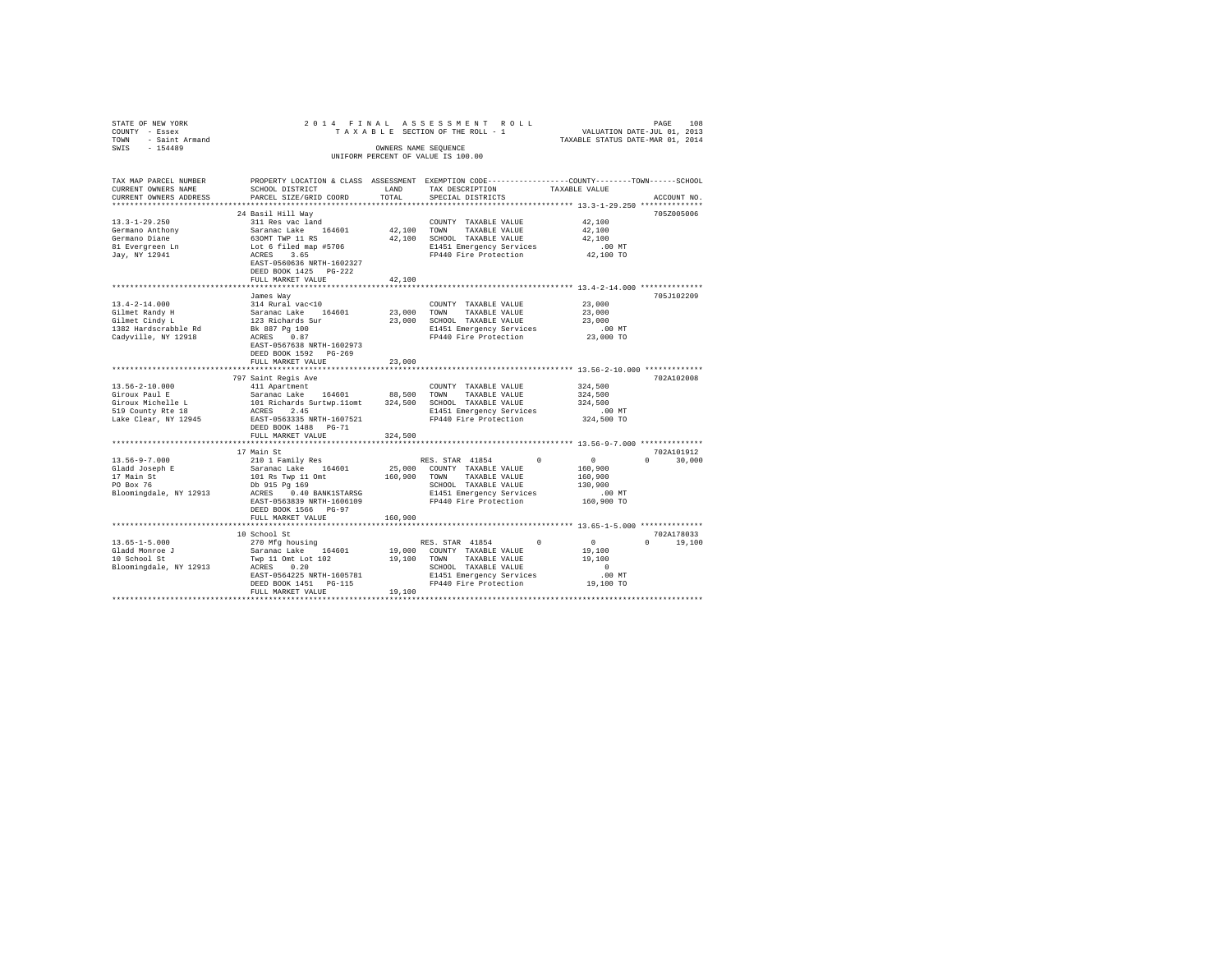| STATE OF NEW YORK<br>COUNTY - Essex | 2014 FINAL                                 |               | A S S E S S M E N T R O L L<br>SECTION OF THE ROLL - 1 VALUATION DATE-JUL 01, 2013<br>TAXABLE STATUS DATE-MAR 01, 2014<br>TAXABLE SECTION OF THE ROLL - 1 |                    |                        |
|-------------------------------------|--------------------------------------------|---------------|-----------------------------------------------------------------------------------------------------------------------------------------------------------|--------------------|------------------------|
| - Saint Armand<br>TOWN              |                                            |               |                                                                                                                                                           |                    |                        |
| $-154489$<br>SWIS                   |                                            |               | OWNERS NAME SEQUENCE<br>UNIFORM PERCENT OF VALUE IS 100.00                                                                                                |                    |                        |
|                                     |                                            |               |                                                                                                                                                           |                    |                        |
| TAX MAP PARCEL NUMBER               |                                            |               | PROPERTY LOCATION & CLASS ASSESSMENT EXEMPTION CODE---------------COUNTY-------TOWN-----SCHOOL                                                            |                    |                        |
| CURRENT OWNERS NAME                 | SCHOOL DISTRICT                            | LAND<br>TOTAL | TAX DESCRIPTION                                                                                                                                           | TAXABLE VALUE      |                        |
| CURRENT OWNERS ADDRESS              | PARCEL SIZE/GRID COORD                     |               | SPECIAL DISTRICTS                                                                                                                                         |                    | ACCOUNT NO.            |
|                                     | School St                                  |               |                                                                                                                                                           |                    | 705Z002003             |
| $13.65 - 1 - 1.310$                 | 311 Res vac land                           |               | COUNTY TAXABLE VALUE                                                                                                                                      | 12,600             |                        |
| Gladd Monroe Jr                     | Saranac Lake 164601                        | 12,600 TOWN   | TAXABLE VALUE                                                                                                                                             | 12,600             |                        |
| 10 School St                        | 102 Omt Twp 11 Rs                          |               | 12,600 SCHOOL TAXABLE VALUE                                                                                                                               | 12,600             |                        |
| Bloomingdale, NY 12913              | Pt Of Rd Sw Barnard                        |               | E1451 Emergency Services                                                                                                                                  | $.00$ MT           |                        |
|                                     | ACRES 0.19                                 |               | FP440 Fire Protection                                                                                                                                     | 12,600 TO          |                        |
|                                     | EAST-0564280 NRTH-1605803                  |               |                                                                                                                                                           |                    |                        |
|                                     | DEED BOOK 1523 PG-169<br>FULL MARKET VALUE | 12,600        |                                                                                                                                                           |                    |                        |
|                                     |                                            |               |                                                                                                                                                           |                    |                        |
|                                     | 36 Cantwell Way                            |               |                                                                                                                                                           |                    | 705J181010             |
| 32.166-5-1.118                      | 210 1 Family Res                           |               | COUNTY TAXABLE VALUE                                                                                                                                      | 91,500             |                        |
| Godfrey Linda J                     | Saranac Lake 164601                        |               | 13,300 TOWN<br>TAXABLE VALUE                                                                                                                              | 91,500             |                        |
| souriey ninua o<br>65 Sheldrake Rd  | 11 Richard Survey                          |               | 91.500 SCHOOL TAXABLE VALUE                                                                                                                               | 91,500             |                        |
| Ausable Forks, NY 12912             | Old Military Est Lot 7                     |               | E1450 Emergency Services                                                                                                                                  | .00 MT             |                        |
|                                     | ACRES 0.14 BANKSPECLOA                     |               | FP440 Fire Protection                                                                                                                                     | 91,500 TO          |                        |
|                                     | EAST-0553890 NRTH-1578639                  |               |                                                                                                                                                           |                    |                        |
|                                     | DEED BOOK 1476 PG-243                      |               |                                                                                                                                                           |                    |                        |
|                                     | FULL MARKET VALUE                          | 91,500        |                                                                                                                                                           |                    |                        |
|                                     | 10 Goetz Way                               |               |                                                                                                                                                           |                    | 705z005008             |
| $13.56 - 7 - 28.220$                | 210 1 Family Res                           |               | RES. STAR 41854<br>$^{\circ}$                                                                                                                             | $\sim$ 0           | $0 \t 30.000$          |
| Goetz Brian J                       | Saranac Lake 164601                        | 35,400        | COUNTY TAXABLE VALUE                                                                                                                                      | 326,000            |                        |
| Goetz Tracy A                       | 82 OMT TWP 11 RS                           | 326,000       | TOWN<br>TAXABLE VALUE                                                                                                                                     | 326,000            |                        |
|                                     | ACRES 1.41 BANK GFNB&T                     |               | SCHOOL TAXABLE VALUE                                                                                                                                      | 296,000            |                        |
| Bloomingdale, NY 12983              | EAST-0562846 NRTH-1606467                  |               | E1451 Emergency Services                                                                                                                                  | $.00$ MT           |                        |
|                                     | DEED BOOK 1399 PG-143                      |               | FP440 Fire Protection                                                                                                                                     | 326,000 TO         |                        |
|                                     | FULL MARKET VALUE                          | 326,000       |                                                                                                                                                           |                    |                        |
|                                     | 110 Main St                                |               |                                                                                                                                                           |                    | 705Z001005             |
| $13.64 - 2 - 1.200$                 | 210 1 Family Res                           |               | COUNTY TAXABLE VALUE                                                                                                                                      | 137,200            |                        |
| Goff Steven B                       | Saranac Lake 164601                        | 39,600        | TOWN<br>TAXABLE VALUE                                                                                                                                     | 137,200            |                        |
|                                     | 83 Twp 11 Omt                              |               | 137,200 SCHOOL TAXABLE VALUE                                                                                                                              | 137,200            |                        |
| Goff Elizabeth<br>110 Main St       | ACRES 5.57 BANK1STARSG                     |               | E1451 Emergency Services                                                                                                                                  | .00 MT             |                        |
| Bloomingdale, NY 12913              | EAST-0561927 NRTH-1605100                  |               | FP440 Fire Protection                                                                                                                                     | 137,200 TO         |                        |
|                                     | DEED BOOK 1272 PG-46                       |               |                                                                                                                                                           |                    |                        |
|                                     | FULL MARKET VALUE                          | 137,200       |                                                                                                                                                           |                    |                        |
|                                     |                                            |               |                                                                                                                                                           |                    |                        |
| $13.57 - 1 - 5.111$                 | 1803 NYS Route 3<br>240 Rural res          |               | $^{\circ}$                                                                                                                                                | 25,000             | 702A101815<br>$\sim$ 0 |
| Gonyea Deanna M                     | Saranac Lake 164601                        |               | VET COM CT 41131<br>44,900 RES. STAR 41854<br>$\Omega$                                                                                                    | 25,000<br>$\sim$ 0 | 30,000<br>$\circ$      |
| Gonyea Dale L                       | 121 Twp 11 Omt                             |               | 189,600 COUNTY TAXABLE VALUE                                                                                                                              | 164,600            |                        |
| PO Box 224                          | Lot 2 #6574                                |               | TOWN<br>TAXABLE VALUE                                                                                                                                     | 164,600            |                        |
| Bloomingdale, NY 12913              | ACRES 12.47                                |               | SCHOOL TAXABLE VALUE                                                                                                                                      | 159,600            |                        |
|                                     | EAST-0566095 NRTH-1607715                  |               | E1451 Emergency Services                                                                                                                                  | $.00$ MT           |                        |
|                                     | DEED BOOK 1648 PG-86                       |               | FP440 Fire Protection                                                                                                                                     | 189,600 TO         |                        |
|                                     | FULL MARKET VALUE                          | 189,600       |                                                                                                                                                           |                    |                        |
|                                     |                                            |               |                                                                                                                                                           |                    |                        |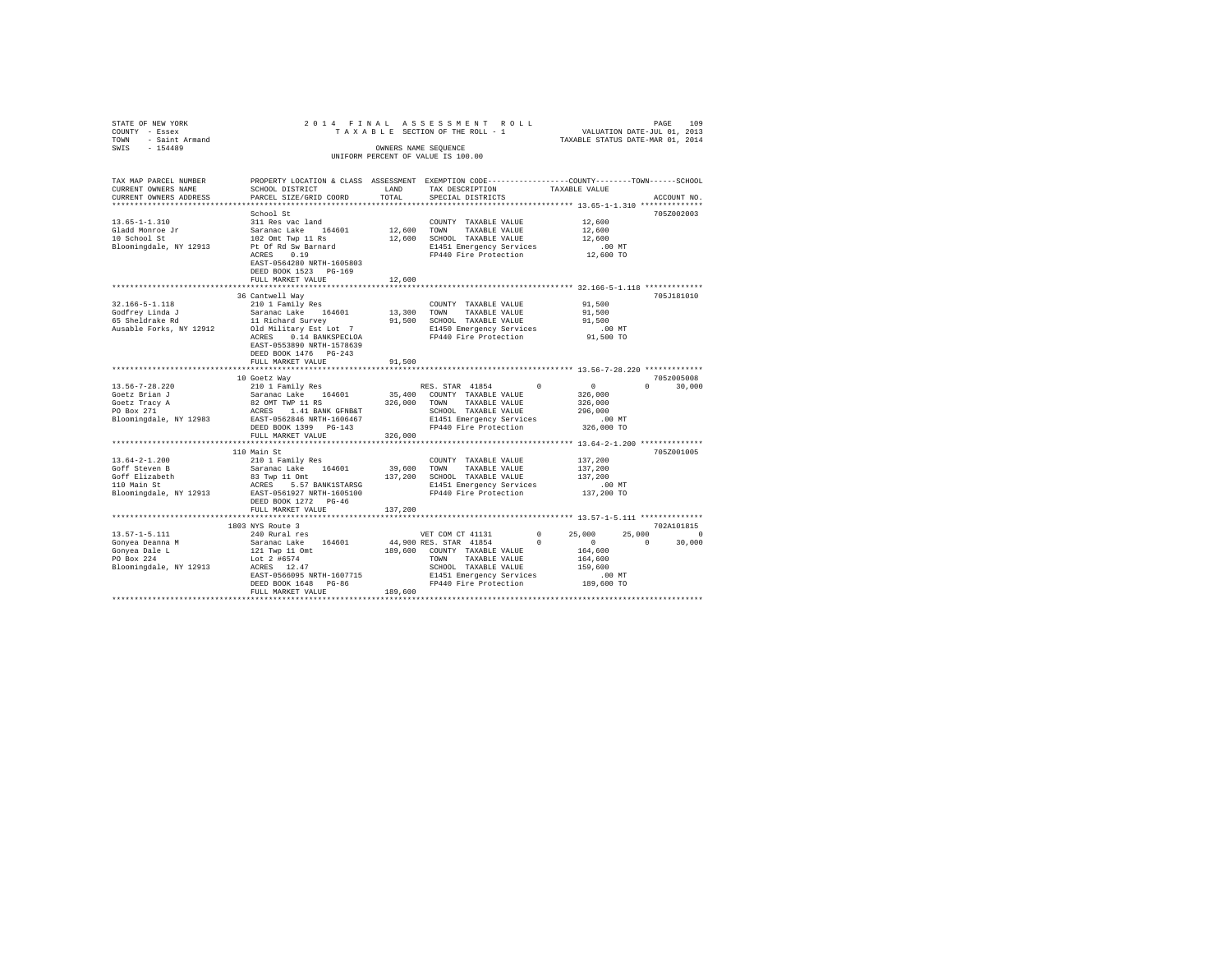| STATE OF NEW YORK                                                            |                                                                                                                                                                              |             | PAGE 110 PAGE 110<br>TAXABLE SECTION OF THE ROLL - 1 VALUATION DATE-JUL 01, 2013<br>TAXABLE STATUS DATE-MAR 01, 2014 |                                                           |               |  |  |  |  |
|------------------------------------------------------------------------------|------------------------------------------------------------------------------------------------------------------------------------------------------------------------------|-------------|----------------------------------------------------------------------------------------------------------------------|-----------------------------------------------------------|---------------|--|--|--|--|
| COUNTY - Essex                                                               |                                                                                                                                                                              |             |                                                                                                                      |                                                           |               |  |  |  |  |
| TOWN - Saint Armand                                                          |                                                                                                                                                                              |             |                                                                                                                      |                                                           |               |  |  |  |  |
| SWIS - 154489                                                                |                                                                                                                                                                              |             | OWNERS NAME SEOUENCE                                                                                                 |                                                           |               |  |  |  |  |
| UNIFORM PERCENT OF VALUE IS 100.00                                           |                                                                                                                                                                              |             |                                                                                                                      |                                                           |               |  |  |  |  |
|                                                                              |                                                                                                                                                                              |             |                                                                                                                      |                                                           |               |  |  |  |  |
|                                                                              |                                                                                                                                                                              |             |                                                                                                                      |                                                           |               |  |  |  |  |
| TAX MAP PARCEL NUMBER                                                        |                                                                                                                                                                              |             | PROPERTY LOCATION & CLASS ASSESSMENT EXEMPTION CODE---------------COUNTY-------TOWN------SCHOOL                      |                                                           |               |  |  |  |  |
| CURRENT OWNERS NAME                                                          | SCHOOL DISTRICT                                                                                                                                                              | LAND        | TAX DESCRIPTION                                                                                                      | TAXABLE VALUE                                             |               |  |  |  |  |
| CURRENT OWNERS ADDRESS                                                       | PARCEL SIZE/GRID COORD                                                                                                                                                       | TOTAL       | SPECIAL DISTRICTS                                                                                                    |                                                           | ACCOUNT NO.   |  |  |  |  |
|                                                                              |                                                                                                                                                                              |             |                                                                                                                      |                                                           |               |  |  |  |  |
|                                                                              | Basil Hill Way                                                                                                                                                               |             |                                                                                                                      |                                                           | 705Z003010    |  |  |  |  |
| $13.3 - 3 - 7.100$                                                           |                                                                                                                                                                              |             |                                                                                                                      | 40,700                                                    |               |  |  |  |  |
|                                                                              |                                                                                                                                                                              |             |                                                                                                                      | 40,700                                                    |               |  |  |  |  |
| Gordon Martin E<br>Gordon Jill M                                             |                                                                                                                                                                              |             |                                                                                                                      | 40,700                                                    |               |  |  |  |  |
| 144 Aspen Look Dr                                                            | Lot 7                                                                                                                                                                        |             |                                                                                                                      |                                                           |               |  |  |  |  |
| Henrietta, NY 14467                                                          | Lot 7<br>ACRES 2.96                                                                                                                                                          |             | E1451 Emergency Services .00 MT<br>FP440 Fire Protection 40,700 TO                                                   |                                                           |               |  |  |  |  |
|                                                                              | EAST-0561374 NRTH-1603099                                                                                                                                                    |             |                                                                                                                      |                                                           |               |  |  |  |  |
|                                                                              | DEED BOOK 1447 PG-155                                                                                                                                                        |             |                                                                                                                      |                                                           |               |  |  |  |  |
|                                                                              | FULL MARKET VALUE                                                                                                                                                            | 40,700      |                                                                                                                      |                                                           |               |  |  |  |  |
|                                                                              |                                                                                                                                                                              |             |                                                                                                                      |                                                           |               |  |  |  |  |
|                                                                              |                                                                                                                                                                              |             |                                                                                                                      |                                                           | 7057005014    |  |  |  |  |
| $13.3 - 3 - 7.200$                                                           | Basil Hill Way                                                                                                                                                               |             |                                                                                                                      |                                                           |               |  |  |  |  |
|                                                                              | 311 Res vac land                                                                                                                                                             |             | COUNTY TAXABLE VALUE                                                                                                 | 10,000                                                    |               |  |  |  |  |
|                                                                              |                                                                                                                                                                              |             |                                                                                                                      | 10,000                                                    |               |  |  |  |  |
|                                                                              |                                                                                                                                                                              |             | 10,000 SCHOOL TAXABLE VALUE                                                                                          | 10,000                                                    |               |  |  |  |  |
| Sordon Martin E<br>Gordon Jill M<br>144 Aspen Look Dr<br>Henrietta, NY 14467 | Saranac Lake 164601 10,000 TOWN TAXABLE VALUE<br>Lot 8 10,000 SCHOOL TAXABLE VALUE<br>ACRES 7.07 E1451 Emergency Services<br>EAST-0562162 NRTH-1603318 E1440 Fire Protection |             | E1451 Emergency Services .00 MT<br>FP440 Fire Protection .000 TO                                                     |                                                           |               |  |  |  |  |
|                                                                              |                                                                                                                                                                              |             |                                                                                                                      |                                                           |               |  |  |  |  |
|                                                                              | DEED BOOK 1447 PG-155                                                                                                                                                        |             |                                                                                                                      |                                                           |               |  |  |  |  |
|                                                                              | FULL MARKET VALUE                                                                                                                                                            | 10,000      |                                                                                                                      |                                                           |               |  |  |  |  |
|                                                                              | *************************                                                                                                                                                    |             | ***************************** 13.4-1-17.200 **************                                                           |                                                           |               |  |  |  |  |
|                                                                              | 1471 NYS Route 3                                                                                                                                                             |             |                                                                                                                      |                                                           | 705Z009008    |  |  |  |  |
| 13.4-1-17.200                                                                | 210 1 Family Res                                                                                                                                                             |             | COUNTY TAXABLE VALUE                                                                                                 | 95,200                                                    |               |  |  |  |  |
|                                                                              |                                                                                                                                                                              |             |                                                                                                                      | 95,200                                                    |               |  |  |  |  |
|                                                                              |                                                                                                                                                                              |             |                                                                                                                      |                                                           |               |  |  |  |  |
|                                                                              |                                                                                                                                                                              |             |                                                                                                                      |                                                           |               |  |  |  |  |
|                                                                              |                                                                                                                                                                              |             | 95,200 SCHOOL TAXABLE VALUE<br>E1451 Energency Services (00 MT<br>FP440 Fire Protection (05,200 TO                   |                                                           |               |  |  |  |  |
|                                                                              | EAST-0565926 NRTH-1601032                                                                                                                                                    |             |                                                                                                                      |                                                           |               |  |  |  |  |
|                                                                              | DEED BOOK 1752 PG-185                                                                                                                                                        |             |                                                                                                                      |                                                           |               |  |  |  |  |
|                                                                              | FULL MARKET VALUE                                                                                                                                                            | 95,200      |                                                                                                                      |                                                           |               |  |  |  |  |
|                                                                              |                                                                                                                                                                              | *********** | ***************************** 32.38-1-31.000 *************                                                           |                                                           |               |  |  |  |  |
|                                                                              |                                                                                                                                                                              |             |                                                                                                                      |                                                           | 705J189008    |  |  |  |  |
|                                                                              |                                                                                                                                                                              |             |                                                                                                                      |                                                           | $0 \t 30.000$ |  |  |  |  |
|                                                                              |                                                                                                                                                                              |             |                                                                                                                      | $\begin{array}{ccc} 0 & & & 0 \\ & & 208,500 \end{array}$ |               |  |  |  |  |
|                                                                              |                                                                                                                                                                              |             |                                                                                                                      |                                                           |               |  |  |  |  |
|                                                                              |                                                                                                                                                                              |             |                                                                                                                      | 208,500                                                   |               |  |  |  |  |
|                                                                              |                                                                                                                                                                              |             |                                                                                                                      | 178,500                                                   |               |  |  |  |  |
|                                                                              |                                                                                                                                                                              |             |                                                                                                                      | $.00$ MT                                                  |               |  |  |  |  |
|                                                                              |                                                                                                                                                                              |             |                                                                                                                      | 208,500 TO                                                |               |  |  |  |  |
|                                                                              |                                                                                                                                                                              |             |                                                                                                                      | 208,500 TO M                                              |               |  |  |  |  |
|                                                                              |                                                                                                                                                                              |             |                                                                                                                      |                                                           |               |  |  |  |  |
|                                                                              |                                                                                                                                                                              |             |                                                                                                                      |                                                           |               |  |  |  |  |
|                                                                              | 20 Cantwell Way                                                                                                                                                              |             |                                                                                                                      |                                                           | 705J180027    |  |  |  |  |
| 32.166-5-1.113                                                               | 230 3 Family Res                                                                                                                                                             |             | COUNTY TAXABLE VALUE                                                                                                 | 92,500                                                    |               |  |  |  |  |
|                                                                              |                                                                                                                                                                              |             |                                                                                                                      |                                                           |               |  |  |  |  |
|                                                                              |                                                                                                                                                                              |             |                                                                                                                      |                                                           |               |  |  |  |  |
|                                                                              |                                                                                                                                                                              |             |                                                                                                                      |                                                           |               |  |  |  |  |
|                                                                              |                                                                                                                                                                              |             |                                                                                                                      |                                                           |               |  |  |  |  |
|                                                                              | EAST-0554146 NRTH-1578751                                                                                                                                                    |             |                                                                                                                      |                                                           |               |  |  |  |  |
|                                                                              | DEED BOOK 1550 PG-173                                                                                                                                                        |             |                                                                                                                      |                                                           |               |  |  |  |  |
|                                                                              | FULL MARKET VALUE                                                                                                                                                            | 92,500      |                                                                                                                      |                                                           |               |  |  |  |  |
|                                                                              |                                                                                                                                                                              |             |                                                                                                                      |                                                           |               |  |  |  |  |
|                                                                              |                                                                                                                                                                              |             |                                                                                                                      |                                                           |               |  |  |  |  |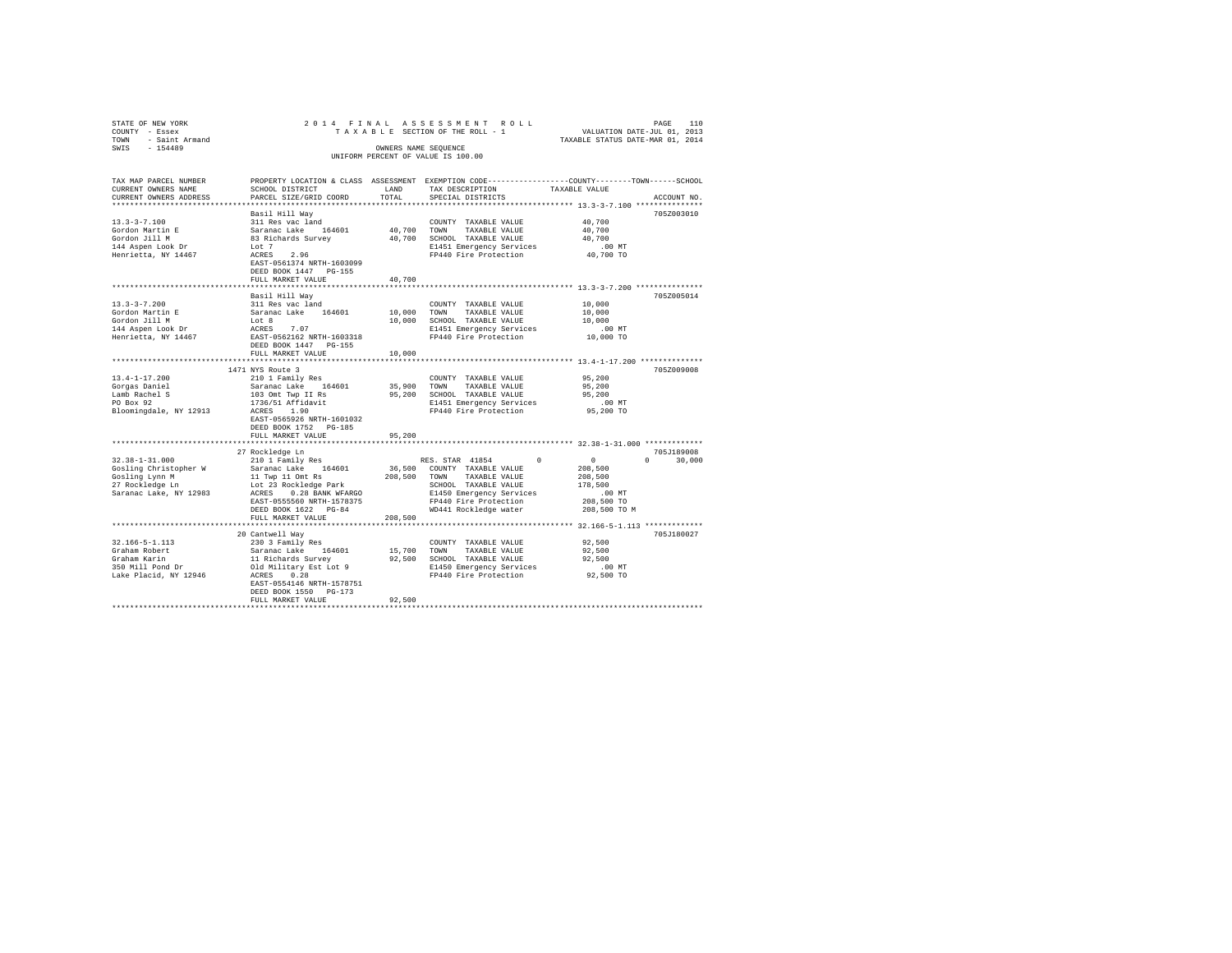| STATE OF NEW YORK                                  | 2014 FINAL                                  |              | ASSESSMENT ROLL                                                                                |                                                                 | PAGE<br>111                     |  |  |  |
|----------------------------------------------------|---------------------------------------------|--------------|------------------------------------------------------------------------------------------------|-----------------------------------------------------------------|---------------------------------|--|--|--|
| COUNTY - Essex<br>- Saint Armand<br>TOWN           |                                             |              | TAXABLE SECTION OF THE ROLL - 1                                                                | VALUATION DATE-JUL 01, 2013<br>TAXABLE STATUS DATE-MAR 01, 2014 |                                 |  |  |  |
| SWIS<br>$-154489$                                  |                                             |              | OWNERS NAME SEOUENCE                                                                           |                                                                 |                                 |  |  |  |
| UNIFORM PERCENT OF VALUE IS 100.00                 |                                             |              |                                                                                                |                                                                 |                                 |  |  |  |
|                                                    |                                             |              |                                                                                                |                                                                 |                                 |  |  |  |
| TAX MAP PARCEL NUMBER                              |                                             |              | PROPERTY LOCATION & CLASS ASSESSMENT EXEMPTION CODE---------------COUNTY-------TOWN-----SCHOOL |                                                                 |                                 |  |  |  |
| CURRENT OWNERS NAME                                | SCHOOL DISTRICT                             | LAND         | TAX DESCRIPTION                                                                                | TAXABLE VALUE                                                   |                                 |  |  |  |
| CURRENT OWNERS ADDRESS                             | PARCEL SIZE/GRID COORD                      | TOTAL        | SPECIAL DISTRICTS                                                                              |                                                                 | ACCOUNT NO.                     |  |  |  |
| ***********************                            |                                             |              |                                                                                                |                                                                 |                                 |  |  |  |
|                                                    | 32 Saranac Ln                               |              |                                                                                                |                                                                 | 705J188006                      |  |  |  |
| $32.38 - 1 - 23.000$                               | 210 1 Family Res                            |              | COUNTY TAXABLE VALUE                                                                           | 191,700                                                         |                                 |  |  |  |
| Grant Benita B                                     | Saranac Lake 164601                         | 35,800       | TOWN<br>TAXABLE VALUE                                                                          | 191,700                                                         |                                 |  |  |  |
| 417 Lund Farm Way                                  | 11 Twp 11 Omt Rs                            |              | 191,700 SCHOOL TAXABLE VALUE                                                                   | 191,700                                                         |                                 |  |  |  |
| Brewster, MA 02631                                 | Lot 29 Rockledge Park                       |              | E1450 Emergency Services                                                                       | $.00$ MT                                                        |                                 |  |  |  |
|                                                    | ACRES 0.24                                  |              | FP440 Fire Protection                                                                          | 191,700 TO                                                      |                                 |  |  |  |
|                                                    | EAST-0555756 NRTH-1578980                   |              | WD441 Rockledge water                                                                          | 191,700 TO M                                                    |                                 |  |  |  |
|                                                    | DEED BOOK 1554 PG-262<br>FULL MARKET VALUE  | 191,700      |                                                                                                |                                                                 |                                 |  |  |  |
|                                                    |                                             |              |                                                                                                |                                                                 |                                 |  |  |  |
|                                                    | 213 Trudeau Rd                              |              |                                                                                                |                                                                 | 705J104401                      |  |  |  |
| $23.3 - 1 - 53.000$                                | 210 1 Family Res                            |              | RES. STAR 41854<br>$^{\circ}$                                                                  | $\sim$ 0                                                        | $\Omega$ and $\Omega$<br>30,000 |  |  |  |
|                                                    | Saranac Lake 164601                         | 79,800       | COUNTY TAXABLE VALUE                                                                           | 245,400                                                         |                                 |  |  |  |
| Graves Henry D Jr<br>213 Trudeau Rd                | 9 Richards Sur                              | 245,400 TOWN | TAXABLE VALUE                                                                                  | 245,400                                                         |                                 |  |  |  |
| Saranac Lake, NY 12983                             | 1172/229 (Death Cert)                       |              | SCHOOL TAXABLE VALUE                                                                           | 215,400                                                         |                                 |  |  |  |
|                                                    | ACRES<br>2.00                               |              | E1450 Emergency Services                                                                       | $.00$ MT                                                        |                                 |  |  |  |
| PRIOR OWNER ON 3/01/2014 EAST-0554606 NRTH-1585783 |                                             |              | FP440 Fire Protection                                                                          | 245,400 TO                                                      |                                 |  |  |  |
| Noel Robert A Jr                                   | DEED BOOK 1763 PG-142                       |              |                                                                                                |                                                                 |                                 |  |  |  |
| ************************                           | FULL MARKET VALUE<br>********************** | 245,400      |                                                                                                | ************************ 23.1-1-20.110 **************           |                                 |  |  |  |
|                                                    | NYS Route 3                                 |              |                                                                                                |                                                                 | 705J102504                      |  |  |  |
| $23.1 - 1 - 20.110$                                | 720 Mine/quarry                             |              | COUNTY TAXABLE VALUE                                                                           | 88,200                                                          |                                 |  |  |  |
| Graymont Materials (NY) Inc Saranac Lake 164601    |                                             | 88,200       | TOWN<br>TAXABLE VALUE                                                                          | 88,200                                                          |                                 |  |  |  |
| 111 Quarry Rd                                      | 87 Richards Sur                             |              | 88,200 SCHOOL TAXABLE VALUE                                                                    | 88,200                                                          |                                 |  |  |  |
| Plattsburgh, NY 12901                              | ACRES 20.04                                 |              | E1451 Emergency Services                                                                       | $.00$ MT                                                        |                                 |  |  |  |
|                                                    | EAST-0562990 NRTH-1594475                   |              | FP440 Fire Protection                                                                          | 88,200 TO                                                       |                                 |  |  |  |
|                                                    | DEED BOOK 1672 PG-326                       |              |                                                                                                |                                                                 |                                 |  |  |  |
|                                                    | FULL MARKET VALUE                           | 88,200       |                                                                                                |                                                                 |                                 |  |  |  |
|                                                    |                                             | ************ |                                                                                                |                                                                 |                                 |  |  |  |
| $23.1 - 1 - 20.120$                                | NYS Route 3<br>720 Mine/quarry              |              |                                                                                                | 46,400                                                          | 705J192003                      |  |  |  |
| Graymont Materials (NY) Inc                        | Saranac Lake 164601                         | 46,400       | COUNTY TAXABLE VALUE<br>TAXABLE VALUE<br>TOWN                                                  | 46,400                                                          |                                 |  |  |  |
| 111 Quarry Rd                                      | 87 Rs                                       |              | 46,400 SCHOOL TAXABLE VALUE                                                                    | 46,400                                                          |                                 |  |  |  |
| Plattsburgh, NY 12901                              | ACRES 10.55                                 |              | E1451 Emergency Services                                                                       | $.00$ MT                                                        |                                 |  |  |  |
|                                                    | EAST-0562583 NRTH-1594861                   |              | FP440 Fire Protection                                                                          | 46,400 TO                                                       |                                 |  |  |  |
|                                                    | DEED BOOK 1672 PG-326                       |              |                                                                                                |                                                                 |                                 |  |  |  |
|                                                    | FULL MARKET VALUE                           | 46,400       |                                                                                                |                                                                 |                                 |  |  |  |
|                                                    |                                             |              |                                                                                                |                                                                 |                                 |  |  |  |
|                                                    | NYS Route 3                                 |              |                                                                                                |                                                                 | 705J104106                      |  |  |  |
| $23.3 - 1 - 3.000$                                 | 720 Mine/quarry                             |              | COUNTY TAXABLE VALUE                                                                           | 262,000                                                         |                                 |  |  |  |
| Graymont Materials (NY) Inc Saranac Lake 164601    |                                             | 187,000      | TOWN<br>TAXABLE VALUE                                                                          | 262,000                                                         |                                 |  |  |  |
| 111 Quarry Rd                                      | 27/47 Richards Sur                          |              | 262,000 SCHOOL TAXABLE VALUE                                                                   | 262,000                                                         |                                 |  |  |  |
| Plattsburgh, NY 12901                              | ACRES 33.40<br>EAST-0558328 NRTH-1589768    |              | E1450 Emergency Services<br>FP440 Fire Protection                                              | $.00$ MT<br>262,000 TO                                          |                                 |  |  |  |
|                                                    | DEED BOOK 1672 PG-326                       |              |                                                                                                |                                                                 |                                 |  |  |  |
|                                                    | FULL MARKET VALUE                           | 262,000      |                                                                                                |                                                                 |                                 |  |  |  |
|                                                    |                                             |              |                                                                                                |                                                                 |                                 |  |  |  |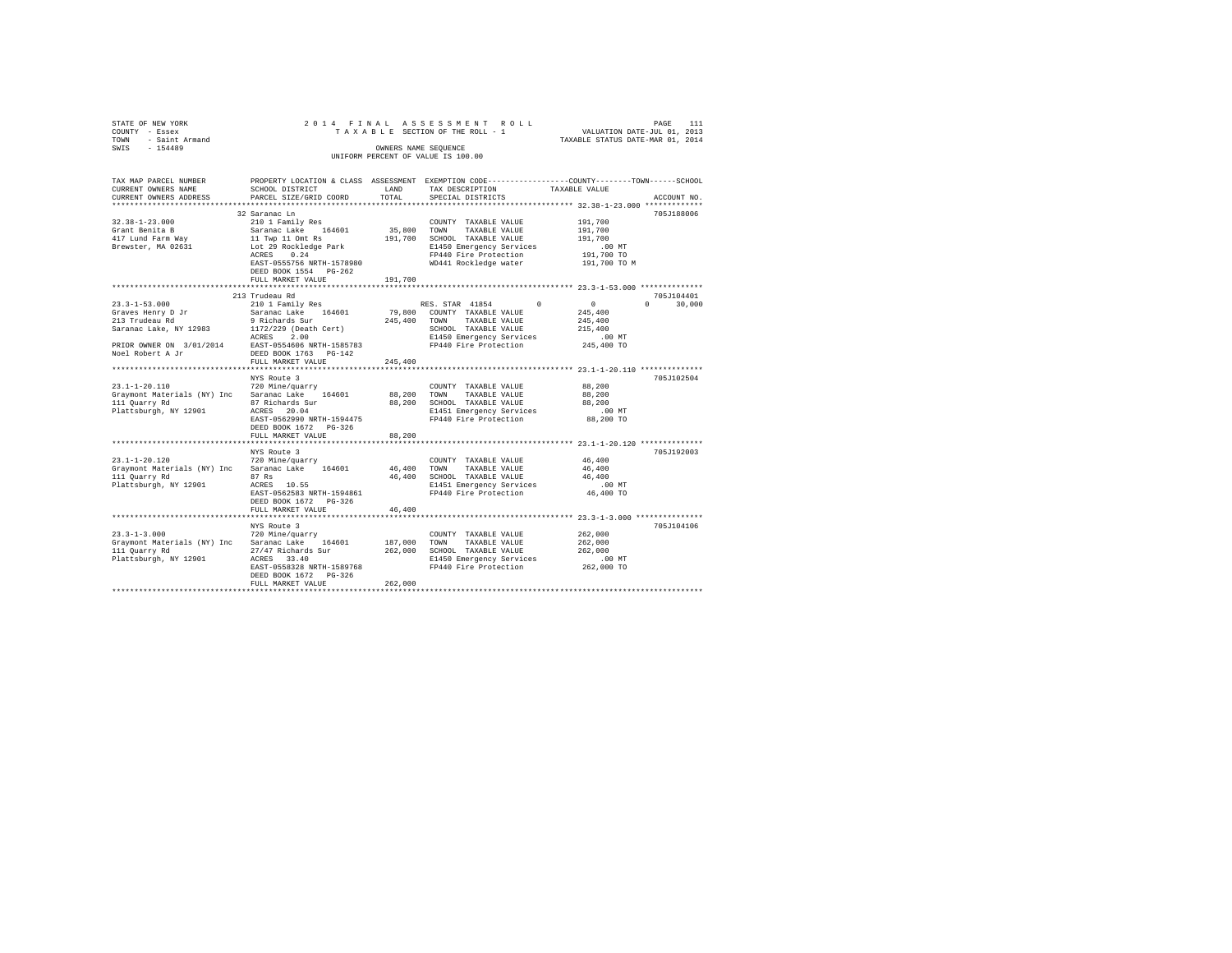| STATE OF NEW YORK   |                      |  |  |  |  | 2014 FINAL ASSESSMENT ROLL         |  |  |                                  | PAGE |  |  |
|---------------------|----------------------|--|--|--|--|------------------------------------|--|--|----------------------------------|------|--|--|
| COUNTY - Essex      |                      |  |  |  |  | TAXABLE SECTION OF THE ROLL - 1    |  |  | VALUATION DATE-JUL 01, 2013      |      |  |  |
| TOWN - Saint Armand |                      |  |  |  |  |                                    |  |  | TAXABLE STATUS DATE-MAR 01, 2014 |      |  |  |
| SWIS<br>$-154489$   | OWNERS NAME SEOUENCE |  |  |  |  |                                    |  |  |                                  |      |  |  |
|                     |                      |  |  |  |  | UNIFORM PERCENT OF VALUE IS 100.00 |  |  |                                  |      |  |  |
|                     |                      |  |  |  |  |                                    |  |  |                                  |      |  |  |

| TAX MAP PARCEL NUMBER                           |                                |             | PROPERTY LOCATION & CLASS ASSESSMENT EXEMPTION CODE---------------COUNTY-------TOWN------SCHOOL |                                               |             |
|-------------------------------------------------|--------------------------------|-------------|-------------------------------------------------------------------------------------------------|-----------------------------------------------|-------------|
| CURRENT OWNERS NAME                             | SCHOOL DISTRICT                | LAND        | TAX DESCRIPTION                                                                                 | TAXABLE VALUE                                 |             |
| CURRENT OWNERS ADDRESS                          | PARCEL SIZE/GRID COORD         | TOTAL       | SPECIAL DISTRICTS                                                                               |                                               | ACCOUNT NO. |
|                                                 |                                |             |                                                                                                 |                                               |             |
|                                                 | NYS Route 3                    |             |                                                                                                 |                                               | 705J104105  |
| $23.3 - 1 - 4.000$                              | 720 Mine/quarry                |             | COUNTY TAXABLE VALUE                                                                            | 201,900                                       |             |
| Graymont Materials (NY) Inc Saranac Lake 164601 |                                | 90,500 TOWN | TAXABLE VALUE                                                                                   | 201,900                                       |             |
| 111 Quarry Rd                                   | 47 Richards Sur                |             | 201,900 SCHOOL TAXABLE VALUE                                                                    | 201,900                                       |             |
| Plattsburgh, NY 12901                           | ACRES 9.40                     |             | E1450 Emergency Services                                                                        | .00 MT                                        |             |
|                                                 | EAST-0559379 NRTH-1589690      |             | FP440 Fire Protection                                                                           | 201,900 TO                                    |             |
|                                                 | DEED BOOK 1672 PG-326          |             |                                                                                                 |                                               |             |
|                                                 | FULL MARKET VALUE              | 201,900     |                                                                                                 |                                               |             |
|                                                 | ***********************        |             |                                                                                                 |                                               |             |
|                                                 | NYS Route 3                    |             |                                                                                                 |                                               | 705J103503  |
| $23.3 - 1 - 6.100$                              | 314 Rural vac<10               |             | COUNTY TAXABLE VALUE                                                                            | 10,600                                        |             |
| Graymont Materials (NY) Inc Saranac Lake 164601 |                                | 10,600      | TOWN<br>TAXABLE VALUE                                                                           | 10,600                                        |             |
| 111 Quarry Rd                                   | 47-67 Richards Sur             | 10,600      | SCHOOL TAXABLE VALUE                                                                            | 10,600                                        |             |
| Plattsburgh, NY 12901                           | Book 841 Page 180              |             | E1450 Emergency Services                                                                        | $.00$ MT                                      |             |
|                                                 | ACRES<br>2.40                  |             | FP440 Fire Protection                                                                           | 10,600 TO                                     |             |
|                                                 | EAST-0559861 NRTH-1591094      |             |                                                                                                 |                                               |             |
|                                                 | DEED BOOK 1717 PG-106          |             |                                                                                                 |                                               |             |
|                                                 | FULL MARKET VALUE              | 10,600      |                                                                                                 |                                               |             |
|                                                 | ************************       |             |                                                                                                 | ***************** 23.3-1-15.210 ************* |             |
|                                                 | NYS Route 3                    |             |                                                                                                 |                                               | 705J179014  |
| $23.3 - 1 - 15.210$                             | 314 Rural vac<10               |             | COUNTY TAXABLE VALUE                                                                            | 47,500                                        |             |
| Graymont Materials (NY) Inc Saranac Lake 164601 |                                |             | 47,500 TOWN TAXABLE VALUE                                                                       | 47,500                                        |             |
| 111 Quarry Rd                                   | Richard Survey Lot 47          |             | 47,500 SCHOOL TAXABLE VALUE                                                                     | 47.500                                        |             |
| Plattsburgh, NY 12901                           | ACRES 37.00                    |             |                                                                                                 |                                               |             |
|                                                 | EAST-0559000 NRTH-1590550      |             | E1450 Emergency Services<br>FP440 Fire Protection                                               |                                               |             |
|                                                 | DEED BOOK 1717 PG-106          |             |                                                                                                 | $47,500$ TO                                   |             |
|                                                 |                                | 47.500      |                                                                                                 |                                               |             |
|                                                 | FULL MARKET VALUE<br>.         |             |                                                                                                 | ********** 23.3-1-25.000 ************         |             |
|                                                 |                                |             |                                                                                                 |                                               |             |
|                                                 | NYS Route 3                    |             |                                                                                                 |                                               | 705J103504  |
| $23.3 - 1 - 25.000$                             | 314 Rural vac<10               |             | COUNTY TAXABLE VALUE                                                                            | 25,400                                        |             |
| Graymont Materials (NY) Inc Saranac Lake 164601 |                                | 25,400 TOWN | TAXABLE VALUE                                                                                   | 25,400                                        |             |
| 111 Quarry Rd                                   | 48 Richards Sur<br>ACRES 1.86  |             | 25,400 SCHOOL TAXABLE VALUE                                                                     | 25,400<br>.00 MT                              |             |
| Plattsburgh, NY 12901                           |                                |             | E1450 Emergency Services                                                                        |                                               |             |
|                                                 | EAST-0559275 NRTH-1588858      |             | FP440 Fire Protection                                                                           | 25,400 TO                                     |             |
|                                                 | DEED BOOK 1672 PG-326          |             |                                                                                                 |                                               |             |
|                                                 | FULL MARKET VALUE              | 25,400      |                                                                                                 |                                               |             |
|                                                 |                                |             |                                                                                                 |                                               |             |
|                                                 | 905 NYS Route 3                |             |                                                                                                 |                                               | 705J104104  |
| $23.3 - 1 - 26.000$                             | 720 Mine/quarry                |             | COUNTY TAXABLE VALUE                                                                            | 332,600                                       |             |
| Graymont Materials (NY) Inc Saranac Lake 164601 |                                | 174,700     | TOWN<br>TAXABLE VALUE                                                                           | 332,600                                       |             |
| 111 Quarry Rd                                   | 48 Richards Sur<br>ACRES 30.61 |             | 332,600 SCHOOL TAXABLE VALUE                                                                    | 332,600                                       |             |
| Plattsburgh, NY 12901 ACRES 30.61               |                                |             | E1450 Emergency Services                                                                        | $.00$ MT                                      |             |
|                                                 | EAST-0558566 NRTH-1588893      |             | FP440 Fire Protection                                                                           | $332,600$ TO                                  |             |
|                                                 | DEED BOOK 1672 PG-326          |             |                                                                                                 |                                               |             |
|                                                 | FULL MARKET VALUE              | 332,600     |                                                                                                 |                                               |             |
|                                                 |                                |             |                                                                                                 |                                               |             |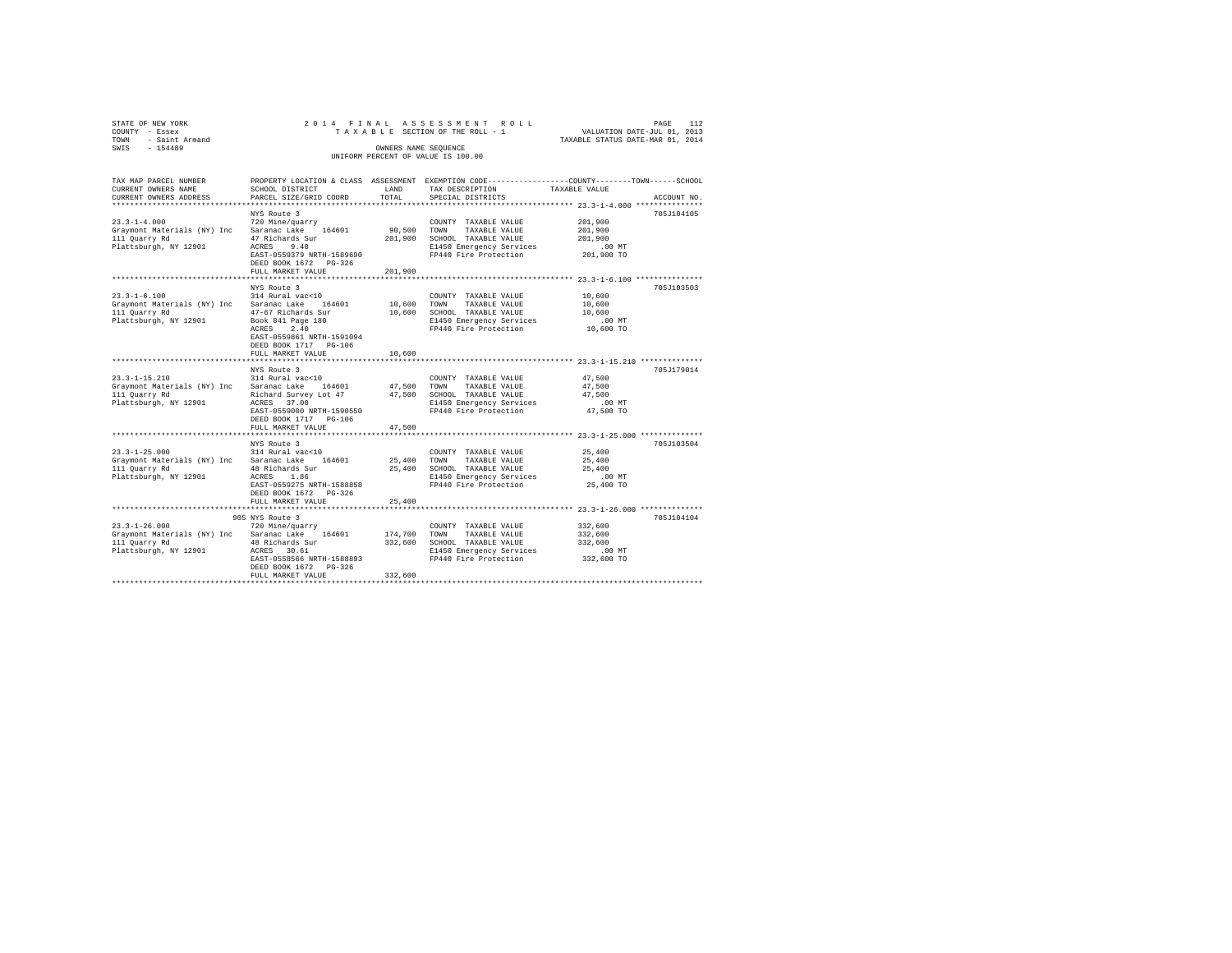| STATE OF NEW YORK<br>COUNTY - Essex<br>- Saint Armand<br>TOWN<br>$-154489$<br>SWIS        |                                                                                                                                                                                                                                                                           | OWNERS NAME SEQUENCE                                                                                                  | 2014 FINAL ASSESSMENT ROLL<br>INIFORM PERCENT OF VALUE IS 100.00                                                                  | 113<br>PAGE<br>TAXABLE SECTION OF THE ROLL - 1 WALUATION DATE-JUL 01, 2013<br>TAXABLE STATUS DATE-MAR 01, 2014 |  |
|-------------------------------------------------------------------------------------------|---------------------------------------------------------------------------------------------------------------------------------------------------------------------------------------------------------------------------------------------------------------------------|-----------------------------------------------------------------------------------------------------------------------|-----------------------------------------------------------------------------------------------------------------------------------|----------------------------------------------------------------------------------------------------------------|--|
| TAX MAP PARCEL NUMBER<br>CURRENT OWNERS NAME<br>CURRENT OWNERS ADDRESS                    | SCHOOL DISTRICT<br>PARCEL SIZE/GRID COORD TOTAL SPECIAL DISTRICTS                                                                                                                                                                                                         | <b>EXAMPLE AND STATE OF A STATE OF A STATE OF A STATE OF A STATE OF A STATE OF A STATE OF A STATE OF A STATE OF A</b> | TAX DESCRIPTION TAXABLE VALUE                                                                                                     | PROPERTY LOCATION & CLASS ASSESSMENT EXEMPTION CODE---------------COUNTY-------TOWN------SCHOOL<br>ACCOUNT NO. |  |
| $13.4 - 1 - 26.027$<br>Gravson Kelly A<br>Gravson Lee<br>Bloomingdale, NY 12913           | 1624 NYS Route 3<br>210 1 Family Res<br>Saranac Lake 164601 36,700 TOWN<br>102 Richards Sur 132,600 SCHOOL TAXABLE VALUE 132,600<br>1624 State Route 3 1707/122 Death Certificat<br>ACRES 2.70<br>EAST-0565139 NRTH-1604651<br>DEED BOOK 1707 PG-124<br>FULL MARKET VALUE | 132,600                                                                                                               | COUNTY TAXABLE VALUE 132,600<br>TAXABLE VALUE 132,600<br>E1451 Emergency Services<br>FP440 Fire Protection 132,600 TO             | 705J104210<br>$.00$ MT                                                                                         |  |
| $13.4 - 2 - 1.004$<br>Greene James R<br>Greene Lynn H<br>PO Box 275<br>Altamont, NY 12009 | River Rd<br>314 Rural vac<10<br>Saranac Lake 164601<br>$22\&23$ Omt Twp 11 Rs<br>ACRES 6.03<br>EAST-0566567 NRTH-1603686<br>DEED BOOK 1299 PG-118<br>FULL MARKET VALUE                                                                                                    | 26,800<br>26,800<br>26,800                                                                                            | COUNTY TAXABLE VALUE<br>TOWN<br>TAXABLE VALUE<br>SCHOOL TAXABLE VALUE<br>E1451 Emergency Services .00 MT<br>FP440 Fire Protection | 705.1177006<br>26,800<br>26,800<br>26,800<br>26,800 TO                                                         |  |
|                                                                                           | James Way                                                                                                                                                                                                                                                                 |                                                                                                                       |                                                                                                                                   | 705J175005                                                                                                     |  |

|                     | James Way                 |         |                          |            | 705J175005 |  |  |  |  |  |  |
|---------------------|---------------------------|---------|--------------------------|------------|------------|--|--|--|--|--|--|
| $13.4 - 2 - 3.001$  | 314 Rural vac<10          |         | COUNTY<br>TAXABLE VALUE  | 27,300     |            |  |  |  |  |  |  |
| Greene James R      | Saranac Lake<br>164601    | 27,300  | TOWN<br>TAXABLE VALUE    | 27,300     |            |  |  |  |  |  |  |
| Greene Lynn H       | Richards Survey Lot 123   | 27,300  | SCHOOL<br>TAXABLE VALUE  | 27,300     |            |  |  |  |  |  |  |
| PO Box 275          | 3.80<br>ACRES             |         | E1451 Emergency Services | $.00$ MT   |            |  |  |  |  |  |  |
| Altamont, NY 12009  | EAST-0567181 NRTH-1603407 |         | FP440 Fire Protection    | 27,300 TO  |            |  |  |  |  |  |  |
|                     | DEED BOOK 1270 PG-236     |         |                          |            |            |  |  |  |  |  |  |
|                     | FULL MARKET VALUE         | 27,300  |                          |            |            |  |  |  |  |  |  |
|                     |                           |         |                          |            |            |  |  |  |  |  |  |
|                     | 43 James Way              |         |                          |            | 705J102801 |  |  |  |  |  |  |
| $13.4 - 2 - 4.002$  | 210 1 Family Res          |         | COUNTY TAXABLE VALUE     | 120,600    |            |  |  |  |  |  |  |
| Greene James R      | Saranac Lake<br>164601    | 35,300  | TOWN<br>TAXABLE VALUE    | 120,600    |            |  |  |  |  |  |  |
| Greene Lynn H       | 123 Richards Sur          | 120,600 | SCHOOL<br>TAXABLE VALUE  | 120,600    |            |  |  |  |  |  |  |
| PO Box 275          | ACRES 1.30                |         | E1451 Emergency Services | $.00$ MT   |            |  |  |  |  |  |  |
| Altamont, NY 12009  | EAST-0566753 NRTH-1603308 |         | FP440 Fire Protection    | 120,600 TO |            |  |  |  |  |  |  |
|                     | DEED BOOK 1253 PG-9       |         |                          |            |            |  |  |  |  |  |  |
|                     | FULL MARKET VALUE         | 120,600 |                          |            |            |  |  |  |  |  |  |
|                     |                           |         |                          |            |            |  |  |  |  |  |  |
|                     | James Way                 |         |                          |            | 705J103103 |  |  |  |  |  |  |
| $13.4 - 2 - 10.001$ | 314 Rural vac<10          |         | COUNTY TAXABLE VALUE     | 1,600      |            |  |  |  |  |  |  |
| Greene James R      | Saranac Lake<br>164601    | 1,600   | TAXABLE VALUE<br>TOWN    | 1,600      |            |  |  |  |  |  |  |
| Greene Lynn H       | 123 Richards Sur          | 1,600   | SCHOOL<br>TAXABLE VALUE  | 1,600      |            |  |  |  |  |  |  |
| PO Box 275          | ACRES 1.60                |         | E1451 Emergency Services | $.00$ MT   |            |  |  |  |  |  |  |
| Altamont, NY 12009  | EAST-0567322 NRTH-1603641 |         | FP440 Fire Protection    | 1,600 TO   |            |  |  |  |  |  |  |
|                     | DEED BOOK 1389 PG-297     |         |                          |            |            |  |  |  |  |  |  |
|                     | FULL MARKET VALUE         | 1,600   |                          |            |            |  |  |  |  |  |  |
|                     |                           |         |                          |            |            |  |  |  |  |  |  |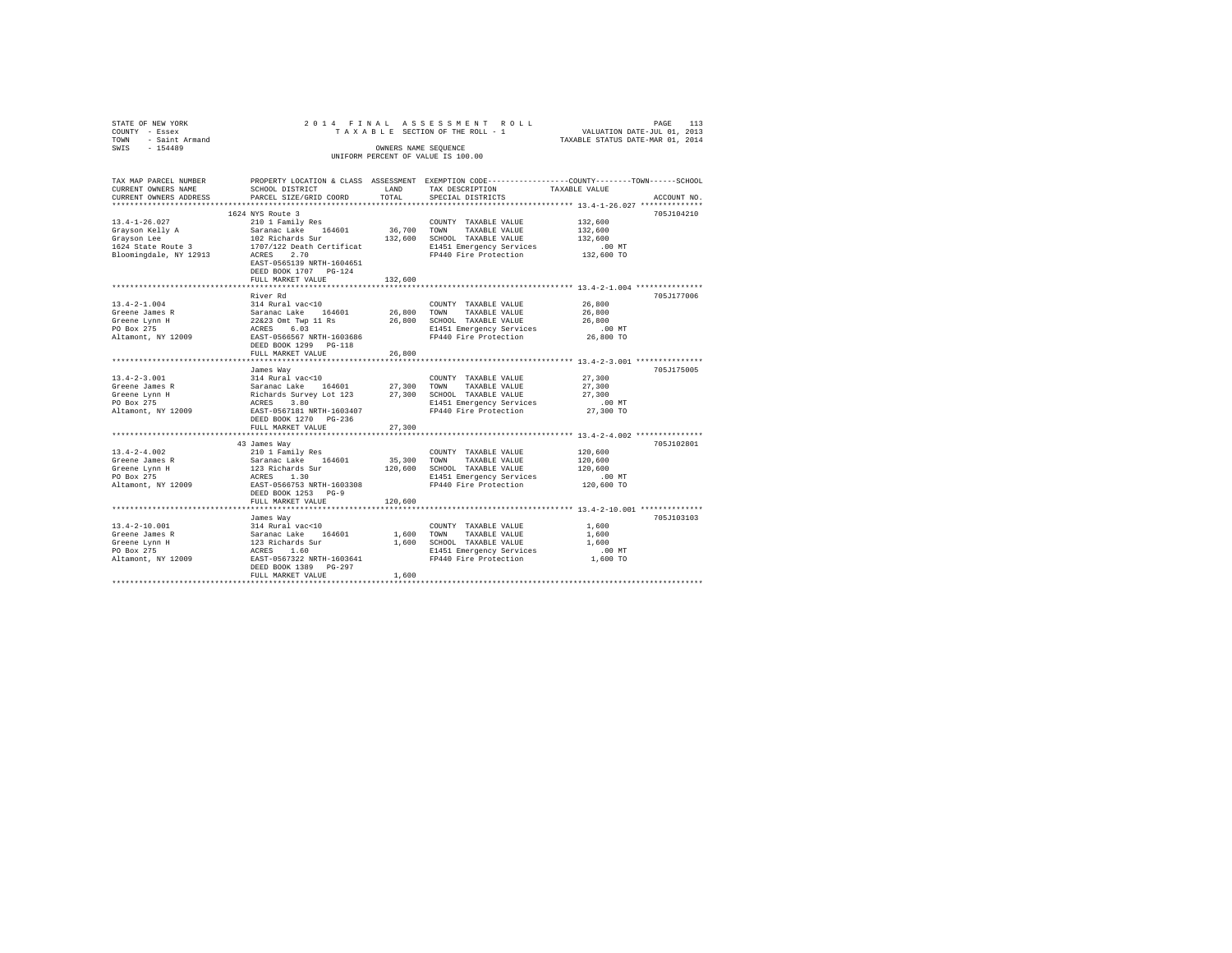| STATE OF NEW YORK<br>COUNTY - Essex<br>TOWN - Saint Armand<br>SWIS - 154489                                                                                                                                                                     |                                                                                                                                                                           |               | 2014 FINAL ASSESSMENT ROLL<br>TAXABLE SECTION OF THE ROLL - 1<br>OWNERS NAME SEQUENCE<br>UNIFORM PERCENT OF VALUE IS 100.00                                                                                                                                                                                                                   | VALUATION DATE-JUL 01, 2013<br>TAXABLE STATUS DATE-MAR 01, 2014 |          | PAGE<br>114   |
|-------------------------------------------------------------------------------------------------------------------------------------------------------------------------------------------------------------------------------------------------|---------------------------------------------------------------------------------------------------------------------------------------------------------------------------|---------------|-----------------------------------------------------------------------------------------------------------------------------------------------------------------------------------------------------------------------------------------------------------------------------------------------------------------------------------------------|-----------------------------------------------------------------|----------|---------------|
| TAX MAP PARCEL NUMBER<br>CURRENT OWNERS NAME<br>CURRENT OWNERS ADDRESS                                                                                                                                                                          | PROPERTY LOCATION & CLASS ASSESSMENT EXEMPTION CODE---------------COUNTY-------TOWN-----SCHOOL<br>SCHOOL DISTRICT<br>PARCEL SIZE/GRID COORD                               | LAND<br>TOTAL | TAX DESCRIPTION<br>SPECIAL DISTRICTS                                                                                                                                                                                                                                                                                                          | TAXABLE VALUE                                                   |          | ACCOUNT NO.   |
|                                                                                                                                                                                                                                                 | 40 Ledge Ln                                                                                                                                                               |               |                                                                                                                                                                                                                                                                                                                                               |                                                                 |          | 705J187005    |
| $32.38 - 1 - 18.000$<br>Grimone Samuel A<br>Grimone Nancy R<br>PO Box 151<br>Saranac Lake, NY 12983                                                                                                                                             | EAST-0555181 NRTH-1579220<br>DEED BOOK 1177 PG-259                                                                                                                        |               | E1450 Emergency Services<br>E1450 Emeryency<br>FP440 Fire Protection                                                                                                                                                                                                                                                                          | 265,000<br>265,000<br>200.800<br>00 MT.<br>265,000 TO           | $\Omega$ | 64,200        |
|                                                                                                                                                                                                                                                 | FULL MARKET VALUE                                                                                                                                                         | 265,000       |                                                                                                                                                                                                                                                                                                                                               |                                                                 |          |               |
| 13.56-3-20.032                                                                                                                                                                                                                                  | 29 Prospect St<br>210 1 Family Res                                                                                                                                        |               | VET COM CT 41131                                                                                                                                                                                                                                                                                                                              | $0 \t 17,625$                                                   | 17,625 0 | 702A101813    |
| Gruber Judith<br>er outer that the series of the series of the series of the series of the series of the series of the series of the series of the series of the series of the series of the series of the series of the series of the series o | Saranac Lake 164601<br>ACRES 0.20<br>EAST-0562068 NRTH-1607014<br>DEED BOOK 605 PG-138                                                                                    |               | $\begin{array}{ccccccccc} 19,000 & \texttt{VET DIS CT} & 41141 & 0 & 35,250 & 35,250 & 0 \\ 70,500 & \texttt{RFS.S TAR} & 41854 & 0 & 35,250 & 35,250 & 30,000 \\ \texttt{70,500} & 0 & 30,000 & 0 & 30,000 & 0 & 30,000 \\ \end{array}$<br>19,000 VET DIS CT 41141<br>TOWN TAXABLE VALUE<br>SCHOOL TAXABLE VALUE<br>E1451 Emergency Services | 17,625<br>40,500<br>$.00$ MT                                    |          |               |
|                                                                                                                                                                                                                                                 | FULL MARKET VALUE                                                                                                                                                         |               | 70,500 FP440 Fire Protection                                                                                                                                                                                                                                                                                                                  | 70,500 TO                                                       |          |               |
| 13.4-1-71.114<br>Gruber Judith A<br>29 Prospect St<br>Bloomingdale, NY 12913                                                                                                                                                                    | Grass Pond Way<br>314 Rural vac<10<br>Saranac Lake 164601<br>164 Rs Twp 11 Omt<br>3.2 Acres<br>ACRES 3.20<br>EAST-0574568 NRTH-1599669<br>DEED BOOK 688 PG-244            | 20,600 TOWN   | COUNTY TAXABLE VALUE<br>TAXABLE VALUE<br>20,600 SCHOOL TAXABLE VALUE<br>E1451 Emergency Services<br>FP440 Fire Protection                                                                                                                                                                                                                     | 20,600<br>20,600<br>20,600<br>.00 MT<br>20,600 TO               |          | 705J179021    |
|                                                                                                                                                                                                                                                 | FULL MARKET VALUE                                                                                                                                                         | 20,600        |                                                                                                                                                                                                                                                                                                                                               |                                                                 |          |               |
| $13.4 - 2 - 15.000$                                                                                                                                                                                                                             | 42 Curtis Way                                                                                                                                                             |               | COUNTY TAXABLE VALUE                                                                                                                                                                                                                                                                                                                          | 56,400                                                          |          | 705J102812    |
| Gruenberg Dennis<br>Gruenberg Elaine<br>4 Champlain St<br>Port Jefferson StatioNY 11776 EAST-0567849 NRTH-1603316                                                                                                                               | 260 Seasonal res<br>Saranac Lake 164601<br>123 Richards Sur<br>ACRES 0.69<br>DEED BOOK 1620 PG-123<br>FULL MARKET VALUE                                                   | 56,400        | 32,100 TOWN TAXABLE VALUE<br>56,400 SCHOOL TAXABLE VALUE<br>E1451 Emergency Services<br>FP440 Fire Protection                                                                                                                                                                                                                                 | 56,400<br>56,400<br>.00MT<br>56,400 TO                          |          |               |
|                                                                                                                                                                                                                                                 |                                                                                                                                                                           |               |                                                                                                                                                                                                                                                                                                                                               |                                                                 |          |               |
|                                                                                                                                                                                                                                                 | 46 Vista Dr                                                                                                                                                               |               |                                                                                                                                                                                                                                                                                                                                               |                                                                 |          | 705Z000010    |
| $23.3 - 2 - 20.000$<br>Guadagno Brian P<br>Guadagno Hillary V<br>46 Vista Dr<br>Saranac Lake, NY 12983                                                                                                                                          | 210 1 Family Res<br>Saranac Lake 164601<br>9 Omt Twp 11 Rs<br>Lot 21 Glenn Ridge<br>ACRES 0.96<br>EAST-0553089 NRTH-1584693<br>DEED BOOK 1678 PG-146<br>FULL MARKET VALUE | 269,900       | RES. STAR 41854 0 0 0<br>44,600 COUNTY TAXABLE VALUE<br>269,900 TOWN TAXABLE VALUE<br>SCHOOL TAXABLE VALUE<br>E1450 Emergency Services<br>E1450 Emergency Services<br>FP440 Fire Protection                                                                                                                                                   | 269,900<br>269,900<br>239,900<br>00 MT.<br>269,900 TO           |          | $0 \t 30,000$ |
|                                                                                                                                                                                                                                                 |                                                                                                                                                                           |               |                                                                                                                                                                                                                                                                                                                                               |                                                                 |          |               |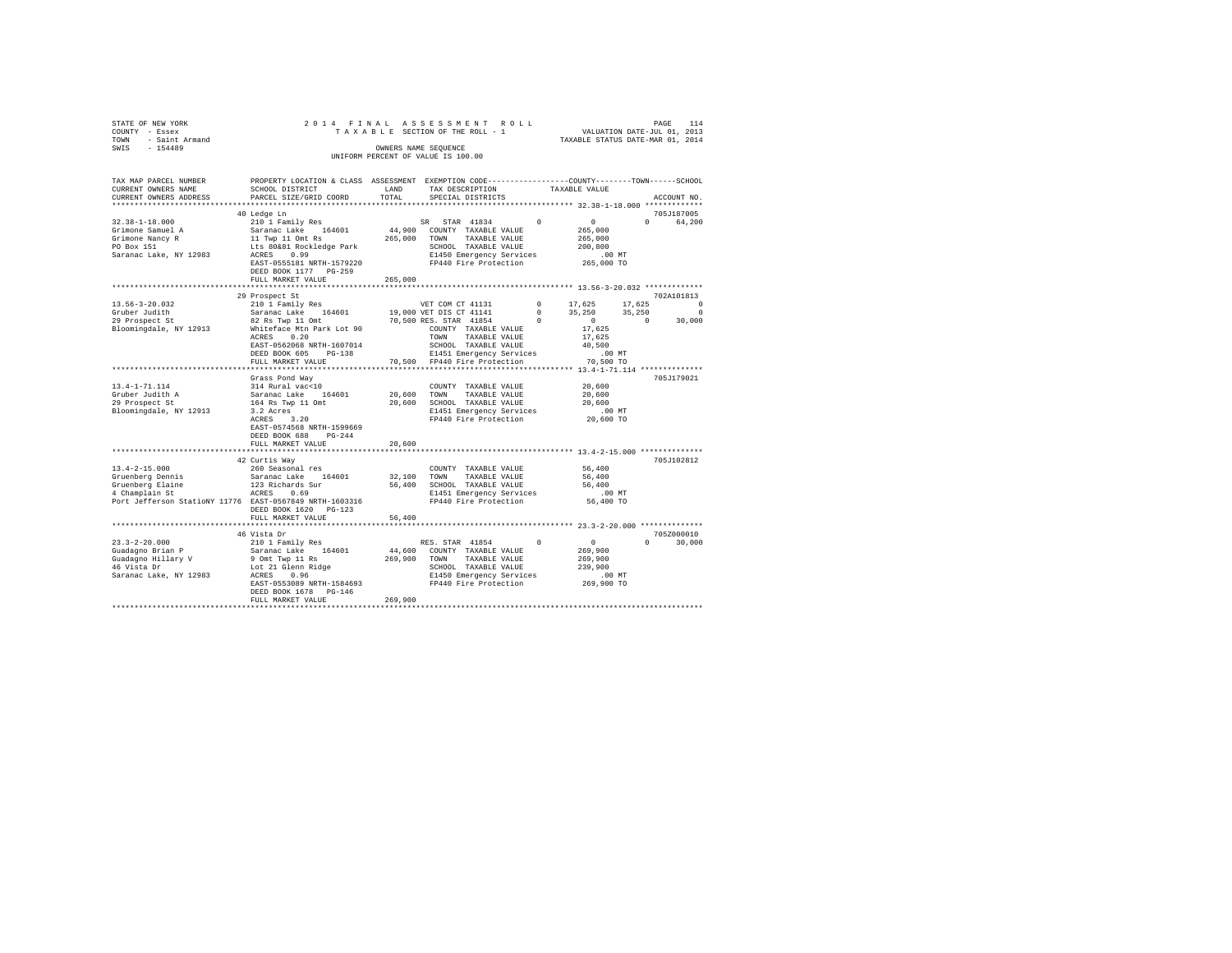| STATE OF NEW YORK             | 2014 FINAL                                |             | ASSESSMENT ROLL                                                                                  |                                                          |                    |
|-------------------------------|-------------------------------------------|-------------|--------------------------------------------------------------------------------------------------|----------------------------------------------------------|--------------------|
| COUNTY - Essex                |                                           |             | TAXABLE SECTION OF THE ROLL - 1                                                                  | PAGE 115<br>VALUATION DATE-JUL 01, 2013                  |                    |
| - Saint Armand<br><b>TOWN</b> |                                           |             |                                                                                                  | TAXABLE STATUS DATE-MAR 01, 2014                         |                    |
| $-154489$<br>SWTS             |                                           |             | OWNERS NAME SEQUENCE                                                                             |                                                          |                    |
|                               |                                           |             | UNIFORM PERCENT OF VALUE IS 100.00                                                               |                                                          |                    |
|                               |                                           |             |                                                                                                  |                                                          |                    |
| TAX MAP PARCEL NUMBER         |                                           |             | PROPERTY LOCATION & CLASS ASSESSMENT EXEMPTION CODE----------------COUNTY-------TOWN------SCHOOL |                                                          |                    |
| CURRENT OWNERS NAME           | SCHOOL DISTRICT                           | LAND        | TAX DESCRIPTION                                                                                  | TAXABLE VALUE                                            |                    |
| CURRENT OWNERS ADDRESS        | PARCEL SIZE/GRID COORD                    | TOTAL       | SPECIAL DISTRICTS                                                                                |                                                          | ACCOUNT NO.        |
|                               |                                           |             |                                                                                                  |                                                          |                    |
|                               | Vista Dr                                  |             |                                                                                                  |                                                          | 705Z002012         |
| $23.3 - 2 - 21.000$           | 311 Res vac land                          |             | COUNTY TAXABLE VALUE                                                                             | 33,300                                                   |                    |
| Guadagno Brian P              | Saranac Lake 164601                       | 33,300 TOWN | TAXABLE VALUE                                                                                    | 33,300                                                   |                    |
| Guadagno Hillary V            | 9 Omt Twp 11 Rs                           |             | 33,300 SCHOOL TAXABLE VALUE                                                                      | 33,300                                                   |                    |
| 46 Vista Dr                   | Lot 22 Glen Ridge                         |             | E1450 Emergency Services                                                                         | $.00$ MT                                                 |                    |
| Saranac Lake, NY 12983        | 0.97<br>ACRES                             |             | FP440 Fire Protection                                                                            | 33,300 TO                                                |                    |
|                               | EAST-0553119 NRTH-1584479                 |             |                                                                                                  |                                                          |                    |
|                               | DEED BOOK 1678 PG-146                     |             |                                                                                                  |                                                          |                    |
|                               | FULL MARKET VALUE                         | 33,300      |                                                                                                  |                                                          |                    |
|                               | ***********************                   | *********** |                                                                                                  | ************************ 13.3-1-29.220 **************    |                    |
|                               | 23 Basil Hill Way                         |             |                                                                                                  |                                                          | 705z005003         |
| $13.3 - 1 - 29.220$           | 314 Rural vac<10                          |             | COUNTY TAXABLE VALUE                                                                             | 39,100                                                   |                    |
| Gugumuck Henry                | Saranac Lake 164601                       | 39,100      | TOWN<br>TAXABLE VALUE                                                                            | 39,100                                                   |                    |
| Gugumuck Sharon               | 63 OMT TWP11 RS                           | 39,100      |                                                                                                  | 39,100                                                   |                    |
|                               |                                           |             | SCHOOL TAXABLE VALUE                                                                             |                                                          |                    |
| 12401 Petersburg St           | Lot 2 filed map #5706                     |             | E1451 Emergency Services                                                                         | $.00$ MT                                                 |                    |
| Chester, VA 23836             | ACRES 2.19<br>EAST-0560939 NRTH-1602499   |             | FP440 Fire Protection                                                                            | 39,100 TO                                                |                    |
|                               |                                           |             |                                                                                                  |                                                          |                    |
|                               | DEED BOOK 1556 PG-86<br>FULL MARKET VALUE | 39,100      |                                                                                                  |                                                          |                    |
|                               | *************************                 |             |                                                                                                  |                                                          |                    |
|                               |                                           |             |                                                                                                  |                                                          | 702A101007         |
|                               | 767 Saint Regis Ave                       |             | RES. STAR 41854<br>$\Omega$                                                                      | $\sim$ 0                                                 | $\Omega$           |
| $13.56 - 2 - 3.000$           | 210 1 Family Res                          |             |                                                                                                  |                                                          | 30,000             |
| Gunther Jamie                 | Saranac Lake 164601                       |             | 28,300 COUNTY TAXABLE VALUE                                                                      | 123,900                                                  |                    |
| 767 St Regis Ave              | 82 Richards Surtwp.11 Omt 123,900 TOWN    |             | TAXABLE VALUE                                                                                    | 123,900                                                  |                    |
| Bloomingdale, NY 12913        | ACRES 0.50 BANK1STARSG                    |             | SCHOOL TAXABLE VALUE                                                                             | 93,900                                                   |                    |
|                               | EAST-0562487 NRTH-1607714                 |             | E1451 Emergency Services                                                                         | $.00$ MT                                                 |                    |
|                               | DEED BOOK 1411 PG-82                      |             | FP440 Fire Protection                                                                            | 123,900 TO                                               |                    |
|                               | FULL MARKET VALUE<br>******************** | 123,900     |                                                                                                  |                                                          |                    |
|                               |                                           |             |                                                                                                  | **************************** 32.38-1-39.100 ************ |                    |
|                               | 47 Saranac Ln                             |             |                                                                                                  |                                                          | 705J189016         |
| $32.38 - 1 - 39.100$          | 311 Res vac land                          |             | COUNTY TAXABLE VALUE                                                                             | 29,100                                                   |                    |
| Hahne-Shuchart Holly          | Saranac Lake 164601                       | 29,100      | TOWN<br>TAXABLE VALUE                                                                            | 29,100                                                   |                    |
| 348 Truesdale Hill Rd         | 11 Twp 11 Omt Rs                          |             | 29,100 SCHOOL TAXABLE VALUE                                                                      | 29,100                                                   |                    |
| Lake George, NY 12845         | Lot 77 Rockledge Park                     |             | E1450 Emergency Services                                                                         | .00 MT                                                   |                    |
|                               | ACRES<br>0.45                             |             | FP440 Fire Protection                                                                            | 29,100 TO                                                |                    |
|                               | EAST-0555480 NRTH-1579315                 |             | WD441 Rockledge water                                                                            | 29,100 TO M                                              |                    |
|                               | DEED BOOK 1555 PG-187                     |             |                                                                                                  |                                                          |                    |
|                               | FULL MARKET VALUE                         | 29,100      |                                                                                                  |                                                          |                    |
|                               |                                           |             |                                                                                                  |                                                          |                    |
|                               | 145 Campion Way                           |             |                                                                                                  |                                                          | 705J183005         |
| $13.4 - 1 - 65.600$           | 210 1 Family Res                          |             | $\Omega$<br>RES. STAR 41854                                                                      | $\mathbf{0}$                                             | 30,000<br>$\Omega$ |
| Hall David L                  | Saranac Lake 164601                       |             | 31,500 COUNTY TAXABLE VALUE                                                                      | 69,500                                                   |                    |
| PO Box 321                    | 141 Rs Twp 11 Omt                         | 69,500      | TAXABLE VALUE<br>TOWN                                                                            | 69,500                                                   |                    |
| Bloomingdale, NY 12913        | Campion Subd Lot 6                        |             | SCHOOL TAXABLE VALUE                                                                             | 39,500                                                   |                    |
|                               | ACRES<br>8.56                             |             | E1451 Emergency Services                                                                         | .00 MT                                                   |                    |
|                               | EAST-0570079 NRTH-1607215                 |             | FP440 Fire Protection                                                                            | 69,500 TO                                                |                    |
|                               | DEED BOOK 773<br>$PG-246$                 |             |                                                                                                  |                                                          |                    |
|                               | FULL MARKET VALUE                         | 69,500      |                                                                                                  |                                                          |                    |
|                               |                                           |             |                                                                                                  |                                                          |                    |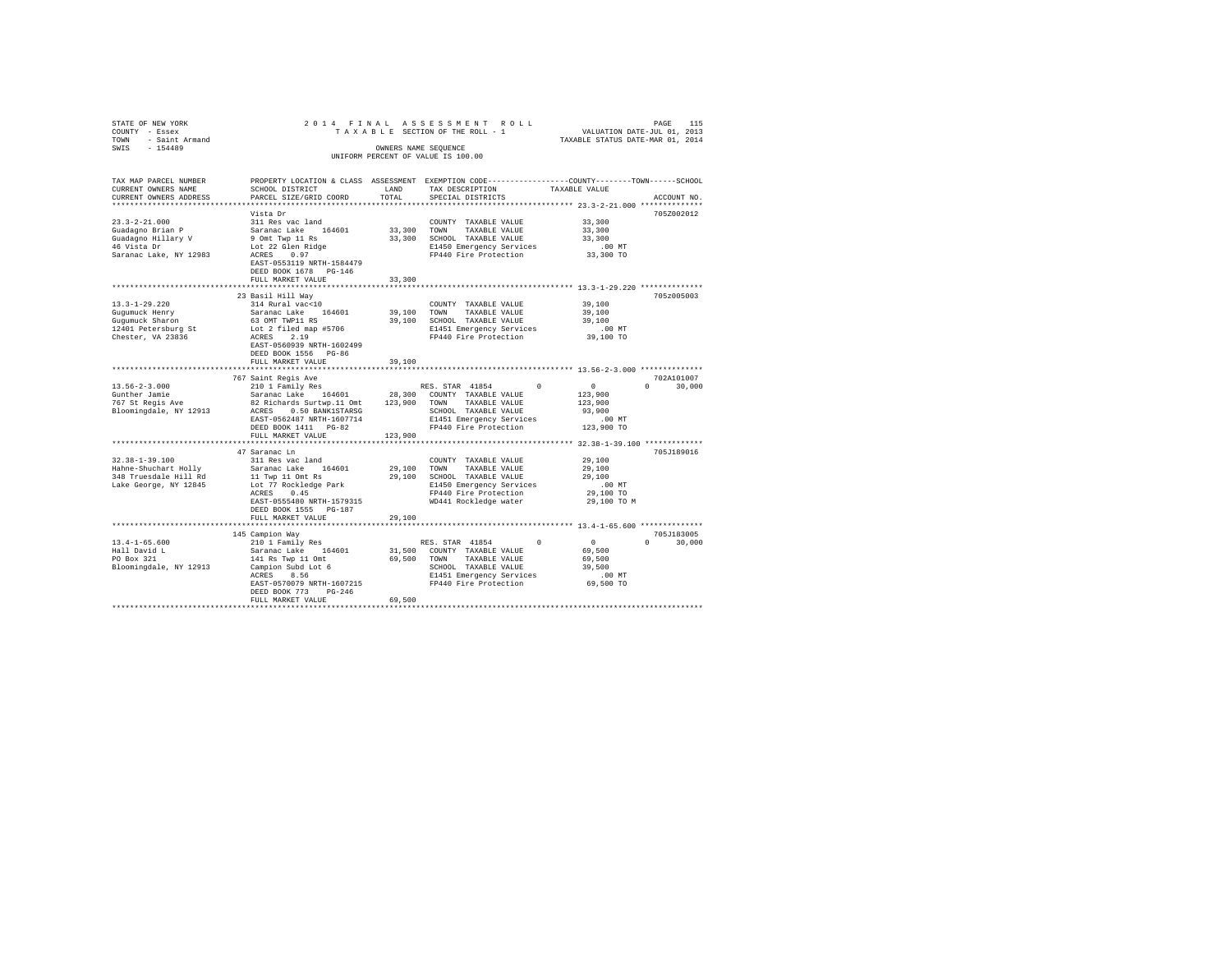| STATE OF NEW YORK<br>COUNTY - Essex           |                                                                                                                                                                                                                                                                                             |              |                                                           | 2014 FINAL ASSESSMENT ROLL PAGE 116<br>TAXABLE SECTION OF THE ROLL - 1 VALUATION DATE-JUL 01, 2013<br>TAXABLE STATUS DATE-MAR 01, 2014 |  |
|-----------------------------------------------|---------------------------------------------------------------------------------------------------------------------------------------------------------------------------------------------------------------------------------------------------------------------------------------------|--------------|-----------------------------------------------------------|----------------------------------------------------------------------------------------------------------------------------------------|--|
| TOWN - Saint Armand                           |                                                                                                                                                                                                                                                                                             |              |                                                           |                                                                                                                                        |  |
| SWIS - 154489                                 |                                                                                                                                                                                                                                                                                             |              | OWNERS NAME SEQUENCE                                      |                                                                                                                                        |  |
|                                               |                                                                                                                                                                                                                                                                                             |              | UNIFORM PERCENT OF VALUE IS 100.00                        |                                                                                                                                        |  |
|                                               |                                                                                                                                                                                                                                                                                             |              |                                                           | TAX MAP PARCEL NUMBER PROPERTY LOCATION & CLASS ASSESSMENT EXEMPTION CODE--------------COUNTY-------TOWN-----SCHOOL                    |  |
| CURRENT OWNERS NAME                           | SCHOOL DISTRICT                                                                                                                                                                                                                                                                             | LAND         | TAX DESCRIPTION                                           | TAXABLE VALUE                                                                                                                          |  |
| CURRENT OWNERS ADDRESS                        | PARCEL SIZE/GRID COORD                                                                                                                                                                                                                                                                      | TOTAL        | SPECIAL DISTRICTS                                         | ACCOUNT NO.                                                                                                                            |  |
|                                               |                                                                                                                                                                                                                                                                                             |              |                                                           |                                                                                                                                        |  |
|                                               | 179 River Rd                                                                                                                                                                                                                                                                                |              |                                                           | 705J103015                                                                                                                             |  |
| $13.4 - 1 - 45.000$                           | 210 1 Family Res                                                                                                                                                                                                                                                                            |              | RES. STAR 41854<br>$^{\circ}$                             | $\sim$ 0<br>$0 \t 30,000$                                                                                                              |  |
| Hamelin Benjamin D<br>Simpson-Hamelin Carly A | Saranac Lake 164601<br>122 Richards Sur                                                                                                                                                                                                                                                     |              | 35,400 COUNTY TAXABLE VALUE<br>146,900 TOWN TAXABLE VALUE | 146,900<br>146,900                                                                                                                     |  |
| 179 River Rd                                  | 1.4 Acres                                                                                                                                                                                                                                                                                   |              | SCHOOL TAXABLE VALUE                                      | 116,900                                                                                                                                |  |
| Bloomingdale, NY 12913                        | ACRES 1.38 BANK WFARGO                                                                                                                                                                                                                                                                      |              | E1451 Emergency Services                                  | $.00$ MT                                                                                                                               |  |
|                                               | EAST-0568277 NRTH-1604592                                                                                                                                                                                                                                                                   |              | FP440 Fire Protection                                     | 146,900 TO                                                                                                                             |  |
|                                               | DEED BOOK 1626 PG-66                                                                                                                                                                                                                                                                        |              |                                                           |                                                                                                                                        |  |
|                                               | FULL MARKET VALUE                                                                                                                                                                                                                                                                           | 146,900      |                                                           |                                                                                                                                        |  |
|                                               |                                                                                                                                                                                                                                                                                             |              |                                                           |                                                                                                                                        |  |
|                                               | 74 Stevenson Rd                                                                                                                                                                                                                                                                             |              |                                                           | 705J103307                                                                                                                             |  |
| $32.166 - 7 - 2.000$                          | 210 1 Family Res                                                                                                                                                                                                                                                                            |              | COUNTY TAXABLE VALUE                                      | 79,000                                                                                                                                 |  |
| Hanlon Mary                                   | Saranac Lake 164601                                                                                                                                                                                                                                                                         |              | 41,300 TOWN TAXABLE VALUE                                 | 79,000                                                                                                                                 |  |
| nanfon nafy<br>74 Stevenson Rd                | 11 Richards Sur<br>ACRES 0.60                                                                                                                                                                                                                                                               |              | 79,000 SCHOOL TAXABLE VALUE                               | 79,000                                                                                                                                 |  |
| Saranac Lake, NY 12983                        |                                                                                                                                                                                                                                                                                             |              | E1450 Emergency Services                                  | $.00$ MT                                                                                                                               |  |
|                                               | EAST-0554816 NRTH-1578215                                                                                                                                                                                                                                                                   |              | FP440 Fire Protection                                     | 79,000 TO                                                                                                                              |  |
|                                               | DEED BOOK 1072 PG-268                                                                                                                                                                                                                                                                       |              |                                                           |                                                                                                                                        |  |
|                                               | FULL MARKET VALUE                                                                                                                                                                                                                                                                           | 79,000       |                                                           |                                                                                                                                        |  |
|                                               | 752 Saint Regis Ave                                                                                                                                                                                                                                                                         |              |                                                           | 702A101307                                                                                                                             |  |
| $13.56 - 1 - 2.000$                           | 210 1 Family Res                                                                                                                                                                                                                                                                            |              | RES. STAR 41854<br>$\Omega$                               | $\sim$ 0<br>$0 \t 30,000$                                                                                                              |  |
|                                               |                                                                                                                                                                                                                                                                                             |              |                                                           | 140,800                                                                                                                                |  |
| Hare Clarence G<br>752 St Regis Ave           | Saranac Lake 164601 33,600 COUNTY TAXABLE VALUE<br>Saranac Lake 164601 33,600 COUNTY TAXABLE VALUE                                                                                                                                                                                          |              |                                                           | 140,800                                                                                                                                |  |
| Bloomingdale, NY 12913                        | ACRES 0.80                                                                                                                                                                                                                                                                                  |              | SCHOOL TAXABLE VALUE                                      | 110,800                                                                                                                                |  |
|                                               | EAST-0561986 NRTH-1607603                                                                                                                                                                                                                                                                   |              | E1451 Emergency Services                                  | $.00$ MT                                                                                                                               |  |
|                                               | DEED BOOK 893 PG-065                                                                                                                                                                                                                                                                        |              | FP440 Fire Protection                                     | 140,800 TO                                                                                                                             |  |
|                                               | FULL MARKET VALUE                                                                                                                                                                                                                                                                           | 140,800      |                                                           |                                                                                                                                        |  |
|                                               |                                                                                                                                                                                                                                                                                             |              |                                                           |                                                                                                                                        |  |
| $13.4 - 1 - 49.000$                           | 188 River Rd<br>210 1 Family Res                                                                                                                                                                                                                                                            |              | RES. STAR 41854<br>$\Omega$                               | 705J102201<br>$\sim$ 0<br>$0 \t 30,000$                                                                                                |  |
|                                               |                                                                                                                                                                                                                                                                                             |              | 28.700 COUNTY TAXABLE VALUE                               | 176,900                                                                                                                                |  |
| Harris Adam S<br>188 River Rd                 | Saranac Lake 164601<br>122 Richards Sur                                                                                                                                                                                                                                                     | 176,900 TOWN | TAXABLE VALUE                                             | 176,900                                                                                                                                |  |
|                                               | Bloomingdale, NY 12913 Book 798 Page 209                                                                                                                                                                                                                                                    |              |                                                           | 146,900                                                                                                                                |  |
|                                               |                                                                                                                                                                                                                                                                                             |              | SCHOOL TAXABLE VALUE<br>E1451 Emergency Services          | .00 MT                                                                                                                                 |  |
|                                               |                                                                                                                                                                                                                                                                                             |              | FP440 Fire Protection                                     | 176,900 TO                                                                                                                             |  |
|                                               |                                                                                                                                                                                                                                                                                             |              |                                                           |                                                                                                                                        |  |
|                                               | $\begin{tabular}{lllllllll} & $\ldots\ldots\ldots\ldots$ & $209$ & \\ \texttt{PRIOR ONNER ON} & 3/01/2014 & \texttt{SUVEY BY G Odone Mp 3283} \\ \texttt{Harris Adam S} & & $\ldots\ldots\ldots\ldots$ & \\ \texttt{Harris Adam S} & & $\ldots\ldots\ldots\ldots\ldots$ & \\ \end{tabular}$ |              |                                                           |                                                                                                                                        |  |
|                                               | FULL MARKET VALUE                                                                                                                                                                                                                                                                           | 176,900      |                                                           |                                                                                                                                        |  |
|                                               |                                                                                                                                                                                                                                                                                             |              |                                                           |                                                                                                                                        |  |
|                                               | Saranac Ln                                                                                                                                                                                                                                                                                  |              |                                                           | 705J194006                                                                                                                             |  |
| $32.38 - 1 - 9.200$                           |                                                                                                                                                                                                                                                                                             |              | COUNTY TAXABLE VALUE                                      | 25,000                                                                                                                                 |  |
| Harris Gordon<br>16 Saranac Ln                |                                                                                                                                                                                                                                                                                             |              | 25,000 TOWN TAXABLE VALUE<br>25,000 SCHOOL TAXABLE VALUE  | 25,000<br>25,000                                                                                                                       |  |
| Saranac Lake, NY 12983                        |                                                                                                                                                                                                                                                                                             |              | E1450 Emergency Services                                  | $.00$ MT                                                                                                                               |  |
|                                               | EAST-0555642 NRTH-1578616                                                                                                                                                                                                                                                                   |              | FP440 Fire Protection                                     | 25,000 TO                                                                                                                              |  |
|                                               | DEED BOOK 1050 PG-121                                                                                                                                                                                                                                                                       |              | WD441 Rockledge water                                     | 25,000 TO M                                                                                                                            |  |
|                                               | FULL MARKET VALUE                                                                                                                                                                                                                                                                           | 25,000       |                                                           |                                                                                                                                        |  |
|                                               |                                                                                                                                                                                                                                                                                             |              |                                                           |                                                                                                                                        |  |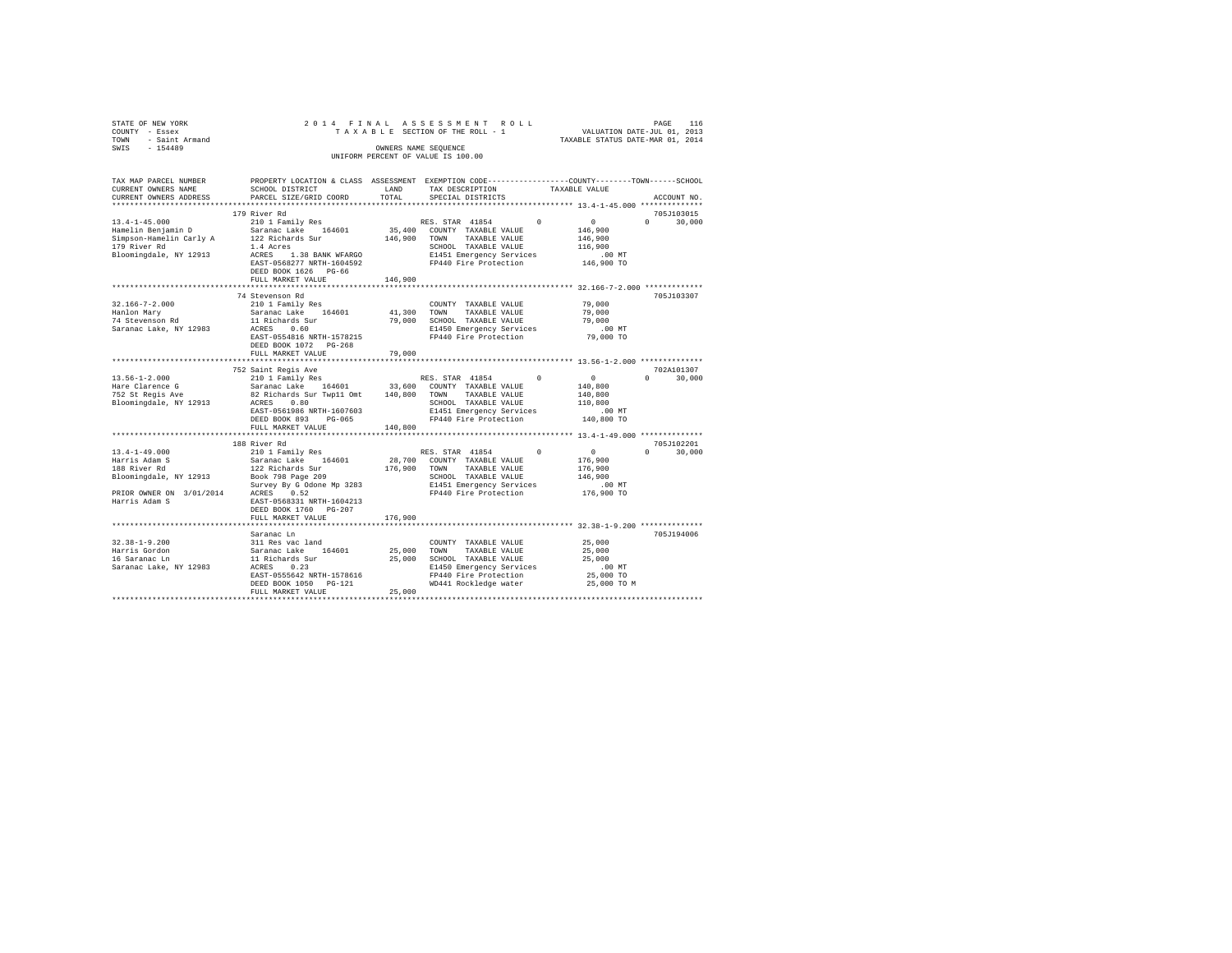| STATE OF NEW YORK<br>COUNTY - Essex<br>TOWN<br>- Saint Armand<br>SWIS - 154489                                                                          |                                                                                                                                                                                                                                                              | OWNERS NAME SEQUENCE | 2014 FINAL ASSESSMENT ROLL<br>TAXABLE SECTION OF THE ROLL - 1<br>UNIFORM PERCENT OF VALUE IS 100.00                                                                                                                                |            | VALUATION DATE-JUL 01, 2013<br>TAXABLE STATUS DATE-MAR 01, 2014                                                                                                          |                             | PAGE<br>117                                                |
|---------------------------------------------------------------------------------------------------------------------------------------------------------|--------------------------------------------------------------------------------------------------------------------------------------------------------------------------------------------------------------------------------------------------------------|----------------------|------------------------------------------------------------------------------------------------------------------------------------------------------------------------------------------------------------------------------------|------------|--------------------------------------------------------------------------------------------------------------------------------------------------------------------------|-----------------------------|------------------------------------------------------------|
| TAX MAP PARCEL NUMBER<br>CURRENT OWNERS NAME<br>CURRENT OWNERS ADDRESS                                                                                  | PROPERTY LOCATION & CLASS ASSESSMENT EXEMPTION CODE----------------COUNTY-------TOWN-----SCHOOL<br>SCHOOL DISTRICT<br>PARCEL SIZE/GRID COORD                                                                                                                 | LAND<br>TOTAL        | TAX DESCRIPTION TAXABLE VALUE<br>SPECIAL DISTRICTS                                                                                                                                                                                 |            |                                                                                                                                                                          |                             | ACCOUNT NO.                                                |
|                                                                                                                                                         |                                                                                                                                                                                                                                                              |                      |                                                                                                                                                                                                                                    |            |                                                                                                                                                                          |                             |                                                            |
| $32.38 - 1 - 19.000$<br>Harris Gordon<br>16 Saranac Ln<br>Saranac Lake, NY 12983                                                                        | 16 Saranac Ln<br>210 1 Family Res<br>Saranac Lake 164601 38,300 TOWN TAXABLE VALUE<br>11 Twp 11 Omt Rs<br>Lot 25 Rockledge Park<br>Db 992 Pg 202 (O'claim)<br>ACRES 0.38<br>EAST-0555559 NRTH-1578555<br>DEED BOOK 992 PG-202<br>FULL MARKET VALUE           | 235,000              | COUNTY TAXABLE VALUE<br>235,000 SCHOOL TAXABLE VALUE<br>E1450 Emergency --<br>FP440 Fire Protection<br>WD441 Rockledge water 235,000 TO M                                                                                          |            | 235,000<br>235,000<br>235,000<br>.00 MT<br>235,000 TO                                                                                                                    |                             | 705J187006                                                 |
|                                                                                                                                                         |                                                                                                                                                                                                                                                              |                      |                                                                                                                                                                                                                                    |            |                                                                                                                                                                          |                             |                                                            |
| $13.4 - 1 - 78.400$<br>Hartmann Ralph<br>Hartmann Margaret M<br>122 Moose Pond Ln<br>Bloomingdale, NY 12913<br>$13.4 - 1 - 39.111$<br>Hayes Curtis S IV | 122 Moose Pond Ln<br>210 1 Family Res<br>Saranac Lake 164601 37,900 VET DIS CT 41141<br>164 Rs Twp 11 Omt<br>ACRES 3.86<br>EAST-0572256 NRTH-1600401<br>DEED BOOK 988 PG-291<br>FULL MARKET VALUE<br>191 River Rd<br>311 Res vac land<br>Saranac Lake 164601 | 33,200 TOWN          | VET COM CT 41131<br>177,600 RES. STAR 41854<br>COUNTY TAXABLE VALUE 143,720<br>TOWN<br>TAXABLE VALUE<br>SCHOOL TAXABLE VALUE<br>177,600 E1451 Emergency Services<br>FP440 Fire Protection<br>COUNTY TAXABLE VALUE<br>TAXABLE VALUE | $^{\circ}$ | $\begin{array}{ccc} 0 & \quad & 25\,,\,0\,0\,0 \\ 0 & \quad & 8\,,\,8\,8\,0 \end{array}$<br>$\sim$ 0<br>143,720<br>147,600<br>$.00$ MT<br>177,600 TO<br>33,200<br>33,200 | 25,000<br>8,880<br>$\sim$ 0 | 705J185005<br>$\Omega$<br>$\Omega$<br>30,000<br>705J103102 |
| PO Box 311<br>Bloomingdale, NY 12913                                                                                                                    | 122 Richards Survey<br>ACRES<br>3.58<br>EAST-0568775 NRTH-1604387<br>DEED BOOK 879 PG-319<br>FULL MARKET VALUE                                                                                                                                               | 33,200               | 33,200 SCHOOL TAXABLE VALUE<br>E1451 Emergency Services<br>FP440 Fire Protection 33,200 TO                                                                                                                                         |            | 33,200<br>$.00$ MT                                                                                                                                                       |                             |                                                            |
|                                                                                                                                                         |                                                                                                                                                                                                                                                              |                      |                                                                                                                                                                                                                                    |            |                                                                                                                                                                          |                             |                                                            |
| $13.4 - 1 - 51.000$<br>Hayes Sanford C III<br>Hayes Phyllis<br>206 River Rd<br>Bloomingdale, NY 12913                                                   | 206 River Rd<br>210 1 Family Res<br>Saranac Lake 164601<br>122 123 Richards Sur<br>1356/295 Easement<br>4.37<br>ACRES<br>EAST-0568656 NRTH-1603946<br>DEED BOOK 403<br>$PG-533$<br>FULL MARKET VALUE                                                         | 188,300              | SR STAR 41834<br>47,100 COUNTY TAXABLE VALUE<br>188,300 TOWN TAXABLE VALUE<br>SCHOOL TAXABLE VALUE<br>E1451 Emergency Services<br>FP440 Fire Protection                                                                            | $^{\circ}$ | $\sim$ 0<br>188,300<br>188,300<br>124,100<br>.00 MT<br>188,300 TO                                                                                                        |                             | 705-7102907<br>0 64,200                                    |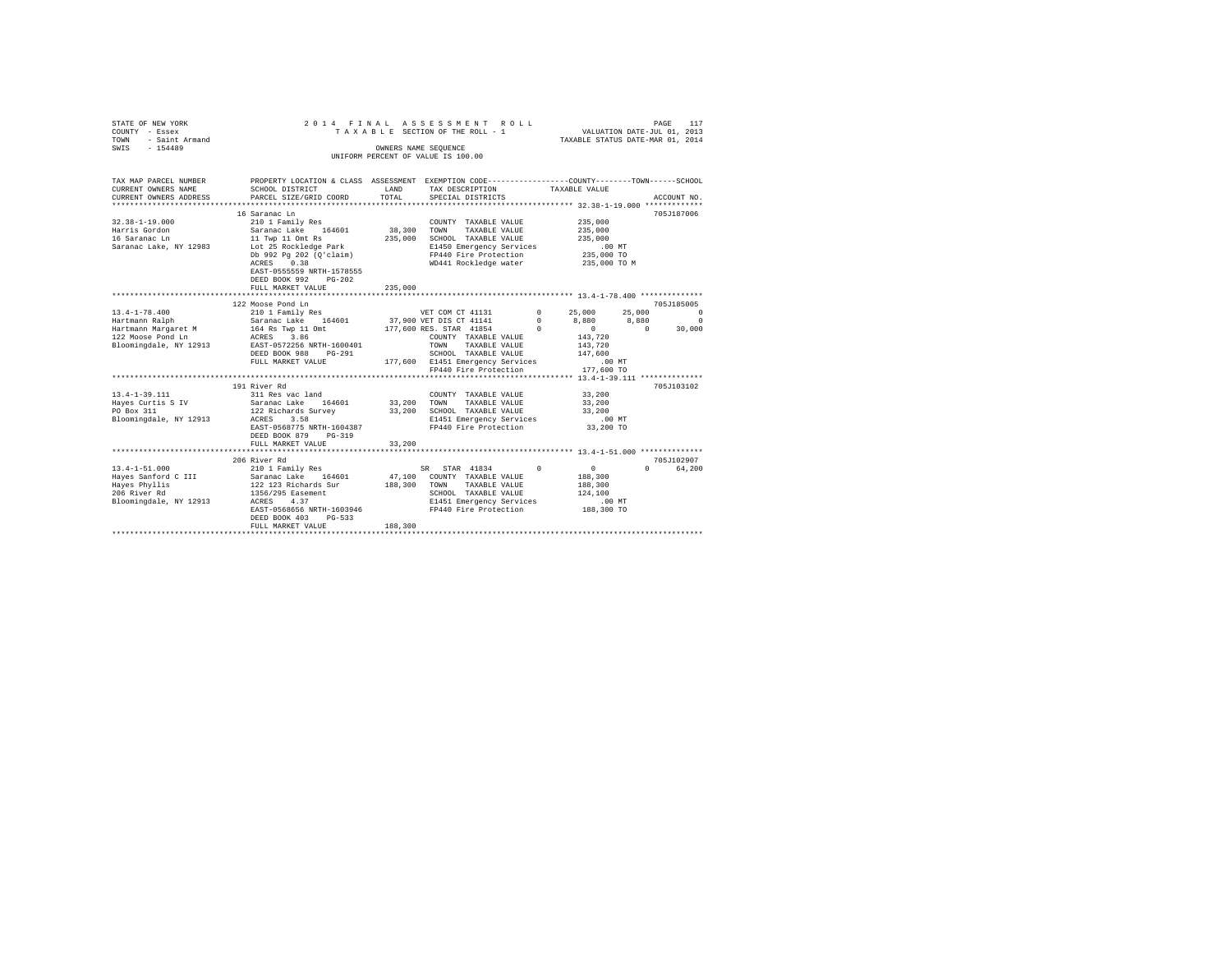| STATE OF NEW YORK                                                                                   |                                                                                              |              | 2014 FINAL ASSESSMENT ROLL                                                                        |                                  |               |
|-----------------------------------------------------------------------------------------------------|----------------------------------------------------------------------------------------------|--------------|---------------------------------------------------------------------------------------------------|----------------------------------|---------------|
| COUNTY - Essex                                                                                      |                                                                                              |              |                                                                                                   |                                  |               |
| TOWN - Saint Armand                                                                                 |                                                                                              |              |                                                                                                   | TAXABLE STATUS DATE-MAR 01, 2014 |               |
| SWIS - 154489                                                                                       |                                                                                              |              | OWNERS NAME SEOUENCE                                                                              |                                  |               |
|                                                                                                     |                                                                                              |              | UNIFORM PERCENT OF VALUE IS 100.00                                                                |                                  |               |
|                                                                                                     |                                                                                              |              |                                                                                                   |                                  |               |
|                                                                                                     |                                                                                              |              |                                                                                                   |                                  |               |
| TAX MAP PARCEL NUMBER                                                                               |                                                                                              |              | PROPERTY LOCATION & CLASS ASSESSMENT EXEMPTION CODE----------------COUNTY-------TOWN------SCHOOL  |                                  |               |
| CURRENT OWNERS NAME                                                                                 | SCHOOL DISTRICT                                                                              | LAND         | TAX DESCRIPTION                                                                                   | TAXABLE VALUE                    |               |
| CURRENT OWNERS ADDRESS                                                                              | PARCEL SIZE/GRID COORD                                                                       | TOTAL        | SPECIAL DISTRICTS                                                                                 |                                  | ACCOUNT NO.   |
|                                                                                                     |                                                                                              |              |                                                                                                   |                                  |               |
|                                                                                                     | 13 Prospect St                                                                               |              |                                                                                                   |                                  | 702A101602    |
| $13.56 - 3 - 8.000$                                                                                 | 210 1 Family Res                                                                             |              | RES. STAR 41854 0                                                                                 | $\sim$ 0                         | $0 \t 30.000$ |
|                                                                                                     | Saranac Lake 164601                                                                          |              | 31,100 COUNTY TAXABLE VALUE                                                                       | 160,500                          |               |
| Hazelden Douglas G<br>Hazelden Sonia                                                                | 82 Richards Surtwp.11 Omt 160,500 TOWN TAXABLE VALUE                                         |              |                                                                                                   | 160,500                          |               |
| 13 Prospect St                                                                                      |                                                                                              |              | SCHOOL TAXABLE VALUE                                                                              | 130,500                          |               |
| Bloomingdale, NY 12913                                                                              | 1 2 3 Whiteface Mtn Park<br>1252/255                                                         |              | E1451 Emergency Services                                                                          | .00 MT                           |               |
|                                                                                                     | $1252/255$<br>ACRES 0.64                                                                     |              | FP440 Fire Protection                                                                             | 160,500 TO                       |               |
|                                                                                                     |                                                                                              |              |                                                                                                   |                                  |               |
|                                                                                                     | EAST-0562196 NRTH-1607391                                                                    |              |                                                                                                   |                                  |               |
|                                                                                                     | DEED BOOK 1257 PG-136                                                                        |              |                                                                                                   |                                  |               |
|                                                                                                     | FULL MARKET VALUE                                                                            | 160,500      |                                                                                                   |                                  |               |
|                                                                                                     |                                                                                              |              |                                                                                                   |                                  |               |
|                                                                                                     | Prospect St                                                                                  |              |                                                                                                   |                                  | 702A101413    |
| $13.56 - 1 - 5.100$                                                                                 | 311 Res vac land                                                                             |              | COUNTY TAXABLE VALUE                                                                              | 36,800                           |               |
| Heath Jason R                                                                                       | Saranac Lake 164601 36,800                                                                   |              | TOWN TAXABLE VALUE                                                                                | 36,800                           |               |
| Heath Jennell L<br>14 Keene St                                                                      |                                                                                              |              |                                                                                                   | 36,800                           |               |
|                                                                                                     | 82 Richards Surtwp.11 Omt 36,800 SCHOOL TAXABLE VALUE<br>ACRES 2.78 E1451 Emergency Services |              | E1451 Emergency Services                                                                          | $.00$ MT                         |               |
| Saranac Lake, NY 12983 EAST-0561619 NRTH-1606690 FP440 Fire Protection                              |                                                                                              |              |                                                                                                   | 36,800 TO                        |               |
|                                                                                                     | DEED BOOK 1683 PG-80                                                                         |              |                                                                                                   |                                  |               |
|                                                                                                     | FULL MARKET VALUE                                                                            | 36,800       |                                                                                                   |                                  |               |
|                                                                                                     |                                                                                              |              |                                                                                                   |                                  |               |
|                                                                                                     | Whiteface Ln                                                                                 |              |                                                                                                   |                                  | 702A101107    |
| $13.56 - 5 - 7.000$                                                                                 | 311 Res vac land                                                                             |              | COUNTY TAXABLE VALUE                                                                              | 13,300                           |               |
|                                                                                                     |                                                                                              | 13,300 TOWN  | TAXABLE VALUE                                                                                     | 13,300                           |               |
|                                                                                                     |                                                                                              |              | 13,300 SCHOOL TAXABLE VALUE                                                                       | 13,300                           |               |
| Eeath Nancy Saranac Lake 164601<br>PO Box 181 82 Rs Twp 11 Omt<br>Bloomingdale, NY 12913 ACRES 0.20 |                                                                                              |              | E1451 Emergency Services                                                                          | $.00$ MT                         |               |
|                                                                                                     | EAST-0562141 NRTH-1606013                                                                    |              | FP440 Fire Protection                                                                             | 13,300 TO                        |               |
|                                                                                                     | DEED BOOK 1097 PG-225                                                                        |              |                                                                                                   |                                  |               |
|                                                                                                     | FULL MARKET VALUE                                                                            | 13,300       |                                                                                                   |                                  |               |
|                                                                                                     |                                                                                              |              |                                                                                                   |                                  |               |
|                                                                                                     | Maple Ln                                                                                     |              |                                                                                                   |                                  | 7079978022    |
| $13.56 - 6 - 5.001$                                                                                 | 311 Res vac land                                                                             |              | COUNTY TAXABLE VALUE                                                                              | 4,400                            |               |
|                                                                                                     | Saranac Lake 164601                                                                          | 4,400 TOWN   |                                                                                                   |                                  |               |
| Heath Nancy M                                                                                       |                                                                                              |              | TAXABLE VALUE                                                                                     | 4,400                            |               |
| Heath Richard J<br>PO Box 181                                                                       |                                                                                              |              | Rs Lot 82 Twp 11 Omt<br>4,400 SCHOOL TAXABLE VALUE<br>E1451 Emergency Services                    | 4,400                            |               |
|                                                                                                     |                                                                                              |              | E1451 Emergency Services                                                                          | $.00$ MT                         |               |
| Bloomingdale, NY 12913                                                                              | EAST-0562363 NRTH-1606193                                                                    |              | FP440 Fire Protection                                                                             | 4,400 TO                         |               |
|                                                                                                     | DEED BOOK 988 PG-286                                                                         |              |                                                                                                   |                                  |               |
|                                                                                                     | FULL MARKET VALUE                                                                            | 4,400        |                                                                                                   |                                  |               |
|                                                                                                     |                                                                                              |              |                                                                                                   |                                  |               |
|                                                                                                     | 24 Whiteface Ln                                                                              |              |                                                                                                   |                                  | 702A174012    |
| $13.56 - 5 - 4.005$                                                                                 | 210 1 Family Res                                                                             |              | RES. STAR 41854<br>$\Omega$                                                                       | $\sim$ 0                         | $0 \t 30,000$ |
| Heath Richard                                                                                       |                                                                                              |              | 19,000 COUNTY TAXABLE VALUE                                                                       | 103,500                          |               |
| Heath Nancy                                                                                         |                                                                                              | 103,500 TOWN | TAXABLE VALUE                                                                                     | 103,500                          |               |
| 24 Whiteface Ln<br>PO Box 181                                                                       | Saranac Lake 164601<br>Rs Twp 11 Omt Lot 82<br>Lot 64 Whiteface Mtn Park                     |              | SCHOOL TAXABLE VALUE 73,500<br>E1451 Emergency Services 00 MT<br>FP440 Fire Protection 103,500 TO |                                  |               |
|                                                                                                     | Book 844 Page 227                                                                            |              |                                                                                                   |                                  |               |
| Bloomingdale, NY 12913                                                                              | ACRES 0.20                                                                                   |              |                                                                                                   |                                  |               |
|                                                                                                     | EAST-0562193 NRTH-1606309                                                                    |              |                                                                                                   |                                  |               |
|                                                                                                     | DEED BOOK 844 PG-227                                                                         |              |                                                                                                   |                                  |               |
|                                                                                                     | FULL MARKET VALUE                                                                            | 103,500      |                                                                                                   |                                  |               |
|                                                                                                     |                                                                                              |              |                                                                                                   |                                  |               |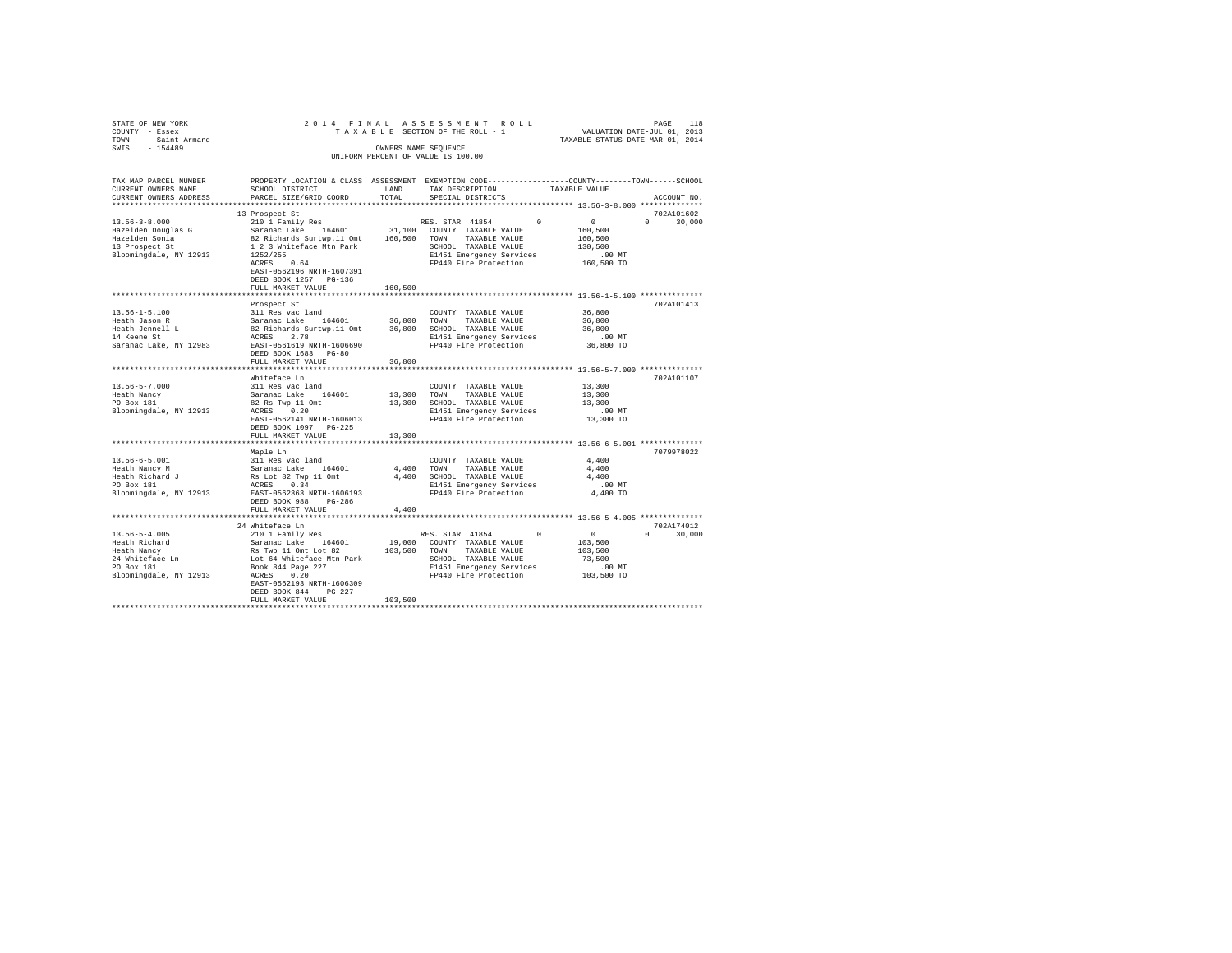| STATE OF NEW YORK   |  |  |  | 2014 FINAL ASSESSMENT ROLL         |  |  |  |                                  | PAGE | 119 |
|---------------------|--|--|--|------------------------------------|--|--|--|----------------------------------|------|-----|
| COUNTY - Essex      |  |  |  | TAXABLE SECTION OF THE ROLL - 1    |  |  |  | VALUATION DATE-JUL 01, 2013      |      |     |
| TOWN - Saint Armand |  |  |  |                                    |  |  |  | TAXABLE STATUS DATE-MAR 01, 2014 |      |     |
| SWIS<br>$-154489$   |  |  |  | OWNERS NAME SEOUENCE               |  |  |  |                                  |      |     |
|                     |  |  |  | UNIFORM PERCENT OF VALUE IS 100.00 |  |  |  |                                  |      |     |

| TAX MAP PARCEL NUMBER                            |                                                                                    |              | PROPERTY LOCATION & CLASS ASSESSMENT EXEMPTION CODE----------------COUNTY-------TOWN-----SCHOOL |                                                |                    |
|--------------------------------------------------|------------------------------------------------------------------------------------|--------------|-------------------------------------------------------------------------------------------------|------------------------------------------------|--------------------|
| CURRENT OWNERS NAME                              | SCHOOL DISTRICT                                                                    | LAND         | TAX DESCRIPTION                                                                                 | TAXABLE VALUE                                  |                    |
| CURRENT OWNERS ADDRESS                           | PARCEL SIZE/GRID COORD                                                             | TOTAL        | SPECIAL DISTRICTS                                                                               |                                                | ACCOUNT NO.        |
|                                                  |                                                                                    |              |                                                                                                 |                                                |                    |
|                                                  | Whiteface Ln                                                                       |              |                                                                                                 |                                                | 702A101906         |
| $13.56 - 5 - 6.000$                              | 311 Res vac land                                                                   |              | COUNTY TAXABLE VALUE                                                                            | 20,400                                         |                    |
| Heath Richard                                    |                                                                                    |              | 20,400 TOWN TAXABLE VALUE                                                                       | 20,400                                         |                    |
| Heath Nancy                                      |                                                                                    |              | 20,400 SCHOOL TAXABLE VALUE                                                                     | 20,400                                         |                    |
| PO Box 181                                       |                                                                                    |              | E1451 Emergency Services                                                                        | $.00$ MT                                       |                    |
| Bloomingdale, NY 12913                           | Saranac Lake 164601<br>82 Rs Twp.11 Omt<br>ACRES 0.60<br>EAST-0562181 NRTH-1606141 |              | FP440 Fire Protection                                                                           | 20,400 TO                                      |                    |
|                                                  | DEED BOOK 908<br>$PG-59$                                                           |              |                                                                                                 |                                                |                    |
|                                                  | FULL MARKET VALUE                                                                  | 20,400       |                                                                                                 |                                                |                    |
|                                                  |                                                                                    | ***********  |                                                                                                 | **************** 13.56-5-3.000 *************** |                    |
|                                                  | Whiteface Ln                                                                       |              |                                                                                                 |                                                | 702A101104         |
| $13.56 - 5 - 3.000$                              |                                                                                    |              | COUNTY TAXABLE VALUE                                                                            | 13,300                                         |                    |
| Heath Richard J                                  | 311 Res vac land<br>Saranac Lake 164601                                            |              | 13,300 TOWN TAXABLE VALUE                                                                       | 13,300                                         |                    |
| Heath Nancy M                                    |                                                                                    |              | 13,300 SCHOOL TAXABLE VALUE                                                                     | 13,300                                         |                    |
| PO Box 181                                       | 82 Rs Twp 11 Omt<br>ACRES 0.20                                                     |              | E1451 Emergency Services                                                                        | $.00$ MT                                       |                    |
| Bloomingdale, NY 12913 EAST-0562218 NRTH-1606369 |                                                                                    |              | FP440 Fire Protection                                                                           | 13,300 TO                                      |                    |
|                                                  | DEED BOOK 914<br>$PG-301$                                                          |              |                                                                                                 |                                                |                    |
|                                                  | FULL MARKET VALUE                                                                  | 13,300       |                                                                                                 |                                                |                    |
|                                                  |                                                                                    |              |                                                                                                 |                                                |                    |
|                                                  | Maple Ln                                                                           |              |                                                                                                 |                                                | 702A178021         |
| $13.56 - 6 - 4.001$                              |                                                                                    |              |                                                                                                 | 2,800                                          |                    |
| Heath Richard J                                  |                                                                                    |              |                                                                                                 | 2,800                                          |                    |
|                                                  |                                                                                    |              |                                                                                                 |                                                |                    |
| Heath Nancy M<br>PO Box 181                      |                                                                                    |              |                                                                                                 | 2,800<br>$.00$ MT                              |                    |
|                                                  |                                                                                    |              |                                                                                                 |                                                |                    |
| Bloomingdale, NY 12913 EAST-0562377 NRTH-1606101 |                                                                                    |              | FP440 Fire Protection                                                                           | 2,800 TO                                       |                    |
|                                                  | DEED BOOK 1670 PG-212                                                              |              |                                                                                                 |                                                |                    |
|                                                  | FULL MARKET VALUE                                                                  | 2,800        |                                                                                                 |                                                |                    |
|                                                  |                                                                                    |              |                                                                                                 |                                                |                    |
|                                                  | Maple Ln                                                                           |              |                                                                                                 |                                                | 702A179018         |
| $13.56 - 6 - 8.001$                              |                                                                                    |              | COUNTY TAXABLE VALUE                                                                            | 3,300                                          |                    |
| Heath Richard J                                  |                                                                                    |              | 3,300 TOWN<br>TAXABLE VALUE                                                                     | 3,300                                          |                    |
| Heath Nancy M                                    |                                                                                    |              | 3,300 SCHOOL TAXABLE VALUE                                                                      | 3,300                                          |                    |
| PO Box 181                                       | 311 Res vac land<br>Saranac Lake 164601<br>Rs Lot 82 Twp 11 Omt<br>ACRES 0.20      |              | E1451 Emergency Services                                                                        | $.00$ MT                                       |                    |
| Bloomingdale, NY 12913                           | EAST-0562358 NRTH-1606289                                                          |              | FP440 Fire Protection                                                                           | 3,300 TO                                       |                    |
|                                                  | DEED BOOK 968 PG-297                                                               |              |                                                                                                 |                                                |                    |
|                                                  | FULL MARKET VALUE                                                                  | 3,300        |                                                                                                 |                                                |                    |
|                                                  |                                                                                    |              |                                                                                                 |                                                |                    |
|                                                  | 675 NYS Route 3                                                                    |              |                                                                                                 |                                                | 705L103513         |
| $23.3 - 1 - 39.000$                              | 210 1 Family Res                                                                   |              | $\Omega$<br>RES. STAR 41854                                                                     | $\sim$ 0                                       | 30,000<br>$\Omega$ |
|                                                  |                                                                                    |              | 38,200 COUNTY TAXABLE VALUE                                                                     | 134,900                                        |                    |
|                                                  |                                                                                    | 134,900 TOWN | TAXABLE VALUE                                                                                   | 134,900                                        |                    |
|                                                  |                                                                                    |              | SCHOOL TAXABLE VALUE                                                                            | 104,900                                        |                    |
|                                                  |                                                                                    |              | E1450 Emergency Services                                                                        | $.00$ MT                                       |                    |
|                                                  |                                                                                    |              | FP440 Fire Protection                                                                           | 134,900 TO                                     |                    |
|                                                  | FULL MARKET VALUE                                                                  | 134,900      |                                                                                                 |                                                |                    |
|                                                  |                                                                                    |              |                                                                                                 |                                                |                    |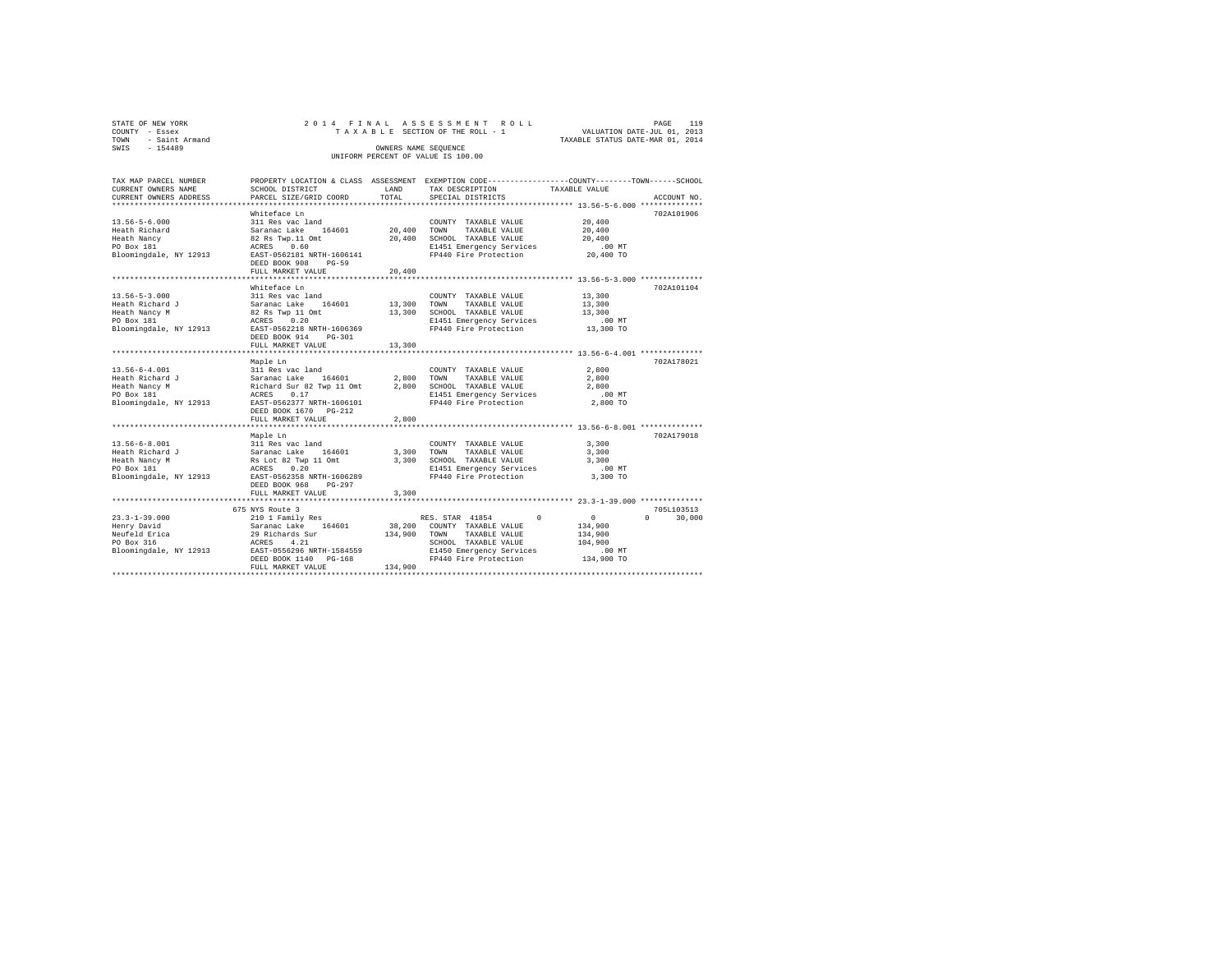| STATE OF NEW YORK<br>COUNTY - Essex<br>TOWN - Saint Armand<br>SWIS - 154489                                                                                               |                                                                                                                                                                                         |               | 2014 FINAL ASSESSMENT ROLL<br>TAXABLE SECTION OF THE ROLL - 1 VALUATION DATE-JUL 01, 2013<br>OWNERS NAME SEQUENCE<br>UNIFORM PERCENT OF VALUE IS 100.00                                  |            |                                                                        | 120<br>PAGE<br>TAXABLE STATUS DATE-MAR 01, 2014 |  |
|---------------------------------------------------------------------------------------------------------------------------------------------------------------------------|-----------------------------------------------------------------------------------------------------------------------------------------------------------------------------------------|---------------|------------------------------------------------------------------------------------------------------------------------------------------------------------------------------------------|------------|------------------------------------------------------------------------|-------------------------------------------------|--|
| TAX MAP PARCEL NUMBER THE PROPERTY LOCATION & CLASS ASSESSMENT EXEMPTION CODE--------------COUNTY-------TOWN------SCHOOL<br>CURRENT OWNERS NAME<br>CURRENT OWNERS ADDRESS | SCHOOL DISTRICT<br>PARCEL SIZE/GRID COORD                                                                                                                                               | LAND<br>TOTAL | TAX DESCRIPTION<br>SPECIAL DISTRICTS                                                                                                                                                     |            | TAXABLE VALUE                                                          | ACCOUNT NO.                                     |  |
|                                                                                                                                                                           |                                                                                                                                                                                         |               |                                                                                                                                                                                          |            |                                                                        |                                                 |  |
| $23.3 - 1 - 77.140$<br>Hesseltine Roger<br>PO Box 283<br>Gypsum, CO 81637                                                                                                 | Trudeau Rd<br>323 Vacant rural<br>Saranac Lake 164601<br>8 Twp 11 Omt Rs<br>ACRES 26.53<br>EAST-0553337 NRTH-1587585<br>DEED BOOK 1004 PG-177                                           |               | COUNTY TAXABLE VALUE<br>32,400 TOWN TAXABLE VALUE<br>32,400 SCHOOL TAXABLE VALUE<br>E1450 Emergency Services<br>FP440 Fire Protection                                                    |            | 32,400<br>32,400<br>32,400<br>$.00$ MT<br>32,400 TO                    | 705J192013                                      |  |
|                                                                                                                                                                           | FULL MARKET VALUE                                                                                                                                                                       | 32,400        |                                                                                                                                                                                          |            |                                                                        |                                                 |  |
| $23.3 - 1 - 76.000$<br>Hesseltine Thomas A<br>151 Trudeau Rd<br>Saranac Lake, NY 12983                                                                                    | Trudeau Rd<br>311 Res vac land<br>Saranac Lake 164601<br>8 Richards Sur<br>Power Line Easement<br>ACRES 2.66<br>EAST-0552874 NRTH-1586234<br>DEED BOOK 1006 PG-174<br>FULL MARKET VALUE | 35,200        | COUNTY TAXABLE VALUE<br>35,200 TOWN TAXABLE VALUE<br>35,200 SCHOOL TAXABLE VALUE<br>E1450 Emergency Services<br>FP440 Fire Protection                                                    |            | 35,200<br>35,200<br>35,200<br>$.00$ MT<br>35,200 TO                    | 705J102908                                      |  |
|                                                                                                                                                                           |                                                                                                                                                                                         |               |                                                                                                                                                                                          |            |                                                                        |                                                 |  |
|                                                                                                                                                                           | 151 Trudeau Rd                                                                                                                                                                          |               |                                                                                                                                                                                          |            |                                                                        | 705J192012                                      |  |
| $23.3 - 1 - 77.120$<br>Hesseltine Thomas A<br>151 Trudeau Rd<br>Saranac Lake, NY 12983                                                                                    | 240 Rural res<br>Saranac Lake 164601 61,300 COUNTY TAXABLE VALUE<br>8 Twp 11 Omt Rs<br>ACRES 23.67<br>EAST-0552847 NRTH-1587502<br>DEED BOOK 1006 PG-174<br>FULL MARKET VALUE           | 303,000       | RES. STAR 41854<br>303,000 TOWN TAXABLE VALUE<br>SCHOOL TAXABLE VALUE<br>E1450 Emergency Services<br>FP440 Fire Protection                                                               |            | $\sim$ 0<br>303,000<br>303,000<br>273,000<br>$.00$ MT<br>303,000 TO    | $0 \t 30,000$                                   |  |
|                                                                                                                                                                           |                                                                                                                                                                                         |               |                                                                                                                                                                                          |            |                                                                        |                                                 |  |
|                                                                                                                                                                           | 833 Saint Regis Ave                                                                                                                                                                     |               |                                                                                                                                                                                          |            |                                                                        | 702A101405                                      |  |
| $13.57 - 1 - 32.000$<br>Heverly John<br>833 St Regis Ave<br>Bloomingdale, NY 12913                                                                                        | 210 1 Family Res<br>Saranac Lake 164601<br>101 Richards Sur Omt<br>00001.50<br>ACRES 1.70 BANK1STARSG<br>EAST-0564206 NRTH-1607043<br>DEED BOOK 1724 PG-167<br>FULL MARKET VALUE        | 157.200       | VET WAR CT 41121<br>35,700 RES. STAR 41854<br>157,200 COUNTY TAXABLE VALUE<br>TOWN TAXABLE VALUE<br>SCHOOL TAXABLE VALUE<br>E1451 Emergency Services<br>FP440 Fire Protection 157,200 TO | $^{\circ}$ | $0 \t 15.000$<br>$\sim$ 0<br>142,200<br>142,200<br>127,200<br>$.00$ MT | 15,000 0<br>$0 \t 30.000$                       |  |
|                                                                                                                                                                           |                                                                                                                                                                                         |               |                                                                                                                                                                                          |            |                                                                        |                                                 |  |
| $13.65 - 1 - 22.000$<br>Hewitt Ann M<br>14 Roosevelt Ln<br>PO Box 14<br>Bloomingdale, NY 12913                                                                            | 14 Roosevelt Ln<br>210 1 Family Res<br>Saranac Lake 164601<br>102 Twp 11 O.m.t.<br>ACRES 0.20<br>EAST-0564363 NRTH-1605250<br>DEED BOOK 1180 PG-331<br>FULL MARKET VALUE                | 72,500        | RES. STAR 41854<br>19,000 COUNTY TAXABLE VALUE<br>72,500 TOWN TAXABLE VALUE<br>SCHOOL TAXABLE VALUE<br>E1451 Emergency Services<br>FP440 Fire Protection                                 | $\Omega$   | $\sim$ 0<br>72,500<br>72,500<br>42.500<br>$.00$ MT<br>72,500 TO        | 702A101114<br>$0 \t 30.000$                     |  |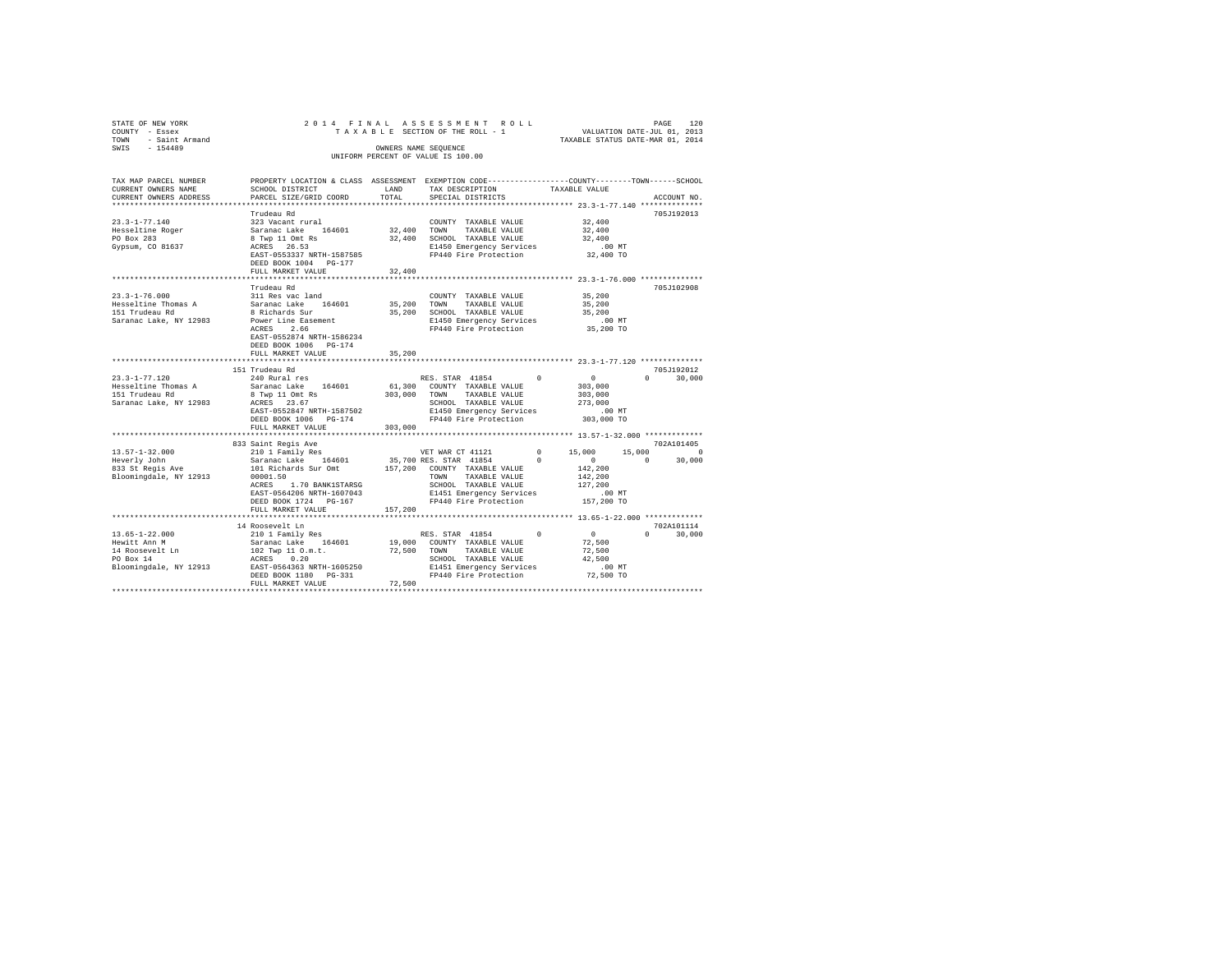| STATE OF NEW YORK<br>COUNTY - Essex<br>TOWN<br>- Saint Armand |                                                                                                                    |           | 2014 FINAL ASSESSMENT ROLL<br>TAXABLE SECTION OF THE ROLL - 1 | VALUATION DATE-JUL 01, 2013<br>TAXABLE STATUS DATE-MAR 01, 2014 | PAGE<br>121            |
|---------------------------------------------------------------|--------------------------------------------------------------------------------------------------------------------|-----------|---------------------------------------------------------------|-----------------------------------------------------------------|------------------------|
| $-154489$<br>SWIS                                             |                                                                                                                    |           | OWNERS NAME SEOUENCE<br>UNIFORM PERCENT OF VALUE IS 100.00    |                                                                 |                        |
|                                                               |                                                                                                                    |           |                                                               |                                                                 |                        |
| TAX MAP PARCEL NUMBER<br>CURRENT OWNERS NAME                  | PROPERTY LOCATION & CLASS ASSESSMENT EXEMPTION CODE---------------COUNTY-------TOWN------SCHOOL<br>SCHOOL DISTRICT | LAND      | TAX DESCRIPTION                                               | TAXABLE VALUE                                                   |                        |
| CURRENT OWNERS ADDRESS                                        | PARCEL SIZE/GRID COORD                                                                                             | TOTAL     | SPECIAL DISTRICTS                                             |                                                                 | ACCOUNT NO.            |
| ************************                                      |                                                                                                                    |           |                                                               |                                                                 |                        |
|                                                               | Main St                                                                                                            |           |                                                               |                                                                 | 705Z007010             |
| $13.3 - 2 - 11.000$                                           | 311 Res vac land                                                                                                   |           | COUNTY TAXABLE VALUE                                          | 42,500                                                          |                        |
| Hewitt Richard E                                              | Saranac Lake 164601                                                                                                | 42,500    | TOWN<br>TAXABLE VALUE                                         | 42,500                                                          |                        |
| Hewitt Brenda L                                               | 83 OMT TWP11 RS                                                                                                    | 42,500    | SCHOOL TAXABLE VALUE                                          | 42,500                                                          |                        |
| 36 Cedar St                                                   | Lot 12 Johnson Hill Est                                                                                            |           | E1451 Emergency Services                                      | $.00$ MT                                                        |                        |
| Saranac Lake, NY 12983                                        | ACRES 3.89                                                                                                         |           | FP440 Fire Protection                                         | 42,500 TO                                                       |                        |
|                                                               | EAST-0561255 NRTH-1604293                                                                                          |           |                                                               |                                                                 |                        |
|                                                               | DEED BOOK 1515 PG-45                                                                                               |           |                                                               |                                                                 |                        |
|                                                               | FULL MARKET VALUE                                                                                                  | 42,500    |                                                               |                                                                 |                        |
|                                                               | Maple Ln                                                                                                           |           |                                                               |                                                                 | 705J102909             |
| $13.3 - 1 - 11.000$                                           | 322 Rural vac>10                                                                                                   |           | COUNTY TAXABLE VALUE                                          | 24,500                                                          |                        |
|                                                               | Saranac Lake 164601                                                                                                | 24,500    | TOWN<br>TAXABLE VALUE                                         | 24,500                                                          |                        |
| Hickok Carolyn R<br>4548 State Rt 30                          | 62 Richards Sur                                                                                                    | 24,500    | SCHOOL TAXABLE VALUE                                          | 24,500                                                          |                        |
| Saranac Lake, NY 12983                                        | 00039.00                                                                                                           |           | E1451 Emergency Services                                      | $.00$ MT                                                        |                        |
|                                                               | ACRES 39.00                                                                                                        |           | FP440 Fire Protection                                         | 24,500 TO                                                       |                        |
|                                                               | EAST-0558689 NRTH-1603903                                                                                          |           |                                                               |                                                                 |                        |
|                                                               | DEED BOOK 359 PG-252                                                                                               |           |                                                               |                                                                 |                        |
|                                                               | FULL MARKET VALUE                                                                                                  | 24,500    |                                                               |                                                                 |                        |
|                                                               |                                                                                                                    | ********* | ***************************** 32.38-1-4.100 *************     |                                                                 |                        |
| $32.38 - 1 - 4.100$                                           | 66 Rockledge Ln                                                                                                    |           |                                                               | $\sim$ 0                                                        | 705J102811<br>$\Omega$ |
| Hilbert Linda M                                               | 411 Apartment<br>Saranac Lake 164601                                                                               |           | RES. STAR 41854<br>57,700 COUNTY TAXABLE VALUE                | $\Omega$<br>293,000                                             | 30,000                 |
| 66 Rockledge Ln Apt 2                                         |                                                                                                                    |           | 293,000 TOWN TAXABLE VALUE                                    | 293,000                                                         |                        |
| Saranac Lake, NY 12983                                        | 11 Richards Sur<br>ACRES 2.18<br>ACRES 2.18                                                                        |           | SCHOOL TAXABLE VALUE                                          | 263,000                                                         |                        |
|                                                               | EAST-0556293 NRTH-1578925                                                                                          |           | E1450 Emergency Services                                      | $.00$ MT                                                        |                        |
|                                                               | DEED BOOK 1416    PG-320                                                                                           |           | FP440 Fire Protection                                         | 293,000 TO                                                      |                        |
|                                                               | FULL MARKET VALUE                                                                                                  |           | 293,000 WD441 Rockledge water                                 | 293,000 TO M                                                    |                        |
| **********************                                        | *****************************                                                                                      |           |                                                               |                                                                 |                        |
|                                                               | 21 Mount Pisqah Ln                                                                                                 |           |                                                               |                                                                 | 705J180006             |
| $23.3 - 1 - 56.120$                                           | 210 1 Family Res                                                                                                   |           | RES. STAR 41854                                               | $\sim$ 0<br>$\Omega$                                            | $\Omega$<br>30,000     |
| Hogan Patrick E                                               | Saranac Lake 164601                                                                                                |           | 90,000 COUNTY TAXABLE VALUE                                   | 266,600                                                         |                        |
|                                                               | 9 Rs Twp 11 Omt                                                                                                    | 266,600   | TOWN<br>TAXABLE VALUE                                         | 266,600                                                         |                        |
| Hogan Kathleen S<br>21 Mt Pisgah Ln                           | ACRES 1.00                                                                                                         |           | SCHOOL TAXABLE VALUE                                          | 236,600                                                         |                        |
| Saranac Lake, NY 12983                                        | EAST-0553958 NRTH-1585333<br>DEED BOOK 702 PG-154                                                                  |           | E1450 Emergency Services<br>FP440 Fire Protection             | $.00$ MT<br>266,600 TO                                          |                        |
|                                                               | FULL MARKET VALUE                                                                                                  | 266,600   |                                                               |                                                                 |                        |
|                                                               |                                                                                                                    |           |                                                               |                                                                 |                        |
|                                                               | 64 Goodspeed Ln                                                                                                    |           |                                                               |                                                                 | 705J180018             |
| $15. - 1 - 6.200$                                             | 210 1 Family Res                                                                                                   |           | RES. STAR 41854                                               | $\sim$ 0<br>$\Omega$                                            | 30,000<br>$\Omega$     |
| 15.-1-6.200<br>Holt Mark B<br>PO Box 693                      | Saranac Lake 164601                                                                                                | 36,300    | COUNTY TAXABLE VALUE                                          | 130,000                                                         |                        |
|                                                               | 362 Richards Survey                                                                                                | 130,000   | TOWN<br>TAXABLE VALUE                                         | 130,000                                                         |                        |
| Saranac Lake, NY 12983                                        | ACRES 2.30                                                                                                         |           | SCHOOL TAXABLE VALUE                                          | 100,000                                                         |                        |
|                                                               | EAST-0602524 NRTH-1611116                                                                                          |           | E1451 Emergency Services                                      | $.00$ MT                                                        |                        |
|                                                               | DEED BOOK 1325 PG-218                                                                                              |           | FP440 Fire Protection                                         | 130,000 TO                                                      |                        |
|                                                               | FULL MARKET VALUE                                                                                                  | 130,000   |                                                               |                                                                 |                        |
|                                                               |                                                                                                                    |           |                                                               |                                                                 |                        |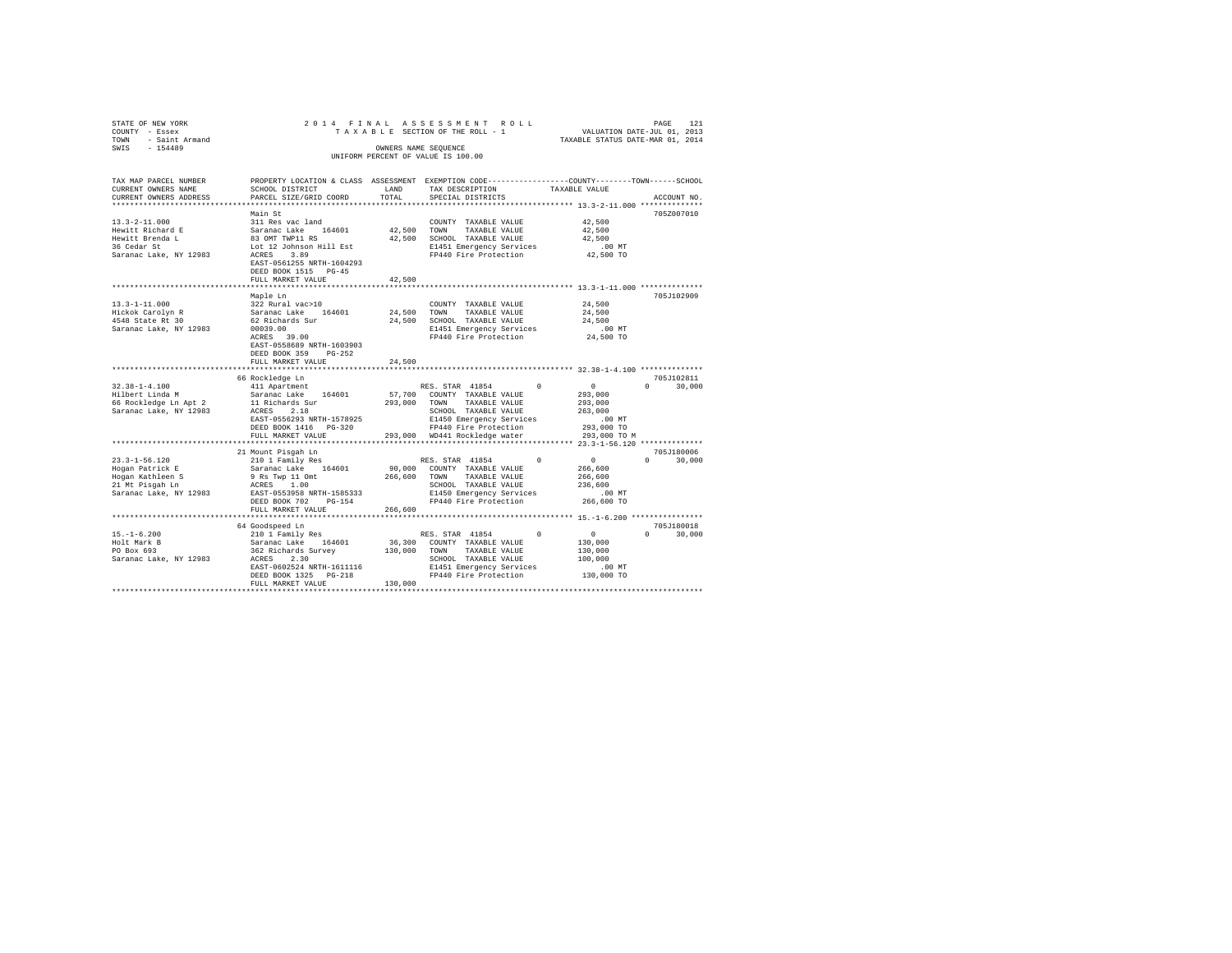| STATE OF NEW YORK     |           |                        |                                      |  |  | 2014 FINAL ASSESSMENT ROLL         |  |  |                   |  |                                                              |  | PAGE | 122         |
|-----------------------|-----------|------------------------|--------------------------------------|--|--|------------------------------------|--|--|-------------------|--|--------------------------------------------------------------|--|------|-------------|
| COUNTY - Essex        |           |                        |                                      |  |  | TAXABLE SECTION OF THE ROLL - 1    |  |  |                   |  | VALUATION DATE-JUL 01, 2013                                  |  |      |             |
| TOWN                  |           | - Saint Armand         |                                      |  |  |                                    |  |  |                   |  | TAXABLE STATUS DATE-MAR 01, 2014                             |  |      |             |
| SWIS                  | $-154489$ |                        |                                      |  |  | OWNERS NAME SEOUENCE               |  |  |                   |  |                                                              |  |      |             |
|                       |           |                        |                                      |  |  | UNIFORM PERCENT OF VALUE IS 100.00 |  |  |                   |  |                                                              |  |      |             |
|                       |           |                        |                                      |  |  |                                    |  |  |                   |  |                                                              |  |      |             |
|                       |           |                        |                                      |  |  |                                    |  |  |                   |  |                                                              |  |      |             |
| TAX MAP PARCEL NUMBER |           |                        | PROPERTY LOCATION & CLASS ASSESSMENT |  |  |                                    |  |  |                   |  | EXEMPTION CODE-----------------COUNTY-------TOWN------SCHOOL |  |      |             |
| CURRENT OWNERS NAME   |           |                        | SCHOOL DISTRICT                      |  |  | LAND                               |  |  | TAX DESCRIPTION   |  | TAXABLE VALUE                                                |  |      |             |
|                       |           | CURRENT OWNERS ADDRESS | PARCEL SIZE/GRID COORD               |  |  | TOTAL                              |  |  | SPECIAL DISTRICTS |  |                                                              |  |      | ACCOUNT NO. |
|                       |           |                        |                                      |  |  |                                    |  |  |                   |  |                                                              |  |      |             |

| 705J178040<br>Sunset Rock Way<br>322 Rural vac>10<br>21,700<br>COUNTY TAXABLE VALUE<br>164601<br>21,700 TOWN<br>Saranac Lake<br>TAXABLE VALUE<br>21,700<br>21,700 SCHOOL TAXABLE VALUE<br>21,700<br>Richards Survey Lot 62<br>$.00$ MT<br>ACRES 36.35<br>E1451 Emergency Services<br>21,700 TO<br>EAST-0559401 NRTH-1603887<br>FP440 Fire Protection<br>DEED BOOK 705<br>$PG-69$<br>21,700<br>FULL MARKET VALUE<br>702A101204<br>17 Sunset Rock Way<br>RES. STAR 41854<br>$\mathbf{0}$<br>$^{\circ}$<br>30,000<br>281 Multiple res<br>$\Omega$<br>164601<br>65,100 VET COM CT 41131<br>25,000<br>$^{\circ}$<br>25,000<br>$\Omega$<br>Saranac Lake<br>62 Twp 11 O.m.t.<br>230,800 COUNTY TAXABLE VALUE<br>205,800<br>7.44<br>205,800<br>ACRES<br>TOWN<br>TAXABLE VALUE<br>EAST-0560479 NRTH-1603261<br>SCHOOL TAXABLE VALUE<br>200,800<br>.00 MT<br>DEED BOOK 705<br>E1451 Emergency Services<br>$PG-69$<br>230,800 FP440 Fire Protection<br>230,800 TO<br>FULL MARKET VALUE<br>38 River Rd<br>702A100612<br>210 1 Family Res<br>69,600<br>COUNTY TAXABLE VALUE<br>21,000 TOWN<br>Saranac Lake 164601<br>TAXABLE VALUE<br>69,600<br>69.600 SCHOOL TAXABLE VALUE<br>102 Twp 11 Omt<br>69,600<br>0.28 BANK1STARSG<br>E1451 Emergency Services<br>.00 MT<br>ACRES<br>FP440 Fire Protection<br>69,600 TO<br>EAST-0565131 NRTH-1605578<br>DEED BOOK 1594 PG-92<br>69,600<br>FULL MARKET VALUE<br>645 NYS Route 3<br>705J103804<br>113,000<br>411 Apartment<br>COUNTY TAXABLE VALUE<br>164601<br>41,300<br>113,000<br>Saranac Lake<br>TOWN<br>TAXABLE VALUE<br>113,000 SCHOOL TAXABLE VALUE<br>29 Richards Sur<br>113,000<br>$.00$ MT<br>0.65<br>E1450 Emergency Services<br>ACRES<br>FP440 Fire Protection<br>113,000 TO<br>EAST-0556273 NRTH-1583964<br>DEED BOOK 1359 PG-1<br>113,000<br>FULL MARKET VALUE<br>702A102015<br>8 Poplar Ln<br>$\overline{0}$<br>210 1 Family Res<br>SR STAR 41834<br>$0 \qquad \qquad$<br>64,200<br>$^{\circ}$<br>164601<br>33,100 COUNTY TAXABLE VALUE<br>Hurteau Richard F<br>Saranac Lake<br>121,500<br>121,500 TOWN<br>TAXABLE VALUE<br>82 Twp 11 Omt<br>121,500<br>ACRES<br>SCHOOL TAXABLE VALUE<br>57,300<br>0.74<br>EAST-0562420 NRTH-1607375<br>E1451 Emergency Services<br>.00 MT<br>DEED BOOK 792<br>$PG-299$<br>FP440 Fire Protection<br>121,500 TO<br>121,500<br>FULL MARKET VALUE |                                                                                      |  |  |  |
|-------------------------------------------------------------------------------------------------------------------------------------------------------------------------------------------------------------------------------------------------------------------------------------------------------------------------------------------------------------------------------------------------------------------------------------------------------------------------------------------------------------------------------------------------------------------------------------------------------------------------------------------------------------------------------------------------------------------------------------------------------------------------------------------------------------------------------------------------------------------------------------------------------------------------------------------------------------------------------------------------------------------------------------------------------------------------------------------------------------------------------------------------------------------------------------------------------------------------------------------------------------------------------------------------------------------------------------------------------------------------------------------------------------------------------------------------------------------------------------------------------------------------------------------------------------------------------------------------------------------------------------------------------------------------------------------------------------------------------------------------------------------------------------------------------------------------------------------------------------------------------------------------------------------------------------------------------------------------------------------------------------------------------------------------------------------------------------------------------------------------------------------------------------------------------------------------------------------------------------------------------------------------------------------------------------------------|--------------------------------------------------------------------------------------|--|--|--|
|                                                                                                                                                                                                                                                                                                                                                                                                                                                                                                                                                                                                                                                                                                                                                                                                                                                                                                                                                                                                                                                                                                                                                                                                                                                                                                                                                                                                                                                                                                                                                                                                                                                                                                                                                                                                                                                                                                                                                                                                                                                                                                                                                                                                                                                                                                                         | $13.3 - 1 - 12.100$<br>Hough Jon W<br>Main St<br>PO Box 61<br>Bloomingdale, NY 12913 |  |  |  |
|                                                                                                                                                                                                                                                                                                                                                                                                                                                                                                                                                                                                                                                                                                                                                                                                                                                                                                                                                                                                                                                                                                                                                                                                                                                                                                                                                                                                                                                                                                                                                                                                                                                                                                                                                                                                                                                                                                                                                                                                                                                                                                                                                                                                                                                                                                                         |                                                                                      |  |  |  |
|                                                                                                                                                                                                                                                                                                                                                                                                                                                                                                                                                                                                                                                                                                                                                                                                                                                                                                                                                                                                                                                                                                                                                                                                                                                                                                                                                                                                                                                                                                                                                                                                                                                                                                                                                                                                                                                                                                                                                                                                                                                                                                                                                                                                                                                                                                                         | $13.3 - 2 - 6.110$<br>Hough Jon W<br>17 Sunset Rock Way<br>Bloomingdale, NY 12913    |  |  |  |
|                                                                                                                                                                                                                                                                                                                                                                                                                                                                                                                                                                                                                                                                                                                                                                                                                                                                                                                                                                                                                                                                                                                                                                                                                                                                                                                                                                                                                                                                                                                                                                                                                                                                                                                                                                                                                                                                                                                                                                                                                                                                                                                                                                                                                                                                                                                         |                                                                                      |  |  |  |
|                                                                                                                                                                                                                                                                                                                                                                                                                                                                                                                                                                                                                                                                                                                                                                                                                                                                                                                                                                                                                                                                                                                                                                                                                                                                                                                                                                                                                                                                                                                                                                                                                                                                                                                                                                                                                                                                                                                                                                                                                                                                                                                                                                                                                                                                                                                         | $13.65 - 2 - 4.000$<br>Hovland Greta<br>38 River Rd<br>Bloomingdale, NY 12913        |  |  |  |
|                                                                                                                                                                                                                                                                                                                                                                                                                                                                                                                                                                                                                                                                                                                                                                                                                                                                                                                                                                                                                                                                                                                                                                                                                                                                                                                                                                                                                                                                                                                                                                                                                                                                                                                                                                                                                                                                                                                                                                                                                                                                                                                                                                                                                                                                                                                         |                                                                                      |  |  |  |
|                                                                                                                                                                                                                                                                                                                                                                                                                                                                                                                                                                                                                                                                                                                                                                                                                                                                                                                                                                                                                                                                                                                                                                                                                                                                                                                                                                                                                                                                                                                                                                                                                                                                                                                                                                                                                                                                                                                                                                                                                                                                                                                                                                                                                                                                                                                         | $32.1 - 1 - 3.000$<br>Hughes Ginger L<br>47 Forest St<br>Lake Placid, NY 12946       |  |  |  |
|                                                                                                                                                                                                                                                                                                                                                                                                                                                                                                                                                                                                                                                                                                                                                                                                                                                                                                                                                                                                                                                                                                                                                                                                                                                                                                                                                                                                                                                                                                                                                                                                                                                                                                                                                                                                                                                                                                                                                                                                                                                                                                                                                                                                                                                                                                                         |                                                                                      |  |  |  |
|                                                                                                                                                                                                                                                                                                                                                                                                                                                                                                                                                                                                                                                                                                                                                                                                                                                                                                                                                                                                                                                                                                                                                                                                                                                                                                                                                                                                                                                                                                                                                                                                                                                                                                                                                                                                                                                                                                                                                                                                                                                                                                                                                                                                                                                                                                                         | $13.56 - 3 - 4.000$                                                                  |  |  |  |
|                                                                                                                                                                                                                                                                                                                                                                                                                                                                                                                                                                                                                                                                                                                                                                                                                                                                                                                                                                                                                                                                                                                                                                                                                                                                                                                                                                                                                                                                                                                                                                                                                                                                                                                                                                                                                                                                                                                                                                                                                                                                                                                                                                                                                                                                                                                         | Hurteau Nancy B<br>8 Poplar Ln<br>PO Box 323<br>Bloomingdale, NY 12913               |  |  |  |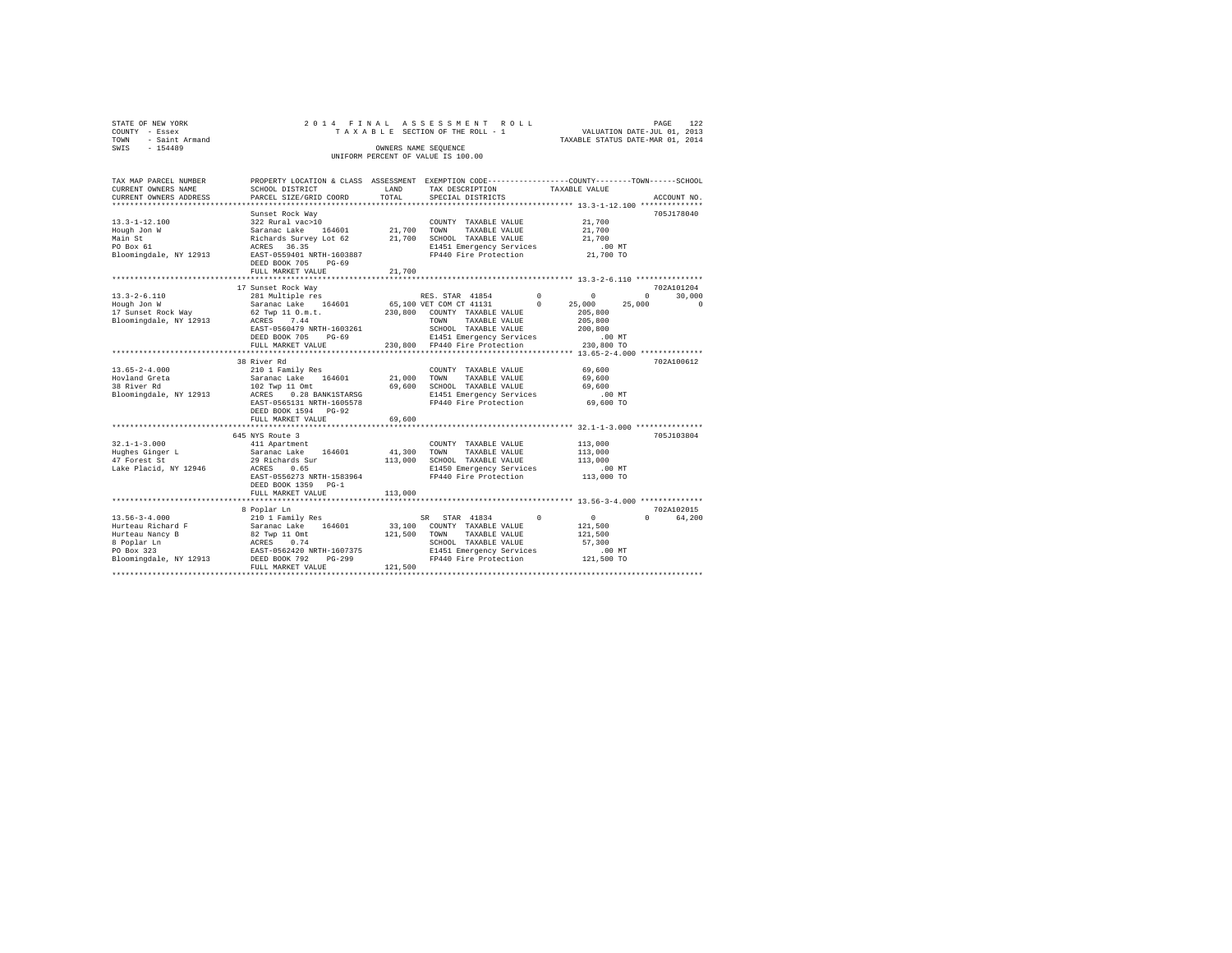| STATE OF NEW YORK   |  |  | 2014 FINAL ASSESSMENT ROLL         |                                  | PAGE | 123 |
|---------------------|--|--|------------------------------------|----------------------------------|------|-----|
| COUNTY - Essex      |  |  | TAXABLE SECTION OF THE ROLL - 1    | VALUATION DATE-JUL 01, 2013      |      |     |
| TOWN - Saint Armand |  |  |                                    | TAXABLE STATUS DATE-MAR 01, 2014 |      |     |
| SWIS<br>$-154489$   |  |  | OWNERS NAME SEOUENCE               |                                  |      |     |
|                     |  |  | UNIFORM PERCENT OF VALUE IS 100.00 |                                  |      |     |

| TAX MAP PARCEL NUMBER  |                                                                                                 |                         | PROPERTY LOCATION & CLASS ASSESSMENT EXEMPTION CODE----------------COUNTY-------TOWN------SCHOOL   |                                                   |             |
|------------------------|-------------------------------------------------------------------------------------------------|-------------------------|----------------------------------------------------------------------------------------------------|---------------------------------------------------|-------------|
| CURRENT OWNERS NAME    | SCHOOL DISTRICT                                                                                 | LAND                    | TAX DESCRIPTION                                                                                    | TAXABLE VALUE                                     |             |
| CURRENT OWNERS ADDRESS | PARCEL SIZE/GRID COORD                                                                          | TOTAL                   | SPECIAL DISTRICTS                                                                                  |                                                   | ACCOUNT NO. |
|                        |                                                                                                 |                         |                                                                                                    |                                                   |             |
|                        | River Rd                                                                                        |                         |                                                                                                    |                                                   | 705J103611  |
| $14. -1 - 7.100/1$     | 260 Seasonal res - WTRFNT                                                                       |                         | COUNTY TAXABLE VALUE 37,300                                                                        |                                                   |             |
| Hutchison John E Jr    | Saranac Lake 164601<br>Saranac Lake 164601<br>In Tm#14.000-1-7.100                              |                         | 12,000 TOWN TAXABLE VALUE                                                                          | 37,300                                            |             |
| Hutchison Mary Jo      |                                                                                                 |                         | 37,300 SCHOOL TAXABLE VALUE                                                                        | 37,300                                            |             |
| 510 Oakwood Ln         | Camp 1-261-11                                                                                   |                         | E1451 Emergency Services<br>FP440 Fire Protection                                                  | $.00$ MT                                          |             |
| Saxonburg, PA 16056    | EAST-0587723 NRTH-1610826                                                                       |                         |                                                                                                    | $37,300$ TO                                       |             |
|                        | DEED BOOK 1484 PG-79                                                                            |                         |                                                                                                    |                                                   |             |
|                        | FULL MARKET VALUE<br>******************************                                             | 37,300<br>************* |                                                                                                    |                                                   |             |
|                        |                                                                                                 |                         |                                                                                                    | ******************* 14.-1-7.100/2 *************** |             |
|                        | River Rd                                                                                        |                         |                                                                                                    |                                                   | 705J103612  |
| $14. -1 - 7.100/2$     |                                                                                                 |                         |                                                                                                    | 25,500                                            |             |
| Hutchison John E Jr    |                                                                                                 |                         |                                                                                                    | 25,500                                            |             |
| Hutchison Mary Jo      | In Tm# 14.000-1-7.100 25,500 SCHOOL TAXABLE VALUE 25,500                                        |                         |                                                                                                    |                                                   |             |
| 510 Oakwood Ln         | $Camp 2-261-11$                                                                                 |                         | E1451 Emergency Services                                                                           | $.00$ MT                                          |             |
| Saxonburg, PA 16056    | EAST-0587723 NRTH-1610826                                                                       |                         | FP440 Fire Protection                                                                              | 25,500 TO                                         |             |
|                        | DEED BOOK 1484 PG-79                                                                            |                         |                                                                                                    |                                                   |             |
|                        | FULL MARKET VALUE                                                                               | 25,500                  |                                                                                                    |                                                   |             |
|                        |                                                                                                 |                         |                                                                                                    |                                                   |             |
|                        | River Rd                                                                                        |                         |                                                                                                    |                                                   | 705J103614  |
| $14. - 1 - 7.100/3$    |                                                                                                 |                         | COUNTY TAXABLE VALUE                                                                               | 26,300<br>26,300                                  |             |
| Hutchison John E Jr    |                                                                                                 |                         |                                                                                                    |                                                   |             |
| Hutchison Mary Jo      | In Tm# 14.000-1-7.100 26,300 SCHOOL TAXABLE VALUE 26,300 Camp 3-261-11 E1451 Emergency Services |                         |                                                                                                    |                                                   |             |
| 510 Oakwood Ln         |                                                                                                 |                         |                                                                                                    |                                                   |             |
| Saxonburg, PA 16056    | EAST-0587723 NRTH-1610826                                                                       |                         | FP440 Fire Protection 26,300 TO                                                                    |                                                   |             |
|                        | DEED BOOK 1484 PG-79                                                                            |                         |                                                                                                    |                                                   |             |
|                        | FULL MARKET VALUE                                                                               | 26,300                  |                                                                                                    |                                                   |             |
|                        |                                                                                                 |                         |                                                                                                    |                                                   |             |
|                        | River Rd                                                                                        |                         |                                                                                                    |                                                   | 705J103608  |
| $14. - 1 - 7.100/4$    | 260 Seasonal res - WTRFNT                                                                       |                         | COUNTY TAXABLE VALUE                                                                               | 30,900                                            |             |
| Hutchison John E Jr    | Saranac Lake 164601 12,000 TOWN TAXABLE VALUE                                                   |                         |                                                                                                    | 30,900                                            |             |
| Hutchison Mary Jo      | In Tm # 14.000-1-7.100 30,900 SCHOOL TAXABLE VALUE<br>Camp 4-261-11 E1451 Emergency Services    |                         |                                                                                                    | 30,900                                            |             |
| 510 Oakwood Ln         |                                                                                                 |                         |                                                                                                    | $.00$ MT                                          |             |
| Saxonburg, PA 16056    | EAST-0587723 NRTH-1610826                                                                       |                         | FP440 Fire Protection                                                                              | 30,900 TO                                         |             |
|                        | DEED BOOK 1484 PG-79                                                                            |                         |                                                                                                    |                                                   |             |
|                        | FULL MARKET VALUE                                                                               | 30,900                  |                                                                                                    |                                                   |             |
|                        |                                                                                                 |                         |                                                                                                    |                                                   |             |
|                        | River Rd                                                                                        |                         |                                                                                                    |                                                   | 705J103609  |
| $14. -1 - 7.100/5$     | 260 Seasonal res - WTRFNT                                                                       |                         | COUNTY TAXABLE VALUE                                                                               | 42,400                                            |             |
|                        |                                                                                                 |                         | TAXABLE VALUE                                                                                      | 42,400                                            |             |
|                        |                                                                                                 |                         | In Tm # $14.000-1-7.100$ $42.400$ SCHOOL TAXABLE VALUE<br>Camp 5-261-11 $E1451$ Emergency Services | 42,400                                            |             |
|                        |                                                                                                 |                         | E1451 Emergency Services .00 MT                                                                    |                                                   |             |
| Saxonburg, PA 16056    | EAST-0587723 NRTH-1610826                                                                       |                         | FP440 Fire Protection                                                                              | 42,400 TO                                         |             |
|                        | DEED BOOK 1484 PG-79                                                                            |                         |                                                                                                    |                                                   |             |
|                        | FULL MARKET VALUE                                                                               | 42,400                  |                                                                                                    |                                                   |             |
|                        |                                                                                                 |                         |                                                                                                    |                                                   |             |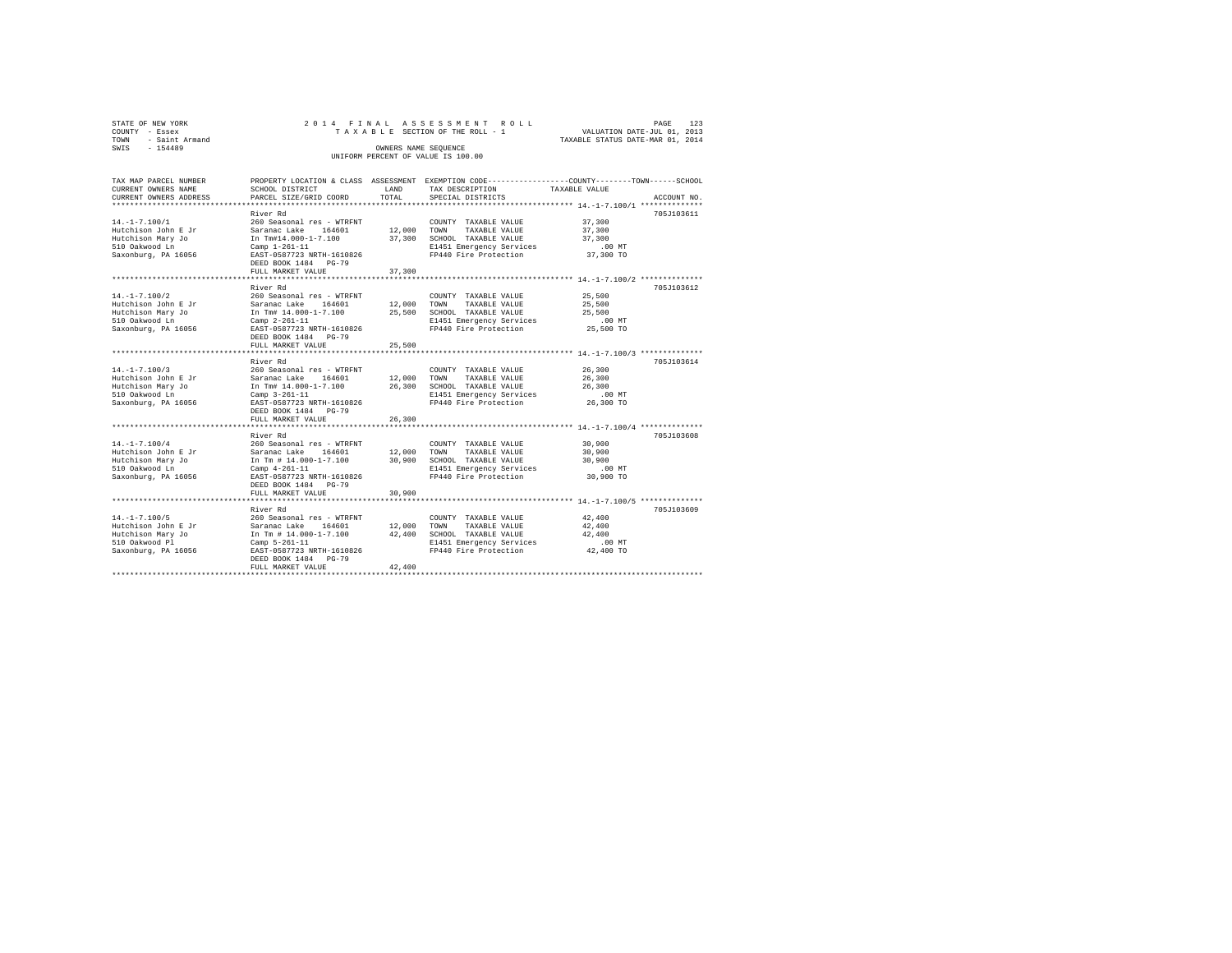| 2014 FINAL<br>ASSESSMENT ROLL<br>VALUATION DATE-JUL 01, 2013<br>TAXABLE SECTION OF THE ROLL - 1<br>TAXABLE STATUS DATE-MAR 01, 2014<br>OWNERS NAME SEQUENCE<br>UNIFORM PERCENT OF VALUE IS 100.00                                                                                                                                                                                                                                                                                                   |                                                 |                                                                                                                                                                                                                                                          |                                                                                                                                                                                                                                 |  |  |
|-----------------------------------------------------------------------------------------------------------------------------------------------------------------------------------------------------------------------------------------------------------------------------------------------------------------------------------------------------------------------------------------------------------------------------------------------------------------------------------------------------|-------------------------------------------------|----------------------------------------------------------------------------------------------------------------------------------------------------------------------------------------------------------------------------------------------------------|---------------------------------------------------------------------------------------------------------------------------------------------------------------------------------------------------------------------------------|--|--|
| SCHOOL DISTRICT<br>PARCEL SIZE/GRID COORD                                                                                                                                                                                                                                                                                                                                                                                                                                                           | LAND<br>TOTAL                                   | TAX DESCRIPTION<br>SPECIAL DISTRICTS                                                                                                                                                                                                                     | TAXABLE VALUE<br>ACCOUNT NO.                                                                                                                                                                                                    |  |  |
| River Rd<br>260 Seasonal res - WTRFNT<br>Saranac Lake<br>164601<br>In Tm # 14.000-1-7.100<br>Camp $6 - 261 - 11$<br>EAST-0587723 NRTH-1610826<br>DEED BOOK 1484 PG-79                                                                                                                                                                                                                                                                                                                               | 12,000<br>19,500                                | COUNTY TAXABLE VALUE<br>TOWN<br>TAXABLE VALUE<br>SCHOOL TAXABLE VALUE<br>E1451 Emergency Services<br>FP440 Fire Protection                                                                                                                               | 705J103607<br>19,500<br>19,500<br>19,500<br>.00 MT<br>19,500 TO                                                                                                                                                                 |  |  |
|                                                                                                                                                                                                                                                                                                                                                                                                                                                                                                     |                                                 |                                                                                                                                                                                                                                                          |                                                                                                                                                                                                                                 |  |  |
| 1124 River Rd<br>910 Priv forest - WTRFNT<br>Saranac Lake<br>164601<br>261 Richards Sur<br>See #14.00-1-7.100/3333<br>ACRES 43.31<br>EAST-0587723 NRTH-1610826<br>DEED BOOK 1484 PG-79<br>CONSERVATION ESMT % 71.00<br>FULL MARKET VALUE<br>Franklin Falls Dam<br>260 Seasonal res - WTRFNT<br>Saranac Lake 164601<br>261 Twp 11 Omt Rs<br>Island Camp<br>0.70<br>ACRES<br>EAST-0588531 NRTH-1610279<br>DEED BOOK 1484 PG-79<br>CONSERVATION ESMT % 71.00<br>FULL MARKET VALUE<br>***************** | 156,658<br>156,658<br>90,200<br>90.200          | COUNTY TAXABLE VALUE<br>TAXABLE VALUE<br>TOWN<br>SCHOOL TAXABLE VALUE<br>E1451 Emergency Services<br>FP440 Fire Protection<br>COUNTY TAXABLE VALUE<br>TOWN<br>TAXABLE VALUE<br>SCHOOL TAXABLE VALUE<br>E1451 Emergency Services<br>FP440 Fire Protection | *********************** 14.-1-7.110 **************<br>705J103701<br>156,658<br>156,658<br>156,658<br>.00MT<br>156,658 TO<br>705J192006<br>90,200<br>90,200<br>90,200<br>.00 MT<br>90,200 TO<br>*** 32.38-1-26.000 ************* |  |  |
| 53 Saranac Ln<br>210 1 Family Res<br>Saranac Lake 164601<br>11 Twp 11 Omt Rs<br>Lot 75 Rockledge Park<br>0.39 BANK1STARSG<br>ACRES<br>EAST-0555460 NRTH-1579502<br>DEED BOOK 1581 PG-239<br>FULL MARKET VALUE                                                                                                                                                                                                                                                                                       | 176,000<br>176,000                              | $^{\circ}$<br>COUNTY TAXABLE VALUE<br>TOWN<br>TAXABLE VALUE<br>SCHOOL TAXABLE VALUE<br>E1450 Emergency Services<br>FP440 Fire Protection<br>WD441 Rockledge water                                                                                        | 705J189002<br>$^{\circ}$<br>$\Omega$<br>30,000<br>176,000<br>176,000<br>146,000<br>.00MT<br>176,000 TO<br>176,000 TO M                                                                                                          |  |  |
|                                                                                                                                                                                                                                                                                                                                                                                                                                                                                                     | FULL MARKET VALUE<br>************************** | 19,500                                                                                                                                                                                                                                                   | PROPERTY LOCATION & CLASS ASSESSMENT EXEMPTION CODE----------------COUNTY-------TOWN-----SCHOOL<br>156,658<br>63,800<br>RES. STAR 41854<br>38,500                                                                               |  |  |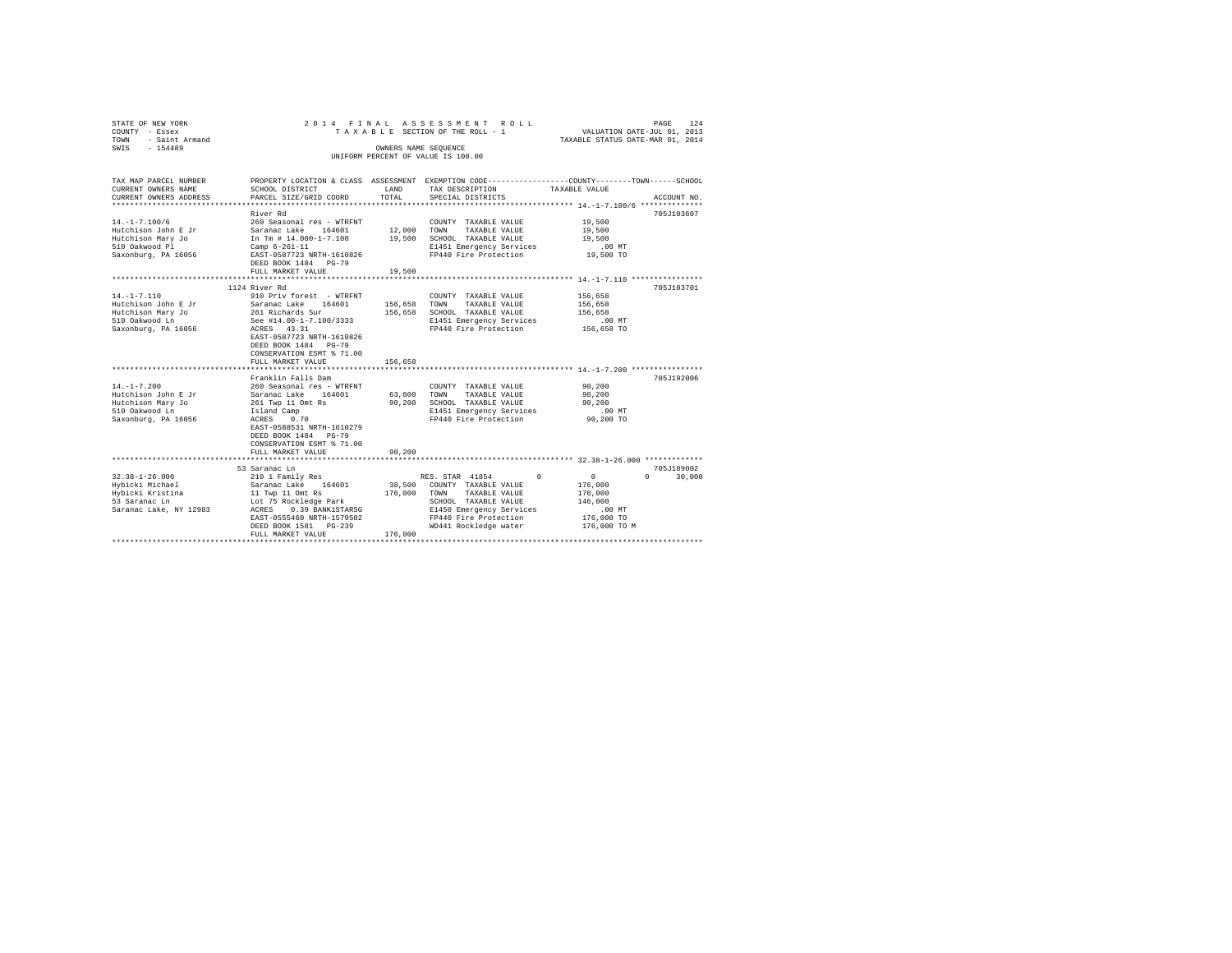| STATE OF NEW YORK<br>COUNTY - Essex  | 2014 FINAL                                        |         | ASSESSMENT ROLL<br>TAXABLE SECTION OF THE ROLL - 1                                              |                                  | PAGE<br>125<br>VALUATION DATE-JUL 01, 2013 |
|--------------------------------------|---------------------------------------------------|---------|-------------------------------------------------------------------------------------------------|----------------------------------|--------------------------------------------|
| TOWN<br>- Saint Armand               |                                                   |         |                                                                                                 | TAXABLE STATUS DATE-MAR 01, 2014 |                                            |
| SWIS<br>$-154489$                    |                                                   |         | OWNERS NAME SEQUENCE                                                                            |                                  |                                            |
|                                      |                                                   |         | UNIFORM PERCENT OF VALUE IS 100.00                                                              |                                  |                                            |
|                                      |                                                   |         |                                                                                                 |                                  |                                            |
| TAX MAP PARCEL NUMBER                |                                                   |         | PROPERTY LOCATION & CLASS ASSESSMENT EXEMPTION CODE---------------COUNTY-------TOWN------SCHOOL |                                  |                                            |
| CURRENT OWNERS NAME                  | SCHOOL DISTRICT                                   | LAND    | TAX DESCRIPTION                                                                                 | TAXABLE VALUE                    |                                            |
| CURRENT OWNERS ADDRESS               | PARCEL SIZE/GRID COORD                            | TOTAL   | SPECIAL DISTRICTS                                                                               |                                  | ACCOUNT NO.                                |
|                                      |                                                   |         |                                                                                                 |                                  |                                            |
|                                      | Trudeau Rd                                        |         |                                                                                                 |                                  | 705J103112                                 |
| $23.3 - 1 - 43.000$                  | 323 Vacant rural                                  |         | COUNTY TAXABLE VALUE                                                                            | 11,200                           |                                            |
| Hyde Philmore                        | Saranac Lake 164601                               | 11,200  | TOWN<br>TAXABLE VALUE                                                                           | 11,200                           |                                            |
| Hyde Rev Barbara                     | 9 Richards Sur                                    | 11,200  | SCHOOL TAXABLE VALUE                                                                            | 11,200                           |                                            |
| PO Box 349<br>Saranac Lake, NY 12983 | ACRES 21.00<br>EAST-0555260 NRTH-1585226          |         | E1450 Emergency Services<br>FP440 Fire Protection                                               | $.00$ MT<br>11,200 TO            |                                            |
|                                      | DEED BOOK 992 PG-33                               |         |                                                                                                 |                                  |                                            |
|                                      | FULL MARKET VALUE                                 | 11,200  |                                                                                                 |                                  |                                            |
|                                      |                                                   |         |                                                                                                 |                                  |                                            |
|                                      | Trudeau Rd                                        |         |                                                                                                 |                                  | 705J175014                                 |
| $23.3 - 1 - 47.000$                  | 311 Res vac land                                  |         | COUNTY TAXABLE VALUE                                                                            | 42,200                           |                                            |
| Hyde Thomas F                        | Saranac Lake 164601                               | 42,200  | TOWN<br>TAXABLE VALUE                                                                           | 42,200                           |                                            |
| PO Box 302                           | Richards Survey Lot 9                             | 42,200  | SCHOOL TAXABLE VALUE                                                                            | 42,200                           |                                            |
| Saranac Lake, NY 12983               | Senic Easement                                    |         | E1450 Emergency Services                                                                        | $.00$ MT                         |                                            |
|                                      | ACRES<br>2.60<br>EAST-0554996 NRTH-1584525        |         | FP440 Fire Protection                                                                           | 42,200 TO                        |                                            |
|                                      | DEED BOOK 1294 PG-48                              |         |                                                                                                 |                                  |                                            |
|                                      | FULL MARKET VALUE                                 | 42.200  |                                                                                                 |                                  |                                            |
|                                      |                                                   |         |                                                                                                 |                                  |                                            |
|                                      | 254 Trudeau Rd                                    |         |                                                                                                 |                                  | 705J104004                                 |
| $23.3 - 1 - 63.000$                  | 220 2 Family Res                                  |         | RES. STAR 41854                                                                                 | $\overline{0}$<br>$\Omega$       | $\Omega$<br>30,000                         |
| Hyde Thomas F                        | Saranac Lake 164601                               |         | 96,300 COUNTY TAXABLE VALUE                                                                     | 451,900                          |                                            |
| PO Box 302                           | 9 Richards Sur                                    | 451,900 | TOWN<br>TAXABLE VALUE                                                                           | 451,900                          |                                            |
| Saranac Lake, NY 12983               | Book 817 Page 95                                  |         | SCHOOL TAXABLE VALUE                                                                            | 421,900                          |                                            |
|                                      | ACRES 4.60 BANK TLNB                              |         | E1450 Emergency Services<br>FP440 Fire Protection                                               | $.00$ MT                         |                                            |
|                                      | EAST-0554635 NRTH-1584518<br>DEED BOOK 817 PG-097 |         |                                                                                                 | 451,900 TO                       |                                            |
|                                      | FULL MARKET VALUE                                 | 451,900 |                                                                                                 |                                  |                                            |
|                                      |                                                   |         |                                                                                                 |                                  |                                            |
|                                      | 775 Saint Regis Ave                               |         |                                                                                                 |                                  | 702A100711                                 |
| $13.56 - 2 - 5.000$                  | 210 1 Family Res                                  |         | RES. STAR 41854                                                                                 | $\sim$ 0                         | $\Omega$<br>30,000                         |
| Ingham David J                       | Saranac Lake 164601                               | 30,300  | COUNTY TAXABLE VALUE                                                                            | 137,200                          |                                            |
| Ingham Sylvia J                      | 82 Twp 11 Omt                                     | 137,200 | TOWN<br>TAXABLE VALUE                                                                           | 137,200                          |                                            |
| 775 St Regis Ave                     | ACRES<br>0.60                                     |         | SCHOOL TAXABLE VALUE                                                                            | 107,200                          |                                            |
| Bloomingdale, NY 12913               | EAST-0562699 NRTH-1607691                         |         | E1451 Emergency Services                                                                        | $.00$ MT                         |                                            |
|                                      | DEED BOOK 709 PG-275                              |         | FP440 Fire Protection                                                                           | 137,200 TO                       |                                            |
|                                      | FULL MARKET VALUE                                 | 137,200 |                                                                                                 |                                  |                                            |
|                                      | 42 Goodspeed Ln                                   |         |                                                                                                 |                                  | 705J180017                                 |
| $15. - 1 - 7.002$                    | 240 Rural res                                     |         | RES. STAR 41854                                                                                 | $\Omega$<br>$^{\circ}$           | $\mathbf{r}$<br>30,000                     |
| Ingison Stanley C                    | Saranac Lake 164601                               | 49,000  | COUNTY TAXABLE VALUE                                                                            | 62,500                           |                                            |
| 42 Goodspeed Ln                      | 361 Rs Twp 11 Omt                                 | 62,500  | TOWN<br>TAXABLE VALUE                                                                           | 62,500                           |                                            |
| Bloomingdale, NY 12913               | Also See 1059/119                                 |         | SCHOOL TAXABLE VALUE                                                                            | 32,500                           |                                            |
|                                      | ACRES 19.35                                       |         | E1451 Emergency Services                                                                        | $.00$ MT                         |                                            |
|                                      | EAST-0602020 NRTH-1611828                         |         | FP440 Fire Protection                                                                           | 62,500 TO                        |                                            |
|                                      | DEED BOOK 713 PG-113                              |         |                                                                                                 |                                  |                                            |
|                                      | FULL MARKET VALUE                                 | 62,500  |                                                                                                 |                                  |                                            |
|                                      |                                                   |         |                                                                                                 |                                  |                                            |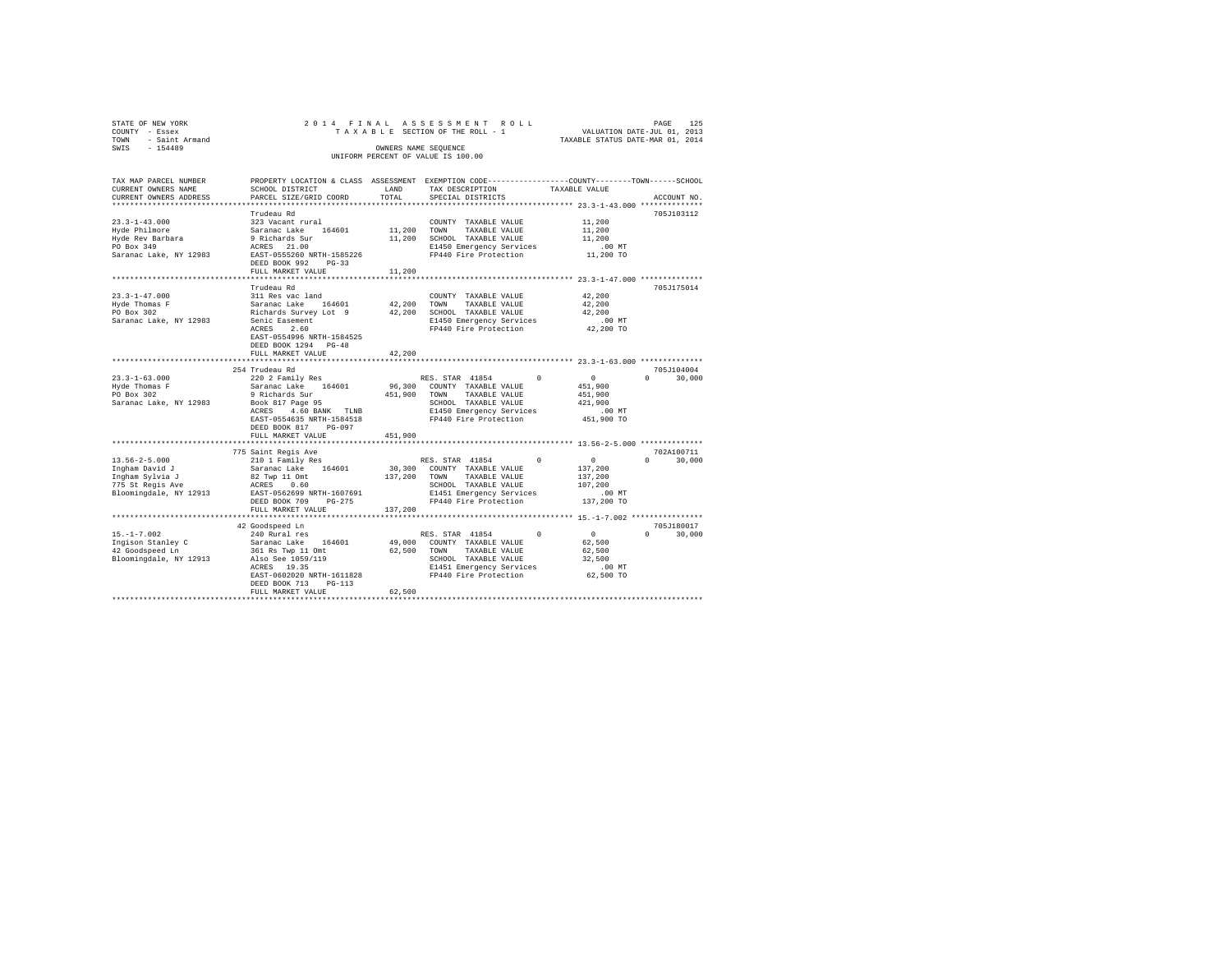| STATE OF NEW YORK   | 2014 FINAL ASSESSMENT ROLL         | PAGE                             | 126 |
|---------------------|------------------------------------|----------------------------------|-----|
| COUNTY - Essex      | TAXABLE SECTION OF THE ROLL - 1    | VALUATION DATE-JUL 01, 2013      |     |
| TOWN - Saint Armand |                                    | TAXABLE STATUS DATE-MAR 01, 2014 |     |
| SWIS<br>$-154489$   | OWNERS NAME SEOUENCE               |                                  |     |
|                     | UNIFORM PERCENT OF VALUE IS 100.00 |                                  |     |

| TAX MAP PARCEL NUMBER<br>CURRENT OWNERS NAME                                                                                                                                                                                                         | SCHOOL DISTRICT                                                                                                                    | LAND    | TAX DESCRIPTION                                                     | PROPERTY LOCATION & CLASS ASSESSMENT EXEMPTION CODE----------------COUNTY-------TOWN-----SCHOOL<br>TAXABLE VALUE |
|------------------------------------------------------------------------------------------------------------------------------------------------------------------------------------------------------------------------------------------------------|------------------------------------------------------------------------------------------------------------------------------------|---------|---------------------------------------------------------------------|------------------------------------------------------------------------------------------------------------------|
| CURRENT OWNERS ADDRESS                                                                                                                                                                                                                               | PARCEL SIZE/GRID COORD                                                                                                             | TOTAL   | SPECIAL DISTRICTS                                                   | ACCOUNT NO.                                                                                                      |
|                                                                                                                                                                                                                                                      | 267 River Rd                                                                                                                       |         |                                                                     | 705J102712                                                                                                       |
| $13.4 - 1 - 56.000$                                                                                                                                                                                                                                  | 210 1 Family Res                                                                                                                   |         | $\mathbf{0}$<br>RES. STAR 41854                                     | $\sim$ 0 $\sim$<br>$\mathbf{a}$<br>30,000                                                                        |
| Irvine Bruce I                                                                                                                                                                                                                                       |                                                                                                                                    |         | 35,900 COUNTY TAXABLE VALUE                                         | 161,800                                                                                                          |
| Irvine Mia M                                                                                                                                                                                                                                         |                                                                                                                                    |         | 161,800 TOWN TAXABLE VALUE                                          | 161,800                                                                                                          |
| 267 River Rd                                                                                                                                                                                                                                         |                                                                                                                                    |         | SCHOOL TAXABLE VALUE                                                | 131,800                                                                                                          |
| PO Box 421                                                                                                                                                                                                                                           | 2010 1 main 1 mes 164601 35,9<br>143 Richards Sur<br>ACRES 1.90 BANK1STAR5G<br>ACRES 1.90 BANK1STAR5G<br>EAST-0570286 NRTH-1603787 |         |                                                                     |                                                                                                                  |
| Saranac Lake, NY 12983 DEED BOOK 1086 PG-336                                                                                                                                                                                                         |                                                                                                                                    |         | E1451 Emergency Services .00 MT<br>FP440 Fire Protection 161,800 TO |                                                                                                                  |
|                                                                                                                                                                                                                                                      | FULL MARKET VALUE                                                                                                                  | 161,800 |                                                                     |                                                                                                                  |
| *************************                                                                                                                                                                                                                            |                                                                                                                                    |         |                                                                     |                                                                                                                  |
|                                                                                                                                                                                                                                                      | 1681 NYS Route 3                                                                                                                   |         |                                                                     | 702A101113                                                                                                       |
| $13.57 - 2 - 6.000$                                                                                                                                                                                                                                  | 281 Multiple res                                                                                                                   |         | COUNTY TAXABLE VALUE                                                | 142,200                                                                                                          |
|                                                                                                                                                                                                                                                      |                                                                                                                                    |         |                                                                     | 142,200                                                                                                          |
| 1990 - 1990 - 2001 - 2003 - 2003 - 2004 - 2004 - 2004 - 2004 - 2004 - 2004 - 2004 - 2004 - 2004 - 2004 - 2004<br>1990 - 2004 - 2004 - 2004 - 2004 - 2004 - 2004 - 2004 - 2004 - 2004 - 2004 - 2004 - 2004 - 2004 - 2004 - 2004<br>19                 |                                                                                                                                    |         |                                                                     | 142,200                                                                                                          |
|                                                                                                                                                                                                                                                      |                                                                                                                                    |         | E1451 Emergency Services<br>FP440 Fire Protection                   | 00 MT.<br>142,200 TO                                                                                             |
|                                                                                                                                                                                                                                                      | DEED BOOK 1304 PG-221                                                                                                              |         |                                                                     |                                                                                                                  |
|                                                                                                                                                                                                                                                      | FULL MARKET VALUE                                                                                                                  | 142,200 |                                                                     |                                                                                                                  |
|                                                                                                                                                                                                                                                      |                                                                                                                                    |         |                                                                     |                                                                                                                  |
|                                                                                                                                                                                                                                                      | School St                                                                                                                          |         |                                                                     | 705Z007004                                                                                                       |
|                                                                                                                                                                                                                                                      |                                                                                                                                    |         | COUNTY TAXABLE VALUE                                                | 1,100                                                                                                            |
|                                                                                                                                                                                                                                                      |                                                                                                                                    |         | 1,100 TOWN TAXABLE VALUE                                            | 1,100                                                                                                            |
|                                                                                                                                                                                                                                                      |                                                                                                                                    |         | 1,100 SCHOOL TAXABLE VALUE                                          | 1,100                                                                                                            |
|                                                                                                                                                                                                                                                      |                                                                                                                                    |         | E1451 Emergency Services                                            | $.00$ MT                                                                                                         |
| 13.65-1-1.330<br>13.11 Res vac land<br>15 Saranac Lake 164601<br>15 Saranac Lake 164601<br>16 Saranac Lake 164601<br>16 Saranac Lake 16451<br>160564288<br>16 Saran-1605986<br>164 Saran-1605986<br>164 Saran-1605986<br>164 Saran-1605986<br>164 Sa |                                                                                                                                    |         | FP440 Fire Protection                                               | 1,100 TO                                                                                                         |
|                                                                                                                                                                                                                                                      | DEED BOOK 1577 PG-73                                                                                                               |         |                                                                     |                                                                                                                  |
|                                                                                                                                                                                                                                                      | FULL MARKET VALUE                                                                                                                  | 1,100   |                                                                     |                                                                                                                  |
|                                                                                                                                                                                                                                                      |                                                                                                                                    |         |                                                                     |                                                                                                                  |
|                                                                                                                                                                                                                                                      | Ledge Ln                                                                                                                           |         |                                                                     | 705Z008004                                                                                                       |
| 32.38-1-42.112                                                                                                                                                                                                                                       | 311 Res vac land<br>311 Res var 1848<br>Saranac Lake 164601<br>11 OMT TWP 11 RS<br>Rockledge Park Lots<br>41,57,58,59,64,65,66,67  |         | COUNTY TAXABLE VALUE                                                | 43,400                                                                                                           |
| Jackson Frederick H                                                                                                                                                                                                                                  |                                                                                                                                    |         | 43,400 TOWN TAXABLE VALUE                                           | 43,400                                                                                                           |
| Jackson Katherine A<br>9 Tower Rd                                                                                                                                                                                                                    |                                                                                                                                    |         | 43,400 SCHOOL TAXABLE VALUE<br>E1450 Emergency Services             | 43,400                                                                                                           |
| Newburgh, NY 12550                                                                                                                                                                                                                                   |                                                                                                                                    |         | FP440 Fire Protection                                               | $.00$ MT                                                                                                         |
|                                                                                                                                                                                                                                                      | ACRES 2.56                                                                                                                         |         |                                                                     | $43,400$ TO                                                                                                      |
|                                                                                                                                                                                                                                                      | EAST-0555846 NRTH-1580214                                                                                                          |         |                                                                     |                                                                                                                  |
|                                                                                                                                                                                                                                                      | DEED BOOK 1552 PG-112                                                                                                              |         |                                                                     |                                                                                                                  |
|                                                                                                                                                                                                                                                      | FULL MARKET VALUE                                                                                                                  | 43,400  |                                                                     |                                                                                                                  |
|                                                                                                                                                                                                                                                      |                                                                                                                                    |         |                                                                     |                                                                                                                  |
|                                                                                                                                                                                                                                                      | Ledge Ln                                                                                                                           |         |                                                                     | 705Z008003                                                                                                       |
| $32.38 - 1 - 57.200$                                                                                                                                                                                                                                 | 311 Res vac land                                                                                                                   |         | COUNTY TAXABLE VALUE                                                | 13,900                                                                                                           |
| Jackson Frederick H                                                                                                                                                                                                                                  |                                                                                                                                    |         | 13,900 TOWN TAXABLE VALUE                                           | 13,900                                                                                                           |
| Jackson Katherine A                                                                                                                                                                                                                                  |                                                                                                                                    |         | 13,900 SCHOOL TAXABLE VALUE                                         | 13,900                                                                                                           |
| 9 Tower Rd                                                                                                                                                                                                                                           | 311 Res vac land<br>Saranac Lake 164601<br>11 OMT TWP 11 RS<br>95 Rockledge Park<br>ACRES 0.38<br>---- ----                        |         | E1450 Emergency Services                                            | .00 MT                                                                                                           |
| Newburgh, NY 12550                                                                                                                                                                                                                                   |                                                                                                                                    |         | FP440 Fire Protection 13.900 TO                                     |                                                                                                                  |
|                                                                                                                                                                                                                                                      | EAST-0555655 NRTH-1580370                                                                                                          |         |                                                                     |                                                                                                                  |
|                                                                                                                                                                                                                                                      | DEED BOOK 1552 PG-112                                                                                                              |         |                                                                     |                                                                                                                  |
|                                                                                                                                                                                                                                                      | FULL MARKET VALUE                                                                                                                  | 13,900  |                                                                     |                                                                                                                  |
|                                                                                                                                                                                                                                                      |                                                                                                                                    |         |                                                                     |                                                                                                                  |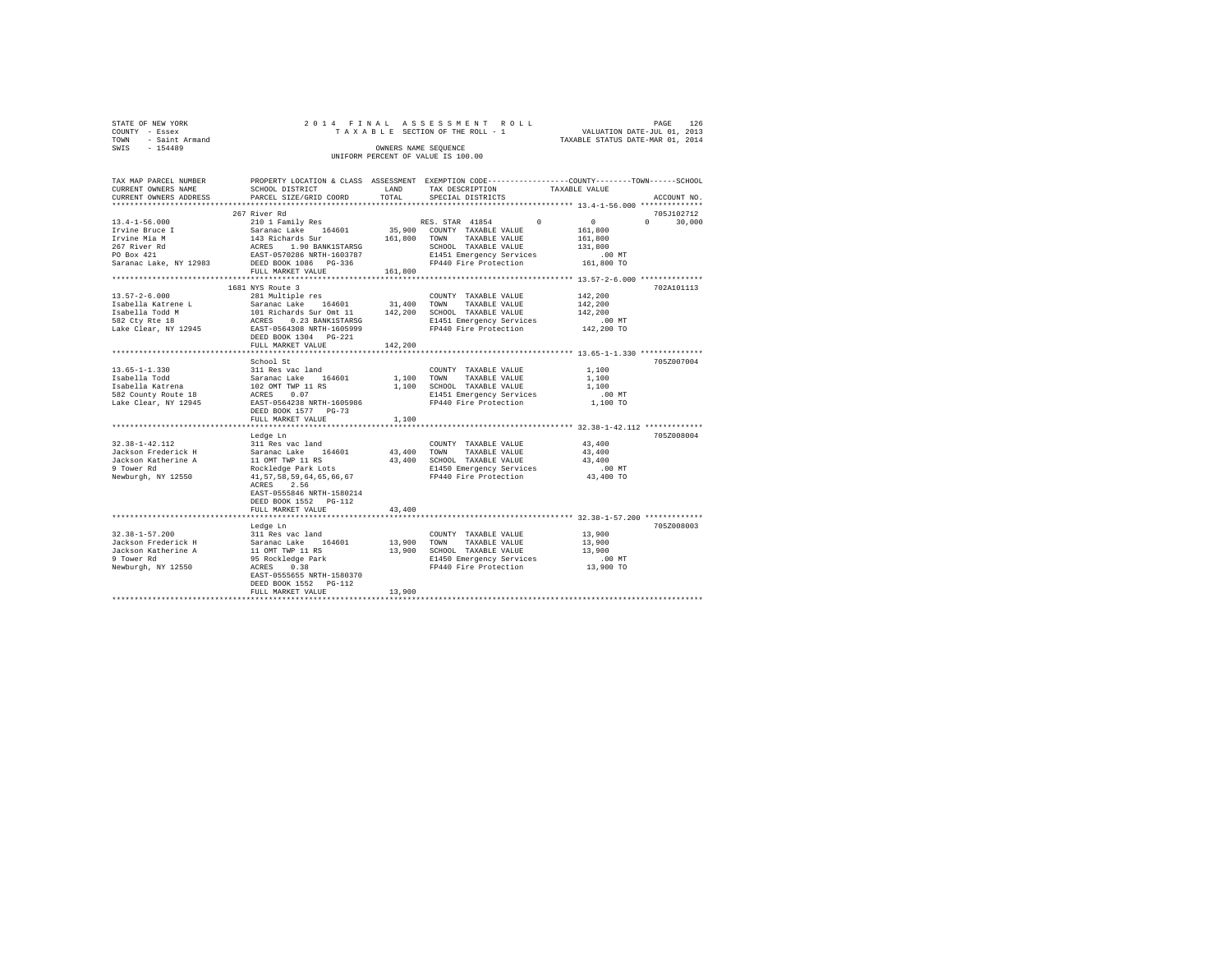| STATE OF NEW YORK      |                           |            | 2014 FINAL ASSESSMENT ROLL                                                                     |                                  | 127<br>PAGE        |
|------------------------|---------------------------|------------|------------------------------------------------------------------------------------------------|----------------------------------|--------------------|
| COUNTY - Essex         |                           |            | TAXABLE SECTION OF THE ROLL - 1                                                                | VALUATION DATE-JUL 01, 2013      |                    |
| TOWN - Saint Armand    |                           |            |                                                                                                | TAXABLE STATUS DATE-MAR 01, 2014 |                    |
| $-154489$<br>SWIS      |                           |            | OWNERS NAME SEOUENCE                                                                           |                                  |                    |
|                        |                           |            | UNIFORM PERCENT OF VALUE IS 100.00                                                             |                                  |                    |
|                        |                           |            |                                                                                                |                                  |                    |
| TAX MAP PARCEL NUMBER  |                           |            | PROPERTY LOCATION & CLASS ASSESSMENT EXEMPTION CODE---------------COUNTY-------TOWN-----SCHOOL |                                  |                    |
| CURRENT OWNERS NAME    | SCHOOL DISTRICT           | LAND       | TAX DESCRIPTION                                                                                | TAXABLE VALUE                    |                    |
| CURRENT OWNERS ADDRESS | PARCEL SIZE/GRID COORD    | TOTAL      | SPECIAL DISTRICTS                                                                              |                                  | ACCOUNT NO.        |
|                        |                           |            |                                                                                                |                                  |                    |
|                        |                           |            |                                                                                                |                                  |                    |
|                        | Ledge Ln                  |            |                                                                                                |                                  | 705J190038         |
| $32.38 - 1 - 74.000$   | 311 Res vac land          |            | COUNTY TAXABLE VALUE                                                                           | 1,800                            |                    |
| Jackson Frederick H    | Saranac Lake 164601       | 1,800 TOWN | TAXABLE VALUE                                                                                  | 1,800                            |                    |
| Jackson Katherine A    | 11 Twp 11 Omt Rs          |            | 1,800 SCHOOL TAXABLE VALUE                                                                     | 1,800                            |                    |
| 9 Tower Rd             | Lot 99 Rockledge Park     |            | E1450 Emergency Services                                                                       | $.00$ MT                         |                    |
| Newburgh, NY 12550     | ACRES 0.40                |            | FP440 Fire Protection                                                                          | 1,800 TO                         |                    |
|                        | EAST-0555973 NRTH-1580668 |            |                                                                                                |                                  |                    |
|                        | DEED BOOK 1552 PG-112     |            |                                                                                                |                                  |                    |
|                        | FULL MARKET VALUE         | 1,800      |                                                                                                |                                  |                    |
|                        | ********************      |            |                                                                                                |                                  |                    |
|                        | 12 Union Ln               |            |                                                                                                |                                  | 702A102105         |
| $13.57 - 4 - 4.000$    | 270 Mfg housing           |            | SR STAR 41834<br>$\Omega$                                                                      | $\sim$ 0                         | 28,100<br>$\Omega$ |
| Jacobs Thomas A        | Saranac Lake 164601       |            | 19,800 COUNTY TAXABLE VALUE                                                                    | 28,100                           |                    |
| 12 Union Ln            | 101 Twp 11 Omt            | 28,100     | TAXABLE VALUE<br>TOWN                                                                          | 28,100                           |                    |
| PO Box 301             | ACRES 0.24                |            | SCHOOL TAXABLE VALUE                                                                           | $\Omega$                         |                    |
| Bloomingdale, NY 12913 | EAST-0565393 NRTH-1606417 |            | E1451 Emergency Services                                                                       | .00MT                            |                    |
|                        | DEED BOOK 1052 PG-235     |            | FP440 Fire Protection                                                                          | 28,100 TO                        |                    |
|                        | FULL MARKET VALUE         | 28,100     |                                                                                                |                                  |                    |
|                        |                           |            |                                                                                                |                                  |                    |
|                        | 9 Oregon Plains Rd        |            |                                                                                                |                                  | 702A100706         |
| $13.56 - 2 - 14.000$   | 484 1 use sm bld          |            | COUNTY TAXABLE VALUE                                                                           | 52,700                           |                    |
| Jakobe Henry G Jr      | Saranac Lake 164601       | 38,700     | TOWN TAXABLE VALUE                                                                             | 52,700                           |                    |
| PO Box 260             | 101 Richards Sur Omt. 11  |            | 52,700 SCHOOL TAXABLE VALUE                                                                    | 52,700                           |                    |
| Rainbow Lake, NY 12976 | ACRES 0.36                |            | E1451 Emergency Services                                                                       | $.00$ MT                         |                    |
|                        | EAST-0563735 NRTH-1607157 |            | FP440 Fire Protection                                                                          | 52,700 TO                        |                    |
|                        | DEED BOOK 1227 PG-88      |            |                                                                                                |                                  |                    |
|                        | FULL MARKET VALUE         | 52,700     |                                                                                                |                                  |                    |
|                        |                           |            |                                                                                                |                                  |                    |
|                        | NYS Route 3               |            |                                                                                                |                                  | 702A101704         |
| $13.57 - 3 - 11.001$   | 330 Vacant comm           |            | COUNTY TAXABLE VALUE                                                                           | 41,200                           |                    |
| Jakobe Henry G Jr      | Saranac Lake 164601       | 41,200     | TOWN TAXABLE VALUE                                                                             | 41,200                           |                    |
| PO Box 260             | 101 Twp 11 Omt            |            | 41,200 SCHOOL TAXABLE VALUE                                                                    | 41,200                           |                    |
| Rainbow Lake, NY 12976 | ACRES 0.64                |            | E1451 Emergency Services                                                                       | $.00$ MT                         |                    |
|                        | EAST-0565026 NRTH-1606441 |            | FP440 Fire Protection                                                                          | 41,200 TO                        |                    |
|                        | DEED BOOK 1227 PG-91      |            |                                                                                                |                                  |                    |
|                        | FULL MARKET VALUE         | 41,200     |                                                                                                |                                  |                    |
|                        |                           |            |                                                                                                |                                  |                    |
|                        | 1720 NYS Route 3          |            |                                                                                                |                                  | 702A100805         |
| $13.57 - 3 - 12.000$   | 482 Det row bldg          |            | COUNTY TAXABLE VALUE                                                                           | 111,300                          |                    |
| Jakobe Henry G Jr      | Saranac Lake 164601       | 44,900     | TOWN<br>TAXABLE VALUE                                                                          | 111,300                          |                    |
| PO Box 260             | 101 Twp 11 Omt            |            | 111,300 SCHOOL TAXABLE VALUE                                                                   | 111,300                          |                    |
| Rainbow Lake, NY 12976 | ACRES 1.12                |            | E1451 Emergency Services                                                                       | .00 MT                           |                    |
|                        | EAST-0564827 NRTH-1606288 |            | FP440 Fire Protection                                                                          | 111,300 TO                       |                    |
|                        | DEED BOOK 1227 PG-91      |            |                                                                                                |                                  |                    |
|                        | FULL MARKET VALUE         | 111,300    |                                                                                                |                                  |                    |
|                        |                           |            |                                                                                                |                                  |                    |
|                        |                           |            |                                                                                                |                                  |                    |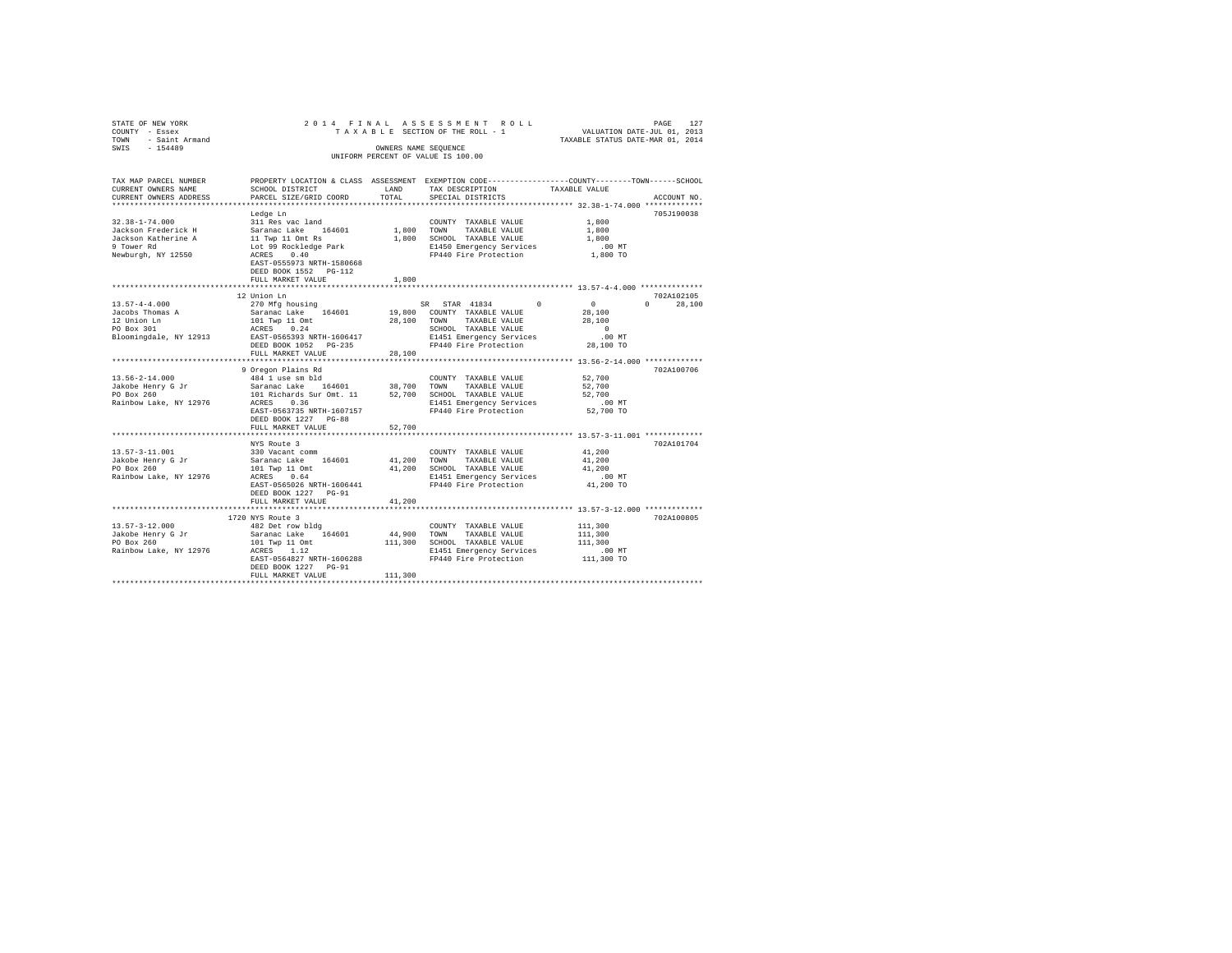| STATE OF NEW YORK                                  |                                                             |             |                                                                                                 |                                  |             |
|----------------------------------------------------|-------------------------------------------------------------|-------------|-------------------------------------------------------------------------------------------------|----------------------------------|-------------|
| COUNTY - Essex<br>TOWN - Saint Armand              |                                                             |             |                                                                                                 | TAXABLE STATUS DATE-MAR 01, 2014 |             |
| SWIS - 154489                                      |                                                             |             | OWNERS NAME SEOUENCE                                                                            |                                  |             |
|                                                    |                                                             |             | UNIFORM PERCENT OF VALUE IS 100.00                                                              |                                  |             |
| TAX MAP PARCEL NUMBER                              |                                                             |             | PROPERTY LOCATION & CLASS ASSESSMENT EXEMPTION CODE---------------COUNTY-------TOWN------SCHOOL |                                  |             |
| CURRENT OWNERS NAME                                | SCHOOL DISTRICT                                             |             | LAND TAX DESCRIPTION                                                                            | TAXABLE VALUE                    |             |
| CURRENT OWNERS ADDRESS                             | PARCEL SIZE/GRID COORD                                      | TOTAL       | SPECIAL DISTRICTS                                                                               |                                  | ACCOUNT NO. |
|                                                    |                                                             |             |                                                                                                 |                                  |             |
|                                                    | 45 Rockledge Ln                                             |             |                                                                                                 |                                  | 705J103013  |
| $32.38 - 1 - 10.000$                               | 210 1 Family Res                                            |             | COUNTY TAXABLE VALUE                                                                            | 271,400                          |             |
|                                                    | Saranac Lake 164601                                         |             | 40,900 TOWN TAXABLE VALUE                                                                       | 271,400                          |             |
| Jakobe Henry G Jr<br>PO Box 260                    | 11 Richards Sur                                             |             | 271,400 SCHOOL TAXABLE VALUE                                                                    | 271,400                          |             |
| Rainbow Lake, NY 12976                             | 179 X 140 X Irr<br>ACRES 0.55                               |             | E1450 Emergency Services                                                                        | $.00$ MT                         |             |
|                                                    |                                                             |             | FP440 Fire Protection                                                                           | 271,400 TO                       |             |
|                                                    | EAST-0555849 NRTH-1578577                                   |             | WD441 Rockledge water                                                                           | 271,400 TO M                     |             |
|                                                    | DEED BOOK 1640 PG-5                                         |             |                                                                                                 |                                  |             |
|                                                    | FULL MARKET VALUE                                           | 271,400     |                                                                                                 |                                  |             |
|                                                    |                                                             |             |                                                                                                 |                                  |             |
|                                                    | Saranac Ln                                                  |             |                                                                                                 |                                  | 705.T179020 |
| $32.38 - 1 - 11.000$                               | 311 Res vac land                                            |             | COUNTY TAXABLE VALUE                                                                            | 30,000                           |             |
| Jakobe Henry G Jr<br>PO Box 260                    | Saranac Lake 164601 30,000<br>Richards Survey Lot 11 30,000 |             | TOWN<br>TAXABLE VALUE                                                                           | 30,000                           |             |
|                                                    |                                                             |             | SCHOOL TAXABLE VALUE                                                                            | 30,000                           |             |
| Rainbow Lake, NY 12976                             | ACRES 0.50                                                  |             | E1450 Emergency Services                                                                        | $.00$ MT                         |             |
|                                                    | EAST-0555738 NRTH-1578673                                   |             | FP440 Fire Protection                                                                           | 30,000 TO                        |             |
|                                                    | DEED BOOK 1640 PG-5                                         |             | WD441 Rockledge water 30,000 TO M                                                               |                                  |             |
|                                                    | FULL MARKET VALUE                                           | 30,000      |                                                                                                 |                                  |             |
|                                                    |                                                             |             |                                                                                                 |                                  | 705J184011  |
| $32.1 - 2 - 10.400$                                | Rockledge Ln<br>311 Res vac land                            |             | COUNTY TAXABLE VALUE                                                                            | 1,600                            |             |
|                                                    | Saranac Lake 164601 1,600 TOWN TAXABLE VALUE                |             |                                                                                                 | 1,600                            |             |
| J2.1-2-10.400<br>Jaquis Robert A<br>Jaquis Carol L | $31$ Rs Twp $11$ Omt                                        |             | 1,600 SCHOOL TAXABLE VALUE                                                                      | 1,600                            |             |
| 5 Blackberry Way                                   | ACRES 0.35                                                  |             | E1450 Emergency Services                                                                        | $.00$ MT                         |             |
|                                                    | Saranac Lake, NY 12983 EAST-0556973 NRTH-1578361            |             | FP440 Fire Protection                                                                           | 1,600 TO                         |             |
|                                                    | DEED BOOK 863 PG-245                                        |             |                                                                                                 |                                  |             |
|                                                    | FULL MARKET VALUE                                           | 1,600       |                                                                                                 |                                  |             |
|                                                    |                                                             |             |                                                                                                 |                                  |             |
|                                                    | 1601 NYS Route 3<br>240 Rural res                           |             |                                                                                                 |                                  | 705J180021  |
| 13.4-1-11.912                                      |                                                             |             | COUNTY TAXABLE VALUE                                                                            | 116,500                          |             |
| Jenkins Spencer                                    | Saranac Lake 164601                                         |             | 41,800 TOWN<br>TAXABLE VALUE                                                                    | 116,500                          |             |
| 10734 Cross St 101                                 | 102 Richards Survey                                         |             | 116,500 SCHOOL TAXABLE VALUE                                                                    | 116,500                          |             |
| Hammondsport, NY 14840                             | Deed 773 Page 157                                           |             | E1451 Emergency Services                                                                        | .00 MT                           |             |
|                                                    | ACRES 15.34                                                 |             | FP440 Fire Protection                                                                           | 116,500 TO                       |             |
|                                                    | EAST-0564353 NRTH-1603980                                   |             |                                                                                                 |                                  |             |
|                                                    | DEED BOOK 1139 PG-131                                       |             |                                                                                                 |                                  |             |
|                                                    | FULL MARKET VALUE                                           | 116,500     |                                                                                                 |                                  |             |
|                                                    |                                                             |             |                                                                                                 |                                  |             |
|                                                    | 61 Curtis Way                                               |             |                                                                                                 |                                  | 705J102208  |
| $13.4 - 3 - 8.000$                                 | 260 Seasonal res                                            |             | COUNTY TAXABLE VALUE                                                                            | 43,200                           |             |
| Jewtraw James E                                    | Saranac Lake 164601                                         | 33,600 TOWN | TAXABLE VALUE                                                                                   | 43,200                           |             |
| Jewtraw Eugene<br>15 Spring St                     | 123 Richards Sur                                            |             | 43,200 SCHOOL TAXABLE VALUE                                                                     | 43,200                           |             |
|                                                    | Life Use To Margaret<br>Jewtraw                             |             | E1451 Emergency Services 6.00 MT<br>FP440 Fire Protection 43,200 TO                             |                                  |             |
| Lake Placid, NY 12946                              |                                                             |             |                                                                                                 |                                  |             |
|                                                    | ACRES 0.80                                                  |             |                                                                                                 |                                  |             |
|                                                    | EAST-0567896 NRTH-1602850                                   |             |                                                                                                 |                                  |             |
|                                                    |                                                             |             |                                                                                                 |                                  |             |
|                                                    | DEED BOOK 1376 PG-57<br>FULL MARKET VALUE                   | 43,200      |                                                                                                 |                                  |             |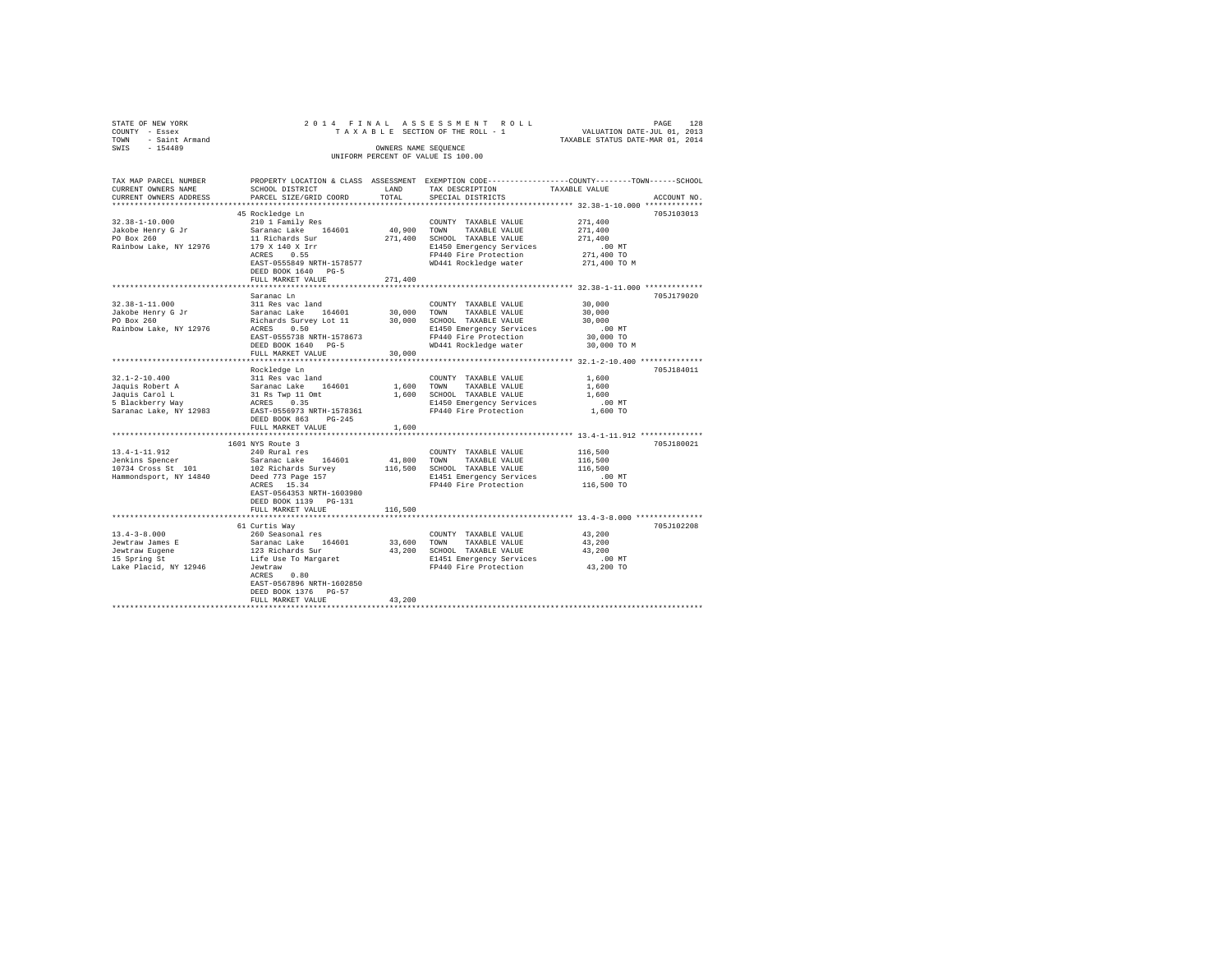| STATE OF NEW YORK<br>COUNTY - Essex<br>TOWN<br>- Saint Armand<br>$-154489$<br>SWIS                                                                                     |                                                                                                                                                                                                             | OWNERS NAME SEOUENCE  | 2014 FINAL ASSESSMENT ROLL<br>TAXABLE SECTION OF THE ROLL - 1<br>UNIFORM PERCENT OF VALUE IS 100.00                                 | PAGE<br>129<br>VALUATION DATE-JUL 01, 2013<br>TAXABLE STATUS DATE-MAR 01, 2014                                                  |
|------------------------------------------------------------------------------------------------------------------------------------------------------------------------|-------------------------------------------------------------------------------------------------------------------------------------------------------------------------------------------------------------|-----------------------|-------------------------------------------------------------------------------------------------------------------------------------|---------------------------------------------------------------------------------------------------------------------------------|
| TAX MAP PARCEL NUMBER<br>CURRENT OWNERS NAME<br>CURRENT OWNERS ADDRESS<br>*********************                                                                        | SCHOOL DISTRICT<br>PARCEL SIZE/GRID COORD<br>****************                                                                                                                                               | LAND<br>TOTAL         | TAX DESCRIPTION<br>SPECIAL DISTRICTS                                                                                                | PROPERTY LOCATION & CLASS ASSESSMENT EXEMPTION CODE---------------COUNTY-------TOWN------SCHOOL<br>TAXABLE VALUE<br>ACCOUNT NO. |
| $13.4 - 1 - 39.300$<br>Jimsan Enterprises Inc<br>Attn: Sanford C Hayes III<br>PO Box 288<br>Bloomingdale, NY 12913                                                     | Curtis Way<br>314 Rural vac<10<br>Saranac Lake 164601<br>122 & 123 Rs Twp 11 Omt<br>Survey G Odone Map 3283<br>ACRES<br>1.43<br>EAST-0568255 NRTH-1603937<br>DEED BOOK 692<br>$PG-215$<br>FULL MARKET VALUE | 12,500 TOWN<br>12,500 | COUNTY TAXABLE VALUE<br>TAXABLE VALUE<br>12,500 SCHOOL TAXABLE VALUE<br>E1451 Emergency Services<br>FP440 Fire Protection 12,500 TO | 705J184003<br>12,500<br>12,500<br>12,500<br>.00 MT                                                                              |
| $13.4 - 2 - 5.001$<br>Jimsan Enterprises Inc Saranac Lake 164601<br>Attn: Sanford C Hayes III 123 Omt Twp 11 Rs<br>PO Box 288 208 ACRES 4.50<br>Bloomingdale, NY 12913 | James Way<br>314 Rural vac<10<br>EAST-0567795 NRTH-1603158<br>DEED BOOK 496<br>$PG-356$<br>FULL MARKET VALUE                                                                                                | 4,500 TOWN<br>4,500   | COUNTY TAXABLE VALUE<br>TAXABLE VALUE<br>4,500 SCHOOL TAXABLE VALUE<br>E1451 Emergency Services<br>FP440 Fire Protection            | 705J197001<br>4.500<br>4,500<br>4,500<br>$.00$ MT<br>4,500 TO                                                                   |
| $13.4 - 1 - 65.710$<br>Johns Jennifer V<br>James Devin J<br>PO Box 1851<br>Lake Placid, NY 12946                                                                       | 127 Campion Way<br>210 1 Family Res<br>Saranac Lake 164601<br>141 Rs Twp 11 Omt<br>1690/205 death certificat<br>Campion Subd Lot 8<br>ACRES 8.27<br>EAST-0570961 NRTH-1607325<br>DEED BOOK 1692 PG-152      | 31,400 TOWN           | COUNTY TAXABLE VALUE<br>TAXABLE VALUE<br>57,700 SCHOOL TAXABLE VALUE<br>E1451 Emergency Services<br>FP440 Fire Protection           | ********* 13.4-1-65.710 **************<br>705J183006<br>57,700<br>57,700<br>57,700<br>.00 MT<br>57,700 TO                       |
| $13.3 - 3 - 1.000$<br>Johnson Basil C<br>127 Main St<br>PO Box 121                                                                                                     | FULL MARKET VALUE<br>****************************<br>127 Main St<br>270 Mfg housing<br>Saranac Lake 164601<br>83 Richards Sur                                                                               | 57.700<br>73,300      | AGED ALL 41800<br>59,500 SR STAR 41834<br>$\Omega$<br>COUNTY TAXABLE VALUE<br>TOWN<br>TAXABLE VALUE                                 | 705J103109<br>$\sim$ 0<br>36,650<br>36,650<br>36,650<br>36,650<br>$\Omega$<br>$\sim$ 0<br>36,650<br>36,650                      |
| Bloomingdale, NY 12913                                                                                                                                                 | Lot 1 Filed Survey<br>EAST-0562043 NRTH-1604520<br>DEED BOOK 1400 PG-14<br>FULL MARKET VALUE                                                                                                                | 73,300                | SCHOOL TAXABLE VALUE<br>E1451 Emergency Services<br>FP440 Fire Protection                                                           | $\Omega$<br>.00 MT<br>73,300 TO                                                                                                 |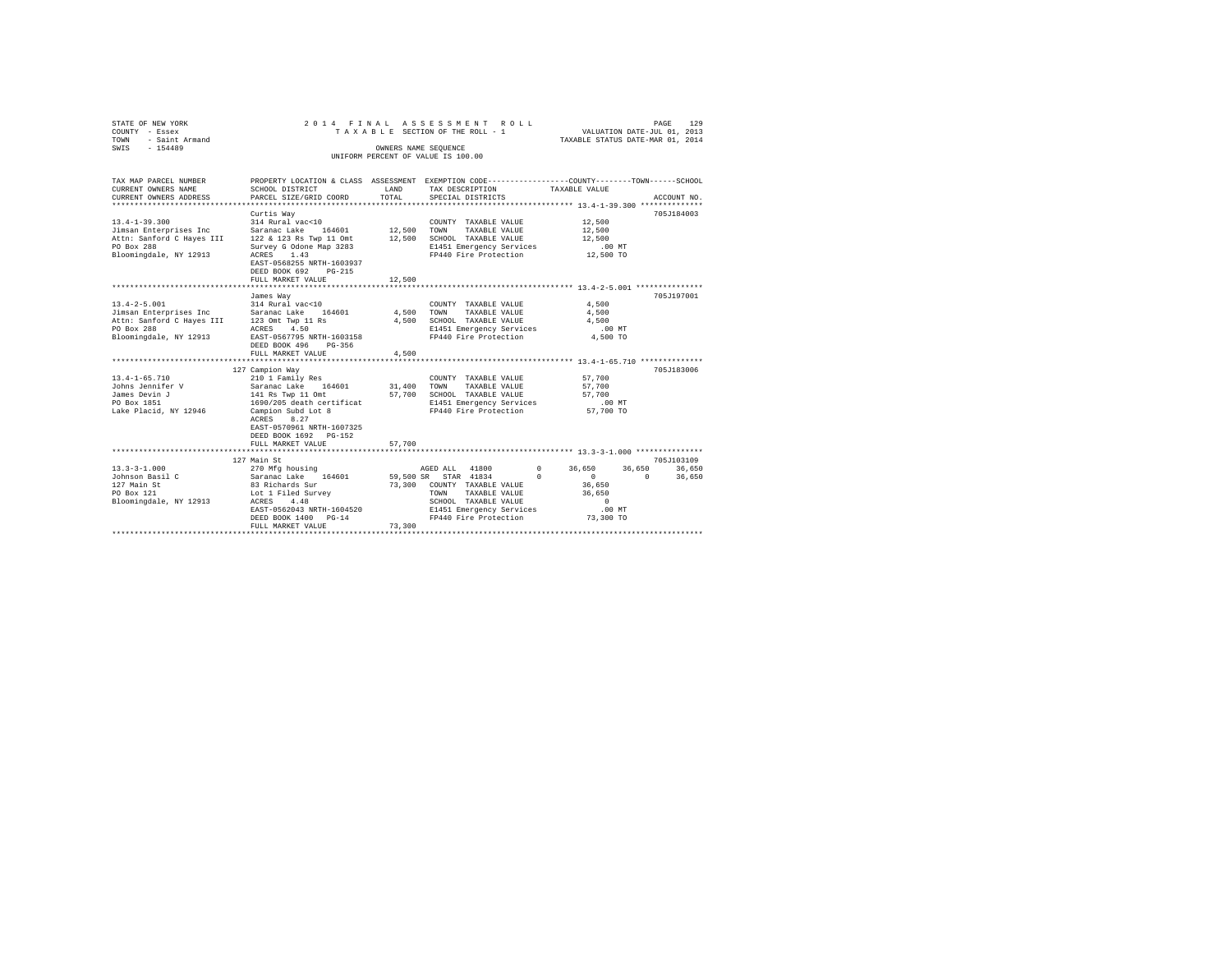| TOWN | STATE OF NEW YORK<br>COUNTY - Essex<br>- Saint Armand |  |  | TAXABLE SECTION OF THE ROLL - 1                            |  | 2014 FINAL ASSESSMENT ROLL | TAXABLE STATUS DATE-MAR 01, 2014                                                               | VALUATION DATE-JUL 01, 2013 | PAGE | 130 |
|------|-------------------------------------------------------|--|--|------------------------------------------------------------|--|----------------------------|------------------------------------------------------------------------------------------------|-----------------------------|------|-----|
| SWIS | $-154489$                                             |  |  | OWNERS NAME SEOUENCE<br>UNIFORM PERCENT OF VALUE IS 100.00 |  |                            |                                                                                                |                             |      |     |
|      | TAX MAP PARCEL NUMBER                                 |  |  |                                                            |  |                            | PROPERTY LOCATION & CLASS ASSESSMENT EXEMPTION CODE---------------COUNTY-------TOWN-----SCHOOL |                             |      |     |

| TAX MAP PARCEL NUMBER                                                                                                                                                                                          |                           |         | PROPERTY LOCATION & CLASS ASSESSMENT EXEMPTION CODE---------------COUNTY-------TOWN-----SCHOOL                                                                                                                                          |               |                                 |
|----------------------------------------------------------------------------------------------------------------------------------------------------------------------------------------------------------------|---------------------------|---------|-----------------------------------------------------------------------------------------------------------------------------------------------------------------------------------------------------------------------------------------|---------------|---------------------------------|
| CURRENT OWNERS NAME                                                                                                                                                                                            | SCHOOL DISTRICT           | LAND    | TAX DESCRIPTION                                                                                                                                                                                                                         | TAXABLE VALUE |                                 |
| CURRENT OWNERS ADDRESS                                                                                                                                                                                         | PARCEL SIZE/GRID COORD    | TOTAL   | SPECIAL DISTRICTS                                                                                                                                                                                                                       |               | ACCOUNT NO.                     |
|                                                                                                                                                                                                                |                           |         |                                                                                                                                                                                                                                         |               |                                 |
|                                                                                                                                                                                                                | 37 Curtis Wav             |         |                                                                                                                                                                                                                                         |               | 705J104207                      |
|                                                                                                                                                                                                                |                           |         | RES. STAR 41854 0                                                                                                                                                                                                                       | $\sim$ 0      | $\Omega$ and $\Omega$<br>30,000 |
|                                                                                                                                                                                                                |                           |         |                                                                                                                                                                                                                                         | 80,000        |                                 |
|                                                                                                                                                                                                                |                           |         | 80,000 TOWN TAXABLE VALUE                                                                                                                                                                                                               | 80,000        |                                 |
|                                                                                                                                                                                                                |                           |         | SCHOOL TAXABLE VALUE                                                                                                                                                                                                                    | 50,000        |                                 |
|                                                                                                                                                                                                                |                           |         | ------<br>E1451 Emergency Services .00 MT<br>FP440 Fire Protection  80,000 TO                                                                                                                                                           |               |                                 |
|                                                                                                                                                                                                                | DEED BOOK 1218 PG-52      |         |                                                                                                                                                                                                                                         |               |                                 |
|                                                                                                                                                                                                                | FULL MARKET VALUE         | 80,000  |                                                                                                                                                                                                                                         |               |                                 |
|                                                                                                                                                                                                                |                           |         |                                                                                                                                                                                                                                         |               |                                 |
|                                                                                                                                                                                                                |                           |         |                                                                                                                                                                                                                                         |               | 702A100806                      |
|                                                                                                                                                                                                                | 43 Prospect St            |         |                                                                                                                                                                                                                                         |               |                                 |
| 13.56-3-11.100                                                                                                                                                                                                 | 210 1 Family Res          |         | COUNTY TAXABLE VALUE                                                                                                                                                                                                                    | 100,100       |                                 |
|                                                                                                                                                                                                                |                           |         |                                                                                                                                                                                                                                         | 100,100       |                                 |
|                                                                                                                                                                                                                |                           |         | 13.30-3-11.1000 1 2.10 1 Family Res 164601 18,300 TOWN TAXABLE VALUE<br>Johnston John L – Saranac Lake 164601 18,300 TOWN TAXABLE VALUE<br>43 Prospect St. 92 Richards Surtwp 11 Omt 100,100 SCHOOL TAXABLE VALUE<br>Bloomingdale, NY 1 | 100, 100      |                                 |
|                                                                                                                                                                                                                |                           |         |                                                                                                                                                                                                                                         | .00 MT        |                                 |
|                                                                                                                                                                                                                | ACRES<br>0.17 BANK OCWEN  |         | FP440 Fire Protection 100,100 TO                                                                                                                                                                                                        |               |                                 |
|                                                                                                                                                                                                                | EAST-0561994 NRTH-1606659 |         |                                                                                                                                                                                                                                         |               |                                 |
|                                                                                                                                                                                                                | DEED BOOK 1042 PG-90      |         |                                                                                                                                                                                                                                         |               |                                 |
|                                                                                                                                                                                                                | FULL MARKET VALUE         | 100,100 |                                                                                                                                                                                                                                         |               |                                 |
|                                                                                                                                                                                                                |                           |         |                                                                                                                                                                                                                                         |               |                                 |
|                                                                                                                                                                                                                | Whiteface Ln              |         |                                                                                                                                                                                                                                         |               | 705Z010001                      |
|                                                                                                                                                                                                                |                           |         |                                                                                                                                                                                                                                         |               |                                 |
|                                                                                                                                                                                                                |                           |         | COUNTY TAXABLE VALUE                                                                                                                                                                                                                    | 17,700        |                                 |
|                                                                                                                                                                                                                |                           |         | TAXABLE VALUE                                                                                                                                                                                                                           | 17,700        |                                 |
|                                                                                                                                                                                                                |                           |         | 17,700 SCHOOL TAXABLE VALUE                                                                                                                                                                                                             | 17,700        |                                 |
| 1936 Saranac Ave Ste 2-177 74 & 75 Whiteface Mtn Pk<br>Lake Placid, NY 12946 ACRES 0.34                                                                                                                        |                           |         | E1451 Emergency Services .00 MT<br>FP440 Fire Protection .07,700 TO                                                                                                                                                                     |               |                                 |
|                                                                                                                                                                                                                |                           |         |                                                                                                                                                                                                                                         |               |                                 |
|                                                                                                                                                                                                                | EAST-0562117 NRTH-1606666 |         |                                                                                                                                                                                                                                         |               |                                 |
|                                                                                                                                                                                                                | DEED BOOK 1604 PG-287     |         |                                                                                                                                                                                                                                         |               |                                 |
|                                                                                                                                                                                                                | FULL MARKET VALUE         | 17,700  |                                                                                                                                                                                                                                         |               |                                 |
|                                                                                                                                                                                                                |                           |         |                                                                                                                                                                                                                                         |               |                                 |
|                                                                                                                                                                                                                | 1011 NYS Route 3          |         |                                                                                                                                                                                                                                         |               | 705J104405                      |
| $23.3 - 1 - 10.000$                                                                                                                                                                                            | 210 1 Family Res          |         | RES. STAR 41854 0 0 0                                                                                                                                                                                                                   |               | $\Omega$<br>30,000              |
|                                                                                                                                                                                                                |                           |         |                                                                                                                                                                                                                                         | 180,100       |                                 |
|                                                                                                                                                                                                                |                           |         | 34,200 COUNTY TAXABLE VALUE<br>180,100 TOWN TAXABLE VALUE                                                                                                                                                                               |               |                                 |
|                                                                                                                                                                                                                |                           |         |                                                                                                                                                                                                                                         | 180,100       |                                 |
|                                                                                                                                                                                                                |                           |         | SCHOOL TAXABLE VALUE<br>E1450 Emergency Services                                                                                                                                                                                        | 150,100       |                                 |
| 2010-1-1-10.000 MM and Saranac Lake 164601<br>2010-101-1010 MM 321-102 MM 521-102<br>1011 NYS Ree 3 67 Nichards Sur-1-1591712<br>1011 NYS Ree 3 8 EAST-0560318<br>2020 MM 521-112<br>2020 DEED BOOK 794 PG-193 |                           |         |                                                                                                                                                                                                                                         | .00 MT        |                                 |
|                                                                                                                                                                                                                |                           |         | FP440 Fire Protection                                                                                                                                                                                                                   | 180,100 TO    |                                 |
|                                                                                                                                                                                                                | FULL MARKET VALUE         | 180,100 |                                                                                                                                                                                                                                         |               |                                 |
|                                                                                                                                                                                                                |                           |         |                                                                                                                                                                                                                                         |               |                                 |
|                                                                                                                                                                                                                | 31 Prospect St            |         |                                                                                                                                                                                                                                         |               | 7079978007                      |
|                                                                                                                                                                                                                |                           |         | COUNTY TAXABLE VALUE                                                                                                                                                                                                                    | 13,300        |                                 |
|                                                                                                                                                                                                                |                           |         | TAXABLE VALUE                                                                                                                                                                                                                           | 13,300        |                                 |
|                                                                                                                                                                                                                |                           |         | 13,300 SCHOOL TAXABLE VALUE                                                                                                                                                                                                             | 13,300        |                                 |
|                                                                                                                                                                                                                |                           |         | E1451 Emergency Services .00 MT                                                                                                                                                                                                         |               |                                 |
|                                                                                                                                                                                                                |                           |         |                                                                                                                                                                                                                                         |               |                                 |
|                                                                                                                                                                                                                | EAST-0562057 NRTH-1606956 |         | FP440 Fire Protection                                                                                                                                                                                                                   | 13,300 TO     |                                 |
|                                                                                                                                                                                                                | DEED BOOK 978<br>$PG-71$  |         |                                                                                                                                                                                                                                         |               |                                 |
|                                                                                                                                                                                                                |                           |         |                                                                                                                                                                                                                                         |               |                                 |
|                                                                                                                                                                                                                |                           |         |                                                                                                                                                                                                                                         |               |                                 |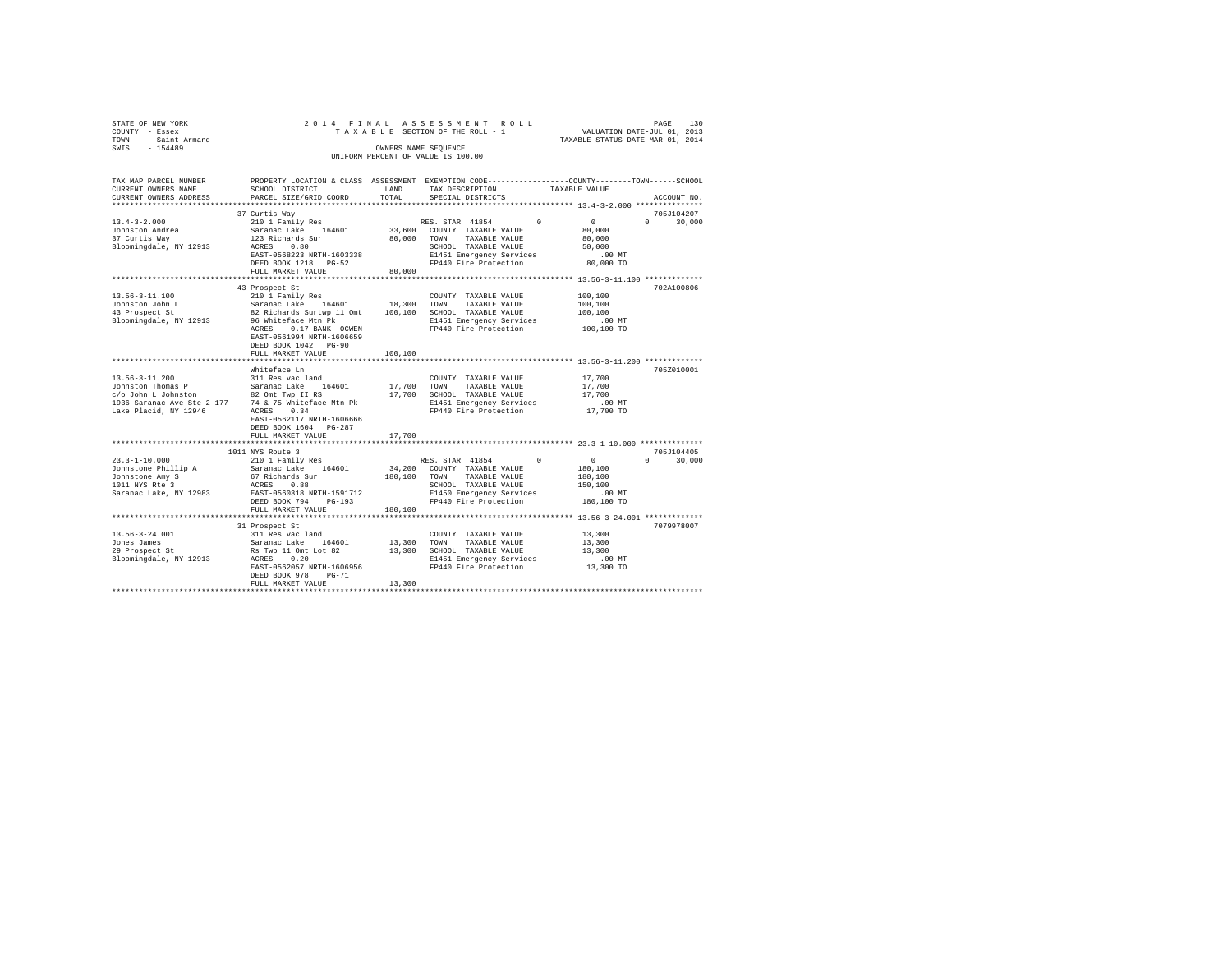| STATE OF NEW YORK                                                   |                                                                                                                                                                                                       |             |                                                                                                                                                    |                                                                |               |
|---------------------------------------------------------------------|-------------------------------------------------------------------------------------------------------------------------------------------------------------------------------------------------------|-------------|----------------------------------------------------------------------------------------------------------------------------------------------------|----------------------------------------------------------------|---------------|
| COUNTY - Essex                                                      |                                                                                                                                                                                                       |             | PAGE 131 PLAN A S S E S S M E N T R O L L<br>T A X A B L E SECTION OF THE ROLL - 1 VALUATION DATE-JUL 01, 2013<br>TAXABLE STATUS DATE-MAR 01, 2014 |                                                                |               |
| TOWN - Saint Armand                                                 |                                                                                                                                                                                                       |             |                                                                                                                                                    |                                                                |               |
| SWIS - 154489                                                       |                                                                                                                                                                                                       |             | OWNERS NAME SEOUENCE                                                                                                                               |                                                                |               |
|                                                                     |                                                                                                                                                                                                       |             | UNIFORM PERCENT OF VALUE IS 100.00                                                                                                                 |                                                                |               |
| TAX MAP PARCEL NUMBER                                               |                                                                                                                                                                                                       |             | PROPERTY LOCATION & CLASS ASSESSMENT EXEMPTION CODE---------------COUNTY-------TOWN-----SCHOOL                                                     |                                                                |               |
| CURRENT OWNERS NAME                                                 | SCHOOL DISTRICT                                                                                                                                                                                       | LAND        | TAX DESCRIPTION                                                                                                                                    | TAXABLE VALUE                                                  |               |
| CURRENT OWNERS ADDRESS                                              | PARCEL SIZE/GRID COORD                                                                                                                                                                                | TOTAL       | SPECIAL DISTRICTS                                                                                                                                  |                                                                | ACCOUNT NO.   |
| *************************                                           |                                                                                                                                                                                                       |             |                                                                                                                                                    |                                                                |               |
|                                                                     | Grass Pond Way                                                                                                                                                                                        |             |                                                                                                                                                    |                                                                | 705J179017    |
| $13.4 - 1 - 4.098$                                                  | 314 Rural vac<10                                                                                                                                                                                      |             | COUNTY TAXABLE VALUE                                                                                                                               | 21,000                                                         |               |
| Jones James J<br>29 Prospect St                                     | Saranac Lake 164601                                                                                                                                                                                   | 21,000 TOWN | TAXABLE VALUE                                                                                                                                      | 21,000                                                         |               |
|                                                                     | Richard Sur 164<br>ACRES 9.00                                                                                                                                                                         |             | 21,000 SCHOOL TAXABLE VALUE                                                                                                                        | 21,000                                                         |               |
| Bloomingdale, NY 12913                                              |                                                                                                                                                                                                       |             | E1451 Emergency Services .00 MT<br>FP440 Fire Protection 21,000 TO                                                                                 |                                                                |               |
|                                                                     | EAST-0573831 NRTH-1599468                                                                                                                                                                             |             |                                                                                                                                                    |                                                                |               |
|                                                                     | DEED BOOK 688 PG-241                                                                                                                                                                                  |             |                                                                                                                                                    |                                                                |               |
|                                                                     | FULL MARKET VALUE                                                                                                                                                                                     | 21,000      |                                                                                                                                                    |                                                                |               |
|                                                                     | 54 Main St                                                                                                                                                                                            |             |                                                                                                                                                    |                                                                | 702A100801    |
| $13.56 - 7 - 14.000$                                                | 270 Mfg housing                                                                                                                                                                                       |             | COUNTY TAXABLE VALUE                                                                                                                               | 29,800                                                         |               |
| Jones Sharon E                                                      | Saranac Lake 164601                                                                                                                                                                                   |             | 20,300 TOWN TAXABLE VALUE                                                                                                                          | 29,800                                                         |               |
|                                                                     |                                                                                                                                                                                                       |             | 29,800 SCHOOL TAXABLE VALUE                                                                                                                        | 29,800                                                         |               |
| Cavanaugh Wendy A<br>1225 Rte 5 East                                |                                                                                                                                                                                                       |             | E1451 Emergency Services                                                                                                                           | $.00$ MT                                                       |               |
| Elbridge, NY 13060                                                  | 82 Rs Twp 11 Omt<br>ACRES 0.26<br>EAST-0562942 NRTH-1605955                                                                                                                                           |             | FP440 Fire Protection                                                                                                                              | 29,800 TO                                                      |               |
|                                                                     | DEED BOOK 1029 PG-98                                                                                                                                                                                  |             |                                                                                                                                                    |                                                                |               |
|                                                                     | FULL MARKET VALUE                                                                                                                                                                                     | 29,800      |                                                                                                                                                    |                                                                |               |
|                                                                     | **********************                                                                                                                                                                                |             |                                                                                                                                                    | ******************************** 13.3-1-29.210 *************** |               |
|                                                                     | 7 Basil Hill Way                                                                                                                                                                                      |             |                                                                                                                                                    |                                                                | 705Z000011    |
| $13.3 - 1 - 29.210$                                                 |                                                                                                                                                                                                       |             | RES. STAR 41854<br>$\Omega$                                                                                                                        | $\begin{array}{c}0\\309,100\end{array}$                        | $0 \t 30,000$ |
| Jones Thomas C                                                      | 210 1 Family Res<br>Saranac Lake 164601<br>63 Omt Twp 11 Rs                                                                                                                                           |             | 64,800 COUNTY TAXABLE VALUE                                                                                                                        |                                                                |               |
|                                                                     |                                                                                                                                                                                                       |             | 309,100 TOWN TAXABLE VALUE                                                                                                                         | 309,100                                                        |               |
|                                                                     | 7 Basil Hill Way<br>Bloomingdale, NY 12913 Lot 1 sub map #5706<br>2014 BAR Decision<br>2014 BAR Decision                                                                                              |             | SCHOOL TAXABLE VALUE                                                                                                                               | 279,100                                                        |               |
|                                                                     |                                                                                                                                                                                                       |             | E1451 Emergency Services                                                                                                                           | .00 MT<br>309,100 TO                                           |               |
|                                                                     | ACRES 2.48<br>EAST-0560886 NRTH-1602756                                                                                                                                                               |             | FP440 Fire Protection                                                                                                                              |                                                                |               |
|                                                                     | DEED BOOK 1752 PG-123                                                                                                                                                                                 |             |                                                                                                                                                    |                                                                |               |
|                                                                     | FULL MARKET VALUE                                                                                                                                                                                     | 309,100     |                                                                                                                                                    |                                                                |               |
| ***********************                                             | *******************************                                                                                                                                                                       |             |                                                                                                                                                    |                                                                |               |
|                                                                     | 805 Saint Regis Ave                                                                                                                                                                                   |             |                                                                                                                                                    |                                                                | 702A101309    |
| $13.56 - 2 - 11.000$                                                | 220 2 Family Res                                                                                                                                                                                      |             | COUNTY TAXABLE VALUE                                                                                                                               | 96,700                                                         |               |
|                                                                     | Jones-Kratts Tracy A<br>Saranac Lake 164601 26,300 TOWN TAXABLE VALUE Kratts Timothy B 101 Richards Surtwp<br>1 Omt 96,700 SCRIOL TAXABLE VALUE PO Box 44 aCRES 0.44 ROUND RESERVIE<br>BREE PO BOX 49 |             |                                                                                                                                                    | 96,700                                                         |               |
|                                                                     |                                                                                                                                                                                                       |             |                                                                                                                                                    | 96,700                                                         |               |
|                                                                     |                                                                                                                                                                                                       |             | E1451 Emergency Services                                                                                                                           | 00 MT.<br>96,700 TO                                            |               |
| Bloomingdale, NY 12913                                              | EAST-0563390 NRTH-1607321                                                                                                                                                                             |             | FP440 Fire Protection                                                                                                                              |                                                                |               |
|                                                                     | DEED BOOK 1608 PG-297                                                                                                                                                                                 |             |                                                                                                                                                    |                                                                |               |
|                                                                     | FULL MARKET VALUE                                                                                                                                                                                     | 96,700      |                                                                                                                                                    |                                                                |               |
|                                                                     |                                                                                                                                                                                                       |             |                                                                                                                                                    |                                                                |               |
|                                                                     |                                                                                                                                                                                                       |             |                                                                                                                                                    |                                                                | 702A101805    |
| 13.56-3-15.000<br>13.56-3-15.000<br>Joseph Jon E<br>141 Rosedale St |                                                                                                                                                                                                       |             |                                                                                                                                                    | 124,000<br>124,000                                             |               |
|                                                                     |                                                                                                                                                                                                       |             |                                                                                                                                                    | 124,000                                                        |               |
| Rochester, NY 14620                                                 |                                                                                                                                                                                                       |             | E1451 Emergency Services                                                                                                                           | $.00$ MT                                                       |               |
|                                                                     | EAST-0562012 NRTH-1606199                                                                                                                                                                             |             | FP440 Fire Protection                                                                                                                              | 124,000 TO                                                     |               |
|                                                                     | DEED BOOK 1232 PG-334                                                                                                                                                                                 |             |                                                                                                                                                    |                                                                |               |
|                                                                     | FULL MARKET VALUE                                                                                                                                                                                     | 124,000     |                                                                                                                                                    |                                                                |               |
|                                                                     |                                                                                                                                                                                                       |             |                                                                                                                                                    |                                                                |               |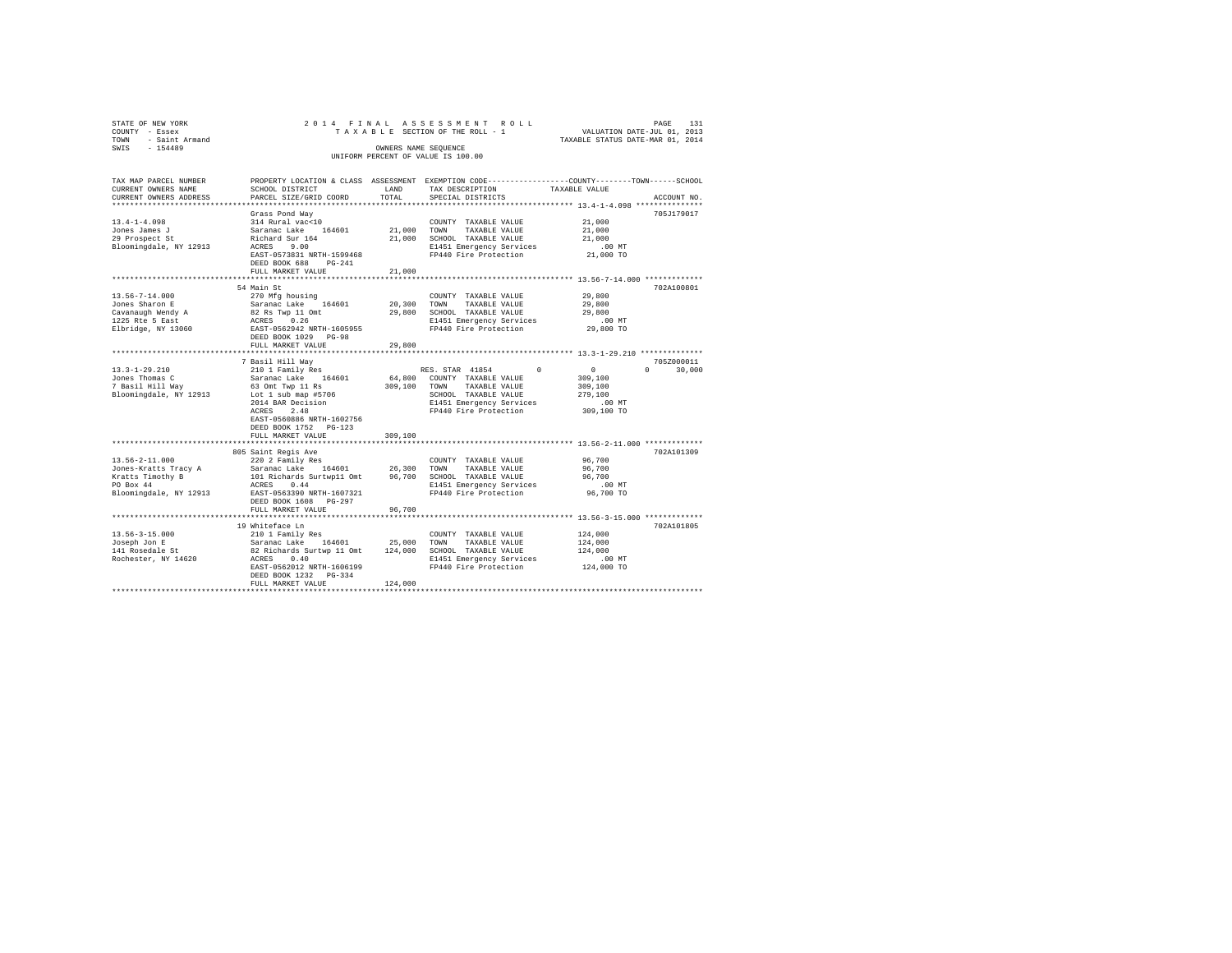|                | STATE OF NEW YORK   |  |  | 2014 FINAL ASSESSMENT ROLL         |  |                                  | PAGE | 132 |
|----------------|---------------------|--|--|------------------------------------|--|----------------------------------|------|-----|
| COUNTY - Essex |                     |  |  | TAXABLE SECTION OF THE ROLL - 1    |  | VALUATION DATE-JUL 01, 2013      |      |     |
|                | TOWN - Saint Armand |  |  |                                    |  | TAXABLE STATUS DATE-MAR 01, 2014 |      |     |
| SWIS           | $-154489$           |  |  | OWNERS NAME SEOUENCE               |  |                                  |      |     |
|                |                     |  |  | UNIFORM PERCENT OF VALUE IS 100.00 |  |                                  |      |     |
|                |                     |  |  |                                    |  |                                  |      |     |

| TAX MAP PARCEL NUMBER<br>CURRENT OWNERS NAME<br>CURRENT OWNERS ADDRESS<br>************************* | SCHOOL DISTRICT<br>PARCEL SIZE/GRID COORD                                                                                                                                                                        | LAND<br>TOTAL                                             | PROPERTY LOCATION & CLASS ASSESSMENT EXEMPTION CODE---------------COUNTY-------TOWN-----SCHOOL<br>TAX DESCRIPTION TAXABLE VALUE<br>SPECIAL DISTRICTS                    |                                                                                                | ACCOUNT NO.                      |
|-----------------------------------------------------------------------------------------------------|------------------------------------------------------------------------------------------------------------------------------------------------------------------------------------------------------------------|-----------------------------------------------------------|-------------------------------------------------------------------------------------------------------------------------------------------------------------------------|------------------------------------------------------------------------------------------------|----------------------------------|
| $32.38 - 1 - 9.100$<br>Kancsar Mary W<br>PO Box 1088<br>Ouray, CO 81427                             | 37 Rockledge Ln<br>210 1 Family Res<br>Saranac Lake 164601<br>11 Richards Sur<br>0.42<br>ACRES<br>EAST-0555736 NRTH-1578494<br>DEED BOOK 1056 PG-61<br>FULL MARKET VALUE                                         | 39,100 TOWN<br>169,000                                    | COUNTY TAXABLE VALUE<br>TAXABLE VALUE<br>169,000 SCHOOL TAXABLE VALUE<br>E1450 Emergency Services<br>FP440 Fire Protection<br>WD441 Rockledge water                     | 169,000<br>169,000<br>169,000<br>$.00$ MT<br>169,000 TO<br>169,000 TO M                        | 705J103205                       |
| $13.4 - 1 - 77.000$<br>Kanze Edward J III<br>Kanze Deborah L<br>80 Moose Pond Ln                    | 80 Moose Pond Ln<br>240 Rural res<br>Saranac Lake 164601<br>164 Richards Sur<br>ACRES 17.60<br>Bloomingdale, NY 12913 EAST-0572555 NRTH-1600808<br>DEED BOOK 1241 PG-220<br>FULL MARKET VALUE                    | 135,600 TOWN<br>135,600                                   | RES. STAR 41854<br>$\Omega$<br>48,000 COUNTY TAXABLE VALUE<br>TAXABLE VALUE<br>SCHOOL TAXABLE VALUE<br>E1451 Emergency Services<br>FP440 Fire Protection                | $\sim$ 0<br>135,600<br>135,600<br>105,600<br>$.00$ MT<br>135,600 TO                            | 705J104313<br>$\Omega$<br>30,000 |
| $23.1 - 1 - 8.200$<br>Kasson Matthew A<br>Kasson Joy A<br>1225 NYS Rte 3<br>Saranac Lake, NY 12983  | ************************<br>NYS Route 3<br>314 Rural vac<10<br>Saranac Lake<br>164601<br>86 Richards Survey<br>ACRES 0.81 BANK1STARSG<br>EAST-0564290 NRTH-1595616<br>DEED BOOK 1095 PG-205<br>FULL MARKET VALUE | ***************************<br>22,300<br>22,300<br>22,300 | COUNTY TAXABLE VALUE<br>TOWN<br>TAXABLE VALUE<br>SCHOOL TAXABLE VALUE<br>E1451 Emergency Services<br>FP440 Fire Protection                                              | ************** 23.1-1-8.200 *************<br>22,300<br>22,300<br>22,300<br>.00 MT<br>22,300 TO | 705J180025                       |
| $23.1 - 1 - 9.000$<br>Kasson Matthew A<br>Kasson Joy A<br>1225 NYS Rte 3<br>Saranac Lake, NY 12983  | 1225 NYS Route 3<br>210 1 Family Res<br>Saranac Lake 164601<br>86 Richards Sur<br>00001.50<br>ACRES<br>1.60<br>EAST-0564148 NRTH-1595452<br>DEED BOOK 1095 PG-205<br>FULL MARKET VALUE                           | 152,900                                                   | RES. STAR 41854<br>$^{\circ}$<br>35,600 COUNTY TAXABLE VALUE<br>152,900 TOWN TAXABLE VALUE<br>SCHOOL TAXABLE VALUE<br>E1451 Emergency Services<br>FP440 Fire Protection | $\sim$<br>152,900<br>152,900<br>122,900<br>.00 MT<br>152,900 TO                                | 705J104112<br>30,000<br>$\cap$   |
| $32.1 - 1 - 8.000$<br>Keaney Michael M<br>395 Bloomingdale Ave<br>Saranac Lake, NY 12983            | 395 Bloomingdale Ave<br>270 Mfg housing<br>Saranac Lake 164601<br>10 Richards Sur<br>ACRES<br>0.50<br>EAST-0555436 NRTH-1581028<br>DEED BOOK 1593 PG-24<br>FULL MARKET VALUE                                     | 28,300<br>38,400<br>38,400                                | COUNTY TAXABLE VALUE<br>TOWN<br>TAXABLE VALUE<br>SCHOOL TAXABLE VALUE<br>E1450 Emergency Services<br>FP440 Fire Protection                                              | 38,400<br>38,400<br>38,400<br>.00MT<br>38,400 TO                                               | 705J103403                       |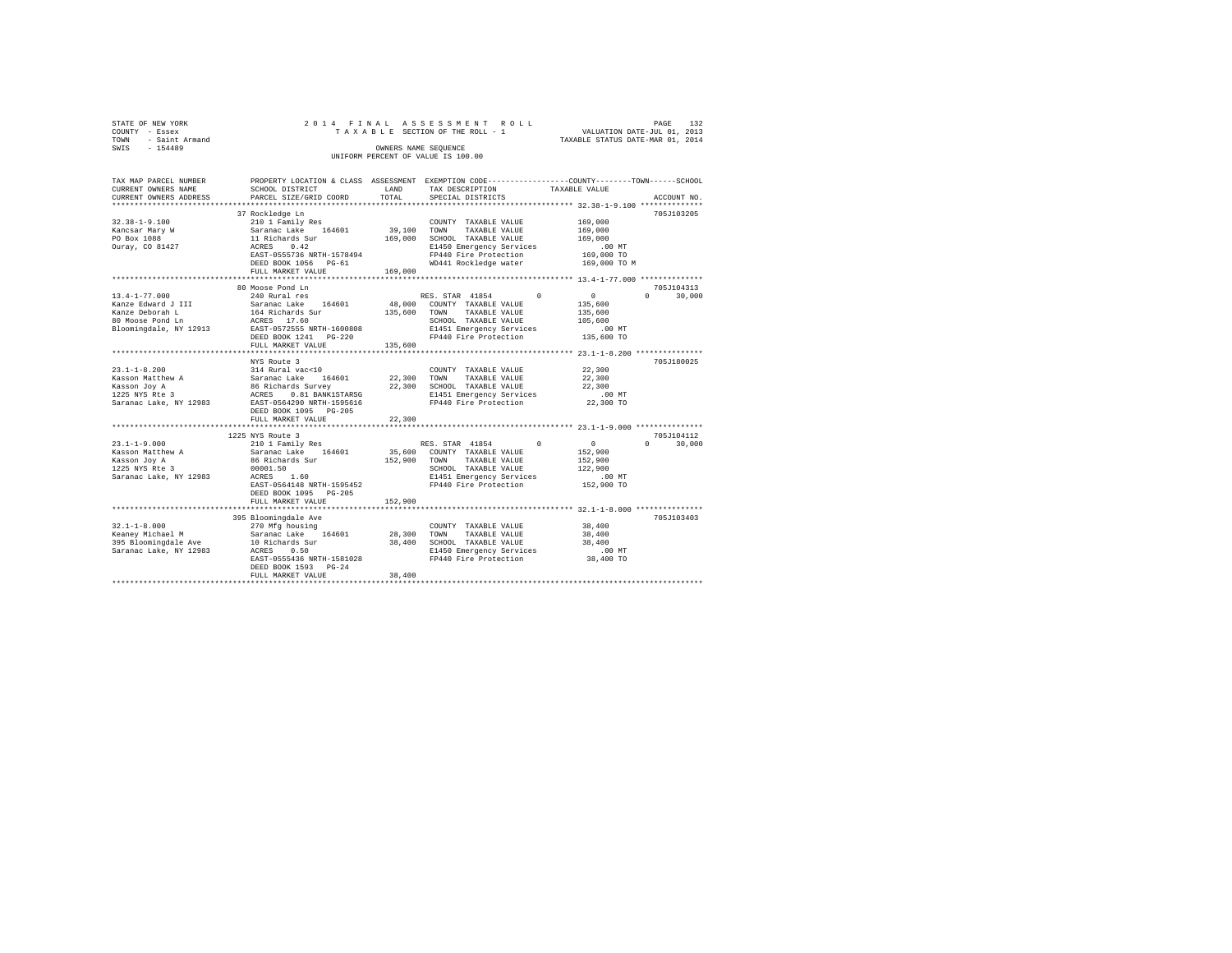| STATE OF NEW YORK      | 2014 FINAL ASSESSMENT ROLL |  |  |                                    |  |  |  |  |                                  |                             | PAGE | 133 |
|------------------------|----------------------------|--|--|------------------------------------|--|--|--|--|----------------------------------|-----------------------------|------|-----|
| COUNTY - Essex         |                            |  |  | TAXABLE SECTION OF THE ROLL - 1    |  |  |  |  |                                  | VALUATION DATE-JUL 01, 2013 |      |     |
| - Saint Armand<br>TOWN |                            |  |  |                                    |  |  |  |  | TAXABLE STATUS DATE-MAR 01, 2014 |                             |      |     |
| SWTS<br>$-154489$      |                            |  |  | OWNERS NAME SEOUENCE               |  |  |  |  |                                  |                             |      |     |
|                        |                            |  |  | UNIFORM PERCENT OF VALUE IS 100.00 |  |  |  |  |                                  |                             |      |     |

| TAX MAP PARCEL NUMBER                                                                                                                                                                                                                                                                                                                                                                        | PROPERTY LOCATION & CLASS ASSESSMENT EXEMPTION CODE----------------COUNTY-------TOWN-----SCHOOL                                                                                                                         |         |                                                                                                                           |                                                        |                                        |                    |
|----------------------------------------------------------------------------------------------------------------------------------------------------------------------------------------------------------------------------------------------------------------------------------------------------------------------------------------------------------------------------------------------|-------------------------------------------------------------------------------------------------------------------------------------------------------------------------------------------------------------------------|---------|---------------------------------------------------------------------------------------------------------------------------|--------------------------------------------------------|----------------------------------------|--------------------|
| CURRENT OWNERS NAME                                                                                                                                                                                                                                                                                                                                                                          | SCHOOL DISTRICT                                                                                                                                                                                                         | LAND    | TAX DESCRIPTION                                                                                                           | TAXABLE VALUE                                          |                                        |                    |
| CURRENT OWNERS ADDRESS                                                                                                                                                                                                                                                                                                                                                                       | PARCEL SIZE/GRID COORD                                                                                                                                                                                                  | TOTAL   | SPECIAL DISTRICTS                                                                                                         |                                                        |                                        | ACCOUNT NO.        |
|                                                                                                                                                                                                                                                                                                                                                                                              |                                                                                                                                                                                                                         |         |                                                                                                                           |                                                        |                                        |                    |
|                                                                                                                                                                                                                                                                                                                                                                                              | 77 Grass Pond Way                                                                                                                                                                                                       |         |                                                                                                                           |                                                        |                                        | 705J103508         |
|                                                                                                                                                                                                                                                                                                                                                                                              |                                                                                                                                                                                                                         |         | COUNTY TAXABLE VALUE                                                                                                      |                                                        | 12,800<br>12,800                       |                    |
|                                                                                                                                                                                                                                                                                                                                                                                              |                                                                                                                                                                                                                         |         | TAXABLE VALUE                                                                                                             |                                                        |                                        |                    |
|                                                                                                                                                                                                                                                                                                                                                                                              |                                                                                                                                                                                                                         |         | 12,800 SCHOOL TAXABLE VALUE                                                                                               |                                                        | 12,800<br>.00 MT                       |                    |
|                                                                                                                                                                                                                                                                                                                                                                                              |                                                                                                                                                                                                                         |         | E1451 Emergency Services                                                                                                  |                                                        |                                        |                    |
|                                                                                                                                                                                                                                                                                                                                                                                              |                                                                                                                                                                                                                         |         | FP440 Fire Protection                                                                                                     |                                                        | 12,800 TO                              |                    |
| $[13.4-1-72.000] \begin{tabular}{lcccc} 13.4-1-72.000 & .00087 & .00087 \\ \mbox{Roll Robert A} & 312 \text{ Vac} \text{ w/imprv} & .0000700 \\ \mbox{Shullz} \text{ Z} \text{R} \text{tricia} & 164 \text{ Richards} \text{ S} \text{ur} & 12,800 \text{ SCHO} \\ \mbox{Shullz} \text{ P} \text{R} \text{tricia} & 164 \text{ Richards} \text{ S} \text{ur} & 12,800 \text{ SCHO} \\ \mbox$ |                                                                                                                                                                                                                         |         |                                                                                                                           |                                                        |                                        |                    |
|                                                                                                                                                                                                                                                                                                                                                                                              | FULL MARKET VALUE                                                                                                                                                                                                       | 12,800  |                                                                                                                           |                                                        |                                        |                    |
|                                                                                                                                                                                                                                                                                                                                                                                              |                                                                                                                                                                                                                         |         |                                                                                                                           |                                                        |                                        |                    |
|                                                                                                                                                                                                                                                                                                                                                                                              | 20 Moose Pond Ln                                                                                                                                                                                                        |         |                                                                                                                           |                                                        |                                        | 705J103110         |
| $13.4 - 1 - 88.000$                                                                                                                                                                                                                                                                                                                                                                          |                                                                                                                                                                                                                         |         | RES. STAR 41854 0                                                                                                         |                                                        | $\begin{array}{c}0\\84,400\end{array}$ | 30,000<br>$\Omega$ |
| Kellam Walter D                                                                                                                                                                                                                                                                                                                                                                              |                                                                                                                                                                                                                         |         |                                                                                                                           |                                                        |                                        |                    |
| 20 Moose Pond Ln                                                                                                                                                                                                                                                                                                                                                                             | $34,400 \quad \textbf{TONN} \quad \textbf{EXAMPLE} \quad \textbf{VALUE} \\ 00002.60 \quad \textbf{SCHOOL} \quad \textbf{TAXABLE} \quad \textbf{VALUE} \\ \textbf{SCHOOL} \quad \textbf{TXABLE} \quad \textbf{VALUE} \\$ |         |                                                                                                                           |                                                        | 84,400                                 |                    |
| Bloomingdale, NY 12913                                                                                                                                                                                                                                                                                                                                                                       |                                                                                                                                                                                                                         |         |                                                                                                                           |                                                        | 54,400                                 |                    |
|                                                                                                                                                                                                                                                                                                                                                                                              | ACRES<br>2.60                                                                                                                                                                                                           |         | E1451 Emergency Services .00 MT<br>FP440 Fire Protection .04,400 TO                                                       |                                                        |                                        |                    |
|                                                                                                                                                                                                                                                                                                                                                                                              | EAST-0571679 NRTH-1602407                                                                                                                                                                                               |         |                                                                                                                           |                                                        |                                        |                    |
|                                                                                                                                                                                                                                                                                                                                                                                              | DEED BOOK 759<br>PG-116                                                                                                                                                                                                 |         |                                                                                                                           |                                                        |                                        |                    |
|                                                                                                                                                                                                                                                                                                                                                                                              | FULL MARKET VALUE                                                                                                                                                                                                       | 84,400  |                                                                                                                           |                                                        |                                        |                    |
|                                                                                                                                                                                                                                                                                                                                                                                              |                                                                                                                                                                                                                         |         |                                                                                                                           |                                                        |                                        |                    |
|                                                                                                                                                                                                                                                                                                                                                                                              | 12 George & Bliss Ln                                                                                                                                                                                                    |         |                                                                                                                           |                                                        |                                        | 705J181002         |
|                                                                                                                                                                                                                                                                                                                                                                                              |                                                                                                                                                                                                                         |         |                                                                                                                           |                                                        | 589,200<br>589,200                     |                    |
|                                                                                                                                                                                                                                                                                                                                                                                              |                                                                                                                                                                                                                         |         |                                                                                                                           |                                                        | 589,200                                |                    |
|                                                                                                                                                                                                                                                                                                                                                                                              |                                                                                                                                                                                                                         |         | SCHOOL THARBLE VALUE<br>BTI44 BTIDistrict 50 00 MT<br>E1450 Emergency Services 00 MT<br>FP403 Fire Pro LP Lake 589,200 TO |                                                        |                                        |                    |
|                                                                                                                                                                                                                                                                                                                                                                                              |                                                                                                                                                                                                                         |         |                                                                                                                           |                                                        |                                        |                    |
| Lake Placid, NY 12946 DEED BOOK 739 PG-151                                                                                                                                                                                                                                                                                                                                                   |                                                                                                                                                                                                                         |         |                                                                                                                           |                                                        |                                        |                    |
|                                                                                                                                                                                                                                                                                                                                                                                              | FULL MARKET VALUE                                                                                                                                                                                                       | 589,200 |                                                                                                                           |                                                        |                                        |                    |
|                                                                                                                                                                                                                                                                                                                                                                                              |                                                                                                                                                                                                                         |         |                                                                                                                           |                                                        |                                        |                    |
|                                                                                                                                                                                                                                                                                                                                                                                              | 34 Mount Pisqah Ln                                                                                                                                                                                                      |         |                                                                                                                           |                                                        |                                        | 705J178582         |
|                                                                                                                                                                                                                                                                                                                                                                                              |                                                                                                                                                                                                                         |         | VET COM CT 41131 0                                                                                                        |                                                        | 25,000<br>25,000                       | $\sim$ 0           |
|                                                                                                                                                                                                                                                                                                                                                                                              |                                                                                                                                                                                                                         |         |                                                                                                                           | $\begin{array}{ccc} & & & 0 & \quad & & 0 \end{array}$ |                                        | $\Omega$<br>30,000 |
|                                                                                                                                                                                                                                                                                                                                                                                              |                                                                                                                                                                                                                         |         |                                                                                                                           |                                                        |                                        |                    |
|                                                                                                                                                                                                                                                                                                                                                                                              |                                                                                                                                                                                                                         |         |                                                                                                                           |                                                        | 239,600<br>239,600                     |                    |
|                                                                                                                                                                                                                                                                                                                                                                                              |                                                                                                                                                                                                                         |         |                                                                                                                           |                                                        |                                        |                    |
|                                                                                                                                                                                                                                                                                                                                                                                              |                                                                                                                                                                                                                         |         |                                                                                                                           |                                                        | 234,600<br>.00 MT                      |                    |
|                                                                                                                                                                                                                                                                                                                                                                                              | FULL MARKET VALUE                                                                                                                                                                                                       |         | 264,600 FP440 Fire Protection                                                                                             |                                                        | 264,600 TO                             |                    |
|                                                                                                                                                                                                                                                                                                                                                                                              |                                                                                                                                                                                                                         |         |                                                                                                                           |                                                        |                                        |                    |
|                                                                                                                                                                                                                                                                                                                                                                                              | Mount Pisgah Ln                                                                                                                                                                                                         |         |                                                                                                                           |                                                        |                                        | 705J188004         |
| $23.3 - 2 - 12.000$                                                                                                                                                                                                                                                                                                                                                                          | $311$ Res vac land                                                                                                                                                                                                      |         | COUNTY TAXABLE VALUE 33,500                                                                                               |                                                        |                                        |                    |
| Kelly Kerry L                                                                                                                                                                                                                                                                                                                                                                                |                                                                                                                                                                                                                         |         | 33.500 TOWN<br>TAXABLE VALUE                                                                                              |                                                        | 33,500                                 |                    |
| 34 Mt Pisgah Ln                                                                                                                                                                                                                                                                                                                                                                              | Saranac Lake 164601<br>9 Twp 11 Omt Rs                                                                                                                                                                                  |         | 33,500 SCHOOL TAXABLE VALUE 33,500                                                                                        |                                                        |                                        |                    |
| Saranac Lake, NY 12983                                                                                                                                                                                                                                                                                                                                                                       | 15 Glenn Ridge<br>Romme 1.02                                                                                                                                                                                            |         | E1450 Emergency Services                                                                                                  |                                                        | $.00$ MT                               |                    |
|                                                                                                                                                                                                                                                                                                                                                                                              |                                                                                                                                                                                                                         |         | FP440 Fire Protection 33,500 TO                                                                                           |                                                        |                                        |                    |
|                                                                                                                                                                                                                                                                                                                                                                                              | EAST-0553541 NRTH-1584988                                                                                                                                                                                               |         |                                                                                                                           |                                                        |                                        |                    |
|                                                                                                                                                                                                                                                                                                                                                                                              | DEED BOOK 972<br>$PG-32$                                                                                                                                                                                                |         |                                                                                                                           |                                                        |                                        |                    |
|                                                                                                                                                                                                                                                                                                                                                                                              | FULL MARKET VALUE                                                                                                                                                                                                       | 33,500  |                                                                                                                           |                                                        |                                        |                    |
|                                                                                                                                                                                                                                                                                                                                                                                              |                                                                                                                                                                                                                         |         |                                                                                                                           |                                                        |                                        |                    |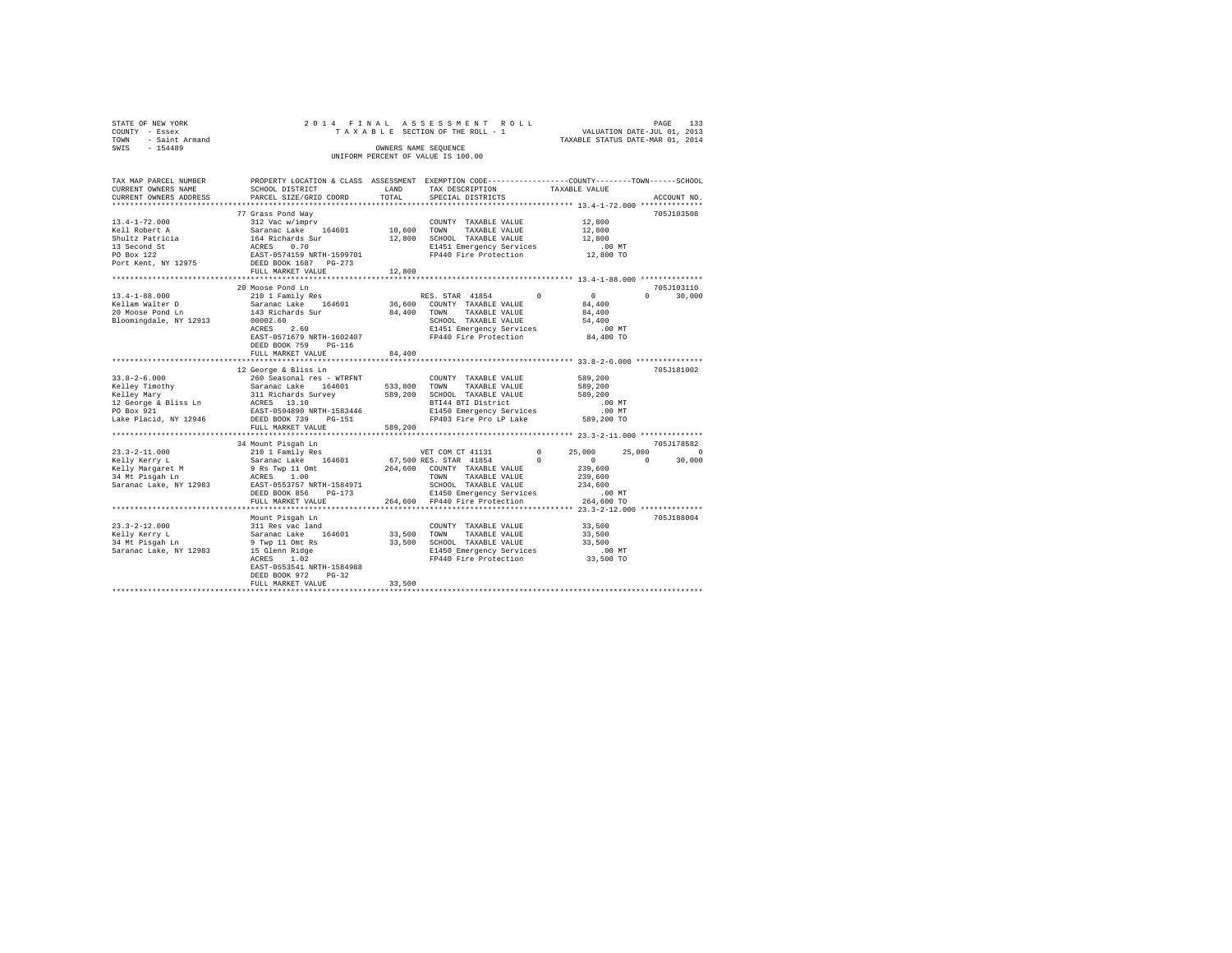|                                                                                                                                                                                                                                                                                                        |                                                                                                                                                                                        |                                                                                                                                                                                                                      | PAGE<br>134<br>VALUATION DATE-JUL 01, 2013<br>TAXABLE STATUS DATE-MAR 01, 2014                                                                                                                                                                                                                                                                                                                                                                   |
|--------------------------------------------------------------------------------------------------------------------------------------------------------------------------------------------------------------------------------------------------------------------------------------------------------|----------------------------------------------------------------------------------------------------------------------------------------------------------------------------------------|----------------------------------------------------------------------------------------------------------------------------------------------------------------------------------------------------------------------|--------------------------------------------------------------------------------------------------------------------------------------------------------------------------------------------------------------------------------------------------------------------------------------------------------------------------------------------------------------------------------------------------------------------------------------------------|
| SCHOOL DISTRICT<br>PARCEL SIZE/GRID COORD                                                                                                                                                                                                                                                              | LAND<br>TOTAL                                                                                                                                                                          | TAX DESCRIPTION<br>SPECIAL DISTRICTS                                                                                                                                                                                 | TAXABLE VALUE<br>ACCOUNT NO.                                                                                                                                                                                                                                                                                                                                                                                                                     |
| Mount Pisgah Ln<br>311 Res vac land<br>Saranac Lake 164601<br>9 Twp 11 Omt Rs<br>Lot 14 Glenn Ridge<br>ACRES 1.02<br>EAST-0553311 NRTH-1585065<br>DEED BOOK 1066 PG-82<br>FULL MARKET VALUE                                                                                                            | 33,500                                                                                                                                                                                 | COUNTY TAXABLE VALUE<br>TAXABLE VALUE<br>E1450 Emergency Services<br>FP440 Fire Protection                                                                                                                           | 705J188008<br>33,500<br>33,500<br>33,500<br>$.00$ MT<br>33,500 TO                                                                                                                                                                                                                                                                                                                                                                                |
|                                                                                                                                                                                                                                                                                                        |                                                                                                                                                                                        |                                                                                                                                                                                                                      |                                                                                                                                                                                                                                                                                                                                                                                                                                                  |
| 210 1 Family Res<br>Saranac Lake 164601<br>143 Richards Sur<br>00002.00<br>ACRES<br>2.00<br>EAST-0571367 NRTH-1602774<br>DEED BOOK 854<br>$PG-223$<br>FULL MARKET VALUE<br>281 Multiple res<br>Saranac Lake 164601<br>Doris J Kent<br>ACRES 2.22<br>EAST-0561593 NRTH-1606497<br>DEED BOOK 1648 PG-161 | 155,700                                                                                                                                                                                | $\Omega$<br>TAXABLE VALUE<br>TOWN<br>SCHOOL TAXABLE VALUE<br>E1451 Emergency Services<br>FP440 Fire Protection<br>COUNTY TAXABLE VALUE<br>TOWN<br>TAXABLE VALUE<br>E1451 Emergency Services<br>FP440 Fire Protection | 705J103111<br>$\sim$ 0<br>$\Omega$<br>30,000<br>155,700<br>155,700<br>125,700<br>.00 MT<br>155,700 TO<br>702A185008<br>255,800<br>255,800<br>255,800<br>.00 MT<br>255,800 TO                                                                                                                                                                                                                                                                     |
| FULL MARKET VALUE                                                                                                                                                                                                                                                                                      | 255,800                                                                                                                                                                                |                                                                                                                                                                                                                      |                                                                                                                                                                                                                                                                                                                                                                                                                                                  |
| Lot 8 9 & 10 Rockledge P<br>1.10<br>ACRES<br>EAST-0555446 NRTH-1578709<br>DEED BOOK 1481 PG-207<br>FULL MARKET VALUE                                                                                                                                                                                   | 235,000                                                                                                                                                                                | $\Omega$<br>TOWN<br>TAXABLE VALUE<br>SCHOOL TAXABLE VALUE<br>E1450 Emergency Services<br>FP440 Fire Protection<br>WD441 Rockledge water                                                                              | 705J188005<br>$\sim$ 0<br>$\Omega$<br>30,000<br>235,000<br>235,000<br>205,000<br>.00MT<br>235,000 TO<br>235,000 TO M                                                                                                                                                                                                                                                                                                                             |
|                                                                                                                                                                                                                                                                                                        | 320 River Rd<br>54 Prospect St<br>82 Twp 11 Omt<br>1648/161-Life Use to<br>***************************<br>11 Saranac Ln<br>210 1 Family Res<br>Saranac Lake 164601<br>11 Twp 11 Omt Rs |                                                                                                                                                                                                                      | 2014 FINAL ASSESSMENT ROLL<br>TAXABLE SECTION OF THE ROLL - 1<br>OWNERS NAME SEQUENCE<br>UNIFORM PERCENT OF VALUE IS 100.00<br>PROPERTY LOCATION & CLASS ASSESSMENT EXEMPTION CODE---------------COUNTY-------TOWN------SCHOOL<br>33,500 TOWN<br>33,500 SCHOOL TAXABLE VALUE<br>RES. STAR 41854<br>36,000 COUNTY TAXABLE VALUE<br>155,700<br>48,200<br>255,800 SCHOOL TAXABLE VALUE<br>RES. STAR 41854<br>70,300 COUNTY TAXABLE VALUE<br>235,000 |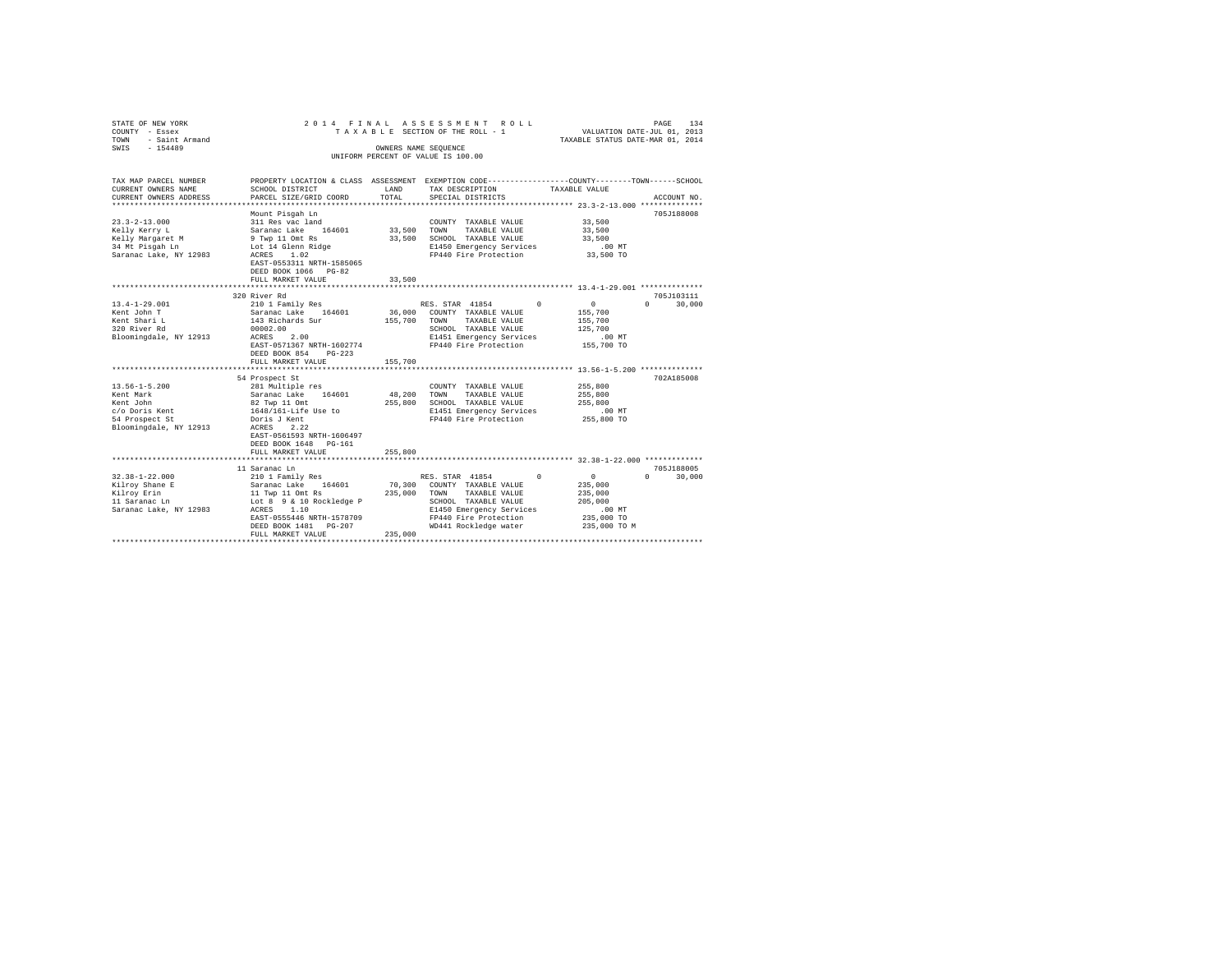| STATE OF NEW YORK   | 2014 FINAL ASSESSMENT ROLL         | PAGE                             | 135 |
|---------------------|------------------------------------|----------------------------------|-----|
| COUNTY - Essex      | TAXABLE SECTION OF THE ROLL - 1    | VALUATION DATE-JUL 01, 2013      |     |
| TOWN - Saint Armand |                                    | TAXABLE STATUS DATE-MAR 01, 2014 |     |
| SWIS<br>$-154489$   | OWNERS NAME SEOUENCE               |                                  |     |
|                     | UNIFORM PERCENT OF VALUE IS 100.00 |                                  |     |

| TAX MAP PARCEL NUMBER<br>CURRENT OWNERS NAME                                                                 | PROPERTY LOCATION & CLASS ASSESSMENT EXEMPTION CODE---------------COUNTY-------TOWN-----SCHOOL<br>SCHOOL DISTRICT                                                                                                                                                                                                                                                                                                                                               | LAND                    | TAX DESCRIPTION                                                                                                                                           | TAXABLE VALUE                                                                |                                           |
|--------------------------------------------------------------------------------------------------------------|-----------------------------------------------------------------------------------------------------------------------------------------------------------------------------------------------------------------------------------------------------------------------------------------------------------------------------------------------------------------------------------------------------------------------------------------------------------------|-------------------------|-----------------------------------------------------------------------------------------------------------------------------------------------------------|------------------------------------------------------------------------------|-------------------------------------------|
| CURRENT OWNERS ADDRESS                                                                                       | PARCEL SIZE/GRID COORD                                                                                                                                                                                                                                                                                                                                                                                                                                          | TOTAL                   | SPECIAL DISTRICTS                                                                                                                                         |                                                                              | ACCOUNT NO.                               |
|                                                                                                              | 1237 NYS Route 3                                                                                                                                                                                                                                                                                                                                                                                                                                                |                         |                                                                                                                                                           |                                                                              | 705J104406                                |
| $23.1 - 1 - 8.100$<br>King Paul F<br>King Cynthia A<br>King Cynthia A<br>1237 NYS Rte 3                      | 210 1 Family Res<br>Saranac Lake 164601<br>86 Richards Sur<br>ACRES 1.06<br>Saranac Lake, NY 12983 EAST-0564375 NRTH-1595743<br>DEED BOOK 1471    PG-315<br>FULL MARKET VALUE                                                                                                                                                                                                                                                                                   | 131,500 TOWN<br>131,500 | RES. STAR 41854 0<br>35,100 COUNTY TAXABLE VALUE<br>TAXABLE VALUE<br>SCHOOL TAXABLE VALUE<br>E1451 Emergency Services<br>FP440 Fire Protection            | $\sim$ 0<br>131,500<br>131,500<br>101,500<br>.00MT<br>131,500 TO             | $\Omega$<br>30,000                        |
|                                                                                                              |                                                                                                                                                                                                                                                                                                                                                                                                                                                                 |                         |                                                                                                                                                           |                                                                              |                                           |
| $15. - 1 - 10.300$                                                                                           | 2089 Gillespie Dr<br>270 Mfg housing<br>Example 164601 12000 COUNTY TAXABLE VALUE<br>164601 12000 COUNTY TAXABLE VALUE<br>2009 Gillispie Dr 16 1087 Pg 70 (Quitclaim) 16, 1000 TOWN TAXABLE VALUE<br>2009 Blog 11 12913 16 1087 Pg 70 (Quitclaim) 16, 1000 EXABLE VALUE<br>214<br>EAST-0603461 NRTH-1612834<br>DEED BOOK 1251 PG-184<br>FULL MARKET VALUE                                                                                                       | 48,100                  | SR STAR 41834<br>TAXABLE VALUE<br>SCHOOL TAXABLE VALUE<br>E1451 Emergency Services<br>FP440 Fire Protection                                               | $\sim$ 0<br>$^{\circ}$<br>48,100<br>48,100<br>$\Omega$<br>.00MT<br>48,100 TO | 705J194005<br>$0 \qquad \qquad$<br>48,100 |
|                                                                                                              | ****************************                                                                                                                                                                                                                                                                                                                                                                                                                                    |                         |                                                                                                                                                           |                                                                              |                                           |
|                                                                                                              | 101 Maple Ln<br>DEED BOOK 1586    PG-152<br>FULL MARKET VALUE                                                                                                                                                                                                                                                                                                                                                                                                   | 235,100 TOWN<br>235,100 | RES. STAR 41854 0<br>57,600 COUNTY TAXABLE VALUE<br>TAXABLE VALUE<br>SCHOOL TAXABLE VALUE<br>E1451 Emergency Services<br>FP440 Fire Protection 235,100 TO | $\sim$ 0<br>235,100<br>235,100<br>205,100<br>$.00$ MT                        | 702C100914<br>$\Omega$<br>30,000          |
|                                                                                                              | *********************                                                                                                                                                                                                                                                                                                                                                                                                                                           |                         |                                                                                                                                                           | ***************************** 13.3-2-4.000 ***************                   |                                           |
| $13.3 - 2 - 4.000$<br>Kline Benjamin G<br>Kline Melissa A<br>101 Maple Ln                                    | Maple Ln<br>311 Res vac land<br>Saranac Lake 164601<br>62 Twp 11 Omt<br>ACRES 1.60<br>Bloomingdale, NY 12913 EAST-0560701 NRTH-1605246<br>DEED BOOK 1732 PG-63                                                                                                                                                                                                                                                                                                  |                         | COUNTY TAXABLE VALUE<br>9,200 TOWN<br>TAXABLE VALUE<br>9,200 SCHOOL TAXABLE VALUE<br>E1451 Emergency Services<br>FP440 Fire Protection                    | 9,200<br>9,200<br>9.200<br>$.00$ MT<br>9,200 TO                              | 702A184001                                |
|                                                                                                              | FULL MARKET VALUE                                                                                                                                                                                                                                                                                                                                                                                                                                               | 9,200                   |                                                                                                                                                           |                                                                              |                                           |
| $13.57 - 1 - 30.002$<br>Klubek Kristi A<br>Klubek Kenneth W<br>eth W<br>PO Box 179<br>Bloomingdale, NY 12913 | 845 Saint Regis Ave<br>$\begin{tabular}{c c c c} \multicolumn{1}{c}{\textbf{845 Saintc ergus n-} \multicolumn{1}{c}{\textbf{849 Saintc ergus}} \multicolumn{1}{c}{\textbf{849 Saitc} \multicolumn{1}{c}{\textbf{849 Saitc} \multicolumn{1}{c}{\textbf{849 Saitc} \multicolumn{1}{c}{\textbf{849 Saitc} \multicolumn{1}{c}{\textbf{849 Saitc} \multicolumn{1}{c}{\textbf{849 Saitc} \multicolumn{1}{c}{\textbf{849 Saitc} \multicolumn{1}{c}{\textbf{849 Saitc}$ |                         |                                                                                                                                                           |                                                                              | 702A103314<br>$0 \qquad \qquad$<br>30,000 |
|                                                                                                              |                                                                                                                                                                                                                                                                                                                                                                                                                                                                 | 151,600                 |                                                                                                                                                           |                                                                              |                                           |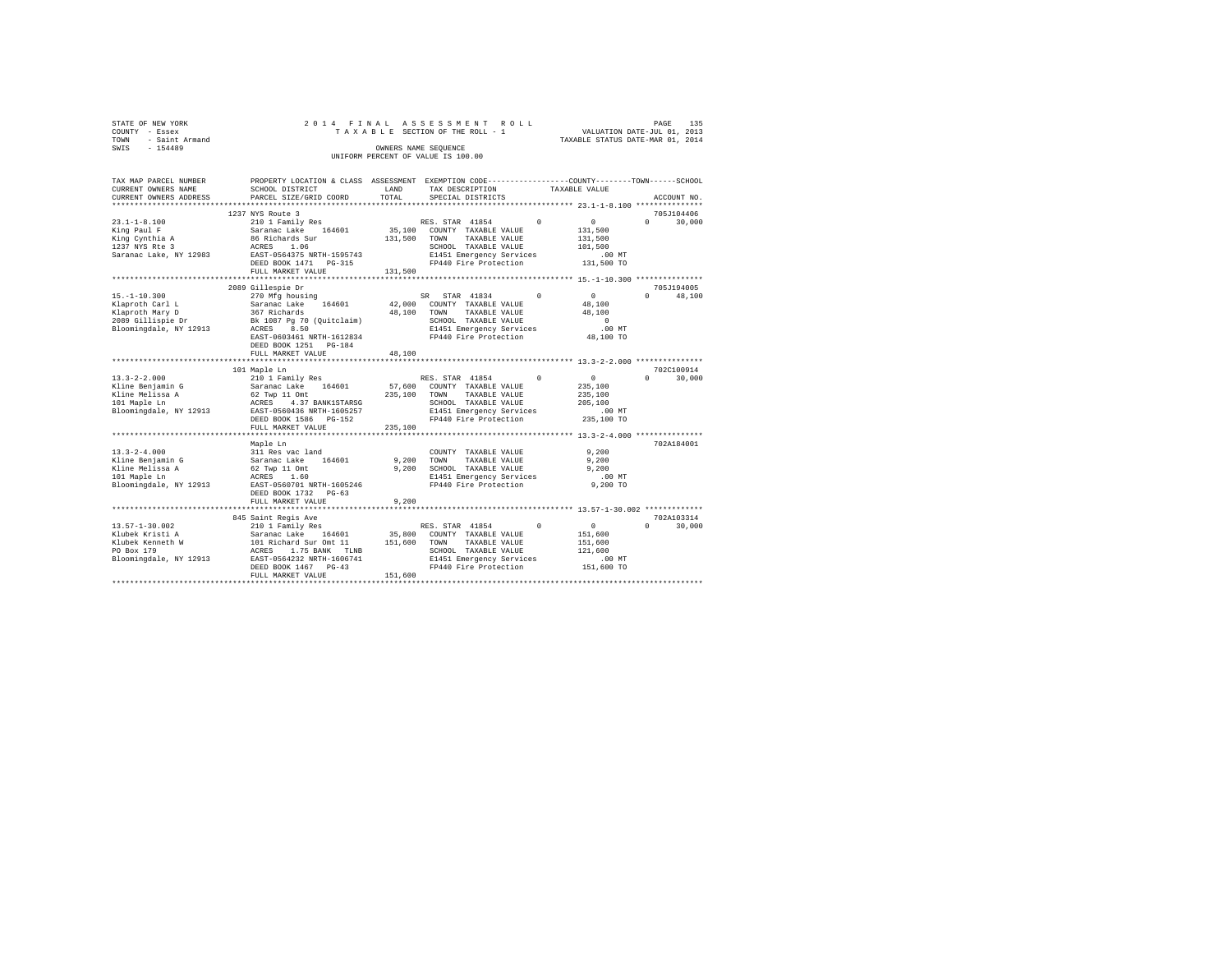| STATE OF NEW YORK   | 2014 FINAL ASSESSMENT ROLL         | PAGE                             | 136 |
|---------------------|------------------------------------|----------------------------------|-----|
| COUNTY - Essex      | TAXABLE SECTION OF THE ROLL - 1    | VALUATION DATE-JUL 01, 2013      |     |
| TOWN - Saint Armand |                                    | TAXABLE STATUS DATE-MAR 01, 2014 |     |
| SWIS<br>$-154489$   | OWNERS NAME SEOUENCE               |                                  |     |
|                     | UNIFORM PERCENT OF VALUE IS 100.00 |                                  |     |

| TAX MAP PARCEL NUMBER<br>CURRENT OWNERS NAME                                                                                       | PROPERTY LOCATION & CLASS ASSESSMENT EXEMPTION CODE----------------COUNTY-------TOWN-----SCHOOL<br>SCHOOL DISTRICT                                                                                                                                                  | LAND<br>TOTAL           | TAX DESCRIPTION                                                                                                                                                                                    | TAXABLE VALUE                                                                                                 |                                                                               |
|------------------------------------------------------------------------------------------------------------------------------------|---------------------------------------------------------------------------------------------------------------------------------------------------------------------------------------------------------------------------------------------------------------------|-------------------------|----------------------------------------------------------------------------------------------------------------------------------------------------------------------------------------------------|---------------------------------------------------------------------------------------------------------------|-------------------------------------------------------------------------------|
| CURRENT OWNERS ADDRESS<br>**********************                                                                                   | PARCEL SIZE/GRID COORD                                                                                                                                                                                                                                              |                         | SPECIAL DISTRICTS                                                                                                                                                                                  |                                                                                                               | ACCOUNT NO.                                                                   |
|                                                                                                                                    | 111 Roosevelt Ln                                                                                                                                                                                                                                                    |                         |                                                                                                                                                                                                    |                                                                                                               | 705J178043                                                                    |
| $13.3 - 1 - 18.111$<br>Knobel Richard D<br>Knobel Elaine B<br>111 Roosevelt Ln<br>Bloomingdale, NY 12913 EAST-0563340 NRTH-1603519 | 210 1 Family Res<br>Saranac Lake 164601<br>Richards Survey Lot 83 169,400<br>ACRES 7.23 169,400<br>DEED BOOK 1576 PG-111<br>FULL MARKET VALUE                                                                                                                       | 169,400                 | RES. STAR 41854<br>58,500 COUNTY TAXABLE VALUE<br>TAXABLE VALUE<br>TOWN<br>SCHOOL TAXABLE VALUE<br>E1451 Emergency Services<br>FP440 Fire Protection                                               | $\Omega$<br>$\sim$ 0<br>169,400<br>169,400<br>139,400<br>.00 MT<br>169,400 TO                                 | $\Omega$<br>30,000                                                            |
|                                                                                                                                    |                                                                                                                                                                                                                                                                     |                         |                                                                                                                                                                                                    |                                                                                                               |                                                                               |
| $32.38 - 1 - 27.000$<br>Laba Robert J<br>Laba Katie F<br>49 Saranac Ln<br>Saranac Lake, NY 12983<br>$32.38 - 1 - 44.000$           | 49 Saranac Ln<br>210 1 Family Res<br>Saranac Lake 164601<br>11 Twp 11 Omt Rs<br>Lot 76 Rockledge Park<br>ACRES 0.36 BANK1STARSO<br>0.36 BANK1STARSG<br>EAST-0555470 NRTH-1579417<br>DEED BOOK 1605 PG-100<br>FULL MARKET VALUE<br>29 Saranac Ln<br>210 1 Family Res | 212,700<br>212,700      | RES. STAR 41854 0<br>38,000 COUNTY TAXABLE VALUE<br>TOWN<br>TAXABLE VALUE<br>SCHOOL TAXABLE VALUE<br>E1450 Emergency Services<br>FP440 Fire Protection<br>WD441 Rockledge water<br>RES. STAR 41854 | $\sim$ 0<br>212,700<br>212,700<br>182,700<br>$.00$ MT<br>212,700 TO<br>212,700 TO M<br>$\sim$ 0<br>$^{\circ}$ | 705J189003<br>$0 \qquad \qquad$<br>30,000<br>705J190008<br>$\Omega$<br>30,000 |
| LaDue Chad C<br>LaDue Becky A<br>29 Saranac Ln<br>Saranac Lake, NY 12983                                                           | Saranac Lake 164601<br>11 Rs<br>Lot 12 Rockledge Park<br>ACRES 0.36 BANK1STARSG<br>EAST-0555547 NRTH-1578945<br>DEED BOOK 1437 PG-247<br>FULL MARKET VALUE                                                                                                          | 242,300 TOWN<br>242,300 | 38,000 COUNTY TAXABLE VALUE<br>TAXABLE VALUE<br>SCHOOL TAXABLE VALUE<br>E1450 Emergency Services<br>FP440 Fire Protection<br>WD441 Rockledge water                                                 | 242,300<br>242,300<br>212,300<br>$.00$ MT<br>242,300 TO<br>242,300 TO M                                       |                                                                               |
|                                                                                                                                    | NYS Route 3                                                                                                                                                                                                                                                         |                         |                                                                                                                                                                                                    |                                                                                                               | 705J175011                                                                    |
| $23.1 - 1 - 7.000$<br>Laduke Kim<br>Laduke Carolyn<br>1257 NYS Rte 3<br>Saranac Lake, NY 12983                                     | 910 Priv forest<br>Saranac Lake 164601<br>Richards Survey Lot 86<br>ACRES 113.71<br>EAST-0563251 NRTH-1596493<br>DEED BOOK 1306 PG-31                                                                                                                               | 64,700                  | COUNTY TAXABLE VALUE<br>TOWN<br>TAXABLE VALUE<br>64,700 SCHOOL TAXABLE VALUE<br>E1451 Emergency Services<br>FP440 Fire Protection                                                                  | 64,700<br>64,700<br>64,700<br>$.00$ MT<br>64,700 TO                                                           |                                                                               |
|                                                                                                                                    | FULL MARKET VALUE                                                                                                                                                                                                                                                   | 64,700                  |                                                                                                                                                                                                    |                                                                                                               |                                                                               |
|                                                                                                                                    | 1281 NYS Route 3                                                                                                                                                                                                                                                    |                         |                                                                                                                                                                                                    |                                                                                                               | 705J103402                                                                    |
| $23.2 - 1 - 28.100$<br>Laduke Kim M<br>1257 NYS Rte 3<br>Saranac Lake, NY 12983                                                    | 240 Rural res<br>-<br>Saranac Lake 164601<br>105 Richards Sur<br>ACRES 147.48<br>EAST-0565800 NRTH-1596867<br>DEED BOOK 1217 PG-294<br>FULL MARKET VALUE                                                                                                            | 103,600 TOWN<br>147,600 | COUNTY TAXABLE VALUE<br>TAXABLE VALUE<br>147,600 SCHOOL TAXABLE VALUE<br>E1451 Emergency Services<br>FP440 Fire Protection                                                                         | 147,600<br>147,600<br>147.600<br>.00MT<br>147,600 TO                                                          |                                                                               |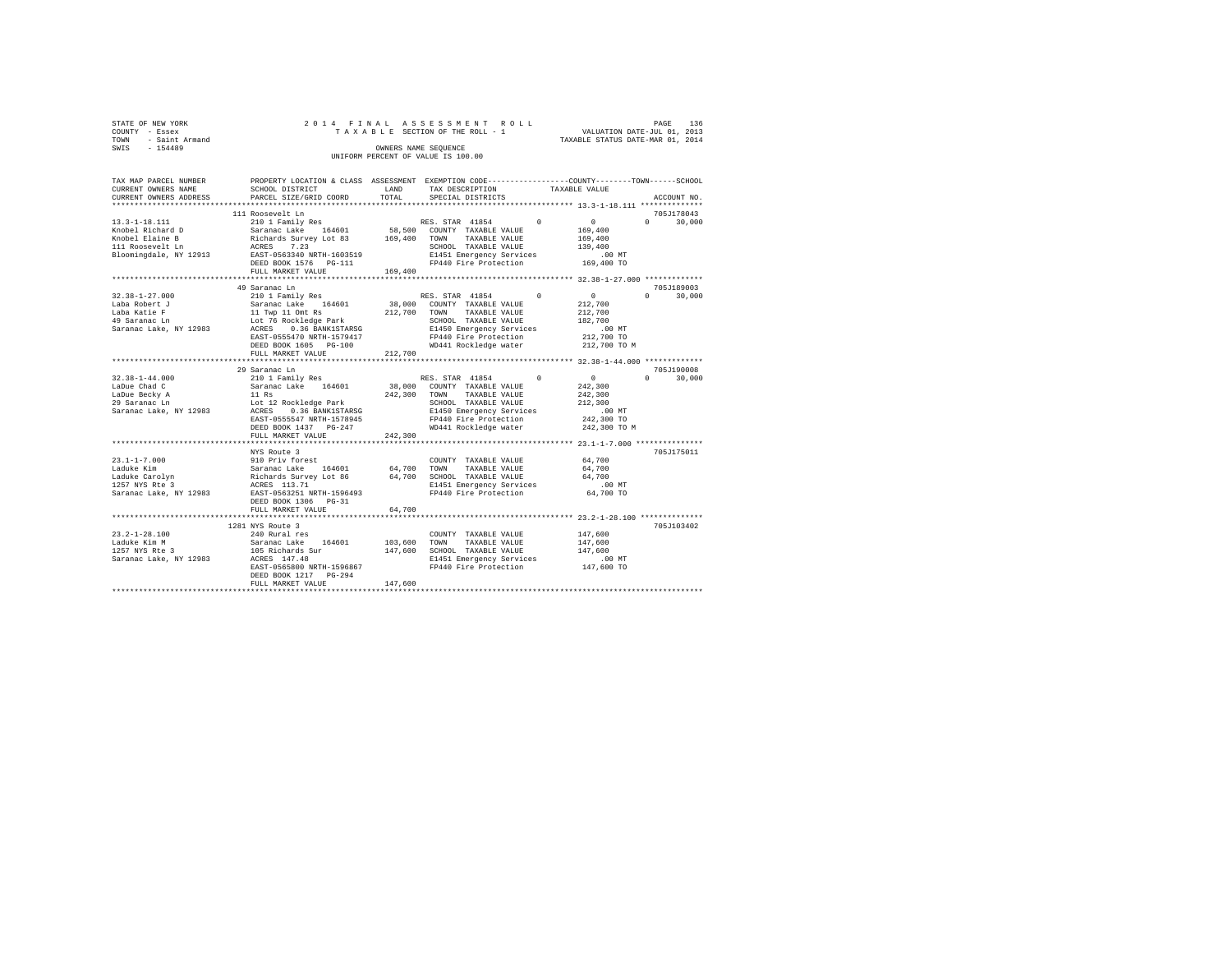| STATE OF NEW YORK      | 2014 FINAL ASSESSMENT ROLL         | 137<br>PAGE                      |  |
|------------------------|------------------------------------|----------------------------------|--|
| COUNTY - Essex         | TAXABLE SECTION OF THE ROLL - 1    | VALUATION DATE-JUL 01, 2013      |  |
| - Saint Armand<br>TOWN |                                    | TAXABLE STATUS DATE-MAR 01, 2014 |  |
| SWIS<br>$-154489$      | OWNERS NAME SEOUENCE               |                                  |  |
|                        | UNIFORM PERCENT OF VALUE IS 100.00 |                                  |  |
|                        |                                    |                                  |  |
|                        |                                    |                                  |  |

| TAX MAP PARCEL NUMBER<br>CURRENT OWNERS NAME<br>CURRENT OWNERS ADDRESS | PROPERTY LOCATION & CLASS ASSESSMENT EXEMPTION CODE-----------------COUNTY-------TOWN------SCHOOL<br>SCHOOL DISTRICT<br>PARCEL SIZE/GRID COORD | LAND<br>TOTAL | TAX DESCRIPTION TAXABLE VALUE<br>SPECIAL DISTRICTS |                                                                                      | ACCOUNT NO.        |
|------------------------------------------------------------------------|------------------------------------------------------------------------------------------------------------------------------------------------|---------------|----------------------------------------------------|--------------------------------------------------------------------------------------|--------------------|
|                                                                        |                                                                                                                                                |               |                                                    |                                                                                      |                    |
|                                                                        | 1257 NYS Route 3                                                                                                                               |               |                                                    |                                                                                      | 705J103401         |
| $23.2 - 1 - 29.000$                                                    | 210 1 Family Res                                                                                                                               |               | VET COM CT 41131                                   | $\begin{array}{ccc} 0 & \quad & 25 \, , \, 0 \, 0 \, 0 \\ 0 & \quad & 0 \end{array}$ | 25,000<br>$\Omega$ |
| Laduke Kim M                                                           | Saranac Lake 164601 35,700 RES. STAR 41854 0                                                                                                   |               |                                                    |                                                                                      | $\sim$<br>30,000   |
| 1257 NYS Rte 3                                                         | 105 Richards Sur                                                                                                                               |               | 120,700 COUNTY TAXABLE VALUE<br>TOWN TAXABLE VALUE | 95,700                                                                               |                    |
| Saranac Lake, NY 12983                                                 | 00001.60                                                                                                                                       |               |                                                    | 95,700                                                                               |                    |
|                                                                        | ACRES 1.70                                                                                                                                     |               | SCHOOL TAXABLE VALUE                               | 90,700                                                                               |                    |
|                                                                        | EAST-0564668 NRTH-1596122                                                                                                                      |               | E1451 Emergency Services .00 MT                    |                                                                                      |                    |
|                                                                        | DEED BOOK 707 PG-171                                                                                                                           |               | FP440 Fire Protection 120,700 TO                   |                                                                                      |                    |
|                                                                        | FULL MARKET VALUE                                                                                                                              | 120,700       |                                                    |                                                                                      |                    |
|                                                                        |                                                                                                                                                |               |                                                    |                                                                                      |                    |
|                                                                        | 44 Whiteface Ln                                                                                                                                |               |                                                    |                                                                                      | 702A178511         |
| $13.56 - 4 - 9.000$                                                    | 312 Vac w/imprv                                                                                                                                |               | COUNTY TAXABLE VALUE                               | 23,300                                                                               |                    |
| Lagree Deborah A                                                       | Saranac Lake 164601 13,300                                                                                                                     |               | TOWN<br>TAXABLE VALUE                              | 23,300                                                                               |                    |
| Lagree Roger S<br>$\mathbf{S}$                                         | Rs Twp 11 Omt Lot 82<br>ACRES 0.20                                                                                                             |               | 23,300 SCHOOL TAXABLE VALUE                        | 23,300                                                                               |                    |
| PO Box 895                                                             |                                                                                                                                                |               | E1451 Emergency Services .00 MT                    |                                                                                      |                    |
| Saranac Lake, NY 12983                                                 | EAST-0562314 NRTH-1606804                                                                                                                      |               | FP440 Fire Protection                              | 23,300 TO                                                                            |                    |
|                                                                        | DEED BOOK 1143 PG-12                                                                                                                           |               |                                                    |                                                                                      |                    |
|                                                                        | FULL MARKET VALUE                                                                                                                              | 23,300        |                                                    |                                                                                      |                    |
|                                                                        |                                                                                                                                                |               |                                                    |                                                                                      |                    |
|                                                                        | Whiteface Ln                                                                                                                                   |               |                                                    |                                                                                      | 702A178510         |
| $13.56 - 4 - 10.000$                                                   | 311 Res vac land                                                                                                                               |               | COUNTY TAXABLE VALUE                               | 17,200                                                                               |                    |
| Lagree Roger                                                           | Saranac Lake 164601                                                                                                                            | 17,200 TOWN   | TAXABLE VALUE                                      | 17,200                                                                               |                    |
| PO Box 895                                                             | Rs Twp 11 Omt Lot 82                                                                                                                           |               | 17,200 SCHOOL TAXABLE VALUE                        | 17,200                                                                               |                    |
| Saranac Lake, NY 12983                                                 | ACRES 0.30                                                                                                                                     |               | E1451 Emergency Services                           | $.00$ MT                                                                             |                    |
|                                                                        | EAST-0562367 NRTH-1606880                                                                                                                      |               | FP440 Fire Protection                              | 17,200 TO                                                                            |                    |
|                                                                        | DEED BOOK 1011 PG-304                                                                                                                          |               |                                                    |                                                                                      |                    |
|                                                                        | FULL MARKET VALUE                                                                                                                              | 17,200        |                                                    |                                                                                      |                    |
|                                                                        |                                                                                                                                                |               |                                                    |                                                                                      |                    |
|                                                                        | 24 Poplar Ln                                                                                                                                   |               |                                                    |                                                                                      | 702A178508         |
| $13.56 - 4 - 1.100$                                                    |                                                                                                                                                |               |                                                    | $\sim$ 0 $\sim$                                                                      | $\Omega$<br>30,000 |
|                                                                        |                                                                                                                                                |               |                                                    | 180,800                                                                              |                    |
| Lagree Roger S<br>Lagree Deborah A                                     | Saranac Lake 164601 23,700 COUNTY TAXABLE VALUE<br>Rs Twp 11 Omt Lot 82 180,800 TOWN TAXABLE VALUE                                             |               |                                                    | 180,800                                                                              |                    |
| PO Box 895                                                             | ACRES 0.36                                                                                                                                     |               | SCHOOL TAXABLE VALUE                               | 150,800                                                                              |                    |
| Saranac Lake, NY 12983 EAST-0562369 NRTH-1606970                       |                                                                                                                                                |               | E1451 Emergency Services                           | .00MT                                                                                |                    |
|                                                                        | DEED BOOK 1015 PG-85                                                                                                                           |               | FP440 Fire Protection                              | 180,800 TO                                                                           |                    |
|                                                                        | FULL MARKET VALUE                                                                                                                              | 180,800       |                                                    |                                                                                      |                    |
|                                                                        |                                                                                                                                                |               |                                                    |                                                                                      |                    |
|                                                                        | 22 Poplar Ln                                                                                                                                   |               |                                                    |                                                                                      | 702A179002         |
| $13.56 - 4 - 1.200$                                                    |                                                                                                                                                |               | COUNTY TAXABLE VALUE                               | 56,300                                                                               |                    |
| LaGree Roger S                                                         |                                                                                                                                                |               | TOWN<br>TAXABLE VALUE                              | 56,300                                                                               |                    |
| LaGree Deborah A<br>PO Box 895                                         | 21 0 1 Family Res<br>Saranac Lake 164601 19,000<br>82 Rs Twp 11 Omt 56,300<br>ACRES 0.20                                                       |               | 56,300 SCHOOL TAXABLE VALUE                        | 56,300                                                                               |                    |
|                                                                        | ACRES 0.20<br>EAST-0562367 NRTH-1607073                                                                                                        |               | E1451 Emergency Services .00 MT                    |                                                                                      |                    |
| Saranac Lake, NY 12983                                                 |                                                                                                                                                |               | FP440 Fire Protection                              | 56,300 TO                                                                            |                    |
|                                                                        | DEED BOOK 1444 PG-34                                                                                                                           |               |                                                    |                                                                                      |                    |
|                                                                        | FULL MARKET VALUE                                                                                                                              | 56,300        |                                                    |                                                                                      |                    |
|                                                                        |                                                                                                                                                |               |                                                    |                                                                                      |                    |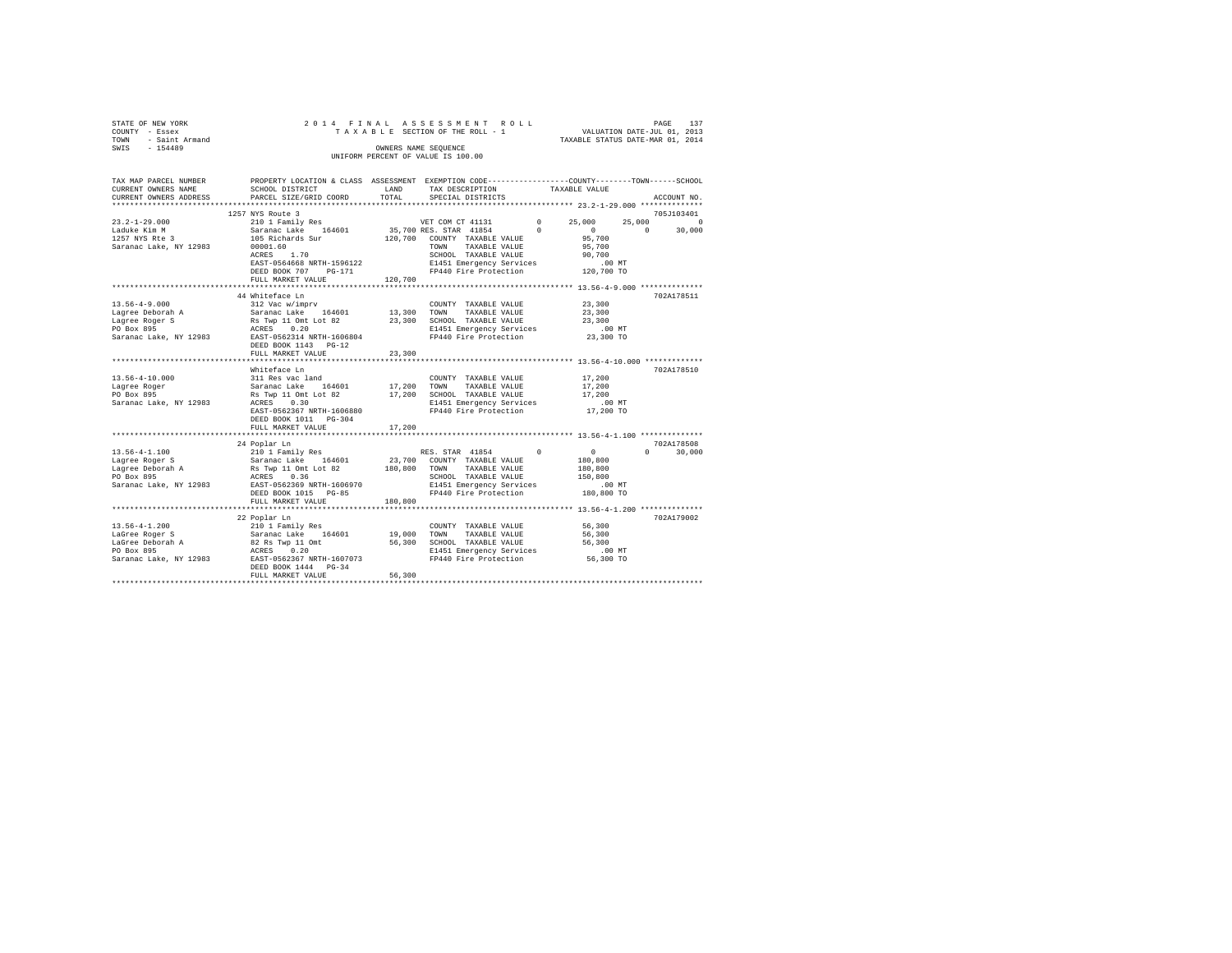| STATE OF NEW YORK<br>COUNTY - Essex<br>- Saint Armand<br>TOWN<br>$-154489$<br>SWIS                                                                                                                       |                                                                                                                                                                                                                                                                                                         |                              | 2014 FINAL ASSESSMENT ROLL<br>TAXABLE SECTION OF THE ROLL - 1<br>OWNERS NAME SEQUENCE<br>UNIFORM PERCENT OF VALUE IS 100.00                                                                                                                          |                                      | VALUATION DATE-JUL 01, 2013<br>TAXABLE STATUS DATE-MAR 01, 2014                                                       | PAGE                           | 138                                          |
|----------------------------------------------------------------------------------------------------------------------------------------------------------------------------------------------------------|---------------------------------------------------------------------------------------------------------------------------------------------------------------------------------------------------------------------------------------------------------------------------------------------------------|------------------------------|------------------------------------------------------------------------------------------------------------------------------------------------------------------------------------------------------------------------------------------------------|--------------------------------------|-----------------------------------------------------------------------------------------------------------------------|--------------------------------|----------------------------------------------|
| TAX MAP PARCEL NUMBER<br>CURRENT OWNERS NAME<br>CURRENT OWNERS ADDRESS                                                                                                                                   | PROPERTY LOCATION & CLASS ASSESSMENT EXEMPTION CODE---------------COUNTY-------TOWN------SCHOOL<br>SCHOOL DISTRICT<br>PARCEL SIZE/GRID COORD                                                                                                                                                            | LAND<br>TOTAL                | TAX DESCRIPTION<br>SPECIAL DISTRICTS                                                                                                                                                                                                                 |                                      | TAXABLE VALUE                                                                                                         |                                | ACCOUNT NO.                                  |
|                                                                                                                                                                                                          |                                                                                                                                                                                                                                                                                                         |                              |                                                                                                                                                                                                                                                      |                                      |                                                                                                                       |                                |                                              |
|                                                                                                                                                                                                          | 327 Trudeau Rd                                                                                                                                                                                                                                                                                          |                              |                                                                                                                                                                                                                                                      |                                      |                                                                                                                       |                                | 705Z003001                                   |
| $32.1 - 1 - 2.120$<br>Land Jodi D<br>327 Trudeau Rd<br>Saranac Lake, NY 12983                                                                                                                            | 210 1 Family Res<br>Saranac Lake 164601<br>9 Omt Twp 11<br>Lots 2 & 4 Deer Run<br>ACRES 4.01<br>EAST-0555533 NRTH-1583598<br>DEED BOOK 1596 PG-299                                                                                                                                                      | 252,600                      | RES. STAR 41854<br>48,000 COUNTY TAXABLE VALUE<br>TOWN TAXABLE VALUE<br>SCHOOL TAXABLE VALUE<br>E1450 Emergency Services<br>FP440 Fire Protection                                                                                                    | $\Omega$                             | $\Omega$<br>252,600<br>252,600<br>222,600<br>.00 MT<br>252,600 TO                                                     | $\Omega$                       | 30,000                                       |
|                                                                                                                                                                                                          | FULL MARKET VALUE                                                                                                                                                                                                                                                                                       | 252,600                      |                                                                                                                                                                                                                                                      |                                      |                                                                                                                       |                                |                                              |
|                                                                                                                                                                                                          |                                                                                                                                                                                                                                                                                                         |                              |                                                                                                                                                                                                                                                      |                                      |                                                                                                                       |                                | 705L103809                                   |
| $32.166 - 6 - 5.000$<br>Landon Reginald<br>Landon Connie<br>15 Stevenson Rd<br>PO Box 373<br>Saranac Lake, NY 12983<br>$32.38 - 1 - 51.000$<br>Lapierre Robert G<br>Lapierre Paula J<br>111 Rockledge Ln | 15 Stevenson Rd<br>210 1 Family Res<br>Saranac Lake 164601<br>11 Richards Sur<br>80% Land 34% Bldg<br>ACRES 0.90<br>EAST-0554412 NRTH-1578177<br>DEED BOOK 1259 PG-177<br>FULL MARKET VALUE<br>111 Rockledge Ln<br>210 1 Family Res<br>Saranac Lake 164601<br>11 Twp 11 Omt Rs<br>Lot 38 Rockledge Park | 44,000<br>242,400<br>242,400 | RES. STAR 41854<br>COUNTY TAXABLE VALUE<br>TAXABLE VALUE<br>TOWN<br>SCHOOL TAXABLE VALUE<br>E1450 Emergency Services<br>FP440 Fire Protection<br>VET WAR CT 41121<br>42,300 RES. STAR 41854<br>335,100 COUNTY TAXABLE VALUE<br>TAXABLE VALUE<br>TOWN | $^{\circ}$<br>$^{\circ}$<br>$\Omega$ | $\mathbf{0}$<br>242,400<br>242,400<br>212,400<br>$.00$ MT<br>242,400 TO<br>15,000<br>$^{\circ}$<br>320,100<br>320,100 | $\Omega$<br>15,000<br>$\Omega$ | 30,000<br>705J190015<br>$^{\circ}$<br>30,000 |
| Saranac Lake, NY 12983                                                                                                                                                                                   | Db 994 Pg 218 (Corr Deed)<br>ACRES 0.73 BANK1STARSG<br>EAST-0555761 NRTH-1579903<br>DEED BOOK 987 PG-325<br>FULL MARKET VALUE<br>                                                                                                                                                                       | 335,100                      | SCHOOL TAXABLE VALUE<br>E1450 Emergency Services<br>FP440 Fire Protection<br>WD441 Rockledge water                                                                                                                                                   |                                      | 305,100<br>$.00$ MT<br>335,100 TO<br>335,100 TO M                                                                     |                                |                                              |
| $13.4 - 1 - 80.000$<br>LaPlante Robert C<br>LaPlante Eileen<br>36 Olive St<br>Saranac Lake, NY 12983                                                                                                     | 76 Moose Pond Ln<br>260 Seasonal res<br>Saranac Lake 164601<br>164 Richards Sur<br>00001.00<br>1.00<br>ACRES<br>EAST-0572050 NRTH-1601245<br>DEED BOOK 1447 PG-330<br>FULL MARKET VALUE                                                                                                                 | 35,000<br>51,300<br>51,300   | COUNTY TAXABLE VALUE<br>TOWN<br>TAXABLE VALUE<br>SCHOOL TAXABLE VALUE<br>E1451 Emergency Services<br>FP440 Fire Protection                                                                                                                           |                                      | 51,300<br>51,300<br>51,300<br>$.00$ MT<br>51,300 TO                                                                   |                                | 705J103209                                   |
|                                                                                                                                                                                                          |                                                                                                                                                                                                                                                                                                         |                              |                                                                                                                                                                                                                                                      |                                      |                                                                                                                       |                                |                                              |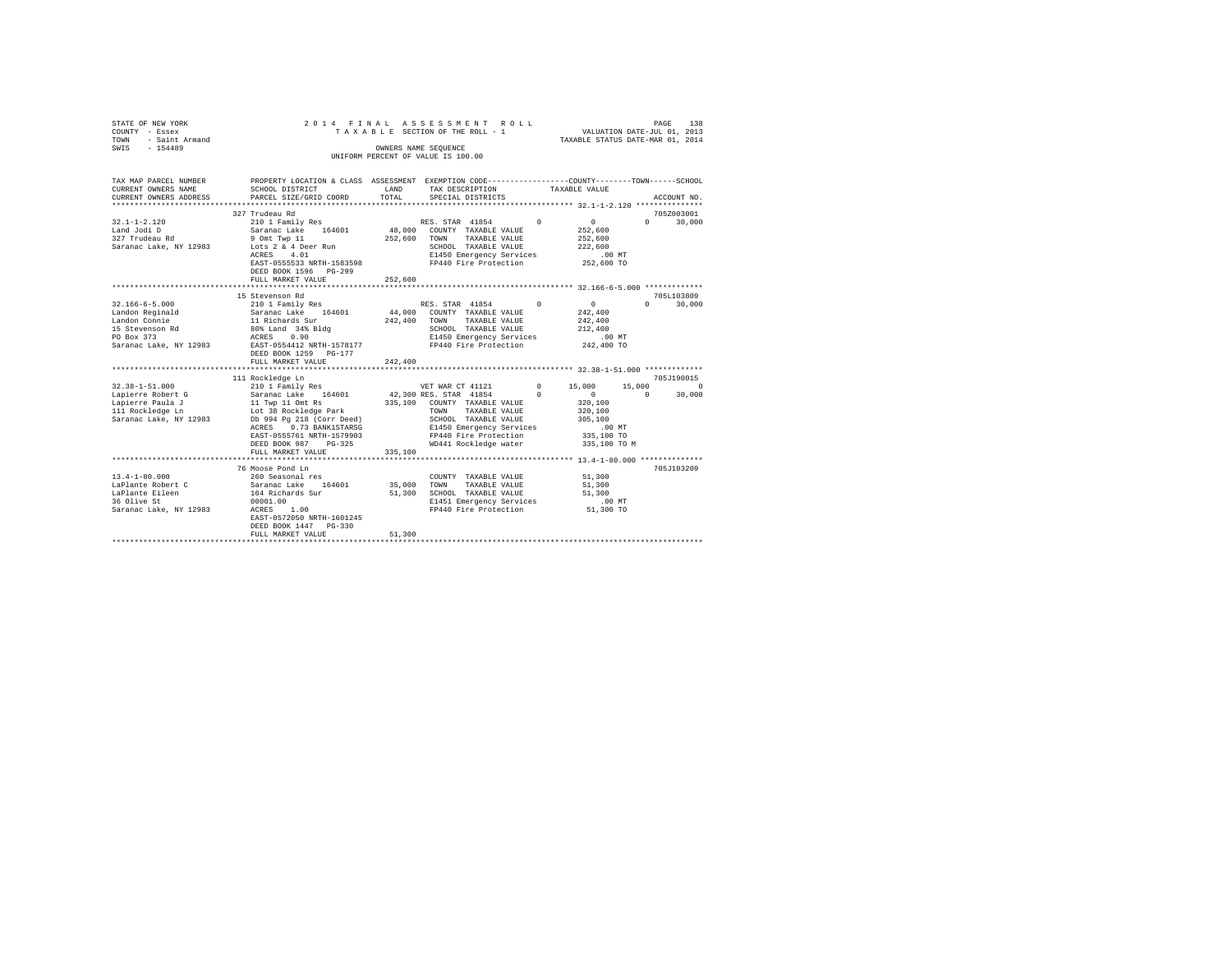| STATE OF NEW YORK     |           |                        |                                      |  |  |       | 2014 FINAL ASSESSMENT ROLL         |                   |  |                                                             |                             | PAGE        | 139 |
|-----------------------|-----------|------------------------|--------------------------------------|--|--|-------|------------------------------------|-------------------|--|-------------------------------------------------------------|-----------------------------|-------------|-----|
| COUNTY - Essex        |           |                        |                                      |  |  |       | TAXABLE SECTION OF THE ROLL - 1    |                   |  |                                                             | VALUATION DATE-JUL 01, 2013 |             |     |
| TOWN                  |           | - Saint Armand         |                                      |  |  |       |                                    |                   |  | TAXABLE STATUS DATE-MAR 01, 2014                            |                             |             |     |
| SWIS                  | $-154489$ |                        |                                      |  |  |       | OWNERS NAME SEOUENCE               |                   |  |                                                             |                             |             |     |
|                       |           |                        |                                      |  |  |       | UNIFORM PERCENT OF VALUE IS 100.00 |                   |  |                                                             |                             |             |     |
|                       |           |                        |                                      |  |  |       |                                    |                   |  |                                                             |                             |             |     |
|                       |           |                        |                                      |  |  |       |                                    |                   |  |                                                             |                             |             |     |
| TAX MAP PARCEL NUMBER |           |                        | PROPERTY LOCATION & CLASS ASSESSMENT |  |  |       |                                    |                   |  | EXEMPTION CODE----------------COUNTY-------TOWN------SCHOOL |                             |             |     |
| CURRENT OWNERS NAME   |           |                        | SCHOOL DISTRICT                      |  |  | LAND  |                                    | TAX DESCRIPTION   |  | TAXABLE VALUE                                               |                             |             |     |
|                       |           | CURRENT OWNERS ADDRESS | PARCEL SIZE/GRID COORD               |  |  | TOTAL |                                    | SPECIAL DISTRICTS |  |                                                             |                             | ACCOUNT NO. |     |
|                       |           |                        |                                      |  |  |       |                                    |                   |  |                                                             |                             |             |     |

|                        |                                                          |        | **************** 13.4-1-81.000 **************    |                |                    |
|------------------------|----------------------------------------------------------|--------|--------------------------------------------------|----------------|--------------------|
|                        | Moose Pond Ln                                            |        |                                                  |                | 705J178052         |
| $13.4 - 1 - 81.000$    | 314 Rural vac<10                                         |        | COUNTY TAXABLE VALUE                             | 500            |                    |
| LaPlante Robert C      | 164601 500<br>Saranac Lake                               |        | TOWN<br>TAXABLE VALUE                            | 500            |                    |
| LaPlante Eileen        | Richards Survey Lot 164 500 SCHOOL TAXABLE VALUE         |        |                                                  | 500            |                    |
| 36 Olive St            | ACRES 1.70                                               |        | E1451 Emergency Services                         | $.00$ MT       |                    |
| Saranac Lake, NY 12983 | EAST-0572073 NRTH-1601454                                |        | FP440 Fire Protection                            | 500 TO         |                    |
|                        | DEED BOOK 1447 PG-330                                    |        |                                                  |                |                    |
|                        | FULL MARKET VALUE                                        | 500    |                                                  |                |                    |
|                        |                                                          |        | ******************* 13.4-1-21.000 ************** |                |                    |
|                        | NYS Route 3                                              |        |                                                  |                | 705J102313         |
| $13.4 - 1 - 21.000$    | 322 Rural vac>10                                         |        | COUNTY TAXABLE VALUE                             | 61,200         |                    |
| Lasher John S          | Saranac Lake<br>164601 61,200                            |        | TOWN<br>TAXABLE VALUE                            | 61,200         |                    |
| Lasher Greta G         | 103/123 Richards Sur                                     | 61,200 | SCHOOL TAXABLE VALUE                             | 61,200         |                    |
| 5130 Florek Rd         | 00027.00                                                 |        | E1451 Emergency Services                         | $.00$ MT       |                    |
| Edinboro, PA 16412     | ACRES 30.08                                              |        | FP440 Fire Protection                            | 61,200 TO      |                    |
|                        | EAST-0566828 NRTH-1602380                                |        |                                                  |                |                    |
|                        | DEED BOOK 1565 PG-144                                    |        |                                                  |                |                    |
|                        | FULL MARKET VALUE                                        | 61,200 |                                                  |                |                    |
|                        |                                                          |        |                                                  |                |                    |
|                        | 77 Prospect St                                           |        |                                                  |                | 702A101403         |
| $13.56 - 3 - 21.100$   | 210 1 Family Res                                         |        | $\Omega$<br>SR STAR 41834                        | $\overline{0}$ | 64.200<br>$\Omega$ |
| Latham Anne S          | Saranac Lake 164601                                      |        | 19,800 COUNTY TAXABLE VALUE                      | 96,200         |                    |
| 77 Prospect St         | 82 Rs Twp 11 Omt                                         |        | 96,200 TOWN<br>TAXABLE VALUE                     | 96,200         |                    |
| Bloomingdale, NY 12913 | Prospect St. Lot 119                                     |        | SCHOOL TAXABLE VALUE                             | 32,000         |                    |
|                        | ACRES 0.24                                               |        | E1451 Emergency Services                         | $.00$ MT       |                    |
|                        | EAST-0561814 NRTH-1605903                                |        | FP440 Fire Protection                            | 96,200 TO      |                    |
|                        | DEED BOOK 988<br>$PG-16$                                 |        |                                                  |                |                    |
|                        | FULL MARKET VALUE<br>*********************************** | 96,200 |                                                  |                |                    |
|                        | 1790 NYS Route 3                                         |        |                                                  |                | 702A176003         |
| $13.57 - 1 - 12.100$   | 240 Rural res                                            |        | $\sim$ 0<br>RES. STAR 41854                      | 0 <sup>1</sup> | $\Omega$<br>30,000 |
| Latham William E       | Saranac Lake 164601                                      |        | 41,600 COUNTY TAXABLE VALUE                      | 96,200         |                    |
| 1790 NYS Rte 3         | Lot 121 Rs Twp 11 Omt                                    | 96,200 | TAXABLE VALUE<br>TOWN                            | 96,200         |                    |
| Vermontville, NY 12989 | Darrylwood Subd #1                                       |        | SCHOOL TAXABLE VALUE                             | 66,200         |                    |
|                        | ACRES 11.90                                              |        | E1451 Emergency Services                         | .00MT          |                    |
|                        | EAST-0566467 NRTH-1606622                                |        | FP440 Fire Protection 96,200 TO                  |                |                    |
|                        | DEED BOOK 1207 PG-214                                    |        |                                                  |                |                    |
|                        | FULL MARKET VALUE                                        | 96,200 |                                                  |                |                    |
|                        | *************************                                |        |                                                  |                |                    |
|                        |                                                          |        |                                                  |                |                    |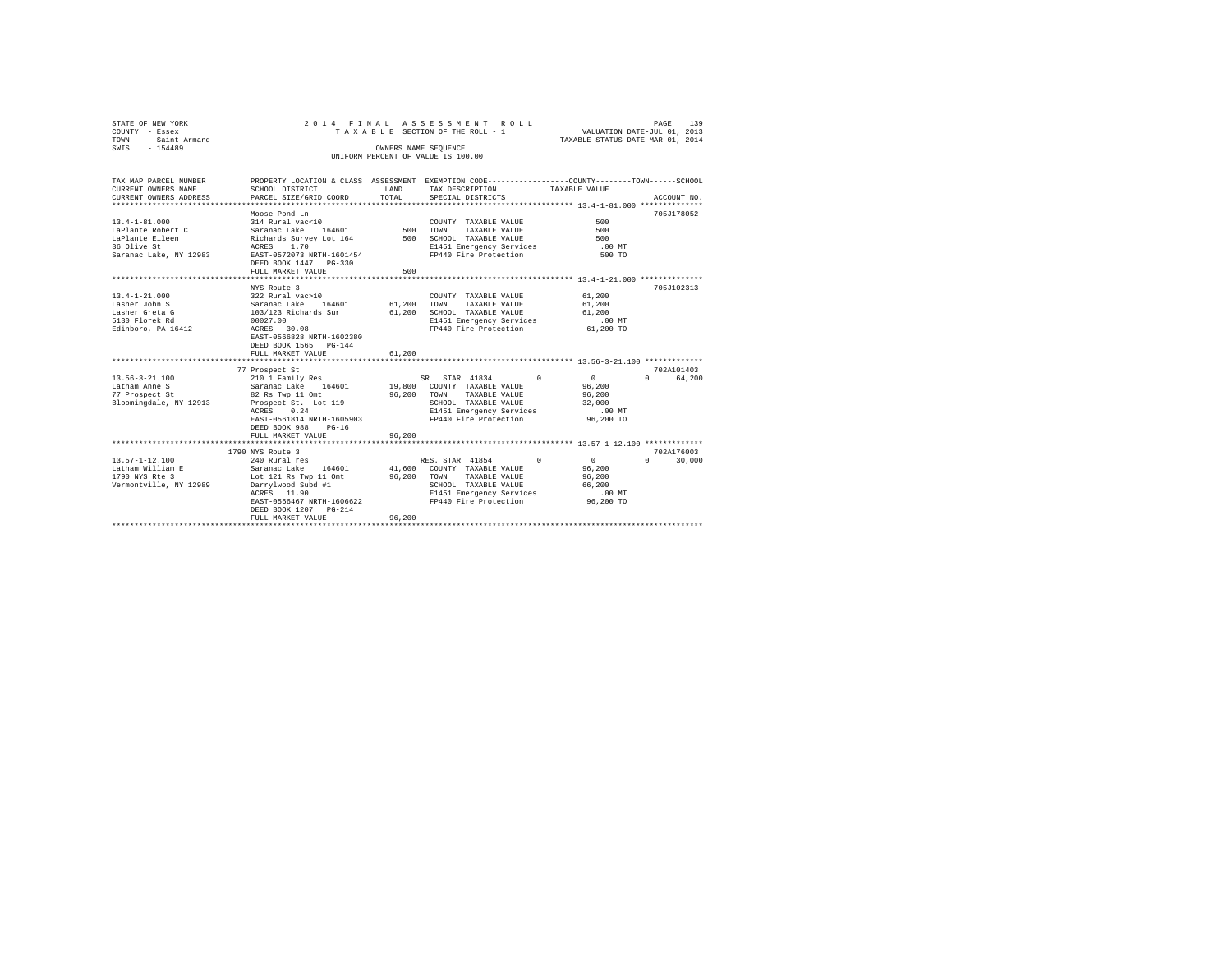| STATE OF NEW YORK<br>- Essex<br>COUNTY<br>TOWN<br>- Saint Armand<br>$-154489$<br>SWIS                                                         |                                                                                                                                                        | OWNERS NAME SEOUENCE | 2014 FINAL ASSESSMENT ROLL<br>TAXABLE SECTION OF THE ROLL - 1 VALUATION DATE-JUL 01, 2013<br>UNIFORM PERCENT OF VALUE IS 100.00                     | TAXABLE STATUS DATE-MAR 01, 2014       | PAGE                    | 140    |
|-----------------------------------------------------------------------------------------------------------------------------------------------|--------------------------------------------------------------------------------------------------------------------------------------------------------|----------------------|-----------------------------------------------------------------------------------------------------------------------------------------------------|----------------------------------------|-------------------------|--------|
| TAX MAP PARCEL NUMBER<br>CURRENT OWNERS NAME<br>CURRENT OWNERS ADDRESS PARCEL SIZE/GRID COORD TOTAL                                           | PROPERTY LOCATION & CLASS ASSESSMENT EXEMPTION CODE---------------COUNTY-------TOWN------SCHOOL<br><b>LAND</b><br>SCHOOL DISTRICT                      |                      | TAX DESCRIPTION TAXABLE VALUE<br>SPECIAL DISTRICTS                                                                                                  |                                        | ACCOUNT NO.             |        |
| $32.38 - 1 - 36.200$<br>Latourelle Joann 11 Omt Twp 11 Rs 187,200<br>7 Saranac Ln<br>Saranac Lake, NY 12983 ACRES 0.63 BANK1STARSG            | 7 Saranac Ln<br>Lot 7 Rockledge Park<br>EAST-0555344 NRTH-1578470<br>DEED BOOK 1307 PG-124<br>FULL MARKET VALUE                                        | 187,200              | TOWN<br>TAXABLE VALUE<br>SCHOOL TAXABLE VALUE<br>E1450 Emergency Services<br>FP440 Fire Protection 187,200 TO<br>WD441 Rockledge water 187,200 TO M | 187,200<br>157.200<br>.00MT            | 705.T189013<br>$\Omega$ | 30,000 |
| $13.57 - 3 - 10.003$<br>Latt Kevin A<br>Latt Judi A<br>1712 NYS Rte 3 ACRES 0.53<br>PO Box 89<br>Bloomingdale, NY 12913 DEED BOOK 1343 PG-144 | 1712 NYS Route 3<br>210 1 Family Res<br>Saranac Lake 164601 28,900<br>101 Richards Sur Omt 11 78,700<br>EAST-0564659 NRTH-1606373<br>FULL MARKET VALUE | 78,700               | COUNTY TAXABLE VALUE<br>TOWN<br>TAXARLE VALUE<br>SCHOOL<br>TAXABLE VALUE<br>E1451 Emergency Services<br>FP440 Fire Protection 78,700 TO             | 78,700<br>78,700<br>78,700<br>$.00$ MT | 702A102006              |        |

| $32.1 - 1 - 2.200$<br>Lau Katherine A<br>Lau Edwin     | 329 Trudeau Rd<br>210 1 Family Res<br>Saranac Lake 164601 45,900<br>Omt Twp 11 Rs<br>235,600            |         | COUNTY TAXABLE VALUE<br>TOWN<br>SCHOOL TAXABLE VALUE | TAXABLE VALUE                                                     | 235,600<br>235,600<br>235,600 | 705Z002017         |
|--------------------------------------------------------|---------------------------------------------------------------------------------------------------------|---------|------------------------------------------------------|-------------------------------------------------------------------|-------------------------------|--------------------|
| 1266 Shasta Ave  Lot 3 Deer Run                        |                                                                                                         |         | E1450 Emergency Services                             |                                                                   | .00 MT                        |                    |
| San Jose, CA 95126                      ACRES     1.86 | EAST-0555961 NRTH-1583691<br>DEED BOOK 1403 PG-262                                                      |         |                                                      | FP440 Fire Protection 235,600 TO                                  |                               |                    |
|                                                        | 235,600<br>FULL MARKET VALUE                                                                            |         |                                                      |                                                                   |                               |                    |
|                                                        | 9 Maggie Way                                                                                            |         |                                                      |                                                                   |                               | 702A102101         |
| $13.64 - 1 - 10.000$<br>Law Karl                       | Saranac Lake 164601 32,300 COUNTY TAXABLE VALUE 169,000                                                 |         |                                                      |                                                                   | $\sim$ 0 $\sim$ 0             | 30,000<br>$\Omega$ |
| Law Rebecca B<br>PO Box 255                            | 102 Twp 11 O.m.t. 169,000<br>ACRES 0.70 BANK WFARGO<br>Bloomingdale, NY 12913 EAST-0563650 NRTH-1605158 |         | TOWN                                                 | TAXABLE VALUE<br>SCHOOL TAXABLE VALUE<br>E1451 Emergency Services | 169,000<br>139,000<br>.00 MT  |                    |
|                                                        | DEED BOOK 1723 PG-250<br>FULL MARKET VALUE 169,000                                                      |         |                                                      | FP440 Fire Protection 169,000 TO                                  |                               |                    |
|                                                        |                                                                                                         |         |                                                      |                                                                   |                               |                    |
|                                                        | George & Bliss Ln<br>$33.8-2-10.000$ 311 Res vac land - WTRFNT COUNTY TAXABLE VALUE                     |         |                                                      |                                                                   | 534,400                       | 705J103306         |
| LC Camp LLC                                            | Saranac Lake 164601 534,400                                                                             |         |                                                      | TOWN TAXABLE VALUE                                                | 534,400                       |                    |
|                                                        | c/o Stoltz Real Est Partners 331 Richards Sur 534,400                                                   |         | SCHOOL TAXABLE VALUE                                 |                                                                   | 534,400                       |                    |
| 20 Montchanin Rd Ste 250                               | ACRES 2.03                                                                                              |         |                                                      | BTI44 BTI District                                                | .00 MT                        |                    |
| Greenville. DE 19807                                   | EAST-0596580 NRTH-1583595                                                                               |         |                                                      | E1450 Emergency Services .00 MT                                   |                               |                    |
|                                                        | DEED BOOK 1690 PG-274<br>FULL MARKET VALUE                                                              | 534,400 |                                                      | FP403 Fire Pro LP Lake 534,400 TO                                 |                               |                    |
|                                                        |                                                                                                         |         |                                                      |                                                                   |                               |                    |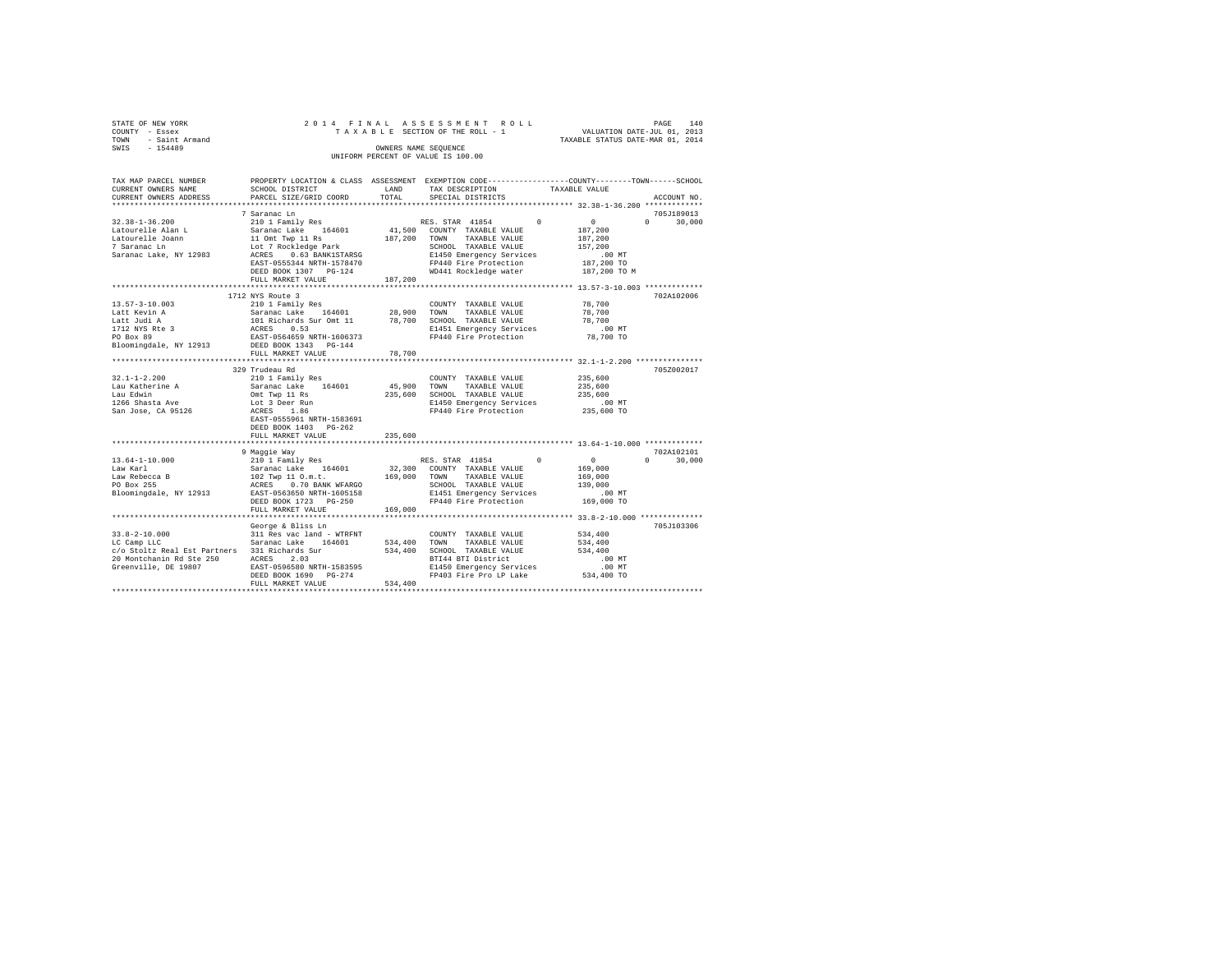|      | STATE OF NEW YORK | 2014 FINAL ASSESSMENT ROLL         |                             | PAGE | 141 |
|------|-------------------|------------------------------------|-----------------------------|------|-----|
|      | COUNTY - Essex    | TAXABLE SECTION OF THE ROLL - 1    | VALUATION DATE-JUL 01, 2013 |      |     |
| TOWN | - Saint Armand    | TAXABLE STATUS DATE-MAR 01, 2014   |                             |      |     |
| SWIS | $-154489$         | OWNERS NAME SEOUENCE               |                             |      |     |
|      |                   | UNIFORM PERCENT OF VALUE IS 100.00 |                             |      |     |

| TAX MAP PARCEL NUMBER<br>CURRENT OWNERS NAME<br>CURRENT OWNERS ADDRESS                                                                                                    | PROPERTY LOCATION & CLASS ASSESSMENT EXEMPTION CODE----------------COUNTY-------TOWN------SCHOOL<br>SCHOOL DISTRICT<br>PARCEL SIZE/GRID COORD | LAND<br>TOTAL | TAX DESCRIPTION<br>SPECIAL DISTRICTS                                               | TAXABLE VALUE        | ACCOUNT NO.                  |
|---------------------------------------------------------------------------------------------------------------------------------------------------------------------------|-----------------------------------------------------------------------------------------------------------------------------------------------|---------------|------------------------------------------------------------------------------------|----------------------|------------------------------|
|                                                                                                                                                                           |                                                                                                                                               |               |                                                                                    |                      |                              |
|                                                                                                                                                                           | 12 George & Bliss Ln                                                                                                                          |               |                                                                                    |                      | 705J107412                   |
| $33.8 - 2 - 11.000$                                                                                                                                                       | 260 Seasonal res - WTRFNT                                                                                                                     |               | COUNTY TAXABLE VALUE                                                               | 544,500              |                              |
| LC Camp LLC                                                                                                                                                               | Saranac Lake 164601 295,500 TOWN TAXABLE VALUE                                                                                                |               |                                                                                    | 544,500              |                              |
| LC Camp LLC<br>c/o Keith Stoltz<br>c/o Keith Stoltz<br>20 Montchanin Rd Ste 250 ACRES 1.21                                                                                |                                                                                                                                               |               | 544,500 SCHOOL TAXABLE VALUE                                                       | 544,500              |                              |
|                                                                                                                                                                           |                                                                                                                                               |               | BTI44 BTI District                                                                 | $.00$ MT             |                              |
| Greenville, DE 19807                                                                                                                                                      | EAST-0596593 NRTH-1583407                                                                                                                     |               | E1450 Emergency Services<br>FP403 Fire Pro LP Lake                                 | .00 MT               |                              |
|                                                                                                                                                                           | DEED BOOK 1635 PG-271                                                                                                                         |               |                                                                                    | 544,500 TO           |                              |
|                                                                                                                                                                           | FULL MARKET VALUE                                                                                                                             | 544,500       |                                                                                    |                      |                              |
|                                                                                                                                                                           |                                                                                                                                               |               |                                                                                    |                      |                              |
| $33.8 - 2 - 12.000$                                                                                                                                                       | George & Bliss Ln                                                                                                                             |               |                                                                                    | 688,200              | 705J102901                   |
|                                                                                                                                                                           | 312 Vac w/imprv - WTRFNT                                                                                                                      |               | COUNTY TAXABLE VALUE                                                               | 688,200              |                              |
|                                                                                                                                                                           |                                                                                                                                               |               | 674,600 TOWN TAXABLE VALUE<br>688,200 SCHOOL TAXABLE VALUE<br>SCHOOL TAXABLE VALUE | 688,200              |                              |
|                                                                                                                                                                           | ACRES 2.54                                                                                                                                    |               |                                                                                    | .00 MT               |                              |
|                                                                                                                                                                           | EAST-0596554 NRTH-1583237                                                                                                                     |               | BTI44 BTI District<br>E1450 Emergency Services                                     | .00MT                |                              |
|                                                                                                                                                                           | DEED BOOK 1635 PG-281                                                                                                                         |               | FP403 Fire Pro LP Lake                                                             | 688,200 TO           |                              |
|                                                                                                                                                                           | FULL MARKET VALUE                                                                                                                             | 688,200       |                                                                                    |                      |                              |
|                                                                                                                                                                           |                                                                                                                                               |               |                                                                                    |                      |                              |
|                                                                                                                                                                           | George & Bliss Ln                                                                                                                             |               |                                                                                    |                      | 705J102815                   |
| $33.8 - 2 - 13.000$                                                                                                                                                       | 260 Seasonal res - WTRFNT                                                                                                                     |               | COUNTY TAXABLE VALUE                                                               | 1456,900             |                              |
|                                                                                                                                                                           |                                                                                                                                               |               | 1179,700 TOWN TAXABLE VALUE                                                        | 1456,900             |                              |
|                                                                                                                                                                           |                                                                                                                                               |               | 1456,900 SCHOOL TAXABLE VALUE                                                      | 1456,900             |                              |
| Computer Saranac Lake 164601<br>Computer 311 331 Richards Sur<br>Computer 311 331 Richards Sur<br>Computer 320 ACRES<br>Creenville, DE 19807<br>RAST-0596351 NRTH-1583112 |                                                                                                                                               |               | BTI44 BTI District<br>BTI44 BTI DISTITUT<br>E1450 Emergency Services               | $.00 \text{ MT}$     |                              |
|                                                                                                                                                                           |                                                                                                                                               |               |                                                                                    |                      |                              |
|                                                                                                                                                                           | DEED BOOK 1635 PG-275                                                                                                                         |               | FP403 Fire Pro LP Lake                                                             | 1456,900 TO          |                              |
|                                                                                                                                                                           | FULL MARKET VALUE                                                                                                                             | 1456,900      |                                                                                    |                      |                              |
|                                                                                                                                                                           |                                                                                                                                               |               |                                                                                    |                      |                              |
|                                                                                                                                                                           | 4 Main St                                                                                                                                     |               |                                                                                    | $0 \qquad \qquad$    | 702A101308<br>$\Omega$       |
| $13.56 - 8 - 8.000$<br>Leigh Warren W                                                                                                                                     | 210 1 Family Res<br>Saranac Lake 164601 25<br>101 Rs Twp 11 Omt 207<br>ACRES 0.40<br>RAST-0564081 NRTH-1606412                                |               | VET COM CT 41131<br>25,000 VET DIS CT 41141 0                                      | 25,000<br>50,000     | 25,000<br>50,000<br>$\Omega$ |
| Leigh Kathryn D                                                                                                                                                           |                                                                                                                                               |               | 207,900 RES. STAR 41854                                                            | $\sim$ 0<br>$\sim$ 0 | $\sim$ 0<br>30,000           |
| ryn D<br>4 Main St                                                                                                                                                        |                                                                                                                                               |               | COUNTY TAXABLE VALUE                                                               | 132,900              |                              |
| Bloomingdale, NY 12913                                                                                                                                                    |                                                                                                                                               |               | TOWN<br>TAXABLE VALUE                                                              | 132,900              |                              |
|                                                                                                                                                                           | DEED BOOK 687 PG-017                                                                                                                          |               | SCHOOL TAXABLE VALUE                                                               | 177,900              |                              |
|                                                                                                                                                                           | FULL MARKET VALUE                                                                                                                             |               | 207,900 E1451 Emergency Services                                                   | $.00$ MT             |                              |
|                                                                                                                                                                           |                                                                                                                                               |               | FP440 Fire Protection                                                              | 207,900 TO           |                              |
|                                                                                                                                                                           |                                                                                                                                               |               |                                                                                    |                      |                              |
|                                                                                                                                                                           | Trudeau Rd                                                                                                                                    |               |                                                                                    |                      | 705Z000003                   |
| $23.3 - 2 - 15.000$                                                                                                                                                       | 311 Res vac land                                                                                                                              |               | COUNTY TAXABLE VALUE 33,200                                                        |                      |                              |
|                                                                                                                                                                           | Saranac Lake 164601<br>9 Omt Twp 11 Rs                                                                                                        |               | 33,200 TOWN TAXABLE VALUE                                                          | 33,200               |                              |
| Lennon Timothy R<br>Lennon Debra G                                                                                                                                        |                                                                                                                                               |               | 33,200 SCHOOL TAXABLE VALUE                                                        | 33,200               |                              |
| 37 Vista Dr                                                                                                                                                               | Lot 20 Glenridge Sub<br>ACRES 0.96                                                                                                            |               | E1450 Emergency Services                                                           | .00 MT               |                              |
| Saranac Lake, NY 12983                                                                                                                                                    | 0.96<br>ACRES                                                                                                                                 |               | FP440 Fire Protection 33,200 TO                                                    |                      |                              |
|                                                                                                                                                                           | EAST-0553055 NRTH-1584908                                                                                                                     |               |                                                                                    |                      |                              |
|                                                                                                                                                                           | DEED BOOK 1211    PG-118                                                                                                                      |               |                                                                                    |                      |                              |
|                                                                                                                                                                           | FULL MARKET VALUE                                                                                                                             | 33,200        |                                                                                    |                      |                              |
|                                                                                                                                                                           |                                                                                                                                               |               |                                                                                    |                      |                              |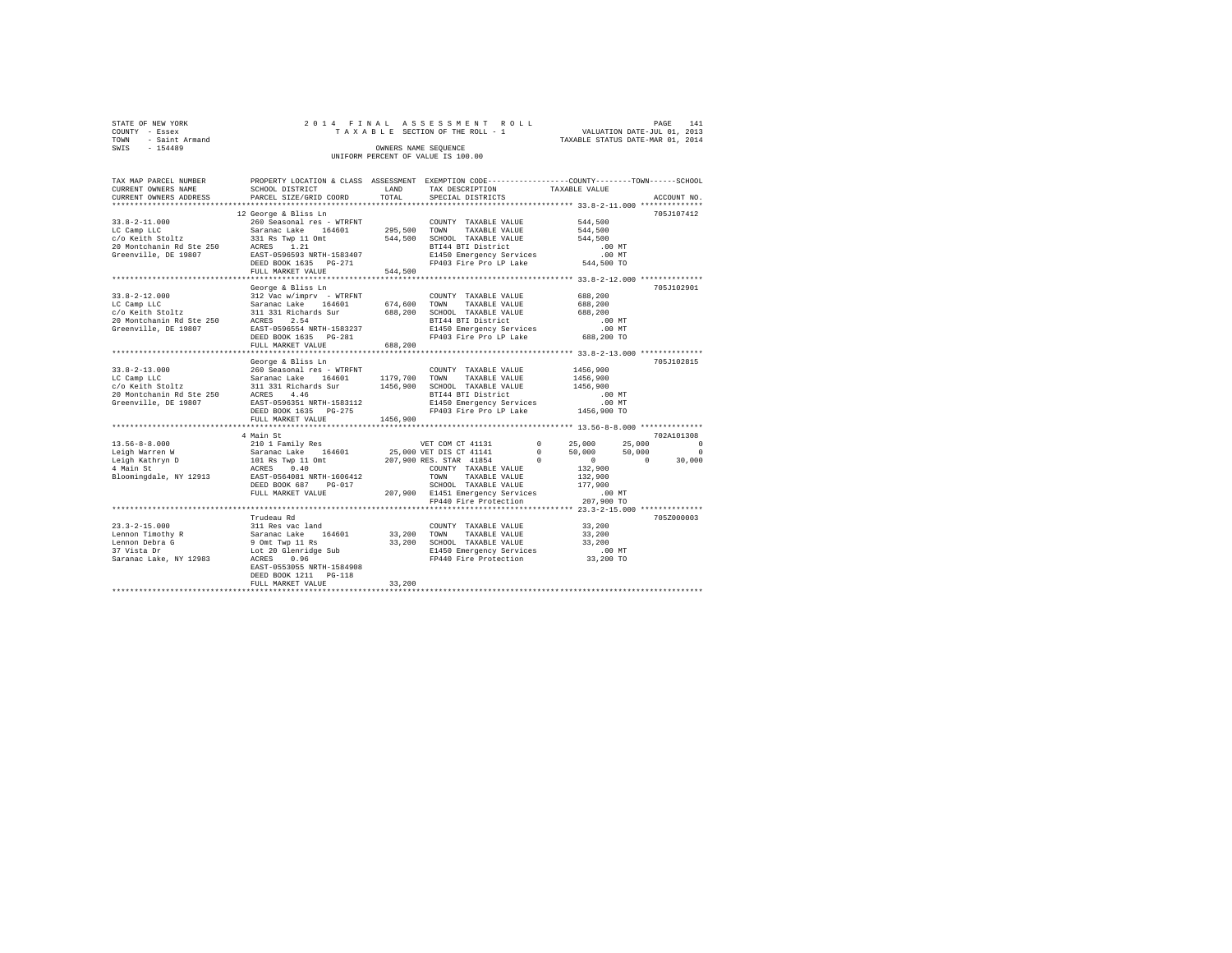| STATE OF NEW YORK<br>COUNTY - Essex<br>- Saint Armand<br>TOWN<br>SWIS - 154489                                                                                       |                                                                                                                                                                                               | OWNERS NAME SEOUENCE | 2014 FINAL ASSESSMENT ROLL<br>TAXABLE SECTION OF THE ROLL - 1 VALUATION DATE-JUL 01, 2013<br>UNIFORM PERCENT OF VALUE IS 100.00          | TAXABLE STATUS DATE-MAR 01, 2014                    | PAGE<br>142   |
|----------------------------------------------------------------------------------------------------------------------------------------------------------------------|-----------------------------------------------------------------------------------------------------------------------------------------------------------------------------------------------|----------------------|------------------------------------------------------------------------------------------------------------------------------------------|-----------------------------------------------------|---------------|
| TAX MAP PARCEL NUMBER PROPERTY LOCATION & CLASS ASSESSMENT EXEMPTION CODE--------------COUNTY-------TOWN-----SCHOOL<br>CURRENT OWNERS NAME<br>CURRENT OWNERS ADDRESS | SCHOOL DISTRICT<br>PARCEL SIZE/GRID COORD TOTAL                                                                                                                                               | <b>LAND</b>          | TAX DESCRIPTION TAXABLE VALUE<br>SPECIAL DISTRICTS                                                                                       |                                                     | ACCOUNT NO.   |
|                                                                                                                                                                      | 37 Vista Dr                                                                                                                                                                                   |                      |                                                                                                                                          |                                                     | 705J196004    |
| $23.3 - 2 - 16.000$<br>Lennon Timothy R<br>Lennon Debra<br>37 Vista Dr<br>Saranac Lake, NY 12983                                                                     | 210 1 Family Res<br>Saranac Lake 164601 45,100 COUNTY TAXABLE VALUE<br>9 Omt Twp 11 Rs 331,100<br>Lot 13 Glenn Ridge Subd<br>ACRES 1.05<br>EAST-0553337 NRTH-1584870<br>DEED BOOK 1096 PG-222 |                      | RES. STAR 41854 0<br>TOWN<br>TAXABLE VALUE<br>SCHOOL TAXABLE VALUE<br>E1450 Emergency Services<br>FP440 Fire Protection 331,100 TO       | $\sim$ 0<br>331,100<br>331,100<br>301,100<br>.00 MT | $0 \t 30.000$ |
|                                                                                                                                                                      | FULL MARKET VALUE                                                                                                                                                                             | 331,100              |                                                                                                                                          |                                                     |               |
|                                                                                                                                                                      |                                                                                                                                                                                               |                      |                                                                                                                                          |                                                     |               |
| $14. - 1 - 16.000$<br>Lincoln Brook Partners LLC Saranac Lake 164601 56,300<br>PO Box 349<br>Saranac Lake, NY 12983                                                  | Goodspeed Ln<br>$322$ Rural vac > 10<br>342 Richards Sur<br>ACRES 102.50<br>EAST-0598883 NRTH-1609169<br>DEED BOOK 1710 PG-287                                                                | 56,300               | COUNTY TAXABLE VALUE 56,300<br>TOWN<br>TAXABLE VALUE 56,300<br>SCHOOL TAXABLE VALUE<br>E1451 Emergency Services<br>FP440 Fire Protection | 56,300<br>$.00$ MT<br>56,300 TO                     | 7079903601    |
|                                                                                                                                                                      | FULL MARKET VALUE                                                                                                                                                                             | 56,300               |                                                                                                                                          |                                                     |               |
|                                                                                                                                                                      | 50 Goodspeed Ln                                                                                                                                                                               |                      |                                                                                                                                          |                                                     | 7079903515    |
| $15. - 1 - 6.100$<br>Lincoln Brook Partners LLC Saranac Lake 164601 67.500<br>PO Box 349<br>Saranac Lake, NY 12983                                                   | 910 Priv forest<br>362 Richards Sur<br>ACRES 124.90<br>EAST-0601781 NRTH-1609903<br>DEED BOOK 1710 PG-287<br>FULL MARKET VALUE                                                                | 67.500<br>67.500     | COUNTY TAXABLE VALUE<br>TAXABLE VALUE<br>TOWN<br>SCHOOL TAXABLE VALUE<br>E1451 Emergency Services<br>FP440 Fire Protection 67.500 TO     | 67,500<br>67.500<br>67,500<br>.00MT                 |               |
|                                                                                                                                                                      | River Rd                                                                                                                                                                                      |                      |                                                                                                                                          |                                                     | 705-7103606   |
|                                                                                                                                                                      |                                                                                                                                                                                               |                      |                                                                                                                                          |                                                     |               |

PO Box 349 Tax Map #14.00-1-34.000 32,200 SCHOOL TAXABLE VALUE 32,200 Saranac Lake, NY 12983 Camp 1-344-11 E1451 Emergency Services .00 MT EAST-0599600 NRTH-1604455 FP440 Fire Protection 32,200 TO DEED BOOK 1354 PG-125 FULL MARKET VALUE 32,200 \*\*\*\*\*\*\*\*\*\*\*\*\*\*\*\*\*\*\*\*\*\*\*\*\*\*\*\*\*\*\*\*\*\*\*\*\*\*\*\*\*\*\*\*\*\*\*\*\*\*\*\*\*\*\*\*\*\*\*\*\*\*\*\*\*\*\*\*\*\*\*\*\*\*\*\*\*\*\*\*\*\*\*\*\*\*\*\*\*\*\*\*\*\*\*\*\*\*\*\*\*\*\* 15.-1-3.000 \*\*\*\*\*\*\*\*\*\*\*\*\*\*\*\*

County Route 48 705J102714<br>
15.-1-3.000 705J102714<br>
Lincoln Brook Timber Co LLC Saranac Lake 164601 17,900 70WN TAXABLE VALUE 17,900<br>  $c/c$  F Thomas Hyde 362 Richards Sur 17,900 SCHOOL TAXABLE VALUE 17,900<br>
17,900 SCHOOL TA

FULL MARKET VALUE 17,900 \*\*\*\*\*\*\*\*\*\*\*\*\*\*\*\*\*\*\*\*\*\*\*\*\*\*\*\*\*\*\*\*\*\*\*\*\*\*\*\*\*\*\*\*\*\*\*\*\*\*\*\*\*\*\*\*\*\*\*\*\*\*\*\*\*\*\*\*\*\*\*\*\*\*\*\*\*\*\*\*\*\*\*\*\*\*\*\*\*\*\*\*\*\*\*\*\*\*\*\*\*\*\*\*\*\*\*\*\*\*\*\*\*\*\*\*\*\*\*\*\*\*\*\*\*\*\*\*\*\*\*\*

14.-1-34.100/1 260 Seasonal res COUNTY TAXABLE VALUE 32,200 Lincoln Brook Timber Co LLC Saranac Lake 164601 12,000 TOWN TAXABLE VALUE 32,200

15.-1-3.000 314 Rural vac<10 COUNTY TAXABLE VALUE 17,900 Lincoln Brook Timber Co LLC Saranac Lake 164601 17,900 TOWN TAXABLE VALUE 17,900 c/o F Thomas Hyde 362 Richards Sur 17,900 SCHOOL TAXABLE VALUE 17,900 PO Box 349 ACRES 0.68 E1451 Emergency Services .00 MT

EAST-0601494 NRTH-1611269 DEED BOOK 1753 PG-86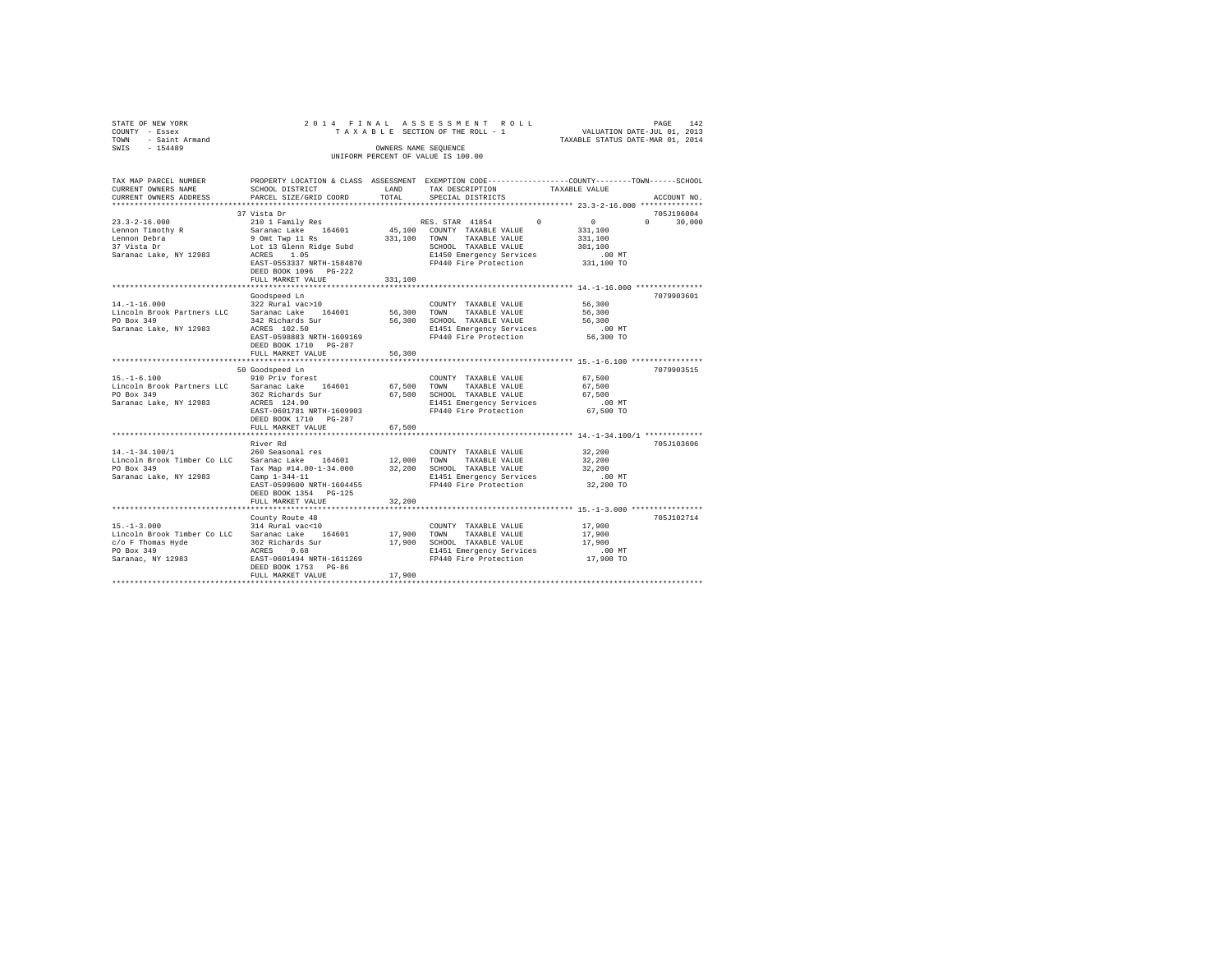| STATE OF NEW YORK |                     |  |  | 2014 FINAL ASSESSMENT ROLL         |  |                                  | PAGE | 143 |
|-------------------|---------------------|--|--|------------------------------------|--|----------------------------------|------|-----|
| COUNTY - Essex    |                     |  |  | TAXABLE SECTION OF THE ROLL - 1    |  | VALUATION DATE-JUL 01, 2013      |      |     |
|                   | TOWN - Saint Armand |  |  |                                    |  | TAXABLE STATUS DATE-MAR 01, 2014 |      |     |
| SWIS              | $-154489$           |  |  | OWNERS NAME SEOUENCE               |  |                                  |      |     |
|                   |                     |  |  | UNIFORM PERCENT OF VALUE IS 100.00 |  |                                  |      |     |
|                   |                     |  |  |                                    |  |                                  |      |     |

| TAX MAP PARCEL NUMBER                                                                                                                                                                                                                      | PROPERTY LOCATION & CLASS ASSESSMENT EXEMPTION CODE---------------COUNTY------TOWN-----SCHOOL                                                                                  |        |                                                                       |                                                    |                                 |
|--------------------------------------------------------------------------------------------------------------------------------------------------------------------------------------------------------------------------------------------|--------------------------------------------------------------------------------------------------------------------------------------------------------------------------------|--------|-----------------------------------------------------------------------|----------------------------------------------------|---------------------------------|
| CURRENT OWNERS NAME                                                                                                                                                                                                                        | SCHOOL DISTRICT                                                                                                                                                                | LAND   | TAX DESCRIPTION                                                       | TAXABLE VALUE                                      |                                 |
| CURRENT OWNERS ADDRESS                                                                                                                                                                                                                     | PARCEL SIZE/GRID COORD                                                                                                                                                         | TOTAL  | SPECIAL DISTRICTS                                                     |                                                    | ACCOUNT NO.                     |
|                                                                                                                                                                                                                                            |                                                                                                                                                                                |        |                                                                       |                                                    |                                 |
|                                                                                                                                                                                                                                            | 7 School St                                                                                                                                                                    |        |                                                                       |                                                    | 702A101211                      |
| $13.65 - 1 - 12.002$                                                                                                                                                                                                                       | 210 1 Family Res                                                                                                                                                               |        | RES. STAR 41854                                                       | $\sim$ 0<br>$\sim$                                 | $\Omega$ and $\Omega$<br>30,000 |
| Lowndes Edward S                                                                                                                                                                                                                           |                                                                                                                                                                                |        |                                                                       | 75,300                                             |                                 |
| 7 School St                                                                                                                                                                                                                                | And Teaming Research of the COUNTY TAXABLE VALUE<br>102 Twp 11 0.m.t. (1953) 75,300 TOWN TAXABLE VALUE<br>202 TWP 11 0.m.t. (1953) 75,300 TAXABLE VALUE                        |        | 75,300 TOWN TAXABLE VALUE                                             | 75,300                                             |                                 |
| Bloomingdale, NY 12913 ACRES 0.38                                                                                                                                                                                                          |                                                                                                                                                                                |        | SCHOOL TAXABLE VALUE                                                  | 45,300                                             |                                 |
|                                                                                                                                                                                                                                            | EAST-0564358 NRTH-1605587                                                                                                                                                      |        |                                                                       |                                                    |                                 |
|                                                                                                                                                                                                                                            | DEED BOOK 1697 PG-325                                                                                                                                                          |        |                                                                       |                                                    |                                 |
|                                                                                                                                                                                                                                            | FULL MARKET VALUE                                                                                                                                                              | 75,300 |                                                                       |                                                    |                                 |
|                                                                                                                                                                                                                                            |                                                                                                                                                                                |        |                                                                       |                                                    |                                 |
|                                                                                                                                                                                                                                            | Union Ln                                                                                                                                                                       |        |                                                                       |                                                    | 705Z011003                      |
| $13.57 - 4 - 3.200$                                                                                                                                                                                                                        | 312 Vac w/imprv                                                                                                                                                                |        | COUNTY TAXABLE VALUE                                                  | 14,300<br>14,300                                   |                                 |
| Lowndes Ricky L                                                                                                                                                                                                                            |                                                                                                                                                                                |        |                                                                       |                                                    |                                 |
| $\mathbf{Y} \parallel \mathbf{P}$<br>4 Union Ln                                                                                                                                                                                            | 312 Vac Wilmyrv – 164601 – 9,300 – COUNI – TAXABLE VALUE<br>101 Rs Twp 11 Ont – 14,300 – SCHOOL TAXABLE VALUE<br>101 Rs Twp 11 – 14,300 – SCHOOL TAXABLE VALUE<br>ACRES – 0.14 |        |                                                                       | 14,300                                             |                                 |
| Bloomingdale, NY 12913                                                                                                                                                                                                                     |                                                                                                                                                                                |        | E1451 Emergency Services .00 MT<br>FP440 Fire Protection 14,300 TO    |                                                    |                                 |
|                                                                                                                                                                                                                                            | EAST-0565395 NRTH-1606486                                                                                                                                                      |        |                                                                       |                                                    |                                 |
|                                                                                                                                                                                                                                            | DEED BOOK 1644 PG-125                                                                                                                                                          |        |                                                                       |                                                    |                                 |
|                                                                                                                                                                                                                                            | FULL MARKET VALUE                                                                                                                                                              | 14,300 |                                                                       |                                                    |                                 |
|                                                                                                                                                                                                                                            |                                                                                                                                                                                |        |                                                                       |                                                    |                                 |
|                                                                                                                                                                                                                                            | Goodspeed Ln                                                                                                                                                                   |        |                                                                       |                                                    | 705J175013                      |
|                                                                                                                                                                                                                                            |                                                                                                                                                                                |        | COUNTY TAXABLE VALUE 24.500                                           |                                                    |                                 |
|                                                                                                                                                                                                                                            |                                                                                                                                                                                |        |                                                                       | 24,500                                             |                                 |
| 15.-1-54.000<br>Lubeski John B 314 Rural vac<10<br>Lubeski John B Saranac Lake 164601<br>Lubeski Christine Richards Survey Lot 363<br>24,500 TOWN TAXABLE VALUE<br>200 RUARI RESS 1.00<br>24,500 SCRISS 24,500 SCRISS 200 RESS 30R Black P |                                                                                                                                                                                |        |                                                                       | 24,500                                             |                                 |
|                                                                                                                                                                                                                                            |                                                                                                                                                                                |        |                                                                       | $.00$ MT                                           |                                 |
|                                                                                                                                                                                                                                            |                                                                                                                                                                                |        | FP440 Fire Protection 24,500 TO                                       |                                                    |                                 |
|                                                                                                                                                                                                                                            | EAST-0602593 NRTH-1607792                                                                                                                                                      |        |                                                                       |                                                    |                                 |
|                                                                                                                                                                                                                                            | DEED BOOK 1416 PG-214                                                                                                                                                          |        |                                                                       |                                                    |                                 |
|                                                                                                                                                                                                                                            | FULL MARKET VALUE                                                                                                                                                              | 24,500 |                                                                       |                                                    |                                 |
|                                                                                                                                                                                                                                            |                                                                                                                                                                                |        |                                                                       |                                                    |                                 |
|                                                                                                                                                                                                                                            | 49 Poplar Ln                                                                                                                                                                   |        |                                                                       |                                                    | 702A101614                      |
|                                                                                                                                                                                                                                            |                                                                                                                                                                                |        | RES. STAR 41854 0                                                     | $\begin{array}{c} 0 \\ 56,700 \end{array}$         | 30,000<br>$0 \qquad \qquad$     |
|                                                                                                                                                                                                                                            |                                                                                                                                                                                |        |                                                                       |                                                    |                                 |
|                                                                                                                                                                                                                                            |                                                                                                                                                                                |        |                                                                       |                                                    |                                 |
|                                                                                                                                                                                                                                            |                                                                                                                                                                                |        |                                                                       | 56,700<br>26,700                                   |                                 |
|                                                                                                                                                                                                                                            |                                                                                                                                                                                |        | E1451 Emergency Services 6.00 MT<br>FP440 Fire Protection 56,700 TO   |                                                    |                                 |
|                                                                                                                                                                                                                                            |                                                                                                                                                                                |        |                                                                       |                                                    |                                 |
|                                                                                                                                                                                                                                            | DEED BOOK 1291 PG-56                                                                                                                                                           |        |                                                                       |                                                    |                                 |
|                                                                                                                                                                                                                                            | FULL MARKET VALUE                                                                                                                                                              | 56,700 |                                                                       |                                                    |                                 |
|                                                                                                                                                                                                                                            | *************************                                                                                                                                                      |        |                                                                       | ********************* 13.65-1-18.000 ************* |                                 |
|                                                                                                                                                                                                                                            |                                                                                                                                                                                |        |                                                                       |                                                    | 702A101411                      |
|                                                                                                                                                                                                                                            |                                                                                                                                                                                |        |                                                                       |                                                    | $\Omega$                        |
|                                                                                                                                                                                                                                            |                                                                                                                                                                                |        | VET COM CT 41131 0 25,000 25,000<br>28,300 SR STAR 41834 0 0 0 0 64,2 |                                                    | 64,200                          |
|                                                                                                                                                                                                                                            |                                                                                                                                                                                |        |                                                                       |                                                    |                                 |
|                                                                                                                                                                                                                                            |                                                                                                                                                                                |        |                                                                       |                                                    |                                 |
|                                                                                                                                                                                                                                            |                                                                                                                                                                                |        |                                                                       |                                                    |                                 |
|                                                                                                                                                                                                                                            |                                                                                                                                                                                |        |                                                                       |                                                    |                                 |
|                                                                                                                                                                                                                                            |                                                                                                                                                                                |        |                                                                       |                                                    |                                 |
|                                                                                                                                                                                                                                            |                                                                                                                                                                                |        |                                                                       |                                                    |                                 |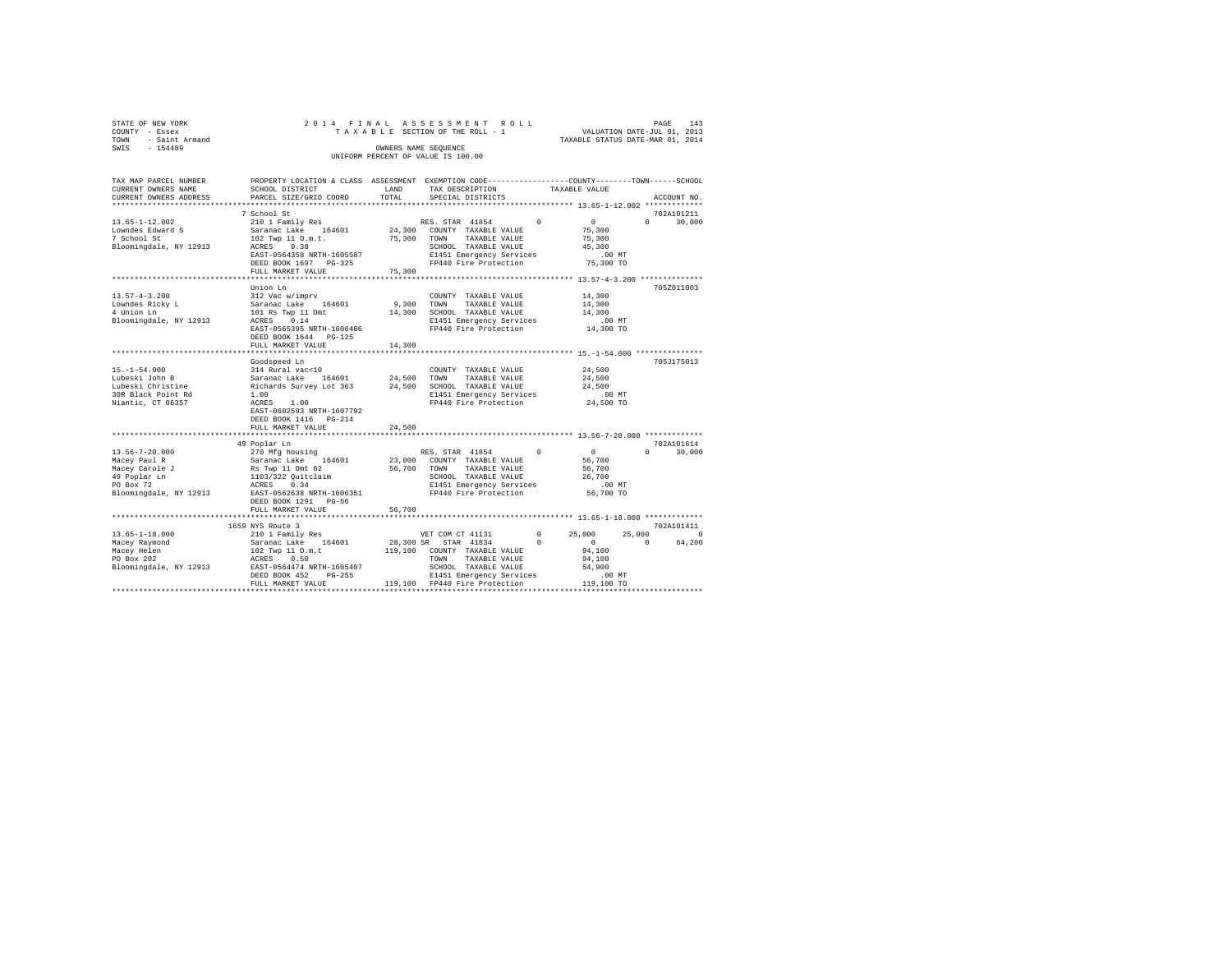| STATE OF NEW YORK<br>COUNTY - Essex<br>TOWN - Saint Armand<br>SWIS - 154489                                                                                                                                                                                                                                                                                                                                              |                                                                                                                                                                                                                                                                                                                                                                                                                | OWNERS NAME SEOUENCE | 2014 FINAL ASSESSMENT ROLL<br>UNIFORM PERCENT OF VALUE IS 100.00                 | DAGE PROF והוא שהוא אישי של PAXABLE SECTION OF THE ROLL - 1 WALUATION DATE-JUL 01, 2013<br>2013 SECTION OF THE ROLL - 1 TAXABLE STATUS DATE-MAR 01 2014 |
|--------------------------------------------------------------------------------------------------------------------------------------------------------------------------------------------------------------------------------------------------------------------------------------------------------------------------------------------------------------------------------------------------------------------------|----------------------------------------------------------------------------------------------------------------------------------------------------------------------------------------------------------------------------------------------------------------------------------------------------------------------------------------------------------------------------------------------------------------|----------------------|----------------------------------------------------------------------------------|---------------------------------------------------------------------------------------------------------------------------------------------------------|
| TAX MAP PARCEL NUMBER<br>CURRENT OWNERS NAME<br>CURRENT OWNERS ADDRESS                                                                                                                                                                                                                                                                                                                                                   | SCHOOL DISTRICT<br>PARCEL SIZE/GRID COORD                                                                                                                                                                                                                                                                                                                                                                      | LAND<br>TOTAL        | TAX DESCRIPTION TAXABLE VALUE<br>SPECIAL DISTRICTS                               | PROPERTY LOCATION & CLASS ASSESSMENT EXEMPTION CODE----------------COUNTY-------TOWN------SCHOOL<br>ACCOUNT NO.                                         |
|                                                                                                                                                                                                                                                                                                                                                                                                                          | Vista Dr                                                                                                                                                                                                                                                                                                                                                                                                       |                      |                                                                                  | 705z005013                                                                                                                                              |
| $\begin{tabular}{lllllllllll} \multicolumn{1}{c}{\textbf{23.3--2--24.000}} & \multicolumn{1}{c}{\textbf{311 Res vac}\ \textbf{1}} & \multicolumn{1}{c}{\textbf{32.3--2--24.000}} & \multicolumn{1}{c}{\textbf{33.3--2--24.000}} & \multicolumn{1}{c}{\textbf{33.3--2--2}} & \multicolumn{1}{c}{\textbf{34.3--2--2}} & \multicolumn{1}{c}{\textbf{35.3--2--2}} & \multicolumn{1}{c}{\textbf{36.3--2--2}} & \multicolumn{$ |                                                                                                                                                                                                                                                                                                                                                                                                                |                      | COUNTY TAXABLE VALUE 32,100                                                      |                                                                                                                                                         |
|                                                                                                                                                                                                                                                                                                                                                                                                                          |                                                                                                                                                                                                                                                                                                                                                                                                                |                      | COUNTY TAXABLE VALUE<br>32,100 TOWN TAXABLE VALUE                                | 32,100                                                                                                                                                  |
|                                                                                                                                                                                                                                                                                                                                                                                                                          |                                                                                                                                                                                                                                                                                                                                                                                                                |                      |                                                                                  | 32,100                                                                                                                                                  |
|                                                                                                                                                                                                                                                                                                                                                                                                                          |                                                                                                                                                                                                                                                                                                                                                                                                                |                      | 32,100 SCHOOL TAXABLE VALUE<br>E1450 Emergency Services<br>FP440 Fire Protection | 00 MT.<br>32,100 TO                                                                                                                                     |
|                                                                                                                                                                                                                                                                                                                                                                                                                          |                                                                                                                                                                                                                                                                                                                                                                                                                |                      |                                                                                  |                                                                                                                                                         |
|                                                                                                                                                                                                                                                                                                                                                                                                                          | EAST-0553374 NRTH-1584226                                                                                                                                                                                                                                                                                                                                                                                      |                      |                                                                                  |                                                                                                                                                         |
|                                                                                                                                                                                                                                                                                                                                                                                                                          | FULL MARKET VALUE                                                                                                                                                                                                                                                                                                                                                                                              | 32,100               |                                                                                  |                                                                                                                                                         |
|                                                                                                                                                                                                                                                                                                                                                                                                                          |                                                                                                                                                                                                                                                                                                                                                                                                                | ******************   |                                                                                  | ********************* 13.65-1-6.000 **************                                                                                                      |
|                                                                                                                                                                                                                                                                                                                                                                                                                          | 14 School St                                                                                                                                                                                                                                                                                                                                                                                                   |                      |                                                                                  | 702A101601                                                                                                                                              |
| $13.65 - 1 - 6.000$                                                                                                                                                                                                                                                                                                                                                                                                      | 210 1 Family Res                                                                                                                                                                                                                                                                                                                                                                                               |                      | COUNTY TAXABLE VALUE                                                             | 72,500                                                                                                                                                  |
|                                                                                                                                                                                                                                                                                                                                                                                                                          |                                                                                                                                                                                                                                                                                                                                                                                                                |                      |                                                                                  | 72,500<br>72,500                                                                                                                                        |
| Nadden Patrick<br>Saranac Lake 164601 19,000 TOWN TAXABLE VALUE<br>26 April 0.01 TWD, 11 0.001 TOWN TAXABLE VALUE<br>257 Ore Bed Rd<br>27,500 SCHOOL TAXABLE VALUE<br>257 Ore Bed Rd<br>27,500 SCHOOL TAXABLE VALUE<br>267 Ore Bed Rd<br>27,50                                                                                                                                                                           |                                                                                                                                                                                                                                                                                                                                                                                                                |                      |                                                                                  |                                                                                                                                                         |
|                                                                                                                                                                                                                                                                                                                                                                                                                          |                                                                                                                                                                                                                                                                                                                                                                                                                |                      | E1451 Emergency Services<br>FP440 Fire Protection                                | 00 MT.<br>72,500 TO                                                                                                                                     |
|                                                                                                                                                                                                                                                                                                                                                                                                                          | DEED BOOK 1743 PG-194                                                                                                                                                                                                                                                                                                                                                                                          |                      |                                                                                  |                                                                                                                                                         |
|                                                                                                                                                                                                                                                                                                                                                                                                                          | FULL MARKET VALUE                                                                                                                                                                                                                                                                                                                                                                                              | 72,500               |                                                                                  |                                                                                                                                                         |
|                                                                                                                                                                                                                                                                                                                                                                                                                          |                                                                                                                                                                                                                                                                                                                                                                                                                |                      |                                                                                  |                                                                                                                                                         |
|                                                                                                                                                                                                                                                                                                                                                                                                                          | 58 Saranac Ln                                                                                                                                                                                                                                                                                                                                                                                                  |                      |                                                                                  | 705J186007                                                                                                                                              |
| $32.38 - 1 - 17.000$                                                                                                                                                                                                                                                                                                                                                                                                     |                                                                                                                                                                                                                                                                                                                                                                                                                |                      |                                                                                  | $0 \t 30,000$                                                                                                                                           |
|                                                                                                                                                                                                                                                                                                                                                                                                                          |                                                                                                                                                                                                                                                                                                                                                                                                                |                      |                                                                                  |                                                                                                                                                         |
| Magnus Phyllis S<br>58 Saranac Ln                                                                                                                                                                                                                                                                                                                                                                                        |                                                                                                                                                                                                                                                                                                                                                                                                                |                      |                                                                                  |                                                                                                                                                         |
| Saranac Lake, NY 12983                                                                                                                                                                                                                                                                                                                                                                                                   |                                                                                                                                                                                                                                                                                                                                                                                                                |                      |                                                                                  |                                                                                                                                                         |
|                                                                                                                                                                                                                                                                                                                                                                                                                          |                                                                                                                                                                                                                                                                                                                                                                                                                |                      |                                                                                  |                                                                                                                                                         |
|                                                                                                                                                                                                                                                                                                                                                                                                                          |                                                                                                                                                                                                                                                                                                                                                                                                                |                      |                                                                                  | 163,700 TO                                                                                                                                              |
|                                                                                                                                                                                                                                                                                                                                                                                                                          |                                                                                                                                                                                                                                                                                                                                                                                                                |                      |                                                                                  | 163,700 TO M                                                                                                                                            |
|                                                                                                                                                                                                                                                                                                                                                                                                                          | FULL MARKET VALUE                                                                                                                                                                                                                                                                                                                                                                                              | 163,700              |                                                                                  |                                                                                                                                                         |
|                                                                                                                                                                                                                                                                                                                                                                                                                          |                                                                                                                                                                                                                                                                                                                                                                                                                |                      |                                                                                  |                                                                                                                                                         |
| $13.3 - 2 - 13.000$                                                                                                                                                                                                                                                                                                                                                                                                      | 130 Main St                                                                                                                                                                                                                                                                                                                                                                                                    |                      |                                                                                  | 705Z007012<br>40,100                                                                                                                                    |
|                                                                                                                                                                                                                                                                                                                                                                                                                          |                                                                                                                                                                                                                                                                                                                                                                                                                |                      |                                                                                  | 40,100                                                                                                                                                  |
|                                                                                                                                                                                                                                                                                                                                                                                                                          |                                                                                                                                                                                                                                                                                                                                                                                                                |                      |                                                                                  | 40,100                                                                                                                                                  |
| Manley Michael<br>Manley Laurie<br>14826 Dungannon Ct                                                                                                                                                                                                                                                                                                                                                                    | 130 Watar 30 COUNTY TAXABLE VALUE<br>Saranac Lake 164601 40,100 TOWN TAXABLE VALUE<br>83 OMT TWP11 RS 40,100 SCHOOL TAXABLE VALUE<br>161 Lot 14 Johnson Hill Est.<br>149,100 SCHOOL TAXABLE VALUE<br>1615 E1451 Emergency Services<br>1646                                                                                                                                                                     |                      |                                                                                  |                                                                                                                                                         |
| Charlotte, NC 28278                                                                                                                                                                                                                                                                                                                                                                                                      | ACRES 2.66                                                                                                                                                                                                                                                                                                                                                                                                     |                      | FP440 Fire Protection                                                            | .00 MT<br>40,100 TO                                                                                                                                     |
|                                                                                                                                                                                                                                                                                                                                                                                                                          | EAST-0561528 NRTH-1604677                                                                                                                                                                                                                                                                                                                                                                                      |                      |                                                                                  |                                                                                                                                                         |
|                                                                                                                                                                                                                                                                                                                                                                                                                          | DEED BOOK 1521 PG-19                                                                                                                                                                                                                                                                                                                                                                                           |                      |                                                                                  |                                                                                                                                                         |
|                                                                                                                                                                                                                                                                                                                                                                                                                          | FULL MARKET VALUE                                                                                                                                                                                                                                                                                                                                                                                              | 40,100               |                                                                                  |                                                                                                                                                         |
|                                                                                                                                                                                                                                                                                                                                                                                                                          |                                                                                                                                                                                                                                                                                                                                                                                                                | *************        |                                                                                  |                                                                                                                                                         |
|                                                                                                                                                                                                                                                                                                                                                                                                                          |                                                                                                                                                                                                                                                                                                                                                                                                                |                      |                                                                                  | 705Z007015                                                                                                                                              |
| 32.166-5-1.220                                                                                                                                                                                                                                                                                                                                                                                                           |                                                                                                                                                                                                                                                                                                                                                                                                                |                      |                                                                                  |                                                                                                                                                         |
| Marks Martin<br>36 Nassau Rd                                                                                                                                                                                                                                                                                                                                                                                             | $\begin{tabular}{l c c c c c c c c} \hline 145\ \text{Bloomingdale} \text{Ave} & \text{Xe} & \text{COUNTY} & \text{TAXABLE VALUE} & \text{Z1, v} \\\hline 210\ \text{I ramily Res} & \text{Saramic label} & 26,600 & \text{TOMW} & \text{TAXABLE VALUE} & 27,600 \\ 11\ \text{MUT TWP}\ 11\ \text{RS} & 27,600 & \text{SCHOOL} & \text{TAXABLE VALUE} & 27,600 \\ \text{Parcel 2} & & 27,600 & \text{SCHOL} &$ |                      |                                                                                  |                                                                                                                                                         |
|                                                                                                                                                                                                                                                                                                                                                                                                                          |                                                                                                                                                                                                                                                                                                                                                                                                                |                      |                                                                                  |                                                                                                                                                         |
| Great Neck, NY 11021                                                                                                                                                                                                                                                                                                                                                                                                     |                                                                                                                                                                                                                                                                                                                                                                                                                |                      |                                                                                  |                                                                                                                                                         |
|                                                                                                                                                                                                                                                                                                                                                                                                                          |                                                                                                                                                                                                                                                                                                                                                                                                                |                      |                                                                                  |                                                                                                                                                         |
|                                                                                                                                                                                                                                                                                                                                                                                                                          | DEED BOOK 1253 PG-126                                                                                                                                                                                                                                                                                                                                                                                          |                      |                                                                                  |                                                                                                                                                         |
|                                                                                                                                                                                                                                                                                                                                                                                                                          | FULL MARKET VALUE                                                                                                                                                                                                                                                                                                                                                                                              | 27,600               |                                                                                  |                                                                                                                                                         |
|                                                                                                                                                                                                                                                                                                                                                                                                                          |                                                                                                                                                                                                                                                                                                                                                                                                                |                      |                                                                                  |                                                                                                                                                         |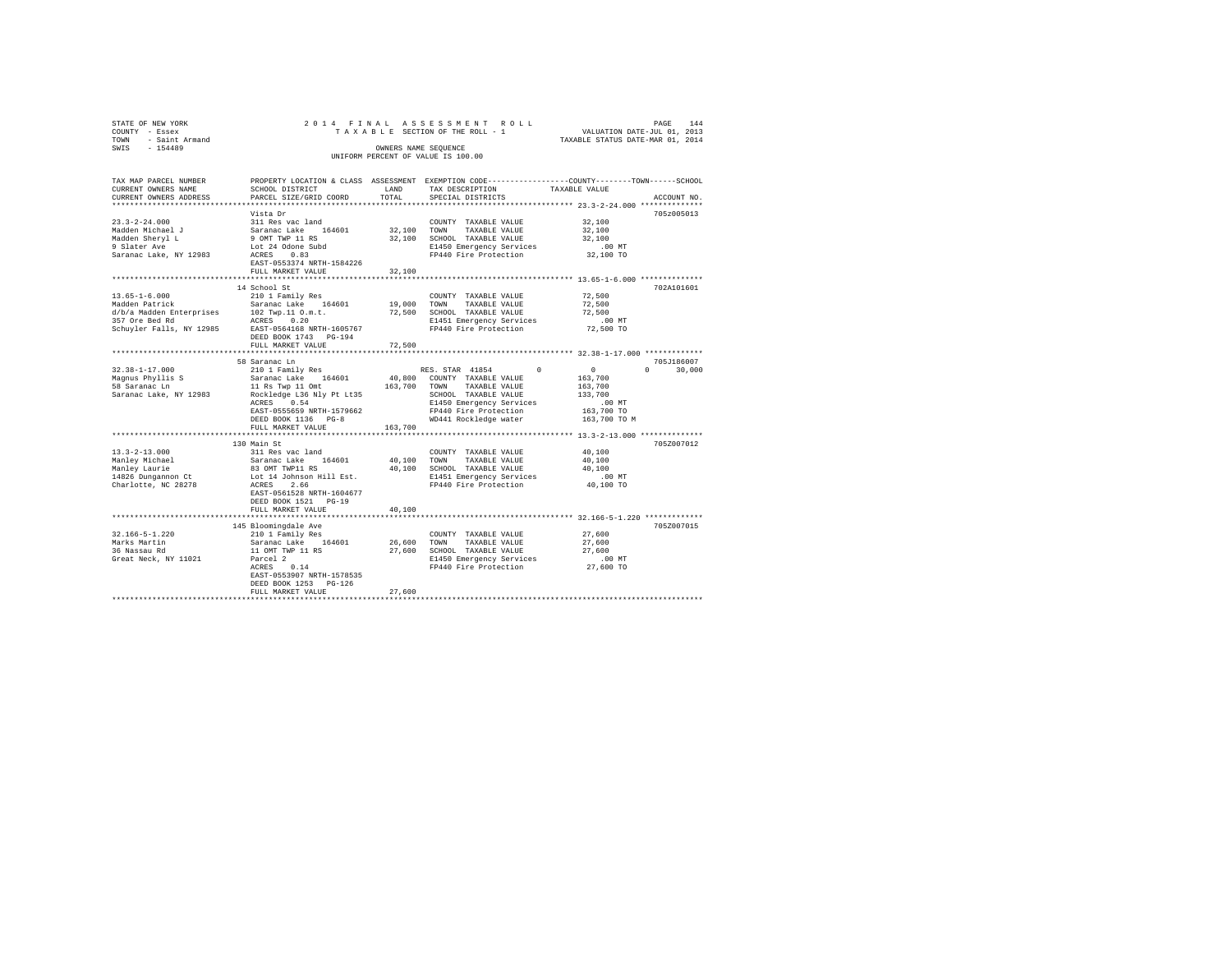| STATE OF NEW YORK                                                                                                                                                                                                                                                                                                                                                    |                                                             |             | 2014 FINAL ASSESSMENT ROLL                                                                      | PAGE 145<br>VALUATION DATE-JUL 01, 2013<br>TAXABLE STATUS DATE-MAR 01, 2014 |               |
|----------------------------------------------------------------------------------------------------------------------------------------------------------------------------------------------------------------------------------------------------------------------------------------------------------------------------------------------------------------------|-------------------------------------------------------------|-------------|-------------------------------------------------------------------------------------------------|-----------------------------------------------------------------------------|---------------|
| COUNTY - Essex<br>TOWN - Saint Armand                                                                                                                                                                                                                                                                                                                                |                                                             |             | TAXABLE SECTION OF THE ROLL - 1                                                                 |                                                                             |               |
| SWIS<br>$-154489$                                                                                                                                                                                                                                                                                                                                                    |                                                             |             | OWNERS NAME SEOUENCE                                                                            |                                                                             |               |
|                                                                                                                                                                                                                                                                                                                                                                      |                                                             |             | UNIFORM PERCENT OF VALUE IS 100.00                                                              |                                                                             |               |
|                                                                                                                                                                                                                                                                                                                                                                      |                                                             |             |                                                                                                 |                                                                             |               |
| TAX MAP PARCEL NUMBER                                                                                                                                                                                                                                                                                                                                                |                                                             |             | PROPERTY LOCATION & CLASS ASSESSMENT EXEMPTION CODE----------------COUNTY-------TOWN-----SCHOOL |                                                                             |               |
| CURRENT OWNERS NAME                                                                                                                                                                                                                                                                                                                                                  | SCHOOL DISTRICT                                             | LAND        | TAX DESCRIPTION                                                                                 | TAXABLE VALUE                                                               |               |
| CURRENT OWNERS ADDRESS                                                                                                                                                                                                                                                                                                                                               | PARCEL SIZE/GRID COORD                                      | TOTAL       | SPECIAL DISTRICTS                                                                               |                                                                             | ACCOUNT NO.   |
| *************************                                                                                                                                                                                                                                                                                                                                            |                                                             |             |                                                                                                 |                                                                             |               |
|                                                                                                                                                                                                                                                                                                                                                                      | 157 Bloomingdale Ave                                        |             |                                                                                                 |                                                                             | 705J180001    |
| 32.166-5-1.121                                                                                                                                                                                                                                                                                                                                                       | 411 Apartment                                               |             | COUNTY TAXABLE VALUE                                                                            | 94,900                                                                      |               |
|                                                                                                                                                                                                                                                                                                                                                                      | Saranac Lake 164601                                         |             | TAXABLE VALUE                                                                                   | 94,900                                                                      |               |
| Marks Martin E<br>36 Nassau Rd                                                                                                                                                                                                                                                                                                                                       |                                                             |             | 39,200 TOWN TAXABLE VALUE<br>94,900 SCHOOL TAXABLE VALUE                                        | 94,900                                                                      |               |
| Great Neck, NY 11021                                                                                                                                                                                                                                                                                                                                                 | 11 Rs Twp 11 Omt<br>ACRES 0.41                              |             |                                                                                                 |                                                                             |               |
|                                                                                                                                                                                                                                                                                                                                                                      | EAST-0554018 NRTH-1578450                                   |             | E1450 Emergency Services .00 MT<br>FP440 Fire Protection 94,900 TO                              |                                                                             |               |
|                                                                                                                                                                                                                                                                                                                                                                      | DEED BOOK 1206 PG-88                                        |             |                                                                                                 |                                                                             |               |
|                                                                                                                                                                                                                                                                                                                                                                      | FULL MARKET VALUE                                           | 94,900      |                                                                                                 |                                                                             |               |
|                                                                                                                                                                                                                                                                                                                                                                      |                                                             |             |                                                                                                 |                                                                             |               |
|                                                                                                                                                                                                                                                                                                                                                                      | Bloomingdale Ave                                            |             |                                                                                                 |                                                                             | 705Z000001    |
| 32.166-5-1.122                                                                                                                                                                                                                                                                                                                                                       | 311 Res vac land                                            |             | COUNTY TAXABLE VALUE                                                                            | 300                                                                         |               |
| Marks Martin E                                                                                                                                                                                                                                                                                                                                                       | Saranac Lake 164601                                         |             | 300 TOWN<br>TAXABLE VALUE                                                                       | 300                                                                         |               |
| 36 Nassau Rd                                                                                                                                                                                                                                                                                                                                                         |                                                             |             | 300 SCHOOL TAXABLE VALUE                                                                        | 300                                                                         |               |
| Great Neck, NY 11021                                                                                                                                                                                                                                                                                                                                                 | 11 Omt Twp 11 Rs<br>ACRES 0.10<br>EAST-0553964 NRTH-1578495 |             | E1450 Emergency Services<br>FP440 Fire Protection                                               | $.00$ MT                                                                    |               |
|                                                                                                                                                                                                                                                                                                                                                                      |                                                             |             |                                                                                                 | 300 TO                                                                      |               |
|                                                                                                                                                                                                                                                                                                                                                                      | DEED BOOK 1253    PG-126                                    |             |                                                                                                 |                                                                             |               |
|                                                                                                                                                                                                                                                                                                                                                                      | FULL MARKET VALUE<br>**************************             | 300         |                                                                                                 | *************************** 32.166-5-1.230 *************                    |               |
|                                                                                                                                                                                                                                                                                                                                                                      |                                                             |             |                                                                                                 |                                                                             | 705Z007016    |
| $32.166 - 5 - 1.230$                                                                                                                                                                                                                                                                                                                                                 | 143 Bloomingdale Ave<br>210 1 Family Res                    |             |                                                                                                 | 75,000                                                                      |               |
| Marks Martin E                                                                                                                                                                                                                                                                                                                                                       | Saranac Lake 164601                                         | 20.000 TOWN | COUNTY TAXABLE VALUE<br>TAXABLE VALUE                                                           | 75,000                                                                      |               |
| 36 Nassau Rd                                                                                                                                                                                                                                                                                                                                                         | 11 Rs Twp 11 Omt                                            |             | 75,000 SCHOOL TAXABLE VALUE                                                                     | 75,000                                                                      |               |
| Great Neck, NY 11021                                                                                                                                                                                                                                                                                                                                                 | Parcel 2                                                    |             | E1450 Emergency Services                                                                        | $.00$ MT                                                                    |               |
|                                                                                                                                                                                                                                                                                                                                                                      | $ACRES$ 0.25                                                |             | FP440 Fire Protection                                                                           | 75,000 TO                                                                   |               |
|                                                                                                                                                                                                                                                                                                                                                                      | EAST-0553857 NRTH-1578476                                   |             |                                                                                                 |                                                                             |               |
|                                                                                                                                                                                                                                                                                                                                                                      | DEED BOOK 1253 PG-126                                       |             |                                                                                                 |                                                                             |               |
|                                                                                                                                                                                                                                                                                                                                                                      | FULL MARKET VALUE                                           | 75,000      |                                                                                                 |                                                                             |               |
|                                                                                                                                                                                                                                                                                                                                                                      |                                                             |             |                                                                                                 | ************************************32.38-1-43.000 *************            |               |
|                                                                                                                                                                                                                                                                                                                                                                      | Saranac Ln                                                  |             |                                                                                                 |                                                                             | 705J190007    |
| $32.38 - 1 - 43.000$                                                                                                                                                                                                                                                                                                                                                 | 311 Res vac land                                            |             | COUNTY TAXABLE VALUE                                                                            | 28,000                                                                      |               |
| Markwalter John                                                                                                                                                                                                                                                                                                                                                      | Saranac Lake 164601<br>11 Rs                                | 28,000 TOWN | TAXABLE VALUE                                                                                   | 28,000                                                                      |               |
| 1598 Stevens Ave                                                                                                                                                                                                                                                                                                                                                     |                                                             |             | 28,000 SCHOOL TAXABLE VALUE                                                                     | 28,000                                                                      |               |
| Merrick, NY 11566                                                                                                                                                                                                                                                                                                                                                    |                                                             |             | Lot 11 Rockledge Park [1450 Emergency Services<br>ACRES 0.39 [149] PRESERVICES                  | $.00$ MT                                                                    |               |
|                                                                                                                                                                                                                                                                                                                                                                      |                                                             |             |                                                                                                 | 28,000 TO                                                                   |               |
|                                                                                                                                                                                                                                                                                                                                                                      | EAST-0555568 NRTH-1578851                                   |             | WD441 Rockledge water                                                                           | 28,000 TO M                                                                 |               |
|                                                                                                                                                                                                                                                                                                                                                                      | DEED BOOK 1726 PG-315                                       |             |                                                                                                 |                                                                             |               |
|                                                                                                                                                                                                                                                                                                                                                                      | FULL MARKET VALUE                                           | 28,000      |                                                                                                 |                                                                             |               |
|                                                                                                                                                                                                                                                                                                                                                                      |                                                             |             |                                                                                                 |                                                                             |               |
|                                                                                                                                                                                                                                                                                                                                                                      | 46 Roosevelt Ln                                             |             |                                                                                                 |                                                                             | 702A100906    |
|                                                                                                                                                                                                                                                                                                                                                                      |                                                             |             |                                                                                                 | $\begin{smallmatrix}&&0\\128,300\end{smallmatrix}$                          | $0 \t 30,000$ |
|                                                                                                                                                                                                                                                                                                                                                                      |                                                             |             |                                                                                                 | 128,300                                                                     |               |
|                                                                                                                                                                                                                                                                                                                                                                      |                                                             |             |                                                                                                 | 98,300                                                                      |               |
| $\begin{tabular}{lcccc} 13.64-1-6.007 & 210 & 1 Family Res & 164601 & 35,700 & 2000NT & 7XABBLE VALUEMarlow Joshua F & 5araana C lake & 164601 & 35,700 & 2000NTY & TAXABLE VALUEMarlow Hamah H & 102 Type 11 Omt & 128,300 TOWN TAXABLE VALUE46 Roosevelt Ln & 26RBS & 1.70 BANK WPARGO & 12800 TOWAN TAXABLE VALUEBloomingdale, NY 12913 & EAST-0563521 NRTH-1605$ |                                                             |             |                                                                                                 | .00 MT                                                                      |               |
|                                                                                                                                                                                                                                                                                                                                                                      |                                                             |             |                                                                                                 | 128,300 TO                                                                  |               |
|                                                                                                                                                                                                                                                                                                                                                                      | FULL MARKET VALUE                                           | 128,300     |                                                                                                 |                                                                             |               |
|                                                                                                                                                                                                                                                                                                                                                                      |                                                             |             |                                                                                                 |                                                                             |               |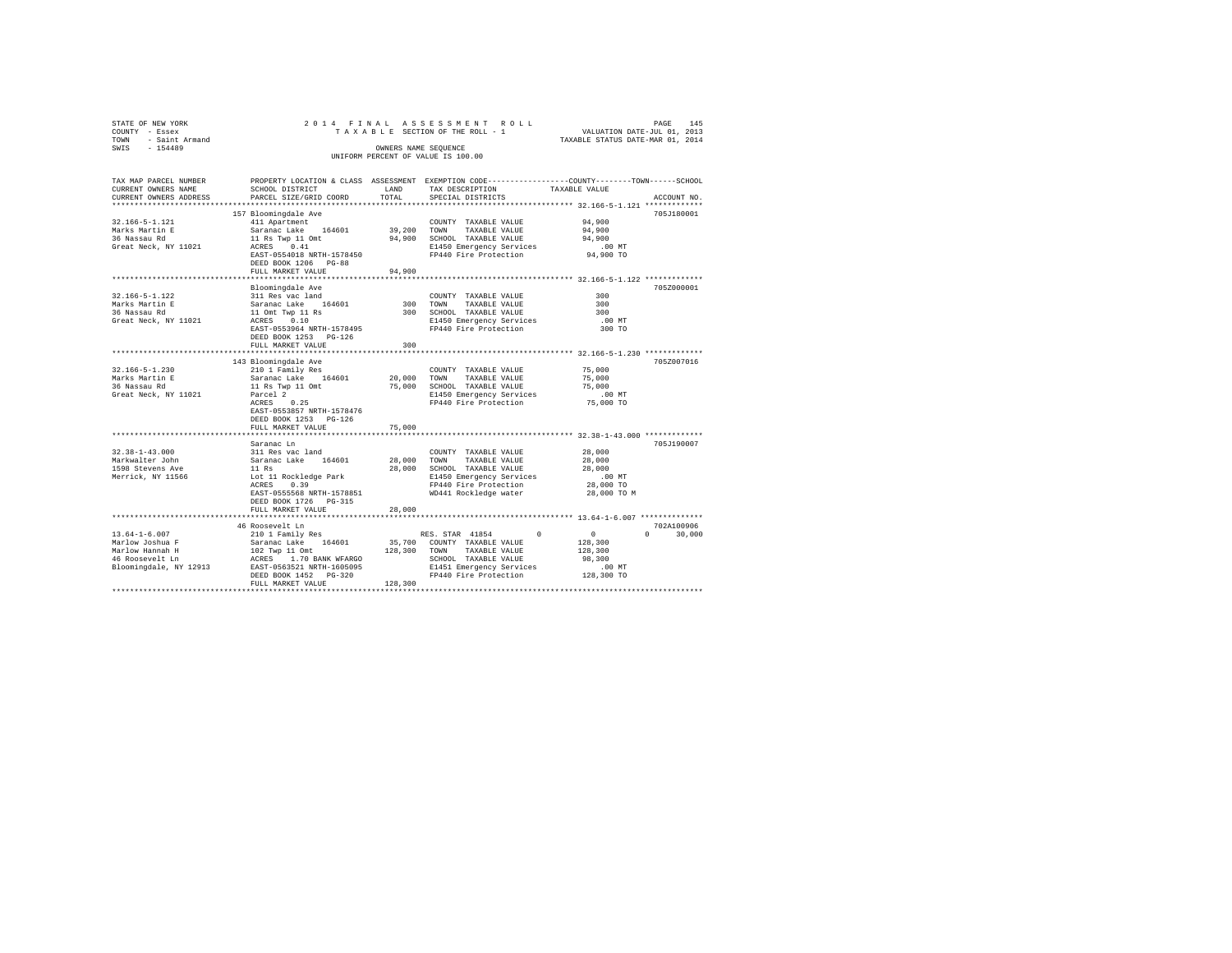|                                    | STATE OF NEW YORK |  |  |  |  |  |  |  | 2014 FINAL ASSESSMENT ROLL      |  |  |  |  |                                  |  | PAGE |  | 146 |
|------------------------------------|-------------------|--|--|--|--|--|--|--|---------------------------------|--|--|--|--|----------------------------------|--|------|--|-----|
|                                    | COUNTY - Essex    |  |  |  |  |  |  |  | TAXABLE SECTION OF THE ROLL - 1 |  |  |  |  | VALUATION DATE-JUL 01, 2013      |  |      |  |     |
| TOWN                               | - Saint Armand    |  |  |  |  |  |  |  |                                 |  |  |  |  | TAXABLE STATUS DATE-MAR 01, 2014 |  |      |  |     |
| SWIS                               | $-154489$         |  |  |  |  |  |  |  | OWNERS NAME SEOUENCE            |  |  |  |  |                                  |  |      |  |     |
| UNIFORM PERCENT OF VALUE IS 100.00 |                   |  |  |  |  |  |  |  |                                 |  |  |  |  |                                  |  |      |  |     |

| TAX MAP PARCEL NUMBER<br>CURRENT OWNERS NAME | SCHOOL DISTRICT                                              | LAND        | PROPERTY LOCATION & CLASS ASSESSMENT EXEMPTION CODE---------------COUNTY-------TOWN-----SCHOOL<br>TAX DESCRIPTION | TAXABLE VALUE          |                        |
|----------------------------------------------|--------------------------------------------------------------|-------------|-------------------------------------------------------------------------------------------------------------------|------------------------|------------------------|
| CURRENT OWNERS ADDRESS                       | PARCEL SIZE/GRID COORD                                       | TOTAL       | SPECIAL DISTRICTS                                                                                                 |                        | ACCOUNT NO.            |
| ************************                     |                                                              |             |                                                                                                                   |                        |                        |
|                                              | 12 George & Bliss Ln                                         |             |                                                                                                                   |                        | 705J104308             |
| $33.8 - 2 - 5.000$                           | 260 Seasonal res - WTRFNT                                    |             | COUNTY TAXABLE VALUE                                                                                              | 739,000                |                        |
| Martin Janet                                 | Saranac Lake 164601                                          |             | 528,400 TOWN TAXABLE VALUE                                                                                        | 739,000                |                        |
| 207 Stover Rd                                | 311 Richards Sur                                             |             | 739,000 SCHOOL TAXABLE VALUE                                                                                      | 739,000                |                        |
| Valley Falls, NY 12185-3310 ACRES 13.95      |                                                              |             | BTI44 BTI District                                                                                                | $.00$ MT               |                        |
|                                              | EAST-0594608 NRTH-1583387                                    |             | E1450 Emergency Services                                                                                          | $.00$ MT               |                        |
|                                              | DEED BOOK 1383 PG-77                                         |             | FP403 Fire Pro LP Lake                                                                                            | 739,000 TO             |                        |
|                                              | FULL MARKET VALUE                                            | 739,000     |                                                                                                                   |                        |                        |
|                                              |                                                              |             |                                                                                                                   |                        |                        |
|                                              | 18 Maple Ln                                                  |             |                                                                                                                   |                        | 702A100614             |
| $13.56 - 6 - 7.100$                          | 210 1 Family Res                                             |             | RES. STAR 41854                                                                                                   | $\Omega$<br>$^{\circ}$ | 30,000<br>$\mathbf{r}$ |
| Martin Rosalie<br>' <sup>0</sup> Marle Ln    |                                                              |             | 25,000 COUNTY TAXABLE VALUE                                                                                       | 116,200                |                        |
|                                              | Saranac Lake 164601<br>82 Rs Twp 11 Omt                      |             | 116,200 TOWN TAXABLE VALUE                                                                                        | 116,200                |                        |
| Bloomingdale, NY 12913                       | ACRES 0.40                                                   |             | SCHOOL TAXABLE VALUE                                                                                              | 86,200                 |                        |
|                                              | EAST-0562502 NRTH-1605921                                    |             | E1451 Emergency Services                                                                                          | .00MT                  |                        |
|                                              | DEED BOOK 1086 PG-240                                        |             | FP440 Fire Protection                                                                                             | 116,200 TO             |                        |
|                                              | FULL MARKET VALUE                                            | 116,200     |                                                                                                                   |                        |                        |
|                                              |                                                              |             |                                                                                                                   |                        |                        |
|                                              | Curtis Way                                                   |             |                                                                                                                   |                        | 705J175018             |
| $13.4 - 1 - 32.000$                          | 314 Rural vac<10                                             |             | COUNTY TAXABLE VALUE                                                                                              | 27,800                 |                        |
| Marzigliano Nicholas                         |                                                              | 27,800 TOWN | TAXABLE VALUE                                                                                                     | 27,800                 |                        |
| Marzigliano Carolyn                          |                                                              |             | 27,800 SCHOOL TAXABLE VALUE                                                                                       | 27,800                 |                        |
| 9 Deerfield Dr                               | Saranac Lake 164601<br>Richards Survey Lot 123<br>ACRES 4.50 |             | E1451 Emergency Services                                                                                          | $.00$ MT               |                        |
| Wading River, NY 11792                       | EAST-0567849 NRTH-1603670                                    |             | FP440 Fire Protection                                                                                             | 27,800 TO              |                        |
|                                              | DEED BOOK 588                                                |             |                                                                                                                   |                        |                        |
|                                              | PG-191                                                       |             |                                                                                                                   |                        |                        |
|                                              | FULL MARKET VALUE                                            | 27,800      |                                                                                                                   |                        |                        |
|                                              |                                                              |             |                                                                                                                   |                        |                        |
|                                              | 14 Alina Way                                                 |             |                                                                                                                   |                        | 705Z002014             |
| 13.3-1-25.212                                | 210 1 Family Res                                             |             | COUNTY TAXABLE VALUE                                                                                              | 103,800                |                        |
| Mascioli Robert                              | Saranac Lake 164601                                          | 35,500 TOWN | TAXABLE VALUE                                                                                                     | 103,800                |                        |
| Gravelle Charles                             | Omt Twp 11 Rs                                                |             | 103,800 SCHOOL TAXABLE VALUE                                                                                      | 103,800                |                        |
| PO Box 535                                   | 1551/324 Road                                                |             | E1451 Emergency Services                                                                                          | $.00$ MT               |                        |
| Lake Placid, NY 12946                        | Maintenance Agreement                                        |             | FP440 Fire Protection                                                                                             | 103,800 TO             |                        |
|                                              | ACRES 1.51                                                   |             |                                                                                                                   |                        |                        |
|                                              | EAST-0562234 NRTH-1602287                                    |             |                                                                                                                   |                        |                        |
|                                              | DEED BOOK 1551 PG-330                                        |             |                                                                                                                   |                        |                        |
|                                              | FULL MARKET VALUE                                            | 103,800     |                                                                                                                   |                        |                        |
|                                              |                                                              |             |                                                                                                                   |                        |                        |
|                                              | 29 Poplar Ln                                                 |             |                                                                                                                   |                        | 702A101808             |
| $13.56 - 7 - 26.000$                         | 270 Mfg housing                                              |             | RES. STAR 41854                                                                                                   | $\sim$ 0<br>$^{\circ}$ | $\Omega$<br>26,900     |
| Mayville Matthew J                           | Saranac Lake 164601                                          |             | 19,000 COUNTY TAXABLE VALUE                                                                                       | 26,900                 |                        |
| Mayville Mary A                              | 82 Rs Twp 11 Omt<br>ACRES 0.20<br>EAST-0562566 NRTH-1606849  | 26,900 TOWN | TAXABLE VALUE                                                                                                     | 26,900                 |                        |
| 29 Poplar Ln                                 |                                                              |             | SCHOOL TAXABLE VALUE                                                                                              | $\sim$ 0               |                        |
| PO Box 124                                   |                                                              |             |                                                                                                                   |                        |                        |
| Bloomingdale, NY 12913                       | DEED BOOK 1122 PG-325                                        |             | E1451 Emergency Services .00 MT<br>FP440 Fire Protection 26,900 TO                                                |                        |                        |
|                                              | FULL MARKET VALUE                                            | 26,900      |                                                                                                                   |                        |                        |
|                                              |                                                              |             |                                                                                                                   |                        |                        |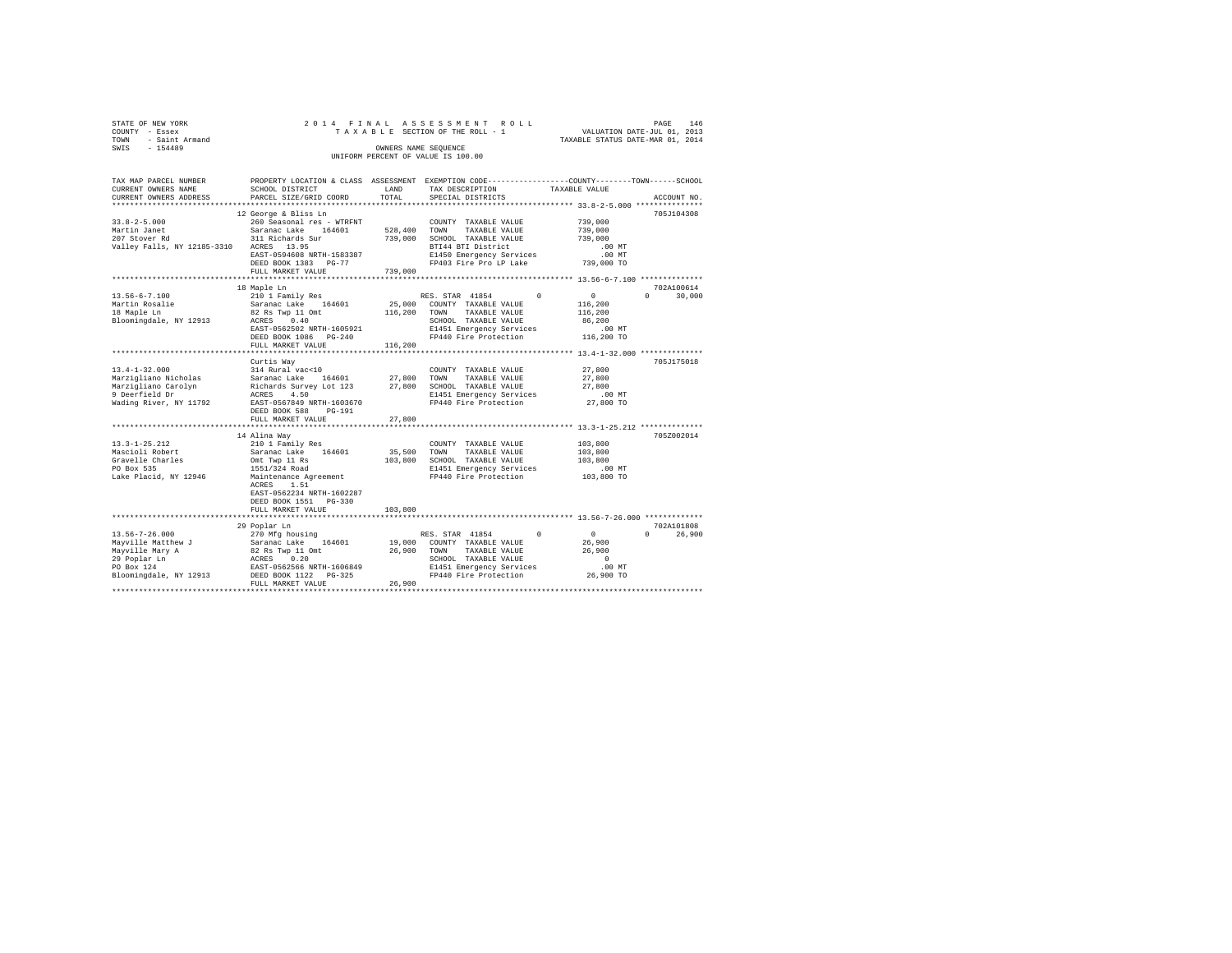| STATE OF NEW YORK   |  |  | 2014 FINAL ASSESSMENT ROLL         |                                  | PAGE | 147 |
|---------------------|--|--|------------------------------------|----------------------------------|------|-----|
| COUNTY - Essex      |  |  | TAXABLE SECTION OF THE ROLL - 1    | VALUATION DATE-JUL 01, 2013      |      |     |
| TOWN - Saint Armand |  |  |                                    | TAXABLE STATUS DATE-MAR 01, 2014 |      |     |
| SWIS<br>$-154489$   |  |  | OWNERS NAME SEOUENCE               |                                  |      |     |
|                     |  |  | UNIFORM PERCENT OF VALUE IS 100.00 |                                  |      |     |
|                     |  |  |                                    |                                  |      |     |

| TAX MAP PARCEL NUMBER                                                                                                                                                                             | PROPERTY LOCATION & CLASS ASSESSMENT EXEMPTION CODE----------------COUNTY-------TOWN-----SCHOOL                                                                                                                                                             |         |                                                                                                   |                                          |                                                    |
|---------------------------------------------------------------------------------------------------------------------------------------------------------------------------------------------------|-------------------------------------------------------------------------------------------------------------------------------------------------------------------------------------------------------------------------------------------------------------|---------|---------------------------------------------------------------------------------------------------|------------------------------------------|----------------------------------------------------|
| CURRENT OWNERS NAME                                                                                                                                                                               | SCHOOL DISTRICT                                                                                                                                                                                                                                             | LAND    | TAX DESCRIPTION                                                                                   | TAXABLE VALUE                            |                                                    |
| CURRENT OWNERS ADDRESS                                                                                                                                                                            | PARCEL SIZE/GRID COORD                                                                                                                                                                                                                                      | TOTAL   | SPECIAL DISTRICTS                                                                                 |                                          | ACCOUNT NO.                                        |
|                                                                                                                                                                                                   |                                                                                                                                                                                                                                                             |         |                                                                                                   | ************** 13.4-3-7.000 *******      |                                                    |
|                                                                                                                                                                                                   | 53 Curtis Way                                                                                                                                                                                                                                               |         |                                                                                                   |                                          | 705J103206                                         |
|                                                                                                                                                                                                   |                                                                                                                                                                                                                                                             |         | COUNTY TAXABLE VALUE                                                                              | 145,800                                  |                                                    |
|                                                                                                                                                                                                   |                                                                                                                                                                                                                                                             |         | 35,600 TOWN TAXABLE VALUE                                                                         | 145,800<br>145,800                       |                                                    |
|                                                                                                                                                                                                   |                                                                                                                                                                                                                                                             |         | 145,800 SCHOOL TAXABLE VALUE                                                                      |                                          |                                                    |
|                                                                                                                                                                                                   |                                                                                                                                                                                                                                                             |         | E1451 Emergency Services .00 MT<br>FP440 Fire Protection  145,800 TO                              |                                          |                                                    |
|                                                                                                                                                                                                   |                                                                                                                                                                                                                                                             |         |                                                                                                   |                                          |                                                    |
|                                                                                                                                                                                                   |                                                                                                                                                                                                                                                             |         |                                                                                                   |                                          |                                                    |
|                                                                                                                                                                                                   | FULL MARKET VALUE                                                                                                                                                                                                                                           | 145,800 | ***********************                                                                           |                                          |                                                    |
|                                                                                                                                                                                                   | **************************                                                                                                                                                                                                                                  |         |                                                                                                   |                                          | ********************* 13.56-8-2.000 ************** |
|                                                                                                                                                                                                   | 824 Saint Regis Ave                                                                                                                                                                                                                                         |         |                                                                                                   |                                          | 702A101412                                         |
|                                                                                                                                                                                                   |                                                                                                                                                                                                                                                             |         | VET COM CT 41131 0 25,000 25,000<br>33,600 VET DIS CT 41141 0 14,550 14,550 0 0 14,550 0 0 64,200 |                                          |                                                    |
|                                                                                                                                                                                                   |                                                                                                                                                                                                                                                             |         |                                                                                                   |                                          |                                                    |
|                                                                                                                                                                                                   |                                                                                                                                                                                                                                                             |         |                                                                                                   |                                          |                                                    |
|                                                                                                                                                                                                   |                                                                                                                                                                                                                                                             |         |                                                                                                   |                                          |                                                    |
|                                                                                                                                                                                                   |                                                                                                                                                                                                                                                             |         |                                                                                                   |                                          |                                                    |
|                                                                                                                                                                                                   |                                                                                                                                                                                                                                                             |         |                                                                                                   |                                          |                                                    |
|                                                                                                                                                                                                   |                                                                                                                                                                                                                                                             |         |                                                                                                   |                                          |                                                    |
|                                                                                                                                                                                                   | *************************************                                                                                                                                                                                                                       |         |                                                                                                   |                                          |                                                    |
|                                                                                                                                                                                                   |                                                                                                                                                                                                                                                             |         |                                                                                                   | ************** 32.38-1-33.000 ********** |                                                    |
|                                                                                                                                                                                                   | 26 Rockledge Ln<br>Notice the search of the Sammar Country TAXABLE VALUE<br>Sammar Lake 164601 5,600 TOWN TAXABLE VALUE<br>11 Twp 11 Ont Rs 5,600 SCHOOL TAXABLE VALUE<br>Lot #18 5,600 ECHOOL TAXABLE VALUE<br>IN E1450 Emergency Services<br>N E1450 Emer |         |                                                                                                   | 5,600                                    | 705J189010                                         |
| $32.38 - 1 - 33.000$                                                                                                                                                                              |                                                                                                                                                                                                                                                             |         | COUNTY TAXABLE VALUE                                                                              |                                          |                                                    |
| Ja.Ja-1-Ja.Juu<br>McCarthy Kevin A<br>McCarthy Kerry L<br>26 Rockledge Ln                                                                                                                         |                                                                                                                                                                                                                                                             |         |                                                                                                   | 5,600<br>5,600                           |                                                    |
|                                                                                                                                                                                                   |                                                                                                                                                                                                                                                             |         | 5,600 SCHOOL TAXABLE VALUE<br>E1450 Emergency Services                                            | $.00$ MT                                 |                                                    |
| Saranac Lake, NY 12983                                                                                                                                                                            |                                                                                                                                                                                                                                                             |         |                                                                                                   |                                          |                                                    |
|                                                                                                                                                                                                   |                                                                                                                                                                                                                                                             |         | FP440 Fire Protection 5,600 TO<br>WD441 Rockledge water 5,600 TO M                                |                                          |                                                    |
|                                                                                                                                                                                                   | ACRES<br>0.11 BANK TLNB                                                                                                                                                                                                                                     |         |                                                                                                   |                                          |                                                    |
|                                                                                                                                                                                                   | EAST-0555533 NRTH-1578220                                                                                                                                                                                                                                   |         |                                                                                                   |                                          |                                                    |
|                                                                                                                                                                                                   | DEED BOOK 1365 PG-164                                                                                                                                                                                                                                       |         |                                                                                                   |                                          |                                                    |
|                                                                                                                                                                                                   | FULL MARKET VALUE<br>*****************************                                                                                                                                                                                                          | 5,600   | ******************************** 13.64-1-1.023 ***************                                    |                                          |                                                    |
|                                                                                                                                                                                                   | 49 Roosevelt Ln                                                                                                                                                                                                                                             |         |                                                                                                   |                                          | 702A101205                                         |
| $13.64 - 1 - 1.023$                                                                                                                                                                               | 210 1 Family Res                                                                                                                                                                                                                                            |         | COUNTY TAXABLE VALUE                                                                              | 86,100                                   |                                                    |
|                                                                                                                                                                                                   |                                                                                                                                                                                                                                                             |         |                                                                                                   | 86,100                                   |                                                    |
|                                                                                                                                                                                                   |                                                                                                                                                                                                                                                             |         |                                                                                                   | 86,100                                   |                                                    |
| 19.04-1-1.023<br>McCarty Ives Theory - Saranac Lake 164601 29,500 TOWN TAXABLE VALUE<br>49.Roosevelt Ln 102 Twp 11.0mt<br>Bloomingdale, NY 12913 - ACRES 0.56 BANK1STARSG - ENGLIDE REPRESE TAILS |                                                                                                                                                                                                                                                             |         | 86,100 SCHOOL TAXABLE VALUE<br>E1451 Emergency Services                                           |                                          |                                                    |
|                                                                                                                                                                                                   | EAST-0563554 NRTH-1604764                                                                                                                                                                                                                                   |         | FP440 Fire Protection                                                                             | 00 MT.<br>86,100 TO                      |                                                    |
|                                                                                                                                                                                                   | DEED BOOK 1490 PG-244                                                                                                                                                                                                                                       |         |                                                                                                   |                                          |                                                    |
|                                                                                                                                                                                                   | FULL MARKET VALUE                                                                                                                                                                                                                                           | 86,100  |                                                                                                   |                                          |                                                    |
|                                                                                                                                                                                                   |                                                                                                                                                                                                                                                             |         |                                                                                                   |                                          | ********** 13.56-7-5.000 **************            |
|                                                                                                                                                                                                   | 4 Vine St                                                                                                                                                                                                                                                   |         |                                                                                                   |                                          | 702A101207                                         |
|                                                                                                                                                                                                   |                                                                                                                                                                                                                                                             |         |                                                                                                   |                                          | $\Omega$<br>30,000                                 |
|                                                                                                                                                                                                   |                                                                                                                                                                                                                                                             |         |                                                                                                   |                                          |                                                    |
|                                                                                                                                                                                                   |                                                                                                                                                                                                                                                             |         |                                                                                                   |                                          |                                                    |
|                                                                                                                                                                                                   |                                                                                                                                                                                                                                                             |         |                                                                                                   |                                          |                                                    |
|                                                                                                                                                                                                   |                                                                                                                                                                                                                                                             |         |                                                                                                   |                                          |                                                    |
|                                                                                                                                                                                                   |                                                                                                                                                                                                                                                             |         |                                                                                                   |                                          |                                                    |
|                                                                                                                                                                                                   |                                                                                                                                                                                                                                                             | 143,300 |                                                                                                   |                                          |                                                    |
|                                                                                                                                                                                                   |                                                                                                                                                                                                                                                             |         |                                                                                                   |                                          |                                                    |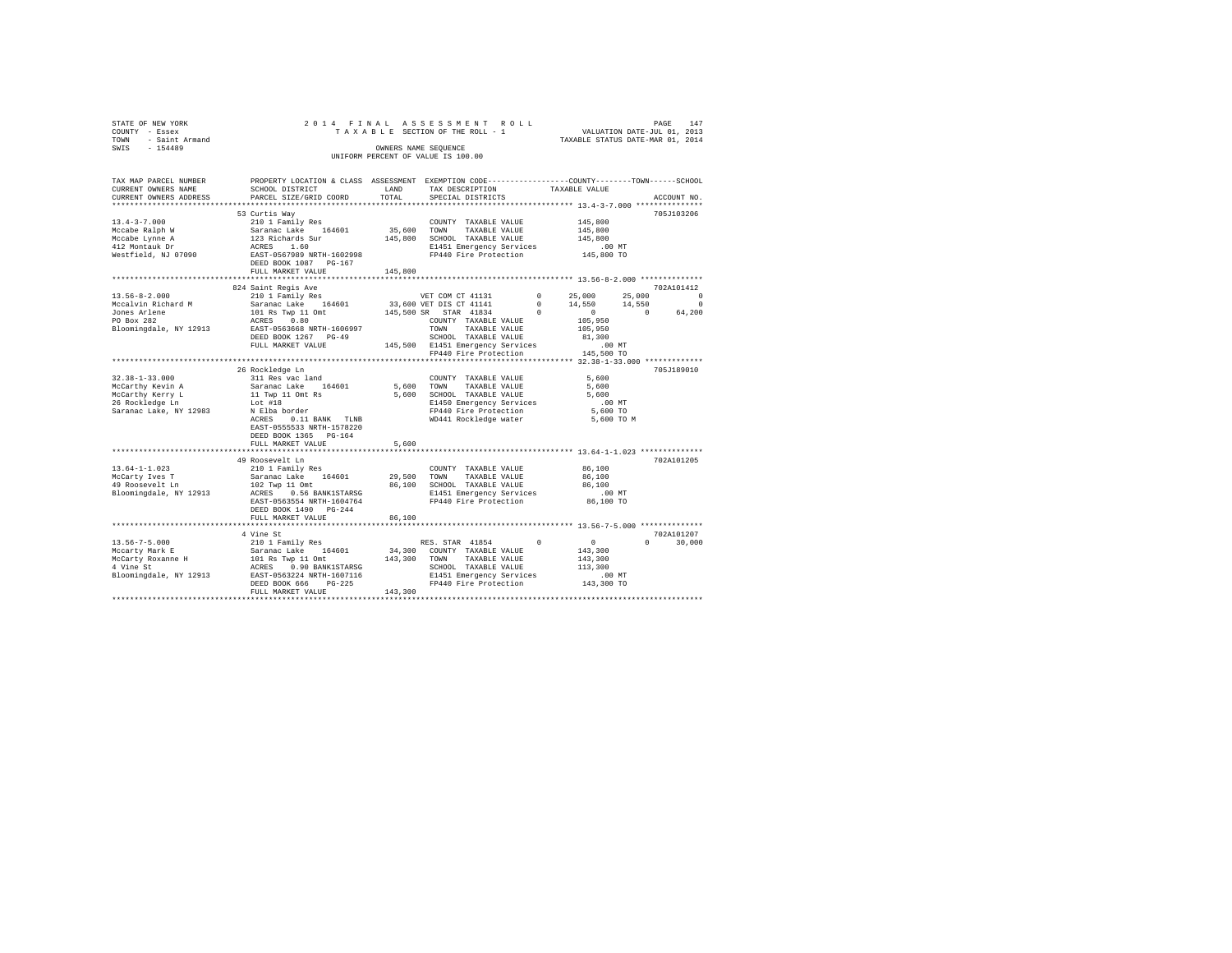| STATE OF NEW YORK                                  | 2014 FINAL                                   |                | ASSESSMENT<br>ROLL                                                                             |                                             | PAGE<br>148                      |
|----------------------------------------------------|----------------------------------------------|----------------|------------------------------------------------------------------------------------------------|---------------------------------------------|----------------------------------|
| COUNTY - Essex                                     |                                              |                | TAXABLE SECTION OF THE ROLL - 1                                                                | VALUATION DATE-JUL 01, 2013                 |                                  |
| - Saint Armand<br>TOWN                             |                                              |                |                                                                                                | TAXABLE STATUS DATE-MAR 01, 2014            |                                  |
| SWIS<br>$-154489$                                  |                                              |                | OWNERS NAME SEQUENCE                                                                           |                                             |                                  |
|                                                    |                                              |                | UNIFORM PERCENT OF VALUE IS 100.00                                                             |                                             |                                  |
|                                                    |                                              |                |                                                                                                |                                             |                                  |
| TAX MAP PARCEL NUMBER                              |                                              |                | PROPERTY LOCATION & CLASS ASSESSMENT EXEMPTION CODE---------------COUNTY-------TOWN-----SCHOOL |                                             |                                  |
| CURRENT OWNERS NAME                                | SCHOOL DISTRICT                              | LAND           | TAX DESCRIPTION                                                                                | TAXABLE VALUE                               |                                  |
| CURRENT OWNERS ADDRESS<br>************************ | PARCEL SIZE/GRID COORD                       | TOTAL          | SPECIAL DISTRICTS                                                                              |                                             | ACCOUNT NO.                      |
|                                                    | 758 Saint Regis Ave                          |                |                                                                                                |                                             | 702A101006                       |
| $13.56 - 3 - 1.000$                                | 210 1 Family Res                             |                | RES. STAR 41854<br>$\Omega$                                                                    | $\circ$                                     | $\Omega$<br>30,000               |
| Mcgowan Adele A                                    | Saranac Lake 164601                          | 28,300         | COUNTY TAXABLE VALUE                                                                           | 131,400                                     |                                  |
| Finnegan Patrick A                                 | 82 Richards Surtwp11 Omt                     | 131,400        | TOWN<br>TAXABLE VALUE                                                                          | 131,400                                     |                                  |
| 350 Post Road Hl                                   | ACRES 0.50                                   |                | SCHOOL TAXABLE VALUE                                                                           | 101,400                                     |                                  |
| Lincoln, VT 05443                                  | EAST-0562211 NRTH-1607577                    |                | E1451 Emergency Services                                                                       | $.00$ MT                                    |                                  |
|                                                    | DEED BOOK 749 PG-225                         |                | FP440 Fire Protection                                                                          | 131,400 TO                                  |                                  |
| PRIOR OWNER ON 3/01/2014 FULL MARKET VALUE         |                                              | 131,400        |                                                                                                |                                             |                                  |
| Mcgowan Adele A                                    |                                              |                |                                                                                                |                                             |                                  |
| ******************                                 |                                              |                |                                                                                                |                                             |                                  |
|                                                    | Maple Ln                                     |                |                                                                                                |                                             | 702A101303                       |
| $13.64 - 2 - 1.111$                                | 311 Res vac land                             |                | COUNTY TAXABLE VALUE                                                                           | 7.900                                       |                                  |
| McGrain Stanley                                    | Saranac Lake 164601                          | 7.900<br>7.900 | TOWN<br>TAXABLE VALUE                                                                          | 7.900<br>7.900                              |                                  |
| 51 Maple Ln<br>Bloomingdale, NY 12913              | 83 Twp.11 O.m.t.<br>ACRES 13.12              |                | SCHOOL TAXABLE VALUE<br>E1451 Emergency Services                                               | $.00$ MT                                    |                                  |
|                                                    | EAST-0561295 NRTH-1605182                    |                | FP440 Fire Protection                                                                          | 7,900 TO                                    |                                  |
|                                                    | DEED BOOK 1686 PG-24                         |                |                                                                                                |                                             |                                  |
|                                                    | FULL MARKET VALUE                            | 7,900          |                                                                                                |                                             |                                  |
|                                                    |                                              |                |                                                                                                |                                             |                                  |
|                                                    | 51 Maple Ln                                  |                |                                                                                                |                                             | 705Z009005                       |
| $13.64 - 2 - 1.115$                                | 210 1 Family Res                             |                | COUNTY TAXABLE VALUE                                                                           | 116,900                                     |                                  |
| McGrain Stanley<br>51 Maple Ln                     | Saranac Lake 164601                          | 44,800         | TOWN<br>TAXABLE VALUE                                                                          | 116,900                                     |                                  |
|                                                    | 83 OMT TWP 11 RS                             | 116,900        | SCHOOL TAXABLE VALUE                                                                           | 116,900                                     |                                  |
| Bloomingdale, NY 12913                             | ACRES<br>2.00                                |                | E1451 Emergency Services                                                                       | $.00$ MT                                    |                                  |
|                                                    | EAST-0561811 NRTH-1605618                    |                | FP440 Fire Protection                                                                          | 116,900 TO                                  |                                  |
|                                                    | DEED BOOK 1578 PG-121                        |                |                                                                                                |                                             |                                  |
|                                                    | FULL MARKET VALUE<br>*******************     | 116,900        |                                                                                                | ************** 13.57-1-8.000 ************** |                                  |
|                                                    | 1817 NYS Route 3                             |                |                                                                                                |                                             | 702A101511                       |
| $13.57 - 1 - 8.000$                                | 210 1 Family Res                             |                | RES. STAR 41854<br>$\Omega$                                                                    | $\circ$                                     | 30,000<br>$\Omega$               |
| McGrath John F                                     | Saranac Lake 164601                          | 37,600         | COUNTY TAXABLE VALUE                                                                           | 133,500                                     |                                  |
| McGrath Florence                                   | 121 Rs Twp 11 Omt<br>ACRES 3.60              | 133,500        | TAXABLE VALUE<br>TOWN                                                                          | 133,500                                     |                                  |
| 1817 NYS Rte 3                                     | ACRES 3.60                                   |                | SCHOOL TAXABLE VALUE                                                                           | 103,500                                     |                                  |
| Vermontville, NY 12989                             | EAST-0566689 NRTH-1608017                    |                | E1451 Emergency Services                                                                       | .00MT                                       |                                  |
|                                                    | DEED BOOK 485 PG-543                         |                | FP440 Fire Protection                                                                          | 133,500 TO                                  |                                  |
|                                                    | FULL MARKET VALUE<br>*********************** | 133,500        |                                                                                                |                                             |                                  |
|                                                    |                                              |                |                                                                                                |                                             |                                  |
| $32.38 - 1 - 77.000$                               | 17 Rockledge Ln<br>210 1 Family Res          |                | RES. STAR 41854<br>$\Omega$                                                                    | $\overline{0}$                              | 705J190041<br>$\Omega$<br>30,000 |
| Meeker David J                                     | Saranac Lake 164601                          | 41,500         | COUNTY TAXABLE VALUE                                                                           | 327,400                                     |                                  |
| White Karen A                                      | 11 Twp 11 Omt Rs                             | 327,400        | TAXABLE VALUE<br>TOWN                                                                          | 327,400                                     |                                  |
| 17 Rockledge Ln                                    | Lot 100 Rockledge Park                       |                | SCHOOL TAXABLE VALUE                                                                           | 297,400                                     |                                  |
| Saranac Lake, NY 12983                             | 0.62<br>ACRES                                |                | E1450 Emergency Services                                                                       | .00MT                                       |                                  |
|                                                    | EAST-0555168 NRTH-1578463                    |                | FP440 Fire Protection                                                                          | 327,400 TO                                  |                                  |
|                                                    | DEED BOOK 1567 PG-27                         |                | WD441 Rockledge water                                                                          | 327,400 TO M                                |                                  |
|                                                    | FULL MARKET VALUE                            | 327,400        |                                                                                                |                                             |                                  |
|                                                    |                                              |                |                                                                                                |                                             |                                  |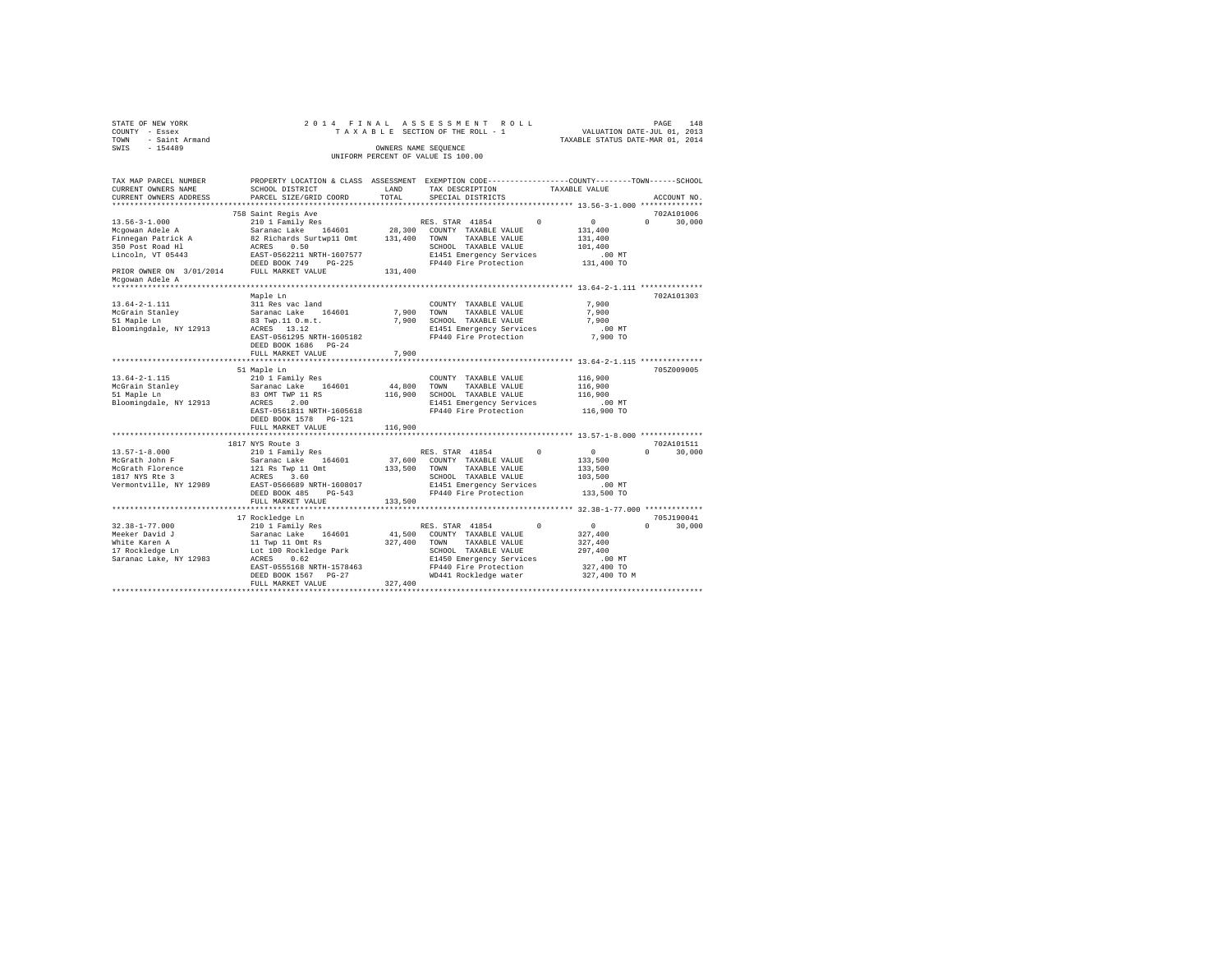| STATE OF NEW YORK $\begin{array}{ccccccccc} \text{CTOINT} & - & \text{Eise} & \text{X} & \text{A} & \text{A} & \text{B} & \text{B} & \text{C} \\ \text{COWLY} & - & \text{Saint} & \text{Armand} & & & & & \\ \text{C-X} & - & \text{154489} & & & & & \\ \end{array}$                                                                                                                              |                                                             |        | 2014 FINAL ASSESSMENT ROLL<br>OWNERS NAME SEQUENCE<br>UNIFORM PERCENT OF VALUE IS 100.00                         |                                         | PAGE<br>149                 |
|-----------------------------------------------------------------------------------------------------------------------------------------------------------------------------------------------------------------------------------------------------------------------------------------------------------------------------------------------------------------------------------------------------|-------------------------------------------------------------|--------|------------------------------------------------------------------------------------------------------------------|-----------------------------------------|-----------------------------|
| TAX MAP PARCEL NUMBER     PROPERTY LOCATION & CLASS ASSESSMENT EXEMPTION CODE---------------COUNTY-------TOWN------SCHOOL<br>CURRENT OWNERS NAME     SCHOOL DISTRICT     LAND   TAX DESCRIPTION     TAXABLE VALUE<br>CURRENT OWNERS ADDRESS PARCEL SIZE/GRID COORD                                                                                                                                  |                                                             | TOTAL  | TAX DESCRIPTION TAXABLE VALUE<br>SPECIAL DISTRICTS                                                               |                                         | ACCOUNT NO.                 |
|                                                                                                                                                                                                                                                                                                                                                                                                     |                                                             |        |                                                                                                                  |                                         | 705J190042                  |
| $\begin{tabular}{l c c c c c c} \multicolumn{3}{c c c c} \multicolumn{3}{c c c} \multicolumn{3}{c c c} \multicolumn{3}{c c c} \multicolumn{3}{c c c} \multicolumn{3}{c c c} \multicolumn{3}{c c c} \multicolumn{3}{c c c} \multicolumn{3}{c c c} \multicolumn{3}{c c c} \multicolumn{3}{c c c} \multicolumn{3}{c c c} \multicolumn{3}{c c c} \multicolumn{3}{c c c} \multicolumn{3}{c c c} \multic$ |                                                             |        |                                                                                                                  |                                         |                             |
|                                                                                                                                                                                                                                                                                                                                                                                                     | FULL MARKET VALUE                                           | 30,300 |                                                                                                                  |                                         |                             |
|                                                                                                                                                                                                                                                                                                                                                                                                     |                                                             |        |                                                                                                                  |                                         |                             |
| $23.2 - 1 - 13.000$                                                                                                                                                                                                                                                                                                                                                                                 | 125 Grass Pond Way                                          |        | $\begin{tabular}{lllllll} \textbf{COUNTY} & \textbf{TAXABLE} & \textbf{VALUE} & & \textbf{26,900} \end{tabular}$ | 26,900<br>26,900<br>00 MT.<br>26,900 TO | 705J102711                  |
| PRIOR OWNER ON 3/01/2014 FULL MARKET VALUE 26,900<br>Racine Norman J                                                                                                                                                                                                                                                                                                                                |                                                             |        |                                                                                                                  |                                         |                             |
|                                                                                                                                                                                                                                                                                                                                                                                                     |                                                             |        |                                                                                                                  |                                         |                             |
|                                                                                                                                                                                                                                                                                                                                                                                                     |                                                             |        |                                                                                                                  |                                         |                             |
| 30 (a) 2021<br>1858 (a) 2021<br>1858 (a) 2021<br>1868 (a) 2021<br>1868 (a) 2021<br>1868 (a) 2021<br>1868 (a) 2021<br>1868 (a) 2021<br>1868 (a) 2021<br>1868 (a) 2021<br>1868 (a) 2021<br>1868 (a) 2021<br>1868 (a) 2021<br>1868 (a) 2021<br>1869 (a) 2021<br>1869 (a) 2021<br>                                                                                                                      |                                                             |        |                                                                                                                  |                                         |                             |
|                                                                                                                                                                                                                                                                                                                                                                                                     |                                                             |        |                                                                                                                  |                                         |                             |
|                                                                                                                                                                                                                                                                                                                                                                                                     |                                                             |        |                                                                                                                  |                                         | 702A102102<br>$0 \t 30,000$ |
|                                                                                                                                                                                                                                                                                                                                                                                                     |                                                             |        |                                                                                                                  |                                         |                             |
| $\begin{tabular}{lcccc} 13.4-3-9.000 & & 260 Second & 164601 & 2000000000 & 42.300Meunier Jordan & & 260 Second and 164601 & 35,000. TAXABLE VALUE & 42,30016 Bay St & & 123. Richards Sur & & 42,30016 Bay St & & 123. Richards Sur & & 42,300Squantum, WA 02171 & ACRSS & 1.00ExAST-0567831. RRTH-1602747 & & & 1411. Lmereratory Services & & & 0.0$                                             | 65 Curtis Wav<br>DEED BOOK 1193 PG-318<br>FULL MARKET VALUE | 42,300 |                                                                                                                  |                                         | 705J103911                  |
|                                                                                                                                                                                                                                                                                                                                                                                                     |                                                             |        |                                                                                                                  |                                         |                             |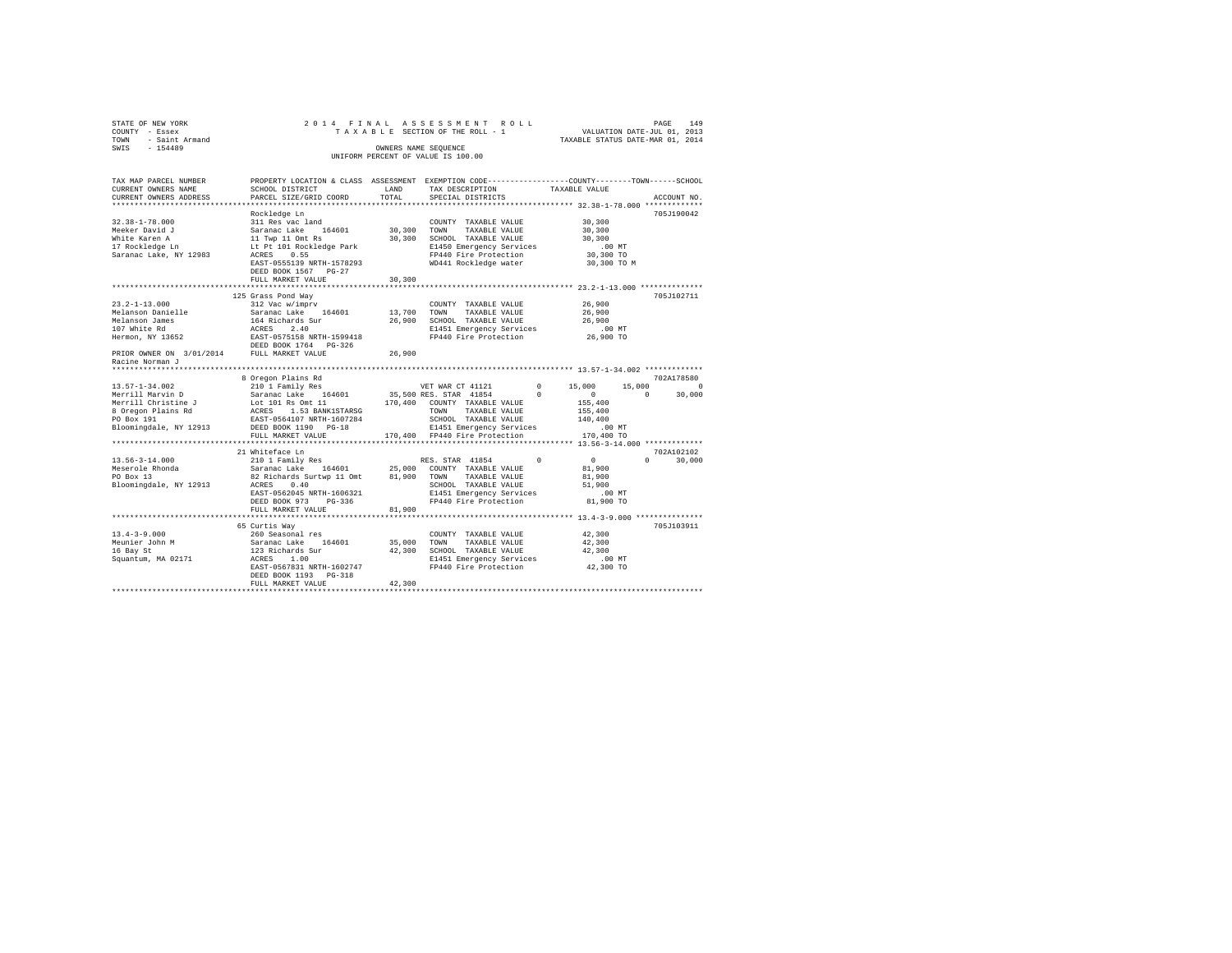| 2014 FINAL ASSESSMENT ROLL<br>STATE OF NEW YORK                                                                                  | 150<br>PAGE |
|----------------------------------------------------------------------------------------------------------------------------------|-------------|
| VALUATION DATE-JUL 01, 2013<br>TAXABLE SECTION OF THE ROLL - 1<br>COUNTY - Essex                                                 |             |
| TAXABLE STATUS DATE-MAR 01, 2014<br>TOWN<br>- Saint Armand                                                                       |             |
| SWIS<br>$-154489$<br>OWNERS NAME SEOUENCE                                                                                        |             |
| UNIFORM PERCENT OF VALUE IS 100.00                                                                                               |             |
|                                                                                                                                  |             |
|                                                                                                                                  |             |
| TAX MAP PARCEL NUMBER<br>ASSESSMENT<br>EXEMPTION CODE-----------------COUNTY-------TOWN------SCHOOL<br>PROPERTY LOCATION & CLASS |             |
| CURRENT OWNERS NAME<br>SCHOOL DISTRICT<br>TAX DESCRIPTION<br>LAND<br>TAXABLE VALUE                                               |             |
| CURRENT OWNERS ADDRESS 6 PARCEL SIZE/GRID COORD 6 TOTAL 5PECIAL DISTRICTS                                                        | ACCOUNT NO. |
|                                                                                                                                  |             |
| 1499 NYS Route 3                                                                                                                 | 705J102314  |
| $13.4 - 1 - 14.000$<br>VET COM CT 41131<br>210 1 Family Res<br>$^{\circ}$<br>25,000<br>25,000                                    |             |
|                                                                                                                                  |             |
| $^{\circ}$<br>Saranac Lake 164601<br>Miller Joel Patrick<br>38,700 SR STAR 41834<br>$\sim$ 0                                     | 64,200      |

| c/o Germaine M Miller<br>NYS Rte 86<br>PO Box 2<br>Ray Brook, NY 12977 ACRES            | 103 Richards Sur<br>1742/7 Life Use to<br>Germaine M Miller<br>4.70<br>EAST-0565583 NRTH-1601978<br>DEED BOOK 1742 PG-7<br>FULL MARKET VALUE | 224,300<br>COUNTY TAXABLE VALUE<br>TOWN<br>TAXABLE VALUE<br>SCHOOL TAXABLE VALUE<br>E1451 Emergency Services .00 MT<br>FP440 Fire Protection 224,300 TO<br>224,300                                                                                                                                       | 199,300<br>199,300<br>160,100                                                                                      |
|-----------------------------------------------------------------------------------------|----------------------------------------------------------------------------------------------------------------------------------------------|----------------------------------------------------------------------------------------------------------------------------------------------------------------------------------------------------------------------------------------------------------------------------------------------------------|--------------------------------------------------------------------------------------------------------------------|
| $13.57 - 2 - 1.100$                                                                     | 11 Main St<br>210 1 Family Res<br>DEED BOOK 1560 PG-126<br>FULL MARKET VALUE                                                                 | RES. STAR 41854 0<br>1999 - 1999 - 1999 - 1999 - 1999 - 1999 - 1999 - 1999 - 1999 - 1999 - 1999 - 1999 - 1999 - 1999 - 1999 - 1999<br>1999 - 1999 - 1999 - 1999 - 1999 - 1999 - 1999 - 1999 - 1999 - 1999 - 1999 - 1999 - 1999 - 1999 - 1999 - 1999<br>19<br>FP440 Fire Protection 233,400 TO<br>233,400 | 702C100913<br>$\sim$ 0<br>$0 \qquad \qquad$<br>30,000<br>233,400<br>233,400                                        |
| 69 Roosevelt Ln                                                                         | 69 Roosevelt Ln<br>ACRES 1.00<br>FULL MARKET VALUE                                                                                           | 78,500 TOWN TAXABLE VALUE<br>SCHOOL TAXABLE VALUE<br>SCHOOL TAXABLE VALUE 48,500<br>Bloomingdale, NY 12913 RAST-0563465 NRTH-1604483 B1451 Emergency Services (100 NT<br>DEED BOOK 1597 PG-255 PP440 Fire Protection 78,500 TO<br>78,500                                                                 | 705.T198001<br>$\begin{smallmatrix}&&0\&&78\,,\,500\end{smallmatrix}$<br>30,000<br>$\Omega$ and $\Omega$<br>78,500 |
| $23.3 - 1 - 44.040$<br>PO Box 349<br>Saranac Lake, NY 12983                             | Trudeau Rd<br>323 Vacant rural<br>DEED BOOK 849 PG-233<br>FULL MARKET VALUE                                                                  | COUNTY TAXABLE VALUE 23,800<br>Milo B Miller Estate Inc Saranac Lake 164601 23,800 TOWN TAXABLE VALUE 23,800<br>23,800                                                                                                                                                                                   | 705J103006                                                                                                         |
| $23.3 - 1 - 48.000$<br>Milo B Miller Estate Inc<br>PO Box 349<br>Saranac Lake, NY 12983 | Trudeau Rd<br>9 Richards Sur<br>0.60<br>ACRES<br>EAST-0554921 NRTH-1584738<br>DEED BOOK 693 PG-079<br>FULL MARKET VALUE                      | COUNTY TAXABLE VALUE<br>20,900 SCHOOL TAXABLE VALUE 20,900<br>COLOUS - The E1450 Emergency Services .00 MT<br>E1450 Emergency Services  20,900 TO<br>20,900<br>***********************                                                                                                                   | 705J103113<br>20,900<br>20,900                                                                                     |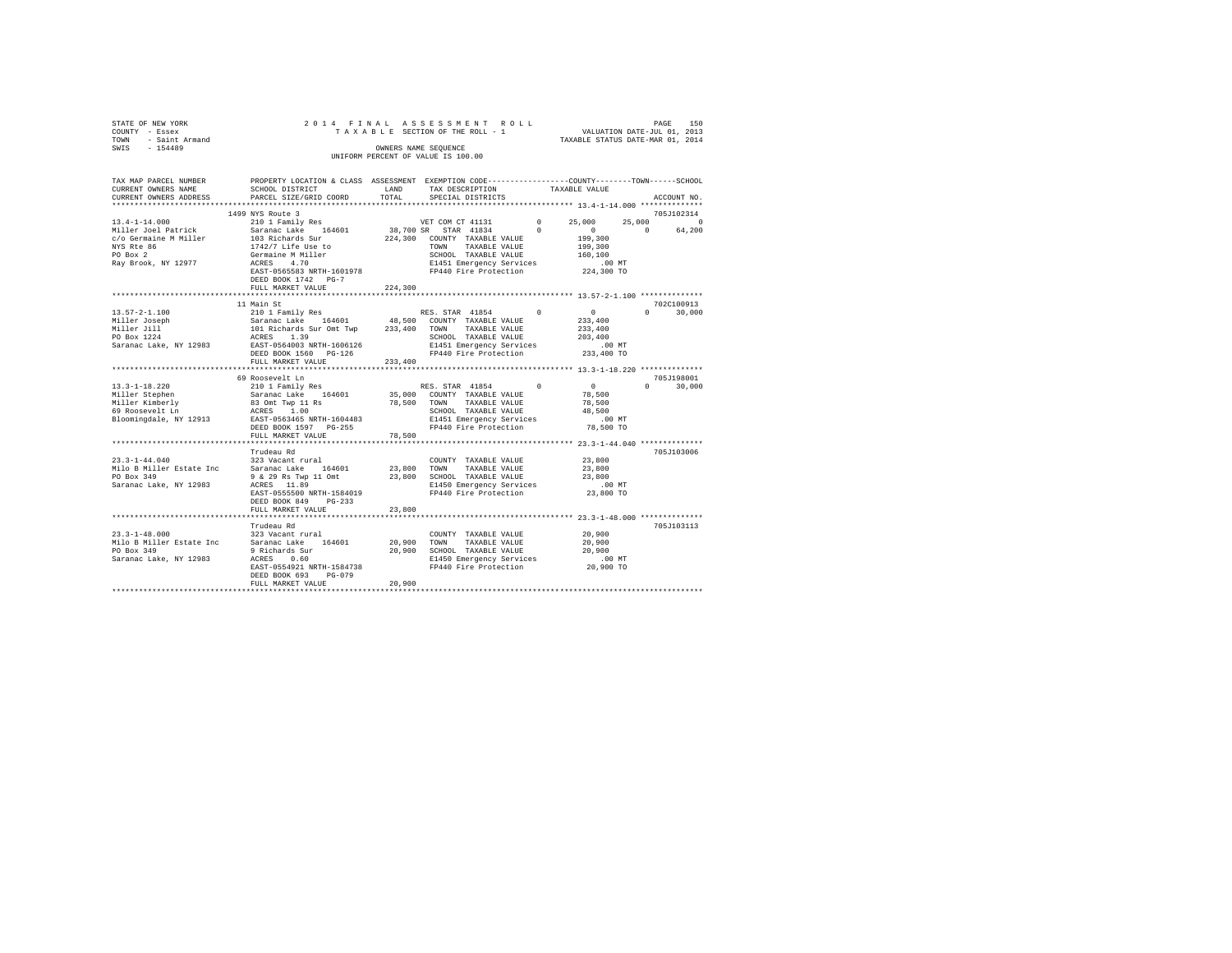| STATE OF NEW YORK<br>COUNTY - Essex<br>TOWN - Saint Armand                                                                                                                              |                                                                                                                                                |           | 2014 FINAL ASSESSMENT ROLL<br>TAXABLE SECTION OF THE ROLL - 1                                                                                                                    | PAGE 151<br>VALUATION DATE-JUL 01, 2013<br>TAXABLE STATUS DATE-MAR 01, 2014                                     |
|-----------------------------------------------------------------------------------------------------------------------------------------------------------------------------------------|------------------------------------------------------------------------------------------------------------------------------------------------|-----------|----------------------------------------------------------------------------------------------------------------------------------------------------------------------------------|-----------------------------------------------------------------------------------------------------------------|
| SWIS - 154489                                                                                                                                                                           |                                                                                                                                                |           | OWNERS NAME SEQUENCE<br>UNIFORM PERCENT OF VALUE IS 100.00                                                                                                                       |                                                                                                                 |
| TAX MAP PARCEL NUMBER<br>CURRENT OWNERS NAME                                                                                                                                            | SCHOOL DISTRICT                                                                                                                                | LAND LAND | TAX DESCRIPTION                                                                                                                                                                  | PROPERTY LOCATION & CLASS ASSESSMENT EXEMPTION CODE---------------COUNTY-------TOWN-----SCHOOL<br>TAXABLE VALUE |
| CURRENT OWNERS ADDRESS                                                                                                                                                                  | PARCEL SIZE/GRID COORD                                                                                                                         | TOTAL     | SPECIAL DISTRICTS                                                                                                                                                                | ACCOUNT NO.                                                                                                     |
|                                                                                                                                                                                         |                                                                                                                                                |           |                                                                                                                                                                                  |                                                                                                                 |
| $23.3 - 1 - 61.000$                                                                                                                                                                     | 45 Mount Pisgah Ln<br>210 1 Family Res                                                                                                         |           | COUNTY TAXABLE VALUE                                                                                                                                                             | 705J102309<br>203,200                                                                                           |
| Milo B Miller Estate Inc                                                                                                                                                                | Saranac Lake 164601                                                                                                                            |           | 93,500 TOWN TAXABLE VALUE                                                                                                                                                        | 203,200                                                                                                         |
| PO Box 349                                                                                                                                                                              |                                                                                                                                                |           | 203,200 SCHOOL TAXABLE VALUE                                                                                                                                                     | 203,200                                                                                                         |
| Saranac Lake, NY 12983                                                                                                                                                                  | 9 Richards Sur<br>3.3 Acres<br>ACRES 3.30                                                                                                      |           | E1450 Emergency Services                                                                                                                                                         | $.00$ MT                                                                                                        |
|                                                                                                                                                                                         |                                                                                                                                                |           | FP440 Fire Protection                                                                                                                                                            | 203,200 TO                                                                                                      |
|                                                                                                                                                                                         | EAST-0554219 NRTH-1584726<br>DEED BOOK 653 PG-091                                                                                              |           |                                                                                                                                                                                  |                                                                                                                 |
|                                                                                                                                                                                         | FULL MARKET VALUE                                                                                                                              | 203,200   |                                                                                                                                                                                  |                                                                                                                 |
|                                                                                                                                                                                         | 112 Grass Pond Way                                                                                                                             |           |                                                                                                                                                                                  | 705J102708                                                                                                      |
| $23.2 - 1 - 14.002$                                                                                                                                                                     | 314 Rural vac<10                                                                                                                               |           | COUNTY TAXABLE VALUE                                                                                                                                                             | 8,600                                                                                                           |
|                                                                                                                                                                                         | Saranac Lake 164601                                                                                                                            |           | 8,600 TOWN TAXABLE VALUE                                                                                                                                                         | 8,600                                                                                                           |
| Miner Michael<br>35 McGee Rd                                                                                                                                                            | 164 Richards Sur<br>ACRES 0.13                                                                                                                 |           | 8,600 SCHOOL TAXABLE VALUE                                                                                                                                                       | 8,600                                                                                                           |
| Plattsburgh, NY 12901                                                                                                                                                                   |                                                                                                                                                |           | E1451 Emergency Services                                                                                                                                                         | $.00$ MT                                                                                                        |
|                                                                                                                                                                                         | EAST-0574854 NRTH-1599305                                                                                                                      |           | FP440 Fire Protection                                                                                                                                                            | 8,600 TO                                                                                                        |
|                                                                                                                                                                                         | DEED BOOK 795 PG-028<br>FULL MARKET VALUE                                                                                                      |           |                                                                                                                                                                                  |                                                                                                                 |
|                                                                                                                                                                                         | **************************                                                                                                                     | 8,600     |                                                                                                                                                                                  | ********************************* 23.3-1-50.000 ***************                                                 |
|                                                                                                                                                                                         | 243 Trudeau Rd                                                                                                                                 |           |                                                                                                                                                                                  | 705J104205                                                                                                      |
| $23.3 - 1 - 50.000$                                                                                                                                                                     | 210 1 Family Res                                                                                                                               |           | COUNTY TAXABLE VALUE                                                                                                                                                             | 237,000                                                                                                         |
| 23.3-1-50.000<br>Molay Richard L<br>Lorenzo Janet B                                                                                                                                     |                                                                                                                                                |           | 72,700 TOWN TAXABLE VALUE                                                                                                                                                        | 237,000                                                                                                         |
| According to the Matter of Saranac Lake 164601<br>Lorenzo Janet B 9 Richards Sur<br>1505 N Riverhills Dr<br>1765 N Riverhills Dr<br>Temple Terrance, FL 33617 2RST-0554828 NRTH-1585005 |                                                                                                                                                |           | 237,000 SCHOOL TAXABLE VALUE                                                                                                                                                     | 237,000                                                                                                         |
|                                                                                                                                                                                         |                                                                                                                                                |           | E1450 Emergency Services<br>FP440 Fire Protection                                                                                                                                | 00 MT.<br>237,000 TO                                                                                            |
|                                                                                                                                                                                         | DEED BOOK 1465 PG-171                                                                                                                          |           |                                                                                                                                                                                  |                                                                                                                 |
|                                                                                                                                                                                         | FULL MARKET VALUE                                                                                                                              | 237,000   |                                                                                                                                                                                  |                                                                                                                 |
|                                                                                                                                                                                         |                                                                                                                                                |           |                                                                                                                                                                                  |                                                                                                                 |
|                                                                                                                                                                                         | 657 NYS Route 3                                                                                                                                |           |                                                                                                                                                                                  | 705Z013004                                                                                                      |
| $23.3 - 1 - 37.120$                                                                                                                                                                     | 210 1 Family Res                                                                                                                               |           | $\begin{tabular}{lllllllll} \bf{RES.} \hspace{0.5cm} \tt{STAR} & 41854 & 0 & 0 \\ \hspace{0.5cm} \tt{COUNTY} & \tt{TXABLE} \hspace{0.5cm} \tt{VALUE} & 120,000 \\ \end{tabular}$ | $0 \t 30.000$                                                                                                   |
| Montagnola Martha                                                                                                                                                                       | Saranac Lake 164601<br>29 RS TWP11 Omt                                                                                                         |           | 19,200 COUNTY TAXABLE VALUE<br>120,000 TOWN TAXABLE VALUE                                                                                                                        |                                                                                                                 |
| 657 NYS Route 3<br>PO Box 953                                                                                                                                                           |                                                                                                                                                |           |                                                                                                                                                                                  | 120,000<br>90,000                                                                                               |
|                                                                                                                                                                                         | Saranac Lake, NY 12983 EAST-0556323 NRTH-1584264                                                                                               |           |                                                                                                                                                                                  | .00 MT                                                                                                          |
|                                                                                                                                                                                         | DEED BOOK 1705 PG-57                                                                                                                           |           | FP440 Fire Protection                                                                                                                                                            | 120,000 TO                                                                                                      |
|                                                                                                                                                                                         | FULL MARKET VALUE                                                                                                                              | 120,000   |                                                                                                                                                                                  |                                                                                                                 |
|                                                                                                                                                                                         |                                                                                                                                                |           |                                                                                                                                                                                  |                                                                                                                 |
|                                                                                                                                                                                         | 1709 NYS Route 3                                                                                                                               |           |                                                                                                                                                                                  | 702A100704                                                                                                      |
| 13.57-1-25.000<br>Montroy Dean<br>PO Box 95                                                                                                                                             | 484 1 use sm bld                                                                                                                               |           | COUNTY TAXABLE VALUE                                                                                                                                                             | 24,600                                                                                                          |
|                                                                                                                                                                                         | Saranac Lake 164601 8,900 TOWN TAXABLE VALUE<br>101 Richards Sur Omt 11 24,600 SCHOOL TAXABLE VALUE<br>ACRES 0.10 101 E1451 Emergency Services |           |                                                                                                                                                                                  | 24,600<br>24,600                                                                                                |
| Bloomingdale, NY 12913                                                                                                                                                                  |                                                                                                                                                |           |                                                                                                                                                                                  |                                                                                                                 |
|                                                                                                                                                                                         | EAST-0564610 NRTH-1606597                                                                                                                      |           | E1451 Emergency Services 6.00 MT<br>FP440 Fire Protection 24,600 TO                                                                                                              |                                                                                                                 |
|                                                                                                                                                                                         | DEED BOOK 1262    PG-011                                                                                                                       |           |                                                                                                                                                                                  |                                                                                                                 |
|                                                                                                                                                                                         | FULL MARKET VALUE                                                                                                                              | 24,600    |                                                                                                                                                                                  |                                                                                                                 |
|                                                                                                                                                                                         |                                                                                                                                                |           |                                                                                                                                                                                  |                                                                                                                 |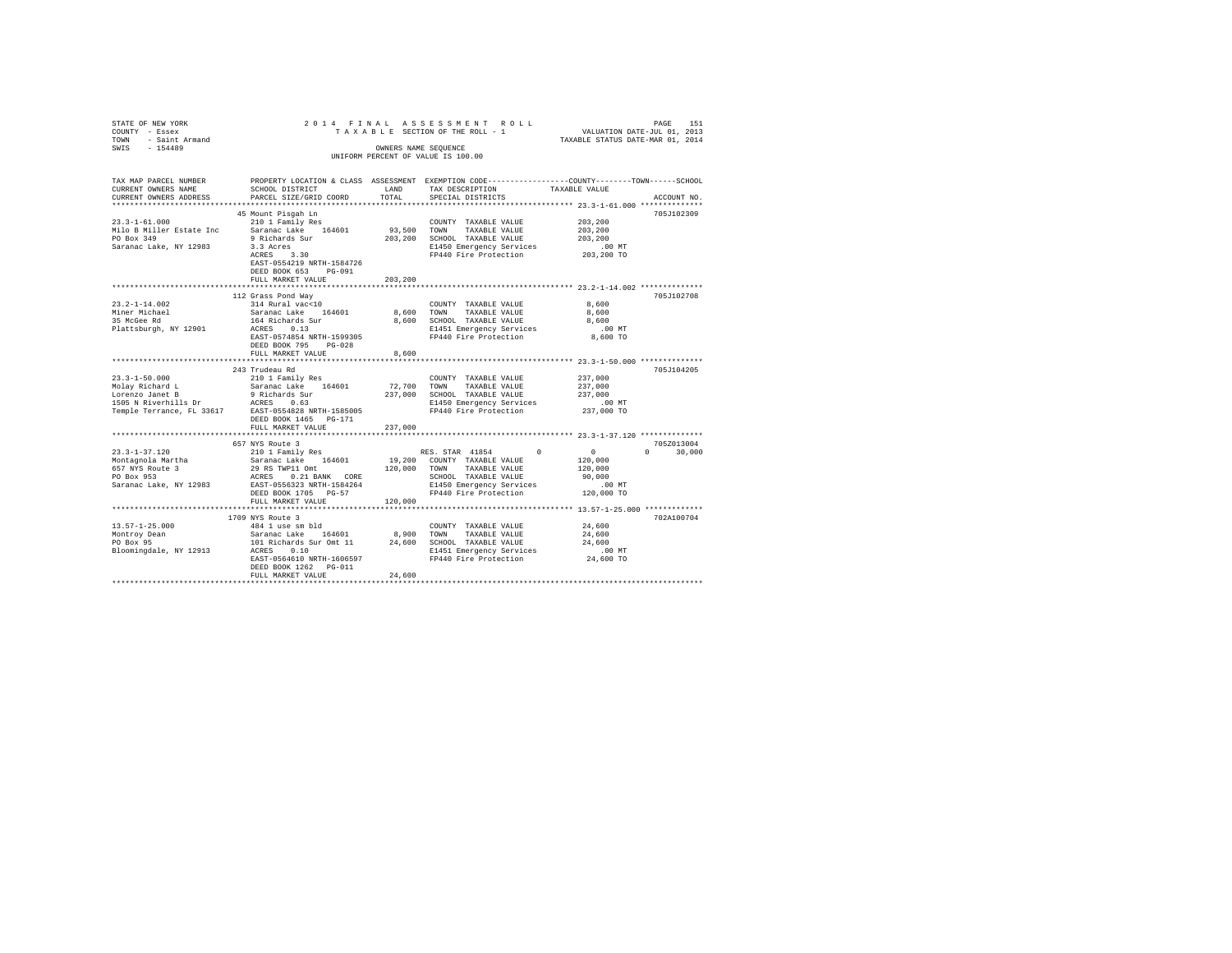| TAX MAP PARCEL NUMBER PROPERTY LOCATION & CLASS ASSESSMENT EXEMPTION CODE---------------COUNTY-------TOWN------SCHOOL<br>CURRENT OWNERS NAME SCHOOL DISTRICT LAND TAX DESCRIPTION TAXABLE VALUE<br>CURRENT OWNERS ADDRESS                                                                                                                                                                                    | SCHOOL DISTRICT                      LAND        TAX DESCRIPTION                  TAXABLE VALUE<br>PARCEL SIZE/GRID COORD | TOTAL   | SPECIAL DISTRICTS | ACCOUNT NO.                 |
|--------------------------------------------------------------------------------------------------------------------------------------------------------------------------------------------------------------------------------------------------------------------------------------------------------------------------------------------------------------------------------------------------------------|---------------------------------------------------------------------------------------------------------------------------|---------|-------------------|-----------------------------|
|                                                                                                                                                                                                                                                                                                                                                                                                              | 1711 NYS Route 3                                                                                                          |         |                   | 702A100705                  |
|                                                                                                                                                                                                                                                                                                                                                                                                              |                                                                                                                           |         |                   |                             |
|                                                                                                                                                                                                                                                                                                                                                                                                              |                                                                                                                           |         |                   |                             |
|                                                                                                                                                                                                                                                                                                                                                                                                              |                                                                                                                           |         |                   |                             |
|                                                                                                                                                                                                                                                                                                                                                                                                              |                                                                                                                           |         |                   |                             |
| $\texttt{13.57--1-26.100} \begin{tabular}{lcccc} \texttt{13.57--1-26.100} & \texttt{17.14 YS ROLE} & \texttt{COUNITY} & \texttt{TAKABLE VALUE} & \texttt{104,700} \\ & & & & & & & \\ \texttt{482 DE L row b1dg} & & & & & & \\ \texttt{MOLT} & & & & & & & \\ \texttt{36,500} & & & & & & & \\ \texttt{36,700} & & & & & & & \\ \texttt{37,700} & & & & & & & \\ \texttt{38,700} & & & & & & & \\ \texttt{$ | DEED BOOK 1262 PG-011                                                                                                     |         |                   |                             |
|                                                                                                                                                                                                                                                                                                                                                                                                              | FULL MARKET VALUE                                                                                                         | 104,700 |                   |                             |
|                                                                                                                                                                                                                                                                                                                                                                                                              |                                                                                                                           |         |                   |                             |
|                                                                                                                                                                                                                                                                                                                                                                                                              | 10 Prospect St                                                                                                            |         |                   | 702A180005                  |
|                                                                                                                                                                                                                                                                                                                                                                                                              |                                                                                                                           |         |                   |                             |
|                                                                                                                                                                                                                                                                                                                                                                                                              |                                                                                                                           |         |                   |                             |
|                                                                                                                                                                                                                                                                                                                                                                                                              |                                                                                                                           |         |                   |                             |
|                                                                                                                                                                                                                                                                                                                                                                                                              |                                                                                                                           |         |                   |                             |
|                                                                                                                                                                                                                                                                                                                                                                                                              |                                                                                                                           |         |                   |                             |
|                                                                                                                                                                                                                                                                                                                                                                                                              | FULL MARKET VALUE 67,800                                                                                                  |         |                   |                             |
|                                                                                                                                                                                                                                                                                                                                                                                                              |                                                                                                                           |         |                   |                             |
|                                                                                                                                                                                                                                                                                                                                                                                                              | 36 Roosevelt Ln                                                                                                           |         |                   | 702A101402                  |
|                                                                                                                                                                                                                                                                                                                                                                                                              |                                                                                                                           |         |                   | $0 \t 30,000$               |
|                                                                                                                                                                                                                                                                                                                                                                                                              |                                                                                                                           |         |                   |                             |
|                                                                                                                                                                                                                                                                                                                                                                                                              |                                                                                                                           |         |                   |                             |
|                                                                                                                                                                                                                                                                                                                                                                                                              |                                                                                                                           |         |                   |                             |
|                                                                                                                                                                                                                                                                                                                                                                                                              |                                                                                                                           |         |                   |                             |
|                                                                                                                                                                                                                                                                                                                                                                                                              |                                                                                                                           |         |                   |                             |
|                                                                                                                                                                                                                                                                                                                                                                                                              | FULL MARKET VALUE 151,700                                                                                                 |         |                   |                             |
|                                                                                                                                                                                                                                                                                                                                                                                                              | 304 Trudeau Rd                                                                                                            |         |                   | 705J104009                  |
|                                                                                                                                                                                                                                                                                                                                                                                                              |                                                                                                                           |         |                   | 0 64.200                    |
|                                                                                                                                                                                                                                                                                                                                                                                                              |                                                                                                                           |         |                   |                             |
|                                                                                                                                                                                                                                                                                                                                                                                                              |                                                                                                                           |         |                   |                             |
|                                                                                                                                                                                                                                                                                                                                                                                                              |                                                                                                                           |         |                   |                             |
|                                                                                                                                                                                                                                                                                                                                                                                                              |                                                                                                                           |         |                   |                             |
|                                                                                                                                                                                                                                                                                                                                                                                                              |                                                                                                                           |         |                   |                             |
|                                                                                                                                                                                                                                                                                                                                                                                                              |                                                                                                                           |         |                   |                             |
|                                                                                                                                                                                                                                                                                                                                                                                                              |                                                                                                                           |         |                   |                             |
|                                                                                                                                                                                                                                                                                                                                                                                                              |                                                                                                                           |         |                   |                             |
|                                                                                                                                                                                                                                                                                                                                                                                                              |                                                                                                                           |         |                   |                             |
|                                                                                                                                                                                                                                                                                                                                                                                                              |                                                                                                                           |         |                   |                             |
|                                                                                                                                                                                                                                                                                                                                                                                                              | 2 Oregon Plains Rd                                                                                                        |         |                   | 702A101005<br>$0 \t 30.000$ |
|                                                                                                                                                                                                                                                                                                                                                                                                              |                                                                                                                           |         |                   |                             |
|                                                                                                                                                                                                                                                                                                                                                                                                              |                                                                                                                           |         |                   |                             |
|                                                                                                                                                                                                                                                                                                                                                                                                              |                                                                                                                           |         |                   |                             |
|                                                                                                                                                                                                                                                                                                                                                                                                              |                                                                                                                           |         |                   |                             |
|                                                                                                                                                                                                                                                                                                                                                                                                              |                                                                                                                           |         |                   |                             |
|                                                                                                                                                                                                                                                                                                                                                                                                              | FULL MARKET VALUE 169.300                                                                                                 |         |                   |                             |
|                                                                                                                                                                                                                                                                                                                                                                                                              |                                                                                                                           |         |                   |                             |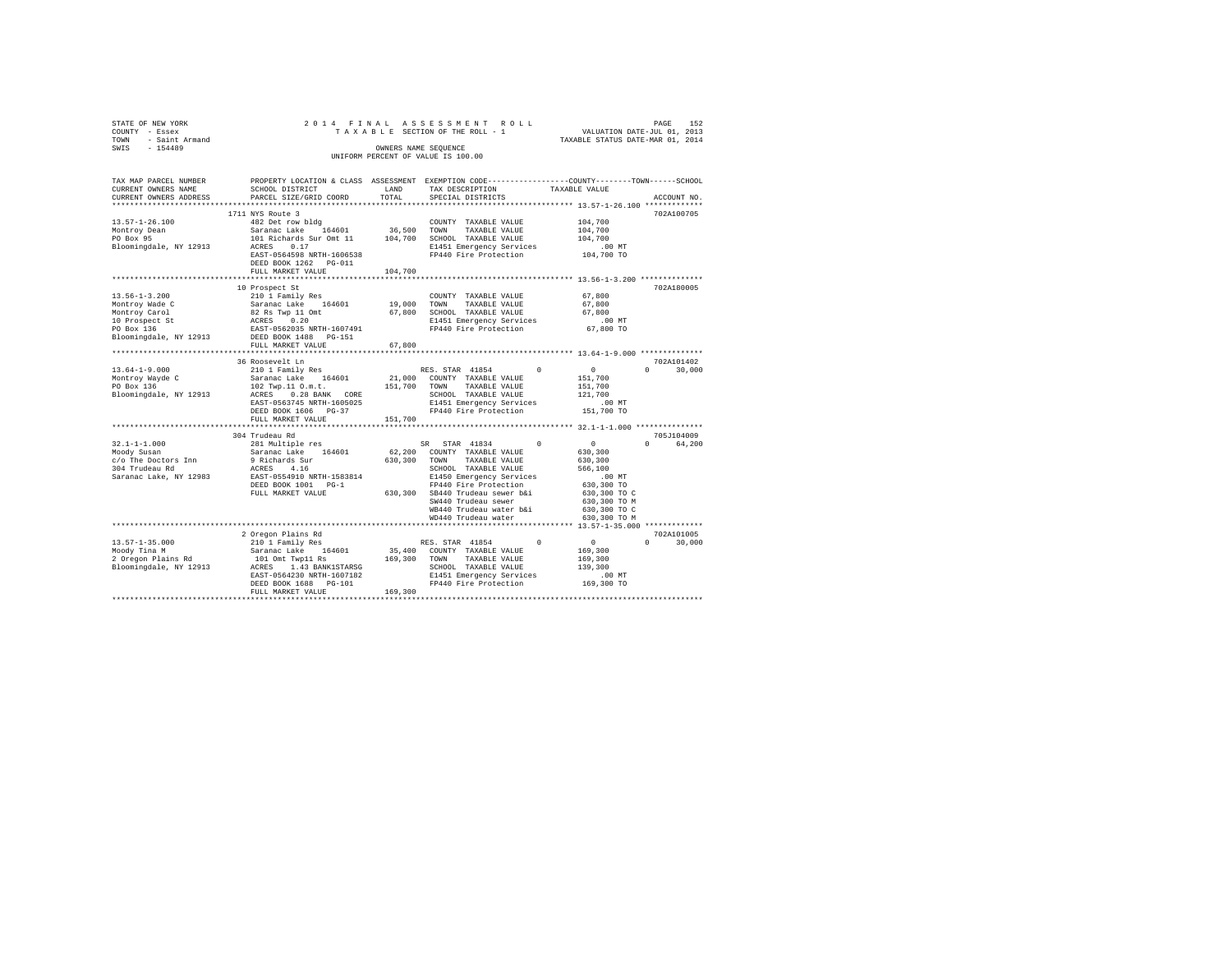| STATE OF NEW YORK<br>COUNTY - Essex<br>TOWN - Saint Armand<br>SWIS - 154489                                                                                                                                                                                                                                                                                                                                                                   |                                                             |         | 2014 FINAL ASSESSMENT ROLL<br>OWNERS NAME SEOUENCE |                            | 153<br>PAGE        |
|-----------------------------------------------------------------------------------------------------------------------------------------------------------------------------------------------------------------------------------------------------------------------------------------------------------------------------------------------------------------------------------------------------------------------------------------------|-------------------------------------------------------------|---------|----------------------------------------------------|----------------------------|--------------------|
|                                                                                                                                                                                                                                                                                                                                                                                                                                               |                                                             |         | UNIFORM PERCENT OF VALUE IS 100.00                 |                            |                    |
|                                                                                                                                                                                                                                                                                                                                                                                                                                               |                                                             |         |                                                    |                            |                    |
| TAX MAP PARCEL NUMBER PROPERTY LOCATION & CLASS ASSESSMENT EXEMPTION CODE---------------COUNTY-------TOWN------SCHOOL                                                                                                                                                                                                                                                                                                                         |                                                             |         |                                                    |                            |                    |
| CURRENT OWNERS NAME                                                                                                                                                                                                                                                                                                                                                                                                                           | SCHOOL DISTRICT LAND                                        |         | TAX DESCRIPTION                                    | TAXABLE VALUE              |                    |
| CURRENT OWNERS ADDRESS                                                                                                                                                                                                                                                                                                                                                                                                                        | PARCEL SIZE/GRID COORD                                      | TOTAL   | SPECIAL DISTRICTS                                  |                            | ACCOUNT NO.        |
|                                                                                                                                                                                                                                                                                                                                                                                                                                               | 333 River Rd                                                |         |                                                    |                            | 705J104206         |
| $13.4 - 1 - 62.000$                                                                                                                                                                                                                                                                                                                                                                                                                           | 210 1 Family Res                                            |         | COUNTY TAXABLE VALUE                               | 244,900                    |                    |
|                                                                                                                                                                                                                                                                                                                                                                                                                                               | Saranac Lake 164601                                         |         | 36,000 TOWN TAXABLE VALUE                          | 244,900                    |                    |
| Moore William T III<br>PO Box 245                                                                                                                                                                                                                                                                                                                                                                                                             | 143 Richards Sur                                            |         | 244,900 SCHOOL TAXABLE VALUE                       | 244,900                    |                    |
| Ormond Beach, FL 32175                                                                                                                                                                                                                                                                                                                                                                                                                        | ACRES 2.00                                                  |         | E1451 Emergency Services                           | $.00$ MT                   |                    |
|                                                                                                                                                                                                                                                                                                                                                                                                                                               | EAST-0571597 NRTH-1603104 FP440 Fire Protection 244,900 TO  |         |                                                    |                            |                    |
|                                                                                                                                                                                                                                                                                                                                                                                                                                               | DEED BOOK 1616 PG-265                                       |         |                                                    |                            |                    |
|                                                                                                                                                                                                                                                                                                                                                                                                                                               | FULL MARKET VALUE                                           | 244,900 |                                                    |                            |                    |
|                                                                                                                                                                                                                                                                                                                                                                                                                                               |                                                             |         |                                                    |                            | 702A101509         |
|                                                                                                                                                                                                                                                                                                                                                                                                                                               |                                                             |         | VET COM CT 41131 0                                 | 25,000                     | 25,000<br>$\Omega$ |
|                                                                                                                                                                                                                                                                                                                                                                                                                                               |                                                             |         | 29,100 SR STAR 41834 0                             | $\sim$ 0                   | $\sim$ 0<br>64,200 |
|                                                                                                                                                                                                                                                                                                                                                                                                                                               | 101 Rs Twp 11 Omt $131,600$ COUNTY TAXABLE VALUE $106,600$  |         |                                                    |                            |                    |
|                                                                                                                                                                                                                                                                                                                                                                                                                                               |                                                             |         |                                                    |                            |                    |
| $\texttt{C/O} \texttt{Harold} \texttt{& Margaret Morford} \begin{tabular}{lcccc} 1717/162 \texttt{Life} \texttt{Use} \texttt{to} & & & & \texttt{TOMN} & \texttt{TAXABLE} \texttt{VALUE} & & & 106,600 \\ 15 \texttt{Vine St} & & & & \texttt{Harrgaret} \texttt{B} \texttt{Mor} & & & \texttt{SCHOD} \texttt{TAXABLE} \texttt{VALUE} & & & 67,400 \\ 15 \texttt{Icomingdale}, & & & \texttt{NT} \texttt{12913} & & & \texttt{ACRES} & \text$ |                                                             |         |                                                    |                            |                    |
|                                                                                                                                                                                                                                                                                                                                                                                                                                               |                                                             |         |                                                    |                            |                    |
|                                                                                                                                                                                                                                                                                                                                                                                                                                               | EAST-0563521 NRTH-1606876 FP440 Fire Protection             |         |                                                    | 131,600 TO                 |                    |
|                                                                                                                                                                                                                                                                                                                                                                                                                                               |                                                             |         |                                                    |                            |                    |
|                                                                                                                                                                                                                                                                                                                                                                                                                                               | FULL MARKET VALUE                                           | 131,600 |                                                    |                            |                    |
|                                                                                                                                                                                                                                                                                                                                                                                                                                               | 13 Meadow Rd                                                |         |                                                    |                            | 705J187009         |
| $23.3 - 2 - 9.000$                                                                                                                                                                                                                                                                                                                                                                                                                            | 210 1 Family Res                                            |         | COUNTY TAXABLE VALUE                               | 331,300                    |                    |
| Morgan Edward S                                                                                                                                                                                                                                                                                                                                                                                                                               | Saranac Lake 164601 54,100 TOWN TAXABLE VALUE               |         |                                                    | 331,300                    |                    |
| Morgan Ann M                                                                                                                                                                                                                                                                                                                                                                                                                                  |                                                             |         | 331,300 SCHOOL TAXABLE VALUE                       | 331,300                    |                    |
| 13 Meadow Rd                                                                                                                                                                                                                                                                                                                                                                                                                                  | 9 Rs Twp 22 Omt<br>16 Glenn Ridge<br>ACRES 0.83 BANK NBTOFN |         | E1450 Emergency Services                           | .00MT                      |                    |
| Saranac Lake, NY 12983                                                                                                                                                                                                                                                                                                                                                                                                                        |                                                             |         | FP440 Fire Protection                              | 331,300 TO                 |                    |
|                                                                                                                                                                                                                                                                                                                                                                                                                                               | EAST-0553516 NRTH-1585241                                   |         |                                                    |                            |                    |
|                                                                                                                                                                                                                                                                                                                                                                                                                                               | DEED BOOK 1342 PG-227<br>FULL MARKET VALUE                  | 331,300 |                                                    |                            |                    |
|                                                                                                                                                                                                                                                                                                                                                                                                                                               |                                                             |         |                                                    |                            |                    |
|                                                                                                                                                                                                                                                                                                                                                                                                                                               | 2117 Gillespie Dr                                           |         |                                                    |                            | 705J103707         |
|                                                                                                                                                                                                                                                                                                                                                                                                                                               |                                                             |         | SR STAR 41834<br>36,100 COUNTY TAXABLE VALUE       | $\overline{0}$<br>$\Omega$ | 0 61,700           |
|                                                                                                                                                                                                                                                                                                                                                                                                                                               |                                                             |         |                                                    | 61,700                     |                    |
| $[15. -1-22. 000$ $[20. 12. 000]$ $[20. 16. 000]$ $[20. 16. 000]$<br>1927 Saranac Ave 367 Richards Sur<br>1927 Saranac Ave 367 Richards Sur<br>1750/138 Life Use                                                                                                                                                                                                                                                                              |                                                             |         |                                                    |                            |                    |
|                                                                                                                                                                                                                                                                                                                                                                                                                                               |                                                             |         |                                                    |                            |                    |
|                                                                                                                                                                                                                                                                                                                                                                                                                                               |                                                             |         |                                                    |                            |                    |
|                                                                                                                                                                                                                                                                                                                                                                                                                                               | EAST-0604010 NRTH-1612960                                   |         |                                                    |                            |                    |
|                                                                                                                                                                                                                                                                                                                                                                                                                                               | DEED BOOK 1759 PG-138                                       |         |                                                    |                            |                    |
|                                                                                                                                                                                                                                                                                                                                                                                                                                               | FULL MARKET VALUE                                           | 61,700  |                                                    |                            |                    |
|                                                                                                                                                                                                                                                                                                                                                                                                                                               |                                                             |         |                                                    |                            |                    |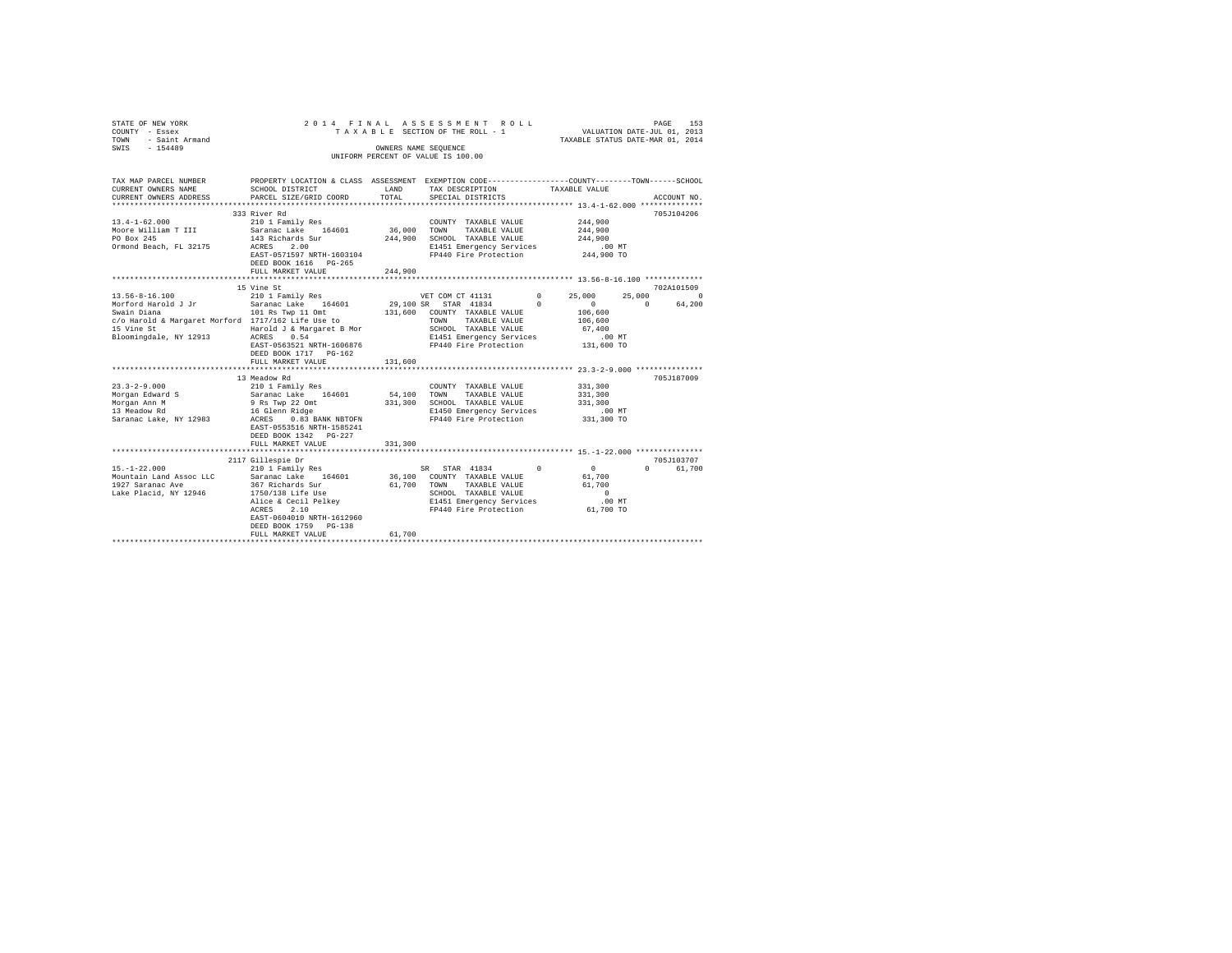| STATE OF NEW YORK   |  | 2014 FINAL ASSESSMENT ROLL         |                                  | PAGE                        | 154 |
|---------------------|--|------------------------------------|----------------------------------|-----------------------------|-----|
| COUNTY - Essex      |  | TAXABLE SECTION OF THE ROLL - 1    |                                  | VALUATION DATE-JUL 01, 2013 |     |
| TOWN - Saint Armand |  |                                    | TAXABLE STATUS DATE-MAR 01, 2014 |                             |     |
| SWIS<br>$-154489$   |  | OWNERS NAME SEOUENCE               |                                  |                             |     |
|                     |  | UNIFORM PERCENT OF VALUE IS 100.00 |                                  |                             |     |
|                     |  |                                    |                                  |                             |     |

| TAX MAP PARCEL NUMBER               |                                                                                                                                                                                              |              | PROPERTY LOCATION & CLASS ASSESSMENT EXEMPTION CODE---------------COUNTY-------TOWN-----SCHOOL |                 |                                 |
|-------------------------------------|----------------------------------------------------------------------------------------------------------------------------------------------------------------------------------------------|--------------|------------------------------------------------------------------------------------------------|-----------------|---------------------------------|
| CURRENT OWNERS NAME                 | SCHOOL DISTRICT                                                                                                                                                                              | LAND         | TAX DESCRIPTION                                                                                | TAXABLE VALUE   |                                 |
| CURRENT OWNERS ADDRESS              | PARCEL SIZE/GRID COORD                                                                                                                                                                       | TOTAL        | SPECIAL DISTRICTS                                                                              |                 | ACCOUNT NO.                     |
|                                     |                                                                                                                                                                                              |              |                                                                                                |                 |                                 |
|                                     | 1511 NYS Route 3                                                                                                                                                                             |              |                                                                                                |                 | 705J103210                      |
| $13.4 - 1 - 13.000$                 | 210 1 Family Res                                                                                                                                                                             |              | RES. STAR 41854 0                                                                              | $\sim$ 0        | $\Omega$<br>30,000              |
| Moz Rafael A                        | 210 1 Family Res<br>Saranac Lake 164601                                                                                                                                                      |              | 35,200 COUNTY TAXABLE VALUE                                                                    | 85,000          |                                 |
| 1511 State Route 3 103 Richards Sur |                                                                                                                                                                                              | 85,000 TOWN  | TAXABLE VALUE                                                                                  | 85,000          |                                 |
| Saranac Lake, NY 12983              | ACRES 1.20 BANK WFARGO                                                                                                                                                                       |              | SCHOOL TAXABLE VALUE                                                                           | 55,000          |                                 |
|                                     | EAST-0565897 NRTH-1602298                                                                                                                                                                    |              | E1451 Emergency Services                                                                       | $.00$ MT        |                                 |
|                                     | DEED BOOK 1615 PG-94                                                                                                                                                                         |              | FP440 Fire Protection                                                                          | 85,000 TO       |                                 |
|                                     | FULL MARKET VALUE                                                                                                                                                                            | 85,000       |                                                                                                |                 |                                 |
|                                     |                                                                                                                                                                                              |              |                                                                                                |                 |                                 |
|                                     | Roosevelt Ln                                                                                                                                                                                 |              |                                                                                                |                 | 702A100904                      |
| $13.64 - 1 - 4.100$                 |                                                                                                                                                                                              |              | COUNTY TAXABLE VALUE                                                                           | 27,100          |                                 |
| Muessiq Paul H                      | 311 Res vac land<br>Saranac Lake 164601                                                                                                                                                      | 27,100 TOWN  | TAXABLE VALUE                                                                                  | 27,100          |                                 |
| 20 Campfire Rd                      |                                                                                                                                                                                              |              | 27,100 SCHOOL TAXABLE VALUE                                                                    | 27,100          |                                 |
| Wallkill, NY 12589                  | 82 Twp 11 Omt<br>ACRES 3.58                                                                                                                                                                  |              | E1451 Emergency Services                                                                       | $.00$ MT        |                                 |
|                                     | EAST-0563164 NRTH-1604503                                                                                                                                                                    |              | FP440 Fire Protection 27,100 TO                                                                |                 |                                 |
|                                     | DEED BOOK 1696 PG-51                                                                                                                                                                         |              |                                                                                                |                 |                                 |
|                                     |                                                                                                                                                                                              |              |                                                                                                |                 |                                 |
|                                     | FULL MARKET VALUE                                                                                                                                                                            | 27,100       |                                                                                                |                 |                                 |
|                                     |                                                                                                                                                                                              |              |                                                                                                |                 | 705J103312                      |
|                                     | 2217 Gillespie Dr                                                                                                                                                                            |              | $^{\circ}$                                                                                     | $\sim$ 0 $\sim$ | $\Omega$                        |
| $15. - 1 - 26.000$                  | 240 Rural res                                                                                                                                                                                |              | RES. STAR 41854                                                                                |                 | 30,000                          |
|                                     |                                                                                                                                                                                              |              | 61,500 COUNTY TAXABLE VALUE                                                                    | 192,200         |                                 |
|                                     | 15.-1-26.000 240 Rural res<br>Muller Stephen A Saranac Lake 164601<br>Smith Pamela R 373 Richards Sur<br>2217 Gillispie Dr ACRES 50.98                                                       | 192,200 TOWN | TAXABLE VALUE                                                                                  | 192,200         |                                 |
|                                     |                                                                                                                                                                                              |              | SCHOOL TAXABLE VALUE                                                                           | 162,200         |                                 |
|                                     | Bloomingdale, NY 12913 EAST-0606093 NRTH-1613471                                                                                                                                             |              | E1451 Emergency Services                                                                       | $.00$ MT        |                                 |
|                                     | DEED BOOK 1389 PG-103                                                                                                                                                                        |              | FP440 Fire Protection                                                                          | 192,200 TO      |                                 |
|                                     | FULL MARKET VALUE                                                                                                                                                                            | 192,200      |                                                                                                |                 |                                 |
|                                     |                                                                                                                                                                                              |              |                                                                                                |                 |                                 |
|                                     | Main St                                                                                                                                                                                      |              |                                                                                                |                 | 705Z011005                      |
|                                     |                                                                                                                                                                                              |              | COUNTY TAXABLE VALUE                                                                           | 4,600           |                                 |
|                                     |                                                                                                                                                                                              | 4,600        | TOWN<br>TAXABLE VALUE                                                                          | 4,600           |                                 |
|                                     |                                                                                                                                                                                              |              | 4,600 SCHOOL TAXABLE VALUE                                                                     | 4,600           |                                 |
|                                     | 13.56-8-7.200 311 Res vac land<br>Muncil Benny J 311 Res vac 164601<br>Muncil Kristi 101 Omt Twp II Rs<br>PO Box 55 2012 1021 2023 50.14<br>Bloomingdale, NY 12913 EAST-0563767 NRTH-1606435 |              | E1451 Emergency Services                                                                       | $.00$ MT        |                                 |
|                                     |                                                                                                                                                                                              |              | FP440 Fire Protection                                                                          | 4,600 TO        |                                 |
|                                     | DEED BOOK 1646    PG-226                                                                                                                                                                     |              |                                                                                                |                 |                                 |
|                                     | FULL MARKET VALUE                                                                                                                                                                            | 4,600        |                                                                                                |                 |                                 |
|                                     |                                                                                                                                                                                              |              |                                                                                                |                 |                                 |
|                                     | 18 Main St                                                                                                                                                                                   |              |                                                                                                |                 | 705J195003                      |
|                                     |                                                                                                                                                                                              |              | $\Omega$                                                                                       | $\sim$ 0        | 30,000<br>$\Omega$ and $\Omega$ |
|                                     |                                                                                                                                                                                              |              |                                                                                                | 115,200         |                                 |
|                                     |                                                                                                                                                                                              |              | TAXABLE VALUE                                                                                  | 115,200         |                                 |
|                                     |                                                                                                                                                                                              |              | SCHOOL TAXABLE VALUE                                                                           | 85,200          |                                 |
|                                     |                                                                                                                                                                                              |              | E1451 Emergency Services                                                                       | $.00$ MT        |                                 |
|                                     |                                                                                                                                                                                              |              | FP440 Fire Protection 115,200 TO                                                               |                 |                                 |
|                                     | FULL MARKET VALUE                                                                                                                                                                            | 115,200      |                                                                                                |                 |                                 |
|                                     |                                                                                                                                                                                              |              |                                                                                                |                 |                                 |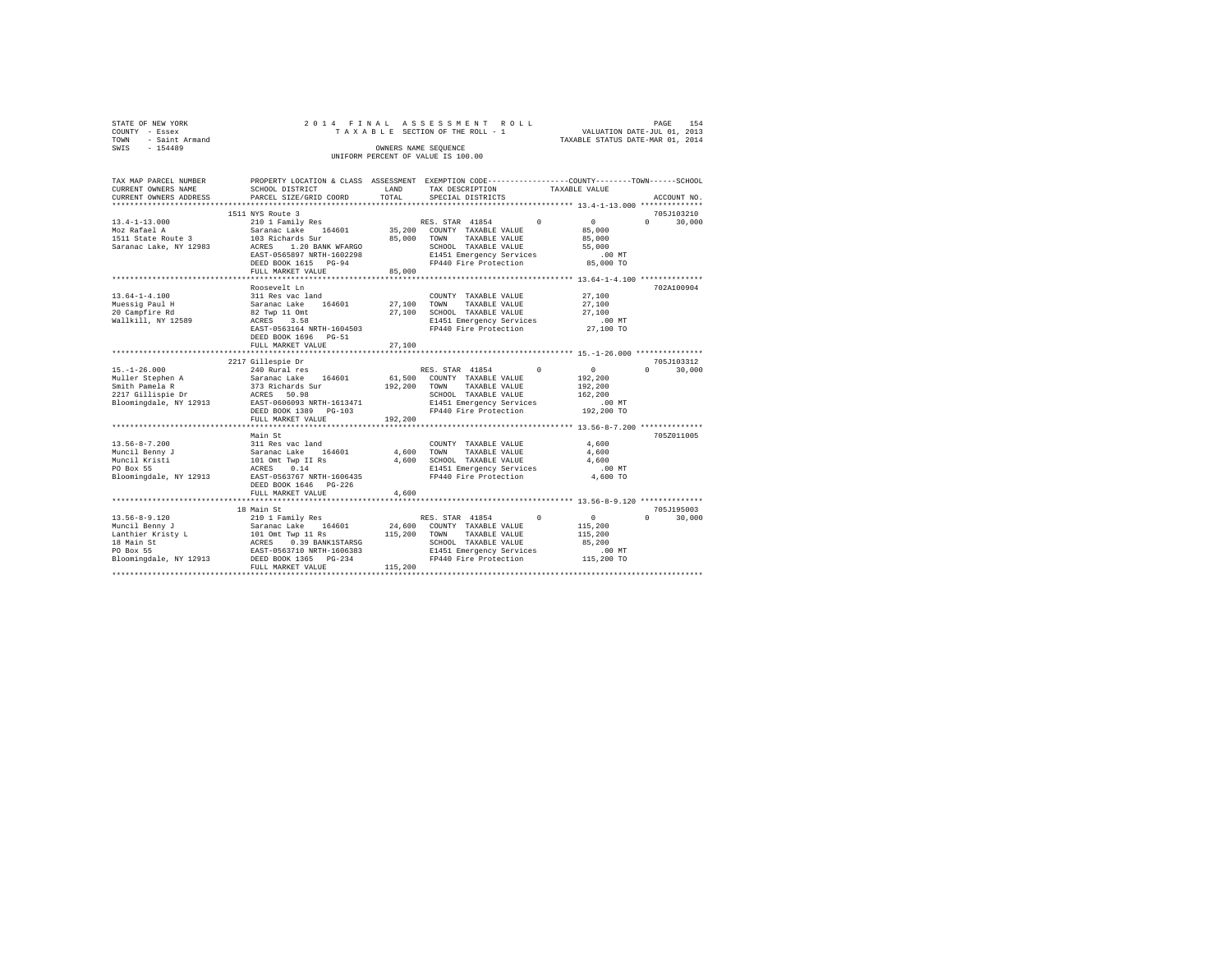| STATE OF NEW YORK   |  |  | 2014 FINAL ASSESSMENT ROLL         |  |                                  | PAGE | 155 |
|---------------------|--|--|------------------------------------|--|----------------------------------|------|-----|
| COUNTY - Essex      |  |  | TAXABLE SECTION OF THE ROLL - 1    |  | VALUATION DATE-JUL 01, 2013      |      |     |
| TOWN - Saint Armand |  |  |                                    |  | TAXABLE STATUS DATE-MAR 01, 2014 |      |     |
| SWIS<br>$-154489$   |  |  | OWNERS NAME SEOUENCE               |  |                                  |      |     |
|                     |  |  | UNIFORM PERCENT OF VALUE IS 100.00 |  |                                  |      |     |

| TAX MAP PARCEL NUMBER         | PROPERTY LOCATION & CLASS ASSESSMENT EXEMPTION CODE----------------COUNTY-------TOWN-----SCHOOL |                  |                                         |            |                                                      |                        |
|-------------------------------|-------------------------------------------------------------------------------------------------|------------------|-----------------------------------------|------------|------------------------------------------------------|------------------------|
| CURRENT OWNERS NAME           | SCHOOL DISTRICT                                                                                 | LAND             | TAX DESCRIPTION                         |            | TAXABLE VALUE                                        |                        |
| CURRENT OWNERS ADDRESS        | PARCEL SIZE/GRID COORD                                                                          | TOTAL            | SPECIAL DISTRICTS                       |            |                                                      | ACCOUNT NO.            |
|                               |                                                                                                 |                  |                                         |            |                                                      |                        |
|                               | 66 Prospect St                                                                                  |                  |                                         |            |                                                      | 705Z005011             |
| $13.56 - 10 - 1.000$          | 210 1 Family Res                                                                                |                  | RES. STAR 41854                         | $\Omega$   | $\overline{0}$                                       | $\Omega$<br>30,000     |
| Munn Bryan                    | Saranac Lake 164601                                                                             | 52,500           | COUNTY TAXABLE VALUE                    |            | 290,300                                              |                        |
| Munn Kara E                   | 82 OMT TWP11 RS                                                                                 | 290,300          | TAXABLE VALUE<br>TOWN                   |            | 290,300                                              |                        |
| 66 Prospect St                | ACRES 1.00                                                                                      |                  | SCHOOL TAXABLE VALUE                    |            | 260,300                                              |                        |
| Bloomingdale, NY 12913        | EAST-0561479 NRTH-1606281                                                                       |                  | E1451 Emergency Services                |            | $.00$ MT                                             |                        |
|                               | DEED BOOK 1411 PG-290                                                                           |                  | FP440 Fire Protection                   |            | 290,300 TO                                           |                        |
|                               | FULL MARKET VALUE                                                                               | 290,300          |                                         |            |                                                      |                        |
|                               |                                                                                                 |                  |                                         |            |                                                      |                        |
|                               | 62 Prospect St                                                                                  |                  |                                         |            |                                                      | 702A103310             |
| $13.56 - 10 - 2.000$          | 210 1 Family Res                                                                                |                  | RES. STAR 41854                         |            | $\circ$                                              | 30,000<br>$\Omega$     |
| Munn Garwood A                | 164601<br>Saranac Lake                                                                          | 35,000           | COUNTY TAXABLE VALUE                    |            | 224,600                                              |                        |
| Munn Ann M                    | Lot 82 Richards Sur                                                                             | 224,600          | TOWN<br>TAXABLE VALUE                   |            | 224,600                                              |                        |
| 62 Prospect St                | ACRES<br>1.00                                                                                   |                  | SCHOOL TAXABLE VALUE                    |            | 194,600                                              |                        |
| Bloomingdale, NY 12913        | EAST-0561684 NRTH-1606253                                                                       |                  | E1451 Emergency Services                |            | $.00$ MT                                             |                        |
|                               | DEED BOOK 578<br>$PG-191$                                                                       |                  | FP440 Fire Protection                   |            | 224,600 TO                                           |                        |
|                               | FULL MARKET VALUE                                                                               | 224,600          |                                         |            |                                                      |                        |
|                               |                                                                                                 |                  |                                         |            |                                                      |                        |
|                               | 55 Prospect St                                                                                  |                  |                                         | $\Omega$   | $\Omega$                                             | 702A100608             |
| $13.56 - 3 - 26.000$          | 210 1 Family Res<br>Saranac Lake 164601                                                         |                  | RES. STAR 41854<br>COUNTY TAXABLE VALUE |            |                                                      | 30,000<br>$\mathbf{r}$ |
| Munn Taylor<br>55 Prospect St | 82 Rs Twp 11 Omt                                                                                | 28,700<br>78,800 | TOWN<br>TAXABLE VALUE                   |            | 78,800<br>78,800                                     |                        |
|                               | 180 X 125                                                                                       |                  | SCHOOL TAXABLE VALUE                    |            | 48,800                                               |                        |
| Bloomingdale, NY 12913        | ACRES<br>0.52 BANK1STARSG                                                                       |                  | E1451 Emergency Services                |            | .00 MT                                               |                        |
|                               | EAST-0561938 NRTH-1606433                                                                       |                  | FP440 Fire Protection                   |            | 78,800 TO                                            |                        |
|                               |                                                                                                 |                  |                                         |            |                                                      |                        |
|                               | DEED BOOK 1704 PG-327<br>FULL MARKET VALUE                                                      | 78,800           |                                         |            |                                                      |                        |
|                               |                                                                                                 | **********       |                                         |            | *********************** 23.3-1-66.000 ************** |                        |
|                               | 69 Mount Pisgah Ln                                                                              |                  |                                         |            |                                                      | 705J103115             |
| $23.3 - 1 - 66.000$           | 210 1 Family Res                                                                                |                  | VET COM CT 41131                        | $^{\circ}$ | 25,000<br>25,000                                     | $\Omega$               |
| Murphy Leduc Irrevocable      | Saranac Lake 164601                                                                             |                  | 91,800 SR STAR 41834                    | $\Omega$   | $\circ$                                              | 64,200<br>$\Omega$     |
| c/o Raymond Martin Trustee    | 9 Richards Sur                                                                                  | 292,100          | COUNTY TAXABLE VALUE                    |            | 267,100                                              |                        |
| 69 Mt Pisgah Ln               | ACRES<br>2.00                                                                                   |                  | TAXABLE VALUE<br>TOWN                   |            | 267,100                                              |                        |
| Saranac Lake, NY 12983        | EAST-0554306 NRTH-1584191                                                                       |                  | SCHOOL TAXABLE VALUE                    |            | 227,900                                              |                        |
|                               | DEED BOOK 1314 PG-187                                                                           |                  | E1450 Emergency Services                |            | $.00$ MT                                             |                        |
|                               | FULL MARKET VALUE                                                                               |                  | 292,100 FP440 Fire Protection           |            | 292,100 TO                                           |                        |
|                               |                                                                                                 |                  |                                         |            |                                                      |                        |
|                               | 4 Curtis Way                                                                                    |                  |                                         |            |                                                      | 705J102306             |
| $13.4 - 1 - 33.100$           | 210 1 Family Res                                                                                |                  | COUNTY TAXABLE VALUE                    |            | 92,000                                               |                        |
| Murphy Mark E III             |                                                                                                 | 37,500           | TOWN<br>TAXABLE VALUE                   |            | 92,000                                               |                        |
| Murphy Annie N                | Saranac Lake 164601<br>122 Richards Sur                                                         | 92,000           | SCHOOL TAXABLE VALUE                    |            | 92,000                                               |                        |
| 212 County Rte 55             |                                                                                                 |                  | E1451 Emergency Services                |            | .00 MT                                               |                        |
| Saranac Lake, NY 12983        | ACRES 6.89<br>EAST-0567809 NRTH-1604212                                                         |                  | FP440 Fire Protection                   |            | 92,000 TO                                            |                        |
|                               | DEED BOOK 1144 PG-49                                                                            |                  |                                         |            |                                                      |                        |
|                               | FULL MARKET VALUE                                                                               | 92,000           |                                         |            |                                                      |                        |
|                               |                                                                                                 |                  |                                         |            |                                                      |                        |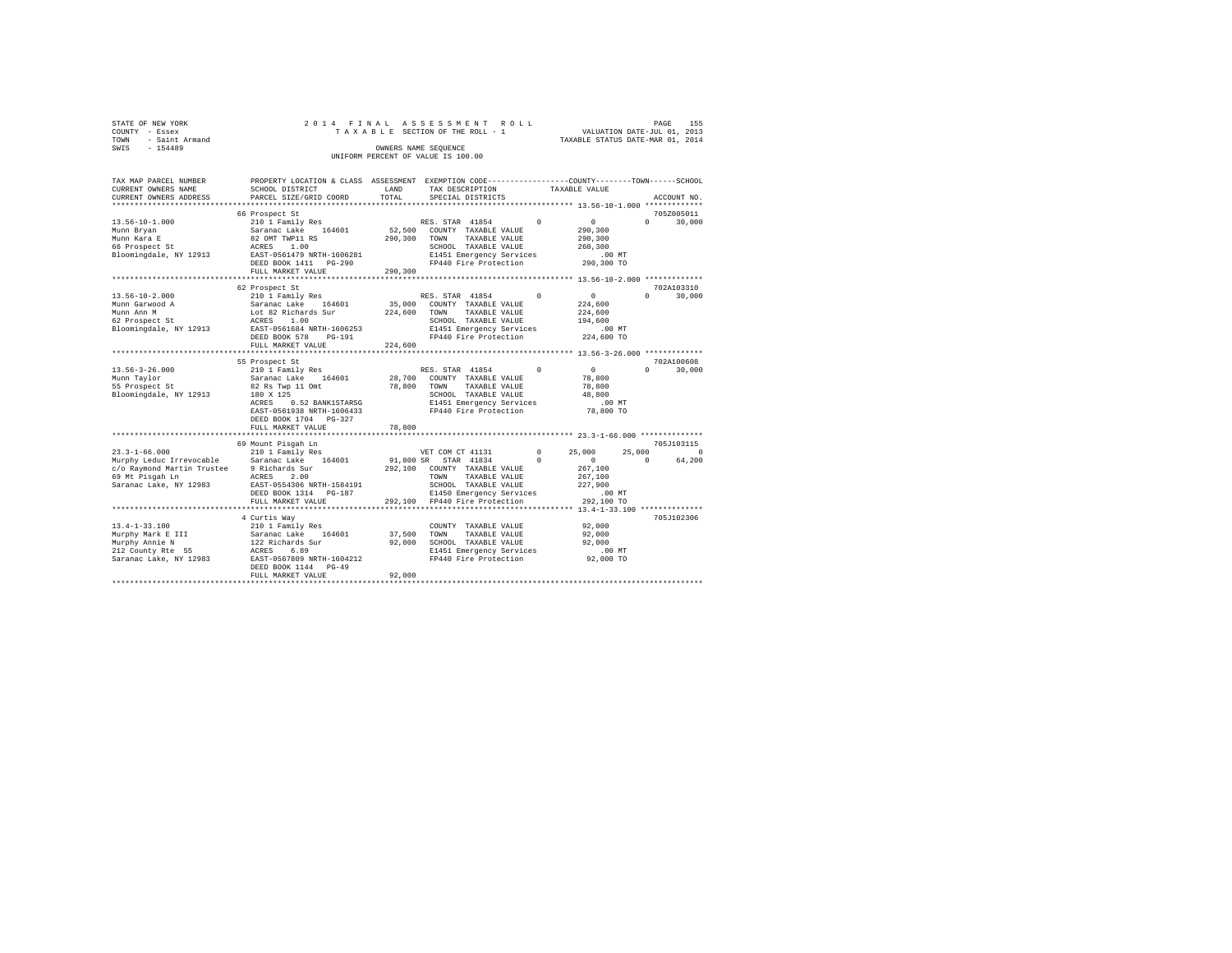| STATE OF NEW YORK<br>COUNTY - Essex<br>TOWN - Saint Armand                                                                                                                                         |                                                     |        | 2014 FINAL ASSESSMENT ROLL<br>TAXABLE SECTION OF THE ROLL - 1                                                                           | VALUATION DATE-JUL 01, 2013<br>TAXABLE STATUS DATE-MAR 01, 2014 | PAGE<br>156 |
|----------------------------------------------------------------------------------------------------------------------------------------------------------------------------------------------------|-----------------------------------------------------|--------|-----------------------------------------------------------------------------------------------------------------------------------------|-----------------------------------------------------------------|-------------|
| SWIS - 154489                                                                                                                                                                                      |                                                     |        | OWNERS NAME SEOUENCE<br>UNIFORM PERCENT OF VALUE IS 100.00                                                                              |                                                                 |             |
| TAX MAP PARCEL NUMBER<br>CURRENT OWNERS NAME<br>CURRENT OWNERS ADDRESS                                                                                                                             | SCHOOL DISTRICT LAND<br>PARCEL SIZE/GRID COORD      | TOTAL  | PROPERTY LOCATION & CLASS ASSESSMENT EXEMPTION CODE---------------COUNTY-------TOWN------SCHOOL<br>TAX DESCRIPTION<br>SPECIAL DISTRICTS | TAXABLE VALUE                                                   | ACCOUNT NO. |
|                                                                                                                                                                                                    | River Rd                                            |        |                                                                                                                                         |                                                                 | 705J104408  |
| $13.4 - 1 - 38.000$                                                                                                                                                                                | 314 Rural vac<10                                    |        | COUNTY TAXABLE VALUE                                                                                                                    | 6,600                                                           |             |
| Murphy Michael                                                                                                                                                                                     | Saranac Lake 164601                                 |        | 6,600 TOWN TAXABLE VALUE                                                                                                                | 6,600                                                           |             |
| 15 Walling Ave                                                                                                                                                                                     |                                                     |        | 6,600 SCHOOL TAXABLE VALUE                                                                                                              | 6,600                                                           |             |
| Oneonta, NY 13820                                                                                                                                                                                  | 122 Richards Sur<br>ACRES 0.20                      |        | E1451 Emergency Services                                                                                                                | $.00$ MT                                                        |             |
|                                                                                                                                                                                                    | EAST-0566139 NRTH-1605018                           |        | FP440 Fire Protection                                                                                                                   | 6,600 TO                                                        |             |
|                                                                                                                                                                                                    | DEED BOOK 1593 PG-49                                |        |                                                                                                                                         |                                                                 |             |
|                                                                                                                                                                                                    | FULL MARKET VALUE                                   | 6,600  |                                                                                                                                         |                                                                 |             |
|                                                                                                                                                                                                    |                                                     |        |                                                                                                                                         |                                                                 |             |
| $15. - 1 - 21.000$                                                                                                                                                                                 | 2103 Gillespie Dr<br>210 1 Family Res               |        | COUNTY TAXABLE VALUE                                                                                                                    | 92,500                                                          | 705J103710  |
| Murphy Timothy L                                                                                                                                                                                   | Saranac Lake 164601                                 |        | 41,500 TOWN TAXABLE VALUE                                                                                                               | 92,500                                                          |             |
|                                                                                                                                                                                                    | 367 Richards Sur                                    |        | 92,500 SCHOOL TAXABLE VALUE                                                                                                             | 92.500                                                          |             |
|                                                                                                                                                                                                    |                                                     |        | E1451 Emergency Services                                                                                                                | $.00$ MT                                                        |             |
| Murphy Ellen C<br>28 Hillside Dr<br>Oneonta, NY 13820                                                                                                                                              | ACRES 9.50 BANKADKBANK<br>EAST-0603792 NRTH-1613173 |        | FP440 Fire Protection                                                                                                                   | 92,500 TO                                                       |             |
|                                                                                                                                                                                                    | DEED BOOK 1542    PG-137                            |        |                                                                                                                                         |                                                                 |             |
|                                                                                                                                                                                                    | FULL MARKET VALUE                                   | 92,500 |                                                                                                                                         |                                                                 |             |
|                                                                                                                                                                                                    |                                                     |        |                                                                                                                                         |                                                                 |             |
|                                                                                                                                                                                                    | 95 River Rd                                         |        |                                                                                                                                         |                                                                 | 705J184005  |
| $13.4 - 1 - 39.400$                                                                                                                                                                                | 322 Rural vac>10<br>Saranac Lake 164601             |        | COUNTY TAXABLE VALUE                                                                                                                    | 24,200                                                          |             |
| Nazak Richard<br>Nazak Gail                                                                                                                                                                        |                                                     | 24,200 | TOWN<br>TAXABLE VALUE<br>24,200 SCHOOL TAXABLE VALUE                                                                                    | 24,200<br>24,200                                                |             |
| 681 Clintonville Rd                                                                                                                                                                                | 122 Rs Twp 11 Omt<br>ACRES 22.85                    |        | E1451 Emergency Services                                                                                                                | $.00$ MT                                                        |             |
| Peru, NY 12972                                                                                                                                                                                     | EAST-0566425 NRTH-1605706                           |        | FP440 Fire Protection                                                                                                                   | 24,200 TO                                                       |             |
|                                                                                                                                                                                                    | DEED BOOK 1508 PG-1                                 |        |                                                                                                                                         |                                                                 |             |
|                                                                                                                                                                                                    | FULL MARKET VALUE                                   | 24,200 |                                                                                                                                         |                                                                 |             |
|                                                                                                                                                                                                    |                                                     |        |                                                                                                                                         |                                                                 |             |
|                                                                                                                                                                                                    | 20 Rockledge Ln                                     |        |                                                                                                                                         |                                                                 | 705J190012  |
| $32.38 - 1 - 48.000$                                                                                                                                                                               | 311 Res vac land                                    |        | COUNTY TAXABLE VALUE                                                                                                                    | 100                                                             |             |
| Newman Michelle<br>20 Rockledge Ln                                                                                                                                                                 | Saranac Lake 164601<br>11 Twp 11 Omt Rs             |        | 100 TOWN<br>TAXABLE VALUE                                                                                                               | 100                                                             |             |
| Saranac Lake, NY 12983                                                                                                                                                                             | Lt Pt Of 17 Rockledge Pk                            |        | 100 SCHOOL TAXABLE VALUE                                                                                                                | 100<br>$.00$ MT                                                 |             |
|                                                                                                                                                                                                    | ACRES 0.01 BANK OCWEN                               |        | E1450 Emergency Services<br>FP440 Fire Protection                                                                                       | 100 TO                                                          |             |
|                                                                                                                                                                                                    | EAST-0555455 NRTH-1578200                           |        |                                                                                                                                         |                                                                 |             |
|                                                                                                                                                                                                    | DEED BOOK 1484 PG-278                               |        |                                                                                                                                         |                                                                 |             |
|                                                                                                                                                                                                    | FULL MARKET VALUE                                   | 100    |                                                                                                                                         |                                                                 |             |
|                                                                                                                                                                                                    |                                                     |        |                                                                                                                                         |                                                                 |             |
|                                                                                                                                                                                                    | 274 Trudeau Rd                                      |        |                                                                                                                                         |                                                                 | 705J102205  |
| $23.3 - 1 - 64.000$                                                                                                                                                                                | 311 Res vac land                                    |        | COUNTY TAXABLE VALUE                                                                                                                    | 34,600                                                          |             |
| 23.3-1-04.000<br>Nicholas Scott J Saranac Lake 164601 34,600<br>Nicholas Suzanne M 9 Richards Sur 34,600<br>33 St Bernard St Apt 1 ACRES 2.10 BANK1STARSG<br>33 St 20193 EAST-0554819 NRTH-1584074 |                                                     |        | TOWN TAXABLE VALUE                                                                                                                      | 34,600                                                          |             |
|                                                                                                                                                                                                    |                                                     |        | 34,600 SCHOOL TAXABLE VALUE                                                                                                             | 34,600                                                          |             |
|                                                                                                                                                                                                    |                                                     |        | E1450 Emergency Services<br>FP440 Fire Protection                                                                                       | $.00$ MT<br>34,600 TO                                           |             |
|                                                                                                                                                                                                    | DEED BOOK 1712 PG-63                                |        |                                                                                                                                         |                                                                 |             |
|                                                                                                                                                                                                    | FULL MARKET VALUE                                   | 34,600 |                                                                                                                                         |                                                                 |             |
|                                                                                                                                                                                                    |                                                     |        |                                                                                                                                         |                                                                 |             |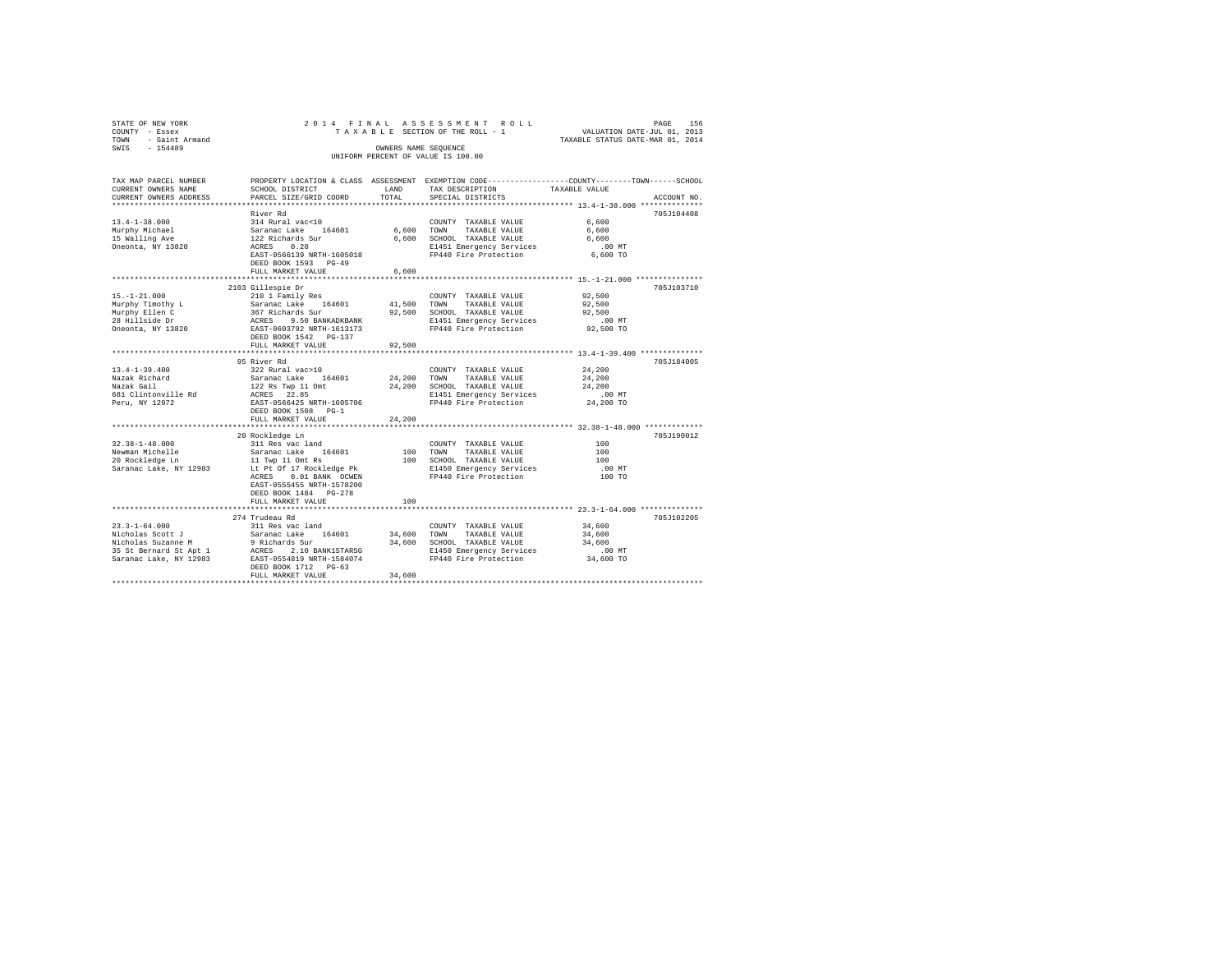| STATE OF NEW YORK<br>COUNTY - Essex<br>- Saint Armand<br>TOWN<br>SWIS - 154489                                                                                                                                     |                                                                                                                                                                                                            |                    | 2014 FINAL ASSESSMENT ROLL<br>TAXABLE SECTION OF THE ROLL - 1<br>TAXABLE SECTION OF THE ROLL - 1<br>TAXABLE STATUS DATE-MAR 01, 2014<br>OWNERS NAME SEOUENCE<br>UNIFORM PERCENT OF VALUE IS 100.00 |                                                                    | PAGE<br>157                          |
|--------------------------------------------------------------------------------------------------------------------------------------------------------------------------------------------------------------------|------------------------------------------------------------------------------------------------------------------------------------------------------------------------------------------------------------|--------------------|----------------------------------------------------------------------------------------------------------------------------------------------------------------------------------------------------|--------------------------------------------------------------------|--------------------------------------|
| TAX MAP PARCEL NUMBER<br>CURRENT OWNERS NAME<br>CURRENT OWNERS ADDRESS PARCEL SIZE/GRID COORD                                                                                                                      | SCHOOL DISTRICT                                                                                                                                                                                            | LAND<br>TOTAL      | PROPERTY LOCATION & CLASS ASSESSMENT EXEMPTION CODE---------------COUNTY-------TOWN------SCHOOL<br>TAX DESCRIPTION<br>SPECIAL DISTRICTS                                                            | TAXABLE VALUE                                                      | ACCOUNT NO.                          |
| $13.4 - 1 - 71.113$<br>Nichols James C<br>30 Flat Rock Rd<br>Morrisonville, NY 12962                                                                                                                               | 48 Grass Pond Way<br>322 Rural vac>10<br>Saranac Lake 164601 17,900<br>EAST-0573364 NRTH-1599708<br>DEED BOOK 1751 PG-297<br>FULL MARKET VALUE                                                             | 17,900             | COUNTY TAXABLE VALUE<br>TOWN<br>TAXABLE VALUE<br>SCHOOL TAXABLE VALUE 17,900<br>E1451 Emergency Services<br>FP440 Fire Protection 17,900 TO                                                        | 17,900<br>17,900<br>.00 MT                                         | 705.T179016                          |
|                                                                                                                                                                                                                    |                                                                                                                                                                                                            |                    |                                                                                                                                                                                                    |                                                                    |                                      |
| $13.57 - 1 - 4.000$<br>Irrevocable Trusts 121 Twp 11 Omt<br>Attn: John M & Arthur S Truste Book 868 Page 231<br>PO Box 67<br>Bloomingdale, NY 12913 RASES 1.12<br>Dioomingdale, NY 12913 RAST-0566057 NRTH-1607247 | 1779 NYS Route 3<br>210 1 Family Res<br>DEED BOOK 1155 PG-52<br>FULL MARKET VALUE                                                                                                                          | 162,200<br>162,200 | SR STAR 41834 0<br>TOWN<br>TAXABLE VALUE<br>SCHOOL TAXABLE VALUE<br>E1451 Emergency Services<br>FP440 Fire Protection                                                                              | 0<br>162,200<br>162,200<br>98,000<br>.00 MT<br>162,200 TO          | 702A101603<br>0 64.200               |
| $13.57 - 1 - 3.100$<br>Attn: John & Arthur Trustees ACRES 4.01<br>PO Box 67<br>Bloomingdale, NY 12913 DEED BOOK 1148 PG-144                                                                                        | 1770 NYS Route 3<br>312 Vac w/imprv<br>121 Rs Twp 11 Omt<br>ACRES 4.01<br>FULL MARKET VALUE                                                                                                                | 31,800             | COUNTY TAXABLE VALUE 31,800<br>TOWN<br>TAXABLE VALUE<br>SCHOOL TAXABLE VALUE<br>ACRES 4.01 E1451 Emergency Services<br>EAST-0566097 NRTH-1606874 FP440 Fire Protection                             | 31,800<br>31,800<br>$.00$ MT<br>31,800 TO                          | 702A100815                           |
| $13.65 - 2 - 13.000$<br>Niederbuhl Arthur S Jr<br>Niederbuhl Thelma L                                                                                                                                              | 1650 NYS Route 3<br>210 1 Family Res (RES STAR 41854<br>Saranac Lake 164601 28,300 COUNTY TAXABLE VALUE<br>Twp 11 Omt Lot 102 129,200 TOWN TAXABLE VALUE<br>DEED BOOK 795<br>$PG-237$<br>FULL MARKET VALUE | 129,200            | RES. STAR 41854<br>$\Omega$<br>TAXABLE VALUE<br>SCHOOL TAXABLE VALUE<br>E1451 Emergency Services<br>FP440 Fire Protection                                                                          | $\sim$ 0<br>129,200<br>129,200<br>99,200<br>$.00$ MT<br>129,200 TO | 702A101011<br>30,000<br>$\mathbf{a}$ |

NYS Route 3 702A176001 13.65-2-14.000 311 Res vac land COUNTY TAXABLE VALUE 18,400 Niederbuhl Arthur S Jr Saranac Lake 164601 18,400 TOWN TAXABLE VALUE 18,400 Niederbuhl Thelma L 102 Twp 11 Omt 18,400 SCHOOL TAXABLE VALUE 18,400 1650 NYS Rte 3 ACRES 0.40 E1451 Emergency Services .00 MT Bloomingdale, NY 12913 EAST-0564782 NRTH-1605380 FP440 Fire Protection 18,400 TO DEED BOOK 795 PG-237 FULL MARKET VALUE 18,400 \*\*\*\*\*\*\*\*\*\*\*\*\*\*\*\*\*\*\*\*\*\*\*\*\*\*\*\*\*\*\*\*\*\*\*\*\*\*\*\*\*\*\*\*\*\*\*\*\*\*\*\*\*\*\*\*\*\*\*\*\*\*\*\*\*\*\*\*\*\*\*\*\*\*\*\*\*\*\*\*\*\*\*\*\*\*\*\*\*\*\*\*\*\*\*\*\*\*\*\*\*\*\*\*\*\*\*\*\*\*\*\*\*\*\*\*\*\*\*\*\*\*\*\*\*\*\*\*\*\*\*\*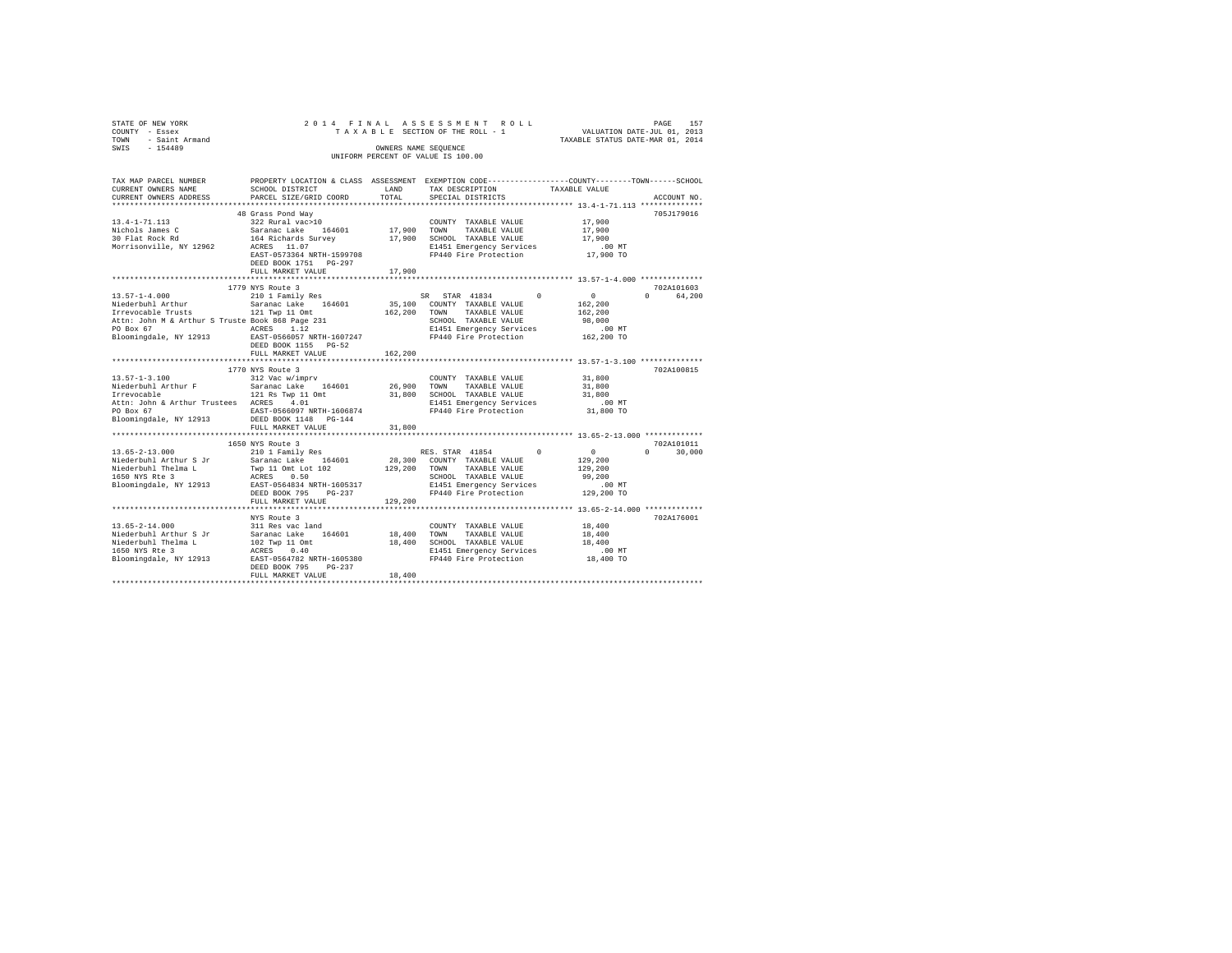|                | STATE OF NEW YORK   |  |  |                                    |  | 2014 FINAL ASSESSMENT ROLL      |  |                                  | PAGE | 158 |
|----------------|---------------------|--|--|------------------------------------|--|---------------------------------|--|----------------------------------|------|-----|
| COUNTY - Essex |                     |  |  |                                    |  | TAXABLE SECTION OF THE ROLL - 1 |  | VALUATION DATE-JUL 01, 2013      |      |     |
|                | TOWN - Saint Armand |  |  |                                    |  |                                 |  | TAXABLE STATUS DATE-MAR 01, 2014 |      |     |
| SWTS           | $-154489$           |  |  | OWNERS NAME SEOUENCE               |  |                                 |  |                                  |      |     |
|                |                     |  |  | UNIFORM PERCENT OF VALUE IS 100.00 |  |                                 |  |                                  |      |     |
|                |                     |  |  |                                    |  |                                 |  |                                  |      |     |

| TAX MAP PARCEL NUMBER             |                                                                                     |              | PROPERTY LOCATION & CLASS ASSESSMENT EXEMPTION CODE---------------COUNTY-------TOWN-----SCHOOL |                 |                    |
|-----------------------------------|-------------------------------------------------------------------------------------|--------------|------------------------------------------------------------------------------------------------|-----------------|--------------------|
| CURRENT OWNERS NAME               | SCHOOL DISTRICT                                                                     | LAND         | TAX DESCRIPTION                                                                                | TAXABLE VALUE   |                    |
| CURRENT OWNERS ADDRESS            | PARCEL SIZE/GRID COORD                                                              | TOTAL        | SPECIAL DISTRICTS                                                                              |                 | ACCOUNT NO.        |
|                                   |                                                                                     |              |                                                                                                |                 |                    |
|                                   | 1648 NYS Route 3                                                                    |              |                                                                                                |                 | 702A101802         |
| $13.65 - 2 - 12.000$              | 210 1 Family Res                                                                    |              | RES. STAR 41854<br>$\circ$                                                                     | $\sim$ 0 $\sim$ | $\Omega$<br>30,000 |
| Niederbuhl John M                 | Saranac Lake 164601                                                                 |              | 28,300 COUNTY TAXABLE VALUE                                                                    | 222,100         |                    |
| Niederbuhl Carol J                | 102 Twp 11 O.m.t.<br>ACRES 0.50                                                     | 222.100 TOWN | TAXABLE VALUE                                                                                  | 222,100         |                    |
| 1648 NYS Rte 3                    |                                                                                     |              | SCHOOL TAXABLE VALUE                                                                           | 192,100         |                    |
|                                   | Bloomingdale, NY 12913 EAST-0564887 NRTH-1605251                                    |              |                                                                                                | $.00$ MT        |                    |
|                                   | DEED BOOK 941<br>PG-303                                                             |              | E1451 Emergency Services<br>FP440 Fire Protection                                              | 222,100 TO      |                    |
|                                   | FULL MARKET VALUE                                                                   | 222,100      |                                                                                                |                 |                    |
|                                   |                                                                                     |              |                                                                                                |                 |                    |
|                                   | NYS Route 3                                                                         |              |                                                                                                |                 | 705J103501         |
| $23.3 - 1 - 2.000$                | 910 Priv forest                                                                     |              | COUNTY TAXABLE VALUE                                                                           | 82,300          |                    |
| Norman Barbara L                  |                                                                                     | 82,300 TOWN  | TAXABLE VALUE                                                                                  | 82,300          |                    |
| Norman Thomas C III               |                                                                                     | 82,300       | SCHOOL TAXABLE VALUE                                                                           | 82,300          |                    |
| 1441 NYS Rte 3                    |                                                                                     |              |                                                                                                | .00 MT          |                    |
|                                   | Saranac Lake 164601<br>27 Richards Sur<br>ACRES 160.00<br>EAST-0556189 NRTH-1590193 |              | E1450 Emergency Services<br>FP440 Fire Protection                                              |                 |                    |
| Saranac Lake, NY 12983            |                                                                                     |              |                                                                                                | 82,300 TO       |                    |
|                                   | DEED BOOK 1745 PG-134                                                               |              |                                                                                                |                 |                    |
|                                   | FULL MARKET VALUE                                                                   | 82,300       |                                                                                                |                 |                    |
|                                   |                                                                                     |              |                                                                                                |                 |                    |
|                                   | NYS Route 3                                                                         |              |                                                                                                |                 | 705J103415         |
| $23.3 - 1 - 27.000$               | 322 Rural vac>10<br>Saranac Lake 16460                                              |              | COUNTY TAXABLE VALUE                                                                           | 47,100          |                    |
| Norman Barbara L                  | 164601                                                                              | 47,100 TOWN  | TAXABLE VALUE                                                                                  | 47,100          |                    |
| Norman Thomas C III               | 28 Richards Sur<br>109.4 Acres                                                      | 47,100       | SCHOOL TAXABLE VALUE                                                                           | 47.100          |                    |
| 1441 NYS Rte 3                    |                                                                                     |              | E1450 Emergency Services                                                                       | $.00$ MT        |                    |
| Saranac Lake, NY 12983            | ACRES 109.40                                                                        |              | FP440 Fire Protection                                                                          | 47,100 TO       |                    |
|                                   | EAST-0556330 NRTH-1587871                                                           |              |                                                                                                |                 |                    |
|                                   | DEED BOOK 1745 PG-134                                                               |              |                                                                                                |                 |                    |
|                                   | FULL MARKET VALUE                                                                   | 47,100       |                                                                                                |                 |                    |
|                                   |                                                                                     |              |                                                                                                |                 |                    |
|                                   | 1441 NYS Route 3                                                                    |              |                                                                                                |                 | 705J103507         |
| $13.4 - 1 - 19.000$               | 210 1 Family Res                                                                    |              | SR STAR 41834 0                                                                                | $\sim$ 0        | $\Omega$<br>64,200 |
| Norman Thomas C Jr                | Saranac Lake 164601                                                                 |              | 40,300 COUNTY TAXABLE VALUE                                                                    | 220,800         |                    |
| Norman Barbara A                  |                                                                                     | 220,800 TOWN | TAXABLE VALUE                                                                                  | 220,800         |                    |
| 1441 NYS Rte 3                    | 104 Richards Sur<br>ACRES 6.40                                                      |              | SCHOOL TAXABLE VALUE                                                                           | 156,600         |                    |
|                                   | Saranac Lake, NY 12983 EAST-0565681 NRTH-1600546                                    |              | E1451 Emergency Services                                                                       | $.00$ MT        |                    |
|                                   | DEED BOOK 457<br>PG-397                                                             |              | FP440 Fire Protection                                                                          | 220,800 TO      |                    |
|                                   | FULL MARKET VALUE                                                                   | 220,800      |                                                                                                |                 |                    |
|                                   |                                                                                     |              |                                                                                                |                 |                    |
|                                   | NYS Route 3                                                                         |              |                                                                                                |                 | 702A101605         |
| $13.57 - 1 - 27.100$              | 311 Res vac land                                                                    |              | COUNTY TAXABLE VALUE                                                                           | 1,100           |                    |
|                                   |                                                                                     | 1,100        | TOWN<br>TAXABLE VALUE                                                                          | 1,100           |                    |
|                                   |                                                                                     |              | 1,100 SCHOOL TAXABLE VALUE                                                                     | 1,100           |                    |
| Bloomingdale, NY 12913 ACRES 0.16 |                                                                                     |              |                                                                                                | $.00$ MT        |                    |
|                                   | EAST-0564401 NRTH-1606485                                                           |              | E1451 Emergency Services<br>FP440 Fire Protection                                              | 1,100 TO        |                    |
|                                   | DEED BOOK 403<br>$PG-013$                                                           |              |                                                                                                |                 |                    |
|                                   |                                                                                     | 1,100        |                                                                                                |                 |                    |
|                                   |                                                                                     |              |                                                                                                |                 |                    |
|                                   |                                                                                     |              |                                                                                                |                 |                    |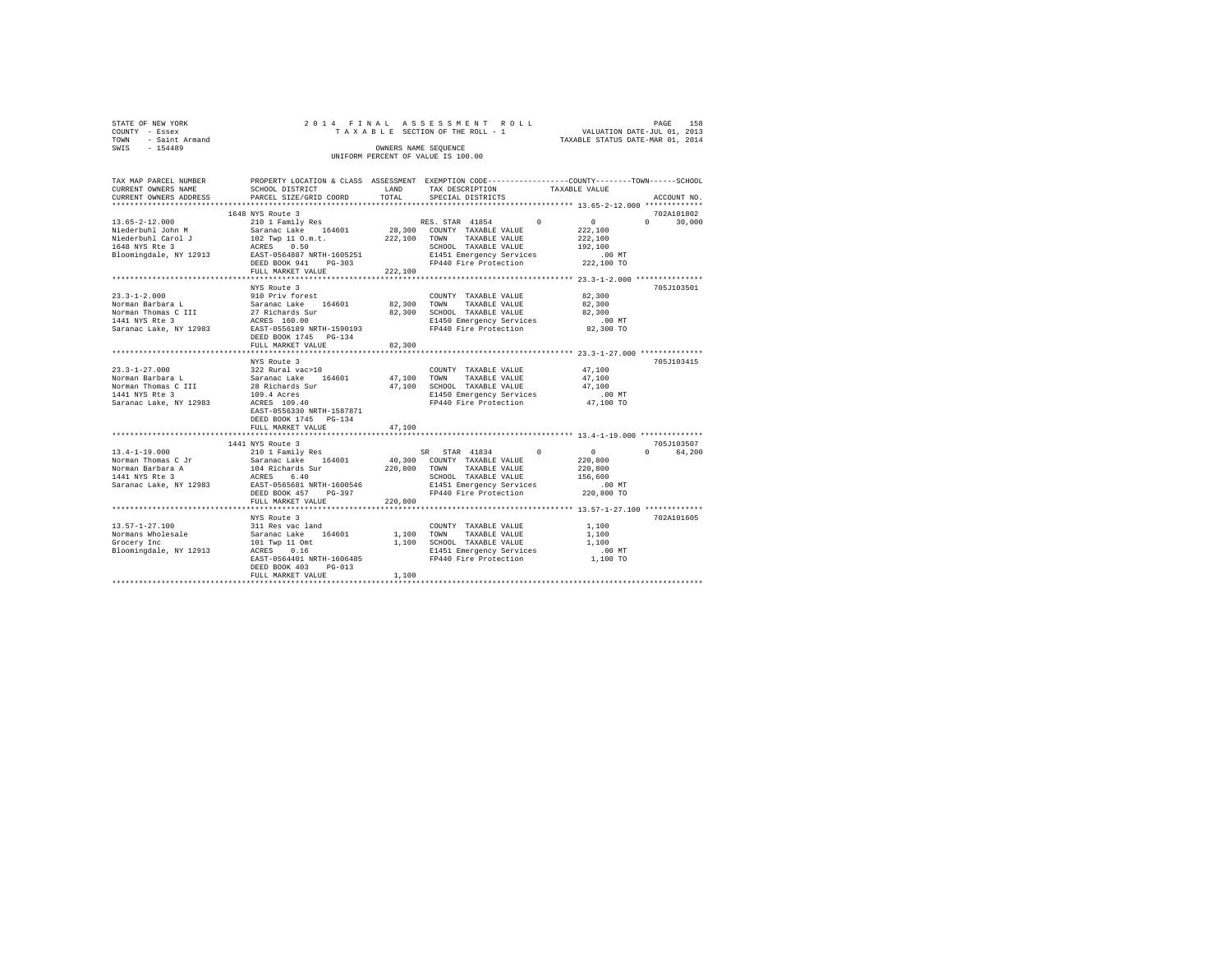| STATE OF NEW YORK<br>COUNTY - Essex<br>- Saint Armand<br>TOWN<br>SWTS - 154489     | 2014 FINAL ASSESSMENT ROLL<br>UNIFORM PERCENT OF VALUE IS 100.00                                                                                                                                                    | PAGE<br>159<br>TAXABLE SECTION OF THE ROLL - 1 VALUATION DATE-JUL 01, 2013<br>TAXABLE STATUS DATE-MAR 01, 2014 |                                                                                                                                                                      |                                                                                                                |  |
|------------------------------------------------------------------------------------|---------------------------------------------------------------------------------------------------------------------------------------------------------------------------------------------------------------------|----------------------------------------------------------------------------------------------------------------|----------------------------------------------------------------------------------------------------------------------------------------------------------------------|----------------------------------------------------------------------------------------------------------------|--|
| TAX MAP PARCEL NUMBER<br>CURRENT OWNERS NAME<br>CURRENT OWNERS ADDRESS             | SCHOOL DISTRICT<br>PARCEL SIZE/GRID COORD                                                                                                                                                                           | LAND<br>TOTAL                                                                                                  | TAX DESCRIPTION TAXABLE VALUE<br>SPECIAL DISTRICTS                                                                                                                   | PROPERTY LOCATION & CLASS ASSESSMENT EXEMPTION CODE---------------COUNTY-------TOWN------SCHOOL<br>ACCOUNT NO. |  |
| $13.57 - 1 - 29.000$<br>Normans Wholesale<br>Grocery Co<br>1699 NYS Rte 3          | 1699 NYS Route 3<br>449 Other Storag<br>Saranac Lake 164601 12,600 TOWN<br>101 Twp 11 Omt 114,000<br>ACRES 0.80<br>Bloomingdale, NY 12913 EAST-0564276 NRTH-1606507<br>DEED BOOK 602 PG-137<br>FULL MARKET VALUE    | 114,000                                                                                                        | COUNTY TAXABLE VALUE<br>TAXABLE VALUE<br>SCHOOL TAXABLE VALUE<br>E1451 Emergency Services<br>FP440 Fire Protection                                                   | 702A100814<br>114,000<br>114,000<br>114,000<br>.00 MT<br>$114,000$ TO                                          |  |
| $13.57 - 1 - 28.100$<br>1699 NYS Rte 3<br>Bloomingdale, NY 12913                   | 1701 NYS Route 3<br>449 Other Storag<br>Normans Wholesale Gro Inc Saranac Lake 164601 35,500<br>Rs Twp 11 Omt Lot 101 61,200<br>ACRES 0.10<br>EAST-0564382 NRTH-1606592<br>DEED BOOK 403 PG-13<br>FULL MARKET VALUE | 61,200                                                                                                         | COUNTY TAXABLE VALUE<br>TAXABLE VALUE<br>TOWN<br>SCHOOL TAXABLE VALUE<br>E1451 Emergency Services .00 MT<br>FP440 Fire Protection 61,200 TO<br>FP440 Fire Protection | 702A100901<br>$61,200$<br>$61,200$<br>61,200                                                                   |  |
|                                                                                    |                                                                                                                                                                                                                     |                                                                                                                |                                                                                                                                                                      |                                                                                                                |  |
| 13.56-8-9.002<br>O'Dell Mary A<br>14 Main St<br>Bloomingdale, NY 12913             | 14 Main St<br>101 Rs Twp 11 Omt 110,400 TOWN TAXABLE VALUE<br>ACRES 0.46 BANK1STARSG<br>EAST-0563923 NRTH-1606375<br>DEED BOOK 1609 PG-291                                                                          |                                                                                                                | RES. STAR 41854 0<br>SCHOOL TAXABLE VALUE<br>E1451 Emergency Services<br>FP440 Fire Protection                                                                       | 705J186008<br>$\sim$ 0<br>$\Omega$<br>30,000<br>110,400<br>110,400<br>80,400<br>$.00$ MT<br>110,400 TO         |  |
|                                                                                    | FULL MARKET VALUE                                                                                                                                                                                                   | 110,400                                                                                                        |                                                                                                                                                                      |                                                                                                                |  |
| $13.4 - 1 - 39.120$<br>OBrien Kathleen D<br>153 River Rd<br>Bloomingdale, NY 12913 | 153 River Rd<br>240 Rural res<br>Saranac Lake 164601<br>122 Rs Twp 11 Omt<br>ACRES 24.50<br>EAST-0567493 NRTH-1605682                                                                                               | 39,100<br>97,800                                                                                               | COUNTY TAXABLE VALUE<br>TAXABLE VALUE<br>TOWN<br>SCHOOL TAXABLE VALUE<br>E1451 Emergency Services<br>FP440 Fire Protection                                           | 705J184014<br>97,800<br>97,800<br>97,800<br>.00MT<br>97,800 TO                                                 |  |

 EAST-0567493 NRTH-1605682 FP440 Fire Protection 97,800 TO DEED BOOK 1733 PG-209 FULL MARKET VALUE 97,800 \*\*\*\*\*\*\*\*\*\*\*\*\*\*\*\*\*\*\*\*\*\*\*\*\*\*\*\*\*\*\*\*\*\*\*\*\*\*\*\*\*\*\*\*\*\*\*\*\*\*\*\*\*\*\*\*\*\*\*\*\*\*\*\*\*\*\*\*\*\*\*\*\*\*\*\*\*\*\*\*\*\*\*\*\*\*\*\*\*\*\*\*\*\*\*\*\*\*\*\*\*\*\* 13.56-3-25.100 \*\*\*\*\*\*\*\*\*\*\*\*\* 61 Prospect St 702A102013

Weber Willis LLC DEED BOOK 1760 PG-320 FULL MARKET VALUE 27,100 \*\*\*\*\*\*\*\*\*\*\*\*\*\*\*\*\*\*\*\*\*\*\*\*\*\*\*\*\*\*\*\*\*\*\*\*\*\*\*\*\*\*\*\*\*\*\*\*\*\*\*\*\*\*\*\*\*\*\*\*\*\*\*\*\*\*\*\*\*\*\*\*\*\*\*\*\*\*\*\*\*\*\*\*\*\*\*\*\*\*\*\*\*\*\*\*\*\*\*\*\*\*\*\*\*\*\*\*\*\*\*\*\*\*\*\*\*\*\*\*\*\*\*\*\*\*\*\*\*\*\*\*

13.56-3-25.100 312 Vac w/imprv COUNTY TAXABLE VALUE 27,100 OBrien Kathleen D Saranac Lake 164601 23,000 TOWN TAXABLE VALUE 27,100 304 Sydney St 82 Rs Twp.11 Omt 27,100 SCHOOL TAXABLE VALUE 27,100 Montoursville, PA 17754 Lot 189/111 Whiteface Mtn E1451 Emergency Services .00 MT ACRES 0.34 FP440 Fire Protection 27,100 TO PRIOR OWNER ON 3/01/2014 EAST-0561880 NRTH-1606161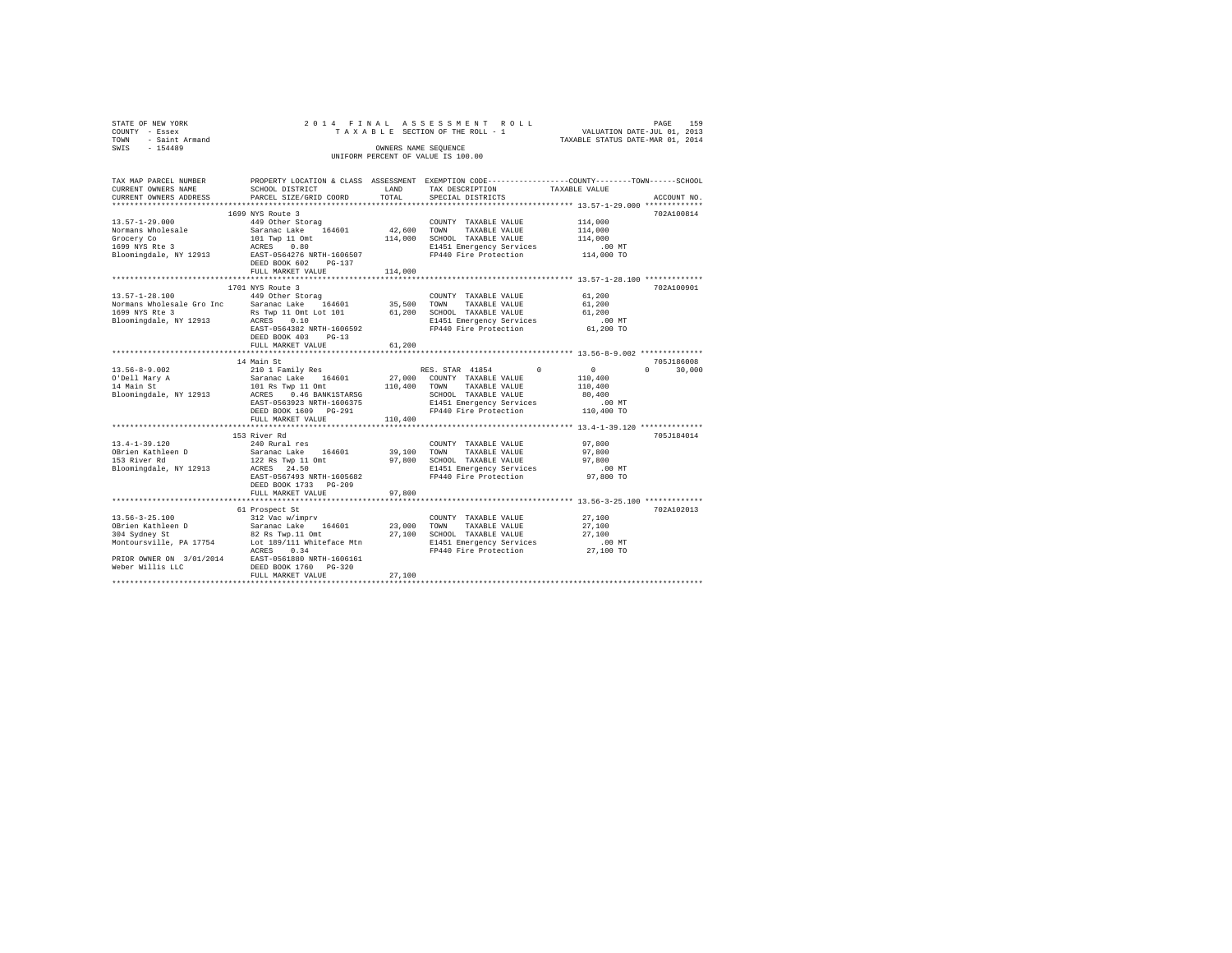| STATE OF NEW YORK                  |                     |  |  |  |  |  |  |  | 2014 FINAL ASSESSMENT ROLL      |  |  |  |                                  | PAGE | 160 |
|------------------------------------|---------------------|--|--|--|--|--|--|--|---------------------------------|--|--|--|----------------------------------|------|-----|
| COUNTY - Essex                     |                     |  |  |  |  |  |  |  | TAXABLE SECTION OF THE ROLL - 1 |  |  |  | VALUATION DATE-JUL 01, 2013      |      |     |
|                                    | TOWN - Saint Armand |  |  |  |  |  |  |  |                                 |  |  |  | TAXABLE STATUS DATE-MAR 01, 2014 |      |     |
| SWIS                               | $-154489$           |  |  |  |  |  |  |  | OWNERS NAME SEOUENCE            |  |  |  |                                  |      |     |
| UNIFORM PERCENT OF VALUE IS 100.00 |                     |  |  |  |  |  |  |  |                                 |  |  |  |                                  |      |     |

| TAX MAP PARCEL NUMBER             | PROPERTY LOCATION & CLASS ASSESSMENT EXEMPTION CODE---------------COUNTY-------TOWN------SCHOOL |             |                                                                                |                                                        |                        |
|-----------------------------------|-------------------------------------------------------------------------------------------------|-------------|--------------------------------------------------------------------------------|--------------------------------------------------------|------------------------|
| CURRENT OWNERS NAME               | SCHOOL DISTRICT                                                                                 | LAND        | TAX DESCRIPTION                                                                | TAXABLE VALUE                                          |                        |
| CURRENT OWNERS ADDRESS            | PARCEL SIZE/GRID COORD                                                                          | TOTAL       | SPECIAL DISTRICTS                                                              |                                                        | ACCOUNT NO.            |
|                                   |                                                                                                 |             |                                                                                |                                                        |                        |
|                                   | 57 River Rd                                                                                     |             |                                                                                |                                                        | 705Z009001             |
|                                   |                                                                                                 |             |                                                                                | 217,800                                                |                        |
|                                   |                                                                                                 |             |                                                                                | 217,800                                                |                        |
|                                   |                                                                                                 |             |                                                                                | 217,800<br>.00 MT                                      |                        |
|                                   |                                                                                                 |             |                                                                                |                                                        |                        |
|                                   |                                                                                                 |             | FP440 Fire Protection 217,800 TO                                               |                                                        |                        |
|                                   | DEED BOOK 1570 PG-60                                                                            |             |                                                                                |                                                        |                        |
|                                   | FULL MARKET VALUE                                                                               | 217,800     |                                                                                |                                                        |                        |
|                                   |                                                                                                 |             |                                                                                |                                                        |                        |
|                                   | 44 Saranac Ln                                                                                   |             |                                                                                |                                                        | 705z006007             |
| $32.38 - 1 - 39.210$              | 210 1 Family Res                                                                                |             | VET COM CT 41131                                                               | $\sim$ 0<br>25,000                                     | 25,000<br>$\sim$ 0     |
| ODell Charles E                   |                                                                                                 |             |                                                                                | $\begin{smallmatrix}&&0\\&&210\,,000\end{smallmatrix}$ | $\mathbf{0}$<br>30,000 |
| ODell Judith A                    |                                                                                                 |             |                                                                                |                                                        |                        |
| 44 Saranac Ln                     |                                                                                                 |             |                                                                                | 210,000                                                |                        |
| Saranac Lake, NY 12983            |                                                                                                 |             |                                                                                | 205,000                                                |                        |
|                                   | EAST-0555741 NRTH-1579239                                                                       |             | E1450 Emergency Services<br>FP440 Fire Beats of                                |                                                        |                        |
|                                   | DEED BOOK 1523 PG-71                                                                            |             | FP440 Fire Protection 235,000 TO<br>235,000 WD441 Rockledge water 235,000 TO M | 00 MT.<br>235,000 TO                                   |                        |
|                                   | FULL MARKET VALUE                                                                               |             |                                                                                |                                                        |                        |
|                                   |                                                                                                 |             |                                                                                |                                                        |                        |
|                                   | Saint Regis St                                                                                  |             |                                                                                |                                                        | 705Z013005             |
| $13.56 - 8 - 7.120$               | 311 Res vac land                                                                                |             | COUNTY TAXABLE VALUE 12,800                                                    |                                                        |                        |
| ODell Mary A                      | Saranac Lake 164601<br>101 Rs Twp 11 Omt                                                        |             | 12,800 TOWN TAXABLE VALUE                                                      | 12,800                                                 |                        |
| 14 Main St                        |                                                                                                 |             | 12,800 SCHOOL TAXABLE VALUE                                                    | 12,800                                                 |                        |
| Bloomingdale, NY 12913 ACRES 0.29 |                                                                                                 |             | E1451 Emergency Services                                                       | .00 MT                                                 |                        |
|                                   | EAST-0563853 NRTH-1606457                                                                       |             | FP440 Fire Protection                                                          | $12,800$ TO                                            |                        |
|                                   | DEED BOOK 1713 PG-157                                                                           |             |                                                                                |                                                        |                        |
|                                   | FULL MARKET VALUE                                                                               | 12,800      |                                                                                |                                                        |                        |
|                                   | **************************                                                                      | *********** |                                                                                | ********************* 15.-1-29.000 ***************     |                        |
|                                   | 2231 Gillespie Dr                                                                               |             |                                                                                |                                                        | 705J104008             |
| $15. - 1 - 29.000$                |                                                                                                 |             |                                                                                | 55,300                                                 |                        |
| Oesch Dawn E                      |                                                                                                 |             |                                                                                |                                                        |                        |
| 3 Amber Way                       |                                                                                                 |             |                                                                                |                                                        |                        |
| Ballston Spa, NY 12020            |                                                                                                 |             |                                                                                |                                                        |                        |
|                                   | EAST-0606855 NRTH-1612991                                                                       |             | FP440 Fire Protection 55,300 TO                                                |                                                        |                        |
|                                   | DEED BOOK 1549 PG-267                                                                           |             |                                                                                |                                                        |                        |
|                                   | FULL MARKET VALUE                                                                               | 55,300      |                                                                                |                                                        |                        |
|                                   |                                                                                                 |             |                                                                                |                                                        |                        |
|                                   | Maple Ln                                                                                        |             |                                                                                |                                                        | 702A101715             |
| $13.56 - 6 - 6.000$               |                                                                                                 |             | COUNTY TAXABLE VALUE                                                           | 1,300                                                  |                        |
| Oliver Roger G                    |                                                                                                 | 1,300 TOWN  | TAXABLE VALUE                                                                  | 1,300                                                  |                        |
| PO Box 221                        |                                                                                                 |             | 1,300 SCHOOL TAXABLE VALUE                                                     | 1,300                                                  |                        |
| Bloomingdale, NY 12913            | Mapie Lu<br>311 Res vac land<br>Saranac Lake 164601<br>82 Rs Twp 11 Omt<br>acres 0.40           |             | E1451 Emergency Services                                                       | $.00$ MT                                               |                        |
|                                   | EAST-0562445 NRTH-1606048                                                                       |             | FP440 Fire Protection                                                          | 1,300 TO                                               |                        |
|                                   | DEED BOOK 1363 PG-93                                                                            |             |                                                                                |                                                        |                        |
|                                   | FULL MARKET VALUE                                                                               | 1,300       |                                                                                |                                                        |                        |
|                                   |                                                                                                 |             |                                                                                |                                                        |                        |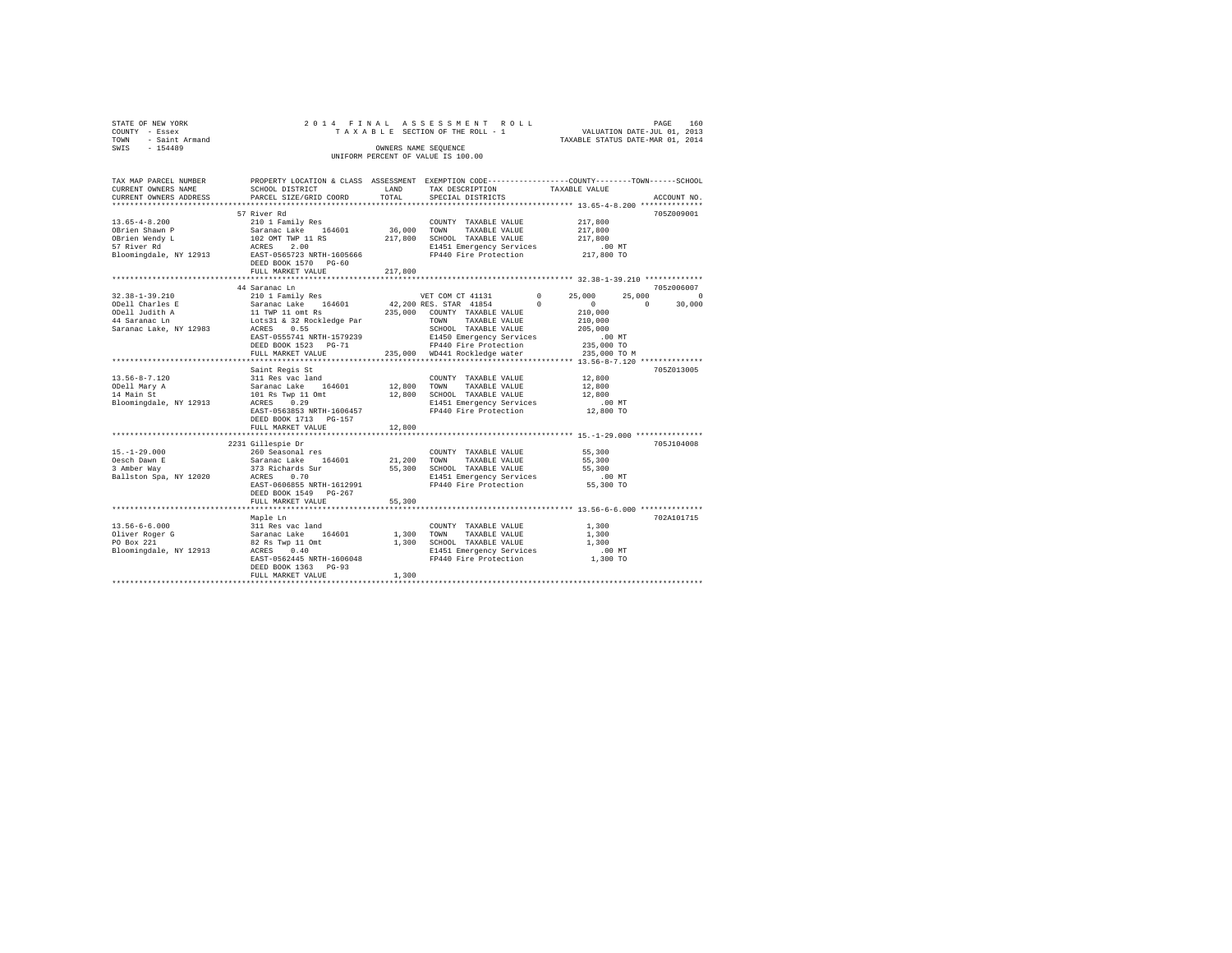| STATE OF NEW YORK 2012<br>COUNTY - Essex 2012<br>TOWN - Saint Armand<br>SWIS - 154489 |                                                                                                                                                                                         |            | PAGE 161 PINAL ASSESSMENT ROLL (PAGE 161 PAGE 161 PAGE 161 PAGE 161 PAGE 161 PAGE 161 PAGE 161 PAGE 2014 PINAL AND PAGE 161 PAGE 161 PAGE 161 PAGE 161 PAGE 161 PAGE 161 PAGE 161 PAGE 161 PAGE 161 PAGE 161 PAGE 161 PAGE 161 |                      |                    |
|---------------------------------------------------------------------------------------|-----------------------------------------------------------------------------------------------------------------------------------------------------------------------------------------|------------|--------------------------------------------------------------------------------------------------------------------------------------------------------------------------------------------------------------------------------|----------------------|--------------------|
|                                                                                       |                                                                                                                                                                                         |            |                                                                                                                                                                                                                                |                      |                    |
|                                                                                       |                                                                                                                                                                                         |            |                                                                                                                                                                                                                                |                      |                    |
|                                                                                       |                                                                                                                                                                                         |            | OWNERS NAME SEOUENCE                                                                                                                                                                                                           |                      |                    |
|                                                                                       |                                                                                                                                                                                         |            | UNIFORM PERCENT OF VALUE IS 100.00                                                                                                                                                                                             |                      |                    |
|                                                                                       |                                                                                                                                                                                         |            |                                                                                                                                                                                                                                |                      |                    |
|                                                                                       |                                                                                                                                                                                         |            |                                                                                                                                                                                                                                |                      |                    |
| TAX MAP PARCEL NUMBER                                                                 | PROPERTY LOCATION & CLASS ASSESSMENT EXEMPTION CODE---------------COUNTY-------TOWN------SCHOOL                                                                                         |            |                                                                                                                                                                                                                                |                      |                    |
| CURRENT OWNERS NAME                                                                   | SCHOOL DISTRICT                                                                                                                                                                         | LAND       | TAX DESCRIPTION                                                                                                                                                                                                                | TAXABLE VALUE        |                    |
| CURRENT OWNERS ADDRESS                                                                | PARCEL SIZE/GRID COORD                                                                                                                                                                  | TOTAL      | SPECIAL DISTRICTS                                                                                                                                                                                                              |                      | ACCOUNT NO.        |
|                                                                                       |                                                                                                                                                                                         |            |                                                                                                                                                                                                                                |                      |                    |
|                                                                                       | Maple Ln                                                                                                                                                                                |            |                                                                                                                                                                                                                                |                      | 702A101508         |
| $13.56 - 6 - 9.000$                                                                   | 311 Res vac land                                                                                                                                                                        |            | COUNTY TAXABLE VALUE                                                                                                                                                                                                           | 600                  |                    |
|                                                                                       |                                                                                                                                                                                         |            | 600 TOWN TAXABLE VALUE                                                                                                                                                                                                         | 600                  |                    |
| Oliver Valerie<br>PO Box 221                                                          | oli kes vac land<br>Saranac Lake 164601<br>Rs Twp 11 Omt Lot 82<br>ACRES 0.20                                                                                                           |            | 600 SCHOOL TAXABLE VALUE                                                                                                                                                                                                       | 600                  |                    |
|                                                                                       |                                                                                                                                                                                         |            |                                                                                                                                                                                                                                |                      |                    |
| Bloomingdale, NY 12913                                                                |                                                                                                                                                                                         |            | E1451 Emergency Services<br>FP440 Fire Protection                                                                                                                                                                              | .00MT<br>600 TO      |                    |
|                                                                                       | EAST-0562375 NRTH-1605878                                                                                                                                                               |            |                                                                                                                                                                                                                                |                      |                    |
|                                                                                       | DEED BOOK 1131    PG-251                                                                                                                                                                |            |                                                                                                                                                                                                                                |                      |                    |
|                                                                                       | FULL MARKET VALUE                                                                                                                                                                       | 600        |                                                                                                                                                                                                                                |                      |                    |
|                                                                                       |                                                                                                                                                                                         |            | ********************************* 13.56-6-10.002 *************                                                                                                                                                                 |                      |                    |
|                                                                                       | 22 Maple Ln                                                                                                                                                                             |            |                                                                                                                                                                                                                                |                      | 7079978020         |
| $13.56 - 6 - 10.002$                                                                  | 210 1 Family Res                                                                                                                                                                        |            | RES. STAR 41854                                                                                                                                                                                                                | $\sim$ 0<br>$\sim$ 0 | $0 \t 30,000$      |
|                                                                                       |                                                                                                                                                                                         |            | 21,700 COUNTY TAXABLE VALUE                                                                                                                                                                                                    | 93,900               |                    |
|                                                                                       |                                                                                                                                                                                         |            |                                                                                                                                                                                                                                | 93,900               |                    |
|                                                                                       |                                                                                                                                                                                         |            |                                                                                                                                                                                                                                | 63,900               |                    |
|                                                                                       |                                                                                                                                                                                         |            |                                                                                                                                                                                                                                | $.00$ MT             |                    |
|                                                                                       | DEED BOOK 991 PG-241                                                                                                                                                                    |            | E1451 Emergency Services<br>FP440 Fire Protection                                                                                                                                                                              | 93,900 TO            |                    |
|                                                                                       | FULL MARKET VALUE                                                                                                                                                                       | 93,900     |                                                                                                                                                                                                                                |                      |                    |
|                                                                                       |                                                                                                                                                                                         |            |                                                                                                                                                                                                                                |                      |                    |
|                                                                                       | 50 Main St                                                                                                                                                                              |            |                                                                                                                                                                                                                                |                      | 702A178023         |
| $13.56 - 7 - 13.000$                                                                  | 311 Res vac land                                                                                                                                                                        |            | COUNTY TAXABLE VALUE                                                                                                                                                                                                           | 1,000                |                    |
| Oliver Valerie A                                                                      |                                                                                                                                                                                         |            | 1,000 TOWN TAXABLE VALUE                                                                                                                                                                                                       | 1,000                |                    |
| c/o Marion Columbe                                                                    | Saranac Lake 164601<br>82 Rs Twp 11 Omt                                                                                                                                                 |            | 1,000 SCHOOL TAXABLE VALUE                                                                                                                                                                                                     | 1,000                |                    |
|                                                                                       |                                                                                                                                                                                         |            |                                                                                                                                                                                                                                |                      |                    |
| 50 Main St<br>PO Box 162                                                              | Life use to Marion Columb                                                                                                                                                               |            | E1451 Emergency Services                                                                                                                                                                                                       | $.00$ MT             |                    |
|                                                                                       | 50 X 79                                                                                                                                                                                 |            | FP440 Fire Protection                                                                                                                                                                                                          | 1,000 TO             |                    |
| Bloomingdale, NY 12913 ACRES 0.10                                                     |                                                                                                                                                                                         |            |                                                                                                                                                                                                                                |                      |                    |
|                                                                                       | EAST-0563000 NRTH-1605965                                                                                                                                                               |            |                                                                                                                                                                                                                                |                      |                    |
|                                                                                       | DEED BOOK 1424 PG-220                                                                                                                                                                   |            |                                                                                                                                                                                                                                |                      |                    |
|                                                                                       | FULL MARKET VALUE                                                                                                                                                                       | 1,000      |                                                                                                                                                                                                                                |                      |                    |
|                                                                                       | ***********************                                                                                                                                                                 | ********** | **************************** 13.56-7-28.110 *************                                                                                                                                                                      |                      |                    |
|                                                                                       | 50 Main St                                                                                                                                                                              |            |                                                                                                                                                                                                                                |                      | 702A100807         |
| 13.56-7-28.110                                                                        | 210 1 Family Res                                                                                                                                                                        |            | AGED ALL 41800                                                                                                                                                                                                                 | $0 \t 51,750$        | 51,750 51,750      |
| Oliver Valerie A                                                                      | Saranac Lake 164601                                                                                                                                                                     |            | 35,500 SR STAR 41834                                                                                                                                                                                                           | $\sim$ 0<br>$\sim$ 0 | $\sim$ 0<br>51,750 |
| c/o Marion Columbe                                                                    | 82 Rs Twp 11 Omt<br>Db 665 Pg 193<br>ACRES 1.54                                                                                                                                         |            | 103,500 COUNTY TAXABLE VALUE                                                                                                                                                                                                   | 51,750               |                    |
|                                                                                       |                                                                                                                                                                                         |            | TOWN TAXABLE VALUE                                                                                                                                                                                                             | 51,750               |                    |
| 50 Main St<br>PO Box 162                                                              |                                                                                                                                                                                         |            | SCHOOL TAXABLE VALUE                                                                                                                                                                                                           | $\sim$ 0             |                    |
| Bloomingdale, NY 12913 EAST-0562916 NRTH-1606147                                      |                                                                                                                                                                                         |            |                                                                                                                                                                                                                                |                      |                    |
|                                                                                       | DEED BOOK 1424    PG-220                                                                                                                                                                |            | E1451 Emergency Services .00 MT<br>FP440 Fire Protection 103,500 TO                                                                                                                                                            |                      |                    |
|                                                                                       |                                                                                                                                                                                         |            |                                                                                                                                                                                                                                |                      |                    |
|                                                                                       | FULL MARKET VALUE                                                                                                                                                                       | 103,500    |                                                                                                                                                                                                                                |                      |                    |
|                                                                                       |                                                                                                                                                                                         |            |                                                                                                                                                                                                                                |                      |                    |
|                                                                                       | 143 Roosevelt Ln                                                                                                                                                                        |            |                                                                                                                                                                                                                                |                      | 705J103708         |
| $13.3 - 1 - 20.000$                                                                   | 210 1 Family Res                                                                                                                                                                        |            | COUNTY TAXABLE VALUE                                                                                                                                                                                                           | 57,400               |                    |
| Oloff Leonard F                                                                       | Saranac Lake 164601                                                                                                                                                                     |            | 19,000 TOWN TAXABLE VALUE                                                                                                                                                                                                      | 57,400               |                    |
| Miller Karen L<br>565 Maple St                                                        | Sätamar and the SCHOOL TAXABLE VALUE 57,400<br>Book 826 Pg 83 S1400 SCHOOL TAXABLE VALUE<br>Incress 0.20 TP440 Fire Protection 57,400 TO<br>IACRES 0.20 TP440 Fire Protection 57,400 TO |            |                                                                                                                                                                                                                                |                      |                    |
|                                                                                       |                                                                                                                                                                                         |            |                                                                                                                                                                                                                                |                      |                    |
| White River Junction, VT 05001 ACRES 0.20                                             |                                                                                                                                                                                         |            |                                                                                                                                                                                                                                |                      |                    |
|                                                                                       | EAST-0562429 NRTH-1603046                                                                                                                                                               |            |                                                                                                                                                                                                                                |                      |                    |
|                                                                                       | DEED BOOK 1754 PG-84                                                                                                                                                                    |            |                                                                                                                                                                                                                                |                      |                    |
|                                                                                       | FULL MARKET VALUE                                                                                                                                                                       | 57,400     |                                                                                                                                                                                                                                |                      |                    |
|                                                                                       |                                                                                                                                                                                         |            |                                                                                                                                                                                                                                |                      |                    |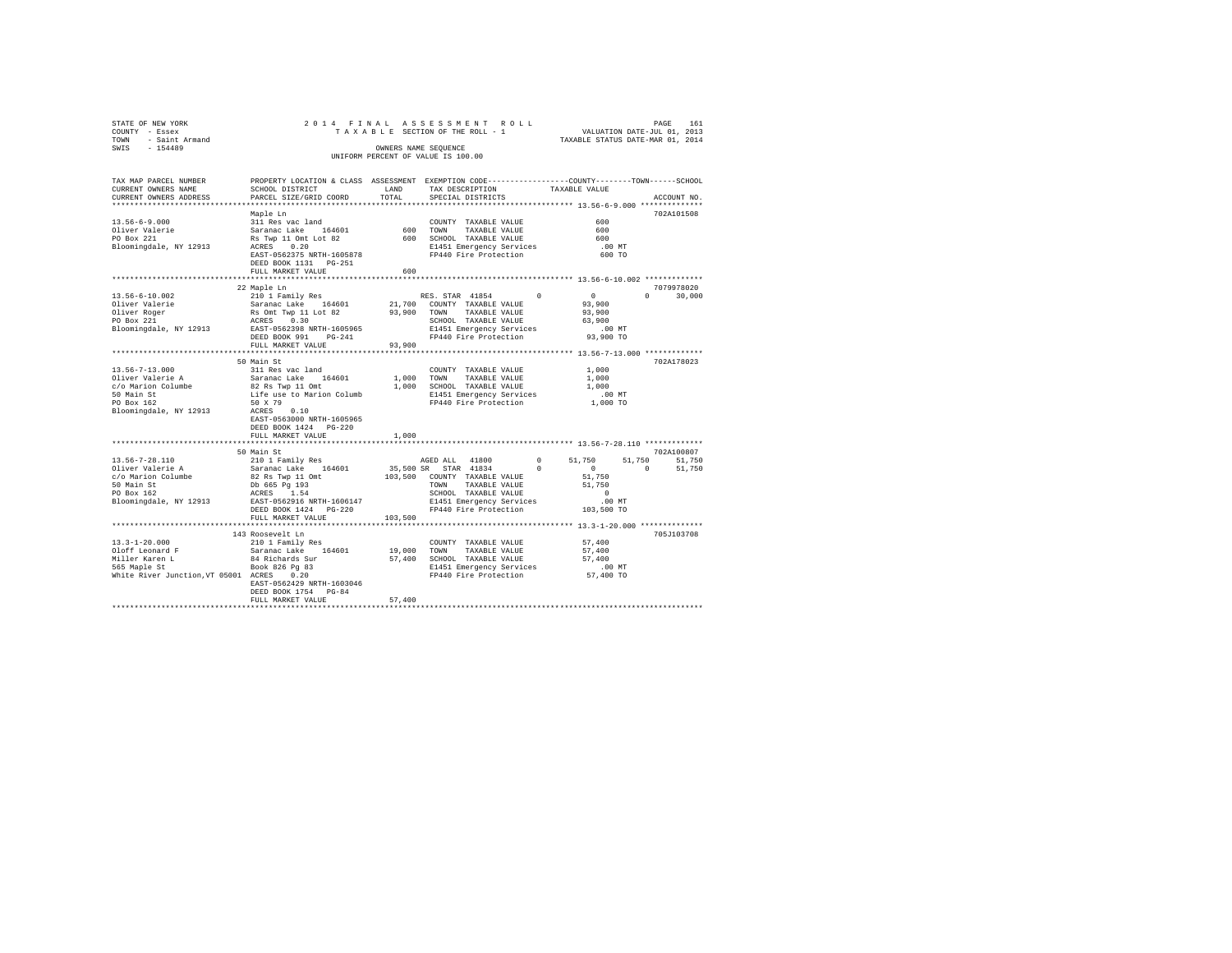| STATE OF NEW YORK<br>- Essex<br>COUNTY                                 |                                                                        | 2014 FINAL ASSESSMENT ROLL<br>TAXABLE SECTION OF THE ROLL - 1       | VALUATION DATE-JUL 01, 2013                                                  | 162<br>PAGE |
|------------------------------------------------------------------------|------------------------------------------------------------------------|---------------------------------------------------------------------|------------------------------------------------------------------------------|-------------|
| - Saint Armand<br>TOWN                                                 |                                                                        |                                                                     | TAXABLE STATUS DATE-MAR 01, 2014                                             |             |
| $-154489$<br>SWIS                                                      |                                                                        | OWNERS NAME SEOUENCE                                                |                                                                              |             |
|                                                                        |                                                                        | UNIFORM PERCENT OF VALUE IS 100.00                                  |                                                                              |             |
| TAX MAP PARCEL NUMBER<br>CURRENT OWNERS NAME<br>CURRENT OWNERS ADDRESS | PROPERTY LOCATION & CLASS<br>SCHOOL DISTRICT<br>PARCEL SIZE/GRID COORD | ASSESSMENT<br>LAND<br>TAX DESCRIPTION<br>TOTAL<br>SPECIAL DISTRICTS | EXEMPTION CODE-----------------COUNTY-------TOWN-----SCHOOL<br>TAXABLE VALUE | ACCOUNT NO. |
|                                                                        |                                                                        |                                                                     |                                                                              |             |
|                                                                        | 22 Basil Hill Wav                                                      |                                                                     |                                                                              | 7052005007  |
| $13.3 - 1 - 29.260$                                                    | 210 1 Family Res                                                       | RES. STAR 41854                                                     | $\Omega$                                                                     | 30,000      |
| Olsen Brendon                                                          | 164601<br>Saranac Lake                                                 | 36,100<br>TAXABLE VALUE<br>COUNTY                                   | 287,900                                                                      |             |

| Olsen Nicola<br>PO Box 207 | 630MT TWP 11 RS<br>Lot 5 filed map #5706                                                                      | 287,900 | TAXABLE VALUE<br>TOWN<br>SCHOOL TAXABLE VALUE                                                                                                                                     | 287,900<br>257,900 |                    |
|----------------------------|---------------------------------------------------------------------------------------------------------------|---------|-----------------------------------------------------------------------------------------------------------------------------------------------------------------------------------|--------------------|--------------------|
| Bloomingdale, NY 12913     | ACRES<br>2.07                                                                                                 |         |                                                                                                                                                                                   |                    |                    |
|                            | EAST-0560582 NRTH-1602729                                                                                     |         |                                                                                                                                                                                   |                    |                    |
|                            | DEED BOOK 1451 PG-51                                                                                          |         |                                                                                                                                                                                   |                    |                    |
|                            | FULL MARKET VALUE                                                                                             | 287.900 |                                                                                                                                                                                   |                    |                    |
|                            |                                                                                                               |         |                                                                                                                                                                                   |                    |                    |
|                            | 12 George & Bliss Ln                                                                                          |         |                                                                                                                                                                                   |                    | 705J102202         |
| $33.8 - 2 - 8.000$         | 260 Seasonal res - WTRFNT                                                                                     |         | COUNTY TAXABLE VALUE 810,200                                                                                                                                                      |                    |                    |
| Olsen Keith                | Saranac Lake 164601                                                                                           |         | 691,300 TOWN TAXABLE VALUE 810,200                                                                                                                                                |                    |                    |
|                            |                                                                                                               |         |                                                                                                                                                                                   |                    |                    |
|                            |                                                                                                               |         | BTI44 BTI District 100 MT<br>E1450 Emergency Services 100 MT                                                                                                                      |                    |                    |
|                            |                                                                                                               |         |                                                                                                                                                                                   |                    |                    |
|                            | EAST-0595442 NRTH-1583663                                                                                     |         | FP403 Fire Pro LP Lake 810,200 TO                                                                                                                                                 |                    |                    |
|                            | DEED BOOK 1731 PG-61                                                                                          |         |                                                                                                                                                                                   |                    |                    |
|                            |                                                                                                               |         |                                                                                                                                                                                   |                    |                    |
|                            |                                                                                                               |         |                                                                                                                                                                                   |                    |                    |
|                            | 27 Oregon Plains Rd                                                                                           |         |                                                                                                                                                                                   |                    | 702A100803         |
| $13.56 - 2 - 9.000$        |                                                                                                               |         | 421 Restaurant 164601 - COUNTY TAXABLE VALUE 108,500<br>Saranac Lake 164601 - 58,500 TOWN TAXABLE VALUE 108,500<br>101 Richards Sur Omt 11 - 108,500 SCHOOL TAXABLE VALUE 108,500 | 108,500            |                    |
| Oneil Gave                 |                                                                                                               |         |                                                                                                                                                                                   |                    |                    |
| 68 Main St                 |                                                                                                               |         |                                                                                                                                                                                   |                    |                    |
| Bloomingdale, NY 12913     | 4.20<br>ACRES                                                                                                 |         | E1451 Emergency Services .00 MT                                                                                                                                                   |                    |                    |
|                            |                                                                                                               |         | EAST-0563473 NRTH-1607802 FP440 Fire Protection 108,500 TO                                                                                                                        |                    |                    |
|                            | DEED BOOK 1400 PG-1                                                                                           |         |                                                                                                                                                                                   |                    |                    |
|                            | FULL MARKET VALUE                                                                                             | 108,500 |                                                                                                                                                                                   |                    |                    |
|                            |                                                                                                               |         |                                                                                                                                                                                   |                    |                    |
|                            | 68 Main St                                                                                                    |         |                                                                                                                                                                                   |                    | 705J191002         |
| $13.64 - 2 - 3.211$        |                                                                                                               |         |                                                                                                                                                                                   | $\sim$ 0           | $\Omega$<br>30,000 |
| ONeil John P               |                                                                                                               |         |                                                                                                                                                                                   | 192,400            |                    |
|                            |                                                                                                               |         | TAXABLE VALUE 192,400                                                                                                                                                             |                    |                    |
|                            |                                                                                                               |         | SCHOOL TAXABLE VALUE 162,400                                                                                                                                                      |                    |                    |
|                            |                                                                                                               |         | E1451 Emergency Services                                                                                                                                                          | . 00 MT            |                    |
|                            | DEED BOOK 968 PG-105                                                                                          |         | FP440 Fire Protection 192,400 TO                                                                                                                                                  |                    |                    |
|                            | FULL MARKET VALUE                                                                                             | 192,400 |                                                                                                                                                                                   |                    |                    |
|                            |                                                                                                               |         |                                                                                                                                                                                   |                    |                    |
|                            | 1833 NYS Route 3                                                                                              |         |                                                                                                                                                                                   |                    | 705J103510         |
| $13.4 - 1 - 42.000$        | 210 1 Family Res                                                                                              |         | SR STAR 41834<br>$\sim$ 0                                                                                                                                                         | $\sim$ 0           | $\Omega$<br>64,200 |
| ONeil Robert               |                                                                                                               |         | Saranac Lake 164601 38,900 COUNTY TAXABLE VALUE 152,900                                                                                                                           |                    |                    |
|                            |                                                                                                               |         | 152,900 TOWN<br>TAXABLE VALUE                                                                                                                                                     | 152,900            |                    |
|                            | ONell Abirley<br>1813 NYS Ree 3<br>1813 NYS REE 3<br>1923 NYS REE 4<br>20 BOX 164<br>20 BOX 164<br>20 BOX 164 |         | SCHOOL TAXABLE VALUE 88,700<br>E1451 Emergency Services .00 MT                                                                                                                    |                    |                    |
|                            |                                                                                                               |         |                                                                                                                                                                                   |                    |                    |
| Bloomingdale, NY 12913     | $PG-483$<br>DEED BOOK 376                                                                                     |         | FP440 Fire Protection 152,900 TO                                                                                                                                                  |                    |                    |
|                            | FULL MARKET VALUE                                                                                             | 152,900 |                                                                                                                                                                                   |                    |                    |

FULL MARKET VALUE 152,900 \*\*\*\*\*\*\*\*\*\*\*\*\*\*\*\*\*\*\*\*\*\*\*\*\*\*\*\*\*\*\*\*\*\*\*\*\*\*\*\*\*\*\*\*\*\*\*\*\*\*\*\*\*\*\*\*\*\*\*\*\*\*\*\*\*\*\*\*\*\*\*\*\*\*\*\*\*\*\*\*\*\*\*\*\*\*\*\*\*\*\*\*\*\*\*\*\*\*\*\*\*\*\*\*\*\*\*\*\*\*\*\*\*\*\*\*\*\*\*\*\*\*\*\*\*\*\*\*\*\*\*\*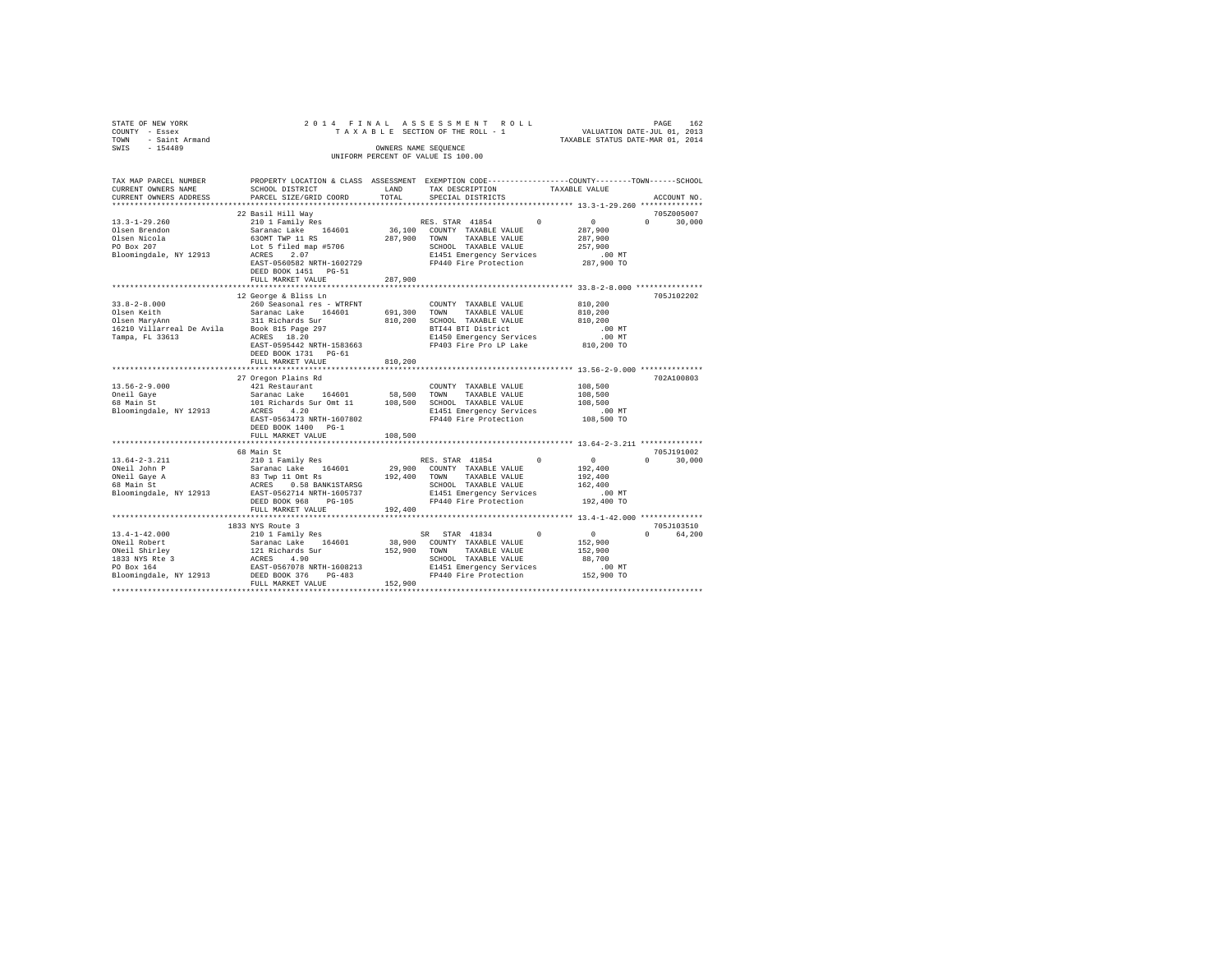| STATE OF NEW YORK<br>COUNTY - Essex<br>TOWN - Saint Armand<br>SWIS - 154489                                                                                                                                                                                                                                                                        |                                            | OWNERS NAME SEQUENCE | UNIFORM PERCENT OF VALUE IS 100.00                                                                                                                         |                      |               |  |  |
|----------------------------------------------------------------------------------------------------------------------------------------------------------------------------------------------------------------------------------------------------------------------------------------------------------------------------------------------------|--------------------------------------------|----------------------|------------------------------------------------------------------------------------------------------------------------------------------------------------|----------------------|---------------|--|--|
| TAX MAP PARCEL NUMBER<br>CURRENT OWNERS NAME<br>CURRENT OWNERS ADDRESS                                                                                                                                                                                                                                                                             | SCHOOL DISTRICT<br>PARCEL SIZE/GRID COORD  | TOTAL                | PROPERTY LOCATION & CLASS ASSESSMENT EXEMPTION CODE---------------COUNTY-------TOWN------SCHOOL<br>LAND TAX DESCRIPTION TAXABLE VALUE<br>SPECIAL DISTRICTS |                      | ACCOUNT NO.   |  |  |
|                                                                                                                                                                                                                                                                                                                                                    | 49 Grass Pond Way                          |                      |                                                                                                                                                            |                      | 705J184013    |  |  |
|                                                                                                                                                                                                                                                                                                                                                    |                                            |                      |                                                                                                                                                            |                      |               |  |  |
|                                                                                                                                                                                                                                                                                                                                                    |                                            |                      |                                                                                                                                                            |                      |               |  |  |
|                                                                                                                                                                                                                                                                                                                                                    |                                            |                      |                                                                                                                                                            |                      |               |  |  |
|                                                                                                                                                                                                                                                                                                                                                    |                                            |                      |                                                                                                                                                            |                      |               |  |  |
|                                                                                                                                                                                                                                                                                                                                                    |                                            |                      |                                                                                                                                                            |                      |               |  |  |
|                                                                                                                                                                                                                                                                                                                                                    |                                            |                      |                                                                                                                                                            |                      |               |  |  |
|                                                                                                                                                                                                                                                                                                                                                    | FULL MARKET VALUE                          | 112,300              |                                                                                                                                                            |                      |               |  |  |
|                                                                                                                                                                                                                                                                                                                                                    |                                            |                      |                                                                                                                                                            |                      |               |  |  |
|                                                                                                                                                                                                                                                                                                                                                    | 35 Prospect St                             |                      |                                                                                                                                                            |                      | 702A176005    |  |  |
| $\begin{tabular}{lcccc} 13.56-3-7.001 & 311\mbox{ Res}\x 011 & 13.300 & 13.300 & 13.300 & 13.300 & 13.300 & 13.300 & 13.300 & 13.300 & 13.300 & 13.300 & 13.300 & 13.300 & 13.300 & 13.300 & 13.300 & 13.300 & 13.300 & 13.300 & 13.300 & 13.300 & 13.300 & 13.300 & 13.$                                                                          |                                            |                      |                                                                                                                                                            |                      |               |  |  |
|                                                                                                                                                                                                                                                                                                                                                    |                                            |                      |                                                                                                                                                            |                      |               |  |  |
|                                                                                                                                                                                                                                                                                                                                                    |                                            |                      |                                                                                                                                                            |                      |               |  |  |
|                                                                                                                                                                                                                                                                                                                                                    |                                            |                      |                                                                                                                                                            |                      |               |  |  |
|                                                                                                                                                                                                                                                                                                                                                    | DEED BOOK 1507 PG-300                      |                      |                                                                                                                                                            |                      |               |  |  |
|                                                                                                                                                                                                                                                                                                                                                    | FULL MARKET VALUE 13,300                   |                      |                                                                                                                                                            |                      |               |  |  |
|                                                                                                                                                                                                                                                                                                                                                    |                                            |                      |                                                                                                                                                            |                      |               |  |  |
|                                                                                                                                                                                                                                                                                                                                                    | Whiteface Ln                               |                      |                                                                                                                                                            |                      | 702A180032    |  |  |
|                                                                                                                                                                                                                                                                                                                                                    |                                            |                      |                                                                                                                                                            |                      |               |  |  |
|                                                                                                                                                                                                                                                                                                                                                    |                                            |                      |                                                                                                                                                            |                      |               |  |  |
|                                                                                                                                                                                                                                                                                                                                                    |                                            |                      |                                                                                                                                                            |                      |               |  |  |
|                                                                                                                                                                                                                                                                                                                                                    |                                            |                      |                                                                                                                                                            |                      |               |  |  |
| $\begin{tabular}{lcccc} 13.56-3-10.001 & 311\,\, {\rm Res\,\, vac\,\, land} & 200WTT & TAXABLE\,\, VALUE & 19,600 \, COWTT & 19,600 \, COWTT & 19,600 \, COWTT & 19,600 \, COWTT & 19,600 \, COWTT & 19,600 \, COWTT & 19,600 \, CMOTT & 19,600 \, CMOTT & 19,600 \, CMOTT & 19,600 \, CMOTT & 19,600 \, CMOTT & 19,600 \, CMOTT & 19,$            |                                            |                      |                                                                                                                                                            |                      |               |  |  |
|                                                                                                                                                                                                                                                                                                                                                    | ACRES 0.50                                 |                      |                                                                                                                                                            |                      |               |  |  |
|                                                                                                                                                                                                                                                                                                                                                    | EAST-0562151 NRTH-1606805                  |                      |                                                                                                                                                            |                      |               |  |  |
|                                                                                                                                                                                                                                                                                                                                                    | DEED BOOK 1507 PG-300<br>FULL MARKET VALUE | 19,600               |                                                                                                                                                            |                      |               |  |  |
|                                                                                                                                                                                                                                                                                                                                                    |                                            |                      |                                                                                                                                                            |                      |               |  |  |
|                                                                                                                                                                                                                                                                                                                                                    | 36 Twin Birch Way                          |                      |                                                                                                                                                            |                      | 705J191006    |  |  |
|                                                                                                                                                                                                                                                                                                                                                    |                                            |                      |                                                                                                                                                            |                      | $0 \t 30.000$ |  |  |
|                                                                                                                                                                                                                                                                                                                                                    |                                            |                      |                                                                                                                                                            |                      |               |  |  |
|                                                                                                                                                                                                                                                                                                                                                    |                                            |                      |                                                                                                                                                            |                      |               |  |  |
|                                                                                                                                                                                                                                                                                                                                                    |                                            |                      |                                                                                                                                                            |                      |               |  |  |
|                                                                                                                                                                                                                                                                                                                                                    |                                            |                      |                                                                                                                                                            |                      |               |  |  |
|                                                                                                                                                                                                                                                                                                                                                    |                                            |                      |                                                                                                                                                            |                      |               |  |  |
|                                                                                                                                                                                                                                                                                                                                                    | FULL MARKET VALUE                          | 255,300              |                                                                                                                                                            |                      |               |  |  |
|                                                                                                                                                                                                                                                                                                                                                    |                                            |                      |                                                                                                                                                            |                      |               |  |  |
|                                                                                                                                                                                                                                                                                                                                                    | 17 Prospect St                             |                      |                                                                                                                                                            |                      | 702A101009    |  |  |
|                                                                                                                                                                                                                                                                                                                                                    |                                            |                      |                                                                                                                                                            | $\Omega$             | 15,000        |  |  |
|                                                                                                                                                                                                                                                                                                                                                    |                                            |                      |                                                                                                                                                            |                      |               |  |  |
|                                                                                                                                                                                                                                                                                                                                                    |                                            |                      |                                                                                                                                                            |                      |               |  |  |
|                                                                                                                                                                                                                                                                                                                                                    |                                            |                      |                                                                                                                                                            |                      |               |  |  |
| $\begin{tabular}{l c c c c c} \hline 13.56-3-9.002 & 12\,\text{Properf St.} & 12\,\text{Properf St.} & 12\,\text{O} & 12\,\text{O} & 12\,\text{O} & 12\,\text{O} & 12\,\text{O} & 12\,\text{O} & 12\,\text{O} & 12\,\text{O} & 12\,\text{O} & 12\,\text{O} & 12\,\text{O} & 12\,\text{O} & 12\,\text{O} & 12\,\text{O} & 12\,\text{O} & 12\,\text$ |                                            |                      |                                                                                                                                                            | 00 MT.<br>165,000 TO |               |  |  |
|                                                                                                                                                                                                                                                                                                                                                    | DEED BOOK 1580 PG-22                       |                      |                                                                                                                                                            |                      |               |  |  |
|                                                                                                                                                                                                                                                                                                                                                    | FULL MARKET VALUE                          | 165,000              |                                                                                                                                                            |                      |               |  |  |
|                                                                                                                                                                                                                                                                                                                                                    |                                            |                      |                                                                                                                                                            |                      |               |  |  |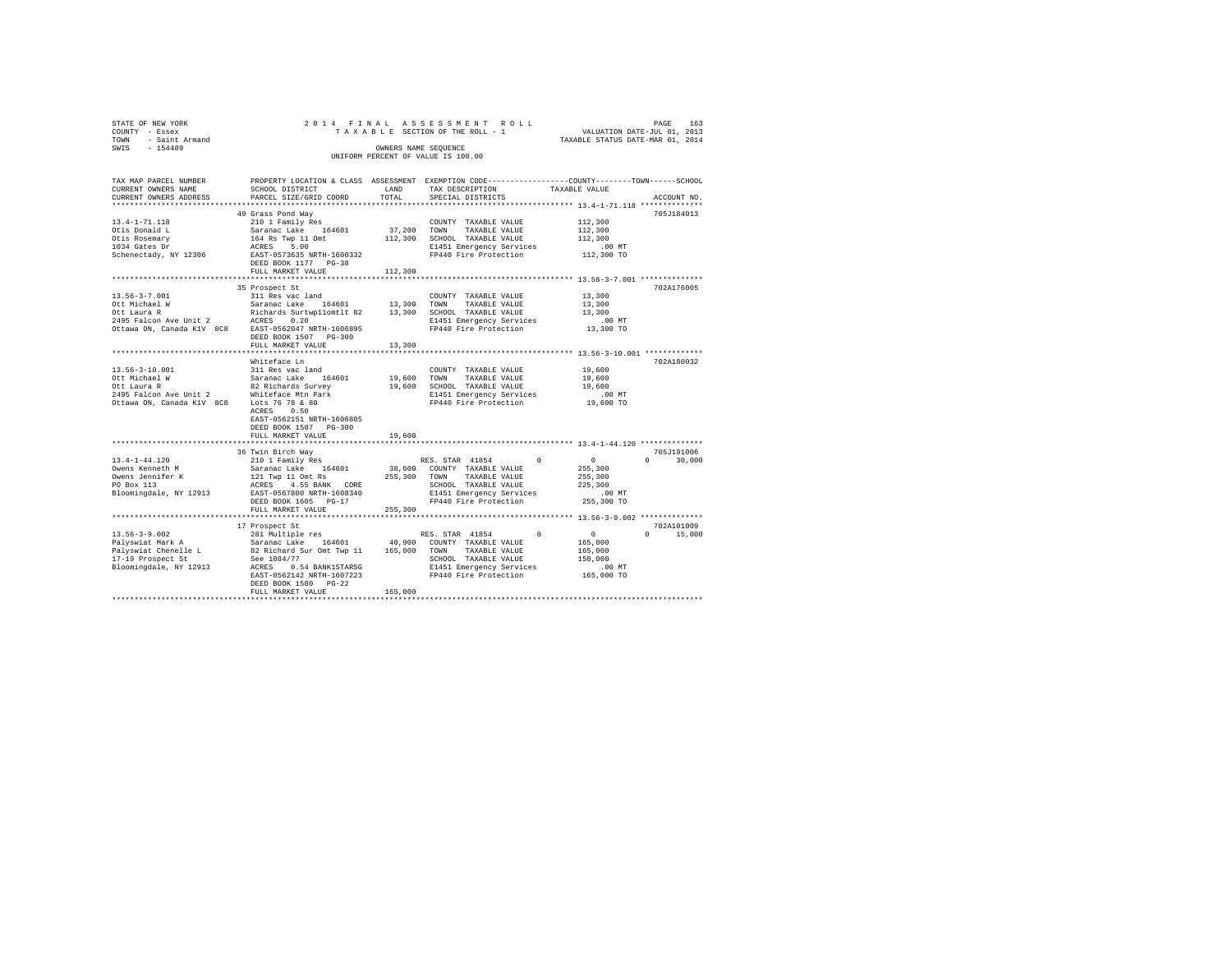| STATE OF NEW YORK   |  | 2014 FINAL ASSESSMENT ROLL         |                                  | PAGE                        | 164 |
|---------------------|--|------------------------------------|----------------------------------|-----------------------------|-----|
| COUNTY - Essex      |  | TAXABLE SECTION OF THE ROLL - 1    |                                  | VALUATION DATE-JUL 01, 2013 |     |
| TOWN - Saint Armand |  |                                    | TAXABLE STATUS DATE-MAR 01, 2014 |                             |     |
| SWIS<br>$-154489$   |  | OWNERS NAME SEOUENCE               |                                  |                             |     |
|                     |  | UNIFORM PERCENT OF VALUE IS 100.00 |                                  |                             |     |
|                     |  |                                    |                                  |                             |     |

| TAX MAP PARCEL NUMBER             |                                                                                                                                                                                                                                          |              | PROPERTY LOCATION & CLASS ASSESSMENT EXEMPTION CODE----------------COUNTY-------TOWN------SCHOOL |                      |                    |
|-----------------------------------|------------------------------------------------------------------------------------------------------------------------------------------------------------------------------------------------------------------------------------------|--------------|--------------------------------------------------------------------------------------------------|----------------------|--------------------|
| CURRENT OWNERS NAME               | SCHOOL DISTRICT                                                                                                                                                                                                                          | LAND         | TAX DESCRIPTION                                                                                  | TAXABLE VALUE        |                    |
| CURRENT OWNERS ADDRESS            | PARCEL SIZE/GRID COORD                                                                                                                                                                                                                   | TOTAL        | SPECIAL DISTRICTS                                                                                |                      | ACCOUNT NO.        |
| **********************            |                                                                                                                                                                                                                                          |              |                                                                                                  |                      |                    |
|                                   | 29 James Way                                                                                                                                                                                                                             |              |                                                                                                  |                      | 705J102513         |
| $13.4 - 2 - 9.000$                | 210 1 Family Res                                                                                                                                                                                                                         |              | STAR 41834<br>SR -                                                                               | $\Omega$<br>$\sim$   | $\Omega$<br>64,200 |
| Parker Alfred C Jr                | Saranac Lake 164601                                                                                                                                                                                                                      |              | 35,000 COUNTY TAXABLE VALUE                                                                      | 68,200               |                    |
| Parker-Vaughn Jean E              | 123 Richards Sur                                                                                                                                                                                                                         | 68,200 TOWN  | TAXABLE VALUE                                                                                    | 68,200               |                    |
| PO Box 82                         | ACRES 1.00                                                                                                                                                                                                                               |              | SCHOOL TAXABLE VALUE                                                                             | 4,000                |                    |
| Bloomingdale, NY 12913            | EAST-0567002 NRTH-1602989                                                                                                                                                                                                                |              | E1451 Emergency Services                                                                         | $.00$ MT             |                    |
|                                   | DEED BOOK 1361    PG-243                                                                                                                                                                                                                 |              | FP440 Fire Protection                                                                            | 68,200 TO            |                    |
|                                   | FULL MARKET VALUE                                                                                                                                                                                                                        | 68,200       |                                                                                                  |                      |                    |
|                                   |                                                                                                                                                                                                                                          |              |                                                                                                  |                      |                    |
|                                   | River Rd                                                                                                                                                                                                                                 |              |                                                                                                  |                      | 705J103712         |
| $13.4 - 1 - 37.000$               | 314 Rural vac<10                                                                                                                                                                                                                         |              | COUNTY TAXABLE VALUE                                                                             | 22,200               |                    |
| Parks Daniel S                    | Saranac Lake 164601                                                                                                                                                                                                                      | 22,200 TOWN  | TAXABLE VALUE                                                                                    | 22,200               |                    |
| 58 Preston Dr                     | 123 Richards Sur                                                                                                                                                                                                                         |              | 22,200 SCHOOL TAXABLE VALUE                                                                      | 22,200               |                    |
| Somerville, NJ 08876              | ACRES<br>0.80                                                                                                                                                                                                                            |              | E1451 Emergency Services                                                                         | $.00$ MT             |                    |
|                                   | EAST-0566381 NRTH-1604955                                                                                                                                                                                                                |              | FP440 Fire Protection                                                                            | 22,200 TO            |                    |
|                                   | DEED BOOK 1048 PG-204                                                                                                                                                                                                                    |              |                                                                                                  |                      |                    |
|                                   | FULL MARKET VALUE                                                                                                                                                                                                                        | 22,200       |                                                                                                  |                      |                    |
|                                   |                                                                                                                                                                                                                                          |              |                                                                                                  |                      |                    |
|                                   | 1825 NYS Route 3                                                                                                                                                                                                                         |              |                                                                                                  |                      | 702A101410         |
| $13.57 - 1 - 9.000$               |                                                                                                                                                                                                                                          |              | RES. STAR 41854                                                                                  | $\sim$ 0<br>$\Omega$ | 30,000<br>$\Omega$ |
|                                   |                                                                                                                                                                                                                                          |              | 36,300 COUNTY TAXABLE VALUE                                                                      | 192,700              |                    |
| 13.57-1-2.00.<br>Patnode Robert A | 210 1 Family Res<br>Saranac Lake 164601<br>121 Rs Twp 11 Omt<br>ACRES 2.30                                                                                                                                                               | 192,700 TOWN | TAXABLE VALUE                                                                                    | 192,700              |                    |
| Bloomingdale, NY 12913            |                                                                                                                                                                                                                                          |              | SCHOOL TAXABLE VALUE                                                                             | 162,700              |                    |
|                                   | EAST-0566853 NRTH-1608092                                                                                                                                                                                                                |              |                                                                                                  | .00 MT               |                    |
|                                   | DEED BOOK 1300 PG-169                                                                                                                                                                                                                    |              | E1451 Emergency Services<br>FP440 Fire Peatoriin<br>FP440 Fire Protection                        | 192,700 TO           |                    |
|                                   |                                                                                                                                                                                                                                          |              |                                                                                                  |                      |                    |
|                                   | FULL MARKET VALUE                                                                                                                                                                                                                        | 192,700      |                                                                                                  |                      |                    |
|                                   |                                                                                                                                                                                                                                          |              |                                                                                                  |                      |                    |
|                                   | 1677 NYS Route 3                                                                                                                                                                                                                         |              |                                                                                                  |                      | 702A101202         |
| $13.65 - 1 - 3.000$               | 210 1 Family Res                                                                                                                                                                                                                         |              | RES. STAR 41854                                                                                  | $\sim$ 0<br>$\Omega$ | $\cap$<br>30,000   |
| Paulson Donald A III              | Saranac Lake 164601                                                                                                                                                                                                                      |              | 19,400 COUNTY TAXABLE VALUE                                                                      | 131,200              |                    |
| Paulson Anne P                    | 102 Twp 11 Omt<br>ACRES 0.22                                                                                                                                                                                                             | 131,200 TOWN | TAXABLE VALUE                                                                                    | 131,200              |                    |
| PO Box 75                         |                                                                                                                                                                                                                                          |              | SCHOOL TAXABLE VALUE<br>E1451 Emergency Services                                                 | 101,200              |                    |
| Bloomingdale, NY 12913            | EAST-0564369 NRTH-1605870                                                                                                                                                                                                                |              |                                                                                                  | $.00$ MT             |                    |
|                                   | DEED BOOK 1511 PG-145                                                                                                                                                                                                                    |              |                                                                                                  | 131,200 TO           |                    |
|                                   | FULL MARKET VALUE                                                                                                                                                                                                                        | 131,200      |                                                                                                  |                      |                    |
|                                   |                                                                                                                                                                                                                                          |              |                                                                                                  |                      |                    |
|                                   | 141 Moose Pond Ln                                                                                                                                                                                                                        |              |                                                                                                  |                      | 705J102315         |
| $13.4 - 1 - 78.100$               | 210 1 Family Res                                                                                                                                                                                                                         |              | COUNTY TAXABLE VALUE                                                                             | 207,700              |                    |
|                                   |                                                                                                                                                                                                                                          | 35,900       | TOWN<br>TAXABLE VALUE                                                                            | 207,700              |                    |
|                                   |                                                                                                                                                                                                                                          |              | 207,700 SCHOOL TAXABLE VALUE                                                                     | 207,700              |                    |
|                                   |                                                                                                                                                                                                                                          |              | E1451 Emergency Services                                                                         | .00 MT               |                    |
|                                   |                                                                                                                                                                                                                                          |              | FP440 Fire Protection                                                                            | 207,700 TO           |                    |
|                                   | 13.4-1-7-0.1000<br>Payne Douglas Saranac Lake 164601 35,900<br>141 Moose Pond Ln 164 Ray 11.0mt<br>141 Moose Pond Ln ACRES 1.88 BANK1STARSG<br>141 Moose Pond Ln EAST-0572407 NRTH-1599705<br>BLoomingdale, NY 12913 EAST-0572407 NRTH-1 |              |                                                                                                  |                      |                    |
|                                   | FULL MARKET VALUE                                                                                                                                                                                                                        | 207,700      |                                                                                                  |                      |                    |
|                                   |                                                                                                                                                                                                                                          |              |                                                                                                  |                      |                    |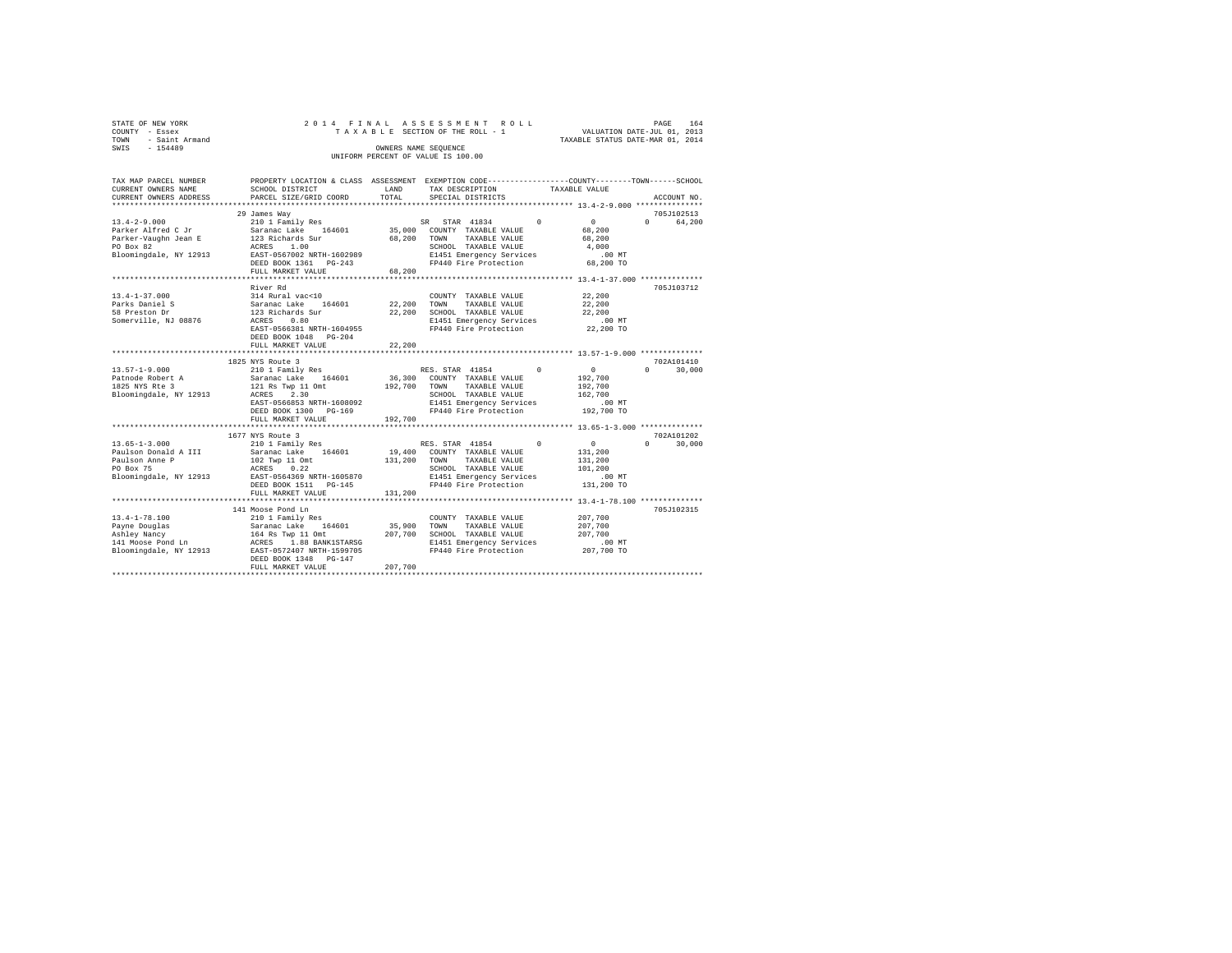|                                    | STATE OF NEW YORK |                      |  |  |  |  |  | 2014 FINAL ASSESSMENT ROLL      |                                  | PAGE                        |  | 165 |
|------------------------------------|-------------------|----------------------|--|--|--|--|--|---------------------------------|----------------------------------|-----------------------------|--|-----|
|                                    | COUNTY - Essex    |                      |  |  |  |  |  | TAXABLE SECTION OF THE ROLL - 1 |                                  | VALUATION DATE-JUL 01, 2013 |  |     |
| TOWN                               | - Saint Armand    |                      |  |  |  |  |  |                                 | TAXABLE STATUS DATE-MAR 01, 2014 |                             |  |     |
| SWIS                               | $-154489$         | OWNERS NAME SEOUENCE |  |  |  |  |  |                                 |                                  |                             |  |     |
| UNIFORM PERCENT OF VALUE IS 100.00 |                   |                      |  |  |  |  |  |                                 |                                  |                             |  |     |

| TAX MAP PARCEL NUMBER<br>CURRENT OWNERS NAME                                                       | PROPERTY LOCATION & CLASS ASSESSMENT EXEMPTION CODE---------------COUNTY-------TOWN-----SCHOOL<br>SCHOOL DISTRICT                                                                                                                                                                        | LAND        | TAX DESCRIPTION                                                                                                                                                                      | TAXABLE VALUE                                                                          |                                           |
|----------------------------------------------------------------------------------------------------|------------------------------------------------------------------------------------------------------------------------------------------------------------------------------------------------------------------------------------------------------------------------------------------|-------------|--------------------------------------------------------------------------------------------------------------------------------------------------------------------------------------|----------------------------------------------------------------------------------------|-------------------------------------------|
| CURRENT OWNERS ADDRESS                                                                             | PARCEL SIZE/GRID COORD                                                                                                                                                                                                                                                                   | TOTAL       | SPECIAL DISTRICTS                                                                                                                                                                    |                                                                                        | ACCOUNT NO.                               |
|                                                                                                    |                                                                                                                                                                                                                                                                                          |             |                                                                                                                                                                                      |                                                                                        |                                           |
| 15. -1-23.000<br>Pelkey Dale R<br>2121 Gillispie Dr<br>Bloomingdale, NY 12913 ACRES 1.03           | 2121 Gillespie Dr<br>EAST-0604187 NRTH-1612873<br>DEED BOOK 704 PG-013<br>FULL MARKET VALUE                                                                                                                                                                                              | 36,500      | SCHOOL TAXABLE VALUE<br>E1451 Emergency Services<br>FP440 Fire Protection                                                                                                            | $\sim$ 0<br>36,500<br>36,500<br>6,500<br>$.00$ MT<br>36,500 TO                         | 705J102411<br>$0 \qquad \qquad$<br>30,000 |
|                                                                                                    |                                                                                                                                                                                                                                                                                          |             |                                                                                                                                                                                      |                                                                                        |                                           |
| $23.3 - 2 - 22.000$<br>Perryman Donald G<br>Perrvman Gail<br>53 Vista Dr<br>Saranac Lake, NY 12983 | 53 Vista Dr<br>210 1 Family Res<br>Saranac Lake 164601<br>9 Rs Twp 22 Omt<br>Lot 9 Glenn Ridge<br>0.77<br>ACRES<br>EAST-0553376 NRTH-1584459<br>DEED BOOK 1269 PG-1<br>FULL MARKET VALUE                                                                                                 | 278,300     | RES. STAR 41854<br>42,700 COUNTY TAXABLE VALUE<br>278,300 TOWN TAXABLE VALUE<br>SCHOOL TAXABLE VALUE<br>E1450 Emergency Services<br>FP440 Fire Protection                            | $^{\circ}$<br>$\sim$ 0 $\sim$<br>278,300<br>278,300<br>248,300<br>.00 MT<br>278,300 TO | 705J187008<br>$\Omega$<br>30,000          |
|                                                                                                    |                                                                                                                                                                                                                                                                                          |             |                                                                                                                                                                                      |                                                                                        |                                           |
| $13.3 - 2 - 6.120$<br>Peterson Cecil E<br>Peterson Rose M<br>50 Lake St<br>Tupper Lake, NY 12986   | Basil Hill Way<br>311 Res vac land<br>311 Res vac land<br>62 Omt TwpDI RS<br>62 Omt TwpDI RS<br>RCRES 1.00<br>EAST-0560583 NRTH-1602946<br>DEED BOOK 1608 PG-300                                                                                                                         | 12,300 TOWN | COUNTY TAXABLE VALUE<br>TAXABLE VALUE<br>12,300 SCHOOL TAXABLE VALUE<br>E1451 Emergency Services<br>FP440 Fire Protection                                                            | 12,300<br>12,300<br>12,300<br>$.00$ MT<br>12,300 TO                                    | 705Z010002                                |
|                                                                                                    | FULL MARKET VALUE                                                                                                                                                                                                                                                                        | 12,300      |                                                                                                                                                                                      |                                                                                        |                                           |
|                                                                                                    | 18 Hemlock Way<br>13.4-1-71.117<br>Petrie Kenneth A Sassonal res<br>Extrell Christopher I Saranac Lake 164601<br>Xittell Christopher I ACRES<br>105 E Shore Rd N<br>2007 - ACRES<br>173<br>2007 - ACRES<br>173<br>Grand Isle, VT 05458 EAST-0574177 NRTH-1599968<br>DEED BOOK 1228 PG-66 |             | COUNTY TAXABLE VALUE<br>28,200 TOWN TAXABLE VALUE<br>55,000 SCHOOL TAXABLE VALUE<br>E1451 Emergency Services<br>FP440 Fire Protection                                                | 55,000<br>55,000<br>55,000<br>$.00$ MT<br>55,000 TO                                    | 705J184012                                |
|                                                                                                    | FULL MARKET VALUE                                                                                                                                                                                                                                                                        | 55,000      |                                                                                                                                                                                      |                                                                                        |                                           |
| 13.64-1-18.000<br>Pfadt Pamela J<br>Simmons Daniel J<br>39 Roosevelt Ln<br>Bloomingdale, NY 12913  | 39 Roosevelt Ln<br>21011 Pamily Res (2010)<br>21011 Pamily Res (44601 25,300<br>3102 Twp.11 O.m.t. (2017)<br>22,700<br>22913 RARST 0563805 NRTH-1604850<br>DEED BOOK 1599 PG-23<br>FULL MARKET VALUE                                                                                     | 127,700     | RES. STAR 41854<br>$\sim$ 0<br>25,300 COUNTY TAXABLE VALUE<br>127,700 TOWN TAXABLE VALUE<br>SCHOOL TAXABLE VALUE<br>E1451 Emergency Services<br>$FP440$ Fire Protection $127,700$ TO | $\sim$ 0<br>127,700<br>127,700<br>97,700<br>$.00$ MT                                   | 702A101806<br>$\Omega$<br>30,000          |
|                                                                                                    |                                                                                                                                                                                                                                                                                          |             |                                                                                                                                                                                      |                                                                                        |                                           |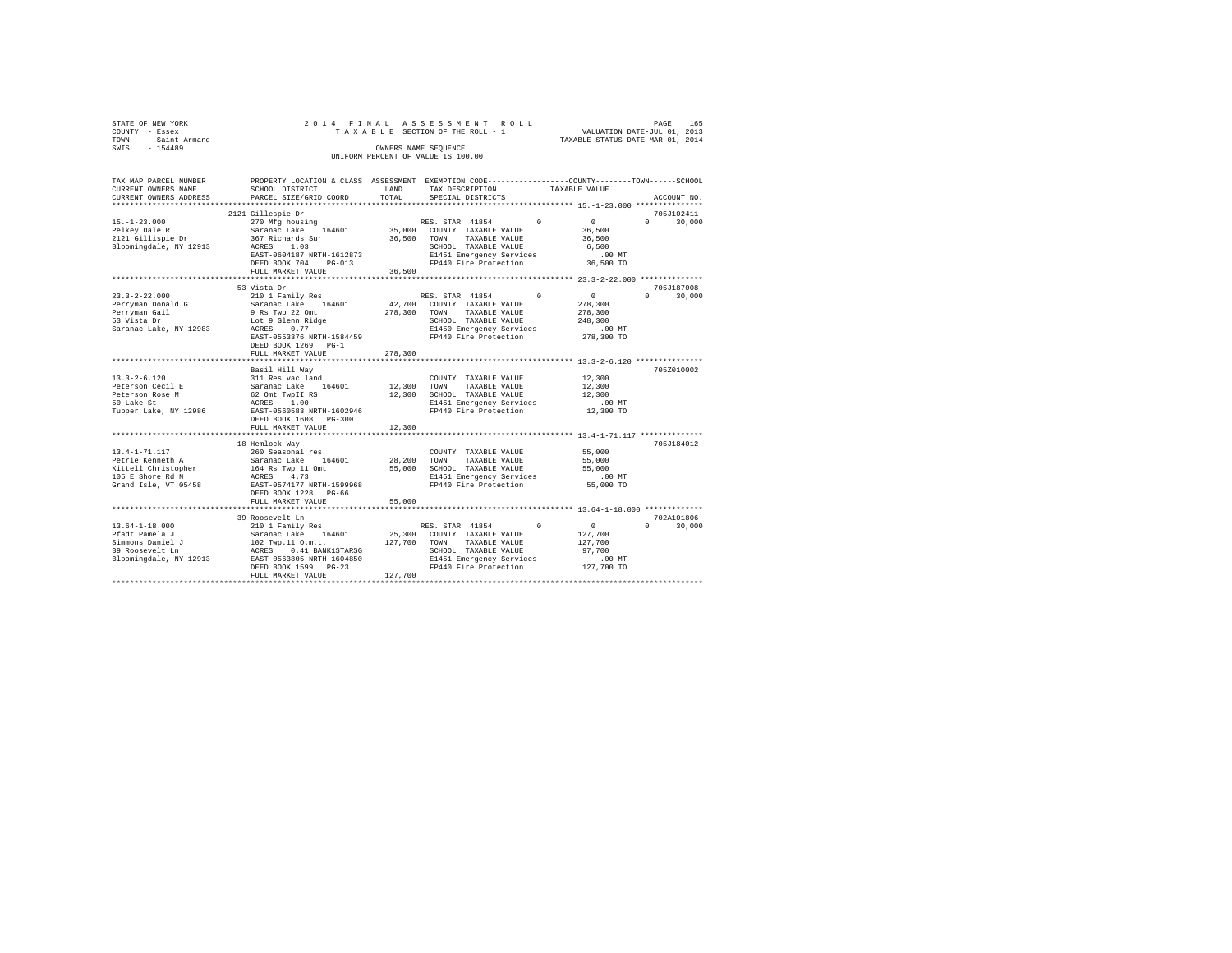| STATE OF NEW YORK                                                                        |                                                                                                                                                                                                                                                            |               |                                                                                                                                                                                                    | TAXABLE STATUS DATE-MAR 01, 2014                                           |                             |
|------------------------------------------------------------------------------------------|------------------------------------------------------------------------------------------------------------------------------------------------------------------------------------------------------------------------------------------------------------|---------------|----------------------------------------------------------------------------------------------------------------------------------------------------------------------------------------------------|----------------------------------------------------------------------------|-----------------------------|
| COUNTY - Essex<br>TOWN - Saint Armand<br>~~~~ - 154489                                   |                                                                                                                                                                                                                                                            |               | OWNERS NAME SEQUENCE<br>UNIFORM PERCENT OF VALUE IS 100.00                                                                                                                                         |                                                                            |                             |
| TAX MAP PARCEL NUMBER<br>CURRENT OWNERS NAME<br>CURRENT OWNERS ADDRESS                   | SCHOOL DISTRICT<br>PARCEL SIZE/GRID COORD                                                                                                                                                                                                                  | LAND<br>TOTAL | PROPERTY LOCATION & CLASS ASSESSMENT EXEMPTION CODE---------------COUNTY-------TOWN-----SCHOOL<br>TAX DESCRIPTION<br>SPECIAL DISTRICTS                                                             | TAXABLE VALUE                                                              | ACCOUNT NO.                 |
| $23.3 - 1 - 51.000$<br>Phillips Elizabeth A<br>PO Box 173<br>Ray Brook, NY 12977         | 229 Trudeau Rd<br>210 1 Family Res<br>Saranac Lake 164601<br>9 Richards Sur ---- 209,300 COUNT TAXABLE VALUE<br>209,300 TOWN TAXABLE VALUE<br>ACRES 3.22<br>ACRES 3.22<br>EAST-0554755 NRTH-1585276<br>DEED BOOK 1641 PG-69<br>FULL MARKET VALUE           | 209,300       | RES. STAR 41854<br>81,000 COUNTY TAXABLE VALUE<br>SCHOOL TAXABLE VALUE<br>E1450 Emergency Services<br>FP440 Fire Protection 209,300 TO                                                             | $\sim$ 0 $\sim$<br>$\mathbf{0}$<br>209,300<br>209,300<br>179,300<br>.00 MT | 705J104111<br>$0 \t 30,000$ |
|                                                                                          |                                                                                                                                                                                                                                                            |               |                                                                                                                                                                                                    |                                                                            | 702A100902                  |
| $13.56 - 1 - 3.100$<br>Phinney Eolian M<br>6 Prospect St<br>Bloomingdale, NY 12913       | 6 Prospect St<br>270 Mfg housing<br>Saranac Lake 164601 19,000 COUNTY TAXABLE VALUE<br>82 Richards Surtwp.11 Omt 29,300 TOWN TAXABLE VALUE<br>1159/270 Death Cert<br>ACRES 0.20<br>EAST-0562089 NRTH-1607633<br>DEED BOOK 1528 PG-318<br>FULL MARKET VALUE | 29,300        | RES. STAR 41854 0<br>SCHOOL TAXABLE VALUE<br>E1451 Emergency Services<br>FP440 Fire Protection                                                                                                     | $\sim$ 0 $\sim$ 0<br>29,300<br>29,300<br>$\sim$ 0<br>$.00$ MT<br>29,300 TO | $0 \t 29,300$               |
|                                                                                          |                                                                                                                                                                                                                                                            |               |                                                                                                                                                                                                    |                                                                            |                             |
| $32.166 - 6 - 2.002$<br>Piersma Barbara L<br>$61$ Stevenson Ln<br>Saranac Lake, NY 12983 | 61 Stevenson Rd<br>281 Multiple res<br>Saranac Lake 164601<br>11 Richards Sur<br>1371/76 Life use to<br>Anna Murdock<br>ACRES 9.40<br>EAST-0554913 NRTH-1578737<br>DEED BOOK 1371 PG-76<br>FULL MARKET VALUE                                               | 188,700       | RES. STAR 41854 0<br>65,300 COUNTY TAXABLE VALUE<br>188,700 TOWN TAXABLE VALUE<br>SCHOOL TAXABLE VALUE<br>E1450 Emergency Services<br>E1450 Emergency Services<br>FP440 Fire Protection 188,700 TO | $\sim$ 0<br>188,700<br>188,700<br>158,700<br>.00 MT                        | 705J103711<br>$0 \t 30,000$ |
|                                                                                          |                                                                                                                                                                                                                                                            |               |                                                                                                                                                                                                    |                                                                            |                             |
| $23.3 - 1 - 40.200$<br>PJ Hyde & Sons Inc<br>PO Box 349<br>Saranac Lake, NY 12983        | NYS Route 3<br>311 Res vac land<br>Saranac Lake 164601<br>29 Rs Twp 11 Omt<br>ACRES 5.41<br>EAST-0556514 NRTH-1585136<br>DEED BOOK 849 PG-236                                                                                                              |               | COUNTY TAXABLE VALUE<br>39,100 TOWN TAXABLE VALUE<br>39,100 SCHOOL TAXABLE VALUE<br>E1450 Emergency Services<br>FP440 Fire Protection                                                              | 39,100<br>39,100<br>39,100<br>$.00$ MT<br>39,100 TO                        | 705J186010                  |
|                                                                                          | FULL MARKET VALUE                                                                                                                                                                                                                                          | 39,100        |                                                                                                                                                                                                    |                                                                            |                             |
| $23.3 - 1 - 42.100$                                                                      | NYS Route 3<br>311 Res vac land                                                                                                                                                                                                                            |               | COUNTY TAXABLE VALUE                                                                                                                                                                               | 38,000                                                                     | 705J103005                  |
| PJ Hyde & Sons Inc<br>PO Box 349<br>Saranac Lake, NY 12983                               | Saranac Lake 164601<br>29 Richards Sur<br>ACRES 1.70<br>EAST-0557181 NRTH-1585992<br>DEED BOOK 849 PG-236<br>FULL MARKET VALUE                                                                                                                             | 38,000        | 38,000 TOWN TAXABLE VALUE<br>38,000 SCHOOL TAXABLE VALUE<br>E1450 Emergency Services<br>FP440 Fire Protection                                                                                      | 38,000<br>38,000<br>00 MT.<br>38,000 TO                                    |                             |
|                                                                                          |                                                                                                                                                                                                                                                            |               |                                                                                                                                                                                                    |                                                                            |                             |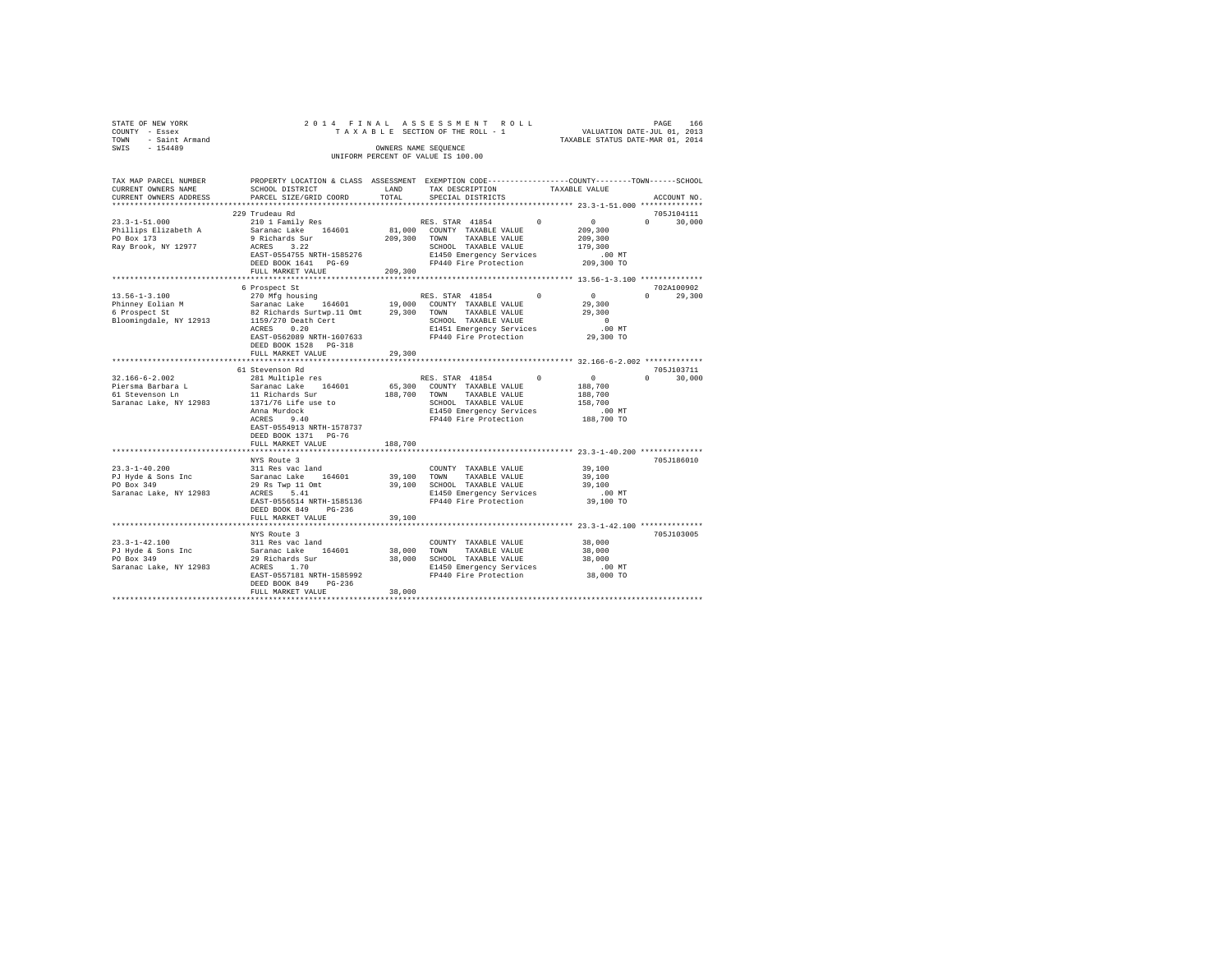| STATE OF NEW YORK   |  |  | 2014 FINAL ASSESSMENT ROLL         |                                  | PAGE | 167 |  |
|---------------------|--|--|------------------------------------|----------------------------------|------|-----|--|
| COUNTY - Essex      |  |  | TAXABLE SECTION OF THE ROLL - 1    | VALUATION DATE-JUL 01, 2013      |      |     |  |
| TOWN - Saint Armand |  |  |                                    | TAXABLE STATUS DATE-MAR 01, 2014 |      |     |  |
| SWTS<br>$-154489$   |  |  | OWNERS NAME SEOUENCE               |                                  |      |     |  |
|                     |  |  | UNIFORM PERCENT OF VALUE IS 100.00 |                                  |      |     |  |
|                     |  |  |                                    |                                  |      |     |  |

| TAX MAP PARCEL NUMBER                              |                                                             |             |                                                                                                     | PROPERTY LOCATION & CLASS ASSESSMENT EXEMPTION CODE---------------COUNTY-------TOWN------SCHOOL |  |
|----------------------------------------------------|-------------------------------------------------------------|-------------|-----------------------------------------------------------------------------------------------------|-------------------------------------------------------------------------------------------------|--|
| CURRENT OWNERS NAME                                | SCHOOL DISTRICT                                             | LAND        | TAX DESCRIPTION TAXABLE VALUE                                                                       |                                                                                                 |  |
| CURRENT OWNERS ADDRESS                             | PARCEL SIZE/GRID COORD TOTAL                                |             | SPECIAL DISTRICTS                                                                                   | ACCOUNT NO.                                                                                     |  |
|                                                    |                                                             |             |                                                                                                     |                                                                                                 |  |
|                                                    | 104 Rockledge Ln                                            |             |                                                                                                     | 705J189007                                                                                      |  |
| $32.38 - 1 - 30.000$                               | 210 1 Family Res                                            |             | RES. STAR 41854 0<br>RES. STAR 41854 (<br>42,000 COUNTY TAXABLE VALUE<br>368,200 TOWN TAXABLE VALUE | $\sim$ 0<br>$0 \t 30,000$                                                                       |  |
| Ploof Darlene                                      |                                                             |             |                                                                                                     | 368,200                                                                                         |  |
| 104 Rockledge Ln                                   | Saranac Lake 164601<br>11 Twp 11 Omt Rs                     |             |                                                                                                     | 368,200                                                                                         |  |
| Saranac Lake, NY 12983 54 Rockledge Park           |                                                             |             | SCHOOL TAXABLE VALUE 338.200                                                                        |                                                                                                 |  |
|                                                    | ACRES 0.69                                                  |             |                                                                                                     |                                                                                                 |  |
|                                                    | EAST-0555990 NRTH-1579794                                   |             |                                                                                                     |                                                                                                 |  |
|                                                    | DEED BOOK 1493 PG-261                                       |             | WD441 Rockledge water 368,200 TO M                                                                  |                                                                                                 |  |
|                                                    | FULL MARKET VALUE                                           | 368,200     |                                                                                                     |                                                                                                 |  |
|                                                    |                                                             |             |                                                                                                     |                                                                                                 |  |
|                                                    | Rockledge Ln                                                |             |                                                                                                     | 705J190019                                                                                      |  |
| $32.38 - 1 - 55.000$                               | 311 Res vac land                                            |             | COUNTY TAXABLE VALUE                                                                                | 34,000                                                                                          |  |
| Ploof Darlene                                      |                                                             |             | 34,000 TOWN TAXABLE VALUE                                                                           | 34,000                                                                                          |  |
| Ploof Dariene<br>104 Rockledge Ln                  | Saranac Lake 164601<br>11 Twp 11 Omt Rs                     | 34,000      | SCHOOL TAXABLE VALUE                                                                                | 34,000                                                                                          |  |
| Saranac Lake, NY 12983 Lts55&56 Rockledge Park     |                                                             |             | E1450 Emergency Services                                                                            | $.00$ MT                                                                                        |  |
|                                                    | ACRES 1.47                                                  |             | FP440 Fire Protection 34,000 TO                                                                     |                                                                                                 |  |
|                                                    | EAST-0556165 NRTH-1579958                                   |             |                                                                                                     |                                                                                                 |  |
|                                                    | DEED BOOK 1455 PG-9                                         |             |                                                                                                     |                                                                                                 |  |
|                                                    | FULL MARKET VALUE                                           | 34,000      |                                                                                                     |                                                                                                 |  |
|                                                    |                                                             |             |                                                                                                     |                                                                                                 |  |
|                                                    | Rockledge Ln                                                |             |                                                                                                     | 705J190016                                                                                      |  |
| $32.38 - 1 - 52.100$                               |                                                             |             | COUNTY TAXABLE VALUE                                                                                | 28,200                                                                                          |  |
| Ploof Darlene L                                    |                                                             | 28,200 TOWN | TAXABLE VALUE                                                                                       | 28,200                                                                                          |  |
| 104 Rockledge Ln                                   | 311 Res vac land<br>Saranac Lake 164601<br>11 Twp 11 Omt Rs | 28,200      | SCHOOL TAXABLE VALUE                                                                                | 28,200                                                                                          |  |
| Saranac Lake, NY 12983 Lot 43 Rockledge Pk         |                                                             |             | E1450 Emergency Services .00 MT                                                                     |                                                                                                 |  |
|                                                    | ACRES 0.40                                                  |             | FP440 Fire Protection                                                                               | 28,200 TO                                                                                       |  |
| PRIOR OWNER ON 3/01/2014 EAST-0555799 NRTH-1579692 |                                                             |             | WD441 Rockledge water                                                                               | 28,200 TO M                                                                                     |  |
| Ploof David                                        | DEED BOOK 1762 PG-289                                       |             |                                                                                                     |                                                                                                 |  |
|                                                    | FULL MARKET VALUE                                           | 28,200      |                                                                                                     |                                                                                                 |  |
|                                                    |                                                             |             |                                                                                                     |                                                                                                 |  |
|                                                    | 289 River Rd                                                |             |                                                                                                     | 705J104013                                                                                      |  |
| $13.4 - 1 - 60.000$                                | 270 Mfg housing                                             |             | COUNTY TAXABLE VALUE 51,100                                                                         |                                                                                                 |  |
| Plumley Lew A                                      |                                                             |             | 34,000 TOWN TAXABLE VALUE                                                                           | 51,100                                                                                          |  |
| PO Box 187                                         | Saranac Lake 164601<br>143 Richards Sur                     | 51,100      | SCHOOL TAXABLE VALUE                                                                                | 51,100                                                                                          |  |
| Long Lake, NY 12847 174.1 X 222.9Xirr              |                                                             |             | E1451 Emergency Services                                                                            | $.00$ MT                                                                                        |  |
|                                                    | 0.86<br>ACRES                                               |             | FP440 Fire Protection 51,100 TO                                                                     |                                                                                                 |  |
|                                                    | EAST-0570726 NRTH-1603374                                   |             |                                                                                                     |                                                                                                 |  |
|                                                    | DEED BOOK 1718 PG-247                                       |             |                                                                                                     |                                                                                                 |  |
|                                                    | FULL MARKET VALUE                                           | 51,100      |                                                                                                     |                                                                                                 |  |
|                                                    |                                                             |             |                                                                                                     |                                                                                                 |  |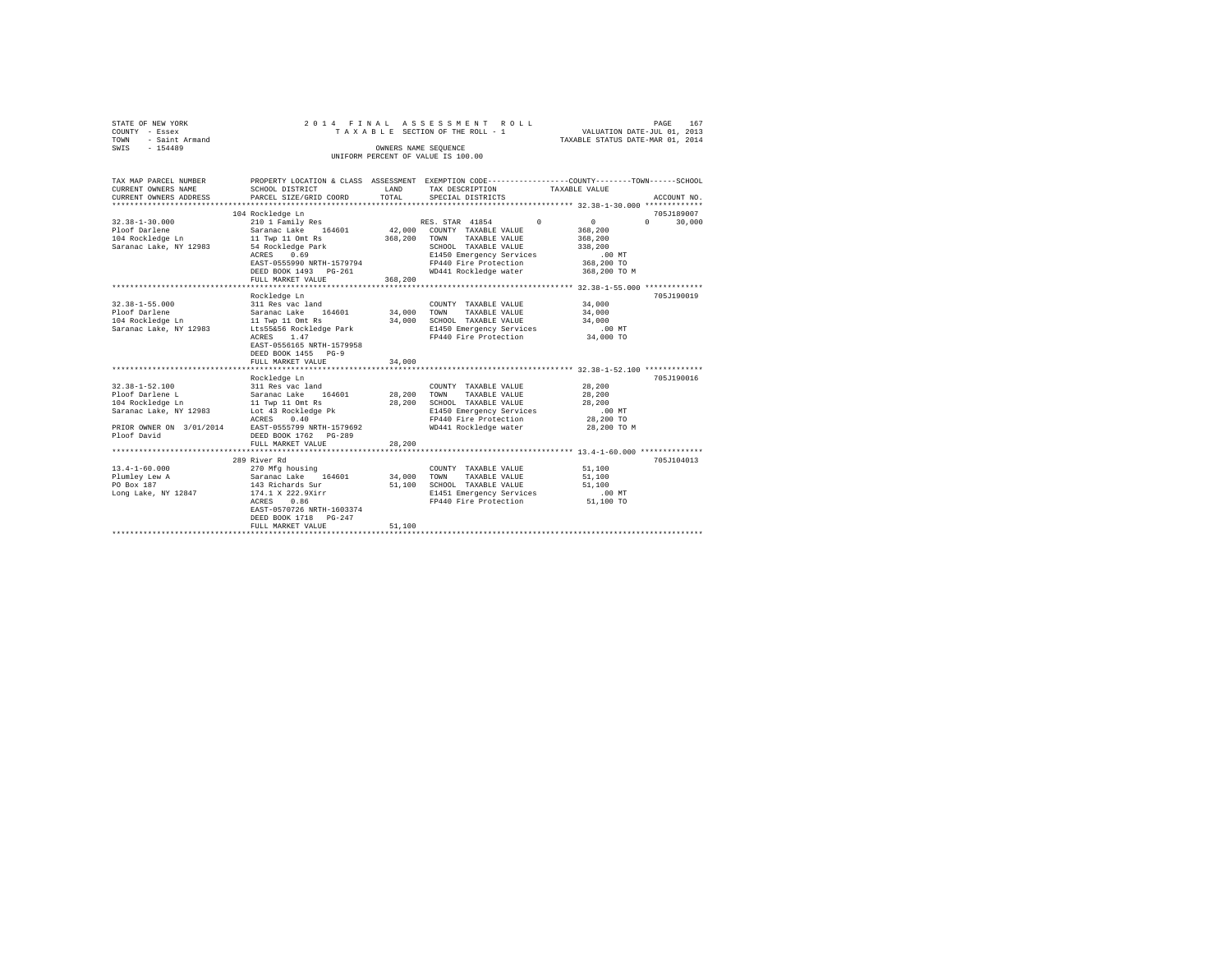| STATE OF NEW YORK   | 2014 FINAL ASSESSMENT ROLL         | PAGE                             | 168 |
|---------------------|------------------------------------|----------------------------------|-----|
| COUNTY - Essex      | TAXABLE SECTION OF THE ROLL - 1    | VALUATION DATE-JUL 01, 2013      |     |
| TOWN - Saint Armand |                                    | TAXABLE STATUS DATE-MAR 01, 2014 |     |
| SWTS<br>- 154489    | OWNERS NAME SEOUENCE               |                                  |     |
|                     | UNIFORM PERCENT OF VALUE IS 100.00 |                                  |     |

| TAX MAP PARCEL NUMBER                     | PROPERTY LOCATION & CLASS ASSESSMENT EXEMPTION CODE---------------COUNTY-------TOWN-----SCHOOL                                                                                                                                                              |                       |                                                                |                      |                    |
|-------------------------------------------|-------------------------------------------------------------------------------------------------------------------------------------------------------------------------------------------------------------------------------------------------------------|-----------------------|----------------------------------------------------------------|----------------------|--------------------|
| CURRENT OWNERS NAME                       | SCHOOL DISTRICT                                                                                                                                                                                                                                             | LAND                  | TAX DESCRIPTION                                                | TAXABLE VALUE        |                    |
| CURRENT OWNERS ADDRESS                    | PARCEL SIZE/GRID COORD                                                                                                                                                                                                                                      | TOTAL                 | SPECIAL DISTRICTS                                              |                      | ACCOUNT NO.        |
|                                           |                                                                                                                                                                                                                                                             |                       |                                                                |                      |                    |
|                                           | 2104 Gillespie Dr                                                                                                                                                                                                                                           |                       |                                                                |                      | 705L102303         |
| $15. - 1 - 20.000$                        |                                                                                                                                                                                                                                                             |                       | AGED ALL 41800 0 38,950 38,950                                 |                      | 38,950             |
| Pohlmann Edward Jr                        |                                                                                                                                                                                                                                                             |                       |                                                                | $\sim$ 0<br>$\sim$ 0 | $\sim$ 0<br>38,950 |
| 2104 Gillispie Dr                         |                                                                                                                                                                                                                                                             |                       |                                                                | 38,950               |                    |
| Bloomingdale, NY 12913                    |                                                                                                                                                                                                                                                             |                       |                                                                | 38,950               |                    |
|                                           | EAST-0603873 NRTH-1612426                                                                                                                                                                                                                                   |                       | SCHOOL TAXABLE VALUE                                           | $\sim$ 0             |                    |
|                                           | DEED BOOK 1092 PG-217                                                                                                                                                                                                                                       |                       |                                                                | .00MT                |                    |
|                                           | FULL MARKET VALUE                                                                                                                                                                                                                                           |                       | G-217 E1451 Emergency Services<br>77,900 FP440 Fire Protection | 77,900 TO            |                    |
|                                           |                                                                                                                                                                                                                                                             |                       |                                                                |                      |                    |
|                                           | Rockledge Ln                                                                                                                                                                                                                                                |                       |                                                                |                      | 705J190018         |
| $32.38 - 1 - 54.000$                      | 311 Res vac land                                                                                                                                                                                                                                            |                       | COUNTY TAXABLE VALUE                                           | 31,400               |                    |
| Pollock Brad                              | Saranac Lake 164601 31,400<br>11 Twp 11 Omt Rs 31,400                                                                                                                                                                                                       |                       | TOWN<br>TAXABLE VALUE                                          | 31,400               |                    |
| roiiock Brad<br>98 Rockledge Ln           |                                                                                                                                                                                                                                                             |                       | SCHOOL TAXABLE VALUE                                           | 31,400               |                    |
|                                           | Saranac Lake, NY 12983 Lot 53 Rockledge Park                                                                                                                                                                                                                |                       |                                                                |                      |                    |
|                                           | ACRES 0.73                                                                                                                                                                                                                                                  |                       | FP440 Fire Protection                                          |                      |                    |
|                                           | EAST-0556171 NRTH-1579736                                                                                                                                                                                                                                   |                       | WD441 Rockledge water                                          | 31,400 TO M          |                    |
|                                           | DEED BOOK 1111 PG-36                                                                                                                                                                                                                                        |                       |                                                                |                      |                    |
|                                           | FULL MARKET VALUE                                                                                                                                                                                                                                           | 31,400                |                                                                |                      |                    |
|                                           |                                                                                                                                                                                                                                                             |                       |                                                                |                      |                    |
|                                           | 98 Rockledge Ln                                                                                                                                                                                                                                             |                       |                                                                |                      | 705.T195009        |
| $32.1 - 2 - 11.300$                       | 240 Rural res                                                                                                                                                                                                                                               |                       | RES. STAR 41854 0 0                                            |                      | $0 \t 30,000$      |
| Pollock Brad H                            |                                                                                                                                                                                                                                                             |                       | 50,100 COUNTY TAXABLE VALUE                                    | 173,000              |                    |
| Pollock Ivana B                           | Saranac Lake 164601<br>31 Omt Twp 11 Rs<br>ACRES 13.00<br>EAST-0556625 NRTH-1580025                                                                                                                                                                         |                       | 173,000 TOWN TAXABLE VALUE                                     | 173,000              |                    |
| 98 Rockledge Ln<br>Saranac Lake, NY 12983 |                                                                                                                                                                                                                                                             |                       |                                                                | 143,000              |                    |
|                                           |                                                                                                                                                                                                                                                             |                       | SCHOOL TAXABLE VALUE<br>E1450 Emergency Services               | .00 MT               |                    |
|                                           | DEED BOOK 1497 PG-162                                                                                                                                                                                                                                       |                       | FP440 Fire Protection 173,000 TO                               |                      |                    |
|                                           | FULL MARKET VALUE                                                                                                                                                                                                                                           | 173,000               |                                                                |                      |                    |
|                                           | **********************                                                                                                                                                                                                                                      |                       |                                                                |                      |                    |
|                                           | 42 Whiteface Ln                                                                                                                                                                                                                                             |                       |                                                                |                      | 702A178509         |
| $13.56 - 4 - 8.000$                       |                                                                                                                                                                                                                                                             |                       | COUNTY TAXABLE VALUE                                           | 171,600              |                    |
|                                           | 210 1 Family Res<br>Saranac Lake 164601                                                                                                                                                                                                                     | COUNTY<br>19,000 TOWN | TAXABLE VALUE                                                  | 171,600              |                    |
| 13.50-1<br>Porter Edward G                | Rs Twp 11 Omt Lot 82 171,600 SCHOOL TAXABLE VALUE                                                                                                                                                                                                           |                       |                                                                | 171,600              |                    |
| Bloomingdale, NY 12913                    | ACRES 0.20                                                                                                                                                                                                                                                  |                       | E1451 Emergency Services                                       | .00 MT               |                    |
|                                           | EAST-0562308 NRTH-1606737                                                                                                                                                                                                                                   |                       | FP440 Fire Protection 171,600 TO                               |                      |                    |
|                                           | DEED BOOK 1313 PG-120                                                                                                                                                                                                                                       |                       |                                                                |                      |                    |
|                                           | FULL MARKET VALUE                                                                                                                                                                                                                                           | 171,600               |                                                                |                      |                    |
|                                           |                                                                                                                                                                                                                                                             |                       |                                                                |                      |                    |
|                                           | 42 Main St                                                                                                                                                                                                                                                  |                       |                                                                |                      | 702A100712         |
|                                           |                                                                                                                                                                                                                                                             |                       | COUNTY TAXABLE VALUE                                           | 181,200              |                    |
|                                           |                                                                                                                                                                                                                                                             | 32,300 TOWN           | TAXABLE VALUE                                                  | 181,200              |                    |
|                                           |                                                                                                                                                                                                                                                             |                       | 181,200 SCHOOL TAXABLE VALUE                                   | 181,200              |                    |
|                                           |                                                                                                                                                                                                                                                             |                       | E1451 Emergency Services                                       | .00 MT               |                    |
|                                           | 13.56-7-11.002<br>Prata Ralph J<br>Prata Bernadette 164601<br>Prata Bernadette 164601<br>Prata Bernadette 1658<br>210 N Montezuma Trl<br>2010 RAS<br>2020 RAS<br>2020 RAS<br>2020 RAS<br>2020 RAS<br>2020 RAS<br>2020 RAS<br>2020 RAS<br>2020 RAS<br>2020 R |                       | FP440 Fire Protection                                          | 181,200 TO           |                    |
|                                           | DEED BOOK 870<br>PG-096                                                                                                                                                                                                                                     |                       |                                                                |                      |                    |
|                                           | FULL MARKET VALUE                                                                                                                                                                                                                                           | 181,200               |                                                                |                      |                    |
|                                           |                                                                                                                                                                                                                                                             |                       |                                                                |                      |                    |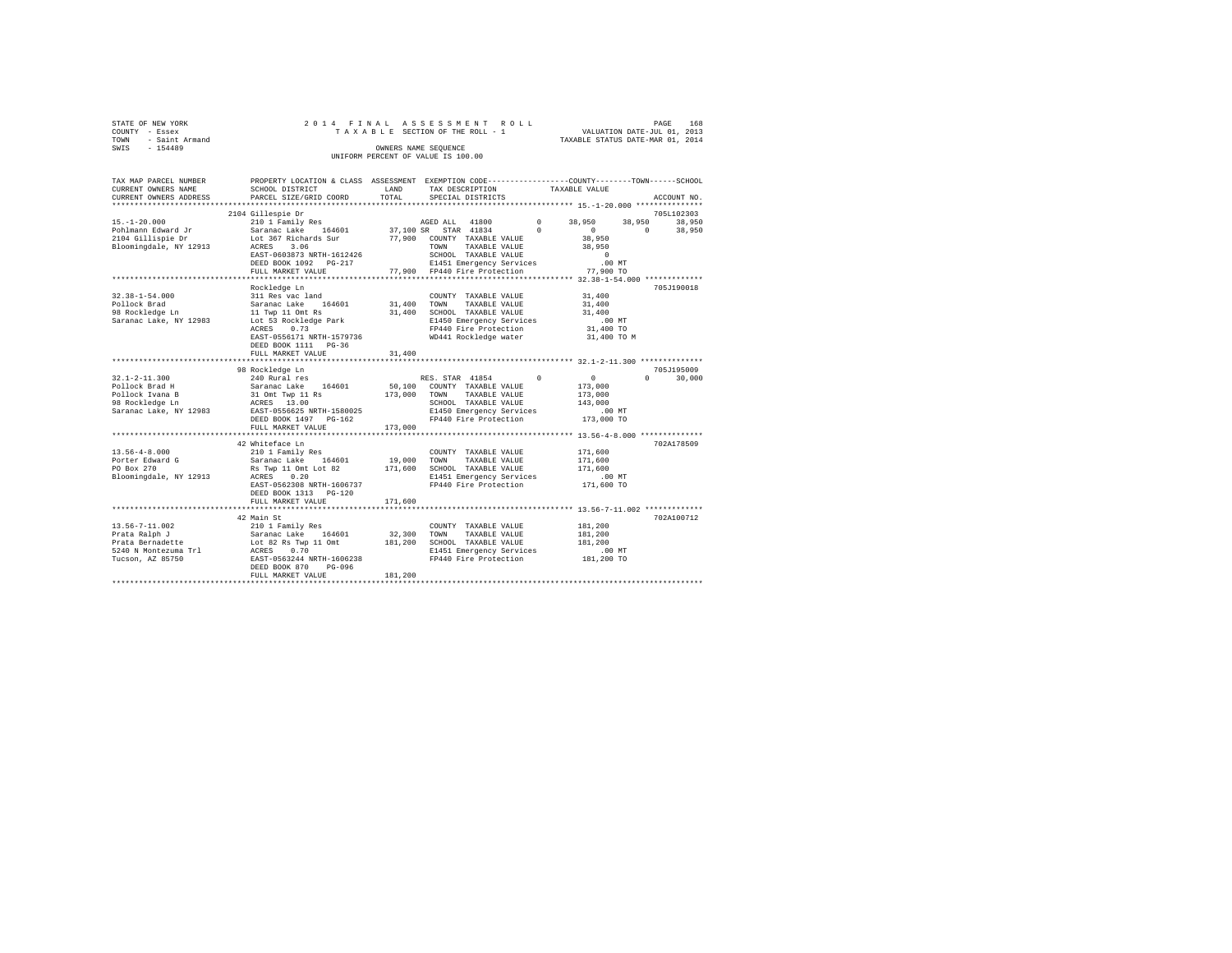| STATE OF NEW YORK<br>COUNTY<br>- Essex<br>- Saint Armand<br>TOWN | 2014 FINAL ASSESSMENT ROLL<br>TAXABLE SECTION OF THE ROLL - 1 |                                                                                                | 169<br>PAGE<br>VALUATION DATE-JUL 01, 2013<br>TAXABLE STATUS DATE-MAR 01, 2014 |
|------------------------------------------------------------------|---------------------------------------------------------------|------------------------------------------------------------------------------------------------|--------------------------------------------------------------------------------|
| SWIS<br>$-154489$                                                | OWNERS NAME SEOUENCE<br>UNIFORM PERCENT OF VALUE IS 100.00    |                                                                                                |                                                                                |
| TAX MAP PARCEL NUMBER                                            |                                                               | PROPERTY LOCATION & CLASS ASSESSMENT EXEMPTION CODE---------------COUNTY-------TOWN-----SCHOOL |                                                                                |

| CURRENT OWNERS NAME    | SCHOOL DISTRICT                                                                          | LAND        | TAX DESCRIPTION                                                        | TAXABLE VALUE                                     |                    |
|------------------------|------------------------------------------------------------------------------------------|-------------|------------------------------------------------------------------------|---------------------------------------------------|--------------------|
| CURRENT OWNERS ADDRESS | PARCEL SIZE/GRID COORD                                                                   | TOTAL       | SPECIAL DISTRICTS                                                      |                                                   | ACCOUNT NO.        |
|                        |                                                                                          |             |                                                                        |                                                   |                    |
|                        | 4 River Rd                                                                               |             |                                                                        |                                                   | 702A185009         |
| $13.57 - 3 - 8.142$    | 210 1 Family Res                                                                         |             | COUNTY TAXABLE VALUE                                                   | 64,100                                            |                    |
| Pratt Ward L           | Saranac Lake 164601 18,500 TOWN                                                          |             | TAXABLE VALUE                                                          | 64,100                                            |                    |
| 4 River Rd             |                                                                                          |             | 64,100 SCHOOL TAXABLE VALUE                                            | 64,100                                            |                    |
| PO Box 172             | 101 Rs Twp 11<br>ACRES 0.18 BANK NBTOFN                                                  |             | E1451 Emergency Services                                               | $.00$ MT                                          |                    |
|                        | Bloomingdale, NY 12913 EAST-0565145 NRTH-1606495                                         |             | FP440 Fire Protection 64,100 TO                                        |                                                   |                    |
|                        | DEED BOOK 1326 PG-22                                                                     |             |                                                                        |                                                   |                    |
|                        | FULL MARKET VALUE                                                                        | 64,100      |                                                                        |                                                   |                    |
|                        |                                                                                          |             |                                                                        | ******************** 13.57-1-18.000 ************* |                    |
|                        | 7 Canal Ln                                                                               |             |                                                                        |                                                   | 702A101415         |
| 13.57-1-18.000         |                                                                                          |             |                                                                        | $\sim$ 0                                          | $\Omega$<br>30,000 |
| Prevost Joshua P       | Saranac Lake 164601 33,600 COUNTY TAXABLE VALUE                                          |             |                                                                        | 102,000                                           |                    |
|                        | Prevost Anne-Marie E 101 Richards Sur Omt 11 102,000 TOWN                                |             | TAXABLE VALUE                                                          | 102,000                                           |                    |
| 7 Canal Ln             | ACRES<br>$0.80$ BANK $CORE$                                                              |             | SCHOOL TAXABLE VALUE                                                   | 72,000                                            |                    |
| Bloomingdale, NY 12913 | EAST-0564988 NRTH-1606749                                                                |             | E1451 Emergency Services                                               | .00MT                                             |                    |
|                        | DEED BOOK 1745 PG-318                                                                    |             | FP440 Fire Protection                                                  | $102,000$ TO                                      |                    |
|                        | FULL MARKET VALUE                                                                        | 102,000     |                                                                        |                                                   |                    |
|                        |                                                                                          |             |                                                                        |                                                   |                    |
|                        | Canal Ln                                                                                 |             |                                                                        |                                                   | 702A102001         |
| $13.57 - 1 - 19.000$   | 311 Res vac land                                                                         |             | COUNTY TAXABLE VALUE                                                   | 12,400                                            |                    |
| Prevost Joshua P       | Saranac Lake<br>164601 12,400 TOWN                                                       |             | TAXABLE VALUE                                                          | 12,400                                            |                    |
|                        | Prevost Anne-Marie E 101 Richards Sur Omt 11                                             |             | 12,400 SCHOOL TAXABLE VALUE                                            | 12,400                                            |                    |
| 7 Canal Ln             | 1.10<br>ACRES                                                                            |             | E1451 Emergency Services .00 MT<br>FP440 Fire Protection  12,400 TO    |                                                   |                    |
|                        | Bloomingdale, NY 12913 EAST-0565014 NRTH-1606954                                         |             |                                                                        |                                                   |                    |
|                        | DEED BOOK 1745 PG-318                                                                    |             |                                                                        |                                                   |                    |
|                        | FULL MARKET VALUE                                                                        | 12,400      |                                                                        |                                                   |                    |
|                        |                                                                                          |             |                                                                        |                                                   |                    |
|                        | 1645 NYS Route 3                                                                         |             |                                                                        |                                                   | 702A101701         |
| $13.65 - 3 - 4.000$    | 210 1 Family Res                                                                         |             | COUNTY TAXABLE VALUE                                                   | 111,700                                           |                    |
| Provost Jill M         | $\frac{210}{2}$ $\frac{1}{2}$ $\frac{1}{2}$ $\frac{1}{2}$ $\frac{1}{2}$ $\frac{4601}{2}$ | 19,000 TOWN | TAXABLE VALUE                                                          | 111,700                                           |                    |
| 25 High St             | 102 Twp 11 Omt                                                                           |             | 111,700 SCHOOL TAXABLE VALUE                                           | 111,700                                           |                    |
| Tupper Lake, NY 12986  | ACRES<br>0.20                                                                            |             | E1451 Emergency Services .00 MT<br>FP440 Fire Protection .01 11,700 TO |                                                   |                    |
|                        | EAST-0564650 NRTH-1605123                                                                |             |                                                                        |                                                   |                    |
|                        | DEED BOOK 1122 PG-44                                                                     |             |                                                                        |                                                   |                    |
|                        | FULL MARKET VALUE                                                                        | 111,700     |                                                                        |                                                   |                    |
|                        |                                                                                          |             |                                                                        |                                                   |                    |
|                        | NYS Route 3                                                                              |             |                                                                        |                                                   | 702A101702         |
| $13.65 - 3 - 5.100$    | 311 Res vac land<br>Saranac Lake 164601                                                  |             | COUNTY TAXABLE VALUE                                                   | 1,000                                             |                    |
| Provost Jill M         |                                                                                          | 1,000 TOWN  | TAXABLE VALUE                                                          | 1,000                                             |                    |
| 25 High St             | 102 Twp 11 Omt                                                                           | 1,000       | SCHOOL TAXABLE VALUE                                                   | 1,000                                             |                    |
| Tupper Lake, NY 12986  | ACRES<br>0.14                                                                            |             | E1451 Emergency Services<br>FP440 Fire Protection                      | $.00$ MT                                          |                    |
|                        | EAST-0564656 NRTH-1605058                                                                |             |                                                                        | 1,000 TO                                          |                    |
|                        | DEED BOOK 1122 PG-44                                                                     |             |                                                                        |                                                   |                    |
|                        | FULL MARKET VALUE                                                                        | 1,000       |                                                                        |                                                   |                    |
|                        |                                                                                          |             |                                                                        |                                                   |                    |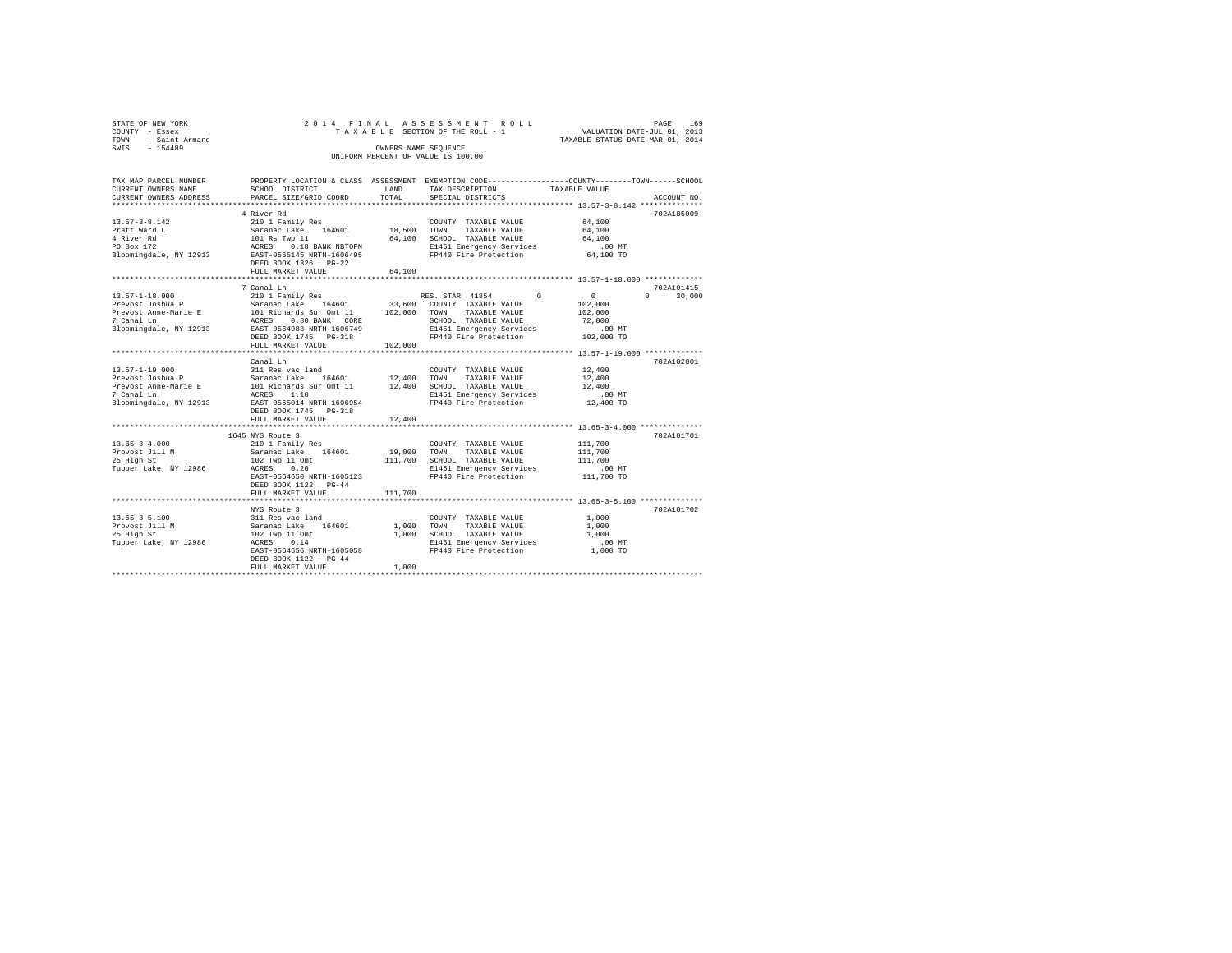| STATE OF NEW YORK<br>COUNTY - Essex<br>TOWN - Saint Armand<br>SWIS - 154489                                                                                                                                                                                                                                                                                                                                        |                                                                        |                        | 2014 FINAL ASSESSMENT ROLL<br>OWNERS NAME SEQUENCE<br>UNIFORM PERCENT OF VALUE IS 100.00 | PAGE<br>TAXABAA ASSESSMENT ROLL TAXABLE SECTION OF THE TAXABLE SECTION OF THE ROLL - 1<br>TAXABLE SECTION OF THE ROLL - 1 TAXABLE STATUS DATE-JUL 01, 2013<br>TAXABLE STATUS DATE-MAR 01, 2014 |
|--------------------------------------------------------------------------------------------------------------------------------------------------------------------------------------------------------------------------------------------------------------------------------------------------------------------------------------------------------------------------------------------------------------------|------------------------------------------------------------------------|------------------------|------------------------------------------------------------------------------------------|------------------------------------------------------------------------------------------------------------------------------------------------------------------------------------------------|
| TAX MAP PARCEL NUMBER<br>CURRENT OWNERS NAME<br>CURRENT OWNERS ADDRESS                                                                                                                                                                                                                                                                                                                                             | SCHOOL DISTRICT<br>PARCEL SIZE/GRID COORD                              | LAND<br>TOTAL          | TAX DESCRIPTION TAXABLE VALUE<br>SPECIAL DISTRICTS                                       | PROPERTY LOCATION & CLASS ASSESSMENT EXEMPTION CODE---------------COUNTY-------TOWN------SCHOOL<br>ACCOUNT NO.                                                                                 |
|                                                                                                                                                                                                                                                                                                                                                                                                                    | 649 NYS Route 3                                                        |                        |                                                                                          | 705J102415                                                                                                                                                                                     |
|                                                                                                                                                                                                                                                                                                                                                                                                                    | DEED BOOK 838 PG-003                                                   |                        |                                                                                          |                                                                                                                                                                                                |
|                                                                                                                                                                                                                                                                                                                                                                                                                    | FULL MARKET VALUE                                                      | 100,600                |                                                                                          |                                                                                                                                                                                                |
|                                                                                                                                                                                                                                                                                                                                                                                                                    |                                                                        | ********************** |                                                                                          | *********************** 23.2-1-1.120 ****************                                                                                                                                          |
|                                                                                                                                                                                                                                                                                                                                                                                                                    | 1421 NYS Route 3<br>DEED BOOK 1076 PG-253<br>FULL MARKET VALUE 203,200 |                        |                                                                                          | 705J195007                                                                                                                                                                                     |
|                                                                                                                                                                                                                                                                                                                                                                                                                    |                                                                        |                        |                                                                                          |                                                                                                                                                                                                |
|                                                                                                                                                                                                                                                                                                                                                                                                                    | 59 Prospect St<br>DEED BOOK 1750 PG-32<br>FULL MARKET VALUE            | 175,200                |                                                                                          | 705Z014001<br>$0 \t 30,000$                                                                                                                                                                    |
|                                                                                                                                                                                                                                                                                                                                                                                                                    |                                                                        |                        |                                                                                          |                                                                                                                                                                                                |
| $23.3 - 1 - 11.000$<br>Raymond Matt J<br>Garso Cindy W<br>348 Lake St<br>Saranac Lake, NY 12983                                                                                                                                                                                                                                                                                                                    | 1026 NYS Route 3<br>DEED BOOK 1581 PG-76<br>FULL MARKET VALUE          | 364,500                |                                                                                          | 705J104110<br>$0 \t 30.000$                                                                                                                                                                    |
|                                                                                                                                                                                                                                                                                                                                                                                                                    |                                                                        |                        |                                                                                          |                                                                                                                                                                                                |
| $\begin{tabular}{l c c c c c} \hline 32.38-1-5.200 & 165\,\, \text{Forest Hill ave} & 50\,\, \text{NSE}, \text{ STRR 41854} & 0 \\ \hline \text{Rdzanek Christopher} & \text{Saranac Lake } \text{MULIS} & 0 \\ \text{Rdzanek Susanac Lake, NY 12983 & \text{LOLS}} & 11.0\,\text{mL Tup} & 18 & 41.500 & 000\,\, \text{TVM} & \text{TAXABLE VALUE} \\ \hline \text{165 Forest Hill} & \text{loc 20 Rokledge Park$ | 165 Forest Hill Ave                                                    |                        |                                                                                          | 705J199003<br>$\sim$ 0<br>$0 \qquad \qquad$<br>$\begin{array}{c} 0 \\ 271,600 \end{array}$<br>$\sim$ 0<br>30,000<br>271,600<br>241,600<br>.00 MT<br>271,600 TO<br>271,600 TO M                 |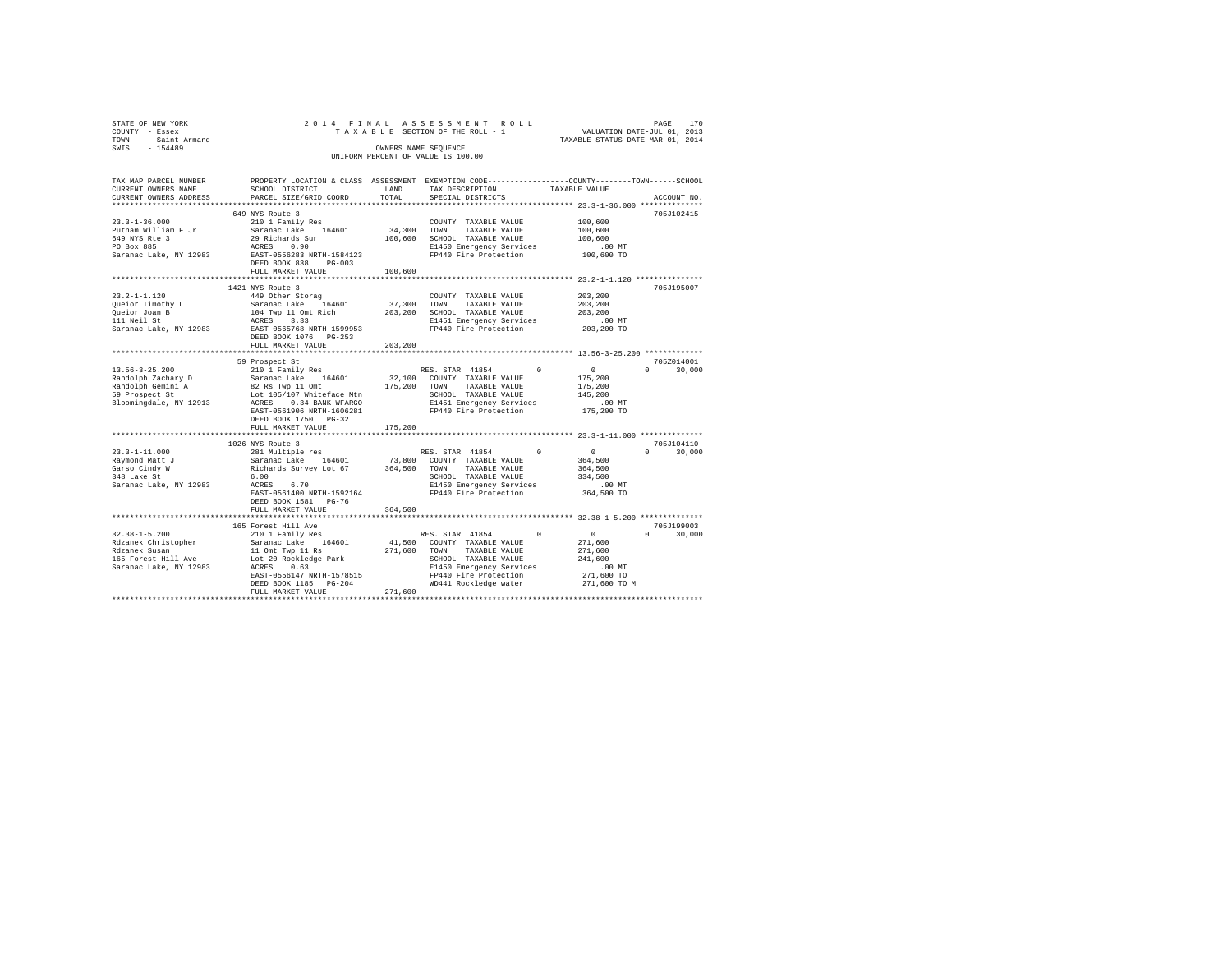|      | STATE OF NEW YORK                |  |  | 2014 FINAL ASSESSMENT ROLL                                 |                                                                 | PAGE | 171 |
|------|----------------------------------|--|--|------------------------------------------------------------|-----------------------------------------------------------------|------|-----|
| TOWN | COUNTY - Essex<br>- Saint Armand |  |  | TAXABLE SECTION OF THE ROLL - 1                            | VALUATION DATE-JUL 01, 2013<br>TAXABLE STATUS DATE-MAR 01, 2014 |      |     |
| SWIS | $-154489$                        |  |  | OWNERS NAME SEOUENCE<br>UNIFORM PERCENT OF VALUE IS 100.00 |                                                                 |      |     |

| TAX MAP PARCEL NUMBER<br>CURRENT OWNERS NAME<br>CURRENT OWNERS ADDRESS                                                       | SCHOOL DISTRICT<br>PARCEL SIZE/GRID COORD                                          | LAND<br>TOTAL | PROPERTY LOCATION & CLASS ASSESSMENT EXEMPTION CODE---------------COUNTY-------TOWN-----SCHOOL<br>TAX DESCRIPTION<br>SPECIAL DISTRICTS | TAXABLE VALUE                                | ACCOUNT NO |
|------------------------------------------------------------------------------------------------------------------------------|------------------------------------------------------------------------------------|---------------|----------------------------------------------------------------------------------------------------------------------------------------|----------------------------------------------|------------|
|                                                                                                                              |                                                                                    |               |                                                                                                                                        |                                              |            |
|                                                                                                                              | Roseman Rd                                                                         |               |                                                                                                                                        |                                              | 705J175009 |
| $15. - 1 - 30.000$                                                                                                           | 314 Rural vac<10                                                                   |               | COUNTY TAXABLE VALUE                                                                                                                   | 24,600                                       |            |
|                                                                                                                              |                                                                                    | 24,600 TOWN   | TAXABLE VALUE                                                                                                                          | 24,600                                       |            |
| Record Andrea M<br>Liberati David J                                                                                          |                                                                                    |               | 24,600 SCHOOL TAXABLE VALUE                                                                                                            | 24,600                                       |            |
| 31 State St                                                                                                                  |                                                                                    |               | E1451 Emergency Services                                                                                                               | .00 MT                                       |            |
| PO Box 24                                                                                                                    | Saranac Lake 164601<br>Rs Lot 373 & 379<br>ACRES 1.10<br>EAST-0608040 NRTH-1614139 |               | FP440 Fire Protection                                                                                                                  | 24,600 TO                                    |            |
| Manchester, NY 14504                                                                                                         | DEED BOOK 1438 PG-267                                                              |               |                                                                                                                                        |                                              |            |
|                                                                                                                              | FULL MARKET VALUE                                                                  | 24,600        |                                                                                                                                        |                                              |            |
|                                                                                                                              | ******************************                                                     |               |                                                                                                                                        |                                              |            |
|                                                                                                                              | River Rd                                                                           |               |                                                                                                                                        |                                              | 705J103803 |
| $13.4 - 1 - 7.096$                                                                                                           | 322 Rural vac>10                                                                   |               | COUNTY TAXABLE VALUE                                                                                                                   | 9,600                                        |            |
| Reeve Cristian                                                                                                               | Saranac Lake 164601 9,600 TOWN                                                     |               | TAXABLE VALUE                                                                                                                          | 9,600                                        |            |
| Reeve Brenda                                                                                                                 |                                                                                    |               | 9,600 SCHOOL TAXABLE VALUE                                                                                                             | 9,600                                        |            |
| 7641 NYS Rte 3                                                                                                               | 123 Richards Sur<br>ACRES 27.00                                                    |               | E1451 Emergency Services                                                                                                               | $.00$ MT                                     |            |
| Vermontville, NY 12989                                                                                                       | EAST-0568464 NRTH-1602535                                                          |               | FP440 Fire Protection                                                                                                                  | 9,600 TO                                     |            |
|                                                                                                                              |                                                                                    |               |                                                                                                                                        |                                              |            |
|                                                                                                                              | FULL MARKET VALUE                                                                  | 9,600         |                                                                                                                                        |                                              |            |
|                                                                                                                              |                                                                                    |               |                                                                                                                                        |                                              |            |
|                                                                                                                              | River Rd                                                                           |               |                                                                                                                                        |                                              | 705J102906 |
| $13.4 - 1 - 52.000$                                                                                                          | 322 Rural vac>10                                                                   |               | COUNTY TAXABLE VALUE                                                                                                                   | 4,000                                        |            |
| Reeve Cristian M                                                                                                             | Saranac Lake 164601                                                                | 4,000 TOWN    | TAXABLE VALUE                                                                                                                          | 4,000                                        |            |
| Reeve Brenda                                                                                                                 | 123 Richards Sur<br>ACRES 11.00                                                    |               | 4,000 SCHOOL TAXABLE VALUE                                                                                                             | 4,000                                        |            |
| 7641 NYS Rte 3                                                                                                               |                                                                                    |               | E1451 Emergency Services                                                                                                               | $.00$ MT                                     |            |
| Vermontville, NY 12989 EAST-0568847 NRTH-1603351                                                                             |                                                                                    |               | FP440 Fire Protection                                                                                                                  | 4,000 TO                                     |            |
|                                                                                                                              | DEED BOOK 1232 PG-234                                                              |               |                                                                                                                                        |                                              |            |
|                                                                                                                              | FULL MARKET VALUE                                                                  | 4,000         |                                                                                                                                        |                                              |            |
|                                                                                                                              |                                                                                    |               |                                                                                                                                        |                                              |            |
|                                                                                                                              | 12 George & Bliss Ln                                                               |               |                                                                                                                                        |                                              | 705J102803 |
| $33.8 - 2 - 3.000$                                                                                                           | 260 Seasonal res - WTRFNT                                                          |               | COUNTY TAXABLE VALUE                                                                                                                   | 472,100                                      |            |
| Reichhart Donald                         Saranac Lake     164601<br>5303 State Route 37                     311 Richards Sur |                                                                                    |               | 338,400 TOWN TAXABLE VALUE                                                                                                             | 472,100                                      |            |
| Malone, NY 12953                                                                                                             | ACRES<br>3.12                                                                      |               | 472,100 SCHOOL TAXABLE VALUE<br>BTI44 BTI District                                                                                     | 472,100<br>$.00$ MT                          |            |
|                                                                                                                              | EAST-0594947 NRTH-1582540                                                          |               | E1450 Emergency Services                                                                                                               | $.00$ MT                                     |            |
|                                                                                                                              | DEED BOOK 1421 PG-39                                                               |               | FP403 Fire Pro LP Lake 472,100 TO                                                                                                      |                                              |            |
|                                                                                                                              | FULL MARKET VALUE                                                                  | 472,100       |                                                                                                                                        |                                              |            |
|                                                                                                                              |                                                                                    |               |                                                                                                                                        | **************** 13.65-2-15.000 ************ |            |
|                                                                                                                              | 1656 NYS Route 3                                                                   |               |                                                                                                                                        |                                              | 702A101014 |
| $13.65 - 2 - 15.000$                                                                                                         |                                                                                    |               | COUNTY TAXABLE VALUE                                                                                                                   | 141,000                                      |            |
| Reilly Joan                                                                                                                  | 230 3 Family Res<br>Saranac Lake 164601                                            |               | 33,600 TOWN<br>TAXABLE VALUE                                                                                                           | 141,000                                      |            |
| 203 Kiwassa Rd                                                                                                               |                                                                                    |               | 141,000 SCHOOL TAXABLE VALUE                                                                                                           | 141,000                                      |            |
| Saranac Lake, NY 12983                                                                                                       | 102 Twp.11 O.m.t.<br>176.8 X 220S Xirr                                             |               | E1451 Emergency Services                                                                                                               | $.00$ MT                                     |            |
|                                                                                                                              | ACRES<br>0.80                                                                      |               | FP440 Fire Protection 141,000 TO                                                                                                       |                                              |            |
|                                                                                                                              | EAST-0564725 NRTH-1605482                                                          |               |                                                                                                                                        |                                              |            |
|                                                                                                                              | DEED BOOK 741<br>$PG-281$                                                          |               |                                                                                                                                        |                                              |            |
|                                                                                                                              | FULL MARKET VALUE                                                                  | 141,000       |                                                                                                                                        |                                              |            |
|                                                                                                                              |                                                                                    |               |                                                                                                                                        |                                              |            |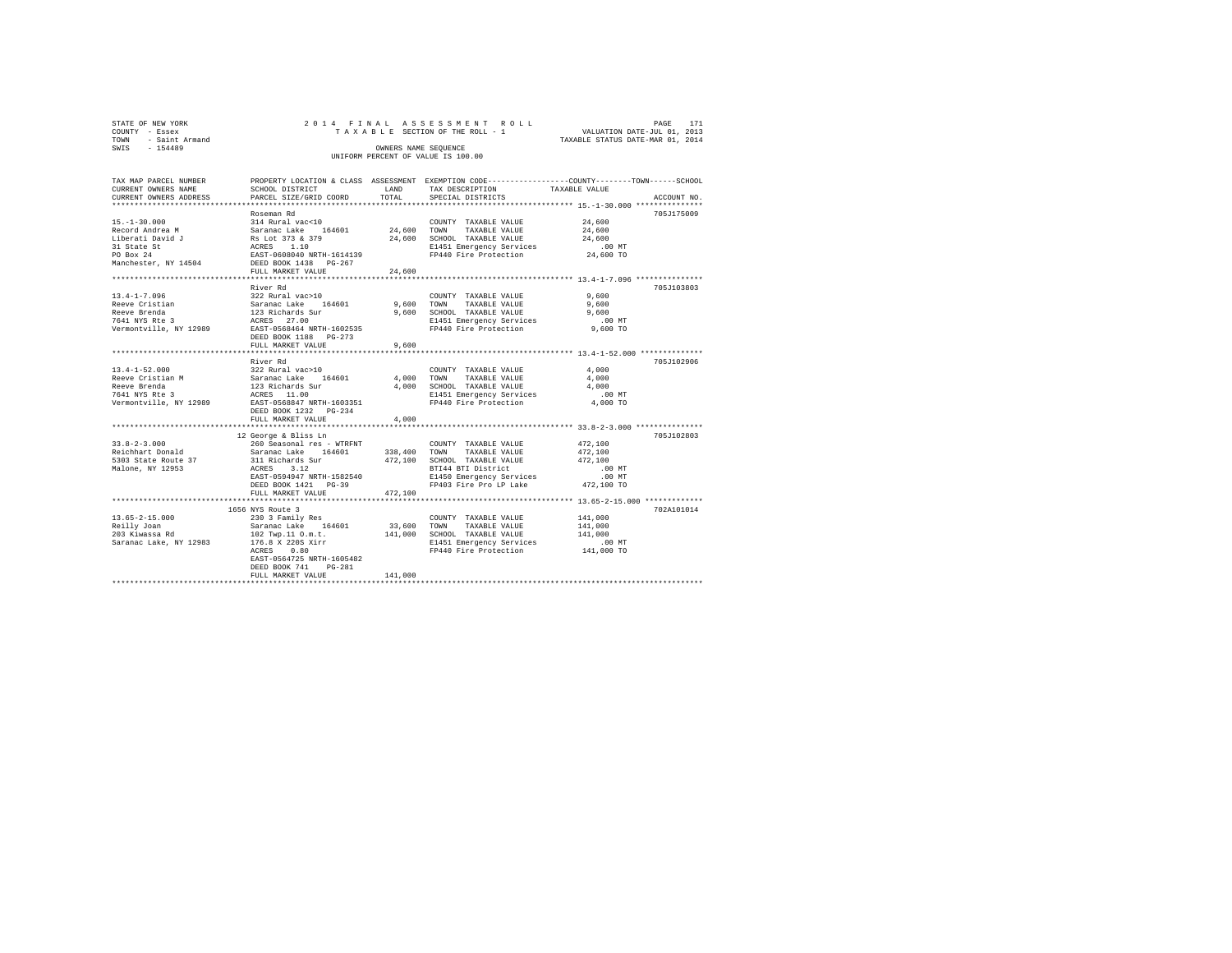| $\begin{tabular}{lllllllll} \multicolumn{2}{c}{STATE~OF NEW~YORE} & & & & & & \multicolumn{2}{c}{\multicolumn{2}{c}{\multicolumn{2}{c}{\multicolumn{2}{c}{\multicolumn{2}{c}{\multicolumn{2}{c}{\multicolumn{2}{c}{\multicolumn{2}{c}{\multicolumn{2}{c}{\multicolumn{2}{c}{\multicolumn{2}{c}{\multicolumn{2}{c}{\multicolumn{2}{c}{\multicolumn{2}{c}{\multicolumn{2}{c}{\multicolumn{2}{c}{\multicolumn{2}{c}{\multicolumn{2}{c}{\multicolumn{2}{c}{\multicolumn{2}{c}{\multic$ |                                                                                                 |        | OWNERS NAME SEOUENCE<br>UNIFORM PERCENT OF VALUE IS 100.00 |  |             |
|------------------------------------------------------------------------------------------------------------------------------------------------------------------------------------------------------------------------------------------------------------------------------------------------------------------------------------------------------------------------------------------------------------------------------------------------------------------------------------|-------------------------------------------------------------------------------------------------|--------|------------------------------------------------------------|--|-------------|
| TAX MAP PARCEL NUMBER                                                                                                                                                                                                                                                                                                                                                                                                                                                              | PROPERTY LOCATION & CLASS ASSESSMENT EXEMPTION CODE---------------COUNTY-------TOWN------SCHOOL |        |                                                            |  | ACCOUNT NO. |
|                                                                                                                                                                                                                                                                                                                                                                                                                                                                                    |                                                                                                 |        |                                                            |  | 702A101213  |
|                                                                                                                                                                                                                                                                                                                                                                                                                                                                                    |                                                                                                 |        |                                                            |  |             |
|                                                                                                                                                                                                                                                                                                                                                                                                                                                                                    | DEED BOOK 1433 PG-281<br>FULL MARKET VALUE 29,500                                               |        |                                                            |  |             |
|                                                                                                                                                                                                                                                                                                                                                                                                                                                                                    |                                                                                                 |        |                                                            |  |             |
|                                                                                                                                                                                                                                                                                                                                                                                                                                                                                    | 39 Basil Hill Way<br>DEED BOOK 1722 PG-288                                                      |        |                                                            |  | 705z005005  |
|                                                                                                                                                                                                                                                                                                                                                                                                                                                                                    | FULL MARKET VALUE                                                                               | 40,800 |                                                            |  |             |
|                                                                                                                                                                                                                                                                                                                                                                                                                                                                                    | 21 McKenzie Mountain Way                                                                        |        |                                                            |  | 705Z000006  |
|                                                                                                                                                                                                                                                                                                                                                                                                                                                                                    |                                                                                                 |        |                                                            |  |             |
|                                                                                                                                                                                                                                                                                                                                                                                                                                                                                    |                                                                                                 |        |                                                            |  |             |
|                                                                                                                                                                                                                                                                                                                                                                                                                                                                                    |                                                                                                 |        |                                                            |  |             |
|                                                                                                                                                                                                                                                                                                                                                                                                                                                                                    |                                                                                                 |        |                                                            |  |             |
|                                                                                                                                                                                                                                                                                                                                                                                                                                                                                    | EAST-0561635 NRTH-1601586<br>DEED BOOK 1221 PG-343<br>FULL MARKET VALUE 306,750                 |        |                                                            |  |             |
|                                                                                                                                                                                                                                                                                                                                                                                                                                                                                    |                                                                                                 |        |                                                            |  |             |
|                                                                                                                                                                                                                                                                                                                                                                                                                                                                                    |                                                                                                 |        |                                                            |  |             |
|                                                                                                                                                                                                                                                                                                                                                                                                                                                                                    |                                                                                                 |        |                                                            |  |             |
|                                                                                                                                                                                                                                                                                                                                                                                                                                                                                    |                                                                                                 |        |                                                            |  |             |
|                                                                                                                                                                                                                                                                                                                                                                                                                                                                                    |                                                                                                 |        |                                                            |  |             |
|                                                                                                                                                                                                                                                                                                                                                                                                                                                                                    |                                                                                                 |        |                                                            |  |             |
|                                                                                                                                                                                                                                                                                                                                                                                                                                                                                    |                                                                                                 |        |                                                            |  |             |
|                                                                                                                                                                                                                                                                                                                                                                                                                                                                                    |                                                                                                 |        |                                                            |  |             |
|                                                                                                                                                                                                                                                                                                                                                                                                                                                                                    |                                                                                                 |        |                                                            |  |             |
|                                                                                                                                                                                                                                                                                                                                                                                                                                                                                    |                                                                                                 |        |                                                            |  |             |
|                                                                                                                                                                                                                                                                                                                                                                                                                                                                                    |                                                                                                 |        |                                                            |  |             |
|                                                                                                                                                                                                                                                                                                                                                                                                                                                                                    |                                                                                                 |        |                                                            |  |             |
|                                                                                                                                                                                                                                                                                                                                                                                                                                                                                    |                                                                                                 |        |                                                            |  |             |
|                                                                                                                                                                                                                                                                                                                                                                                                                                                                                    |                                                                                                 |        |                                                            |  |             |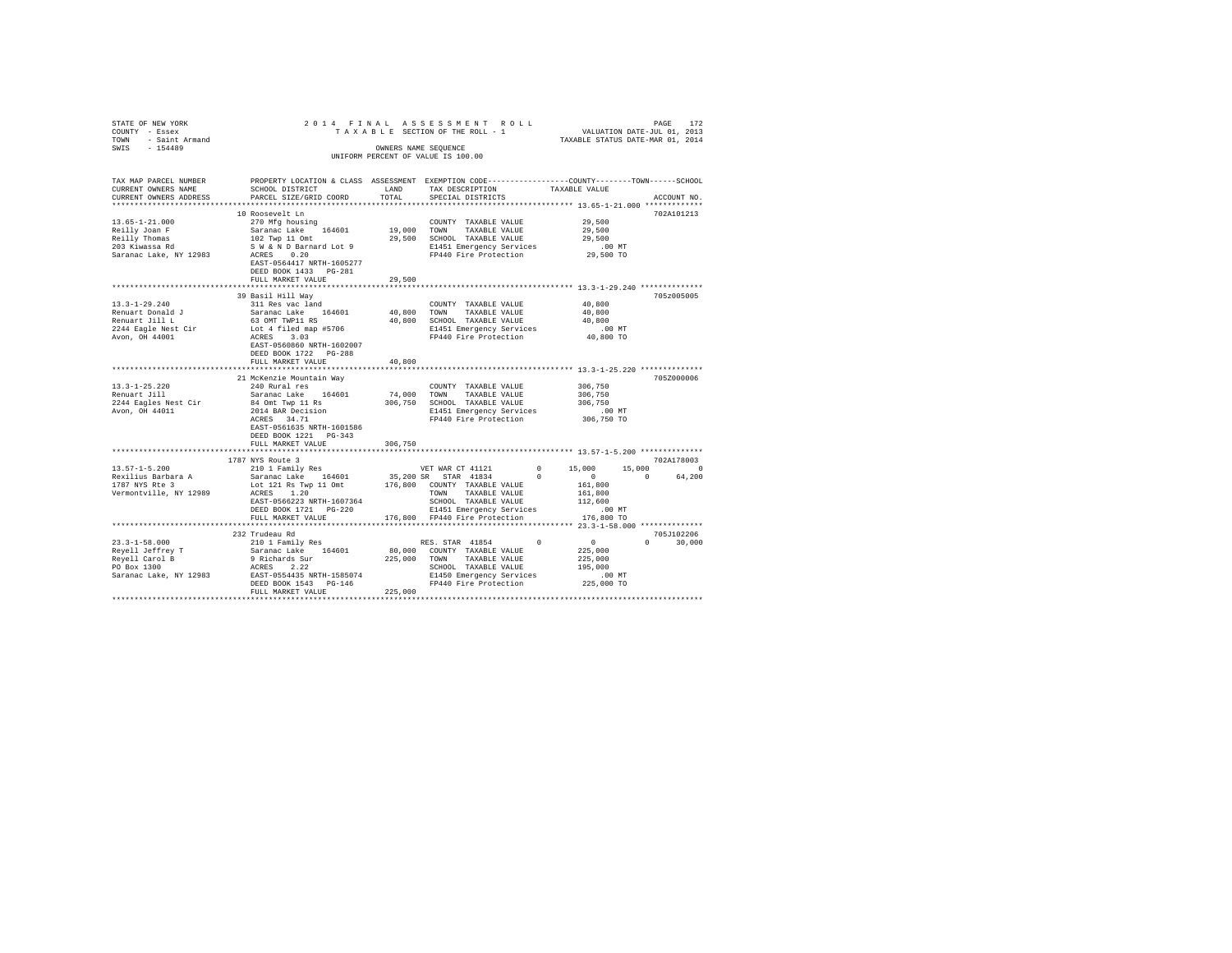|      | STATE OF NEW YORK   |  |  |                                    |  | 2014 FINAL ASSESSMENT ROLL |                                  | PAGE | 173 |
|------|---------------------|--|--|------------------------------------|--|----------------------------|----------------------------------|------|-----|
|      | COUNTY - Essex      |  |  | TAXABLE SECTION OF THE ROLL - 1    |  |                            | VALUATION DATE-JUL 01, 2013      |      |     |
|      | TOWN - Saint Armand |  |  |                                    |  |                            | TAXABLE STATUS DATE-MAR 01, 2014 |      |     |
| SWIS | - 154489            |  |  | OWNERS NAME SEOUENCE               |  |                            |                                  |      |     |
|      |                     |  |  | UNIFORM PERCENT OF VALUE IS 100.00 |  |                            |                                  |      |     |
|      |                     |  |  |                                    |  |                            |                                  |      |     |

| TAX MAP PARCEL NUMBER<br>CURRENT OWNERS NAME     | SCHOOL DISTRICT                                                                                                                                              | LAND                     | PROPERTY LOCATION & CLASS ASSESSMENT EXEMPTION CODE---------------COUNTY------TOWN-----SCHOOL<br>TAX DESCRIPTION                      | TAXABLE VALUE        |                    |
|--------------------------------------------------|--------------------------------------------------------------------------------------------------------------------------------------------------------------|--------------------------|---------------------------------------------------------------------------------------------------------------------------------------|----------------------|--------------------|
| CURRENT OWNERS ADDRESS                           | PARCEL SIZE/GRID COORD                                                                                                                                       | TOTAL                    | SPECIAL DISTRICTS                                                                                                                     |                      | ACCOUNT NO.        |
| $23.3 - 1 - 55.110$                              | 13 Mount Pisqah Ln<br>210 1 Family Res                                                                                                                       |                          | COUNTY TAXABLE VALUE                                                                                                                  | 348,800              | 705J103807         |
| Reyell Rev Halsey M Saranac Lake 164601          |                                                                                                                                                              | 97,500 TOWN              | TAXABLE VALUE                                                                                                                         | 348,800              |                    |
| Halsey M                                         |                                                                                                                                                              |                          | 348,800 SCHOOL TAXABLE VALUE                                                                                                          | 348,800              |                    |
| 13 Mt Pisgah Ln                                  | OMT TWP 11 RS<br>ACRES 6.03                                                                                                                                  |                          | E1450 Emergency Services                                                                                                              | .00 MT               |                    |
| Saranac Lake, NY 12983                           | ACRES 6.03<br>EAST-0554163 NRTH-1585381                                                                                                                      |                          | FP440 Fire Protection                                                                                                                 | 348,800 TO           |                    |
|                                                  | DEED BOOK 1096 PG-194                                                                                                                                        |                          |                                                                                                                                       |                      |                    |
|                                                  | FULL MARKET VALUE                                                                                                                                            | 348,800                  |                                                                                                                                       |                      |                    |
|                                                  | 220 Trudeau Rd                                                                                                                                               |                          |                                                                                                                                       |                      | 705J103808         |
| $23.3 - 1 - 57.100$                              | 210 1 Family Res                                                                                                                                             |                          | RES. STAR 41854 0                                                                                                                     | $\sim$ 0             | $\Omega$<br>30,000 |
| Reyell Robert H                                  | Saranac Lake 164601 81,700 COUNTY TAXABLE VALUE                                                                                                              |                          |                                                                                                                                       | 461,300              |                    |
| Reyell Joan K                                    |                                                                                                                                                              |                          | 461,300 TOWN TAXABLE VALUE                                                                                                            | 461,300              |                    |
| 220 Trudeau Rd                                   | 9 Richards Sur<br>ACRES 2.97                                                                                                                                 |                          | SCHOOL TAXABLE VALUE                                                                                                                  | 431,300              |                    |
| Saranac Lake, NY 12983                           | EAST-0554394 NRTH-1585465                                                                                                                                    |                          | E1450 Emergency Services                                                                                                              |                      |                    |
|                                                  | DEED BOOK 954<br>$PG-102$                                                                                                                                    |                          | FP440 Fire Protection                                                                                                                 | 00 MT.<br>461,300 TO |                    |
|                                                  | FULL MARKET VALUE                                                                                                                                            | 461,300                  |                                                                                                                                       |                      |                    |
|                                                  |                                                                                                                                                              |                          |                                                                                                                                       |                      |                    |
|                                                  | 40 Poplar Ln                                                                                                                                                 |                          |                                                                                                                                       |                      | 702A101812         |
|                                                  |                                                                                                                                                              |                          | RES. STAR 41854 0                                                                                                                     | $\sim$ 0             | $\Omega$<br>30,000 |
|                                                  |                                                                                                                                                              |                          | 19,000 COUNTY TAXABLE VALUE                                                                                                           | 85,900               |                    |
|                                                  |                                                                                                                                                              |                          | TAXABLE VALUE                                                                                                                         | 85,900               |                    |
|                                                  |                                                                                                                                                              |                          | SCHOOL TAXABLE VALUE                                                                                                                  | 55,900               |                    |
|                                                  |                                                                                                                                                              |                          |                                                                                                                                       |                      |                    |
| Bloomingdale, NY 12913 EAST-0562444 NRTH-1606580 |                                                                                                                                                              |                          | E1451 Emergency Services<br>FP440 Fire Protection                                                                                     | .00 MT               |                    |
|                                                  | DEED BOOK 1399 PG-309                                                                                                                                        |                          |                                                                                                                                       | 85,900 TO            |                    |
|                                                  | FULL MARKET VALUE                                                                                                                                            | 85,900                   |                                                                                                                                       |                      |                    |
|                                                  | Poplar Ln                                                                                                                                                    |                          |                                                                                                                                       |                      | 702A101108         |
| $13.56 - 4 - 6.000$                              |                                                                                                                                                              |                          | COUNTY TAXABLE VALUE                                                                                                                  | 10,000               |                    |
|                                                  |                                                                                                                                                              | 10,000 TOWN              | TAXABLE VALUE                                                                                                                         | 10,000               |                    |
| Reyell Timothy S<br>Reyell Amanda J              |                                                                                                                                                              |                          |                                                                                                                                       | 10,000               |                    |
| $\overline{2}$                                   |                                                                                                                                                              |                          |                                                                                                                                       |                      |                    |
|                                                  |                                                                                                                                                              |                          | 10,000 SCHOOL TAXABLE VALUE<br>E1451 Emergency Services<br>FP440 Fire Protection<br>E1451 Emergency Services<br>FP440 Fire Protection | $.00$ MT             |                    |
| PO Box 30                                        |                                                                                                                                                              |                          |                                                                                                                                       | $10,000$ TO          |                    |
| Bloomingdale, NY 12913                           | Prior and Readers and Saranac Lake 164601<br>Saranac Lake 164601<br>B2 Rs Twp 11 Omt<br>DD 1001 Pg 99<br>ACRES 0.20 BANK1STARSG<br>EAST-0562361 NRTH-1606601 |                          |                                                                                                                                       |                      |                    |
|                                                  | DEED BOOK 1399 PG-313                                                                                                                                        |                          |                                                                                                                                       |                      |                    |
|                                                  | FULL MARKET VALUE<br>********************************                                                                                                        | 10,000<br>************** | ******************************* 13.56-7-2.000 **************                                                                          |                      |                    |
|                                                  |                                                                                                                                                              |                          |                                                                                                                                       |                      |                    |
|                                                  | 788 Saint Regis Ave                                                                                                                                          |                          |                                                                                                                                       |                      | 702A100709         |
| $13.56 - 7 - 2.000$                              | 210 1 Family Res                                                                                                                                             |                          | COUNTY TAXABLE VALUE 83,200                                                                                                           |                      |                    |
| Reynolds Eugene J II<br>788 St Regis Ave         | Saranac Lake 164601<br>82 Rs Twp 11 Omt                                                                                                                      |                          | 24,600 TOWN TAXABLE VALUE                                                                                                             | 83,200               |                    |
|                                                  |                                                                                                                                                              |                          | 83,200 SCHOOL TAXABLE VALUE 83,200                                                                                                    |                      |                    |
| Bloomingdale, NY 12913 bb 898 Pg 129             |                                                                                                                                                              |                          | E1451 Emergency Services                                                                                                              | $.00$ MT             |                    |
|                                                  | 0.39 BANK WELLS<br>ACRES                                                                                                                                     |                          | FP440 Fire Protection 83,200 TO                                                                                                       |                      |                    |
|                                                  | EAST-0562866 NRTH-1607304                                                                                                                                    |                          |                                                                                                                                       |                      |                    |
|                                                  | DEED BOOK 1520 PG-85                                                                                                                                         |                          |                                                                                                                                       |                      |                    |
|                                                  | FULL MARKET VALUE                                                                                                                                            | 83,200                   |                                                                                                                                       |                      |                    |
|                                                  |                                                                                                                                                              |                          |                                                                                                                                       |                      |                    |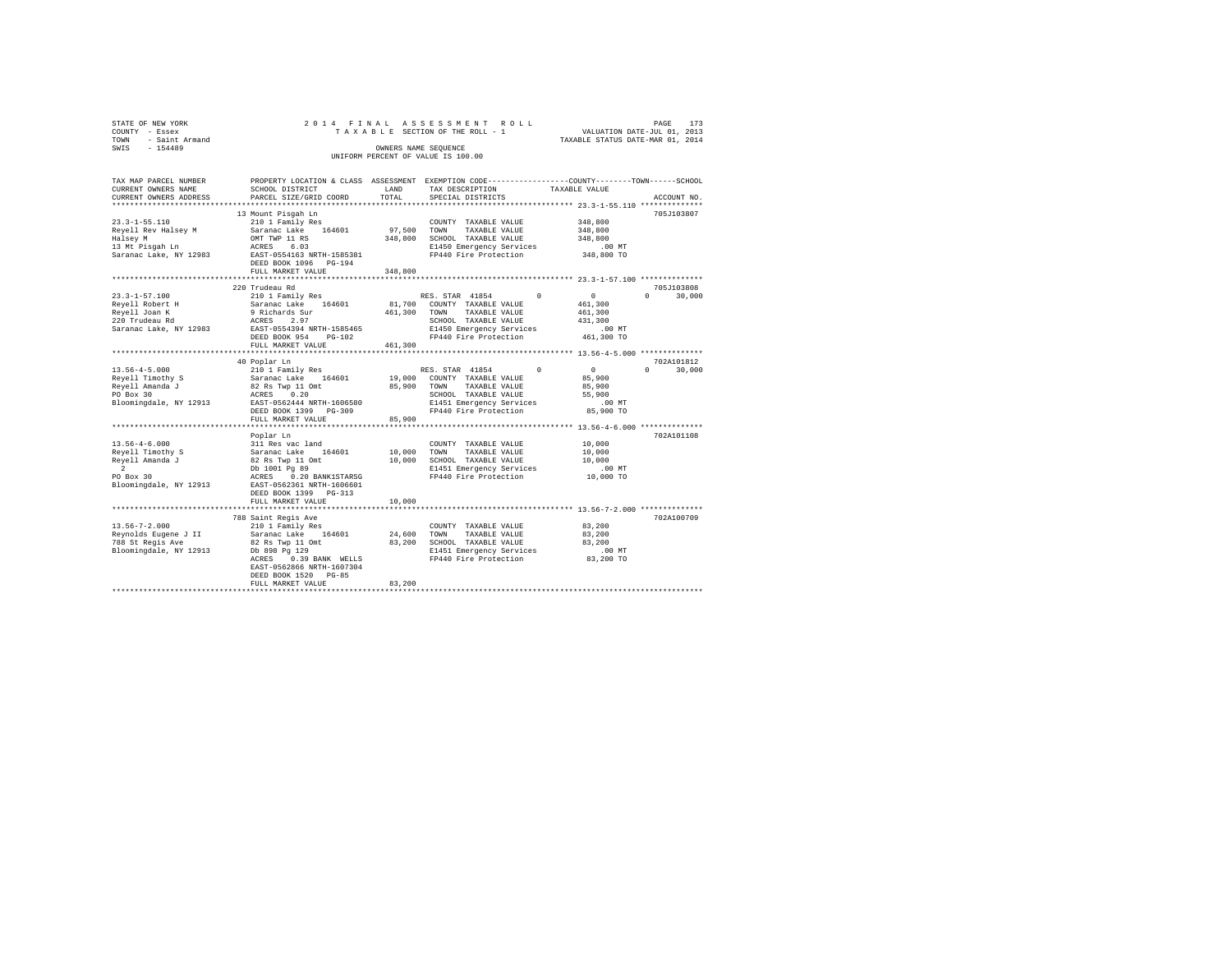| STATE OF NEW YORK                        | 2014 FINAL                                 |          | ASSESSMENT ROLL<br>TAXABLE SECTION OF THE ROLL - 1                                             |                                                                 | PAGE<br>174        |
|------------------------------------------|--------------------------------------------|----------|------------------------------------------------------------------------------------------------|-----------------------------------------------------------------|--------------------|
| COUNTY - Essex<br>TOWN<br>- Saint Armand |                                            |          |                                                                                                | VALUATION DATE-JUL 01, 2013<br>TAXABLE STATUS DATE-MAR 01, 2014 |                    |
| $-154489$<br>SWIS                        |                                            |          | OWNERS NAME SEQUENCE                                                                           |                                                                 |                    |
|                                          |                                            |          | UNIFORM PERCENT OF VALUE IS 100.00                                                             |                                                                 |                    |
|                                          |                                            |          |                                                                                                |                                                                 |                    |
| TAX MAP PARCEL NUMBER                    |                                            |          | PROPERTY LOCATION & CLASS ASSESSMENT EXEMPTION CODE---------------COUNTY-------TOWN-----SCHOOL |                                                                 |                    |
| CURRENT OWNERS NAME                      | SCHOOL DISTRICT                            | LAND     | TAX DESCRIPTION                                                                                | TAXABLE VALUE                                                   |                    |
| CURRENT OWNERS ADDRESS                   | PARCEL SIZE/GRID COORD                     | TOTAL    | SPECIAL DISTRICTS                                                                              |                                                                 | ACCOUNT NO.        |
|                                          |                                            |          |                                                                                                |                                                                 |                    |
|                                          | Basil Hill Way                             |          |                                                                                                |                                                                 | 705J103108         |
| $13.3 - 1 - 29.100$                      | 322 Rural vac>10                           |          | COUNTY TAXABLE VALUE                                                                           | 52,700                                                          |                    |
| Rich William H                           | Saranac Lake 164601                        | 52,700   | TOWN<br>TAXABLE VALUE                                                                          | 52,700                                                          |                    |
| 80 Woodruff St                           | 63 Richards Sur                            | 52,700   | SCHOOL TAXABLE VALUE                                                                           | 52,700                                                          |                    |
| Saranac Lake, NY 12983                   | ACRES 47.40                                |          | E1451 Emergency Services                                                                       | .00MT                                                           |                    |
|                                          | EAST-0559845 NRTH-1602315                  |          | FP440 Fire Protection                                                                          | 52,700 TO                                                       |                    |
|                                          | DEED BOOK 1365 PG-122                      |          |                                                                                                |                                                                 |                    |
|                                          | FULL MARKET VALUE                          | 52,700   |                                                                                                |                                                                 |                    |
|                                          | *********************                      |          |                                                                                                |                                                                 |                    |
|                                          | 2073 Gillespie Dr                          |          |                                                                                                |                                                                 | 705J104006         |
| $15. - 1 - 10.100$                       | 210 1 Family Res                           |          | RES. STAR 41854<br>0                                                                           | $\circ$                                                         | 30,000<br>$\Omega$ |
| Richards Brendan A                       | Saranac Lake 164601                        | 42,000   | COUNTY TAXABLE VALUE                                                                           | 200,200                                                         |                    |
| 2073 Gillespie Dr                        | 367 Richards Sur                           | 200,200  | TAXABLE VALUE<br>TOWN                                                                          | 200,200                                                         |                    |
| Bloomingdale, NY 12913                   | ACRES 8.50 BANK1STARSG                     |          | SCHOOL TAXABLE VALUE                                                                           | 170,200                                                         |                    |
|                                          | EAST-0603189 NRTH-1612950                  |          | E1451 Emergency Services                                                                       | $.00$ MT                                                        |                    |
|                                          | DEED BOOK 1538 PG-306                      |          | FP440 Fire Protection                                                                          | 200,200 TO                                                      |                    |
|                                          | FULL MARKET VALUE                          | 200,200  |                                                                                                |                                                                 |                    |
|                                          | 1748 NYS Route 3                           |          |                                                                                                |                                                                 | 702A101304         |
| $13.57 - 1 - 14.000$                     | 210 1 Family Res                           |          | COUNTY TAXABLE VALUE                                                                           | 89,900                                                          |                    |
| Rickard John H                           | Saranac Lake 164601                        | 25,000   | TOWN<br>TAXABLE VALUE                                                                          | 89,900                                                          |                    |
| 29 Rickard Way                           | 101 Richards Sur Omt 11                    | 89,900   | SCHOOL TAXABLE VALUE                                                                           | 89,900                                                          |                    |
| Lake Placid, NY 12946                    | ACRES 0.40                                 |          | E1451 Emergency Services                                                                       | $.00$ MT                                                        |                    |
|                                          | EAST-0565533 NRTH-1606643                  |          | FP440 Fire Protection                                                                          | 89,900 TO                                                       |                    |
|                                          | DEED BOOK 1511 PG-186                      |          |                                                                                                |                                                                 |                    |
|                                          | FULL MARKET VALUE                          | 89,900   |                                                                                                |                                                                 |                    |
|                                          |                                            | ******** |                                                                                                | ********* 13.65-4-8.110 **************                          |                    |
|                                          | 78 River Rd                                |          |                                                                                                |                                                                 | 702A103412         |
| $13.65 - 4 - 8.110$                      | 270 Mfg housing                            |          | $\Omega$<br>SR STAR 41834                                                                      | $\overline{0}$                                                  | $\Omega$<br>57,200 |
| Riley John M                             | Saranac Lake 164601                        | 46,600   | COUNTY TAXABLE VALUE                                                                           | 57,200                                                          |                    |
| 78 River Rd                              | Rs Twp 11 Omt 102                          | 57,200   | TOWN<br>TAXABLE VALUE                                                                          | 57,200                                                          |                    |
| PO Box 252                               | ACRES 15.32                                |          | SCHOOL TAXABLE VALUE                                                                           | $\Omega$                                                        |                    |
| Bloomingdale, NY 12913                   | EAST-0565828 NRTH-1605389                  |          | E1451 Emergency Services                                                                       | $.00$ MT                                                        |                    |
|                                          | DEED BOOK 679<br>$PG-133$                  |          | FP440 Fire Protection                                                                          | 57,200 TO                                                       |                    |
|                                          | FULL MARKET VALUE                          | 57,200   |                                                                                                |                                                                 |                    |
|                                          |                                            |          |                                                                                                |                                                                 |                    |
|                                          | 47 Vista Dr                                |          |                                                                                                |                                                                 | 705Z000013         |
| $23.3 - 2 - 19.000$                      | 210 1 Family Res                           |          | RES. STAR 41854<br>$\Omega$                                                                    | $\circ$                                                         | $\Omega$<br>30,000 |
| Roberts Alan D                           | Saranac Lake 164601                        | 45,100   | COUNTY TAXABLE VALUE                                                                           | 286,500                                                         |                    |
| Roberts Nancy A                          | 9 Omt Twp 11 Rs                            | 286,500  | TAXABLE VALUE<br>TOWN                                                                          | 286,500                                                         |                    |
| 47 Vista Dr                              | Lot 10 Glenn Ridge Subd                    |          | SCHOOL TAXABLE VALUE                                                                           | 256,500                                                         |                    |
| Saranac Lake, NY 12983                   | ACRES 1.11 BANK1STARSG                     |          | E1450 Emergency Services                                                                       | $.00$ MT                                                        |                    |
|                                          | EAST-0553365 NRTH-1584664                  |          | FP440 Fire Protection                                                                          | 286,500 TO                                                      |                    |
|                                          | DEED BOOK 1238 PG-196<br>FULL MARKET VALUE | 286.500  |                                                                                                |                                                                 |                    |
|                                          |                                            |          |                                                                                                |                                                                 |                    |
|                                          |                                            |          |                                                                                                |                                                                 |                    |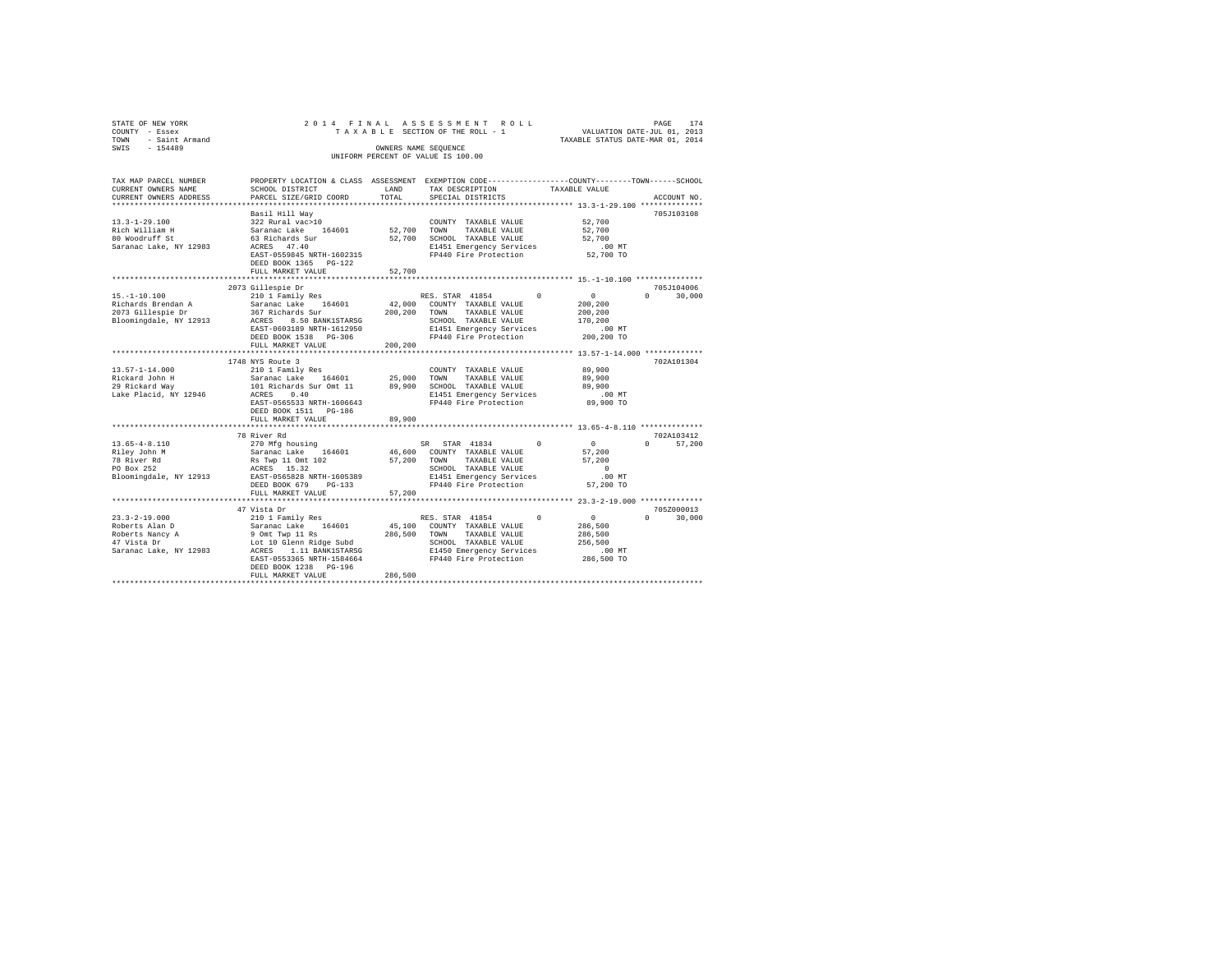| STATE OF NEW YORK   | 2014 FINAL ASSESSMENT ROLL         | 175<br>PAGE                      |
|---------------------|------------------------------------|----------------------------------|
| COUNTY - Essex      | TAXABLE SECTION OF THE ROLL - 1    | VALUATION DATE-JUL 01, 2013      |
| TOWN - Saint Armand |                                    | TAXABLE STATUS DATE-MAR 01, 2014 |
| SWIS<br>$-154489$   | OWNERS NAME SEOUENCE               |                                  |
|                     | UNIFORM PERCENT OF VALUE IS 100.00 |                                  |
|                     |                                    |                                  |
|                     |                                    |                                  |

| TAX MAP PARCEL NUMBER                                                                                                                                                                |                                           |                       | PROPERTY LOCATION & CLASS ASSESSMENT EXEMPTION CODE----------------COUNTY-------TOWN-----SCHOOL                                                                                                                                     |                                                            |
|--------------------------------------------------------------------------------------------------------------------------------------------------------------------------------------|-------------------------------------------|-----------------------|-------------------------------------------------------------------------------------------------------------------------------------------------------------------------------------------------------------------------------------|------------------------------------------------------------|
| CURRENT OWNERS NAME                                                                                                                                                                  | SCHOOL DISTRICT                           | LAND                  | TAX DESCRIPTION                                                                                                                                                                                                                     | TAXABLE VALUE                                              |
| CURRENT OWNERS ADDRESS                                                                                                                                                               | PARCEL SIZE/GRID COORD                    | TOTAL                 | SPECIAL DISTRICTS                                                                                                                                                                                                                   | ACCOUNT NO.                                                |
|                                                                                                                                                                                      |                                           |                       |                                                                                                                                                                                                                                     | *************** 13.4-1-69.000 ********                     |
|                                                                                                                                                                                      | 74 Hemlock Way                            |                       |                                                                                                                                                                                                                                     | 705J103815                                                 |
| $13.4 - 1 - 69.000$                                                                                                                                                                  | 260 Seasonal res                          |                       | COUNTY TAXABLE VALUE                                                                                                                                                                                                                | 60,500                                                     |
|                                                                                                                                                                                      |                                           | 33,600 TOWN           | TAXABLE VALUE                                                                                                                                                                                                                       | 60,500                                                     |
| Extra 1111am Saranac Lake 164601<br>Roberts Doris<br>169 Ann Ln 164 Richards Sur<br>169 Ann Ln<br>Narminster, PA 18974 ACRES 17.50<br>Narminster, PA 18974 BAST-0574981 NRTH-1601366 |                                           |                       | 60.500 SCHOOL TAXABLE VALUE                                                                                                                                                                                                         | 60,500                                                     |
|                                                                                                                                                                                      |                                           |                       |                                                                                                                                                                                                                                     |                                                            |
|                                                                                                                                                                                      |                                           |                       | E1451 Emergency Services .00 MT<br>FP440 Fire Protection .00 50,500 TO                                                                                                                                                              |                                                            |
|                                                                                                                                                                                      | DEED BOOK 403 PG-439                      |                       |                                                                                                                                                                                                                                     |                                                            |
|                                                                                                                                                                                      | FULL MARKET VALUE                         | 60,500                |                                                                                                                                                                                                                                     |                                                            |
|                                                                                                                                                                                      | **************************                | ********************* |                                                                                                                                                                                                                                     | ******************** 23.3-2-5.000 **************           |
|                                                                                                                                                                                      | 16 Mount Pisgah Ln                        |                       |                                                                                                                                                                                                                                     | 705J187002                                                 |
| $23.3 - 2 - 5.000$                                                                                                                                                                   | 210 1 Family Res                          |                       | RES. STAR 41854 0                                                                                                                                                                                                                   | $\sim$ 0<br>$\Omega$ and $\Omega$<br>30,000                |
|                                                                                                                                                                                      |                                           |                       |                                                                                                                                                                                                                                     |                                                            |
|                                                                                                                                                                                      |                                           |                       | 67,700 COUNTY TAXABLE VALUE<br>245,200 TOWN TAXABLE VALUE                                                                                                                                                                           | 245,200<br>245,200                                         |
|                                                                                                                                                                                      |                                           |                       |                                                                                                                                                                                                                                     |                                                            |
|                                                                                                                                                                                      |                                           |                       | SCHOOL TAXABLE VALUE<br>E1450 Emergency Services                                                                                                                                                                                    | 215,200<br>.00 MT                                          |
|                                                                                                                                                                                      |                                           |                       |                                                                                                                                                                                                                                     |                                                            |
|                                                                                                                                                                                      | EAST-0553676 NRTH-1585435                 |                       | FP440 Fire Protection                                                                                                                                                                                                               | 245,200 TO                                                 |
|                                                                                                                                                                                      | DEED BOOK 1664 PG-105                     |                       |                                                                                                                                                                                                                                     |                                                            |
|                                                                                                                                                                                      | FULL MARKET VALUE                         | 245,200               |                                                                                                                                                                                                                                     |                                                            |
|                                                                                                                                                                                      |                                           |                       |                                                                                                                                                                                                                                     | ***************************** 13.56-7-6.200 ************** |
|                                                                                                                                                                                      | 14 Vine St                                |                       |                                                                                                                                                                                                                                     | 705J191007                                                 |
| $13.56 - 7 - 6.200$                                                                                                                                                                  | 210 1 Family Res                          |                       | COUNTY TAXABLE VALUE                                                                                                                                                                                                                | $\bf 105$ , $\bf 500$                                      |
| Rothaupt Esmeralda C                                                                                                                                                                 |                                           |                       |                                                                                                                                                                                                                                     | 105,500                                                    |
| Cintron Luz E<br>14 Vine St<br>PO Box 80                                                                                                                                             |                                           |                       | Saranac Lake 164601 28,300 COWNI TAXABLE VALUE<br>101 Twp 11 Omt Rs<br>105,500 SCHOOL TAXABLE VALUE<br>20285 0.50 RANK QBE 2151 Emergency SCHOOL<br>2141 Emergency SEAST-0563256 NRTH-1606900 219440 Fire Protection                | 105,500<br>00 MT.<br>105,500 TO                            |
|                                                                                                                                                                                      |                                           |                       |                                                                                                                                                                                                                                     |                                                            |
|                                                                                                                                                                                      |                                           |                       | FP440 Fire Protection                                                                                                                                                                                                               |                                                            |
| Bloomingdale, NY 12913 DEED BOOK 1498 PG-143                                                                                                                                         |                                           |                       |                                                                                                                                                                                                                                     |                                                            |
|                                                                                                                                                                                      | FULL MARKET VALUE                         | 105,500               |                                                                                                                                                                                                                                     |                                                            |
|                                                                                                                                                                                      | ******************************            |                       |                                                                                                                                                                                                                                     |                                                            |
|                                                                                                                                                                                      | 27 Curtis Way                             |                       |                                                                                                                                                                                                                                     | 705J103011                                                 |
| $13.4 - 3 - 1.000$                                                                                                                                                                   |                                           |                       | COUNTY TAXABLE VALUE                                                                                                                                                                                                                | 188,400                                                    |
|                                                                                                                                                                                      | 210 1 Family Res<br>Saranac Lake 164601   |                       | 42,100 TOWN TAXABLE VALUE                                                                                                                                                                                                           |                                                            |
| Ruffin Julian William                                                                                                                                                                |                                           |                       |                                                                                                                                                                                                                                     | 188,400                                                    |
| 118 Galley Harbour                                                                                                                                                                   | 123 Richards Sur<br>Jim San No 1 Pt Lot D |                       | 188,400 SCHOOL TAXABLE VALUE 188,400<br>E1451 Emergency Services .00 MT                                                                                                                                                             |                                                            |
| Myrtle Beach, SC 29577                                                                                                                                                               |                                           |                       |                                                                                                                                                                                                                                     |                                                            |
|                                                                                                                                                                                      | ACRES 0.80                                |                       | FP440 Fire Protection                                                                                                                                                                                                               | 188,400 TO                                                 |
|                                                                                                                                                                                      | EAST-0568358 NRTH-1603525                 |                       |                                                                                                                                                                                                                                     |                                                            |
|                                                                                                                                                                                      | DEED BOOK 1751 PG-206                     |                       |                                                                                                                                                                                                                                     |                                                            |
|                                                                                                                                                                                      | FULL MARKET VALUE                         | 188,400               |                                                                                                                                                                                                                                     |                                                            |
|                                                                                                                                                                                      |                                           |                       |                                                                                                                                                                                                                                     |                                                            |
|                                                                                                                                                                                      | 8 Roosevelt Ln                            |                       |                                                                                                                                                                                                                                     | 702A101212                                                 |
| $13.65 - 1 - 20.000$                                                                                                                                                                 | $210$ 1 Family Res                        |                       | RES. STAR 41854 0                                                                                                                                                                                                                   | 30,000<br>$\mathbf{a}$                                     |
|                                                                                                                                                                                      |                                           |                       |                                                                                                                                                                                                                                     |                                                            |
|                                                                                                                                                                                      |                                           |                       | COUNTY TAXABLE VALUE 10.000<br>Rust Dennis 3 Saranac Lake 164601 19,000 COUNTY TAXABLE VALUE 90,000<br>8 Roosevelt Ln 102 TON 90,000 TONN TAXABLE VALUE 90,000<br>Bloomingdale, NY 12913 SW & D Barnard Lot 10 SCHOOL TAXABLE VALUE | $0\atop90,000$<br>90,000                                   |
|                                                                                                                                                                                      |                                           |                       |                                                                                                                                                                                                                                     |                                                            |
|                                                                                                                                                                                      |                                           |                       |                                                                                                                                                                                                                                     |                                                            |
|                                                                                                                                                                                      | EAST-0564478 NRTH-1605297                 |                       | FP440 Fire Protection                                                                                                                                                                                                               | 90,000 TO                                                  |
|                                                                                                                                                                                      | DEED BOOK 1704 PG-130                     |                       |                                                                                                                                                                                                                                     |                                                            |
|                                                                                                                                                                                      | FULL MARKET VALUE                         | 90,000                |                                                                                                                                                                                                                                     |                                                            |
|                                                                                                                                                                                      |                                           |                       |                                                                                                                                                                                                                                     |                                                            |
|                                                                                                                                                                                      |                                           |                       |                                                                                                                                                                                                                                     |                                                            |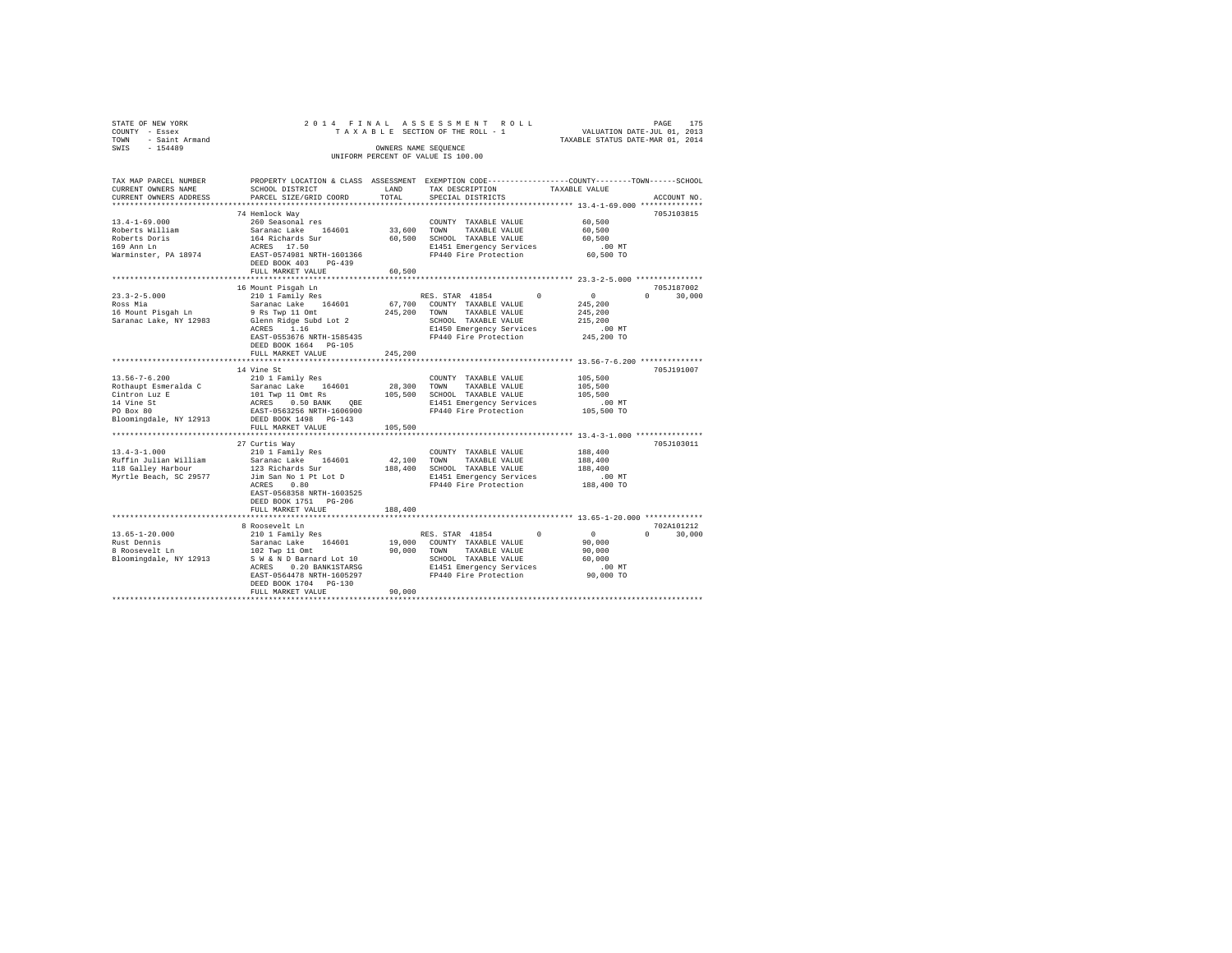| STATE OF NEW YORK   |  |  | 2014 FINAL ASSESSMENT ROLL         |  |                                  | PAGE | 176 |
|---------------------|--|--|------------------------------------|--|----------------------------------|------|-----|
| COUNTY - Essex      |  |  | TAXABLE SECTION OF THE ROLL - 1    |  | VALUATION DATE-JUL 01, 2013      |      |     |
| TOWN - Saint Armand |  |  |                                    |  | TAXABLE STATUS DATE-MAR 01, 2014 |      |     |
| SWTS<br>$-154489$   |  |  | OWNERS NAME SEOUENCE               |  |                                  |      |     |
|                     |  |  | UNIFORM PERCENT OF VALUE IS 100.00 |  |                                  |      |     |
|                     |  |  |                                    |  |                                  |      |     |

| TAX MAP PARCEL NUMBER                            |                                           |               | PROPERTY LOCATION & CLASS ASSESSMENT EXEMPTION CODE---------------COUNTY-------TOWN-----SCHOOL |                        |                                  |
|--------------------------------------------------|-------------------------------------------|---------------|------------------------------------------------------------------------------------------------|------------------------|----------------------------------|
| CURRENT OWNERS NAME<br>CURRENT OWNERS ADDRESS    | SCHOOL DISTRICT<br>PARCEL SIZE/GRID COORD | LAND<br>TOTAL | TAX DESCRIPTION<br>SPECIAL DISTRICTS                                                           | TAXABLE VALUE          | ACCOUNT NO.                      |
|                                                  |                                           |               |                                                                                                |                        |                                  |
|                                                  | NYS Route 3                               |               |                                                                                                |                        | 705Z003003                       |
| $13.4 - 1 - 12.120$                              | 322 Rural vac>10                          |               | COUNTY TAXABLE VALUE                                                                           | 8,100                  |                                  |
| Rutgers Alfred                                   | Saranac Lake 164601                       |               | 8.100 TOWN TAXABLE VALUE                                                                       | 8,100                  |                                  |
| 1563 NYS Rte 3                                   | 103 Omt Twp 11 Rs                         |               | 8,100 SCHOOL TAXABLE VALUE                                                                     | 8,100                  |                                  |
| Saranac Lake, NY 12983                           | ACRES 12.65                               |               | E1451 Emergency Services                                                                       | $.00$ MT               |                                  |
|                                                  | EAST-0564408 NRTH-1603175                 |               | FP440 Fire Protection                                                                          | 8,100 TO               |                                  |
|                                                  | DEED BOOK 1341 PG-88                      |               |                                                                                                |                        |                                  |
|                                                  | FULL MARKET VALUE                         | 8,100         |                                                                                                |                        |                                  |
|                                                  |                                           |               |                                                                                                |                        |                                  |
|                                                  | 1563 NYS Route 3                          |               |                                                                                                |                        | 705J190003                       |
| $13.4 - 1 - 12.200$                              | 220 2 Family Res                          |               | RES. STAR 41854                                                                                | $\sim$ 0<br>$^{\circ}$ | $\Omega$<br>30,000               |
| Rutgers Alfred                                   | Saranac Lake 164601                       |               | 38,900 COUNTY TAXABLE VALUE                                                                    | 228,600                |                                  |
| Stephen Laurie L                                 | 103 Twp 11 Omt Rs<br>ACRES 4.86           | 228,600 TOWN  | TAXABLE VALUE                                                                                  | 228,600                |                                  |
| 1563 NYS Route 3                                 |                                           |               | SCHOOL TAXABLE VALUE                                                                           | 198,600                |                                  |
| Saranac Lake, NY 12983 EAST-0565212 NRTH-1603238 |                                           |               | E1451 Emergency Services                                                                       | .00 MT                 |                                  |
|                                                  | DEED BOOK 1636 PG-44                      |               | FP440 Fire Protection                                                                          | 228,600 TO             |                                  |
|                                                  | FULL MARKET VALUE                         | 228,600       |                                                                                                |                        |                                  |
|                                                  |                                           |               |                                                                                                |                        |                                  |
| $13.64 - 1 - 5.110$                              | 56 Roosevelt Ln<br>210 1 Family Res       |               | $\Omega$<br>RES. STAR 41854                                                                    | $\sim$ 0               | 702A179011<br>$\Omega$<br>30,000 |
| Ryan Barbara J                                   | Saranac Lake 164601                       |               | 35,500 COUNTY TAXABLE VALUE                                                                    | 195,600                |                                  |
| Chartier Judith A                                | 83 Twp 11 Omt                             | 195,600 TOWN  | TAXABLE VALUE                                                                                  | 195,600                |                                  |
| 56 Roosevelt Ln                                  | ACRES 1.46                                |               | SCHOOL TAXABLE VALUE                                                                           | 165,600                |                                  |
| Bloomingdale, NY 12913                           | EAST-0563345 NRTH-1604729                 |               | E1451 Emergency Services                                                                       | $.00$ MT               |                                  |
|                                                  | DEED BOOK 1513 PG-81                      |               | FP440 Fire Protection                                                                          | 195,600 TO             |                                  |
|                                                  | FULL MARKET VALUE                         | 195,600       |                                                                                                |                        |                                  |
|                                                  |                                           |               |                                                                                                |                        |                                  |
|                                                  | Roosevelt Ln                              |               |                                                                                                |                        | 705z004002                       |
| $13.3 - 1 - 21.200$                              | 311 Res vac land                          |               | COUNTY TAXABLE VALUE                                                                           | 33,500                 |                                  |
| Rvan Garv J                                      |                                           | 33,500 TOWN   | TAXABLE VALUE                                                                                  | 33,500                 |                                  |
| Ryan Lynn M                                      | Saranac Lake 164601<br>84 Richards Sur    |               | 33,500 SCHOOL TAXABLE VALUE                                                                    | 33,500                 |                                  |
|                                                  |                                           |               | E1451 Emergency Services                                                                       | $.00$ MT               |                                  |
|                                                  |                                           |               | FP440 Fire Protection                                                                          | 33,500 TO              |                                  |
|                                                  | DEED BOOK 1391    PG-289                  |               |                                                                                                |                        |                                  |
|                                                  | FULL MARKET VALUE                         | 33,500        |                                                                                                |                        |                                  |
|                                                  |                                           |               |                                                                                                |                        |                                  |
|                                                  | 11 George Downs Ln                        |               |                                                                                                |                        | 705J190002                       |
| $13.3 - 1 - 22.200$                              | 210 1 Family Res                          |               | RES. STAR 41854<br>$\Omega$                                                                    | $\sim$ 0               | 30,000<br>$\Omega$               |
| Ryan Gary J                                      | Saranac Lake 164601                       |               | 55,300 COUNTY TAXABLE VALUE                                                                    | 179,100                |                                  |
| Ryan Lynn M                                      | 84 Twp 11 Omt Rs                          | 179,100 TOWN  | TAXABLE VALUE                                                                                  | 179,100                |                                  |
| 11 George Downs Ln                               | ACRES 3.75<br>EAST-0563223 NRTH-1602948   |               | SCHOOL TAXABLE VALUE                                                                           | 149,100<br>$.00$ MT    |                                  |
| Bloomingdale, NY 12913                           | DEED BOOK 957<br>$PG-1$                   |               | E1451 Emergency Services<br>FP440 Fire Protection 179,100 TO                                   |                        |                                  |
|                                                  | FULL MARKET VALUE                         | 179,100       |                                                                                                |                        |                                  |
|                                                  |                                           |               |                                                                                                |                        |                                  |
|                                                  |                                           |               |                                                                                                |                        |                                  |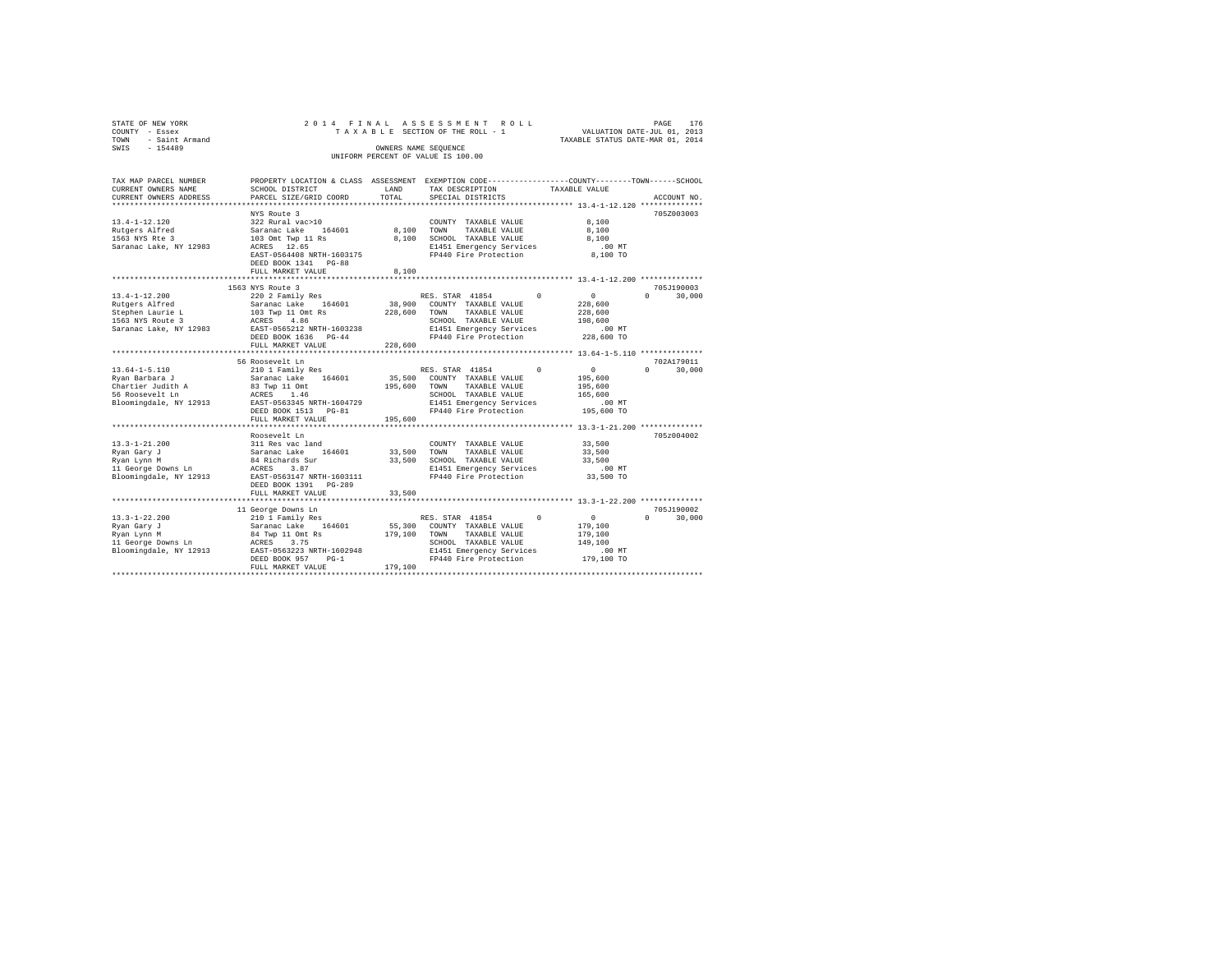|                | STATE OF NEW YORK   |  |  | 2014 FINAL ASSESSMENT ROLL         |                                  | PAGE | 177 |
|----------------|---------------------|--|--|------------------------------------|----------------------------------|------|-----|
| COUNTY - Essex |                     |  |  | TAXABLE SECTION OF THE ROLL - 1    | VALUATION DATE-JUL 01, 2013      |      |     |
|                | TOWN - Saint Armand |  |  |                                    | TAXABLE STATUS DATE-MAR 01, 2014 |      |     |
| SWIS           | $-154489$           |  |  | OWNERS NAME SEOUENCE               |                                  |      |     |
|                |                     |  |  | UNIFORM PERCENT OF VALUE IS 100.00 |                                  |      |     |
|                |                     |  |  |                                    |                                  |      |     |

| TAX MAP PARCEL NUMBER<br>CURRENT OWNERS NAME<br>CURRENT OWNERS ADDRESS<br>*************************                                         | PROPERTY LOCATION & CLASS ASSESSMENT EXEMPTION CODE----------------COUNTY-------TOWN------SCHOOL<br>SCHOOL DISTRICT<br>PARCEL SIZE/GRID COORD                                                                                       | T.AND<br>TOTAL          | TAX DESCRIPTION<br>SPECIAL DISTRICTS                                                                                                                                                                                         | TAXABLE VALUE |                                                                                   | ACCOUNT NO.                      |
|---------------------------------------------------------------------------------------------------------------------------------------------|-------------------------------------------------------------------------------------------------------------------------------------------------------------------------------------------------------------------------------------|-------------------------|------------------------------------------------------------------------------------------------------------------------------------------------------------------------------------------------------------------------------|---------------|-----------------------------------------------------------------------------------|----------------------------------|
| $32.38 - 1 - 20.000$<br>Salamy David A<br>Salamy Lauri J<br>35 Saranac Ln<br>Saranac Lake, NY 12983                                         | 35 Saranac Ln<br>210 1 Family Res<br>Saranac Lake 164601<br>11 Twp 11 Omt Rs<br>Lot 13 Rockledge Park<br>ACRES 0.36 BANKTRANSAM<br>EAST-0555523 NRTH-1579046<br>DEED BOOK 1044 PG-73<br>FULL MARKET VALUE                           | 192,400 TOWN<br>192,400 | RES. STAR 41854<br>38,000 COUNTY TAXABLE VALUE<br>TAXABLE VALUE<br>SCHOOL TAXABLE VALUE<br>E1450 Emergency Services<br>FP440 Fire Protection<br>WD441 Rockledge water                                                        | $\Omega$      | $\sim$ 0<br>192,400<br>192,400<br>162,400<br>.00 MT<br>192,400 TO<br>192,400 TO M | 705J188001<br>$\Omega$<br>30,000 |
| $23.1 - 1 - 21.000$<br>Salls Steven A<br>Salls Martha<br>1187 NYS Rte 3<br>PO Box 771<br>Saranac Lake, NY 12983<br>************************ | 1187 NYS Route 3<br>210 1 Family Res<br>Saranac Lake 164601<br>87 Richards Sur<br>ACRES 3.00<br>EAST-0563662 NRTH-1594777<br>DEED BOOK 766 PG-242<br>FULL MARKET VALUE<br>*********************                                     | 97.500<br>97,500        | STAR 41834<br>SR.<br>37,000 COUNTY TAXABLE VALUE<br>TOWN<br>TAXABLE VALUE<br>SCHOOL TAXABLE VALUE<br>E1451 Emergency Services<br>FP440 Fire Protection<br>************************************ 32.38-1-42.200 ************** | $\Omega$      | $\sim$ 0<br>97,500<br>97.500<br>33,300<br>$.00$ MT<br>97,500 TO                   | 705J102806<br>$\Omega$<br>64,200 |
| $32.38 - 1 - 42.200$<br>Salvador John M<br>7 Prospect St Unit #25<br>Lake George, NY 12845                                                  | Rockledge Ln<br>311 Res vac land<br>Saranac Lake<br>164601<br>11 Twp 11 Omt Rs<br>Lot $40$<br>0.25<br>ACRES<br>EAST-0555931 NRTH-1580074<br>DEED BOOK 1021 PG-273<br>FULL MARKET VALUE                                              | 21,700<br>21,700        | COUNTY TAXABLE VALUE<br>TOWN<br>TAXABLE VALUE<br>21,700 SCHOOL TAXABLE VALUE<br>E1450 Emergency Services<br>FP440 Fire Protection<br>WD441 Rockledge water                                                                   |               | 21,700<br>21,700<br>21,700<br>$.00$ MT<br>21,700 TO<br>21,700 TO M                | 705J193001                       |
| $23.3 - 2 - 25.000$<br>Samperi Anthony M<br>Samperi Kathryn L<br>72 Vista Dr<br>Saranac Lake, NY 12983                                      | *************************<br>72 Vista Dr<br>210 1 Family Res<br>Saranac Lake 164601<br>9 omt twp11 rs<br>Lot 25 Glenn Ridge<br>ACRES<br>0.87 BANK1STARSG<br>EAST-0553556 NRTH-1584160<br>DEED BOOK 1374 PG-223<br>FULL MARKET VALUE | 287,300<br>287,300      | RES. STAR 41854<br>43,700 COUNTY TAXABLE VALUE<br>TOWN TAXABLE VALUE<br>SCHOOL TAXABLE VALUE<br>E1450 Emergency Services<br>FP440 Fire Protection<br>************************************* 23.3-1-30.000 ***************     | $\Omega$      | $\sim$ 0<br>287,300<br>287,300<br>257,300<br>$.00$ MT<br>287,300 TO               | 7052004001<br>$\Omega$<br>30,000 |
| $23.3 - 1 - 30.000$<br>Saranac Lake Fish &<br>Game Club<br>PO Box 588<br>Saranac Lake, NY 12983                                             | 726 NYS Route 3<br>534 Social org.<br>Saranac Lake 164601<br>29 Richards Sur<br>00008.00<br>8.00<br>ACRES<br>EAST-0557743 NRTH-1585720<br>DEED BOOK 205<br>$PG-140$<br>FULL MARKET VALUE                                            | 75,200<br>111,000       | COUNTY TAXABLE VALUE<br>TOWN<br>TAXABLE VALUE<br>111,000 SCHOOL TAXABLE VALUE<br>E1450 Emergency Services<br>FP440 Fire Protection                                                                                           |               | 111,000<br>111,000<br>111,000<br>$.00$ MT<br>$111,000$ TO                         | 705J102715                       |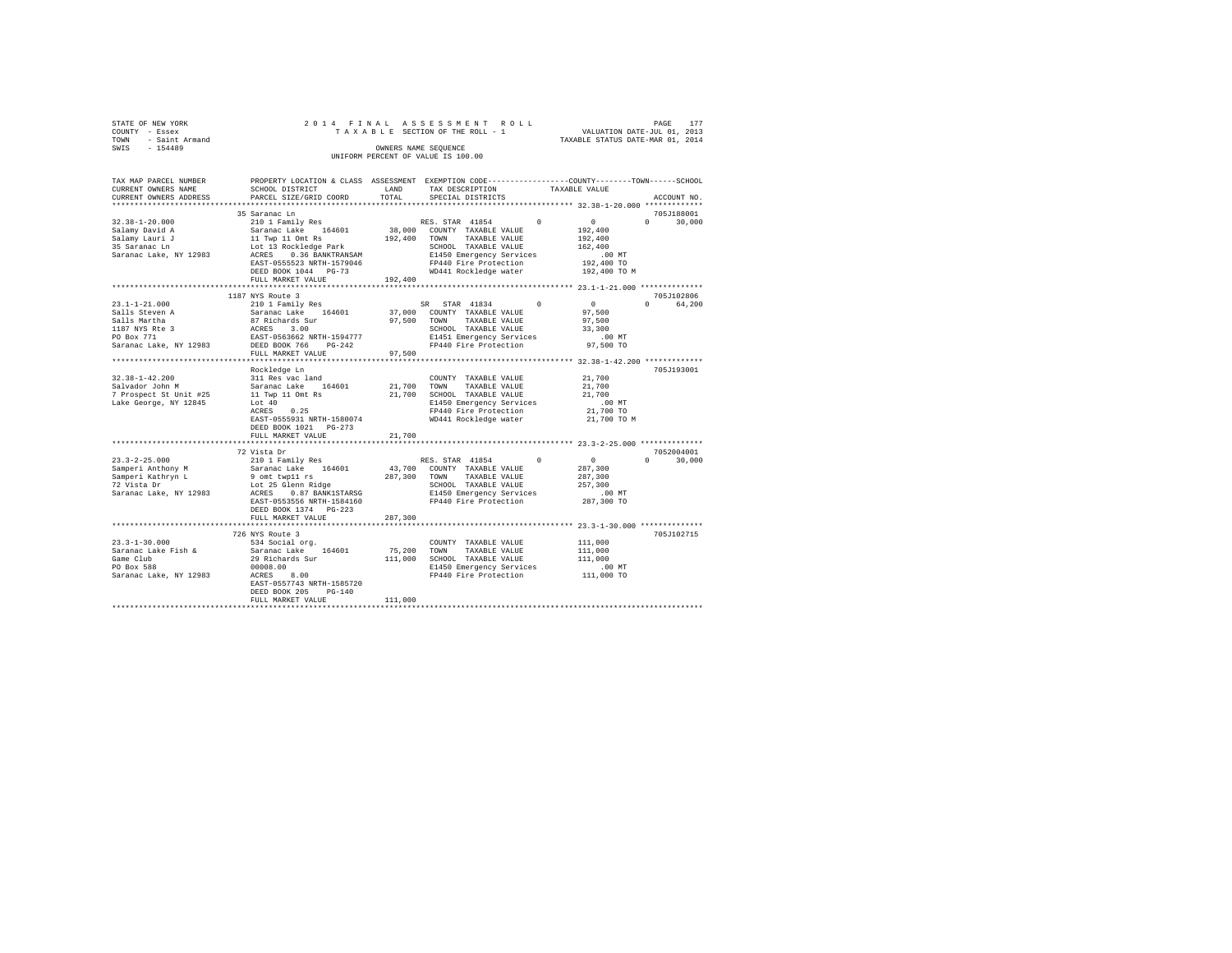| STATE OF NEW YORK   |  | 2014 FINAL ASSESSMENT ROLL         |                                  | PAGE | 178 |
|---------------------|--|------------------------------------|----------------------------------|------|-----|
| COUNTY - Essex      |  | TAXABLE SECTION OF THE ROLL - 1    | VALUATION DATE-JUL 01, 2013      |      |     |
| TOWN - Saint Armand |  |                                    | TAXABLE STATUS DATE-MAR 01, 2014 |      |     |
| SWTS<br>$-154489$   |  | OWNERS NAME SEOUENCE               |                                  |      |     |
|                     |  | UNIFORM PERCENT OF VALUE IS 100.00 |                                  |      |     |

| TAX MAP PARCEL NUMBER  |                                                     |                         | PROPERTY LOCATION & CLASS ASSESSMENT EXEMPTION CODE---------------COUNTY-------TOWN------SCHOOL |                                                       |                    |
|------------------------|-----------------------------------------------------|-------------------------|-------------------------------------------------------------------------------------------------|-------------------------------------------------------|--------------------|
| CURRENT OWNERS NAME    | SCHOOL DISTRICT                                     | LAND                    | TAX DESCRIPTION                                                                                 | TAXABLE VALUE                                         |                    |
| CURRENT OWNERS ADDRESS | PARCEL SIZE/GRID COORD                              | TOTAL                   | SPECIAL DISTRICTS                                                                               |                                                       | ACCOUNT NO.        |
|                        |                                                     |                         |                                                                                                 |                                                       |                    |
|                        | 213 Goodspeed Ln                                    |                         |                                                                                                 |                                                       | 705J104211         |
| $15. - 1 - 52.000$     | 210 1 Family Res                                    |                         | SR STAR 41834<br>$^{\circ}$                                                                     | $0 \qquad \qquad$                                     | $\Omega$<br>64,200 |
| Sardella Paul F        | Saranac Lake 164601                                 |                         | 40,300 COUNTY TAXABLE VALUE                                                                     | 132,500                                               |                    |
| Sardella Catherine M   | 363 Richards Sur                                    | 132,500                 | TAXABLE VALUE<br>TOWN                                                                           | 132,500                                               |                    |
| 213 Goodspeed Ln       | 6.40<br>ACRES                                       |                         | SCHOOL TAXABLE VALUE                                                                            | 68,300                                                |                    |
| Bloomingdale, NY 12913 | EAST-0602605 NRTH-1607521                           |                         | E1451 Emergency Services                                                                        | .00 MT                                                |                    |
|                        | DEED BOOK 647 PG-284                                |                         | FP440 Fire Protection                                                                           | 132,500 TO                                            |                    |
|                        | FULL MARKET VALUE                                   | 132,500                 |                                                                                                 |                                                       |                    |
|                        |                                                     |                         |                                                                                                 |                                                       |                    |
|                        | Campion Way                                         |                         |                                                                                                 |                                                       | 705J183002         |
| $13.4 - 1 - 65.200$    | 323 Vacant rural                                    |                         | COUNTY TAXABLE VALUE                                                                            | 44,200                                                |                    |
| Savarie Henry A        | 164601<br>Saranac Lake                              | 44,200                  | TOWN<br>TAXABLE VALUE                                                                           | 44,200                                                |                    |
| Savarie Joan           | 141 Rs Twp 11 Omt                                   | 44,200                  | SCHOOL TAXABLE VALUE                                                                            | 44,200                                                |                    |
| PO Box 49B             | Campion Subd Lot 2                                  |                         | E1451 Emergency Services                                                                        | $.00$ MT                                              |                    |
| Bloomingdale, NY 12913 | ACRES 30.43                                         |                         | FP440 Fire Protection                                                                           | 44,200 TO                                             |                    |
|                        | EAST-0569989 NRTH-1608166                           |                         |                                                                                                 |                                                       |                    |
|                        | DEED BOOK 837<br>$PG-196$                           |                         |                                                                                                 |                                                       |                    |
|                        | FULL MARKET VALUE<br>****************************** | 44,200                  |                                                                                                 |                                                       |                    |
|                        |                                                     |                         |                                                                                                 |                                                       |                    |
|                        | 55 Main St                                          |                         |                                                                                                 |                                                       | 705J188003         |
| $13.64 - 1 - 4.200$    | 210 1 Family Res                                    |                         | RES. STAR 41854 0                                                                               | $\sim$ 0                                              | $\Omega$<br>30,000 |
| Savarie Henry A        | Saranac Lake 164601<br>82 83 Twp 11 Omt Rs          |                         | 49,100 COUNTY TAXABLE VALUE                                                                     | 182,000                                               |                    |
| Savarie Joan T         |                                                     | 182,000                 | TAXABLE VALUE<br>TOWN                                                                           | 182,000                                               |                    |
| 55 Main St             | ACRES 6.40<br>EAST-0563042 NRTH-1605359             |                         | SCHOOL TAXABLE VALUE                                                                            | 152,000<br>$.00$ MT                                   |                    |
| Bloomingdale, NY 12913 |                                                     |                         | E1451 Emergency Services                                                                        |                                                       |                    |
|                        | DEED BOOK 883<br>PG-159                             |                         | FP440 Fire Protection                                                                           | 182,000 TO                                            |                    |
|                        | FULL MARKET VALUE<br>***********************        | 182,000<br>************ |                                                                                                 | *********************** 13.4-1-71.116 *************** |                    |
|                        |                                                     |                         |                                                                                                 |                                                       | 705J180022         |
| $13.4 - 1 - 71.116$    | Grass Pond Way<br>323 Vacant rural                  |                         | COUNTY TAXABLE VALUE                                                                            | 26,900                                                |                    |
| Scheidt Family LLC     | Saranac Lake 164601                                 | 26,900                  | TOWN<br>TAXABLE VALUE                                                                           | 26,900                                                |                    |
| 1119 Remsen Mill Rd    |                                                     | 26,900                  | SCHOOL TAXABLE VALUE                                                                            | 26,900                                                |                    |
| Wall, NJ 07719         | 164 Richards Survey<br>7.00<br>ACRES                |                         | E1451 Emergency Services                                                                        | $.00$ MT                                              |                    |
|                        | EAST-0573304 NRTH-1600601                           |                         | FP440 Fire Protection                                                                           | 26,900 TO                                             |                    |
|                        | DEED BOOK 1479 PG-236                               |                         |                                                                                                 |                                                       |                    |
|                        | FULL MARKET VALUE                                   | 26,900                  |                                                                                                 |                                                       |                    |
|                        |                                                     |                         |                                                                                                 |                                                       |                    |
|                        | 95 Moose Pond Ln                                    |                         |                                                                                                 |                                                       | 705J103805         |
| $13.4 - 1 - 75.000$    | 312 Vac w/imprv                                     |                         | COUNTY TAXABLE VALUE                                                                            | 62,000                                                |                    |
| Scheidt Family LLC     |                                                     | 55,300                  | TOWN<br>TAXABLE VALUE                                                                           | 62,000                                                |                    |
| 1119 Remsen Mill Rd    | Saranac Lake 164601<br>164 Richards Sur             | 62,000                  | SCHOOL TAXABLE VALUE                                                                            | 62,000                                                |                    |
| Wall, NJ 07719         | ACRES<br>6.70                                       |                         | E1451 Emergency Services                                                                        | $.00$ MT                                              |                    |
|                        | EAST-0573067 NRTH-1601271                           |                         | FP440 Fire Protection                                                                           | 62,000 TO                                             |                    |
|                        | DEED BOOK 1479 PG-236                               |                         |                                                                                                 |                                                       |                    |
|                        | FULL MARKET VALUE                                   | 62,000                  |                                                                                                 |                                                       |                    |
|                        |                                                     |                         |                                                                                                 |                                                       |                    |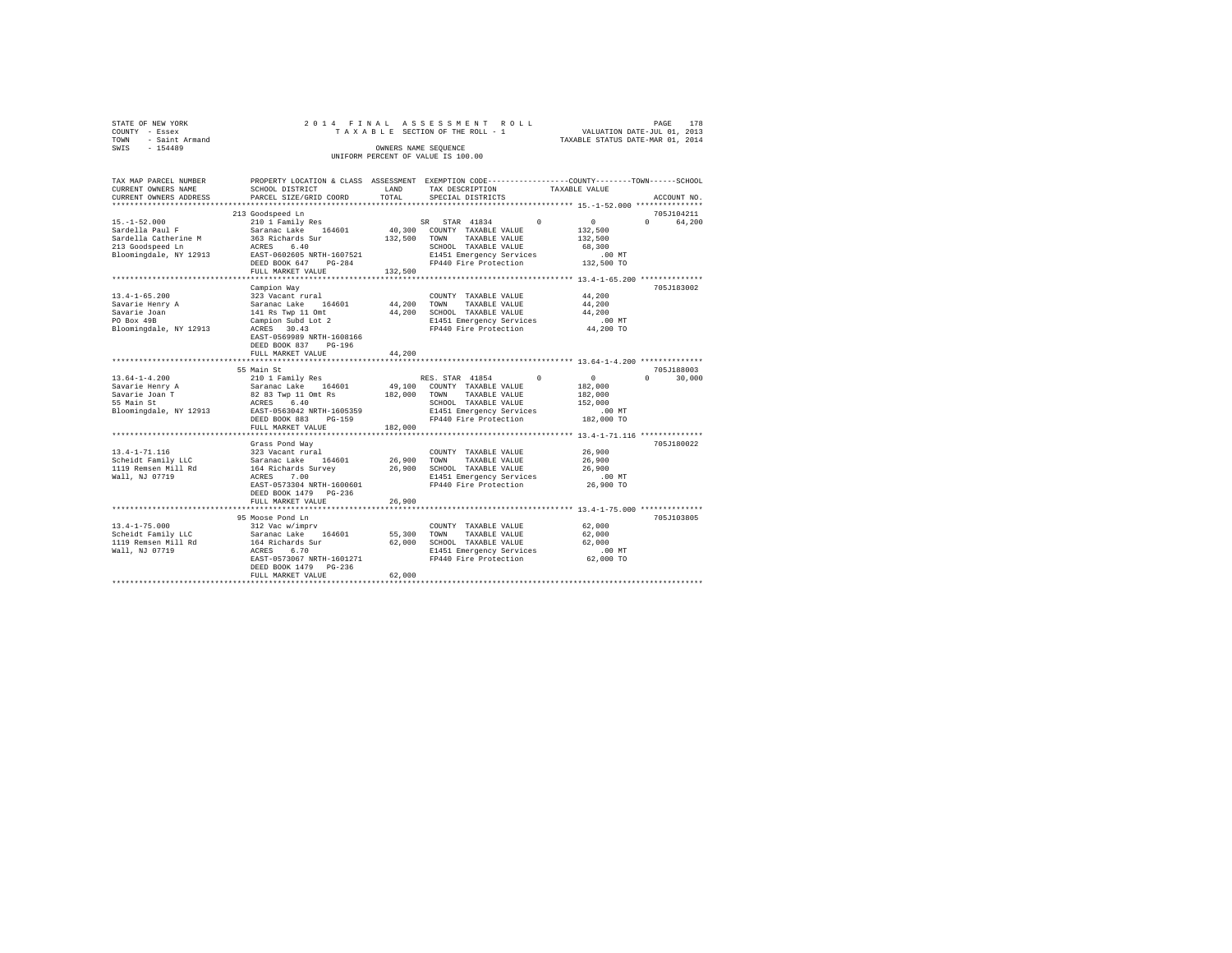| STATE OF NEW YORK      | 2014 FINAL ASSESSMENT ROLL         | 179<br>PAGE                      |
|------------------------|------------------------------------|----------------------------------|
| COUNTY - Essex         | TAXABLE SECTION OF THE ROLL - 1    | VALUATION DATE-JUL 01, 2013      |
| - Saint Armand<br>TOWN |                                    | TAXABLE STATUS DATE-MAR 01, 2014 |
| $-154489$<br>SWIS      | OWNERS NAME SEOUENCE               |                                  |
|                        | UNIFORM PERCENT OF VALUE IS 100.00 |                                  |

| TAX MAP PARCEL NUMBER<br>CURRENT OWNERS NAME<br>CURRENT OWNERS ADDRESS | PROPERTY LOCATION & CLASS ASSESSMENT EXEMPTION CODE----------------COUNTY-------TOWN-----SCHOOL<br>SCHOOL DISTRICT<br>PARCEL SIZE/GRID COORD | LAND<br>TOTAL | TAX DESCRIPTION<br>SPECIAL DISTRICTS | TAXABLE VALUE | ACCOUNT NO.        |
|------------------------------------------------------------------------|----------------------------------------------------------------------------------------------------------------------------------------------|---------------|--------------------------------------|---------------|--------------------|
|                                                                        |                                                                                                                                              |               |                                      |               |                    |
|                                                                        | 12 Cassavaugh Way                                                                                                                            |               |                                      |               | 702A178030         |
| $13.64 - 1 - 19.221$                                                   | 210 1 Family Res                                                                                                                             |               | RES. STAR 41854<br>$\Omega$          | 0             | $\Omega$<br>30,000 |
| Schelle Mark                                                           | Saranac Lake 164601                                                                                                                          | 35,900        | COUNTY TAXABLE VALUE                 | 104,200       |                    |
| Shelle Robin                                                           | Rs Two 11 Omt Lot 102                                                                                                                        | 104,200       | TOWN<br>TAXABLE VALUE                | 104,200       |                    |
| 12 Cassavaugh Way                                                      | 1.87 BANK WFARGO<br>ACRES                                                                                                                    |               | SCHOOL TAXABLE VALUE                 | 74,200        |                    |
| Bloomingdale, NY 12983                                                 | EAST-0563694 NRTH-1604613                                                                                                                    |               | E1451 Emergency Services             | $.00$ MT      |                    |
|                                                                        | DEED BOOK 1399 PG-202                                                                                                                        |               | FP440 Fire Protection                | 104,200 TO    |                    |
|                                                                        | FULL MARKET VALUE                                                                                                                            | 104,200       |                                      |               |                    |
|                                                                        | Poplar Ln                                                                                                                                    |               |                                      |               | 7079978026         |
| $13.56 - 7 - 23.000$                                                   | 311 Res vac land                                                                                                                             |               | COUNTY TAXABLE VALUE                 | 13,300        |                    |
| Schmidt Donald E                                                       | Saranac Lake<br>164601                                                                                                                       | 13,300        | TAXABLE VALUE<br>TOWN                | 13,300        |                    |
| Schmidt Barbara A                                                      | Rs Twp 11 Omt 82                                                                                                                             | 13,300        | SCHOOL TAXABLE VALUE                 | 13,300        |                    |
| PO Box 315                                                             | Whiteface Mtn Park Lot 23                                                                                                                    |               | E1451 Emergency Services             | $.00$ MT      |                    |
| Bloomingdale, NY 12913                                                 | 0.20<br>ACRES                                                                                                                                |               | FP440 Fire Protection                | 13,300 TO     |                    |
|                                                                        | EAST-0562612 NRTH-1606551                                                                                                                    |               |                                      |               |                    |
|                                                                        | DEED BOOK 802<br>$PG-039$                                                                                                                    |               |                                      |               |                    |
|                                                                        | FULL MARKET VALUE                                                                                                                            | 13,300        |                                      |               |                    |
|                                                                        |                                                                                                                                              |               |                                      |               |                    |
|                                                                        | 7 Poplar Ln                                                                                                                                  |               |                                      |               | 702A183001         |
| 13.56-7-28.210                                                         | 210 1 Family Res                                                                                                                             |               | $\Omega$<br>RES. STAR 41854          | $\circ$       | $\Omega$<br>30,000 |
| Schmidt Donald E                                                       | Saranac Lake 164601                                                                                                                          | 53,300        | COUNTY TAXABLE VALUE                 | 214,000       |                    |
| Schmidt Barbara A                                                      | 82 Rs Twp 11 Omt                                                                                                                             | 214,000       | TOWN<br>TAXABLE VALUE                | 214,000       |                    |
| 7 Poplar Ln                                                            | <b>ACRES</b><br>8.64                                                                                                                         |               | SCHOOL TAXABLE VALUE                 | 184,000       |                    |
| Bloomingdale, NY 12913                                                 | EAST-0562914 NRTH-1606715                                                                                                                    |               | E1451 Emergency Services             | .00MT         |                    |
|                                                                        | DEED BOOK 769<br>$PG-222$                                                                                                                    |               | FP440 Fire Protection                | 214,000 TO    |                    |
|                                                                        | FULL MARKET VALUE<br>***********************                                                                                                 | 214,000       |                                      |               |                    |
|                                                                        | 37 James Way                                                                                                                                 |               |                                      |               | 705J178056         |
| $13.4 - 2 - 7.000$                                                     | 260 Seasonal res                                                                                                                             |               | COUNTY TAXABLE VALUE                 | 53,200        |                    |
| Schmidt Hart Mut                                                       | Saranac Lake 164601                                                                                                                          | 40,400        | TOWN<br>TAXABLE VALUE                | 53,200        |                    |
| Schmidt Rosemary                                                       | Richards Survey Lot 123                                                                                                                      | 53,200        | SCHOOL TAXABLE VALUE                 | 53,200        |                    |
| Mastic Rd                                                              | 40x357xirr                                                                                                                                   |               | E1451 Emergency Services             | .00 MT        |                    |
| PO Box 598                                                             | ACRES<br>0.70                                                                                                                                |               | FP440 Fire Protection                | 53,200 TO     |                    |
| Sound Beach LI, NY 11789                                               | EAST-0566839 NRTH-1603120                                                                                                                    |               |                                      |               |                    |
|                                                                        | DEED BOOK 502<br>$PG-270$                                                                                                                    |               |                                      |               |                    |
|                                                                        | FULL MARKET VALUE                                                                                                                            | 53,200        |                                      |               |                    |
|                                                                        |                                                                                                                                              |               |                                      |               |                    |
|                                                                        | James Way                                                                                                                                    |               |                                      |               | 705J174007         |
| $13.4 - 2 - 6.000$                                                     | 314 Rural vac<10                                                                                                                             |               | COUNTY TAXABLE VALUE                 | 21,200        |                    |
| Schmidt Hartmut                                                        |                                                                                                                                              | 21,200        | TOWN<br>TAXABLE VALUE                | 21,200        |                    |
| Schmidt Rosemary                                                       | Saranac Lake 164601<br>Lot 123 Richards Survey                                                                                               | 21,200        | SCHOOL TAXABLE VALUE                 | 21,200        |                    |
| Mastic Rd                                                              | 45 X 355 X Irr                                                                                                                               |               | E1451 Emergency Services             | .00 MT        |                    |
| PO Box 598                                                             | 0.70<br>ACRES                                                                                                                                |               | FP440 Fire Protection                | 21,200 TO     |                    |
| Sound Beach LI, NY 11789                                               | EAST-0566810 NRTH-1603208                                                                                                                    |               |                                      |               |                    |
|                                                                        | DEED BOOK 502<br>$PG-270$<br>FULL MARKET VALUE                                                                                               | 21,200        |                                      |               |                    |
|                                                                        |                                                                                                                                              |               |                                      |               |                    |
|                                                                        |                                                                                                                                              |               |                                      |               |                    |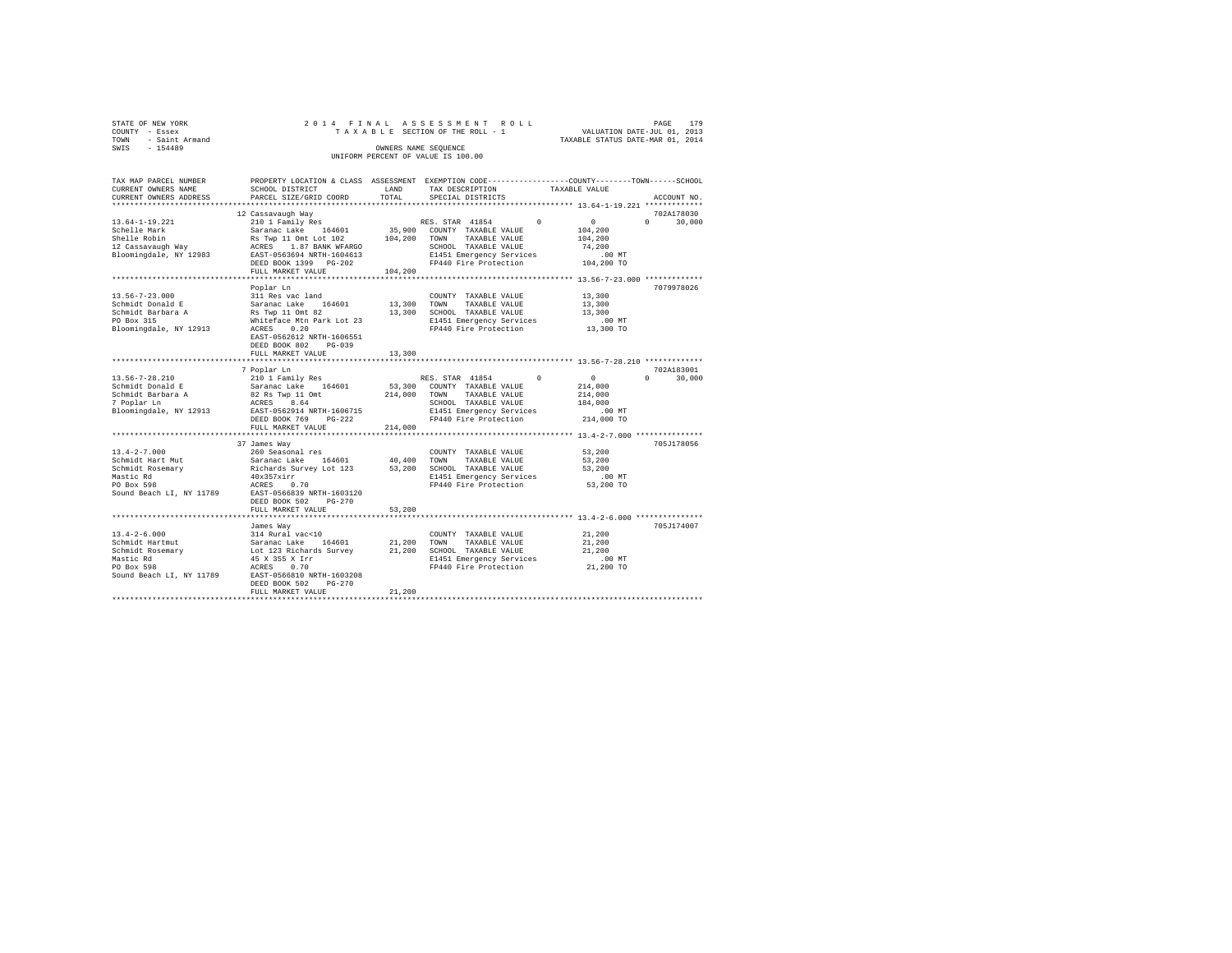| STATE OF NEW YORK<br>COUNTY - Essex<br>- Saint Armand<br>TOWN<br>SWIS<br>$-154489$ |                                    | OWNERS NAME SEOUENCE | 2014 FINAL ASSESSMENT ROLL<br>TAXABLE SECTION OF THE ROLL - 1<br>UNIFORM PERCENT OF VALUE IS 100.00 | VALUATION DATE-JUL 01, 2013<br>TAXABLE STATUS DATE-MAR 01, 2014 | PAGE | 180 |
|------------------------------------------------------------------------------------|------------------------------------|----------------------|-----------------------------------------------------------------------------------------------------|-----------------------------------------------------------------|------|-----|
| TAV MAD DAD/UT MIIMOUD                                                             | DEADERW LACATION & CLASS ACCECMENT |                      | PYPMDTION CODP----------------COUNTY--------TOWN------CCUOOT                                        |                                                                 |      |     |

| IAA MAF FARULU NUMBER  |                                                                                                                                  |              | EMORERII POCWITOM & CRWOO WOODOOMEMI EVEWEITOM CORE------------------COOMII--------IOMM------OCHOOR |               |             |
|------------------------|----------------------------------------------------------------------------------------------------------------------------------|--------------|-----------------------------------------------------------------------------------------------------|---------------|-------------|
| CURRENT OWNERS NAME    | SCHOOL DISTRICT                                                                                                                  | LAND         | TAX DESCRIPTION                                                                                     | TAXABLE VALUE |             |
| CURRENT OWNERS ADDRESS | PARCEL SIZE/GRID COORD TOTAL                                                                                                     |              | SPECIAL DISTRICTS                                                                                   |               | ACCOUNT NO. |
|                        |                                                                                                                                  |              |                                                                                                     |               |             |
|                        | 31 Curtis Way                                                                                                                    |              |                                                                                                     |               | 705J102810  |
| $13.4 - 3 - 3.000$     | 210 1 Family Res                                                                                                                 |              | COUNTY TAXABLE VALUE                                                                                | 60,700        |             |
| Schrage Allan J        |                                                                                                                                  |              | TAXABLE VALUE                                                                                       | 60.700        |             |
| 31 Curtis Way          |                                                                                                                                  |              | 60,700 SCHOOL TAXABLE VALUE                                                                         | 60,700        |             |
| PO Box 73              |                                                                                                                                  |              | E1451 Emergency Services .00 MT                                                                     |               |             |
| Bloomingdale, NY 12913 | Saranac Lake 164601 44,000 TOWN<br>123 Richards Sur 60,700 SCHORE<br>ACRES 1.20 60,700 ELI451<br>EAST-0568297 NRTH-1603422 FP440 |              | FP440 Fire Protection                                                                               | 60,700 TO     |             |
|                        | DEED BOOK 1743 PG-74                                                                                                             |              |                                                                                                     |               |             |
|                        | FULL MARKET VALUE                                                                                                                | 60,700       |                                                                                                     |               |             |
|                        |                                                                                                                                  |              |                                                                                                     |               |             |
|                        | 11 Reservoir Ln                                                                                                                  |              |                                                                                                     |               | 705Z006001  |
| $13.56 - 10 - 9.200$   |                                                                                                                                  |              |                                                                                                     | $\circ$       | $\Omega$    |
|                        | 210 1 Family Res                                                                                                                 |              | RES. STAR 41854 0                                                                                   |               | 30,000      |
| Schwartz John J        | Saranac Lake 164601<br>82 OMT TWP 11 RS                                                                                          |              | 35,100 COUNTY TAXABLE VALUE                                                                         | 192,000       |             |
| Schwartz Diana L       |                                                                                                                                  | 192,000 TOWN | TAXABLE VALUE                                                                                       | 192,000       |             |
| 11 Reservoir Ln        | ACRES 1.09 BANKCOMMBNK<br>12913 EAST-0560894 NRTH-1605836<br>$1.09$ BANKCOMMBNK                                                  |              | SCHOOL TAXABLE VALUE                                                                                | 162,000       |             |
| Bloomingdale, NY 12913 |                                                                                                                                  |              | E1451 Emergency Services .00 MT<br>FP440 Fire Protection  192,000 TO                                |               |             |
|                        | DEED BOOK 1439 PG-252                                                                                                            |              |                                                                                                     |               |             |
|                        | FULL MARKET VALUE                                                                                                                | 192,000      |                                                                                                     |               |             |
|                        |                                                                                                                                  |              |                                                                                                     |               |             |
|                        | 255 River Rd                                                                                                                     |              |                                                                                                     |               | 705J104301  |
| $13.4 - 1 - 55.000$    | 210 1 Family Res                                                                                                                 |              | COUNTY TAXABLE VALUE                                                                                | 123,600       |             |
| Scott Michael D        |                                                                                                                                  | 16,900 TOWN  | TAXABLE VALUE                                                                                       | 123,600       |             |
| 12 Riverview St        | Saranac Lake 164601<br>143 Richards Sur                                                                                          |              | 123,600 SCHOOL TAXABLE VALUE                                                                        | 123,600       |             |
| Veazie, ME 04401       | ACRES<br>0.10                                                                                                                    |              |                                                                                                     |               |             |
|                        | EAST-0570291 NRTH-1603974                                                                                                        |              | E1451 Emergency Services .00 MT<br>FP440 Fire Protection  123,600 TO<br>FP440 Fire Protection       |               |             |
|                        | DEED BOOK 777 PG-132                                                                                                             |              |                                                                                                     |               |             |
|                        |                                                                                                                                  |              |                                                                                                     |               |             |
|                        | FULL MARKET VALUE                                                                                                                | 123,600      |                                                                                                     |               |             |
|                        |                                                                                                                                  |              |                                                                                                     |               |             |
|                        | River Rd                                                                                                                         |              |                                                                                                     |               | 705Z012001  |
| $13.4 - 1 - 61.200$    |                                                                                                                                  |              | COUNTY TAXABLE VALUE                                                                                | 2.500         |             |
| Scott Michael D        | 314 Rural vac<10<br>Saranac Lake 164601<br>143 Omt Twp II Rs                                                                     | 2,500 TOWN   | TAXABLE VALUE                                                                                       | 2,500         |             |
| 12 Riverview St        |                                                                                                                                  |              | 2,500 SCHOOL TAXABLE VALUE                                                                          | 2,500         |             |
| Veazie, ME 04401       | ACRES 0.25                                                                                                                       |              | E1451 Emergency Services                                                                            | .00MT         |             |
|                        | EAST-0570235 NRTH-1604012                                                                                                        |              | FP440 Fire Protection                                                                               | 2,500 TO      |             |
|                        | DEED BOOK 1664 PG-65                                                                                                             |              |                                                                                                     |               |             |
|                        | FULL MARKET VALUE                                                                                                                | 2,500        |                                                                                                     |               |             |
|                        |                                                                                                                                  |              | ********************************** 13.4-1-64.000 ***************                                    |               |             |
|                        | River Rd                                                                                                                         |              |                                                                                                     |               | 705J104302  |
| $13.4 - 1 - 64.000$    |                                                                                                                                  |              | COUNTY TAXABLE VALUE                                                                                | 109,000       |             |
| Scott Michael D        | 322 Rural vac>10<br>Saranac Lake 164601<br>142 Richards Sur                                                                      | 109,000 TOWN | TAXABLE VALUE                                                                                       | 109,000       |             |
| 12 Riverview St        |                                                                                                                                  | 109,000      | SCHOOL TAXABLE VALUE                                                                                | 109,000       |             |
| Veazie, ME 04401       | ACRES 160.00                                                                                                                     |              |                                                                                                     | $.00$ MT      |             |
|                        | EAST-0570109 NRTH-1605453                                                                                                        |              | E1451 Emergency Services<br>FP440 Fire Protection                                                   | 109,000 TO    |             |
|                        |                                                                                                                                  |              |                                                                                                     |               |             |
|                        | $PG-132$<br>DEED BOOK 777                                                                                                        |              |                                                                                                     |               |             |
|                        | FULL MARKET VALUE                                                                                                                | 109,000      |                                                                                                     |               |             |
|                        |                                                                                                                                  |              |                                                                                                     |               |             |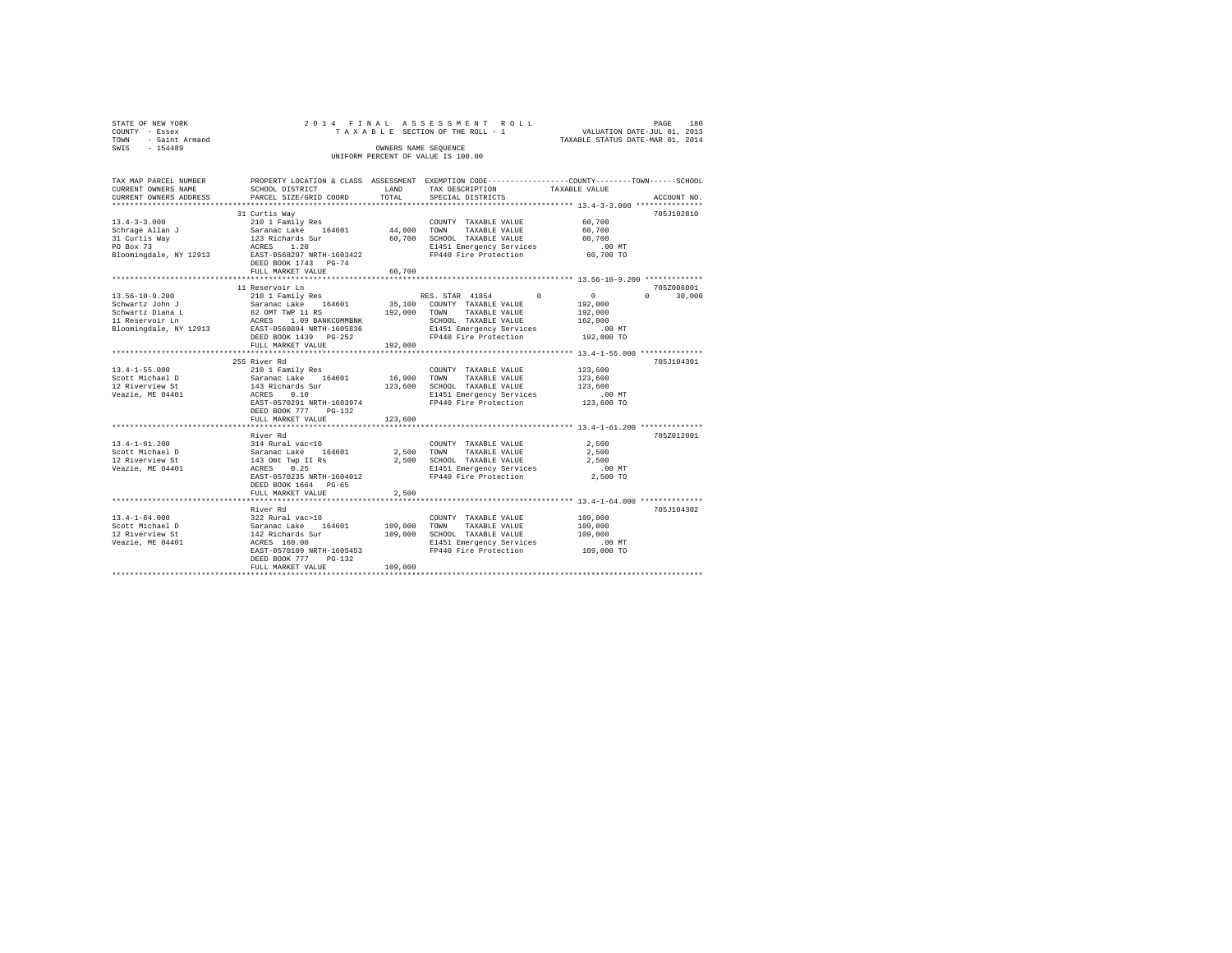| STATE OF NEW YORK                                                                                                                                                                                                                                                                                                                    | 2014 FINAL                                                                                 |         | RAS S E S S M E N T ROLL FAGE 181<br>SECTION OF THE ROLL - 1 VALUATION DATE-JUL 01, 2013<br>TAXABLE STATUS DATE-MAR 01, 2014 |                     |               |  |  |
|--------------------------------------------------------------------------------------------------------------------------------------------------------------------------------------------------------------------------------------------------------------------------------------------------------------------------------------|--------------------------------------------------------------------------------------------|---------|------------------------------------------------------------------------------------------------------------------------------|---------------------|---------------|--|--|
| COUNTY - Essex                                                                                                                                                                                                                                                                                                                       |                                                                                            |         | TAXABLE SECTION OF THE ROLL - 1                                                                                              |                     |               |  |  |
| TOWN - Saint Armand                                                                                                                                                                                                                                                                                                                  |                                                                                            |         |                                                                                                                              |                     |               |  |  |
| SWIS - 154489                                                                                                                                                                                                                                                                                                                        | OWNERS NAME SEQUENCE                                                                       |         |                                                                                                                              |                     |               |  |  |
|                                                                                                                                                                                                                                                                                                                                      |                                                                                            |         | UNIFORM PERCENT OF VALUE IS 100.00                                                                                           |                     |               |  |  |
|                                                                                                                                                                                                                                                                                                                                      |                                                                                            |         |                                                                                                                              |                     |               |  |  |
|                                                                                                                                                                                                                                                                                                                                      |                                                                                            |         |                                                                                                                              |                     |               |  |  |
| TAX MAP PARCEL NUMBER                                                                                                                                                                                                                                                                                                                |                                                                                            |         | PROPERTY LOCATION & CLASS ASSESSMENT EXEMPTION CODE---------------COUNTY-------TOWN-----SCHOOL                               |                     |               |  |  |
| CURRENT OWNERS NAME                                                                                                                                                                                                                                                                                                                  | SCHOOL DISTRICT                                                                            | LAND    | TAX DESCRIPTION                                                                                                              | TAXABLE VALUE       |               |  |  |
| CURRENT OWNERS ADDRESS                                                                                                                                                                                                                                                                                                               | PARCEL SIZE/GRID COORD                                                                     | TOTAL   | SPECIAL DISTRICTS                                                                                                            |                     | ACCOUNT NO.   |  |  |
|                                                                                                                                                                                                                                                                                                                                      |                                                                                            |         |                                                                                                                              |                     |               |  |  |
|                                                                                                                                                                                                                                                                                                                                      | 2078 Gillespie Dr                                                                          |         |                                                                                                                              |                     | 705J103914    |  |  |
| $15. - 1 - 56.000$                                                                                                                                                                                                                                                                                                                   | 210 1 Family Res                                                                           |         | COUNTY TAXABLE VALUE                                                                                                         | 93,000              |               |  |  |
| Sedlacko Martin P                                                                                                                                                                                                                                                                                                                    |                                                                                            |         | 17,900 TOWN TAXABLE VALUE                                                                                                    | 93,000              |               |  |  |
|                                                                                                                                                                                                                                                                                                                                      | Saranac Lake 164601<br>367 Rs Twp 11 Omt                                                   |         | 93,000 SCHOOL TAXABLE VALUE                                                                                                  | 93,000              |               |  |  |
| Sedlacko Carolyn<br>838 Wave Dr                                                                                                                                                                                                                                                                                                      |                                                                                            |         | E1451 Emergency Services                                                                                                     | .00MT               |               |  |  |
| Forked River, NJ 08731                                                                                                                                                                                                                                                                                                               | Old School House Lot<br>ACRES 0.15                                                         |         | FP440 Fire Protection                                                                                                        | 93,000 TO           |               |  |  |
|                                                                                                                                                                                                                                                                                                                                      | EAST-0603253 NRTH-1612269                                                                  |         |                                                                                                                              |                     |               |  |  |
|                                                                                                                                                                                                                                                                                                                                      | DEED BOOK 1099 PG-115                                                                      |         |                                                                                                                              |                     |               |  |  |
|                                                                                                                                                                                                                                                                                                                                      | FULL MARKET VALUE                                                                          | 93,000  |                                                                                                                              |                     |               |  |  |
|                                                                                                                                                                                                                                                                                                                                      |                                                                                            |         |                                                                                                                              |                     |               |  |  |
|                                                                                                                                                                                                                                                                                                                                      | 81 Goodspeed Ln                                                                            |         |                                                                                                                              |                     | 705J104001    |  |  |
| $15. -1 - 15.000$                                                                                                                                                                                                                                                                                                                    | 312 Vac w/imprv                                                                            |         | COUNTY TAXABLE VALUE                                                                                                         | 21,900              |               |  |  |
| Sellers Ruth L                                                                                                                                                                                                                                                                                                                       | Saranac Lake 164601                                                                        |         | 20,400 TOWN TAXABLE VALUE                                                                                                    | 21,900              |               |  |  |
| c/o Carol A Albano Trustee 368 Richards Sur                                                                                                                                                                                                                                                                                          |                                                                                            |         | 21,900 SCHOOL TAXABLE VALUE                                                                                                  | 21,900              |               |  |  |
|                                                                                                                                                                                                                                                                                                                                      |                                                                                            |         |                                                                                                                              | .00 MT              |               |  |  |
| $51$ Spaulding St<br>$51$ Spaulding St<br>$51$ Spaulding St<br>$\frac{1}{2}$ By Db 1043 Pg<br>$\frac{1}{2}$ By Db 1043 Pg<br>$\frac{1}{2}$ Bg Db 1043 Pg<br>$\frac{2}{3}$ Pg Db 1043 Pg<br>$\frac{2}{3}$                                                                                                                             |                                                                                            |         | E1451 Emergency Services<br>FP440 Fire Protection                                                                            | 21,900 TO           |               |  |  |
|                                                                                                                                                                                                                                                                                                                                      | ACRES 0.60                                                                                 |         |                                                                                                                              |                     |               |  |  |
|                                                                                                                                                                                                                                                                                                                                      | EAST-0602867 NRTH-1610606                                                                  |         |                                                                                                                              |                     |               |  |  |
|                                                                                                                                                                                                                                                                                                                                      | DEED BOOK 1043 PG-241                                                                      |         |                                                                                                                              |                     |               |  |  |
|                                                                                                                                                                                                                                                                                                                                      | FULL MARKET VALUE                                                                          | 21,900  |                                                                                                                              |                     |               |  |  |
|                                                                                                                                                                                                                                                                                                                                      |                                                                                            |         |                                                                                                                              |                     |               |  |  |
|                                                                                                                                                                                                                                                                                                                                      | 1689 NYS Route 3                                                                           |         |                                                                                                                              |                     | 702A101915    |  |  |
| $13.57 - 2 - 4.000$                                                                                                                                                                                                                                                                                                                  |                                                                                            |         | RES. STAR 41854 0                                                                                                            | $\sim$ 0            | $0 \t 30.000$ |  |  |
|                                                                                                                                                                                                                                                                                                                                      |                                                                                            |         | 23,000 COUNTY TAXABLE VALUE                                                                                                  | 118,000             |               |  |  |
| Serrano Alelie<br>PO Box 187                                                                                                                                                                                                                                                                                                         | 210 1 Family Res<br>Saranac Lake 164601<br>101 14:<br>101 Richards Sur Omt 11 118,000 TOWN |         | TAXABLE VALUE                                                                                                                | 118,000             |               |  |  |
|                                                                                                                                                                                                                                                                                                                                      |                                                                                            |         |                                                                                                                              | 88,000              |               |  |  |
|                                                                                                                                                                                                                                                                                                                                      |                                                                                            |         | SCHOOL TAXABLE VALUE                                                                                                         |                     |               |  |  |
|                                                                                                                                                                                                                                                                                                                                      |                                                                                            |         | E1451 Emergency Services<br>FP440 Fire Protection                                                                            | .00 MT              |               |  |  |
|                                                                                                                                                                                                                                                                                                                                      | DEED BOOK 1433 PG-286                                                                      |         |                                                                                                                              | 118,000 TO          |               |  |  |
|                                                                                                                                                                                                                                                                                                                                      | FULL MARKET VALUE                                                                          | 118,000 |                                                                                                                              |                     |               |  |  |
|                                                                                                                                                                                                                                                                                                                                      |                                                                                            |         |                                                                                                                              |                     |               |  |  |
|                                                                                                                                                                                                                                                                                                                                      | 197 Goodspeed Ln                                                                           |         |                                                                                                                              |                     | 705J185006    |  |  |
| $15. - 1 - 53.200$                                                                                                                                                                                                                                                                                                                   | 210 1 Family Res                                                                           |         | COUNTY TAXABLE VALUE                                                                                                         | 204,500             |               |  |  |
| Servadio Sam D                                                                                                                                                                                                                                                                                                                       |                                                                                            |         | 40,800 TOWN TAXABLE VALUE<br>204,500 SCHOOL TAXABLE VALUE                                                                    | 204,500             |               |  |  |
| Servadio Barbara J<br>197 Goodspeed Ln                                                                                                                                                                                                                                                                                               | Saranac Lake 164601<br>Richards Survey<br>ACRES 7.01                                       |         |                                                                                                                              | 204,500             |               |  |  |
|                                                                                                                                                                                                                                                                                                                                      |                                                                                            |         | E1451 Emergency Services                                                                                                     | .00 MT              |               |  |  |
| Bloomingdale, NY 12913 EAST-0603030 NRTH-1608089                                                                                                                                                                                                                                                                                     |                                                                                            |         | FP440 Fire Protection                                                                                                        | 204,500 TO          |               |  |  |
|                                                                                                                                                                                                                                                                                                                                      | DEED BOOK 1489 PG-18                                                                       |         |                                                                                                                              |                     |               |  |  |
|                                                                                                                                                                                                                                                                                                                                      | FULL MARKET VALUE                                                                          | 204,500 |                                                                                                                              |                     |               |  |  |
|                                                                                                                                                                                                                                                                                                                                      |                                                                                            |         |                                                                                                                              |                     |               |  |  |
|                                                                                                                                                                                                                                                                                                                                      | 92 Grass Pond Way                                                                          |         |                                                                                                                              |                     | 705J179022    |  |  |
|                                                                                                                                                                                                                                                                                                                                      |                                                                                            |         |                                                                                                                              | 29,400              |               |  |  |
|                                                                                                                                                                                                                                                                                                                                      |                                                                                            |         |                                                                                                                              | 29,400              |               |  |  |
|                                                                                                                                                                                                                                                                                                                                      |                                                                                            |         |                                                                                                                              | 29,400              |               |  |  |
|                                                                                                                                                                                                                                                                                                                                      |                                                                                            |         | E1451 Emergency Services<br>FP440 Fire Protection                                                                            | 00 MT.<br>29,400 TO |               |  |  |
| $\begin{tabular}{lcccc} 13.4-1-71.115 & 312 \text{ Vac} & 110 \text{m} \text{yr} & 0.01 \text{m} \text{yr} & 201 \text{m} \text{F} \\ 13.4-1-71.115 & 312 \text{ Vac} & 164601 & 15,200 & 700 \text{m} & 74 \text{NABLE} & \text{VALUE} \\ 15.400 & 15.400 & 15.400 & 15.400 & 15.400 & 74 \text{NABLE} & \text{VALUE} \\ 167 & 600$ |                                                                                            |         | FP440 Fire Protection                                                                                                        |                     |               |  |  |
|                                                                                                                                                                                                                                                                                                                                      | DEED BOOK 1313 PG-165                                                                      |         |                                                                                                                              |                     |               |  |  |
|                                                                                                                                                                                                                                                                                                                                      | FULL MARKET VALUE                                                                          | 29,400  |                                                                                                                              |                     |               |  |  |
|                                                                                                                                                                                                                                                                                                                                      |                                                                                            |         |                                                                                                                              |                     |               |  |  |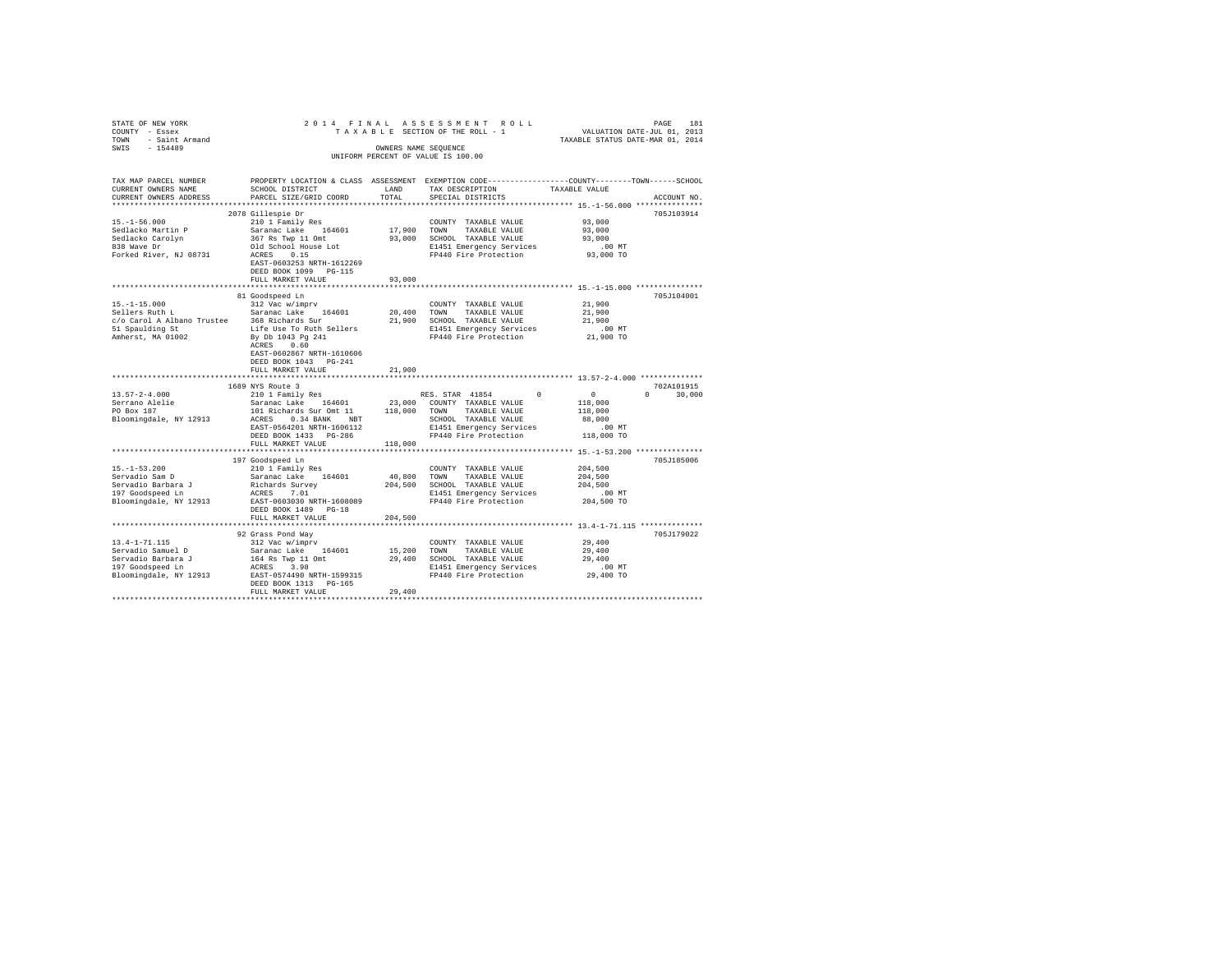| STATE OF NEW YORK<br>COUNTY - Essex<br>TOWN<br>- Saint Armand<br>SWIS - 154489                                  |                                                                                                                                                          | OWNERS NAME SEQUENCE             | 2014 FINAL ASSESSMENT ROLL<br>TAXABLE SECTION OF THE ROLL - 1<br>UNIFORM PERCENT OF VALUE IS 100.00                                                  |                                                                                          | PAGE<br>VALUATION DATE-JUL 01, 2013<br>TAXABLE STATUS DATE-MAR 01, 2014 | 182 |
|-----------------------------------------------------------------------------------------------------------------|----------------------------------------------------------------------------------------------------------------------------------------------------------|----------------------------------|------------------------------------------------------------------------------------------------------------------------------------------------------|------------------------------------------------------------------------------------------|-------------------------------------------------------------------------|-----|
| TAX MAP PARCEL NUMBER<br>CURRENT OWNERS NAME<br>CURRENT OWNERS ADDRESS                                          | PROPERTY LOCATION & CLASS ASSESSMENT EXEMPTION CODE---------------COUNTY-------TOWN------SCHOOL<br>SCHOOL DISTRICT<br>PARCEL SIZE/GRID COORD             | LAND<br>TOTAL.<br>************** | TAX DESCRIPTION<br>SPECIAL DISTRICTS                                                                                                                 | TAXABLE VALUE<br>************************* 13.56-4-4.000 **************                  | ACCOUNT NO.                                                             |     |
| $13.56 - 4 - 4.000$<br>Shank Todd R<br>PO Box 2577<br>Kingshill, VI 00851                                       | Poplar Ln<br>311 Res vac land<br>Saranac Lake 164601<br>82 Rs Twp 11 Omt<br>ACRES 0.20<br>EAST-0562435 NRTH-1606646<br>DEED BOOK 470 PG-198              | 13,300<br>13,300                 | COUNTY TAXABLE VALUE<br>TOWN<br>TAXABLE VALUE<br>SCHOOL TAXABLE VALUE<br>E1451 Emergency Services<br>FP440 Fire Protection                           | 13,300<br>13,300<br>13,300<br>$.00$ MT<br>13,300 TO                                      | 702A100707                                                              |     |
|                                                                                                                 | FULL MARKET VALUE                                                                                                                                        | 13,300                           |                                                                                                                                                      |                                                                                          |                                                                         |     |
| $13.64 - 1 - 17.000$<br>Shelley Christopher P<br>Shelley Cynthia A<br>30 Roosevelt Ln<br>Bloomingdale, NY 12913 | 30 Roosevelt Ln<br>210 1 Family Res<br>Saranac Lake 164601<br>102 Twp 11 O.m.t.<br>ACRES 0.20<br>EAST-0563955 NRTH-1605102<br>DEED BOOK 1459 PG-20       | 19,000<br>81,100                 | COUNTY TAXABLE VALUE<br>TOWN<br>TAXABLE VALUE<br>SCHOOL TAXABLE VALUE<br>E1451 Emergency Services<br>FP440 Fire Protection                           | 81,100<br>81,100<br>81,100<br>$.00$ MT<br>81,100 TO                                      | 702A101312                                                              |     |
|                                                                                                                 | FULL MARKET VALUE                                                                                                                                        | 81,100                           |                                                                                                                                                      |                                                                                          |                                                                         |     |
|                                                                                                                 |                                                                                                                                                          |                                  |                                                                                                                                                      |                                                                                          |                                                                         |     |
|                                                                                                                 | 79 Maple Ln                                                                                                                                              |                                  |                                                                                                                                                      |                                                                                          | 705Z009003                                                              |     |
| $13.64 - 2 - 1.113$<br>Shumway Daniel R<br>Shumway Nancy L<br>PO Box 194<br>Bloomingdale, NY 12913              | 210 1 Family Res<br>Saranac Lake 164601<br>83 OMT TWP 11 RS<br>ACRES 1.16<br>EAST-0561054 NRTH-1605493<br>DEED BOOK 1679 PG-237                          |                                  | CLERGY<br>41400<br>70,200 SR STAR 41834<br>280,100 COUNTY TAXABLE VALUE<br>TOWN<br>TAXABLE VALUE<br>SCHOOL TAXABLE VALUE<br>E1451 Emergency Services | $^{\circ}$<br>1,500<br>$\sim$ 0<br>$\Omega$<br>278,600<br>278,600<br>214,400<br>$.00$ MT | 1,500<br>1,500<br>$\Omega$<br>64,200                                    |     |
|                                                                                                                 | FULL MARKET VALUE                                                                                                                                        |                                  | 280,100 FP440 Fire Protection                                                                                                                        | 280,100 TO                                                                               |                                                                         |     |
|                                                                                                                 | *********************<br>Maple Ln                                                                                                                        |                                  |                                                                                                                                                      |                                                                                          | 705Z009004                                                              |     |
| $13.64 - 2 - 1.114$<br>Shumway Daniel R<br>Shumway Nancy L<br>PO Box 194<br>Bloomingdale, NY 12913              | 311 Res vac land<br>Saranac Lake 164601<br>83 OMT TWP 11 RS<br>ACRES 1.75<br>EAST-0561346 NRTH-1605557<br>DEED BOOK 1679 PG-237<br>FULL MARKET VALUE     | 49,800<br>49,800<br>49,800       | COUNTY TAXABLE VALUE<br>TOWN<br>TAXABLE VALUE<br>SCHOOL TAXABLE VALUE<br>E1451 Emergency Services<br>FP440 Fire Protection                           | 49,800<br>49,800<br>49,800<br>.00 MT<br>49,800 TO                                        |                                                                         |     |
|                                                                                                                 |                                                                                                                                                          |                                  |                                                                                                                                                      |                                                                                          |                                                                         |     |
|                                                                                                                 | 52 Roosevelt Ln                                                                                                                                          |                                  |                                                                                                                                                      |                                                                                          | 705J191003                                                              |     |
| $13.64 - 1 - 5.120$<br>Shumway Darwin B<br>Shumway Lillian J<br>52 Roosevelt Ln<br>Bloomingdale, NY 12913       | 210 1 Family Res<br>Saranac Lake 164601<br>83 Twp 11 Omt Rs<br>ACRES 1.46<br>EAST-0563344 NRTH-1604995<br>DEED BOOK 969<br>$PG-121$<br>FULL MARKET VALUE | 35,500<br>110,600<br>110,600     | SR STAR 41834<br>COUNTY TAXABLE VALUE<br>TOWN<br>TAXABLE VALUE<br>SCHOOL TAXABLE VALUE<br>E1451 Emergency Services<br>FP440 Fire Protection          | $\sim$ 0<br>$\Omega$<br>110,600<br>110,600<br>46,400<br>$.00$ MT<br>110,600 TO           | $\Omega$<br>64,200                                                      |     |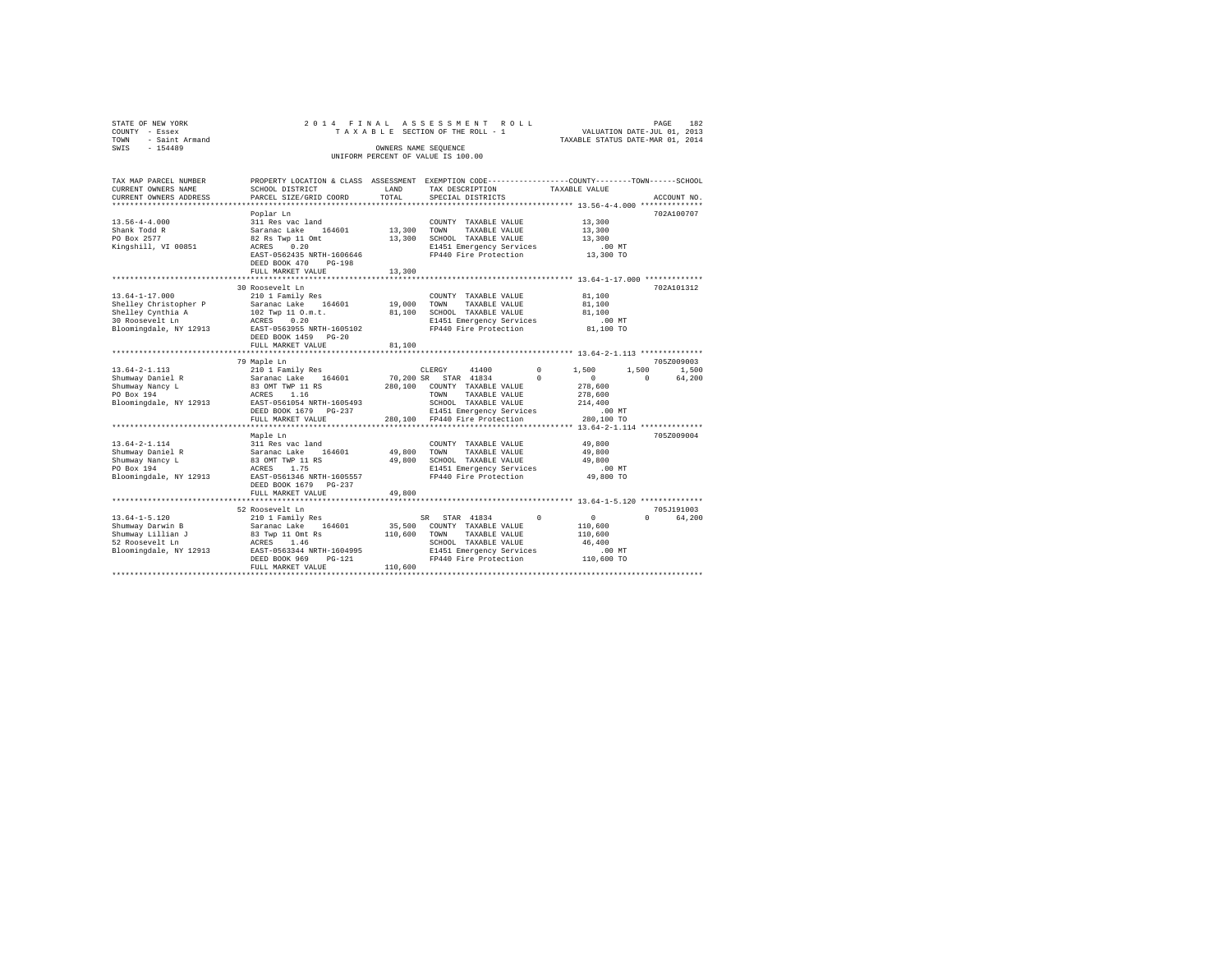| STATE OF NEW YORK   |  | 2014 FINAL ASSESSMENT ROLL         |                                  | PAGE | 183 |
|---------------------|--|------------------------------------|----------------------------------|------|-----|
| COUNTY - Essex      |  | TAXABLE SECTION OF THE ROLL - 1    | VALUATION DATE-JUL 01, 2013      |      |     |
| TOWN - Saint Armand |  |                                    | TAXABLE STATUS DATE-MAR 01, 2014 |      |     |
| SWIS<br>$-154489$   |  | OWNERS NAME SEOUENCE               |                                  |      |     |
|                     |  | UNIFORM PERCENT OF VALUE IS 100.00 |                                  |      |     |

| TAX MAP PARCEL NUMBER<br>CURRENT OWNERS NAME | PROPERTY LOCATION & CLASS ASSESSMENT EXEMPTION CODE---------------COUNTY-------TOWN-----SCHOOL<br>SCHOOL DISTRICT       | LAND                         |                                      |               |                                              |                        |
|----------------------------------------------|-------------------------------------------------------------------------------------------------------------------------|------------------------------|--------------------------------------|---------------|----------------------------------------------|------------------------|
| CURRENT OWNERS ADDRESS                       | PARCEL SIZE/GRID COORD                                                                                                  | TOTAL                        | TAX DESCRIPTION<br>SPECIAL DISTRICTS | TAXABLE VALUE |                                              | ACCOUNT NO.            |
|                                              | ***************************                                                                                             |                              |                                      |               |                                              |                        |
|                                              | 11 Vine St                                                                                                              |                              |                                      |               |                                              | 705J190004             |
| $13.56 - 8 - 16.200$                         | 210 1 Family Res                                                                                                        |                              | RES. STAR 41854                      | $\sim$ 0      | $\sim$ 0                                     | $\Omega$<br>30,000     |
| Shumway Rodney A                             | Saranac Lake 164601                                                                                                     | 30,100                       | COUNTY TAXABLE VALUE                 |               | 161,600                                      |                        |
| Shumway Lisa M                               |                                                                                                                         | 161,600                      | TOWN<br>TAXABLE VALUE                |               | 161,600                                      |                        |
| 11 Vine St                                   |                                                                                                                         |                              | SCHOOL TAXABLE VALUE                 |               | 131,600                                      |                        |
| PO Box 299                                   | 101 Twp 11 Omt Rs<br>ACRES 0.59<br>EAST-0563484 NRTH-1606986                                                            |                              | E1451 Emergency Services             |               | .00 MT                                       |                        |
| Bloomingdale, NY 12913                       | DEED BOOK 1071 PG-10                                                                                                    |                              | FP440 Fire Protection                |               | 161,600 TO                                   |                        |
|                                              | FULL MARKET VALUE                                                                                                       | 161,600                      |                                      |               |                                              |                        |
|                                              |                                                                                                                         |                              |                                      |               |                                              |                        |
|                                              | 16 Maple Ln                                                                                                             |                              |                                      |               |                                              | 702Z007006             |
| $13.56 - 6 - 7.200$                          | 210 1 Family Res                                                                                                        |                              | RES. STAR 41854                      | $^{\circ}$    | $\circ$                                      | 30,000<br>$\Omega$     |
| Siddell Teddie                               |                                                                                                                         | 19,400                       | COUNTY TAXABLE VALUE                 |               | 65,800                                       |                        |
| Siddell Trudi                                | Saranac Lake 164601<br>ACRES 0.22 BANK1STARSG<br>EAST-0562564 NRTH-1605929<br>DEED BOOK 1494 PG-102<br>0.22 BANK1STARSG |                              | 65,800 TOWN<br>TAXABLE VALUE         |               |                                              |                        |
|                                              |                                                                                                                         |                              |                                      |               | 65,800                                       |                        |
| Maple Ln                                     |                                                                                                                         |                              | SCHOOL TAXABLE VALUE                 |               | 35,800                                       |                        |
| PO Box 79                                    |                                                                                                                         |                              | E1451 Emergency Services             |               | $.00$ MT                                     |                        |
| Bloomingdale, NY 12913                       | FULL MARKET VALUE<br>**************************                                                                         | **************************** | 65.800 FP440 Fire Protection         |               | 65,800 TO                                    |                        |
|                                              | 16 School St                                                                                                            |                              |                                      |               | *************** 13.65-1-7.000 ************** | 702A178034             |
| $13.65 - 1 - 7.000$                          |                                                                                                                         |                              |                                      | $\Omega$      | $\circ$                                      | $\Omega$               |
|                                              | 270 Mfg housing                                                                                                         |                              | RES. STAR 41854                      |               |                                              | 30,000                 |
| Silver Rick B                                | Saranac Lake 164601                                                                                                     | 19,000                       | COUNTY TAXABLE VALUE                 |               | 51,200                                       |                        |
| Silver Diane M                               | Twp 11 Omt Lot 102                                                                                                      | 51,200                       | TOWN<br>TAXABLE VALUE                |               | 51,200                                       |                        |
| PO Box 27                                    | 60x125                                                                                                                  |                              | SCHOOL TAXABLE VALUE                 |               | 21,200                                       |                        |
| Bloomingdale, NY 12913                       | 0.20<br>ACRES                                                                                                           |                              | E1451 Emergency Services             |               | .00 MT                                       |                        |
|                                              | EAST-0564107 NRTH-1605751                                                                                               |                              | FP440 Fire Protection                |               | 51,200 TO                                    |                        |
|                                              | DEED BOOK 1415 PG-242                                                                                                   |                              |                                      |               |                                              |                        |
|                                              | FULL MARKET VALUE                                                                                                       | 51,200                       |                                      |               |                                              |                        |
|                                              |                                                                                                                         |                              |                                      |               |                                              |                        |
|                                              | 8 Saranac Ln                                                                                                            |                              |                                      | $\Omega$      |                                              | 705J180009<br>$\Omega$ |
| $32.38 - 1 - 8.000$                          | 210 1 Family Res                                                                                                        |                              | RES. STAR 41854                      |               | $\sim$ 0                                     | 30,000                 |
| Simkins Mark S                               |                                                                                                                         |                              | 36,900 COUNTY TAXABLE VALUE          |               | 224,300                                      |                        |
| Simkins Janet L<br>march 1997                | Saranac Lake<br>164601<br>11 Richards Survey Lot 24<br>ACRES 0.30                                                       | 224,300 TOWN                 | TAXABLE VALUE                        |               | 224,300                                      |                        |
| 8 Saranac Ln                                 | EAST-0555532 NRTH-1578460                                                                                               |                              | SCHOOL TAXABLE VALUE                 |               | 194,300                                      |                        |
| Saranac Lake, NY 12983                       |                                                                                                                         |                              | E1450 Emergency Services             |               | $.00$ MT                                     |                        |
|                                              | DEED BOOK 989<br>$PG-273$                                                                                               |                              | FP440 Fire Protection                |               | 224,300 TO                                   |                        |
|                                              | FULL MARKET VALUE                                                                                                       |                              | 224,300 WD441 Rockledge water        |               | 224,300 TO M                                 |                        |
|                                              |                                                                                                                         |                              |                                      |               |                                              | 702A101811             |
|                                              | 842 Saint Regis Ave                                                                                                     |                              |                                      | $\Omega$      |                                              | $\Omega$               |
| $13.56 - 8 - 5.000$                          | 210 1 Family Res                                                                                                        |                              | RES. STAR 41854                      |               | $\mathbf{0}$                                 | 30,000                 |
| Simmons Joseph M                             | Saranac Lake 164601                                                                                                     |                              | 30,300 COUNTY TAXABLE VALUE          |               | 119,400                                      |                        |
| Simmons Michelle M                           | 101 Rs Twp 11 Omt<br>Life Use Doris Stickney                                                                            |                              | 119,400 TOWN TAXABLE VALUE           |               | 119,400                                      |                        |
| 842 St Regis Ave                             |                                                                                                                         |                              | SCHOOL TAXABLE VALUE                 |               | 89,400                                       |                        |
| PO Box 99                                    | By Db 1146 Pg 195                                                                                                       |                              | E1451 Emergency Services             |               | .00 MT<br>119,400 TO                         |                        |
| Bloomingdale, NY 12913                       | ACRES<br>0.60 BANK WFARGO                                                                                               |                              | FP440 Fire Protection                |               |                                              |                        |
|                                              | EAST-0563831 NRTH-1606688                                                                                               |                              |                                      |               |                                              |                        |
|                                              | DEED BOOK 1532 PG-287                                                                                                   |                              |                                      |               |                                              |                        |
|                                              | FULL MARKET VALUE                                                                                                       | 119,400                      |                                      |               |                                              |                        |
|                                              |                                                                                                                         |                              |                                      |               |                                              |                        |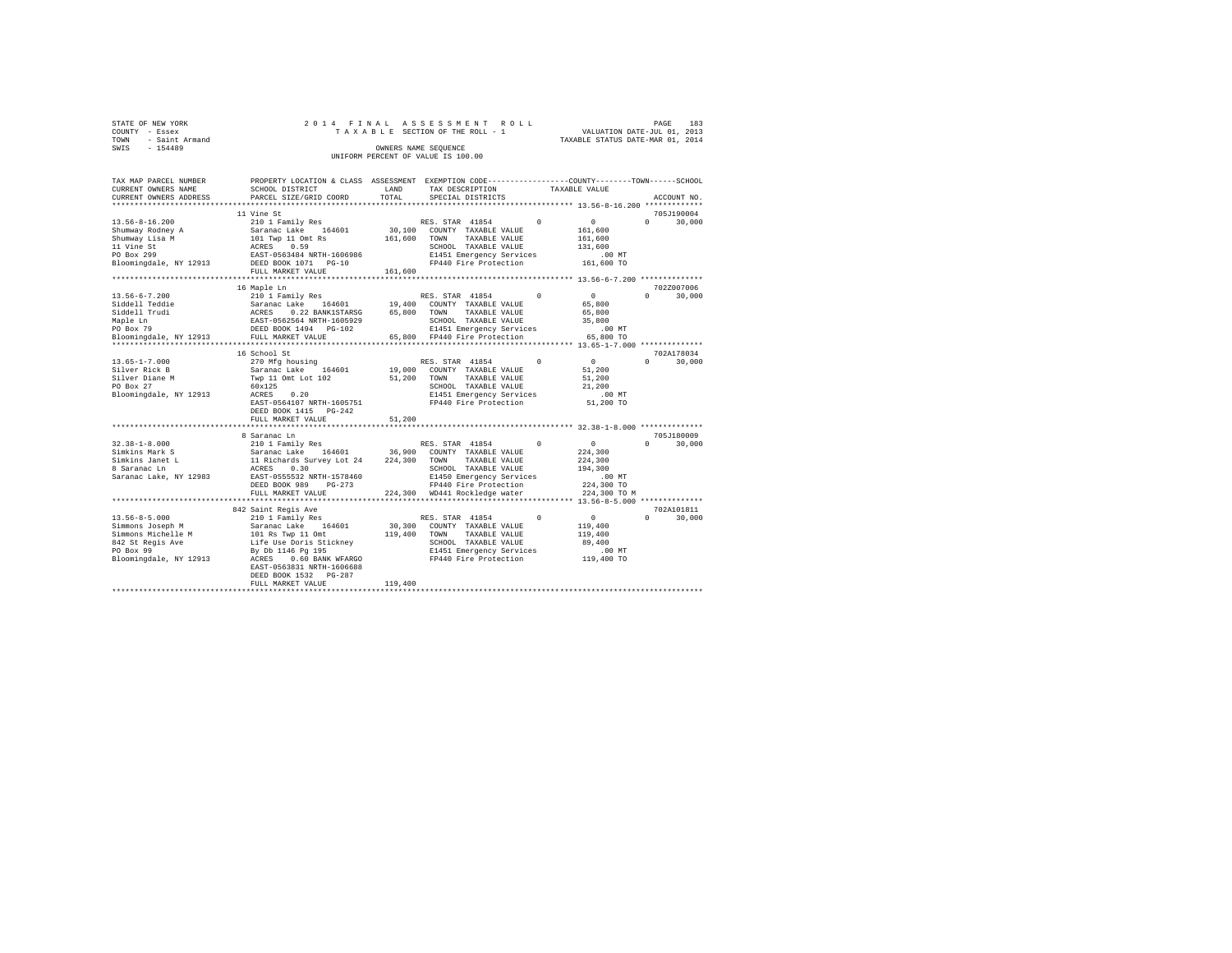| STATE OF NEW YORK<br>COUNTY - Essex<br>COUNTY - Essex<br>TOWN - Saint Armand<br>SWIS - 154489 |                                                                                                                                                                                                                                                                                                                                                                                                    |         | 2014 FINAL ASSESSMENT ROLL<br>OWNERS NAME SEQUENCE<br>UNIFORM PERCENT OF VALUE IS 100.00 |  |          | PAGE<br>184        |
|-----------------------------------------------------------------------------------------------|----------------------------------------------------------------------------------------------------------------------------------------------------------------------------------------------------------------------------------------------------------------------------------------------------------------------------------------------------------------------------------------------------|---------|------------------------------------------------------------------------------------------|--|----------|--------------------|
| TAX MAP PARCEL NUMBER<br>CURRENT OWNERS NAME<br>CURRENT OWNERS ADDRESS                        | PROPERTY LOCATION & CLASS ASSESSMENT EXEMPTION CODE---------------COUNTY-------TOWN------SCHOOL                                                                                                                                                                                                                                                                                                    |         | TAX DESCRIPTION TAXABLE VALUE<br>SPECIAL DISTRICTS                                       |  |          | ACCOUNT NO.        |
|                                                                                               | 770 Saint Regis Ave                                                                                                                                                                                                                                                                                                                                                                                |         |                                                                                          |  |          | 702A101709         |
|                                                                                               |                                                                                                                                                                                                                                                                                                                                                                                                    |         |                                                                                          |  | $\sim$ 0 | 25,000 0<br>64,200 |
|                                                                                               | DEED BOOK 1535 PG-172<br>FULL MARKET VALUE 120,500                                                                                                                                                                                                                                                                                                                                                 |         |                                                                                          |  |          |                    |
|                                                                                               |                                                                                                                                                                                                                                                                                                                                                                                                    |         |                                                                                          |  |          |                    |
|                                                                                               | 23 Oregon Plains Rd                                                                                                                                                                                                                                                                                                                                                                                |         |                                                                                          |  |          | 702A100910         |
|                                                                                               | $\begin{tabular}{ccccc} \textbf{13.56-2-12.000} & \textbf{23.56-2-12.000} & \textbf{24.56-2-12.000} & \textbf{25.56-2-12.000} & \textbf{26.56-2-12.000} & \textbf{27.56-2-12.000} \\ \textbf{Simpson Deborah W} & \textbf{Sarnac Lake} & \textbf{164601} & \textbf{30,700} & \textbf{CONINT TAXABLE VALUE} & \textbf{161,600} \\ \textbf{Simpson Deborah W} & \textbf{ACR$                         |         |                                                                                          |  | $\Omega$ | 30,000             |
|                                                                                               | FULL MARKET VALUE                                                                                                                                                                                                                                                                                                                                                                                  | 161,600 |                                                                                          |  |          |                    |
|                                                                                               |                                                                                                                                                                                                                                                                                                                                                                                                    |         |                                                                                          |  |          |                    |
|                                                                                               | 14 James Way                                                                                                                                                                                                                                                                                                                                                                                       |         |                                                                                          |  |          | 705J175003         |
|                                                                                               |                                                                                                                                                                                                                                                                                                                                                                                                    |         |                                                                                          |  |          | $0 \t 30,000$      |
|                                                                                               |                                                                                                                                                                                                                                                                                                                                                                                                    |         |                                                                                          |  |          |                    |
|                                                                                               |                                                                                                                                                                                                                                                                                                                                                                                                    |         |                                                                                          |  |          |                    |
|                                                                                               |                                                                                                                                                                                                                                                                                                                                                                                                    |         |                                                                                          |  |          |                    |
|                                                                                               |                                                                                                                                                                                                                                                                                                                                                                                                    |         |                                                                                          |  |          |                    |
|                                                                                               | FULL MARKET VALUE 134,200                                                                                                                                                                                                                                                                                                                                                                          |         |                                                                                          |  |          |                    |
|                                                                                               |                                                                                                                                                                                                                                                                                                                                                                                                    |         |                                                                                          |  |          |                    |
|                                                                                               | 31 James Way                                                                                                                                                                                                                                                                                                                                                                                       |         |                                                                                          |  |          | 705J104215         |
| $13.4 - 2 - 8.000$                                                                            |                                                                                                                                                                                                                                                                                                                                                                                                    |         |                                                                                          |  |          |                    |
|                                                                                               |                                                                                                                                                                                                                                                                                                                                                                                                    |         |                                                                                          |  |          |                    |
| Skiff Isaac E<br>James Way<br>PO Box 242                                                      | $\begin{tabular}{l c c c c c} \texttt{51} & \texttt{32} & \texttt{32} & \texttt{32} & \texttt{32} & \texttt{32} & \texttt{32} & \texttt{32} & \texttt{32} & \texttt{32} & \texttt{32} & \texttt{32} & \texttt{32} & \texttt{32} & \texttt{32} & \texttt{32} & \texttt{32} & \texttt{32} & \texttt{32} & \texttt{32} & \texttt{32} & \texttt{32} & \texttt{32} & \texttt{32} & \texttt{32} & \text$ |         |                                                                                          |  |          |                    |
| Bloomingdale, NY 12913                                                                        |                                                                                                                                                                                                                                                                                                                                                                                                    |         |                                                                                          |  |          |                    |
|                                                                                               |                                                                                                                                                                                                                                                                                                                                                                                                    |         |                                                                                          |  |          |                    |
|                                                                                               |                                                                                                                                                                                                                                                                                                                                                                                                    |         |                                                                                          |  |          |                    |
|                                                                                               |                                                                                                                                                                                                                                                                                                                                                                                                    |         |                                                                                          |  |          |                    |
|                                                                                               |                                                                                                                                                                                                                                                                                                                                                                                                    |         |                                                                                          |  |          |                    |
|                                                                                               | 4 Union Ln                                                                                                                                                                                                                                                                                                                                                                                         |         |                                                                                          |  |          | 702A101712         |
|                                                                                               |                                                                                                                                                                                                                                                                                                                                                                                                    |         |                                                                                          |  |          |                    |
|                                                                                               |                                                                                                                                                                                                                                                                                                                                                                                                    |         |                                                                                          |  |          |                    |
|                                                                                               |                                                                                                                                                                                                                                                                                                                                                                                                    |         |                                                                                          |  |          |                    |
|                                                                                               |                                                                                                                                                                                                                                                                                                                                                                                                    |         |                                                                                          |  |          |                    |
|                                                                                               | DEED BOOK 1187 PG-7                                                                                                                                                                                                                                                                                                                                                                                |         |                                                                                          |  |          |                    |
|                                                                                               | FULL MARKET VALUE                                                                                                                                                                                                                                                                                                                                                                                  | 39,500  |                                                                                          |  |          |                    |
|                                                                                               |                                                                                                                                                                                                                                                                                                                                                                                                    |         |                                                                                          |  |          |                    |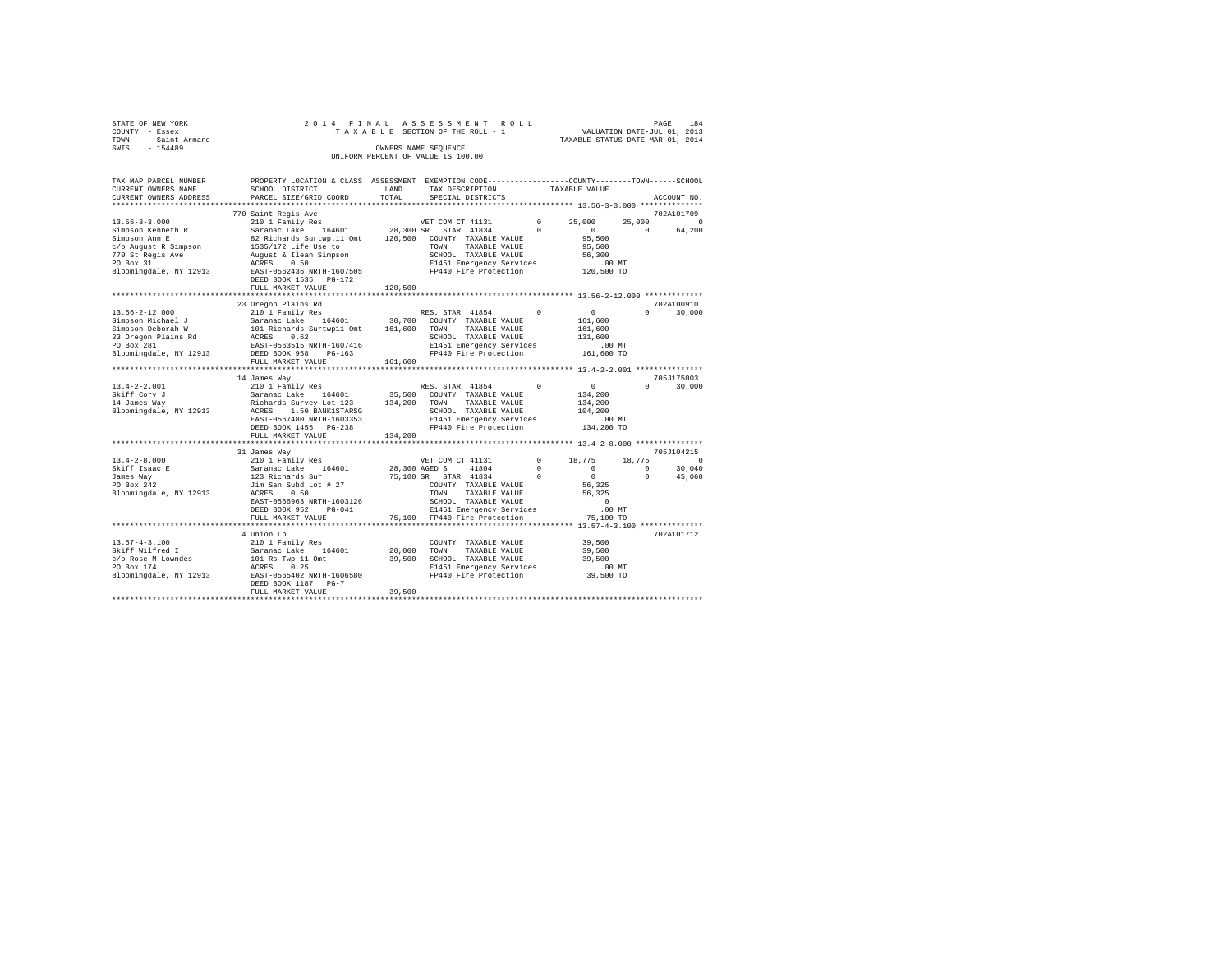|                                                                                                                                                                                                                                                                                                                                                                                                                     | 2014 FINAL ASSESSMENT ROLL                                                                                                                        | OWNERS NAME SEQUENCE<br>UNIFORM PERCENT OF VALUE IS 100.00 | PAGE 185 ISS IS SOMENT ROLL VALUATION DATE-JUL 01, 2013<br>TAXABLE SECTION OF THE ROLL - 1 VALUATION DATE-JUL 01, 2013<br>TAXABLE STATUS DATE-MAR 01, 2014 |        | PAGE          | 185           |
|---------------------------------------------------------------------------------------------------------------------------------------------------------------------------------------------------------------------------------------------------------------------------------------------------------------------------------------------------------------------------------------------------------------------|---------------------------------------------------------------------------------------------------------------------------------------------------|------------------------------------------------------------|------------------------------------------------------------------------------------------------------------------------------------------------------------|--------|---------------|---------------|
| TAX MAP PARCEL NUMBER<br>CURRENT OWNERS NAME<br>CURRENT OWNERS ADDRESS                                                                                                                                                                                                                                                                                                                                              | PROPERTY LOCATION & CLASS ASSESSMENT EXEMPTION CODE---------------COUNTY-------TOWN------SCHOOL<br>SCHOOL DISTRICT LAND<br>PARCEL SIZE/GRID COORD | TOTAL                                                      | TAX DESCRIPTION TAXABLE VALUE<br>SPECIAL DISTRICTS                                                                                                         |        |               | ACCOUNT NO.   |
|                                                                                                                                                                                                                                                                                                                                                                                                                     | 12 George & Bliss Ln                                                                                                                              |                                                            |                                                                                                                                                            |        |               | 705J185014    |
|                                                                                                                                                                                                                                                                                                                                                                                                                     |                                                                                                                                                   |                                                            |                                                                                                                                                            |        |               |               |
|                                                                                                                                                                                                                                                                                                                                                                                                                     |                                                                                                                                                   |                                                            |                                                                                                                                                            |        |               |               |
|                                                                                                                                                                                                                                                                                                                                                                                                                     |                                                                                                                                                   |                                                            |                                                                                                                                                            |        |               |               |
|                                                                                                                                                                                                                                                                                                                                                                                                                     |                                                                                                                                                   |                                                            |                                                                                                                                                            |        |               |               |
| $\begin{tabular}{ccccc} 33.8-2-7.000 & 12 \, \text{George} & 8 \, \text{Bias} & \text{In} & 260 \, \text{Seasonal} & 260 \, \text{Seasonal} & 260 \, \text{Seasonal} & 260 \, \text{Seasonal} & 260 \, \text{Seasonal} & 342,200 & \text{COMNT} & \text{TXABLE VALUE} & 462,500 \\ \text{SKoal AnorKum LLC} & Sarana Cale & 164601 & 342,200 & \text{SCHODL} & \text{TXABLE VALUE} & 462,500 \\ \text{$             | EAST-0595179 NRTH-1583621<br>DEED BOOK 1731 PG-54                                                                                                 |                                                            |                                                                                                                                                            |        |               |               |
|                                                                                                                                                                                                                                                                                                                                                                                                                     | FULL MARKET VALUE                                                                                                                                 | 462,500                                                    |                                                                                                                                                            |        |               |               |
|                                                                                                                                                                                                                                                                                                                                                                                                                     |                                                                                                                                                   |                                                            |                                                                                                                                                            |        |               |               |
| $\begin{tabular}{c c c c} \multicolumn{2}{c}{\textbf{29 M} = 1-56.200} \multicolumn{2}{c}{\textbf{29 M} = 1-56.200} \multicolumn{2}{c}{\textbf{29 M} = 1-56.200} \multicolumn{2}{c}{\textbf{29 M} = 1-56.200} \multicolumn{2}{c}{\textbf{20 M} = 1-56.200} \multicolumn{2}{c}{\textbf{21 M} = 1-56.200} \multicolumn{2}{c}{\textbf{22 M} = 1-56.200} \multicolumn{2}{c}{\$                                          |                                                                                                                                                   |                                                            |                                                                                                                                                            |        |               | 705J178001    |
|                                                                                                                                                                                                                                                                                                                                                                                                                     |                                                                                                                                                   |                                                            |                                                                                                                                                            |        |               | $0 \t 30,000$ |
|                                                                                                                                                                                                                                                                                                                                                                                                                     |                                                                                                                                                   |                                                            |                                                                                                                                                            |        |               |               |
|                                                                                                                                                                                                                                                                                                                                                                                                                     |                                                                                                                                                   |                                                            |                                                                                                                                                            |        |               |               |
|                                                                                                                                                                                                                                                                                                                                                                                                                     |                                                                                                                                                   |                                                            |                                                                                                                                                            |        |               |               |
|                                                                                                                                                                                                                                                                                                                                                                                                                     |                                                                                                                                                   |                                                            |                                                                                                                                                            |        |               |               |
|                                                                                                                                                                                                                                                                                                                                                                                                                     |                                                                                                                                                   |                                                            |                                                                                                                                                            |        |               |               |
|                                                                                                                                                                                                                                                                                                                                                                                                                     |                                                                                                                                                   |                                                            |                                                                                                                                                            |        |               |               |
|                                                                                                                                                                                                                                                                                                                                                                                                                     | 773 Saint Regis Ave                                                                                                                               |                                                            |                                                                                                                                                            |        |               | 702A101615    |
|                                                                                                                                                                                                                                                                                                                                                                                                                     |                                                                                                                                                   |                                                            |                                                                                                                                                            |        | $\Omega$      | 30,000        |
|                                                                                                                                                                                                                                                                                                                                                                                                                     |                                                                                                                                                   |                                                            |                                                                                                                                                            |        |               |               |
|                                                                                                                                                                                                                                                                                                                                                                                                                     |                                                                                                                                                   |                                                            |                                                                                                                                                            |        |               |               |
|                                                                                                                                                                                                                                                                                                                                                                                                                     |                                                                                                                                                   |                                                            |                                                                                                                                                            |        |               |               |
| $\begin{tabular}{ccccc} 13.56-2-4.000 & 773\, \texttt{aint} \ \texttt{Teqis} \ \texttt{AV} & 200\, \texttt{2} \ \texttt{Family} \ \texttt{Res} \\ \texttt{Smith} \ \texttt{Craj} \ \texttt{S} & \texttt{Saranac} \ \texttt{Lide} & 164601 & 33,600 \ \texttt{COUNT} \ \texttt{TXABLE} \ \texttt{VALUE} & 183,000 \\ \texttt{Smith} \ \texttt{Liga} \ \texttt{M} & \texttt{Saranac} \ \texttt{Lide} & 164601 & 33,6$ |                                                                                                                                                   |                                                            |                                                                                                                                                            |        |               |               |
|                                                                                                                                                                                                                                                                                                                                                                                                                     | FULL MARKET VALUE                                                                                                                                 | 183,000                                                    |                                                                                                                                                            |        |               |               |
|                                                                                                                                                                                                                                                                                                                                                                                                                     |                                                                                                                                                   |                                                            |                                                                                                                                                            |        |               |               |
|                                                                                                                                                                                                                                                                                                                                                                                                                     |                                                                                                                                                   |                                                            |                                                                                                                                                            |        |               | 705J103915    |
|                                                                                                                                                                                                                                                                                                                                                                                                                     |                                                                                                                                                   |                                                            |                                                                                                                                                            |        | $0 \t 30,000$ |               |
|                                                                                                                                                                                                                                                                                                                                                                                                                     |                                                                                                                                                   |                                                            |                                                                                                                                                            |        |               |               |
|                                                                                                                                                                                                                                                                                                                                                                                                                     |                                                                                                                                                   |                                                            |                                                                                                                                                            |        |               |               |
|                                                                                                                                                                                                                                                                                                                                                                                                                     |                                                                                                                                                   |                                                            |                                                                                                                                                            |        |               |               |
|                                                                                                                                                                                                                                                                                                                                                                                                                     |                                                                                                                                                   |                                                            |                                                                                                                                                            |        |               |               |
| $\begin{tabular}{l c c c c c} \multicolumn{3}{c c c} \multicolumn{3}{c c c} \multicolumn{3}{c c c} \multicolumn{3}{c c c} \multicolumn{3}{c c c} \multicolumn{3}{c c c} \multicolumn{3}{c c c} \multicolumn{3}{c c c} \multicolumn{3}{c c c} \multicolumn{3}{c c c} \multicolumn{3}{c c c} \multicolumn{3}{c c c} \multicolumn{3}{c c c} \multicolumn{3}{c c c} \multicolumn{3}{c c c} \multicolumn{3}{$            |                                                                                                                                                   |                                                            |                                                                                                                                                            |        |               |               |
|                                                                                                                                                                                                                                                                                                                                                                                                                     |                                                                                                                                                   |                                                            |                                                                                                                                                            |        |               |               |
|                                                                                                                                                                                                                                                                                                                                                                                                                     | 92 Maple Ln                                                                                                                                       |                                                            |                                                                                                                                                            |        |               | 705J102903    |
|                                                                                                                                                                                                                                                                                                                                                                                                                     |                                                                                                                                                   |                                                            | $\verb COUNTY TAXABLE VALUE  62,400$                                                                                                                       |        |               |               |
|                                                                                                                                                                                                                                                                                                                                                                                                                     |                                                                                                                                                   |                                                            |                                                                                                                                                            | 62,400 |               |               |
| 13.3-1-8.000<br>210 1 Family Res<br>210 1 Family Res<br>210 1 Family Res<br>2160 25,000 TONN TAXABLE VALUE<br>PO Box 269<br>21.9 21.9 22.900 26H51 25,000 26H51 EMERY ARABLE VALUE<br>21451 EMERGENT 62,400 SCHOOL TAXABLE VALUE<br>21451 EME                                                                                                                                                                       |                                                                                                                                                   |                                                            |                                                                                                                                                            | 62,400 |               |               |
|                                                                                                                                                                                                                                                                                                                                                                                                                     |                                                                                                                                                   |                                                            |                                                                                                                                                            |        |               |               |
|                                                                                                                                                                                                                                                                                                                                                                                                                     | DEED BOOK 1455 PG-328                                                                                                                             |                                                            |                                                                                                                                                            |        |               |               |
|                                                                                                                                                                                                                                                                                                                                                                                                                     | FULL MARKET VALUE                                                                                                                                 | 62,400                                                     |                                                                                                                                                            |        |               |               |
|                                                                                                                                                                                                                                                                                                                                                                                                                     |                                                                                                                                                   |                                                            |                                                                                                                                                            |        |               |               |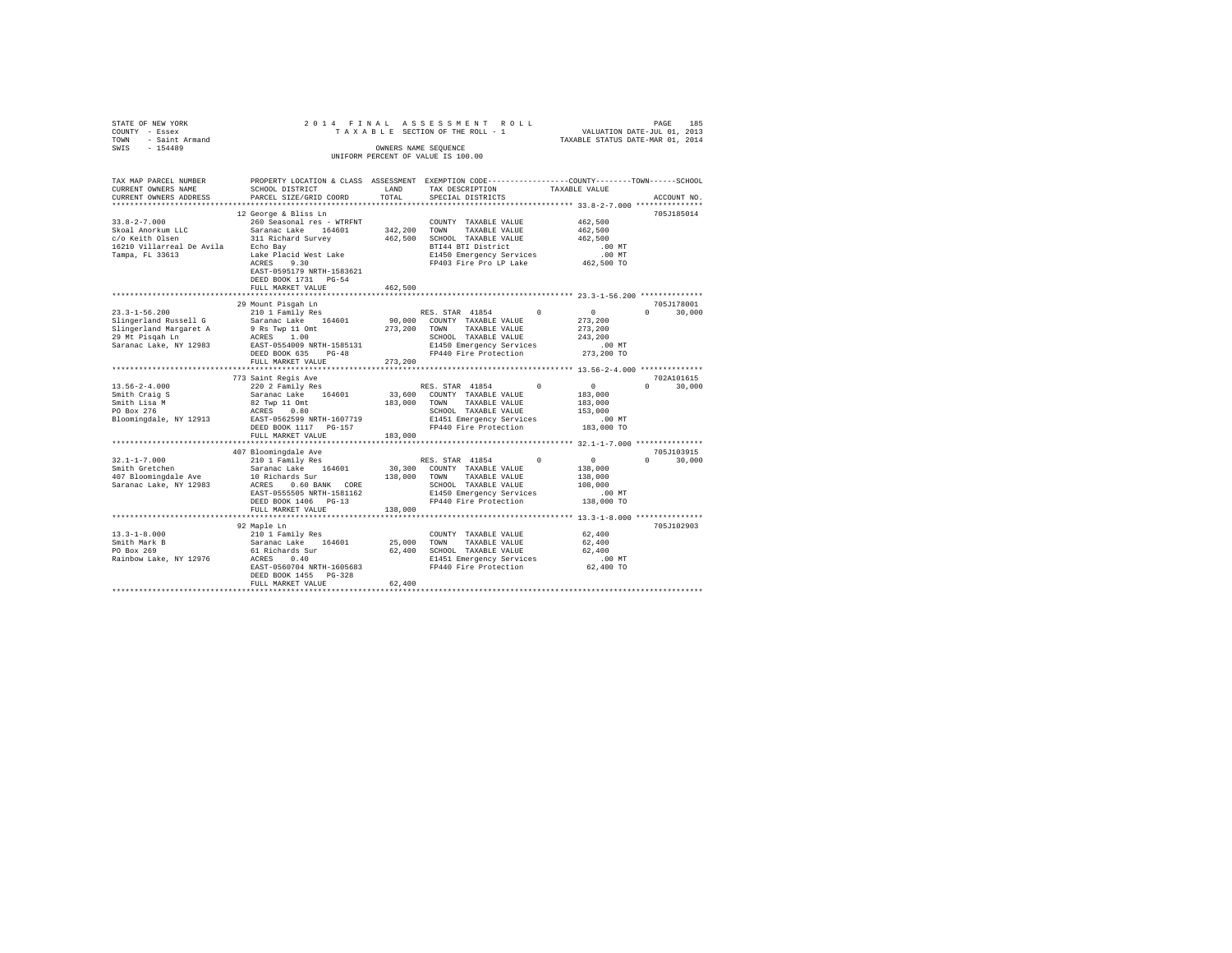| STATE OF NEW YORK<br>COUNTY - Essex<br>- Saint Armand<br><b>TOWN</b><br>SWTS - 154489 |                                                                                                                                                                                                                                                                                                                                                                                               |              | 2014 FINAL ASSESSMENT ROLL<br>OWNERS NAME SEOUENCE<br>UNIFORM PERCENT OF VALUE IS 100.00                         |                                                                                                                                                                                                                                                                                                                             | 186<br>PAGE                 |
|---------------------------------------------------------------------------------------|-----------------------------------------------------------------------------------------------------------------------------------------------------------------------------------------------------------------------------------------------------------------------------------------------------------------------------------------------------------------------------------------------|--------------|------------------------------------------------------------------------------------------------------------------|-----------------------------------------------------------------------------------------------------------------------------------------------------------------------------------------------------------------------------------------------------------------------------------------------------------------------------|-----------------------------|
| CURRENT OWNERS NAME                                                                   | TAX MAP PARCEL NUMBER PROPERTY LOCATION & CLASS ASSESSMENT EXEMPTION CODE--------------COUNTY-------TOWN-----SCHOOL<br>SCHOOL DISTRICT<br>CURRENT OWNERS ADDRESS . PARCEL SIZE/GRID COORD TOTAL SPECIAL DISTRICTS                                                                                                                                                                             | <b>ELAND</b> | TAX DESCRIPTION TAXABLE VALUE                                                                                    |                                                                                                                                                                                                                                                                                                                             | ACCOUNT NO.                 |
| PO Box 230<br>Bloomingdale, NY 12913 Lot 100 102 98                                   | 29 Whiteface Ln<br>13.56-3-13.002 210 1 Family Res RES. STAR 41854 0 0 0<br>Smith Neil A 3,100 Saranac Lake 164601 28,700 COUNTY TAXABLE VALUE 123,100<br>Smith Teresa M                          Richards Surtwp11 Omtlt82      123,100   TOWN<br>Whiteface Mtn Park 6. SCHOOL TAXABLE VALUE 93,100<br>ACRES 0.52<br>EAST-0562080 NRTH-1606462<br>DEED BOOK 1065 PG-247<br>FULL MARKET VALUE | 123,100      | TAXABLE VALUE 123,100<br>E1451 Emergency Services<br>FP440 Fire Protection 123,100 TO                            | .00 MT                                                                                                                                                                                                                                                                                                                      | 702A101609<br>$0 \t 30.000$ |
| PO Box 1131<br>Saranac Lake, NY 12983                                                 | Roosevelt Ln<br>13.64-1-15.000 311 Res vac land<br>Smith Valerie (Saranac Lake 164601 19,600 TOWN<br>19,600 SCHOOL TAXABLE VALUE 19,600 19,600 SCHOOL TAXABLE VALUE 19,600 19,600 E1451 Emergency Services<br>DEED BOOK 1267 PG-324<br>FULL MARKET VALUE                                                                                                                                      | 19,600       | COUNTY TAXABLE VALUE 19,600<br>TAXABLE VALUE 19,600<br>EAST-0563823 NRTH-1605191 FP440 Fire Protection 19,600 TO |                                                                                                                                                                                                                                                                                                                             | 702A101406                  |
| $13.64 - 1 - 16.000$                                                                  | 34 Roosevelt Ln<br>Smith Valerie 6 . Saranac Lake 164601 19,000 COUNTY TAXABLE VALUE<br>Saranac Lake, NY 12983 EAST-0563867 NRTH-1605058 E1451 Emergency Services .00 MT<br>DEED BOOK 1267 PG-324<br>FULL MARKET VALUE                                                                                                                                                                        | 59,300       | TAXABLE VALUE<br>SCHOOL TAXABLE VALUE<br>FP440 Fire Protection 59,300 TO                                         | $\sim$ 0 $\sim$ 0 $\sim$ 0 $\sim$ 0 $\sim$ 0 $\sim$ 0 $\sim$ 0 $\sim$ 0 $\sim$ 0 $\sim$ 0 $\sim$ 0 $\sim$ 0 $\sim$ 0 $\sim$ 0 $\sim$ 0 $\sim$ 0 $\sim$ 0 $\sim$ 0 $\sim$ 0 $\sim$ 0 $\sim$ 0 $\sim$ 0 $\sim$ 0 $\sim$ 0 $\sim$ 0 $\sim$ 0 $\sim$ 0 $\sim$ 0 $\sim$ 0 $\sim$ 0 $\sim$ 0 $\sim$<br>59,300<br>59,300<br>29,300 | 702A101311<br>$0 \t 30.000$ |

 FULL MARKET VALUE 59,300 \*\*\*\*\*\*\*\*\*\*\*\*\*\*\*\*\*\*\*\*\*\*\*\*\*\*\*\*\*\*\*\*\*\*\*\*\*\*\*\*\*\*\*\*\*\*\*\*\*\*\*\*\*\*\*\*\*\*\*\*\*\*\*\*\*\*\*\*\*\*\*\*\*\*\*\*\*\*\*\*\*\*\*\*\*\*\*\*\*\*\*\*\*\*\*\*\*\*\*\*\*\*\* 13.65-4-5.000 \*\*\*\*\*\*\*\*\*\*\*\*\*\* River Rd 7052006003

13.65–4–5.000<br>
Saranac Lake 164601 26,100 CONNY TAXABLE VALUE 26,100<br>
Shickles Barbara J ACRES 2.57<br>
Shickles Barbara J ACRES 2.57<br>
Shickles Barbara J ACRES 2.57<br>
ELENGTRESS 2.57<br>
ELENGTRESS 2.57<br>
ELENGTRESS 22,100 SCHOOL

35 River Rd 705Z001002 13.65-4-4.000 210 1 Family Res RES. STAR 41854 0 0 0 30,000 Snickles Douglas E Jr Saranac Lake 164601 36,100 COUNTY TAXABLE VALUE 146,700 Snickles Barbara J ACRES 2.06 146,700 TOWN TAXABLE VALUE 146,700 35 River Rd EAST-0565365 NRTH-1605828 SCHOOL TAXABLE VALUE 116,700 Bloomingdale, NY 12913 DEED BOOK 1429 PG-83 E1451 Emergency Services .00 MT FULL MARKET VALUE 146,700 FP440 Fire Protection 146,700 TO \*\*\*\*\*\*\*\*\*\*\*\*\*\*\*\*\*\*\*\*\*\*\*\*\*\*\*\*\*\*\*\*\*\*\*\*\*\*\*\*\*\*\*\*\*\*\*\*\*\*\*\*\*\*\*\*\*\*\*\*\*\*\*\*\*\*\*\*\*\*\*\*\*\*\*\*\*\*\*\*\*\*\*\*\*\*\*\*\*\*\*\*\*\*\*\*\*\*\*\*\*\*\*\*\*\*\*\*\*\*\*\*\*\*\*\*\*\*\*\*\*\*\*\*\*\*\*\*\*\*\*\*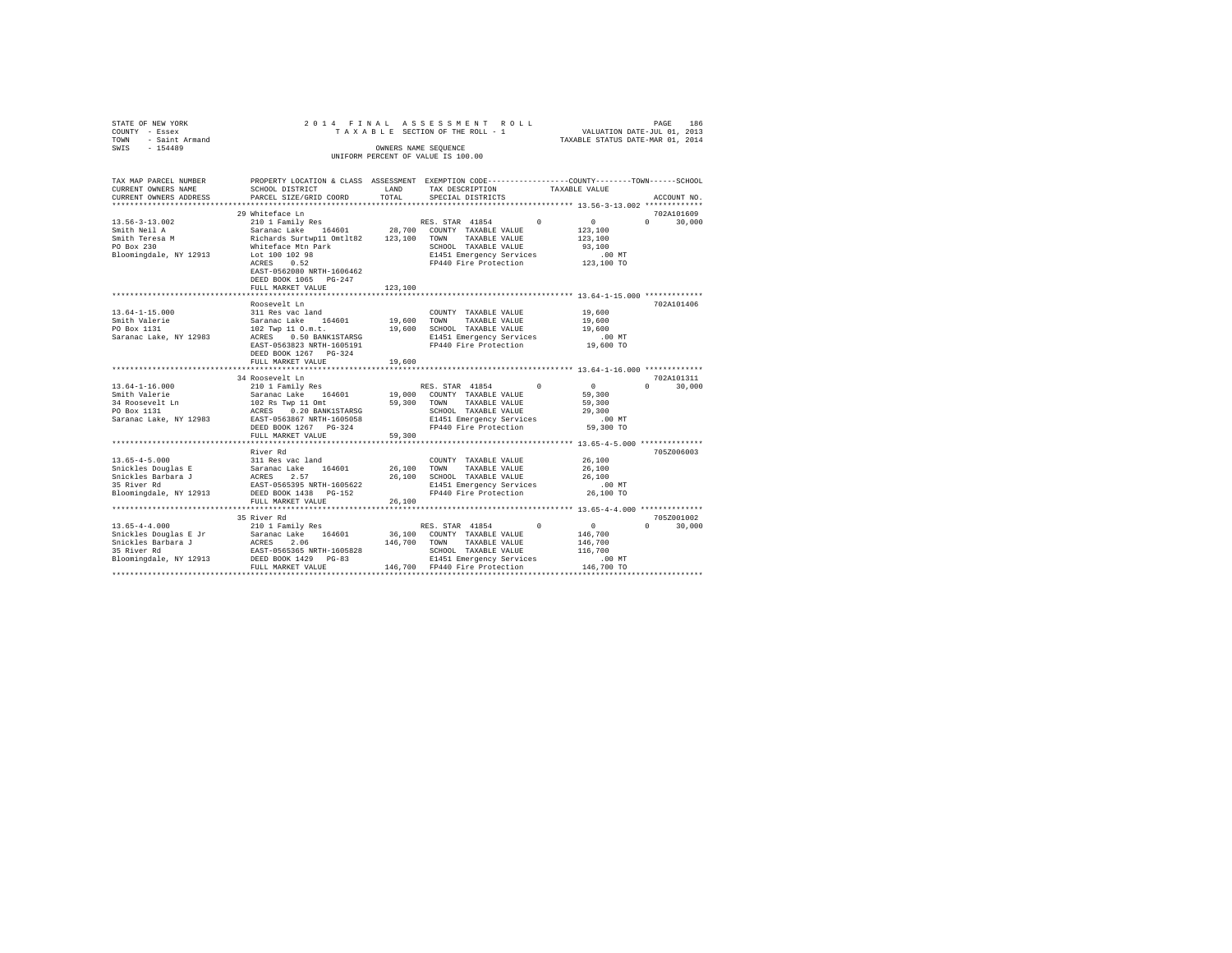| STATE OF NEW YORK                             |                                                                          |             | 2014 FINAL ASSESSMENT ROLL                                                                      | PAGE 187<br>VALUATION DATE-JUL 01, 2013<br>TAXABLE STATUS DATE-MAR 01, 2014 |               |
|-----------------------------------------------|--------------------------------------------------------------------------|-------------|-------------------------------------------------------------------------------------------------|-----------------------------------------------------------------------------|---------------|
| COUNTY - Essex                                |                                                                          |             | TAXABLE SECTION OF THE ROLL - 1                                                                 |                                                                             |               |
| TOWN - Saint Armand                           |                                                                          |             |                                                                                                 |                                                                             |               |
| SWIS<br>$-154489$                             |                                                                          |             | OWNERS NAME SEOUENCE                                                                            |                                                                             |               |
|                                               |                                                                          |             | UNIFORM PERCENT OF VALUE IS 100.00                                                              |                                                                             |               |
|                                               |                                                                          |             |                                                                                                 |                                                                             |               |
|                                               |                                                                          |             |                                                                                                 |                                                                             |               |
| TAX MAP PARCEL NUMBER                         |                                                                          |             | PROPERTY LOCATION & CLASS ASSESSMENT EXEMPTION CODE---------------COUNTY-------TOWN------SCHOOL |                                                                             |               |
| CURRENT OWNERS NAME                           | SCHOOL DISTRICT                                                          | LAND        | TAX DESCRIPTION                                                                                 | TAXABLE VALUE                                                               |               |
| CURRENT OWNERS ADDRESS                        | PARCEL SIZE/GRID COORD                                                   | TOTAL.      | SPECIAL DISTRICTS                                                                               |                                                                             | ACCOUNT NO.   |
| ***********************                       |                                                                          |             |                                                                                                 |                                                                             |               |
|                                               | 37 Basil Hill Way                                                        |             |                                                                                                 |                                                                             | 705z005004    |
| $13.3 - 1 - 29.230$                           | 210 1 Family Res                                                         |             | COUNTY TAXABLE VALUE                                                                            | 85,100                                                                      |               |
| Snickles Michael                              | Saranac Lake 164601                                                      | 39,100 TOWN | TAXABLE VALUE                                                                                   | 85,100                                                                      |               |
|                                               | 63 OMT TWP 11 RS                                                         |             | 85,100 SCHOOL TAXABLE VALUE                                                                     | 85,100                                                                      |               |
| Rushlow Linda<br>PO Box 152                   | Lot 3 filed mp #5706                                                     |             | E1451 Emergency Services                                                                        | $.00$ MT                                                                    |               |
| Lake Clear, NY 12945                          | ACRES 2.19                                                               |             | FP440 Fire Protection                                                                           | 85,100 TO                                                                   |               |
|                                               | EAST-0560982 NRTH-1602220                                                |             |                                                                                                 |                                                                             |               |
|                                               | DEED BOOK 1403 PG-35                                                     |             |                                                                                                 |                                                                             |               |
|                                               | FULL MARKET VALUE                                                        | 85,100      |                                                                                                 |                                                                             |               |
|                                               |                                                                          |             |                                                                                                 |                                                                             |               |
|                                               | 25 Union Ln                                                              |             |                                                                                                 |                                                                             | 702A185001    |
| $13.65 - 4 - 2.000$                           | 270 Mfg housing                                                          |             | RES. STAR 41854 0                                                                               | $\sim$ 0                                                                    | $0 \t 30.000$ |
|                                               | Saranac Lake 164601                                                      |             | 32,300 COUNTY TAXABLE VALUE                                                                     | 78,800                                                                      |               |
| Snickles Penny P<br>25 Union Ln<br>PO Box 331 |                                                                          | 78,800 TOWN | TAXABLE VALUE                                                                                   | 78,800                                                                      |               |
|                                               |                                                                          |             | SCHOOL TAXABLE VALUE                                                                            | 48,800                                                                      |               |
| Bloomingdale, NY 12913                        | 102 Rs Twp 11 Omt<br>ACRES 0.70 BANK WFARGO<br>EAST-0565602 NRTH-1606126 |             | E1451 Emergency Services                                                                        | $.00$ MT                                                                    |               |
|                                               | DEED BOOK 813 PG-266                                                     |             | FP440 Fire Protection                                                                           | 78,800 TO                                                                   |               |
|                                               | FULL MARKET VALUE                                                        | 78,800      |                                                                                                 |                                                                             |               |
|                                               |                                                                          |             |                                                                                                 |                                                                             |               |
|                                               | 1691 NYS Route 3                                                         |             |                                                                                                 |                                                                             | 702A102010    |
| $13.57 - 2 - 3.000$                           | 210 1 Family Res                                                         |             | COUNTY TAXABLE VALUE                                                                            | 143,200                                                                     |               |
|                                               |                                                                          |             | 23,000 TOWN TAXABLE VALUE                                                                       | 143,200                                                                     |               |
| Snickles Robert C                             | Saranac Lake 164601<br>101 Richards Sur Omt 11                           |             | 143,200 SCHOOL TAXABLE VALUE                                                                    | 143,200                                                                     |               |
| 1691 NYS Rte 3<br>PO Box 351                  |                                                                          |             |                                                                                                 |                                                                             |               |
| Bloomingdale, NY 12913                        | Life Use Mildred Swinyer                                                 |             | E1451 Emergency Services<br>FP440 Fire Protection                                               | .00MT                                                                       |               |
|                                               | By Db 967 Pg 92<br>ACRES 0.34                                            |             |                                                                                                 | 143,200 TO                                                                  |               |
|                                               | ACRES 0.34                                                               |             |                                                                                                 |                                                                             |               |
|                                               | EAST-0564165 NRTH-1606173                                                |             |                                                                                                 |                                                                             |               |
|                                               | DEED BOOK 1584 PG-289                                                    |             |                                                                                                 |                                                                             |               |
|                                               | FULL MARKET VALUE                                                        | 143,200     |                                                                                                 |                                                                             |               |
|                                               |                                                                          |             |                                                                                                 |                                                                             |               |
|                                               | Poplar Ln                                                                |             |                                                                                                 |                                                                             | 702A178024    |
| $13.56 - 7 - 17.000$                          | 311 Res vac land                                                         |             | COUNTY TAXABLE VALUE                                                                            | 13,300                                                                      |               |
| Snickles Vi Marie                             | Saranac Lake 164601                                                      | 13,300 TOWN | TAXABLE VALUE                                                                                   | 13,300                                                                      |               |
| 53 Poplar Ln<br>PO Box 324                    | 82 Rs Twp 11 Omt<br>ACRES 0.20                                           |             | 13,300 SCHOOL TAXABLE VALUE                                                                     | 13,300                                                                      |               |
|                                               |                                                                          |             | E1451 Emergency Services                                                                        | $.00$ MT                                                                    |               |
| Bloomingdale, NY 12913                        | EAST-0562661 NRTH-1606195                                                |             | FP440 Fire Protection                                                                           | 13,300 TO                                                                   |               |
|                                               | DEED BOOK 1131    PG-178                                                 |             |                                                                                                 |                                                                             |               |
|                                               | FULL MARKET VALUE                                                        | 13,300      |                                                                                                 |                                                                             |               |
|                                               |                                                                          |             |                                                                                                 |                                                                             |               |
|                                               | Poplar Ln                                                                |             |                                                                                                 |                                                                             | 702A101109    |
| 13.56-7-18.000                                | 311 Res vac land                                                         |             | COUNTY TAXABLE VALUE                                                                            | 13,300                                                                      |               |
| Snickles Vi Marie                             | 311 Res vac land<br>Saranac Lake    164601                               |             | 13,300 TOWN TAXABLE VALUE                                                                       | 13,300                                                                      |               |
| 53 Poplar Ln                                  | 82 Rs Twp 11 Omt                                                         |             | 13,300 SCHOOL TAXABLE VALUE                                                                     | 13,300                                                                      |               |
| PO Box 324                                    | ACRES 0.20                                                               |             | E1451 Emergency Services<br>FP440 Fire Protection                                               | $.00$ MT                                                                    |               |
| Bloomingdale, NY 12913                        | EAST-0562655 NRTH-1606254                                                |             | FP440 Fire Protection                                                                           | 13,300 TO                                                                   |               |
|                                               | DEED BOOK 896 PG-151                                                     |             |                                                                                                 |                                                                             |               |
|                                               | FULL MARKET VALUE                                                        | 13,300      |                                                                                                 |                                                                             |               |
|                                               |                                                                          |             |                                                                                                 |                                                                             |               |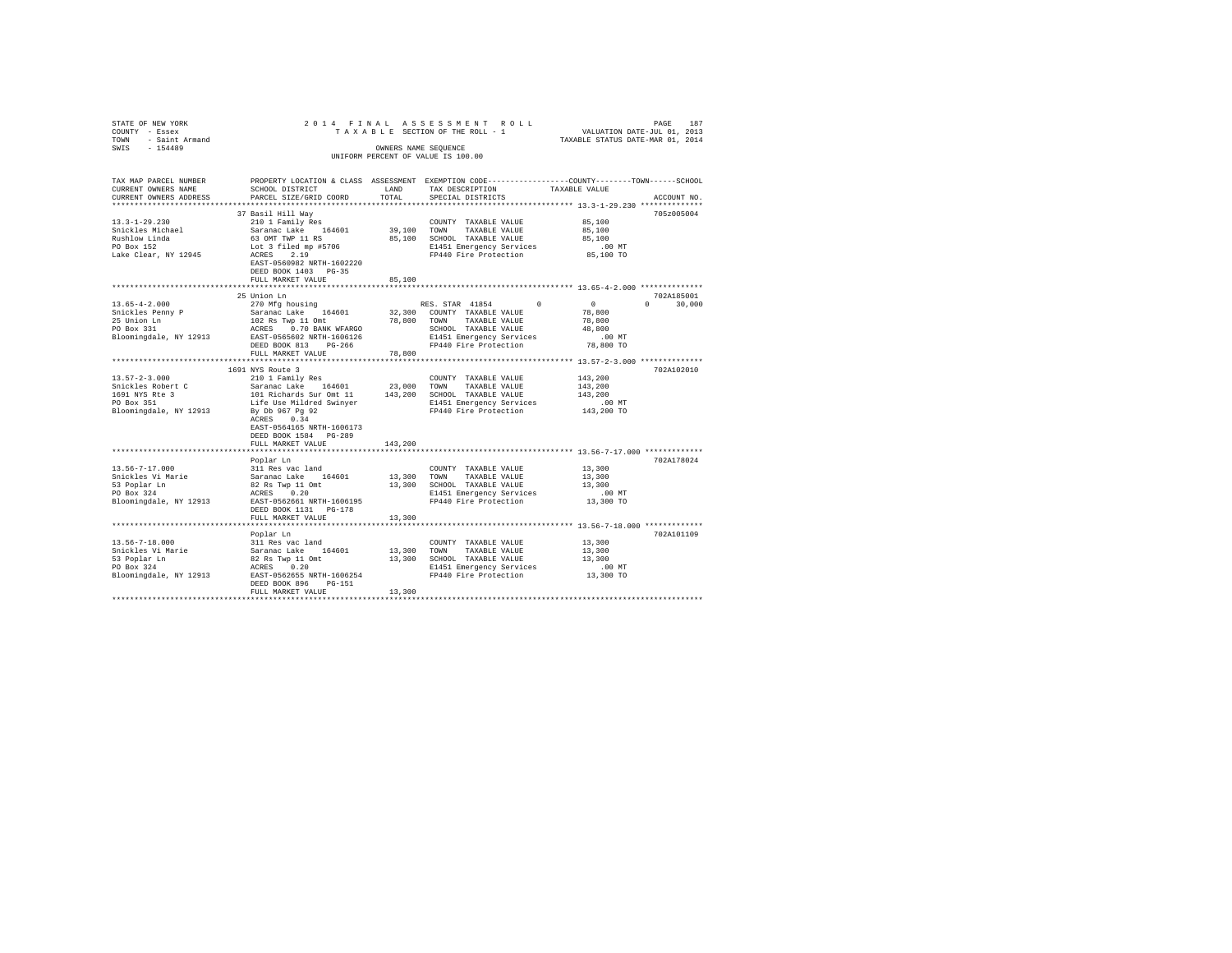|      | STATE OF NEW YORK |  |  |  |  | 2014 FINAL ASSESSMENT ROLL         |  |  |  |  |                                  |  | PAGE | 188 |
|------|-------------------|--|--|--|--|------------------------------------|--|--|--|--|----------------------------------|--|------|-----|
|      | COUNTY - Essex    |  |  |  |  | TAXABLE SECTION OF THE ROLL - 1    |  |  |  |  | VALUATION DATE-JUL 01, 2013      |  |      |     |
| TOWN | - Saint Armand    |  |  |  |  |                                    |  |  |  |  | TAXABLE STATUS DATE-MAR 01, 2014 |  |      |     |
| SWIS | $-154489$         |  |  |  |  | OWNERS NAME SEOUENCE               |  |  |  |  |                                  |  |      |     |
|      |                   |  |  |  |  | UNIFORM PERCENT OF VALUE IS 100.00 |  |  |  |  |                                  |  |      |     |

| TAX MAP PARCEL NUMBER<br>CURRENT OWNERS NAME                                                                                                                                                                                                                                                               | PROPERTY LOCATION & CLASS ASSESSMENT EXEMPTION CODE----------------COUNTY-------TOWN------SCHOOL<br>SCHOOL DISTRICT                                                                                                                                                  |         | LAND TAX DESCRIPTION                                                                              | TAXABLE VALUE              |                    |
|------------------------------------------------------------------------------------------------------------------------------------------------------------------------------------------------------------------------------------------------------------------------------------------------------------|----------------------------------------------------------------------------------------------------------------------------------------------------------------------------------------------------------------------------------------------------------------------|---------|---------------------------------------------------------------------------------------------------|----------------------------|--------------------|
| CURRENT OWNERS ADDRESS                                                                                                                                                                                                                                                                                     | PARCEL SIZE/GRID COORD                                                                                                                                                                                                                                               | TOTAL   | SPECIAL DISTRICTS                                                                                 |                            | ACCOUNT NO.        |
|                                                                                                                                                                                                                                                                                                            |                                                                                                                                                                                                                                                                      |         |                                                                                                   |                            | 705J198003         |
|                                                                                                                                                                                                                                                                                                            | DEED BOOK 1152 PG-266<br>FULL MARKET VALUE                                                                                                                                                                                                                           | 61,300  | SCHOOL TAXABLE VALUE 31,300<br>E1451 Emergency Services .00 MT<br>FP440 Fire Protection 61,300 TO |                            | $0 \t 30,000$      |
|                                                                                                                                                                                                                                                                                                            |                                                                                                                                                                                                                                                                      |         |                                                                                                   |                            |                    |
| 13.4-1-6.001                                                                                                                                                                                                                                                                                               | 302 River Rd<br>240 Rural res<br>EAST-0570921 NRTH-1602017<br>DEED BOOK 783 PG-282                                                                                                                                                                                   |         | COUNTY TAXABLE VALUE                                                                              | 154,900                    | 705J103212         |
|                                                                                                                                                                                                                                                                                                            | FULL MARKET VALUE                                                                                                                                                                                                                                                    | 154,900 |                                                                                                   |                            |                    |
|                                                                                                                                                                                                                                                                                                            | River Rd<br>DEED BOOK 783<br>$PG-282$<br>FULL MARKET VALUE                                                                                                                                                                                                           | 18,700  | E1451 Emergency Services .00 MT<br>FP440 Fire Protection 18,700 TO                                | 18,700<br>18,700<br>18,700 | 705J103511         |
|                                                                                                                                                                                                                                                                                                            | 5 Meadow Rd                                                                                                                                                                                                                                                          |         |                                                                                                   |                            | 7052002005         |
| 23.3-2-8.000 5 Meadow Rd Family Res (1854 FOR RES. STAR 41854 0<br>Sofield Richard W Saranac Lake 164601 44,000 COUNTY TAXABLE VALUE 235,000<br>Sofield Alice M 38 areas and 16 denn Ridge Subd 235,000 TOWN TAXABLE VALUE 2015,000<br>                                                                    | FULL MARKET VALUE                                                                                                                                                                                                                                                    | 235,000 |                                                                                                   |                            | $\Omega$<br>30,000 |
|                                                                                                                                                                                                                                                                                                            |                                                                                                                                                                                                                                                                      |         |                                                                                                   |                            |                    |
| $\texttt{231.2-1-16.000 \texttt{201.8} - 10.000 \texttt{01.8} - 10.000 \texttt{01.8} - 10.000 \texttt{01.8} - 10.000 \texttt{01.8} - 10.000 \texttt{01.8} - 10.000 \texttt{01.8} - 10.000 \texttt{01.8} - 10.000 \texttt{01.8} - 10.000 \texttt{01.8} - 10.000 \texttt{01.8} - 10.000 \texttt{01.8} - 10.$ | 106 Grass Pond Way<br>164 Richards Sur מלום ה הלום המצורת המצרה ל-500 SCHOOL TAXABLE VALUE ו-164 Richards Sur<br>אבת 1.10 MCRES מ-11599316 ב-11599316 ב-162 PACRES 1.10 MT<br>ב-160 PP440 Fire Protection מ-1,500 PP440 Pire Protection<br>DEED BOOK 716<br>$PG-299$ |         |                                                                                                   | 7.500<br>7.500             | 705J103902         |
|                                                                                                                                                                                                                                                                                                            |                                                                                                                                                                                                                                                                      |         |                                                                                                   |                            |                    |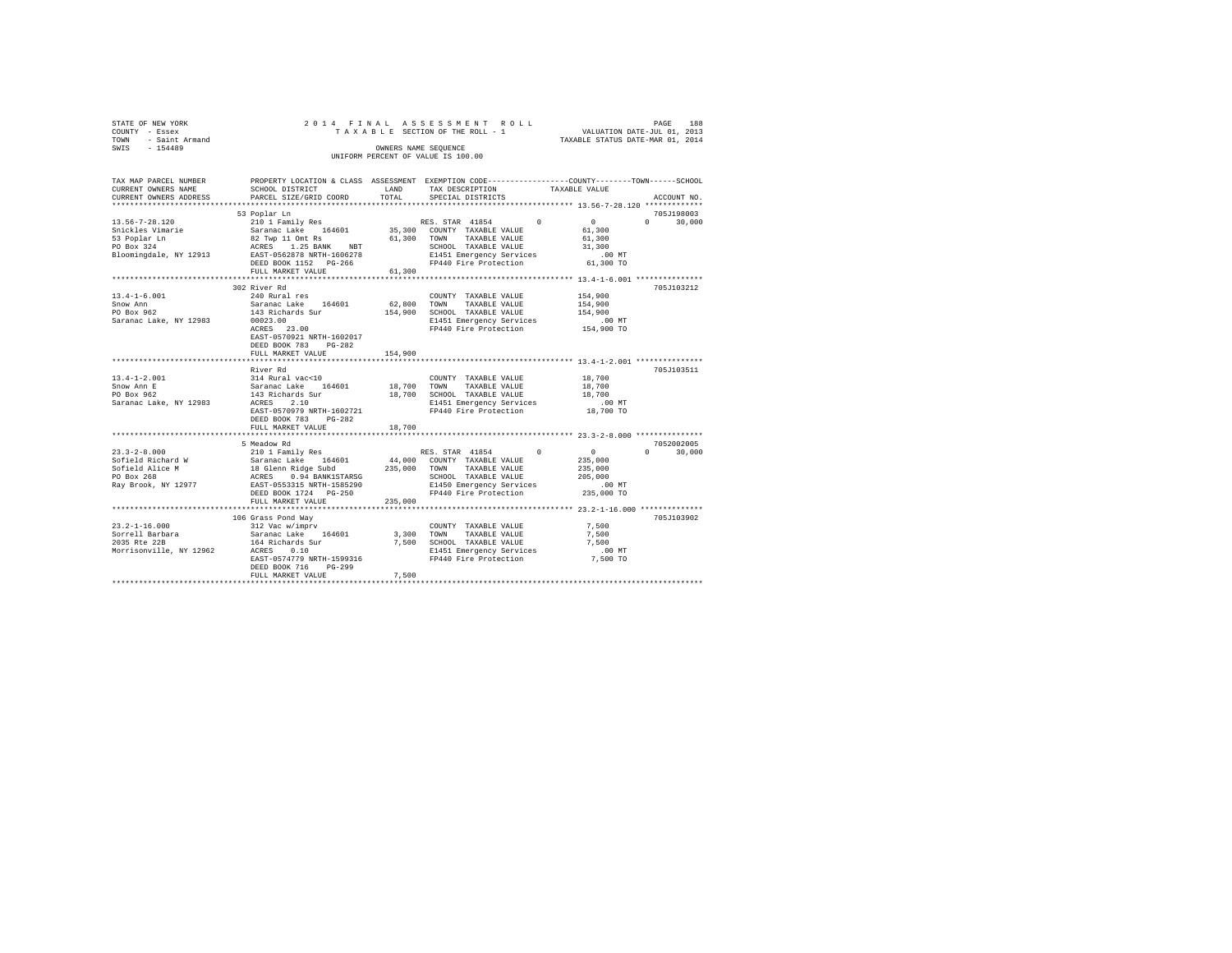| STATE OF NEW YORK   |  |  | 2014 FINAL ASSESSMENT ROLL         |                                  | PAGE | 189 |
|---------------------|--|--|------------------------------------|----------------------------------|------|-----|
| COUNTY - Essex      |  |  | TAXABLE SECTION OF THE ROLL - 1    | VALUATION DATE-JUL 01, 2013      |      |     |
| TOWN - Saint Armand |  |  |                                    | TAXABLE STATUS DATE-MAR 01, 2014 |      |     |
| SWIS<br>$-154489$   |  |  | OWNERS NAME SEOUENCE               |                                  |      |     |
|                     |  |  | UNIFORM PERCENT OF VALUE IS 100.00 |                                  |      |     |

| TAX MAP PARCEL NUMBER                 | PROPERTY LOCATION & CLASS ASSESSMENT EXEMPTION CODE---------------COUNTY-------TOWN------SCHOOL |              |                                                                  |            |                |                             |
|---------------------------------------|-------------------------------------------------------------------------------------------------|--------------|------------------------------------------------------------------|------------|----------------|-----------------------------|
| CURRENT OWNERS NAME                   | SCHOOL DISTRICT                                                                                 | LAND         | TAX DESCRIPTION                                                  |            | TAXABLE VALUE  |                             |
| CURRENT OWNERS ADDRESS                | PARCEL SIZE/GRID COORD                                                                          | TOTAL        | SPECIAL DISTRICTS                                                |            |                | ACCOUNT NO.                 |
| ***********************               | *******************************                                                                 |              |                                                                  |            |                |                             |
|                                       | 61 Mount Pisgah Ln                                                                              |              |                                                                  |            |                | 705J176008                  |
| $23.3 - 1 - 67.100$                   | 210 1 Family Res                                                                                |              | RES. STAR 41854                                                  | $^{\circ}$ | $\Omega$       | $\Omega$<br>30,000          |
| Sperling Mark D                       | Saranac Lake 164601                                                                             | 90,500       | COUNTY TAXABLE VALUE                                             |            | 449,300        |                             |
| Sperling Pamela J                     | Richards Survey Lot 9                                                                           | 449,300 TOWN | TAXABLE VALUE                                                    |            | 449,300        |                             |
| 373 Whiteface Inn Ln                  | 1.48<br>ACRES                                                                                   |              | SCHOOL TAXABLE VALUE                                             |            | 419,300        |                             |
| Lake Placid, NY 12946                 | EAST-0554249 NRTH-1584366                                                                       |              | E1450 Emergency Services                                         |            | $.00$ MT       |                             |
|                                       | DEED BOOK 1695 PG-229                                                                           |              | FP440 Fire Protection                                            |            | 449,300 TO     |                             |
|                                       | FULL MARKET VALUE                                                                               | 449,300      |                                                                  |            |                |                             |
|                                       | ***************************                                                                     |              | ************************************ 13.3-1-10.000 ************* |            |                |                             |
|                                       | Maple Ln                                                                                        |              |                                                                  |            |                | 705J178039                  |
| $13.3 - 1 - 10.000$                   | 322 Rural vac>10                                                                                |              | COUNTY TAXABLE VALUE                                             |            | 48,500         |                             |
| Spinks Grant W                        | Saranac Lake 164601                                                                             | 48,500 TOWN  | TAXABLE VALUE                                                    |            | 48,500         |                             |
| Spinks Kathleen JF                    | Richards Survey Lot 62                                                                          | 48,500       | SCHOOL TAXABLE VALUE                                             |            | 48,500         |                             |
| Foote Edward H & Mabel As             | Richards Surve<br>el As      ACRES   19.81                                                      |              |                                                                  |            | $.00$ MT       |                             |
| Of Ehf Liv Trust                      | EAST-0559783 NRTH-1604694                                                                       |              | E1451 Emergency Services<br>FP440 Fire Protection                |            | 48,500 TO      |                             |
| PO Box 346                            | DEED BOOK 1143 PG-106                                                                           |              |                                                                  |            |                |                             |
| Saranac Lake, NY 12983                | FULL MARKET VALUE                                                                               | 48,500       |                                                                  |            |                |                             |
|                                       |                                                                                                 |              |                                                                  |            |                |                             |
|                                       | Maple Ln                                                                                        |              |                                                                  |            |                | 702A100911                  |
| $13.3 - 2 - 1.000$                    | 322 Rural vac>10                                                                                |              | COUNTY TAXABLE VALUE                                             |            | 38,900         |                             |
| Spinks Grant W                        | Saranac Lake 164601                                                                             |              | 38,900 TOWN<br>TAXABLE VALUE                                     |            | 38,900         |                             |
| Spinks Kathleen JF                    | 62 Twp 11 O.m.t.                                                                                |              | 38,900 SCHOOL TAXABLE VALUE                                      |            | 38,900         |                             |
| Foote Edward H & Mabel As ACRES 19.47 |                                                                                                 |              | E1451 Emergency Services                                         |            | $.00$ MT       |                             |
| Of Ehf Liv Trust                      | EAST-0560495 NRTH-1604632                                                                       |              | FP440 Fire Protection                                            |            | 38,900 TO      |                             |
| PO Box 346                            | DEED BOOK 1143 PG-106                                                                           |              |                                                                  |            |                |                             |
| Saranac Lake, NY 12983                | FULL MARKET VALUE                                                                               | 38,900       |                                                                  |            |                |                             |
|                                       |                                                                                                 |              |                                                                  |            |                |                             |
|                                       | Gillespie Dr                                                                                    |              |                                                                  |            |                | 705J104305                  |
| $15. - 1 - 24.000$                    | 314 Rural vac<10                                                                                |              | COUNTY TAXABLE VALUE                                             |            | 23,900         |                             |
| Spohn Glenn D                         | Saranac Lake<br>164601                                                                          | 23,900       | TOWN<br>TAXABLE VALUE                                            |            | 23,900         |                             |
| Spohn Todd R                          | 367 Richards Sur                                                                                | 23,900       | SCHOOL TAXABLE VALUE                                             |            | 23,900         |                             |
| 28 Broadway                           | ACRES 0.95                                                                                      |              | E1451 Emergency Services                                         |            | $.00$ MT       |                             |
| West Milford, NJ 07480                | EAST-0604342 NRTH-1612890                                                                       |              | FP440 Fire Protection                                            |            | 23,900 TO      |                             |
|                                       | DEED BOOK 701<br>$PG-203$                                                                       |              |                                                                  |            |                |                             |
|                                       | FULL MARKET VALUE                                                                               | 23,900       |                                                                  |            |                |                             |
|                                       | ***********************                                                                         |              |                                                                  |            |                |                             |
|                                       | 44 Vine St                                                                                      |              |                                                                  |            |                | 705J189022                  |
| $13.56 - 7 - 10.200$                  | 270 Mfg housing                                                                                 |              | VET WAR CT 41121                                                 | $\Omega$   | 3.225<br>3.225 | $\circ$                     |
| Stark Raymond P Jr                    | Saranac Lake 164601                                                                             |              | 19,000 VET DIS CT 41141                                          | $\Omega$   | 1,075<br>1,075 | $\circ$                     |
|                                       | 101 Twp 11 Omt Rs                                                                               |              |                                                                  | $\Omega$   | 8,600          | 10,750                      |
| 44 Vine St<br>PO Box 144              | ACRES 0.20                                                                                      |              | 21,500 AGED ALL 41800<br>SR STAR 41834                           | $\Omega$   | $\sim$ 0       | 8,600<br>$\Omega$<br>10,750 |
|                                       | EAST-0563401 NRTH-1606209                                                                       |              |                                                                  |            |                |                             |
| Bloomingdale, NY 12913                |                                                                                                 |              | COUNTY TAXABLE VALUE                                             |            | 8,600          |                             |
|                                       | DEED BOOK 1256 PG-148                                                                           |              | TOWN<br>TAXABLE VALUE                                            |            | 8,600          |                             |
|                                       | FULL MARKET VALUE                                                                               |              | 21,500 SCHOOL TAXABLE VALUE                                      |            | $\sim$ 0       |                             |
|                                       |                                                                                                 |              | E1451 Emergency Services                                         |            | .00MT          |                             |
|                                       |                                                                                                 |              | FP440 Fire Protection                                            |            | 21,500 TO      |                             |
|                                       |                                                                                                 |              |                                                                  |            |                |                             |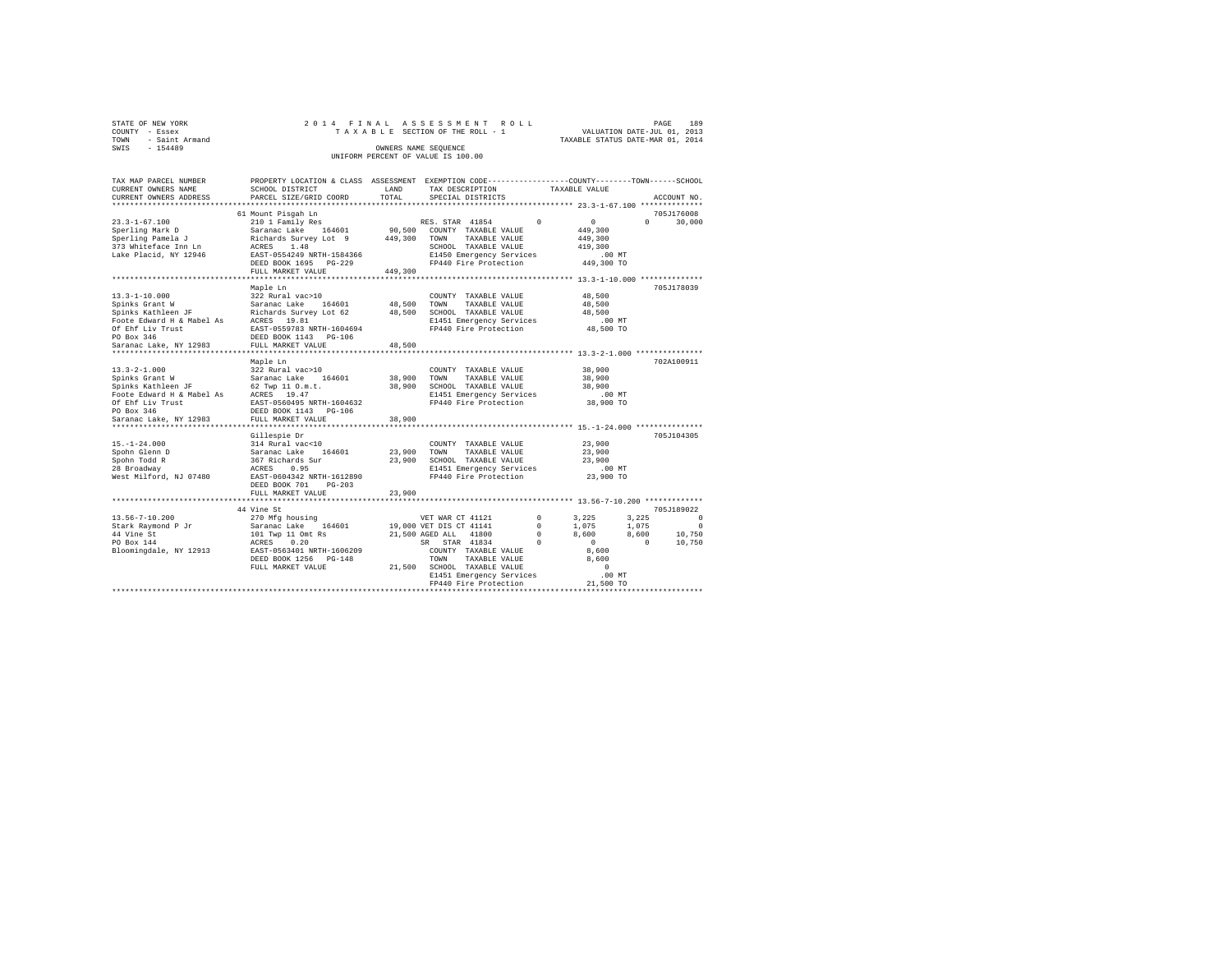| STATE OF NEW YORK |           |                     |  |  | 2014 FINAL ASSESSMENT ROLL         |  |  |  |                                  |                             | PAGE | 190 |
|-------------------|-----------|---------------------|--|--|------------------------------------|--|--|--|----------------------------------|-----------------------------|------|-----|
| COUNTY - Essex    |           |                     |  |  | TAXABLE SECTION OF THE ROLL - 1    |  |  |  |                                  | VALUATION DATE-JUL 01, 2013 |      |     |
|                   |           | TOWN - Saint Armand |  |  |                                    |  |  |  | TAXABLE STATUS DATE-MAR 01, 2014 |                             |      |     |
| SWIS              | $-154489$ |                     |  |  | OWNERS NAME SEOUENCE               |  |  |  |                                  |                             |      |     |
|                   |           |                     |  |  | UNIFORM PERCENT OF VALUE IS 100.00 |  |  |  |                                  |                             |      |     |
|                   |           |                     |  |  |                                    |  |  |  |                                  |                             |      |     |

| TAX MAP PARCEL NUMBER                         |                                                                                                                                                                                                                               |             | PROPERTY LOCATION & CLASS ASSESSMENT EXEMPTION CODE----------------COUNTY-------TOWN-----SCHOOL |                                                       |
|-----------------------------------------------|-------------------------------------------------------------------------------------------------------------------------------------------------------------------------------------------------------------------------------|-------------|-------------------------------------------------------------------------------------------------|-------------------------------------------------------|
| CURRENT OWNERS NAME                           | SCHOOL DISTRICT                                                                                                                                                                                                               | LAND        | TAX DESCRIPTION                                                                                 | TAXABLE VALUE                                         |
| CURRENT OWNERS ADDRESS                        | PARCEL SIZE/GRID COORD                                                                                                                                                                                                        | TOTAL       | SPECIAL DISTRICTS                                                                               | ACCOUNT NO.                                           |
|                                               |                                                                                                                                                                                                                               |             |                                                                                                 | ********************* 13.56-7-3.000 **************    |
|                                               | 792 Saint Regis Ave                                                                                                                                                                                                           |             |                                                                                                 | 702A101910                                            |
| $13.56 - 7 - 3.000$                           | 210 1 Family Res                                                                                                                                                                                                              |             | RES. STAR 41854<br>$\sim$ 0                                                                     | $\sim$ 0<br>$\Omega$<br>30,000                        |
|                                               | Stavenhagen Richard F Jr     Saranac Lake   164601       26,000  COUNTY TAXABLE VALUE<br>Stavenhagen Jennifer M         82 Richard Sur Twp 11 Omt    119,700   TOWN   TAXABLE VALUE                                           |             |                                                                                                 | 119,700                                               |
|                                               |                                                                                                                                                                                                                               |             |                                                                                                 | 119,700                                               |
| 792 St Regis Ave                              |                                                                                                                                                                                                                               |             | SCHOOL TAXABLE VALUE                                                                            | 89,700                                                |
| Bloomingdale, NY 12913                        | ACRES 0.43 BANK1STARSG<br>EAST-0562952 NRTH-1607268                                                                                                                                                                           |             | E1451 Emergency Services                                                                        |                                                       |
|                                               | DEED BOOK 1634 PG-1                                                                                                                                                                                                           |             | FP440 Fire Protection                                                                           | 00 MT.<br>119,700 TO                                  |
|                                               | FULL MARKET VALUE                                                                                                                                                                                                             | 119,700     |                                                                                                 |                                                       |
|                                               |                                                                                                                                                                                                                               |             |                                                                                                 |                                                       |
|                                               | 1208 NYS Route 3                                                                                                                                                                                                              |             |                                                                                                 | 705J196003                                            |
| $23.1 - 1 - 23.200$                           | 210 1 Family Res                                                                                                                                                                                                              |             | RES. STAR 41854 0                                                                               | $\sim$ 0<br>$\Omega$<br>30,000                        |
|                                               |                                                                                                                                                                                                                               |             |                                                                                                 | 176,300                                               |
|                                               |                                                                                                                                                                                                                               |             | 41,700 COUNTY TAXABLE VALUE<br>176,300 TOWN TAXABLE VALUE                                       | 176,300                                               |
|                                               |                                                                                                                                                                                                                               |             |                                                                                                 |                                                       |
|                                               |                                                                                                                                                                                                                               |             | SCHOOL TAXABLE VALUE                                                                            | 146,300                                               |
|                                               |                                                                                                                                                                                                                               |             | E1451 Emergency Services                                                                        | .00 MT                                                |
|                                               | DEED BOOK 1096 PG-55                                                                                                                                                                                                          |             | FP440 Fire Protection                                                                           | 176,300 TO                                            |
|                                               | FULL MARKET VALUE                                                                                                                                                                                                             | 176,300     |                                                                                                 |                                                       |
|                                               |                                                                                                                                                                                                                               |             |                                                                                                 |                                                       |
|                                               | Curtis Way                                                                                                                                                                                                                    |             |                                                                                                 | 705J103715                                            |
| $13.4 - 2 - 16.000$                           |                                                                                                                                                                                                                               |             | COUNTY TAXABLE VALUE                                                                            | 21,200                                                |
| Stelling Peter                                |                                                                                                                                                                                                                               | 21,200 TOWN | TAXABLE VALUE                                                                                   | 21,200                                                |
| Stelling Peter<br>1306 County Rte 5           |                                                                                                                                                                                                                               |             | 21,200 SCHOOL TAXABLE VALUE                                                                     | 21,200                                                |
| Canaan, NY 12029                              | 314 Rural vac<10<br>Saranac Lake 164601<br>123 Richards Sur<br>ACRES 0.70                                                                                                                                                     |             | E1451 Emergency Services<br>FP440 Fire Protection                                               | $.00$ MT                                              |
|                                               | EAST-0567983 NRTH-1603493                                                                                                                                                                                                     |             |                                                                                                 | 21,200 TO                                             |
|                                               | DEED BOOK 1357 PG-132                                                                                                                                                                                                         |             |                                                                                                 |                                                       |
|                                               | FULL MARKET VALUE                                                                                                                                                                                                             | 21,200      |                                                                                                 |                                                       |
|                                               |                                                                                                                                                                                                                               |             |                                                                                                 |                                                       |
|                                               | 49 Curtis Way                                                                                                                                                                                                                 |             |                                                                                                 | 705J102307                                            |
| $13.4 - 3 - 6.000$                            | 260 Seasonal res                                                                                                                                                                                                              |             | COUNTY TAXABLE VALUE                                                                            | 36,700                                                |
|                                               | 13.4-3-6.000<br>Stelling Peter E<br>Saranac Lake 164601<br>1306 County Rte 5<br>213 Richards Sur<br>216.15 Saranac Lake 16401<br>2015 Saranac Lake 16401<br>2015 Saranac Lake 16401<br>2015 Saranac Lake 16401<br>2028 - 2028 |             | 33,600 TOWN TAXABLE VALUE                                                                       |                                                       |
|                                               |                                                                                                                                                                                                                               |             |                                                                                                 | 36,700<br>36,700                                      |
|                                               |                                                                                                                                                                                                                               |             | 36,700 SCHOOL TAXABLE VALUE<br>E1451 Emergency Services                                         |                                                       |
|                                               |                                                                                                                                                                                                                               |             | E1451 Emergency Services .00 MT<br>FP440 Fire Protection 36,700 TO                              |                                                       |
|                                               |                                                                                                                                                                                                                               |             |                                                                                                 |                                                       |
|                                               | EAST-0568061 NRTH-1603106                                                                                                                                                                                                     |             |                                                                                                 |                                                       |
|                                               | DEED BOOK 822<br>$PG-304$                                                                                                                                                                                                     |             |                                                                                                 |                                                       |
|                                               | FULL MARKET VALUE                                                                                                                                                                                                             | 36,700      |                                                                                                 |                                                       |
|                                               | ************************                                                                                                                                                                                                      |             |                                                                                                 | ************************* 23.2-1-7.100 ************** |
|                                               | Moose Pond Ln                                                                                                                                                                                                                 |             |                                                                                                 | 705J104010                                            |
| $23.2 - 1 - 7.100$                            | 314 Rural vac<10<br>Saranac Lake 164601                                                                                                                                                                                       |             | COUNTY TAXABLE VALUE                                                                            | 24,900                                                |
| Stephenson Michael                            |                                                                                                                                                                                                                               |             | 24,900 TOWN TAXABLE VALUE                                                                       | 24,900                                                |
|                                               |                                                                                                                                                                                                                               |             |                                                                                                 | 24,900                                                |
| Stephenson William<br>c/o Patricia Stephenson |                                                                                                                                                                                                                               |             | E1451 Emergency Services .00 MT<br>FP440 Fire Protection 24,900 TO                              |                                                       |
| 673 Co Rte 55                                 |                                                                                                                                                                                                                               |             |                                                                                                 |                                                       |
| Saranac Lake, NY 12983                        | ACRES 1.39                                                                                                                                                                                                                    |             |                                                                                                 |                                                       |
|                                               | EAST-0572442 NRTH-1599221                                                                                                                                                                                                     |             |                                                                                                 |                                                       |
|                                               | DEED BOOK 1314 PG-251                                                                                                                                                                                                         |             |                                                                                                 |                                                       |
|                                               | FULL MARKET VALUE                                                                                                                                                                                                             | 24,900      |                                                                                                 |                                                       |
|                                               |                                                                                                                                                                                                                               |             |                                                                                                 |                                                       |
|                                               |                                                                                                                                                                                                                               |             |                                                                                                 |                                                       |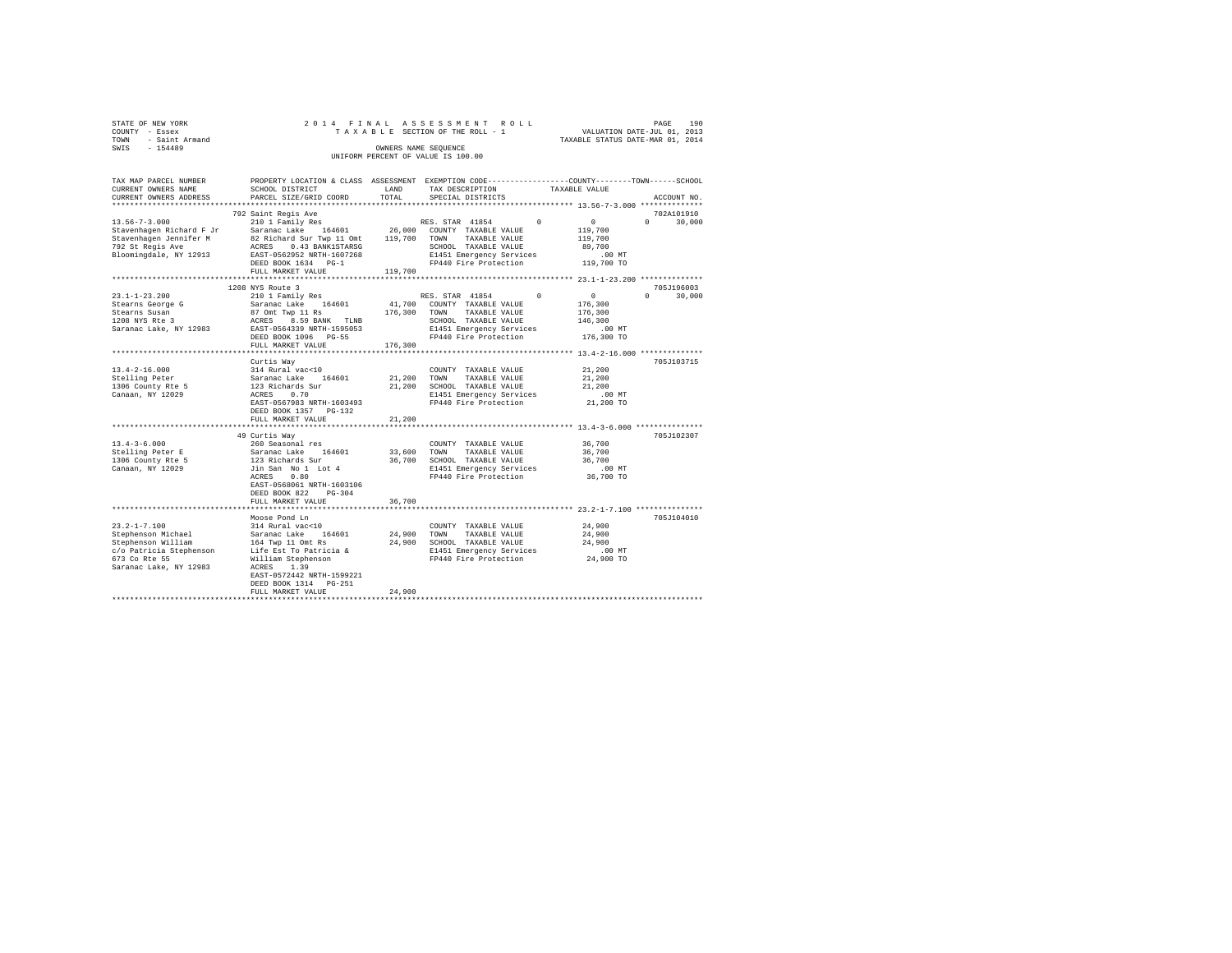| STATE OF NEW YORK   |  |  | 2014 FINAL ASSESSMENT ROLL         |                                  | PAGE | 191 |
|---------------------|--|--|------------------------------------|----------------------------------|------|-----|
| COUNTY - Essex      |  |  | TAXABLE SECTION OF THE ROLL - 1    | VALUATION DATE-JUL 01, 2013      |      |     |
| TOWN - Saint Armand |  |  |                                    | TAXABLE STATUS DATE-MAR 01, 2014 |      |     |
| SWIS<br>$-154489$   |  |  | OWNERS NAME SEOUENCE               |                                  |      |     |
|                     |  |  | UNIFORM PERCENT OF VALUE IS 100.00 |                                  |      |     |
|                     |  |  |                                    |                                  |      |     |

| TAX MAP PARCEL NUMBER  | PROPERTY LOCATION & CLASS ASSESSMENT                                              |         |                                    | EXEMPTION CODE-----------------COUNTY-------TOWN------SCHOOL |
|------------------------|-----------------------------------------------------------------------------------|---------|------------------------------------|--------------------------------------------------------------|
| CURRENT OWNERS NAME    | SCHOOL DISTRICT                                                                   | LAND    | TAX DESCRIPTION                    | TAXABLE VALUE                                                |
| CURRENT OWNERS ADDRESS | PARCEL SIZE/GRID COORD                                                            | TOTAL   | SPECIAL DISTRICTS                  | ACCOUNT NO.                                                  |
|                        |                                                                                   |         |                                    |                                                              |
|                        | 160 Moose Pond Ln                                                                 |         |                                    | 705J192017                                                   |
| $23.2 - 1 - 7.200$     | 210 1 Family Res                                                                  |         | RES. STAR 41854<br>$^{\circ}$      | $\circ$<br>$\Omega$<br>30,000                                |
| Stephenson Robert E    | Saranac Lake 164601                                                               | 30,500  | COUNTY TAXABLE VALUE               | 119,600                                                      |
| Stephenson Katie R     | 164 Twp 11 Omt Rs                                                                 | 119,600 | TOWN<br>TAXABLE VALUE              | 119,600                                                      |
| PO Box 129             | ACRES<br>0.61 BANK1STARSG                                                         |         | SCHOOL TAXABLE VALUE               | 89,600                                                       |
| Bloomingdale, NY 12913 | EAST-0572262 NRTH-1599191                                                         |         | E1451 Emergency Services           | $.00$ MT                                                     |
|                        | DEED BOOK 1596 PG-180                                                             |         | FP440 Fire Protection              | 119,600 TO                                                   |
|                        | FULL MARKET VALUE                                                                 | 119,600 |                                    |                                                              |
|                        |                                                                                   |         |                                    |                                                              |
|                        | 791 Saint Regis Ave                                                               |         |                                    | 702C101807                                                   |
|                        |                                                                                   |         |                                    |                                                              |
| $13.56 - 2 - 8.000$    | 210 1 Family Res                                                                  |         | COUNTY TAXABLE VALUE               | 75,000                                                       |
| Stephenson Sean        | Saranac Lake 164601 28,300                                                        |         | TOWN<br>TAXABLE VALUE              | 75,000                                                       |
| Stephenson Robert E    | Richards Survey Twp11 Omt                                                         | 75,000  | SCHOOL TAXABLE VALUE               | 75,000                                                       |
|                        | Attn: Roger Stephenson Life Est. to Roger Stephe<br>45 Main St Apt 608 ACRES 0.50 |         | E1451 Emergency Services           | .00 MT                                                       |
| 45 Main St Apt 608     |                                                                                   |         | FP440 Fire Protection              | 75,000 TO                                                    |
| Bloomingdale, NY 12913 | EAST-0563073 NRTH-1607461                                                         |         |                                    |                                                              |
|                        | DEED BOOK 1402 PG-265                                                             |         |                                    |                                                              |
|                        | FULL MARKET VALUE                                                                 | 75,000  |                                    |                                                              |
|                        |                                                                                   |         |                                    |                                                              |
|                        | 10 Ledge Ln                                                                       |         |                                    | 705J188002                                                   |
| $32.38 - 1 - 21.000$   | 210 1 Family Res                                                                  |         | RES. STAR 41854<br>$\Omega$        | 0<br>30,000<br>$\mathbf{r}$                                  |
| Stinson James D        | Saranac Lake 164601                                                               | 40,500  | COUNTY TAXABLE VALUE               | 168,100                                                      |
| Stinson Eva H          |                                                                                   | 168,100 | TOWN<br>TAXABLE VALUE              | 168,100                                                      |
| 10 Ledge Ln            | 11 Twp 11 Omt Rs<br>Lot 78 Rockledge Park                                         |         | SCHOOL TAXABLE VALUE               | 138,100                                                      |
| Saranac Lake, NY 12983 | ACRES<br>0.50                                                                     |         | E1450 Emergency Services           | $.00$ MT                                                     |
|                        | EAST-0555504 NRTH-1579204                                                         |         | FP440 Fire Protection              | 168,100 TO                                                   |
|                        |                                                                                   |         |                                    |                                                              |
|                        | DEED BOOK 921<br>$PG-210$                                                         |         | WD441 Rockledge water              | 168,100 TO M                                                 |
|                        | FULL MARKET VALUE                                                                 | 168,100 |                                    |                                                              |
|                        |                                                                                   |         |                                    |                                                              |
|                        | 54 Saranac Ln                                                                     |         |                                    | 705J189011                                                   |
| $32.38 - 1 - 34.000$   | 210 1 Family Res                                                                  |         | CLERGY<br>41400<br>$^{\circ}$      | 1,500<br>1,500<br>1,500                                      |
| Stone Richard F        |                                                                                   |         | 39,200 SR STAR 41834<br>$^{\circ}$ | $\sim$ 0<br>$\Omega$<br>64,200                               |
| Stone Jeanne A         |                                                                                   | 227,600 | COUNTY TAXABLE VALUE               | 226,100                                                      |
| 54 Saranac Ln          | Saranac Lake 164601<br>11 Twp 11 Omt Rs<br>ACRES 0.43                             |         | TOWN<br>TAXABLE VALUE              | 226,100                                                      |
| Saranac Lake, NY 12983 | EAST-0555688 NRTH-1579526                                                         |         | SCHOOL TAXABLE VALUE               | 161,900                                                      |
|                        | DEED BOOK 1126 PG-209                                                             |         | E1450 Emergency Services           | $.00$ MT                                                     |
|                        | FULL MARKET VALUE                                                                 |         | 227,600 FP440 Fire Protection      | 227,600 TO                                                   |
|                        |                                                                                   |         | WD441 Rockledge water              | 227,600 TO M                                                 |
|                        |                                                                                   |         |                                    | ***** 23.3-1-45.000 *************                            |
|                        | 279 Trudeau Rd                                                                    |         |                                    | 705J104307                                                   |
| $23.3 - 1 - 45.000$    | 210 1 Family Res                                                                  |         | COUNTY TAXABLE VALUE               | 223,300                                                      |
| Stover Nancy L         | Saranac Lake<br>164601                                                            | 79,900  | TOWN<br>TAXABLE VALUE              | 223,300                                                      |
| 60 Church St Apt 11N   | 9 Richards Sur                                                                    |         | 223,300 SCHOOL TAXABLE VALUE       | 223,300                                                      |
|                        |                                                                                   |         |                                    |                                                              |
| Saranac Lake, NY 12983 | ACRES<br>2.10 BANK1STARSG                                                         |         | E1450 Emergency Services           | $.00$ MT                                                     |
|                        | EAST-0555161 NRTH-1584172                                                         |         | FP440 Fire Protection              | 223,300 TO                                                   |
|                        | PRIOR OWNER ON 3/01/2014 DEED BOOK 1092 PG-328                                    |         |                                    |                                                              |
| Stover Nancy L         | FULL MARKET VALUE                                                                 | 223,300 |                                    |                                                              |
|                        |                                                                                   |         |                                    |                                                              |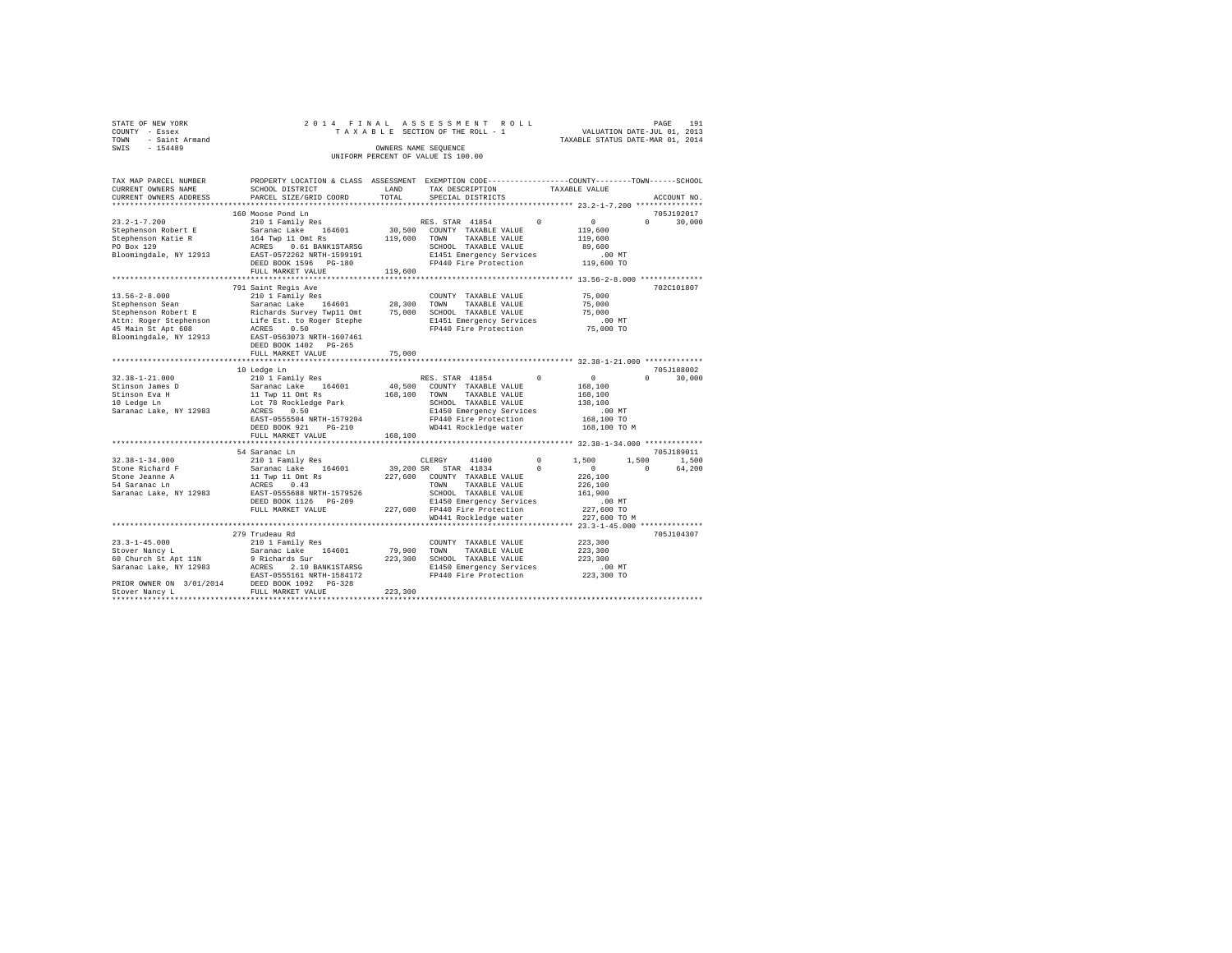| STATE OF NEW YORK   | 2014 FINAL ASSESSMENT ROLL         | PAGE                             | 192 |
|---------------------|------------------------------------|----------------------------------|-----|
| COUNTY - Essex      | TAXABLE SECTION OF THE ROLL - 1    | VALUATION DATE-JUL 01, 2013      |     |
| TOWN - Saint Armand |                                    | TAXABLE STATUS DATE-MAR 01, 2014 |     |
| SWIS<br>$-154489$   | OWNERS NAME SEOUENCE               |                                  |     |
|                     | UNIFORM PERCENT OF VALUE IS 100.00 |                                  |     |

| TAX MAP PARCEL NUMBER<br>CURRENT OWNERS NAME<br>CURRENT OWNERS ADDRESS                                                                                                                                                                                                                                                                                                                                             | PROPERTY LOCATION & CLASS ASSESSMENT EXEMPTION CODE----------------COUNTY-------TOWN------SCHOOL<br>SCHOOL DISTRICT<br>PARCEL SIZE/GRID COORD | LAND<br>TOTAL | TAX DESCRIPTION<br>SPECIAL DISTRICTS                                                                                                        | TAXABLE VALUE |                            | ACCOUNT NO.                               |
|--------------------------------------------------------------------------------------------------------------------------------------------------------------------------------------------------------------------------------------------------------------------------------------------------------------------------------------------------------------------------------------------------------------------|-----------------------------------------------------------------------------------------------------------------------------------------------|---------------|---------------------------------------------------------------------------------------------------------------------------------------------|---------------|----------------------------|-------------------------------------------|
|                                                                                                                                                                                                                                                                                                                                                                                                                    |                                                                                                                                               |               |                                                                                                                                             |               |                            |                                           |
|                                                                                                                                                                                                                                                                                                                                                                                                                    | 52 Poplar Ln                                                                                                                                  |               |                                                                                                                                             |               |                            | 702A178018                                |
|                                                                                                                                                                                                                                                                                                                                                                                                                    |                                                                                                                                               |               |                                                                                                                                             |               |                            | $0 \qquad \qquad$<br>30,000               |
|                                                                                                                                                                                                                                                                                                                                                                                                                    |                                                                                                                                               |               |                                                                                                                                             |               |                            |                                           |
|                                                                                                                                                                                                                                                                                                                                                                                                                    |                                                                                                                                               |               |                                                                                                                                             |               |                            |                                           |
|                                                                                                                                                                                                                                                                                                                                                                                                                    | FULL MARKET VALUE 55,200                                                                                                                      |               |                                                                                                                                             |               |                            |                                           |
|                                                                                                                                                                                                                                                                                                                                                                                                                    |                                                                                                                                               |               |                                                                                                                                             |               |                            |                                           |
| $\begin{tabular}{l c c c c c} \multicolumn{3}{c}{21018cm} & \multicolumn{3}{c}{21018cm} & \multicolumn{3}{c}{21018cm} & \multicolumn{3}{c}{118cm} & \multicolumn{3}{c}{118cm} & \multicolumn{3}{c}{118cm} & \multicolumn{3}{c}{118cm} & \multicolumn{3}{c}{118cm} & \multicolumn{3}{c}{118cm} & \multicolumn{3}{c}{118cm} & \multicolumn{3}{c}{118cm} & \multicolumn{3}{c}{118cm} & \multicolumn{3}{c}{118cm} & \$ | 27 Main St                                                                                                                                    |               | RES. STAR 41854 0 0                                                                                                                         |               |                            | 702A100905<br>$0 \qquad \qquad$<br>30,000 |
|                                                                                                                                                                                                                                                                                                                                                                                                                    |                                                                                                                                               |               |                                                                                                                                             |               |                            |                                           |
|                                                                                                                                                                                                                                                                                                                                                                                                                    |                                                                                                                                               |               |                                                                                                                                             |               | 152,700<br>152,700         |                                           |
|                                                                                                                                                                                                                                                                                                                                                                                                                    |                                                                                                                                               |               |                                                                                                                                             |               | 122,700                    |                                           |
|                                                                                                                                                                                                                                                                                                                                                                                                                    |                                                                                                                                               |               |                                                                                                                                             |               |                            |                                           |
|                                                                                                                                                                                                                                                                                                                                                                                                                    |                                                                                                                                               |               | FP440 Fire Protection                                                                                                                       |               | ,,<br>00 MT.<br>152,700 TO |                                           |
|                                                                                                                                                                                                                                                                                                                                                                                                                    | FULL MARKET VALUE 152.700                                                                                                                     |               |                                                                                                                                             |               |                            |                                           |
|                                                                                                                                                                                                                                                                                                                                                                                                                    |                                                                                                                                               |               |                                                                                                                                             |               |                            |                                           |
|                                                                                                                                                                                                                                                                                                                                                                                                                    | 332 River Rd                                                                                                                                  |               |                                                                                                                                             |               |                            | 705J102610                                |
| 13.4-1-89.000<br>Strueter James 2010 I Family Res (14601 55,300<br>Strueter James 2011 - Saranac Lake (14601 55,300<br>30 Marshall St 2 – 313 BANK NBT 166,000<br>Saranac Lake, NY 12983 – EAST-0571598 NRTH-1602743                                                                                                                                                                                               |                                                                                                                                               |               | COUNTY TAXABLE VALUE                                                                                                                        |               | 166,000                    |                                           |
|                                                                                                                                                                                                                                                                                                                                                                                                                    |                                                                                                                                               |               | $166,000 \quad \text{TOWN} \quad \text{TAXABLE VALUE} \quad 166,000$ $166,000 \quad \text{SCHOOL} \quad \text{TAXABLE VALUE} \quad 166,000$ |               |                            |                                           |
|                                                                                                                                                                                                                                                                                                                                                                                                                    |                                                                                                                                               |               |                                                                                                                                             |               |                            |                                           |
|                                                                                                                                                                                                                                                                                                                                                                                                                    |                                                                                                                                               |               | E1451 Emergency Services<br>FP440 Fire Protection                                                                                           |               | 00 MT.<br>166,000 TO       |                                           |
|                                                                                                                                                                                                                                                                                                                                                                                                                    |                                                                                                                                               |               |                                                                                                                                             |               |                            |                                           |
|                                                                                                                                                                                                                                                                                                                                                                                                                    |                                                                                                                                               |               |                                                                                                                                             |               |                            |                                           |
|                                                                                                                                                                                                                                                                                                                                                                                                                    | FULL MARKET VALUE                                                                                                                             | 166,000       |                                                                                                                                             |               |                            |                                           |
|                                                                                                                                                                                                                                                                                                                                                                                                                    | Goodspeed Ln                                                                                                                                  |               |                                                                                                                                             |               |                            | 705J184006                                |
|                                                                                                                                                                                                                                                                                                                                                                                                                    |                                                                                                                                               |               |                                                                                                                                             |               | 25,200                     |                                           |
|                                                                                                                                                                                                                                                                                                                                                                                                                    |                                                                                                                                               |               |                                                                                                                                             |               | 25,200                     |                                           |
|                                                                                                                                                                                                                                                                                                                                                                                                                    |                                                                                                                                               |               |                                                                                                                                             |               | 25,200                     |                                           |
| 14.-1-34.200<br>Streetch Joel March (14601 25,200 TOMN TAXABLE VALUE<br>Streetch Joel H 344 Richards Survey 25,200 TOMN TAXABLE VALUE<br>224 Fletcher Farm Rd 344 Richards Survey 3305 25,200 SCHOOL TAXABLE VALUE<br>Vermontville, NY                                                                                                                                                                             |                                                                                                                                               |               |                                                                                                                                             |               |                            |                                           |
|                                                                                                                                                                                                                                                                                                                                                                                                                    |                                                                                                                                               |               |                                                                                                                                             |               |                            |                                           |
| PRIOR OWNER ON 3/01/2014 EAST-0600595 NRTH-1605176<br>Keough Lynn DEED BOOK 1764 PG-28                                                                                                                                                                                                                                                                                                                             |                                                                                                                                               |               |                                                                                                                                             |               |                            |                                           |
|                                                                                                                                                                                                                                                                                                                                                                                                                    |                                                                                                                                               |               |                                                                                                                                             |               |                            |                                           |
|                                                                                                                                                                                                                                                                                                                                                                                                                    | FULL MARKET VALUE                                                                                                                             | 25,200        |                                                                                                                                             |               |                            |                                           |
|                                                                                                                                                                                                                                                                                                                                                                                                                    |                                                                                                                                               |               |                                                                                                                                             |               |                            | 705J103114                                |
|                                                                                                                                                                                                                                                                                                                                                                                                                    |                                                                                                                                               |               | COUNTY TAXABLE VALUE 273,200                                                                                                                |               |                            |                                           |
|                                                                                                                                                                                                                                                                                                                                                                                                                    |                                                                                                                                               |               | 80,200 TOWN TAXABLE VALUE                                                                                                                   |               | 273,200                    |                                           |
|                                                                                                                                                                                                                                                                                                                                                                                                                    |                                                                                                                                               |               | 273,200 SCHOOL TAXABLE VALUE                                                                                                                |               | 273,200                    |                                           |
|                                                                                                                                                                                                                                                                                                                                                                                                                    |                                                                                                                                               |               | E1451 Emergency Services                                                                                                                    |               | $.00$ MT                   |                                           |
|                                                                                                                                                                                                                                                                                                                                                                                                                    |                                                                                                                                               |               | FP440 Fire Protection 273,200 TO                                                                                                            |               |                            |                                           |
|                                                                                                                                                                                                                                                                                                                                                                                                                    |                                                                                                                                               |               |                                                                                                                                             |               |                            |                                           |
| Keough Lynn                                                                                                                                                                                                                                                                                                                                                                                                        |                                                                                                                                               |               |                                                                                                                                             |               |                            |                                           |
|                                                                                                                                                                                                                                                                                                                                                                                                                    | FULL MARKET VALUE                                                                                                                             | 273,200       |                                                                                                                                             |               |                            |                                           |
|                                                                                                                                                                                                                                                                                                                                                                                                                    |                                                                                                                                               |               |                                                                                                                                             |               |                            |                                           |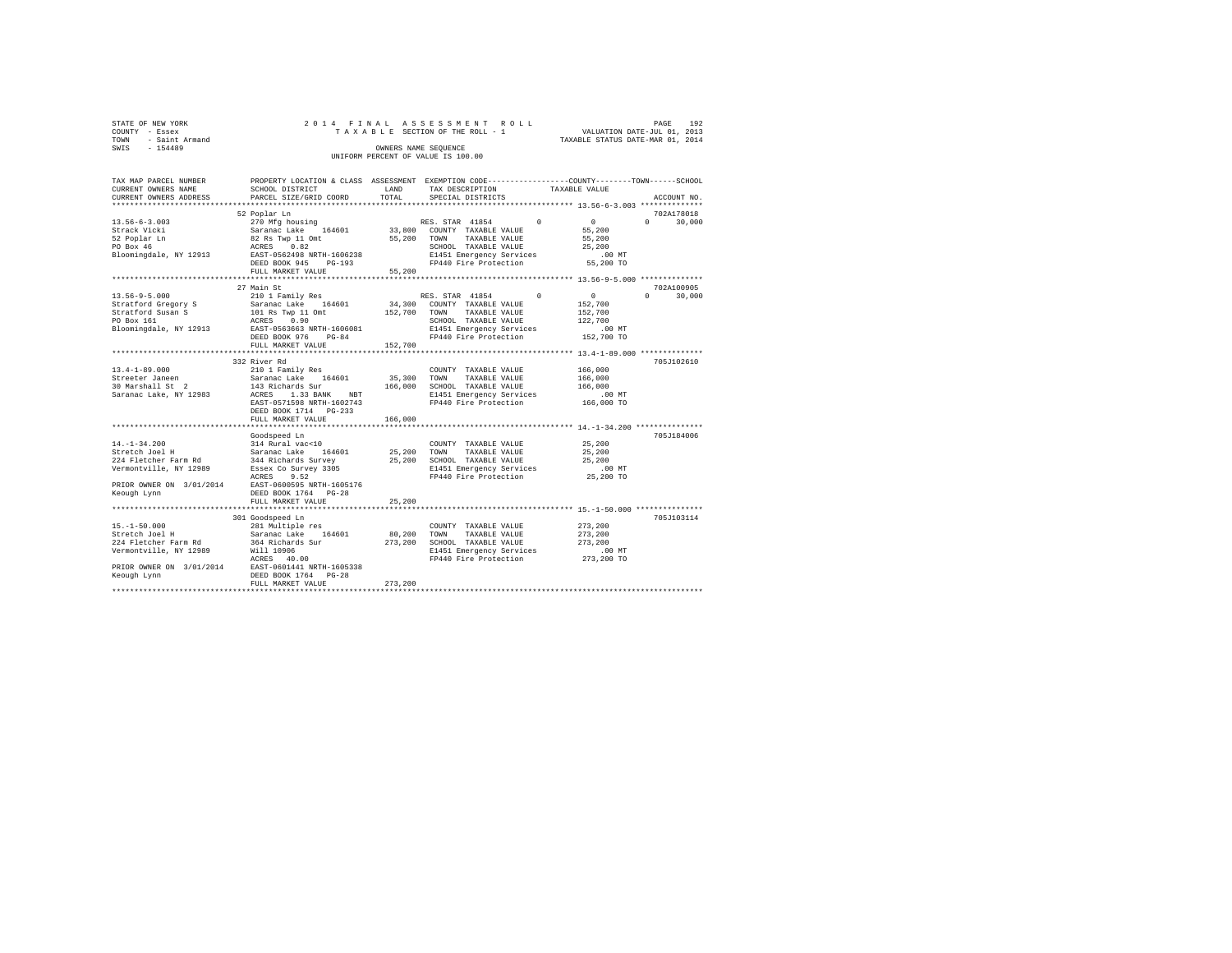| STATE OF NEW YORK                                                                                                                                                                                                                                                                                                                                                                                 |                                                                                                                        |               |                                                           |                                  |               |
|---------------------------------------------------------------------------------------------------------------------------------------------------------------------------------------------------------------------------------------------------------------------------------------------------------------------------------------------------------------------------------------------------|------------------------------------------------------------------------------------------------------------------------|---------------|-----------------------------------------------------------|----------------------------------|---------------|
| COUNTY - Essex                                                                                                                                                                                                                                                                                                                                                                                    |                                                                                                                        |               |                                                           |                                  |               |
| TOWN - Saint Armand<br>SWIS - 154489                                                                                                                                                                                                                                                                                                                                                              |                                                                                                                        |               |                                                           | TAXABLE STATUS DATE-MAR 01, 2014 |               |
|                                                                                                                                                                                                                                                                                                                                                                                                   |                                                                                                                        |               | OWNERS NAME SEQUENCE                                      |                                  |               |
|                                                                                                                                                                                                                                                                                                                                                                                                   |                                                                                                                        |               | UNIFORM PERCENT OF VALUE IS 100.00                        |                                  |               |
|                                                                                                                                                                                                                                                                                                                                                                                                   |                                                                                                                        |               |                                                           |                                  |               |
|                                                                                                                                                                                                                                                                                                                                                                                                   |                                                                                                                        |               |                                                           |                                  |               |
| TAX MAP PARCEL NUMBER PROPERTY LOCATION & CLASS ASSESSMENT EXEMPTION CODE--------------COUNTY-------TOWN-----SCHOOL                                                                                                                                                                                                                                                                               | SCHOOL DISTRICT                                                                                                        |               |                                                           |                                  |               |
| CURRENT OWNERS NAME<br>CURRENT OWNERS ADDRESS                                                                                                                                                                                                                                                                                                                                                     | PARCEL SIZE/GRID COORD                                                                                                 | LAND<br>TOTAL | TAX DESCRIPTION<br>SPECIAL DISTRICTS                      | TAXABLE VALUE                    | ACCOUNT NO.   |
|                                                                                                                                                                                                                                                                                                                                                                                                   |                                                                                                                        |               |                                                           |                                  |               |
|                                                                                                                                                                                                                                                                                                                                                                                                   |                                                                                                                        |               |                                                           |                                  |               |
|                                                                                                                                                                                                                                                                                                                                                                                                   | 242 Trudeau Rd                                                                                                         |               |                                                           |                                  | 705J103001    |
| $23.3 - 1 - 62.000$                                                                                                                                                                                                                                                                                                                                                                               | 210 1 Family Res                                                                                                       |               | RES. STAR 41854 0                                         | $\sim$ 0                         | $0 \t 30,000$ |
| Stumpf Mary E<br>242 Trudeau Rd                                                                                                                                                                                                                                                                                                                                                                   | Saranac Lake 164601                                                                                                    |               | 77,000 COUNTY TAXABLE VALUE<br>346,700 TOWN TAXABLE VALUE | 346,700                          |               |
|                                                                                                                                                                                                                                                                                                                                                                                                   | 9 Richards Sur<br>ACRES 0.90                                                                                           |               |                                                           | 346,700                          |               |
| Saranac Lake, NY 12983                                                                                                                                                                                                                                                                                                                                                                            |                                                                                                                        |               | SCHOOL TAXABLE VALUE                                      | 316,700                          |               |
|                                                                                                                                                                                                                                                                                                                                                                                                   | EAST-0554588 NRTH-1584896                                                                                              |               | E1450 Emergency Services                                  | .00MT                            |               |
|                                                                                                                                                                                                                                                                                                                                                                                                   | DEED BOOK 1379 PG-281                                                                                                  |               | FP440 Fire Protection 346,700 TO                          |                                  |               |
|                                                                                                                                                                                                                                                                                                                                                                                                   | FULL MARKET VALUE                                                                                                      | 346,700       |                                                           |                                  |               |
|                                                                                                                                                                                                                                                                                                                                                                                                   |                                                                                                                        |               |                                                           |                                  |               |
|                                                                                                                                                                                                                                                                                                                                                                                                   | 1693 NYS Route 3                                                                                                       |               |                                                           |                                  | 702A101301    |
| $13.57 - 2 - 2.000$                                                                                                                                                                                                                                                                                                                                                                               |                                                                                                                        |               | COUNTY TAXABLE VALUE                                      | 171,400                          |               |
|                                                                                                                                                                                                                                                                                                                                                                                                   |                                                                                                                        |               |                                                           | 171,400                          |               |
| $\begin{tabular}{l c c c c c c c c} \multicolumn{1}{c c c c} & \multicolumn{1}{c c c} & \multicolumn{1}{c c c} & \multicolumn{1}{c c c} & \multicolumn{1}{c c c} & \multicolumn{1}{c c c} & \multicolumn{1}{c c c} & \multicolumn{1}{c c c} & \multicolumn{1}{c c c} & \multicolumn{1}{c c c} & \multicolumn{1}{c c c} & \multicolumn{1}{c c c} & \multicolumn{1}{c c c} & \multicolumn{1}{c c c$ |                                                                                                                        |               |                                                           | 171,400                          |               |
|                                                                                                                                                                                                                                                                                                                                                                                                   |                                                                                                                        |               | E1451 Emergency Services                                  | $.00$ MT                         |               |
|                                                                                                                                                                                                                                                                                                                                                                                                   | EAST-0564144 NRTH-1606259 FP440 Fire Protection                                                                        |               |                                                           | 171,400 TO                       |               |
| PRIOR OWNER ON 3/01/2014 DEED BOOK 1378 PG-131<br>Summers Stephanie C FULL MARKET VALUE                                                                                                                                                                                                                                                                                                           |                                                                                                                        |               |                                                           |                                  |               |
|                                                                                                                                                                                                                                                                                                                                                                                                   |                                                                                                                        | 171,400       |                                                           |                                  |               |
|                                                                                                                                                                                                                                                                                                                                                                                                   |                                                                                                                        |               |                                                           |                                  |               |
|                                                                                                                                                                                                                                                                                                                                                                                                   | 139 River Rd                                                                                                           |               |                                                           |                                  | 705J102403    |
| $13.4 - 1 - 34.000$                                                                                                                                                                                                                                                                                                                                                                               | 314 Rural vac<10                                                                                                       |               | COUNTY TAXABLE VALUE                                      | 33,400                           |               |
|                                                                                                                                                                                                                                                                                                                                                                                                   |                                                                                                                        |               |                                                           | 33,400                           |               |
|                                                                                                                                                                                                                                                                                                                                                                                                   |                                                                                                                        |               |                                                           | 33,400                           |               |
|                                                                                                                                                                                                                                                                                                                                                                                                   |                                                                                                                        |               |                                                           | $.00$ MT                         |               |
|                                                                                                                                                                                                                                                                                                                                                                                                   | ACRES 3.80                                                                                                             |               | FP440 Fire Protection                                     | 33,400 TO                        |               |
|                                                                                                                                                                                                                                                                                                                                                                                                   | EAST-0567150 NRTH-1604835                                                                                              |               |                                                           |                                  |               |
|                                                                                                                                                                                                                                                                                                                                                                                                   | DEED BOOK 877 PG-292                                                                                                   |               |                                                           |                                  |               |
|                                                                                                                                                                                                                                                                                                                                                                                                   | FULL MARKET VALUE                                                                                                      | 33,400        |                                                           |                                  |               |
|                                                                                                                                                                                                                                                                                                                                                                                                   |                                                                                                                        |               |                                                           |                                  |               |
|                                                                                                                                                                                                                                                                                                                                                                                                   | 40 Vine St                                                                                                             |               |                                                           |                                  | 702A101501    |
| $13.56 - 7 - 9.000$                                                                                                                                                                                                                                                                                                                                                                               | 270 Mfg housing                                                                                                        |               | RES. STAR 41854                                           | $\sim$ 0<br>$^{\circ}$           | $0 \t 20.500$ |
|                                                                                                                                                                                                                                                                                                                                                                                                   | Saranac Lake 164601                                                                                                    |               | 19,000 COUNTY TAXABLE VALUE                               | 20,500                           |               |
| Sweet Robert G<br>PO Box 171                                                                                                                                                                                                                                                                                                                                                                      | 101 Richards Sur Omt 11 20,500 TOWN TAXABLE VALUE                                                                      |               |                                                           | 20,500                           |               |
| Bloomingdale, NY 12913                                                                                                                                                                                                                                                                                                                                                                            |                                                                                                                        |               |                                                           | $\sim$ 0                         |               |
|                                                                                                                                                                                                                                                                                                                                                                                                   |                                                                                                                        |               |                                                           | .00MT                            |               |
|                                                                                                                                                                                                                                                                                                                                                                                                   |                                                                                                                        |               |                                                           |                                  |               |
|                                                                                                                                                                                                                                                                                                                                                                                                   |                                                                                                                        |               |                                                           | 20,500 TO                        |               |
|                                                                                                                                                                                                                                                                                                                                                                                                   | EAST-0563392 NRTH-1606268                                                                                              |               |                                                           |                                  |               |
|                                                                                                                                                                                                                                                                                                                                                                                                   | DEED BOOK 1370 PG-203                                                                                                  |               |                                                           |                                  |               |
|                                                                                                                                                                                                                                                                                                                                                                                                   | FULL MARKET VALUE                                                                                                      | 20,500        |                                                           |                                  |               |
|                                                                                                                                                                                                                                                                                                                                                                                                   |                                                                                                                        |               |                                                           |                                  |               |
|                                                                                                                                                                                                                                                                                                                                                                                                   | 1692 NYS Route 3                                                                                                       |               |                                                           |                                  | 702A100713    |
| $13.57 - 3 - 1.000$                                                                                                                                                                                                                                                                                                                                                                               | 422 Diner/lunch                                                                                                        |               | COUNTY TAXABLE VALUE                                      | 109,200                          |               |
| Swinyer Andrea<br>PO Box 5                                                                                                                                                                                                                                                                                                                                                                        | Saranac Lake 164601 38,200 TOWN TAXABLE VALUE<br>101 Richards Sur Omt 11 109,200 SCHOOL TAXABLE VALUE<br>2005 0200 200 |               | 38,200 TOWN TAXABLE VALUE                                 | 109,200                          |               |
|                                                                                                                                                                                                                                                                                                                                                                                                   |                                                                                                                        |               |                                                           | 109,200                          |               |
| Bloomingdale, NY 12913 ACRES 0.30                                                                                                                                                                                                                                                                                                                                                                 |                                                                                                                        |               | E1451 Emergency Services<br>FP440 Fire Protection         | 00 MT.<br>109,200 TO             |               |
|                                                                                                                                                                                                                                                                                                                                                                                                   | EAST-0564336 NRTH-1606285                                                                                              |               |                                                           |                                  |               |
|                                                                                                                                                                                                                                                                                                                                                                                                   | DEED BOOK 1686 PG-79                                                                                                   |               |                                                           |                                  |               |
|                                                                                                                                                                                                                                                                                                                                                                                                   | FULL MARKET VALUE                                                                                                      | 109,200       |                                                           |                                  |               |
|                                                                                                                                                                                                                                                                                                                                                                                                   |                                                                                                                        |               |                                                           |                                  |               |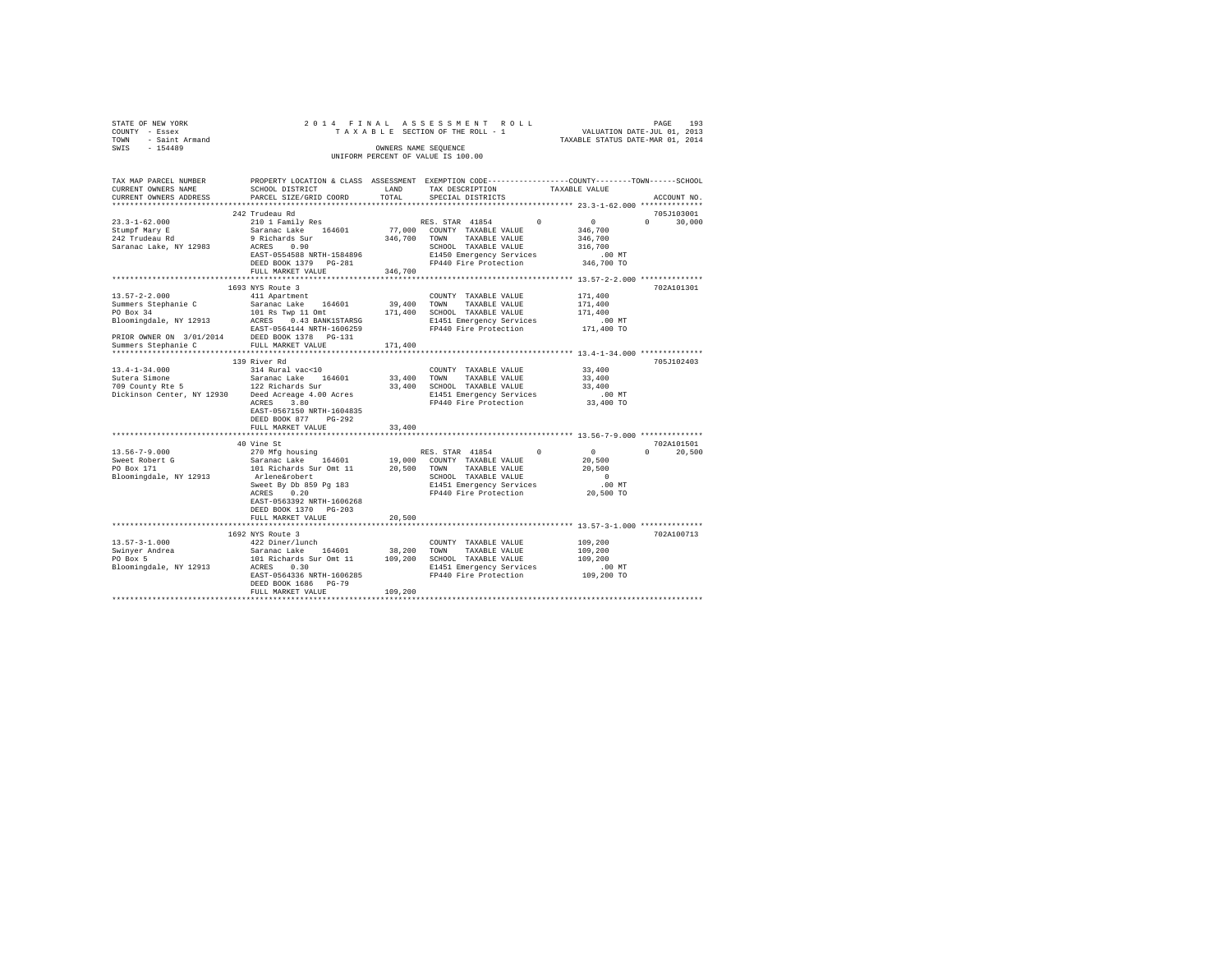| STATE OF NEW YORK   |  | 2014 FINAL ASSESSMENT ROLL         |                                  | PAGE                        | 194 |
|---------------------|--|------------------------------------|----------------------------------|-----------------------------|-----|
| COUNTY - Essex      |  | TAXABLE SECTION OF THE ROLL - 1    |                                  | VALUATION DATE-JUL 01, 2013 |     |
| TOWN - Saint Armand |  |                                    | TAXABLE STATUS DATE-MAR 01, 2014 |                             |     |
| SWIS<br>$-154489$   |  | OWNERS NAME SEOUENCE               |                                  |                             |     |
|                     |  | UNIFORM PERCENT OF VALUE IS 100.00 |                                  |                             |     |
|                     |  |                                    |                                  |                             |     |

| TAX MAP PARCEL NUMBER                        |                                                                          |              | PROPERTY LOCATION & CLASS ASSESSMENT EXEMPTION CODE---------------COUNTY-------TOWN-----SCHOOL |                          |        |
|----------------------------------------------|--------------------------------------------------------------------------|--------------|------------------------------------------------------------------------------------------------|--------------------------|--------|
| CURRENT OWNERS NAME                          | SCHOOL DISTRICT                                                          | LAND         | TAX DESCRIPTION                                                                                | TAXABLE VALUE            |        |
| CURRENT OWNERS ADDRESS                       | PARCEL SIZE/GRID COORD                                                   | TOTAL        | SPECIAL DISTRICTS                                                                              | ACCOUNT NO.              |        |
|                                              |                                                                          |              |                                                                                                |                          |        |
|                                              | 1679 NYS Route 3                                                         |              |                                                                                                | 702A101902               |        |
| $13.65 - 1 - 2.000$                          | 210 1 Family Res                                                         |              | $^{\circ}$<br>RES. STAR 41854                                                                  | 0<br>$\cap$              | 30,000 |
| Swinyer Sheridan C                           | Saranac Lake 164601                                                      |              | 20,700 COUNTY TAXABLE VALUE                                                                    | 122,200                  |        |
|                                              |                                                                          | 122,200 TOWN | TAXABLE VALUE                                                                                  | 122,200                  |        |
|                                              |                                                                          |              | SCHOOL TAXABLE VALUE                                                                           | 92,200                   |        |
|                                              |                                                                          |              |                                                                                                | .00 MT                   |        |
|                                              |                                                                          |              | E1451 Emergency Services<br>FP440 Fire Protection                                              | 122,200 TO               |        |
|                                              | FULL MARKET VALUE                                                        | 122,200      |                                                                                                |                          |        |
|                                              |                                                                          |              |                                                                                                |                          |        |
|                                              |                                                                          |              |                                                                                                |                          |        |
|                                              | 44 Main St                                                               |              |                                                                                                | 702A101414               |        |
| 13.56-7-12.000                               | 210 1 Family Res                                                         |              | COUNTY TAXABLE VALUE                                                                           | 113,700                  |        |
| Swirsky Ian                                  | Saranac Lake 164601<br>82 Rs Twp 11 Omt                                  | 35,600 TOWN  | TAXABLE VALUE                                                                                  | 113,700                  |        |
| Swirsky Carol                                |                                                                          | 113,700      | SCHOOL TAXABLE VALUE                                                                           | 113,700                  |        |
| PO Box 92                                    | 00001.50<br>ACRES                                                        |              | E1451 Emergency Services<br>FP440 Fire Protection                                              | .00 MT                   |        |
| Rainbow Lake, NY 12976                       | 1.60                                                                     |              |                                                                                                | $113,700$ TO             |        |
|                                              | EAST-0563109 NRTH-1606328                                                |              |                                                                                                |                          |        |
|                                              | DEED BOOK 1401    PG-128                                                 |              |                                                                                                |                          |        |
|                                              | FULL MARKET VALUE                                                        | 113,700      |                                                                                                |                          |        |
|                                              |                                                                          |              |                                                                                                |                          |        |
|                                              | 29 Main St                                                               |              |                                                                                                | 702A101008               |        |
| $13.56 - 9 - 4.000$                          | 210 1 Family Res                                                         |              | COUNTY TAXABLE VALUE                                                                           | 50,600                   |        |
|                                              |                                                                          |              | 28,300 TOWN<br>TAXABLE VALUE                                                                   | 50,600                   |        |
| TAD Holdings LLC<br>29 Main St<br>29 Main St | Saranac Lake 164601<br>101 Rs Twp 11 Omt                                 |              | 50,600 SCHOOL TAXABLE VALUE                                                                    | 50,600                   |        |
| Bloomingdale, NY 12913                       | ACRES 0.56                                                               |              | E1451 Emergency Services                                                                       | $.00$ MT                 |        |
|                                              | EAST-0563540 NRTH-1606047                                                |              | FP440 Fire Protection                                                                          | 50,600 TO                |        |
|                                              | DEED BOOK 1753 PG-296                                                    |              |                                                                                                |                          |        |
|                                              | FULL MARKET VALUE                                                        | 50,600       |                                                                                                |                          |        |
|                                              |                                                                          |              |                                                                                                |                          |        |
|                                              |                                                                          |              |                                                                                                | 702A100615               |        |
|                                              | 47 Poplar Ln                                                             |              |                                                                                                |                          |        |
| 13.56-7-21.000                               |                                                                          |              | RES. STAR 41854 0                                                                              | $\sim$ 0<br>$\mathbf{r}$ | 30,000 |
| Tarka Linda J                                |                                                                          |              | 19,000 COUNTY TAXABLE VALUE                                                                    | 57,700                   |        |
| 47 Poplar Ln                                 | 270 Mfg housing<br>Saranac Lake 164601<br>82 Rs Twp 11 Omt<br>ACRES 0.20 | 57,700 TOWN  | TAXABLE VALUE                                                                                  | 57,700                   |        |
| PO Box 151                                   |                                                                          |              | SCHOOL TAXABLE VALUE                                                                           | 27,700                   |        |
|                                              | Bloomingdale, NY 12913 EAST-0562630 NRTH-1606428                         |              | E1451 Emergency Services                                                                       | .00 MT                   |        |
|                                              | DEED BOOK 1102 PG-24                                                     |              | FP440 Fire Protection                                                                          | 57,700 TO                |        |
|                                              | FULL MARKET VALUE                                                        | 57,700       |                                                                                                |                          |        |
|                                              |                                                                          |              |                                                                                                |                          |        |
|                                              | 60 Vista Dr                                                              |              |                                                                                                | 705J193006               |        |
| $23.3 - 2 - 23.000$                          |                                                                          |              | $\Omega$<br>RES. STAR 41854                                                                    | $\sim$ 0<br>$\Omega$     | 30,000 |
| Tatro Paul R                                 | 210 1 Family Res<br>Saranac Lake 164601<br>9 Omt Twp 11 Rs               |              | 45,300 COUNTY TAXABLE VALUE                                                                    | 253,500                  |        |
| PO Box 1251                                  |                                                                          | 253,500 TOWN | TAXABLE VALUE                                                                                  | 253,500                  |        |
|                                              |                                                                          |              |                                                                                                | 223,500                  |        |
|                                              |                                                                          |              |                                                                                                | $.00$ MT                 |        |
|                                              | DEED BOOK 1508 PG-36                                                     |              | FP440 Fire Protection 253,500 TO                                                               |                          |        |
|                                              | FULL MARKET VALUE                                                        | 253,500      |                                                                                                |                          |        |
|                                              |                                                                          |              |                                                                                                |                          |        |
|                                              |                                                                          |              |                                                                                                |                          |        |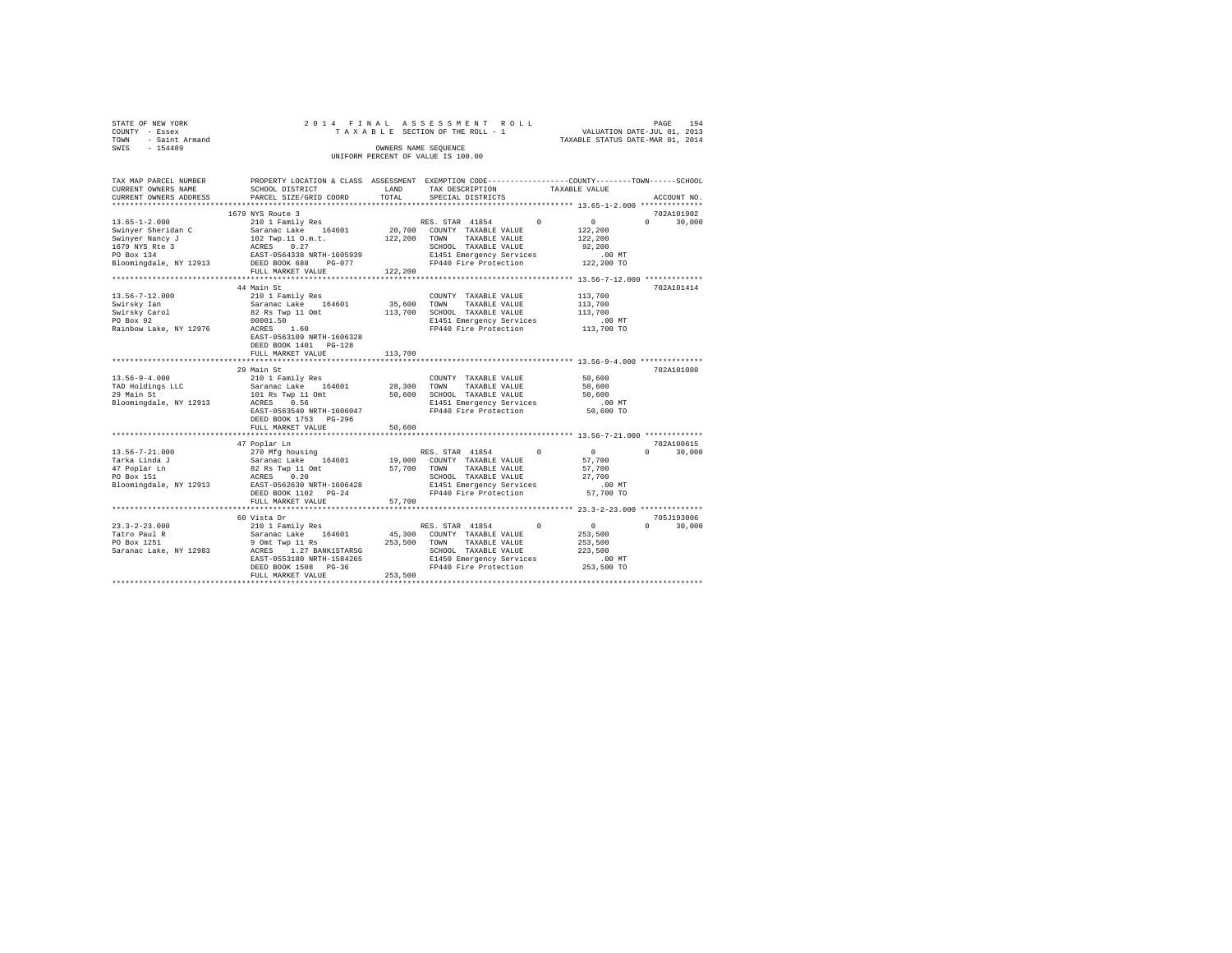|                                                                                   |                                                                                                                                                                                                                                                                                                                                                          |         | PAGE 195 PAGE 195 את PAGE 195 PAGE 195 PAGE 195 PAGE 195 את PAGE 195 PAGE 195 PAGE 201 PAGE 2014 PL<br>TAXABLE SECTION OF THE ROLL - 1 TAXABLE STATUS DATE-JUL 1 |               |                                                                                                                       |               |
|-----------------------------------------------------------------------------------|----------------------------------------------------------------------------------------------------------------------------------------------------------------------------------------------------------------------------------------------------------------------------------------------------------------------------------------------------------|---------|------------------------------------------------------------------------------------------------------------------------------------------------------------------|---------------|-----------------------------------------------------------------------------------------------------------------------|---------------|
|                                                                                   |                                                                                                                                                                                                                                                                                                                                                          |         |                                                                                                                                                                  |               |                                                                                                                       |               |
|                                                                                   |                                                                                                                                                                                                                                                                                                                                                          |         | OWNERS NAME SEOUENCE                                                                                                                                             |               |                                                                                                                       |               |
| STATE OF NEW YORK $20$<br>TOWNT - Essex $20$<br>TOWN - Saint Armand SWIS - 154489 |                                                                                                                                                                                                                                                                                                                                                          |         | UNIFORM PERCENT OF VALUE IS 100.00                                                                                                                               |               |                                                                                                                       |               |
|                                                                                   |                                                                                                                                                                                                                                                                                                                                                          |         |                                                                                                                                                                  |               |                                                                                                                       |               |
|                                                                                   |                                                                                                                                                                                                                                                                                                                                                          |         |                                                                                                                                                                  |               |                                                                                                                       |               |
| TAX MAP PARCEL NUMBER                                                             | PROPERTY LOCATION & CLASS ASSESSMENT EXEMPTION CODE---------------COUNTY-------TOWN------SCHOOL                                                                                                                                                                                                                                                          |         |                                                                                                                                                                  |               |                                                                                                                       |               |
| CURRENT OWNERS NAME                                                               | SCHOOL DISTRICT                                                                                                                                                                                                                                                                                                                                          |         | LAND TAX DESCRIPTION                                                                                                                                             | TAXABLE VALUE |                                                                                                                       |               |
| CURRENT OWNERS ADDRESS                                                            | PARCEL SIZE/GRID COORD                                                                                                                                                                                                                                                                                                                                   | TOTAL   | SPECIAL DISTRICTS                                                                                                                                                |               |                                                                                                                       | ACCOUNT NO.   |
|                                                                                   |                                                                                                                                                                                                                                                                                                                                                          |         |                                                                                                                                                                  |               |                                                                                                                       |               |
|                                                                                   | 755 Saint Regis Ave                                                                                                                                                                                                                                                                                                                                      |         |                                                                                                                                                                  |               |                                                                                                                       | 702A101607    |
| $13.56 - 2 - 1.000$                                                               | 270 Mfg housing                                                                                                                                                                                                                                                                                                                                          |         | RES. STAR 41854 0                                                                                                                                                |               | $\begin{array}{c}0\\34,100\end{array}$                                                                                | $0 \t 30.000$ |
|                                                                                   |                                                                                                                                                                                                                                                                                                                                                          |         |                                                                                                                                                                  |               |                                                                                                                       |               |
|                                                                                   |                                                                                                                                                                                                                                                                                                                                                          |         |                                                                                                                                                                  |               | 34,100                                                                                                                |               |
|                                                                                   |                                                                                                                                                                                                                                                                                                                                                          |         |                                                                                                                                                                  |               | 4,100                                                                                                                 |               |
|                                                                                   |                                                                                                                                                                                                                                                                                                                                                          |         |                                                                                                                                                                  |               | $.00$ MT                                                                                                              |               |
|                                                                                   |                                                                                                                                                                                                                                                                                                                                                          |         |                                                                                                                                                                  |               | 34,100 TO                                                                                                             |               |
|                                                                                   |                                                                                                                                                                                                                                                                                                                                                          |         |                                                                                                                                                                  |               |                                                                                                                       |               |
|                                                                                   | EAST-0562266 NRTH-1607759                                                                                                                                                                                                                                                                                                                                |         |                                                                                                                                                                  |               |                                                                                                                       |               |
|                                                                                   | DEED BOOK 1050 PG-33                                                                                                                                                                                                                                                                                                                                     |         |                                                                                                                                                                  |               |                                                                                                                       |               |
|                                                                                   | FULL MARKET VALUE                                                                                                                                                                                                                                                                                                                                        | 34,100  |                                                                                                                                                                  |               |                                                                                                                       |               |
|                                                                                   |                                                                                                                                                                                                                                                                                                                                                          |         |                                                                                                                                                                  |               |                                                                                                                       |               |
|                                                                                   | 763 Saint Regis Ave                                                                                                                                                                                                                                                                                                                                      |         |                                                                                                                                                                  |               |                                                                                                                       | 702A101903    |
|                                                                                   |                                                                                                                                                                                                                                                                                                                                                          |         |                                                                                                                                                                  |               |                                                                                                                       |               |
|                                                                                   |                                                                                                                                                                                                                                                                                                                                                          |         |                                                                                                                                                                  |               | $\begin{array}{cccc} 0 & 25\, , 000 & 25\, , 000 & 0 \\ 0 & 0 & 0 & 52\, , 400 \\ 0 & 0 & 0 & 64\, , 200 \end{array}$ |               |
|                                                                                   |                                                                                                                                                                                                                                                                                                                                                          |         |                                                                                                                                                                  |               |                                                                                                                       |               |
|                                                                                   |                                                                                                                                                                                                                                                                                                                                                          |         |                                                                                                                                                                  |               | $106,000$<br>$106,000$                                                                                                |               |
|                                                                                   |                                                                                                                                                                                                                                                                                                                                                          |         |                                                                                                                                                                  |               |                                                                                                                       |               |
|                                                                                   |                                                                                                                                                                                                                                                                                                                                                          |         |                                                                                                                                                                  |               | 14,400                                                                                                                |               |
|                                                                                   |                                                                                                                                                                                                                                                                                                                                                          |         |                                                                                                                                                                  |               | $.00$ MT                                                                                                              |               |
|                                                                                   |                                                                                                                                                                                                                                                                                                                                                          |         |                                                                                                                                                                  |               | 131,000 TO                                                                                                            |               |
|                                                                                   | **************************                                                                                                                                                                                                                                                                                                                               |         |                                                                                                                                                                  |               |                                                                                                                       |               |
|                                                                                   |                                                                                                                                                                                                                                                                                                                                                          |         |                                                                                                                                                                  |               |                                                                                                                       |               |
|                                                                                   | 1832 NYS Route 3                                                                                                                                                                                                                                                                                                                                         |         |                                                                                                                                                                  |               |                                                                                                                       | 705J104315    |
| $13.4 - 1 - 41.000$                                                               | 210 1 Family Res                                                                                                                                                                                                                                                                                                                                         |         |                                                                                                                                                                  |               | $\begin{array}{c}0\\144,000\end{array}$                                                                               | $0 \t 30,000$ |
| Techman Carol R<br>1832 NYS Rte 3                                                 |                                                                                                                                                                                                                                                                                                                                                          |         |                                                                                                                                                                  |               |                                                                                                                       |               |
|                                                                                   | $\begin{tabular}{lcccc} & & & & & & & \text{KKS. STAR} & 41854 & 0\\ \text{Saranac Lake} & 164601 & 37,400 & \text{COMNT TAXABLE VALUE} \\ 121 Richards Sur & 144,000 & \text{TOMN} & \text{TAXABLE VALUE} \\ \text{ACRES} & 3.35 & \text{error} & \text{error} & \text{error} \\ \text{PACT} & 64746.74 & \text{GUTAP} & \text{GUTAP} \\ \end{tabular}$ |         |                                                                                                                                                                  |               | 144,000                                                                                                               |               |
| Vermontville, NY 12989                                                            |                                                                                                                                                                                                                                                                                                                                                          |         |                                                                                                                                                                  |               | 114,000                                                                                                               |               |
|                                                                                   | EAST-0567124 NRTH-1607646                                                                                                                                                                                                                                                                                                                                |         |                                                                                                                                                                  |               |                                                                                                                       |               |
|                                                                                   | DEED BOOK 1323 PG-252                                                                                                                                                                                                                                                                                                                                    |         |                                                                                                                                                                  |               |                                                                                                                       |               |
|                                                                                   | FULL MARKET VALUE                                                                                                                                                                                                                                                                                                                                        | 144,000 |                                                                                                                                                                  |               |                                                                                                                       |               |
|                                                                                   |                                                                                                                                                                                                                                                                                                                                                          |         |                                                                                                                                                                  |               |                                                                                                                       |               |
|                                                                                   | 46 Matthew Way                                                                                                                                                                                                                                                                                                                                           |         |                                                                                                                                                                  |               |                                                                                                                       | 702A101302    |
| $13.64 - 1 - 13.000$                                                              | 416 Mfg hsing pk                                                                                                                                                                                                                                                                                                                                         |         | COUNTY TAXABLE VALUE                                                                                                                                             |               | 290,000                                                                                                               |               |
|                                                                                   |                                                                                                                                                                                                                                                                                                                                                          |         |                                                                                                                                                                  |               | 290,000                                                                                                               |               |
| Tedford Jeffrey<br>90 Main St                                                     | Saranac Lake 164601<br>102 Twp 11 Omt                                                                                                                                                                                                                                                                                                                    |         | 93,000 TOWN TAXABLE VALUE<br>290,000 SCHOOL TAXABLE VALUE                                                                                                        |               | 290,000                                                                                                               |               |
|                                                                                   |                                                                                                                                                                                                                                                                                                                                                          |         |                                                                                                                                                                  |               |                                                                                                                       |               |
| Bloomingdale, NY 12913                                                            | Db 902 Pg 202<br>ACRES 4.60                                                                                                                                                                                                                                                                                                                              |         | E1451 Emergency Services<br>FP440 Fire Protection<br>E1451 Emergency Services .00 MT<br>FP440 Fire Protection  290,000 TO                                        |               |                                                                                                                       |               |
|                                                                                   |                                                                                                                                                                                                                                                                                                                                                          |         |                                                                                                                                                                  |               |                                                                                                                       |               |
|                                                                                   | EAST-0563591 NRTH-1605701                                                                                                                                                                                                                                                                                                                                |         |                                                                                                                                                                  |               |                                                                                                                       |               |
|                                                                                   | DEED BOOK 800 PG-200                                                                                                                                                                                                                                                                                                                                     |         |                                                                                                                                                                  |               |                                                                                                                       |               |
|                                                                                   | FULL MARKET VALUE                                                                                                                                                                                                                                                                                                                                        | 290,000 |                                                                                                                                                                  |               |                                                                                                                       |               |
|                                                                                   |                                                                                                                                                                                                                                                                                                                                                          |         |                                                                                                                                                                  |               |                                                                                                                       |               |
|                                                                                   | 1663 NYS Route 3                                                                                                                                                                                                                                                                                                                                         |         |                                                                                                                                                                  |               |                                                                                                                       | 702A101407    |
| $13.65 - 1 - 15.000$                                                              | 423 Snack bar                                                                                                                                                                                                                                                                                                                                            |         | COUNTY TAXABLE VALUE                                                                                                                                             |               | 67,100                                                                                                                |               |
|                                                                                   |                                                                                                                                                                                                                                                                                                                                                          |         |                                                                                                                                                                  |               | 67.100                                                                                                                |               |
|                                                                                   |                                                                                                                                                                                                                                                                                                                                                          |         |                                                                                                                                                                  |               | 67,100                                                                                                                |               |
|                                                                                   |                                                                                                                                                                                                                                                                                                                                                          |         |                                                                                                                                                                  |               |                                                                                                                       |               |
|                                                                                   |                                                                                                                                                                                                                                                                                                                                                          |         |                                                                                                                                                                  |               | 00 MT.<br>67,100 TO                                                                                                   |               |
|                                                                                   | DEED BOOK 974 PG-241                                                                                                                                                                                                                                                                                                                                     |         |                                                                                                                                                                  |               |                                                                                                                       |               |
|                                                                                   | FULL MARKET VALUE                                                                                                                                                                                                                                                                                                                                        | 67,100  |                                                                                                                                                                  |               |                                                                                                                       |               |
|                                                                                   |                                                                                                                                                                                                                                                                                                                                                          |         |                                                                                                                                                                  |               |                                                                                                                       |               |
|                                                                                   |                                                                                                                                                                                                                                                                                                                                                          |         |                                                                                                                                                                  |               |                                                                                                                       |               |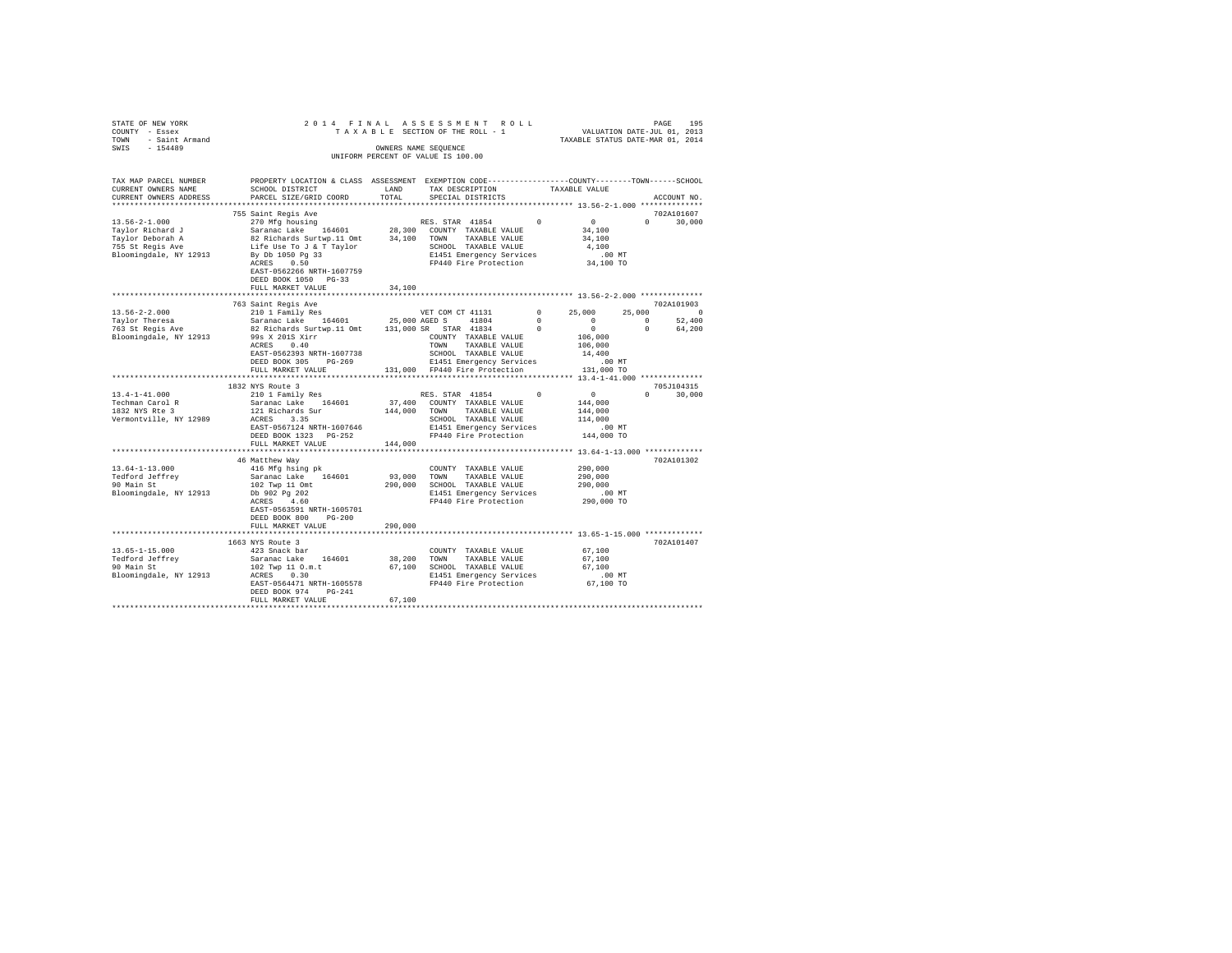| STATE OF NEW YORK                   | 2014 FINAL                                 |         | ASSESSMENT ROLL                                                                                |                                                      | PAGE<br>196        |
|-------------------------------------|--------------------------------------------|---------|------------------------------------------------------------------------------------------------|------------------------------------------------------|--------------------|
| COUNTY - Essex                      |                                            |         | TAXABLE SECTION OF THE ROLL - 1                                                                | VALUATION DATE-JUL 01, 2013                          |                    |
| - Saint Armand<br>TOWN              |                                            |         |                                                                                                | TAXABLE STATUS DATE-MAR 01, 2014                     |                    |
| $-154489$<br>SWIS                   |                                            |         | OWNERS NAME SEQUENCE                                                                           |                                                      |                    |
|                                     |                                            |         | UNIFORM PERCENT OF VALUE IS 100.00                                                             |                                                      |                    |
|                                     |                                            |         |                                                                                                |                                                      |                    |
| TAX MAP PARCEL NUMBER               |                                            |         | PROPERTY LOCATION & CLASS ASSESSMENT EXEMPTION CODE---------------COUNTY-------TOWN-----SCHOOL |                                                      |                    |
| CURRENT OWNERS NAME                 | SCHOOL DISTRICT                            | LAND    | TAX DESCRIPTION                                                                                | TAXABLE VALUE                                        |                    |
| CURRENT OWNERS ADDRESS              | PARCEL SIZE/GRID COORD                     | TOTAL   | SPECIAL DISTRICTS                                                                              |                                                      | ACCOUNT NO.        |
|                                     |                                            |         |                                                                                                |                                                      |                    |
|                                     | 1663 NYS Route 3                           |         |                                                                                                |                                                      | 702A101408         |
| $13.65 - 1 - 16.000$                | 311 Res vac land                           |         | COUNTY TAXABLE VALUE                                                                           | 17,200                                               |                    |
| Tedford Jeffrey                     | Saranac Lake 164601                        | 17,200  | TOWN<br>TAXABLE VALUE                                                                          | 17,200                                               |                    |
| 90 Main St                          | 102 Twp 11 Omt                             | 17,200  | SCHOOL TAXABLE VALUE                                                                           | 17,200                                               |                    |
| Bloomingdale, NY 12913              | 0.30<br>ACRES                              |         | E1451 Emergency Services                                                                       | $.00$ MT                                             |                    |
|                                     | EAST-0564493 NRTH-1605502                  |         | FP440 Fire Protection                                                                          | 17,200 TO                                            |                    |
|                                     | DEED BOOK 974<br>$PG-241$                  |         |                                                                                                |                                                      |                    |
|                                     | FULL MARKET VALUE<br>********************* | 17,200  |                                                                                                | ********************** 13.64-2-2.111 *************** |                    |
|                                     | 90 Main St                                 |         |                                                                                                |                                                      | 702A103505         |
| $13.64 - 2 - 2.111$                 |                                            |         | RES. STAR 41854<br>$^{\circ}$                                                                  | $\circ$                                              | $\Omega$<br>30,000 |
|                                     | 210 1 Family Res                           | 55,200  | COUNTY TAXABLE VALUE                                                                           | 391,500                                              |                    |
| Tedford Jeffrey A<br>Tedford Lisl M | Saranac Lake 164601                        |         | TAXABLE VALUE<br>TOWN                                                                          |                                                      |                    |
| 90 Main St                          | 83 Twp 11 Omt<br>ACRES<br>3.72             | 391,500 | SCHOOL TAXABLE VALUE                                                                           | 391,500<br>361,500                                   |                    |
| Bloomingdale, NY 12913              | EAST-0562283 NRTH-1605404                  |         | E1451 Emergency Services                                                                       | $.00$ MT                                             |                    |
|                                     | DEED BOOK 908<br>$PG-29$                   |         | FP440 Fire Protection                                                                          | 391,500 TO                                           |                    |
|                                     | FULL MARKET VALUE                          | 391,500 |                                                                                                |                                                      |                    |
|                                     | **************************                 |         |                                                                                                |                                                      |                    |
|                                     | 1840 NYS Route 3                           |         |                                                                                                |                                                      | 705.T189005        |
| $13.4 - 1 - 44.200$                 | 210 1 Family Res                           |         | RES. STAR 41854<br>$\Omega$                                                                    | $\circ$                                              | $\Omega$<br>30,000 |
| Tempestilli Raymond J               | Saranac Lake 164601                        | 37,300  | COUNTY TAXABLE VALUE                                                                           | 173,200                                              |                    |
| 1840 NYS Rte 3                      | 121 Rs                                     | 173,200 | TOWN<br>TAXABLE VALUE                                                                          | 173,200                                              |                    |
| Vermontville, NY 12989              | Lot 5 Darrylwood Subd                      |         | SCHOOL TAXABLE VALUE                                                                           | 143,200                                              |                    |
|                                     | ACRES 3.34 BANK NBT                        |         | E1451 Emergency Services                                                                       | $.00$ MT                                             |                    |
|                                     | EAST-0567512 NRTH-1608026                  |         | FP440 Fire Protection                                                                          | 173,200 TO                                           |                    |
|                                     | DEED BOOK 926<br>$PG-301$                  |         |                                                                                                |                                                      |                    |
|                                     | FULL MARKET VALUE                          | 173,200 |                                                                                                |                                                      |                    |
|                                     |                                            |         |                                                                                                |                                                      |                    |
|                                     | 43 Curtis Way                              |         |                                                                                                |                                                      | 705J104102         |
| $13.4 - 3 - 4.000$                  | 210 1 Family Res                           |         | COUNTY TAXABLE VALUE                                                                           | 124,700                                              |                    |
| Thomas Josephine                    | Saranac Lake<br>164601                     | 34,300  | TOWN<br>TAXABLE VALUE                                                                          | 124,700                                              |                    |
| Thomas Ronald                       | 123 Richards Sur                           | 124,700 | SCHOOL TAXABLE VALUE                                                                           | 124,700                                              |                    |
| 43 Curtis Way                       | ACRES 0.90 BANK WELLS                      |         | E1451 Emergency Services                                                                       | .00 MT                                               |                    |
| Bloomingdale, NY 12983              | EAST-0568121 NRTH-1603272                  |         | FP440 Fire Protection                                                                          | 124,700 TO                                           |                    |
|                                     | DEED BOOK 1418 PG-143                      |         |                                                                                                |                                                      |                    |
|                                     | FULL MARKET VALUE                          | 124,700 |                                                                                                |                                                      |                    |
|                                     | **************************************     |         | ********************************** 13.4-3-5.000 ****************                               |                                                      |                    |
|                                     | Curtis Way                                 |         |                                                                                                |                                                      | 705J104101         |
| $13.4 - 3 - 5.000$                  | 314 Rural vac<10                           |         | COUNTY TAXABLE VALUE                                                                           | 24,500                                               |                    |
| Thomas Josephine                    | Saranac Lake<br>164601                     | 24,500  | TOWN<br>TAXABLE VALUE                                                                          | 24,500                                               |                    |
| PO Box 155                          | 123 Richards Sur                           | 24,500  | SCHOOL TAXABLE VALUE                                                                           | 24,500                                               |                    |
| Bloomingdale, NY 12913              | ACRES 1.00                                 |         | E1451 Emergency Services                                                                       | $.00$ MT                                             |                    |
|                                     | EAST-0568110 NRTH-1603174                  |         | FP440 Fire Protection                                                                          | 24,500 TO                                            |                    |
|                                     | DEED BOOK 442<br>$PG-157$                  |         |                                                                                                |                                                      |                    |
|                                     | FULL MARKET VALUE                          | 24,500  |                                                                                                |                                                      |                    |
|                                     |                                            |         |                                                                                                |                                                      |                    |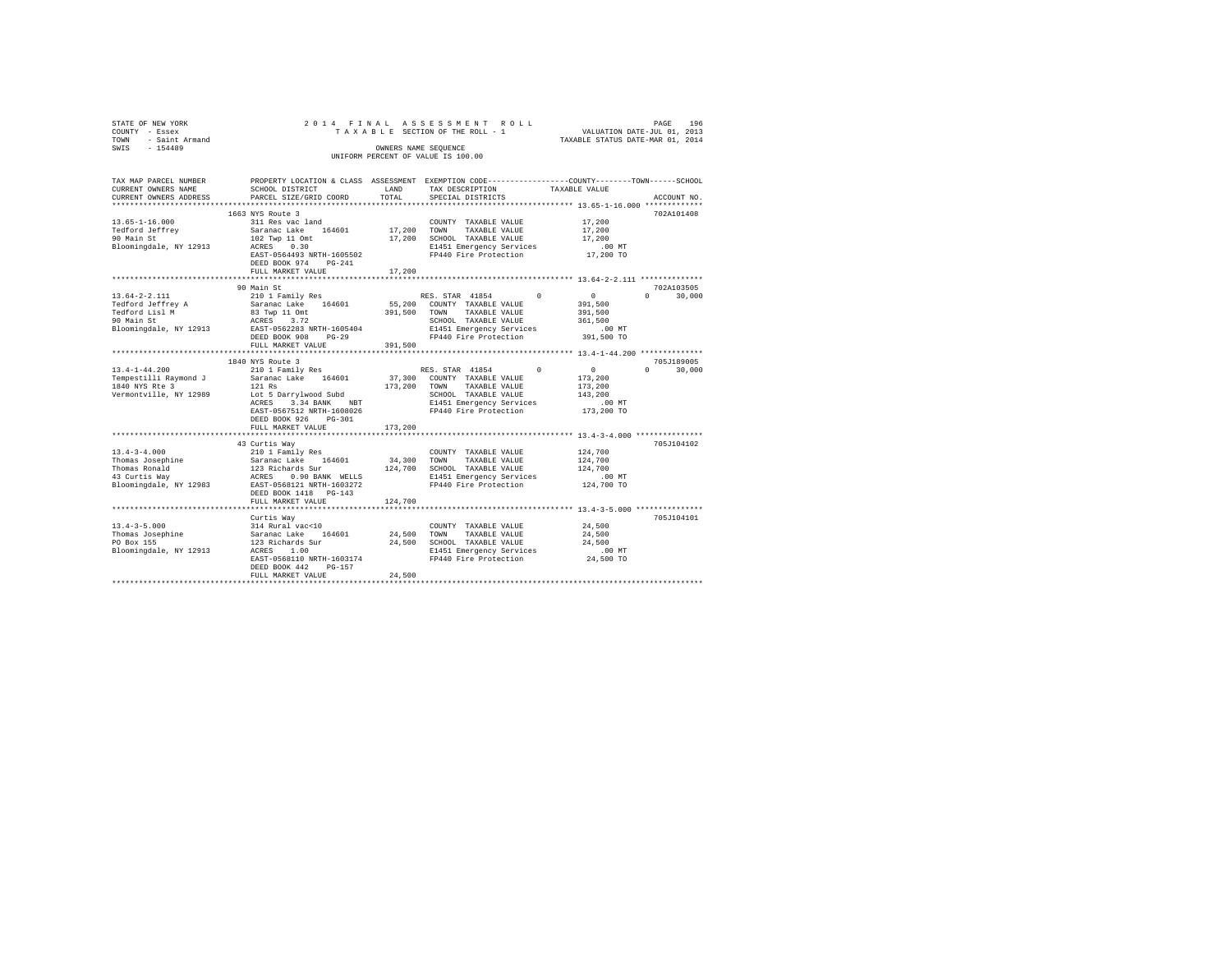| STATE OF NEW YORK   |  | 2014 FINAL ASSESSMENT ROLL         |                                  | PAGE | 197 |
|---------------------|--|------------------------------------|----------------------------------|------|-----|
| COUNTY - Essex      |  | TAXABLE SECTION OF THE ROLL - 1    | VALUATION DATE-JUL 01, 2013      |      |     |
| TOWN - Saint Armand |  |                                    | TAXABLE STATUS DATE-MAR 01, 2014 |      |     |
| SWIS<br>$-154489$   |  | OWNERS NAME SEOUENCE               |                                  |      |     |
|                     |  | UNIFORM PERCENT OF VALUE IS 100.00 |                                  |      |     |

| TAX MAP PARCEL NUMBER<br>CURRENT OWNERS NAME<br>CURRENT OWNERS ADDRESS                     | PROPERTY LOCATION & CLASS ASSESSMENT EXEMPTION CODE---------------COUNTY-------TOWN------SCHOOL<br>SCHOOL DISTRICT<br>PARCEL SIZE/GRID COORD | LAND<br>TOTAL | TAX DESCRIPTION<br>SPECIAL DISTRICTS                                | TAXABLE VALUE |                  | ACCOUNT NO.                 |
|--------------------------------------------------------------------------------------------|----------------------------------------------------------------------------------------------------------------------------------------------|---------------|---------------------------------------------------------------------|---------------|------------------|-----------------------------|
|                                                                                            |                                                                                                                                              |               |                                                                     |               |                  |                             |
|                                                                                            | 19 Maple Ln                                                                                                                                  |               |                                                                     |               |                  | 702A180024                  |
| $13.64 - 2 - 2.200$                                                                        | 210 1 Family Res RES. STAR 41854 0                                                                                                           |               |                                                                     |               | $\sim$ 0         | $\Omega$<br>30,000          |
| r.<br>Thurston Jason<br>' <sup>0</sup> Marle Ln                                            |                                                                                                                                              |               |                                                                     |               | 92,500           |                             |
|                                                                                            |                                                                                                                                              |               | 92,500 TOWN TAXABLE VALUE                                           |               | 92,500           |                             |
| Bloomingdale, NY 12913                                                                     |                                                                                                                                              |               |                                                                     |               | 62,500           |                             |
|                                                                                            | EAST-0562422 NRTH-1605668                                                                                                                    |               | E1451 Emergency Services                                            |               | $.00$ MT         |                             |
|                                                                                            | DEED BOOK 1516 PG-1<br>FULL MARKET VALUE 92,500                                                                                              |               | FP440 Fire Protection                                               |               | 92,500 TO        |                             |
|                                                                                            |                                                                                                                                              |               |                                                                     |               |                  |                             |
|                                                                                            |                                                                                                                                              |               |                                                                     |               |                  | 705J179006                  |
|                                                                                            |                                                                                                                                              |               |                                                                     |               | $\sim$ 0         | $0 \qquad \qquad$<br>30,000 |
|                                                                                            |                                                                                                                                              |               |                                                                     |               | 44,600           |                             |
|                                                                                            |                                                                                                                                              |               |                                                                     |               | 44,600           |                             |
|                                                                                            |                                                                                                                                              |               |                                                                     |               | 14,600           |                             |
|                                                                                            |                                                                                                                                              |               |                                                                     |               | $.00$ MT         |                             |
|                                                                                            |                                                                                                                                              |               |                                                                     |               | 44,600 TO        |                             |
|                                                                                            |                                                                                                                                              |               |                                                                     |               |                  |                             |
|                                                                                            |                                                                                                                                              |               |                                                                     |               |                  |                             |
|                                                                                            | 103 Grass Pond Way                                                                                                                           |               |                                                                     |               |                  | 705J104103                  |
|                                                                                            |                                                                                                                                              |               | COUNTY TAXABLE VALUE                                                |               | 12,300           |                             |
|                                                                                            |                                                                                                                                              |               | 12,300 TOWN TAXABLE VALUE                                           |               |                  |                             |
|                                                                                            |                                                                                                                                              |               | 12,300 SCHOOL TAXABLE VALUE                                         |               | 12,300<br>12,300 |                             |
|                                                                                            |                                                                                                                                              |               | E1451 Emergency Services<br>FP440 Fire Protection                   |               | $.00$ MT         |                             |
|                                                                                            |                                                                                                                                              |               |                                                                     |               | $12,300$ TO      |                             |
|                                                                                            | DEED BOOK 1730 PG-216                                                                                                                        |               |                                                                     |               |                  |                             |
|                                                                                            | FULL MARKET VALUE                                                                                                                            | 12,300        |                                                                     |               |                  |                             |
|                                                                                            |                                                                                                                                              |               |                                                                     |               |                  |                             |
|                                                                                            | Main St                                                                                                                                      |               |                                                                     |               |                  | 705Z007009                  |
|                                                                                            |                                                                                                                                              |               |                                                                     |               | 41,100           |                             |
|                                                                                            |                                                                                                                                              |               |                                                                     |               | 41,100           |                             |
|                                                                                            |                                                                                                                                              |               | 41,100 SCHOOL TAXABLE VALUE                                         |               | 41,100           |                             |
|                                                                                            |                                                                                                                                              |               |                                                                     |               |                  |                             |
|                                                                                            |                                                                                                                                              |               |                                                                     |               |                  |                             |
|                                                                                            | EAST-0561129 NRTH-1604077                                                                                                                    |               |                                                                     |               |                  |                             |
|                                                                                            | DEED BOOK 1523 PG-211                                                                                                                        |               |                                                                     |               |                  |                             |
|                                                                                            | FULL MARKET VALUE                                                                                                                            | 41,100        |                                                                     |               |                  |                             |
|                                                                                            | 147 Main St                                                                                                                                  |               |                                                                     |               |                  | 705Z003006                  |
|                                                                                            |                                                                                                                                              |               | COUNTY TAXABLE VALUE 43,000                                         |               |                  |                             |
|                                                                                            |                                                                                                                                              |               | 43,000 TOWN TAXABLE VALUE                                           |               | 43,000           |                             |
| 13.3-3-3.000<br>Tinkler Deforest E 311 Res vac land<br>Tinkler Arlene A 33 Richards Survey |                                                                                                                                              |               | 43,000 SCHOOL TAXABLE VALUE                                         |               | 43,000           |                             |
|                                                                                            |                                                                                                                                              |               |                                                                     |               |                  |                             |
|                                                                                            |                                                                                                                                              |               | E1451 Emergency Services .00 MT<br>FP440 Fire Protection  43,000 TO |               |                  |                             |
|                                                                                            |                                                                                                                                              |               |                                                                     |               |                  |                             |
|                                                                                            |                                                                                                                                              |               |                                                                     |               |                  |                             |
|                                                                                            | FULL MARKET VALUE                                                                                                                            | 43,000        |                                                                     |               |                  |                             |
|                                                                                            |                                                                                                                                              |               |                                                                     |               |                  |                             |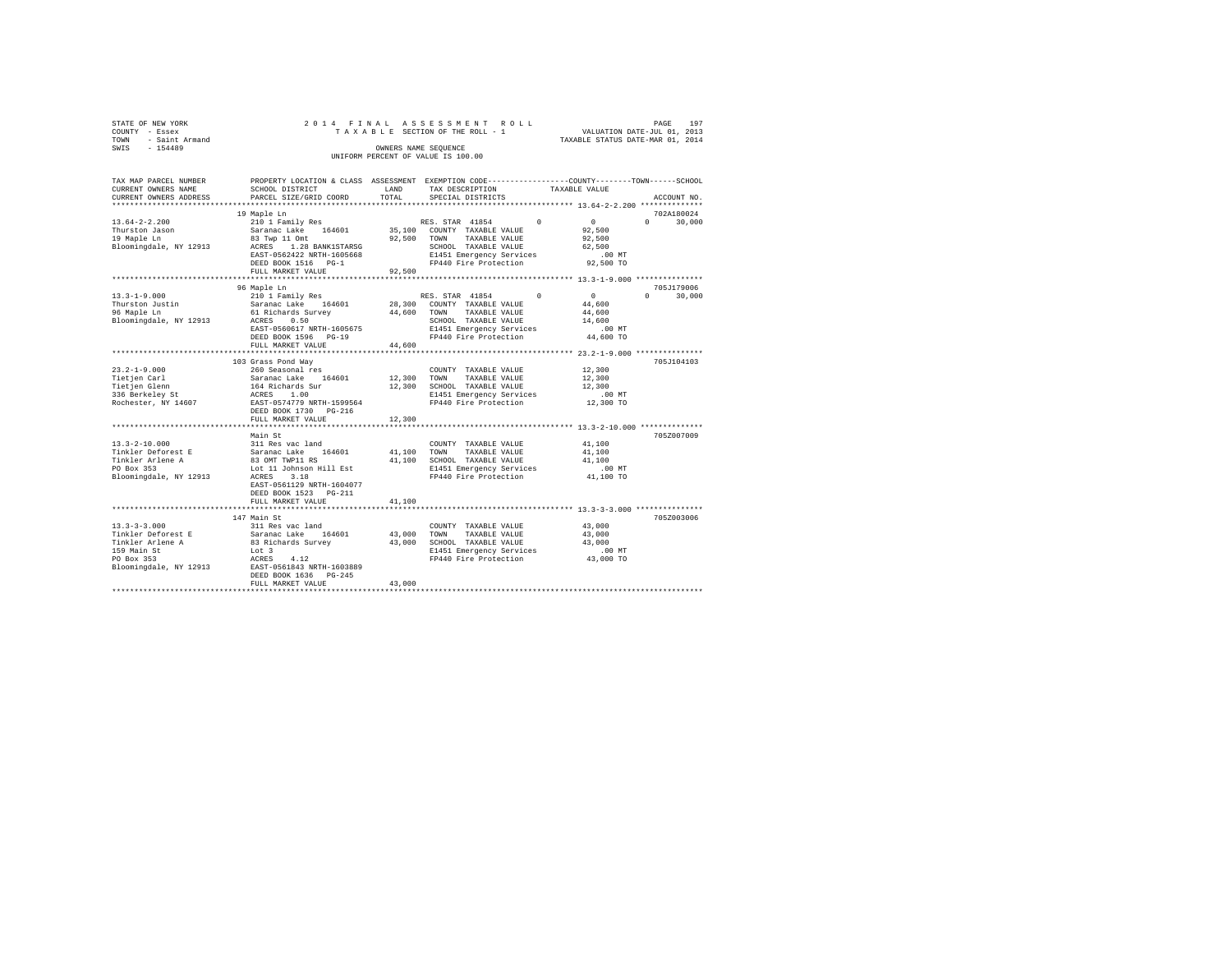| STATE OF NEW YORK                                                                                                   |                                                  |                      | PAGE 198 PAGE 198<br>TA XA B L E SECTION OF THE ROLL - 1 VALUATION DATE-JUL 01, 2013<br>TAXABLE STATUS DATE-MAR 01, 2014                                                                 |                           |             |
|---------------------------------------------------------------------------------------------------------------------|--------------------------------------------------|----------------------|------------------------------------------------------------------------------------------------------------------------------------------------------------------------------------------|---------------------------|-------------|
| COUNTY - Essex                                                                                                      |                                                  |                      |                                                                                                                                                                                          |                           |             |
| TOWN - Saint Armand                                                                                                 |                                                  |                      |                                                                                                                                                                                          |                           |             |
| SWIS - 154489                                                                                                       |                                                  | OWNERS NAME SEQUENCE |                                                                                                                                                                                          |                           |             |
|                                                                                                                     |                                                  |                      | UNIFORM PERCENT OF VALUE IS 100.00                                                                                                                                                       |                           |             |
|                                                                                                                     |                                                  |                      |                                                                                                                                                                                          |                           |             |
| TAX MAP PARCEL NUMBER PROPERTY LOCATION & CLASS ASSESSMENT EXEMPTION CODE--------------COUNTY-------TOWN-----SCHOOL |                                                  |                      |                                                                                                                                                                                          |                           |             |
| CURRENT OWNERS NAME                                                                                                 | SCHOOL DISTRICT                                  | LAND                 | TAX DESCRIPTION                                                                                                                                                                          | TAXABLE VALUE             |             |
| CURRENT OWNERS ADDRESS                                                                                              | PARCEL SIZE/GRID COORD                           | TOTAL                | SPECIAL DISTRICTS                                                                                                                                                                        |                           | ACCOUNT NO. |
|                                                                                                                     |                                                  |                      |                                                                                                                                                                                          |                           |             |
|                                                                                                                     | 159 Main St                                      |                      |                                                                                                                                                                                          |                           | 705Z003007  |
| $13.3 - 3 - 4.000$                                                                                                  | 210 1 Family Res                                 |                      | RES. STAR 41854<br>$\sim$ 0                                                                                                                                                              | $\sim$ 0<br>$0 \t 30,000$ |             |
| Tinkler Deforest E                                                                                                  | Saranac Lake 164601<br>83 Richards Survey        |                      | 58,900 COUNTY TAXABLE VALUE                                                                                                                                                              | 231,000                   |             |
| Tinkler Arlene A<br>PO Box 353                                                                                      |                                                  |                      | 231,000 TOWN TAXABLE VALUE                                                                                                                                                               | 231,000                   |             |
|                                                                                                                     | Lot 4                                            |                      | SCHOOL TAXABLE VALUE                                                                                                                                                                     | 201,000                   |             |
| Bloomingdale, NY 12913                                                                                              | Johnson Hill Est<br>ACRES 4.20                   |                      | E1451 Emergency Services                                                                                                                                                                 | $.00$ MT<br>231,000 TO    |             |
|                                                                                                                     | EAST-0561735 NRTH-1603671                        |                      | FP440 Fire Protection                                                                                                                                                                    |                           |             |
|                                                                                                                     | DEED BOOK 1356 PG-138                            |                      |                                                                                                                                                                                          |                           |             |
|                                                                                                                     | FULL MARKET VALUE                                | 231,000              |                                                                                                                                                                                          |                           |             |
|                                                                                                                     |                                                  |                      |                                                                                                                                                                                          |                           |             |
|                                                                                                                     | 1673 NYS Route 3                                 |                      |                                                                                                                                                                                          |                           | 702A101914  |
| $13.65 - 1 - 4.000$                                                                                                 | 210 1 Family Res                                 |                      | COUNTY TAXABLE VALUE                                                                                                                                                                     | 123,200                   |             |
| Torrance Scott P                                                                                                    |                                                  |                      |                                                                                                                                                                                          | 123,200                   |             |
| Torrance Katherine R                                                                                                |                                                  |                      |                                                                                                                                                                                          | 123,200                   |             |
| 5177 Cascade Rd                                                                                                     | ACRES 0.21                                       |                      | E1451 Emergency Services                                                                                                                                                                 | .00 MT                    |             |
| Lake Placid, NY 12946                                                                                               | EAST-0564389 NRTH-1605804                        |                      | FP440 Fire Protection                                                                                                                                                                    | 123,200 TO                |             |
|                                                                                                                     | DEED BOOK 585 PG-170                             |                      |                                                                                                                                                                                          |                           |             |
|                                                                                                                     | FULL MARKET VALUE                                | 123,200              |                                                                                                                                                                                          |                           |             |
|                                                                                                                     |                                                  |                      |                                                                                                                                                                                          |                           |             |
| $13.4 - 1 - 71.200$                                                                                                 | 156 Moose Pond Ln<br>260 Seasonal res            |                      | COUNTY TAXABLE VALUE                                                                                                                                                                     | 56,400                    | 705J177003  |
|                                                                                                                     | Saranac Lake 164601                              |                      | 32,300 TOWN TAXABLE VALUE                                                                                                                                                                | 56,400                    |             |
| Trackstew Lodge<br>2774 Aqueduct Rd                                                                                 | 164 Rs Twp 11 Omt                                |                      | 56,400 SCHOOL TAXABLE VALUE                                                                                                                                                              | 56,400                    |             |
| Schenectady, NY 12309                                                                                               | ACRES 0.70                                       |                      |                                                                                                                                                                                          |                           |             |
|                                                                                                                     | EAST-0572225 NRTH-1599392                        |                      | E1451 Emergency Services .00 MT<br>FP440 Fire Protection 56,400 TO                                                                                                                       |                           |             |
|                                                                                                                     | DEED BOOK 615 PG-071                             |                      |                                                                                                                                                                                          |                           |             |
|                                                                                                                     | FULL MARKET VALUE                                | 56,400               |                                                                                                                                                                                          |                           |             |
|                                                                                                                     |                                                  |                      |                                                                                                                                                                                          |                           |             |
|                                                                                                                     |                                                  |                      |                                                                                                                                                                                          |                           | 705J180011  |
| $13.4 - 1 - 16.300$                                                                                                 |                                                  |                      |                                                                                                                                                                                          | 42,400                    |             |
| Trudeau Carolyn<br>PO Box 315                                                                                       |                                                  |                      | % as soure 3<br>1922 Rural vac>10<br>1932 Rural vac>10<br>103 Richards Survey 12,400 TOWN TAXABLE VALUE<br>103 Richards Survey 12,400 SCHOOL TAXABLE VALUE<br>ACRES 29.80<br>ACRES 29.80 | 42,400                    |             |
|                                                                                                                     |                                                  |                      |                                                                                                                                                                                          | 42,400                    |             |
| Saranac Lake, NY 12983                                                                                              |                                                  |                      |                                                                                                                                                                                          | $.00$ MT                  |             |
|                                                                                                                     | EAST-0564841 NRTH-1601261<br>DEED BOOK 989 PG-87 |                      | FP440 Fire Protection                                                                                                                                                                    | 42,400 TO                 |             |
|                                                                                                                     | FULL MARKET VALUE                                | 42,400               |                                                                                                                                                                                          |                           |             |
|                                                                                                                     |                                                  |                      |                                                                                                                                                                                          |                           |             |
|                                                                                                                     | NYS Route 3                                      |                      |                                                                                                                                                                                          |                           | 705J104203  |
| $23.1 - 1 - 5.000$                                                                                                  |                                                  |                      | COUNTY TAXABLE VALUE                                                                                                                                                                     | 34,000                    |             |
| Trudeau Carolyn<br>PO Box 315                                                                                       | 910 Priv forest<br>Saranac Lake 164601           |                      | 34,000 TOWN TAXABLE VALUE                                                                                                                                                                | 34,000                    |             |
|                                                                                                                     |                                                  |                      | 34,000 SCHOOL TAXABLE VALUE                                                                                                                                                              | 34,000                    |             |
| Saranac Lake, NY 12983                                                                                              | 85 Richards Sur<br>80.0 Acres<br>ACRES 80.00     |                      | E1451 Emergency Services<br>FP440 Fire Protection                                                                                                                                        | $.00$ MT                  |             |
|                                                                                                                     |                                                  |                      |                                                                                                                                                                                          | 34,000 TO                 |             |
|                                                                                                                     | EAST-0562771 NRTH-1599793                        |                      |                                                                                                                                                                                          |                           |             |
|                                                                                                                     | DEED BOOK 989 PG-87                              |                      |                                                                                                                                                                                          |                           |             |
|                                                                                                                     | FULL MARKET VALUE                                | 34,000               |                                                                                                                                                                                          |                           |             |
|                                                                                                                     |                                                  |                      |                                                                                                                                                                                          |                           |             |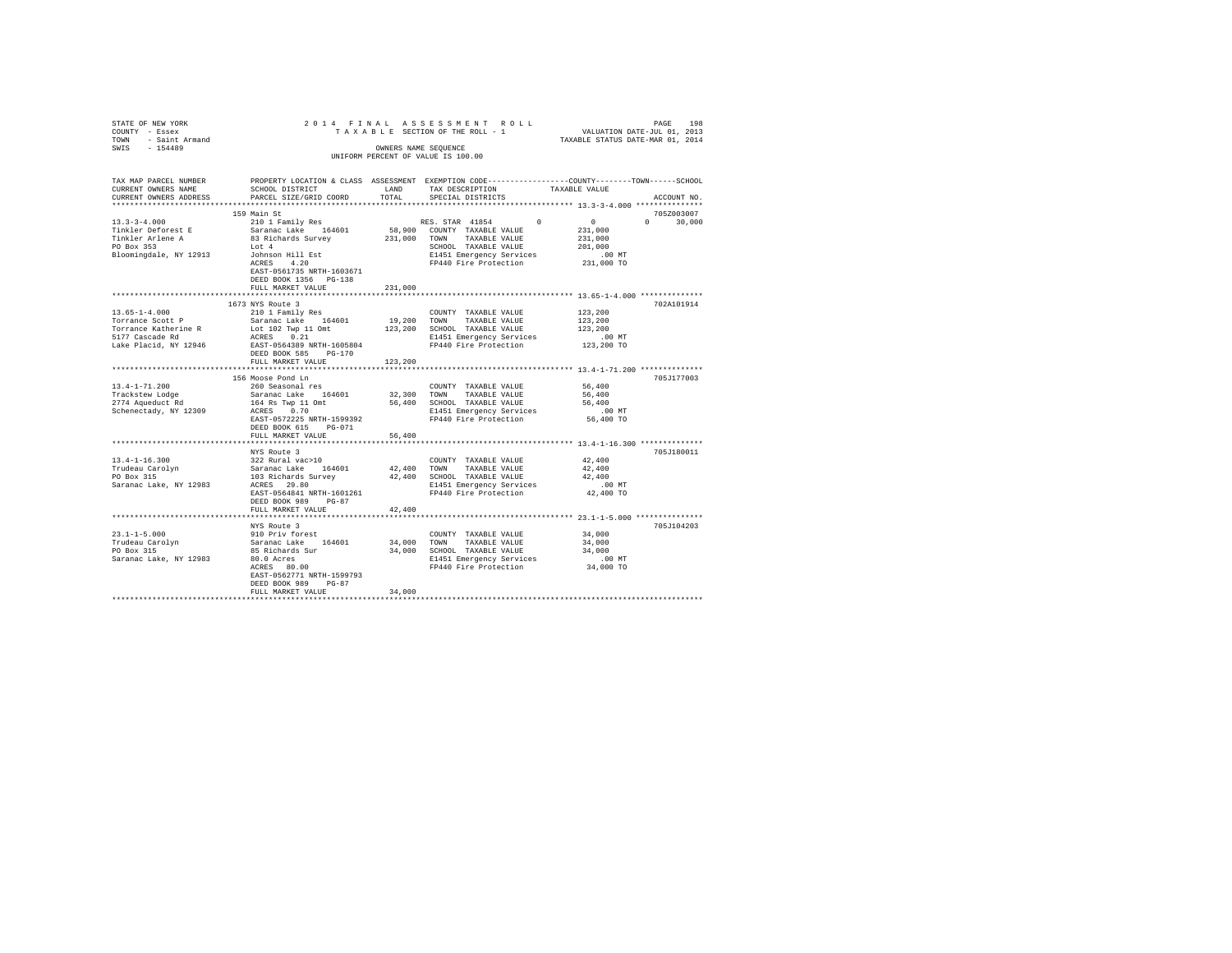| STATE OF NEW YORK<br>COUNTY<br>- Essex<br>- Saint Armand<br>TOWN<br>SWIS - 154489                                   |                                            | OWNERS NAME SEQUENCE | 2014 FINAL ASSESSMENT ROLL<br>UNIFORM PERCENT OF VALUE IS 100.00 | 199<br>PAGE<br>TAXABLE SECTION OF THE ROLL - 1 WALUATION DATE-JUL 01, 2013<br>TAXABLE STATUS DATE-MAR 01, 2014                     |
|---------------------------------------------------------------------------------------------------------------------|--------------------------------------------|----------------------|------------------------------------------------------------------|------------------------------------------------------------------------------------------------------------------------------------|
| CURRENT OWNERS NAME SCHOOL DISTRICT TAND<br>CURRENT OWNERS ADDRESS 6 PARCEL SIZE/GRID COORD TOTAL SPECIAL DISTRICTS |                                            |                      | TAX DESCRIPTION TAXABLE VALUE                                    | TAX MAP PARCEL NUMBER PROPERTY LOCATION & CLASS ASSESSMENT EXEMPTION CODE--------------COUNTY-------TOWN-----SCHOOL<br>ACCOUNT NO. |
|                                                                                                                     | NYS Route 3                                |                      |                                                                  | 705J102609                                                                                                                         |
| $23.1 - 1 - 6.000$                                                                                                  | 910 Priv forest                            |                      | COUNTY TAXABLE VALUE                                             | 58,000                                                                                                                             |
| Trudeau Carolyn Saranac Lake 164601 58,000                                                                          |                                            |                      | TOWN<br>TAXABLE VALUE                                            | 58,000                                                                                                                             |
| Trudeau Richard                                                                                                     | 85 Richards Sur                            | 58,000               | SCHOOL TAXABLE VALUE                                             | 58,000                                                                                                                             |
| PO Box 315<br>Saranac Lake, NY 12983<br>EAST-0562981 NRTH-1598530                                                   |                                            |                      | E1451 Emergency Services                                         | $.00$ MT                                                                                                                           |
|                                                                                                                     | DEED BOOK 1425 PG-251<br>FULL MARKET VALUE | 58,000               | FP440 Fire Protection                                            | 58,000 TO                                                                                                                          |
|                                                                                                                     |                                            |                      |                                                                  |                                                                                                                                    |
|                                                                                                                     | NYS Route 3                                |                      |                                                                  | 705.T104115                                                                                                                        |
| $23.2 - 1 - 1.111$ 105 Vac farmland                                                                                 |                                            |                      | COUNTY TAXABLE VALUE                                             | 60,400                                                                                                                             |
| Trudeau Carolyn                                                                                                     | Saranac Lake 164601 60,400                 |                      | TOWN<br>TAXABLE VALUE                                            | 60,400                                                                                                                             |
| PO Box 315                                                                                                          | 104 Richards Sur                           | 60,400               | TAXABLE VALUE 60.400<br>SCHOOL                                   |                                                                                                                                    |
| Saranac Lake, NY 12983                                                                                              | ACRES 93.00                                |                      | E1451 Emergency Services .00 MT                                  |                                                                                                                                    |

| baramac make, wi issue                                                                                                              | nunno soco<br>EAST-0565203 NRTH-1599507<br>DEED BOOK 989 PG-87<br>FULL MARKET VALUE                                                                                                                                                                     | 60,400                | BIRJI BMCLYCHCY JELVICES<br>FP440 Fire Protection 60,400 TO                                                                                                          |                                                                                                                                 |          |
|-------------------------------------------------------------------------------------------------------------------------------------|---------------------------------------------------------------------------------------------------------------------------------------------------------------------------------------------------------------------------------------------------------|-----------------------|----------------------------------------------------------------------------------------------------------------------------------------------------------------------|---------------------------------------------------------------------------------------------------------------------------------|----------|
| $23.1 - 1 - 10.000$<br>Trudeau Carolyn M<br>Trudeau Richard A 66 Richards Sur<br>PO Box 315<br>40.0 Acres<br>Saranac Lake, NY 12983 | NYS Route 3<br>322 Rural vac>10<br>Saranac Lake 164601<br>ACRES 40.00<br>EAST-0563089 NRTH-1597527<br>DEED BOOK 1425 PG-251<br>FULL MARKET VALUE                                                                                                        | 35,300 TOWN<br>35,300 | COUNTY TAXABLE VALUE<br>TAXABLE VALUE<br>35,300 SCHOOL TAXABLE VALUE<br>E1451 Emergency Services<br>FP440 Fire Protection 35,300 TO                                  | 705J104202<br>35,300<br>35,300<br>35,300<br>$.00$ MT                                                                            |          |
| $23.2 - 1 - 15.001$<br>Trudeau Richard<br>Trudeau Carolyn<br>PO Box 315<br>Saranac Lake, NY 12983                                   | 1341 NYS Route 3<br>210 1 Family Res<br>Saranac Lake 164601 56,600 RES. STAR 41854<br>105 Richards Sur<br>Life Est To J&j Demattos<br>By Db 962 Pg 121<br>ACRES 3.70<br>EAST-0565060 NRTH-1597980<br>DEED BOOK 1507 PG-287<br>FULL MARKET VALUE 434,900 |                       | VET WAR CT 41121<br>$^{\circ}$<br>434,900 COUNTY TAXABLE VALUE<br>TAXABLE VALUE<br>TOWN<br>SCHOOL TAXABLE VALUE<br>E1451 Emergency Services<br>FP440 Fire Protection | 705J102606<br>$0 \t 15.000$<br>15,000<br>$\sim$ 0<br>$\Omega$<br>30,000<br>419,900<br>419,900<br>404,900<br>.00MT<br>434,900 TO | $\Omega$ |
| $23.2 - 1 - 30.000$<br>Trudeau Richard<br>Trudeau Carolyn<br>PO Box 315<br>Saranac Lake, NY 12983                                   | NYS Route 3<br>314 Rural vac<10<br>Saranac Lake 164601<br>105 Richards Sur<br>ACRES 3.20<br>EAST-0565690 NRTH-1597965<br>DEED BOOK 1499 PG-97<br>FULL MARKET VALUE                                                                                      | 13,800 TOWN<br>13,800 | COUNTY TAXABLE VALUE<br>TAXABLE VALUE<br>13,800 SCHOOL TAXABLE VALUE<br>E1451 Emergency Services<br>FP440 Fire Protection                                            | 705J102608<br>13,800<br>13,800<br>13,800<br>$.00$ MT<br>13,800 TO                                                               |          |
|                                                                                                                                     |                                                                                                                                                                                                                                                         |                       |                                                                                                                                                                      |                                                                                                                                 |          |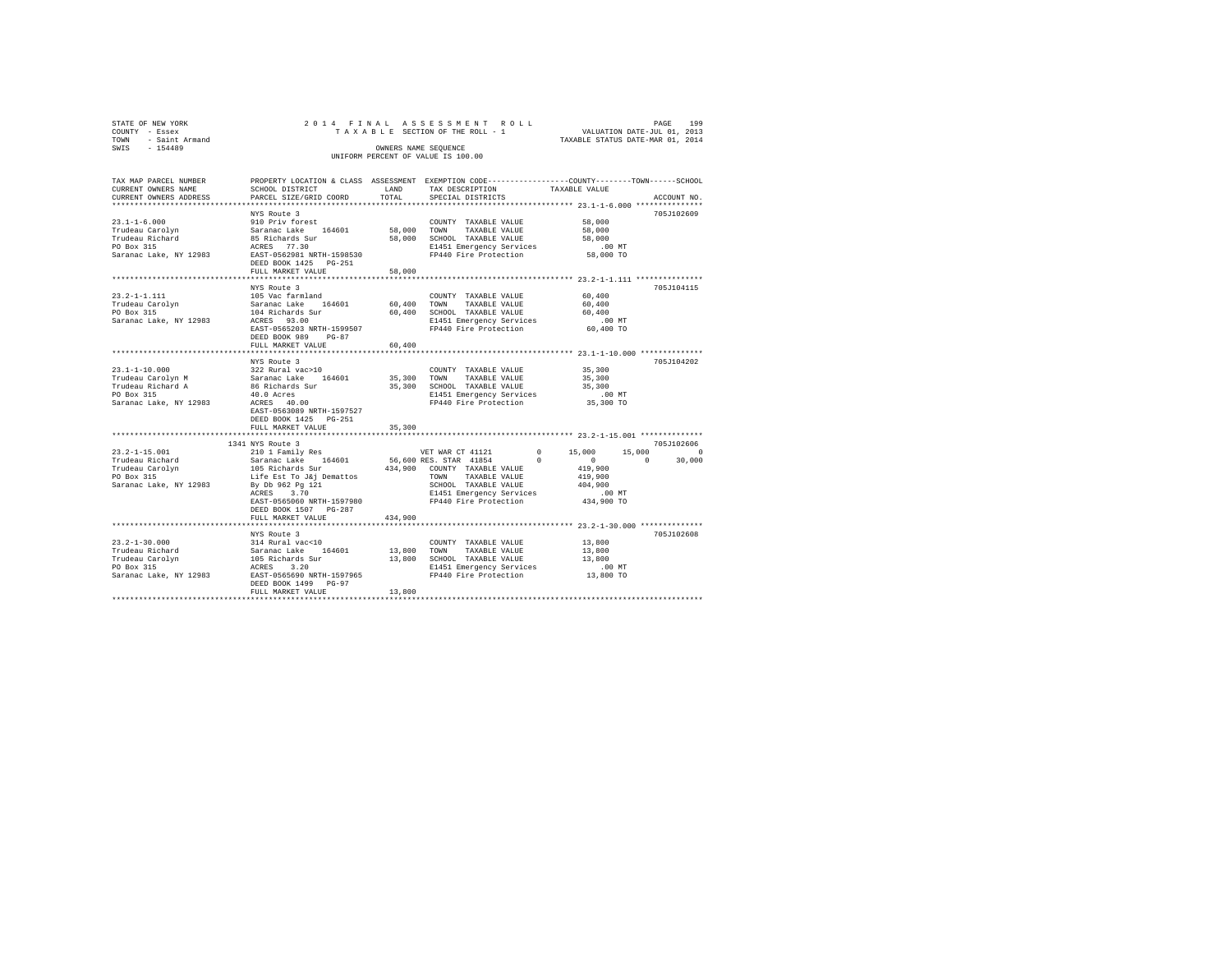| STATE OF NEW YORK<br>COUNTY - Essex<br>TOWN - Saint Armand<br>SWIS - 154489                                                 |                                                                                                                                                                                                                     | OWNERS NAME SEQUENCE   | 2014 FINAL ASSESSMENT ROLL<br>TAXABLE SECTION OF THE ROLL - 1<br>UNIFORM PERCENT OF VALUE IS 100.00                        | VALUATION DATE-JUL 01, 2013<br>TAXABLE STATUS DATE-MAR 01, 2014 | 200<br>PAGE |
|-----------------------------------------------------------------------------------------------------------------------------|---------------------------------------------------------------------------------------------------------------------------------------------------------------------------------------------------------------------|------------------------|----------------------------------------------------------------------------------------------------------------------------|-----------------------------------------------------------------|-------------|
| TAX MAP PARCEL NUMBER<br>CURRENT OWNERS NAME<br>CURRENT OWNERS ADDRESS                                                      | PROPERTY LOCATION & CLASS ASSESSMENT EXEMPTION CODE-----------------COUNTY-------TOWN-----SCHOOL<br>SCHOOL DISTRICT<br>PARCEL SIZE/GRID COORD                                                                       | LAND<br>TOTAL          | TAX DESCRIPTION<br>SPECIAL DISTRICTS                                                                                       | TAXABLE VALUE                                                   | ACCOUNT NO. |
| $23.2 - 1 - 31.000$<br>Trudeau Richard<br>Trudeau Carolyn<br>PO Box 315<br>Saranac Lake, NY 12983 EAST-0565251 NRTH-1598118 | NYS Route 3<br>314 Rural vac<10<br>Saranac Lake 164601 25,200 TOWN TAXABLE VALUE<br>105 Richards Sur<br>ACRES 1.70<br>DEED BOOK 1499 PG-97<br>FULL MARKET VALUE                                                     | 25,200                 | COUNTY TAXABLE VALUE<br>25,200 SCHOOL TAXABLE VALUE<br>E1451 Emergency Services<br>FP440 Fire Protection                   | 25,200<br>25,200<br>25,200<br>$.00$ MT<br>25,200 TO             | 705J102607  |
|                                                                                                                             |                                                                                                                                                                                                                     |                        |                                                                                                                            | ********************************* 13.4-1-22.000 **************  |             |
| $13.4 - 1 - 22.000$<br>Trudeau Richard A<br>Trudeau Carolyn M<br>PO Box 315<br>Saranac Lake, NY 12983                       | 1560 NYS Route 3<br>240 Rural res<br>Saranac Lake 164601<br>103/123 Richards Sur 105,700 SCHOOL TAXABLE VALUE<br>00021.00<br>ACRES 18.68<br>EAST-0566141 NRTH-1603168<br>DEED BOOK 1543 PG-186<br>FULL MARKET VALUE | 77,900 TOWN<br>105,700 | COUNTY TAXABLE VALUE<br>TAXABLE VALUE<br>E1451 Emergency Services<br>FP440 Fire Protection                                 | 105,700<br>105,700<br>105,700<br>$.00$ MT<br>105,700 TO         | 705J103802  |
|                                                                                                                             |                                                                                                                                                                                                                     |                        |                                                                                                                            | ******************** 23.1-1-17.002 **************               |             |
| $23.1 - 1 - 17.002$<br>Trudeau Richard A<br>PO Box 315<br>Saranac Lake, NY 12983                                            | NYS Route 3<br>322 Rural vac>10<br>Saranac Lake 164601<br>46 Richards Sur<br>ACRES 144.77<br>EAST-0558471 NRTH-1593099<br>DEED BOOK 1131 PG-160                                                                     | 96,700 TOWN            | COUNTY TAXABLE VALUE<br>TAXABLE VALUE<br>96,700 SCHOOL TAXABLE VALUE<br>E1451 Emergency Services<br>FP440 Fire Protection  | 96,700<br>96,700<br>96,700<br>$.00$ MT<br>96,700 TO             | 705J103408  |
|                                                                                                                             | FULL MARKET VALUE                                                                                                                                                                                                   | 96,700                 |                                                                                                                            |                                                                 |             |
| $23.1 - 1 - 19.200$<br>Trudeau Richard A<br>Trudeau Richard A<br>PO Box 315<br>Saranac Lake, NY 12983                       | 1115 NYS Route 3<br>484 1 use sm bld<br>Saranac Lake 164601<br>66 Richards Survey<br>ACRES 80.20<br>EAST-0561402 NRTH-1594015<br>DEED BOOK 1100 PG-198                                                              | 123,600 TOWN           | COUNTY TAXABLE VALUE<br>TAXABLE VALUE<br>257,300 SCHOOL TAXABLE VALUE<br>E1451 Emergency Services<br>FP440 Fire Protection | 257,300<br>257,300<br>257,300<br>.00 MT<br>257,300 TO           | 705J179015  |
|                                                                                                                             | FULL MARKET VALUE                                                                                                                                                                                                   | 257,300                |                                                                                                                            |                                                                 |             |
|                                                                                                                             |                                                                                                                                                                                                                     |                        |                                                                                                                            |                                                                 |             |
| $23.3 - 1 - 5.100$<br>Trudeau Richard A<br>PO Box 315<br>Saranac Lake, NY 12983                                             | NYS Route 3<br>720 Mine/quarry<br>Saranac Lake 164601 47,500 TOWN<br>47-67 Richards Sur<br>ACRES 47.52<br>EAST-0558403 NRTH-1591316<br>DEED BOOK 1100 PG-198<br>FULL MARKET VALUE                                   | 47.500                 | COUNTY TAXABLE VALUE<br>TAXABLE VALUE<br>47,500 SCHOOL TAXABLE VALUE<br>E1450 Emergency Services<br>FP440 Fire Protection  | 47.500<br>47.500<br>47.500<br>$.00$ MT<br>47,500 TO             | 705J103405  |
|                                                                                                                             |                                                                                                                                                                                                                     |                        |                                                                                                                            |                                                                 |             |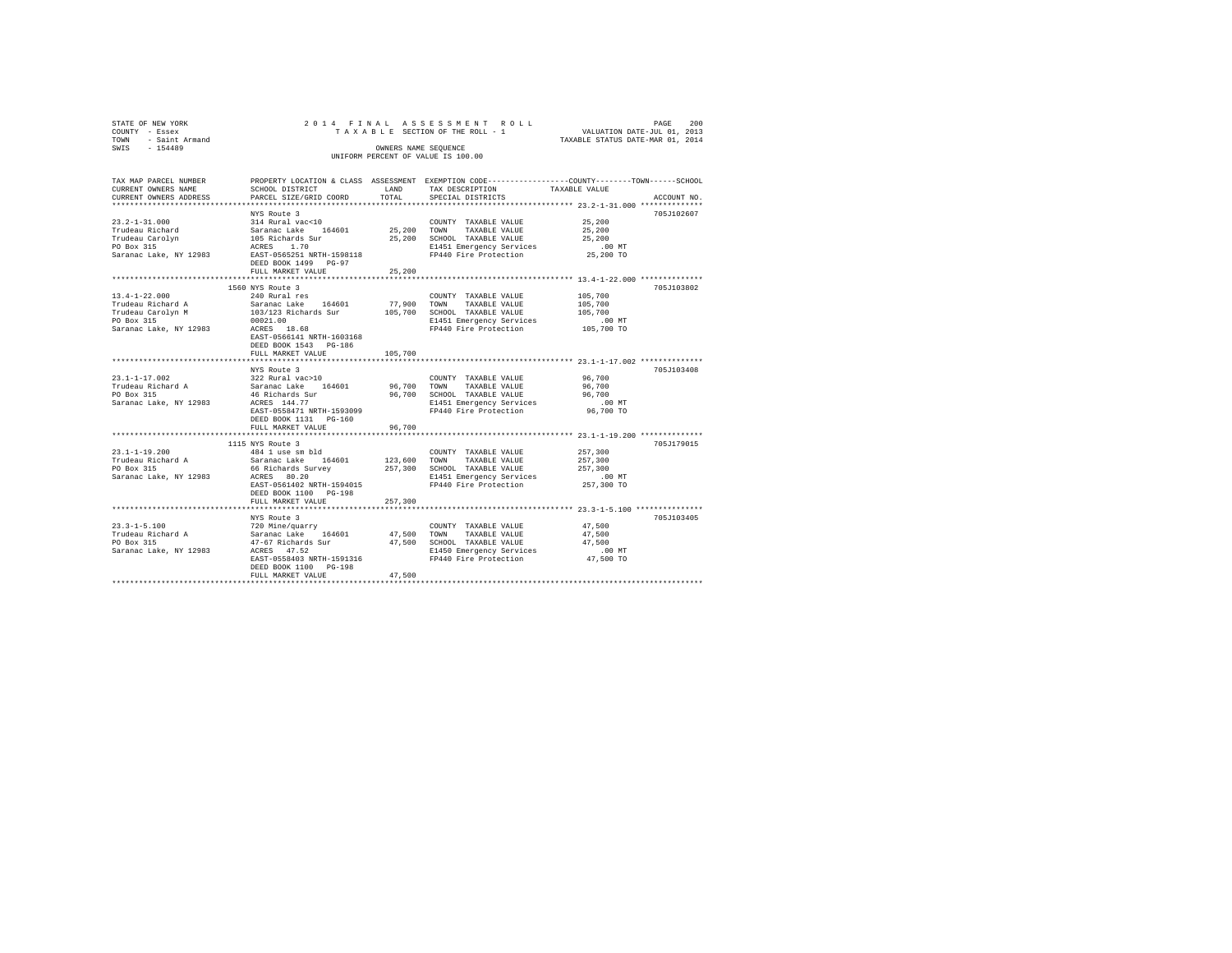| TAX MAP PARCEL NUMBER<br>PROPERTY LOCATION & CLASS ASSESSMENT EXEMPTION CODE----------------COUNTY-------TOWN------SCHOOL<br>CURRENT OWNERS NAME<br>LAND<br>SCHOOL DISTRICT<br>TAX DESCRIPTION<br>TAXABLE VALUE<br>CURRENT OWNERS ADDRESS<br>PARCEL SIZE/GRID COORD<br>TOTAL<br>SPECIAL DISTRICTS<br>ACCOUNT NO.<br>NYS Route 3<br>705J184007<br>$23.3 - 1 - 5.200$<br>720 Mine/guarry<br>184,200<br>COUNTY TAXABLE VALUE<br>Trudeau Richard A<br>Saranac Lake 164601 184,200 TOWN TAXABLE VALUE<br>184,200<br>184,200 SCHOOL TAXABLE VALUE<br>PO Box 315<br>46 47 66 67 Rs Survey<br>184,200<br>Saranac Lake, NY 12983<br>ACRES 41.87<br>E1450 Emergency Services<br>$.00$ MT<br>FP440 Fire Protection 184,200 TO<br>EAST-0559999 NRTH-1592123<br>DEED BOOK 1100 PG-198<br>FULL MARKET VALUE<br>184,200<br>1019 NYS Route 3<br>705J184008<br>$23.3 - 1 - 5.300$<br>220 2 Family Res<br>COUNTY TAXABLE VALUE<br>182,600<br>36,000 TOWN<br>Saranac Lake 164601<br>Trudeau Richard A<br>182,600<br>TAXABLE VALUE<br>66 67 Richards Survey<br>182,600 SCHOOL TAXABLE VALUE<br>ACRES 2.00 2.1450 Emergency Services<br>Trudeau Carolyn M<br>182,600<br>1019 NYS Rte 3<br>PO Box 315<br>E1450 Emergency Services<br>.00 MT<br>182,600 TO<br>EAST-0560403 NRTH-1591935<br>FP440 Fire Protection<br>Saranac Lake, NY 12983 DEED BOOK 1066 PG-59<br>FULL MARKET VALUE<br>182,600<br>199 Trudeau Rd<br>705J104109<br>240 Rural res<br>RES. STAR 41854 0 0<br>$0 \t 30,000$<br>$23.3 - 1 - 54.000$<br>Saranac Lake 164601<br>137,600 COUNTY TAXABLE VALUE<br>422,600<br>Trudeau Ursula W<br>422,600 TOWN<br>422,600<br>TAXABLE VALUE<br>SCHOOL TAXABLE VALUE<br>392,600<br>E1450 Emergency Services<br>.00 MT<br>422,600 TO<br>FP440 Fire Protection<br>422,600<br>FULL MARKET VALUE |
|----------------------------------------------------------------------------------------------------------------------------------------------------------------------------------------------------------------------------------------------------------------------------------------------------------------------------------------------------------------------------------------------------------------------------------------------------------------------------------------------------------------------------------------------------------------------------------------------------------------------------------------------------------------------------------------------------------------------------------------------------------------------------------------------------------------------------------------------------------------------------------------------------------------------------------------------------------------------------------------------------------------------------------------------------------------------------------------------------------------------------------------------------------------------------------------------------------------------------------------------------------------------------------------------------------------------------------------------------------------------------------------------------------------------------------------------------------------------------------------------------------------------------------------------------------------------------------------------------------------------------------------------------------------------------------------------------------------------------------------------------------------------------|
|                                                                                                                                                                                                                                                                                                                                                                                                                                                                                                                                                                                                                                                                                                                                                                                                                                                                                                                                                                                                                                                                                                                                                                                                                                                                                                                                                                                                                                                                                                                                                                                                                                                                                                                                                                            |
|                                                                                                                                                                                                                                                                                                                                                                                                                                                                                                                                                                                                                                                                                                                                                                                                                                                                                                                                                                                                                                                                                                                                                                                                                                                                                                                                                                                                                                                                                                                                                                                                                                                                                                                                                                            |
|                                                                                                                                                                                                                                                                                                                                                                                                                                                                                                                                                                                                                                                                                                                                                                                                                                                                                                                                                                                                                                                                                                                                                                                                                                                                                                                                                                                                                                                                                                                                                                                                                                                                                                                                                                            |
|                                                                                                                                                                                                                                                                                                                                                                                                                                                                                                                                                                                                                                                                                                                                                                                                                                                                                                                                                                                                                                                                                                                                                                                                                                                                                                                                                                                                                                                                                                                                                                                                                                                                                                                                                                            |
|                                                                                                                                                                                                                                                                                                                                                                                                                                                                                                                                                                                                                                                                                                                                                                                                                                                                                                                                                                                                                                                                                                                                                                                                                                                                                                                                                                                                                                                                                                                                                                                                                                                                                                                                                                            |
|                                                                                                                                                                                                                                                                                                                                                                                                                                                                                                                                                                                                                                                                                                                                                                                                                                                                                                                                                                                                                                                                                                                                                                                                                                                                                                                                                                                                                                                                                                                                                                                                                                                                                                                                                                            |
|                                                                                                                                                                                                                                                                                                                                                                                                                                                                                                                                                                                                                                                                                                                                                                                                                                                                                                                                                                                                                                                                                                                                                                                                                                                                                                                                                                                                                                                                                                                                                                                                                                                                                                                                                                            |
|                                                                                                                                                                                                                                                                                                                                                                                                                                                                                                                                                                                                                                                                                                                                                                                                                                                                                                                                                                                                                                                                                                                                                                                                                                                                                                                                                                                                                                                                                                                                                                                                                                                                                                                                                                            |
| 7057184004<br>135 Campion Way<br>260 Seasonal res<br>$13.4 - 1 - 65.720$<br>COUNTY TAXABLE VALUE<br>55,600<br>Saranac Lake 164601 23,600 TOWN<br>55,600<br>Turner Paul M<br>TAXABLE VALUE<br>Saranac Lane<br>141 Rs Twp 11 Omt<br>Campion Subd Lot 7<br>55,600 SCHOOL TAXABLE VALUE<br>1103 Wharton Hollow Rd<br>55,600<br>E1451 Emergency Services<br>FP440 Fire Protection<br>Summit, NY 12175<br>$.00$ MT<br>ACRES 8.51<br>55,600 TO                                                                                                                                                                                                                                                                                                                                                                                                                                                                                                                                                                                                                                                                                                                                                                                                                                                                                                                                                                                                                                                                                                                                                                                                                                                                                                                                    |
| EAST-0570505 NRTH-1607270<br>DEED BOOK 1034 PG-91<br>FULL MARKET VALUE<br>55,600                                                                                                                                                                                                                                                                                                                                                                                                                                                                                                                                                                                                                                                                                                                                                                                                                                                                                                                                                                                                                                                                                                                                                                                                                                                                                                                                                                                                                                                                                                                                                                                                                                                                                           |
| 81 River Rd<br>702A103315                                                                                                                                                                                                                                                                                                                                                                                                                                                                                                                                                                                                                                                                                                                                                                                                                                                                                                                                                                                                                                                                                                                                                                                                                                                                                                                                                                                                                                                                                                                                                                                                                                                                                                                                                  |
| $13.65 - 4 - 7.000$<br>312 Vac w/imprv<br>COUNTY TAXABLE VALUE<br>23,900<br>Saranac Lake 164601 23.700 TOWN<br>Tuthill Dale E<br>TAXABLE VALUE<br>23,900<br>23,900 SCHOOL TAXABLE VALUE<br>Tuthill Paula<br>102 Twp 11 Omt<br>23,900<br>PO Box 47<br>ACRES 0.93<br>E1451 Emergency Services<br>FP440 Fire Protection<br>$.00$ MT<br>23,900 TO<br>EAST-0565983 NRTH-1605069<br>Vermontville, NY 12989<br>DEED BOOK 1348 PG-38<br>23,900<br>FULL MARKET VALUE                                                                                                                                                                                                                                                                                                                                                                                                                                                                                                                                                                                                                                                                                                                                                                                                                                                                                                                                                                                                                                                                                                                                                                                                                                                                                                                |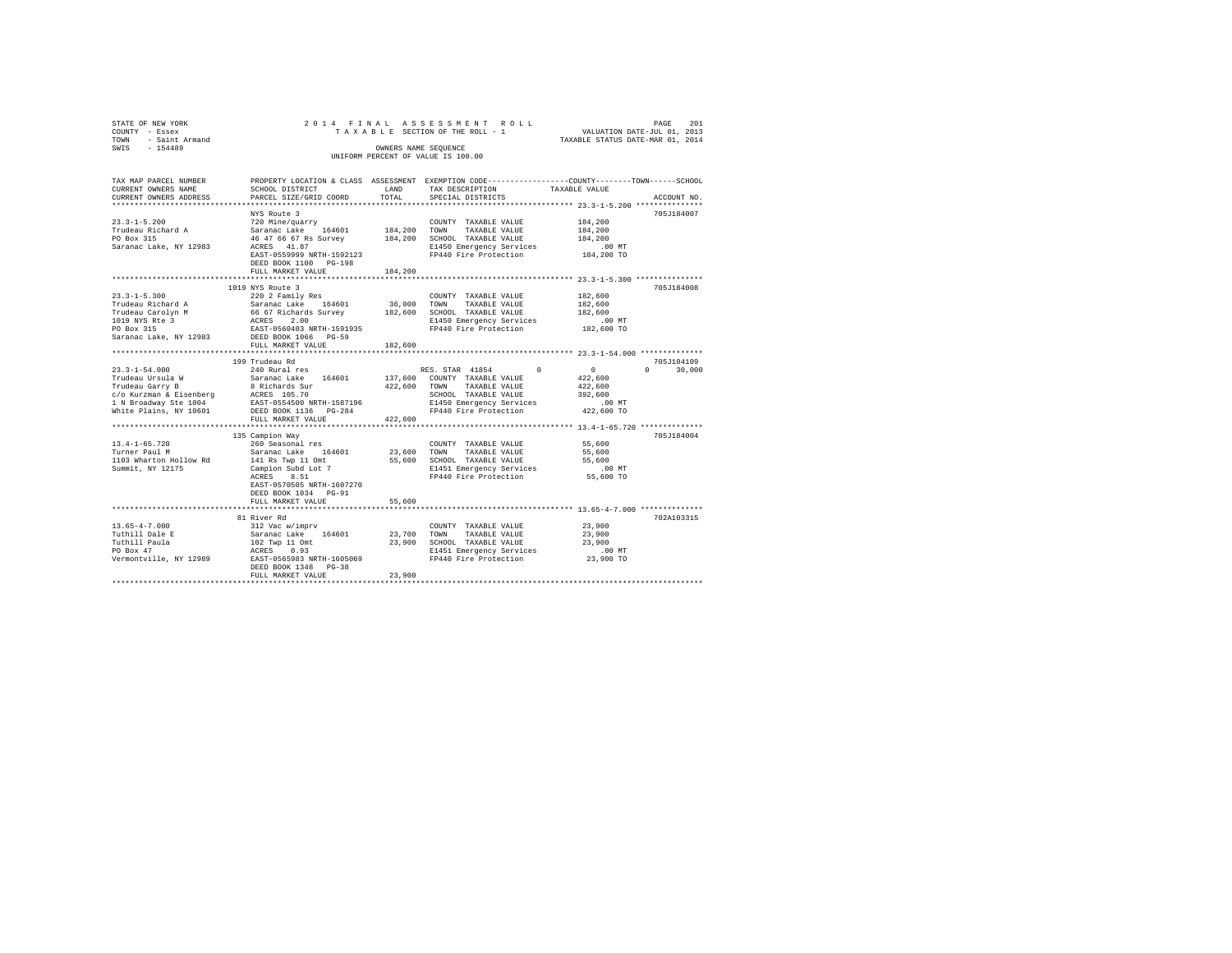| STATE OF NEW YORK<br>COUNTY - Essex<br>- Saint Armand<br>TOWN<br>SWIS<br>$-154489$ |                                    | 2014 FINAL ASSESSMENT ROLL<br>TAXABLE SECTION OF THE ROLL - 1<br>OWNERS NAME SEOUENCE<br>UNIFORM PERCENT OF VALUE IS 100.00 | TAXABLE STATUS DATE-MAR 01, 2014 | PAGE<br>VALUATION DATE-JUL 01, 2013 | 202 |
|------------------------------------------------------------------------------------|------------------------------------|-----------------------------------------------------------------------------------------------------------------------------|----------------------------------|-------------------------------------|-----|
| TAV MAD DAD/UT MIIMOUD                                                             | DEADERW LACATION & CLASS ACCECMENT |                                                                                                                             |                                  |                                     |     |

| IAA MAF FARULL NUMBER<br>CURRENT OWNERS NAME | ERGEREIT MOCWITOM & CHWOO WOODOOMENI DYDMEITOM CONF--------------------COOMII--------IOMM------OCHOOI<br>SCHOOL DISTRICT                                                                                                                                                                                                                                                                                      | LAND    | TAX DESCRIPTION TAXABLE VALUE                                      |                                                    |                    |
|----------------------------------------------|---------------------------------------------------------------------------------------------------------------------------------------------------------------------------------------------------------------------------------------------------------------------------------------------------------------------------------------------------------------------------------------------------------------|---------|--------------------------------------------------------------------|----------------------------------------------------|--------------------|
| CURRENT OWNERS ADDRESS                       | PARCEL SIZE/GRID COORD                                                                                                                                                                                                                                                                                                                                                                                        | TOTAL   | SPECIAL DISTRICTS                                                  |                                                    | ACCOUNT NO.        |
|                                              |                                                                                                                                                                                                                                                                                                                                                                                                               |         |                                                                    |                                                    |                    |
|                                              | River Rd                                                                                                                                                                                                                                                                                                                                                                                                      |         |                                                                    |                                                    | 705Z012004         |
| $13.65 - 4 - 8.120$                          | 311 Res vac land                                                                                                                                                                                                                                                                                                                                                                                              |         | COUNTY TAXABLE VALUE                                               | 3,300                                              |                    |
| Tuthill Dale E                               | Saranac Lake 164601 3,300 TOWN TAXABLE VALUE<br>102 Omt Twp 11 RS 3,300 SCHOOL TAXABLE VALUE<br>ACRES 0.41 3,300 SCHOOL TAXABLE VALUE<br>RASET-0565828 NRTH-1605389 FP440 Fire Protection                                                                                                                                                                                                                     |         |                                                                    | 3,300                                              |                    |
| Tuthill Paula M                              |                                                                                                                                                                                                                                                                                                                                                                                                               |         |                                                                    | 3,300                                              |                    |
| PO Box 47                                    |                                                                                                                                                                                                                                                                                                                                                                                                               |         |                                                                    | $.00$ MT                                           |                    |
| Vermontville, NY 12989                       |                                                                                                                                                                                                                                                                                                                                                                                                               |         | E1451 Emergency Services<br>FP440 Fire Protection                  | 3,300 TO                                           |                    |
|                                              | DEED BOOK 1683 PG-83                                                                                                                                                                                                                                                                                                                                                                                          |         |                                                                    |                                                    |                    |
|                                              | FULL MARKET VALUE                                                                                                                                                                                                                                                                                                                                                                                             | 3,300   |                                                                    |                                                    |                    |
|                                              |                                                                                                                                                                                                                                                                                                                                                                                                               |         |                                                                    |                                                    |                    |
|                                              | 12 River Rd                                                                                                                                                                                                                                                                                                                                                                                                   |         |                                                                    |                                                    | 702A101908         |
| $13.57 - 3 - 9.001$                          | 210 1 Family Res                                                                                                                                                                                                                                                                                                                                                                                              |         | AGED ALL 41800 0 59,100                                            |                                                    | 59,100<br>59,100   |
| Tuthill Francis M                            | Saranac Lake 164601 35,300 SR STAR 41834 0 0                                                                                                                                                                                                                                                                                                                                                                  |         |                                                                    |                                                    | $\Omega$<br>59,100 |
| 12 River Rd                                  |                                                                                                                                                                                                                                                                                                                                                                                                               |         |                                                                    |                                                    |                    |
| Bloomingdale, NY 12913                       | $101/102\ \text{Rs\ \text{Ont}\ \ }11\qquad \qquad 118\, , 200\qquad \text{COUNTY}\ \text{TXABLE VALUES}\qquad \qquad 59\, , 100\, \\ 1302/263\ \text{Bla}\qquad \qquad 59\, , 100\qquad \qquad$                                                                                                                                                                                                              |         |                                                                    |                                                    |                    |
|                                              |                                                                                                                                                                                                                                                                                                                                                                                                               |         |                                                                    |                                                    |                    |
|                                              |                                                                                                                                                                                                                                                                                                                                                                                                               |         |                                                                    |                                                    |                    |
|                                              |                                                                                                                                                                                                                                                                                                                                                                                                               |         |                                                                    |                                                    |                    |
|                                              |                                                                                                                                                                                                                                                                                                                                                                                                               |         |                                                                    |                                                    |                    |
|                                              | ***********************                                                                                                                                                                                                                                                                                                                                                                                       |         |                                                                    | ********************** 23.3-1-41.000 ************* |                    |
|                                              | 737 NYS Route 3                                                                                                                                                                                                                                                                                                                                                                                               |         |                                                                    |                                                    | 705J102407         |
|                                              |                                                                                                                                                                                                                                                                                                                                                                                                               |         |                                                                    |                                                    |                    |
|                                              |                                                                                                                                                                                                                                                                                                                                                                                                               |         |                                                                    |                                                    |                    |
|                                              |                                                                                                                                                                                                                                                                                                                                                                                                               |         |                                                                    |                                                    |                    |
|                                              |                                                                                                                                                                                                                                                                                                                                                                                                               |         |                                                                    |                                                    |                    |
|                                              |                                                                                                                                                                                                                                                                                                                                                                                                               |         |                                                                    |                                                    |                    |
|                                              | DEED BOOK 1262 PG-301                                                                                                                                                                                                                                                                                                                                                                                         |         |                                                                    |                                                    |                    |
|                                              | FULL MARKET VALUE                                                                                                                                                                                                                                                                                                                                                                                             | 174,500 |                                                                    |                                                    |                    |
|                                              |                                                                                                                                                                                                                                                                                                                                                                                                               |         |                                                                    |                                                    |                    |
|                                              | 274 River Rd                                                                                                                                                                                                                                                                                                                                                                                                  |         |                                                                    |                                                    | 705J104113         |
|                                              |                                                                                                                                                                                                                                                                                                                                                                                                               |         |                                                                    | 46,400                                             |                    |
|                                              |                                                                                                                                                                                                                                                                                                                                                                                                               |         |                                                                    |                                                    |                    |
|                                              |                                                                                                                                                                                                                                                                                                                                                                                                               |         |                                                                    |                                                    |                    |
|                                              | $\begin{tabular}{lcccccc} 13.4-1-27.094 & 312 \text{Vac w/imprv} & 200\text{NITY} & \text{TAXABLE VALUE} & 46,400\\ \text{Tyler Charles S Jr} & \text{Saranac Lake} & 164601 & 41,000 & \text{TANABLE VALUE} & 46,400\\ \text{552 N inidser Ave} & \text{Saranac Lake} & 143.1 & \text{Aichardes Sur} & 46,400 & \text{SCHODL TAXABLE VALUE} & 46,400\\ \text{Brightwaters, NY 11718} & \text{ACRES} & 35.00$ |         |                                                                    |                                                    |                    |
|                                              | EAST-0569893 NRTH-1602714                                                                                                                                                                                                                                                                                                                                                                                     |         | FP440 Fire Protection                                              | 46,400 TO                                          |                    |
|                                              | DEED BOOK 1611 PG-6                                                                                                                                                                                                                                                                                                                                                                                           |         |                                                                    |                                                    |                    |
|                                              | FULL MARKET VALUE                                                                                                                                                                                                                                                                                                                                                                                             | 46,400  |                                                                    |                                                    |                    |
|                                              |                                                                                                                                                                                                                                                                                                                                                                                                               |         |                                                                    |                                                    |                    |
|                                              | NYS Route 3                                                                                                                                                                                                                                                                                                                                                                                                   |         |                                                                    |                                                    | 705J192001         |
|                                              |                                                                                                                                                                                                                                                                                                                                                                                                               |         | COUNTY TAXABLE VALUE                                               | 21,300                                             |                    |
|                                              |                                                                                                                                                                                                                                                                                                                                                                                                               |         | TAXABLE VALUE                                                      | 21,300                                             |                    |
|                                              | 13.1-1-22.200 (2001)<br>Tylus Margaret (14601 (21,300 TOM)<br>Helmke John Saranac Lake 164601 (21,300 TOW)<br>Helmke John Saranac Lake (21,300 SCHOC)<br>Saranac Lake, NY 12983 (2005) (2003) (2003) (2003) (2003) (2003) (2003) (2013)<br>Sa                                                                                                                                                                 |         | 21,300 SCHOOL TAXABLE VALUE                                        | 21,300                                             |                    |
|                                              |                                                                                                                                                                                                                                                                                                                                                                                                               |         |                                                                    |                                                    |                    |
|                                              |                                                                                                                                                                                                                                                                                                                                                                                                               |         | E1451 Emergency Services .00 MT<br>FP440 Fire Protection 21,300 TO |                                                    |                    |
|                                              | DEED BOOK 1544 PG-20                                                                                                                                                                                                                                                                                                                                                                                          |         |                                                                    |                                                    |                    |
|                                              | FULL MARKET VALUE                                                                                                                                                                                                                                                                                                                                                                                             | 21,300  |                                                                    |                                                    |                    |
|                                              |                                                                                                                                                                                                                                                                                                                                                                                                               |         |                                                                    |                                                    |                    |
|                                              |                                                                                                                                                                                                                                                                                                                                                                                                               |         |                                                                    |                                                    |                    |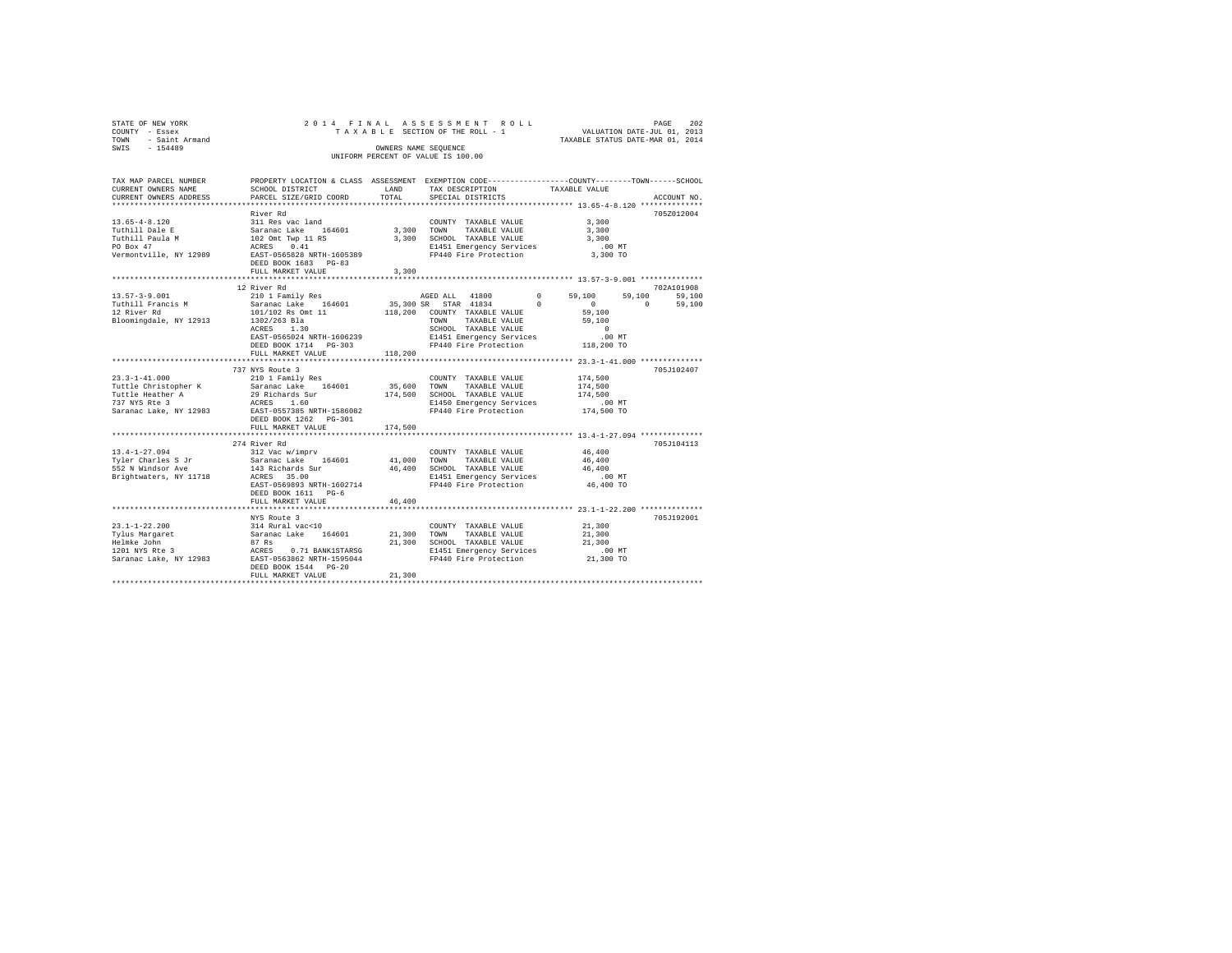|      | STATE OF NEW YORK   |  |  |                      | 2014 FINAL ASSESSMENT ROLL         |                                  | PAGE | - 203 |
|------|---------------------|--|--|----------------------|------------------------------------|----------------------------------|------|-------|
|      | COUNTY - Essex      |  |  |                      | TAXABLE SECTION OF THE ROLL - 1    | VALUATION DATE-JUL 01, 2013      |      |       |
|      | TOWN - Saint Armand |  |  |                      |                                    | TAXABLE STATUS DATE-MAR 01, 2014 |      |       |
| SWIS | $-154489$           |  |  | OWNERS NAME SEOUENCE |                                    |                                  |      |       |
|      |                     |  |  |                      | UNIFORM PERCENT OF VALUE IS 100.00 |                                  |      |       |
|      |                     |  |  |                      |                                    |                                  |      |       |

| TAX MAP PARCEL NUMBER                         |                                                                                                                                                                                                                                           |         | PROPERTY LOCATION & CLASS ASSESSMENT EXEMPTION CODE----------------COUNTY-------TOWN-----SCHOOL                                                                                                                                                                                             |                      |
|-----------------------------------------------|-------------------------------------------------------------------------------------------------------------------------------------------------------------------------------------------------------------------------------------------|---------|---------------------------------------------------------------------------------------------------------------------------------------------------------------------------------------------------------------------------------------------------------------------------------------------|----------------------|
| CURRENT OWNERS NAME                           | SCHOOL DISTRICT                                                                                                                                                                                                                           | LAND    | TAX DESCRIPTION<br>TAXABLE VALUE                                                                                                                                                                                                                                                            |                      |
| CURRENT OWNERS ADDRESS PARCEL SIZE/GRID COORD |                                                                                                                                                                                                                                           | TOTAL   | SPECIAL DISTRICTS                                                                                                                                                                                                                                                                           | ACCOUNT NO.          |
|                                               |                                                                                                                                                                                                                                           |         |                                                                                                                                                                                                                                                                                             |                      |
|                                               | 1201 NYS Route 3                                                                                                                                                                                                                          |         |                                                                                                                                                                                                                                                                                             | 705J102804           |
|                                               |                                                                                                                                                                                                                                           |         |                                                                                                                                                                                                                                                                                             | 0 64,200             |
|                                               |                                                                                                                                                                                                                                           |         |                                                                                                                                                                                                                                                                                             |                      |
|                                               |                                                                                                                                                                                                                                           |         |                                                                                                                                                                                                                                                                                             |                      |
|                                               |                                                                                                                                                                                                                                           |         |                                                                                                                                                                                                                                                                                             |                      |
|                                               |                                                                                                                                                                                                                                           |         |                                                                                                                                                                                                                                                                                             |                      |
|                                               |                                                                                                                                                                                                                                           |         |                                                                                                                                                                                                                                                                                             |                      |
|                                               | FULL MARKET VALUE                                                                                                                                                                                                                         |         | $\begin{tabular}{cccc} \textit{130} & \textit{14} & \textit{14} & \textit{15} & \textit{16} & \textit{16} \\ \textit{1451} & \textit{Energy Services} & 0.0 & \textit{MT} \\ \textit{129,300} & \textit{129,300} & \textit{129,300} & \textit{129,300} & \textit{129,300} \\ \end{tabular}$ |                      |
|                                               |                                                                                                                                                                                                                                           |         |                                                                                                                                                                                                                                                                                             |                      |
|                                               | Rockledge Ln                                                                                                                                                                                                                              |         |                                                                                                                                                                                                                                                                                             | 705Z008006           |
|                                               |                                                                                                                                                                                                                                           |         | COUNTY TAXABLE VALUE                                                                                                                                                                                                                                                                        | 100                  |
|                                               |                                                                                                                                                                                                                                           |         |                                                                                                                                                                                                                                                                                             |                      |
|                                               |                                                                                                                                                                                                                                           |         |                                                                                                                                                                                                                                                                                             |                      |
|                                               | 32.38-1-79.000<br>NanAnden John Saranac Lake 164601<br>VanAnden Elizabeth Saranac Lake 164601<br>5 Rockledge Lm Pt 2 Rockledge Subd<br>Saranac Lake, NY 12983<br>Saranac Lake, NY 12983<br>RACRSS NRTH-1578168<br>EAST-0555085 NRTH-15781 |         | COUNTY TAXABLE VALUE 100<br>100 TOWN TAXABLE VALUE 100<br>100 SCHOOL TAXABLE VALUE 100 TO<br>FP440 Fire Protection 100 TO                                                                                                                                                                   |                      |
|                                               |                                                                                                                                                                                                                                           |         |                                                                                                                                                                                                                                                                                             |                      |
|                                               |                                                                                                                                                                                                                                           |         |                                                                                                                                                                                                                                                                                             |                      |
|                                               | DEED BOOK 894<br>$PG-98$                                                                                                                                                                                                                  |         |                                                                                                                                                                                                                                                                                             |                      |
|                                               | FULL MARKET VALUE                                                                                                                                                                                                                         | 100     |                                                                                                                                                                                                                                                                                             |                      |
|                                               |                                                                                                                                                                                                                                           |         |                                                                                                                                                                                                                                                                                             |                      |
|                                               | 997 NYS Route 3                                                                                                                                                                                                                           |         |                                                                                                                                                                                                                                                                                             | 705J190006           |
|                                               |                                                                                                                                                                                                                                           |         |                                                                                                                                                                                                                                                                                             |                      |
|                                               |                                                                                                                                                                                                                                           |         |                                                                                                                                                                                                                                                                                             |                      |
|                                               |                                                                                                                                                                                                                                           |         | 23.3-1-6.300<br>Vander Wiele Karen Maria (1990) 27,300 TOUNTY TAXABLE VALUE 71,600<br>VANGER VALUE ARES 0.47 BANKISTARSG 71,600 TOWN TAXABLE VALUE 71,600<br>997 NYS Route 3 (97 Twp 11 Omt Ra 27,300 SCHOOL TAXABLE VALUE 71,600<br>9                                                      |                      |
|                                               |                                                                                                                                                                                                                                           |         |                                                                                                                                                                                                                                                                                             |                      |
|                                               |                                                                                                                                                                                                                                           |         |                                                                                                                                                                                                                                                                                             |                      |
|                                               | DEED BOOK 1611    PG-216                                                                                                                                                                                                                  |         |                                                                                                                                                                                                                                                                                             |                      |
|                                               | FULL MARKET VALUE                                                                                                                                                                                                                         | 71,600  |                                                                                                                                                                                                                                                                                             |                      |
|                                               |                                                                                                                                                                                                                                           |         |                                                                                                                                                                                                                                                                                             |                      |
|                                               | 24 Vista Dr                                                                                                                                                                                                                               |         |                                                                                                                                                                                                                                                                                             | 705J179005           |
|                                               |                                                                                                                                                                                                                                           |         |                                                                                                                                                                                                                                                                                             | $0 \t 30,000$        |
|                                               |                                                                                                                                                                                                                                           |         |                                                                                                                                                                                                                                                                                             |                      |
|                                               |                                                                                                                                                                                                                                           |         |                                                                                                                                                                                                                                                                                             |                      |
|                                               |                                                                                                                                                                                                                                           |         |                                                                                                                                                                                                                                                                                             |                      |
|                                               |                                                                                                                                                                                                                                           |         |                                                                                                                                                                                                                                                                                             | 00 MT.<br>148,800 TO |
|                                               |                                                                                                                                                                                                                                           |         |                                                                                                                                                                                                                                                                                             |                      |
|                                               | FULL MARKET VALUE                                                                                                                                                                                                                         | 148,800 |                                                                                                                                                                                                                                                                                             |                      |
|                                               |                                                                                                                                                                                                                                           |         |                                                                                                                                                                                                                                                                                             |                      |
|                                               | 30 Vista Dr                                                                                                                                                                                                                               |         |                                                                                                                                                                                                                                                                                             | 7052002006           |
|                                               |                                                                                                                                                                                                                                           |         |                                                                                                                                                                                                                                                                                             | $0 \t 30.000$        |
|                                               |                                                                                                                                                                                                                                           |         |                                                                                                                                                                                                                                                                                             |                      |
|                                               |                                                                                                                                                                                                                                           |         |                                                                                                                                                                                                                                                                                             |                      |
|                                               |                                                                                                                                                                                                                                           |         |                                                                                                                                                                                                                                                                                             |                      |
|                                               |                                                                                                                                                                                                                                           |         |                                                                                                                                                                                                                                                                                             |                      |
|                                               |                                                                                                                                                                                                                                           |         |                                                                                                                                                                                                                                                                                             |                      |
|                                               |                                                                                                                                                                                                                                           |         |                                                                                                                                                                                                                                                                                             |                      |
|                                               | FULL MARKET VALUE                                                                                                                                                                                                                         | 323,500 |                                                                                                                                                                                                                                                                                             |                      |
|                                               |                                                                                                                                                                                                                                           |         |                                                                                                                                                                                                                                                                                             |                      |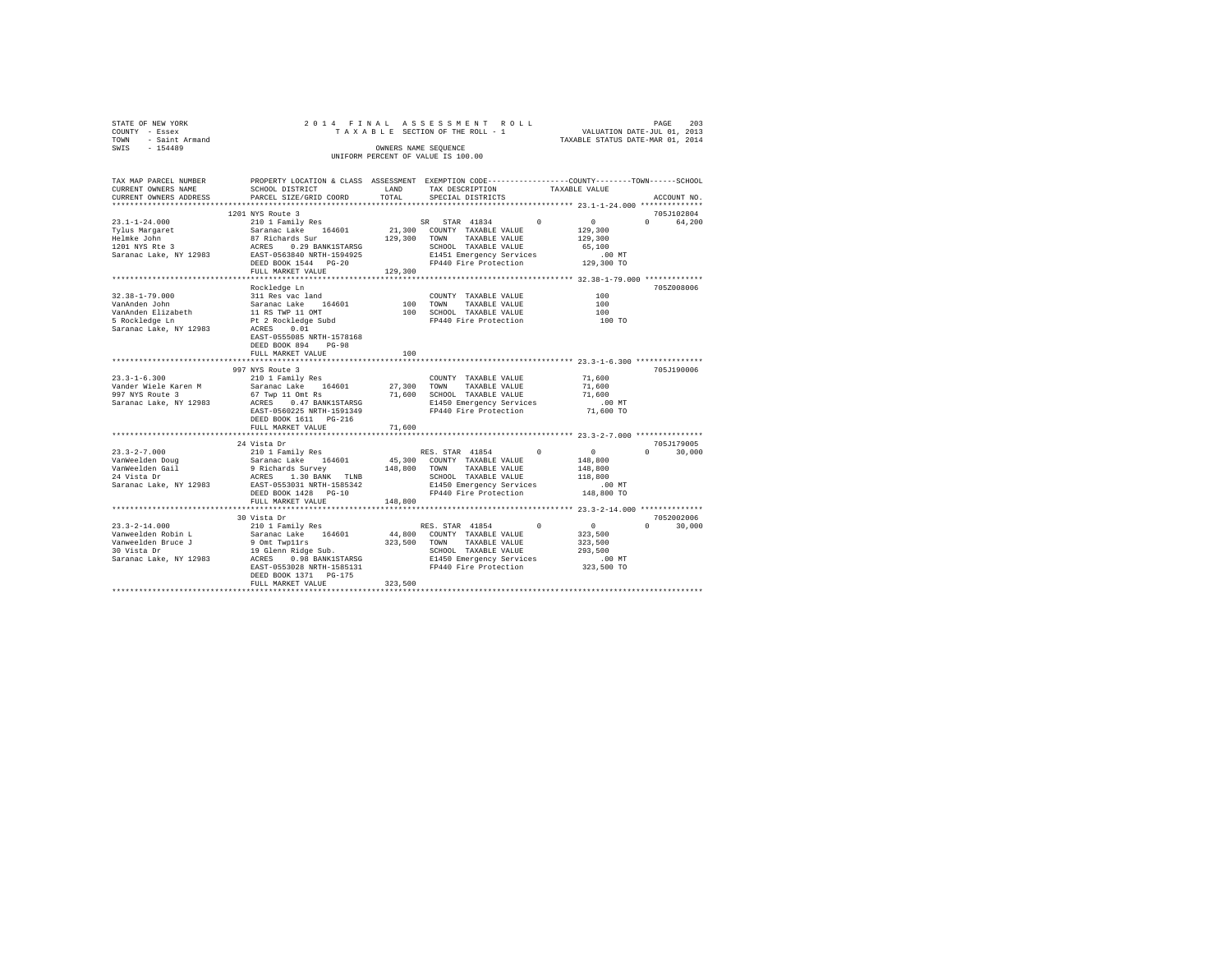| STATE OF NEW YORK                           |                                                                                                  |         | 2014 FINAL ASSESSMENT ROLL                                          | PAGE 204<br>VALUATION DATE-JUL 01, 2013<br>TAXABLE STATUS DATE-MAR 01, 2014                     |  |  |  |
|---------------------------------------------|--------------------------------------------------------------------------------------------------|---------|---------------------------------------------------------------------|-------------------------------------------------------------------------------------------------|--|--|--|
| COUNTY - Essex                              |                                                                                                  |         | TAXABLE SECTION OF THE ROLL - 1                                     |                                                                                                 |  |  |  |
| TOWN - Saint Armand                         |                                                                                                  |         |                                                                     |                                                                                                 |  |  |  |
| SWIS<br>$-154489$                           |                                                                                                  |         | OWNERS NAME SEOUENCE                                                |                                                                                                 |  |  |  |
|                                             | UNIFORM PERCENT OF VALUE IS 100.00                                                               |         |                                                                     |                                                                                                 |  |  |  |
|                                             |                                                                                                  |         |                                                                     |                                                                                                 |  |  |  |
|                                             |                                                                                                  |         |                                                                     |                                                                                                 |  |  |  |
| TAX MAP PARCEL NUMBER                       |                                                                                                  |         |                                                                     | PROPERTY LOCATION & CLASS ASSESSMENT EXEMPTION CODE---------------COUNTY-------TOWN------SCHOOL |  |  |  |
| CURRENT OWNERS NAME                         | SCHOOL DISTRICT                                                                                  | LAND    | TAX DESCRIPTION                                                     | TAXABLE VALUE                                                                                   |  |  |  |
| CURRENT OWNERS ADDRESS                      | PARCEL SIZE/GRID COORD                                                                           | TOTAL.  | SPECIAL DISTRICTS                                                   | ACCOUNT NO.                                                                                     |  |  |  |
|                                             |                                                                                                  |         |                                                                     |                                                                                                 |  |  |  |
|                                             | 1498 NYS Route 3                                                                                 |         |                                                                     | 705L104208                                                                                      |  |  |  |
| $13.4 - 1 - 20.000$                         | 210 1 Family Res                                                                                 |         | COUNTY TAXABLE VALUE                                                | 79,000                                                                                          |  |  |  |
| Ventello Anthony J                          |                                                                                                  |         |                                                                     | 79,000                                                                                          |  |  |  |
| Ventello Trudy K                            | Saranac Lake 164601 28,300 TOWN TAXABLE VALUE<br>103 Richards Survey 79,000 SCHOOL TAXABLE VALUE |         |                                                                     | 79,000                                                                                          |  |  |  |
| 1175 Grange Rd                              |                                                                                                  |         | E1451 Emergency Services                                            | $.00$ MT                                                                                        |  |  |  |
| Towanda, PA 18848                           | 100 X 190<br>ACRES 0.50                                                                          |         | FP440 Fire Protection                                               | 79,000 TO                                                                                       |  |  |  |
|                                             | EAST-0566177 NRTH-1601843                                                                        |         |                                                                     |                                                                                                 |  |  |  |
|                                             | DEED BOOK 1725 PG-28                                                                             |         |                                                                     |                                                                                                 |  |  |  |
|                                             | FULL MARKET VALUE                                                                                | 79,000  |                                                                     |                                                                                                 |  |  |  |
|                                             |                                                                                                  |         |                                                                     |                                                                                                 |  |  |  |
|                                             | 25 Reservoir Ln                                                                                  |         |                                                                     | 705Z012005                                                                                      |  |  |  |
| 13.56-10-8.000/1                            | 837 Cell Tower                                                                                   |         | COUNTY TAXABLE VALUE                                                | 154,100                                                                                         |  |  |  |
|                                             | Saranac Lake 164601                                                                              |         | 15,000 TOWN TAXABLE VALUE                                           | 154,100                                                                                         |  |  |  |
|                                             |                                                                                                  |         | 154,100 SCHOOL TAXABLE VALUE                                        | 154,100                                                                                         |  |  |  |
|                                             |                                                                                                  |         | E1451 Emergency Services                                            | .00 MT                                                                                          |  |  |  |
|                                             |                                                                                                  |         | FP440 Fire Protection                                               |                                                                                                 |  |  |  |
|                                             |                                                                                                  |         |                                                                     | 154,100 TO                                                                                      |  |  |  |
|                                             | EAST-0560824 NRTH-1606166                                                                        |         |                                                                     |                                                                                                 |  |  |  |
|                                             | DEED BOOK 1275 PG-79                                                                             |         |                                                                     |                                                                                                 |  |  |  |
|                                             | FULL MARKET VALUE                                                                                | 154,100 |                                                                     |                                                                                                 |  |  |  |
|                                             | River Rd                                                                                         |         |                                                                     | 705J103301                                                                                      |  |  |  |
|                                             |                                                                                                  |         |                                                                     |                                                                                                 |  |  |  |
| 14.-1-2.000<br>Vickers John                 | 322 Rural vac>10                                                                                 |         | COUNTY TAXABLE VALUE                                                | 52,900                                                                                          |  |  |  |
|                                             |                                                                                                  |         | 52,900 TOWN TAXABLE VALUE                                           | 52,900                                                                                          |  |  |  |
| Vickers Beth                                | Saranac Lake 164601<br>181 Richards Sur<br>ACRES 60.00                                           |         | 52,900 SCHOOL TAXABLE VALUE                                         | 52,900                                                                                          |  |  |  |
| 25 Crestwood Dr<br>Delhi, NY 13753          |                                                                                                  |         | E1451 Emergency Services                                            | $.00$ MT                                                                                        |  |  |  |
|                                             |                                                                                                  |         | EAST-0577355 NRTH-1608873<br>FP440 Fire Protection                  | 52,900 TO                                                                                       |  |  |  |
|                                             | DEED BOOK 1364 PG-111                                                                            |         |                                                                     |                                                                                                 |  |  |  |
|                                             | FULL MARKET VALUE                                                                                | 52,900  |                                                                     |                                                                                                 |  |  |  |
|                                             |                                                                                                  |         |                                                                     |                                                                                                 |  |  |  |
|                                             | 53 Mount Pisgah Ln<br>3 Mount Pisgah Ln<br>210 1 Family Res                                      |         |                                                                     | 705J186001                                                                                      |  |  |  |
| $23.3 - 1 - 67.200$                         |                                                                                                  |         | COUNTY TAXABLE VALUE                                                | 285,200                                                                                         |  |  |  |
| Vickers John H                              | Saranac Lake 164601                                                                              | 90,600  | TOWN<br>TAXABLE VALUE                                               | 285,200                                                                                         |  |  |  |
| Vickers Bethany B<br>25 Crestwood Dr        | 9 Rs Twp 11 Omt<br>ACRES 1.41                                                                    |         | 285,200 SCHOOL TAXABLE VALUE                                        | 285,200                                                                                         |  |  |  |
|                                             |                                                                                                  |         | E1450 Emergency Services                                            | .00 MT                                                                                          |  |  |  |
| Delhi, NY 13753                             | EAST-0554223 NRTH-1584522                                                                        |         | FP440 Fire Protection                                               | 285,200 TO                                                                                      |  |  |  |
|                                             | DEED BOOK 1456 PG-254                                                                            |         |                                                                     |                                                                                                 |  |  |  |
|                                             | FULL MARKET VALUE                                                                                | 285,200 |                                                                     |                                                                                                 |  |  |  |
|                                             |                                                                                                  |         |                                                                     |                                                                                                 |  |  |  |
|                                             | NYS Route 3                                                                                      |         |                                                                     | 705J102515                                                                                      |  |  |  |
| $23.3 - 1 - 19.000$                         | 910 Priv forest                                                                                  |         | COUNTY TAXABLE VALUE                                                | 81,500                                                                                          |  |  |  |
| Village Of Saranac Lake Saranac Lake 164601 |                                                                                                  | 81,500  | TOWN<br>TAXABLE VALUE                                               | 81,500                                                                                          |  |  |  |
| 39 Main St Fl 2Ste9                         | 49 Richards Sur                                                                                  |         | 81,500 SCHOOL TAXABLE VALUE                                         | 81,500                                                                                          |  |  |  |
| Saranac Lake, NY 12983                      |                                                                                                  |         | E1450 Emergency Services .00 MT<br>FP440 Fire Protection  81,500 TO |                                                                                                 |  |  |  |
|                                             | ACRES 160.00                                                                                     |         |                                                                     |                                                                                                 |  |  |  |
|                                             | EAST-0559481 NRTH-1585160                                                                        |         |                                                                     |                                                                                                 |  |  |  |
|                                             | DEED BOOK 1347 PG-100                                                                            |         |                                                                     |                                                                                                 |  |  |  |
|                                             | FULL MARKET VALUE                                                                                | 81,500  |                                                                     |                                                                                                 |  |  |  |
|                                             |                                                                                                  |         |                                                                     |                                                                                                 |  |  |  |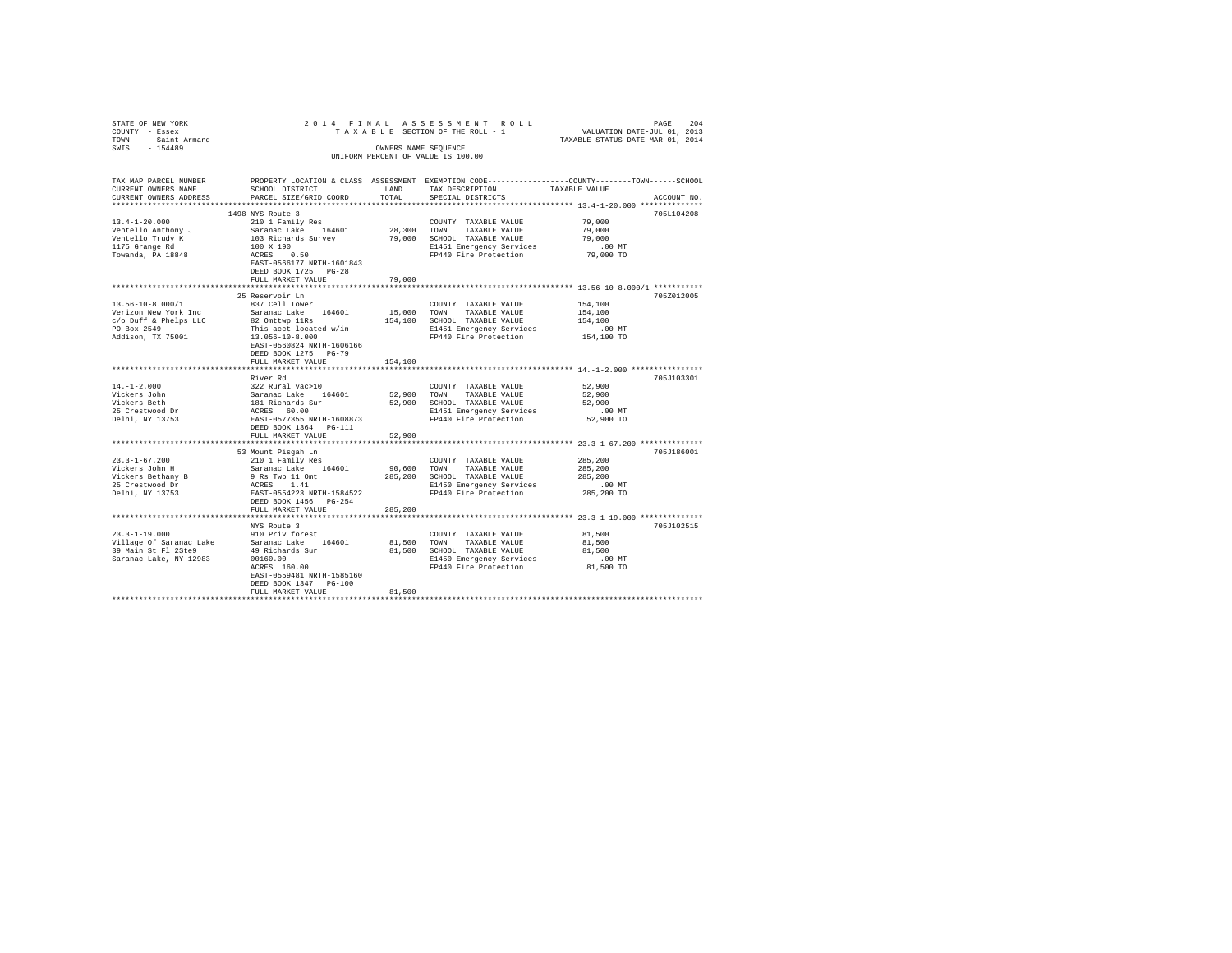| STATE OF NEW YORK<br>COUNTY - Essex<br>TOWN - Saint Armand<br>SWIS - 154489                                                                                                                                                                         |                                            |         |                                                                                                                |                                  |               |
|-----------------------------------------------------------------------------------------------------------------------------------------------------------------------------------------------------------------------------------------------------|--------------------------------------------|---------|----------------------------------------------------------------------------------------------------------------|----------------------------------|---------------|
|                                                                                                                                                                                                                                                     |                                            |         |                                                                                                                | TAXABLE STATUS DATE-MAR 01, 2014 |               |
|                                                                                                                                                                                                                                                     |                                            |         | OWNERS NAME SEQUENCE                                                                                           |                                  |               |
|                                                                                                                                                                                                                                                     |                                            |         | UNIFORM PERCENT OF VALUE IS 100.00                                                                             |                                  |               |
| TAX MAP PARCEL NUMBER                                                                                                                                                                                                                               |                                            |         | PROPERTY LOCATION & CLASS ASSESSMENT EXEMPTION CODE---------------COUNTY-------TOWN------SCHOOL                |                                  |               |
|                                                                                                                                                                                                                                                     |                                            |         |                                                                                                                |                                  |               |
|                                                                                                                                                                                                                                                     |                                            |         |                                                                                                                |                                  | ACCOUNT NO.   |
|                                                                                                                                                                                                                                                     |                                            |         |                                                                                                                |                                  |               |
|                                                                                                                                                                                                                                                     | NYS Route 3                                |         |                                                                                                                |                                  | 705J178059    |
|                                                                                                                                                                                                                                                     |                                            |         | COUNTY TAXABLE VALUE 7,400                                                                                     |                                  |               |
|                                                                                                                                                                                                                                                     |                                            |         |                                                                                                                | 7,400                            |               |
|                                                                                                                                                                                                                                                     |                                            |         |                                                                                                                | 7,400                            |               |
|                                                                                                                                                                                                                                                     |                                            |         |                                                                                                                | .00 MT                           |               |
|                                                                                                                                                                                                                                                     |                                            |         |                                                                                                                | 7,400 TO                         |               |
|                                                                                                                                                                                                                                                     | DEED BOOK 1347 PG-100                      |         |                                                                                                                |                                  |               |
|                                                                                                                                                                                                                                                     | FULL MARKET VALUE                          | 7,400   |                                                                                                                |                                  |               |
|                                                                                                                                                                                                                                                     | NYS Route 3                                |         |                                                                                                                |                                  | 705J178060    |
| $23.3 - 1 - 32.000$                                                                                                                                                                                                                                 | 330 Vacant comm                            |         | $\begin{tabular}{lllllll} \textbf{COUNTY} & \textbf{TAXABLE} & \textbf{VALUE} & \textbf{44,200} \end{tabular}$ |                                  |               |
|                                                                                                                                                                                                                                                     |                                            |         |                                                                                                                |                                  |               |
| 2.1.5-1-2.000 10 MM 2000 10000 10000 10000 10000 10000 10000 10000 10000 10000 10000 10000 10000 10000 10000 1<br>24.200 10000 10000 10000 10000 10000 10000 100000 100000 10000 10000 10000 10000 10000 10000 10000 10000 100<br>                  |                                            |         |                                                                                                                |                                  |               |
|                                                                                                                                                                                                                                                     |                                            |         |                                                                                                                |                                  |               |
|                                                                                                                                                                                                                                                     |                                            |         |                                                                                                                |                                  |               |
|                                                                                                                                                                                                                                                     | DEED BOOK 1347 PG-100                      |         |                                                                                                                |                                  |               |
|                                                                                                                                                                                                                                                     | FULL MARKET VALUE                          | 44,200  |                                                                                                                |                                  |               |
|                                                                                                                                                                                                                                                     |                                            |         |                                                                                                                |                                  |               |
|                                                                                                                                                                                                                                                     | NYS Route 3                                |         |                                                                                                                |                                  | 705J178061    |
| $23.3 - 1 - 34.000$                                                                                                                                                                                                                                 | $330$ Vacant comm                          |         | COUNTY TAXABLE VALUE                                                                                           | 12,700                           |               |
|                                                                                                                                                                                                                                                     |                                            |         |                                                                                                                |                                  |               |
|                                                                                                                                                                                                                                                     |                                            |         |                                                                                                                |                                  |               |
|                                                                                                                                                                                                                                                     |                                            |         |                                                                                                                |                                  |               |
|                                                                                                                                                                                                                                                     |                                            |         |                                                                                                                |                                  |               |
|                                                                                                                                                                                                                                                     | DEED BOOK 1347 PG-100<br>FULL MARKET VALUE | 12,700  |                                                                                                                |                                  |               |
|                                                                                                                                                                                                                                                     |                                            |         |                                                                                                                |                                  |               |
|                                                                                                                                                                                                                                                     |                                            |         |                                                                                                                |                                  | 702A100609    |
| 48 Oregon Plains Rd<br>13.57-1-1.000<br>13.57-1-1.000<br>210 1 Family Res<br>13.57-1-1.000<br>210 1 Family Res<br>21.61 20 1 Family Res<br>21.61 25,400 CONTY TAXABLE VALUE<br>21.61 25,400 CONTY TAXABLE VALUE<br>21.61 26 20000 TAXABLE VALUE<br> |                                            |         |                                                                                                                |                                  | $0 \t 30.000$ |
|                                                                                                                                                                                                                                                     |                                            |         |                                                                                                                |                                  |               |
|                                                                                                                                                                                                                                                     |                                            |         |                                                                                                                |                                  |               |
|                                                                                                                                                                                                                                                     |                                            |         |                                                                                                                |                                  |               |
|                                                                                                                                                                                                                                                     |                                            |         |                                                                                                                |                                  |               |
|                                                                                                                                                                                                                                                     |                                            |         |                                                                                                                |                                  |               |
|                                                                                                                                                                                                                                                     | FULL MARKET VALUE                          | 138,100 |                                                                                                                |                                  |               |
|                                                                                                                                                                                                                                                     |                                            |         |                                                                                                                |                                  |               |
|                                                                                                                                                                                                                                                     | 152 River Rd                               |         |                                                                                                                |                                  | 705J184002    |
| $13.4 - 1 - 39.002$                                                                                                                                                                                                                                 | 240 Rural res                              |         | RES. STAR 41854 0 0                                                                                            |                                  | $0 \t 30,000$ |
| Viscardo William M. Jr. (1999) - 1999 - 1999 - 1999 - 1999 - 1999 - 1999 - 1999 - 1999 - 1999 - 1999 - 1999 -<br>1999 - 1999 - 1999 - 1999 - 1999 - 1999 - 1999 - 1999 - 1999 - 1999 - 1999 - 1999 - 1999 - 1999 - 1999 - 1999<br>19                |                                            |         |                                                                                                                |                                  |               |
|                                                                                                                                                                                                                                                     |                                            |         |                                                                                                                |                                  |               |
| Viscardo William Mour (1994)<br>1997 - Microsoft Mulliam Mour (1994)<br>1997 - School TAXABLE VALUE (1998)<br>1997 - School TaxABLE VALUE 224,800<br>294,800 - Silingdale, NY 12913 - Survey By Godone Mp 3283 - 19940 Fire Protection              |                                            |         |                                                                                                                |                                  |               |
|                                                                                                                                                                                                                                                     |                                            |         |                                                                                                                |                                  |               |
|                                                                                                                                                                                                                                                     |                                            |         |                                                                                                                |                                  |               |
|                                                                                                                                                                                                                                                     | EAST-0567203 NRTH-1604339                  |         |                                                                                                                |                                  |               |

DEED BOOK 1042 PG-220 FULL MARKET VALUE 254,800 \*\*\*\*\*\*\*\*\*\*\*\*\*\*\*\*\*\*\*\*\*\*\*\*\*\*\*\*\*\*\*\*\*\*\*\*\*\*\*\*\*\*\*\*\*\*\*\*\*\*\*\*\*\*\*\*\*\*\*\*\*\*\*\*\*\*\*\*\*\*\*\*\*\*\*\*\*\*\*\*\*\*\*\*\*\*\*\*\*\*\*\*\*\*\*\*\*\*\*\*\*\*\*\*\*\*\*\*\*\*\*\*\*\*\*\*\*\*\*\*\*\*\*\*\*\*\*\*\*\*\*\*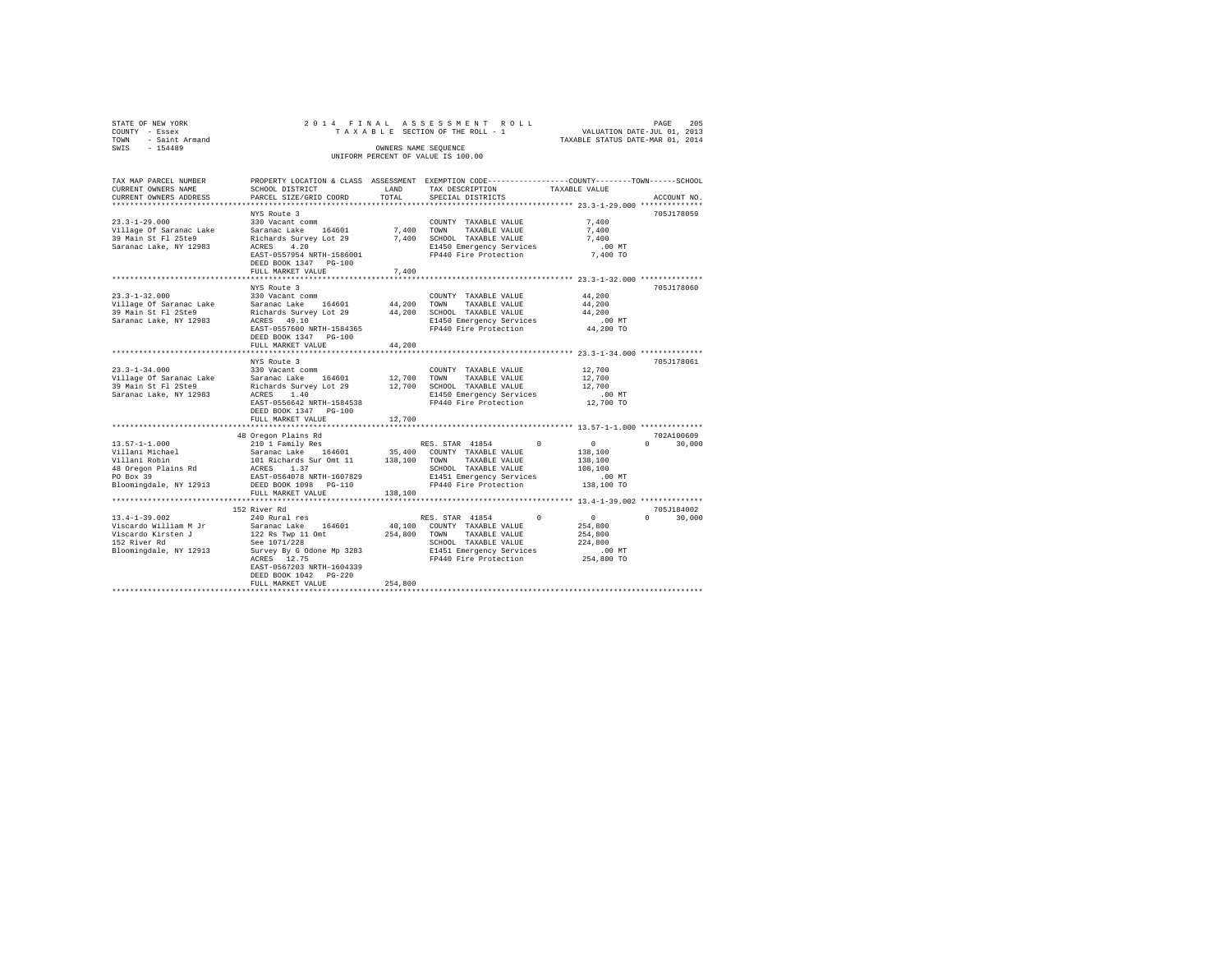| STATE OF NEW YORK   | 2014 FINAL ASSESSMENT ROLL         | 206<br>PAGE                      |
|---------------------|------------------------------------|----------------------------------|
| COUNTY - Essex      | TAXABLE SECTION OF THE ROLL - 1    | VALUATION DATE-JUL 01, 2013      |
| TOWN - Saint Armand |                                    | TAXABLE STATUS DATE-MAR 01, 2014 |
| SWIS<br>$-154489$   | OWNERS NAME SEOUENCE               |                                  |
|                     | UNIFORM PERCENT OF VALUE IS 100.00 |                                  |

| TAX MAP PARCEL NUMBER<br>CURRENT OWNERS NAME<br>CURRENT OWNERS ADDRESS | PROPERTY LOCATION & CLASS ASSESSMENT EXEMPTION CODE---------------COUNTY-------TOWN-----SCHOOL<br>SCHOOL DISTRICT<br>PARCEL SIZE/GRID COORD | LAND<br>TOTAL | TAX DESCRIPTION<br>SPECIAL DISTRICTS                   | TAXABLE VALUE |              | ACCOUNT NO.        |
|------------------------------------------------------------------------|---------------------------------------------------------------------------------------------------------------------------------------------|---------------|--------------------------------------------------------|---------------|--------------|--------------------|
|                                                                        |                                                                                                                                             |               |                                                        |               |              |                    |
|                                                                        | 18 Vine St                                                                                                                                  |               |                                                        |               |              | 702A101409         |
| $13.56 - 7 - 6.100$                                                    | 210 1 Family Res                                                                                                                            |               | RES. STAR 41854 0                                      |               | $\sim$ 0     | $\Omega$<br>30,000 |
| Walker Gregory                                                         | Saranac Lake 164601<br>Saranac Lake 164601<br>101 Rs Twp 11 Omt<br>ACRES 0.44<br>EAST-0563275 NRTH-1606778                                  |               | 26,300 COUNTY TAXABLE VALUE                            |               | 98,200       |                    |
| Walker Jayne                                                           |                                                                                                                                             |               | 98,200 TOWN<br>TAXABLE VALUE                           |               | 98,200       |                    |
| 18 Vine St                                                             |                                                                                                                                             |               | SCHOOL TAXABLE VALUE                                   |               | 68,200       |                    |
| PO Box 309                                                             |                                                                                                                                             |               | E1451 Emergency Services                               |               | .00 MT       |                    |
| Bloomingdale, NY 12913 DEED BOOK 1153 PG-281                           |                                                                                                                                             |               | FP440 Fire Protection 98,200 TO                        |               |              |                    |
|                                                                        | FULL MARKET VALUE<br>*************************                                                                                              | 98,200        |                                                        |               |              |                    |
|                                                                        |                                                                                                                                             |               |                                                        |               |              | 705J103012         |
| $32.38 - 1 - 12.000$                                                   | 47 Rockledge Ln<br>210 1 Family Res                                                                                                         |               | RES. STAR 41854 0                                      |               | $\sim$ 0     | $\Omega$<br>30,000 |
| Walker Jason                                                           | Saranac Lake 164601                                                                                                                         |               | 38,000 COUNTY TAXABLE VALUE                            |               | 120,000      |                    |
| Walker Arthur F                                                        | 11 Richards Sur                                                                                                                             | 120,000 TOWN  | TAXABLE VALUE                                          |               | 120,000      |                    |
| 47 Rockledge Ln                                                        |                                                                                                                                             |               | SCHOOL TAXABLE VALUE                                   |               | 90,000       |                    |
| Saranac Lake, NY 12983                                                 | 11 Richards<br>ACRES 0.36<br>--- 0555920<br>EAST-0555920 NRTH-1578705                                                                       |               | E1450 Emergency Services                               |               | $.00$ MT     |                    |
|                                                                        | DEED BOOK 1729    PG-100                                                                                                                    |               | FP440 Fire Protection                                  |               | 120,000 TO   |                    |
|                                                                        | FULL MARKET VALUE                                                                                                                           |               | 120,000 WD441 Rockledge water                          |               | 120,000 TO M |                    |
|                                                                        |                                                                                                                                             |               |                                                        |               |              |                    |
|                                                                        | Stevenson Rd                                                                                                                                |               |                                                        |               |              | 705J102902         |
| $32.166 - 6 - 4.000$                                                   | 311 Res vac land                                                                                                                            |               | COUNTY TAXABLE VALUE                                   |               | 4,400        |                    |
| Wamsganz John                                                          | Saranac Lake 164601                                                                                                                         | 4,400 TOWN    | TAXABLE VALUE                                          |               | 4,400        |                    |
| Wamsganz Claudia                                                       | 11 Richards Sur                                                                                                                             |               |                                                        |               | 4,400        |                    |
| 30 Stevenson Rd                                                        | ACRES<br>0.48                                                                                                                               |               | 4,400 SCHOOL TAXABLE VALUE<br>E1450 Emergency Services |               | .00 MT       |                    |
| Saranac Lake, NY 12983                                                 | EAST-0554493 NRTH-1578291                                                                                                                   |               | FP440 Fire Protection                                  |               | 4,400 TO     |                    |
|                                                                        | DEED BOOK 1534 PG-71                                                                                                                        |               |                                                        |               |              |                    |
|                                                                        | FULL MARKET VALUE                                                                                                                           | 4,400         |                                                        |               |              |                    |
|                                                                        |                                                                                                                                             |               |                                                        |               |              |                    |
|                                                                        | Stevenson Ln                                                                                                                                |               |                                                        |               |              | 705J192016         |
| $32.166 - 6 - 7.000$                                                   | 311 Res vac land                                                                                                                            |               | COUNTY TAXABLE VALUE                                   |               | 100          |                    |
| Wamsganz John P                                                        | Saranac Lake<br>164601                                                                                                                      | 100           | TOWN<br>TAXABLE VALUE                                  |               | 100          |                    |
| Wamsqanz Claudia                                                       | Richards Survey Lot 11<br>ACRES 0.01                                                                                                        |               | 100 SCHOOL TAXABLE VALUE                               |               | 100          |                    |
| Gray Cottage                                                           |                                                                                                                                             |               | E1450 Emergency Services                               |               | $.00$ MT     |                    |
| 30 Stevenson Ln                                                        | EAST-0554505 NRTH-1578138                                                                                                                   |               | FP440 Fire Protection                                  |               | 100 TO       |                    |
| Saranac Lake, NY 12983                                                 | DEED BOOK 528<br>$PG-235$                                                                                                                   |               |                                                        |               |              |                    |
|                                                                        | FULL MARKET VALUE                                                                                                                           | 100           |                                                        |               |              |                    |
|                                                                        |                                                                                                                                             |               |                                                        |               |              | 705J192015         |
|                                                                        | Stevenson Ln                                                                                                                                |               |                                                        |               |              |                    |
| $32.166 - 7 - 3.001$<br>Wamsganz John P                                | 311 Res vac land<br>Saranac Lake<br>164601                                                                                                  | 100           | COUNTY TAXABLE VALUE<br>TAXABLE VALUE<br>TOWN          |               | 100<br>100   |                    |
| Wamsqanz Claudia                                                       |                                                                                                                                             |               | 100 SCHOOL TAXABLE VALUE                               |               | 100          |                    |
| Gray Cottage                                                           | 11 Omt Rs<br>ACRES    0.01<br>EAST-0554598 NRTH-1578112                                                                                     |               |                                                        |               | $.00$ MT     |                    |
| 30 Stevenson Ln                                                        |                                                                                                                                             |               | E1450 Emergency Services<br>FP440 Fire Protection      |               | 100 TO       |                    |
| Saranac Lake, NY 12983 DEED BOOK 528                                   | $PG-235$                                                                                                                                    |               |                                                        |               |              |                    |
|                                                                        | FULL MARKET VALUE                                                                                                                           | 100           |                                                        |               |              |                    |
|                                                                        |                                                                                                                                             |               |                                                        |               |              |                    |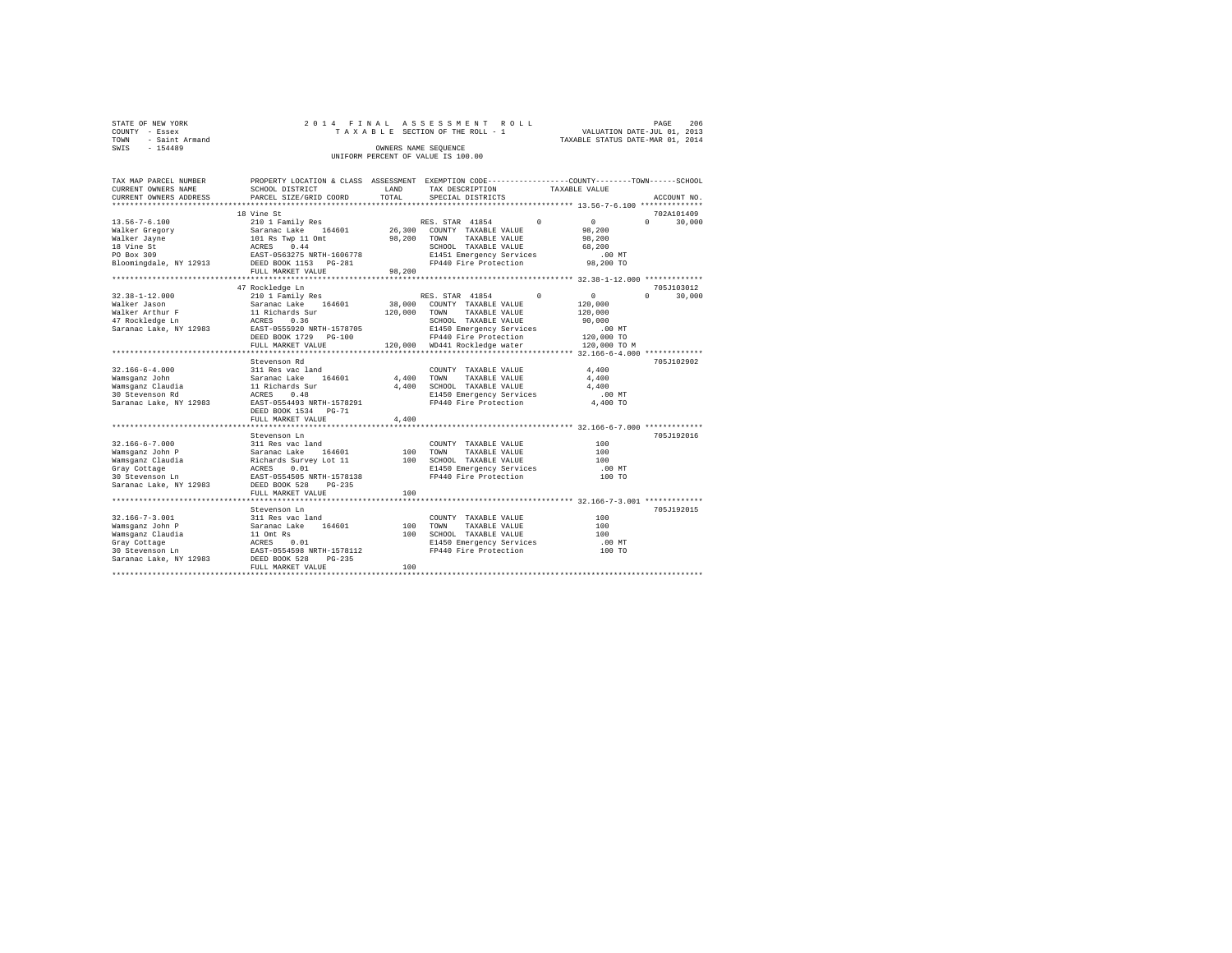| STATE OF NEW YORK   |  |  | 2014 FINAL ASSESSMENT ROLL         |  |                                  | PAGE | 207 |
|---------------------|--|--|------------------------------------|--|----------------------------------|------|-----|
| COUNTY - Essex      |  |  | TAXABLE SECTION OF THE ROLL - 1    |  | VALUATION DATE-JUL 01, 2013      |      |     |
| TOWN - Saint Armand |  |  |                                    |  | TAXABLE STATUS DATE-MAR 01, 2014 |      |     |
| SWTS<br>$-154489$   |  |  | OWNERS NAME SEOUENCE               |  |                                  |      |     |
|                     |  |  | UNIFORM PERCENT OF VALUE IS 100.00 |  |                                  |      |     |
|                     |  |  |                                    |  |                                  |      |     |

| TAX MAP PARCEL NUMBER  |                                                       |                     | PROPERTY LOCATION & CLASS ASSESSMENT EXEMPTION CODE----------------COUNTY-------TOWN------SCHOOL |               |                    |
|------------------------|-------------------------------------------------------|---------------------|--------------------------------------------------------------------------------------------------|---------------|--------------------|
| CURRENT OWNERS NAME    | SCHOOL DISTRICT                                       | LAND                | TAX DESCRIPTION                                                                                  | TAXABLE VALUE |                    |
| CURRENT OWNERS ADDRESS | PARCEL SIZE/GRID COORD                                | TOTAL               | SPECIAL DISTRICTS                                                                                |               | ACCOUNT NO.        |
|                        |                                                       |                     |                                                                                                  |               |                    |
|                        | Stevenson Rd                                          |                     |                                                                                                  |               | 7079978063         |
| $32.166 - 6 - 3.000$   | 311 Res vac land                                      | COUNT<br>5,000 TOWN | COUNTY TAXABLE VALUE                                                                             | 5,000         |                    |
| Wamsqanz John R        | Saranac Lake 164601                                   |                     | TAXABLE VALUE                                                                                    | 5,000         |                    |
| Wamsganz Claudia       |                                                       |                     | Richards Survey Lot 11 5,000 SCHOOL TAXABLE VALUE                                                | 5,000         |                    |
| 30 Stevenson Ln        | ACRES 1.00                                            |                     | E1450 Emergency Services                                                                         | $.00$ MT      |                    |
| Saranac Lake, NY 12983 | EAST-0554556 NRTH-1578423                             |                     | FP440 Fire Protection 5,000 TO                                                                   |               |                    |
|                        | DEED BOOK 1055 PG-299                                 |                     |                                                                                                  |               |                    |
|                        | FULL MARKET VALUE                                     | 5,000               |                                                                                                  |               |                    |
|                        |                                                       |                     |                                                                                                  |               |                    |
|                        | Stevenson Rd                                          |                     |                                                                                                  |               | 705J178065         |
| 32.166-7-1.000         | 311 Res vac land                                      |                     | COUNTY TAXABLE VALUE                                                                             | 100           |                    |
| Wamsqanz John R        | Saranac Lake 164601                                   | 100                 | TOWN<br>TAXABLE VALUE                                                                            | 100           |                    |
| Wamsganz Claudia       | Saranac Laxe<br>Richards Survey Lot 11<br>- 2006 0.03 |                     | 100 SCHOOL TAXABLE VALUE                                                                         | 100           |                    |
| 30 Stevenson Rd        |                                                       |                     | E1450 Emergency Services                                                                         | .00MT         |                    |
| Saranac Lake, NY 12983 | EAST-0554629 NRTH-1578119                             |                     | FP440 Fire Protection                                                                            | 100 TO        |                    |
|                        | DEED BOOK 1055 PG-299                                 |                     |                                                                                                  |               |                    |
|                        | FULL MARKET VALUE                                     | 100                 |                                                                                                  |               |                    |
|                        |                                                       |                     |                                                                                                  |               |                    |
|                        | 46 Rockledge Ln                                       |                     |                                                                                                  |               | 705J104213         |
| $32.38 - 1 - 6.000$    | 210 1 Family Res                                      |                     | RES. STAR 41854<br>$\Omega$                                                                      | $\sim$ 0      | $\Omega$<br>30,000 |
| Wareham Arthur W       | Saranac Lake 164601                                   |                     | 45,300 COUNTY TAXABLE VALUE                                                                      | 223,900       |                    |
| Wareham Alice E        |                                                       |                     |                                                                                                  | 223,900       |                    |
| 46 Rockledge Ln        |                                                       |                     |                                                                                                  | 193,900       |                    |
| Saranac Lake, NY 12983 | EAST-0556067 NRTH-1578383                             |                     | E1450 Emergency Services                                                                         | $.00$ MT      |                    |
|                        | DEED BOOK 352<br>PG-578                               |                     | FP440 Fire Protection                                                                            | 223,900 TO    |                    |
|                        | FULL MARKET VALUE                                     |                     | 223,900 WD441 Rockledge water                                                                    | 223,900 TO M  |                    |
|                        | ***************************                           |                     |                                                                                                  |               |                    |
|                        | 168 Trudeau Rd                                        |                     |                                                                                                  |               | 705J103714         |
| $23.3 - 2 - 3.000$     | 210 1 Family Res                                      |                     | $\sim$ 0<br>SR STAR 41834                                                                        | $\sim$ 0      | $\Omega$<br>64,200 |
| Warner David P         | Saranac Lake 164601<br>9 Richards Sur                 |                     | 44,000 COUNTY TAXABLE VALUE                                                                      | 211,200       |                    |
| Warner Nancy J         |                                                       |                     | 211,200 TOWN TAXABLE VALUE                                                                       | 211,200       |                    |
| 168 Trudeau Rd         | ACRES 0.90                                            |                     | SCHOOL TAXABLE VALUE                                                                             | 147,000       |                    |
| Saranac Lake, NY 12983 | EAST-0553440 NRTH-1585658                             |                     | E1450 Emergency Services                                                                         | .00 MT        |                    |
|                        | DEED BOOK 1619    PG-262                              |                     | FP440 Fire Protection 211,200 TO                                                                 |               |                    |
|                        | FULL MARKET VALUE                                     | 211,200             |                                                                                                  |               |                    |
|                        |                                                       |                     |                                                                                                  |               |                    |
|                        | Mount Pisgah Ln                                       |                     |                                                                                                  |               | 705J187003         |
| $23.3 - 2 - 4.000$     | 311 Res vac land                                      |                     | COUNTY TAXABLE VALUE                                                                             | 33,700        |                    |
| Warner David P         | Saranac Lake 164601                                   |                     | 33,700 TOWN<br>TAXABLE VALUE                                                                     | 33,700        |                    |
| Warner Nancy J         | 9 Rs Twp 11 Omt<br>Glenn Ridge Subd Lot 1             |                     | 33,700 - -----<br>33,700 SCHOOL TAXABLE VALUE                                                    | 33,700        |                    |
| 168 Trudeau Rd         | Glenn Ridge Subd Lot 1                                |                     | E1450 Emergency Services                                                                         | $.00$ MT      |                    |
| Saranac Lake, NY 12983 | ACRES 1.20                                            |                     | FP440 Fire Protection 33,700 TO                                                                  |               |                    |
|                        | EAST-0553594 NRTH-1585667                             |                     |                                                                                                  |               |                    |
|                        | DEED BOOK 1688 PG-209                                 |                     |                                                                                                  |               |                    |
|                        | FULL MARKET VALUE                                     | 33,700              |                                                                                                  |               |                    |
|                        |                                                       |                     |                                                                                                  |               |                    |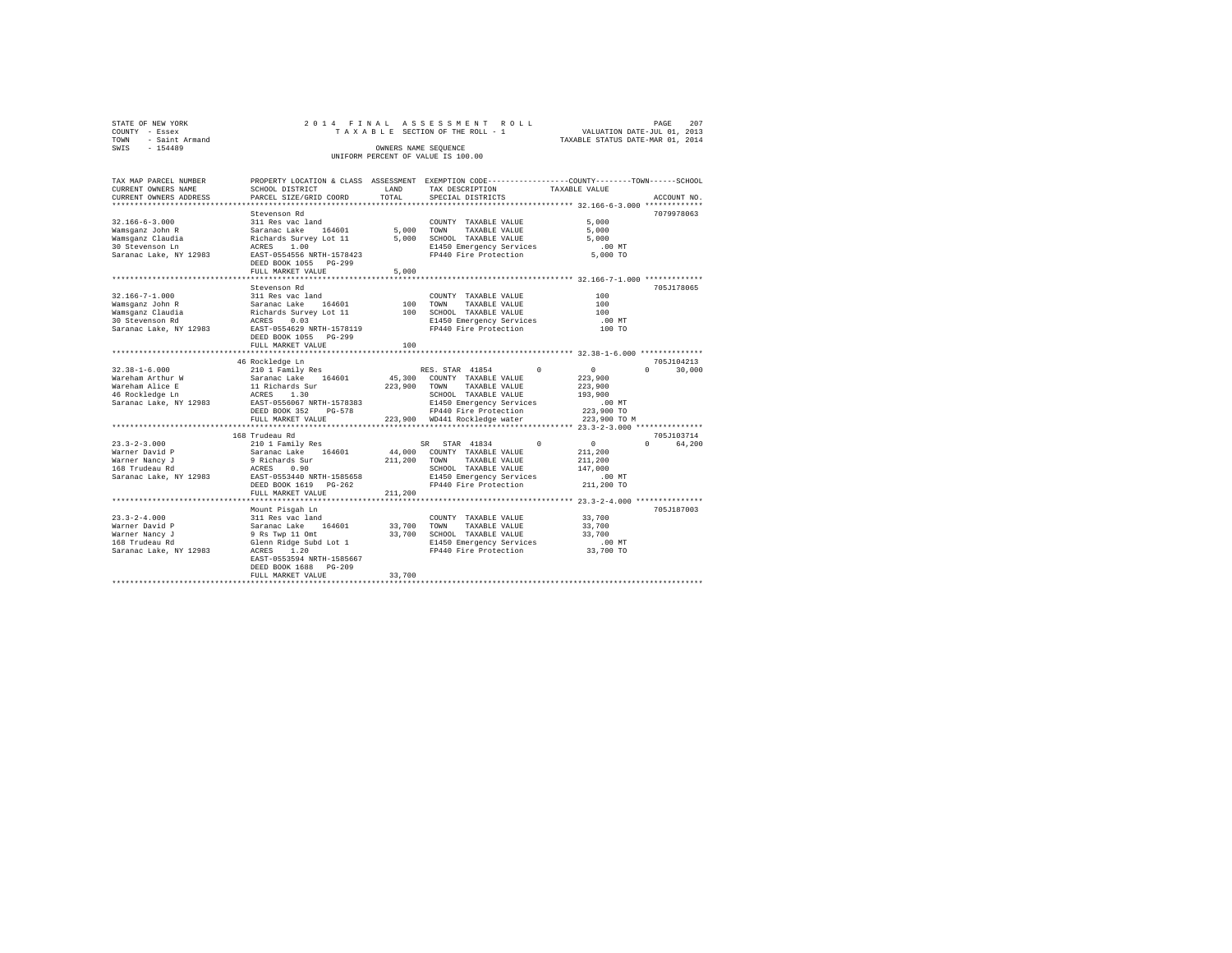| STATE OF NEW YORK   | 2014 FINAL ASSESSMENT ROLL         | 208<br>PAGE                      |
|---------------------|------------------------------------|----------------------------------|
| COUNTY - Essex      | TAXABLE SECTION OF THE ROLL - 1    | VALUATION DATE-JUL 01, 2013      |
| TOWN - Saint Armand |                                    | TAXABLE STATUS DATE-MAR 01, 2014 |
| SWIS<br>$-154489$   | OWNERS NAME SEOUENCE               |                                  |
|                     | UNIFORM PERCENT OF VALUE IS 100.00 |                                  |

| TAX MAP PARCEL NUMBER<br>CURRENT OWNERS NAME                                                           | SCHOOL DISTRICT                                                                                                                                                                                        | LAND                  | PROPERTY LOCATION & CLASS ASSESSMENT EXEMPTION CODE----------------COUNTY-------TOWN------SCHOOL<br>TAX DESCRIPTION                                                                                                                                                                                                                              | TAXABLE VALUE                                                                       |                        |
|--------------------------------------------------------------------------------------------------------|--------------------------------------------------------------------------------------------------------------------------------------------------------------------------------------------------------|-----------------------|--------------------------------------------------------------------------------------------------------------------------------------------------------------------------------------------------------------------------------------------------------------------------------------------------------------------------------------------------|-------------------------------------------------------------------------------------|------------------------|
| CURRENT OWNERS ADDRESS                                                                                 | PARCEL SIZE/GRID COORD                                                                                                                                                                                 | TOTAL                 | SPECIAL DISTRICTS                                                                                                                                                                                                                                                                                                                                |                                                                                     | ACCOUNT NO.            |
|                                                                                                        |                                                                                                                                                                                                        |                       |                                                                                                                                                                                                                                                                                                                                                  |                                                                                     |                        |
| $32.38 - 1 - 40.000$<br>Watson David B<br>Watson Karen A<br>57 Saranac Ln<br>Saranac Lake, NY 12983    | 57 Saranac Ln<br>Saranac Lake 164601<br>11 Twp 11 Omt Rs<br>Lot 74 Rockledge Park<br>ACRES 0.30<br>EAST-0555469 NRTH-1579610<br>DEED BOOK 1681    PG-61<br>FULL MARKET VALUE                           | 198,600               | $210 1 Family Res \hspace{1.5cm} SR \hspace{1.5cm} STR \hspace{1.5cm} 41834 \hspace{1.5cm} 0 \\ Saranac Lake \hspace{1.5cm} 164601 \hspace{1.5cm} 36,900 \hspace{1.5cm} COUNTY \hspace{1.5cm} TAXABLE VALUE$<br>198,600 TOWN TAXABLE VALUE<br>SCHOOL TAXABLE VALUE<br>E1450 Emergency Services<br>FP440 Fire Protection<br>WD441 Rockledge water | $\sim$ 0<br>198,600<br>198,600<br>134,400<br>$.00$ MT<br>198,600 TO<br>198,600 TO M | 705J189017<br>0 64,200 |
|                                                                                                        | Cantwell Way                                                                                                                                                                                           |                       |                                                                                                                                                                                                                                                                                                                                                  |                                                                                     | 705J102210             |
| $32.166 - 5 - 1.111$<br>Weinberg Ira<br>PO Box 107<br>Saranac Lake, NY 12983 Old Military Est Pt Lt 11 | 311 Res vac land<br>Saranac Lake 164601<br>11 Richards Sur<br>Common Parcel 887/100<br>0.45<br>ACRES<br>EAST-0554018 NRTH-1578682<br>DEED BOOK 1242 PG-222<br>FULL MARKET VALUE                        | 9,500 TOWN<br>9,500   | COUNTY TAXABLE VALUE<br>TAXABLE VALUE<br>9,500 SCHOOL TAXABLE VALUE<br>E1450 Emergency Services<br>FP440 Fire Protection                                                                                                                                                                                                                         | 9.500<br>9,500<br>9.500<br>.00MT<br>9,500 TO                                        |                        |
|                                                                                                        | 14 Cantwell Way                                                                                                                                                                                        |                       |                                                                                                                                                                                                                                                                                                                                                  |                                                                                     | 705J181007             |
| $32.166 - 5 - 1.115$<br>Weinberg Ira<br>PO Box 107<br>Saranac Lake, NY 12983                           | 220 2 Family Res<br>Saranac Lake 164601<br>11 Richards Survey<br>Old Military Est Lot 10<br>Survey Map # 3027<br>ACRES 0.41<br>EAST-0554167 NRTH-1578687<br>DEED BOOK 1223 PG-253<br>FULL MARKET VALUE | 56,100                | COUNTY TAXABLE VALUE<br>19,000 TOWN TAXABLE VALUE<br>56,100 SCHOOL TAXABLE VALUE<br>E1450 Emergency Services<br>FP440 Fire Protection                                                                                                                                                                                                            | $56\,, 100$<br>56,100<br>56,100<br>00 MT.<br>56,100 TO                              |                        |
|                                                                                                        |                                                                                                                                                                                                        |                       |                                                                                                                                                                                                                                                                                                                                                  |                                                                                     |                        |
| $32.166 - 5 - 1.210$<br>Weinberg Ira<br>PO Box 107<br>Saranac Lake, NY 12983                           | Bloomingdale Ave<br>311 Res vac land<br>Saranac Lake 164601<br>11 OMT TWP 11 RS<br>Parcel 4<br>0.32<br>ACRES<br>EAST-0553821 NRTH-1578589<br>DEED BOOK 1529 PG-292<br>FULL MARKET VALUE                | 17,400 TOWN<br>17,400 | COUNTY TAXABLE VALUE<br>TAXABLE VALUE<br>17,400 SCHOOL TAXABLE VALUE 17,400<br>E1450 Emergency Services<br>FP440 Fire Protection                                                                                                                                                                                                                 | 17,400<br>17,400<br>$.00$ MT<br>$17,400$ TO                                         | 705J179024             |
|                                                                                                        |                                                                                                                                                                                                        |                       |                                                                                                                                                                                                                                                                                                                                                  |                                                                                     |                        |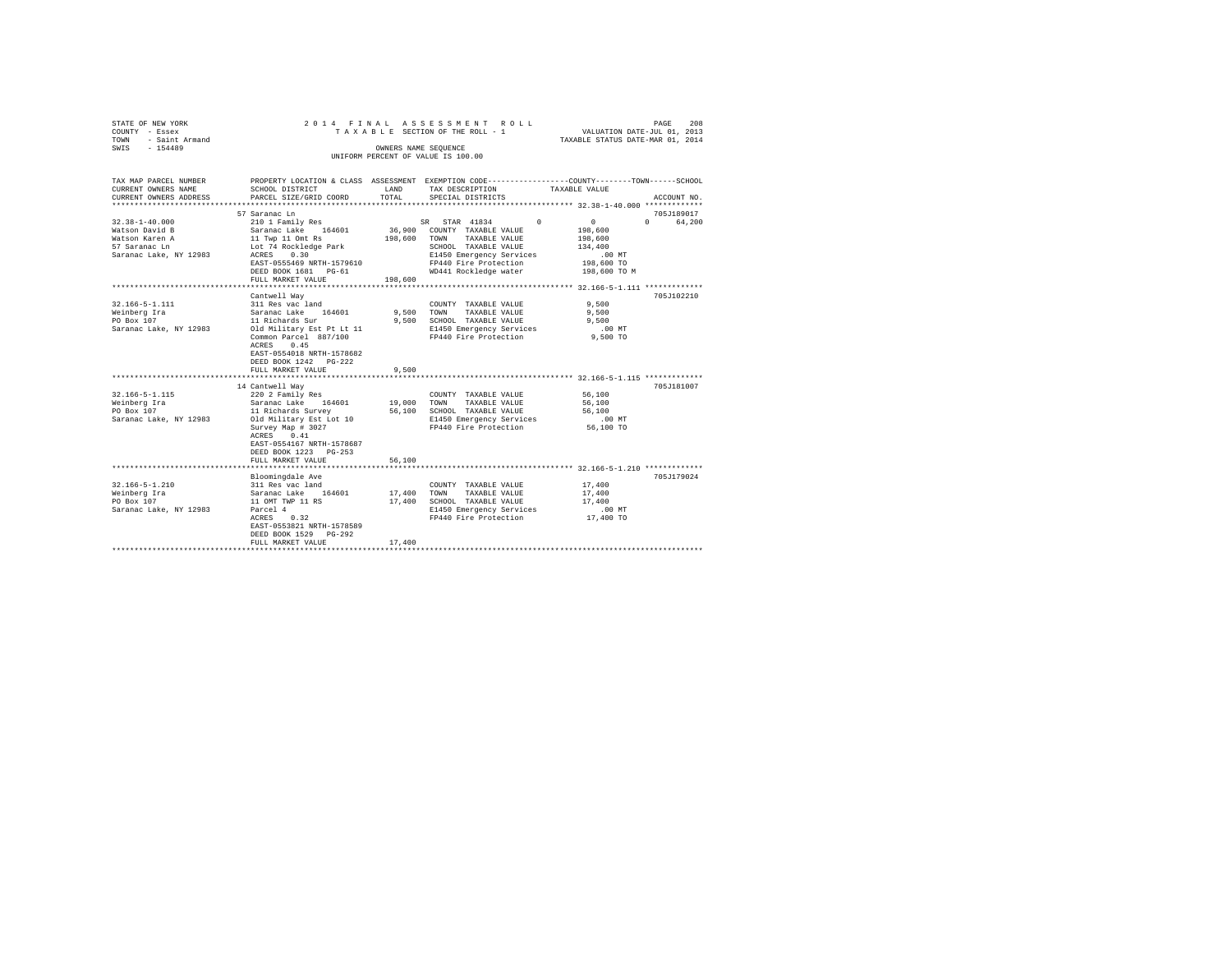| TOWN | STATE OF NEW YORK<br>COUNTY - Essex<br>- Saint Armand |                                                         |                      | 2014 FINAL ASSESSMENT ROLL<br>TAXABLE SECTION OF THE ROLL - 1                   | TAXABLE STATUS DATE-MAR 01, 2014 | PAGE<br>VALUATION DATE-JUL 01, 2013 | 209 |
|------|-------------------------------------------------------|---------------------------------------------------------|----------------------|---------------------------------------------------------------------------------|----------------------------------|-------------------------------------|-----|
| SWIS | $-154489$                                             |                                                         | OWNERS NAME SEOUENCE | UNIFORM PERCENT OF VALUE IS 100.00                                              |                                  |                                     |     |
|      | TAX MAP PARCEL NUMBER<br>CURRENT OWNERS NAME          | PROPERTY LOCATION & CLASS ASSESSMENT<br>SCHOOL DISTRICT | LAND                 | EXEMPTION CODE-----------------COUNTY-------TOWN------SCHOOL<br>TAX DESCRIPTION | TAXABLE VALUE                    |                                     |     |

| CURRENT OWNERS ADDRESS          | PARCEL SIZE/GRID COORD                    | TOTAL       | SPECIAL DISTRICTS                                 |                       | ACCOUNT NO |
|---------------------------------|-------------------------------------------|-------------|---------------------------------------------------|-----------------------|------------|
|                                 |                                           |             | ***************** 32.166-5-1.112 **************   |                       |            |
|                                 | 13 Cantwell Way                           |             |                                                   |                       | 705J180026 |
| 32.166-5-1.112                  | 220 2 Family Res                          |             | COUNTY TAXABLE VALUE                              | 52,600                |            |
| Weinberg Ira S<br>DO Box 107    | Saranac Lake 164601                       | 14,800 TOWN | TAXABLE VALUE                                     | 52,600                |            |
|                                 | 11 Richards Survey                        |             | 52,600 SCHOOL TAXABLE VALUE                       | 52,600                |            |
| Saranac Lake, NY 12983          | Old Military Est Lot 1                    |             | E1450 Emergency Services                          | $.00$ MT              |            |
|                                 | John Deming Survey 3027                   |             | FP440 Fire Protection                             | 52,600 TO             |            |
|                                 | ACRES 0.24                                |             |                                                   |                       |            |
|                                 | EAST-0554069 NRTH-1578587                 |             |                                                   |                       |            |
|                                 | DEED BOOK 1206 PG-82                      |             |                                                   |                       |            |
|                                 | FULL MARKET VALUE                         | 52,600      |                                                   |                       |            |
|                                 |                                           |             |                                                   |                       |            |
|                                 | 38 Cantwell Way                           |             |                                                   |                       | 705J181009 |
| 32.166-5-1.117                  | 220 2 Family Res                          |             | COUNTY TAXABLE VALUE                              | 78,700                |            |
| $N$ einberg Ira S<br>$\sim 107$ |                                           | 12,500 TOWN | TAXABLE VALUE                                     | 78,700                |            |
|                                 | Saranac Lake 164601<br>11 Richards Survey |             | 78.700 SCHOOL TAXABLE VALUE                       | 78,700                |            |
| Saranac Lake, NY 12983          | Old Military Est Lot 6                    |             |                                                   |                       |            |
|                                 | John Deeming Survey 3027                  |             | E1450 Emergency Services<br>FP440 Fire Protection | $.00$ MT<br>78,700 TO |            |
|                                 |                                           |             |                                                   |                       |            |
|                                 | ACRES 0.09                                |             |                                                   |                       |            |
|                                 | EAST-0553934 NRTH-1578589                 |             |                                                   |                       |            |
|                                 | DEED BOOK 1206 PG-82                      |             |                                                   |                       |            |
|                                 | FULL MARKET VALUE                         | 78,700      |                                                   |                       |            |
|                                 |                                           |             |                                                   |                       |            |
|                                 | 683 NYS Route 3                           |             |                                                   |                       | 705J103004 |
| $23.3 - 1 - 40.100$             | 240 Rural res                             |             | COUNTY TAXABLE VALUE                              | 199,300               |            |
| Weller Mary A                   | Saranac Lake 164601<br>29 Richards Sur    | 46,700 TOWN | TAXABLE VALUE                                     | 199,300               |            |
| Weller Mark F                   |                                           | 199,300     | SCHOOL TAXABLE VALUE                              | 199,300               |            |
| 20 Bloomingdale Ave             | ACRES 15.56                               |             | E1450 Emergency Services                          | $.00$ MT              |            |
| Saranac Lake, NY 12983          | EAST-0555939 NRTH-1584974                 |             | FP440 Fire Protection                             | 199,300 TO            |            |
|                                 | DEED BOOK 849<br>$PG-229$                 |             |                                                   |                       |            |
|                                 | FULL MARKET VALUE                         | 199,300     |                                                   |                       |            |
|                                 |                                           |             |                                                   |                       |            |
|                                 | Saint Regis Ave                           |             |                                                   |                       | 702A102003 |
| $13.56 - 2 - 6.000$             | 311 Res vac land                          |             | COUNTY TAXABLE VALUE                              | 22,200                |            |
| WGD Enterprises Inc             | Saranac Lake 164601                       |             | 22,200 TOWN TAXABLE VALUE                         | 22,200                |            |
| 37 St Lawrence Ave              | 82 Richards Sur Omt 11                    |             | 22,200 SCHOOL TAXABLE VALUE                       | 22,200                |            |
| Saranac Lake, NY 12983          | ACRES 0.80                                |             | E1451 Emergency Services                          | $.00$ MT              |            |
|                                 | EAST-0562784 NRTH-1607698                 |             | FP440 Fire Protection                             | 22,200 TO             |            |
|                                 |                                           |             |                                                   |                       |            |
|                                 | DEED BOOK 1336 PG-11                      |             |                                                   |                       |            |
|                                 | FULL MARKET VALUE                         | 22,200      |                                                   |                       |            |
|                                 |                                           |             |                                                   |                       |            |
|                                 | 781 Saint Regis Ave                       |             |                                                   |                       | 702A102002 |
| $13.56 - 2 - 7.000$             | 416 Mfg hsing pk                          |             | COUNTY TAXABLE VALUE                              | 244,500               |            |
| WGD Enterprises Inc             | Saranac Lake 164601                       | 86,200 TOWN | TAXABLE VALUE                                     | 244,500               |            |
| 37 St Lawrence Ave              | 82 Richards Surtwp.11 Omt                 |             | 244,500 SCHOOL TAXABLE VALUE                      | 244,500               |            |
| Saranac Lake, NY 12983          | 2.50<br>ACRES                             |             | E1451 Emergency Services                          | .00MT                 |            |
|                                 | EAST-0562952 NRTH-1607665                 |             | FP440 Fire Protection                             | 244,500 TO            |            |
|                                 | DEED BOOK 1336 PG-11                      |             |                                                   |                       |            |
|                                 | FULL MARKET VALUE                         | 244,500     |                                                   |                       |            |
|                                 |                                           |             |                                                   |                       |            |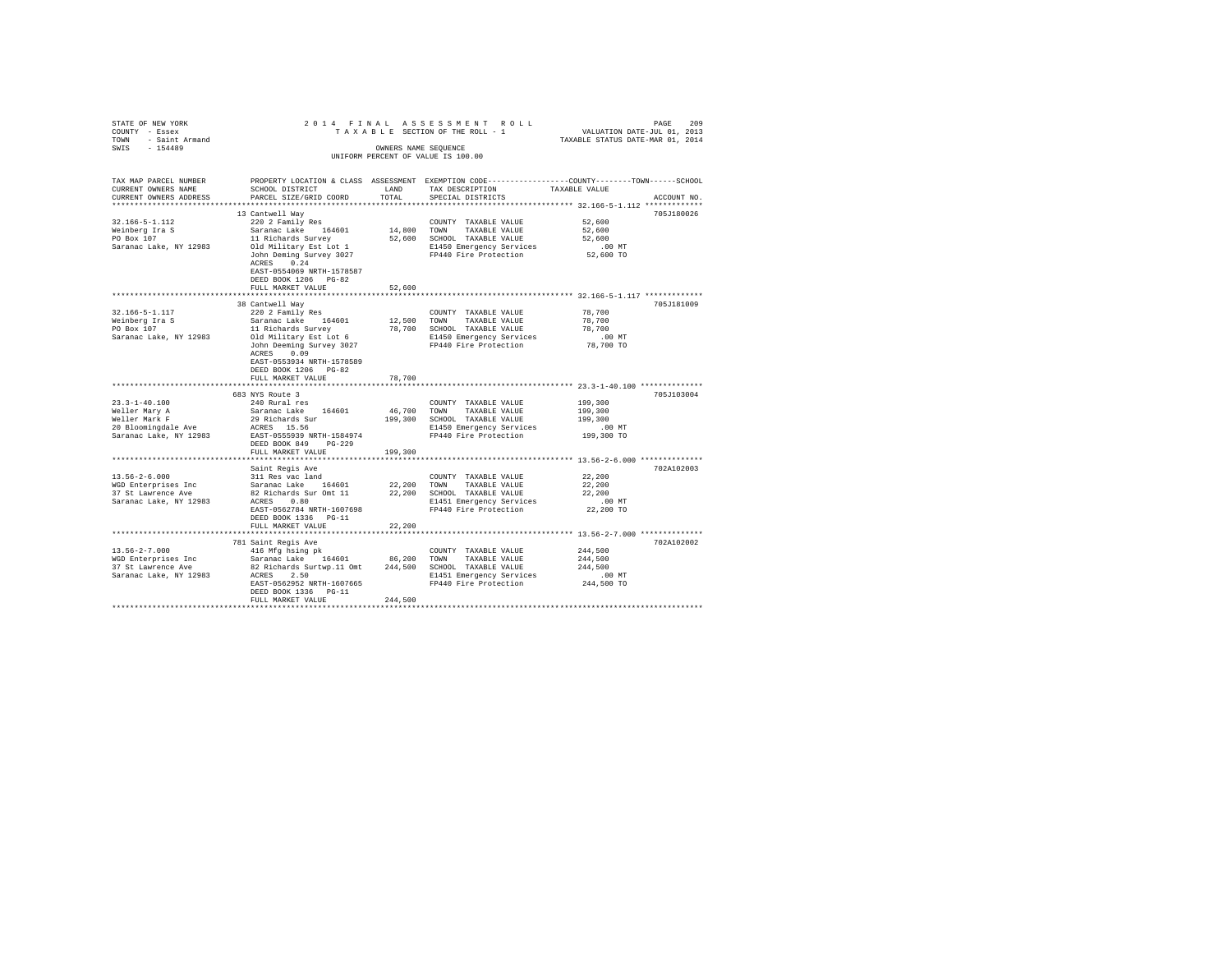| STATE OF NEW YORK<br>COUNTY - Essex<br>TOWN - Saint Armand<br>SWIS - 154489                     |                                                                                                                                                                                                                                                                                                                                                                                                                                                                                                                                                                                        |               | 2014 FINAL ASSESSMENT ROLL<br>TAXABLE SECTION OF THE ROLL - 1<br>OWNERS NAME SEQUENCE<br>UNIFORM PERCENT OF VALUE IS 100.00                       |          | VALUATION DATE-JUL 01, 2013<br>TAXABLE STATUS DATE-MAR 01, 2014               | PAGE                  | 210                              |
|-------------------------------------------------------------------------------------------------|----------------------------------------------------------------------------------------------------------------------------------------------------------------------------------------------------------------------------------------------------------------------------------------------------------------------------------------------------------------------------------------------------------------------------------------------------------------------------------------------------------------------------------------------------------------------------------------|---------------|---------------------------------------------------------------------------------------------------------------------------------------------------|----------|-------------------------------------------------------------------------------|-----------------------|----------------------------------|
| TAX MAP PARCEL NUMBER<br>CURRENT OWNERS NAME<br>CURRENT OWNERS ADDRESS                          | PROPERTY LOCATION & CLASS ASSESSMENT EXEMPTION CODE---------------COUNTY-------TOWN------SCHOOL<br>SCHOOL DISTRICT<br>PARCEL SIZE/GRID COORD                                                                                                                                                                                                                                                                                                                                                                                                                                           | LAND<br>TOTAL | TAX DESCRIPTION<br>SPECIAL DISTRICTS                                                                                                              |          | TAXABLE VALUE                                                                 |                       | ACCOUNT NO.                      |
| $13.65 - 1 - 10.000$<br>WGD Enterprises Inc<br>37 St Lawrence Ave<br>Saranac Lake, NY 12983     | 13 School St<br>416 Mfg hsing pk<br>Saranac Lake 164601<br>102 Twp 11 O.m.t.<br>ACRES 3.10<br>EAST-0564069 NRTH-1605444<br>DEED BOOK 1336    PG-11<br>FULL MARKET VALUE                                                                                                                                                                                                                                                                                                                                                                                                                | 190,000       | COUNTY TAXABLE VALUE<br>72,800 TOWN TAXABLE VALUE<br>190,000 SCHOOL TAXABLE VALUE<br>E1451 Emergency Services<br>FP440 Fire Protection 190,000 TO |          | 190,000<br>190,000<br>190.000<br>.00 MT                                       |                       | 702A101010                       |
|                                                                                                 |                                                                                                                                                                                                                                                                                                                                                                                                                                                                                                                                                                                        |               |                                                                                                                                                   |          |                                                                               |                       |                                  |
| $13.56 - 10 - 4.000$<br>Whitelaw Francis W                                                      | 60 Maple Ln<br>210 1 Family Res<br>Saranac Lake 164601<br>82 Omt Twp 11 Rs<br>$\texttt{Bloomingdale, NY 12913}\footnotesize{\begin{minipage}{0.5cm}\begin{minipage}{0.5cm}\begin{minipage}{0.5cm}\begin{minipage}{0.5cm}\begin{minipage}{0.5cm}\begin{minipage}{0.5cm}\begin{minipage}{0.5cm}\begin{minipage}{0.5cm}\begin{minipage}{0.5cm}\begin{minipage}{0.5cm}\begin{minipage}{0.5cm}\begin{minipage}{0.5cm}\begin{minipage}{0.5cm}\begin{minipage}{0.5cm}\begin{minipage}{0.5cm}\begin{minipage}{0.5cm}\begin{minipage}{0.5cm}\begin{minipage}{0.5cm}\begin$<br>FULL MARKET VALUE | 127,800       | RES. STAR 41854<br>31,300 COUNTY TAXABLE VALUE                                                                                                    | $\Omega$ | $\sim$ 0<br>127,800                                                           |                       | 702A196001<br>$0 \t 30,000$      |
|                                                                                                 |                                                                                                                                                                                                                                                                                                                                                                                                                                                                                                                                                                                        |               |                                                                                                                                                   |          |                                                                               |                       |                                  |
| $13.56 - 10 - 9.600$<br>Whitelaw Francis W<br>60 Maple Ln<br>Bloomingdale, NY 12913             | Maple Ln<br>311 Res vac land<br>Saranac Lake 164601<br>ACRES 0.74<br>EAST-0561598 NRTH-1605811<br>DEED BOOK 1475 PG-175<br>FULL MARKET VALUE                                                                                                                                                                                                                                                                                                                                                                                                                                           | 21,500        | COUNTY TAXABLE VALUE<br>21,500 TOWN TAXABLE VALUE<br>21,500 SCHOOL TAXABLE VALUE<br>E1451 Emergency Services<br>FP440 Fire Protection 21,500 TO   |          | 21,500<br>21,500<br>21,500<br>.00 MT                                          |                       | 705Z006008                       |
|                                                                                                 |                                                                                                                                                                                                                                                                                                                                                                                                                                                                                                                                                                                        |               |                                                                                                                                                   |          |                                                                               |                       |                                  |
| 13.56-10-9.100<br>Whitelaw James F<br>Whitelaw Ramona R<br>PO Box 218<br>Bloomingdale, NY 12913 | 70 Maple Ln<br>$\begin{tabular}{lllllllllll} \multicolumn{4}{c}{\textcolor{red}{\textbf{210 1} Fami1y Res}} & $\textcolor{red}{\textbf{WET CON CT 41131}}$ & 0\\ \textbf{210 1 Fami1y Res} & $\textcolor{red}{\textbf{34.700 RES. STRR 41854}}$ & 0\\ \textbf{34.700 RES. STRR 41854} & 0\\ \textbf{82 Ricchards Network} & 0.4 & 0.35,200 & $\textcolor{red}{\textbf{COMITY} TAXABLE VALUE}} \end{tabular}$<br>ACRES 0.95<br>EAST-0561259 NRTH-1605760<br>DEED BOOK 688 PG-191<br>FULL MARKET VALUE                                                                                   |               | TOWN TAXABLE VALUE<br>SCHOOL TAXABLE VALUE<br>E1451 Emergency Services<br>135,200 FP440 Fire Protection                                           |          | 25,000<br>$\sim$ 0<br>110,200<br>110,200<br>105,200<br>$.00$ MT<br>135,200 TO | 25,000<br>$\sim$ 0    | 702A101507<br>$\Omega$<br>30,000 |
|                                                                                                 |                                                                                                                                                                                                                                                                                                                                                                                                                                                                                                                                                                                        |               |                                                                                                                                                   |          |                                                                               |                       |                                  |
| $13.56 - 3 - 2.000$<br>Whitelaw Virginia<br>PO Box 12<br>Bloomingdale, NY 12913                 | 764 Saint Regis Ave<br>210 1 Family Res<br>Saranac Lake 164601 26,600 COUNTY TAXABLE VALUE<br>82 Richards Surtwp.11 Omt 93,000 TOWN TAXABLE VALUE<br>ACRES 0.45<br>EAST-0562301 NRTH-1607523<br>DEED BOOK 786 PG-199                                                                                                                                                                                                                                                                                                                                                                   | 0.00000       | RES. STAR 41854 0<br>SCHOOL TAXABLE VALUE<br>E1451 Emergency Services<br>FP440 Fire Protection                                                    |          | $\sim$ 0<br>93,000<br>93,000<br>63,000<br>00 MT.<br>93,000 TO                 | $\Omega$ and $\Omega$ | 702A101707<br>30,000             |

FULL MARKET VALUE 93,000 \*\*\*\*\*\*\*\*\*\*\*\*\*\*\*\*\*\*\*\*\*\*\*\*\*\*\*\*\*\*\*\*\*\*\*\*\*\*\*\*\*\*\*\*\*\*\*\*\*\*\*\*\*\*\*\*\*\*\*\*\*\*\*\*\*\*\*\*\*\*\*\*\*\*\*\*\*\*\*\*\*\*\*\*\*\*\*\*\*\*\*\*\*\*\*\*\*\*\*\*\*\*\*\*\*\*\*\*\*\*\*\*\*\*\*\*\*\*\*\*\*\*\*\*\*\*\*\*\*\*\*\*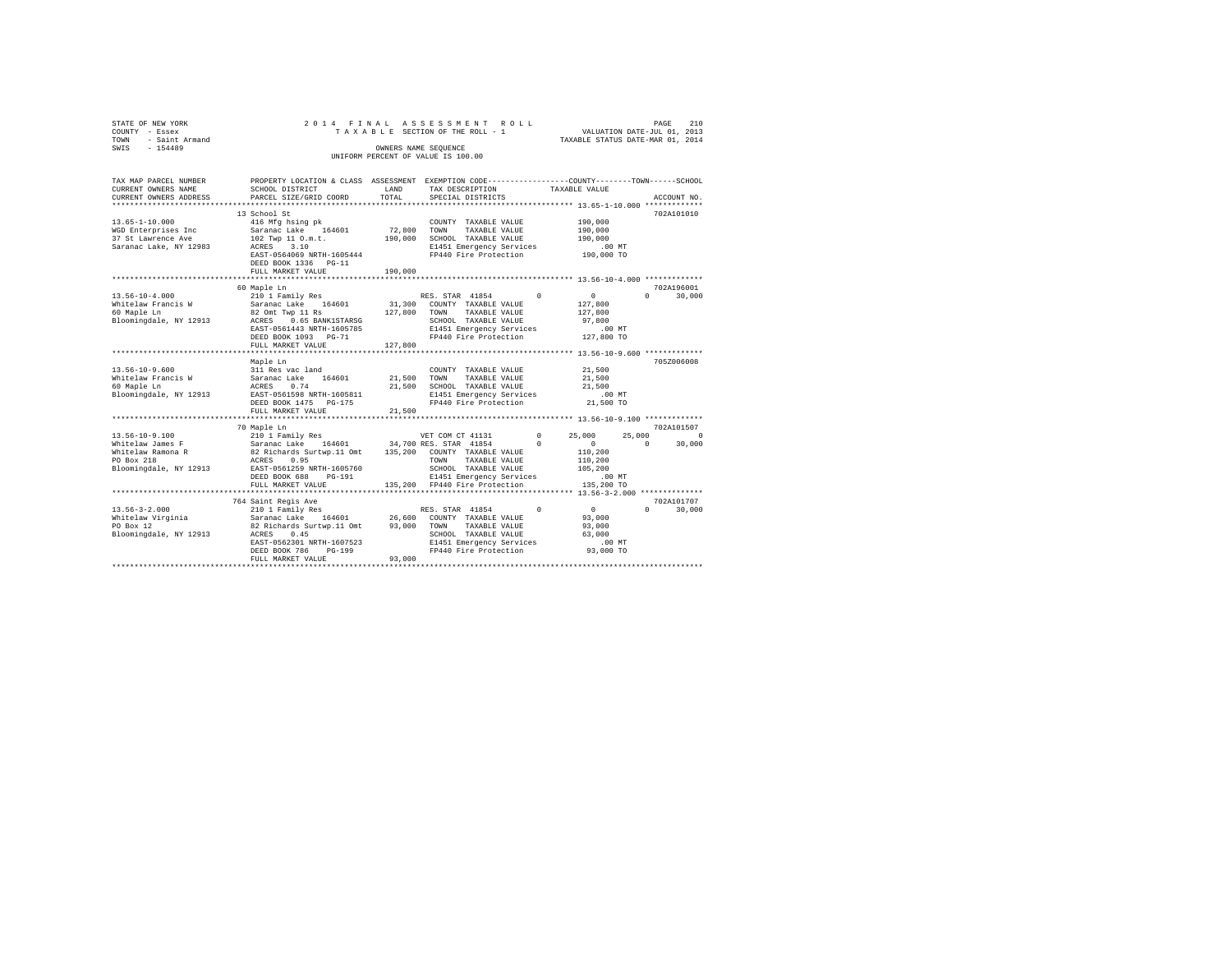| STATE OF NEW YORK<br>COUNTY - Essex<br>- Saint Armand<br>TOWN | 2014 FINAL ASSESSMENT ROLL<br>TAXABLE SECTION OF THE ROLL - 1                                   |         | VALUATION DATE-JUL 01, 2013<br>TAXABLE STATUS DATE-MAR 01, 2014 | PAGE<br>211   |                               |             |
|---------------------------------------------------------------|-------------------------------------------------------------------------------------------------|---------|-----------------------------------------------------------------|---------------|-------------------------------|-------------|
| $-154489$<br>SWIS                                             |                                                                                                 |         | OWNERS NAME SEQUENCE                                            |               |                               |             |
|                                                               |                                                                                                 |         | UNIFORM PERCENT OF VALUE IS 100.00                              |               |                               |             |
|                                                               |                                                                                                 |         |                                                                 |               |                               |             |
| TAX MAP PARCEL NUMBER                                         | PROPERTY LOCATION & CLASS ASSESSMENT EXEMPTION CODE---------------COUNTY-------TOWN------SCHOOL |         |                                                                 |               |                               |             |
| CURRENT OWNERS NAME                                           | SCHOOL DISTRICT                                                                                 | LAND    | TAX DESCRIPTION                                                 | TAXABLE VALUE |                               |             |
| CURRENT OWNERS ADDRESS                                        | PARCEL SIZE/GRID COORD                                                                          | TOTAL   | SPECIAL DISTRICTS                                               |               |                               | ACCOUNT NO. |
| **********************                                        |                                                                                                 |         |                                                                 |               |                               |             |
|                                                               | Ledge Ln                                                                                        |         |                                                                 |               |                               | 705J189015  |
| $32.38 - 1 - 38.000$                                          | 311 Res vac land                                                                                |         | COUNTY TAXABLE VALUE                                            |               | 29,100                        |             |
| Whitman Lisa                                                  | Saranac Lake 164601                                                                             | 29,100  | TOWN<br>TAXABLE VALUE                                           |               | 29,100                        |             |
| 855 County Rte 52                                             | 11 Twp 11 Omt Rs                                                                                | 29,100  | SCHOOL TAXABLE VALUE                                            |               | 29,100                        |             |
| Greenwich, NY 12834                                           | Lot 14 Rockledge Park<br>0.45<br>ACRES                                                          |         | E1450 Emergency Services<br>FP440 Fire Protection               |               | $.00$ MT<br>29,100 TO         |             |
|                                                               | EAST-0555418 NRTH-1578937                                                                       |         |                                                                 |               |                               |             |
|                                                               | DEED BOOK 943 PG-314                                                                            |         |                                                                 |               |                               |             |
|                                                               | FULL MARKET VALUE                                                                               | 29,100  |                                                                 |               |                               |             |
|                                                               |                                                                                                 |         |                                                                 |               |                               |             |
|                                                               | 25 Prospect St                                                                                  |         |                                                                 |               |                               | 702A100602  |
| 13.56-3-19.002                                                | 210 1 Family Res                                                                                |         | VET WAR CT 41121                                                | $0 \t 15,000$ | 15,000                        | $\sim$      |
| Whitson Charles                                               | Saranac Lake 164601<br>82 Rs Twp 11 Omt                                                         |         | 34,500 SR STAR 41834                                            | $^{\circ}$    | $\circ$<br>$\Omega$           | 64,200      |
| Whitson Franca                                                |                                                                                                 |         | 131,700 COUNTY TAXABLE VALUE                                    |               | 116,700                       |             |
| 25 Prospect St                                                | Also 1141/188                                                                                   |         | TOWN<br>TAXABLE VALUE                                           |               | 116,700                       |             |
| Bloomingdale, NY 12913                                        | Wface Mtn Pklt 88&89&81-3                                                                       |         | SCHOOL TAXABLE VALUE                                            |               | 67,500                        |             |
|                                                               | ACRES 0.92                                                                                      |         | E1451 Emergency Services                                        |               | $.00$ MT                      |             |
|                                                               | EAST-0562170 NRTH-1607028                                                                       |         | FP440 Fire Protection                                           |               | 131,700 TO                    |             |
|                                                               | DEED BOOK 551<br>$PG-94$                                                                        |         |                                                                 |               |                               |             |
|                                                               | FULL MARKET VALUE                                                                               | 131,700 |                                                                 |               |                               |             |
|                                                               | 77 Roosevelt Ln                                                                                 |         |                                                                 |               |                               | 705J196005  |
| $13.3 - 1 - 18.210$                                           |                                                                                                 |         | RES. STAR 41854                                                 | $^{\circ}$    | $0 \qquad \qquad$<br>$\Omega$ | 30,000      |
| Whitson David M                                               | 210 1 Family Res<br>Saranac Lake 164601                                                         |         | 44,300 COUNTY TAXABLE VALUE                                     |               | 114,300                       |             |
|                                                               |                                                                                                 |         | TOWN<br>TAXABLE VALUE                                           |               | 114,300                       |             |
| Whitson Michelle<br>77 Roosevelt In<br>77 Roosevelt Ln        |                                                                                                 |         | SCHOOL TAXABLE VALUE                                            |               | 84,300                        |             |
| Bloomingdale, NY 12913                                        | EAST-0563437 NRTH-1604222                                                                       |         | E1451 Emergency Services                                        |               | $.00$ MT                      |             |
|                                                               | DEED BOOK 1101 PG-227                                                                           |         | FP440 Fire Protection                                           |               | 114,300 TO                    |             |
|                                                               | FULL MARKET VALUE                                                                               | 114,300 |                                                                 |               |                               |             |
|                                                               |                                                                                                 |         |                                                                 |               |                               |             |
|                                                               | 42 Maple Ln                                                                                     |         |                                                                 |               |                               | 702A178503  |
| $13.56 - 3 - 18.192$                                          | 210 1 Family Res<br>Saranac Lake 164601                                                         |         | RES. STAR 41854                                                 | $\Omega$      | $\mathbf{0}$<br>$\Omega$      | 30,000      |
| Wilcox Craig E                                                |                                                                                                 |         | 32,300 COUNTY TAXABLE VALUE                                     |               | 120,300                       |             |
| Wilcox Donna J                                                | 82 Rs Twp 11 Omt<br>Whiteface Mtn Park Lt 118                                                   | 120,300 | TOWN<br>TAXABLE VALUE                                           |               | 120,300                       |             |
| 42 Maple Ln                                                   | Lot 120 Lot 121                                                                                 |         | SCHOOL TAXABLE VALUE                                            |               | 90,300                        |             |
| Bloomingdale, NY 12913                                        | 0.70 BANKBACTAXS<br>ACRES                                                                       |         | E1451 Emergency Services<br>FP440 Fire Protection               |               | $.00$ MT<br>120,300 TO        |             |
|                                                               | EAST-0561917 NRTH-1605870                                                                       |         |                                                                 |               |                               |             |
|                                                               | DEED BOOK 1053 PG-64                                                                            |         |                                                                 |               |                               |             |
|                                                               | FULL MARKET VALUE                                                                               | 120,300 |                                                                 |               |                               |             |
|                                                               |                                                                                                 |         |                                                                 |               |                               |             |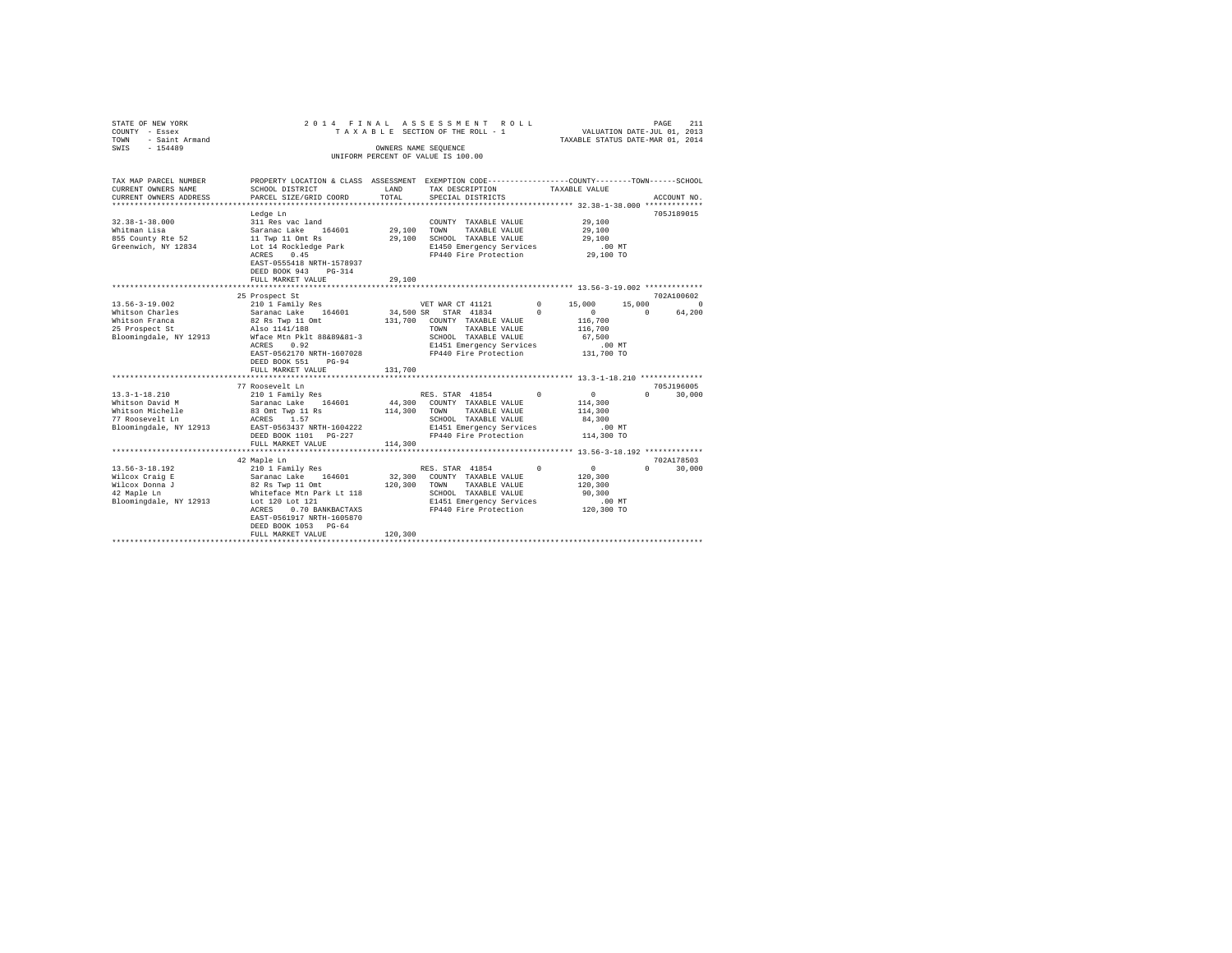| STATE OF NEW YORK   |  |  | 2014 FINAL ASSESSMENT ROLL         |                                  | PAGE                        | 2.12 |
|---------------------|--|--|------------------------------------|----------------------------------|-----------------------------|------|
| COUNTY - Essex      |  |  | TAXABLE SECTION OF THE ROLL - 1    |                                  | VALUATION DATE-JUL 01, 2013 |      |
| TOWN - Saint Armand |  |  |                                    | TAXABLE STATUS DATE-MAR 01, 2014 |                             |      |
| SWTS<br>$-154489$   |  |  | OWNERS NAME SEOUENCE               |                                  |                             |      |
|                     |  |  | UNIFORM PERCENT OF VALUE IS 100.00 |                                  |                             |      |
|                     |  |  |                                    |                                  |                             |      |

| TAX MAP PARCEL NUMBER                                                                                                                                                                                                                          | PROPERTY LOCATION & CLASS ASSESSMENT EXEMPTION CODE---------------COUNTY-------TOWN-----SCHOOL |             |                               |               |                 |                        |
|------------------------------------------------------------------------------------------------------------------------------------------------------------------------------------------------------------------------------------------------|------------------------------------------------------------------------------------------------|-------------|-------------------------------|---------------|-----------------|------------------------|
| CURRENT OWNERS NAME                                                                                                                                                                                                                            | SCHOOL DISTRICT                                                                                | LAND        | TAX DESCRIPTION               | TAXABLE VALUE |                 |                        |
| CURRENT OWNERS ADDRESS                                                                                                                                                                                                                         | PARCEL SIZE/GRID COORD                                                                         | TOTAL       | SPECIAL DISTRICTS             |               |                 | ACCOUNT NO.            |
|                                                                                                                                                                                                                                                |                                                                                                |             |                               |               |                 |                        |
|                                                                                                                                                                                                                                                | 1704 NYS Route 3                                                                               |             |                               |               |                 | 702A101111             |
| $13.57 - 3 - 7.008$                                                                                                                                                                                                                            |                                                                                                |             | RES. STAR 41854 0             |               | $\sim$ 0 $\sim$ | $\Omega$<br>30,000     |
| Willett Patricia J                                                                                                                                                                                                                             |                                                                                                |             | 35,300 COUNTY TAXABLE VALUE   |               | 92,500          |                        |
| Willett Rodger L                                                                                                                                                                                                                               |                                                                                                | 92.500 TOWN | TAXABLE VALUE                 |               | 92,500          |                        |
| 1704 NYS Rte 3                                                                                                                                                                                                                                 | 310 1 Family Res<br>31 Saranac Lake 164601<br>101 Twp 11 Omt<br>20 RCRES 1.30 BANK WFARGO      |             | SCHOOL TAXABLE VALUE          |               | 62,500          |                        |
| Bloomingdale, NY 12913 EAST-0564603 NRTH-1606228                                                                                                                                                                                               |                                                                                                |             | E1451 Emergency Services      |               | $.00$ MT        |                        |
|                                                                                                                                                                                                                                                | DEED BOOK 1537 PG-238                                                                          |             | FP440 Fire Protection         |               | 92,500 TO       |                        |
|                                                                                                                                                                                                                                                | FULL MARKET VALUE                                                                              | 92,500      |                               |               |                 |                        |
|                                                                                                                                                                                                                                                |                                                                                                |             |                               |               |                 |                        |
|                                                                                                                                                                                                                                                | 20 Roosevelt Ln                                                                                |             |                               |               |                 | 702A102004             |
| $13.65 - 1 - 25.000$                                                                                                                                                                                                                           | 210 1 Family Res                                                                               |             | COUNTY TAXABLE VALUE          |               | 88,100          |                        |
| Willette Cheryl                                                                                                                                                                                                                                | Saranac Lake 164601                                                                            |             | 19,800 TOWN TAXABLE VALUE     |               | 88,100          |                        |
| Willette Russyl                                                                                                                                                                                                                                |                                                                                                |             | 88,100 SCHOOL TAXABLE VALUE   |               | 88,100          |                        |
| 20 Roosevelt Ln                                                                                                                                                                                                                                | 102 Twp 11 0.m.t<br>ACRES 0.24                                                                 |             | E1451 Emergency Services      |               | $.00$ MT        |                        |
| Bloomingdale, NY 12913 EAST-0564184 NRTH-1605205                                                                                                                                                                                               |                                                                                                |             | FP440 Fire Protection         |               | 88,100 TO       |                        |
|                                                                                                                                                                                                                                                | DEED BOOK 1269 PG-163                                                                          |             |                               |               |                 |                        |
|                                                                                                                                                                                                                                                | FULL MARKET VALUE                                                                              | 88,100      |                               |               |                 |                        |
|                                                                                                                                                                                                                                                |                                                                                                |             |                               |               |                 |                        |
|                                                                                                                                                                                                                                                | 485 Bloomingdale Ave                                                                           |             |                               |               |                 | 705J104310             |
|                                                                                                                                                                                                                                                |                                                                                                |             | SR STAR 41834                 | $\Omega$      | $\sim$ 0        | 64,200<br>$\mathsf{n}$ |
|                                                                                                                                                                                                                                                |                                                                                                |             | 30,700 COUNTY TAXABLE VALUE   |               | 147,700         |                        |
|                                                                                                                                                                                                                                                |                                                                                                |             | 147,700 TOWN<br>TAXABLE VALUE |               | 147,700         |                        |
|                                                                                                                                                                                                                                                |                                                                                                |             | SCHOOL TAXABLE VALUE          |               | 83,500          |                        |
| Saranac Lake, NY 12983 EAST-0555693 NRTH-1581980                                                                                                                                                                                               |                                                                                                |             | E1450 Emergency Services      |               | $.00$ MT        |                        |
|                                                                                                                                                                                                                                                | DEED BOOK 463 PG-284                                                                           |             | FP440 Fire Protection         |               | $147,700$ TO    |                        |
|                                                                                                                                                                                                                                                | FULL MARKET VALUE                                                                              | 147,700     |                               |               |                 |                        |
|                                                                                                                                                                                                                                                |                                                                                                |             |                               |               |                 |                        |
|                                                                                                                                                                                                                                                | NYS Route 3                                                                                    |             |                               |               |                 | 705J102408             |
| $32.1 - 1 - 6.000$                                                                                                                                                                                                                             | 311 Res vac land                                                                               |             | COUNTY TAXABLE VALUE          |               | 12,500          |                        |
|                                                                                                                                                                                                                                                |                                                                                                | 12,500 TOWN | TAXABLE VALUE                 |               | 12,500          |                        |
|                                                                                                                                                                                                                                                |                                                                                                |             | 12,500 SCHOOL TAXABLE VALUE   |               | 12,500          |                        |
|                                                                                                                                                                                                                                                |                                                                                                |             | E1450 Emergency Services      |               | $.00$ MT        |                        |
| Saranac Lake, NY 12983                                                                                                                                                                                                                         | EAST-0555643 NRTH-1581593                                                                      |             | FP440 Fire Protection         |               | 12,500 TO       |                        |
|                                                                                                                                                                                                                                                | DEED BOOK 1627 PG-269                                                                          |             |                               |               |                 |                        |
|                                                                                                                                                                                                                                                | FULL MARKET VALUE                                                                              | 12,500      |                               |               |                 |                        |
|                                                                                                                                                                                                                                                |                                                                                                |             |                               |               |                 |                        |
|                                                                                                                                                                                                                                                | Bloomingdale Ave                                                                               |             |                               |               |                 | 705J178070             |
| $32.1 - 2 - 2.000$                                                                                                                                                                                                                             | 311 Res vac land                                                                               |             | COUNTY TAXABLE VALUE          |               | 1,200           |                        |
| 911-12-2.1000<br>1.2000 TOWN Millette Gobriel T<br>1.2000 TOWN<br>1.2000 TOWN<br>1.2000 TOWN<br>1.2000 TOWN<br>2.485 Bloomingdale Ave ACRES 1.60 DRESS<br>2.485 Bloomingdale Ave ACRES 1.60 DRESS<br>2.487 DRESS 1.60 DRESS DRESS PRITH-158171 |                                                                                                |             | TAXABLE VALUE                 |               | 1,200           |                        |
|                                                                                                                                                                                                                                                |                                                                                                |             | 1,200 SCHOOL TAXABLE VALUE    |               | 1,200           |                        |
|                                                                                                                                                                                                                                                |                                                                                                |             | E1450 Emergency Services      |               | $.00$ MT        |                        |
|                                                                                                                                                                                                                                                |                                                                                                |             | FP440 Fire Protection         |               | 1,200 TO        |                        |
|                                                                                                                                                                                                                                                | DEED BOOK 1627 PG-269                                                                          |             |                               |               |                 |                        |
|                                                                                                                                                                                                                                                | FULL MARKET VALUE                                                                              | 1,200       |                               |               |                 |                        |
|                                                                                                                                                                                                                                                |                                                                                                |             |                               |               |                 |                        |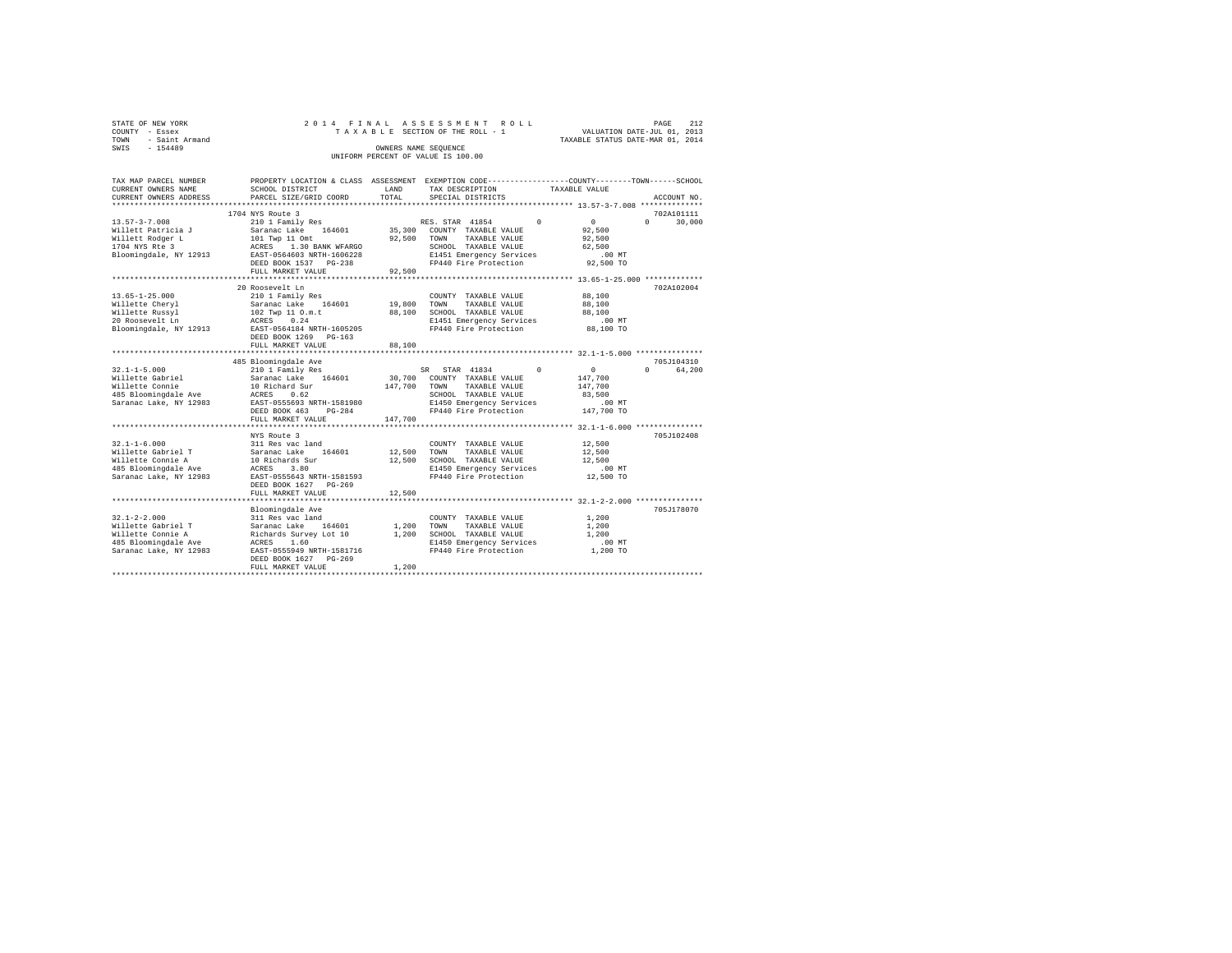| STATE OF NEW YORK<br>COUNTY - Essex<br>TOWN - Saint Armand<br>SWIS - 154489                     |                                                                                                                                              |         | 2014 FINAL ASSESSMENT ROLL<br>TAXABLE SECTION OF THE ROLL - 1<br>OWNERS NAME SEOUENCE<br>UNIFORM PERCENT OF VALUE IS 100.00 | PAGE 213<br>VALUATION DATE-JUL 01, 2013<br>TAXABLE STATUS DATE-MAR 01, 2014 |              |  |
|-------------------------------------------------------------------------------------------------|----------------------------------------------------------------------------------------------------------------------------------------------|---------|-----------------------------------------------------------------------------------------------------------------------------|-----------------------------------------------------------------------------|--------------|--|
| TAX MAP PARCEL NUMBER<br>CURRENT OWNERS NAME<br>CURRENT OWNERS ADDRESS<br>********************* | PROPERTY LOCATION & CLASS ASSESSMENT EXEMPTION CODE---------------COUNTY-------TOWN------SCHOOL<br>SCHOOL DISTRICT<br>PARCEL SIZE/GRID COORD | TOTAL   | LAND TAX DESCRIPTION<br>SPECIAL DISTRICTS                                                                                   | TAXABLE VALUE                                                               | ACCOUNT NO.  |  |
|                                                                                                 |                                                                                                                                              |         |                                                                                                                             |                                                                             |              |  |
|                                                                                                 | 219 River Rd                                                                                                                                 |         |                                                                                                                             |                                                                             | 705J103410   |  |
|                                                                                                 |                                                                                                                                              |         |                                                                                                                             | $\sim$ 0<br>84,600                                                          | 0 64.200     |  |
|                                                                                                 |                                                                                                                                              |         |                                                                                                                             | 84,600                                                                      |              |  |
|                                                                                                 |                                                                                                                                              |         |                                                                                                                             | 20,400                                                                      |              |  |
|                                                                                                 |                                                                                                                                              |         | E1451 Emergency Services                                                                                                    | $.00$ MT                                                                    |              |  |
|                                                                                                 | EAST-0569205 NRTH-1603883                                                                                                                    |         | FP440 Fire Protection                                                                                                       | 84,600 TO                                                                   |              |  |
|                                                                                                 | DEED BOOK 740 PG-078                                                                                                                         |         |                                                                                                                             |                                                                             |              |  |
|                                                                                                 | FULL MARKET VALUE                                                                                                                            | 84,600  |                                                                                                                             |                                                                             |              |  |
|                                                                                                 |                                                                                                                                              |         |                                                                                                                             |                                                                             |              |  |
|                                                                                                 | 1806 NYS Route 3                                                                                                                             |         |                                                                                                                             |                                                                             | 705J194008   |  |
| 13.57-1-12.300                                                                                  | 210 1 Family Res                                                                                                                             |         | RES. STAR 41854 0                                                                                                           | $\sim$ 0 $\sim$                                                             | $0 \t30,000$ |  |
| Willette Loweyl T Saranac Lake 164601 37,200 COUNTY TAXABLE VALUE 239,200                       |                                                                                                                                              |         |                                                                                                                             |                                                                             |              |  |
| Willette Carol J<br>PO Box 211                                                                  |                                                                                                                                              |         | 239,200 TOWN TAXABLE VALUE                                                                                                  | 239,200                                                                     |              |  |
| PO Box 211                                                                                      |                                                                                                                                              |         | SCHOOL TAXABLE VALUE                                                                                                        | 209,200                                                                     |              |  |
| Bloomingdale, NY 12913                                                                          | Safamac Lunce<br>Lot 121 Rs Twp 11 Omt 239,20<br>Darrylwood Subd #3<br>ACRES 6.09                                                            |         | E1451 Emergency Services                                                                                                    | $.00$ MT                                                                    |              |  |
|                                                                                                 | EAST-0566970 NRTH-1606969                                                                                                                    |         | FP440 Fire Protection 239,200 TO                                                                                            |                                                                             |              |  |
|                                                                                                 | DEED BOOK 1252 PG-293                                                                                                                        |         |                                                                                                                             |                                                                             |              |  |
|                                                                                                 | FULL MARKET VALUE                                                                                                                            | 239,200 |                                                                                                                             |                                                                             |              |  |
|                                                                                                 |                                                                                                                                              |         |                                                                                                                             |                                                                             |              |  |
|                                                                                                 | 24 Moose Pond Ln                                                                                                                             |         |                                                                                                                             |                                                                             | 705J104003   |  |
| $13.4 - 1 - 86.000$                                                                             | 260 Seasonal res                                                                                                                             | 37,600  | COUNTY TAXABLE VALUE<br>TOWN<br>TAXABLE VALUE                                                                               | 58,500<br>58,500                                                            |              |  |
| Willette Susan J<br>PO Box 342                                                                  | Saranac Lake 164601<br>143 Richards Sur                                                                                                      |         | 58,500 SCHOOL TAXABLE VALUE                                                                                                 | 58,500                                                                      |              |  |
| South Colton, NY 13687                                                                          |                                                                                                                                              |         |                                                                                                                             | $.00$ MT                                                                    |              |  |
|                                                                                                 | 00003.00<br>ACRES 3.00                                                                                                                       |         | E1451 Emergency Services<br>FP440 Fire Protection                                                                           | 58,500 TO                                                                   |              |  |
|                                                                                                 | EAST-0571404 NRTH-1601905                                                                                                                    |         |                                                                                                                             |                                                                             |              |  |
|                                                                                                 | DEED BOOK 1395 PG-302                                                                                                                        |         |                                                                                                                             |                                                                             |              |  |
|                                                                                                 | FULL MARKET VALUE                                                                                                                            | 58,500  |                                                                                                                             |                                                                             |              |  |
|                                                                                                 |                                                                                                                                              |         |                                                                                                                             |                                                                             |              |  |
|                                                                                                 | 24 Moose Pond Ln                                                                                                                             |         |                                                                                                                             |                                                                             | 705J104002   |  |
| $13.4 - 1 - 87.000$                                                                             | 210 1 Family Res                                                                                                                             |         | COUNTY TAXABLE VALUE                                                                                                        | 109,300                                                                     |              |  |
| Willette Susan J                                                                                | Saranac Lake 164601                                                                                                                          |         | 54,100 TOWN TAXABLE VALUE                                                                                                   | 109,300                                                                     |              |  |
| PO Box 342                                                                                      | 143 Richards Sur 109,300 SCHOOL TAXABLE VALUE                                                                                                |         |                                                                                                                             | 109,300                                                                     |              |  |
| South Colton, NY 13687                                                                          | 00002.60                                                                                                                                     |         | E1451 Emergency Services                                                                                                    | .00 MT                                                                      |              |  |
|                                                                                                 | ACRES 2.60                                                                                                                                   |         | FP440 Fire Protection 109,300 TO                                                                                            |                                                                             |              |  |
|                                                                                                 | EAST-0571424 NRTH-1602459                                                                                                                    |         |                                                                                                                             |                                                                             |              |  |
|                                                                                                 | DEED BOOK 1395 PG-302                                                                                                                        |         |                                                                                                                             |                                                                             |              |  |
|                                                                                                 | FULL MARKET VALUE                                                                                                                            | 109,300 |                                                                                                                             |                                                                             |              |  |
|                                                                                                 |                                                                                                                                              |         |                                                                                                                             |                                                                             |              |  |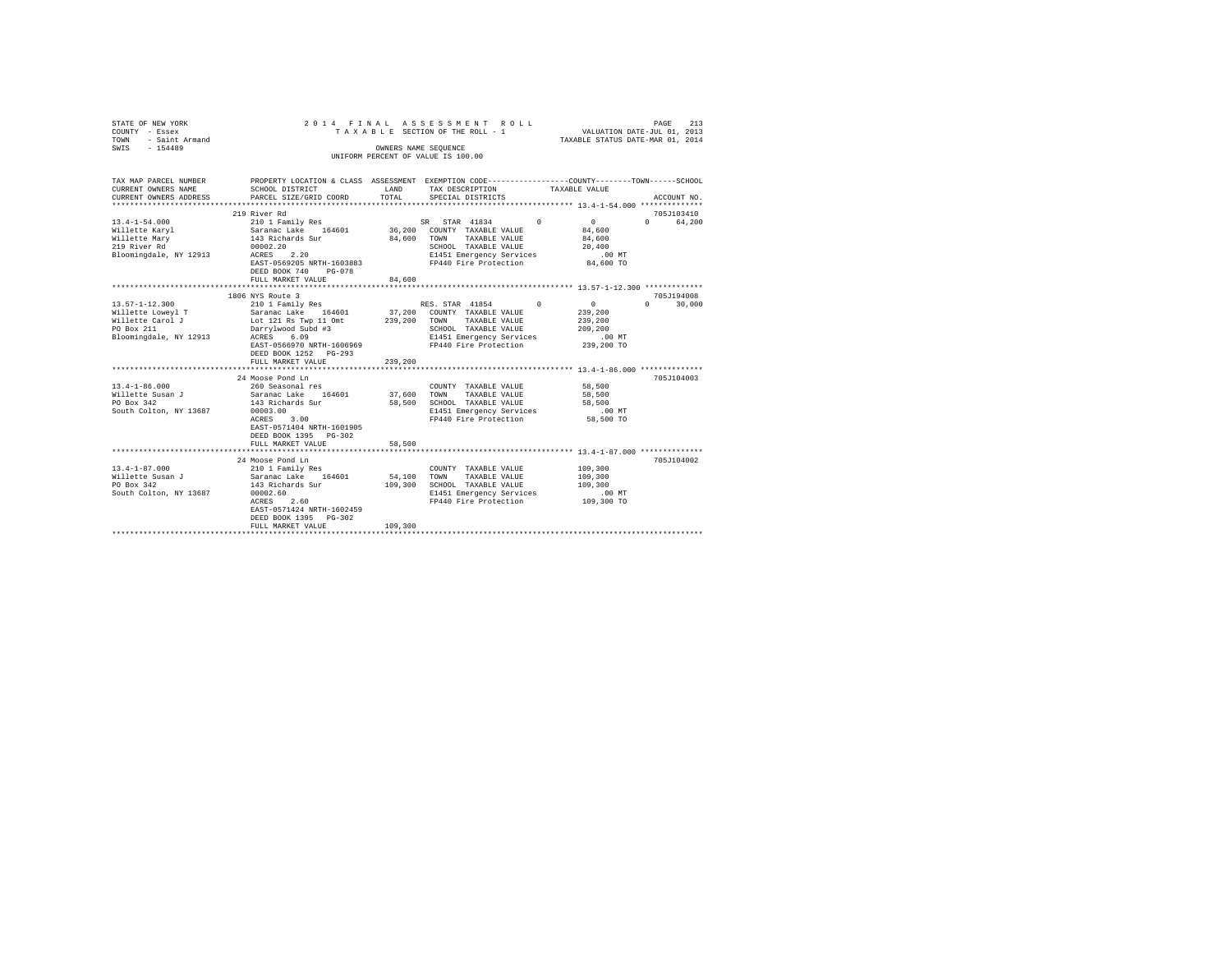|                                                                                                       |                                                                                                                                                                                                                    |                                                                                                                                                                                                                                                                                                                                        |                                                                                                                                            | 214<br>PAGE                                                                                                                                                                                                                                                                                                                                                                                                                                                                                                                                                                                                                                                                                                                                                                                                                                                                                                                                                                                                                                                                                                                                                                   |
|-------------------------------------------------------------------------------------------------------|--------------------------------------------------------------------------------------------------------------------------------------------------------------------------------------------------------------------|----------------------------------------------------------------------------------------------------------------------------------------------------------------------------------------------------------------------------------------------------------------------------------------------------------------------------------------|--------------------------------------------------------------------------------------------------------------------------------------------|-------------------------------------------------------------------------------------------------------------------------------------------------------------------------------------------------------------------------------------------------------------------------------------------------------------------------------------------------------------------------------------------------------------------------------------------------------------------------------------------------------------------------------------------------------------------------------------------------------------------------------------------------------------------------------------------------------------------------------------------------------------------------------------------------------------------------------------------------------------------------------------------------------------------------------------------------------------------------------------------------------------------------------------------------------------------------------------------------------------------------------------------------------------------------------|
|                                                                                                       |                                                                                                                                                                                                                    |                                                                                                                                                                                                                                                                                                                                        |                                                                                                                                            | ACCOUNT NO.                                                                                                                                                                                                                                                                                                                                                                                                                                                                                                                                                                                                                                                                                                                                                                                                                                                                                                                                                                                                                                                                                                                                                                   |
|                                                                                                       |                                                                                                                                                                                                                    |                                                                                                                                                                                                                                                                                                                                        |                                                                                                                                            | 702A178512                                                                                                                                                                                                                                                                                                                                                                                                                                                                                                                                                                                                                                                                                                                                                                                                                                                                                                                                                                                                                                                                                                                                                                    |
|                                                                                                       |                                                                                                                                                                                                                    |                                                                                                                                                                                                                                                                                                                                        |                                                                                                                                            | $0 \t 30.000$                                                                                                                                                                                                                                                                                                                                                                                                                                                                                                                                                                                                                                                                                                                                                                                                                                                                                                                                                                                                                                                                                                                                                                 |
| FULL MARKET VALUE                                                                                     |                                                                                                                                                                                                                    |                                                                                                                                                                                                                                                                                                                                        |                                                                                                                                            |                                                                                                                                                                                                                                                                                                                                                                                                                                                                                                                                                                                                                                                                                                                                                                                                                                                                                                                                                                                                                                                                                                                                                                               |
|                                                                                                       |                                                                                                                                                                                                                    |                                                                                                                                                                                                                                                                                                                                        |                                                                                                                                            | 702A100702<br>$0 \t 30,000$                                                                                                                                                                                                                                                                                                                                                                                                                                                                                                                                                                                                                                                                                                                                                                                                                                                                                                                                                                                                                                                                                                                                                   |
| DEED BOOK 1362 PG-67                                                                                  |                                                                                                                                                                                                                    |                                                                                                                                                                                                                                                                                                                                        | 169,000<br>139,000<br>.00 MT<br>169,000 TO                                                                                                 |                                                                                                                                                                                                                                                                                                                                                                                                                                                                                                                                                                                                                                                                                                                                                                                                                                                                                                                                                                                                                                                                                                                                                                               |
|                                                                                                       |                                                                                                                                                                                                                    |                                                                                                                                                                                                                                                                                                                                        |                                                                                                                                            |                                                                                                                                                                                                                                                                                                                                                                                                                                                                                                                                                                                                                                                                                                                                                                                                                                                                                                                                                                                                                                                                                                                                                                               |
|                                                                                                       |                                                                                                                                                                                                                    |                                                                                                                                                                                                                                                                                                                                        |                                                                                                                                            | 702A101801                                                                                                                                                                                                                                                                                                                                                                                                                                                                                                                                                                                                                                                                                                                                                                                                                                                                                                                                                                                                                                                                                                                                                                    |
|                                                                                                       |                                                                                                                                                                                                                    |                                                                                                                                                                                                                                                                                                                                        | 51,900<br>51,900<br>21,900<br>$.00$ MT<br>51,900 TO                                                                                        | $0 \t 30.000$                                                                                                                                                                                                                                                                                                                                                                                                                                                                                                                                                                                                                                                                                                                                                                                                                                                                                                                                                                                                                                                                                                                                                                 |
|                                                                                                       |                                                                                                                                                                                                                    |                                                                                                                                                                                                                                                                                                                                        |                                                                                                                                            |                                                                                                                                                                                                                                                                                                                                                                                                                                                                                                                                                                                                                                                                                                                                                                                                                                                                                                                                                                                                                                                                                                                                                                               |
|                                                                                                       |                                                                                                                                                                                                                    |                                                                                                                                                                                                                                                                                                                                        | 169,000<br>139,000<br>.00 MT<br>169,000 TO                                                                                                 | 705J187010<br>$0 \t 30,000$                                                                                                                                                                                                                                                                                                                                                                                                                                                                                                                                                                                                                                                                                                                                                                                                                                                                                                                                                                                                                                                                                                                                                   |
|                                                                                                       |                                                                                                                                                                                                                    |                                                                                                                                                                                                                                                                                                                                        |                                                                                                                                            |                                                                                                                                                                                                                                                                                                                                                                                                                                                                                                                                                                                                                                                                                                                                                                                                                                                                                                                                                                                                                                                                                                                                                                               |
| Poplar Ln<br>ACRES 0.60<br>EAST-0562412 NRTH-1607228<br>DEED BOOK 1147    PG-287<br>FULL MARKET VALUE | 20,400                                                                                                                                                                                                             |                                                                                                                                                                                                                                                                                                                                        | 20,400<br>20,400<br>20,400                                                                                                                 | 702A178500                                                                                                                                                                                                                                                                                                                                                                                                                                                                                                                                                                                                                                                                                                                                                                                                                                                                                                                                                                                                                                                                                                                                                                    |
|                                                                                                       | 32 Whiteface Ln<br>DEED BOOK 1642 PG-189<br>13 Poplar Ln<br>210 1 Family Res<br>FULL MARKET VALUE<br>31 Union Ln<br>270 Mfg housing<br>Saranac Lake 164601<br>ACRES 0.40<br>FULL MARKET VALUE<br>FULL MARKET VALUE | CURRENT OWNERS ADDRESS PARCEL SIZE/GRID COORD TOTAL<br>Whiteface Mountain Park<br>EAST-0562239 NRTH-1606455<br>192,500<br>$Sariance$ Lake 164601<br>82 Pe Tum 11 - 1<br>169,000<br>102 Twp 11 O.m.t.<br>EAST-0565624 NRTH-1605983<br>Bloomingdale, NY 12913 DEED BOOK 964 PG-218<br>EAST-0562694 NRTH-1602339<br>DEED BOOK 1314 PG-142 | 2014 FINAL ASSESSMENT ROLL<br>OWNERS NAME SEQUENCE<br>UNIFORM PERCENT OF VALUE IS 100.00<br>51,900 TOWN TAXABLE VALUE<br>51,900<br>169,000 | י בא משפח בא משפח של VALUATION DATE-JUL 01, 2013<br>TA X A B L E SECTION OF THE ROLL - 1 (VALUATION DATE-JUL 01, 2013)<br>TAXABLE STATUS DATE-MAR 01, 2014<br>PROPERTY LOCATION & CLASS ASSESSMENT EXEMPTION CODE---------------COUNTY-------TOWN------SCHOOL<br>10 1 Pamily Res RES. STAR 41854<br>Saranac Lake 164601 21,700 COUNTY TAXABLE VALUE 192,500<br>Sarang Li Omt Lot 82 _ 192,500 TOWN TAXABLE VALUE 192,500<br>$\begin{array}{c}0\\169,000\end{array}$<br>RES. STAR 41854 0<br>31,900 COUNTY TAXABLE VALUE<br>%1111ams Maximum of Satar and Langley 2012<br>FO Box 626 82 Rs Twp 11 Omt 169,000 TOWN TAXABLE VALUE<br>Saranac Lake, NY 12983 1.06 168 ANNEST ARCS 2012<br>ACRES 0.66 BANKISTARSG 2012<br>ACRES 2547 NRTH-1607037 PT440 Fire Protecti<br>RES. STAR 41854 0 0<br>25,000 COUNTY TAXABLE VALUE<br>SCHOOL TAXABLE VALUE<br>E1451 Emergency Services<br>FP440 Fire Protection<br>31 George Downs Ln<br>2001 - Family Ress (Ress, STAR 41854 – 2001 – 2001)<br>Saranac Lake – 164601 – 54,400 COUNTY TAXABLE VALUE – 169,000<br>E1451 Emergency Services<br>FP440 Fire Protection<br>E1451 Emergency Services .00 MT<br>FP440 Fire Protection 20,400 TO |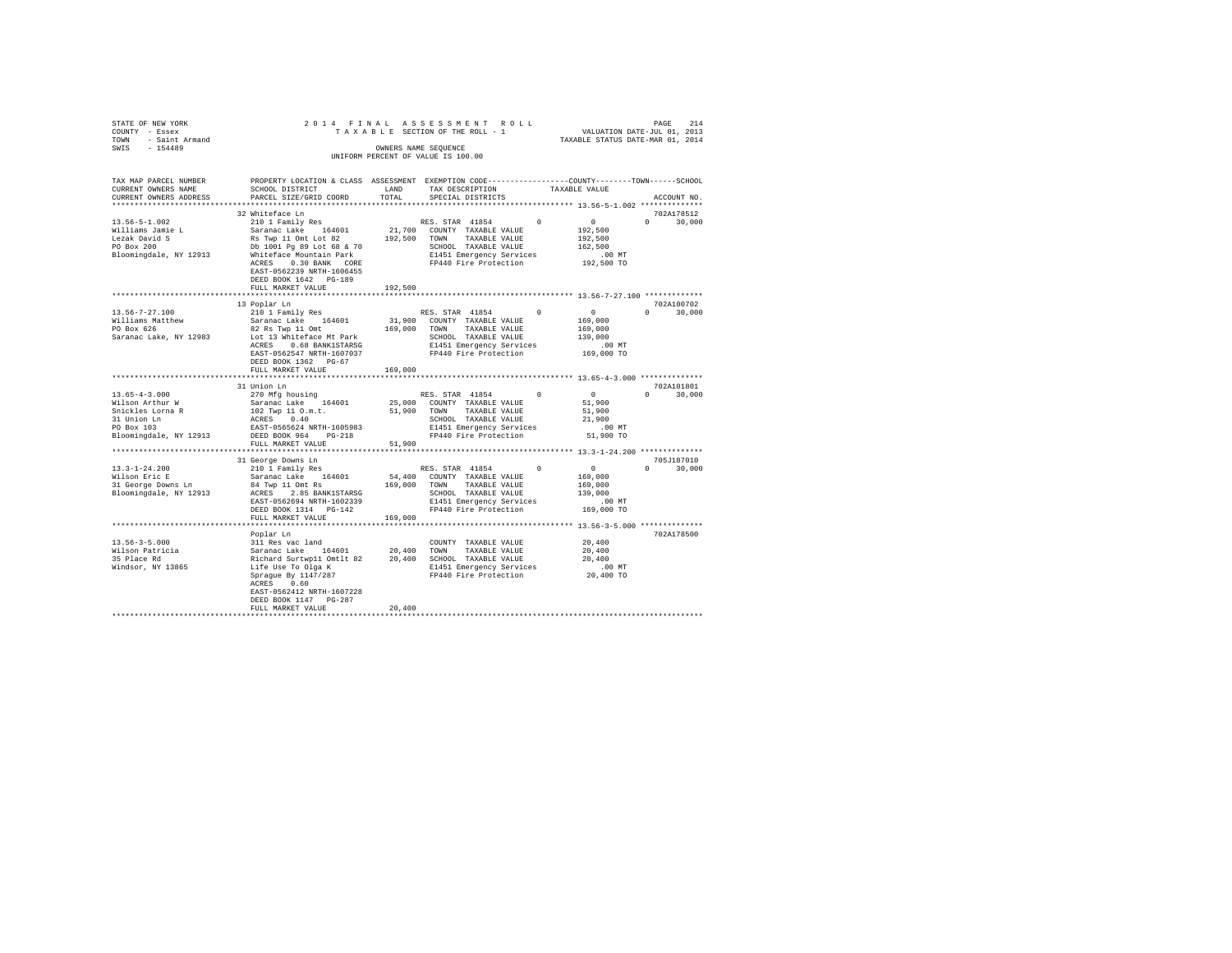|                                                                                                                                               |                                                                           |              |                                                                                                    | $\begin{array}{cccccccccccc} \texttt{STAR} & \texttt{OR} & \texttt{R} & \texttt{N} & \texttt{R} & \texttt{N} & \texttt{R} & \texttt{N} & \texttt{R} & \texttt{N} & \texttt{R} & \texttt{N} & \texttt{R} & \texttt{N} & \texttt{R} & \texttt{N} & \texttt{R} & \texttt{N} & \texttt{R} & \texttt{N} & \texttt{R} & \texttt{N} & \texttt{R} & \texttt{N} & \texttt{R} & \texttt{N} & \texttt{R} & \texttt{N} & \texttt{N} & \texttt{R} &$ |
|-----------------------------------------------------------------------------------------------------------------------------------------------|---------------------------------------------------------------------------|--------------|----------------------------------------------------------------------------------------------------|-----------------------------------------------------------------------------------------------------------------------------------------------------------------------------------------------------------------------------------------------------------------------------------------------------------------------------------------------------------------------------------------------------------------------------------------|
|                                                                                                                                               |                                                                           |              |                                                                                                    |                                                                                                                                                                                                                                                                                                                                                                                                                                         |
|                                                                                                                                               |                                                                           |              |                                                                                                    |                                                                                                                                                                                                                                                                                                                                                                                                                                         |
|                                                                                                                                               |                                                                           |              |                                                                                                    |                                                                                                                                                                                                                                                                                                                                                                                                                                         |
|                                                                                                                                               |                                                                           |              |                                                                                                    |                                                                                                                                                                                                                                                                                                                                                                                                                                         |
|                                                                                                                                               |                                                                           |              |                                                                                                    | TAX MAP PARCEL NUMBER PROPERTY LOCATION & CLASS ASSESSMENT EXEMPTION CODE--------------COUNTY-------TOWN-----SCHOOL                                                                                                                                                                                                                                                                                                                     |
| CURRENT OWNERS NAME                                                                                                                           | SCHOOL DISTRICT LAND                                                      |              | TAX DESCRIPTION                                                                                    | TAXABLE VALUE                                                                                                                                                                                                                                                                                                                                                                                                                           |
| CURRENT OWNERS ADDRESS                                                                                                                        | PARCEL SIZE/GRID COORD                                                    | TOTAL.       | SPECIAL DISTRICTS                                                                                  | ACCOUNT NO.                                                                                                                                                                                                                                                                                                                                                                                                                             |
|                                                                                                                                               |                                                                           |              |                                                                                                    |                                                                                                                                                                                                                                                                                                                                                                                                                                         |
| $13.56 - 3 - 6.000$                                                                                                                           | Poplar Ln<br>311 Res vac land                                             |              | COUNTY TAXABLE VALUE                                                                               | 702A101803<br>10,000                                                                                                                                                                                                                                                                                                                                                                                                                    |
|                                                                                                                                               |                                                                           |              |                                                                                                    | 10,000                                                                                                                                                                                                                                                                                                                                                                                                                                  |
| Wilson Patricia<br>35 Place Rd                                                                                                                |                                                                           |              |                                                                                                    | 10,000                                                                                                                                                                                                                                                                                                                                                                                                                                  |
| Windsor, NY 13865                                                                                                                             |                                                                           |              | E1451 Emergency Services                                                                           | .00MT                                                                                                                                                                                                                                                                                                                                                                                                                                   |
|                                                                                                                                               |                                                                           |              | FP440 Fire Protection                                                                              | 10,000 TO                                                                                                                                                                                                                                                                                                                                                                                                                               |
|                                                                                                                                               |                                                                           |              |                                                                                                    |                                                                                                                                                                                                                                                                                                                                                                                                                                         |
|                                                                                                                                               | EAST-0562299 NRTH-1607306                                                 |              |                                                                                                    |                                                                                                                                                                                                                                                                                                                                                                                                                                         |
|                                                                                                                                               | DEED BOOK 1147 PG-287                                                     |              |                                                                                                    |                                                                                                                                                                                                                                                                                                                                                                                                                                         |
|                                                                                                                                               | FULL MARKET VALUE                                                         | 10,000       |                                                                                                    |                                                                                                                                                                                                                                                                                                                                                                                                                                         |
|                                                                                                                                               | *************************                                                 | ************ |                                                                                                    | ************************ 13.3-1-19.100 **************                                                                                                                                                                                                                                                                                                                                                                                   |
|                                                                                                                                               | 129 Roosevelt Ln                                                          |              |                                                                                                    | 705J103002                                                                                                                                                                                                                                                                                                                                                                                                                              |
| $13.3 - 1 - 19.100$                                                                                                                           | 210 1 Family Res                                                          |              | RES. STAR 41854<br>$\Omega$                                                                        | $\sim$ 0<br>$0 \t 30,000$                                                                                                                                                                                                                                                                                                                                                                                                               |
| Winter Mark C                                                                                                                                 | Saranac Lake 164601                                                       |              | 44.500 COUNTY TAXABLE VALUE<br>109,100 TOWN TAXABLE VALUE                                          | 109,100                                                                                                                                                                                                                                                                                                                                                                                                                                 |
| whiter main c is a contract of the state of the state of the state of the state of the state of the state of t<br>129 Roosevelt Ln acres 1.71 |                                                                           |              |                                                                                                    | 109,100                                                                                                                                                                                                                                                                                                                                                                                                                                 |
| Bloomingdale, NY 12913                                                                                                                        | EAST-0562532 NRTH-1602979                                                 |              |                                                                                                    |                                                                                                                                                                                                                                                                                                                                                                                                                                         |
|                                                                                                                                               | DEED BOOK 1365 PG-135                                                     |              | 9,100 SCHOOL TAXABLE VALUE<br>E1451 Emergency Services (00 MT<br>FP440 Fire Protection (109,100 TO |                                                                                                                                                                                                                                                                                                                                                                                                                                         |
|                                                                                                                                               | FULL MARKET VALUE                                                         | 109,100      |                                                                                                    |                                                                                                                                                                                                                                                                                                                                                                                                                                         |
|                                                                                                                                               |                                                                           |              |                                                                                                    |                                                                                                                                                                                                                                                                                                                                                                                                                                         |
|                                                                                                                                               | 15 James Way                                                              |              |                                                                                                    | 705J103213                                                                                                                                                                                                                                                                                                                                                                                                                              |
| 13.4-2-12.000                                                                                                                                 | 210 1 Family Res                                                          |              | COUNTY TAXABLE VALUE                                                                               | 169,000                                                                                                                                                                                                                                                                                                                                                                                                                                 |
|                                                                                                                                               |                                                                           |              | 35,200 TOWN TAXABLE VALUE                                                                          | 169,000                                                                                                                                                                                                                                                                                                                                                                                                                                 |
|                                                                                                                                               |                                                                           |              | 169,000 SCHOOL TAXABLE VALUE                                                                       | 169,000                                                                                                                                                                                                                                                                                                                                                                                                                                 |
|                                                                                                                                               |                                                                           |              | E1451 Emergency Services                                                                           | $.00$ MT                                                                                                                                                                                                                                                                                                                                                                                                                                |
|                                                                                                                                               |                                                                           |              | FP440 Fire Protection                                                                              | 169,000 TO                                                                                                                                                                                                                                                                                                                                                                                                                              |
|                                                                                                                                               | EAST-0567395 NRTH-1602937                                                 |              |                                                                                                    |                                                                                                                                                                                                                                                                                                                                                                                                                                         |
|                                                                                                                                               | DEED BOOK 1281 PG-67<br>FULL MARKET VALUE                                 | 169,000      |                                                                                                    |                                                                                                                                                                                                                                                                                                                                                                                                                                         |
|                                                                                                                                               |                                                                           |              |                                                                                                    |                                                                                                                                                                                                                                                                                                                                                                                                                                         |
|                                                                                                                                               | James Way                                                                 |              |                                                                                                    | 705J175020                                                                                                                                                                                                                                                                                                                                                                                                                              |
| $13.4 - 2 - 13.000$                                                                                                                           |                                                                           |              | COUNTY TAXABLE VALUE                                                                               | 23,300                                                                                                                                                                                                                                                                                                                                                                                                                                  |
|                                                                                                                                               |                                                                           |              |                                                                                                    | 23,300                                                                                                                                                                                                                                                                                                                                                                                                                                  |
|                                                                                                                                               |                                                                           |              | 23,300 TOWN TAXABLE VALUE<br>23,300 SCHOOL TAXABLE VALUE                                           | 23,300                                                                                                                                                                                                                                                                                                                                                                                                                                  |
| Wojta Elizabeth<br>Stott Hollie M<br>1514 Desota Ave                                                                                          | 314 Rural vac<10<br>Saranac Lake 164601<br>123 Richards Sur<br>ACRES 0.90 |              | E1451 Emergency Services .00 MT<br>FP440 Fire Protection 23,300 TO                                 |                                                                                                                                                                                                                                                                                                                                                                                                                                         |
| Lehigh Acres, FL 33936 EAST-0567540 NRTH-1602978                                                                                              |                                                                           |              |                                                                                                    |                                                                                                                                                                                                                                                                                                                                                                                                                                         |
|                                                                                                                                               | DEED BOOK 1281 PG-67                                                      |              |                                                                                                    |                                                                                                                                                                                                                                                                                                                                                                                                                                         |
|                                                                                                                                               | FULL MARKET VALUE                                                         | 23,300       |                                                                                                    |                                                                                                                                                                                                                                                                                                                                                                                                                                         |
|                                                                                                                                               |                                                                           |              |                                                                                                    |                                                                                                                                                                                                                                                                                                                                                                                                                                         |
|                                                                                                                                               |                                                                           |              |                                                                                                    | 702C102014                                                                                                                                                                                                                                                                                                                                                                                                                              |
|                                                                                                                                               |                                                                           |              |                                                                                                    | 53,300<br>53,300                                                                                                                                                                                                                                                                                                                                                                                                                        |
|                                                                                                                                               |                                                                           |              |                                                                                                    | 53,300                                                                                                                                                                                                                                                                                                                                                                                                                                  |
|                                                                                                                                               |                                                                           |              |                                                                                                    |                                                                                                                                                                                                                                                                                                                                                                                                                                         |
|                                                                                                                                               | EAST-0563277 NRTH-1606014                                                 |              | E1451 Emergency Services<br>FP440 Fire Protection                                                  | 00 MT.<br>53,300 TO                                                                                                                                                                                                                                                                                                                                                                                                                     |
|                                                                                                                                               | DEED BOOK 1363 PG-103                                                     |              |                                                                                                    |                                                                                                                                                                                                                                                                                                                                                                                                                                         |
|                                                                                                                                               | FULL MARKET VALUE                                                         | 53,300       |                                                                                                    |                                                                                                                                                                                                                                                                                                                                                                                                                                         |
|                                                                                                                                               |                                                                           |              |                                                                                                    |                                                                                                                                                                                                                                                                                                                                                                                                                                         |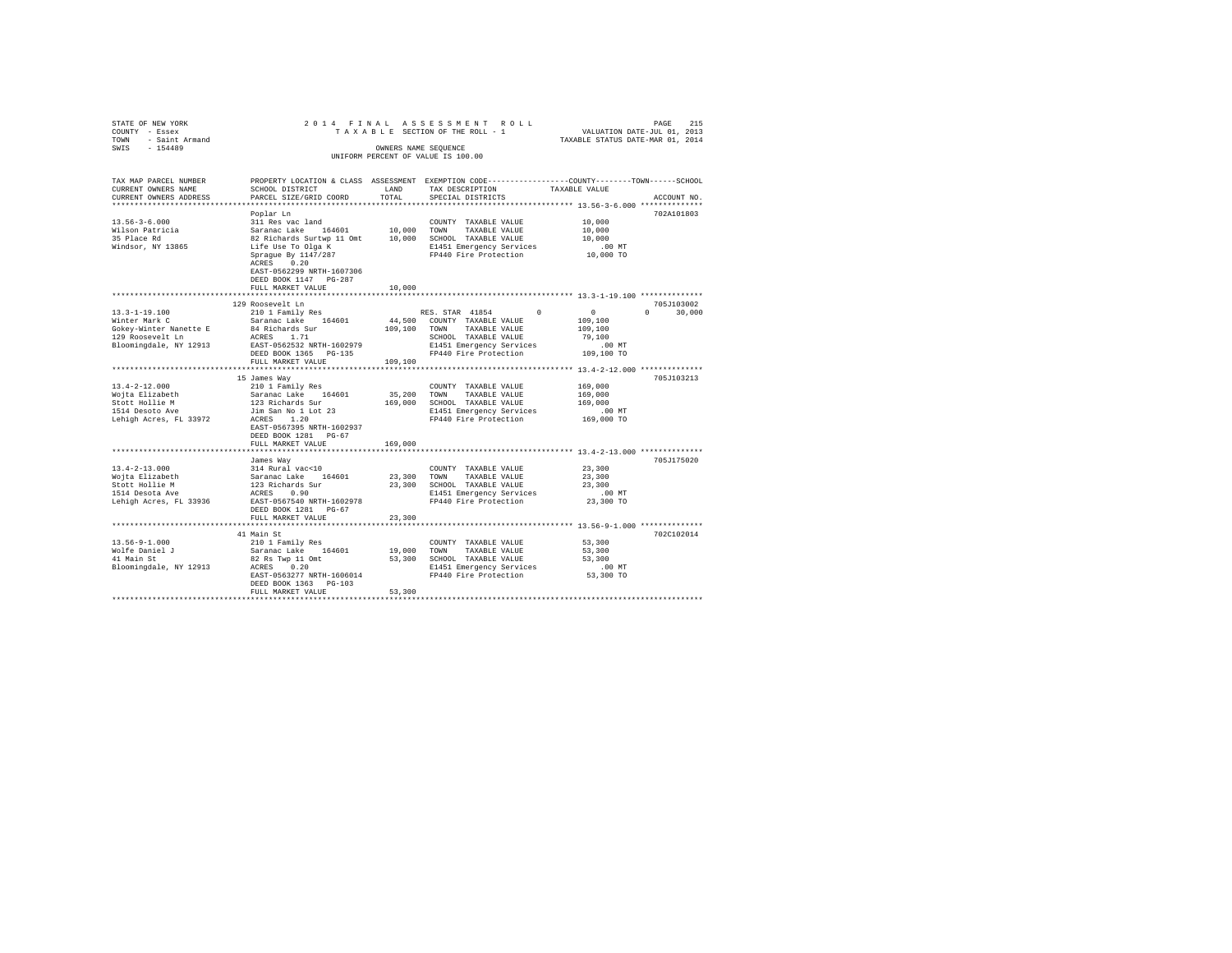| COUNTY<br>TOWN | STATE OF NEW YORK<br>- Essex<br>- Saint Armand |                           |            | 2014 FINAL ASSESSMENT ROLL<br>TAXABLE SECTION OF THE ROLL - 1 | TAXABLE STATUS DATE-MAR 01, 2014 | PAGE<br>VALUATION DATE-JUL 01, 2013 | 216     |
|----------------|------------------------------------------------|---------------------------|------------|---------------------------------------------------------------|----------------------------------|-------------------------------------|---------|
| SWIS           | $-154489$                                      |                           |            | OWNERS NAME SEOUENCE<br>UNIFORM PERCENT OF VALUE IS 100.00    |                                  |                                     |         |
|                |                                                |                           |            |                                                               |                                  |                                     |         |
|                | TAX MAP PARCEL NUMBER                          | PROPERTY LOCATION & CLASS | ASSESSMENT | EXEMPTION CODE------------------COUNTY------                  |                                  | $-$ TOWN-                           | -SCHOOL |

| CURRENT OWNERS NAME      | SCHOOL DISTRICT                                                | LAND    | TAX DESCRIPTION                                                 |            | TAXABLE VALUE                                    |                        |
|--------------------------|----------------------------------------------------------------|---------|-----------------------------------------------------------------|------------|--------------------------------------------------|------------------------|
| CURRENT OWNERS ADDRESS   | PARCEL SIZE/GRID COORD                                         | TOTAL   | SPECIAL DISTRICTS                                               |            |                                                  | ACCOUNT NO.            |
|                          |                                                                |         |                                                                 |            |                                                  |                        |
|                          | 21 Vine St                                                     |         |                                                                 |            |                                                  | 702A100804             |
| $13.56 - 8 - 15.000$     | 210 1 Family Res                                               |         | RES. STAR 41854                                                 | $^{\circ}$ | $\sim$ 0                                         | $\Omega$<br>30,000     |
| Woodruff Gary W          | Saranac Lake<br>164601                                         | 34,300  | COUNTY TAXABLE VALUE                                            |            | 181,000                                          |                        |
| Woodruff Laurie D        | 101 Rs Twp 11 Omt                                              | 181,000 | TOWN<br>TAXABLE VALUE                                           |            | 181,000                                          |                        |
| PO Box 235               | ACRES 0.90                                                     |         | SCHOOL TAXABLE VALUE                                            |            | 151,000                                          |                        |
| Bloomingdale, NY 12913   | EAST-0563517 NRTH-1606722                                      |         | E1451 Emergency Services                                        |            | .00MT                                            |                        |
|                          | DEED BOOK 1078 PG-37                                           |         | FP440 Fire Protection                                           |            | 181,000 TO                                       |                        |
|                          | FULL MARKET VALUE                                              | 181,000 |                                                                 |            |                                                  |                        |
|                          | ********************                                           |         |                                                                 |            |                                                  |                        |
|                          | 24 Roosevelt Ln                                                |         |                                                                 |            |                                                  | 702A102104             |
| $13.65 - 1 - 17.001$     | 210 1 Family Res                                               |         | COUNTY TAXABLE VALUE                                            |            | 66,200                                           |                        |
| Woodruff Gerald R        | Saranac Lake 164601                                            | 21,700  | TOWN<br>TAXABLE VALUE                                           |            | 66,200                                           |                        |
| Woodruff Shirley         | 102 Twp 11 O.m.t.                                              | 66,200  | SCHOOL TAXABLE VALUE                                            |            | 66,200                                           |                        |
| PO Box 143               | ACRES 0.30                                                     |         | E1451 Emergency Services                                        |            | $.00$ MT                                         |                        |
| Bloomingdale, NY 12913   | EAST-0564130 NRTH-1605181                                      |         | FP440 Fire Protection                                           |            | 66,200 TO                                        |                        |
|                          | DEED BOOK 443<br>PG-599                                        |         |                                                                 |            |                                                  |                        |
|                          | FULL MARKET VALUE                                              | 66,200  |                                                                 |            |                                                  |                        |
|                          | ************************                                       |         |                                                                 |            |                                                  |                        |
|                          | 1291 NYS Route 3                                               |         |                                                                 |            |                                                  | 705J198002             |
| $23.2 - 1 - 28.200$      | 210 1 Family Res                                               |         | COUNTY TAXABLE VALUE                                            |            | 131,900                                          |                        |
| Woodruff Gerald R        | Saranac Lake<br>164601                                         | 38,500  | TAXABLE VALUE<br>TOWN                                           |            | 131,900                                          |                        |
| Woodruff Timothy G       | 105 Twp 11 Omt Rs<br>ACRES 4.53                                | 131,900 | SCHOOL TAXABLE VALUE                                            |            | 131,900                                          |                        |
| PO Box 152               |                                                                |         | E1451 Emergency Services                                        |            | .00 MT                                           |                        |
| Bloomingdale, NY 12913   | EAST-0564641 NRTH-1596966                                      |         | FP440 Fire Protection                                           |            | 131,900 TO                                       |                        |
|                          | DEED BOOK 1444 PG-153                                          |         |                                                                 |            |                                                  |                        |
|                          | FULL MARKET VALUE                                              | 131,900 |                                                                 |            |                                                  |                        |
|                          | ****************                                               |         |                                                                 |            | *********************** 13.64-2-2.112 ********** |                        |
|                          | 82 Main St                                                     |         |                                                                 |            |                                                  | 705J189020             |
| $13.64 - 2 - 2.112$      | 210 1 Family Res                                               |         | RES. STAR 41854                                                 | $\Omega$   | $\mathbf{0}$                                     | 30,000<br>$\mathbf{r}$ |
| Woodruff Laurie Darrah   | Saranac Lake 164601                                            | 48,800  | COUNTY TAXABLE VALUE                                            |            | 211,700                                          |                        |
| Woodruff Brittany Nicole | 83 Twp 11 Omt Rs                                               | 211,700 | TOWN<br>TAXABLE VALUE                                           |            | 211,700                                          |                        |
| c/o William Darrah       | $1725/270$ Life estate to                                      |         | SCHOOL TAXABLE VALUE                                            |            | 181,700                                          |                        |
| 82 Main St               | William R Darrah                                               |         | E1451 Emergency Services                                        |            | .00 MT                                           |                        |
| Bloomingdale, NY 12913   | ACRES<br>0.71                                                  |         | FP440 Fire Protection                                           |            | 211,700 TO                                       |                        |
|                          | EAST-0562417 NRTH-1605480                                      |         |                                                                 |            |                                                  |                        |
|                          | DEED BOOK 1725 PG-270                                          |         |                                                                 |            |                                                  |                        |
|                          | FULL MARKET VALUE                                              | 211,700 |                                                                 |            |                                                  |                        |
|                          | **************************                                     |         | ********************************** 13.57-1-31.100 ************* |            |                                                  |                        |
|                          | 839 Saint Regis Ave                                            |         |                                                                 |            |                                                  | 702A101012             |
| $13.57 - 1 - 31.100$     | 210 1 Family Res                                               |         | RES. STAR 41854                                                 | $^{\circ}$ | $^{\circ}$                                       | $\cap$<br>30,000       |
| Woodruff Matthew R       |                                                                | 35,400  | COUNTY TAXABLE VALUE                                            |            | 189,200                                          |                        |
| Woodruff Thea M          |                                                                | 189,200 | TAXABLE VALUE<br>TOWN                                           |            | 189,200                                          |                        |
| 839 St Regis Ave         | Saranac Lake 164601<br>101 Richards Sur Omt 11<br>ACRES _ 1.41 |         | SCHOOL TAXABLE VALUE                                            |            | 159,200                                          |                        |
| PO Box 106               | EAST-0564264 NRTH-1606921                                      |         | E1451 Emergency Services                                        |            | $.00$ MT                                         |                        |
| Bloomingdale, NY 12913   | DEED BOOK 1077 PG-163                                          |         | FP440 Fire Protection                                           |            | 189,200 TO                                       |                        |
|                          | FULL MARKET VALUE                                              | 189,200 |                                                                 |            |                                                  |                        |
|                          |                                                                |         |                                                                 |            |                                                  |                        |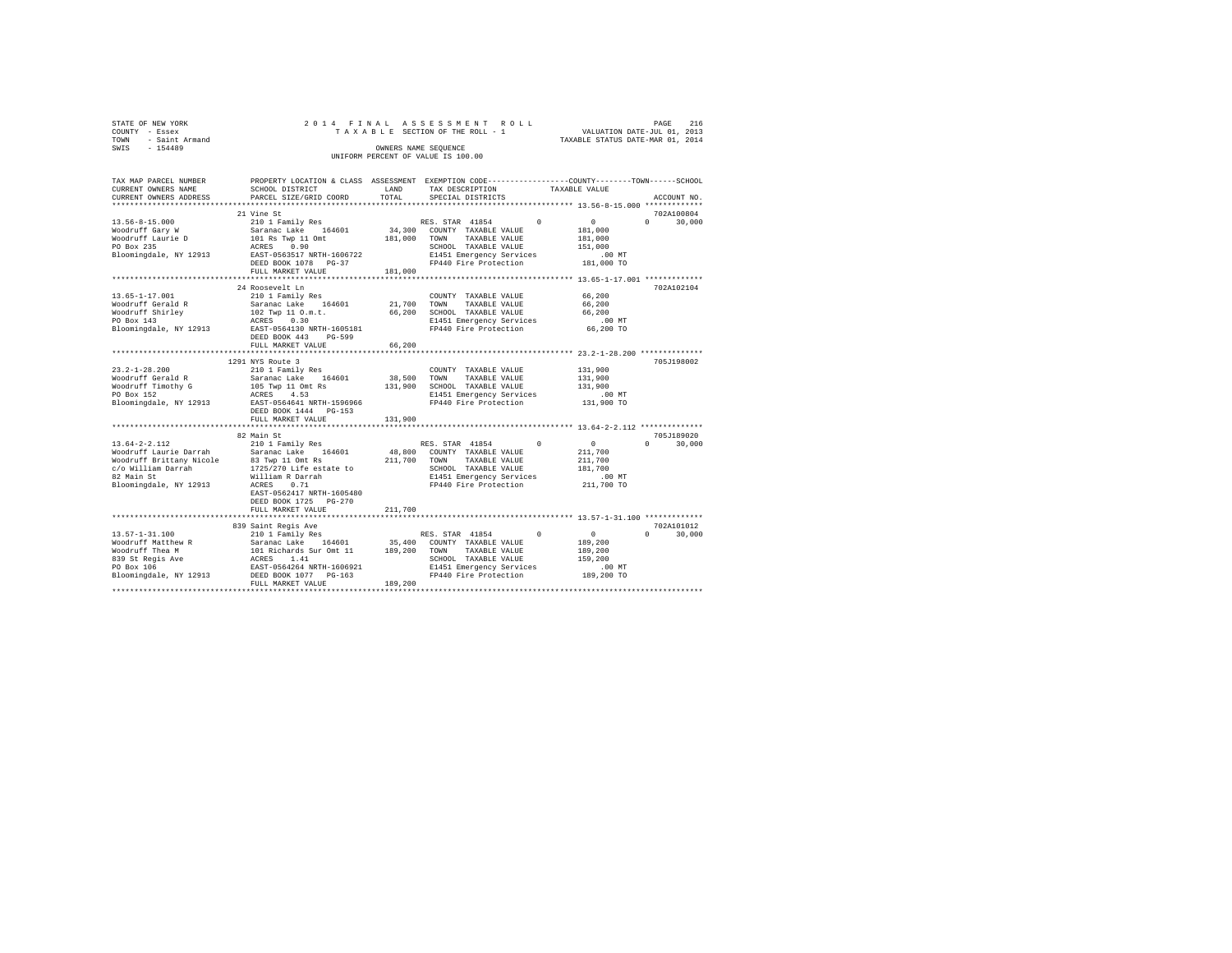|                                    | STATE OF NEW YORK<br>COUNTY - Essex |                      |  | 2014 FINAL ASSESSMENT ROLL<br>TAXABLE SECTION OF THE ROLL - 1 |                                  | PAGE<br>VALUATION DATE-JUL 01, 2013 | 217 |
|------------------------------------|-------------------------------------|----------------------|--|---------------------------------------------------------------|----------------------------------|-------------------------------------|-----|
| TOWN                               | - Saint Armand                      |                      |  |                                                               | TAXABLE STATUS DATE-MAR 01, 2014 |                                     |     |
| SWIS                               | $-154489$                           | OWNERS NAME SEOUENCE |  |                                                               |                                  |                                     |     |
| UNIFORM PERCENT OF VALUE IS 100.00 |                                     |                      |  |                                                               |                                  |                                     |     |

| TAX MAP PARCEL NUMBER<br>CURRENT OWNERS NAME<br>CURRENT OWNERS ADDRESS                                                                                                                           | PROPERTY LOCATION & CLASS ASSESSMENT EXEMPTION CODE---------------COUNTY-------TOWN-----SCHOOL<br>SCHOOL DISTRICT<br>PARCEL SIZE/GRID COORD                                                                                                                                                                                                 | LAND<br>TOTAL. | TAX DESCRIPTION<br>SPECIAL DISTRICTS                                                                                                                                                                                                                                           | TAXABLE VALUE                                                                                              | ACCOUNT NO.              |
|--------------------------------------------------------------------------------------------------------------------------------------------------------------------------------------------------|---------------------------------------------------------------------------------------------------------------------------------------------------------------------------------------------------------------------------------------------------------------------------------------------------------------------------------------------|----------------|--------------------------------------------------------------------------------------------------------------------------------------------------------------------------------------------------------------------------------------------------------------------------------|------------------------------------------------------------------------------------------------------------|--------------------------|
|                                                                                                                                                                                                  |                                                                                                                                                                                                                                                                                                                                             |                |                                                                                                                                                                                                                                                                                |                                                                                                            |                          |
|                                                                                                                                                                                                  | 44 River Rd                                                                                                                                                                                                                                                                                                                                 |                |                                                                                                                                                                                                                                                                                |                                                                                                            | 702A180003               |
| $13.65 - 2 - 17.018$<br>Woodruff Timothy G<br>44 River Rd<br>PO Box 152<br>Bloomingdale, NY 12913                                                                                                | 210 1 Family Res<br>Saranac Lake 164601<br>102 Twp 11 Omt<br>ACRES 4.75 BANK TLNB<br>EAST-0565124 NRTH-1605395<br>DEED BOOK 1209 PG-183                                                                                                                                                                                                     |                | RES. STAR 41854<br>37,100 COUNTY TAXABLE VALUE<br>235,000 TOWN TAXABLE VALUE<br>SCHOOL TAXABLE VALUE<br>E1451 Emergency Services<br>FP440 Fire Protection                                                                                                                      | $\sim$ 0<br>$^{\circ}$<br>235,000<br>235,000<br>205,000<br>$.00$ MT<br>235,000 TO                          | $\Omega$<br>30,000       |
|                                                                                                                                                                                                  | FULL MARKET VALUE<br>*************************                                                                                                                                                                                                                                                                                              | 235,000        |                                                                                                                                                                                                                                                                                |                                                                                                            |                          |
|                                                                                                                                                                                                  | 28 Roosevelt Ln                                                                                                                                                                                                                                                                                                                             |                |                                                                                                                                                                                                                                                                                |                                                                                                            | 702C101208               |
| $13.65 - 1 - 24.000$<br>Woodruff Victor J<br>PO Box 213<br>Bloomingdale, NY 12913                                                                                                                | 210 1 Family Res<br>Saranac Lake 164601<br>Lot 102 Twp 11 Omt<br>Life Use Mildred A<br>Howard By $\frac{1138}{277}$<br>ACRES 0.60<br>EAST-0564039 NRTH-1605143<br>DEED BOOK 1573 PG-313<br>FULL MARKET VALUE                                                                                                                                | 55,200         | RES. STAR 41854<br>30,300 COUNTY TAXABLE VALUE<br>55,200 TOWN TAXABLE VALUE<br>SCHOOL TAXABLE VALUE<br>E1451 Emergency Services<br>FP440 Fire Protection                                                                                                                       | $\sim$ 0<br>$^{\circ}$<br>55,200<br>55,200<br>25,200<br>.00 MT<br>55,200 TO                                | $\Omega$<br>30,000       |
|                                                                                                                                                                                                  |                                                                                                                                                                                                                                                                                                                                             |                |                                                                                                                                                                                                                                                                                | ******************** 13.4-1-71.119 ***************                                                         |                          |
| $13.4 - 1 - 71.119$<br>Wright Brian P<br>Wright Jeanette F<br>2545 Bradley Brook Rd<br>Eaton, NY 13334<br>13.4-1-44.110<br>Yaqlou Peter<br>Bert Lafountain Rd<br>PO Box 22<br>Gabriels, NY 12939 | Grass Pond Way<br>322 Rural vac>10<br>Saranac Lake 164601<br>164 Rs Twp 11 Omt<br>22.25 Acres<br>ACRES 22.25<br>EAST-0574095 NRTH-1600813<br>DEED BOOK 1191 PG-113<br>FULL MARKET VALUE<br>NYS Route 3<br>322 Rural vac>10<br>Saranac Lake 164601<br>121 Twp 11 Omt Rs<br>ACRES 46.50<br>EAST-0567970 NRTH-1607416<br>DEED BOOK 1239 PG-262 | 25,800         | COUNTY TAXABLE VALUE<br>25,800 TOWN TAXABLE VALUE<br>25,800 SCHOOL TAXABLE VALUE<br>E1451 Emergency Services<br>FP440 Fire Protection<br>COUNTY TAXABLE VALUE<br>52,300 TOWN TAXABLE VALUE<br>52,300 SCHOOL TAXABLE VALUE<br>E1451 Emergency Services<br>FP440 Fire Protection | 25,800<br>25,800<br>25,800<br>$.00$ MT<br>25,800 TO<br>52,300<br>52,300<br>52,300<br>$.00$ MT<br>52,300 TO | 705J185002<br>705J104107 |
|                                                                                                                                                                                                  | FULL MARKET VALUE                                                                                                                                                                                                                                                                                                                           | 52,300         |                                                                                                                                                                                                                                                                                |                                                                                                            |                          |
| $13.4 - 1 - 35.000$<br>Yando Robert N<br>107 River Rd<br>Bloomingdale, NY 12913                                                                                                                  | River Rd<br>314 Rural vac<10<br>Saranac Lake 164601<br>Richards Survey Lot 122<br>1596/147 Life Use to<br>W. McCarthy<br>ACRES 2.00<br>EAST-0566822 NRTH-1604893<br>DEED BOOK 1596 PG-147<br>FULL MARKET VALUE                                                                                                                              | 25,500         | COUNTY TAXABLE VALUE<br>25,500 TOWN TAXABLE VALUE<br>25,500 SCHOOL TAXABLE VALUE<br>E1451 Emergency Services<br>FP440 Fire Protection                                                                                                                                          | 25,500<br>25,500<br>25,500<br>$.00$ MT<br>25,500 TO                                                        | 705J175001               |
|                                                                                                                                                                                                  |                                                                                                                                                                                                                                                                                                                                             |                |                                                                                                                                                                                                                                                                                |                                                                                                            |                          |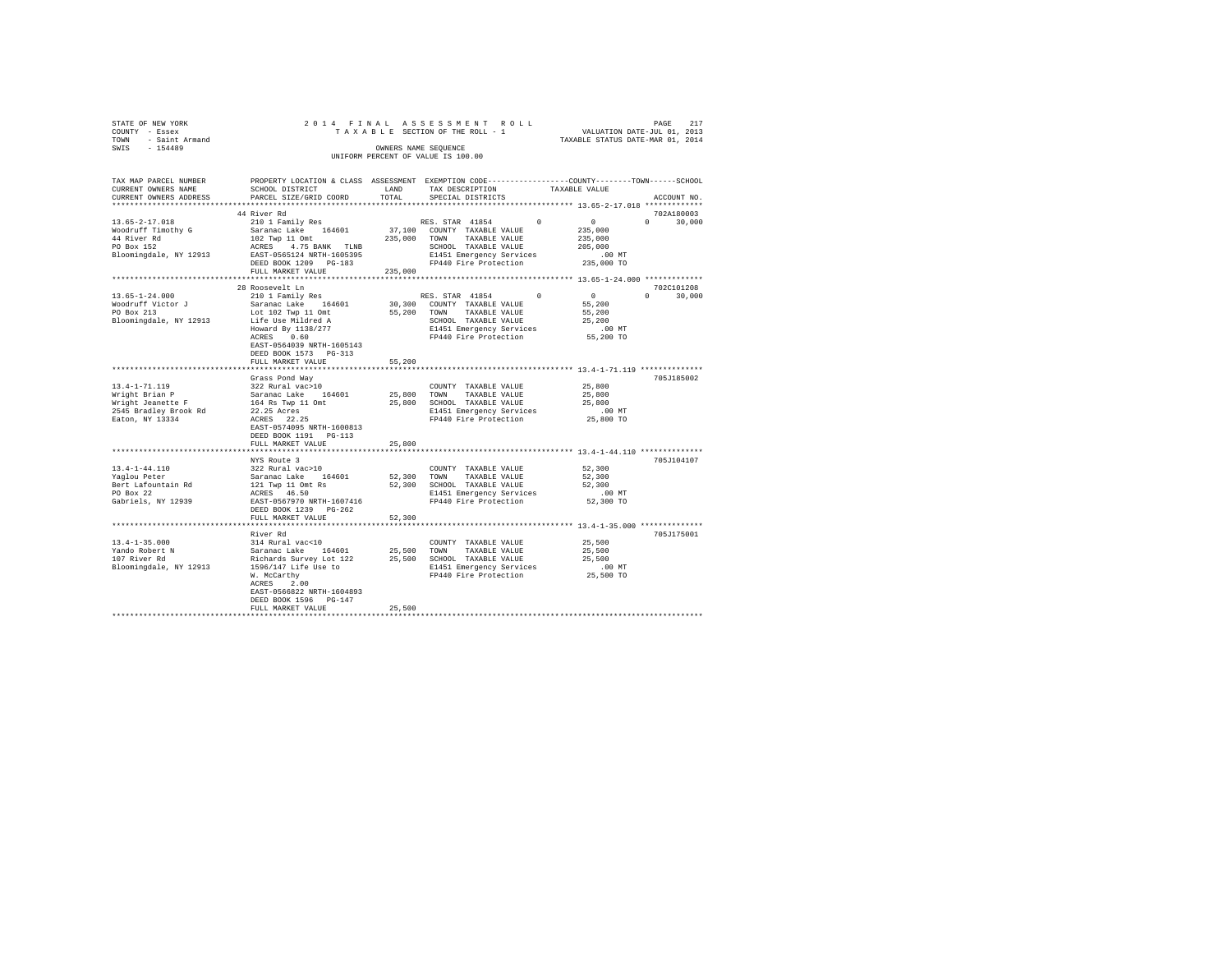| STATE OF NEW YORK<br>COUNTY - Essex<br>TOWN - Saint Armand                      | 2014 FINAL<br>TAXABLE SECTION OF THE ROLL - 1                                                                                            |              |                                    |                                                                           | ASSESSMENT ROLL   | 218<br>PAGE<br>VALUATION DATE-JUL 01, 2013<br>TAXABLE STATUS DATE-MAR 01, 2014 |                       |                      |
|---------------------------------------------------------------------------------|------------------------------------------------------------------------------------------------------------------------------------------|--------------|------------------------------------|---------------------------------------------------------------------------|-------------------|--------------------------------------------------------------------------------|-----------------------|----------------------|
| SWIS - 154489                                                                   |                                                                                                                                          |              | OWNERS NAME SEQUENCE               |                                                                           |                   |                                                                                |                       |                      |
|                                                                                 |                                                                                                                                          |              | UNIFORM PERCENT OF VALUE IS 100.00 |                                                                           |                   |                                                                                |                       |                      |
|                                                                                 |                                                                                                                                          |              |                                    |                                                                           |                   |                                                                                |                       |                      |
| TAX MAP PARCEL NUMBER                                                           | PROPERTY LOCATION & CLASS ASSESSMENT EXEMPTION CODE---------------COUNTY-------TOWN------SCHOOL                                          |              |                                    |                                                                           |                   |                                                                                |                       |                      |
| CURRENT OWNERS NAME                                                             | <b>EXAMPLE AND STATE OF A STATE OF A STATE OF A STATE OF A STATE OF A STATE OF A STATE OF A STATE OF A STATE OF A</b><br>SCHOOL DISTRICT |              |                                    | TAX DESCRIPTION                                                           | TAXABLE VALUE     |                                                                                |                       |                      |
| CURRENT OWNERS ADDRESS                                                          | PARCEL SIZE/GRID COORD                                                                                                                   | TOTAL        |                                    | SPECIAL DISTRICTS                                                         |                   |                                                                                |                       | ACCOUNT NO.          |
|                                                                                 |                                                                                                                                          |              |                                    |                                                                           |                   |                                                                                |                       |                      |
|                                                                                 | 107 River Rd                                                                                                                             |              |                                    |                                                                           |                   |                                                                                |                       | 705J175004           |
| $13.4 - 1 - 36.002$                                                             | 240 Rural res                                                                                                                            |              |                                    | AGED ALL 41800 0 62,000 62,000                                            |                   |                                                                                |                       | 62,000               |
| Yando Robert N                                                                  | Saranac Lake 164601 41,500 SR STAR 41834 0                                                                                               |              |                                    |                                                                           |                   | $\sim$ 0 $\sim$ 0 $\sim$                                                       | $\Omega$              | 62,000               |
|                                                                                 |                                                                                                                                          |              |                                    |                                                                           |                   | $62,000$<br>$62,000$                                                           |                       |                      |
|                                                                                 |                                                                                                                                          |              |                                    |                                                                           |                   | $\sim$ 0                                                                       |                       |                      |
| Bloomingdale, NY 12913 W. McCarthy                                              | W. McCarthy<br>ACRES 14.33                                                                                                               |              |                                    | SCHOOL TAXABLE VALUE<br>E1451 Emergency Services                          |                   | $.00$ MT                                                                       |                       |                      |
|                                                                                 | EAST-0566964 NRTH-1605751 FP440 Fire Protection 124,000 TO                                                                               |              |                                    |                                                                           |                   |                                                                                |                       |                      |
|                                                                                 | DEED BOOK 1596 PG-147                                                                                                                    |              |                                    |                                                                           |                   |                                                                                |                       |                      |
|                                                                                 | FULL MARKET VALUE                                                                                                                        | 124,000      |                                    |                                                                           |                   |                                                                                |                       |                      |
|                                                                                 |                                                                                                                                          |              |                                    |                                                                           |                   |                                                                                |                       |                      |
|                                                                                 | 21 River Rd                                                                                                                              |              |                                    |                                                                           |                   |                                                                                |                       | 702A100909           |
| $13.57 - 4 - 7.002$                                                             | 210 1 Family Res                                                                                                                         |              |                                    | RES. STAR 41854                                                           | $\Omega$          | $\sim$ 0                                                                       | $\Omega$              | 30,000               |
| Yelle-Daunais Deborah L Saranac Lake 164601 32,500 COUNTY TAXABLE VALUE 155,800 |                                                                                                                                          |              |                                    |                                                                           |                   |                                                                                |                       |                      |
|                                                                                 |                                                                                                                                          |              |                                    |                                                                           |                   |                                                                                |                       |                      |
|                                                                                 |                                                                                                                                          |              |                                    |                                                                           |                   |                                                                                |                       |                      |
|                                                                                 |                                                                                                                                          |              |                                    |                                                                           |                   |                                                                                |                       |                      |
|                                                                                 |                                                                                                                                          |              |                                    |                                                                           |                   |                                                                                |                       |                      |
|                                                                                 | FULL MARKET VALUE                                                                                                                        | 155,800      |                                    |                                                                           |                   |                                                                                |                       |                      |
|                                                                                 |                                                                                                                                          |              |                                    |                                                                           |                   |                                                                                |                       |                      |
| $13.57 - 1 - 12.400$                                                            | 1812 NYS Route 3<br>210 1 Family Res                                                                                                     |              |                                    | RES. STAR 41854                                                           | $0 \qquad \qquad$ | $\sim$ 0                                                                       | $\Omega$ and $\Omega$ | 705J194009<br>30,000 |
|                                                                                 |                                                                                                                                          |              |                                    | 37,200 COUNTY TAXABLE VALUE                                               |                   | 238,800                                                                        |                       |                      |
|                                                                                 |                                                                                                                                          | 238,800 TOWN |                                    | TAXABLE VALUE                                                             |                   | 238,800                                                                        |                       |                      |
| Yorkey Angela L<br>PO Box 991                                                   |                                                                                                                                          |              |                                    |                                                                           |                   | 208,800                                                                        |                       |                      |
| Saranac Lake, NY 12983                                                          | Darrylwood Subd #4<br>ACRES 3.84                                                                                                         |              |                                    | SCHOOL TAXABLE VALUE<br>E1451 Emergency Services<br>FP440 Fire Protection |                   | $.00$ MT                                                                       |                       |                      |
|                                                                                 | EAST-0567041 NRTH-1607272                                                                                                                |              |                                    |                                                                           |                   | 238,800 TO                                                                     |                       |                      |
|                                                                                 | DEED BOOK 1396 PG-293                                                                                                                    |              |                                    |                                                                           |                   |                                                                                |                       |                      |
|                                                                                 | FULL MARKET VALUE                                                                                                                        | 238,800      |                                    |                                                                           |                   |                                                                                |                       |                      |
|                                                                                 |                                                                                                                                          |              |                                    |                                                                           |                   |                                                                                |                       |                      |
|                                                                                 | 68 Prospect St                                                                                                                           |              |                                    |                                                                           |                   |                                                                                |                       | 705Z006005           |
|                                                                                 |                                                                                                                                          |              |                                    | COUNTY TAXABLE VALUE                                                      |                   | 25,100                                                                         |                       |                      |
|                                                                                 |                                                                                                                                          |              |                                    | TAXABLE VALUE                                                             |                   | 25,100                                                                         |                       |                      |
|                                                                                 |                                                                                                                                          |              |                                    | SCHOOL TAXABLE VALUE                                                      |                   | 25,100                                                                         |                       |                      |
|                                                                                 |                                                                                                                                          |              |                                    | E1451 Emergency Services<br>FP440 Fire Protection 25,100 TO               |                   | $.00$ MT                                                                       |                       |                      |
|                                                                                 | FULL MARKET VALUE                                                                                                                        | 25,100       |                                    |                                                                           |                   |                                                                                |                       |                      |
|                                                                                 |                                                                                                                                          |              |                                    |                                                                           |                   |                                                                                |                       |                      |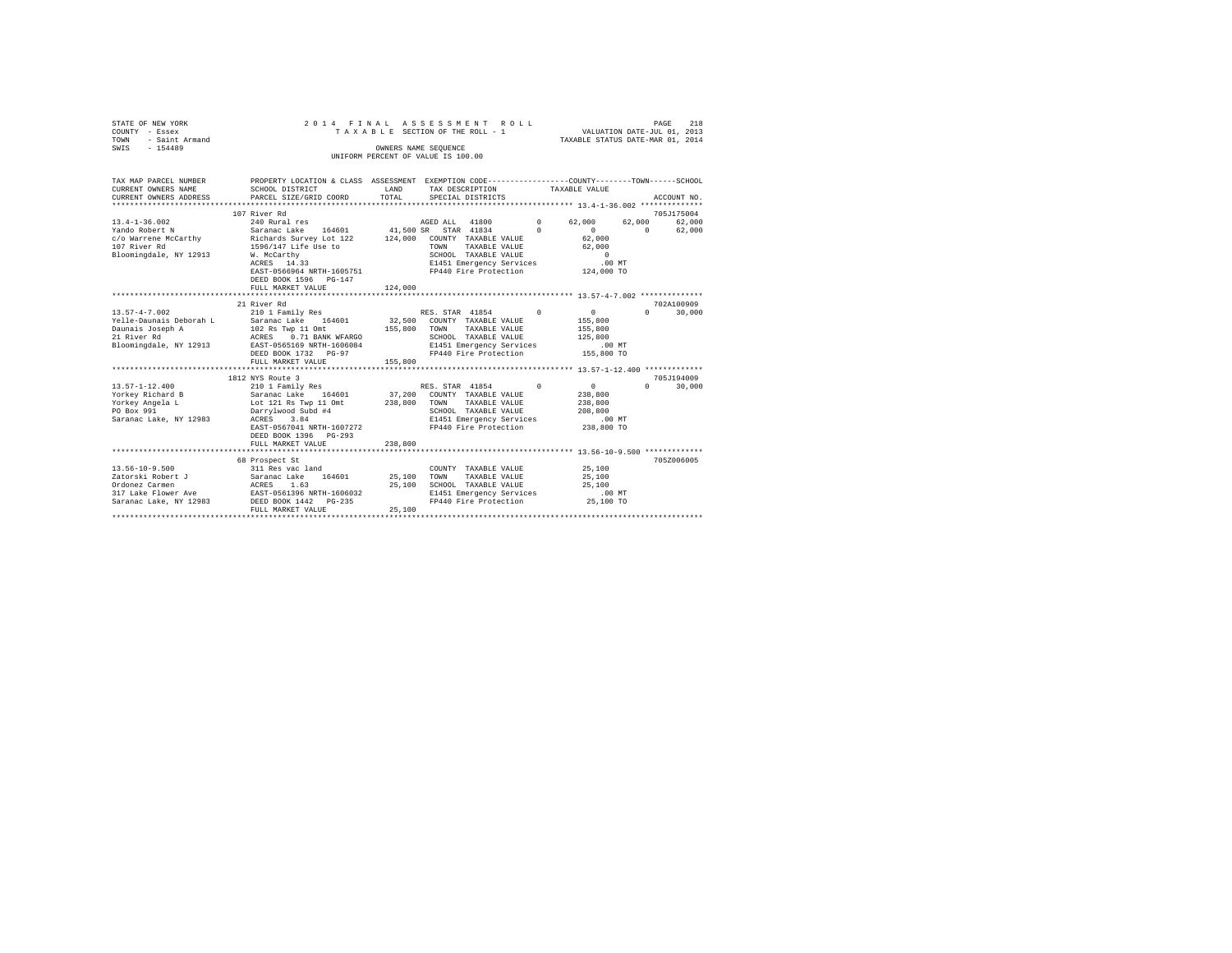| STATE OF NEW YORK      | 2014 FINAL ASSESSMENT ROLL         | 219<br>PAGE                      |
|------------------------|------------------------------------|----------------------------------|
| COUNTY - Essex         | TAXABLE SECTION OF THE ROLL - 1    | VALUATION DATE-JUL 01, 2013      |
| - Saint Armand<br>TOWN |                                    | TAXABLE STATUS DATE-MAR 01, 2014 |
| SWIS<br>$-154489$      |                                    | RPS150/V04/L015                  |
|                        |                                    | CURRENT DATE 6/27/2014           |
|                        | UNIFORM PERCENT OF VALUE IS 100.00 |                                  |
|                        | ROLL SUB SECTION- - TOTALS         |                                  |

### \*\*\* S P E C I A L D I S T R I C T S U M M A R Y \*\*\*

| CODE | DISTRICT NAME        | TOTAL<br>PARCELS | EXTENSION<br>TYPE | <b>EXTENSION</b><br>VALUE | AD VALOREM<br>VALUE | <b>EXEMPT</b><br>AMOUNT | TAXABLE<br>VALUE |
|------|----------------------|------------------|-------------------|---------------------------|---------------------|-------------------------|------------------|
|      | E1450 Emergency Serv |                  | 254 MOVTAX        |                           |                     |                         |                  |
|      | E1451 Emergency Serv |                  | 608 MOVTAX        |                           |                     |                         |                  |
|      | BTI44 BTI District   |                  | 13 MOVTAX         |                           |                     |                         |                  |
|      | FP403 Fire Pro LP La |                  | 13 TOTAL          |                           | 8681,200            |                         | 8681,200         |
|      | FP440 Fire Protectio |                  | 850 TOTAL         |                           | 91724,053           | 181,900                 | 91542.153        |
|      | SB440 Trudeau sewer  |                  | 1 TOTAL C         |                           | 630,300             |                         | 630,300          |
|      | SW440 Trudeau sewer  |                  | 1 TOTAL           | M                         | 630,300             |                         | 630,300          |
|      | WR440 Trudeau water  |                  | 1 TOTAL           | $\epsilon$                | 630,300             |                         | 630,300          |
|      | WD440 Trudeau water  |                  | 1 TOTAL           | M                         | 630,300             |                         | 630,300          |
|      | WD441 Rockledge wate |                  | 53 TOTAL          | M                         | 8275.200            |                         | 8275.200         |

#### \*\*\* S C H O O L D I S T R I C T S U M M A R Y \*\*\*

| CODE   | DISTRICT NAME | TOTAL<br>PARCELS | ASSESSED<br>LAND | ASSESSED<br>TOTAL | <b>EXEMPT</b><br>AMOUNT | TOTAL<br>TAXABLE | STAR<br>AMOUNT | STAR<br>TAXABLE |
|--------|---------------|------------------|------------------|-------------------|-------------------------|------------------|----------------|-----------------|
| 164601 | Saranac Lake  | 863              | 36243.403        | 100405.253        | 371.740                 | 100033.513       | 11473.660      | 88559.853       |
|        | SUB-TOTAL     | 863              | 36243.403        | 100405.253        | 371.740                 | 100033.513       | 11473.660      | 88559.853       |
|        | TOTAL         | 863              | 36243.403        | 100405.253        | 371.740                 | 100033.513       | 11473.660      | 88559.853       |

#### \*\*\* S Y S T E M C O D E S S U M M A R Y \*\*\*

NO SYSTEM EXEMPTIONS AT THIS LEVEL

# \*\*\* E X E M P T I O N S U M M A R Y \*\*\*

| CODE  | DESCRIPTION | TOTAL<br>PARCELS | COUNTY  | TOWN    | SCHOOL |
|-------|-------------|------------------|---------|---------|--------|
| 33201 | C TAX SALE  | 6                | 181,900 | 181,900 |        |
| 41121 | VET WAR CT  | 14               | 194.895 | 194,895 |        |
| 41131 | VET COM CT  | 23               | 561,400 | 561,400 |        |
| 41141 | VET DIS CT  | 10               | 320,850 | 320,850 |        |
| 41400 | CLERGY      |                  | 3,000   | 3,000   | 3.000  |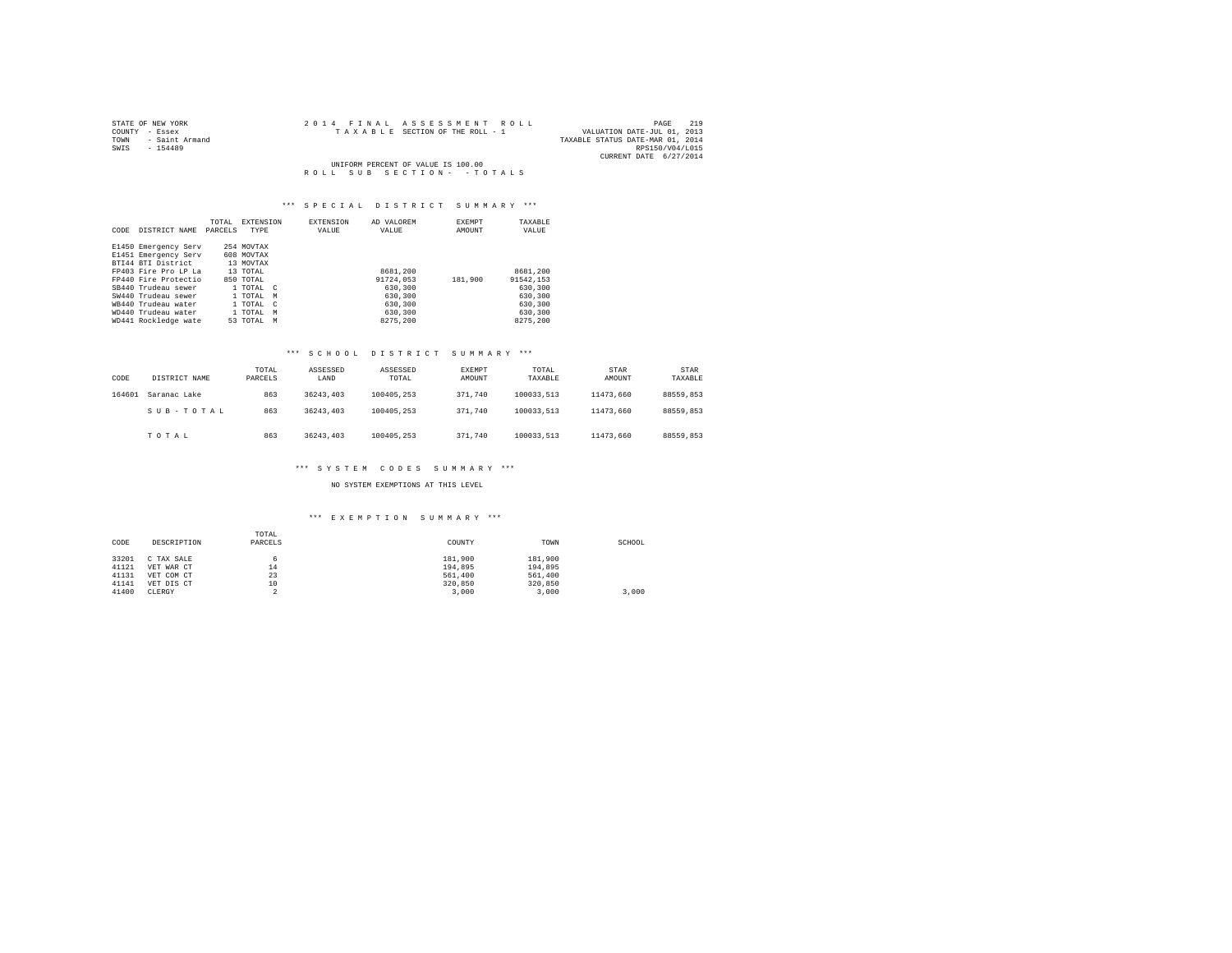| STATE OF NEW YORK                  | 2014 FINAL ASSESSMENT ROLL      | 220<br>PAGE                      |  |  |  |
|------------------------------------|---------------------------------|----------------------------------|--|--|--|
| COUNTY - Essex                     | TAXABLE SECTION OF THE ROLL - 1 | VALUATION DATE-JUL 01, 2013      |  |  |  |
| - Saint Armand<br>TOWN             |                                 | TAXABLE STATUS DATE-MAR 01, 2014 |  |  |  |
| SWIS<br>$-154489$                  |                                 | RPS150/V04/L015                  |  |  |  |
|                                    |                                 | CURRENT DATE 6/27/2014           |  |  |  |
| UNIFORM PERCENT OF VALUE IS 100.00 |                                 |                                  |  |  |  |
|                                    | ROLL SUB SECTION- - TOTALS      |                                  |  |  |  |
|                                    |                                 |                                  |  |  |  |
|                                    |                                 |                                  |  |  |  |

# \*\*\* E X E M P T I O N S U M M A R Y \*\*\*

| CODE           | DESCRIPTION        | TOTAL<br>PARCELS | COUNTY   | TOWN     | SCHOOL            |
|----------------|--------------------|------------------|----------|----------|-------------------|
| 41800<br>41804 | AGED ALL<br>AGED S |                  | 278,150  | 278,150  | 280,300<br>88,440 |
| 41834          | STAR<br><b>SR</b>  | 58               |          |          | 3473.660          |
| 41854          | RES. STAR          | 269              |          |          | 8000,000          |
|                | TOTAL              | 392              | 1540.195 | 1540.195 | 11845,400         |

## \*\*\* G R A N D T O T A L S \*\*\*

| ROLL       | DESCRIPTION | TOTAL   | ASSESSED  | ASSESSED   | TAXABLE   | TAXABLE   | TAXABLE    | <b>STAR</b> |
|------------|-------------|---------|-----------|------------|-----------|-----------|------------|-------------|
| <b>SEC</b> |             | PARCELS | LAND      | TOTAL      | COUNTY    | TOWN      | SCHOOL     | TAXABLE     |
|            | TAXABLE     | 863     | 36243.403 | 100405.253 | 98865,058 | 98865,058 | 100033.513 | 88559.853   |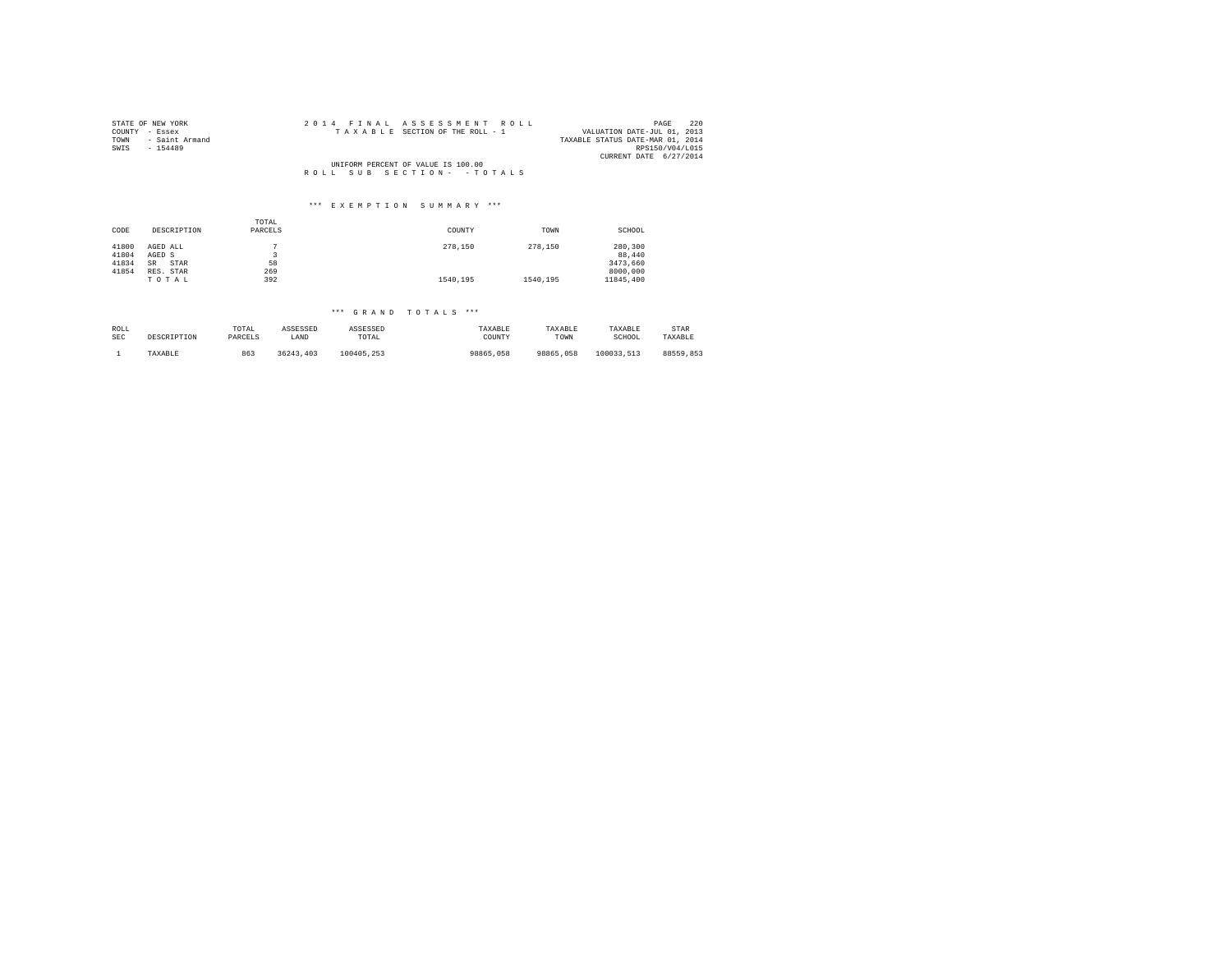| STATE OF NEW YORK<br>COUNTY - Essex<br>TOWN - Saint Armand<br>SWIS - 154489                                                                                                                                                                                        | 2014 FINAL ASSESSMENT ROLL                                                                                                                | OWNERS NAME SEQUENCE<br>UNIFORM PERCENT OF VALUE IS 100.00<br>UNIFORM PERCENT OF VALUE IS 100.00 |                      |  | TAXABLE SECTION OF THE ROLL - 1 SUB-SECT - B VALUATION DATE-JUL 01, 2013<br>TAXABLE STATUS DATE-MAR 01, 2014 | 221<br>PAGE   |
|--------------------------------------------------------------------------------------------------------------------------------------------------------------------------------------------------------------------------------------------------------------------|-------------------------------------------------------------------------------------------------------------------------------------------|--------------------------------------------------------------------------------------------------|----------------------|--|--------------------------------------------------------------------------------------------------------------|---------------|
| TAX MAP PARCEL NUMBER<br>CURRENT OWNERS NAME<br>CURRENT OWNERS ADDRESS PARCEL SIZE/GRID COORD TOTAL                                                                                                                                                                | PROPERTY LOCATION & CLASS ASSESSMENT EXEMPTION CODE-----------------COUNTY-------TOWN------SCHOOL<br>SCHOOL DISTRICT TAND TAX DESCRIPTION |                                                                                                  | SPECIAL DISTRICTS    |  | TAXABLE VALUE                                                                                                | ACCOUNT NO.   |
|                                                                                                                                                                                                                                                                    | River Rd                                                                                                                                  |                                                                                                  |                      |  |                                                                                                              | 705J102914    |
|                                                                                                                                                                                                                                                                    |                                                                                                                                           |                                                                                                  |                      |  | PRIV FOR 47460 0 7,200 7,200 7,200                                                                           |               |
|                                                                                                                                                                                                                                                                    |                                                                                                                                           |                                                                                                  |                      |  |                                                                                                              |               |
|                                                                                                                                                                                                                                                                    |                                                                                                                                           |                                                                                                  |                      |  |                                                                                                              |               |
|                                                                                                                                                                                                                                                                    |                                                                                                                                           |                                                                                                  |                      |  |                                                                                                              |               |
|                                                                                                                                                                                                                                                                    |                                                                                                                                           |                                                                                                  |                      |  |                                                                                                              |               |
|                                                                                                                                                                                                                                                                    |                                                                                                                                           |                                                                                                  |                      |  |                                                                                                              |               |
|                                                                                                                                                                                                                                                                    |                                                                                                                                           |                                                                                                  |                      |  |                                                                                                              |               |
|                                                                                                                                                                                                                                                                    | FULL MARKET VALUE                                                                                                                         | 9.000                                                                                            |                      |  |                                                                                                              |               |
|                                                                                                                                                                                                                                                                    | River Rd                                                                                                                                  |                                                                                                  |                      |  |                                                                                                              | 705J102312    |
|                                                                                                                                                                                                                                                                    |                                                                                                                                           |                                                                                                  |                      |  | PRIV FOR 47460 0 24,000 24,000                                                                               | 24,000        |
|                                                                                                                                                                                                                                                                    |                                                                                                                                           |                                                                                                  |                      |  |                                                                                                              |               |
|                                                                                                                                                                                                                                                                    |                                                                                                                                           |                                                                                                  |                      |  |                                                                                                              |               |
|                                                                                                                                                                                                                                                                    |                                                                                                                                           |                                                                                                  |                      |  |                                                                                                              |               |
|                                                                                                                                                                                                                                                                    |                                                                                                                                           |                                                                                                  |                      |  |                                                                                                              |               |
|                                                                                                                                                                                                                                                                    |                                                                                                                                           |                                                                                                  |                      |  |                                                                                                              |               |
|                                                                                                                                                                                                                                                                    |                                                                                                                                           |                                                                                                  |                      |  |                                                                                                              |               |
|                                                                                                                                                                                                                                                                    | FULL MARKET VALUE                                                                                                                         | 30,000                                                                                           |                      |  |                                                                                                              |               |
|                                                                                                                                                                                                                                                                    |                                                                                                                                           |                                                                                                  |                      |  |                                                                                                              |               |
| $14. - 1 - 34.100$                                                                                                                                                                                                                                                 | River Rd                                                                                                                                  |                                                                                                  |                      |  |                                                                                                              | 705J103704    |
|                                                                                                                                                                                                                                                                    | 912 Forest s480a                                                                                                                          |                                                                                                  |                      |  | PRIV FOR 47460 0 63,760                                                                                      | 63,760 63,760 |
|                                                                                                                                                                                                                                                                    |                                                                                                                                           |                                                                                                  |                      |  |                                                                                                              |               |
|                                                                                                                                                                                                                                                                    |                                                                                                                                           |                                                                                                  |                      |  |                                                                                                              |               |
|                                                                                                                                                                                                                                                                    |                                                                                                                                           |                                                                                                  |                      |  |                                                                                                              |               |
|                                                                                                                                                                                                                                                                    |                                                                                                                                           |                                                                                                  |                      |  | E1451 Emergency Services .00 MT<br>FP440 Fire Protection 98,000 TO                                           |               |
| $\begin{array}{lllll} \texttt{MAX} & \texttt{BE} & \texttt{SUBJECT} & \texttt{TO} & \texttt{PAYMENT} & \texttt{EAST-0599600} & \texttt{NRTH-1604455} \\ \texttt{UNDER RPTL480A} & \texttt{UNTIL} & 2023 & \texttt{DEED BOOK} & 1354 & \texttt{PG-125} \end{array}$ |                                                                                                                                           |                                                                                                  |                      |  |                                                                                                              |               |
|                                                                                                                                                                                                                                                                    | FULL MARKET VALUE                                                                                                                         | 98,000                                                                                           |                      |  |                                                                                                              |               |
|                                                                                                                                                                                                                                                                    |                                                                                                                                           |                                                                                                  |                      |  |                                                                                                              |               |
|                                                                                                                                                                                                                                                                    | County Route 48                                                                                                                           |                                                                                                  |                      |  |                                                                                                              | 705J102311    |
| $15. - 1 - 1.000$                                                                                                                                                                                                                                                  | 912 Forest s480a                                                                                                                          |                                                                                                  |                      |  | PRIV FOR 47460 0 15,760 15,760 15,760                                                                        |               |
| Lincoln Brook Timber Co LLC Saranac Lake 164601 44,300 COUNTY TAXABLE VALUE 28,540                                                                                                                                                                                 |                                                                                                                                           |                                                                                                  |                      |  |                                                                                                              |               |
|                                                                                                                                                                                                                                                                    |                                                                                                                                           |                                                                                                  |                      |  |                                                                                                              |               |
|                                                                                                                                                                                                                                                                    |                                                                                                                                           |                                                                                                  |                      |  |                                                                                                              |               |
|                                                                                                                                                                                                                                                                    |                                                                                                                                           |                                                                                                  |                      |  |                                                                                                              |               |
|                                                                                                                                                                                                                                                                    |                                                                                                                                           |                                                                                                  |                      |  |                                                                                                              |               |
|                                                                                                                                                                                                                                                                    |                                                                                                                                           | 44,300                                                                                           |                      |  |                                                                                                              |               |
|                                                                                                                                                                                                                                                                    |                                                                                                                                           |                                                                                                  |                      |  |                                                                                                              |               |
|                                                                                                                                                                                                                                                                    | County Route 48                                                                                                                           |                                                                                                  |                      |  |                                                                                                              | 705J103204    |
| $15. -1 - 4.000$                                                                                                                                                                                                                                                   | 912 Forest s480a                                                                                                                          |                                                                                                  | COUNTY TAXABLE VALUE |  | 21,200                                                                                                       |               |
| Lincoln Brook Timber Co LLC Saranac Lake 164601                                                                                                                                                                                                                    |                                                                                                                                           | 21,200 TOWN                                                                                      | TAXABLE VALUE        |  | 21,200                                                                                                       |               |
|                                                                                                                                                                                                                                                                    |                                                                                                                                           |                                                                                                  |                      |  | 21,200                                                                                                       |               |
|                                                                                                                                                                                                                                                                    | ACRES 0.70 E1451 Emergency Services<br>EAST-0601506 NRTH-1611171 FP440 Fire Protection                                                    |                                                                                                  |                      |  | 00 MT.<br>21,200 TO                                                                                          |               |
|                                                                                                                                                                                                                                                                    |                                                                                                                                           |                                                                                                  |                      |  |                                                                                                              |               |
|                                                                                                                                                                                                                                                                    | DEED BOOK 1396 PG-35                                                                                                                      | 21,200                                                                                           |                      |  |                                                                                                              |               |
|                                                                                                                                                                                                                                                                    | FULL MARKET VALUE                                                                                                                         |                                                                                                  |                      |  |                                                                                                              |               |
|                                                                                                                                                                                                                                                                    |                                                                                                                                           |                                                                                                  |                      |  |                                                                                                              |               |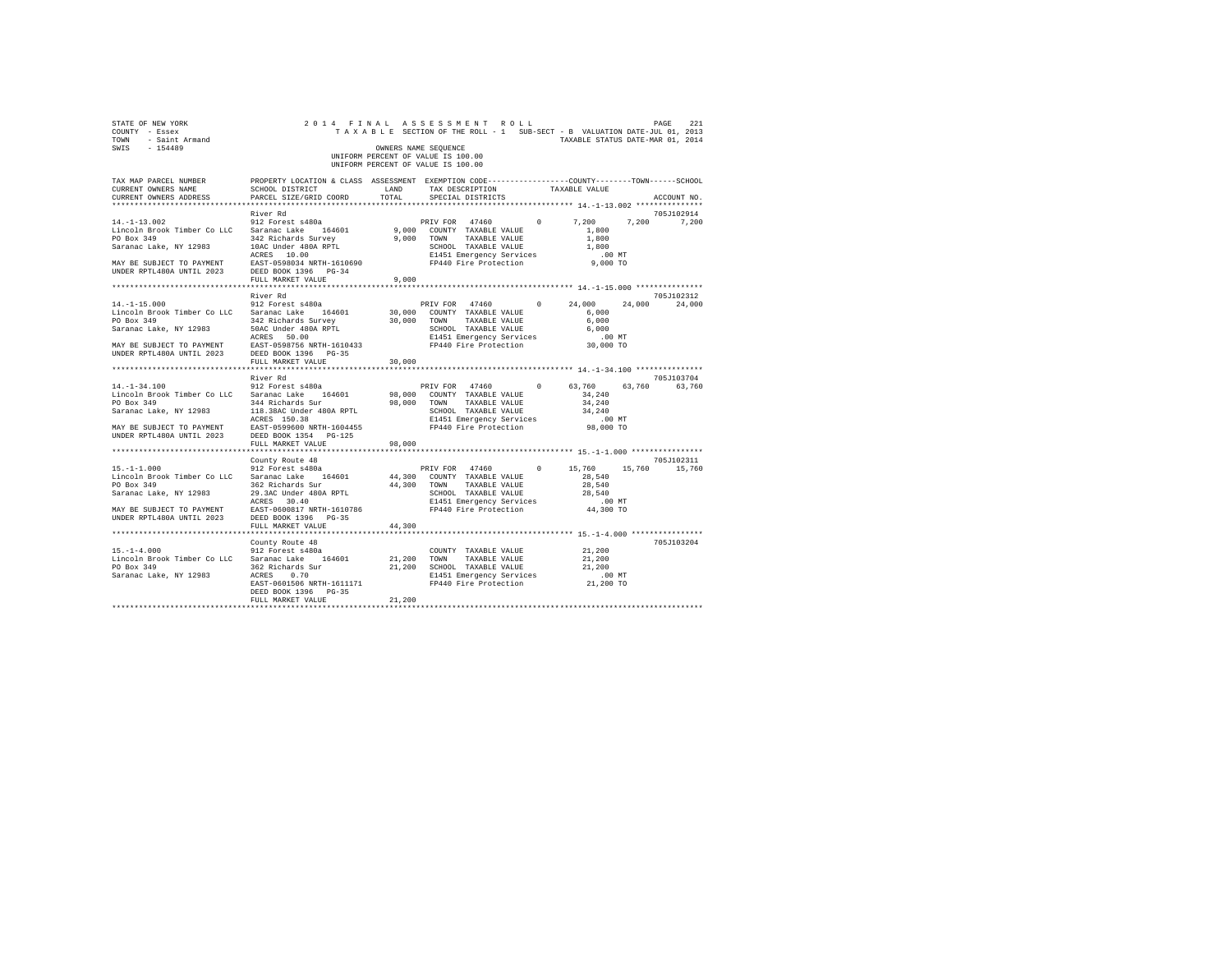| STATE OF NEW YORK<br>COUNTY - Essex<br>- Saint Armand<br>TOWN<br>SWIS - 154489                                                                                                                                                                                                                                                                     |                                                                                               | OWNERS NAME SEOUENCE    | 2014 FINAL ASSESSMENT ROLL<br>TAXABLE SECTION OF THE ROLL - 1 SUB-SECT - B VALUATION DATE-JUL 01, 2013<br>UNIFORM PERCENT OF VALUE IS 100.00<br>UNIFORM PERCENT OF VALUE IS 100.00                                                                | TAXABLE STATUS DATE-MAR 01, 2014 | 222<br>PAGE |
|----------------------------------------------------------------------------------------------------------------------------------------------------------------------------------------------------------------------------------------------------------------------------------------------------------------------------------------------------|-----------------------------------------------------------------------------------------------|-------------------------|---------------------------------------------------------------------------------------------------------------------------------------------------------------------------------------------------------------------------------------------------|----------------------------------|-------------|
| TAX MAP PARCEL NUMBER PROPERTY LOCATION & CLASS ASSESSMENT EXEMPTION CODE--------------COUNTY-------TOWN------SCHOOL<br>CURRENT OWNERS NAME SCHOOL DISTRICT<br>CURRENT OWNERS ADDRESS PARCEL SIZE/GRID COORD                                                                                                                                       |                                                                                               |                         | LAND TAX DESCRIPTION TAXABLE VALUE<br>TOTAL SPECIAL DISTRICTS                                                                                                                                                                                     |                                  | ACCOUNT NO. |
| COUNT 15.-1-5.000 012 Forest s480a<br>Lincoln Brook Timber Co LLC Saranac Lake 164601 36,200 TOWN<br>PO Box 349<br>Saranac Lake, NY 12983 ACRES                                                                                                                                                                                                    | 1928 County Route 48<br>362 Richards Sur<br>2.20<br>DEED BOOK 1396 PG-35<br>FULL MARKET VALUE | 44,300                  | COUNTY TAXABLE VALUE<br>TAXABLE VALUE<br>44,300 44,300<br>E1451 Emergency Services<br>FP440 Fire Protection 6.00<br>44,300 SCHOOL TAXABLE VALUE<br>ELAS 2.20 ELAS ENETGENCY SETVICES<br>EAST-0601584 NRTH-1610689 FP440 Fire Protection 44,300 TO | $44\,,\,300$<br>44,300<br>.00 MT | 705J102913  |
| 15.-1-49.000 54.560 54.560 912 Forest s480a 64.560 PRIV FOR 47460 0 54.560 54.560 54.560 54.560<br>Lincoln Brook Timber Co LLC Saranac Lake 164601 68,200 COUNTY TAXABLE VALUE 13,640<br>PO Box 349<br>Saranac Lake, NY 12983 126.4AC Under 480A RPTL<br>MAY BE SUBJECT TO PAYMENT ACKES 120.40<br>UNDER RPTL480A UNTIL 2023 DEED BOOK 1354 PG-125 | Goodspeed Ln<br>364 Richards Sur 68,200 TOWN<br>ACRES 126.40<br>FULL MARKET VALUE             | 68,200                  | TAXABLE VALUE 13,640<br>SCHOOL TAXABLE VALUE 13,640<br>E1451 Emergency Services<br>FP440 Fire Protection                                                                                                                                          | $.00$ MT<br>68,200 TO            | 705J103703  |
| $15. - 1 - 55.000$<br>Lincoln Brook Timber Co LLC Saranac Lake 164601 68,700 COUNTY TAXABLE VALUE<br>PO Box 349<br>MAY BE SUBJECT TO PAYMENT EAST-0600948 NRTH-1607511<br>UNDER RPTL480A UNTIL 2023 DEED BOOK 1371 PG-257                                                                                                                          | 302 Goodspeed Ln<br>Goodspeed Ln<br>912 Forest s480a<br>363 Richards Sur<br>FULL MARKET VALUE | 103,700 TOWN<br>103,700 | PRIV FOR 47460 0 24,400 24,400 24,400<br>TAXABLE VALUE<br>SCHOOL TAXABLE VALUE<br>E1451 Emergency Services .00 MT<br>FP440 Fire Protection 103,700 TO                                                                                             | 79,300<br>79,300<br>79,300       | 705-T103208 |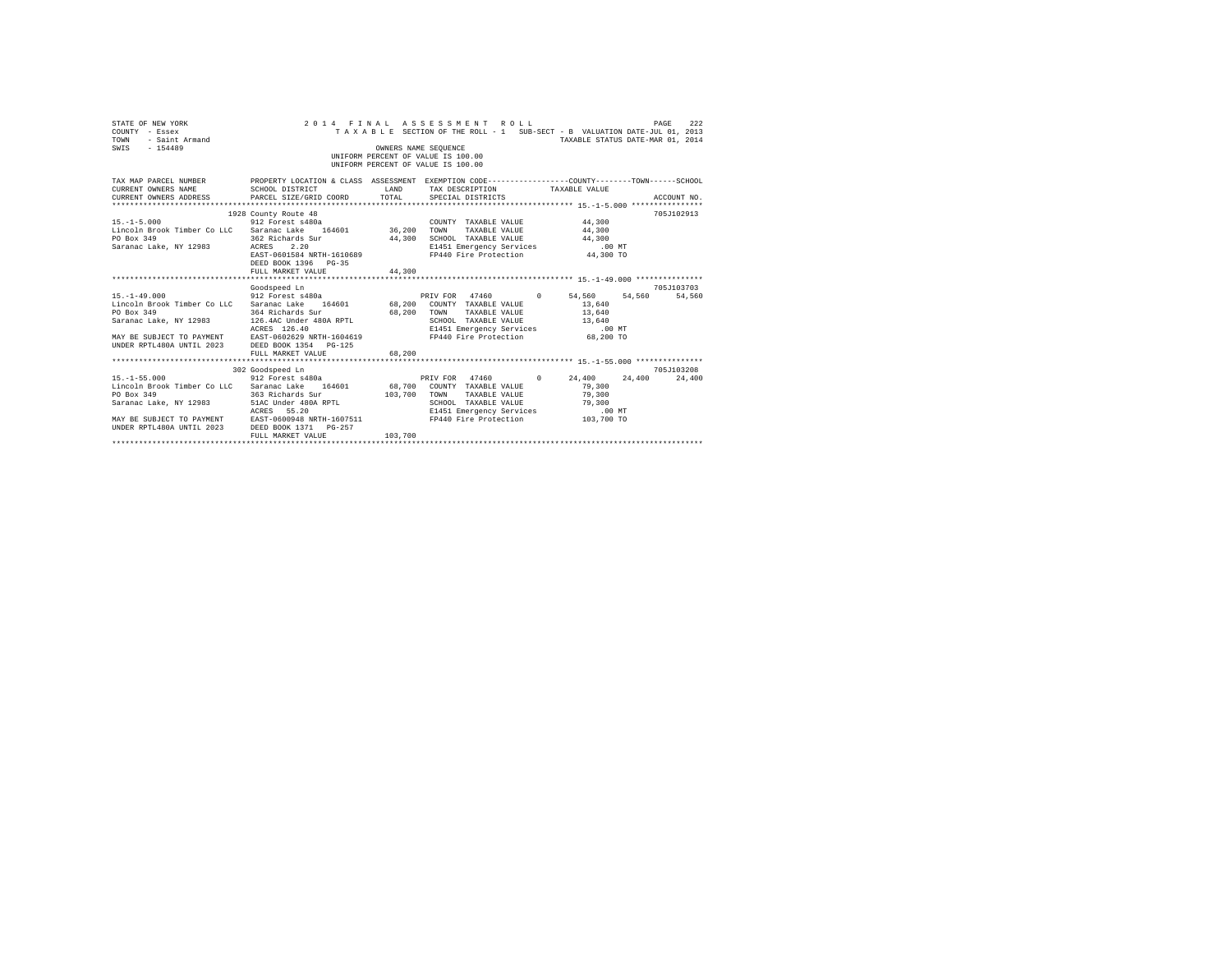| STATE OF NEW YORK      | 2014 FINAL ASSESSMENT ROLL                                               | 223<br>PAGE            |
|------------------------|--------------------------------------------------------------------------|------------------------|
| COUNTY - Essex         | TAXABLE SECTION OF THE ROLL - 1 SUB-SECT - B VALUATION DATE-JUL 01, 2013 |                        |
| - Saint Armand<br>TOWN | TAXABLE STATUS DATE-MAR 01, 2014                                         |                        |
| SWTS<br>$-154489$      |                                                                          | RPS150/V04/L015        |
|                        |                                                                          | CURRENT DATE 6/27/2014 |
|                        | UNIFORM PERCENT OF VALUE IS 100.00                                       |                        |
|                        | ROLL SUB SECTION-B-TOTALS                                                |                        |

### \*\*\* S P E C I A L D I S T R I C T S U M M A R Y \*\*\*

| CODE | DISTRICT NAME                                | TOTAL.<br>PARCELS | EXTENSION<br><b>TYPE</b> | <b>EXTENSION</b><br>VALUE. | AD VALOREM<br>VALUE | EXEMPT<br>AMOUNT | TAXARLE<br>VALUE |
|------|----------------------------------------------|-------------------|--------------------------|----------------------------|---------------------|------------------|------------------|
|      | E1451 Emergency Serv<br>FP440 Fire Protectio |                   | 8 MOVTAX<br>8 TOTAL      |                            | 418,700             |                  | 418,700          |

### \*\*\* S C H O O L D I S T R I C T S U M M A R Y \*\*\*

| CODE   | DISTRICT NAME | TOTAL<br>PARCELS | ASSESSED<br>LAND | ASSESSED<br>TOTAL | EXEMPT<br>AMOUNT | TOTAL<br>TAXABLE | <b>STAR</b><br>AMOUNT | STAR<br>TAXABLE |
|--------|---------------|------------------|------------------|-------------------|------------------|------------------|-----------------------|-----------------|
| 164601 | Saranac Lake  | 8                | 375,600          | 418,700           | 189,680          | 229,020          |                       | 229,020         |
|        | SUB-TOTAL     | 8                | 375,600          | 418,700           | 189,680          | 229,020          |                       | 229,020         |
|        | TOTAL         | 8                | 375,600          | 418,700           | 189,680          | 229,020          |                       | 229,020         |

### \*\*\* S Y S T E M C O D E S S U M M A R Y \*\*\*

NO SYSTEM EXEMPTIONS AT THIS LEVEL

### \*\*\* E X E M P T I O N S U M M A R Y \*\*\*

| CODE  | DESCRIPTION       | TOTAL<br>PARCELS | COUNTY             | TOWN               | SCHOOL             |
|-------|-------------------|------------------|--------------------|--------------------|--------------------|
| 47460 | PRIV FOR<br>TOTAL |                  | 189,680<br>189,680 | 189,680<br>189,680 | 189,680<br>189,680 |

### \*\*\* G R A N D T O T A L S \*\*\*

| ROLL | DESCRIPTION | TOTAL   | ASSESSED | ASSESSED | TAXABLE | TAXABLE     | TAXABLE | STAR    |
|------|-------------|---------|----------|----------|---------|-------------|---------|---------|
| SEC  |             | PARCELS | LAND     | TOTAL    | COUNTY  | TOWN        | SCHOOL  | TAXABLE |
|      | TAXABLE     |         | 375,600  | 418,700  | 229,020 | 229<br>.020 | 229,020 | 229,020 |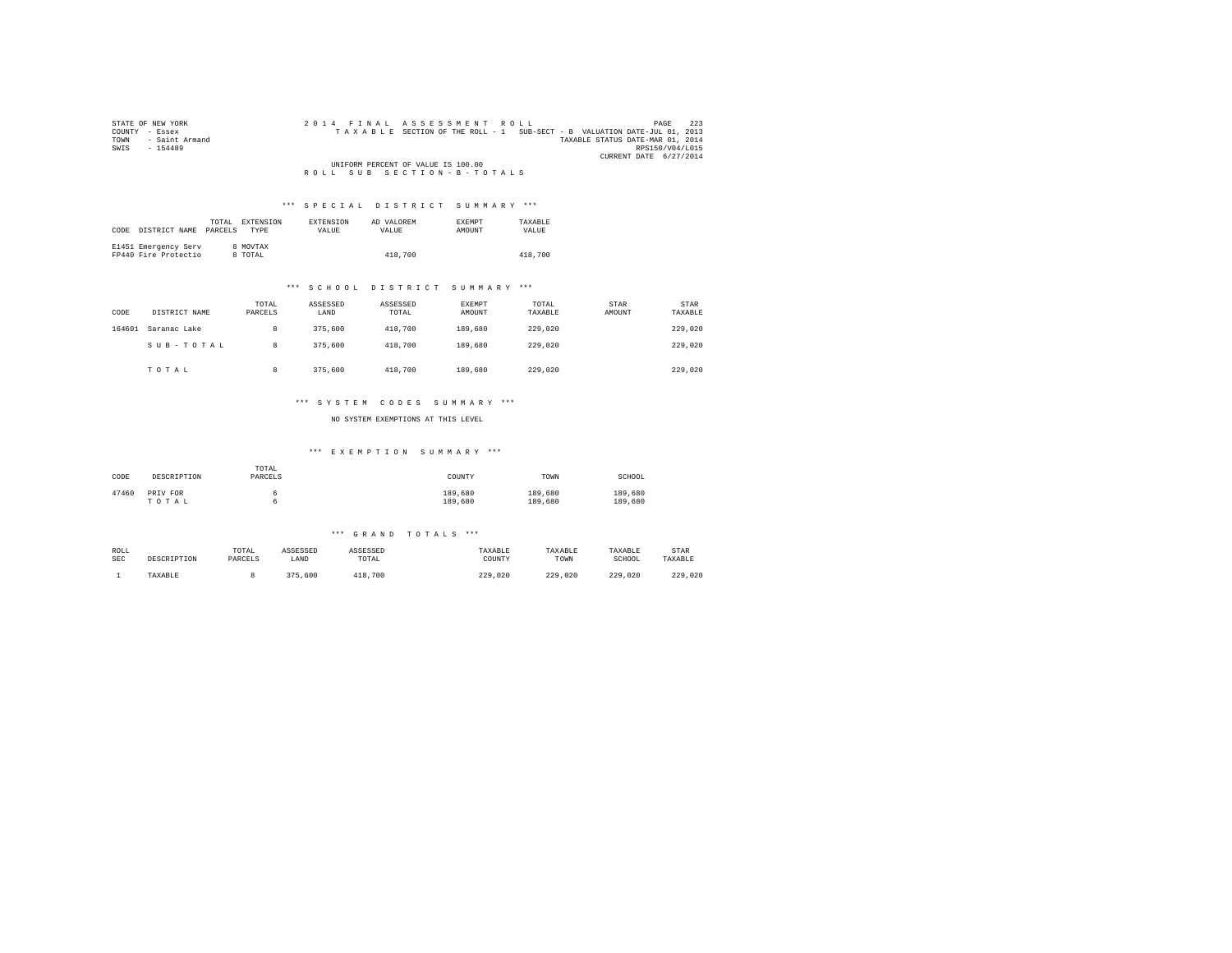| STATE OF NEW YORK      | 2014 FINAL ASSESSMENT ROLL         | 224<br>PAGE                      |
|------------------------|------------------------------------|----------------------------------|
| COUNTY - Essex         | TAXABLE SECTION OF THE ROLL - 1    | VALUATION DATE-JUL 01, 2013      |
| TOWN<br>- Saint Armand |                                    | TAXABLE STATUS DATE-MAR 01, 2014 |
| SWTS<br>$-154489$      |                                    | RPS150/V04/L015                  |
|                        | UNIFORM PERCENT OF VALUE IS 100.00 | CURRENT DATE 6/27/2014           |
|                        |                                    |                                  |
|                        | ROLL SECTION TOTALS                |                                  |

# \*\*\* S P E C I A L D I S T R I C T S U M M A R Y \*\*\*

| CODE | DISTRICT NAME        | TOTAL<br>PARCELS | <b>EXTENSION</b><br>TYPE |            | EXTENSION<br>VALUE | AD VALOREM<br>VALUE | <b>EXEMPT</b><br>AMOUNT | TAXABLE<br>VALUE |
|------|----------------------|------------------|--------------------------|------------|--------------------|---------------------|-------------------------|------------------|
|      | E1450 Emergency Serv |                  | 254 MOVTAX               |            |                    |                     |                         |                  |
|      | E1451 Emergency Serv |                  | 616 MOVTAX               |            |                    |                     |                         |                  |
|      | BTI44 BTI District   |                  | 13 MOVTAX                |            |                    |                     |                         |                  |
|      | FP403 Fire Pro LP La |                  | 13 TOTAL                 |            |                    | 8681,200            |                         | 8681,200         |
|      | FP440 Fire Protectio |                  | 858 TOTAL                |            |                    | 92142.753           | 181,900                 | 91960.853        |
|      | SB440 Trudeau sewer  |                  | 1 TOTAL C                |            |                    | 630,300             |                         | 630,300          |
|      | SW440 Trudeau sewer  |                  | 1 TOTAL                  | M          |                    | 630,300             |                         | 630,300          |
|      | WR440 Trudeau water  |                  | 1 TOTAL                  | $\epsilon$ |                    | 630,300             |                         | 630,300          |
|      | WD440 Trudeau water  |                  | 1 TOTAL                  | M          |                    | 630,300             |                         | 630,300          |
|      | WD441 Rockledge wate |                  | 53 TOTAL                 | M          |                    | 8275.200            |                         | 8275.200         |

### \*\*\* S C H O O L D I S T R I C T S U M M A R Y \*\*\*

| CODE   | DISTRICT NAME | TOTAL<br>PARCELS | ASSESSED<br>LAND | ASSESSED<br>TOTAL | <b>EXEMPT</b><br>AMOUNT | TOTAL<br>TAXABLE | STAR<br>AMOUNT | STAR<br>TAXABLE |
|--------|---------------|------------------|------------------|-------------------|-------------------------|------------------|----------------|-----------------|
| 164601 | Saranac Lake  | 871              | 36619,003        | 100823.953        | 561,420                 | 100262.533       | 11473.660      | 88788.873       |
|        | SUB-TOTAL     | 871              | 36619,003        | 100823.953        | 561,420                 | 100262.533       | 11473.660      | 88788.873       |
|        | TOTAL         | 871              | 36619,003        | 100823.953        | 561,420                 | 100262.533       | 11473.660      | 88788.873       |

### \*\*\* S Y S T E M C O D E S S U M M A R Y \*\*\*

NO SYSTEM EXEMPTIONS AT THIS LEVEL

## \*\*\* E X E M P T I O N S U M M A R Y \*\*\*

| CODE  | DESCRIPTION | TOTAL<br>PARCELS | COUNTY  | TOWN    | SCHOOL |
|-------|-------------|------------------|---------|---------|--------|
| 33201 | C TAX SALE  | 6                | 181,900 | 181,900 |        |
| 41121 | VET WAR CT  | 14               | 194.895 | 194,895 |        |
| 41131 | VET COM CT  | 23               | 561,400 | 561,400 |        |
| 41141 | VET DIS CT  | 10               | 320,850 | 320,850 |        |
| 41400 | CLERGY      |                  | 3,000   | 3.000   | 3.000  |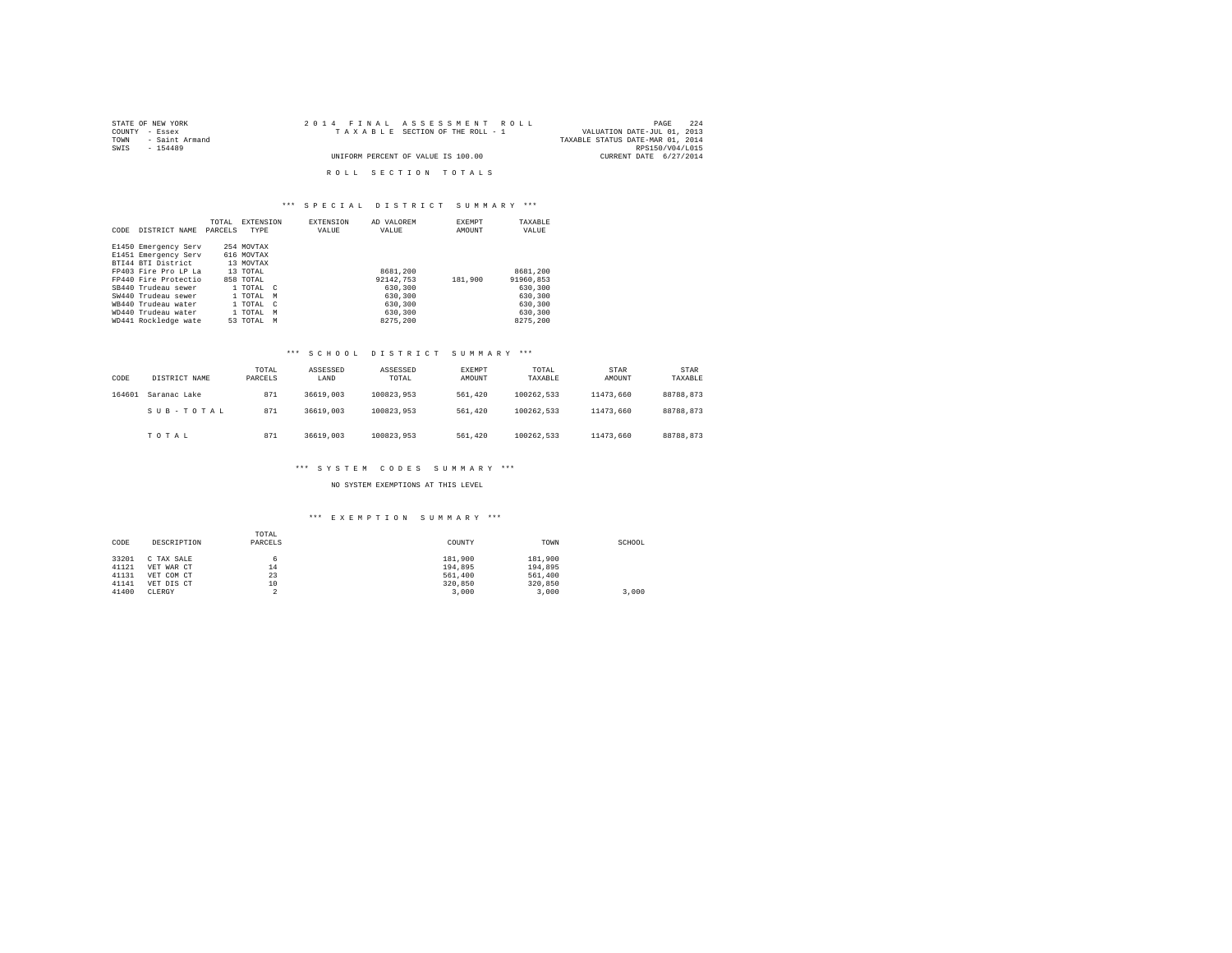| STATE OF NEW YORK      | 2014 FINAL ASSESSMENT ROLL         | 225<br>PAGE                      |
|------------------------|------------------------------------|----------------------------------|
| COUNTY - Essex         | TAXABLE SECTION OF THE ROLL - 1    | VALUATION DATE-JUL 01, 2013      |
| - Saint Armand<br>TOWN |                                    | TAXABLE STATUS DATE-MAR 01, 2014 |
| SWTS<br>$-154489$      |                                    | RPS150/V04/L015                  |
|                        | UNIFORM PERCENT OF VALUE IS 100.00 | CURRENT DATE 6/27/2014           |
|                        |                                    |                                  |
|                        | ROLL SECTION TOTALS                |                                  |

#### \*\*\* E X E M P T I O N S U M M A R Y \*\*\*

|       |             | TOTAL   |          |          |           |
|-------|-------------|---------|----------|----------|-----------|
| CODE  | DESCRIPTION | PARCELS | COUNTY   | TOWN     | SCHOOL    |
|       |             |         |          |          |           |
| 41800 | AGED ALL    | n       | 278,150  | 278,150  | 280,300   |
| 41804 | AGED S      |         |          |          | 88,440    |
| 41834 | STAR<br>SR  | 58      |          |          | 3473.660  |
| 41854 | RES. STAR   | 269     |          |          | 8000,000  |
| 47460 | PRIV FOR    | 6       | 189,680  | 189,680  | 189,680   |
|       | TOTAL       | 398     | 1729.875 | 1729.875 | 12035.080 |

# \*\*\* G R A N D T O T A L S \*\*\*

| ROLL       | DESCRIPTION | TOTAL   | ASSESSED  | ASSESSED   | TAXABLE   | TAXABLE   | TAXABLE    | STAR      |
|------------|-------------|---------|-----------|------------|-----------|-----------|------------|-----------|
| <b>SEC</b> |             | PARCELS | LAND      | TOTAL      | COUNTY    | TOWN      | SCHOOL     | TAXABLE   |
|            | TAXABLE     | 871     | 36619,003 | 100823.953 | 99094.078 | 99094.078 | 100262.533 | 88788.873 |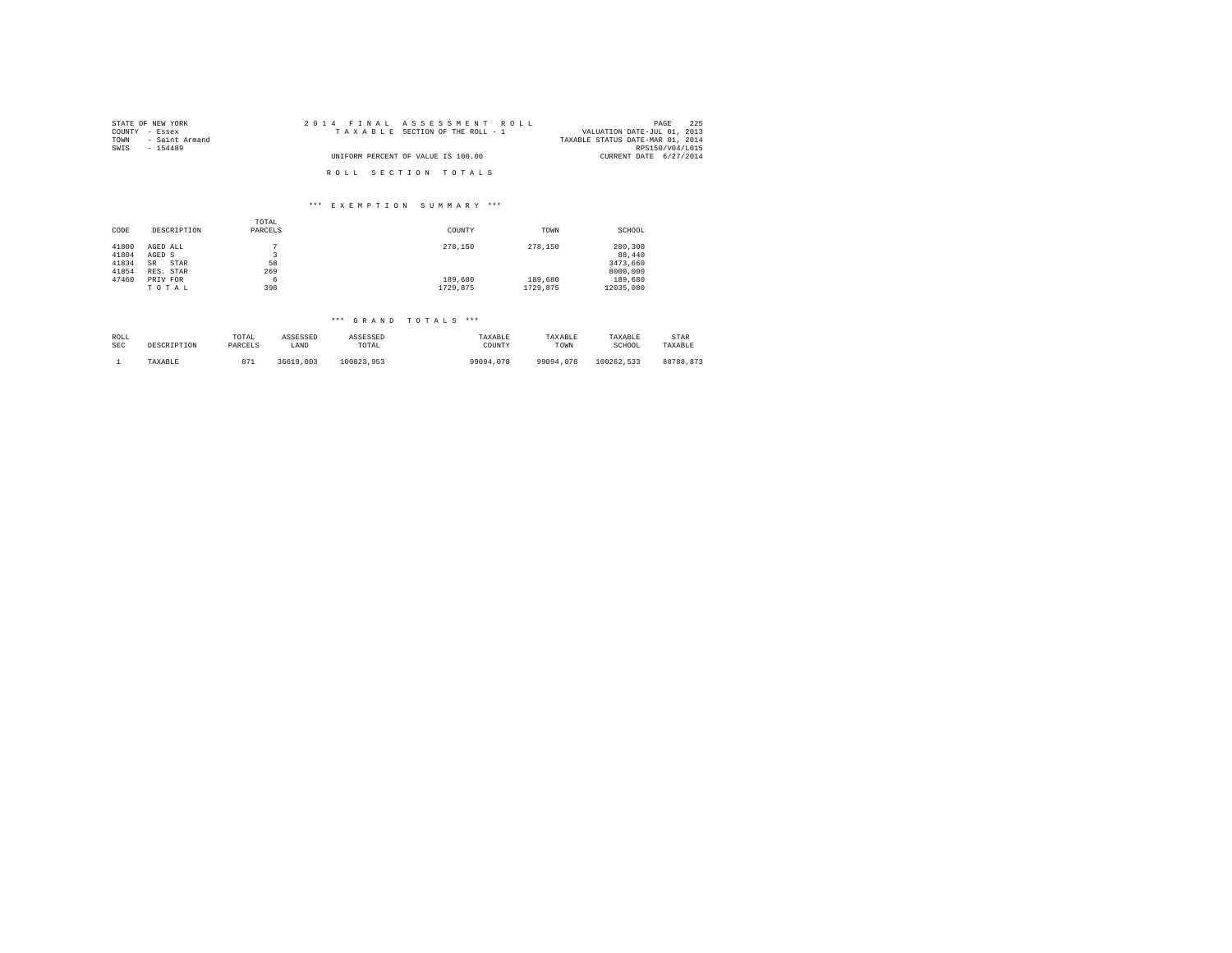| STATE OF NEW YORK<br>COUNTY - Essex |                                                                                                                                                                                                                                                                                                                                                        |             |                                                                                                 |                                  |             |
|-------------------------------------|--------------------------------------------------------------------------------------------------------------------------------------------------------------------------------------------------------------------------------------------------------------------------------------------------------------------------------------------------------|-------------|-------------------------------------------------------------------------------------------------|----------------------------------|-------------|
| TOWN - Saint Armand                 |                                                                                                                                                                                                                                                                                                                                                        |             |                                                                                                 | TAXABLE STATUS DATE-MAR 01, 2014 |             |
| SWIS - 154489                       |                                                                                                                                                                                                                                                                                                                                                        |             | OWNERS NAME SEQUENCE<br>UNIFORM PERCENT OF VALUE IS 100.00                                      |                                  |             |
| TAX MAP PARCEL NUMBER               |                                                                                                                                                                                                                                                                                                                                                        |             | PROPERTY LOCATION & CLASS ASSESSMENT EXEMPTION CODE---------------COUNTY-------TOWN------SCHOOL |                                  |             |
| CURRENT OWNERS NAME                 | SCHOOL DISTRICT                                                                                                                                                                                                                                                                                                                                        | LAND        | TAX DESCRIPTION                                                                                 | TAXABLE VALUE                    |             |
| CURRENT OWNERS ADDRESS              | PARCEL SIZE/GRID COORD                                                                                                                                                                                                                                                                                                                                 | TOTAL       | SPECIAL DISTRICTS                                                                               |                                  | ACCOUNT NO. |
|                                     |                                                                                                                                                                                                                                                                                                                                                        |             |                                                                                                 |                                  |             |
|                                     | Maple Ln                                                                                                                                                                                                                                                                                                                                               |             |                                                                                                 |                                  | 705J104108  |
|                                     |                                                                                                                                                                                                                                                                                                                                                        |             |                                                                                                 | 4,700                            |             |
|                                     |                                                                                                                                                                                                                                                                                                                                                        |             |                                                                                                 | 4,700                            |             |
|                                     |                                                                                                                                                                                                                                                                                                                                                        |             |                                                                                                 | 4,700                            |             |
|                                     |                                                                                                                                                                                                                                                                                                                                                        |             | E1451 Emergency Services .00 MT<br>FP440 Fire Protection 4,700 TO                               |                                  |             |
|                                     |                                                                                                                                                                                                                                                                                                                                                        |             |                                                                                                 |                                  |             |
|                                     |                                                                                                                                                                                                                                                                                                                                                        |             |                                                                                                 |                                  |             |
|                                     | FULL MARKET VALUE                                                                                                                                                                                                                                                                                                                                      | 4,700       |                                                                                                 |                                  |             |
|                                     |                                                                                                                                                                                                                                                                                                                                                        |             |                                                                                                 |                                  |             |
|                                     | NYS Route 3                                                                                                                                                                                                                                                                                                                                            |             |                                                                                                 |                                  | 705J103814  |
| $23.1 - 1 - 2.000$                  | 931 Forest s532a                                                                                                                                                                                                                                                                                                                                       |             | COUNTY TAXABLE VALUE                                                                            | 93,700                           |             |
| 0190501                             | Saranac Lake 164601                                                                                                                                                                                                                                                                                                                                    |             | 93,700 TOWN<br>TAXABLE VALUE                                                                    | 93,700                           |             |
| State Of New York                   | 24 Richards Sur                                                                                                                                                                                                                                                                                                                                        |             | 93,700 SCHOOL TAXABLE VALUE                                                                     | 93,700                           |             |
|                                     | Dept Environmental Cons<br>The Environmental Cons<br>The Fl Alfred E Smith Bld ACRES 160.00                                                                                                                                                                                                                                                            |             | E1451 Emergency Services                                                                        | 00 MT.<br>93,700 TO              |             |
|                                     |                                                                                                                                                                                                                                                                                                                                                        |             | FP440 Fire Protection                                                                           |                                  |             |
| Albany, NY 12233                    | EAST-0555161 NRTH-1598095<br>DEED BOOK 745 PG-052                                                                                                                                                                                                                                                                                                      |             |                                                                                                 |                                  |             |
|                                     | FULL MARKET VALUE                                                                                                                                                                                                                                                                                                                                      | 93,700      |                                                                                                 |                                  |             |
|                                     |                                                                                                                                                                                                                                                                                                                                                        |             |                                                                                                 |                                  |             |
|                                     | NYS Route 3                                                                                                                                                                                                                                                                                                                                            |             |                                                                                                 |                                  | 705J103211  |
| $23.1 - 1 - 13.000$                 | 931 Forest s532a                                                                                                                                                                                                                                                                                                                                       |             | COUNTY TAXABLE VALUE                                                                            | 73,900                           |             |
| 0190601                             | Saranac Lake 164601                                                                                                                                                                                                                                                                                                                                    | 73,900 TOWN | TAXABLE VALUE                                                                                   | 73,900                           |             |
|                                     |                                                                                                                                                                                                                                                                                                                                                        |             | 73,900 SCHOOL TAXABLE VALUE                                                                     | 73,900                           |             |
|                                     |                                                                                                                                                                                                                                                                                                                                                        |             | E1451 Emergency Services                                                                        | $.00$ MT                         |             |
|                                     | Saranac Lake 164601<br>State Of New York 25 Richards Sur<br>Attn: State Comptroller Deed Acreage - 160.0<br>Land Claims Unit                                                                                                                                                                                                                           |             | FP440 Fire Protection                                                                           | 73,900 TO                        |             |
|                                     | 7th Fl Alfred E Smith Bld EAST-0555477 NRTH-1595625                                                                                                                                                                                                                                                                                                    |             |                                                                                                 |                                  |             |
| Albany, NY 12236                    | DEED BOOK 748 PG-029                                                                                                                                                                                                                                                                                                                                   |             |                                                                                                 |                                  |             |
|                                     | FULL MARKET VALUE                                                                                                                                                                                                                                                                                                                                      | 73,900      |                                                                                                 |                                  |             |
|                                     | Rockledge Ln                                                                                                                                                                                                                                                                                                                                           |             |                                                                                                 |                                  | 705J184009  |
| $32.1 - 2 - 10.200$                 | 931 Forest s532a                                                                                                                                                                                                                                                                                                                                       |             | COUNTY TAXABLE VALUE                                                                            | 67,700                           |             |
| 0220501                             | Saranac Lake 164601                                                                                                                                                                                                                                                                                                                                    | 67,700 TOWN | TAXABLE VALUE                                                                                   | 67,700                           |             |
| State Of New York                   | 31 Rs Twp 11 Omt                                                                                                                                                                                                                                                                                                                                       |             | 67,700 SCHOOL TAXABLE VALUE                                                                     | 67,700                           |             |
|                                     |                                                                                                                                                                                                                                                                                                                                                        |             |                                                                                                 | $.00$ MT                         |             |
|                                     | Attn: State Comptroller 106.0 Acres<br>Land Claims Unit 106.00                                                                                                                                                                                                                                                                                         |             | E1450 Emergency Services<br>FP440 Fire Protection                                               | 67,700 TO                        |             |
|                                     | 7th Fl Alfred E Smith Bld EAST-0557890 NRTH-1579448                                                                                                                                                                                                                                                                                                    |             |                                                                                                 |                                  |             |
| Albany, NY 12236                    | DEED BOOK 801 PG-045                                                                                                                                                                                                                                                                                                                                   |             |                                                                                                 |                                  |             |
|                                     | FULL MARKET VALUE                                                                                                                                                                                                                                                                                                                                      | 67,700      |                                                                                                 |                                  |             |
|                                     |                                                                                                                                                                                                                                                                                                                                                        |             |                                                                                                 |                                  |             |
|                                     | NYS Route 3                                                                                                                                                                                                                                                                                                                                            |             |                                                                                                 |                                  | 705J103713  |
|                                     | 931 Forest s532a                                                                                                                                                                                                                                                                                                                                       |             | COUNTY TAXABLE VALUE                                                                            | 52,600                           |             |
|                                     | $\begin{tabular}{lllllllllll} 23.3\!-\!1\!-\!20.000 & 931\text{ Forest } \pm 532a \\ 0280501 & \text{Search } 48\text{ Richardson} & \text{Stabard } 44601 \\ \text{State of New York} & 48\text{ Richardson } 311 \\ \text{Attn: State Comptroller} & 0\!-\!AF B \text{ssex } 259 \\ \text{Land Clains Unit} & \text{ACRS} & 113.40 \\ \end{tabular}$ |             | 52.600 TOWN<br>TAXABLE VALUE<br>52,600 SCHOOL TAXABLE VALUE                                     | 52,600<br>52,600                 |             |
|                                     |                                                                                                                                                                                                                                                                                                                                                        |             |                                                                                                 | $.00$ MT                         |             |
|                                     |                                                                                                                                                                                                                                                                                                                                                        |             | E1450 Emergency Services<br>FP440 Fire Protection                                               | 52,600 TO                        |             |
|                                     | 7th Fl Alfred E Smith Bld EAST-0559457 NRTH-1587583                                                                                                                                                                                                                                                                                                    |             |                                                                                                 |                                  |             |
| Albany, NY 12236                    | DEED BOOK 816 PG-008                                                                                                                                                                                                                                                                                                                                   |             |                                                                                                 |                                  |             |
|                                     | FULL MARKET VALUE                                                                                                                                                                                                                                                                                                                                      | 52,600      |                                                                                                 |                                  |             |
|                                     |                                                                                                                                                                                                                                                                                                                                                        |             |                                                                                                 |                                  |             |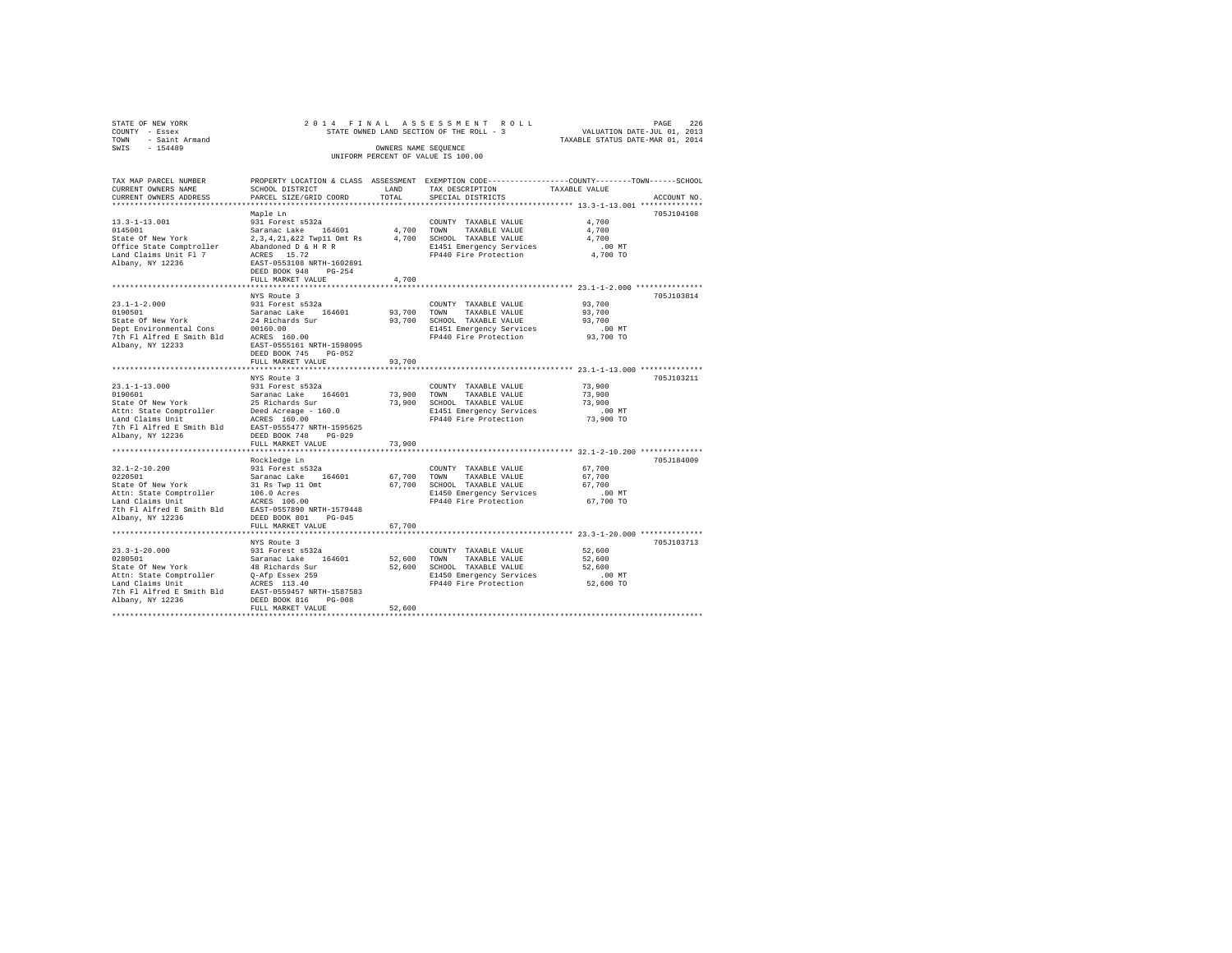|      | STATE OF NEW YORK   |  |  | 2014 FINAL ASSESSMENT ROLL               |  |  |                                  |                             | PAGE | 227 |
|------|---------------------|--|--|------------------------------------------|--|--|----------------------------------|-----------------------------|------|-----|
|      | COUNTY - Essex      |  |  | STATE OWNED LAND SECTION OF THE ROLL - 3 |  |  |                                  | VALUATION DATE-JUL 01, 2013 |      |     |
|      | TOWN - Saint Armand |  |  |                                          |  |  | TAXABLE STATUS DATE-MAR 01, 2014 |                             |      |     |
| SWIS | $-154489$           |  |  | OWNERS NAME SEOUENCE                     |  |  |                                  |                             |      |     |
|      |                     |  |  | UNIFORM PERCENT OF VALUE IS 100.00       |  |  |                                  |                             |      |     |

| TAX MAP PARCEL NUMBER<br>CURRENT OWNERS NAME                                                                                                                   | SCHOOL DISTRICT                                                | LAND        | PROPERTY LOCATION & CLASS ASSESSMENT EXEMPTION CODE---------------COUNTY-------TOWN-----SCHOOL<br>TAX DESCRIPTION | TAXABLE VALUE      |             |
|----------------------------------------------------------------------------------------------------------------------------------------------------------------|----------------------------------------------------------------|-------------|-------------------------------------------------------------------------------------------------------------------|--------------------|-------------|
| CURRENT OWNERS ADDRESS                                                                                                                                         | PARCEL SIZE/GRID COORD                                         | TOTAL       | SPECIAL DISTRICTS                                                                                                 |                    | ACCOUNT NO. |
|                                                                                                                                                                |                                                                |             |                                                                                                                   |                    |             |
| $13.3 - 1 - 28.000$                                                                                                                                            | Alina Way                                                      |             |                                                                                                                   | 73,500             | 705M404606  |
| 0309001                                                                                                                                                        | <br>931 Forest s532a<br>Saranac Lake 164601<br>63 Richards Sur | 73,500 TOWN | COUNTY TAXABLE VALUE<br>TAXABLE VALUE                                                                             | 73,500             |             |
| State Of New York                                                                                                                                              |                                                                |             | 73,500 SCHOOL TAXABLE VALUE                                                                                       | 73,500             |             |
|                                                                                                                                                                |                                                                |             |                                                                                                                   | $.00$ MT           |             |
|                                                                                                                                                                |                                                                |             | E1451 Emergency Services<br>FP440 Fire Protection                                                                 | 73,500 TO          |             |
|                                                                                                                                                                |                                                                |             |                                                                                                                   |                    |             |
| Albany, NY 12236                                                                                                                                               | DEED BOOK 426<br>$PG-004$                                      |             |                                                                                                                   |                    |             |
|                                                                                                                                                                | FULL MARKET VALUE                                              | 73,500      |                                                                                                                   |                    |             |
|                                                                                                                                                                |                                                                |             |                                                                                                                   |                    |             |
|                                                                                                                                                                |                                                                |             |                                                                                                                   |                    | 705J176002  |
|                                                                                                                                                                |                                                                |             |                                                                                                                   | 28,300             |             |
|                                                                                                                                                                |                                                                |             | TAXABLE VALUE                                                                                                     | 28,300             |             |
|                                                                                                                                                                |                                                                |             |                                                                                                                   | 28,300             |             |
|                                                                                                                                                                |                                                                |             | E1450 Emergency Services<br>FP440 Fire Protection                                                                 | .00 MT             |             |
|                                                                                                                                                                |                                                                |             |                                                                                                                   | 28,300 TO          |             |
|                                                                                                                                                                |                                                                |             |                                                                                                                   |                    |             |
|                                                                                                                                                                |                                                                |             |                                                                                                                   |                    |             |
|                                                                                                                                                                |                                                                |             |                                                                                                                   |                    |             |
|                                                                                                                                                                | NYS Route 3<br>931 Forest s532a                                |             |                                                                                                                   |                    | 705J102501  |
| $23.3 - 1 - 17.000$                                                                                                                                            |                                                                |             | COUNTY TAXABLE VALUE                                                                                              | 80,500             |             |
| 0321001 Saranac Lake 164601<br>State Of New York 68 Richards Sur                                                                                               |                                                                |             | 80.500 TOWN TAXABLE VALUE<br>80,500 SCHOOL TAXABLE VALUE                                                          | 80,500             |             |
|                                                                                                                                                                |                                                                |             |                                                                                                                   | 80,500<br>$.00$ MT |             |
|                                                                                                                                                                |                                                                |             | E1450 Emergency Services<br>FP440 Fire Protection 80,500 TO                                                       |                    |             |
|                                                                                                                                                                |                                                                |             |                                                                                                                   |                    |             |
| State or wew ush the passex 344<br>Attn: State Comptroller and Claim United Forms 2017<br>Danis 2018 2018 2018<br>Albany, NY 12236 2018 2020 2020 2035 203-277 |                                                                |             |                                                                                                                   |                    |             |
|                                                                                                                                                                | FULL MARKET VALUE                                              | 80,500      |                                                                                                                   |                    |             |
|                                                                                                                                                                |                                                                |             |                                                                                                                   |                    |             |
|                                                                                                                                                                | NYS Route 3                                                    |             |                                                                                                                   |                    | 705M183010  |
| $23.3 - 1 - 15.120$                                                                                                                                            |                                                                |             | COUNTY TAXABLE VALUE                                                                                              | 47,100             |             |
| 0330501<br>State Of New York                                                                                                                                   | 931 Forest s532a<br>Saranac Lake 164601<br>67 Rs Omt Twp 11    |             | 47,100 TOWN TAXABLE VALUE                                                                                         | 47,100             |             |
|                                                                                                                                                                |                                                                |             | 47,100 SCHOOL TAXABLE VALUE                                                                                       | 47,100             |             |
|                                                                                                                                                                |                                                                |             | E1450 Emergency Services                                                                                          | $.00$ MT           |             |
| Nature of the Comptroller and Charles Comptroller and Claims Unit<br>197.0 Acres 77.00<br>198. The Plant Palmeter and CAST-0562107 NRTH-1590395                |                                                                |             | FP440 Fire Protection 47,100 TO                                                                                   |                    |             |
|                                                                                                                                                                |                                                                |             |                                                                                                                   |                    |             |
| Albany, NY 12236                                                                                                                                               | DEED BOOK 784 PG-039                                           |             |                                                                                                                   |                    |             |
|                                                                                                                                                                | FULL MARKET VALUE                                              | 47,100      |                                                                                                                   |                    |             |
|                                                                                                                                                                |                                                                |             |                                                                                                                   |                    |             |
| $23.1 - 1 - 25.000$                                                                                                                                            | NYS Route 3                                                    |             |                                                                                                                   |                    | 705M404612  |
|                                                                                                                                                                |                                                                |             | COUNTY TAXABLE VALUE<br>50,900 TOWN TAXABLE VALUE                                                                 | 50,900             |             |
| State Of New York                                                                                                                                              | 931 Forest s532a<br>Saranac Lake 164601<br>87 Richards Sur     |             | 50,900 SCHOOL TAXABLE VALUE                                                                                       | 50,900<br>50,900   |             |
|                                                                                                                                                                |                                                                |             |                                                                                                                   | $.00$ MT           |             |
|                                                                                                                                                                |                                                                |             | E1451 Emergency Services<br>FP440 Fire Protection                                                                 | $50,900$ TO        |             |
|                                                                                                                                                                |                                                                |             |                                                                                                                   |                    |             |
|                                                                                                                                                                |                                                                |             |                                                                                                                   |                    |             |
|                                                                                                                                                                | FULL MARKET VALUE                                              | 50,900      |                                                                                                                   |                    |             |
|                                                                                                                                                                |                                                                |             |                                                                                                                   |                    |             |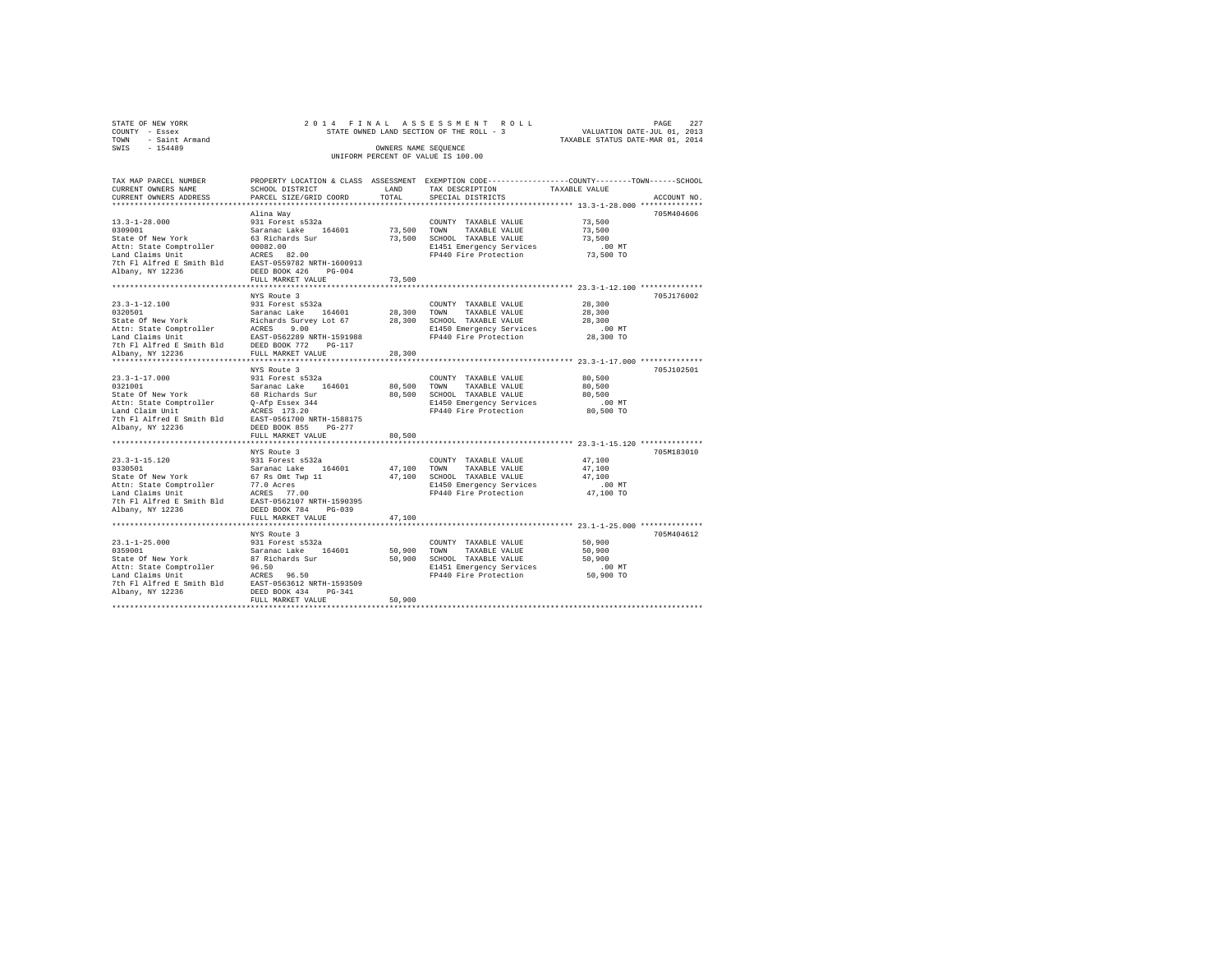| STATE OF NEW YORK      | 2014 FINAL ASSESSMENT ROLL               |                                  | - 2.2.8<br>PAGE |
|------------------------|------------------------------------------|----------------------------------|-----------------|
| COUNTY - Essex         | STATE OWNED LAND SECTION OF THE ROLL - 3 | VALUATION DATE-JUL 01, 2013      |                 |
| - Saint Armand<br>TOWN |                                          | TAXABLE STATUS DATE-MAR 01, 2014 |                 |
| SWIS<br>$-154489$      | OWNERS NAME SEOUENCE                     |                                  |                 |
|                        | UNIFORM PERCENT OF VALUE IS 100.00       |                                  |                 |

| TAX MAP PARCEL NUMBER<br>CURRENT OWNERS NAME<br>CURRENT OWNERS ADDRESS                                                                                                                                                                          | SCHOOL DISTRICT<br>PARCEL SIZE/GRID COORD | TOTAL   | PROPERTY LOCATION & CLASS ASSESSMENT EXEMPTION CODE---------------COUNTY-------TOWN------SCHOOL<br>LAND TAX DESCRIPTION<br>SPECIAL DISTRICTS       | TAXABLE VALUE                                       | ACCOUNT NO. |
|-------------------------------------------------------------------------------------------------------------------------------------------------------------------------------------------------------------------------------------------------|-------------------------------------------|---------|----------------------------------------------------------------------------------------------------------------------------------------------------|-----------------------------------------------------|-------------|
|                                                                                                                                                                                                                                                 | NYS Route 3                               |         |                                                                                                                                                    | 14,000<br>.00 MT<br>14,000 TO                       | 705M483008  |
|                                                                                                                                                                                                                                                 |                                           |         | ********************************** 13.4-1-5.972 *****************                                                                                  |                                                     |             |
|                                                                                                                                                                                                                                                 | NYS Route 3<br>FULL MARKET VALUE          | 41,400  | FP440 Fire Protection                                                                                                                              | 41,400<br>41,400<br>41,400<br>$.00$ MT<br>41,400 TO | 705M483007  |
|                                                                                                                                                                                                                                                 | NYS Route 3                               |         |                                                                                                                                                    |                                                     | 705M404711  |
| 23.2-1-26.000<br>23.2-1-26.000<br>231 Forest s532a - WTRFNT<br>2490001<br>249001<br>247 Saranac Lake 164601<br>247 Saranac Lake 164601<br>247 Saranac Laims Unit<br>247 Saranac Lake 2586811<br>247 Ph Fl Alfred E Smith Bld<br>258D BOOK 410 P |                                           | 314,100 | COUNTY TAXABLE VALUE<br>314,100 TOWN TAXABLE VALUE<br>314,100 SCHOOL TAXABLE VALUE<br>B1451 Emergency Services<br>FP440 Fire Protection 314,100 TO | 314,100<br>314,100<br>314,100<br>$.00$ MT           |             |
|                                                                                                                                                                                                                                                 | NYS Route 3                               |         |                                                                                                                                                    |                                                     | 705M404712  |
|                                                                                                                                                                                                                                                 |                                           |         | COUNTY TAXABLE VALUE 7,500<br>FP440 Fire Protection 7,500 TO                                                                                       | 7.500<br>7.500<br>$.00$ MT                          |             |
|                                                                                                                                                                                                                                                 |                                           |         |                                                                                                                                                    |                                                     |             |
|                                                                                                                                                                                                                                                 |                                           |         | E1451 Emergency Services 6.00 MT<br>FP440 Fire Protection 7,100 TO                                                                                 | 7,100<br>7,100<br>7,100                             | 705M404713  |
|                                                                                                                                                                                                                                                 | FULL MARKET VALUE                         | 7,100   |                                                                                                                                                    |                                                     |             |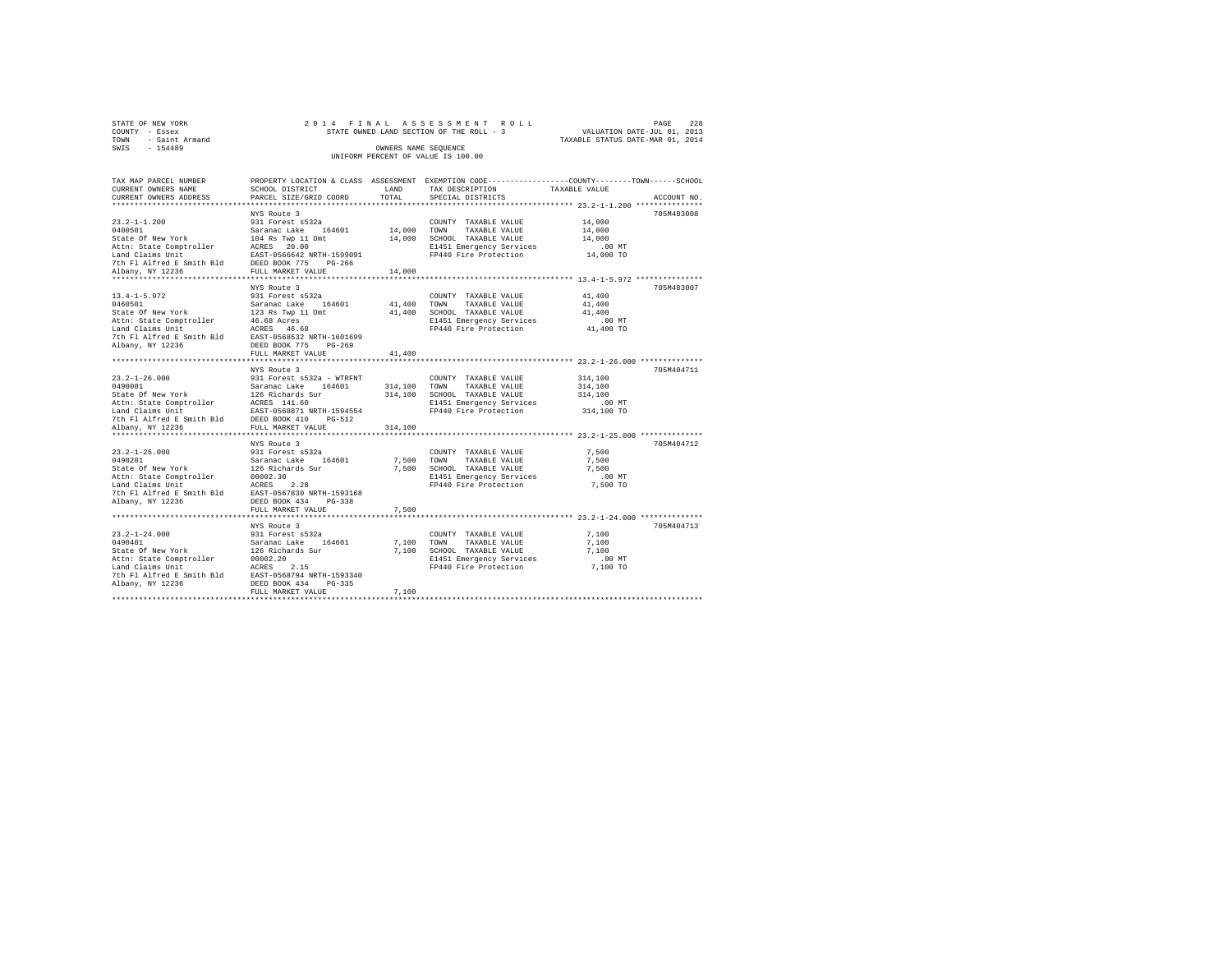|                | STATE OF NEW YORK   |  | 2014 FINAL ASSESSMENT ROLL               |                                  | PAGE | 229 |
|----------------|---------------------|--|------------------------------------------|----------------------------------|------|-----|
| COUNTY - Essex |                     |  | STATE OWNED LAND SECTION OF THE ROLL - 3 | VALUATION DATE-JUL 01, 2013      |      |     |
|                | TOWN - Saint Armand |  |                                          | TAXABLE STATUS DATE-MAR 01, 2014 |      |     |
| SWIS           | $-154489$           |  | OWNERS NAME SEOUENCE                     |                                  |      |     |
|                |                     |  | UNIFORM PERCENT OF VALUE IS 100.00       |                                  |      |     |
|                |                     |  |                                          |                                  |      |     |

| TAX MAP PARCEL NUMBER                                                                                                                                                                                                                          |                   |              | PROPERTY LOCATION & CLASS ASSESSMENT EXEMPTION CODE---------------COUNTY-------TOWN-----SCHOOL          |               |             |
|------------------------------------------------------------------------------------------------------------------------------------------------------------------------------------------------------------------------------------------------|-------------------|--------------|---------------------------------------------------------------------------------------------------------|---------------|-------------|
| CURRENT OWNERS NAME                                                                                                                                                                                                                            | SCHOOL DISTRICT   | LAND         | TAX DESCRIPTION                                                                                         | TAXABLE VALUE |             |
| CURRENT OWNERS ADDRESS PARCEL SIZE/GRID COORD                                                                                                                                                                                                  |                   | <b>TOTAL</b> | SPECIAL DISTRICTS                                                                                       |               | ACCOUNT NO. |
|                                                                                                                                                                                                                                                |                   |              |                                                                                                         |               |             |
|                                                                                                                                                                                                                                                |                   |              |                                                                                                         |               | 705M404714  |
|                                                                                                                                                                                                                                                |                   |              | COUNTY TAXABLE VALUE 164,100                                                                            |               |             |
|                                                                                                                                                                                                                                                |                   |              |                                                                                                         | 164,100       |             |
|                                                                                                                                                                                                                                                |                   |              |                                                                                                         | 164,100       |             |
|                                                                                                                                                                                                                                                |                   |              |                                                                                                         |               |             |
|                                                                                                                                                                                                                                                |                   |              | E1451 Emergency Services .00 MT<br>FP440 Fire Protection  164,100 TO                                    |               |             |
|                                                                                                                                                                                                                                                |                   |              |                                                                                                         |               |             |
|                                                                                                                                                                                                                                                |                   |              |                                                                                                         |               |             |
|                                                                                                                                                                                                                                                |                   |              |                                                                                                         |               |             |
|                                                                                                                                                                                                                                                |                   |              |                                                                                                         |               |             |
|                                                                                                                                                                                                                                                |                   |              |                                                                                                         |               |             |
|                                                                                                                                                                                                                                                |                   |              |                                                                                                         |               | 705M404715  |
|                                                                                                                                                                                                                                                |                   |              |                                                                                                         | 86,800        |             |
|                                                                                                                                                                                                                                                |                   |              |                                                                                                         | 86,800        |             |
|                                                                                                                                                                                                                                                |                   |              |                                                                                                         | 86,800        |             |
|                                                                                                                                                                                                                                                |                   |              | oo, 800 السمحة العاملية<br>E1451 Emergency Services .00 MT<br>FP440 Fire Protection .06,800 TO          |               |             |
|                                                                                                                                                                                                                                                |                   |              |                                                                                                         |               |             |
|                                                                                                                                                                                                                                                |                   |              |                                                                                                         |               |             |
|                                                                                                                                                                                                                                                |                   |              |                                                                                                         |               |             |
|                                                                                                                                                                                                                                                | FULL MARKET VALUE | 86,800       |                                                                                                         |               |             |
|                                                                                                                                                                                                                                                |                   |              |                                                                                                         |               |             |
|                                                                                                                                                                                                                                                |                   |              |                                                                                                         |               | 705J103207  |
|                                                                                                                                                                                                                                                |                   |              |                                                                                                         |               |             |
|                                                                                                                                                                                                                                                |                   |              |                                                                                                         |               |             |
|                                                                                                                                                                                                                                                |                   |              |                                                                                                         |               |             |
|                                                                                                                                                                                                                                                |                   |              | 10,000 SCHOOL TAXABLE VALUE 10,000<br>E1450 Emergency Services 00 MT<br>FP440 Fire Protection 10,000 TO |               |             |
|                                                                                                                                                                                                                                                |                   |              |                                                                                                         |               |             |
|                                                                                                                                                                                                                                                |                   |              |                                                                                                         |               |             |
|                                                                                                                                                                                                                                                |                   |              |                                                                                                         |               |             |
|                                                                                                                                                                                                                                                |                   |              |                                                                                                         |               |             |
|                                                                                                                                                                                                                                                |                   |              |                                                                                                         |               |             |
|                                                                                                                                                                                                                                                | River Rd          |              |                                                                                                         |               | 705M405502  |
|                                                                                                                                                                                                                                                |                   |              |                                                                                                         |               |             |
|                                                                                                                                                                                                                                                |                   |              |                                                                                                         |               |             |
| 33.-1-9.001 1277,400<br>1550501 1277,400 1081 1277,400 1081 1277,400 12881 1277,400 12881 1277,400 12881 1277,400<br>1550501 2311 12881 12881 1277,400 12881 12881 12881 12881 12881 12881 12881 12881 1289<br>12881 1289 12881 12881 1        |                   |              |                                                                                                         |               |             |
|                                                                                                                                                                                                                                                |                   |              |                                                                                                         |               |             |
| Attn: State Comptroller<br>Land Claims Unit<br>Land Claims Unit (1995).<br>John Fl Alfred E Smith Bld<br>The Fl Alfred E Smith Bld<br>DEED BOOK 423<br>DEED NOTER PROPERTY PROPERTY PRESS<br>PERPOSE ON 22216<br>UNIT MADET TO NOTER THE PROPE |                   |              | FP403 Fire Pro LP Lake 5177,400 TO                                                                      |               |             |
|                                                                                                                                                                                                                                                |                   |              |                                                                                                         |               |             |
|                                                                                                                                                                                                                                                |                   |              |                                                                                                         |               |             |
|                                                                                                                                                                                                                                                | FULL MARKET VALUE |              |                                                                                                         |               |             |
|                                                                                                                                                                                                                                                |                   | 5177,400     |                                                                                                         |               |             |
|                                                                                                                                                                                                                                                |                   |              |                                                                                                         |               |             |
|                                                                                                                                                                                                                                                | River Rd          |              |                                                                                                         |               | 705M405511  |
|                                                                                                                                                                                                                                                |                   |              |                                                                                                         |               |             |
|                                                                                                                                                                                                                                                |                   |              |                                                                                                         |               |             |
|                                                                                                                                                                                                                                                |                   |              |                                                                                                         |               |             |
|                                                                                                                                                                                                                                                |                   |              |                                                                                                         |               |             |
|                                                                                                                                                                                                                                                |                   |              |                                                                                                         |               |             |
|                                                                                                                                                                                                                                                |                   |              |                                                                                                         |               |             |
|                                                                                                                                                                                                                                                |                   |              |                                                                                                         |               |             |
|                                                                                                                                                                                                                                                | FULL MARKET VALUE | 136,400      |                                                                                                         |               |             |
|                                                                                                                                                                                                                                                |                   |              |                                                                                                         |               |             |
|                                                                                                                                                                                                                                                |                   |              |                                                                                                         |               |             |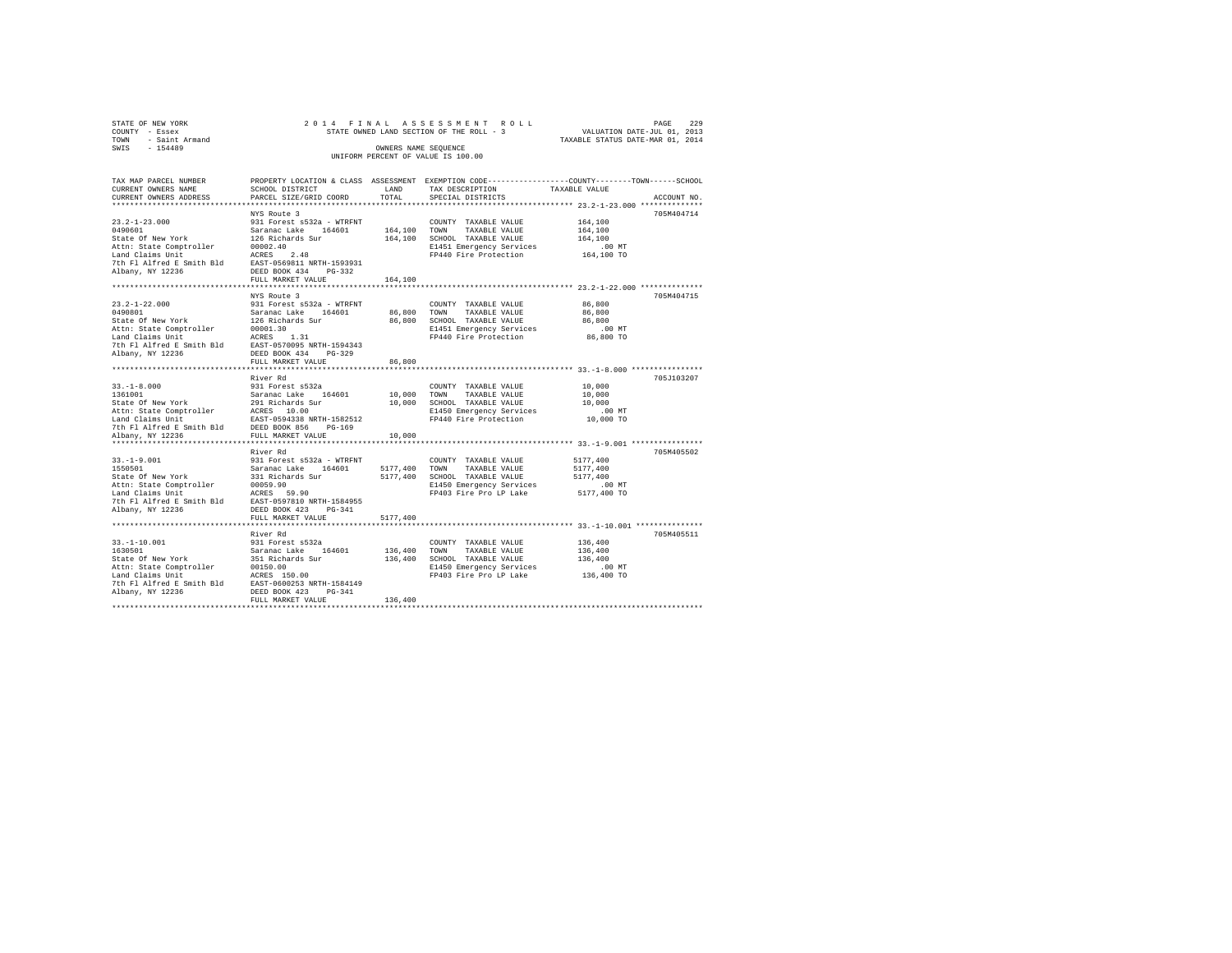| STATE OF NEW YORK<br>COUNTY<br>- Essex<br>- Saint Armand<br>TOWN<br>$-154489$<br>SWIS                                    | 2 0 1 4<br>FINAL ASSESSMENT ROLL<br>STATE OWNED LAND SECTION OF THE ROLL - 3<br>UNIFORM PERCENT OF VALUE IS 100.00 | 230<br>PAGE<br>VALUATION DATE-JUL 01, 2013<br>TAXABLE STATUS DATE-MAR 01, 2014 |                                                                             |                                                                                                               |
|--------------------------------------------------------------------------------------------------------------------------|--------------------------------------------------------------------------------------------------------------------|--------------------------------------------------------------------------------|-----------------------------------------------------------------------------|---------------------------------------------------------------------------------------------------------------|
| TAX MAP PARCEL NUMBER<br>CURRENT OWNERS NAME<br>CURRENT OWNERS ADDRESS 6 PARCEL SIZE/GRID COORD TOTAL 6PECIAL DISTRICTS  | SCHOOL DISTRICT                                                                                                    | LAND                                                                           | TAX DESCRIPTION TAXABLE VALUE                                               | PROPERTY LOCATION & CLASS ASSESSMENT EXEMPTION CODE---------------COUNTY-------TOWN-----SCHOOL<br>ACCOUNT NO. |
| $999.99 - 1 - 7.000$<br>7777777<br>State of New York<br>Land Claims Unit<br>Alfred E Smith Bldg Fl 7<br>Albany, NY 12205 | Errata<br>993 Transition t<br>Schl Apportionm 999999<br>EAST-0564000 NRTH-1592000<br>FULL MARKET VALUE             | $\Omega$<br>$\overline{0}$<br>$\Omega$                                         | COUNTY<br>TAXABLE VALUE<br>TAXABLE VALUE<br>TOWN<br>SCHOOL<br>TAXARLE VALUE | 7057011002<br>$\circ$<br>$\circ$                                                                              |
| $999.99 - 1 - 6.000$<br>8888888<br>State of New York<br>Land Claims Unit<br>Afred E Smith Bldg Fl 7<br>Albany, NY 12205  | Errata<br>991 Adirondack p<br>Saranac Lake 164601<br>EAST-0564000 NRTH-1592000<br>FULL MARKET VALUE                | $\mathbf{r}$<br>$\Omega$<br>$\Omega$                                           | COUNTY<br>TAXABLE VALUE<br>TAXABLE VALUE<br>TOWN<br>SCHOOL<br>TAXARLE VALUE | 7057011001<br>$^{\circ}$<br>$\Omega$                                                                          |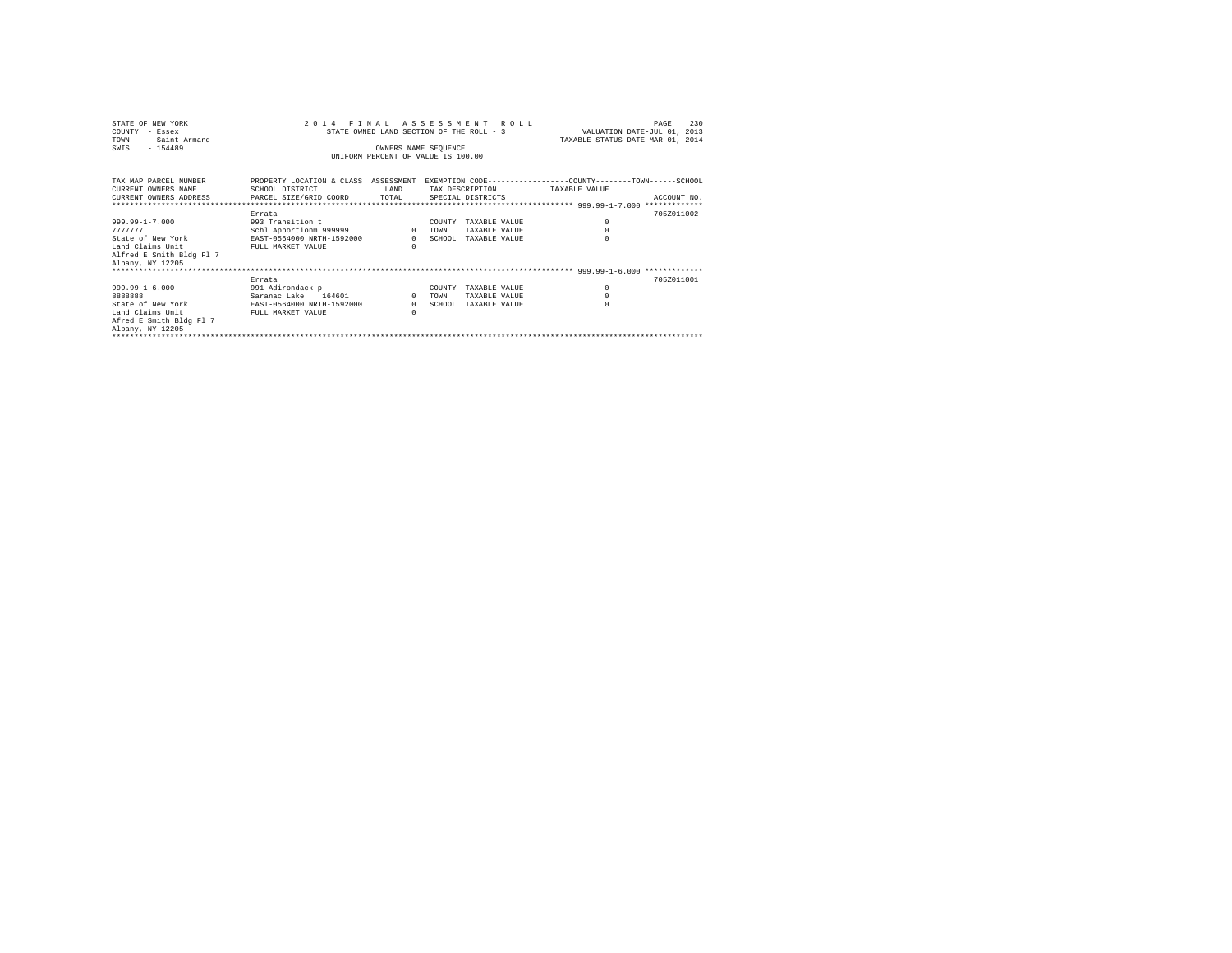| STATE OF NEW YORK   |  | 2014 FINAL ASSESSMENT ROLL               |  |                                    |  |  |  |  |                                  |                        | PAGE | 231 |
|---------------------|--|------------------------------------------|--|------------------------------------|--|--|--|--|----------------------------------|------------------------|------|-----|
| COUNTY - Essex      |  | STATE OWNED LAND SECTION OF THE ROLL - 3 |  |                                    |  |  |  |  | VALUATION DATE-JUL 01, 2013      |                        |      |     |
| TOWN - Saint Armand |  |                                          |  |                                    |  |  |  |  | TAXABLE STATUS DATE-MAR 01, 2014 |                        |      |     |
| SWIS<br>$-154489$   |  |                                          |  |                                    |  |  |  |  |                                  | RPS150/V04/L015        |      |     |
|                     |  |                                          |  |                                    |  |  |  |  |                                  | CURRENT DATE 6/27/2014 |      |     |
|                     |  |                                          |  | UNIFORM PERCENT OF VALUE IS 100.00 |  |  |  |  |                                  |                        |      |     |
|                     |  | ROLL SUB SECTION- - TOTALS               |  |                                    |  |  |  |  |                                  |                        |      |     |

## \*\*\* S P E C I A L D I S T R I C T S U M M A R Y \*\*\*

|      |                      | TOTAL   | EXTENSION | EXTENSION | AD VALOREM | EXEMPT | TAXABLE  |
|------|----------------------|---------|-----------|-----------|------------|--------|----------|
| CODE | DISTRICT NAME        | PARCELS | TYPE      | VALUE     | VALUE      | AMOUNT | VALUE    |
|      |                      |         |           |           |            |        |          |
|      | E1450 Emergency Serv |         | 8 MOVTAX  |           |            |        |          |
|      | E1451 Emergency Serv |         | 12 MOVTAX |           |            |        |          |
|      | FP403 Fire Pro LP La |         | 2 TOTAL   |           | 5313,800   |        | 5313,800 |
|      | FP440 Fire Protectio |         | 18 TOTAL  |           | 1217,900   |        | 1217,900 |

# \*\*\* S C H O O L D I S T R I C T S U M M A R Y \*\*\*

| CODE             | DISTRICT NAME                      | TOTAL<br>PARCELS | ASSESSED<br>LAND | ASSESSED<br>TOTAL | <b>EXEMPT</b><br>AMOUNT | TOTAL<br>TAXABLE | STAR<br>AMOUNT | STAR<br>TAXABLE |
|------------------|------------------------------------|------------------|------------------|-------------------|-------------------------|------------------|----------------|-----------------|
| 164601<br>999999 | Saranac Lake<br>Schl Apportionment | 21<br>1          | 6531,700         | 6531,700          |                         | 6531,700         |                | 6531,700        |
|                  | SUB-TOTAL                          | 22               | 6531,700         | 6531,700          |                         | 6531,700         |                | 6531,700        |
|                  | TOTAL                              | 22               | 6531,700         | 6531,700          |                         | 6531,700         |                | 6531,700        |

### \*\*\* SYSTEM CODES SUMMARY \*\*\*

### NO SYSTEM EXEMPTIONS AT THIS LEVEL

### \*\*\* E X E M P T I O N S U M M A R Y \*\*\*

NO EXEMPTIONS AT THIS LEVEL

# \*\*\* G R A N D T O T A L S \*\*\*

| ROLL | DESCRIPTION      | TOTAL   | ASSESSED | <b>ASSESSED</b> | TAXABLE  | TAXABLE      | TAXABLE  | STAR     |
|------|------------------|---------|----------|-----------------|----------|--------------|----------|----------|
| SEC  |                  | PARCELS | LAND     | TOTAL           | TOUNTY   | TOWN         | SCHOOL   | TAXABLE  |
|      | STATE OWNED LAND | 22      | 6531,700 | 6531,700        | 6531,700 | 6531<br>.700 | 6531,700 | 6531,700 |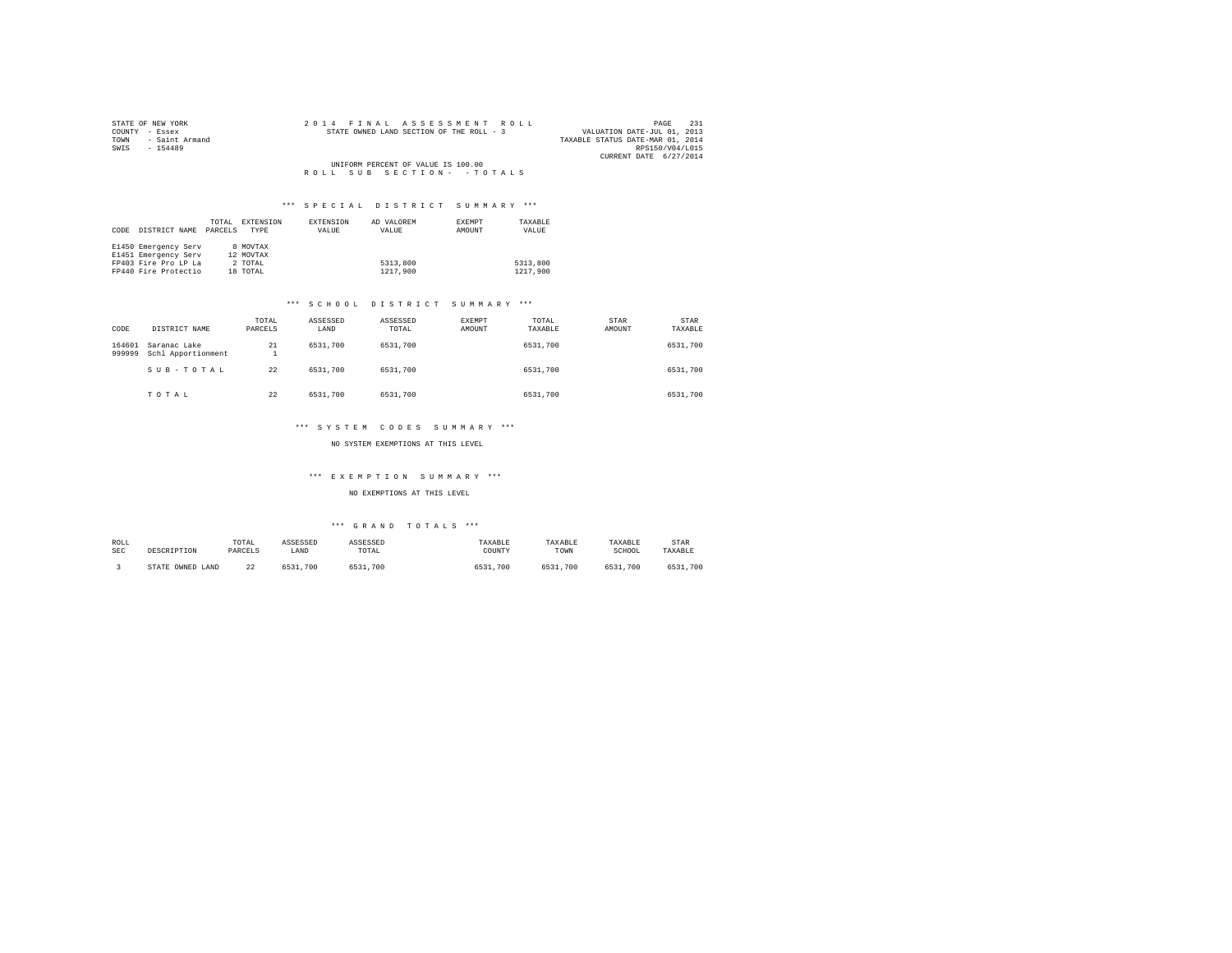| STATE OF NEW YORK<br>COUNTY - Essex<br>TOWN - Saint Armand - ROLL SUB-SECT - A- SECTION 532-A RPTL WILD OR FOREST LANDS - TAXABLE STATUS DATE-MAR 01, 2014<br>SWIS - 154489                                                                      |                                                                                                  |                      | 2014 FINAL ASSESSMENT ROLL<br>STATE OWNED LAND SECTION OF THE ROLL - 3 SUB-SECT - A VALUATION DATE-JUL 01, 2013 |                    | PAGE<br>232 |
|--------------------------------------------------------------------------------------------------------------------------------------------------------------------------------------------------------------------------------------------------|--------------------------------------------------------------------------------------------------|----------------------|-----------------------------------------------------------------------------------------------------------------|--------------------|-------------|
|                                                                                                                                                                                                                                                  |                                                                                                  | OWNERS NAME SEQUENCE | UNIFORM PERCENT OF VALUE IS 100.00                                                                              |                    |             |
| TAX MAP PARCEL NUMBER                                                                                                                                                                                                                            | PROPERTY LOCATION & CLASS ASSESSMENT EXEMPTION CODE----------------COUNTY-------TOWN------SCHOOL |                      |                                                                                                                 |                    |             |
| CURRENT OWNERS NAME                                                                                                                                                                                                                              | SCHOOL DISTRICT                                                                                  | LAND                 | TAX DESCRIPTION TAXABLE VALUE                                                                                   |                    |             |
| CURRENT OWNERS ADDRESS                                                                                                                                                                                                                           | PARCEL SIZE/GRID COORD                                                                           | TOTAL                | SPECIAL DISTRICTS                                                                                               |                    | ACCOUNT NO. |
|                                                                                                                                                                                                                                                  |                                                                                                  |                      |                                                                                                                 |                    |             |
|                                                                                                                                                                                                                                                  | Maple Ln                                                                                         |                      |                                                                                                                 |                    | 705M404501  |
| $13.3 - 1 - 1.000$                                                                                                                                                                                                                               | 931 Forest s532a                                                                                 |                      | COUNTY TAXABLE VALUE                                                                                            | 37,200             |             |
| 0110001<br><br>State Of New York                                                                                                                                                                                                                 |                                                                                                  |                      | 37,200 TOWN TAXABLE VALUE                                                                                       | 37,200             |             |
| Attn: State Comptroller                                                                                                                                                                                                                          | Saranac Lake 164601<br>1 Richards Sur<br>00120.00                                                |                      | 37,200 SCHOOL TAXABLE VALUE<br>E1451 Emergency Services                                                         | 37,200<br>$.00$ MT |             |
| Land Claims Unit                                                                                                                                                                                                                                 | ACRES 120.00                                                                                     |                      | FP440 Fire Protection                                                                                           | 37,200 TO          |             |
| 7th F1 Alfred E Smith Bld EAST-0551612 NRTH-1605357                                                                                                                                                                                              |                                                                                                  |                      |                                                                                                                 |                    |             |
| Albany, NY 12236                                                                                                                                                                                                                                 | FULL MARKET VALUE                                                                                | 37,200               |                                                                                                                 |                    |             |
|                                                                                                                                                                                                                                                  |                                                                                                  |                      |                                                                                                                 |                    |             |
|                                                                                                                                                                                                                                                  | Maple Ln                                                                                         |                      |                                                                                                                 |                    | 705M404502  |
| $13.3 - 1 - 33.000$                                                                                                                                                                                                                              | 931 Forest s532a                                                                                 |                      | COUNTY TAXABLE VALUE                                                                                            | 48,000             |             |
| 0120101<br>State Of New York                                                                                                                                                                                                                     |                                                                                                  |                      | 48,000 TOWN TAXABLE VALUE                                                                                       | 48,000             |             |
|                                                                                                                                                                                                                                                  | Saranac Lake 164601<br>2 Twp 11 Omt Rs                                                           | 48,000               | SCHOOL TAXABLE VALUE                                                                                            | 48,000             |             |
|                                                                                                                                                                                                                                                  | ACRES 150.66                                                                                     |                      | E1451 Emergency Services                                                                                        | $.00$ MT           |             |
|                                                                                                                                                                                                                                                  |                                                                                                  |                      | FP440 Fire Protection                                                                                           | 48,000 TO          |             |
|                                                                                                                                                                                                                                                  |                                                                                                  |                      |                                                                                                                 |                    |             |
| Albany, NY 12236                                                                                                                                                                                                                                 |                                                                                                  |                      |                                                                                                                 |                    |             |
|                                                                                                                                                                                                                                                  |                                                                                                  |                      |                                                                                                                 |                    |             |
| $13.3 - 1 - 17.033$                                                                                                                                                                                                                              | Maple Ln<br>931 Forest s532a                                                                     |                      |                                                                                                                 | 3,300              | 705M488012  |
|                                                                                                                                                                                                                                                  |                                                                                                  |                      | COUNTY TAXABLE VALUE                                                                                            | 3,300              |             |
| 0120201<br>State Of New York                                                                                                                                                                                                                     | Saranac Lake 164601<br>2 Twp 11 Omt Rs                                                           |                      | 3,300 TOWN TAXABLE VALUE<br>3,300 SCHOOL TAXABLE VALUE                                                          | 3,300              |             |
| Attn: State Comptroller                                                                                                                                                                                                                          | ACRES 9.34                                                                                       |                      |                                                                                                                 | $.00$ MT           |             |
| Land Claims Unit                                                                                                                                                                                                                                 | EAST-0553152 NRTH-1602332                                                                        |                      |                                                                                                                 | 3,300 TO           |             |
| The Figure of the Team of the Control of Team Press and Team Press and Team Press and Team Press and Team Press                                                                                                                                  |                                                                                                  |                      | CONCORRENT TAXABLE VALUE<br>E1451 Emergency Services<br>FP440 Fire Protection<br>3,300                          |                    |             |
| Albany, NY 12236                                                                                                                                                                                                                                 |                                                                                                  |                      |                                                                                                                 |                    |             |
|                                                                                                                                                                                                                                                  |                                                                                                  |                      |                                                                                                                 |                    |             |
|                                                                                                                                                                                                                                                  | Maple Ln                                                                                         |                      |                                                                                                                 |                    | 705M488013  |
|                                                                                                                                                                                                                                                  |                                                                                                  |                      | COUNTY TAXABLE VALUE                                                                                            | 23,300             |             |
| 13.3-1-16.032<br>13.3-1-16.032<br>13.30101 State of New York<br>13.30201 State of New York<br>13.30201 State of New York<br>13.30201211 State Comptroller<br>14.02.3031 NARAS 2012<br>14.52.4021 NARAS 2012<br>14.52.4021 NARAS 2012<br>14.52.40 |                                                                                                  | 23,300 TOWN          | TAXABLE VALUE                                                                                                   | 23,300             |             |
|                                                                                                                                                                                                                                                  |                                                                                                  |                      | 23,300 SCHOOL TAXABLE VALUE                                                                                     | 23,300             |             |
|                                                                                                                                                                                                                                                  |                                                                                                  |                      | E1451 Emergency Services<br>FP440 Fire Protection                                                               | .00 MT             |             |
|                                                                                                                                                                                                                                                  |                                                                                                  |                      |                                                                                                                 | 23,300 TO          |             |
|                                                                                                                                                                                                                                                  |                                                                                                  | 23,300               |                                                                                                                 |                    |             |
| Albany, NY 12236                                                                                                                                                                                                                                 |                                                                                                  |                      |                                                                                                                 |                    |             |
|                                                                                                                                                                                                                                                  | Maple Ln                                                                                         |                      |                                                                                                                 |                    | 705M404503  |
| $13.3 - 1 - 32.000$                                                                                                                                                                                                                              | 931 Forest s532a                                                                                 |                      | COUNTY TAXABLE VALUE                                                                                            | 32,600             |             |
|                                                                                                                                                                                                                                                  |                                                                                                  | 32,600 TOWN          | TAXABLE VALUE                                                                                                   | 32,600             |             |
| 19:3 1 52:000<br>0130201<br>State Of New York                                                                                                                                                                                                    | Saranac Lake 164601<br>3 Twp 11 Omt Rs                                                           |                      | 32,600 SCHOOL TAXABLE VALUE                                                                                     | 32,600             |             |
|                                                                                                                                                                                                                                                  |                                                                                                  |                      | E1451 Emergency Services                                                                                        | $.00$ MT           |             |
|                                                                                                                                                                                                                                                  | EAST-0552735 NRTH-1600378                                                                        |                      | FP440 Fire Protection 32,600 TO                                                                                 |                    |             |
| The Fig. of the Fig. of the Fig. of the Fig. of the Fig. of the Fig. of the Fig. of the Fig. of the Fig. of the Fig. of the Fig. of the Fig. of the Fig. of the Fig. of the Fig. of the Fig. of the Fig. of the Fig. of the Fi                   |                                                                                                  | 32,600               |                                                                                                                 |                    |             |
| Albany, NY 12236                                                                                                                                                                                                                                 |                                                                                                  |                      |                                                                                                                 |                    |             |
|                                                                                                                                                                                                                                                  |                                                                                                  |                      |                                                                                                                 |                    |             |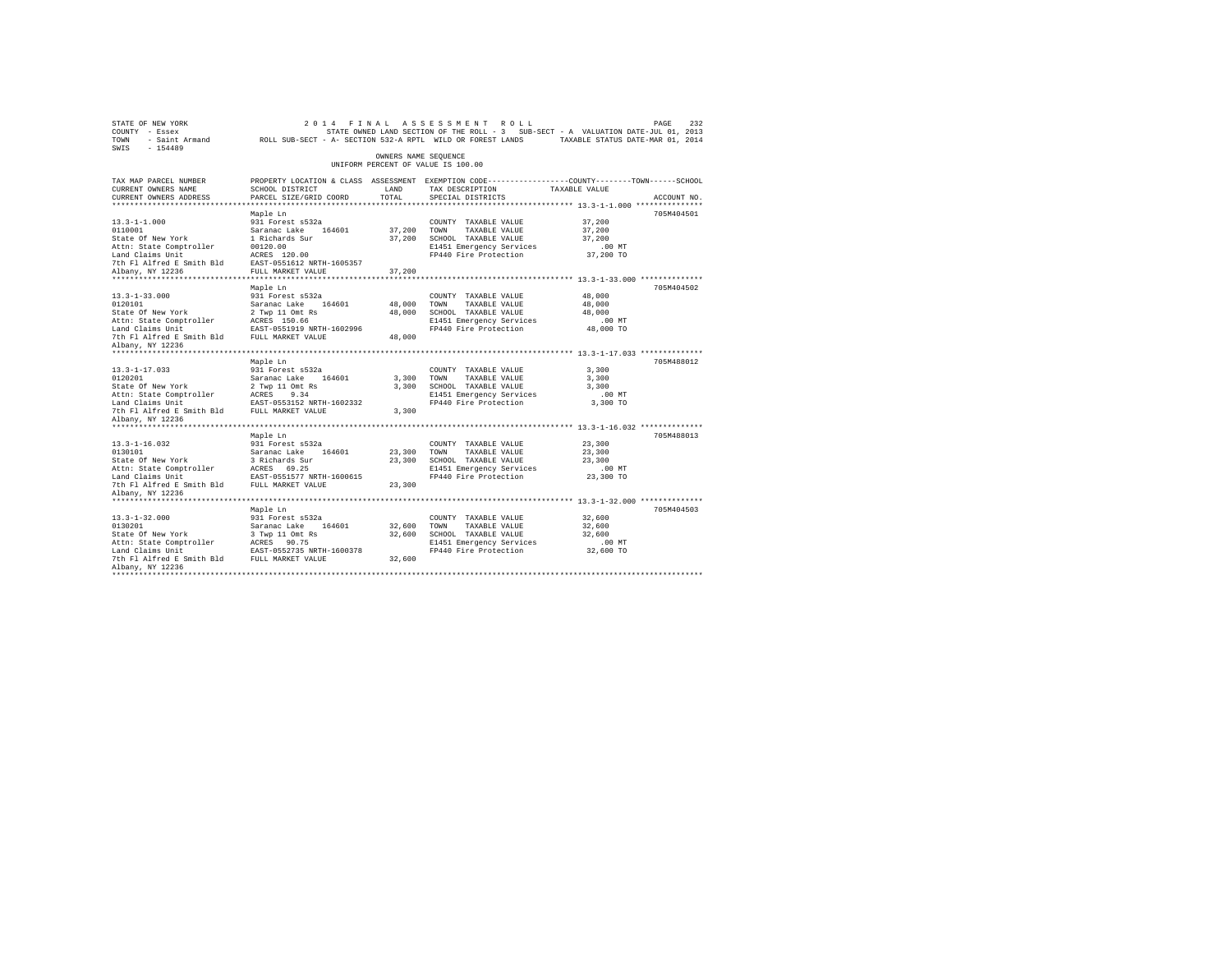| STATE OF NEW YORK<br>2014 FINAL ASSESSMENT ROLL<br>COUNTY - Essex<br>STATE OWNED LAND SECTION OF THE ROLL - 3 SUB-SECT - A VALUATION DATE-JUL 01, 2013<br>- Saint Armand ROLL SUB-SECT - A- SECTION 532-A RPTL WILD OR FOREST LANDS TAXABLE STATUS DATE-MAR 01, 2014<br>TOWN<br>SWIS - 154489     | PAGE<br>233 |
|---------------------------------------------------------------------------------------------------------------------------------------------------------------------------------------------------------------------------------------------------------------------------------------------------|-------------|
| OWNERS NAME SEQUENCE<br>UNIFORM PERCENT OF VALUE IS 100.00                                                                                                                                                                                                                                        |             |
| PROPERTY LOCATION & CLASS ASSESSMENT EXEMPTION CODE----------------COUNTY-------TOWN------SCHOOL<br>TAX MAP PARCEL NUMBER<br>TAX DESCRIPTION<br>SCHOOL DISTRICT<br>LAND<br>TAXABLE VALUE<br>CURRENT OWNERS NAME<br>CURRENT OWNERS ADDRESS<br>PARCEL SIZE/GRID COORD<br>TOTAL<br>SPECIAL DISTRICTS | ACCOUNT NO. |
|                                                                                                                                                                                                                                                                                                   |             |
| Maple Ln                                                                                                                                                                                                                                                                                          | 705M488014  |
| $13.3 - 1 - 34.000$<br>931 Forest s532a<br>COUNTY TAXABLE VALUE<br>700                                                                                                                                                                                                                            |             |
| 700 TOWN<br>700<br>TAXABLE VALUE                                                                                                                                                                                                                                                                  |             |
| 700<br>700<br>SCHOOL TAXABLE VALUE                                                                                                                                                                                                                                                                |             |
| E1451 Emergency Services<br>.00 MT                                                                                                                                                                                                                                                                |             |
| 0140101<br>State of New York 5 (1992)<br>State State Comptroller (1992)<br>Athis State Comptroller (1992)<br>Land Claims Unit (1993)<br>Dan Claims Unit (1993)<br>The Platine of Smith Bld<br>FAST-0531273 NRTH-159838<br>The Platine Smith B<br>FP440 Fire Protection<br>700 TO                  |             |
| 700                                                                                                                                                                                                                                                                                               |             |
| Albany, NY 12236                                                                                                                                                                                                                                                                                  |             |
| NYS Route 3                                                                                                                                                                                                                                                                                       | 705M404504  |
| 931 Forest s532a<br>$23.1 - 1 - 1.000$<br>90,200<br>COUNTY TAXABLE VALUE                                                                                                                                                                                                                          |             |
| 0140201<br>State Of New York<br>90,200<br>90,200<br>TOWN TAXABLE VALUE                                                                                                                                                                                                                            |             |
| 90,200<br>90,200<br>SCHOOL TAXABLE VALUE                                                                                                                                                                                                                                                          |             |
| E1451 Emergency Services<br>$.00$ MT                                                                                                                                                                                                                                                              |             |
| 90,200 TO<br>FP440 Fire Protection                                                                                                                                                                                                                                                                |             |
| 90,200                                                                                                                                                                                                                                                                                            |             |
| Albany, NY 12236                                                                                                                                                                                                                                                                                  |             |
|                                                                                                                                                                                                                                                                                                   |             |
| NYS Route 3                                                                                                                                                                                                                                                                                       | 705M404505  |
| 146,600<br>$23.1 - 1 - 14.000$<br>931 Forest s532a<br>COUNTY TAXABLE VALUE<br>146,600<br>146,600<br>0150001<br>TOWN<br>TAXABLE VALUE                                                                                                                                                              |             |
| State Of New York<br>146,600<br>SCHOOL TAXABLE VALUE<br>146,600                                                                                                                                                                                                                                   |             |
| Attn: State Comptroller<br>E1451 Emergency Services<br>$.00$ MT                                                                                                                                                                                                                                   |             |
| Saranac Lake 164601<br>5 Richards Sur<br>00160.00<br>ACRES 160.00<br>Land Claims Unit<br>FP440 Fire Protection<br>146,600 TO                                                                                                                                                                      |             |
| 7th Fl Alfred E Smith Bld EAST-0552831 NRTH-1595225                                                                                                                                                                                                                                               |             |
| FULL MARKET VALUE<br>Albany, NY 12236<br>146,600                                                                                                                                                                                                                                                  |             |
| **************************                                                                                                                                                                                                                                                                        |             |
| NYS Route 3                                                                                                                                                                                                                                                                                       | 705M404506  |
| $23.1 - 1 - 15.000$<br>931 Forest s532a<br>109,900<br>COUNTY TAXABLE VALUE                                                                                                                                                                                                                        |             |
| 0160001<br>Saranac Lake 164601<br>6 Richards Sur<br>109,900<br>TOWN<br>109,900<br>TAXABLE VALUE<br>State Of New York                                                                                                                                                                              |             |
| 109,900 SCHOOL TAXABLE VALUE<br>109,900                                                                                                                                                                                                                                                           |             |
| 00160.00<br>Attn: State Comptroller<br>E1451 Emergency Services<br>.00 MT<br>ACRES 160.00<br>Land Claims Unit<br>109,900 TO<br>FP440 Fire Protection                                                                                                                                              |             |
| 7th F1 Alfred E Smith Bld EAST-0553253 NRTH-1592657                                                                                                                                                                                                                                               |             |
| FULL MARKET VALUE<br>Albany, NY 12236<br>109,900                                                                                                                                                                                                                                                  |             |
|                                                                                                                                                                                                                                                                                                   |             |
| Maple Ln                                                                                                                                                                                                                                                                                          | 705M404507  |
| $13.3 - 1 - 2.100$<br>931 Forest s532a<br>21,200<br>COUNTY TAXABLE VALUE                                                                                                                                                                                                                          |             |
| 0170101<br>State Of New York<br>21,200<br>TOWN<br>21,200<br>TAXABLE VALUE                                                                                                                                                                                                                         |             |
| 21,200<br>21,200<br>SCHOOL TAXABLE VALUE                                                                                                                                                                                                                                                          |             |
| E1451 Emergency Services<br>$.00$ MT                                                                                                                                                                                                                                                              |             |
| 1991<br>1991<br>1992 - Saranac Lake 164601<br>21 Richard Saranac Lake 164601<br>21 Richard Claims United RESS 62.57<br>1992 - Saranac Calma United Resear-0553683<br>21 The Filalized Result Bld FAST-0555683<br>21 PULL MARKET VALUE<br>FP440 Fire Protection 21,200 TO<br>21,200                |             |
| Albany, NY 12236                                                                                                                                                                                                                                                                                  |             |
|                                                                                                                                                                                                                                                                                                   |             |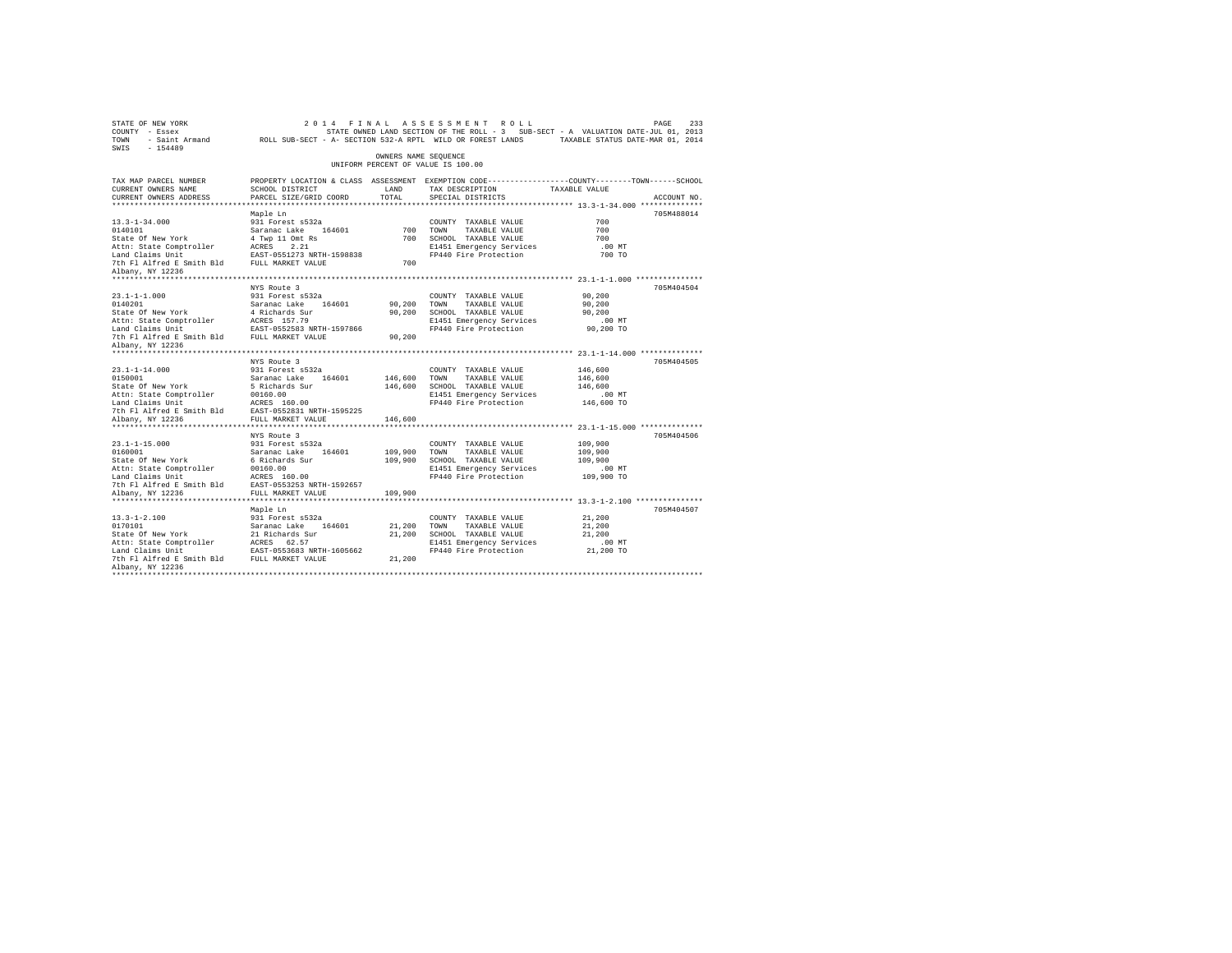| STATE OF NEW YORK<br>COUNTY - Essex<br>TOWN<br>$-154489$<br>SWIS                                                                                    | - Saint Armand MCLL SUB-SECT - A- SECTION 532-A RPTL WILD OR FOREST LANDS                                                                                           |                         | 2014 FINAL ASSESSMENT ROLL<br>STATE OWNED LAND SECTION OF THE ROLL - 3 SUB-SECT - A VALUATION DATE-JUL 01, 2013                         | TAXABLE STATUS DATE-MAR 01, 2014                        | 234<br>PAGE |
|-----------------------------------------------------------------------------------------------------------------------------------------------------|---------------------------------------------------------------------------------------------------------------------------------------------------------------------|-------------------------|-----------------------------------------------------------------------------------------------------------------------------------------|---------------------------------------------------------|-------------|
|                                                                                                                                                     |                                                                                                                                                                     | OWNERS NAME SEOUENCE    | UNIFORM PERCENT OF VALUE IS 100.00                                                                                                      |                                                         |             |
| TAX MAP PARCEL NUMBER<br>CURRENT OWNERS NAME<br>CURRENT OWNERS ADDRESS                                                                              | SCHOOL DISTRICT<br>PARCEL SIZE/GRID COORD                                                                                                                           | LAND<br>TOTAL.          | PROPERTY LOCATION & CLASS ASSESSMENT EXEMPTION CODE----------------COUNTY-------TOWN-----SCHOOL<br>TAX DESCRIPTION<br>SPECIAL DISTRICTS | TAXABLE VALUE                                           | ACCOUNT NO. |
| ************************                                                                                                                            | Maple Ln                                                                                                                                                            |                         |                                                                                                                                         |                                                         | 705M488010  |
| $13.3 - 1 - 2.200$<br>0170201<br>State Of New York                                                                                                  | 931 Forest s532a<br>Saranac Lake 164601<br>21 Twp 11 Omt Rs                                                                                                         | 19,800<br>19,800        | COUNTY TAXABLE VALUE<br>TOWN<br>TAXABLE VALUE<br>SCHOOL TAXABLE VALUE                                                                   | 19,800<br>19,800<br>19,800                              |             |
| Attn: E State Comptroller ACRES 57.43<br>Land Claims Unit<br>7th Fl Alfred E Smith Bld<br>Albany, NY 12236                                          | EAST-0555018 NRTH-1605574<br>FULL MARKET VALUE                                                                                                                      | 19,800                  | E1451 Emergency Services<br>FP440 Fire Protection                                                                                       | $.00$ MT<br>19,800 TO                                   |             |
|                                                                                                                                                     |                                                                                                                                                                     |                         |                                                                                                                                         |                                                         |             |
| $13.3 - 1 - 3.200$<br>0180101<br>State Of New York<br>Attn: State Comptroller<br>Land Claims Unit<br>7th Fl Alfred E Smith Bld<br>Albany, NY 12236  | Maple Ln<br>931 Forest s532a<br>Saranac Lake 164601<br>22 Twp 11 Omt Rs<br>ACRES 10.34<br>EAST-0553320 NRTH-1604209<br>FULL MARKET VALUE                            | 3,100<br>3,100<br>3,100 | COUNTY TAXABLE VALUE<br>TOWN<br>TAXABLE VALUE<br>SCHOOL TAXABLE VALUE<br>E1451 Emergency Services<br>FP440 Fire Protection              | 3,100<br>3,100<br>3,100<br>$.00$ MT<br>3,100 TO         | 705M488011  |
| **************************                                                                                                                          |                                                                                                                                                                     |                         |                                                                                                                                         |                                                         |             |
|                                                                                                                                                     | Maple Ln                                                                                                                                                            |                         |                                                                                                                                         |                                                         | 705M404508  |
| $13.3 - 1 - 3.100$<br>0180201<br>State Of New York<br>Attn: State Comptroller                                                                       | 931 Forest s532a<br>Saranac Lake 164601<br>22 Richards Sur<br>ACRES 149.66                                                                                          | 80,600<br>80,600        | COUNTY TAXABLE VALUE<br>TOWN<br>TAXABLE VALUE<br>SCHOOL TAXABLE VALUE<br>E1451 Emergency Services<br>FP440 Fire Protection              | 80,600<br>80,600<br>80,600<br>$.00$ MT                  |             |
| Land Claims Unit<br>7th Fl Alfred E Smith Bld<br>Albany, NY 12236                                                                                   | EAST-0554497 NRTH-1603392<br>FULL MARKET VALUE                                                                                                                      | 80,600                  |                                                                                                                                         | 80,600 TO                                               |             |
| *************************                                                                                                                           |                                                                                                                                                                     |                         |                                                                                                                                         |                                                         |             |
| $13.3 - 1 - 31.000$<br>0190001<br>State Of New York<br>Attn: State Comptroller<br>Land Claims Unit<br>7th Fl Alfred E Smith Bld<br>Albany, NY 12236 | Basil Hill Way<br>931 Forest s532a<br>Saranac Lake<br>164601<br>23 Richards Sur<br>00160.00<br>ACRES 160.00<br>EAST-0554781 NRTH-1600822<br>DEED BOOK 208<br>PG-078 | 123,600<br>123,600      | COUNTY TAXABLE VALUE<br>TOWN<br>TAXABLE VALUE<br>SCHOOL TAXABLE VALUE<br>E1451 Emergency Services<br>FP440 Fire Protection              | 123,600<br>123,600<br>123,600<br>.00 MT<br>123,600 TO   | 705M404509  |
|                                                                                                                                                     | FULL MARKET VALUE                                                                                                                                                   | 123,600                 |                                                                                                                                         |                                                         |             |
|                                                                                                                                                     |                                                                                                                                                                     |                         |                                                                                                                                         |                                                         |             |
| $23.1 - 1 - 16.000$<br>0200001<br>State Of New York<br>Attn: State Comptroller<br>Land Claims Unit<br>7th Fl Alfred E Smith Bld                     | NYS Route 3<br>931 Forest s532a<br>Saranac Lake<br>164601<br>26 Richards Sur<br>00160.00<br>ACRES 160.00<br>EAST-0555862 NRTH-1592964                               | 103,600<br>103,600      | COUNTY TAXABLE VALUE<br>TOWN<br>TAXABLE VALUE<br>SCHOOL TAXABLE VALUE<br>E1451 Emergency Services<br>FP440 Fire Protection              | 103,600<br>103,600<br>103,600<br>$.00$ MT<br>103,600 TO | 705M404510  |
| Albany, NY 12236                                                                                                                                    | FULL MARKET VALUE                                                                                                                                                   | 103,600                 |                                                                                                                                         |                                                         |             |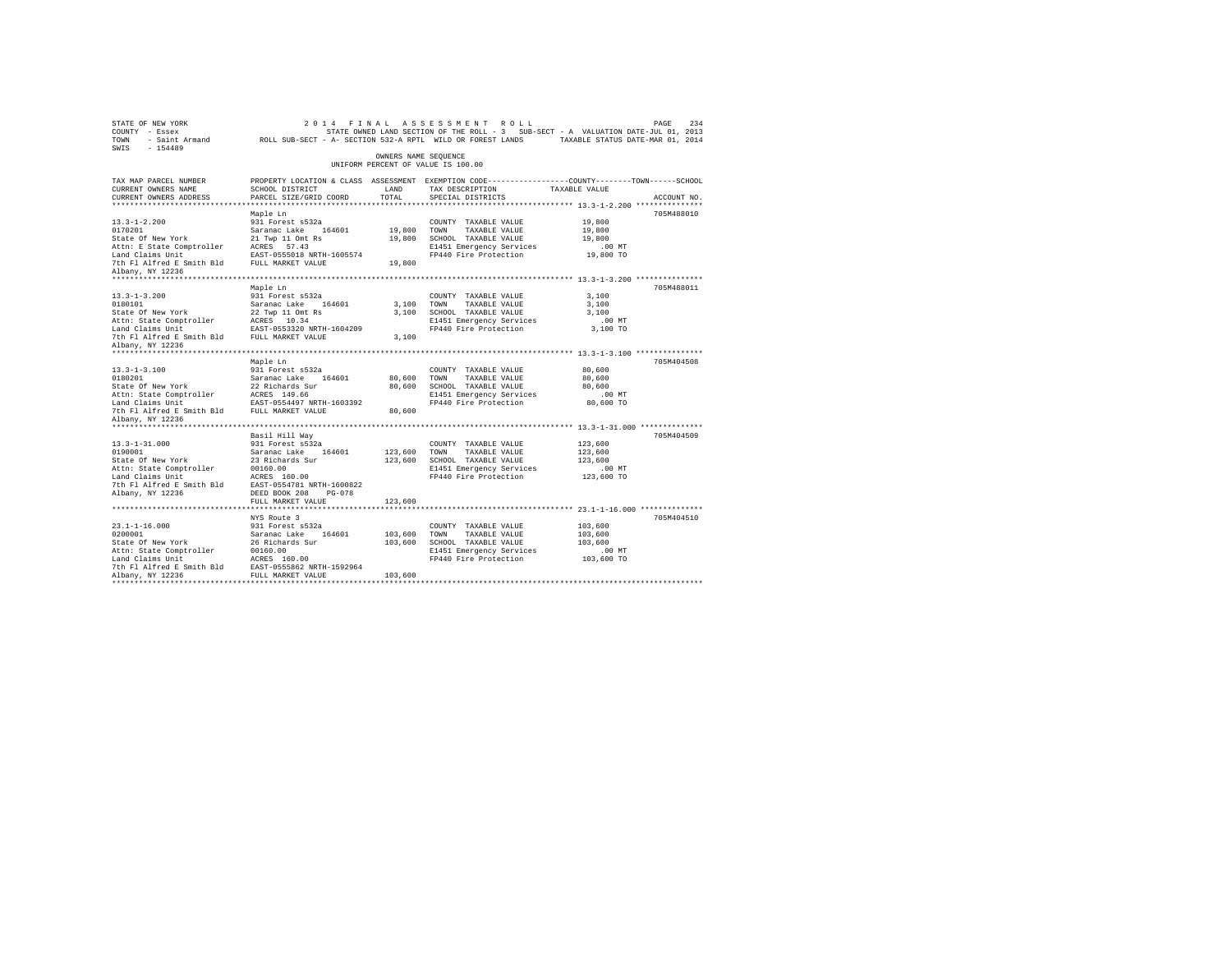| STATE OF NEW YORK<br>COUNTY - Essex<br>TOWN                                                                                 |                                                |                      | 2014 FINAL ASSESSMENT ROLL<br>STATE OWNED LAND SECTION OF THE ROLL - 3 SUB-SECT - A VALUATION DATE-JUL 01, 2013<br>- Saint Armand 2001, 2004 8001, 2004 8001 812-A RPTL WILD OR FOREST LANDS 7AXABLE STATUS DATE-MAR 01, 2014 |                                                     | PAGE<br>235 |
|-----------------------------------------------------------------------------------------------------------------------------|------------------------------------------------|----------------------|-------------------------------------------------------------------------------------------------------------------------------------------------------------------------------------------------------------------------------|-----------------------------------------------------|-------------|
| SWIS<br>$-154489$                                                                                                           |                                                | OWNERS NAME SEOUENCE |                                                                                                                                                                                                                               |                                                     |             |
|                                                                                                                             |                                                |                      | UNIFORM PERCENT OF VALUE IS 100.00                                                                                                                                                                                            |                                                     |             |
| TAX MAP PARCEL NUMBER<br>CURRENT OWNERS NAME                                                                                | SCHOOL DISTRICT                                | LAND                 | PROPERTY LOCATION & CLASS ASSESSMENT EXEMPTION CODE---------------COUNTY-------TOWN-----SCHOOL<br>TAX DESCRIPTION                                                                                                             | TAXABLE VALUE                                       |             |
| CURRENT OWNERS ADDRESS                                                                                                      | PARCEL SIZE/GRID COORD                         | TOTAL                | SPECIAL DISTRICTS                                                                                                                                                                                                             |                                                     | ACCOUNT NO. |
| **************************                                                                                                  |                                                |                      |                                                                                                                                                                                                                               |                                                     |             |
|                                                                                                                             | NYS Route 3                                    |                      |                                                                                                                                                                                                                               |                                                     | 705M404511  |
| $23.3 - 1 - 28.000$                                                                                                         | 931 Forest s532a                               |                      | COUNTY TAXABLE VALUE                                                                                                                                                                                                          | 15,000                                              |             |
| 0210001                                                                                                                     | Saranac Lake 164601                            | 15,000               | TOWN<br>TAXABLE VALUE                                                                                                                                                                                                         | 15,000                                              |             |
| State Of New York                                                                                                           | 28 Richards Sur                                |                      | 15,000 SCHOOL TAXABLE VALUE                                                                                                                                                                                                   | 15,000                                              |             |
| Attn: State Comptroller 70.8 Acres<br>Land Claims Unit 1 ACRES 50.00<br>7th Fl Alfred E Smith Bld EAST-0557438 NRTH-1586734 |                                                |                      | E1450 Emergency Services                                                                                                                                                                                                      | .00 MT                                              |             |
|                                                                                                                             |                                                |                      | FP440 Fire Protection                                                                                                                                                                                                         | 15,000 TO                                           |             |
|                                                                                                                             |                                                |                      |                                                                                                                                                                                                                               |                                                     |             |
| Albany, NY 12236                                                                                                            | FULL MARKET VALUE                              | 15,000               |                                                                                                                                                                                                                               |                                                     |             |
|                                                                                                                             |                                                |                      |                                                                                                                                                                                                                               |                                                     | 705M404512  |
| $32.1 - 2 - 5.000$                                                                                                          | Bloomingdale Ave<br>931 Forest s532a           |                      | COUNTY TAXABLE VALUE                                                                                                                                                                                                          | 139,800                                             |             |
| 0220001                                                                                                                     | Saranac Lake 164601                            | 139,800              | TOWN<br>TAXABLE VALUE                                                                                                                                                                                                         | 139,800                                             |             |
| State Of New York                                                                                                           | 30 Richards Sur                                | 139,800              | SCHOOL TAXABLE VALUE                                                                                                                                                                                                          | 139,800                                             |             |
| Attn: State Comptroller                                                                                                     | 00157.00                                       |                      | E1450 Emergency Services                                                                                                                                                                                                      | $.00$ MT                                            |             |
| Land Claims Unit                                                                                                            | ACRES 157.00                                   |                      | FP440 Fire Protection                                                                                                                                                                                                         | 139,800 TO                                          |             |
| 7th Fl Alfred E Smith Bld EAST-0557339 NRTH-1582122                                                                         |                                                |                      |                                                                                                                                                                                                                               |                                                     |             |
| Albany, NY 12236                                                                                                            | DEED BOOK 138 PG-323                           |                      |                                                                                                                                                                                                                               |                                                     |             |
|                                                                                                                             | FULL MARKET VALUE                              | 139,800              |                                                                                                                                                                                                                               |                                                     |             |
|                                                                                                                             |                                                |                      |                                                                                                                                                                                                                               |                                                     |             |
|                                                                                                                             | Maple Ln                                       |                      |                                                                                                                                                                                                                               |                                                     | 705M404513  |
| $13.3 - 1 - 5.000$                                                                                                          | 931 Forest s532a                               |                      | COUNTY TAXABLE VALUE                                                                                                                                                                                                          | 58,500                                              |             |
| 0230001                                                                                                                     | Saranac Lake 164601                            | 58,500               | TOWN<br>TAXABLE VALUE<br>58,500 SCHOOL TAXABLE VALUE                                                                                                                                                                          | 58,500<br>58,500                                    |             |
| State Of New York<br>Attn: State Comptroller                                                                                | 41 Richards Sur<br>00103.00                    |                      | E1451 Emergency Services                                                                                                                                                                                                      | $.00$ MT                                            |             |
| Land Claims Unit                                                                                                            | ACRES 103.00                                   |                      | FP440 Fire Protection                                                                                                                                                                                                         | 58,500 TO                                           |             |
| 7th Fl Alfred E Smith Bld                                                                                                   | EAST-0556580 NRTH-1605986                      |                      |                                                                                                                                                                                                                               |                                                     |             |
| Albany, NY 12236                                                                                                            | FULL MARKET VALUE                              | 58,500               |                                                                                                                                                                                                                               |                                                     |             |
| **************************                                                                                                  | **********************                         |                      |                                                                                                                                                                                                                               | ********************** 13.3-1-4.000 *************** |             |
|                                                                                                                             | Maple Ln                                       |                      |                                                                                                                                                                                                                               |                                                     | 705M404514  |
| $13.3 - 1 - 4.000$                                                                                                          | 931 Forest s532a                               |                      | COUNTY TAXABLE VALUE                                                                                                                                                                                                          | 128,400                                             |             |
| 0240001                                                                                                                     | Saranac Lake 164601                            | 128,400              | TOWN<br>TAXABLE VALUE                                                                                                                                                                                                         | 128,400                                             |             |
| State Of New York                                                                                                           | 42 Richards Sur                                | 128,400              | SCHOOL TAXABLE VALUE                                                                                                                                                                                                          | 128,400                                             |             |
| Attn: State Comptroller                                                                                                     | 00160.00                                       |                      | E1451 Emergency Services                                                                                                                                                                                                      | $.00$ MT                                            |             |
| Land Claims Unit                                                                                                            | ACRES 160.00                                   |                      | FP440 Fire Protection                                                                                                                                                                                                         | 128,400 TO                                          |             |
| 7th Fl Alfred E Smith Bld<br>Albany, NY 12236                                                                               | EAST-0557123 NRTH-1603735<br>FULL MARKET VALUE | 128,400              |                                                                                                                                                                                                                               |                                                     |             |
| ***********************                                                                                                     | *************************                      |                      |                                                                                                                                                                                                                               |                                                     |             |
|                                                                                                                             | Basil Hill Way                                 |                      |                                                                                                                                                                                                                               |                                                     | 705M404515  |
| $13.3 - 1 - 30.000$                                                                                                         | 931 Forest s532a                               |                      | COUNTY TAXABLE VALUE                                                                                                                                                                                                          | 90,100                                              |             |
| 0250001                                                                                                                     | Saranac Lake 164601                            | 90,100               | TOWN<br>TAXABLE VALUE                                                                                                                                                                                                         | 90,100                                              |             |
| State Of New York                                                                                                           | 43 Richards Sur                                | 90,100               | SCHOOL TAXABLE VALUE                                                                                                                                                                                                          | 90,100                                              |             |
| Attn: State Comptroller                                                                                                     | 00160.00                                       |                      | E1451 Emergency Services                                                                                                                                                                                                      | $.00$ MT                                            |             |
| Land Claims Unit                                                                                                            | ACRES 160.00                                   |                      | FP440 Fire Protection                                                                                                                                                                                                         | 90,100 TO                                           |             |
| 7th Fl Alfred E Smith Bld                                                                                                   | EAST-0557380 NRTH-1601196                      |                      |                                                                                                                                                                                                                               |                                                     |             |
| Albany, NY 12236                                                                                                            | DEED BOOK 144 PG-436                           |                      |                                                                                                                                                                                                                               |                                                     |             |
|                                                                                                                             | FULL MARKET VALUE                              | 90,100               |                                                                                                                                                                                                                               |                                                     |             |
|                                                                                                                             |                                                |                      |                                                                                                                                                                                                                               |                                                     |             |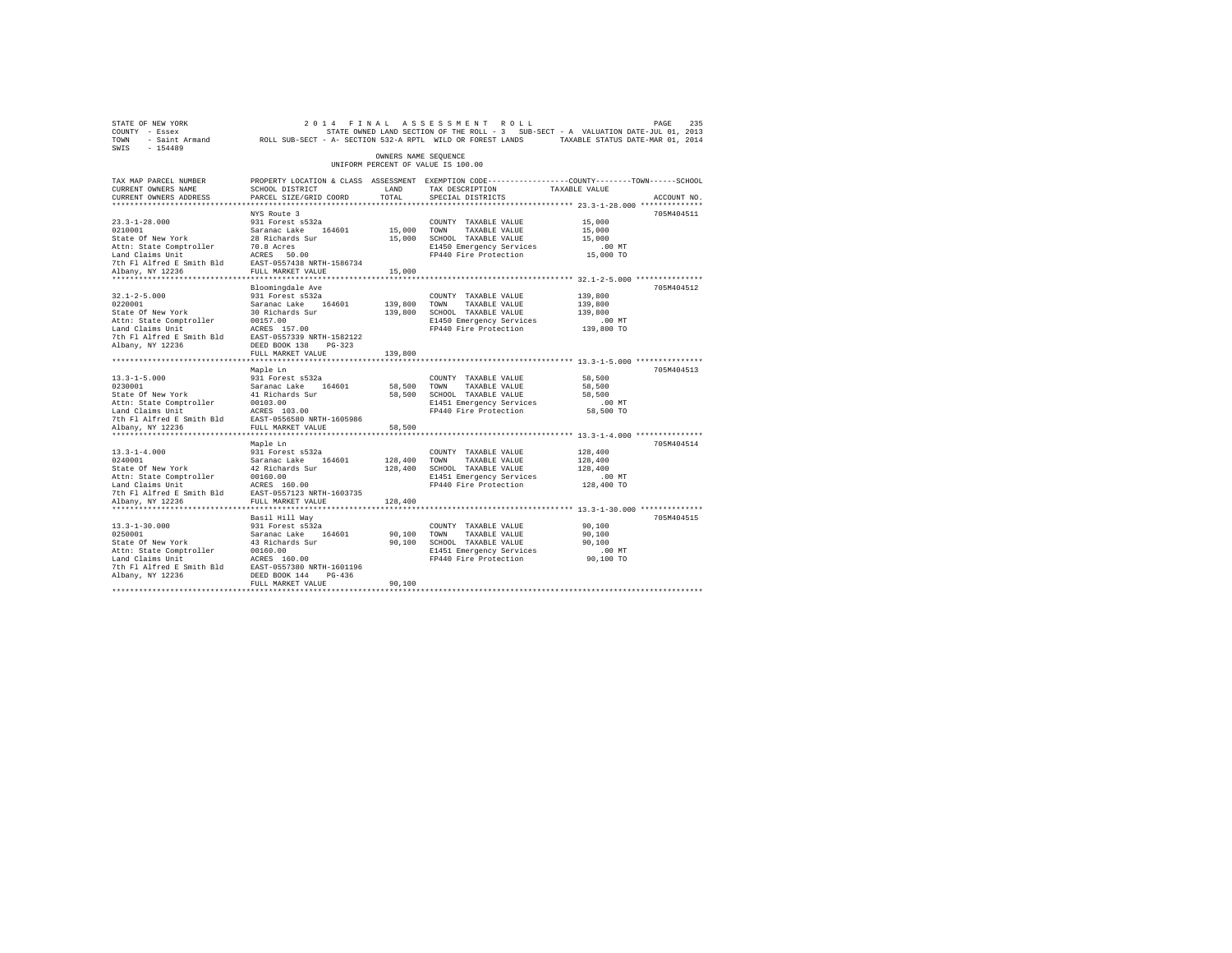| STATE OF NEW YORK<br>COUNTY - Essex<br>TOWN - Saint Armand ROLL SUB-SECT - A- SECTION 532-A RPTL WILD OR FOREST LANDS TAXABLE STATUS DATE-MAR 01, 2014<br>SWIS - 154489                      |                                                                                                                                 |                         | 2014 FINAL ASSESSMENT ROLL<br>STATE OWNED LAND SECTION OF THE ROLL - 3 SUB-SECT - A VALUATION DATE-JUL 01, 2013                                        |                                                         | 236<br>PAGE |
|----------------------------------------------------------------------------------------------------------------------------------------------------------------------------------------------|---------------------------------------------------------------------------------------------------------------------------------|-------------------------|--------------------------------------------------------------------------------------------------------------------------------------------------------|---------------------------------------------------------|-------------|
|                                                                                                                                                                                              |                                                                                                                                 | OWNERS NAME SEQUENCE    | UNIFORM PERCENT OF VALUE IS 100.00                                                                                                                     |                                                         |             |
| TAX MAP PARCEL NUMBER<br>CURRENT OWNERS NAME<br>CURRENT OWNERS ADDRESS                                                                                                                       | SCHOOL DISTRICT<br>PARCEL SIZE/GRID COORD                                                                                       | LAND<br>TOTAL           | PROPERTY LOCATION & CLASS ASSESSMENT EXEMPTION CODE----------------COUNTY-------TOWN------SCHOOL<br>TAX DESCRIPTION TAXABLE VALUE<br>SPECIAL DISTRICTS |                                                         | ACCOUNT NO. |
|                                                                                                                                                                                              |                                                                                                                                 |                         |                                                                                                                                                        |                                                         |             |
| $23.1 - 1 - 3.000$<br>0260001<br>State Of New York<br>Attn: State Comptroller                                                                                                                | NYS Route 3<br>931 Forest s532a<br>Saranac Lake 164601<br>44 Richards Sur<br>00160.00                                           | 138,200 TOWN            | COUNTY TAXABLE VALUE<br>TAXABLE VALUE<br>138,200 SCHOOL TAXABLE VALUE<br>E1451 Emergency Services<br>FP440 Fire Protection                             | 138,200<br>138,200<br>138,200<br>$.00$ MT<br>138,200 TO | 705M404601  |
|                                                                                                                                                                                              |                                                                                                                                 | 138,200                 |                                                                                                                                                        |                                                         |             |
| $23.1 - 1 - 12.000$<br>0270001 Saranac Lake 164601<br>State Of New York 45 Richards Sur<br>Attn: State Comptroller                                                                           | NYS Route 3<br>931 Forest s532a<br>00160.00                                                                                     | 125,800 TOWN            | COUNTY TAXABLE VALUE<br>TAXABLE VALUE<br>125,800 SCHOOL TAXABLE VALUE<br>E1451 Emergency Services<br>FP440 Fire Protection 125,800 TO                  | 125,800<br>125,800<br>125,800<br>$.00$ MT               | 705M404602  |
|                                                                                                                                                                                              |                                                                                                                                 |                         |                                                                                                                                                        |                                                         |             |
| Albany, NY 12236<br>$23.1 - 1 - 18.000$<br>0280001<br>State Of New York<br>Attn: State Comptroller<br>Land Claims Unit<br>7th Fl Alfred E Smith Bld EAST-0559013 NRTH-1594010                | FULL MARKET VALUE<br>NYS Route 3<br>931 Forest s532a<br>Saranac Lake 164601<br>46 Richards Sur<br>00040.00<br>ACRES 40.00       | 125,800<br>26,000 TOWN  | COUNTY TAXABLE VALUE<br>TAXABLE VALUE<br>26,000 SCHOOL TAXABLE VALUE<br>E1451 Emergency Services<br>FP440 Fire Protection                              | 26,000<br>26,000<br>26,000<br>$.00$ MT<br>26,000 TO     | 705M404603  |
| Albany, NY 12236                                                                                                                                                                             | FULL MARKET VALUE                                                                                                               | 26,000                  |                                                                                                                                                        |                                                         |             |
| $32.1 - 2 - 6.000$<br>32.1-2-0.000<br>0290001<br>State Of New York<br>Attn: State Comptroller<br>Land Claims Unit<br>7th F1 Alfred E Smith Bld EAST-0559892 NRTH-1582531<br>Albany, NY 12236 | Bloomingdale Ave<br>931 Forest s532a<br>Saranac Lake 164601<br>50 Richards Sur<br>00160.00<br>ACRES 160.00<br>FULL MARKET VALUE | 147,600 TOWN<br>147,600 | COUNTY TAXABLE VALUE<br>TAXABLE VALUE<br>147,600 SCHOOL TAXABLE VALUE<br>E1450 Emergency Services<br>FP440 Fire Protection                             | 147,600<br>147,600<br>147,600<br>$.00$ MT<br>147,600 TO | 705M404604  |
|                                                                                                                                                                                              |                                                                                                                                 |                         |                                                                                                                                                        |                                                         |             |
| $32.1 - 2 - 9.000$<br>32.1-2-9.000<br>0300001<br>State Of New York<br>Albany, NY 12236                                                                                                       | NYS Route 3<br>931 Forest s532a<br>Saranac Lake 164601<br>51 Richards Sur                                                       | 50,000 TOWN<br>50,000   | COUNTY TAXABLE VALUE<br>TAXABLE VALUE<br>50,000 SCHOOL TAXABLE VALUE<br>E1450 Emergency Services 60 00 MT<br>FP440 Fire Protection 50,000 TO           | 50,000<br>50,000<br>50,000                              | 705M404605  |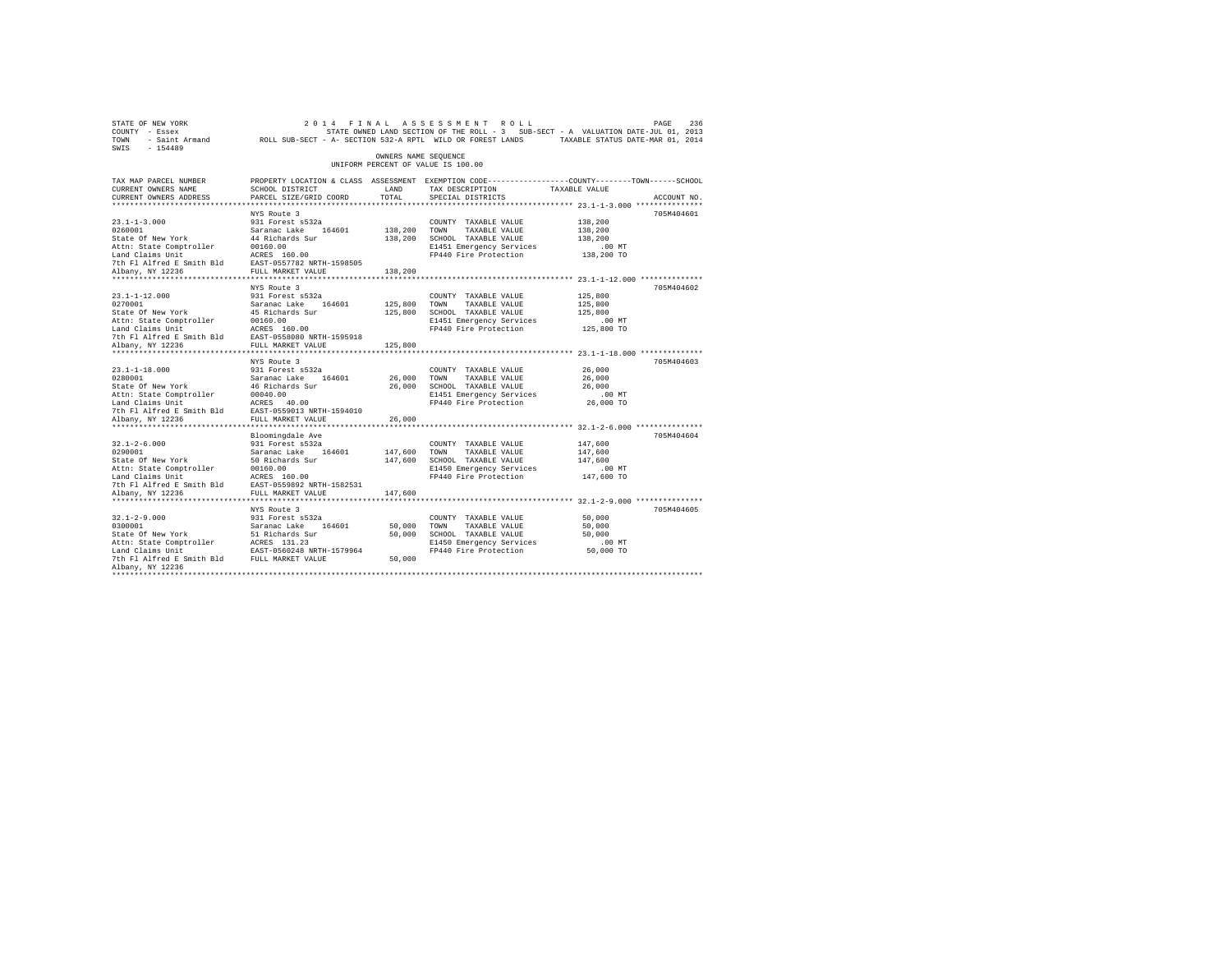| SWIS - 154489                                                                                                                                                                                                                  |                                           | OWNERS NAME SEQUENCE |                                                   | 71 (1997) PAGE 237 (1998) 2014 FINAL ASSESSMENT ROLL PAGE 237<br>2017 - Essex Fourty - Sante Of State Source The Soll - 3 SUB-SECT - A VALUATION DATE-JUL 01, 2013<br>2018 - TOWN - Saint Armand ROLL SUB-SECT - A-SECTION 532-A RPT |
|--------------------------------------------------------------------------------------------------------------------------------------------------------------------------------------------------------------------------------|-------------------------------------------|----------------------|---------------------------------------------------|--------------------------------------------------------------------------------------------------------------------------------------------------------------------------------------------------------------------------------------|
|                                                                                                                                                                                                                                |                                           |                      | UNIFORM PERCENT OF VALUE IS 100.00                |                                                                                                                                                                                                                                      |
| TAX MAP PARCEL NUMBER                                                                                                                                                                                                          |                                           |                      |                                                   | PROPERTY LOCATION & CLASS ASSESSMENT EXEMPTION CODE----------------COUNTY-------TOWN------SCHOOL                                                                                                                                     |
| CURRENT OWNERS NAME                                                                                                                                                                                                            | SCHOOL DISTRICT LAND                      | TOTAL                | TAX DESCRIPTION                                   | TAXABLE VALUE                                                                                                                                                                                                                        |
| CURRENT OWNERS ADDRESS                                                                                                                                                                                                         | PARCEL SIZE/GRID COORD                    |                      | SPECIAL DISTRICTS                                 | ACCOUNT NO.                                                                                                                                                                                                                          |
|                                                                                                                                                                                                                                | NYS Route 3                               |                      |                                                   | 705M404607                                                                                                                                                                                                                           |
|                                                                                                                                                                                                                                |                                           |                      | COUNTY TAXABLE VALUE                              | 122,100                                                                                                                                                                                                                              |
|                                                                                                                                                                                                                                |                                           | 122,100 TOWN         | TAXABLE VALUE                                     | 122,100                                                                                                                                                                                                                              |
|                                                                                                                                                                                                                                |                                           |                      | 122,100 SCHOOL TAXABLE VALUE                      | 122,100                                                                                                                                                                                                                              |
|                                                                                                                                                                                                                                |                                           |                      | E1451 Emergency Services                          | $.00$ MT                                                                                                                                                                                                                             |
|                                                                                                                                                                                                                                |                                           |                      | FP440 Fire Protection                             | 122,100 TO                                                                                                                                                                                                                           |
|                                                                                                                                                                                                                                |                                           |                      |                                                   |                                                                                                                                                                                                                                      |
|                                                                                                                                                                                                                                |                                           | 122,100              |                                                   |                                                                                                                                                                                                                                      |
|                                                                                                                                                                                                                                |                                           |                      |                                                   |                                                                                                                                                                                                                                      |
|                                                                                                                                                                                                                                | NYS Route 3                               |                      |                                                   | 705M404608                                                                                                                                                                                                                           |
|                                                                                                                                                                                                                                | 931 Forest s532a                          |                      | COUNTY TAXABLE VALUE                              | 121,000                                                                                                                                                                                                                              |
| 23.1-1-11.000<br>0320001<br>State Of New York                                                                                                                                                                                  | Saranac Lake 164601<br>65 Richards Sur    | 121,000 TOWN         | TAXABLE VALUE                                     | 121,000                                                                                                                                                                                                                              |
|                                                                                                                                                                                                                                |                                           |                      | 121,000 SCHOOL TAXABLE VALUE                      | 121,000<br>$.00$ MT                                                                                                                                                                                                                  |
|                                                                                                                                                                                                                                |                                           |                      | E1451 Emergency Services<br>FP440 Fire Protection | 121,000 TO                                                                                                                                                                                                                           |
| Nature of the Total Competence of the Captus Captus Captus Captus Captus Captus Captus Captus Captus Captus Captus Captus Captus Captus Captus Captus Captus Captus Captus Captus Captus Captus Captus Captus Captus Captus Ca |                                           |                      |                                                   |                                                                                                                                                                                                                                      |
|                                                                                                                                                                                                                                |                                           |                      |                                                   |                                                                                                                                                                                                                                      |
|                                                                                                                                                                                                                                | FULL MARKET VALUE                         | 121,000              |                                                   |                                                                                                                                                                                                                                      |
|                                                                                                                                                                                                                                |                                           |                      |                                                   |                                                                                                                                                                                                                                      |
|                                                                                                                                                                                                                                | NYS Route 3                               |                      |                                                   | 705M404609                                                                                                                                                                                                                           |
|                                                                                                                                                                                                                                |                                           |                      | COUNTY TAXABLE VALUE                              | 91,500                                                                                                                                                                                                                               |
|                                                                                                                                                                                                                                |                                           | 91,500 TOWN          | TAXABLE VALUE                                     | 91,500                                                                                                                                                                                                                               |
|                                                                                                                                                                                                                                |                                           |                      | 91,500 SCHOOL TAXABLE VALUE                       | 91,500                                                                                                                                                                                                                               |
|                                                                                                                                                                                                                                |                                           |                      | E1450 Emergency Services                          | $.00$ MT                                                                                                                                                                                                                             |
|                                                                                                                                                                                                                                |                                           |                      | FP440 Fire Protection                             | 91,500 TO                                                                                                                                                                                                                            |
|                                                                                                                                                                                                                                |                                           |                      |                                                   |                                                                                                                                                                                                                                      |
| Albany, NY 12236                                                                                                                                                                                                               | DEED BOOK 136 PG-597<br>FULL MARKET VALUE |                      |                                                   |                                                                                                                                                                                                                                      |
|                                                                                                                                                                                                                                |                                           | 91,500               |                                                   |                                                                                                                                                                                                                                      |
|                                                                                                                                                                                                                                | NYS Route 3                               |                      |                                                   | 705M404610                                                                                                                                                                                                                           |
|                                                                                                                                                                                                                                |                                           |                      |                                                   | 170,200                                                                                                                                                                                                                              |
|                                                                                                                                                                                                                                |                                           |                      |                                                   | 170,200                                                                                                                                                                                                                              |
|                                                                                                                                                                                                                                |                                           |                      |                                                   | 170,200                                                                                                                                                                                                                              |
|                                                                                                                                                                                                                                |                                           |                      |                                                   | $.00$ MT                                                                                                                                                                                                                             |
|                                                                                                                                                                                                                                |                                           |                      |                                                   | 170,200 TO                                                                                                                                                                                                                           |
|                                                                                                                                                                                                                                |                                           |                      |                                                   |                                                                                                                                                                                                                                      |
|                                                                                                                                                                                                                                |                                           |                      |                                                   |                                                                                                                                                                                                                                      |
|                                                                                                                                                                                                                                |                                           |                      |                                                   |                                                                                                                                                                                                                                      |
|                                                                                                                                                                                                                                |                                           |                      |                                                   |                                                                                                                                                                                                                                      |
|                                                                                                                                                                                                                                | NYS Route 3                               |                      |                                                   | 705M404611                                                                                                                                                                                                                           |
|                                                                                                                                                                                                                                |                                           |                      |                                                   | 624,300                                                                                                                                                                                                                              |
|                                                                                                                                                                                                                                |                                           |                      |                                                   | 624,300                                                                                                                                                                                                                              |
|                                                                                                                                                                                                                                |                                           |                      |                                                   | 624,300                                                                                                                                                                                                                              |
|                                                                                                                                                                                                                                |                                           |                      |                                                   | 00 MT.<br>624,300 TO                                                                                                                                                                                                                 |
|                                                                                                                                                                                                                                |                                           |                      |                                                   |                                                                                                                                                                                                                                      |
| Albany, NY 12236                                                                                                                                                                                                               |                                           |                      |                                                   |                                                                                                                                                                                                                                      |
| ************                                                                                                                                                                                                                   |                                           |                      |                                                   |                                                                                                                                                                                                                                      |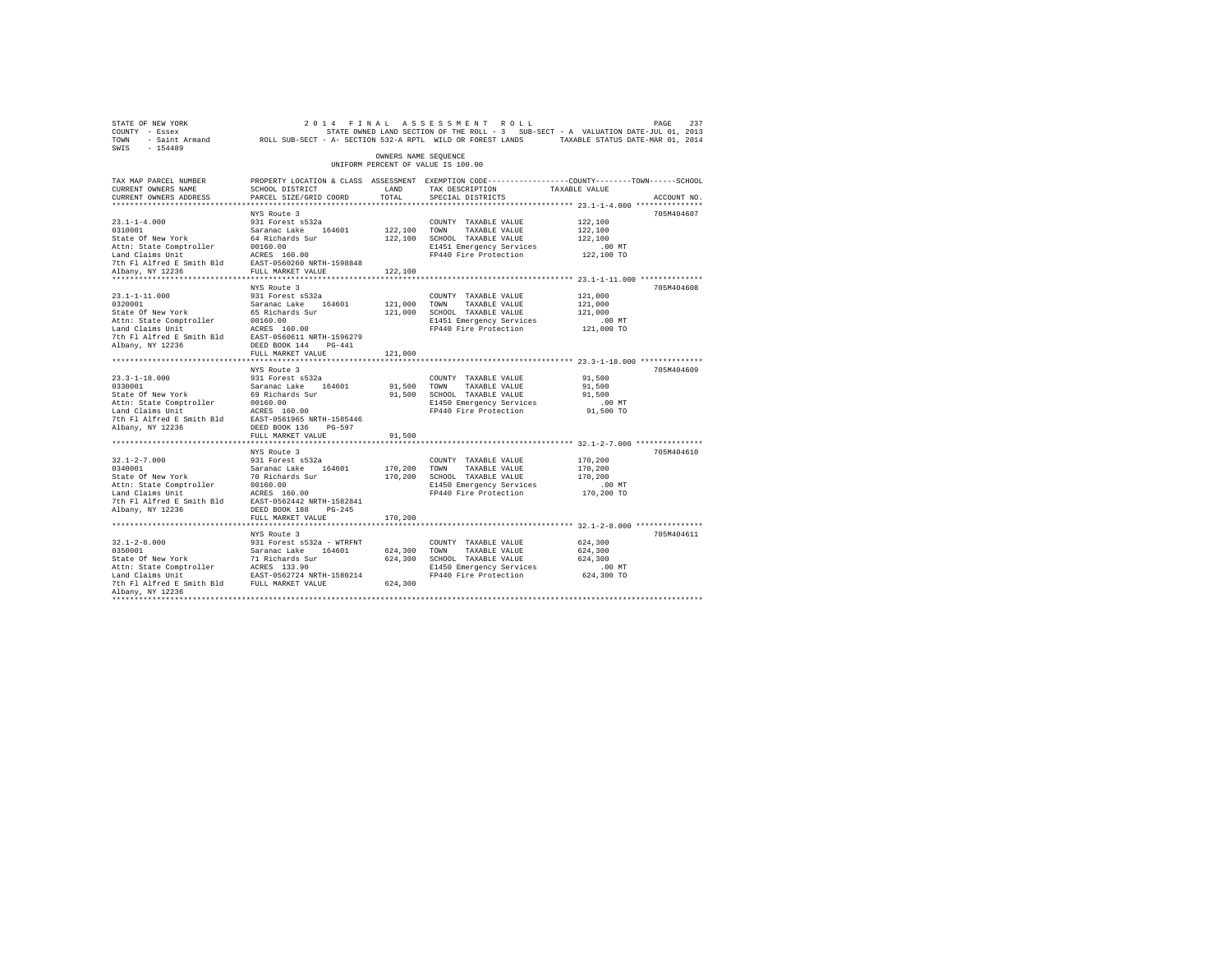| SWIS - 154489                                                                                                                                                                                                                                                                                                                                                                                           |                                                                                                                                              |                         |                                                                                                                                                                   |                                                     |             |
|---------------------------------------------------------------------------------------------------------------------------------------------------------------------------------------------------------------------------------------------------------------------------------------------------------------------------------------------------------------------------------------------------------|----------------------------------------------------------------------------------------------------------------------------------------------|-------------------------|-------------------------------------------------------------------------------------------------------------------------------------------------------------------|-----------------------------------------------------|-------------|
|                                                                                                                                                                                                                                                                                                                                                                                                         |                                                                                                                                              | OWNERS NAME SEQUENCE    | UNIFORM PERCENT OF VALUE IS 100.00                                                                                                                                |                                                     |             |
| TAX MAP PARCEL NUMBER<br>CURRENT OWNERS NAME<br>CURRENT OWNERS ADDRESS                                                                                                                                                                                                                                                                                                                                  | PROPERTY LOCATION & CLASS ASSESSMENT EXEMPTION CODE----------------COUNTY-------TOWN-----SCHOOL<br>SCHOOL DISTRICT<br>PARCEL SIZE/GRID COORD | LAND<br>TOTAL           | TAX DESCRIPTION TAXABLE VALUE<br>SPECIAL DISTRICTS                                                                                                                |                                                     | ACCOUNT NO. |
|                                                                                                                                                                                                                                                                                                                                                                                                         |                                                                                                                                              |                         |                                                                                                                                                                   |                                                     |             |
| $23.3 - 1 - 16.000$<br>2019-12:00<br>2010001<br>2010001<br>2010001 - Saranac Lake 164601<br>2016001 - Saranac Lake 164601<br>2016.00<br>2016.00<br>2016.00<br>2016.00<br>2016.00<br>2016.00<br>2016.00<br>2016.00<br>2016.00<br>2016.00<br>2016.00<br>2016.00<br>2016.00<br>2020192087<br>2                                                                                                             | NYS Route 3<br>931 Forest s532a                                                                                                              | 129,300 TOWN            | COUNTY TAXABLE VALUE<br>TAXABLE VALUE<br>129,300 SCHOOL TAXABLE VALUE<br>E1450 Emergency Services<br>FP440 Fire Protection 129,300 TO                             | 129,300<br>129,300<br>129,300<br>$.00$ MT           | 705M404613  |
|                                                                                                                                                                                                                                                                                                                                                                                                         |                                                                                                                                              | 129,300                 |                                                                                                                                                                   |                                                     |             |
| $23.4 - 1 - 1.000$<br>$\begin{tabular}{lllllllllll} \textbf{23.4--1-1.000} & \textbf{9.51}\ & \textbf{9.75--} & \textbf{9.95--} & \textbf{9.95--} \\ \textbf{3.74--1-1.000} & \textbf{5.83}\ & \textbf{5.83}\ & \textbf{5.83}\ & \textbf{6.83}\ & \textbf{6.83}\ & \textbf{6.83}\ & \textbf{6.83}\ & \textbf{6.83}\ & \textbf{6.83}\ & \textbf{6.83}\ & \textbf{6.83}\ & \textbf{6.83}\ & \textbf{6.83$ | NYS Route 3<br>931 Forest s532a                                                                                                              | 82,800 TOWN             | COUNTY TAXABLE VALUE<br>TAXABLE VALUE<br>82,800 SCHOOL TAXABLE VALUE<br>E1450 Emergency Services<br>FP440 Fire Protection 82,800 TO                               | 82,800<br>82,800<br>82,800<br>$.00$ MT              | 705M404614  |
|                                                                                                                                                                                                                                                                                                                                                                                                         |                                                                                                                                              | 82,800                  |                                                                                                                                                                   |                                                     |             |
| $23.4 - 1 - 14.000$<br>2012<br>2020001 - 2020001 - 202001 - 202001 - 202001<br>202001 - 2020021 - 202001 - 202001<br>20201 - 202001 - 202001 - 202001<br>202001 - 202001 - 202001 - 202001 - 20201<br>20201 - 20201 - 20201 - 20201 - 20201<br>20201 - 20201 - 20                                                                                                                                       | NYS Route 3<br>931 Forest s532a                                                                                                              |                         | COUNTY TAXABLE VALUE<br>76,600 TOWN TAXABLE VALUE<br>76,600 SCHOOL TAXABLE VALUE<br>E1450 Emergency Services<br>E1450 Emergency Services<br>FP440 Fire Protection | 76,600<br>76,600<br>76,600<br>$.00$ MT<br>76,600 TO | 705M404615  |
| Albany, NY 12236                                                                                                                                                                                                                                                                                                                                                                                        | FULL MARKET VALUE                                                                                                                            | 76,600                  |                                                                                                                                                                   |                                                     |             |
| $32.2 - 1 - 1.000$<br>32.2-1-1.000<br>0390001<br>State Of New York<br>Albany, NY 12236                                                                                                                                                                                                                                                                                                                  | NYS Route 3<br>931 Forest s532a<br>Saranac Lake 164601<br>91 Richards Sur<br>FULL MARKET VALUE                                               | 220.800 TOWN<br>220,800 | COUNTY TAXABLE VALUE<br>220,800 TOWN TAXABLE VALUE<br>220,800 SCHOOL TAXABLE VALUE<br>E1450 Emergency Services<br>FP440 Fire Protection 220,800 TO                | 220,800<br>220,800<br>220,800<br>$.00$ MT           | 705M404701  |
|                                                                                                                                                                                                                                                                                                                                                                                                         |                                                                                                                                              |                         |                                                                                                                                                                   |                                                     |             |
| $32.2 - 1 - 7.000$<br>32.2-1-7.000<br>0400001<br>State Of New York<br>Attn: State Comptroller<br>Land Claims Unit<br>Land Claims Unit<br>The Flalfred E Smith Bld<br>2006 134 DES PULL MARKET VALUE<br>2006 2006 FULL MARKET VALUE<br>2006 2007<br>2008 2010 PULL MARKET VALUE                                                                                                                          | NYS Route 3<br>931 Forest s532a - WTRFNT<br>Saranac Lake 164601<br>92 Richards Sur                                                           | 575,800 TOWN<br>575,800 | COUNTY TAXABLE VALUE<br>TAXABLE VALUE<br>575,800 SCHOOL TAXABLE VALUE<br>E1450 Emergency Services<br>FP440 Fire Protection 575,800 TO                             | 575,800<br>575,800<br>575,800<br>$.00$ MT           | 705M404702  |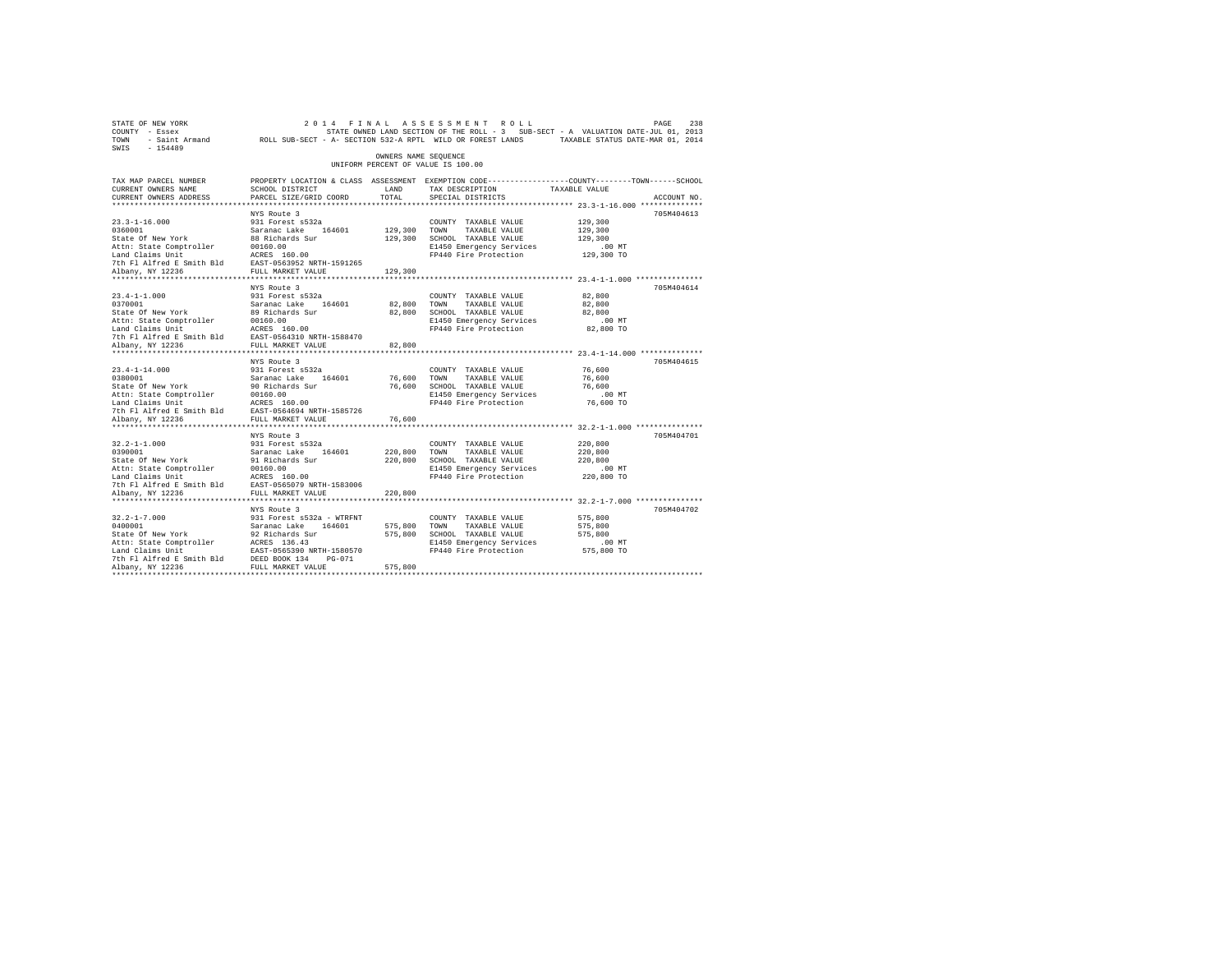| STATE OF NEW YORK<br>COUNTY - Essex<br>TOWN - Saint Armand ROLL SUB-SECT - A- SECTION 532-A RPTL WILD OR FOREST LANDS TAXABLE STATUS DATE-MAR 01, 2014<br>SWIS - 154489                                                                                                                      |                                                                                                 |                         | 2014 FINAL ASSESSMENT ROLL<br>STATE OWNED LAND SECTION OF THE ROLL - 3 SUB-SECT - A VALUATION DATE-JUL 01, 2013                          |                                                   | 239<br>PAGE |
|----------------------------------------------------------------------------------------------------------------------------------------------------------------------------------------------------------------------------------------------------------------------------------------------|-------------------------------------------------------------------------------------------------|-------------------------|------------------------------------------------------------------------------------------------------------------------------------------|---------------------------------------------------|-------------|
|                                                                                                                                                                                                                                                                                              |                                                                                                 | OWNERS NAME SEQUENCE    | UNIFORM PERCENT OF VALUE IS 100.00                                                                                                       |                                                   |             |
| TAX MAP PARCEL NUMBER<br>CURRENT OWNERS NAME<br>CURRENT OWNERS ADDRESS                                                                                                                                                                                                                       | SCHOOL DISTRICT<br>PARCEL SIZE/GRID COORD                                                       | LAND<br>TOTAL           | PROPERTY LOCATION & CLASS ASSESSMENT EXEMPTION CODE----------------COUNTY-------TOWN------SCHOOL<br>TAX DESCRIPTION<br>SPECIAL DISTRICTS | TAXABLE VALUE                                     | ACCOUNT NO. |
|                                                                                                                                                                                                                                                                                              |                                                                                                 |                         |                                                                                                                                          |                                                   |             |
| $23.2 - 1 - 27.000$<br>2012<br>201011 Saranac Lake 164601<br>201011 Saranac Lake 164601<br>2011 Saranac Lake 164601<br>2011: Actris 160.00<br>2011 March 2011 March 160.00<br>2012 March 2012<br>2012 March 2012<br>2012 March 2012<br>2014 March 2012<br>2014 March 2012                    | NYS Route 3<br>931 Forest s532a                                                                 | 96,100 TOWN             | COUNTY TAXABLE VALUE<br>TAXABLE VALUE<br>96,100 SCHOOL TAXABLE VALUE<br>E1451 Emergency Services                                         | 96,100<br>96,100<br>96,100<br>$.00$ MT            | 705M404703  |
|                                                                                                                                                                                                                                                                                              |                                                                                                 | 96,100                  | FP440 Fire Protection 96,100 TO                                                                                                          |                                                   |             |
| $23.4 - 1 - 3.000$<br>23.4-1-3.000<br>20120001<br>Saranac Lake 164601<br>State of New York<br>20120001<br>20160.00<br>20160.00<br>20160.00<br>20160.00<br>2016 2018<br>2017 77 Alpany, NY 12236<br>2018 2021<br>2021 2021<br>20236<br>20221<br>20221<br>20221<br>20221<br>20221<br>20221<br> | NYS Route 3<br>931 Forest s532a                                                                 | 179,000 TOWN            | COUNTY TAXABLE VALUE<br>TAXABLE VALUE<br>179,000 SCHOOL TAXABLE VALUE<br>E1450 Emergency Services<br>FP440 Fire Protection 179,000 TO    | 179,000<br>179,000<br>179,000<br>$.00$ MT         | 705M404704  |
|                                                                                                                                                                                                                                                                                              |                                                                                                 | 179,000                 |                                                                                                                                          |                                                   |             |
| $23.4 - 1 - 2.000$<br>0430001<br>Saranac Lake 164601<br>State of New York 108 Richards Sur<br>Attn: State Comptroller 100160.00<br>Land Claims Unit 11 ACRES 160.00<br>Dan Claims Unit 1588803<br>The Flatfred E Smith Bld RAST-0566890 NRTH-1588803                                         | NYS Route 3<br>931 Forest s532a                                                                 | 84,400 TOWN             | COUNTY TAXABLE VALUE<br>TAXABLE VALUE<br>84,400 SCHOOL TAXABLE VALUE<br>E1450 Emergency Services<br>FP440 Fire Protection                | 84,400<br>84,400<br>84,400<br>.00 MT<br>84,400 TO | 705M404705  |
| Albany, NY 12236                                                                                                                                                                                                                                                                             | FULL MARKET VALUE<br>************************                                                   | 84,400                  |                                                                                                                                          |                                                   |             |
| $23.4 - 1 - 13.000$<br>23.4-1-13.000<br>0440001<br>State Of New York<br>Albany, NY 12236                                                                                                                                                                                                     | NYS Route 3<br>931 Forest s532a<br>Saranac Lake 164601<br>109 Richards Sur<br>FULL MARKET VALUE | 131,800 TOWN<br>131,800 | COUNTY TAXABLE VALUE<br>TAXABLE VALUE<br>131,800 SCHOOL TAXABLE VALUE<br>E1450 Emergency Services<br>FP440 Fire Protection 131,800 TO    | 131,800<br>131,800<br>131,800<br>$.00$ MT         | 705M404706  |
|                                                                                                                                                                                                                                                                                              |                                                                                                 |                         |                                                                                                                                          |                                                   |             |
| $32.2 - 1 - 2.000$<br>Ja.a-1-2.000<br>0450001<br>State Of New York<br>Attn: State Comptroller 00160.00<br>Land Claims Unit ACRES 160.00<br>7th Fl Alfred E Smith Bld EAST-0567613 NRTH-1583307<br>Albany, NY 12236                                                                           | NYS Route 3<br>931 Forest s532a<br>Saranac Lake 164601<br>110 Richards Sur                      | 236,800 TOWN<br>236,800 | COUNTY TAXABLE VALUE<br>TAXABLE VALUE<br>236,800 SCHOOL TAXABLE VALUE<br>E1450 Emergency Services<br>FP440 Fire Protection 236,800 TO    | 236,800<br>236,800<br>236,800<br>$.00$ MT         | 705M404707  |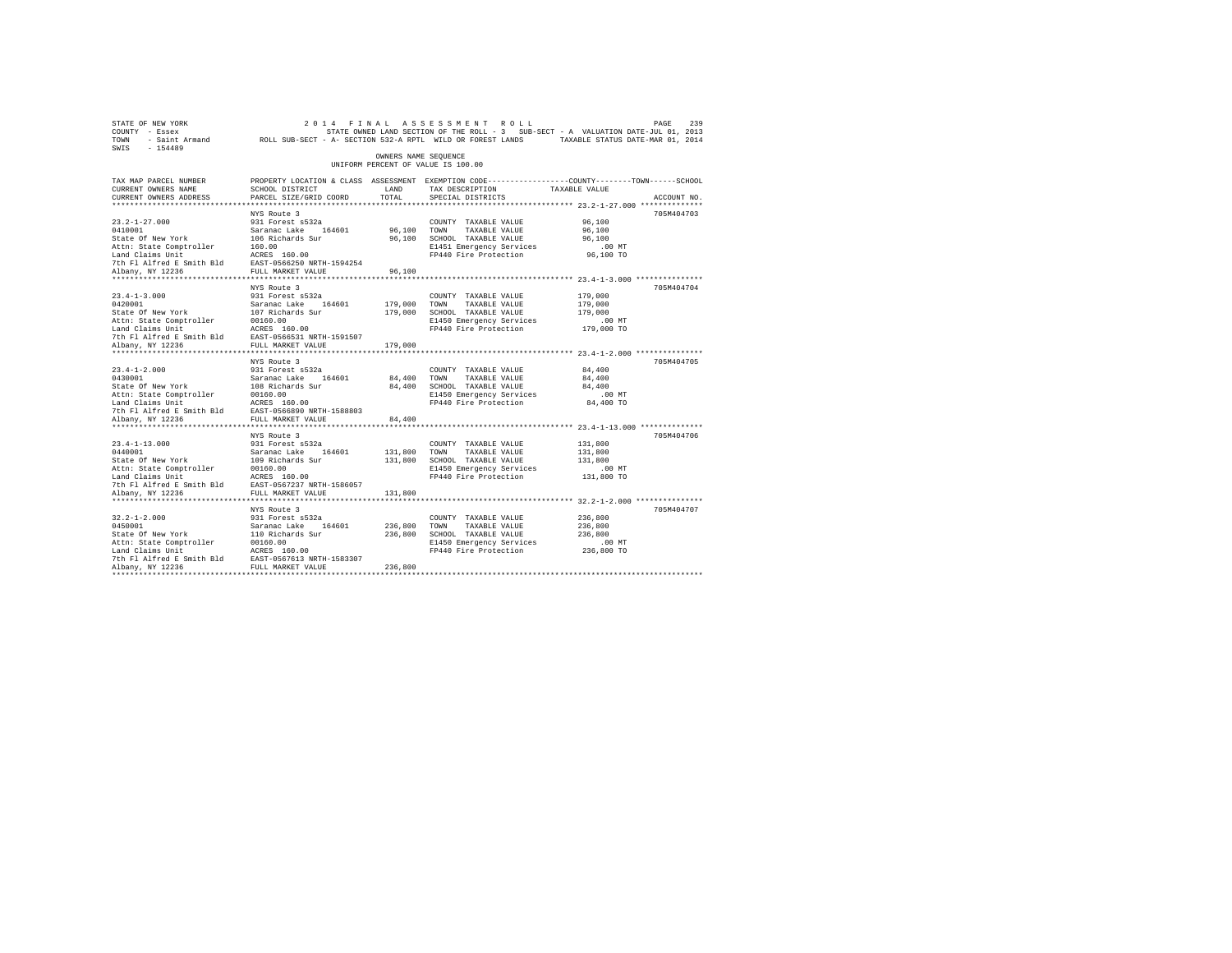| STATE OF NEW YORK<br>COUNTY - Essex<br>TOWN - Saint Armand ROLL SUB-SECT - A- SECTION 532-A RPTL WILD OR FOREST LANDS TAXABLE STATUS DATE-MAR 01, 2014<br>SWIS - 154489                                            |                                                                                                                                              |                         | 2014 FINAL ASSESSMENT ROLL<br>STATE OWNED LAND SECTION OF THE ROLL - 3 SUB-SECT - A VALUATION DATE-JUL 01, 2013                       |                                           | PAGE<br>240 |
|--------------------------------------------------------------------------------------------------------------------------------------------------------------------------------------------------------------------|----------------------------------------------------------------------------------------------------------------------------------------------|-------------------------|---------------------------------------------------------------------------------------------------------------------------------------|-------------------------------------------|-------------|
|                                                                                                                                                                                                                    |                                                                                                                                              | OWNERS NAME SEQUENCE    | UNIFORM PERCENT OF VALUE IS 100.00                                                                                                    |                                           |             |
| TAX MAP PARCEL NUMBER<br>CURRENT OWNERS NAME<br>CURRENT OWNERS ADDRESS                                                                                                                                             | PROPERTY LOCATION & CLASS ASSESSMENT EXEMPTION CODE----------------COUNTY-------TOWN-----SCHOOL<br>SCHOOL DISTRICT<br>PARCEL SIZE/GRID COORD | LAND<br>TOTAL           | TAX DESCRIPTION<br>SPECIAL DISTRICTS                                                                                                  | TAXABLE VALUE                             | ACCOUNT NO. |
|                                                                                                                                                                                                                    |                                                                                                                                              |                         |                                                                                                                                       |                                           |             |
| $32.2 - 1 - 6.000$<br>0460001<br>state Of New York<br>Attn: State Comptroller<br>Land Claims Unit<br>Land Claims Unit<br>7th Fl Alfred E Smith Bld<br>81 Norw NY 12236 FULL MARKET VALUE                           | NYS Route 3<br>931 Forest s532a<br>Saranac Lake 164601<br>111 Richards Sur<br>ACRES 139.22<br>EAST-0567970 NRTH-1580839                      | 92.000 TOWN             | COUNTY TAXABLE VALUE<br>TAXABLE VALUE<br>92,000 SCHOOL TAXABLE VALUE<br>E1450 Emergency Services<br>FP440 Fire Protection 92,000 TO   | 92,000<br>92,000<br>92,000<br>$.00$ MT    | 705M404708  |
|                                                                                                                                                                                                                    |                                                                                                                                              |                         |                                                                                                                                       |                                           |             |
| $23.2 - 1 - 4.000$                                                                                                                                                                                                 | NYS Route 3<br>931 Forest s532a                                                                                                              | 92,000<br>85,600 TOWN   | COUNTY TAXABLE VALUE<br>TAXABLE VALUE<br>85,600 SCHOOL TAXABLE VALUE<br>E1451 Emergency Services<br>FP440 Fire Protection 85,600 TO   | 85,600<br>85,600<br>85,600<br>.00MT       | 705M404709  |
|                                                                                                                                                                                                                    |                                                                                                                                              |                         |                                                                                                                                       |                                           |             |
| $23.2 - 1 - 5.000$                                                                                                                                                                                                 | NYS Route 3<br>931 Forest s532a                                                                                                              | 85,600<br>142,700 TOWN  | COUNTY TAXABLE VALUE<br>TAXABLE VALUE<br>142,700 SCHOOL TAXABLE VALUE<br>E1451 Emergency Services<br>FP440 Fire Protection 142,700 TO | 142,700<br>142,700<br>142,700<br>$.00$ MT | 705M404710  |
| Albany, NY 12236                                                                                                                                                                                                   | FULL MARKET VALUE                                                                                                                            | 142,700                 |                                                                                                                                       |                                           |             |
| $23.4 - 1 - 4.000$<br>0500001<br>State Of New York                                                                                                                                                                 | NYS Route 3<br>931 Forest s532a - WTRFNT<br>Saranac Lake 164601<br>127 Richards Sur                                                          | 788.800 TOWN            | COUNTY TAXABLE VALUE<br>TAXABLE VALUE<br>788,800 SCHOOL TAXABLE VALUE                                                                 | 788,800<br>788,800<br>788,800             | 705M404801  |
| Attn: State Comptroller<br>Land Claims Unit MCRES 160.00<br>7th Fl Alfred E Smith Bld EAST-0569176 NRTH-1591803<br>Albany, NY 12236                                                                                | 00160.00<br>FULL MARKET VALUE                                                                                                                | 788,800                 | E1450 Emergency Services<br>FP440 Fire Protection                                                                                     | $.00$ MT<br>788,800 TO                    |             |
|                                                                                                                                                                                                                    |                                                                                                                                              |                         |                                                                                                                                       |                                           |             |
| $23.4 - 1 - 5.000$<br>23.3-1-3.000<br>0510001<br>State Of New York<br>Attn: State Comptroller 00160.00<br>Land Claims Unit ACRES 160.00<br>7th Fl Alfred E Smith Bld EAST-0569471 NRTH-1589121<br>Albany, NY 12236 | NYS Route 3<br>931 Forest s532a<br>Saranac Lake 164601<br>128 Richards Sur                                                                   | 122.500 TOWN<br>122,500 | COUNTY TAXABLE VALUE<br>TAXABLE VALUE<br>122,500 SCHOOL TAXABLE VALUE<br>E1450 Emergency Services<br>FP440 Fire Protection 122,500 TO | 122,500<br>122,500<br>122,500<br>$.00$ MT | 705M404802  |
|                                                                                                                                                                                                                    |                                                                                                                                              |                         |                                                                                                                                       |                                           |             |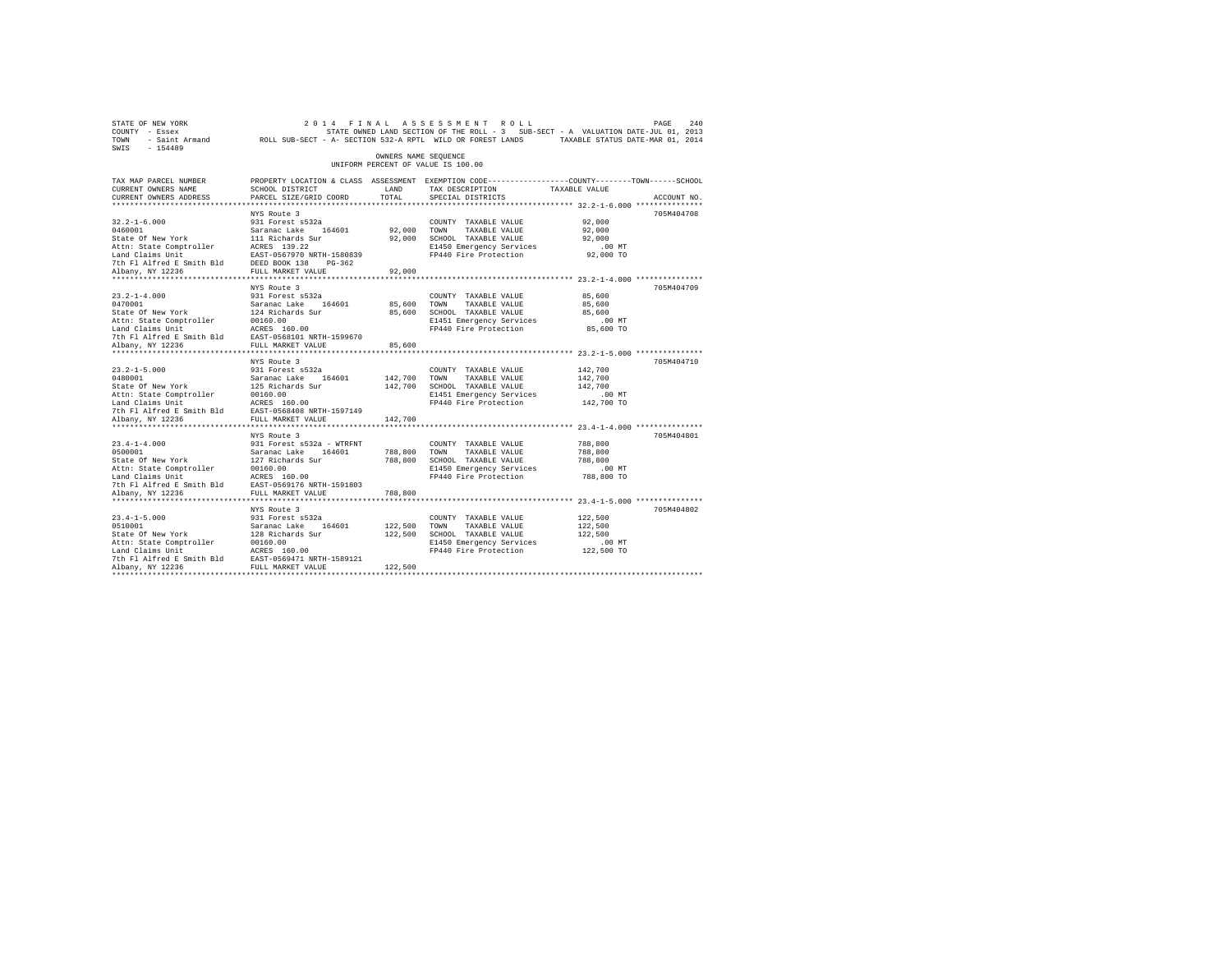| STATE OF NEW YORK<br>COUNTY - Essex<br>TOWN - Saint Armand ROLL SUB-SECT - A- SECTION 532-A RPTL WILD OR FOREST LANDS TAXABLE STATUS DATE-MAR 01, 2014<br>SWIS - 154489                                                                                                             |                                                                                                                                               |                         | 2014 FINAL ASSESSMENT ROLL<br>STATE OWNED LAND SECTION OF THE ROLL - 3 SUB-SECT - A VALUATION DATE-JUL 01, 2013                                                                                             |                                           | 241<br>PAGE |
|-------------------------------------------------------------------------------------------------------------------------------------------------------------------------------------------------------------------------------------------------------------------------------------|-----------------------------------------------------------------------------------------------------------------------------------------------|-------------------------|-------------------------------------------------------------------------------------------------------------------------------------------------------------------------------------------------------------|-------------------------------------------|-------------|
|                                                                                                                                                                                                                                                                                     |                                                                                                                                               | OWNERS NAME SEQUENCE    | UNIFORM PERCENT OF VALUE IS 100.00                                                                                                                                                                          |                                           |             |
| TAX MAP PARCEL NUMBER<br>CURRENT OWNERS NAME<br>CURRENT OWNERS ADDRESS                                                                                                                                                                                                              | PROPERTY LOCATION & CLASS ASSESSMENT EXEMPTION CODE----------------COUNTY-------TOWN------SCHOOL<br>SCHOOL DISTRICT<br>PARCEL SIZE/GRID COORD | LAND<br>TOTAL           | TAX DESCRIPTION<br>SPECIAL DISTRICTS                                                                                                                                                                        | TAXABLE VALUE                             | ACCOUNT NO. |
|                                                                                                                                                                                                                                                                                     |                                                                                                                                               |                         |                                                                                                                                                                                                             |                                           |             |
| $23.4 - 1 - 12.000$<br>1921 - 1920<br>1920<br>1920<br>State of New York Saranac Lake 164601<br>State of New York 1929<br>1920<br>2016 - 1 Alfred & Smith Bld<br>1920<br>1920<br>1 Alfred & Smith Bld<br>1920<br>1 Alfred & Smith Bld<br>1920<br>1 Alfred & Smith Bld<br>1920<br>1 T | NYS Route 3<br>931 Forest s532a                                                                                                               | 207.600 TOWN            | COUNTY TAXABLE VALUE<br>TAXABLE VALUE<br>207,600 SCHOOL TAXABLE VALUE<br>E1450 Emergency Services<br>FP440 Fire Protection 207,600 TO                                                                       | 207,600<br>207,600<br>207,600<br>$.00$ MT | 705M404803  |
|                                                                                                                                                                                                                                                                                     |                                                                                                                                               | 207,600                 |                                                                                                                                                                                                             |                                           |             |
| $32.2 - 1 - 3.000$<br>0530001 Saranac Lake 164601<br>State of New York 130 Richards Sur<br>Attn: State Comptroller 200160.00<br>Land Claims Unit 2CRES 160.00<br>Land Claims United Es Smith Bld EAST-0570290 NRTH-1583752<br>7th Fl Alfred Es Smith Bld EAST-05702                 | NYS Route 3<br>931 Forest s532a                                                                                                               | 230,600 TOWN            | COUNTY TAXABLE VALUE<br>TAXABLE VALUE<br>230,600 SCHOOL TAXABLE VALUE<br>E1450 Emergency Services<br>FP440 Fire Protection 230,600 TO                                                                       | 230,600<br>230,600<br>230,600<br>$.00$ MT | 705M404804  |
|                                                                                                                                                                                                                                                                                     |                                                                                                                                               | 230,600                 |                                                                                                                                                                                                             |                                           |             |
| $32.2 - 1 - 5.000$<br>9540001<br>164601<br>Saranac Lake 164601<br>State of New York<br>1131 Richards 11.76<br>164601<br>16461 Claims Diric 16461-0570588 NRTH-1581199<br>17th Fl Alfred E Smith Bld<br>17th Fl Alfred E Smith Bld<br>18657-0570588 NRTH-114                         | NYS Route 3<br>931 Forest s532a                                                                                                               | 130,300 TOWN            | COUNTY TAXABLE VALUE<br>TAXABLE VALUE<br>130,300 SCHOOL TAXABLE VALUE<br>E1450 Emergency Services<br>FP440 Fire Protection 130,300 TO                                                                       | 130,300<br>130,300<br>130,300<br>$.00$ MT | 705M404805  |
| Albany, NY 12236                                                                                                                                                                                                                                                                    | FULL MARKET VALUE                                                                                                                             | 130,300                 |                                                                                                                                                                                                             |                                           |             |
| $13.4 - 1 - 79.000$<br>0550001<br>State Of New York<br>Attn: State Comptroller<br>Land Claims Unit MCRES 160.00<br>7th Fl Alfred E Smith Bld EAST-0570781 NRTH-1600017<br>Albany, NY 12236                                                                                          | Moose Pond Ln<br>931 Forest s532a<br>Saranac Lake 164601<br>144 Richards Sur<br>00160.00<br>FULL MARKET VALUE                                 | 126,300 TOWN<br>126,300 | ************************************ 13.4-1-79.000 ***************<br>COUNTY TAXABLE VALUE<br>TAXABLE VALUE<br>126,300 SCHOOL TAXABLE VALUE<br>E1451 Emergency Services<br>FP440 Fire Protection 126,300 TO | 126,300<br>126,300<br>126,300<br>$.00$ MT | 705M404806  |
|                                                                                                                                                                                                                                                                                     |                                                                                                                                               |                         |                                                                                                                                                                                                             |                                           |             |
| $23.2 - 1 - 6.000$<br>0560001<br>State Of New York<br>Attn: State Comptroller 00160.00<br>Land Claims Unit ACRES 160.00<br>7th Fl Alfred E Smith Bld EAST-0571042 NRTH-1597464<br>Albany, NY 12236<br>Albany, NY 12236                                                              | Moose Pond Ln<br>931 Forest s532a<br>Saranac Lake 164601<br>145 Richards Sur                                                                  | 141.100 TOWN<br>141,100 | COUNTY TAXABLE VALUE<br>TAXABLE VALUE<br>141,100 SCHOOL TAXABLE VALUE<br>E1451 Emergency Services<br>FP440 Fire Protection 141,100 TO                                                                       | 141,100<br>141,100<br>141,100<br>$.00$ MT | 705M404807  |
|                                                                                                                                                                                                                                                                                     |                                                                                                                                               |                         |                                                                                                                                                                                                             |                                           |             |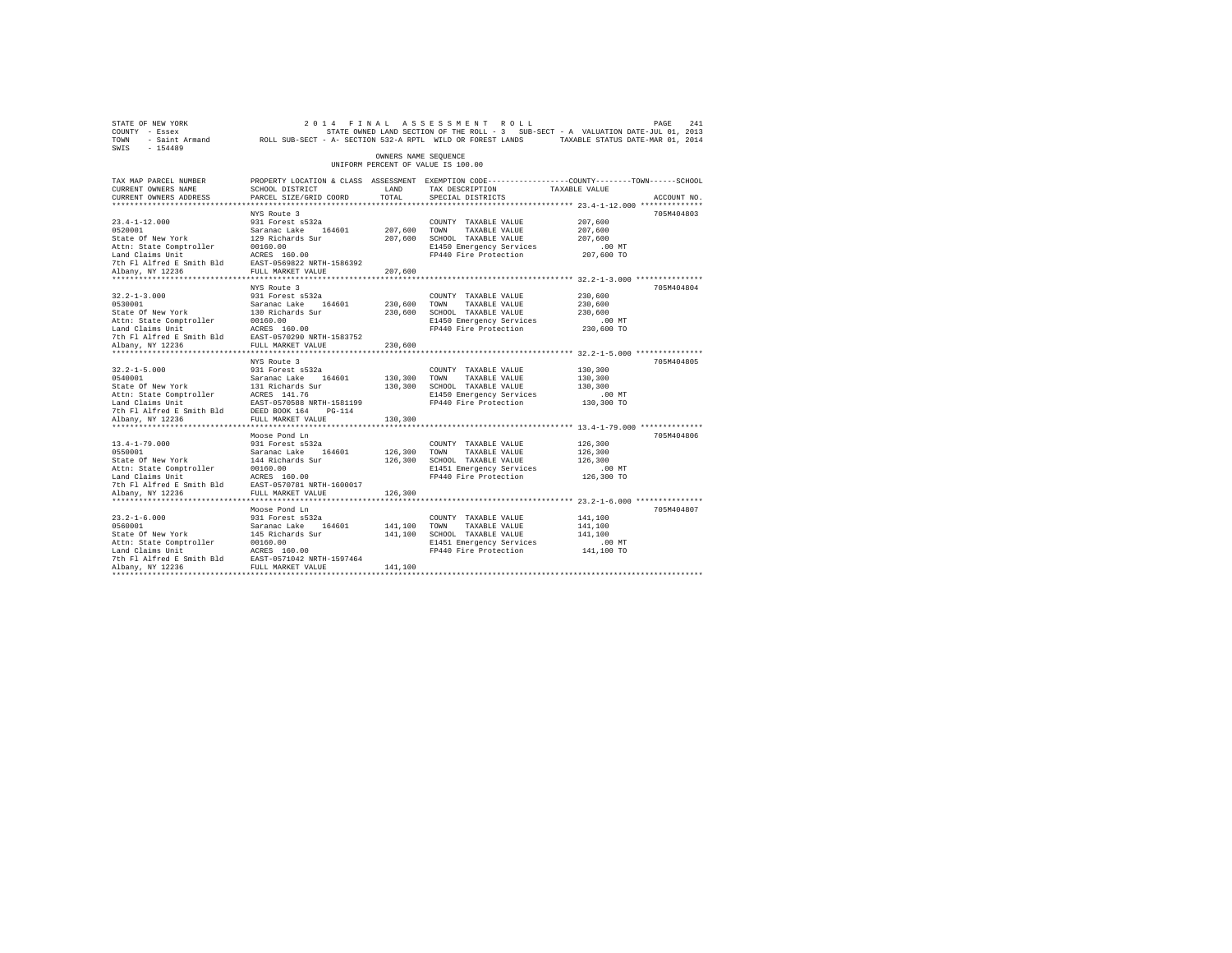| STATE OF NEW YORK<br>COUNTY - Essex<br>TOWN - Saint Armand ROLL SUB-SECT - A- SECTION 532-A RPTL WILD OR FOREST LANDS TAXABLE STATUS DATE-MAR 01, 2014 |                                 |                      | 2014 FINAL ASSESSMENT ROLL<br>STATE OWNED LAND SECTION OF THE ROLL - 3 SUB-SECT - A VALUATION DATE-JUL 01, 2013   |               | PAGE<br>242 |
|--------------------------------------------------------------------------------------------------------------------------------------------------------|---------------------------------|----------------------|-------------------------------------------------------------------------------------------------------------------|---------------|-------------|
| SWIS<br>$-154489$                                                                                                                                      |                                 | OWNERS NAME SEQUENCE |                                                                                                                   |               |             |
|                                                                                                                                                        |                                 |                      | UNIFORM PERCENT OF VALUE IS 100.00                                                                                |               |             |
| TAX MAP PARCEL NUMBER<br>CURRENT OWNERS NAME                                                                                                           | SCHOOL DISTRICT                 | LAND                 | PROPERTY LOCATION & CLASS ASSESSMENT EXEMPTION CODE---------------COUNTY-------TOWN-----SCHOOL<br>TAX DESCRIPTION | TAXABLE VALUE |             |
| CURRENT OWNERS ADDRESS                                                                                                                                 | PARCEL SIZE/GRID COORD TOTAL    |                      | SPECIAL DISTRICTS                                                                                                 |               | ACCOUNT NO. |
|                                                                                                                                                        |                                 |                      |                                                                                                                   |               |             |
|                                                                                                                                                        | Moose Pond Ln                   |                      |                                                                                                                   |               | 705M404808  |
| $23.2 - 1 - 21.000$                                                                                                                                    | 931 Forest s532a - WTRFNT       |                      | COUNTY TAXABLE VALUE                                                                                              | 1101,300      |             |
| 0570001                                                                                                                                                | Saranac Lake 164601             | 1101,300 TOWN        | TAXABLE VALUE                                                                                                     | 1101,300      |             |
| State Of New York                                                                                                                                      | 146 Richards Sur                | 1101,300             | SCHOOL TAXABLE VALUE                                                                                              | 1101,300      |             |
| Attn: State Comptroller                                                                                                                                | 00160.00                        |                      | E1451 Emergency Services                                                                                          | $.00$ MT      |             |
| Land Claims Unit                                                                                                                                       | ACRES 160.00                    |                      | FP440 Fire Protection                                                                                             | 1101,300 TO   |             |
| 7th Fl Alfred E Smith Bld                                                                                                                              | EAST-0571540 NRTH-1594743       |                      |                                                                                                                   |               |             |
| Albany, NY 12236                                                                                                                                       | DEED BOOK 152 PG-110            |                      |                                                                                                                   |               |             |
|                                                                                                                                                        | FULL MARKET VALUE               | 1101,300             |                                                                                                                   |               |             |
|                                                                                                                                                        |                                 |                      |                                                                                                                   |               |             |
|                                                                                                                                                        | Moose Pond Ln                   |                      |                                                                                                                   |               | 705M404809  |
| $23.2 - 1 - 20.000$                                                                                                                                    | 931 Forest s532a - WTRFNT       |                      | COUNTY TAXABLE VALUE                                                                                              | 577,700       |             |
| 0580001                                                                                                                                                | Saranac Lake 164601             | 577,700              | TOWN<br>TAXABLE VALUE                                                                                             | 577,700       |             |
| State Of New York                                                                                                                                      | 147 Richards Sur                | 577,700              | SCHOOL TAXABLE VALUE                                                                                              | 577,700       |             |
| Attn: State Comptroller                                                                                                                                | 00160.00<br>ACRES 160.00        |                      | E1451 Emergency Services                                                                                          | $.00$ MT      |             |
| Land Claims Unit<br>7th Fl Alfred E Smith Bld                                                                                                          | EAST-0571837 NRTH-1591932       |                      | FP440 Fire Protection                                                                                             | 577,700 TO    |             |
| Albany, NY 12236                                                                                                                                       | FULL MARKET VALUE               | 577,700              |                                                                                                                   |               |             |
|                                                                                                                                                        |                                 |                      |                                                                                                                   |               |             |
|                                                                                                                                                        | NYS Route 3                     |                      |                                                                                                                   |               | 705M404810  |
| $23.4 - 1 - 6.000$                                                                                                                                     | 931 Forest s532a                |                      | COUNTY TAXABLE VALUE                                                                                              | 142,400       |             |
| 0590001                                                                                                                                                | Saranac Lake 164601             | 142,400              | TOWN<br>TAXABLE VALUE                                                                                             | 142,400       |             |
| State Of New York                                                                                                                                      | 148 Richards Sur                | 142,400              | SCHOOL TAXABLE VALUE                                                                                              | 142,400       |             |
| Attn: State Comptroller                                                                                                                                | 00160.00                        |                      | E1450 Emergency Services                                                                                          | $.00$ MT      |             |
| Land Claims Unit                                                                                                                                       | ACRES 160.00                    |                      | FP440 Fire Protection                                                                                             | 142,400 TO    |             |
| 7th Fl Alfred E Smith Bld                                                                                                                              | EAST-0572134 NRTH-1589380       |                      |                                                                                                                   |               |             |
| Albany, NY 12236                                                                                                                                       | FULL MARKET VALUE               | 142,400              |                                                                                                                   |               |             |
|                                                                                                                                                        |                                 |                      |                                                                                                                   |               |             |
| $23.4 - 1 - 11.000$                                                                                                                                    | NYS Route 3<br>931 Forest s532a |                      |                                                                                                                   | 177,500       | 705M404811  |
| 0600001                                                                                                                                                | Saranac Lake 164601             | 177,500              | COUNTY TAXABLE VALUE<br>TOWN<br>TAXABLE VALUE                                                                     | 177,500       |             |
| State Of New York                                                                                                                                      | 149 Richards Sur                | 177,500              | SCHOOL TAXABLE VALUE                                                                                              | 177,500       |             |
| Attn: State Comptroller                                                                                                                                | 00160.00                        |                      | E1450 Emergency Services                                                                                          | $.00$ MT      |             |
| Land Claims Unit                                                                                                                                       | ACRES 160.00                    |                      | FP440 Fire Protection                                                                                             | 177,500 TO    |             |
| 7th Fl Alfred E Smith Bld                                                                                                                              | EAST-0572447 NRTH-1586688       |                      |                                                                                                                   |               |             |
| Albany, NY 12236                                                                                                                                       | FULL MARKET VALUE               | 177,500              |                                                                                                                   |               |             |
|                                                                                                                                                        |                                 |                      |                                                                                                                   |               |             |
|                                                                                                                                                        | NYS Route 3                     |                      |                                                                                                                   |               | 705M404812  |
| $23.4 - 1 - 10.000$                                                                                                                                    | 931 Forest s532a                |                      | COUNTY TAXABLE VALUE                                                                                              | 170,500       |             |
| 0610001                                                                                                                                                | Saranac Lake 164601             | 170.500              | TOWN<br>TAXABLE VALUE                                                                                             | 170,500       |             |
| State Of New York                                                                                                                                      | 150 Richards Sur                | 170,500              | SCHOOL TAXABLE VALUE                                                                                              | 170,500       |             |
| Attn: State Comptroller                                                                                                                                | 00160.00                        |                      | E1450 Emergency Services                                                                                          | .00 MT        |             |
| Land Claims Unit                                                                                                                                       | ACRES 160.00                    |                      | FP440 Fire Protection                                                                                             | 170,500 TO    |             |
| 7th Fl Alfred E Smith Bld                                                                                                                              | EAST-0572793 NRTH-1584046       |                      |                                                                                                                   |               |             |
| Albany, NY 12236<br>*************                                                                                                                      | FULL MARKET VALUE               | 170,500              |                                                                                                                   |               |             |
|                                                                                                                                                        |                                 |                      |                                                                                                                   |               |             |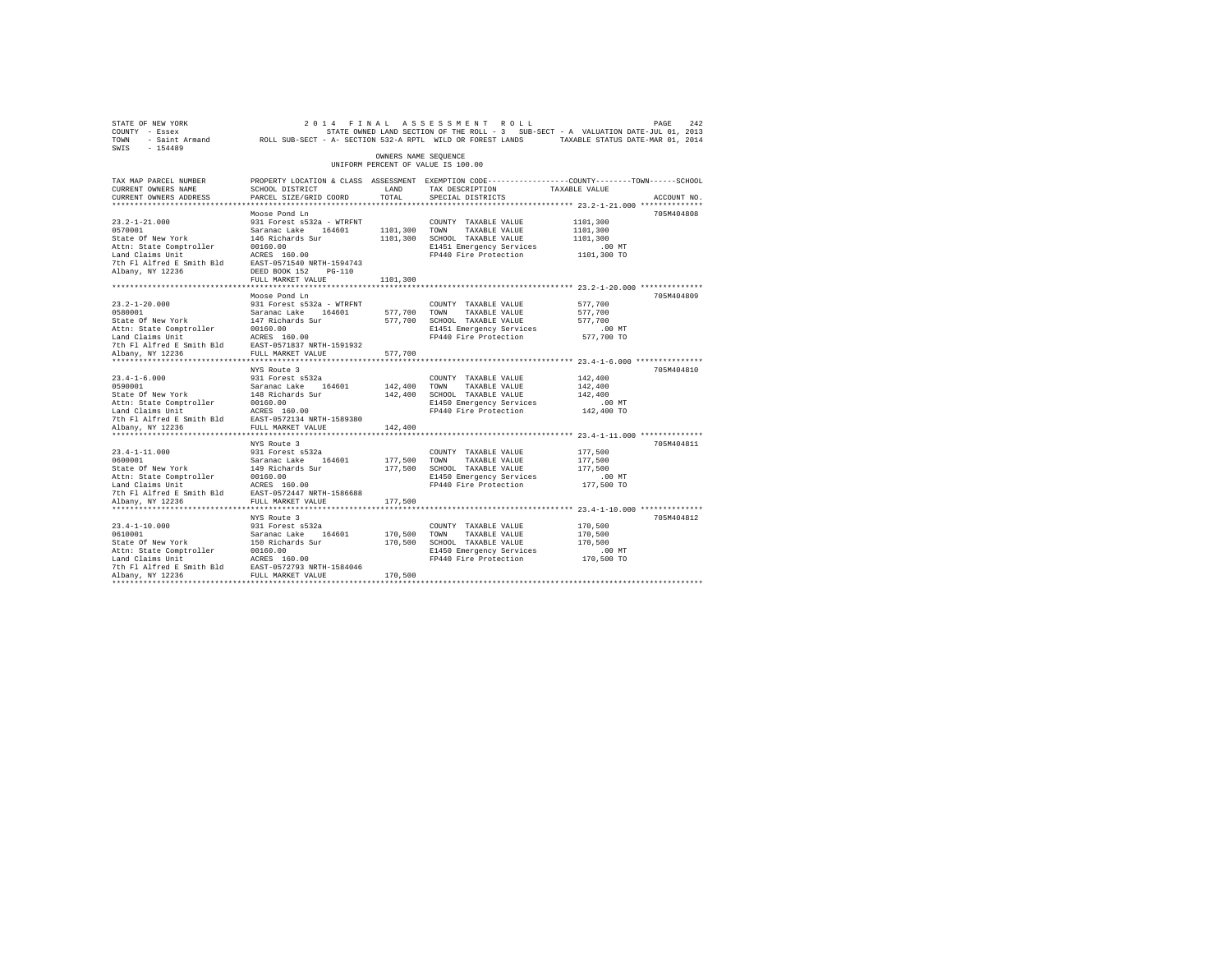| STATE OF NEW YORK<br>COUNTY - Essex<br>TOWN - Saint Armand ROLL SUB-SECT - A- SECTION 532-A RPTL WILD OR FOREST LANDS TAXABLE STATUS DATE-MAR 01, 2014<br>SWIS - 154489                                                                                                |                                                                                                                                                          |                         | 2014 FINAL ASSESSMENT ROLL<br>STATE OWNED LAND SECTION OF THE ROLL - 3 SUB-SECT - A VALUATION DATE-JUL 01, 2013            |                                                         | 243<br>PAGE |
|------------------------------------------------------------------------------------------------------------------------------------------------------------------------------------------------------------------------------------------------------------------------|----------------------------------------------------------------------------------------------------------------------------------------------------------|-------------------------|----------------------------------------------------------------------------------------------------------------------------|---------------------------------------------------------|-------------|
|                                                                                                                                                                                                                                                                        |                                                                                                                                                          | OWNERS NAME SEQUENCE    | UNIFORM PERCENT OF VALUE IS 100.00                                                                                         |                                                         |             |
| TAX MAP PARCEL NUMBER<br>CURRENT OWNERS NAME<br>CURRENT OWNERS ADDRESS                                                                                                                                                                                                 | PROPERTY LOCATION & CLASS ASSESSMENT EXEMPTION CODE----------------COUNTY-------TOWN------SCHOOL<br>SCHOOL DISTRICT<br>PARCEL SIZE/GRID COORD            | LAND<br>TOTAL           | TAX DESCRIPTION<br>SPECIAL DISTRICTS                                                                                       | TAXABLE VALUE                                           | ACCOUNT NO. |
| $32.2 - 1 - 4.000$<br>9620001<br>200011<br>200011 Saranac Lake 164601<br>201011 Saranac Lake 164601<br>201011 Saranac Lake 164601<br>2011: ARES 144.99<br>2011 EAST-0573188 NRTH-1581427<br>7th Fl Alfred E Smith Bld<br>202216 DEED BOX 164 PG-114<br>20236 PULL MARK | NYS Route 3<br>931 Forest s532a                                                                                                                          | 108,800 TOWN            | COUNTY TAXABLE VALUE<br>TAXABLE VALUE<br>108,800 SCHOOL TAXABLE VALUE<br>E1450 Emergency Services<br>FP440 Fire Protection | 108,800<br>108,800<br>108,800<br>$.00$ MT<br>108,800 TO | 705M404813  |
| Albany, NY 12236<br>**********************                                                                                                                                                                                                                             | **********************                                                                                                                                   | 108,800<br>***********  |                                                                                                                            | *************** 13.4-1-66.000 ***************           |             |
| $13.4 - 1 - 66.000$<br>0630001<br>State Of New York<br>Attn: State Comptroller<br>Land Claims Unit<br>7th Fl Alfred E Smith Bld<br>Albany, NY 12236                                                                                                                    | River Rd<br>931 Forest s532a<br>Saranac Lake 164601<br>161 Richards Sur<br>00150.00<br>ACRES 150.00<br>EAST-0572663 NRTH-1608047<br>DEED BOOK 215 PG-426 | 79,300<br>79,300        | COUNTY TAXABLE VALUE<br>TOWN<br>TAXABLE VALUE<br>SCHOOL TAXABLE VALUE<br>E1451 Emergency Services<br>FP440 Fire Protection | 79,300<br>79,300<br>79,300<br>$.00$ MT<br>79,300 TO     | 705M404814  |
|                                                                                                                                                                                                                                                                        | FULL MARKET VALUE                                                                                                                                        | 79,300                  |                                                                                                                            |                                                         |             |
| $13.4 - 1 - 67.000$<br>0640001<br>state Of New York<br>Attn: State Comptroller<br>Land Claims Unit<br>7th Fl Alfred E Smith Bld EAST-0573090 NRTH-1605770<br>Albany, NY 12236                                                                                          | River Rd<br>931 Forest s532a<br>Saranac Lake 164601<br>162 Richards Sur<br>00200.00<br>ACRES 200.00<br>DEED BOOK 215 PG-426                              | 110,900 TOWN            | COUNTY TAXABLE VALUE<br>TAXABLE VALUE<br>110,900 SCHOOL TAXABLE VALUE<br>E1451 Emergency Services<br>FP440 Fire Protection | 110,900<br>110,900<br>110,900<br>$.00$ MT<br>110,900 TO | 705M404815  |
|                                                                                                                                                                                                                                                                        | FULL MARKET VALUE                                                                                                                                        | 110,900                 |                                                                                                                            |                                                         |             |
| $13.4 - 1 - 68.000$<br>0650001<br>State Of New York 163 Richards Sur<br>Attn: State Comptroller 00200.00<br>Land Claims Unit 10020.00<br>Albany, NY 12236                                                                                                              | River Rd<br>931 Forest s532a<br>Saranac Lake 164601<br>FULL MARKET VALUE                                                                                 | 183,100 TOWN<br>183,100 | COUNTY TAXABLE VALUE<br>TAXABLE VALUE<br>183,100 SCHOOL TAXABLE VALUE<br>E1451 Emergency Services<br>FP440 Fire Protection | 183,100<br>183,100<br>183,100<br>$.00$ MT<br>183,100 TO | 705M404901  |
| $23.2 - 1 - 17.000$<br>0660001<br>State Of New York<br>Attn: State Comptroller 00200.00<br>Land Claims Unit 20200.00<br>7th F1 Alfred E Smith Bld EAST-0573923 NRTH-1597774<br>Albany, NY 12236                                                                        | Moose Pond Ln<br>931 Forest s532a<br>Saranac Lake 164601<br>165 Richards Sur<br>FULL MARKET VALUE                                                        | 153,900 TOWN<br>153,900 | COUNTY TAXABLE VALUE<br>TAXABLE VALUE<br>153,900 SCHOOL TAXABLE VALUE<br>E1451 Emergency Services<br>FP440 Fire Protection | 153,900<br>153,900<br>153,900<br>$.00$ MT<br>153,900 TO | 705M404902  |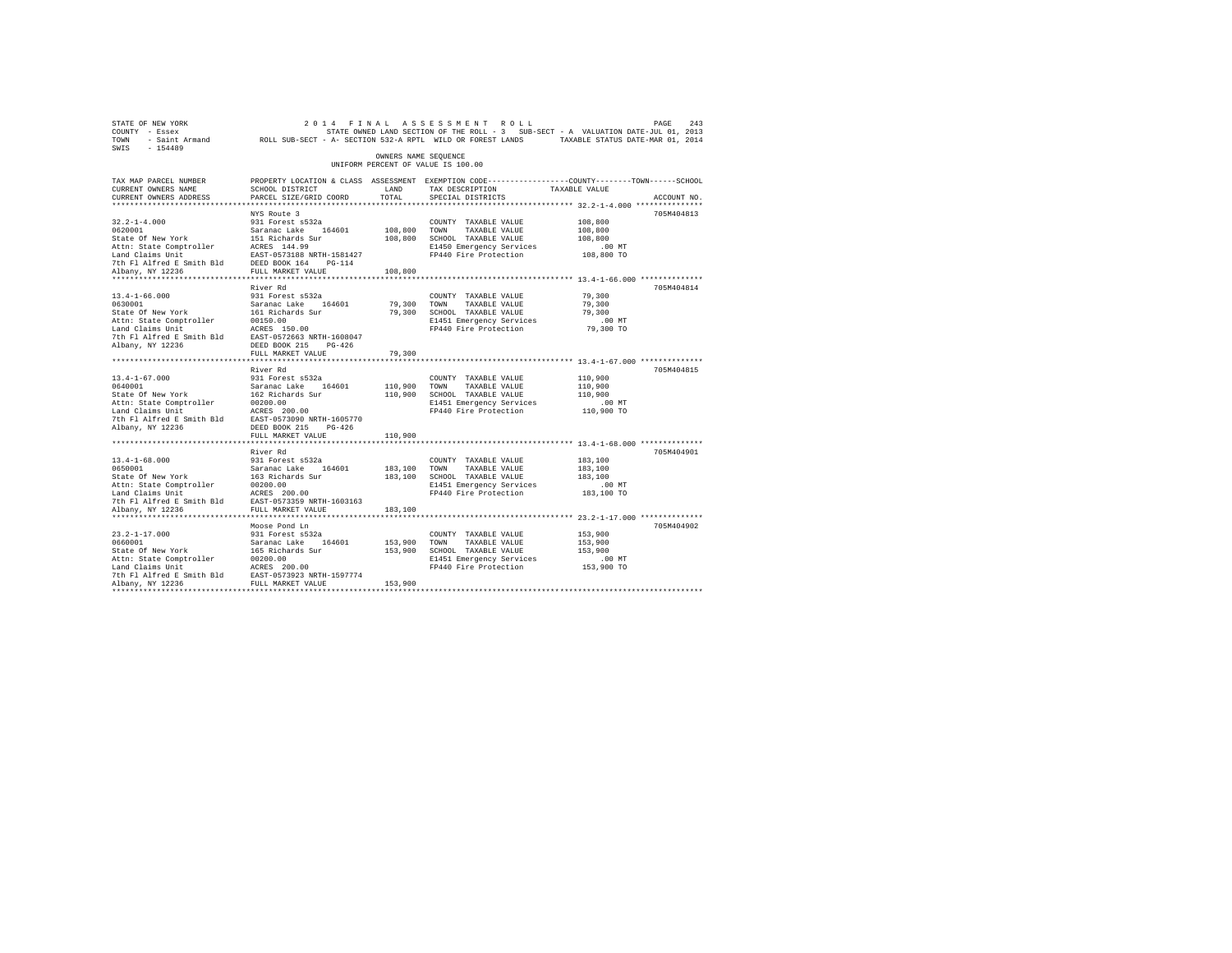| STATE OF NEW YORK<br>COUNTY - Essex<br>TOWN<br>SWIS - 154489                                                                                                                                                                                                                  | - Saint Armand ROLL SUB-SECT - A- SECTION 532-A RPTL WILD OR FOREST LANDS TAXABLE STATUS DATE-MAR 01, 2014                                  |                      | 2014 FINAL ASSESSMENT ROLL<br>STATE OWNED LAND SECTION OF THE ROLL - 3 SUB-SECT - A VALUATION DATE-JUL 01, 2013 |                    | 244<br>PAGE |
|-------------------------------------------------------------------------------------------------------------------------------------------------------------------------------------------------------------------------------------------------------------------------------|---------------------------------------------------------------------------------------------------------------------------------------------|----------------------|-----------------------------------------------------------------------------------------------------------------|--------------------|-------------|
|                                                                                                                                                                                                                                                                               |                                                                                                                                             | OWNERS NAME SEQUENCE | UNIFORM PERCENT OF VALUE IS 100.00                                                                              |                    |             |
| TAX MAP PARCEL NUMBER<br>CURRENT OWNERS NAME<br>CURRENT OWNERS ADDRESS                                                                                                                                                                                                        | PROPERTY LOCATION & CLASS ASSESSMENT EXEMPTION CODE---------------COUNTY-------TOWN-----SCHOOL<br>SCHOOL DISTRICT<br>PARCEL SIZE/GRID COORD | LAND<br>TOTAL        | TAX DESCRIPTION TAXABLE VALUE<br>SPECIAL DISTRICTS                                                              |                    | ACCOUNT NO. |
|                                                                                                                                                                                                                                                                               |                                                                                                                                             |                      |                                                                                                                 |                    |             |
| $23.2 - 1 - 18.000$                                                                                                                                                                                                                                                           | Moose Pond Ln<br>931 Forest s532a                                                                                                           |                      | COUNTY TAXABLE VALUE                                                                                            | 167,000            | 705M404903  |
|                                                                                                                                                                                                                                                                               |                                                                                                                                             | 167,000 TOWN         | TAXABLE VALUE                                                                                                   | 167,000            |             |
|                                                                                                                                                                                                                                                                               |                                                                                                                                             |                      | 167,000 SCHOOL TAXABLE VALUE                                                                                    | 167,000            |             |
|                                                                                                                                                                                                                                                                               |                                                                                                                                             |                      | E1451 Emergency Services                                                                                        | .00 MT             |             |
|                                                                                                                                                                                                                                                                               |                                                                                                                                             |                      | FP440 Fire Protection 167,000 TO                                                                                |                    |             |
|                                                                                                                                                                                                                                                                               |                                                                                                                                             |                      |                                                                                                                 |                    |             |
|                                                                                                                                                                                                                                                                               |                                                                                                                                             | 167,000              |                                                                                                                 |                    |             |
|                                                                                                                                                                                                                                                                               | Moose Pond Ln                                                                                                                               |                      |                                                                                                                 |                    | 705M404904  |
| $23.2 - 1 - 19.000$                                                                                                                                                                                                                                                           | 931 Forest s532a                                                                                                                            |                      | COUNTY TAXABLE VALUE                                                                                            | 168,000            |             |
|                                                                                                                                                                                                                                                                               |                                                                                                                                             | 168,000 TOWN         | TAXABLE VALUE                                                                                                   | 168,000            |             |
|                                                                                                                                                                                                                                                                               |                                                                                                                                             | 168,000              | SCHOOL TAXABLE VALUE                                                                                            | 168,000            |             |
|                                                                                                                                                                                                                                                                               |                                                                                                                                             |                      | E1451 Emergency Services                                                                                        | $.00$ MT           |             |
|                                                                                                                                                                                                                                                                               |                                                                                                                                             |                      | FP440 Fire Protection 168,000 TO                                                                                |                    |             |
|                                                                                                                                                                                                                                                                               |                                                                                                                                             |                      |                                                                                                                 |                    |             |
|                                                                                                                                                                                                                                                                               |                                                                                                                                             | 168,000              |                                                                                                                 |                    |             |
|                                                                                                                                                                                                                                                                               |                                                                                                                                             |                      |                                                                                                                 |                    |             |
| $23.4 - 1 - 7.000$                                                                                                                                                                                                                                                            | NYS Route 3                                                                                                                                 |                      |                                                                                                                 | 201,000            | 705M404905  |
|                                                                                                                                                                                                                                                                               | 931 Forest s532a                                                                                                                            | 201,000              | COUNTY TAXABLE VALUE<br>TOWN<br>TAXABLE VALUE                                                                   | 201,000            |             |
|                                                                                                                                                                                                                                                                               |                                                                                                                                             |                      | 201,000 SCHOOL TAXABLE VALUE                                                                                    | 201,000            |             |
|                                                                                                                                                                                                                                                                               |                                                                                                                                             |                      | E1450 Emergency Services                                                                                        | $.00$ MT           |             |
|                                                                                                                                                                                                                                                                               |                                                                                                                                             |                      | FP440 Fire Protection                                                                                           | 201,000 TO         |             |
|                                                                                                                                                                                                                                                                               |                                                                                                                                             |                      |                                                                                                                 |                    |             |
| Albany, NY 12236                                                                                                                                                                                                                                                              | FULL MARKET VALUE                                                                                                                           | 201,000              |                                                                                                                 |                    |             |
|                                                                                                                                                                                                                                                                               |                                                                                                                                             |                      |                                                                                                                 |                    |             |
|                                                                                                                                                                                                                                                                               | NYS Route 3                                                                                                                                 |                      |                                                                                                                 |                    | 705M404906  |
| $23.4 - 1 - 8.000$<br>23.4-1-8.000<br>0700001                                                                                                                                                                                                                                 | 931 Forest s532a                                                                                                                            |                      | COUNTY TAXABLE VALUE                                                                                            | 126,000            |             |
| 2010001<br>2010001<br>20100011<br>20200101<br>20200101<br>20200101<br>20200101<br>20200101<br>20200101<br>2020101<br>2020101<br>20201001<br>20201001<br>20201001<br>20201001<br>20201001<br>20201001<br>20201001<br>20201001<br>20201001<br>2020100<br>2020101<br>2020101<br> |                                                                                                                                             | 126,000 TOWN         | TAXABLE VALUE                                                                                                   | 126,000<br>126,000 |             |
|                                                                                                                                                                                                                                                                               |                                                                                                                                             |                      | 126,000 SCHOOL TAXABLE VALUE<br>E1450 Emergency Services                                                        | $.00$ MT           |             |
|                                                                                                                                                                                                                                                                               |                                                                                                                                             |                      | FP440 Fire Protection 126,000 TO                                                                                |                    |             |
|                                                                                                                                                                                                                                                                               |                                                                                                                                             |                      |                                                                                                                 |                    |             |
| Albany, NY 12236                                                                                                                                                                                                                                                              | FULL MARKET VALUE                                                                                                                           | 126,000              |                                                                                                                 |                    |             |
|                                                                                                                                                                                                                                                                               |                                                                                                                                             |                      |                                                                                                                 |                    |             |
|                                                                                                                                                                                                                                                                               | NYS Route 3                                                                                                                                 |                      |                                                                                                                 |                    | 705M404907  |
| $23.4 - 1 - 9.000$                                                                                                                                                                                                                                                            | 931 Forest s532a                                                                                                                            |                      | COUNTY TAXABLE VALUE                                                                                            | 153,000            |             |
| 23.4-1-9.000<br>0710001<br>State Of New York                                                                                                                                                                                                                                  | Saranac Lake 164601<br>170 Richards Sur                                                                                                     | 153,000 TOWN         | TAXABLE VALUE                                                                                                   | 153,000            |             |
|                                                                                                                                                                                                                                                                               |                                                                                                                                             |                      | 153,000 SCHOOL TAXABLE VALUE                                                                                    | 153,000            |             |
|                                                                                                                                                                                                                                                                               |                                                                                                                                             |                      | E1450 Emergency Services<br>FP440 Fire Protection 153,000 TO                                                    | $.00$ MT           |             |
| Nature of the Comptroller and Claims of the Campion and Claims Unit<br>Land Claims Unit Resear-057578 NRTH-1584401<br>7th Fl Alfred E Smith Bld EAST-057578 NRTH-1584401<br>2hbany, NY 12236                                                                                  |                                                                                                                                             |                      |                                                                                                                 |                    |             |
|                                                                                                                                                                                                                                                                               |                                                                                                                                             | 153,000              |                                                                                                                 |                    |             |
|                                                                                                                                                                                                                                                                               |                                                                                                                                             |                      |                                                                                                                 |                    |             |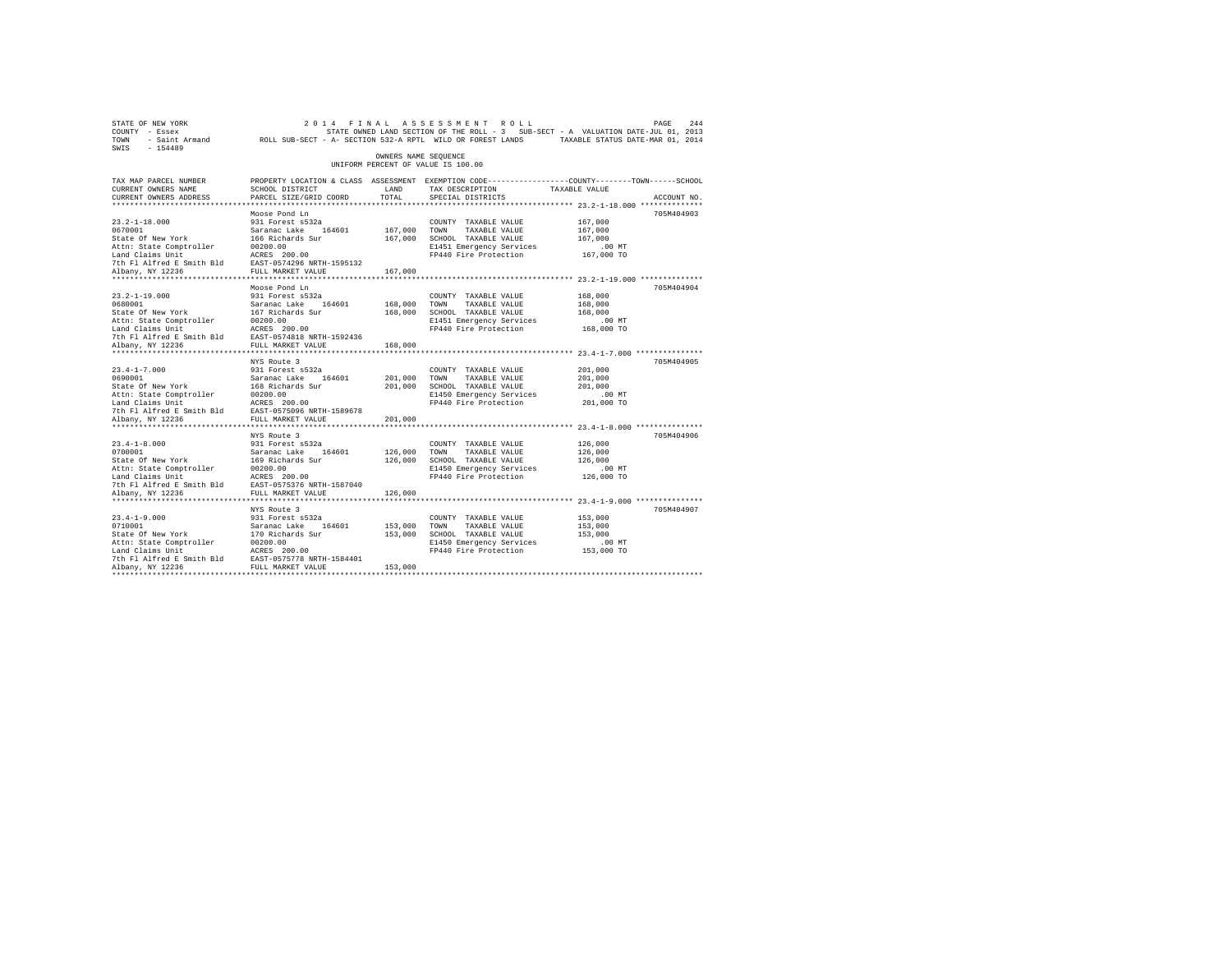| STATE OF NEW YORK<br>COUNTY - Essex<br>SWIS - 154489                                                                                                                                                                                                                       |                                                                                                                                              |                         | 2014 FINAL ASSESSMENT ROLL<br>STATE OWNED LAND SECTION OF THE ROLL - 3 SUB-SECT - A VALUATION DATE-JUL 01, 2013                                    |                                           | PAGE<br>245 |
|----------------------------------------------------------------------------------------------------------------------------------------------------------------------------------------------------------------------------------------------------------------------------|----------------------------------------------------------------------------------------------------------------------------------------------|-------------------------|----------------------------------------------------------------------------------------------------------------------------------------------------|-------------------------------------------|-------------|
|                                                                                                                                                                                                                                                                            |                                                                                                                                              | OWNERS NAME SEQUENCE    | UNIFORM PERCENT OF VALUE IS 100.00                                                                                                                 |                                           |             |
| TAX MAP PARCEL NUMBER<br>CURRENT OWNERS NAME<br>CURRENT OWNERS ADDRESS                                                                                                                                                                                                     | PROPERTY LOCATION & CLASS ASSESSMENT EXEMPTION CODE----------------COUNTY-------TOWN-----SCHOOL<br>SCHOOL DISTRICT<br>PARCEL SIZE/GRID COORD | LAND<br>TOTAL           | TAX DESCRIPTION TAXABLE VALUE<br>SPECIAL DISTRICTS                                                                                                 |                                           | ACCOUNT NO. |
|                                                                                                                                                                                                                                                                            |                                                                                                                                              |                         |                                                                                                                                                    |                                           |             |
| $33. -1 - 1.000$<br>0720001 Saranac Lake 164601<br>State Of New York 171 Richards Sur<br>Attn: State Comptroller REES 186.22<br>Land Claims Unit<br>Unit Plate 18 Smith Bld<br>TUL MARKET VALUE<br>The Plate 18 Smith Bld<br>TUL MARKET VALUE                              | River Rd<br>931 Forest s532a                                                                                                                 |                         | COUNTY TAXABLE VALUE<br>118,300 TOWN TAXABLE VALUE<br>118,300 SCHOOL TAXABLE VALUE<br>E1450 Emergency Services<br>FP440 Fire Protection 118,300 TO | 118,300<br>118,300<br>118,300<br>$.00$ MT | 705M404908  |
| Albany, NY 12236                                                                                                                                                                                                                                                           |                                                                                                                                              | 118,300                 |                                                                                                                                                    |                                           |             |
|                                                                                                                                                                                                                                                                            | River Rd                                                                                                                                     |                         |                                                                                                                                                    |                                           | 705M404909  |
| $14. - 1 - 1.000$<br>$14. - 1 - 1.000$<br>State Of New York<br>Attn: Comptroller<br>Land Claims Unit Office State ACRES 105.00                                                                                                                                             | 931 Forest s532a<br>Saranac Lake 164601<br>181 Richards Sur<br>00105.00                                                                      | 61,300                  | COUNTY TAXABLE VALUE<br>61,300 TOWN TAXABLE VALUE<br>SCHOOL TAXABLE VALUE<br>E1451 Emergency Services<br>FP440 Fire Protection 61,300 TO           | 61,300<br>61,300<br>61,300<br>$.00$ MT    |             |
| 7th F1 Alfred E Smith B1d<br>RAST-0575554 NRTH-1608621<br>RULL MARKET VALUE                                                                                                                                                                                                |                                                                                                                                              | 61,300                  |                                                                                                                                                    |                                           |             |
|                                                                                                                                                                                                                                                                            | River Rd                                                                                                                                     |                         |                                                                                                                                                    |                                           | 705M404910  |
| $14. - 1 - 24.000$<br>17:17471001<br>194001<br>194001 Saranac Lake 164601<br>182 Richards Sur<br>182 Richards Sur<br>182 Richards Sur<br>182 Richards Sur<br>182 Richards 200.00<br>191 ALTER 183 RASET-0577239<br>182 RICH PAIRET VALUE<br>182 RICH 184827-0577239<br>182 | 931 Forest s532a                                                                                                                             | 243,800 TOWN            | COUNTY TAXABLE VALUE<br>TAXABLE VALUE<br>243,800 SCHOOL TAXABLE VALUE<br>E1451 Emergency Services<br>FP440 Fire Protection 243,800 TO              | 243,800<br>243,800<br>243,800<br>$.00$ MT |             |
|                                                                                                                                                                                                                                                                            |                                                                                                                                              | 243,800                 |                                                                                                                                                    |                                           |             |
|                                                                                                                                                                                                                                                                            | River Rd                                                                                                                                     |                         |                                                                                                                                                    |                                           | 705M404911  |
| $14. -1 - 25.000$<br>Albany, NY 12236                                                                                                                                                                                                                                      | 931 Forest s532a<br>FULL MARKET VALUE                                                                                                        | 248.400 TOWN<br>248,400 | COUNTY TAXABLE VALUE<br>TAXABLE VALUE<br>248,400 SCHOOL TAXABLE VALUE<br>E1451 Emergency Services<br>FP440 Fire Protection 248,400 TO              | 248,400<br>248,400<br>248,400<br>$.00$ MT |             |
|                                                                                                                                                                                                                                                                            |                                                                                                                                              |                         |                                                                                                                                                    |                                           | 705M404912  |
| $14. -1 - 42.000$<br>0760001<br>State Of New York<br>Attn: State Comptroller 00300.00<br>Land Claims Unit ACRES 300.00<br>The Fl Alfred E Smith Bld EAST-0578004 NRTH-1601410<br>7th Fl Alfred E Smith Bld EAST-0578004 NRTH-1601410<br>Albany, NY 12236                   | River Rd<br>931 Forest s532a<br>Saranac Lake 164601<br>184 Richards Sur                                                                      | 189,500 TOWN            | COUNTY TAXABLE VALUE<br>TAXABLE VALUE<br>189,500 SCHOOL TAXABLE VALUE<br>E1451 Emergency Services<br>FP440 Fire Protection 189,500 TO              | 189,500<br>189,500<br>189,500<br>$.00$ MT |             |
|                                                                                                                                                                                                                                                                            |                                                                                                                                              | 189,500                 |                                                                                                                                                    |                                           |             |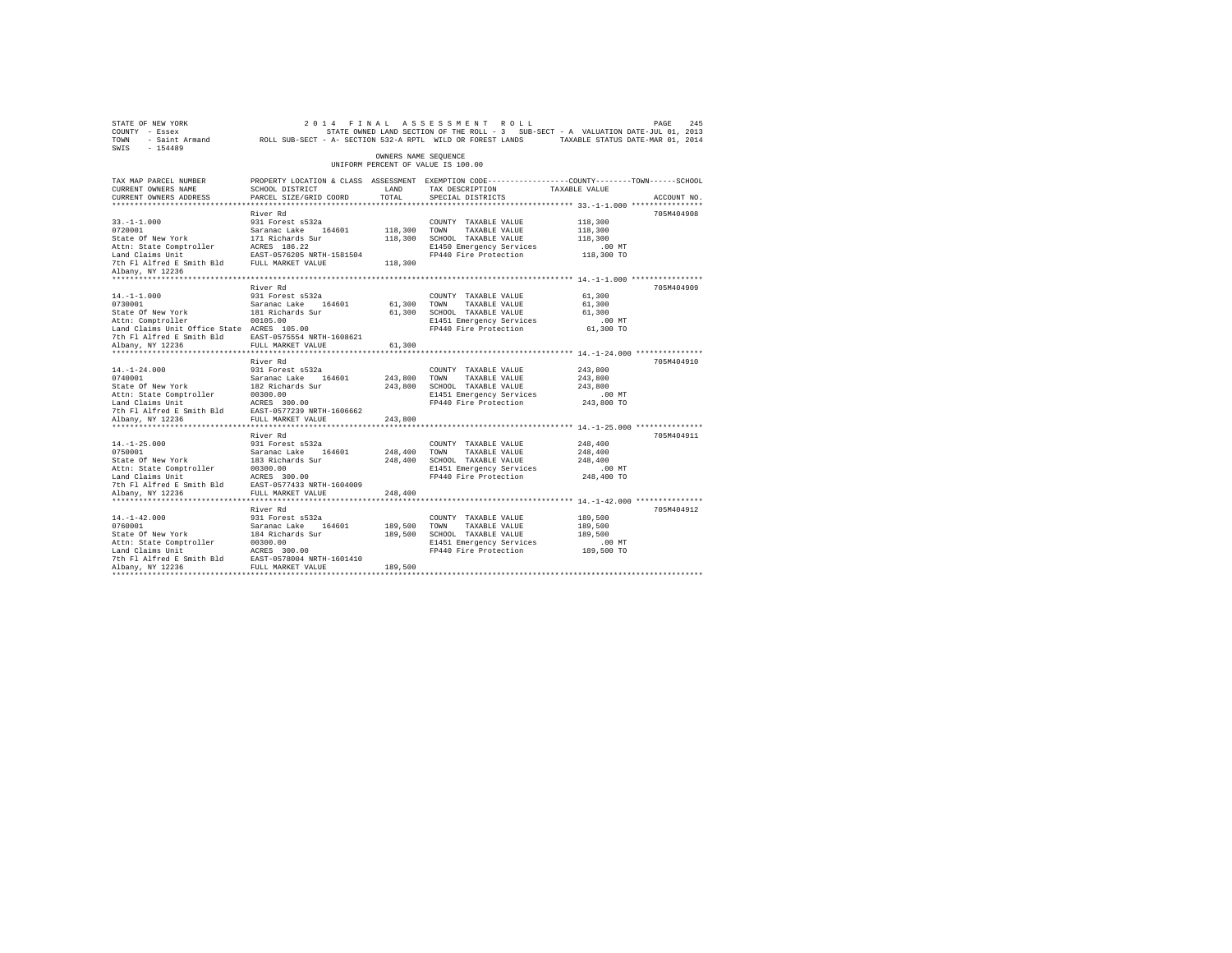| STATE OF NEW YORK<br>COUNTY - Essex<br>TOWN<br>SWIS - 154489                                                                                                                                                                                                                                                                                              | - Saint Armand ROLL SUB-SECT - A- SECTION 532-A RPTL WILD OR FOREST LANDS TAXABLE STATUS DATE-MAR 01, 2014                                   |                         | 2014 FINAL ASSESSMENT ROLL<br>STATE OWNED LAND SECTION OF THE ROLL - 3 SUB-SECT - A VALUATION DATE-JUL 01, 2013                       |                                              | PAGE<br>246 |
|-----------------------------------------------------------------------------------------------------------------------------------------------------------------------------------------------------------------------------------------------------------------------------------------------------------------------------------------------------------|----------------------------------------------------------------------------------------------------------------------------------------------|-------------------------|---------------------------------------------------------------------------------------------------------------------------------------|----------------------------------------------|-------------|
|                                                                                                                                                                                                                                                                                                                                                           |                                                                                                                                              | OWNERS NAME SEQUENCE    | UNIFORM PERCENT OF VALUE IS 100.00                                                                                                    |                                              |             |
| TAX MAP PARCEL NUMBER<br>CURRENT OWNERS NAME<br>CURRENT OWNERS ADDRESS                                                                                                                                                                                                                                                                                    | PROPERTY LOCATION & CLASS ASSESSMENT EXEMPTION CODE----------------COUNTY-------TOWN-----SCHOOL<br>SCHOOL DISTRICT<br>PARCEL SIZE/GRID COORD | LAND<br>TOTAL           | TAX DESCRIPTION TAXABLE VALUE<br>SPECIAL DISTRICTS                                                                                    |                                              | ACCOUNT NO. |
|                                                                                                                                                                                                                                                                                                                                                           |                                                                                                                                              |                         |                                                                                                                                       |                                              |             |
| $24. -1 - 1.000$                                                                                                                                                                                                                                                                                                                                          | River Rd<br>931 Forest s532a                                                                                                                 | 300,800 TOWN<br>300,800 | COUNTY TAXABLE VALUE<br>TAXABLE VALUE<br>SCHOOL TAXABLE VALUE<br>E1450 Emergency Services<br>FP440 Fire Protection 300,800 TO         | 300,800<br>300,800<br>300,800<br>$.00$ MT    | 705M404913  |
|                                                                                                                                                                                                                                                                                                                                                           |                                                                                                                                              | 300,800                 |                                                                                                                                       |                                              |             |
| $24. -1 - 2.000$<br>24.-1-2.000<br>2931 Forest 8322a<br>1030001<br>Saranac Lake 164601<br>2030001<br>203001.00<br>203001.00<br>20301.00<br>20301.00<br>20301.00<br>20301.00<br>20301.00<br>20402136<br>20402136<br>204021236<br>204021236<br>204021236<br>204021236<br>204021236<br>2040                                                                  | River Rd<br>931 Forest s532a                                                                                                                 | 181,700<br>181,700      | COUNTY TAXABLE VALUE<br>TOWN<br>TAXABLE VALUE<br>SCHOOL TAXABLE VALUE<br>E1450 Emergency Services<br>FP440 Fire Protection 181,700 TO | 181,700<br>181,700<br>181,700<br>$.00$ MT    | 705M404914  |
|                                                                                                                                                                                                                                                                                                                                                           |                                                                                                                                              |                         |                                                                                                                                       |                                              |             |
| $24. -1 - 21.000$                                                                                                                                                                                                                                                                                                                                         | River Rd<br>931 Forest s532a                                                                                                                 | 181,700                 | COUNTY TAXABLE VALUE                                                                                                                  | 126,800                                      | 705M404915  |
|                                                                                                                                                                                                                                                                                                                                                           |                                                                                                                                              | 126,800                 | TOWN<br>TAXABLE VALUE<br>126,800 SCHOOL TAXABLE VALUE<br>E1450 Emergency Services<br>FP440 Fire Protection                            | 126,800<br>126,800<br>$.00$ MT<br>126,800 TO |             |
| Albany, NY 12236                                                                                                                                                                                                                                                                                                                                          | FULL MARKET VALUE                                                                                                                            | 126,800                 |                                                                                                                                       |                                              |             |
|                                                                                                                                                                                                                                                                                                                                                           | River Rd                                                                                                                                     |                         |                                                                                                                                       |                                              | 705M405001  |
| $24. -1 - 22.000$<br>0800001<br>State Of New York<br>Nature of the Comptroller<br>Land Claims Unit<br>Land Claims Unit<br>20160.00<br>20160.00<br>20236<br>20236<br>20236<br>20236<br>20236<br>20236<br>20236<br>20236<br>20236<br>20236<br>20236<br>20236<br>20236<br>20236<br>20238<br>2024<br>2024<br>2024<br>2024<br>2024<br>2024<br>Albany, NY 12236 | 931 Forest s532a<br>Saranac Lake 164601<br>188 Richards Sur<br>FULL MARKET VALUE                                                             | 144,300 TOWN<br>144,300 | COUNTY TAXABLE VALUE<br>TAXABLE VALUE<br>144,300 SCHOOL TAXABLE VALUE<br>E1450 Emergency Services<br>FP440 Fire Protection 144,300 TO | 144,300<br>144,300<br>144,300<br>$.00$ MT    |             |
|                                                                                                                                                                                                                                                                                                                                                           |                                                                                                                                              |                         |                                                                                                                                       |                                              |             |
| $24. -1 - 39.000$<br>$24. -1 - 39.000$<br>0810001<br>State Of New York<br>Attn: Comptroller<br>Land Claims Unit Office State ACRES 160.00<br>7th F1 Alfred E Smith Bld<br>RST-0578311 NRTH-1587479<br>RUbany, NY 12236<br>FULL MARKET VALUE                                                                                                               | River Rd<br>931 Forest s532a<br>Saranac Lake 164601<br>189 Richards Sur<br>00160.00                                                          | 148,000 TOWN<br>148,000 | COUNTY TAXABLE VALUE<br>TAXABLE VALUE<br>SCHOOL TAXABLE VALUE<br>E1450 Emergency Services<br>FP440 Fire Protection 148,000 TO         | 148,000<br>148,000<br>148,000<br>$.00$ MT    | 705M405002  |
|                                                                                                                                                                                                                                                                                                                                                           |                                                                                                                                              | 148,000                 |                                                                                                                                       |                                              |             |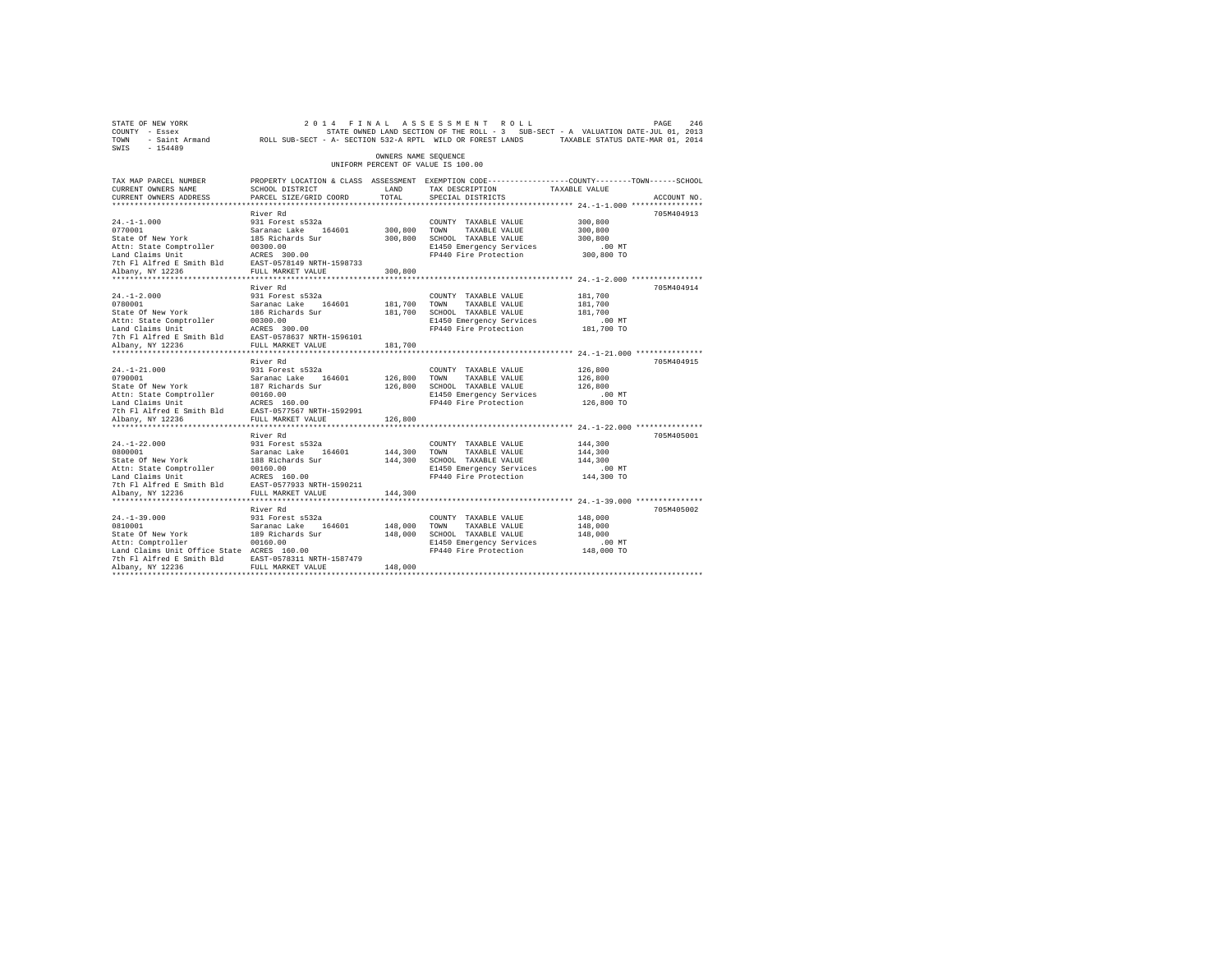| SWIS - 154489                                                                                                                                                                                                                             |                                                                                                                                               |                      |                                                    |                       |             |
|-------------------------------------------------------------------------------------------------------------------------------------------------------------------------------------------------------------------------------------------|-----------------------------------------------------------------------------------------------------------------------------------------------|----------------------|----------------------------------------------------|-----------------------|-------------|
|                                                                                                                                                                                                                                           |                                                                                                                                               | OWNERS NAME SEOUENCE | UNIFORM PERCENT OF VALUE IS 100.00                 |                       |             |
| TAX MAP PARCEL NUMBER<br>CURRENT OWNERS NAME<br>CURRENT OWNERS ADDRESS                                                                                                                                                                    | PROPERTY LOCATION & CLASS ASSESSMENT EXEMPTION CODE----------------COUNTY-------TOWN------SCHOOL<br>SCHOOL DISTRICT<br>PARCEL SIZE/GRID COORD | LAND<br>TOTAL        | TAX DESCRIPTION TAXABLE VALUE<br>SPECIAL DISTRICTS |                       | ACCOUNT NO. |
|                                                                                                                                                                                                                                           |                                                                                                                                               |                      |                                                    |                       |             |
|                                                                                                                                                                                                                                           | River Rd                                                                                                                                      |                      |                                                    |                       | 705M405003  |
| $24. -1 - 40.000$                                                                                                                                                                                                                         | 931 Forest s532a                                                                                                                              |                      | COUNTY TAXABLE VALUE                               | 111,000               |             |
|                                                                                                                                                                                                                                           |                                                                                                                                               | 111,000 TOWN         | TAXABLE VALUE                                      | 111,000               |             |
|                                                                                                                                                                                                                                           |                                                                                                                                               |                      | 111,000 SCHOOL TAXABLE VALUE                       | 111,000               |             |
|                                                                                                                                                                                                                                           |                                                                                                                                               |                      | E1450 Emergency Services                           | $.00$ MT              |             |
| 21.1 Total Saranac Lake 164601<br>Saranac Lake 164601<br>State of New York 190 Richards Sur<br>Attn: State Comptroller 20160.00<br>Land Claims Unit<br>Lam Claims United Essaith Bld 28.857-0578707 NRTH-1584753<br>7th Fl Alfred Essaith |                                                                                                                                               |                      | FP440 Fire Protection 111,000 TO                   |                       |             |
|                                                                                                                                                                                                                                           |                                                                                                                                               |                      |                                                    |                       |             |
|                                                                                                                                                                                                                                           |                                                                                                                                               | 111,000              |                                                    |                       |             |
|                                                                                                                                                                                                                                           |                                                                                                                                               |                      |                                                    |                       |             |
| $33. - 1 - 2.000$                                                                                                                                                                                                                         | River Rd<br>931 Forest s532a                                                                                                                  |                      |                                                    | 70,700                | 705M405004  |
|                                                                                                                                                                                                                                           |                                                                                                                                               | 70,700               | COUNTY TAXABLE VALUE<br>TOWN<br>TAXABLE VALUE      | 70,700                |             |
| 0830001<br>State Of New York                                                                                                                                                                                                              | Saranac Lake 164601<br>191 Richards Sur                                                                                                       |                      | 70,700 SCHOOL TAXABLE VALUE                        | 70,700                |             |
|                                                                                                                                                                                                                                           |                                                                                                                                               |                      |                                                    | $.00$ MT              |             |
|                                                                                                                                                                                                                                           |                                                                                                                                               |                      | E1450 Emergency Services<br>FP440 Fire Protection  | 70,700 TO             |             |
| Attn: State Comptroller<br>Land Claims Unit<br>The EAST-0578896 NRTH-1581884<br>The Fl Alfred E Smith Bld FULL MARKET VALUE                                                                                                               |                                                                                                                                               | 70,700               |                                                    |                       |             |
| Albany, NY 12236                                                                                                                                                                                                                          |                                                                                                                                               |                      |                                                    |                       |             |
|                                                                                                                                                                                                                                           |                                                                                                                                               |                      |                                                    |                       |             |
|                                                                                                                                                                                                                                           | River Rd                                                                                                                                      |                      |                                                    |                       | 705M405005  |
| $14. - 1 - 4.000$                                                                                                                                                                                                                         | 931 Forest s532a                                                                                                                              |                      | COUNTY TAXABLE VALUE                               | 86,000                |             |
| 0840001<br>State Of New York                                                                                                                                                                                                              | Saranac Lake 164601<br>201 Richards Sur                                                                                                       | 86,000               | TOWN<br>TAXABLE VALUE                              | 86,000                |             |
|                                                                                                                                                                                                                                           |                                                                                                                                               |                      | 86,000 SCHOOL TAXABLE VALUE                        | 86,000                |             |
|                                                                                                                                                                                                                                           |                                                                                                                                               |                      | E1451 Emergency Services<br>FP440 Fire Protection  | $.00$ MT<br>86,000 TO |             |
|                                                                                                                                                                                                                                           |                                                                                                                                               |                      |                                                    |                       |             |
| Albany, NY 12236                                                                                                                                                                                                                          | FULL MARKET VALUE                                                                                                                             | 86,000               |                                                    |                       |             |
|                                                                                                                                                                                                                                           | ***********************                                                                                                                       |                      |                                                    |                       |             |
|                                                                                                                                                                                                                                           | River Rd                                                                                                                                      |                      |                                                    |                       | 705M405006  |
| $14. - 1 - 23.000$                                                                                                                                                                                                                        | 931 Forest s532a                                                                                                                              |                      | COUNTY TAXABLE VALUE                               | 140,000               |             |
| 0850001                                                                                                                                                                                                                                   | Saranac Lake 164601<br>202 Richards Sur                                                                                                       | 140,000              | TOWN<br>TAXABLE VALUE                              | 140,000               |             |
| State Of New York                                                                                                                                                                                                                         |                                                                                                                                               |                      | 140,000 SCHOOL TAXABLE VALUE                       | 140,000               |             |
|                                                                                                                                                                                                                                           |                                                                                                                                               |                      | E1451 Emergency Services                           | $.00$ MT              |             |
|                                                                                                                                                                                                                                           |                                                                                                                                               |                      | FP440 Fire Protection                              | 140,000 TO            |             |
|                                                                                                                                                                                                                                           |                                                                                                                                               |                      |                                                    |                       |             |
| Albany, NY 12236                                                                                                                                                                                                                          | FULL MARKET VALUE<br>************************                                                                                                 | 140,000              |                                                    |                       |             |
|                                                                                                                                                                                                                                           | River Rd                                                                                                                                      |                      |                                                    |                       | 705M405007  |
| $14. - 1 - 26.000$                                                                                                                                                                                                                        | 931 Forest s532a                                                                                                                              |                      | COUNTY TAXABLE VALUE                               | 138,600               |             |
| 0860001                                                                                                                                                                                                                                   |                                                                                                                                               | 138,600 TOWN         | TAXABLE VALUE                                      | 138,600               |             |
| State Of New York                                                                                                                                                                                                                         | Saranac Lake 164601<br>203 Richards Sur                                                                                                       |                      | 138,600 SCHOOL TAXABLE VALUE                       | 138,600               |             |
|                                                                                                                                                                                                                                           |                                                                                                                                               |                      | E1451 Emergency Services                           | $.00$ MT              |             |
|                                                                                                                                                                                                                                           |                                                                                                                                               |                      | FP440 Fire Protection 138,600 TO                   |                       |             |
|                                                                                                                                                                                                                                           |                                                                                                                                               |                      |                                                    |                       |             |
|                                                                                                                                                                                                                                           |                                                                                                                                               | 138,600              |                                                    |                       |             |
|                                                                                                                                                                                                                                           |                                                                                                                                               |                      |                                                    |                       |             |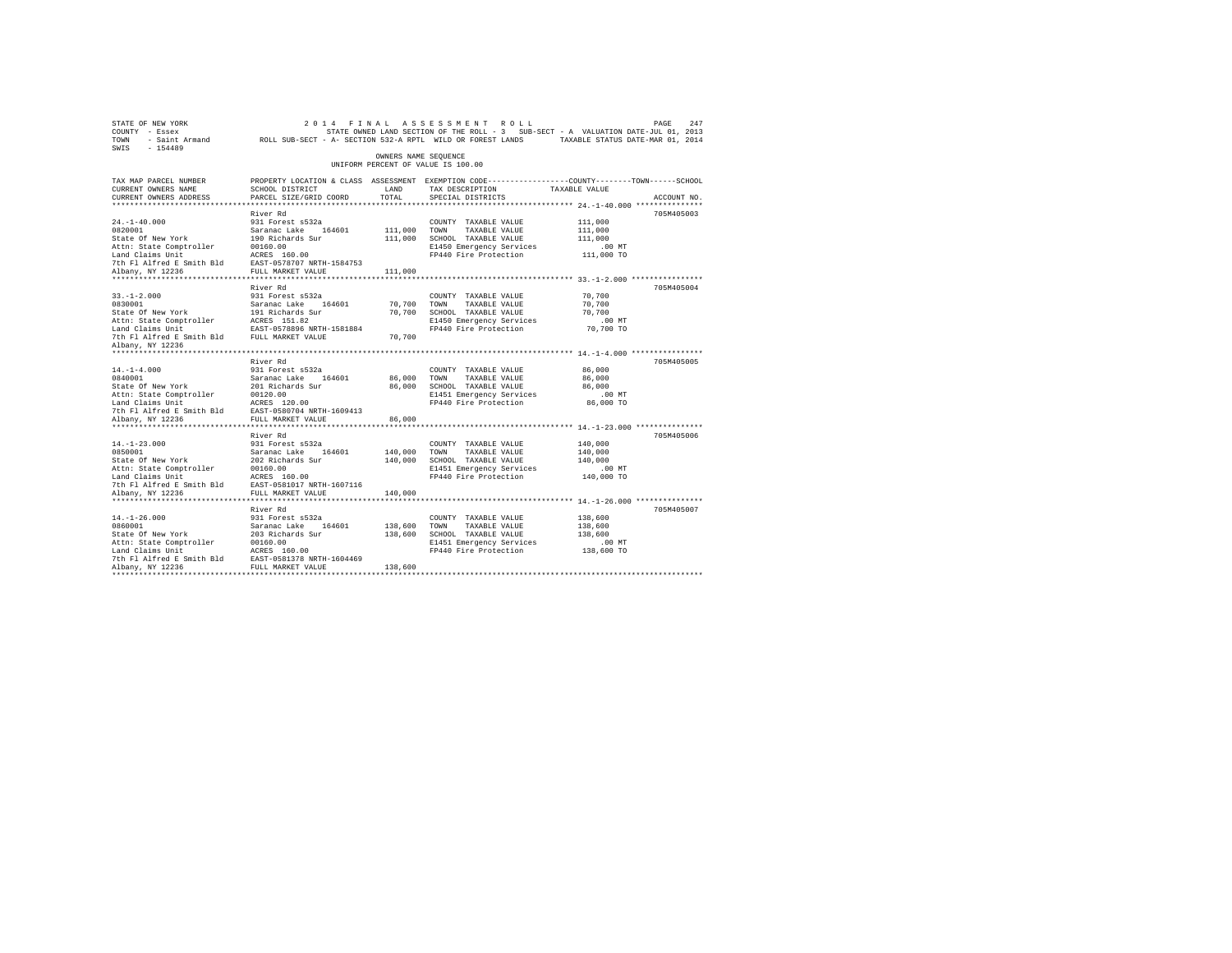| STATE OF NEW YORK<br>COUNTY - Essex<br>TOWN                            | - Saint Armand MCLL SUB-SECT - A- SECTION 532-A RPTL WILD OR FOREST LANDS                                                                   |                      | 2014 FINAL ASSESSMENT ROLL<br>STATE OWNED LAND SECTION OF THE ROLL - 3 SUB-SECT - A VALUATION DATE-JUL 01, 2013 | TAXABLE STATUS DATE-MAR 01, 2014                         | 248<br>PAGE |
|------------------------------------------------------------------------|---------------------------------------------------------------------------------------------------------------------------------------------|----------------------|-----------------------------------------------------------------------------------------------------------------|----------------------------------------------------------|-------------|
| SWIS<br>$-154489$                                                      |                                                                                                                                             | OWNERS NAME SEQUENCE | UNIFORM PERCENT OF VALUE IS 100.00                                                                              |                                                          |             |
|                                                                        |                                                                                                                                             |                      |                                                                                                                 |                                                          |             |
| TAX MAP PARCEL NUMBER<br>CURRENT OWNERS NAME<br>CURRENT OWNERS ADDRESS | PROPERTY LOCATION & CLASS ASSESSMENT EXEMPTION CODE---------------COUNTY-------TOWN-----SCHOOL<br>SCHOOL DISTRICT<br>PARCEL SIZE/GRID COORD | LAND<br>TOTAL        | TAX DESCRIPTION<br>SPECIAL DISTRICTS                                                                            | TAXABLE VALUE                                            | ACCOUNT NO. |
|                                                                        |                                                                                                                                             |                      |                                                                                                                 |                                                          |             |
|                                                                        | River Rd                                                                                                                                    |                      |                                                                                                                 |                                                          | 705M405008  |
| $14. -1 - 41.000$<br>0870001                                           | 931 Forest s532a<br>Saranac Lake 164601                                                                                                     |                      | COUNTY TAXABLE VALUE                                                                                            | 102,600                                                  |             |
| State Of New York                                                      | 204 Richards Sur                                                                                                                            | 102,600<br>102,600   | TOWN<br>TAXABLE VALUE<br>SCHOOL TAXABLE VALUE                                                                   | 102,600<br>102,600                                       |             |
| Attn: State Comptroller                                                | 00160.00                                                                                                                                    |                      | E1451 Emergency Services                                                                                        | .00MT                                                    |             |
| Land Claims Unit                                                       | ACRES 160.00                                                                                                                                |                      | FP440 Fire Protection                                                                                           | 102,600 TO                                               |             |
| 7th Fl Alfred E Smith Bld                                              | EAST-0581707 NRTH-1601895                                                                                                                   |                      |                                                                                                                 |                                                          |             |
| Albany, NY 12236                                                       | FULL MARKET VALUE                                                                                                                           | 102,600              |                                                                                                                 |                                                          |             |
|                                                                        |                                                                                                                                             |                      |                                                                                                                 |                                                          |             |
|                                                                        | River Rd                                                                                                                                    |                      |                                                                                                                 |                                                          | 705M405009  |
| $24. -1 - 4.000$                                                       | 931 Forest s532a                                                                                                                            |                      | COUNTY TAXABLE VALUE                                                                                            | 201,100                                                  |             |
| 0880001                                                                | Saranac Lake 164601                                                                                                                         | 201,100              | TOWN<br>TAXABLE VALUE                                                                                           | 201,100                                                  |             |
| State Of New York<br>Attn: State Comptroller                           | 205 Richards Sur<br>00160.00                                                                                                                | 201,100              | SCHOOL TAXABLE VALUE<br>E1450 Emergency Services                                                                | 201,100<br>$.00$ MT                                      |             |
| Land Claims Unit                                                       | ACRES 160.00                                                                                                                                |                      | FP440 Fire Protection                                                                                           | 201,100 TO                                               |             |
| 7th Fl Alfred E Smith Bld                                              | EAST-0582039 NRTH-1599329                                                                                                                   |                      |                                                                                                                 |                                                          |             |
| Albany, NY 12236                                                       | DEED BOOK 144 PG-435                                                                                                                        |                      |                                                                                                                 |                                                          |             |
|                                                                        | FULL MARKET VALUE                                                                                                                           | 201,100              |                                                                                                                 |                                                          |             |
|                                                                        | ***********************                                                                                                                     |                      |                                                                                                                 | *************************** 24.-1-3.000 **************** |             |
|                                                                        | River Rd                                                                                                                                    |                      |                                                                                                                 |                                                          | 705M405010  |
| $24. -1 - 3.000$                                                       | 931 Forest s532a                                                                                                                            |                      | COUNTY TAXABLE VALUE                                                                                            | 158,300                                                  |             |
| 0890001                                                                | Saranac Lake 164601                                                                                                                         | 158,300              | TOWN<br>TAXABLE VALUE                                                                                           | 158,300                                                  |             |
| State Of New York<br>Attn: State Comptroller                           | 206 Richards Sur<br>00160.00                                                                                                                | 158,300              | SCHOOL TAXABLE VALUE<br>E1450 Emergency Services                                                                | 158,300<br>.00 MT                                        |             |
| Land Claims Unit                                                       | ACRES 160.00                                                                                                                                |                      | FP440 Fire Protection                                                                                           | 158,300 TO                                               |             |
| 7th Fl Alfred E Smith Bld                                              | EAST-0582439 NRTH-1596530                                                                                                                   |                      |                                                                                                                 |                                                          |             |
| Albany, NY 12236                                                       | FULL MARKET VALUE                                                                                                                           | 158,300              |                                                                                                                 |                                                          |             |
|                                                                        |                                                                                                                                             |                      |                                                                                                                 |                                                          |             |
|                                                                        | River Rd                                                                                                                                    |                      |                                                                                                                 |                                                          | 705M405011  |
| $24. -1 - 20.000$                                                      | 931 Forest s532a                                                                                                                            |                      | COUNTY TAXABLE VALUE                                                                                            | 135,900                                                  |             |
| 0900001                                                                | Saranac Lake 164601                                                                                                                         | 135,900              | TAXABLE VALUE<br>TOWN                                                                                           | 135,900                                                  |             |
| State Of New York                                                      | 207 Richards Sur                                                                                                                            | 135,900              | SCHOOL TAXABLE VALUE                                                                                            | 135,900                                                  |             |
| Attn: State Comptroller<br>Land Claims Unit                            | 00160.00<br>ACRES 160.00                                                                                                                    |                      | E1450 Emergency Services<br>FP440 Fire Protection                                                               | $.00$ MT<br>135,900 TO                                   |             |
| 7th Fl Alfred E Smith Bld                                              | EAST-0580117 NRTH-1593408                                                                                                                   |                      |                                                                                                                 |                                                          |             |
| Albany, NY 12236                                                       | FULL MARKET VALUE                                                                                                                           | 135,900              |                                                                                                                 |                                                          |             |
|                                                                        |                                                                                                                                             |                      |                                                                                                                 |                                                          |             |
|                                                                        | River Rd                                                                                                                                    |                      |                                                                                                                 |                                                          | 705M405012  |
| $24. -1 - 23.000$                                                      | 931 Forest s532a                                                                                                                            |                      | COUNTY TAXABLE VALUE                                                                                            | 146,200                                                  |             |
| 0910001                                                                | Saranac Lake<br>164601                                                                                                                      | 146,200              | TOWN<br>TAXABLE VALUE                                                                                           | 146,200                                                  |             |
| State Of New York                                                      | 208 Richards Sur                                                                                                                            | 146,200              | SCHOOL TAXABLE VALUE                                                                                            | 146,200                                                  |             |
| Attn: State Comptroller                                                | 00160.00                                                                                                                                    |                      | E1450 Emergency Services                                                                                        | .00 MT                                                   |             |
| Land Claims Unit<br>7th Fl Alfred E Smith Bld                          | ACRES 160.00<br>EAST-0580524 NRTH-1590542                                                                                                   |                      | FP440 Fire Protection                                                                                           | 146,200 TO                                               |             |
| Albany, NY 12236                                                       | FULL MARKET VALUE                                                                                                                           | 146,200              |                                                                                                                 |                                                          |             |
|                                                                        |                                                                                                                                             |                      |                                                                                                                 |                                                          |             |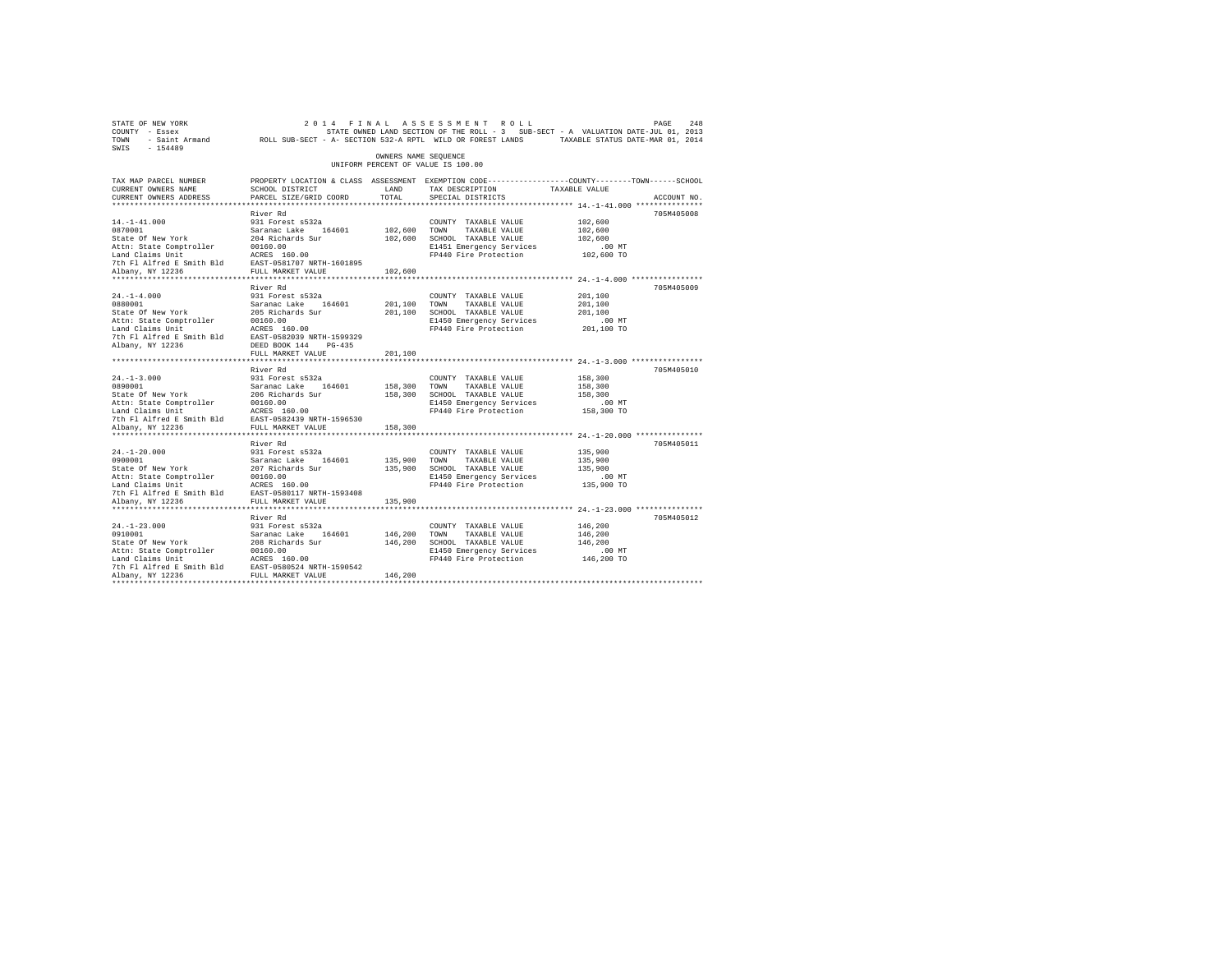| STATE OF NEW YORK<br>SWIS - 154489                                                                                                                                                                                                                                                                                                           |                                                                                                                                              |                       | 2014 FINAL ASSESSMENT ROLL                                                                                                                         |                                           | PAGE<br>249 |
|----------------------------------------------------------------------------------------------------------------------------------------------------------------------------------------------------------------------------------------------------------------------------------------------------------------------------------------------|----------------------------------------------------------------------------------------------------------------------------------------------|-----------------------|----------------------------------------------------------------------------------------------------------------------------------------------------|-------------------------------------------|-------------|
|                                                                                                                                                                                                                                                                                                                                              |                                                                                                                                              | OWNERS NAME SEQUENCE  | UNIFORM PERCENT OF VALUE IS 100.00                                                                                                                 |                                           |             |
| TAX MAP PARCEL NUMBER<br>CURRENT OWNERS NAME<br>CURRENT OWNERS ADDRESS                                                                                                                                                                                                                                                                       | PROPERTY LOCATION & CLASS ASSESSMENT EXEMPTION CODE----------------COUNTY-------TOWN-----SCHOOL<br>SCHOOL DISTRICT<br>PARCEL SIZE/GRID COORD | LAND<br>TOTAL         | TAX DESCRIPTION TAXABLE VALUE<br>SPECIAL DISTRICTS                                                                                                 |                                           | ACCOUNT NO. |
|                                                                                                                                                                                                                                                                                                                                              |                                                                                                                                              |                       |                                                                                                                                                    |                                           |             |
| $24. -1 - 38.000$<br>24.-1-36.000<br>2920001<br>2920001<br>2920001<br>2920001<br>2020010 5 2020010 5 2020010 5 2020010<br>2020010 202010 202010 202010 202010<br>202010 20218<br>20218 20218 20218 20218 20218 20218 20218<br>20218 20218 20218 20218 20218 20218 202                                                                        | River Rd<br>931 Forest s532a                                                                                                                 |                       | COUNTY TAXABLE VALUE<br>148,000 TOWN TAXABLE VALUE<br>148,000 SCHOOL TAXABLE VALUE<br>E1450 Emergency Services<br>FP440 Fire Protection 148,000 TO | 148,000<br>148,000<br>148,000<br>$.00$ MT | 705M405013  |
|                                                                                                                                                                                                                                                                                                                                              |                                                                                                                                              | 148,000               |                                                                                                                                                    |                                           |             |
|                                                                                                                                                                                                                                                                                                                                              | River Rd                                                                                                                                     |                       | COUNTY TAXABLE VALUE                                                                                                                               | 96,200                                    | 705M405014  |
| $241 - 1 - 41.000$ $0.931\hbox{ Forests}$ $0.931\hbox{ Forests}$ $0.932\hbox{Factor} 10.932\hbox{factor} 10.932\hbox{factor} 164601$ $0.931\hbox{Forests} 532a$ $0.931\hbox{checks} 6332\hbox{error} 164601$ $0.931\hbox{factor} 8332\hbox{error} 164601$ $0.931\hbox{factor} 8332\hbox{error} 164601$ $0.006\hbox$                          |                                                                                                                                              |                       | 96,200 TOWN TAXABLE VALUE<br>96,200 SCHOOL TAXABLE VALUE<br>E1450 Emergency Services<br>FP440 Fire Protection 96,200 TO                            | 96,200<br>96,200<br>$.00$ MT              |             |
|                                                                                                                                                                                                                                                                                                                                              |                                                                                                                                              | 96,200                |                                                                                                                                                    |                                           |             |
| $33. -1 - 3.000$<br>Albany, NY 12236                                                                                                                                                                                                                                                                                                         | River Rd<br>931 Forest s532a                                                                                                                 |                       | COUNTY TAXABLE VALUE                                                                                                                               | 57,600                                    | 705M405015  |
|                                                                                                                                                                                                                                                                                                                                              |                                                                                                                                              |                       |                                                                                                                                                    |                                           |             |
| $14. -1 - 5.000$<br>14.-1-5.000<br>0950001<br>State Of New York<br>19.1-7-3.000<br>1950001<br>Saranac Lake 164601<br>State of New York 221 Richards Sur<br>20120.00<br>19.10001<br>20120.00<br>19.1001<br>20120.00<br>19.101 Respectively 20120.00<br>20120.00<br>20120.00<br>20120.00<br>2020101<br>2020101<br>2020101<br>202010            | River Rd<br>931 Forest s532a                                                                                                                 | 84.800 TOWN<br>84,800 | COUNTY TAXABLE VALUE<br>TAXABLE VALUE<br>84,800 SCHOOL TAXABLE VALUE<br>E1451 Emergency Services<br>FP440 Fire Protection 84,800 TO                | 84,800<br>84,800<br>84,800<br>$.00$ MT    | 705M405101  |
|                                                                                                                                                                                                                                                                                                                                              |                                                                                                                                              |                       |                                                                                                                                                    |                                           |             |
| $14. - 1 - 22.000$<br>14.-1-22.000<br>0960001<br>State Of New York<br>Nature Compired 18 = 00160.00<br>Land Claims Unit<br>Land Claims Unit MCRES 160.00<br>2016.00<br>2016.00<br>2016.00<br>2016.00<br>2016.00<br>2016.00<br>2016.00<br>2016.00<br>2016.00<br>2016.00<br>2016.00<br>2016.00<br>2017<br>2017<br>2017<br>2017<br>2017<br>2018 | River Rd<br>931 Forest s532a - WTRFNT<br>Saranac Lake 164601<br>222 Richards Sur                                                             | 591,000               | COUNTY TAXABLE VALUE<br>591,000 TOWN TAXABLE VALUE<br>591,000 SCHOOL TAXABLE VALUE<br>E1451 Emergency Services<br>FP440 Fire Protection 591,000 TO | 591,000<br>591,000<br>591,000<br>$.00$ MT | 705M405102  |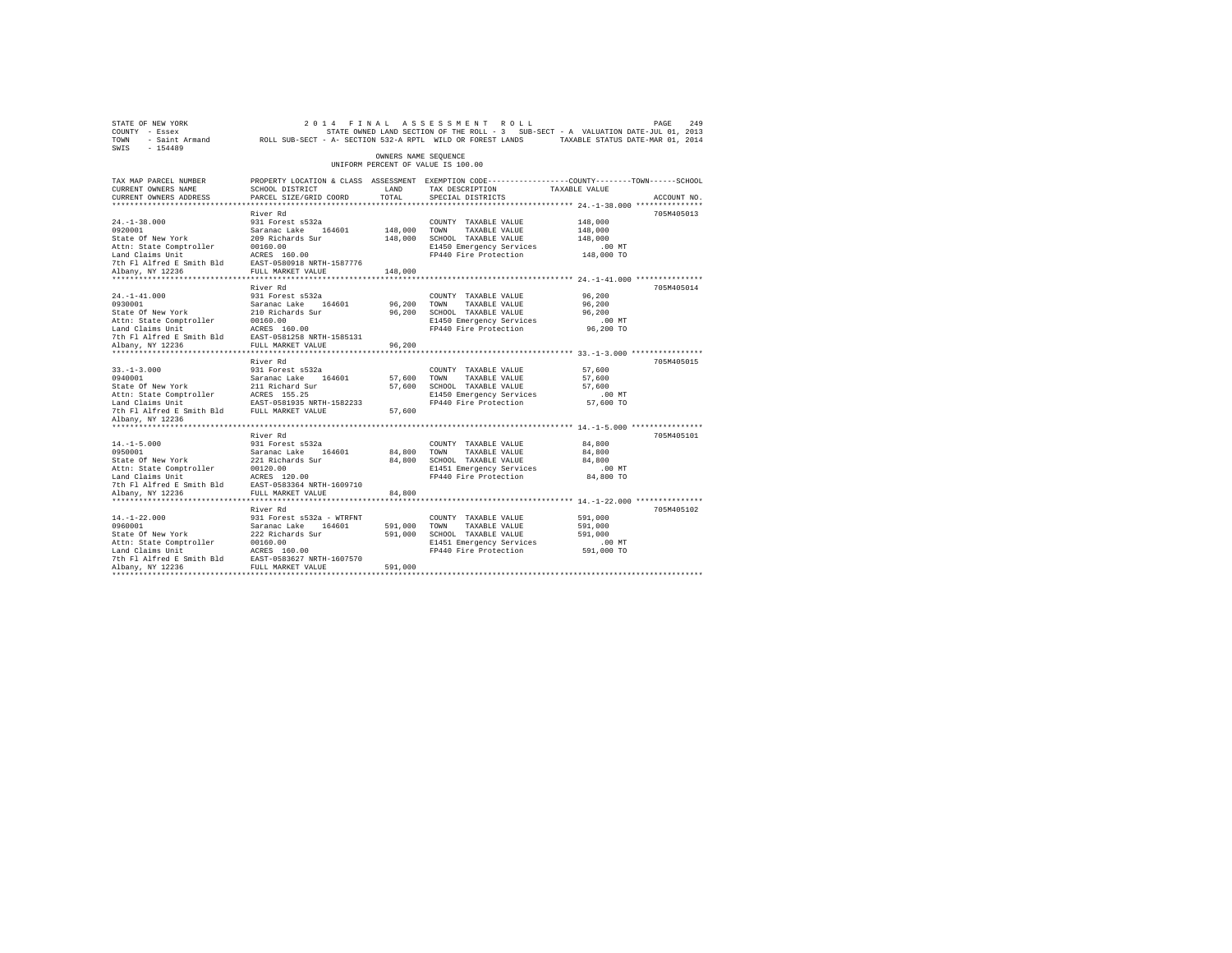| STATE OF NEW YORK<br>COUNTY - Essex<br>TOWN<br>$-154489$<br>SWIS                                                                                                                                                                                                                               | - Saint Armand ROLL SUB-SECT - A- SECTION 532-A RPTL WILD OR FOREST LANDS TAXABLE STATUS DATE-MAR 01, 2014                                            |                               | 2014 FINAL ASSESSMENT ROLL<br>STATE OWNED LAND SECTION OF THE ROLL - 3 SUB-SECT - A VALUATION DATE-JUL 01, 2013                    |                                                         | 250<br>PAGE |
|------------------------------------------------------------------------------------------------------------------------------------------------------------------------------------------------------------------------------------------------------------------------------------------------|-------------------------------------------------------------------------------------------------------------------------------------------------------|-------------------------------|------------------------------------------------------------------------------------------------------------------------------------|---------------------------------------------------------|-------------|
|                                                                                                                                                                                                                                                                                                |                                                                                                                                                       | OWNERS NAME SEOUENCE          | UNIFORM PERCENT OF VALUE IS 100.00                                                                                                 |                                                         |             |
| TAX MAP PARCEL NUMBER<br>CURRENT OWNERS NAME<br>CURRENT OWNERS ADDRESS                                                                                                                                                                                                                         | PROPERTY LOCATION & CLASS ASSESSMENT EXEMPTION CODE---------------COUNTY-------TOWN-----SCHOOL<br>SCHOOL DISTRICT<br>PARCEL SIZE/GRID COORD           | LAND<br>TOTAL.                | TAX DESCRIPTION<br>SPECIAL DISTRICTS                                                                                               | TAXABLE VALUE                                           | ACCOUNT NO. |
| *************************                                                                                                                                                                                                                                                                      |                                                                                                                                                       |                               |                                                                                                                                    |                                                         |             |
| $14. - 1 - 27.000$<br>0970001<br>State Of New York<br>Attn: State Comptroller<br>Land Claims Unit                                                                                                                                                                                              | River Rd<br>931 Forest s532a<br>Saranac Lake 164601<br>223 Richards Sur<br>00160.00<br>ACRES 160.00                                                   | 143,800 TOWN                  | COUNTY TAXABLE VALUE<br>TAXABLE VALUE<br>143,800 SCHOOL TAXABLE VALUE<br>E1451 Emergency Services<br>FP440 Fire Protection         | 143,800<br>143,800<br>143,800<br>$.00$ MT<br>143,800 TO | 705M405103  |
| 7th Fl Alfred E Smith Bld EAST-0583993 NRTH-1604825                                                                                                                                                                                                                                            |                                                                                                                                                       |                               |                                                                                                                                    |                                                         |             |
| Albany, NY 12236<br>$14. - 1 - 40.000$<br>0980001<br>State Of New York<br>Attn: State Comptroller<br>$\begin{tabular}{llllll} \texttt{Land Claus Unit} & \texttt{ACRES} & 160.00 \\ \texttt{7th Fl Alfred E Smith Bld} & \texttt{EAST-0584349 NRTH-1602263} \end{tabular}$<br>Albany, NY 12236 | FULL MARKET VALUE<br>River Rd<br>931 Forest s532a<br>Saranac Lake 164601<br>224 Richards Sur<br>00160.00<br>DEED BOOK 148 PG-437                      | 143,800<br>142,900<br>142,900 | COUNTY TAXABLE VALUE<br>TOWN<br>TAXABLE VALUE<br>SCHOOL TAXABLE VALUE<br>E1451 Emergency Services<br>FP440 Fire Protection         | 142,900<br>142,900<br>142,900<br>$.00$ MT<br>142,900 TO | 705M405104  |
|                                                                                                                                                                                                                                                                                                | FULL MARKET VALUE                                                                                                                                     | 142,900                       |                                                                                                                                    |                                                         |             |
|                                                                                                                                                                                                                                                                                                | *************************<br>River Rd                                                                                                                 |                               |                                                                                                                                    |                                                         | 705M405105  |
| $24. -1 - 5.000$<br>0990001<br>State Of New York<br>Attn: E State Comptroller 00160.00<br>Land Claims Unit 1997 - ACRES 160.00<br>7th Fl Alfred E Smith Bld EAST-0584762 NRTH-1599716                                                                                                          | 931 Forest s532a<br>Saranac Lake 164601<br>225 Richards Sur                                                                                           | 148,000                       | COUNTY TAXABLE VALUE<br>TOWN<br>TAXABLE VALUE<br>148,000 SCHOOL TAXABLE VALUE<br>E1450 Emergency Services<br>FP440 Fire Protection | 148,000<br>148,000<br>148,000<br>$.00$ MT<br>148,000 TO |             |
| Albany, NY 12236                                                                                                                                                                                                                                                                               | FULL MARKET VALUE                                                                                                                                     | 148,000                       |                                                                                                                                    |                                                         |             |
| $24. -1 - 6.000$<br>1000001<br>State Of New York<br>Attn: State Comptroller<br>Land Claims Unit<br>7th Fl Alfred E Smith Bld<br>Albany, NY 12236                                                                                                                                               | River Rd<br>931 Forest s532a<br>Saranac Lake 164601<br>226 Richards Sur<br>00160.00<br>ACRES 160.00<br>EAST-0585120 NRTH-1596933<br>FULL MARKET VALUE | 111,000<br>111,000<br>111,000 | COUNTY TAXABLE VALUE<br>TOWN<br>TAXABLE VALUE<br>SCHOOL TAXABLE VALUE<br>E1450 Emergency Services<br>FP440 Fire Protection         | 111,000<br>111,000<br>111,000<br>$.00$ MT<br>111,000 TO | 705M405106  |
|                                                                                                                                                                                                                                                                                                |                                                                                                                                                       |                               |                                                                                                                                    |                                                         |             |
| $24. -1 - 19.000$<br>1010001<br>State Of New York<br>Attn: State Comptroller<br>Land Claims Unit<br>7th Fl Alfred E Smith Bld EAST-0582782 NRTH-1593770<br>Albany, NY 12236                                                                                                                    | River Rd<br>931 Forest s532a<br>Saranac Lake 164601<br>227 Richards Sur<br>00160.00<br>ACRES 160.00<br>FULL MARKET VALUE                              | 136,100<br>136,100            | COUNTY TAXABLE VALUE<br>TOWN<br>TAXABLE VALUE<br>136,100 SCHOOL TAXABLE VALUE<br>E1450 Emergency Services<br>FP440 Fire Protection | 136,100<br>136,100<br>136,100<br>$.00$ MT<br>136,100 TO | 705M405107  |
|                                                                                                                                                                                                                                                                                                |                                                                                                                                                       |                               |                                                                                                                                    |                                                         |             |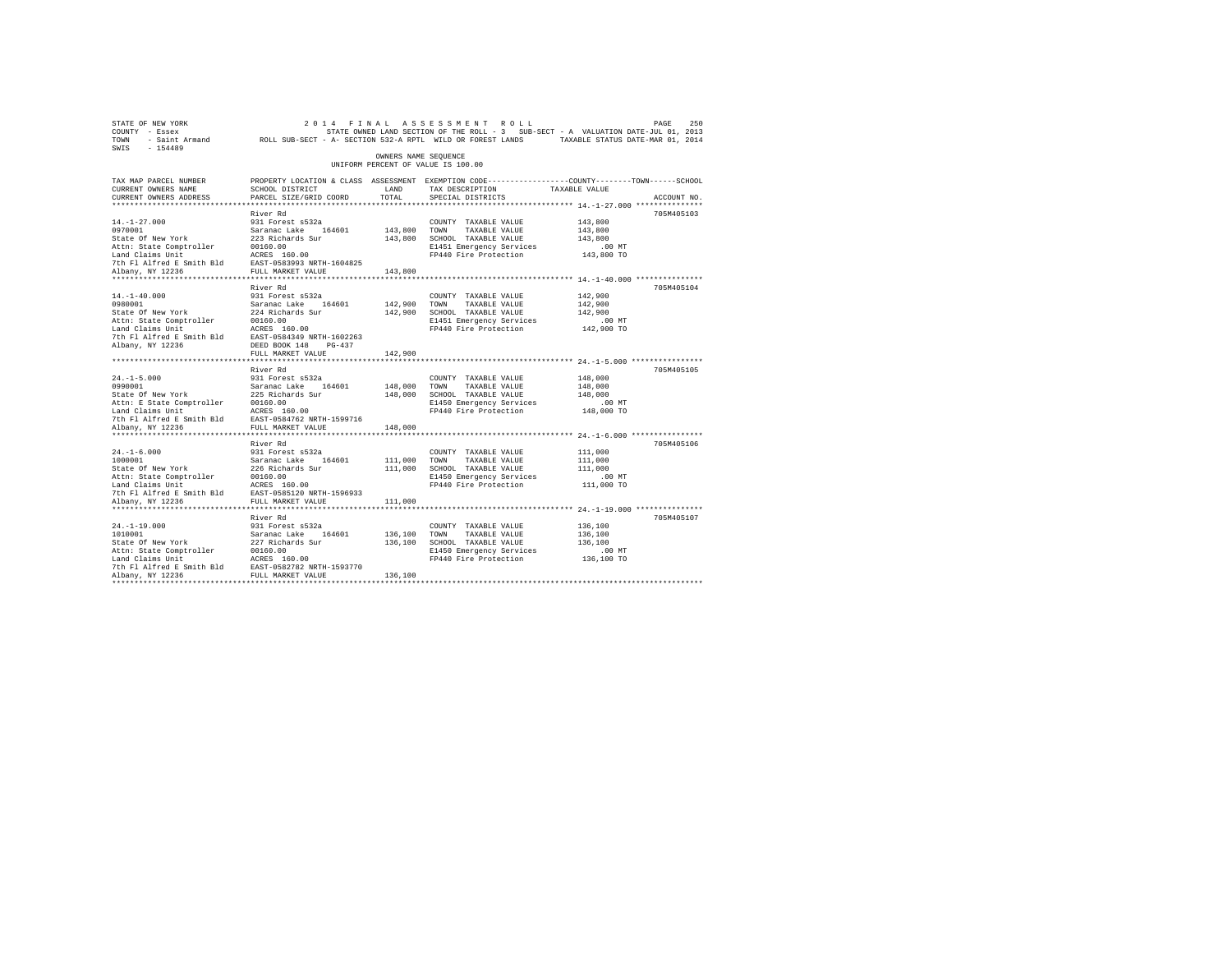|                                                                                                                                                                                                                             |                                                                                                                                                                                                                                                                         |                                                                                                                                                                                                                                                                                                                                                                                                                                                                                                                                  |                                                                                                                                                                                                                                                                                                                                                                                                           | PAGE<br>251                                                                                                                                                                                                                                                                                                                                                                                                                                                                                                                                                                                                                                             |
|-----------------------------------------------------------------------------------------------------------------------------------------------------------------------------------------------------------------------------|-------------------------------------------------------------------------------------------------------------------------------------------------------------------------------------------------------------------------------------------------------------------------|----------------------------------------------------------------------------------------------------------------------------------------------------------------------------------------------------------------------------------------------------------------------------------------------------------------------------------------------------------------------------------------------------------------------------------------------------------------------------------------------------------------------------------|-----------------------------------------------------------------------------------------------------------------------------------------------------------------------------------------------------------------------------------------------------------------------------------------------------------------------------------------------------------------------------------------------------------|---------------------------------------------------------------------------------------------------------------------------------------------------------------------------------------------------------------------------------------------------------------------------------------------------------------------------------------------------------------------------------------------------------------------------------------------------------------------------------------------------------------------------------------------------------------------------------------------------------------------------------------------------------|
|                                                                                                                                                                                                                             |                                                                                                                                                                                                                                                                         |                                                                                                                                                                                                                                                                                                                                                                                                                                                                                                                                  |                                                                                                                                                                                                                                                                                                                                                                                                           |                                                                                                                                                                                                                                                                                                                                                                                                                                                                                                                                                                                                                                                         |
| SCHOOL DISTRICT<br>PARCEL SIZE/GRID COORD                                                                                                                                                                                   | LAND<br>TOTAL                                                                                                                                                                                                                                                           | TAX DESCRIPTION<br>SPECIAL DISTRICTS                                                                                                                                                                                                                                                                                                                                                                                                                                                                                             |                                                                                                                                                                                                                                                                                                                                                                                                           | ACCOUNT NO.                                                                                                                                                                                                                                                                                                                                                                                                                                                                                                                                                                                                                                             |
|                                                                                                                                                                                                                             |                                                                                                                                                                                                                                                                         |                                                                                                                                                                                                                                                                                                                                                                                                                                                                                                                                  |                                                                                                                                                                                                                                                                                                                                                                                                           | 705M405108                                                                                                                                                                                                                                                                                                                                                                                                                                                                                                                                                                                                                                              |
| 931 Forest s532a                                                                                                                                                                                                            |                                                                                                                                                                                                                                                                         | COUNTY TAXABLE VALUE<br>TAXABLE VALUE                                                                                                                                                                                                                                                                                                                                                                                                                                                                                            | 222,000<br>222,000<br>222,000<br>$.00$ MT                                                                                                                                                                                                                                                                                                                                                                 |                                                                                                                                                                                                                                                                                                                                                                                                                                                                                                                                                                                                                                                         |
|                                                                                                                                                                                                                             |                                                                                                                                                                                                                                                                         |                                                                                                                                                                                                                                                                                                                                                                                                                                                                                                                                  |                                                                                                                                                                                                                                                                                                                                                                                                           |                                                                                                                                                                                                                                                                                                                                                                                                                                                                                                                                                                                                                                                         |
| River Rd<br>931 Forest s532a                                                                                                                                                                                                |                                                                                                                                                                                                                                                                         | COUNTY TAXABLE VALUE<br>TAXABLE VALUE                                                                                                                                                                                                                                                                                                                                                                                                                                                                                            | 111,000<br>111,000<br>111,000<br>$.00$ MT                                                                                                                                                                                                                                                                                                                                                                 | 705M405109                                                                                                                                                                                                                                                                                                                                                                                                                                                                                                                                                                                                                                              |
|                                                                                                                                                                                                                             |                                                                                                                                                                                                                                                                         |                                                                                                                                                                                                                                                                                                                                                                                                                                                                                                                                  |                                                                                                                                                                                                                                                                                                                                                                                                           |                                                                                                                                                                                                                                                                                                                                                                                                                                                                                                                                                                                                                                                         |
| River Rd<br>931 Forest s532a<br>FULL MARKET VALUE                                                                                                                                                                           | 74,000                                                                                                                                                                                                                                                                  | COUNTY TAXABLE VALUE                                                                                                                                                                                                                                                                                                                                                                                                                                                                                                             | 74,000<br>74,000<br>74,000<br>.00 MT<br>74,000 TO                                                                                                                                                                                                                                                                                                                                                         | 705M405110                                                                                                                                                                                                                                                                                                                                                                                                                                                                                                                                                                                                                                              |
|                                                                                                                                                                                                                             |                                                                                                                                                                                                                                                                         |                                                                                                                                                                                                                                                                                                                                                                                                                                                                                                                                  |                                                                                                                                                                                                                                                                                                                                                                                                           |                                                                                                                                                                                                                                                                                                                                                                                                                                                                                                                                                                                                                                                         |
| 931 Forest s532a<br>1050001<br>Saranac Lake 1164601<br>State of New York 21 Richards Sur<br>Land Claims Unit 12 RCRS 158.54<br>Land Claims Unit 12 RAST-0584805 NRTH-1582605<br>7th Fl Alfred E Smith Bld FULL MARKET VALUE | 66,100                                                                                                                                                                                                                                                                  | COUNTY TAXABLE VALUE<br>TAXABLE VALUE                                                                                                                                                                                                                                                                                                                                                                                                                                                                                            | 66,100<br>66,100<br>66,100                                                                                                                                                                                                                                                                                                                                                                                | 705M405111                                                                                                                                                                                                                                                                                                                                                                                                                                                                                                                                                                                                                                              |
|                                                                                                                                                                                                                             |                                                                                                                                                                                                                                                                         |                                                                                                                                                                                                                                                                                                                                                                                                                                                                                                                                  |                                                                                                                                                                                                                                                                                                                                                                                                           |                                                                                                                                                                                                                                                                                                                                                                                                                                                                                                                                                                                                                                                         |
| River Rd<br>931 Forest s532a - WTRFNT<br>Attn: State Comptroller 00120.00<br>Land Claims Unit ACRES 120.00<br>7th Fl Alfred E Smith Bld EAST-058554 NRTH-1610141<br>Albany, NY 12236                                        | 557,600                                                                                                                                                                                                                                                                 | COUNTY TAXABLE VALUE<br>TAXABLE VALUE                                                                                                                                                                                                                                                                                                                                                                                                                                                                                            | 557,600<br>557,600<br>557,600<br>$.00$ MT                                                                                                                                                                                                                                                                                                                                                                 | 705M405112                                                                                                                                                                                                                                                                                                                                                                                                                                                                                                                                                                                                                                              |
|                                                                                                                                                                                                                             | River Rd<br>21.12.21.0001<br>1020011<br>1020011<br>Staranac Lake (164601<br>Staranac Lake (164601<br>228 Richards Sur<br>228 Richards Smith Bld<br>228 REST 160.00<br>27th Fl Alfred & Smith Bld<br>228 REST 1699911<br>228 REST 102028<br>2011 MRRET VALUE<br>River Rd | 222,000<br>1030001<br>1030001<br>1030001<br>Saranac Lake 164601<br>State of New York<br>229 Richards Sur<br>10160.00<br>Land Claims Unit<br>27th Fl Alfred E Smith Bld<br>27th Fl ALFRED 163805 NRTH-1588123<br>21bany, NY 12236<br>280505 NEW MARKET VALUE<br>20<br>111,000<br>1040001<br>Saranac Lake 164601<br>State of New York 20160.00<br>Attn: State Comptroller 20160.00<br>Land Claims Unit Records<br>164601<br>The Plant Claims Capacity CRSS 20160.00<br>The Plant Records<br>2016 2020187-0583950<br>20201871-15854 | 2014 FINAL ASSESSMENT ROLL<br>OWNERS NAME SEQUENCE<br>UNIFORM PERCENT OF VALUE IS 100.00<br>222.000 TOWN<br>222,000 SCHOOL TAXABLE VALUE<br>111,000 TOWN<br>111,000 SCHOOL TAXABLE VALUE<br>74,000 TOWN TAXABLE VALUE<br>74,000 SCHOOL TAXABLE VALUE<br>66,100 TOWN<br>66,100 SCHOOL TAXABLE VALUE<br>Saranac Lake 164601 557,600 TOWN<br>241 Richards Sur 557,600 SCHOOL<br>557,600 SCHOOL TAXABLE VALUE | STATE OWNED LAND SECTION OF THE ROLL - 3 SUB-SECT - A VALUATION DATE-JUL 01, 2013<br>TOWN - Saint Armand ROLL SUB-SECT - A- SECTION 532-A RPTL WILD OR FOREST LANDS TAXABLE STATUS DATE-MAR 01, 2014<br>PROPERTY LOCATION & CLASS ASSESSMENT EXEMPTION CODE----------------COUNTY-------TOWN------SCHOOL<br>TAXABLE VALUE<br>E1450 Emergency Services<br>FP440 Fire Protection 222,000 TO<br>E1450 Emergency Services<br>FP440 Fire Protection 111,000 TO<br>E1450 Emergency Services<br>FP440 Fire Protection<br>E1450 Emergency Services 66,100 MT<br>FP440 Fire Protection 66,100 TO<br>E1451 Emergency Services<br>FP440 Fire Protection 557,600 TO |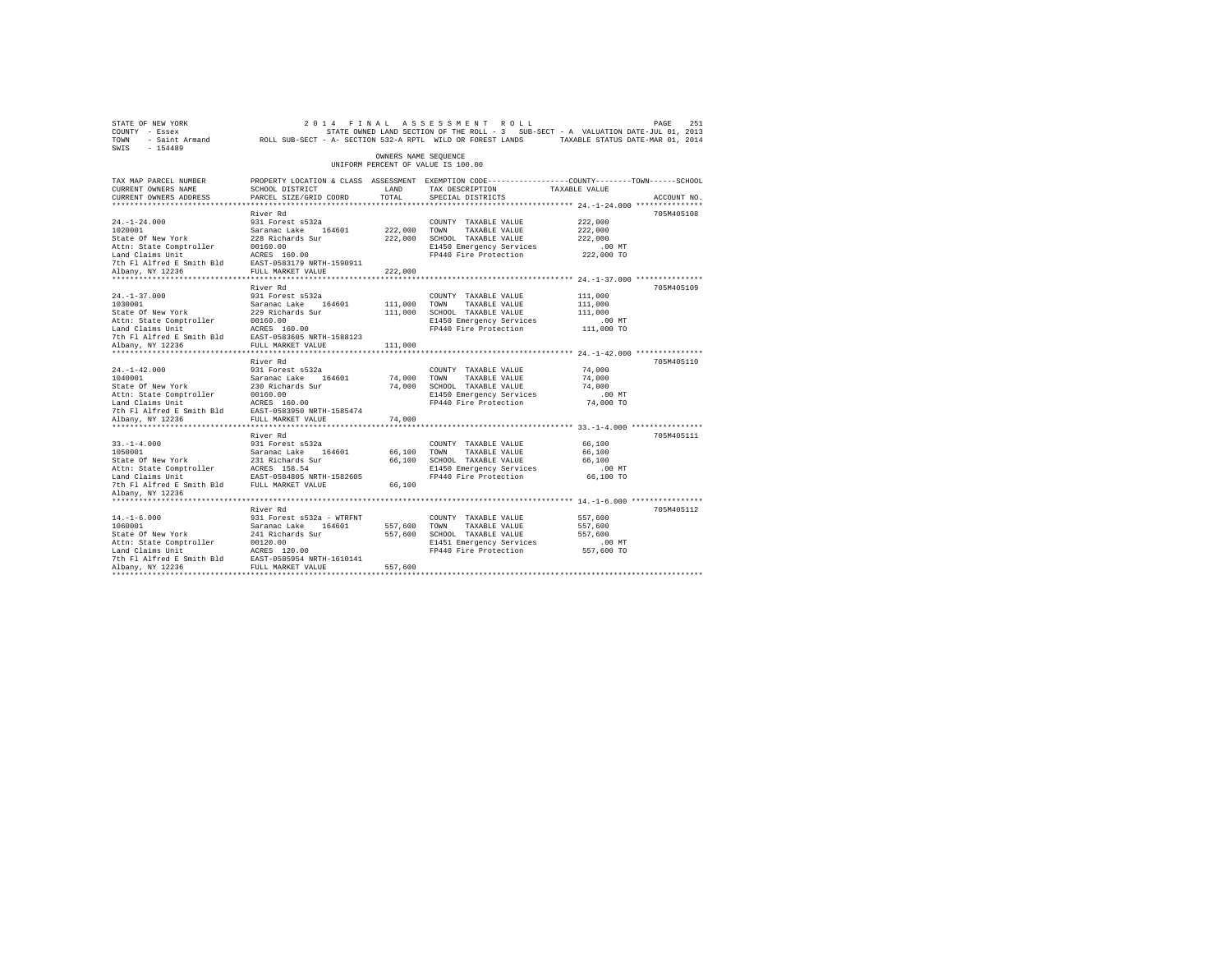| STATE OF NEW YORK<br>COUNTY - Essex<br>TOWN - Saint Armand ROLL SUB-SECT - A- SECTION 532-A RPTL WILD OR FOREST LANDS TAXABLE STATUS DATE-MAR 01, 2014<br>SWIS - 154489 |                                           |                      | 2014 FINAL ASSESSMENT ROLL<br>STATE OWNED LAND SECTION OF THE ROLL - 3 SUB-SECT - A VALUATION DATE-JUL 01, 2013 |                   | 252<br>PAGE |
|-------------------------------------------------------------------------------------------------------------------------------------------------------------------------|-------------------------------------------|----------------------|-----------------------------------------------------------------------------------------------------------------|-------------------|-------------|
|                                                                                                                                                                         |                                           | OWNERS NAME SEQUENCE | UNIFORM PERCENT OF VALUE IS 100.00                                                                              |                   |             |
| TAX MAP PARCEL NUMBER                                                                                                                                                   |                                           |                      | PROPERTY LOCATION & CLASS ASSESSMENT EXEMPTION CODE----------------COUNTY-------TOWN------SCHOOL                |                   |             |
| CURRENT OWNERS NAME<br>CURRENT OWNERS ADDRESS                                                                                                                           | SCHOOL DISTRICT<br>PARCEL SIZE/GRID COORD | LAND<br>TOTAL        | TAX DESCRIPTION TAXABLE VALUE<br>SPECIAL DISTRICTS                                                              |                   | ACCOUNT NO. |
|                                                                                                                                                                         |                                           |                      |                                                                                                                 |                   |             |
|                                                                                                                                                                         | River Rd                                  |                      |                                                                                                                 |                   | 705M405113  |
| $14. - 1 - 21.000$                                                                                                                                                      | 931 Forest s532a - WTRFNT                 |                      | COUNTY TAXABLE VALUE                                                                                            | 746,500           |             |
| 1070001                                                                                                                                                                 | Saranac Lake 164601                       | 746,500 TOWN         | TAXABLE VALUE                                                                                                   | 746,500           |             |
| State Of New York                                                                                                                                                       | 242 Richards Sur<br>00160.00              |                      | 746,500 SCHOOL TAXABLE VALUE                                                                                    | 746.500           |             |
| Attn: State Comptroller                                                                                                                                                 |                                           |                      | E1451 Emergency Services                                                                                        | .00 MT            |             |
| Land Claims Unit                                                                                                                                                        | ACRES 160.00                              |                      | FP440 Fire Protection                                                                                           | 746,500 TO        |             |
| 7th Fl Alfred E Smith Bld EAST-0586292 NRTH-1607939                                                                                                                     |                                           |                      |                                                                                                                 |                   |             |
| Albany, NY 12236                                                                                                                                                        | FULL MARKET VALUE                         | 746,500              |                                                                                                                 |                   |             |
|                                                                                                                                                                         | River Rd                                  |                      |                                                                                                                 |                   | 705M405114  |
| $14. - 1 - 28.000$                                                                                                                                                      | 931 Forest s532a                          |                      | COUNTY TAXABLE VALUE                                                                                            | 91,200            |             |
| 1080001                                                                                                                                                                 | Saranac Lake 164601                       | 91,200 TOWN          | TAXABLE VALUE                                                                                                   | 91,200            |             |
| State Of New York                                                                                                                                                       | 243 Richards Sur                          | 91,200               | SCHOOL TAXABLE VALUE                                                                                            | 91,200            |             |
| Attn: State Comptroller                                                                                                                                                 | 00160.00                                  |                      | E1451 Emergency Services                                                                                        | $.00$ MT          |             |
| Land Claims Unit                                                                                                                                                        | ACRES 160.00                              |                      | FP440 Fire Protection                                                                                           | 91,200 TO         |             |
| 7th F1 Alfred E Smith Bld EAST-0586644 NRTH-1605259                                                                                                                     |                                           |                      |                                                                                                                 |                   |             |
| Albany, NY 12236                                                                                                                                                        | FULL MARKET VALUE                         | 91,200               |                                                                                                                 |                   |             |
|                                                                                                                                                                         |                                           |                      |                                                                                                                 |                   |             |
| $14. -1 - 39.000$                                                                                                                                                       | River Rd<br>931 Forest s532a              |                      | COUNTY TAXABLE VALUE                                                                                            | 134,900           | 705M405115  |
| 1090001                                                                                                                                                                 |                                           | 134,900 TOWN         | TAXABLE VALUE                                                                                                   | 134,900           |             |
| State Of New York                                                                                                                                                       | Saranac Lake 164601<br>244 Richards Sur   |                      | 134,900 SCHOOL TAXABLE VALUE                                                                                    | 134,900           |             |
| Attn: State Comptroller                                                                                                                                                 | 00160.00                                  |                      | E1451 Emergency Services                                                                                        | $.00$ MT          |             |
| Land Claims Unit                                                                                                                                                        | ACRES 160.00                              |                      | FP440 Fire Protection                                                                                           | 134,900 TO        |             |
| 7th Fl Alfred E Smith Bld                                                                                                                                               | EAST-0587100 NRTH-1602647                 |                      |                                                                                                                 |                   |             |
| Albany, NY 12236                                                                                                                                                        | FULL MARKET VALUE                         | 134,900              |                                                                                                                 |                   |             |
|                                                                                                                                                                         |                                           |                      |                                                                                                                 |                   |             |
|                                                                                                                                                                         | River Rd                                  |                      |                                                                                                                 |                   | 705M405201  |
| $14. - 1 - 43.000$                                                                                                                                                      | 931 Forest s532a                          |                      | COUNTY TAXABLE VALUE                                                                                            | 182,400           |             |
| 1100001                                                                                                                                                                 | Saranac Lake 164601<br>245 Richards Sur   | 182,400 TOWN         | TAXABLE VALUE                                                                                                   | 182,400           |             |
| State Of New York<br>Attn: Comptroller                                                                                                                                  | 00160.00                                  |                      | 182,400 SCHOOL TAXABLE VALUE<br>E1451 Emergency Services                                                        | 182,400<br>.00 MT |             |
| Land Claims Unit Office State ACRES 160.00                                                                                                                              |                                           |                      | FP440 Fire Protection                                                                                           | 182,400 TO        |             |
| 7th Fl Alfred E Smith Bld EAST-0587389 NRTH-1600086                                                                                                                     |                                           |                      |                                                                                                                 |                   |             |
| Albany, NY 12236                                                                                                                                                        | FULL MARKET VALUE                         | 182,400              |                                                                                                                 |                   |             |
|                                                                                                                                                                         |                                           |                      |                                                                                                                 |                   |             |
|                                                                                                                                                                         | River Rd                                  |                      |                                                                                                                 |                   | 705M405202  |
| $24. -1 - 7.000$                                                                                                                                                        | 931 Forest s532a                          |                      | COUNTY TAXABLE VALUE                                                                                            | 185,000           |             |
| 1110001                                                                                                                                                                 | Saranac Lake 164601                       | 185,000              | TOWN<br>TAXABLE VALUE                                                                                           | 185,000           |             |
| State Of New York                                                                                                                                                       | 246 Richards Sur                          |                      | 185,000 SCHOOL TAXABLE VALUE                                                                                    | 185,000           |             |
| Attn: State Comptroller                                                                                                                                                 | 00160.00                                  |                      | E1450 Emergency Services                                                                                        | $.00$ MT          |             |
|                                                                                                                                                                         |                                           |                      | FP440 Fire Protection                                                                                           | 185,000 TO        |             |
| Land Claims Unit MCRES 160.00<br>7th Fl Alfred E Smith Bld EAST-0587825 NRTH-1597412<br>Albany, NY 12236 FULL MARKET VALUE                                              |                                           | 185,000              |                                                                                                                 |                   |             |
|                                                                                                                                                                         |                                           |                      |                                                                                                                 |                   |             |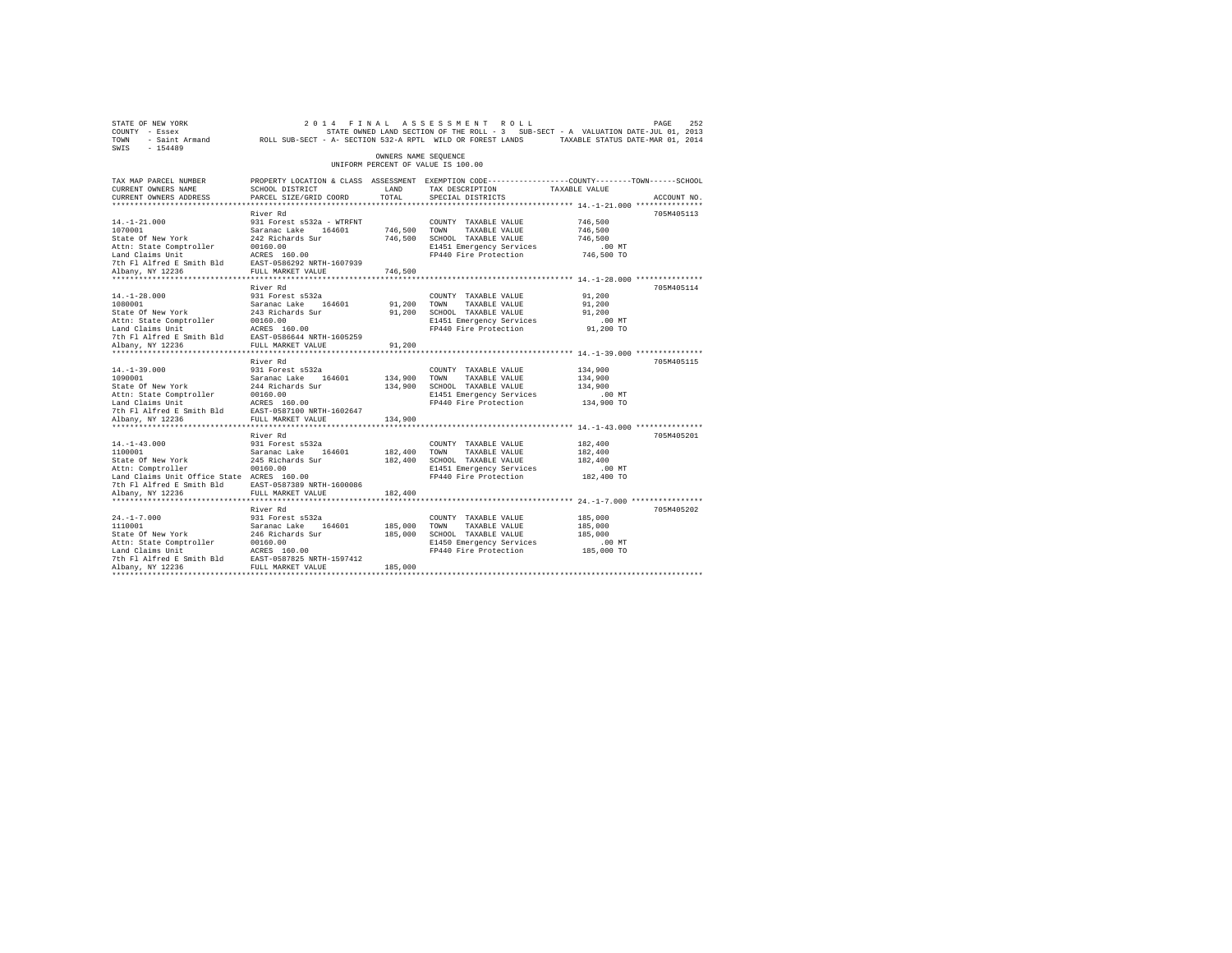| STATE OF NEW YORK<br>COUNTY - Essex<br>TOWN - Saint Armand ROLL SUB-SECT - A-SECTION 532-A RPTL WILD OR FOREST LANDS TAXABLE STATUS DATE-MAR 01, 2014<br>SWIS - 154489                                                                                           |                                                                                                                                               |                                    | 2014 FINAL ASSESSMENT ROLL<br>STATE OWNED LAND SECTION OF THE ROLL - 3 SUB-SECT - A VALUATION DATE-JUL 01, 2013                       |                                                     | PAGE<br>253 |
|------------------------------------------------------------------------------------------------------------------------------------------------------------------------------------------------------------------------------------------------------------------|-----------------------------------------------------------------------------------------------------------------------------------------------|------------------------------------|---------------------------------------------------------------------------------------------------------------------------------------|-----------------------------------------------------|-------------|
|                                                                                                                                                                                                                                                                  |                                                                                                                                               | OWNERS NAME SEQUENCE               | UNIFORM PERCENT OF VALUE IS 100.00                                                                                                    |                                                     |             |
| TAX MAP PARCEL NUMBER<br>CURRENT OWNERS NAME<br>CURRENT OWNERS ADDRESS                                                                                                                                                                                           | PROPERTY LOCATION & CLASS ASSESSMENT EXEMPTION CODE----------------COUNTY-------TOWN------SCHOOL<br>SCHOOL DISTRICT<br>PARCEL SIZE/GRID COORD | LAND<br>TOTAL                      | TAX DESCRIPTION<br>SPECIAL DISTRICTS                                                                                                  | TAXABLE VALUE                                       | ACCOUNT NO. |
| $24. -1 - 18.000$<br>1120001<br>State Of New York<br>Attn: State Comptroller<br>Land Claims Unit<br>Land Claims Unit<br>1981 - Land Claims Unit Bld Bast-0585492 NRTH-1594163<br>Albany, NY 12236 - FULL MARKET VALUE                                            | River Rd<br>931 Forest s532a<br>Saranac Lake 164601<br>247 Richards Sur<br>00160.00                                                           | 180,600 TOWN                       | COUNTY TAXABLE VALUE<br>TAXABLE VALUE<br>180,600 SCHOOL TAXABLE VALUE<br>E1450 Emergency Services<br>FP440 Fire Protection 180,600 TO | 180,600<br>180,600<br>180,600<br>$.00$ MT           | 705M405203  |
| $24. -1 - 25.000$<br>1130001<br>State Of New York<br>Attn: State Comptroller 00160.00<br>Land Claims Unit 100160.00<br>The Flalfred E Smith Bld EAST-0585987 NRTH-1591365<br>7th Flalfred E Smith Bld EAST-0585987 NALUE<br>Albany, NY 12236<br>Albany, NY 12236 | River Rd<br>931 Forest s532a<br>Saranac Lake 164601<br>248 Richards Sur<br>FULL MARKET VALUE                                                  | 180,600<br>113,500 TOWN<br>113,500 | COUNTY TAXABLE VALUE<br>TAXABLE VALUE<br>113,500 SCHOOL TAXABLE VALUE<br>E1450 Emergency Services<br>FP440 Fire Protection 113,500 TO | 113,500<br>113,500<br>113,500<br>$.00$ MT           | 705M405204  |
| $24. - 1 - 36.000$<br>Albany, NY 12236                                                                                                                                                                                                                           | River Rd<br>931 Forest s532a<br>FULL MARKET VALUE<br>**************************                                                               | 80,700<br>80,700                   | COUNTY TAXABLE VALUE<br>TOWN<br>TAXABLE VALUE<br>80,700 SCHOOL TAXABLE VALUE<br>E1450 Emergency Services<br>FP440 Fire Protection     | 80,700<br>80,700<br>80,700<br>.00 MT<br>80,700 TO   | 705M405205  |
| $24. -1 - 43.000$<br>1150001<br>State Of New York<br>Albany, NY 12236                                                                                                                                                                                            | River Rd<br>931 Forest s532a<br>Saranac Lake 164601<br>250 Richards Sur<br>FULL MARKET VALUE                                                  | 59,200 TOWN<br>59,200              | COUNTY TAXABLE VALUE<br>TAXABLE VALUE<br>59,200 SCHOOL TAXABLE VALUE<br>E1450 Emergency Services<br>FP440 Fire Protection             | 59,200<br>59,200<br>59,200<br>$.00$ MT<br>59,200 TO | 705M405206  |
| $33. -1 - 5.000$<br>1160001<br>State Of New York<br>Attn: State Comptroller 00160.00<br>Land Claims Unit ACRES 160.00<br>7th Fl Alfred E Smith Bld EAST-0587516 NRTH-1582982<br>Albany, NY 12236<br>Albany, NY 12236                                             | River Rd<br>931 Forest s532a<br>Saranac Lake 164601<br>251 Richards Sur<br>FULL MARKET VALUE                                                  | 66,600 TOWN<br>66,600<br>66,600    | COUNTY TAXABLE VALUE<br>TAXABLE VALUE<br>SCHOOL TAXABLE VALUE<br>E1450 Emergency Services<br>FP440 Fire Protection 66,600 TO          | 66,600<br>66,600<br>66,600<br>$.00$ MT              | 705M405207  |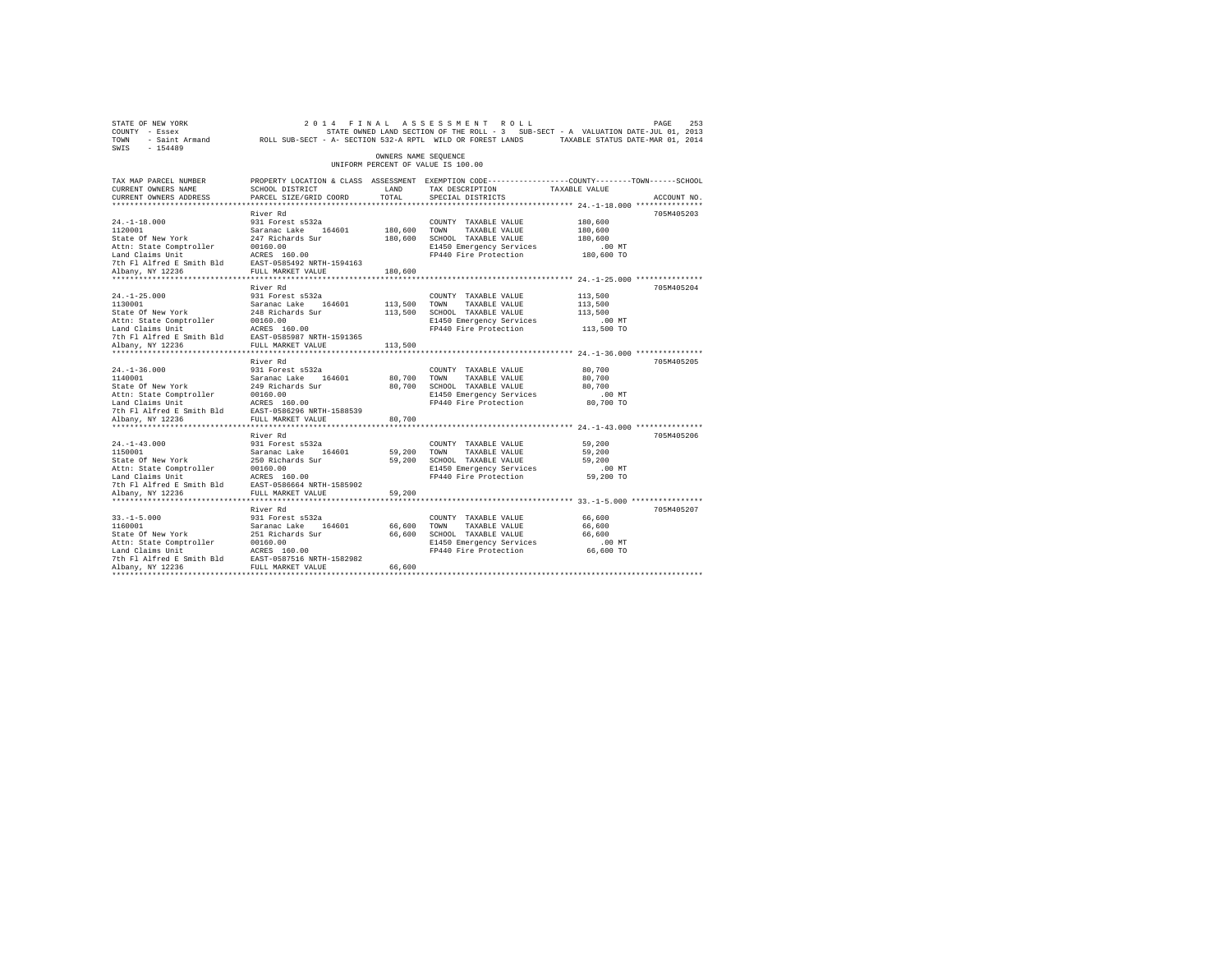| STATE OF NEW YORK<br>COUNTY - Essex<br>TOWN - Saint Armand ROLL SUB-SECT - A- SECTION 532-A RPTL WILD OR FOREST LANDS TAXABLE STATUS DATE-MAR 01, 2014<br>SWIS - 154489 |                                                                                                                                               |                      | 2014 FINAL ASSESSMENT ROLL<br>STATE OWNED LAND SECTION OF THE ROLL - 3 SUB-SECT - A VALUATION DATE-JUL 01, 2013 |                        | 254<br>PAGE |
|-------------------------------------------------------------------------------------------------------------------------------------------------------------------------|-----------------------------------------------------------------------------------------------------------------------------------------------|----------------------|-----------------------------------------------------------------------------------------------------------------|------------------------|-------------|
|                                                                                                                                                                         |                                                                                                                                               | OWNERS NAME SEQUENCE | UNIFORM PERCENT OF VALUE IS 100.00                                                                              |                        |             |
| TAX MAP PARCEL NUMBER<br>CURRENT OWNERS NAME<br>CURRENT OWNERS ADDRESS                                                                                                  | PROPERTY LOCATION & CLASS ASSESSMENT EXEMPTION CODE----------------COUNTY-------TOWN------SCHOOL<br>SCHOOL DISTRICT<br>PARCEL SIZE/GRID COORD | LAND<br>TOTAL        | TAX DESCRIPTION TAXABLE VALUE<br>SPECIAL DISTRICTS                                                              |                        | ACCOUNT NO. |
|                                                                                                                                                                         |                                                                                                                                               |                      |                                                                                                                 |                        |             |
|                                                                                                                                                                         | River Rd                                                                                                                                      |                      |                                                                                                                 |                        | 705M405208  |
| $14. - 1 - 20.000$                                                                                                                                                      | 931 Forest s532a - WTRFNT                                                                                                                     |                      | COUNTY TAXABLE VALUE                                                                                            | 823,900                |             |
| 1170001                                                                                                                                                                 | Saranac Lake 164601                                                                                                                           | 823,900 TOWN         | TAXABLE VALUE                                                                                                   | 823,900                |             |
| State Of New York                                                                                                                                                       | 262 Richards Sur<br>00160.00                                                                                                                  |                      | 823,900 SCHOOL TAXABLE VALUE                                                                                    | 823,900                |             |
| Attn: State Comptroller<br>Land Claims Unit                                                                                                                             | ACRES 160.00                                                                                                                                  |                      | E1451 Emergency Services<br>FP440 Fire Protection                                                               | $.00$ MT<br>823,900 TO |             |
| 7th Fl Alfred E Smith Bld EAST-0588969 NRTH-1608245                                                                                                                     |                                                                                                                                               |                      |                                                                                                                 |                        |             |
| Albany, NY 12236                                                                                                                                                        | FULL MARKET VALUE                                                                                                                             | 823,900              |                                                                                                                 |                        |             |
|                                                                                                                                                                         |                                                                                                                                               |                      |                                                                                                                 |                        |             |
|                                                                                                                                                                         | River Rd                                                                                                                                      |                      |                                                                                                                 |                        | 705M405209  |
| $14. - 1 - 29.000$                                                                                                                                                      | 931 Forest s532a - WTRFNT                                                                                                                     |                      | COUNTY TAXABLE VALUE                                                                                            | 175,200                |             |
| 1180001                                                                                                                                                                 | Saranac Lake 164601                                                                                                                           | 175,200 TOWN         | TAXABLE VALUE                                                                                                   | 175,200                |             |
| State Of New York                                                                                                                                                       | 263 Richards Sur                                                                                                                              |                      | 175,200 SCHOOL TAXABLE VALUE                                                                                    | 175,200                |             |
| Attn: State Comptroller<br>Land Claims Unit                                                                                                                             | 00160.00<br>ACRES 160.00                                                                                                                      |                      | E1451 Emergency Services<br>FP440 Fire Protection                                                               | $.00$ MT<br>175,200 TO |             |
| 7th Fl Alfred E Smith Bld EAST-0589307 NRTH-1605643                                                                                                                     |                                                                                                                                               |                      |                                                                                                                 |                        |             |
| Albany, NY 12236                                                                                                                                                        | FULL MARKET VALUE                                                                                                                             | 175,200              |                                                                                                                 |                        |             |
|                                                                                                                                                                         |                                                                                                                                               |                      |                                                                                                                 |                        |             |
|                                                                                                                                                                         | River Rd                                                                                                                                      |                      |                                                                                                                 |                        | 705M405210  |
| $14. -1 - 38.000$                                                                                                                                                       | 931 Forest s532a                                                                                                                              |                      | COUNTY TAXABLE VALUE                                                                                            | 147,100                |             |
| 1190001<br>State Of New York                                                                                                                                            | Saranac Lake 164601                                                                                                                           | 147,100 TOWN         | TAXABLE VALUE                                                                                                   | 147.100                |             |
|                                                                                                                                                                         | 264 Richards Sur                                                                                                                              |                      | 147,100 SCHOOL TAXABLE VALUE                                                                                    | 147,100                |             |
| Attn: State Comptroller<br>Land Claims Unit                                                                                                                             | 00160.00<br>ACRES 160.00                                                                                                                      |                      | E1451 Emergency Services<br>FP440 Fire Protection                                                               | $.00$ MT<br>147,100 TO |             |
| 7th Fl Alfred E Smith Bld                                                                                                                                               | EAST-0589648 NRTH-1603021                                                                                                                     |                      |                                                                                                                 |                        |             |
| Albany, NY 12236                                                                                                                                                        | FULL MARKET VALUE                                                                                                                             | 147,100              |                                                                                                                 |                        |             |
|                                                                                                                                                                         |                                                                                                                                               |                      |                                                                                                                 |                        |             |
|                                                                                                                                                                         | River Rd                                                                                                                                      |                      |                                                                                                                 |                        | 705M405211  |
| $14. - 1 - 44.000$                                                                                                                                                      | 931 Forest s532a                                                                                                                              |                      | COUNTY TAXABLE VALUE                                                                                            | 118,400                |             |
| 1200001                                                                                                                                                                 | Saranac Lake 164601                                                                                                                           | 118,400 TOWN         | TAXABLE VALUE                                                                                                   | 118,400                |             |
| State Of New York                                                                                                                                                       | 265 Richards Sur                                                                                                                              |                      | 118,400 SCHOOL TAXABLE VALUE                                                                                    | 118,400                |             |
| Attn: State Comptroller<br>Land Claims Unit                                                                                                                             | 00160.00<br>ACRES 160.00                                                                                                                      |                      | E1451 Emergency Services<br>FP440 Fire Protection                                                               | $.00$ MT<br>118,400 TO |             |
| 7th Fl Alfred E Smith Bld EAST-0590004 NRTH-1600453                                                                                                                     |                                                                                                                                               |                      |                                                                                                                 |                        |             |
| Albany, NY 12236                                                                                                                                                        | FULL MARKET VALUE                                                                                                                             | 118,400              |                                                                                                                 |                        |             |
|                                                                                                                                                                         |                                                                                                                                               |                      |                                                                                                                 |                        |             |
|                                                                                                                                                                         | River Rd                                                                                                                                      |                      |                                                                                                                 |                        | 705M405212  |
| $24. -1 - 8.000$                                                                                                                                                        | 931 Forest s532a                                                                                                                              |                      | COUNTY TAXABLE VALUE                                                                                            | 125,800                |             |
| 1210001                                                                                                                                                                 | Saranac Lake 164601                                                                                                                           | 125,800 TOWN         | TAXABLE VALUE                                                                                                   | 125,800                |             |
| State Of New York                                                                                                                                                       | 266 Richards Sur                                                                                                                              |                      | 125,800 SCHOOL TAXABLE VALUE                                                                                    | 125,800                |             |
| Attn: State Comptroller                                                                                                                                                 | 00160.00<br>ACRES 160.00                                                                                                                      |                      | E1450 Emergency Services                                                                                        | $.00$ MT               |             |
| Land Claims Unit<br>7th Fl Alfred E Smith Bld EAST-0590456 NRTH-1597780                                                                                                 |                                                                                                                                               |                      | FP440 Fire Protection                                                                                           | 125,800 TO             |             |
| Albany, NY 12236                                                                                                                                                        | FULL MARKET VALUE                                                                                                                             | 125,800              |                                                                                                                 |                        |             |
|                                                                                                                                                                         |                                                                                                                                               |                      |                                                                                                                 |                        |             |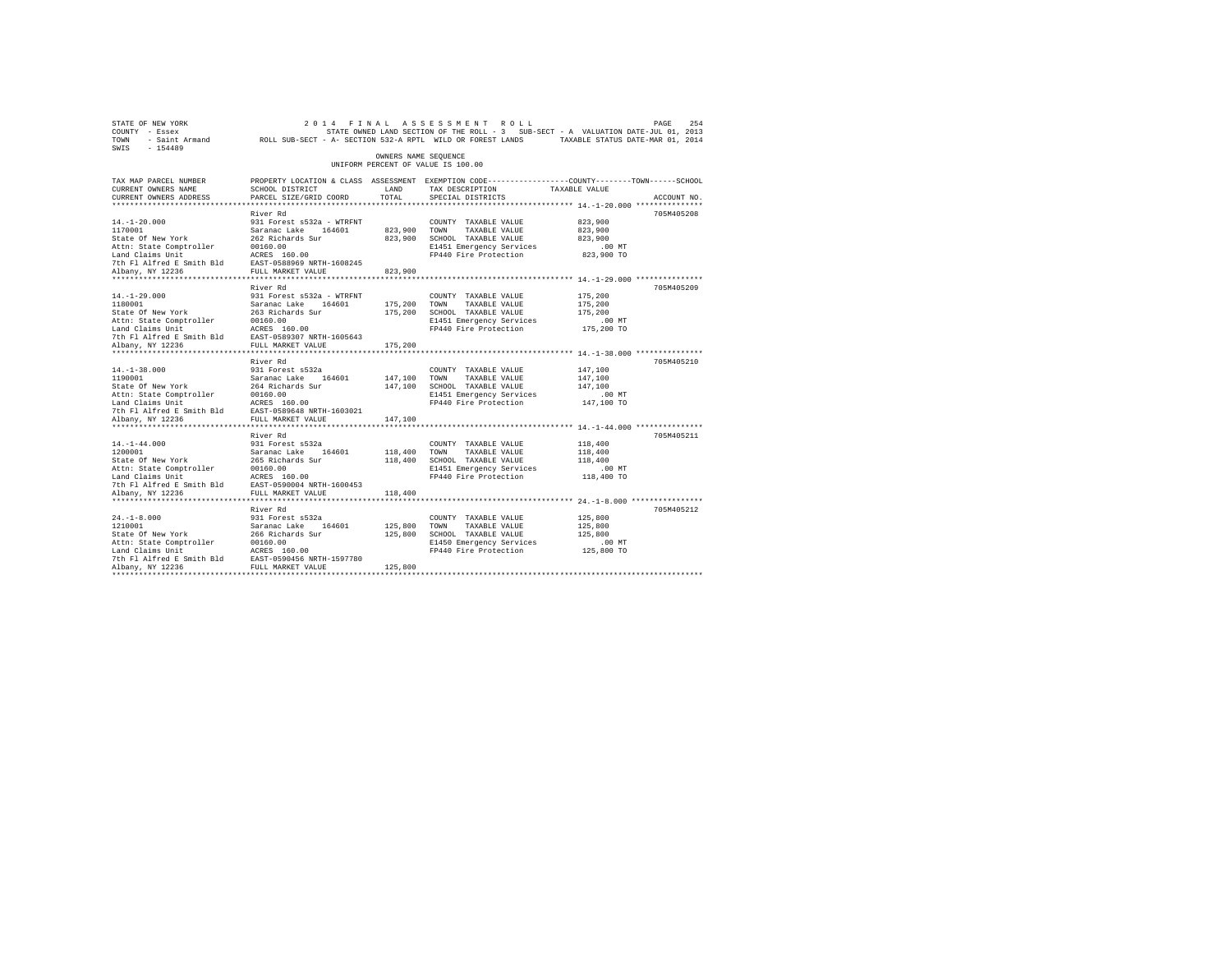| STATE OF NEW YORK<br>COUNTY - Essex<br>TOWN<br>$-154489$<br>SWIS |                                   |            | 2014 FINAL ASSESSMENT ROLL<br>STATE OWNED LAND SECTION OF THE ROLL - 3 SUB-SECT - A VALUATION DATE-JUL 01, 2013<br>- Saint Armand ROLL SUB-SECT - A- SECTION 532-A RPTL WILD OR FOREST LANDS | TAXABLE STATUS DATE-MAR 01, 2014 | 255<br>PAGE |  |  |  |
|------------------------------------------------------------------|-----------------------------------|------------|----------------------------------------------------------------------------------------------------------------------------------------------------------------------------------------------|----------------------------------|-------------|--|--|--|
| OWNERS NAME SEOUENCE<br>UNIFORM PERCENT OF VALUE IS 100.00       |                                   |            |                                                                                                                                                                                              |                                  |             |  |  |  |
| TAX MAP PARCEL NUMBER<br>CURRENT OWNERS NAME                     | SCHOOL DISTRICT                   | LAND       | PROPERTY LOCATION & CLASS ASSESSMENT EXEMPTION CODE---------------COUNTY-------TOWN------SCHOOL<br>TAX DESCRIPTION                                                                           | TAXABLE VALUE                    |             |  |  |  |
| CURRENT OWNERS ADDRESS                                           | PARCEL SIZE/GRID COORD            | TOTAL.     | SPECIAL DISTRICTS                                                                                                                                                                            |                                  | ACCOUNT NO. |  |  |  |
|                                                                  |                                   |            |                                                                                                                                                                                              |                                  |             |  |  |  |
|                                                                  | River Rd                          |            |                                                                                                                                                                                              |                                  | 705M405213  |  |  |  |
| $24. -1 - 17.000$                                                | 931 Forest s532a                  |            | COUNTY TAXABLE VALUE                                                                                                                                                                         | 194,400                          |             |  |  |  |
| 1220001                                                          | Saranac Lake 164601               | 194,400    | TOWN<br>TAXABLE VALUE                                                                                                                                                                        | 194,400                          |             |  |  |  |
| State Of New York                                                | 267 Richards Sur                  | 194,400    | SCHOOL TAXABLE VALUE                                                                                                                                                                         | 194,400                          |             |  |  |  |
| Attn: State Comptroller                                          | 00160.00                          |            | E1450 Emergency Services                                                                                                                                                                     | $.00$ MT                         |             |  |  |  |
| Land Claims Unit                                                 | ACRES 160.00                      |            | FP440 Fire Protection                                                                                                                                                                        | 194,400 TO                       |             |  |  |  |
| 7th Fl Alfred E Smith Bld                                        | EAST-0588260 NRTH-1594536         |            |                                                                                                                                                                                              |                                  |             |  |  |  |
| Albany, NY 12236                                                 | FULL MARKET VALUE                 | 194,400    |                                                                                                                                                                                              |                                  |             |  |  |  |
|                                                                  |                                   |            |                                                                                                                                                                                              |                                  |             |  |  |  |
| $24. -1 - 26.000$                                                | River Rd<br>931 Forest s532a      |            |                                                                                                                                                                                              |                                  | 705M405214  |  |  |  |
| 1230001                                                          | Saranac Lake 164601               | 125,800    | COUNTY TAXABLE VALUE<br>TOWN<br>TAXABLE VALUE                                                                                                                                                | 125,800<br>125,800               |             |  |  |  |
| State Of New York                                                | 268 Richards Sur                  | 125,800    | SCHOOL TAXABLE VALUE                                                                                                                                                                         | 125,800                          |             |  |  |  |
| Attn: State Comptroller                                          | 00160.00                          |            | E1450 Emergency Services                                                                                                                                                                     | .00MT                            |             |  |  |  |
| Land Claims Unit                                                 | ACRES 160.00                      |            | FP440 Fire Protection                                                                                                                                                                        | 125,800 TO                       |             |  |  |  |
| 7th Fl Alfred E Smith Bld                                        | EAST-0588595 NRTH-1591673         |            |                                                                                                                                                                                              |                                  |             |  |  |  |
| Albany, NY 12236                                                 | FULL MARKET VALUE                 | 125,800    |                                                                                                                                                                                              |                                  |             |  |  |  |
| *************************                                        | **********************            | ********** | *************************** 24.-1-35.000 ***************                                                                                                                                     |                                  |             |  |  |  |
|                                                                  | River Rd                          |            |                                                                                                                                                                                              |                                  | 705M405215  |  |  |  |
| $24. -1 - 35.000$                                                | 931 Forest s532a                  |            | COUNTY TAXABLE VALUE                                                                                                                                                                         | 59,200                           |             |  |  |  |
| 1240001                                                          | Saranac Lake 164601               | 59,200     | TOWN<br>TAXABLE VALUE                                                                                                                                                                        | 59,200                           |             |  |  |  |
| State Of New York                                                | 269 Richards Sur                  | 59,200     | SCHOOL TAXABLE VALUE                                                                                                                                                                         | 59,200                           |             |  |  |  |
| Attn: State Comptroller                                          | 00160.00                          |            | E1450 Emergency Services                                                                                                                                                                     | $.00$ MT                         |             |  |  |  |
| Land Claims Unit                                                 | ACRES 160.00                      |            | FP440 Fire Protection                                                                                                                                                                        | 59,200 TO                        |             |  |  |  |
| 7th Fl Alfred E Smith Bld                                        | EAST-0589005 NRTH-1588926         |            |                                                                                                                                                                                              |                                  |             |  |  |  |
| Albany, NY 12236                                                 | FULL MARKET VALUE                 | 59,200     |                                                                                                                                                                                              |                                  |             |  |  |  |
| **********************                                           | **********************            |            | ********************************* 24.-1-44.000 ****************                                                                                                                              |                                  |             |  |  |  |
|                                                                  | River Rd                          |            |                                                                                                                                                                                              |                                  | 705M405301  |  |  |  |
| $24. -1 - 44.000$                                                | 931 Forest s532a                  |            | COUNTY TAXABLE VALUE                                                                                                                                                                         | 66,500                           |             |  |  |  |
| 1250001                                                          | Saranac Lake 164601               | 66,500     | TAXABLE VALUE<br>TOWN                                                                                                                                                                        | 66,500                           |             |  |  |  |
| State Of New York                                                | 270 Richards Sur                  | 66,500     | SCHOOL TAXABLE VALUE                                                                                                                                                                         | 66,500                           |             |  |  |  |
| Attn: State Comptroller                                          | 00160.00                          |            | E1450 Emergency Services                                                                                                                                                                     | .00MT                            |             |  |  |  |
| Land Claims Unit                                                 | ACRES 160.00                      |            | FP440 Fire Protection                                                                                                                                                                        | 66,500 TO                        |             |  |  |  |
| 7th Fl Alfred E Smith Bld                                        | EAST-0589450 NRTH-1586231         |            |                                                                                                                                                                                              |                                  |             |  |  |  |
| Albany, NY 12236                                                 | FULL MARKET VALUE                 | 66,500     |                                                                                                                                                                                              |                                  |             |  |  |  |
|                                                                  |                                   |            |                                                                                                                                                                                              |                                  |             |  |  |  |
|                                                                  | River Rd                          |            |                                                                                                                                                                                              |                                  | 705M405302  |  |  |  |
| $33. - 1 - 6.000$                                                | 931 Forest s532a                  |            | COUNTY TAXABLE VALUE                                                                                                                                                                         | 59,200                           |             |  |  |  |
| 1260001                                                          | Saranac Lake<br>164601            | 59,200     | TOWN<br>TAXABLE VALUE                                                                                                                                                                        | 59,200                           |             |  |  |  |
| State Of New York                                                | 271 Richards Sur<br>Bk 000 Pg 000 | 59,200     | SCHOOL TAXABLE VALUE                                                                                                                                                                         | 59,200                           |             |  |  |  |
| Attn: State Comptroller<br>Land Claims Unit                      | 00160.00                          |            | E1450 Emergency Services<br>FP440 Fire Protection                                                                                                                                            | $.00$ MT<br>59,200 TO            |             |  |  |  |
| 7th Fl Alfred E Smith Bld                                        | ACRES 160.00                      |            |                                                                                                                                                                                              |                                  |             |  |  |  |
| Albany, NY 12236                                                 | EAST-0590071 NRTH-1583287         |            |                                                                                                                                                                                              |                                  |             |  |  |  |
|                                                                  | FULL MARKET VALUE                 | 59,200     |                                                                                                                                                                                              |                                  |             |  |  |  |
|                                                                  |                                   |            |                                                                                                                                                                                              |                                  |             |  |  |  |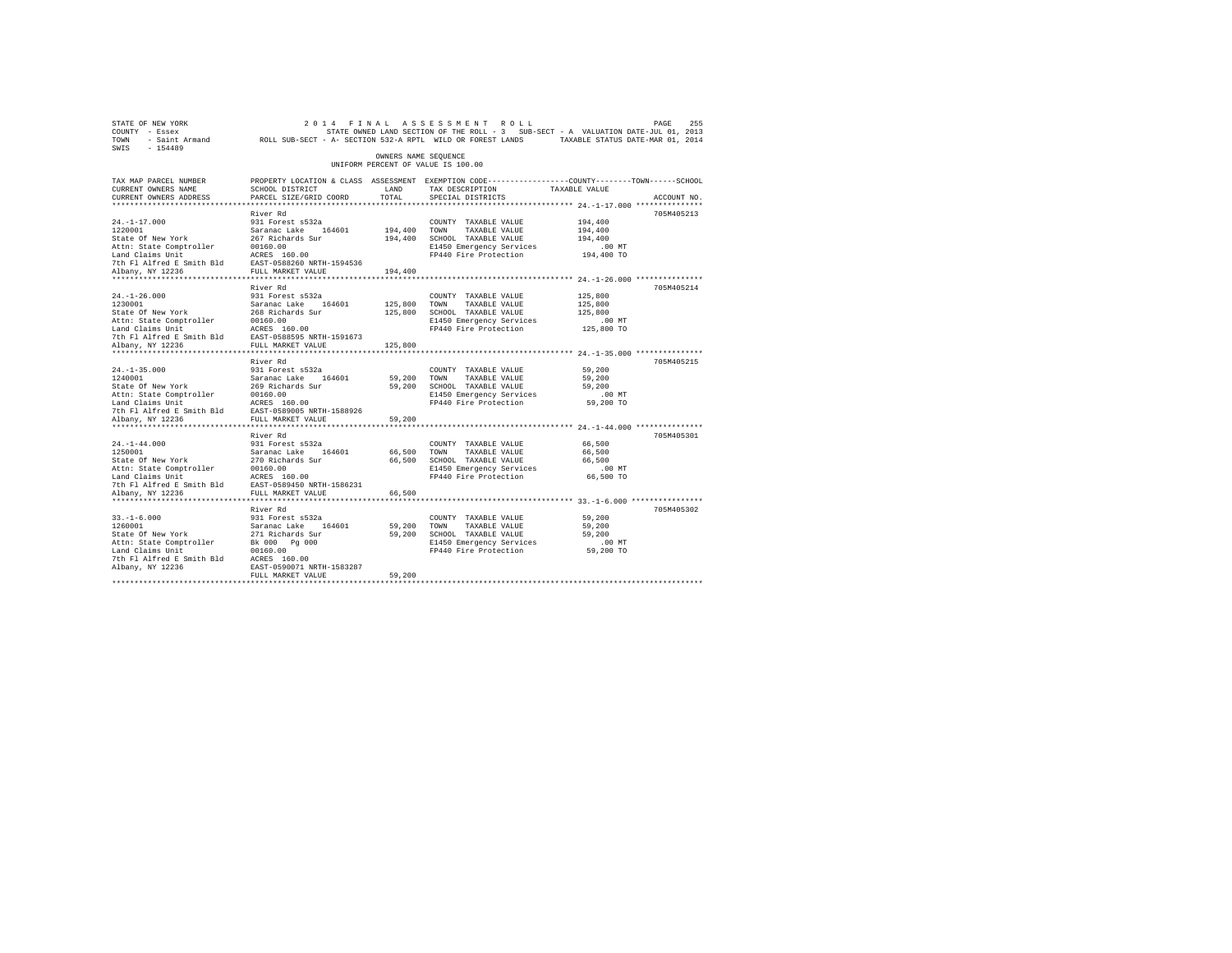| STATE OF NEW YORK<br>COUNTY - Essex<br>TOWN - Saint Armand ROLL SUB-SECT - A- SECTION 532-A RPTL WILD OR FOREST LANDS TAXABLE STATUS DATE-MAR 01, 2014<br>SWIS - 154489                                                                                        |                                                                                                                                               |                         | 2014 FINAL ASSESSMENT ROLL<br>STATE OWNED LAND SECTION OF THE ROLL - 3 SUB-SECT - A VALUATION DATE-JUL 01, 2013                     |                                                         | PAGE<br>256 |
|----------------------------------------------------------------------------------------------------------------------------------------------------------------------------------------------------------------------------------------------------------------|-----------------------------------------------------------------------------------------------------------------------------------------------|-------------------------|-------------------------------------------------------------------------------------------------------------------------------------|---------------------------------------------------------|-------------|
|                                                                                                                                                                                                                                                                |                                                                                                                                               | OWNERS NAME SEQUENCE    | UNIFORM PERCENT OF VALUE IS 100.00                                                                                                  |                                                         |             |
| TAX MAP PARCEL NUMBER<br>CURRENT OWNERS NAME<br>CURRENT OWNERS ADDRESS                                                                                                                                                                                         | PROPERTY LOCATION & CLASS ASSESSMENT EXEMPTION CODE----------------COUNTY-------TOWN------SCHOOL<br>SCHOOL DISTRICT<br>PARCEL SIZE/GRID COORD | LAND<br>TOTAL           | TAX DESCRIPTION<br>SPECIAL DISTRICTS                                                                                                | TAXABLE VALUE                                           | ACCOUNT NO. |
|                                                                                                                                                                                                                                                                |                                                                                                                                               |                         |                                                                                                                                     |                                                         |             |
| $14. -1 - 19.000$<br>1270001<br>State Of New York<br>Attn: State Comptroller<br>Land Claims Unit                                                                                                                                                               | River Rd<br>931 Forest s532a<br>Saranac Lake 164601<br>282 Richard Sur<br>00160.00                                                            | 189,300 TOWN            | COUNTY TAXABLE VALUE<br>TAXABLE VALUE<br>189,300 SCHOOL TAXABLE VALUE<br>E1451 Emergency Services<br>FP440 Fire Protection          | 189,300<br>189,300<br>189,300<br>$.00$ MT<br>189,300 TO | 705M405303  |
| Land Claims Unit<br>7th Fl Alfred E Smith Bld EAST-0591583 NRTH-1608618<br>Albany, NY 12236 FULL MARKET VALUE<br>Albany, NY 12236                                                                                                                              | FULL MARKET VALUE                                                                                                                             | 189,300                 |                                                                                                                                     |                                                         |             |
| $14. - 1 - 30.000$<br>1280001<br>-------<br>State Of New York<br>Nature of the Comptroller and the Compton of Maria Chains Unit<br>Land Claims Unit MARS 160.00<br>7th Fl Alfred E Smith Bld EAST-0591925 NRTH-1606018<br>Albany, NY 12236<br>Albany, NY 12236 | River Rd<br>931 Forest s532a<br>Saranac Lake 164601<br>283 Richard Sur<br>FULL MARKET VALUE                                                   | 147,200 TOWN<br>147,200 | COUNTY TAXABLE VALUE<br>TAXABLE VALUE<br>147,200 SCHOOL TAXABLE VALUE<br>E1451 Emergency Services<br>FP440 Fire Protection          | 147,200<br>147,200<br>147,200<br>$.00$ MT<br>147,200 TO | 705M405304  |
|                                                                                                                                                                                                                                                                | River Rd                                                                                                                                      |                         |                                                                                                                                     |                                                         | 705M405305  |
| $14. - 1 - 37.000$                                                                                                                                                                                                                                             | 931 Forest s532a                                                                                                                              | 148,000 TOWN            | COUNTY TAXABLE VALUE<br>TAXABLE VALUE<br>148,000 SCHOOL TAXABLE VALUE<br>E1451 Emergency Services<br>FP440 Fire Protection          | 148,000<br>148,000<br>148,000<br>$.00$ MT<br>148,000 TO |             |
| Albany, NY 12236                                                                                                                                                                                                                                               | FULL MARKET VALUE                                                                                                                             | 148,000                 |                                                                                                                                     |                                                         |             |
|                                                                                                                                                                                                                                                                | **************************<br>River Rd                                                                                                        |                         |                                                                                                                                     |                                                         | 705M405306  |
| $14. - 1 - 45.000$<br>1300001<br>State Of New York<br>Albany, NY 12236                                                                                                                                                                                         | 931 Forest s532a<br>Saranac Lake 164601<br>285 Richards Sur<br>FULL MARKET VALUE                                                              | 103,600 TOWN<br>103,600 | COUNTY TAXABLE VALUE<br>TAXABLE VALUE<br>103,600 SCHOOL TAXABLE VALUE<br>E1451 Emergency Services<br>FP440 Fire Protection          | 103,600<br>103,600<br>103,600<br>$.00$ MT<br>103,600 TO |             |
|                                                                                                                                                                                                                                                                |                                                                                                                                               |                         |                                                                                                                                     |                                                         |             |
| $24. -1 - 9.000$<br>1310001<br>State Of New York<br>Attn: State Comptroller 00160.00<br>Land Claims Unit ACRES 160.00<br>7th Fl Alfred E Smith Bld EAST-0593182 NRTH-1598186<br>Albany, NY 12236                                                               | River Rd<br>931 Forest s532a<br>Saranac Lake 164601<br>286 Richards Sur                                                                       | 88,800 TOWN             | COUNTY TAXABLE VALUE<br>TAXABLE VALUE<br>88,800 SCHOOL TAXABLE VALUE<br>E1450 Emergency Services<br>FP440 Fire Protection 88,800 TO | 88,800<br>88,800<br>88,800<br>$.00$ MT                  | 705M405307  |
| Albany, NY 12236                                                                                                                                                                                                                                               |                                                                                                                                               | 88,800                  |                                                                                                                                     |                                                         |             |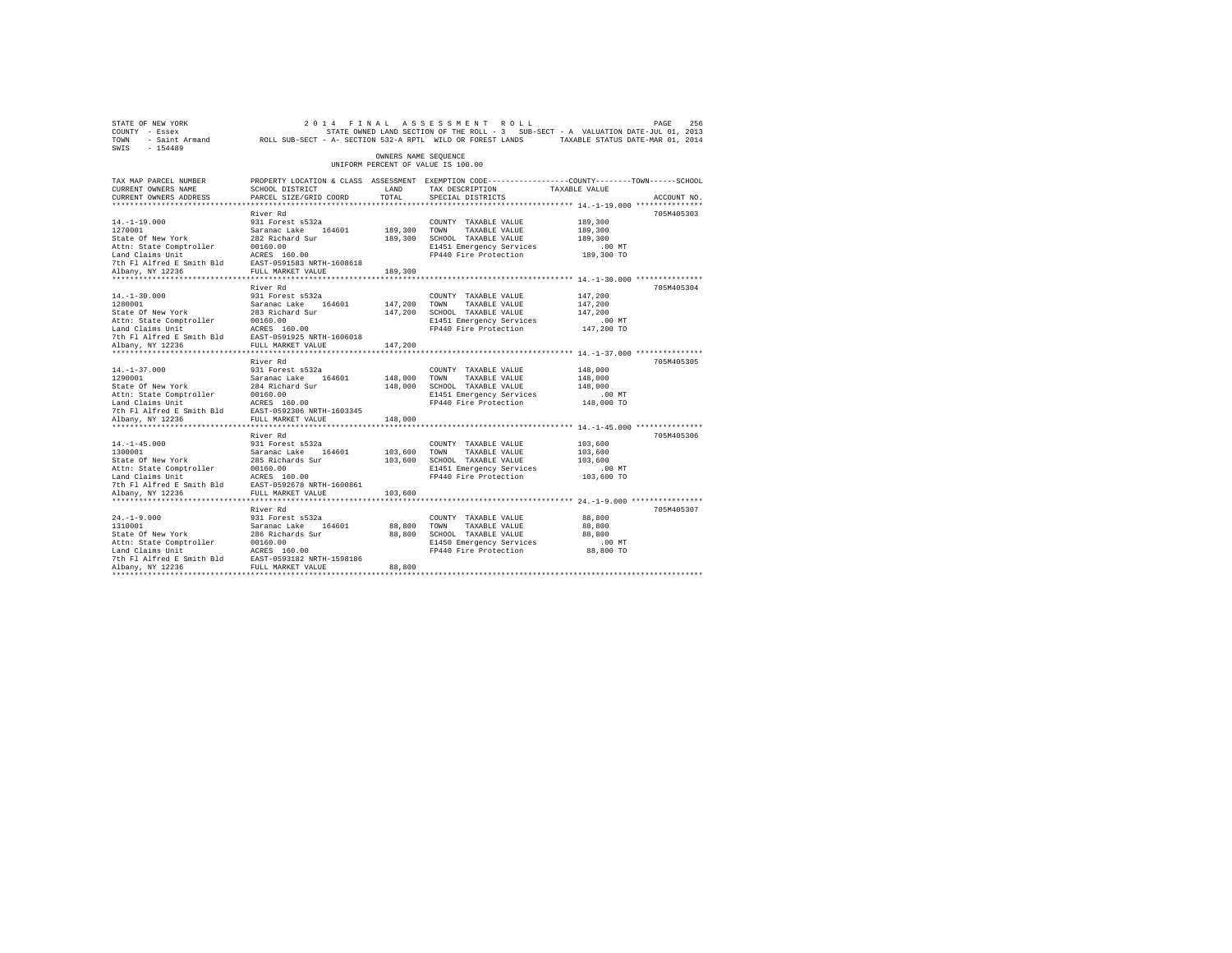| STATE OF NEW YORK<br>COUNTY - Essex<br>TOWN - Saint Armand ROLL SUB-SECT - A- SECTION 532-A RPTL WILD OR FOREST LANDS TAXABLE STATUS DATE-MAR 01, 2014<br>SWIS - 154489    |                                                                                                                                                                               |                                    | 2014 FINAL ASSESSMENT ROLL<br>STATE OWNED LAND SECTION OF THE ROLL - 3 SUB-SECT - A VALUATION DATE-JUL 01, 2013                         |                                                         | 257<br>PAGE |
|----------------------------------------------------------------------------------------------------------------------------------------------------------------------------|-------------------------------------------------------------------------------------------------------------------------------------------------------------------------------|------------------------------------|-----------------------------------------------------------------------------------------------------------------------------------------|---------------------------------------------------------|-------------|
|                                                                                                                                                                            |                                                                                                                                                                               | OWNERS NAME SEOUENCE               | UNIFORM PERCENT OF VALUE IS 100.00                                                                                                      |                                                         |             |
| TAX MAP PARCEL NUMBER<br>CURRENT OWNERS NAME<br>CURRENT OWNERS ADDRESS<br>************************                                                                         | SCHOOL DISTRICT<br>PARCEL SIZE/GRID COORD                                                                                                                                     | LAND<br>TOTAL.                     | PROPERTY LOCATION & CLASS ASSESSMENT EXEMPTION CODE----------------COUNTY-------TOWN-----SCHOOL<br>TAX DESCRIPTION<br>SPECIAL DISTRICTS | TAXABLE VALUE                                           | ACCOUNT NO. |
|                                                                                                                                                                            | River Rd                                                                                                                                                                      |                                    |                                                                                                                                         |                                                         | 705M405308  |
| $24. -1 - 16.000$<br>1320001<br>State Of New York<br>Attn: State Comptroller<br>Land Claims Unit<br>7th Fl Alfred E Smith Bld EAST-0590914 NRTH-1594969                    | 931 Forest s532a<br>Saranac Lake 164601<br>287 Richards Sur<br>00160.00<br>ACRES 160.00                                                                                       | 162,800 TOWN                       | COUNTY TAXABLE VALUE<br>TAXABLE VALUE<br>162,800 SCHOOL TAXABLE VALUE<br>E1450 Emergency Services<br>FP440 Fire Protection              | 162,800<br>162,800<br>162,800<br>$.00$ MT<br>162,800 TO |             |
| Albany, NY 12236                                                                                                                                                           | FULL MARKET VALUE                                                                                                                                                             | 162,800                            |                                                                                                                                         |                                                         |             |
| $24. -1 - 27.000$<br>1330001<br>State Of New York<br>Attn: State Comptroller<br>Land Claims Unit<br>7th Fl Alfred E Smith Bld<br>Albany, NY 12236                          | River Rd<br>931 Forest s532a<br>Saranac Lake 164601<br>288 Richards Sur<br>00160.00<br>ACRES 160.00<br>EAST-0591311 NRTH-1592142<br>DEED BOOK 144 PG-441<br>FULL MARKET VALUE | 103,600 TOWN<br>103,600<br>103,600 | COUNTY TAXABLE VALUE<br>TAXABLE VALUE<br>SCHOOL TAXABLE VALUE<br>E1450 Emergency Services<br>FP440 Fire Protection                      | 103,600<br>103,600<br>103,600<br>$.00$ MT<br>103,600 TO | 705M405309  |
|                                                                                                                                                                            | *************************                                                                                                                                                     |                                    |                                                                                                                                         |                                                         |             |
| $24. -1 - 34.000$<br>1340001<br>State Of New York<br>Attn: State Comptroller<br>Land Claims Unit<br>7th Fl Alfred E Smith Bld EAST-0591812 NRTH-1589323                    | River Rd<br>931 Forest s532a<br>Saranac Lake 164601<br>289 Richards Sur<br>00160.00<br>ACRES 160.00                                                                           | 59,200                             | COUNTY TAXABLE VALUE<br>TOWN<br>TAXABLE VALUE<br>59,200 SCHOOL TAXABLE VALUE<br>E1450 Emergency Services<br>FP440 Fire Protection       | 59,200<br>59,200<br>59,200<br>$.00$ MT<br>59,200 TO     | 705M405310  |
| Albany, NY 12236                                                                                                                                                           | FULL MARKET VALUE                                                                                                                                                             | 59,200                             |                                                                                                                                         |                                                         |             |
| $24. -1 - 45.000$<br>1350001<br>State Of New York<br>Attn: State Comptroller<br>Land Claims Unit<br>7th Fl Alfred E Smith Bld<br>Albany, NY 12236                          | River Rd<br>931 Forest s532a<br>Saranac Lake 164601<br>290 Richards Sur<br>00160.00<br>ACRES 160.00<br>EAST-0592257 NRTH-1586585<br>FULL MARKET VALUE                         | 100,500<br>100,500<br>100,500      | COUNTY TAXABLE VALUE<br>TOWN<br>TAXABLE VALUE<br>SCHOOL TAXABLE VALUE<br>E1450 Emergency Services<br>FP440 Fire Protection              | 100,500<br>100,500<br>100,500<br>$.00$ MT<br>100,500 TO | 705M405311  |
|                                                                                                                                                                            |                                                                                                                                                                               |                                    |                                                                                                                                         |                                                         |             |
| $33. -1 - 7.000$<br>1360001<br>State Of New York<br>Attn: State Comptroller<br>Land Claims Unit<br>7th Fl Alfred E Smith Bld EAST-0592652 NRTH-1583638<br>Albany, NY 12236 | River Rd<br>931 Forest s532a<br>Saranac Lake 164601<br>291 Richards Sur<br>00150.00<br>ACRES 150.00<br>FULL MARKET VALUE                                                      | 77,000<br>77,000                   | COUNTY TAXABLE VALUE<br>TOWN<br>TAXABLE VALUE<br>77,000 SCHOOL TAXABLE VALUE<br>E1450 Emergency Services<br>FP440 Fire Protection       | 77,000<br>77,000<br>77,000<br>.00 MT<br>77,000 TO       | 705M405312  |
|                                                                                                                                                                            |                                                                                                                                                                               |                                    |                                                                                                                                         |                                                         |             |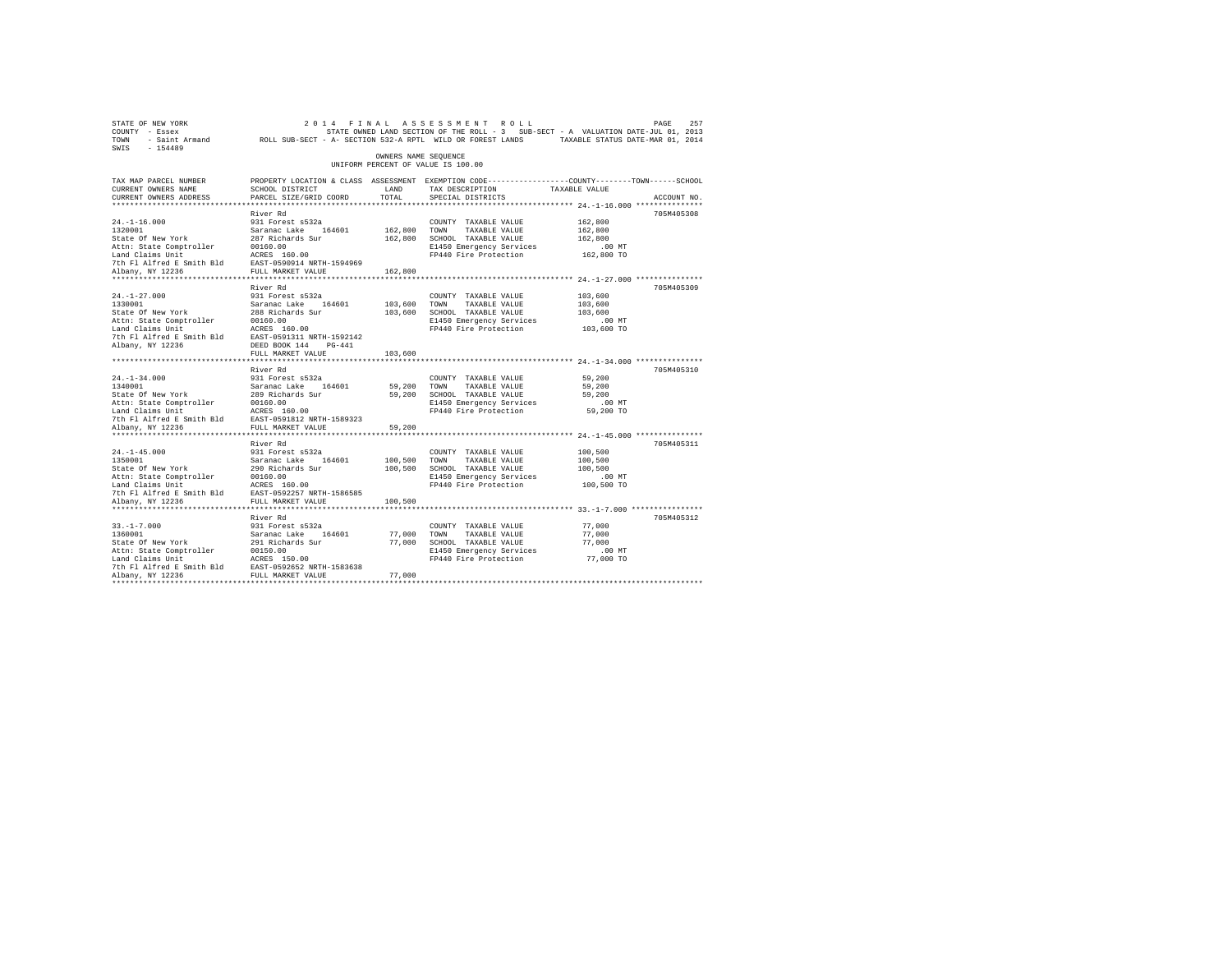| STATE OF NEW YORK                                                                                               |                                                                                                |                      | 2014 FINAL ASSESSMENT ROLL                                                        |               | PAGE<br>258 |
|-----------------------------------------------------------------------------------------------------------------|------------------------------------------------------------------------------------------------|----------------------|-----------------------------------------------------------------------------------|---------------|-------------|
| COUNTY - Essex                                                                                                  |                                                                                                |                      | STATE OWNED LAND SECTION OF THE ROLL - 3 SUB-SECT - A VALUATION DATE-JUL 01, 2013 |               |             |
| TOWN - Saint Armand ROLL SUB-SECT - A- SECTION 532-A RPTL WILD OR FOREST LANDS TAXABLE STATUS DATE-MAR 01, 2014 |                                                                                                |                      |                                                                                   |               |             |
| SWIS<br>$-154489$                                                                                               |                                                                                                |                      |                                                                                   |               |             |
|                                                                                                                 |                                                                                                | OWNERS NAME SEQUENCE | UNIFORM PERCENT OF VALUE IS 100.00                                                |               |             |
|                                                                                                                 |                                                                                                |                      |                                                                                   |               |             |
| TAX MAP PARCEL NUMBER                                                                                           | PROPERTY LOCATION & CLASS ASSESSMENT EXEMPTION CODE---------------COUNTY-------TOWN-----SCHOOL |                      |                                                                                   |               |             |
| CURRENT OWNERS NAME                                                                                             | SCHOOL DISTRICT                                                                                | LAND                 | TAX DESCRIPTION                                                                   | TAXABLE VALUE |             |
| CURRENT OWNERS ADDRESS                                                                                          | PARCEL SIZE/GRID COORD                                                                         | TOTAL                | SPECIAL DISTRICTS                                                                 |               | ACCOUNT NO. |
|                                                                                                                 |                                                                                                |                      |                                                                                   |               |             |
|                                                                                                                 | River Rd                                                                                       |                      |                                                                                   |               | 705M405313  |
| $14. -1 - 18.000$                                                                                               | 931 Forest s532a                                                                               |                      | COUNTY TAXABLE VALUE                                                              | 116,000       |             |
| 1370001                                                                                                         | Saranac Lake 164601                                                                            | 116,000              | TOWN<br>TAXABLE VALUE                                                             | 116,000       |             |
| State Of New York                                                                                               | 302 Richard Sur                                                                                | 116,000              | SCHOOL TAXABLE VALUE                                                              | 116,000       |             |
| Attn: State Comptroller                                                                                         | 00120.00                                                                                       |                      | E1451 Emergency Services                                                          | .00MT         |             |
| Land Claims Unit                                                                                                | ACRES 120.00                                                                                   |                      | FP440 Fire Protection                                                             | 116,000 TO    |             |
| 7th Fl Alfred E Smith Bld                                                                                       | EAST-0593832 NRTH-1608946                                                                      |                      |                                                                                   |               |             |
| Albany, NY 12236                                                                                                | DEED BOOK 148 PG-437                                                                           |                      |                                                                                   |               |             |
|                                                                                                                 | FULL MARKET VALUE                                                                              | 116,000              |                                                                                   |               |             |
|                                                                                                                 |                                                                                                |                      |                                                                                   |               |             |
| $14. - 1 - 31.000$                                                                                              | River Rd<br>931 Forest s532a                                                                   |                      | COUNTY TAXABLE VALUE                                                              | 69,600        | 705M405314  |
| 1380001                                                                                                         |                                                                                                |                      |                                                                                   |               |             |
|                                                                                                                 | Saranac Lake 164601                                                                            | 69,600               | TOWN<br>TAXABLE VALUE                                                             | 69,600        |             |
| State Of New York                                                                                               | 303 Richard Sur                                                                                | 69,600               | SCHOOL TAXABLE VALUE                                                              | 69,600        |             |
| Attn: State Comptroller                                                                                         | 00120.00<br>ACRES 120.00                                                                       |                      | E1451 Emergency Services                                                          | .00 MT        |             |
| Land Claims Unit<br>7th Fl Alfred E Smith Bld                                                                   | EAST-0594242 NRTH-1606287                                                                      |                      | FP440 Fire Protection                                                             | 69,600 TO     |             |
| Albany, NY 12236                                                                                                | FULL MARKET VALUE                                                                              | 69,600               |                                                                                   |               |             |
|                                                                                                                 |                                                                                                |                      |                                                                                   |               |             |
|                                                                                                                 | River Rd                                                                                       |                      |                                                                                   |               | 705M405315  |
| $14. - 1 - 36.000$                                                                                              | 931 Forest s532a                                                                               |                      | COUNTY TAXABLE VALUE                                                              | 150,800       |             |
| 1390001                                                                                                         | Saranac Lake 164601                                                                            | 150,800              | TOWN<br>TAXABLE VALUE                                                             | 150,800       |             |
| State Of New York                                                                                               | 304 Richard Sur                                                                                | 150,800              | SCHOOL TAXABLE VALUE                                                              | 150,800       |             |
| Attn: State Comptroller                                                                                         | 00120.00                                                                                       |                      | E1451 Emergency Services                                                          | $.00$ MT      |             |
| Land Claims Unit                                                                                                | ACRES 120.00                                                                                   |                      | FP440 Fire Protection                                                             | 150,800 TO    |             |
| 7th Fl Alfred E Smith Bld                                                                                       | EAST-0594591 NRTH-1603727                                                                      |                      |                                                                                   |               |             |
| Albany, NY 12236                                                                                                | FULL MARKET VALUE                                                                              | 150,800              |                                                                                   |               |             |
|                                                                                                                 |                                                                                                |                      |                                                                                   |               |             |
|                                                                                                                 | River Rd                                                                                       |                      |                                                                                   |               | 705M405401  |
| $14. - 1 - 46.000$                                                                                              | 931 Forest s532a                                                                               |                      | COUNTY TAXABLE VALUE                                                              | 116,000       |             |
| 1400001                                                                                                         | Saranac Lake 164601                                                                            | 116,000              | TOWN<br>TAXABLE VALUE                                                             | 116,000       |             |
| State Of New York                                                                                               | 305 Richard Sur                                                                                | 116,000              | SCHOOL TAXABLE VALUE                                                              | 116,000       |             |
| Attn: State Comptroller                                                                                         | 00120.00                                                                                       |                      | E1451 Emergency Services                                                          | $.00$ MT      |             |
| Land Claims Unit                                                                                                | ACRES 120.00                                                                                   |                      | FP440 Fire Protection                                                             | 116,000 TO    |             |
| 7th Fl Alfred E Smith Bld                                                                                       | EAST-0594968 NRTH-1601105                                                                      |                      |                                                                                   |               |             |
| Albany, NY 12236                                                                                                | FULL MARKET VALUE                                                                              | 116,000              |                                                                                   |               |             |
|                                                                                                                 |                                                                                                |                      |                                                                                   |               |             |
|                                                                                                                 | River Rd                                                                                       |                      |                                                                                   |               | 705M405402  |
| $24. -1 - 10.000$                                                                                               | 931 Forest s532a                                                                               |                      | COUNTY TAXABLE VALUE                                                              | 63,500        |             |
| 1410001                                                                                                         | Saranac Lake<br>164601                                                                         | 63,500               | TOWN<br>TAXABLE VALUE                                                             | 63,500        |             |
| State Of New York                                                                                               | 306 Richards Sur                                                                               |                      | 63,500 SCHOOL TAXABLE VALUE                                                       | 63,500        |             |
| Attn: State Comptroller                                                                                         | 00120.00                                                                                       |                      | E1450 Emergency Services                                                          | .00 MT        |             |
| Land Claims Unit                                                                                                | ACRES 120.00                                                                                   |                      | FP440 Fire Protection                                                             | 63,500 TO     |             |
| 7th Fl Alfred E Smith Bld                                                                                       | EAST-0595437 NRTH-1598508                                                                      |                      |                                                                                   |               |             |
| Albany, NY 12236                                                                                                | FULL MARKET VALUE                                                                              | 63,500               |                                                                                   |               |             |
| *************                                                                                                   |                                                                                                |                      |                                                                                   |               |             |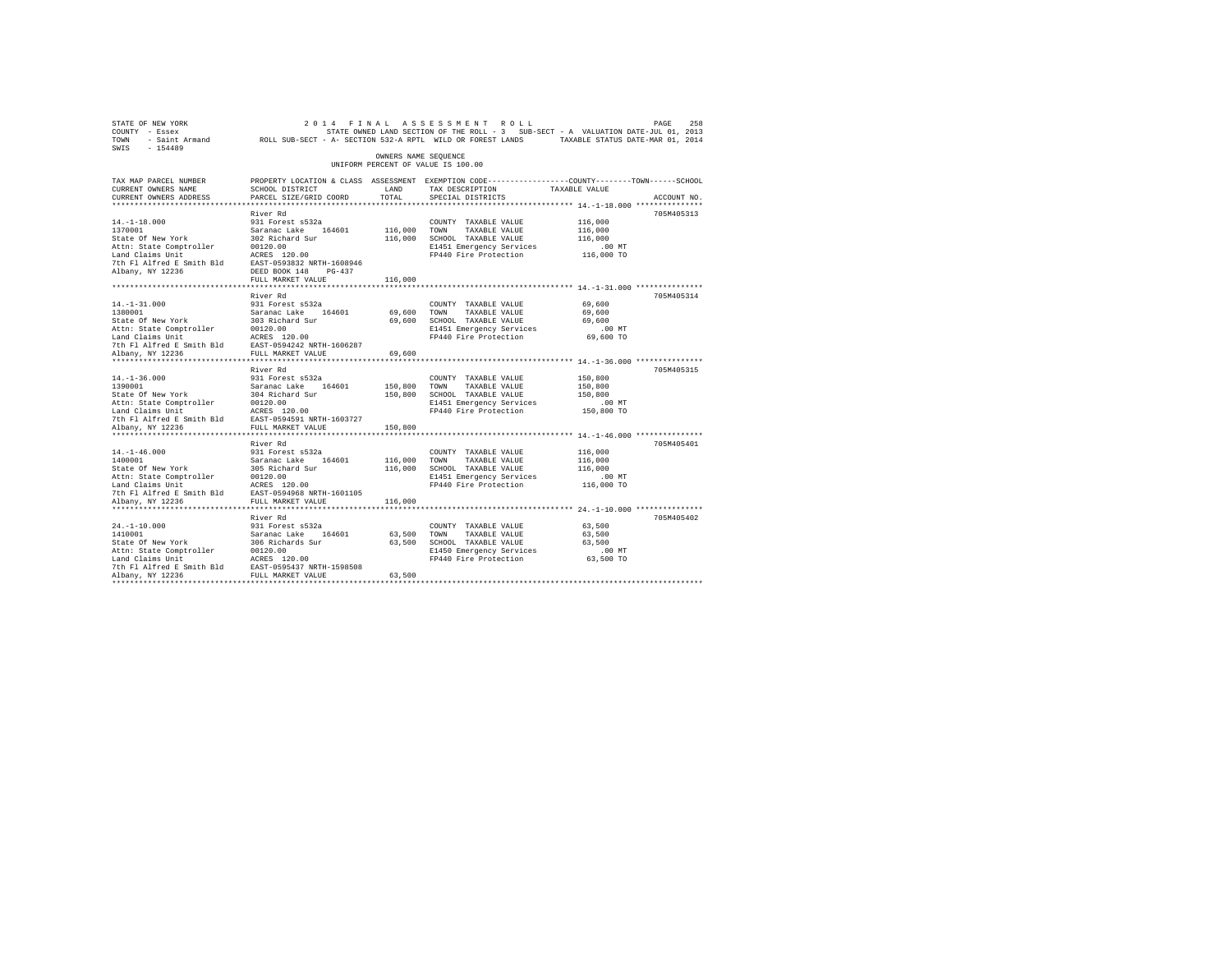| STATE OF NEW YORK<br>COUNTY - Essex<br>TOWN - Saint Armand ROLL SUB-SECT - A- SECTION 532-A RPTL WILD OR FOREST LANDS TAXABLE STATUS DATE-MAR 01, 2014<br>SWIS - 154489                                                                                   |                                                                                                     |                         | 2014 FINAL ASSESSMENT ROLL<br>STATE OWNED LAND SECTION OF THE ROLL - 3 SUB-SECT - A VALUATION DATE-JUL 01, 2013                          |                                                         | 259<br>PAGE |
|-----------------------------------------------------------------------------------------------------------------------------------------------------------------------------------------------------------------------------------------------------------|-----------------------------------------------------------------------------------------------------|-------------------------|------------------------------------------------------------------------------------------------------------------------------------------|---------------------------------------------------------|-------------|
|                                                                                                                                                                                                                                                           |                                                                                                     | OWNERS NAME SEQUENCE    | UNIFORM PERCENT OF VALUE IS 100.00                                                                                                       |                                                         |             |
| TAX MAP PARCEL NUMBER<br>CURRENT OWNERS NAME<br>CURRENT OWNERS ADDRESS                                                                                                                                                                                    | SCHOOL DISTRICT<br>PARCEL SIZE/GRID COORD                                                           | LAND<br>TOTAL           | PROPERTY LOCATION & CLASS ASSESSMENT EXEMPTION CODE----------------COUNTY-------TOWN------SCHOOL<br>TAX DESCRIPTION<br>SPECIAL DISTRICTS | TAXABLE VALUE                                           | ACCOUNT NO. |
|                                                                                                                                                                                                                                                           |                                                                                                     |                         |                                                                                                                                          |                                                         |             |
| $24. -1 - 15.000$<br>1420001<br>State Of New York<br>Attn: State Comptroller<br>Land Claims Unit                                                                                                                                                          | River Rd<br>931 Forest s532a<br>Saranac Lake 164601<br>307 Richards Sur<br>00120.00<br>ACRES 120.00 | 75,400 TOWN             | COUNTY TAXABLE VALUE<br>TAXABLE VALUE<br>75,400 SCHOOL TAXABLE VALUE<br>E1450 Emergency Services<br>FP440 Fire Protection                | 75,400<br>75,400<br>75,400<br>$.00$ MT<br>75,400 TO     | 705M405403  |
|                                                                                                                                                                                                                                                           |                                                                                                     | 75,400                  |                                                                                                                                          |                                                         |             |
| $24. -1 - 28.000$                                                                                                                                                                                                                                         | River Rd<br>931 Forest s532a                                                                        | 58,000 TOWN             | COUNTY TAXABLE VALUE<br>TAXABLE VALUE<br>58,000 SCHOOL TAXABLE VALUE<br>E1450 Emergency Services<br>FP440 Fire Protection 58,000 TO      | 58,000<br>58,000<br>58,000<br>.00MT                     | 705M405404  |
|                                                                                                                                                                                                                                                           |                                                                                                     | 58,000                  |                                                                                                                                          |                                                         |             |
| $24. -1 - 33.000$<br>1440001 Saranac Lake<br>State Of New York 309 Richards Sur<br>Attn: State Comptroller 00120.00<br>Land Claims Unit<br>The Plating Smith Bld EAST-0594150 NRTH-1589614                                                                | River Rd<br>931 Forest s532a                                                                        | 57,400 TOWN             | COUNTY TAXABLE VALUE<br>TAXABLE VALUE<br>57,400 SCHOOL TAXABLE VALUE<br>E1450 Emergency Services<br>FP440 Fire Protection                | 57,400<br>57,400<br>57,400<br>$.00$ MT<br>57,400 TO     | 705M405405  |
|                                                                                                                                                                                                                                                           | FULL MARKET VALUE                                                                                   |                         |                                                                                                                                          |                                                         |             |
| Albany, NY 12236                                                                                                                                                                                                                                          | ************************<br>River Rd                                                                | 57,400                  |                                                                                                                                          |                                                         | 705M405406  |
| $24. -1 - 46.000$<br>1450001<br>State Of New York<br>Albany, NY 12236                                                                                                                                                                                     | 931 Forest s532a<br>Saranac Lake 164601<br>310 Richards Sur<br>FULL MARKET VALUE                    | 115,500 TOWN<br>115,500 | COUNTY TAXABLE VALUE<br>TAXABLE VALUE<br>115,500 SCHOOL TAXABLE VALUE<br>E1450 Emergency Services<br>FP440 Fire Protection               | 115,500<br>115,500<br>115,500<br>$.00$ MT<br>115,500 TO |             |
|                                                                                                                                                                                                                                                           |                                                                                                     |                         |                                                                                                                                          |                                                         |             |
| $14. - 1 - 10.000$<br>1460001<br>State Of New York<br>Attn: State Comptroller 00120.00<br>Land Claims Unit ACRES 120.00<br>The Fl Alfred E Smith Bld EAST-0595870 NRTH-1611604<br>7th Fl Alfred E Smith Bld EAST-0595870 NRTH-1611604<br>Albany, NY 12236 | River Rd<br>931 Forest s532a<br>Saranac Lake 164601<br>321 Richard Sur                              | 112,900 TOWN            | COUNTY TAXABLE VALUE<br>TAXABLE VALUE<br>112,900 SCHOOL TAXABLE VALUE<br>E1451 Emergency Services<br>FP440 Fire Protection 112,900 TO    | 112,900<br>112,900<br>112,900<br>$.00$ MT               | 705M405407  |
| Albany, NY 12236                                                                                                                                                                                                                                          |                                                                                                     | 112,900                 |                                                                                                                                          |                                                         |             |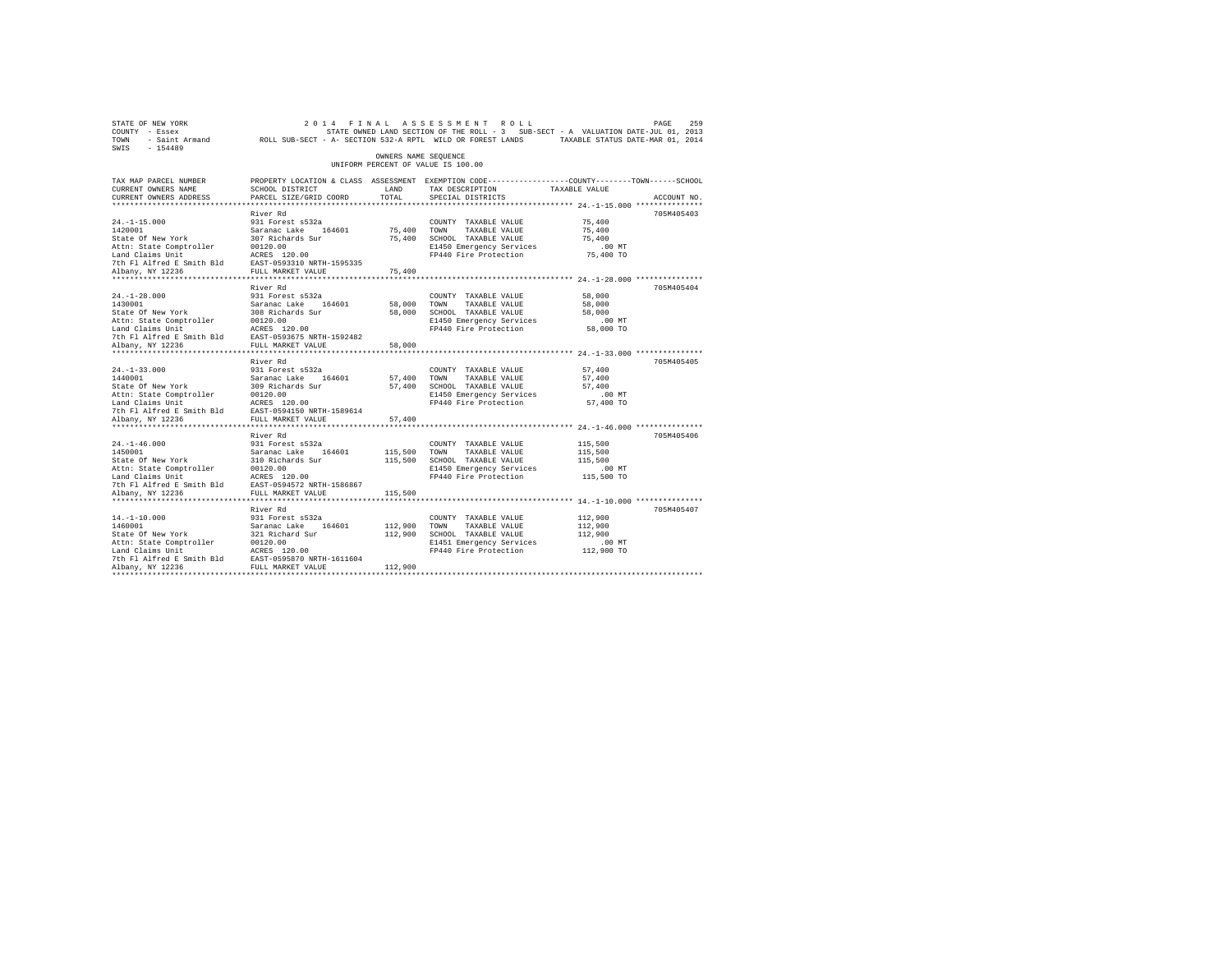| STATE OF NEW YORK<br>COUNTY - Essex<br>TOWN<br>$-154489$<br>SWIS                                                                                   | - Saint Armand ROLL SUB-SECT - A- SECTION 532-A RPTL WILD OR FOREST LANDS                                                                                       |                               | 2014 FINAL ASSESSMENT ROLL<br>STATE OWNED LAND SECTION OF THE ROLL - 3 SUB-SECT - A VALUATION DATE-JUL 01, 2013                         | TAXABLE STATUS DATE-MAR 01, 2014                        | 260<br>PAGE |
|----------------------------------------------------------------------------------------------------------------------------------------------------|-----------------------------------------------------------------------------------------------------------------------------------------------------------------|-------------------------------|-----------------------------------------------------------------------------------------------------------------------------------------|---------------------------------------------------------|-------------|
|                                                                                                                                                    |                                                                                                                                                                 | OWNERS NAME SEOUENCE          | UNIFORM PERCENT OF VALUE IS 100.00                                                                                                      |                                                         |             |
| TAX MAP PARCEL NUMBER<br>CURRENT OWNERS NAME<br>CURRENT OWNERS ADDRESS                                                                             | SCHOOL DISTRICT<br>PARCEL SIZE/GRID COORD                                                                                                                       | LAND<br>TOTAL.                | PROPERTY LOCATION & CLASS ASSESSMENT EXEMPTION CODE----------------COUNTY-------TOWN-----SCHOOL<br>TAX DESCRIPTION<br>SPECIAL DISTRICTS | TAXABLE VALUE                                           | ACCOUNT NO. |
|                                                                                                                                                    |                                                                                                                                                                 |                               |                                                                                                                                         |                                                         |             |
| $14. - 1 - 17.000$<br>1470001<br>State Of New York<br>Attn: State Comptroller<br>Land Claims Unit                                                  | River Rd<br>931 Forest s532a<br>Saranac Lake 164601<br>322 Richards Sur<br>00160.00<br>ACRES 160.00                                                             | 192,400<br>192,400            | COUNTY TAXABLE VALUE<br>TOWN<br>TAXABLE VALUE<br>SCHOOL TAXABLE VALUE<br>E1451 Emergency Services<br>FP440 Fire Protection              | 192,400<br>192,400<br>192,400<br>.00MT<br>192,400 TO    | 705M405408  |
| 7th Fl Alfred E Smith Bld<br>Albany, NY 12236                                                                                                      | EAST-0596201 NRTH-1609325<br>FULL MARKET VALUE                                                                                                                  | 192,400                       |                                                                                                                                         |                                                         |             |
| $14. - 1 - 32.000$<br>1480001<br>State Of New York<br>Attn: State Comptroller<br>Land Claims Unit<br>7th Fl Alfred E Smith Bld<br>Albany, NY 12236 | River Rd<br>931 Forest s532a<br>Saranac Lake 164601<br>323 Richard Sur<br>00160.00<br>ACRES 160.00<br>EAST-0596556 NRTH-1606686<br>FULL MARKET VALUE            | 110,700<br>110,700<br>110,700 | COUNTY TAXABLE VALUE<br>TOWN<br>TAXABLE VALUE<br>SCHOOL TAXABLE VALUE<br>E1451 Emergency Services<br>FP440 Fire Protection              | 110,700<br>110,700<br>110,700<br>.00MT<br>110,700 TO    | 705M405409  |
| ***********************                                                                                                                            | *********************                                                                                                                                           |                               | **************************** 14.-1-35.000 ***************                                                                               |                                                         |             |
| $14. -1 - 35.000$<br>1490001<br>State Of New York<br>Attn: State Comptroller<br>Land Claims Unit<br>7th Fl Alfred E Smith Bld<br>Albany, NY 12236  | River Rd<br>931 Forest s532a<br>Saranac Lake<br>164601<br>324 Richard Sur<br>00160.00<br>ACRES 160.00<br>EAST-0596995 NRTH-1604041<br>FULL MARKET VALUE         | 137,000<br>137,000<br>137,000 | COUNTY TAXABLE VALUE<br>TOWN<br>TAXABLE VALUE<br>SCHOOL TAXABLE VALUE<br>E1451 Emergency Services<br>FP440 Fire Protection              | 137,000<br>137,000<br>137,000<br>$.00$ MT<br>137,000 TO | 705M405410  |
| *********************                                                                                                                              | ********************                                                                                                                                            |                               |                                                                                                                                         |                                                         |             |
| $14. - 1 - 47.000$<br>1500001<br>State Of New York<br>Attn: State Comptroller<br>Land Claims Unit<br>7th Fl Alfred E Smith Bld<br>Albany, NY 12236 | River Rd<br>931 Forest s532a<br>Saranac Lake<br>164601<br>325 Richard Sur<br>00160.00<br>ACRES 160.00<br>EAST-0597313 NRTH-1601416<br>DEED BOOK 162<br>$PG-205$ | 188,200<br>188,200            | COUNTY TAXABLE VALUE<br>TAXABLE VALUE<br>TOWN<br>SCHOOL TAXABLE VALUE<br>E1451 Emergency Services<br>FP440 Fire Protection              | 188,200<br>188,200<br>188,200<br>.00 MT<br>188,200 TO   | 705M405411  |
|                                                                                                                                                    | FULL MARKET VALUE                                                                                                                                               | 188,200                       |                                                                                                                                         |                                                         |             |
| $24. -1 - 11.000$<br>1510001<br>State Of New York<br>Attn: State Comptroller<br>Land Claims Unit<br>7th Fl Alfred E Smith Bld                      | River Rd<br>931 Forest s532a<br>Saranac Lake<br>164601<br>326 Richards Sur<br>00160.00<br>ACRES 160.00<br>EAST-0597824 NRTH-1598875                             | 118,000<br>118,000            | COUNTY TAXABLE VALUE<br>TOWN<br>TAXABLE VALUE<br>SCHOOL TAXABLE VALUE<br>E1450 Emergency Services<br>FP440 Fire Protection              | 118,000<br>118,000<br>118,000<br>.00 MT<br>118,000 TO   | 705M405412  |
| Albany, NY 12236                                                                                                                                   | FULL MARKET VALUE                                                                                                                                               | 118,000                       |                                                                                                                                         |                                                         |             |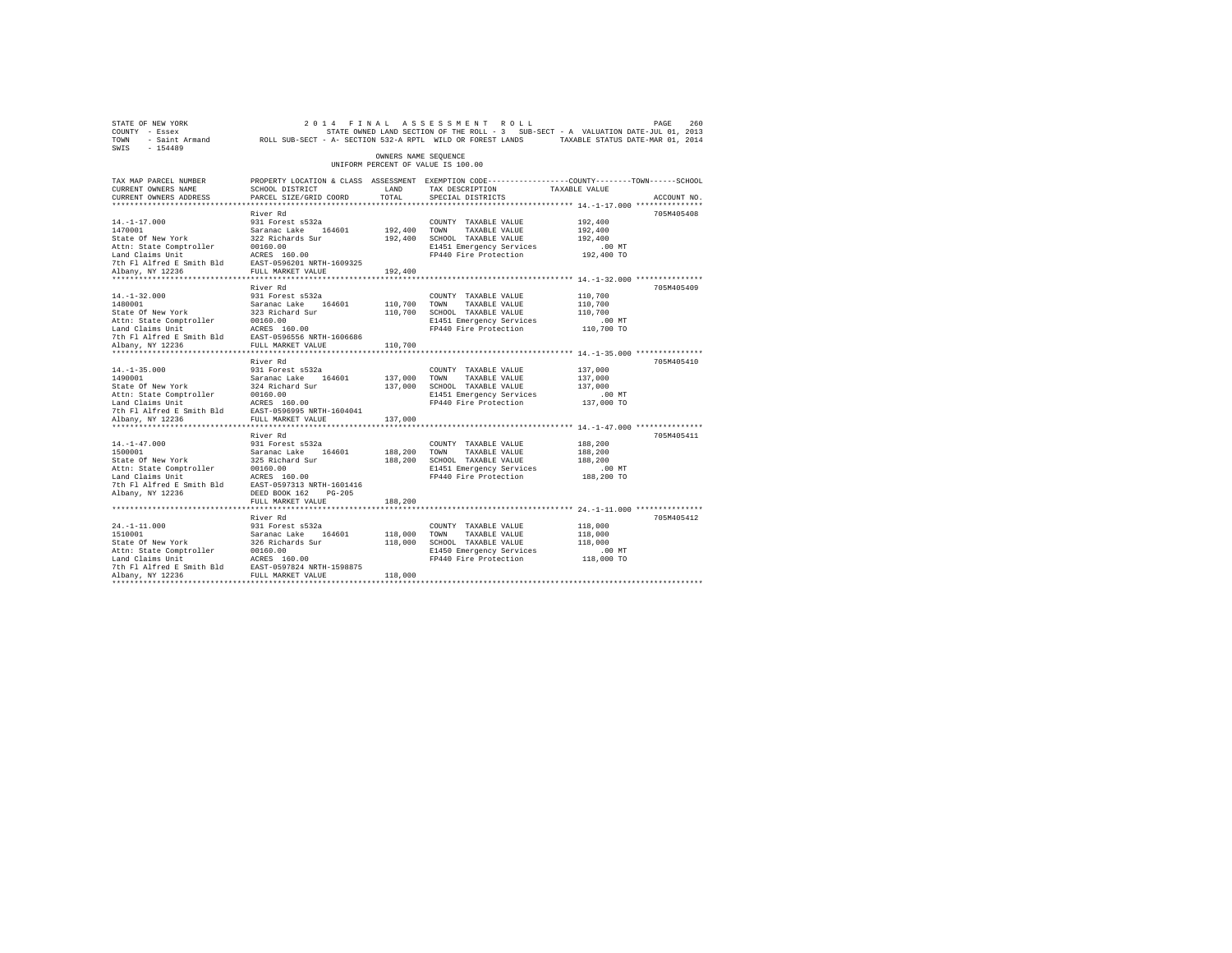| STATE OF NEW YORK<br>COUNTY - Essex<br>TOWN<br>$-154489$<br>SWIS | - Saint Armand MCLL SUB-SECT - A- SECTION 532-A RPTL WILD OR FOREST LANDS |                      | 2014 FINAL ASSESSMENT ROLL<br>STATE OWNED LAND SECTION OF THE ROLL - 3 SUB-SECT - A VALUATION DATE-JUL 01, 2013 | TAXABLE STATUS DATE-MAR 01, 2014 | 261<br>PAGE |
|------------------------------------------------------------------|---------------------------------------------------------------------------|----------------------|-----------------------------------------------------------------------------------------------------------------|----------------------------------|-------------|
|                                                                  |                                                                           | OWNERS NAME SEOUENCE | UNIFORM PERCENT OF VALUE IS 100.00                                                                              |                                  |             |
| TAX MAP PARCEL NUMBER                                            |                                                                           |                      | PROPERTY LOCATION & CLASS ASSESSMENT EXEMPTION CODE-----------------COUNTY-------TOWN------SCHOOL               |                                  |             |
| CURRENT OWNERS NAME<br>CURRENT OWNERS ADDRESS                    | SCHOOL DISTRICT<br>PARCEL SIZE/GRID COORD                                 | LAND<br>TOTAL.       | TAX DESCRIPTION<br>SPECIAL DISTRICTS                                                                            | TAXABLE VALUE                    | ACCOUNT NO. |
|                                                                  |                                                                           |                      |                                                                                                                 |                                  |             |
|                                                                  | River Rd                                                                  |                      |                                                                                                                 |                                  | 705M405413  |
| $24. -1 - 14.000$                                                | 931 Forest s532a                                                          |                      | COUNTY TAXABLE VALUE                                                                                            | 59,200                           |             |
| 1520001                                                          | Saranac Lake 164601                                                       | 59,200               | TOWN<br>TAXABLE VALUE                                                                                           | 59,200                           |             |
| State Of New York                                                | 327 Richards Sur                                                          | 59,200               | SCHOOL TAXABLE VALUE                                                                                            | 59,200                           |             |
| Attn: State Comptroller                                          | 00160.00                                                                  |                      | E1450 Emergency Services                                                                                        | $.00$ MT                         |             |
| Land Claims Unit                                                 | ACRES 160.00                                                              |                      | FP440 Fire Protection                                                                                           | 59,200 TO                        |             |
| 7th Fl Alfred E Smith Bld                                        | EAST-0595616 NRTH-1595727                                                 |                      |                                                                                                                 |                                  |             |
| Albany, NY 12236                                                 | FULL MARKET VALUE                                                         | 59,200               |                                                                                                                 |                                  |             |
|                                                                  |                                                                           |                      |                                                                                                                 |                                  |             |
|                                                                  | River Rd                                                                  |                      |                                                                                                                 |                                  | 705M405414  |
| $24. -1 - 29.000$                                                | 931 Forest s532a                                                          |                      | COUNTY TAXABLE VALUE                                                                                            | 74,000                           |             |
| 1530001                                                          | Saranac Lake 164601                                                       | 74,000               | TOWN<br>TAXABLE VALUE                                                                                           | 74,000                           |             |
| State Of New York                                                | 328 Richards Sur<br>00160.00                                              | 74,000               | SCHOOL TAXABLE VALUE                                                                                            | 74,000                           |             |
| Attn: State Comptroller<br>Land Claims Unit                      | ACRES 160.00                                                              |                      | E1450 Emergency Services<br>FP440 Fire Protection                                                               | $.00$ MT<br>74,000 TO            |             |
| 7th Fl Alfred E Smith Bld                                        | EAST-0596109 NRTH-1592797                                                 |                      |                                                                                                                 |                                  |             |
| Albany, NY 12236                                                 | FULL MARKET VALUE                                                         | 74,000               |                                                                                                                 |                                  |             |
| **********************                                           | *********************                                                     |                      |                                                                                                                 |                                  |             |
|                                                                  | River Rd                                                                  |                      |                                                                                                                 |                                  | 705M405415  |
| $24. -1 - 32.000$                                                | 931 Forest s532a                                                          |                      | COUNTY TAXABLE VALUE                                                                                            | 80,900                           |             |
| 1540001                                                          | Saranac Lake<br>164601                                                    | 80,900               | TOWN<br>TAXABLE VALUE                                                                                           | 80,900                           |             |
| State Of New York                                                | 329 Richards Sur                                                          | 80,900               | SCHOOL TAXABLE VALUE                                                                                            | 80,900                           |             |
| Attn: State Comptroller                                          | 00160.00                                                                  |                      | E1450 Emergency Services                                                                                        | $.00$ MT                         |             |
| Land Claims Unit                                                 | ACRES 160.00                                                              |                      | FP440 Fire Protection                                                                                           | 80,900 TO                        |             |
| 7th Fl Alfred E Smith Bld                                        | EAST-0596523 NRTH-1589965                                                 |                      |                                                                                                                 |                                  |             |
| Albany, NY 12236                                                 | FULL MARKET VALUE                                                         | 80,900               |                                                                                                                 |                                  |             |
| ********************                                             | ********************                                                      |                      |                                                                                                                 |                                  |             |
|                                                                  | River Rd                                                                  |                      |                                                                                                                 |                                  | 705M405501  |
| $24. -1 - 47.000$                                                | 931 Forest s532a                                                          |                      | COUNTY TAXABLE VALUE                                                                                            | 115,600                          |             |
| 1550001                                                          | Saranac Lake<br>164601                                                    | 115,600              | TAXABLE VALUE<br>TOWN                                                                                           | 115,600                          |             |
| State Of New York                                                | 330 Richards Sur                                                          | 115,600              | SCHOOL TAXABLE VALUE                                                                                            | 115,600                          |             |
| Attn: State Comptroller                                          | 00160.00                                                                  |                      | E1450 Emergency Services                                                                                        | $.00$ MT                         |             |
| Land Claims Unit                                                 | ACRES 160.00                                                              |                      | FP440 Fire Protection                                                                                           | 115,600 TO                       |             |
| 7th Fl Alfred E Smith Bld                                        | EAST-0597002 NRTH-1587155                                                 |                      |                                                                                                                 |                                  |             |
| Albany, NY 12236                                                 | FULL MARKET VALUE                                                         | 115,600              |                                                                                                                 |                                  |             |
|                                                                  | River Rd                                                                  |                      |                                                                                                                 |                                  | 705M405503  |
| $14. -1 - 12.000$                                                | 931 Forest s532a                                                          |                      | COUNTY TAXABLE VALUE                                                                                            | 68,000                           |             |
| 1560001                                                          | Saranac Lake<br>164601                                                    | 68,000               | TOWN<br>TAXABLE VALUE                                                                                           | 68,000                           |             |
| State Of New York                                                | 341 Richards Sur                                                          | 68,000               | SCHOOL TAXABLE VALUE                                                                                            | 68,000                           |             |
| Attn: State Comptroller                                          | 00068.00                                                                  |                      | E1451 Emergency Services                                                                                        | $.00$ MT                         |             |
| Land Claims Unit                                                 | ACRES 68.00                                                               |                      | FP440 Fire Protection                                                                                           | 68,000 TO                        |             |
| 7th Fl Alfred E Smith Bld                                        | EAST-0598617 NRTH-1611530                                                 |                      |                                                                                                                 |                                  |             |
| Albany, NY 12236                                                 | DEED BOOK 133<br>$PG-360$                                                 |                      |                                                                                                                 |                                  |             |
|                                                                  | FULL MARKET VALUE                                                         | 68,000               |                                                                                                                 |                                  |             |
|                                                                  |                                                                           |                      |                                                                                                                 |                                  |             |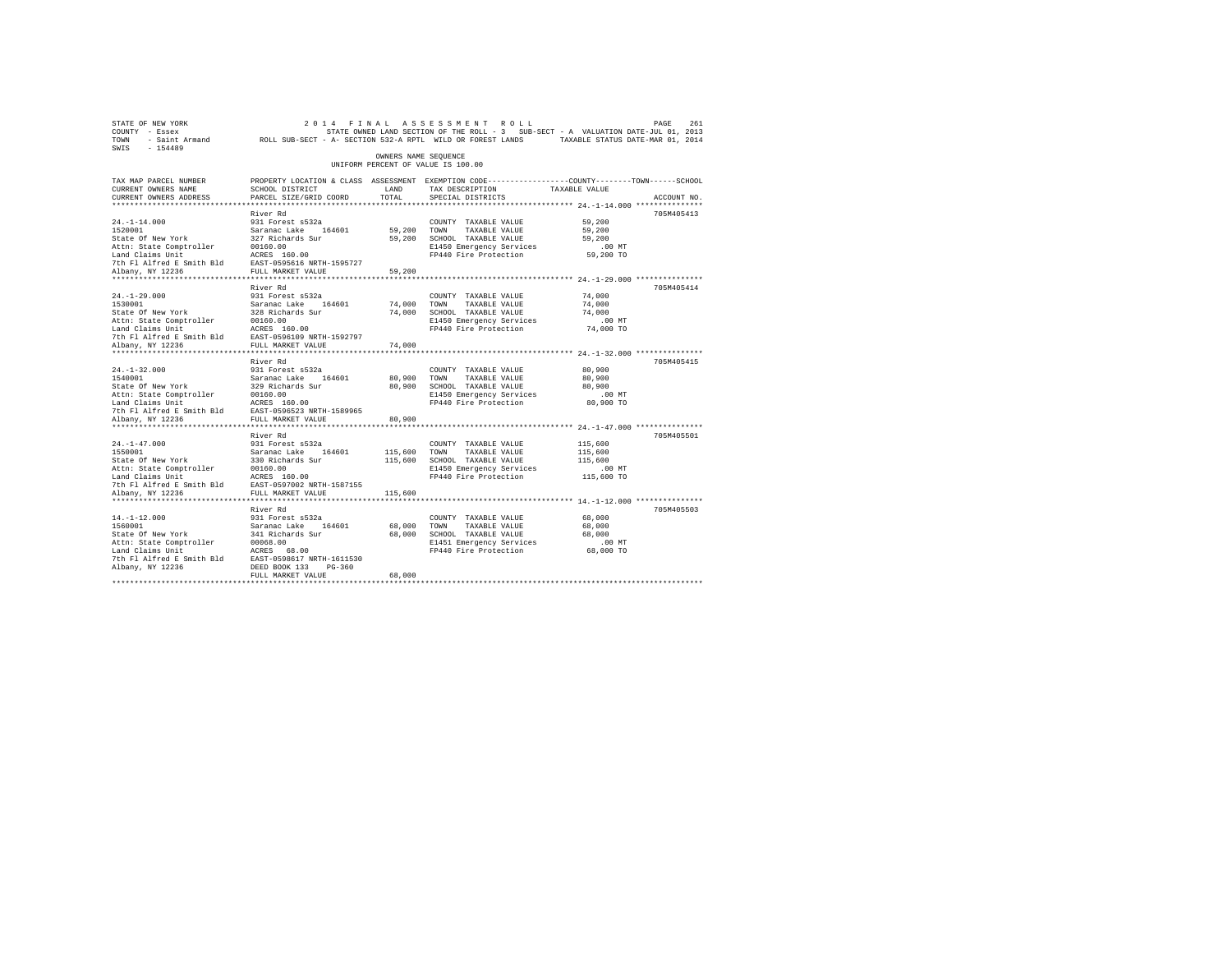| STATE OF NEW YORK<br>COUNTY - Essex<br>TOWN - Saint Armand ROLL SUB-SECT - A- SECTION 532-A RPTL WILD OR FOREST LANDS TAXABLE STATUS DATE-MAR 01, 2014                                                    |                                                                                                  |                       | 2014 FINAL ASSESSMENT ROLL<br>STATE OWNED LAND SECTION OF THE ROLL - 3 SUB-SECT - A VALUATION DATE-JUL 01, 2013 |                  | PAGE<br>262 |
|-----------------------------------------------------------------------------------------------------------------------------------------------------------------------------------------------------------|--------------------------------------------------------------------------------------------------|-----------------------|-----------------------------------------------------------------------------------------------------------------|------------------|-------------|
| SWIS - 154489                                                                                                                                                                                             |                                                                                                  |                       |                                                                                                                 |                  |             |
|                                                                                                                                                                                                           |                                                                                                  | OWNERS NAME SEQUENCE  | UNIFORM PERCENT OF VALUE IS 100.00                                                                              |                  |             |
| TAX MAP PARCEL NUMBER                                                                                                                                                                                     | PROPERTY LOCATION & CLASS ASSESSMENT EXEMPTION CODE----------------COUNTY-------TOWN------SCHOOL |                       |                                                                                                                 |                  |             |
| CURRENT OWNERS NAME                                                                                                                                                                                       | SCHOOL DISTRICT                                                                                  | LAND                  | TAX DESCRIPTION                                                                                                 | TAXABLE VALUE    |             |
| CURRENT OWNERS ADDRESS                                                                                                                                                                                    | PARCEL SIZE/GRID COORD                                                                           | TOTAL                 | SPECIAL DISTRICTS                                                                                               |                  | ACCOUNT NO. |
|                                                                                                                                                                                                           |                                                                                                  |                       |                                                                                                                 |                  | 705M405504  |
| $14. - 1 - 33.000$                                                                                                                                                                                        | River Rd<br>931 Forest s532a                                                                     |                       | COUNTY TAXABLE VALUE                                                                                            | 259,000          |             |
| 1570001                                                                                                                                                                                                   | Saranac Lake 164601                                                                              | 259,000 TOWN          | TAXABLE VALUE                                                                                                   | 259,000          |             |
| State Of New York                                                                                                                                                                                         | 343 Richards Sur                                                                                 |                       | 259,000 SCHOOL TAXABLE VALUE                                                                                    | 259,000          |             |
|                                                                                                                                                                                                           |                                                                                                  |                       | E1451 Emergency Services                                                                                        | $.00$ MT         |             |
|                                                                                                                                                                                                           |                                                                                                  |                       | FP440 Fire Protection                                                                                           | 259,000 TO       |             |
|                                                                                                                                                                                                           |                                                                                                  |                       |                                                                                                                 |                  |             |
| Albany, NY 12236                                                                                                                                                                                          | DEED BOOK 196 PG-275                                                                             |                       |                                                                                                                 |                  |             |
|                                                                                                                                                                                                           | FULL MARKET VALUE                                                                                | 259,000               |                                                                                                                 |                  |             |
|                                                                                                                                                                                                           |                                                                                                  |                       |                                                                                                                 |                  |             |
|                                                                                                                                                                                                           | River Rd                                                                                         |                       |                                                                                                                 |                  | 705M405505  |
| $14. - 1 - 14.001$<br>14.-1-14.001<br>1580001<br>State Of New York                                                                                                                                        | 931 Forest s532a                                                                                 |                       | COUNTY TAXABLE VALUE                                                                                            | 173,500          |             |
|                                                                                                                                                                                                           | Saranac Lake 164601<br>345 Richards Sur                                                          | 173.500 TOWN          | TAXABLE VALUE                                                                                                   | 173,500          |             |
|                                                                                                                                                                                                           |                                                                                                  |                       | 173,500 SCHOOL TAXABLE VALUE                                                                                    | 173,500          |             |
|                                                                                                                                                                                                           |                                                                                                  |                       | E1451 Emergency Services                                                                                        | $.00$ MT         |             |
|                                                                                                                                                                                                           |                                                                                                  |                       | FP440 Fire Protection                                                                                           | 173,500 TO       |             |
| State of New York<br>Attn: State Comptroller and Class 160.00<br>Land Claims Unit<br>The Plaired E Smith Bld<br>The Plaired E Smith Bld<br>EXPI-0600012 NRTH-1601866<br>Ribany, NY 12236<br>BEED BOOK 196 |                                                                                                  |                       |                                                                                                                 |                  |             |
|                                                                                                                                                                                                           | FULL MARKET VALUE                                                                                | 173,500               |                                                                                                                 |                  |             |
|                                                                                                                                                                                                           |                                                                                                  |                       |                                                                                                                 |                  |             |
|                                                                                                                                                                                                           | River Rd                                                                                         |                       |                                                                                                                 |                  | 705M405506  |
| $24. -1 - 12.000$                                                                                                                                                                                         | 931 Forest s532a                                                                                 |                       | COUNTY TAXABLE VALUE                                                                                            | 219,400          |             |
| 1590001                                                                                                                                                                                                   | Saranac Lake 164601                                                                              | 219,400               | TOWN<br>TAXABLE VALUE                                                                                           | 219,400          |             |
| State Of New York                                                                                                                                                                                         | 346 Richards Sur                                                                                 | 219,400               | SCHOOL TAXABLE VALUE                                                                                            | 219,400          |             |
|                                                                                                                                                                                                           |                                                                                                  |                       | E1450 Emergency Services                                                                                        | $.00$ MT         |             |
|                                                                                                                                                                                                           |                                                                                                  |                       | FP440 Fire Protection                                                                                           | 219,400 TO       |             |
|                                                                                                                                                                                                           |                                                                                                  |                       |                                                                                                                 |                  |             |
| Albany, NY 12236                                                                                                                                                                                          | FULL MARKET VALUE                                                                                | 219,400               |                                                                                                                 |                  |             |
|                                                                                                                                                                                                           |                                                                                                  |                       |                                                                                                                 |                  |             |
|                                                                                                                                                                                                           | River Rd                                                                                         |                       |                                                                                                                 |                  | 705M405507  |
| $24. -1 - 13.000$                                                                                                                                                                                         | 931 Forest s532a                                                                                 |                       | COUNTY TAXABLE VALUE                                                                                            | 81,400           |             |
| 1600001                                                                                                                                                                                                   | Saranac Lake 164601                                                                              | 81,400 TOWN<br>81,400 | TAXABLE VALUE<br>SCHOOL TAXABLE VALUE                                                                           | 81,400<br>81,400 |             |
|                                                                                                                                                                                                           |                                                                                                  |                       | E1450 Emergency Services                                                                                        | $.00$ MT         |             |
| State Of New York<br>State Of New York 31, 200160.00<br>The State Comptroller 200160.00<br>ACRES 160.00<br>ACRES 160.00 - 200000 NPTH-1596020                                                             |                                                                                                  |                       | FP440 Fire Protection                                                                                           | 81,400 TO        |             |
|                                                                                                                                                                                                           |                                                                                                  |                       |                                                                                                                 |                  |             |
| Albany, NY 12236                                                                                                                                                                                          | FULL MARKET VALUE                                                                                | 81,400                |                                                                                                                 |                  |             |
|                                                                                                                                                                                                           |                                                                                                  |                       |                                                                                                                 |                  |             |
|                                                                                                                                                                                                           | River Rd                                                                                         |                       |                                                                                                                 |                  | 705M405508  |
|                                                                                                                                                                                                           | 931 Forest s532a                                                                                 |                       | COUNTY TAXABLE VALUE                                                                                            | 116,400          |             |
|                                                                                                                                                                                                           |                                                                                                  | 116,400 TOWN          | TAXABLE VALUE                                                                                                   | 116,400          |             |
| 24.-1-30.000<br>1610001<br>State Of New York                                                                                                                                                              | Saranac Lake 164601<br>348 Richards Sur                                                          | 116,400               | SCHOOL TAXABLE VALUE                                                                                            | 116,400          |             |
|                                                                                                                                                                                                           |                                                                                                  |                       | E1450 Emergency Services                                                                                        | $.00$ MT         |             |
|                                                                                                                                                                                                           |                                                                                                  |                       | FP440 Fire Protection                                                                                           | 116,400 TO       |             |
|                                                                                                                                                                                                           |                                                                                                  |                       |                                                                                                                 |                  |             |
|                                                                                                                                                                                                           |                                                                                                  | 116,400               |                                                                                                                 |                  |             |
| *************************                                                                                                                                                                                 |                                                                                                  |                       |                                                                                                                 |                  |             |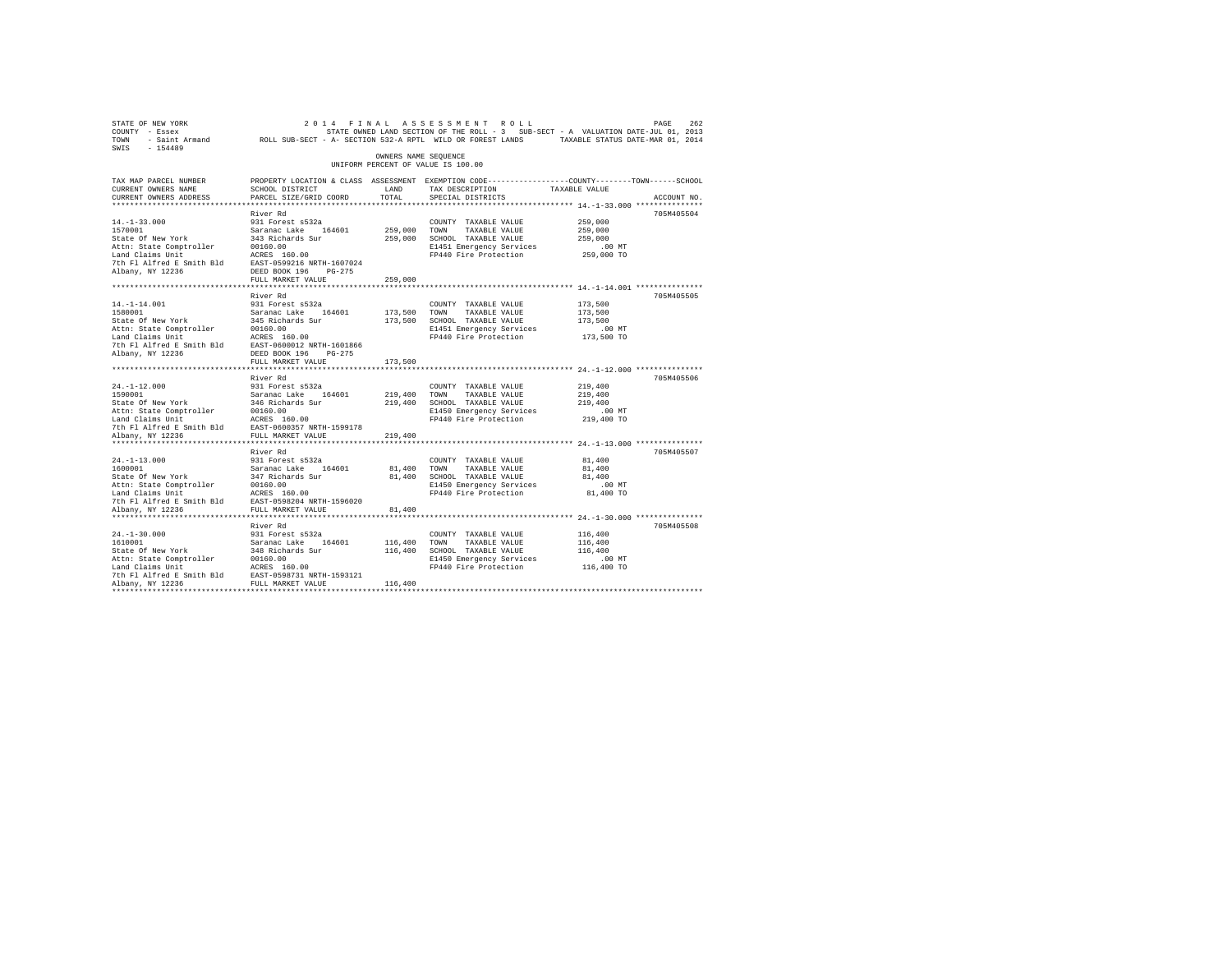| STATE OF NEW YORK<br>COUNTY - Essex<br>TOWN<br>$-154489$<br>SWIS         | - Saint Armand ROLL SUB-SECT - A- SECTION 532-A RPTL WILD OR FOREST LANDS TAXABLE STATUS DATE-MAR 01, 2014                                  |                      | 2014 FINAL ASSESSMENT ROLL<br>STATE OWNED LAND SECTION OF THE ROLL - 3 SUB-SECT - A VALUATION DATE-JUL 01, 2013 |                                             | 263<br>PAGE |
|--------------------------------------------------------------------------|---------------------------------------------------------------------------------------------------------------------------------------------|----------------------|-----------------------------------------------------------------------------------------------------------------|---------------------------------------------|-------------|
|                                                                          |                                                                                                                                             | OWNERS NAME SEOUENCE | UNIFORM PERCENT OF VALUE IS 100.00                                                                              |                                             |             |
| TAX MAP PARCEL NUMBER<br>CURRENT OWNERS NAME<br>CURRENT OWNERS ADDRESS   | PROPERTY LOCATION & CLASS ASSESSMENT EXEMPTION CODE---------------COUNTY-------TOWN-----SCHOOL<br>SCHOOL DISTRICT<br>PARCEL SIZE/GRID COORD | LAND<br>TOTAL        | TAX DESCRIPTION<br>SPECIAL DISTRICTS                                                                            | TAXABLE VALUE                               | ACCOUNT NO. |
|                                                                          | River Rd                                                                                                                                    |                      |                                                                                                                 |                                             | 705M405509  |
| $24. -1 - 31.000$                                                        | 931 Forest s532a                                                                                                                            |                      | COUNTY TAXABLE VALUE                                                                                            | 73,900                                      |             |
| 1620001                                                                  | Saranac Lake 164601                                                                                                                         | 73,900 TOWN          | TAXABLE VALUE                                                                                                   | 73,900                                      |             |
| State Of New York                                                        | 349 Richards Sur                                                                                                                            | 73,900               | SCHOOL TAXABLE VALUE                                                                                            | 73,900                                      |             |
| Attn: State Comptroller                                                  | 00160.00                                                                                                                                    |                      | E1450 Emergency Services                                                                                        | $.00$ MT                                    |             |
| Land Claims Unit                                                         | ACRES 160.00                                                                                                                                |                      | FP440 Fire Protection                                                                                           | 73,900 TO                                   |             |
| 7th Fl Alfred E Smith Bld EAST-0599193 NRTH-1590225                      |                                                                                                                                             |                      |                                                                                                                 |                                             |             |
| Albany, NY 12236<br>*********************                                | FULL MARKET VALUE<br>*******************                                                                                                    | 73,900<br>********** |                                                                                                                 |                                             |             |
|                                                                          | River Rd                                                                                                                                    |                      |                                                                                                                 | ************* 24.-1-48.000 **************** | 705M405510  |
| $24. -1 - 48.000$                                                        | 931 Forest s532a                                                                                                                            |                      | COUNTY TAXABLE VALUE                                                                                            | 96,200                                      |             |
| 1630001                                                                  | Saranac Lake 164601                                                                                                                         | 96,200               | TOWN<br>TAXABLE VALUE                                                                                           | 96,200                                      |             |
| State Of New York                                                        | 350 Richards Sur                                                                                                                            | 96,200               | SCHOOL TAXABLE VALUE                                                                                            | 96,200                                      |             |
| Attn: State Comptroller                                                  | 00160.00                                                                                                                                    |                      | E1450 Emergency Services                                                                                        | $.00$ MT                                    |             |
| Land Claims Unit                                                         | ACRES 160.00                                                                                                                                |                      | FP440 Fire Protection                                                                                           | 96,200 TO                                   |             |
| 7th Fl Alfred E Smith Bld                                                | EAST-0599769 NRTH-1587500                                                                                                                   |                      |                                                                                                                 |                                             |             |
| Albany, NY 12236                                                         | FULL MARKET VALUE                                                                                                                           | 96,200               |                                                                                                                 |                                             |             |
|                                                                          |                                                                                                                                             |                      |                                                                                                                 |                                             |             |
|                                                                          | County Route 48                                                                                                                             |                      |                                                                                                                 |                                             | 705M405512  |
| $15. - 1 - 2.000$                                                        | 931 Forest s532a                                                                                                                            |                      | COUNTY TAXABLE VALUE                                                                                            | 37,000                                      |             |
| 1640001<br>State Of New York                                             | Saranac Lake 164601<br>361 Richard Sur                                                                                                      | 37,000 TOWN          | TAXABLE VALUE<br>37,000 SCHOOL TAXABLE VALUE                                                                    | 37,000<br>37,000                            |             |
|                                                                          |                                                                                                                                             |                      | E1451 Emergency Services                                                                                        | $.00$ MT                                    |             |
| Attn: State Comptroller<br>Land Claims Unit FASS 37.00<br>EAST-0600654 N | EAST-0600654 NRTH-1611753                                                                                                                   |                      | FP440 Fire Protection                                                                                           | 37,000 TO                                   |             |
| 7th Fl Alfred E Smith Bld                                                | DEED BOOK 133 PG-360                                                                                                                        |                      |                                                                                                                 |                                             |             |
| Albany, NY 12236                                                         | FULL MARKET VALUE                                                                                                                           | 37,000               |                                                                                                                 |                                             |             |
|                                                                          |                                                                                                                                             |                      |                                                                                                                 |                                             |             |
|                                                                          | Goodspeed Ln                                                                                                                                |                      |                                                                                                                 |                                             | 705M405513  |
| $15. - 1 - 48.000$                                                       | 931 Forest s532a                                                                                                                            |                      | COUNTY TAXABLE VALUE                                                                                            | 142,100                                     |             |
| 1650001                                                                  | Saranac Lake 164601                                                                                                                         | 142,100              | TOWN<br>TAXABLE VALUE                                                                                           | 142,100                                     |             |
| State Of New York                                                        | 365 Richards Sur<br>00160.00                                                                                                                |                      | 142,100 SCHOOL TAXABLE VALUE                                                                                    | 142,100                                     |             |
| Attn: State Comptroller<br>Land Claims Unit                              | ACRES 160.00                                                                                                                                |                      | E1451 Emergency Services<br>FP440 Fire Protection                                                               | .00 MT<br>142,100 TO                        |             |
| 7th Fl Alfred E Smith Bld                                                | EAST-0602630 NRTH-1602274                                                                                                                   |                      |                                                                                                                 |                                             |             |
| Albany, NY 12236                                                         | DEED BOOK 196 PG-275                                                                                                                        |                      |                                                                                                                 |                                             |             |
|                                                                          | FULL MARKET VALUE                                                                                                                           | 142,100              |                                                                                                                 |                                             |             |
| *************************                                                | *************************                                                                                                                   |                      |                                                                                                                 |                                             |             |
|                                                                          | Goodspeed Ln                                                                                                                                |                      |                                                                                                                 |                                             | 705M405514  |
| $15. - 1 - 47.000$                                                       | 931 Forest s532a                                                                                                                            |                      | COUNTY TAXABLE VALUE                                                                                            | 176,800                                     |             |
| 1660001                                                                  | Saranac Lake 164601                                                                                                                         | 176,800              | TOWN<br>TAXABLE VALUE                                                                                           | 176,800                                     |             |
| State Of New York                                                        | 366 Richards Sur                                                                                                                            | 176,800              | SCHOOL TAXABLE VALUE                                                                                            | 176,800                                     |             |
| Attn: State Comptroller                                                  | 00160.00                                                                                                                                    |                      | E1451 Emergency Services                                                                                        | $.00$ MT                                    |             |
| Land Claims Unit<br>7th Fl Alfred E Smith Bld                            | ACRES 160.00<br>EAST-0602948 NRTH-1599590                                                                                                   |                      | FP440 Fire Protection                                                                                           | 176,800 TO                                  |             |
| Albany, NY 12236                                                         | DEED BOOK 196 PG-275                                                                                                                        |                      |                                                                                                                 |                                             |             |
|                                                                          | FULL MARKET VALUE                                                                                                                           | 176,800              |                                                                                                                 |                                             |             |
|                                                                          |                                                                                                                                             |                      |                                                                                                                 |                                             |             |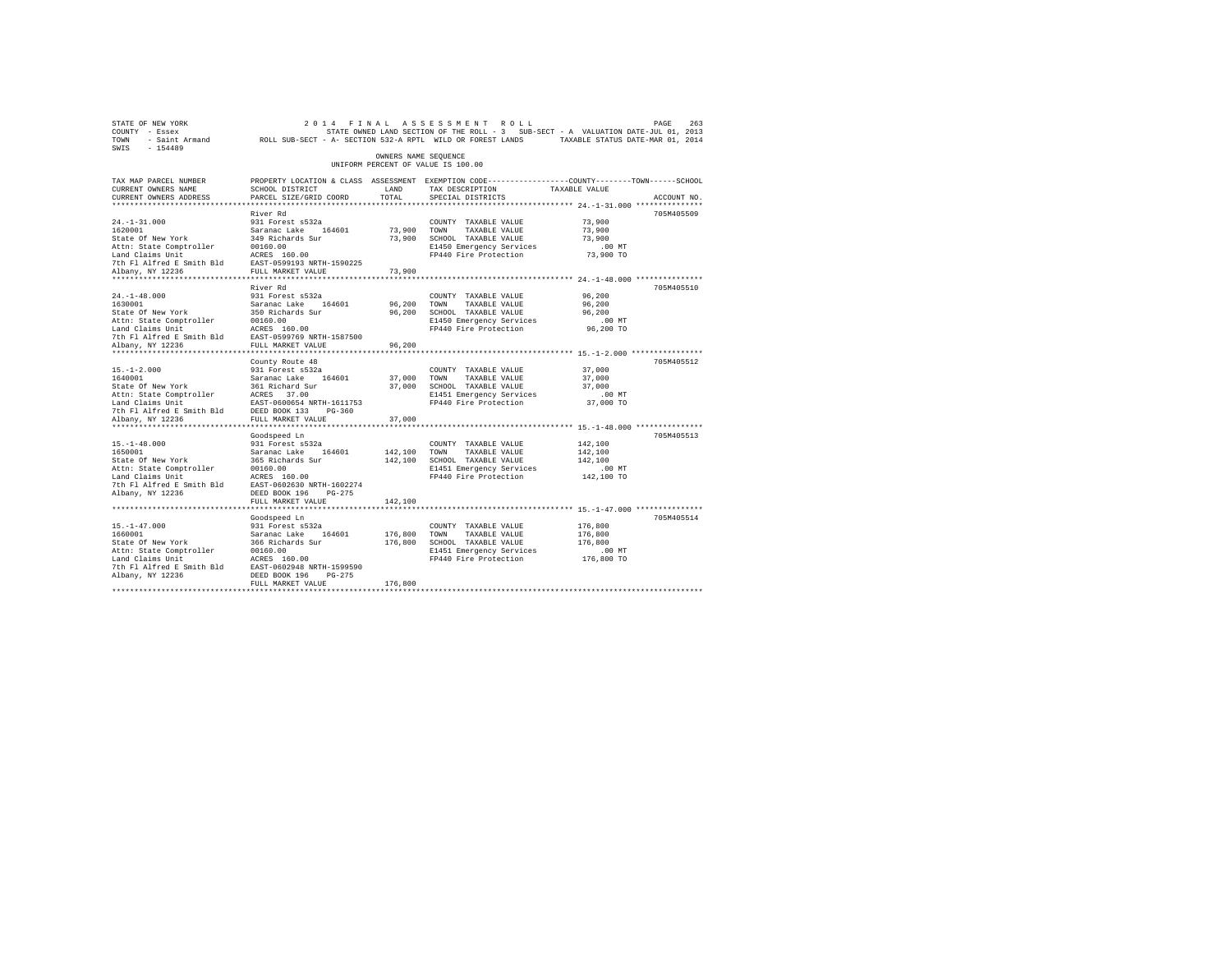| STATE OF NEW YORK                                                                                                                                                                                                              |                                                                                                  |                      | 2014 FINAL ASSESSMENT ROLL                                                        |               | PAGE<br>264 |
|--------------------------------------------------------------------------------------------------------------------------------------------------------------------------------------------------------------------------------|--------------------------------------------------------------------------------------------------|----------------------|-----------------------------------------------------------------------------------|---------------|-------------|
| COUNTY - Essex                                                                                                                                                                                                                 |                                                                                                  |                      | STATE OWNED LAND SECTION OF THE ROLL - 3 SUB-SECT - A VALUATION DATE-JUL 01, 2013 |               |             |
| TOWN - Saint Armand ROLL SUB-SECT - A- SECTION 532-A RPTL WILD OR FOREST LANDS TAXABLE STATUS DATE-MAR 01, 2014                                                                                                                |                                                                                                  |                      |                                                                                   |               |             |
| SWIS - 154489                                                                                                                                                                                                                  |                                                                                                  |                      |                                                                                   |               |             |
|                                                                                                                                                                                                                                |                                                                                                  | OWNERS NAME SEQUENCE |                                                                                   |               |             |
|                                                                                                                                                                                                                                |                                                                                                  |                      | UNIFORM PERCENT OF VALUE IS 100.00                                                |               |             |
|                                                                                                                                                                                                                                |                                                                                                  |                      |                                                                                   |               |             |
| TAX MAP PARCEL NUMBER                                                                                                                                                                                                          | PROPERTY LOCATION & CLASS ASSESSMENT EXEMPTION CODE----------------COUNTY-------TOWN------SCHOOL |                      |                                                                                   |               |             |
| CURRENT OWNERS NAME                                                                                                                                                                                                            | SCHOOL DISTRICT                                                                                  | LAND                 | TAX DESCRIPTION                                                                   | TAXABLE VALUE |             |
| CURRENT OWNERS ADDRESS                                                                                                                                                                                                         | PARCEL SIZE/GRID COORD                                                                           | TOTAL                | SPECIAL DISTRICTS                                                                 |               | ACCOUNT NO. |
|                                                                                                                                                                                                                                |                                                                                                  |                      |                                                                                   |               |             |
|                                                                                                                                                                                                                                | Goodspeed Ln                                                                                     |                      |                                                                                   |               | 705M405515  |
| $15. - 1 - 43.000$                                                                                                                                                                                                             | 931 Forest s532a                                                                                 |                      | COUNTY TAXABLE VALUE                                                              | 101,900       |             |
| 1670001                                                                                                                                                                                                                        |                                                                                                  |                      | 101,900 TOWN TAXABLE VALUE                                                        | 101,900       |             |
| State Of New York                                                                                                                                                                                                              | Saranac Lake 164601<br>369 Richards Sur                                                          |                      | 101,900 SCHOOL TAXABLE VALUE                                                      | 101,900       |             |
|                                                                                                                                                                                                                                |                                                                                                  |                      | E1451 Emergency Services                                                          | $.00$ MT      |             |
|                                                                                                                                                                                                                                |                                                                                                  |                      | FP440 Fire Protection                                                             | 101,900 TO    |             |
|                                                                                                                                                                                                                                |                                                                                                  |                      |                                                                                   |               |             |
|                                                                                                                                                                                                                                |                                                                                                  |                      |                                                                                   |               |             |
|                                                                                                                                                                                                                                | FULL MARKET VALUE                                                                                | 101,900              |                                                                                   |               |             |
|                                                                                                                                                                                                                                |                                                                                                  |                      |                                                                                   |               |             |
|                                                                                                                                                                                                                                |                                                                                                  |                      |                                                                                   |               | 705M405601  |
|                                                                                                                                                                                                                                | Goodspeed Ln                                                                                     |                      |                                                                                   |               |             |
| $15. - 1 - 44.000$                                                                                                                                                                                                             | 931 Forest s532a                                                                                 |                      | COUNTY TAXABLE VALUE                                                              | 145,500       |             |
|                                                                                                                                                                                                                                |                                                                                                  | 145,500 TOWN         | TAXABLE VALUE                                                                     | 145,500       |             |
|                                                                                                                                                                                                                                |                                                                                                  |                      | 145,500 SCHOOL TAXABLE VALUE                                                      | 145,500       |             |
|                                                                                                                                                                                                                                |                                                                                                  |                      | E1451 Emergency Services                                                          | $.00$ MT      |             |
|                                                                                                                                                                                                                                |                                                                                                  |                      | FP440 Fire Protection                                                             | 145,500 TO    |             |
|                                                                                                                                                                                                                                |                                                                                                  |                      |                                                                                   |               |             |
| Albany, NY 12236                                                                                                                                                                                                               | DEED BOOK 196 PG-275                                                                             |                      |                                                                                   |               |             |
|                                                                                                                                                                                                                                | FULL MARKET VALUE                                                                                | 145,500              |                                                                                   |               |             |
|                                                                                                                                                                                                                                |                                                                                                  |                      |                                                                                   |               |             |
|                                                                                                                                                                                                                                | Goodspeed Ln                                                                                     |                      |                                                                                   |               | 705M405602  |
| $15. -1 - 45.000$                                                                                                                                                                                                              | 931 Forest s532a                                                                                 |                      | COUNTY TAXABLE VALUE                                                              | 199,800       |             |
|                                                                                                                                                                                                                                |                                                                                                  | 199,800 TOWN         | TAXABLE VALUE                                                                     | 199,800       |             |
|                                                                                                                                                                                                                                |                                                                                                  |                      | 199,800 SCHOOL TAXABLE VALUE                                                      | 199,800       |             |
|                                                                                                                                                                                                                                |                                                                                                  |                      | E1451 Emergency Services                                                          | $.00$ MT      |             |
|                                                                                                                                                                                                                                |                                                                                                  |                      | FP440 Fire Protection                                                             | 199,800 TO    |             |
|                                                                                                                                                                                                                                |                                                                                                  |                      |                                                                                   |               |             |
|                                                                                                                                                                                                                                |                                                                                                  |                      |                                                                                   |               |             |
| Albany, NY 12236                                                                                                                                                                                                               | DEED BOOK 196 PG-275                                                                             |                      |                                                                                   |               |             |
|                                                                                                                                                                                                                                | FULL MARKET VALUE                                                                                | 199,800              |                                                                                   |               |             |
|                                                                                                                                                                                                                                |                                                                                                  |                      |                                                                                   |               |             |
|                                                                                                                                                                                                                                | Goodspeed Ln                                                                                     |                      |                                                                                   |               | 705M405603  |
|                                                                                                                                                                                                                                |                                                                                                  |                      | COUNTY TAXABLE VALUE                                                              | 111,000       |             |
| $15.1-46.000$ $201 1700001$ $51.1-46.000$ $51.1-46.000$ $51.1-54.00000$ $51.1-54.00000$ $51.1-54.00000$ $51.1-54.00000$ $51.1-54.00000$ $51.1-54.00000$ $51.1-54.00000$ $51.1-54.000000$ $51.1-54.000000$ $51.1-54.000000$ $5$ |                                                                                                  | 111,000              | TOWN TAXABLE VALUE                                                                | 111,000       |             |
|                                                                                                                                                                                                                                |                                                                                                  |                      | 111,000 SCHOOL TAXABLE VALUE                                                      | 111,000       |             |
|                                                                                                                                                                                                                                |                                                                                                  |                      | E1451 Emergency Services                                                          | $.00$ MT      |             |
|                                                                                                                                                                                                                                |                                                                                                  |                      | FP440 Fire Protection                                                             | 111,000 TO    |             |
|                                                                                                                                                                                                                                |                                                                                                  |                      |                                                                                   |               |             |
| Albany, NY 12236                                                                                                                                                                                                               | DEED BOOK 196 PG-275                                                                             |                      |                                                                                   |               |             |
|                                                                                                                                                                                                                                | FULL MARKET VALUE                                                                                | 111,000              |                                                                                   |               |             |
|                                                                                                                                                                                                                                |                                                                                                  |                      |                                                                                   |               |             |
|                                                                                                                                                                                                                                | Gillespie Dr                                                                                     |                      |                                                                                   |               | 705M405604  |
| $15. - 1 - 40.000$                                                                                                                                                                                                             |                                                                                                  |                      | COUNTY TAXABLE VALUE                                                              | 143,100       |             |
| 1710001                                                                                                                                                                                                                        | 931 Forest s532a<br>Saranac Lake 164601                                                          | 143,100 TOWN         |                                                                                   | 143,100       |             |
|                                                                                                                                                                                                                                |                                                                                                  |                      | TAXABLE VALUE                                                                     |               |             |
|                                                                                                                                                                                                                                |                                                                                                  |                      | 143,100 SCHOOL TAXABLE VALUE                                                      | 143,100       |             |
|                                                                                                                                                                                                                                |                                                                                                  |                      | E1451 Emergency Services                                                          | $.00$ MT      |             |
|                                                                                                                                                                                                                                |                                                                                                  |                      | FP440 Fire Protection                                                             | 143,100 TO    |             |
|                                                                                                                                                                                                                                |                                                                                                  |                      |                                                                                   |               |             |
| Albany, NY 12236                                                                                                                                                                                                               | FULL MARKET VALUE                                                                                | 143,100              |                                                                                   |               |             |
|                                                                                                                                                                                                                                |                                                                                                  |                      |                                                                                   |               |             |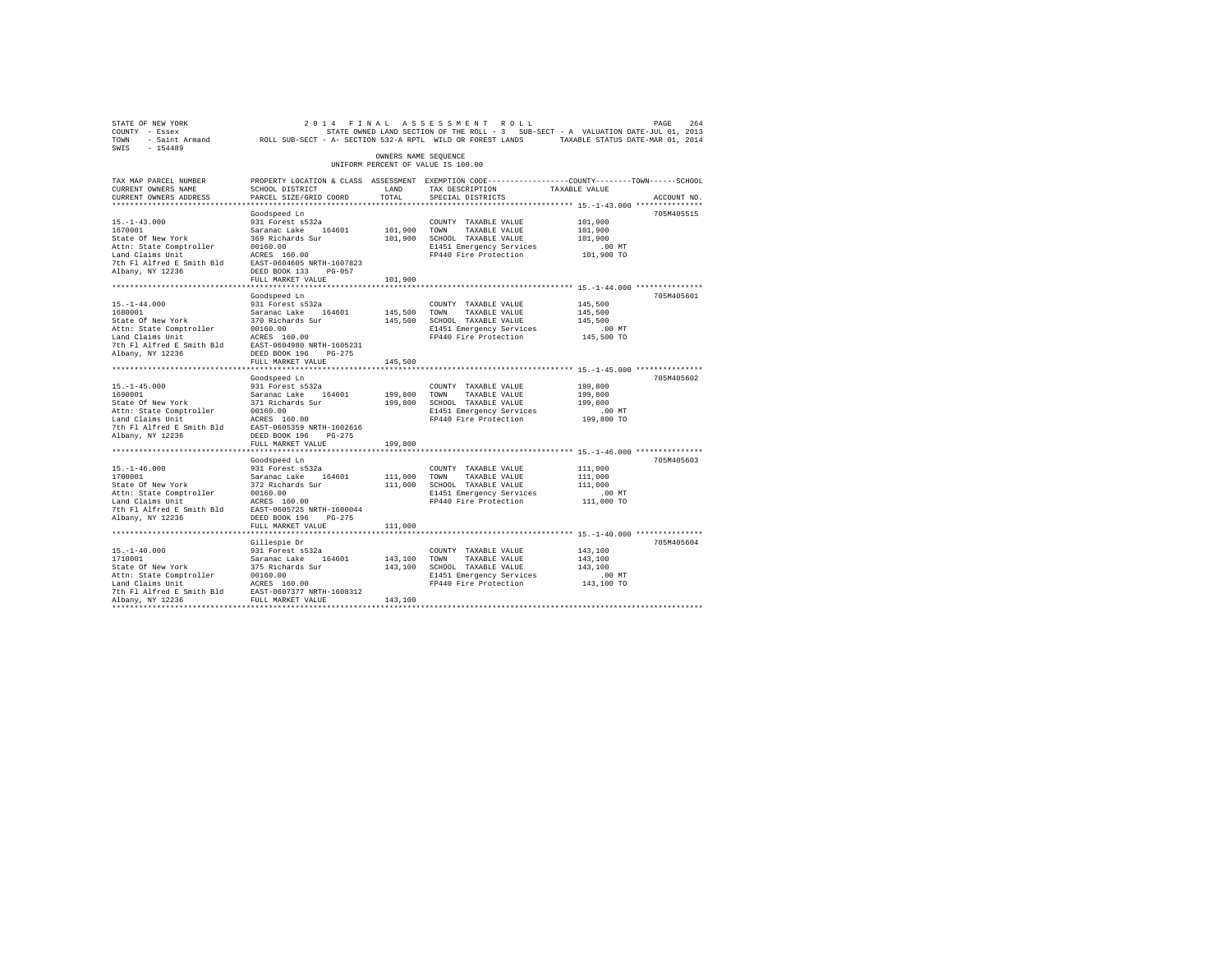| 2014 FIN NORT 2014 TO RESEARCH 2015 2016 AT A LAS SES SON EN TROUBLE 265 STATE OF RESEARCH 255 265 STATE ON STATE ON STATE OWNER JULIA 2013<br>2013 STATE OWNER STATE OWNER A STATE ON STATE ON SECTION 522-A RPTL WILD OR FOREST                                                                                                                              |                                                                                                  |                      |                                                   |                                                                                  |             |
|----------------------------------------------------------------------------------------------------------------------------------------------------------------------------------------------------------------------------------------------------------------------------------------------------------------------------------------------------------------|--------------------------------------------------------------------------------------------------|----------------------|---------------------------------------------------|----------------------------------------------------------------------------------|-------------|
|                                                                                                                                                                                                                                                                                                                                                                |                                                                                                  |                      |                                                   |                                                                                  |             |
|                                                                                                                                                                                                                                                                                                                                                                |                                                                                                  |                      |                                                   |                                                                                  |             |
| SWIS - 154489                                                                                                                                                                                                                                                                                                                                                  |                                                                                                  |                      |                                                   |                                                                                  |             |
|                                                                                                                                                                                                                                                                                                                                                                |                                                                                                  | OWNERS NAME SEQUENCE |                                                   |                                                                                  |             |
|                                                                                                                                                                                                                                                                                                                                                                |                                                                                                  |                      | UNIFORM PERCENT OF VALUE IS 100.00                |                                                                                  |             |
| TAX MAP PARCEL NUMBER                                                                                                                                                                                                                                                                                                                                          | PROPERTY LOCATION & CLASS ASSESSMENT EXEMPTION CODE----------------COUNTY-------TOWN------SCHOOL |                      |                                                   |                                                                                  |             |
| CURRENT OWNERS NAME                                                                                                                                                                                                                                                                                                                                            | SCHOOL DISTRICT                                                                                  | LAND                 | TAX DESCRIPTION                                   | TAXABLE VALUE                                                                    |             |
| CURRENT OWNERS ADDRESS                                                                                                                                                                                                                                                                                                                                         | PARCEL SIZE/GRID COORD                                                                           | TOTAL                | SPECIAL DISTRICTS                                 |                                                                                  | ACCOUNT NO. |
|                                                                                                                                                                                                                                                                                                                                                                |                                                                                                  |                      |                                                   |                                                                                  |             |
|                                                                                                                                                                                                                                                                                                                                                                | Gillespie Dr                                                                                     |                      |                                                   |                                                                                  | 705M405605  |
| $15. - 1 - 39.000$                                                                                                                                                                                                                                                                                                                                             | 931 Forest s532a                                                                                 |                      | COUNTY TAXABLE VALUE                              | 143,500                                                                          |             |
|                                                                                                                                                                                                                                                                                                                                                                |                                                                                                  |                      | 143,500 TOWN TAXABLE VALUE                        | 143,500                                                                          |             |
| 15.-1-39.000<br>1720001<br>State Of New York                                                                                                                                                                                                                                                                                                                   |                                                                                                  |                      | 143,500 SCHOOL TAXABLE VALUE                      | 143,500                                                                          |             |
|                                                                                                                                                                                                                                                                                                                                                                |                                                                                                  |                      | E1451 Emergency Services                          | $.00$ MT                                                                         |             |
|                                                                                                                                                                                                                                                                                                                                                                |                                                                                                  |                      | FP440 Fire Protection 143,500 TO                  |                                                                                  |             |
|                                                                                                                                                                                                                                                                                                                                                                |                                                                                                  |                      |                                                   |                                                                                  |             |
| Albany, NY 12236                                                                                                                                                                                                                                                                                                                                               | DEED BOOK 196 PG-275                                                                             |                      |                                                   |                                                                                  |             |
|                                                                                                                                                                                                                                                                                                                                                                | FULL MARKET VALUE                                                                                | 143,500              |                                                   |                                                                                  |             |
|                                                                                                                                                                                                                                                                                                                                                                |                                                                                                  |                      |                                                   |                                                                                  |             |
|                                                                                                                                                                                                                                                                                                                                                                | NYS Route 3                                                                                      |                      |                                                   |                                                                                  | 705M405606  |
| $15. -1 - 38.000$                                                                                                                                                                                                                                                                                                                                              | 931 Forest s532a                                                                                 |                      | COUNTY TAXABLE VALUE                              | 148,000                                                                          |             |
| 1730001                                                                                                                                                                                                                                                                                                                                                        |                                                                                                  | 148,000 TOWN         | TAXABLE VALUE                                     | 148,000                                                                          |             |
| State Of New York                                                                                                                                                                                                                                                                                                                                              | Saranac Lake 164601<br>377 Richards Sur                                                          |                      | 148,000 SCHOOL TAXABLE VALUE                      | 148,000                                                                          |             |
|                                                                                                                                                                                                                                                                                                                                                                |                                                                                                  |                      | E1451 Emergency Services                          | .00 MT                                                                           |             |
|                                                                                                                                                                                                                                                                                                                                                                |                                                                                                  |                      | FP440 Fire Protection                             | 148,000 TO                                                                       |             |
|                                                                                                                                                                                                                                                                                                                                                                |                                                                                                  |                      |                                                   |                                                                                  |             |
|                                                                                                                                                                                                                                                                                                                                                                |                                                                                                  |                      |                                                   |                                                                                  |             |
|                                                                                                                                                                                                                                                                                                                                                                | FULL MARKET VALUE                                                                                | 148,000              |                                                   |                                                                                  |             |
|                                                                                                                                                                                                                                                                                                                                                                |                                                                                                  |                      |                                                   |                                                                                  |             |
|                                                                                                                                                                                                                                                                                                                                                                | NYS Route 3                                                                                      |                      |                                                   |                                                                                  | 705M405607  |
|                                                                                                                                                                                                                                                                                                                                                                |                                                                                                  |                      | COUNTY TAXABLE VALUE                              | 103,600                                                                          |             |
|                                                                                                                                                                                                                                                                                                                                                                |                                                                                                  | 103,600 TOWN         | TAXABLE VALUE                                     | 103,600                                                                          |             |
|                                                                                                                                                                                                                                                                                                                                                                |                                                                                                  |                      | 103,600 SCHOOL TAXABLE VALUE                      | 103,600                                                                          |             |
|                                                                                                                                                                                                                                                                                                                                                                |                                                                                                  |                      | E1451 Emergency Services                          | $.00$ MT                                                                         |             |
| $\begin{tabular}{lllllllllllll} 15\cdot 1-37\cdot 000 & 931\ {\mbox{\small {\sc P}{\sc or\sc{1}}} & 15\cdot 1-37\cdot 000 \\ 174\cdot 0001 & 83\pi\textrm{anac Lake} & 164601 \\ \end{tabular} \begin{tabular}{lllllllll} 8\cdot 164\cdot 000 & 001\cdot 0.0 \\ 17\cdot 01\cdot 0.00 & 0.00 \\ 17\cdot 0.000 & 0.000 \\ 17\cdot 0.0000 & 17\cdot 0.0000 & 0.0$ |                                                                                                  |                      | FP440 Fire Protection                             | 103,600 TO                                                                       |             |
|                                                                                                                                                                                                                                                                                                                                                                |                                                                                                  |                      |                                                   |                                                                                  |             |
|                                                                                                                                                                                                                                                                                                                                                                |                                                                                                  |                      |                                                   |                                                                                  |             |
|                                                                                                                                                                                                                                                                                                                                                                | FULL MARKET VALUE                                                                                | 103,600              |                                                   |                                                                                  |             |
|                                                                                                                                                                                                                                                                                                                                                                |                                                                                                  |                      |                                                   | ********************************** 15.-1-32.000 ******************************** |             |
|                                                                                                                                                                                                                                                                                                                                                                | Gillespie Dr                                                                                     |                      |                                                   |                                                                                  | 705M405608  |
| $15. - 1 - 32.000$                                                                                                                                                                                                                                                                                                                                             | 931 Forest s532a                                                                                 |                      | COUNTY TAXABLE VALUE                              | 177,800                                                                          |             |
|                                                                                                                                                                                                                                                                                                                                                                |                                                                                                  | 177,800 TOWN         | TAXABLE VALUE                                     | 177,800                                                                          |             |
|                                                                                                                                                                                                                                                                                                                                                                |                                                                                                  |                      | 177,800 SCHOOL TAXABLE VALUE                      | 177,800                                                                          |             |
|                                                                                                                                                                                                                                                                                                                                                                |                                                                                                  |                      | E1451 Emergency Services                          | $.00$ MT                                                                         |             |
|                                                                                                                                                                                                                                                                                                                                                                |                                                                                                  |                      | FP440 Fire Protection                             | 177,800 TO                                                                       |             |
|                                                                                                                                                                                                                                                                                                                                                                |                                                                                                  |                      |                                                   |                                                                                  |             |
| Albany, NY 12236                                                                                                                                                                                                                                                                                                                                               | DEED BOOK 196 PG-275                                                                             |                      |                                                   |                                                                                  |             |
|                                                                                                                                                                                                                                                                                                                                                                | FULL MARKET VALUE                                                                                | 177,800              |                                                   |                                                                                  |             |
|                                                                                                                                                                                                                                                                                                                                                                |                                                                                                  |                      |                                                   |                                                                                  |             |
|                                                                                                                                                                                                                                                                                                                                                                | Gillespie Dr                                                                                     |                      |                                                   |                                                                                  | 705M405609  |
|                                                                                                                                                                                                                                                                                                                                                                |                                                                                                  |                      | COUNTY TAXABLE VALUE                              | 163,400                                                                          |             |
|                                                                                                                                                                                                                                                                                                                                                                |                                                                                                  | 163,400 TOWN         | TAXABLE VALUE                                     | 163,400                                                                          |             |
| $[15,-1-33.000]$ $[160001]$ $[16001]$ $[16001]$ $[16001]$ $[16001]$ $[16001]$ $[16001]$ $[16001]$ $[16001]$ $[16001]$ $[16001]$ $[16001]$ $[16001]$ $[16001]$ $[16001]$ $[16001]$ $[16001]$ $[16001]$ $[16001]$ $[16001]$ $[16$                                                                                                                                |                                                                                                  |                      | 163,400 SCHOOL TAXABLE VALUE                      | 163,400                                                                          |             |
|                                                                                                                                                                                                                                                                                                                                                                |                                                                                                  |                      |                                                   | .00 MT                                                                           |             |
|                                                                                                                                                                                                                                                                                                                                                                |                                                                                                  |                      | E1451 Emergency Services<br>FP440 Fire Protection | 163,400 TO                                                                       |             |
|                                                                                                                                                                                                                                                                                                                                                                |                                                                                                  |                      |                                                   |                                                                                  |             |
| Albany, NY 12236                                                                                                                                                                                                                                                                                                                                               | DEED BOOK 196 PG-275                                                                             |                      |                                                   |                                                                                  |             |
|                                                                                                                                                                                                                                                                                                                                                                | FULL MARKET VALUE                                                                                | 163,400              |                                                   |                                                                                  |             |
|                                                                                                                                                                                                                                                                                                                                                                |                                                                                                  |                      |                                                   |                                                                                  |             |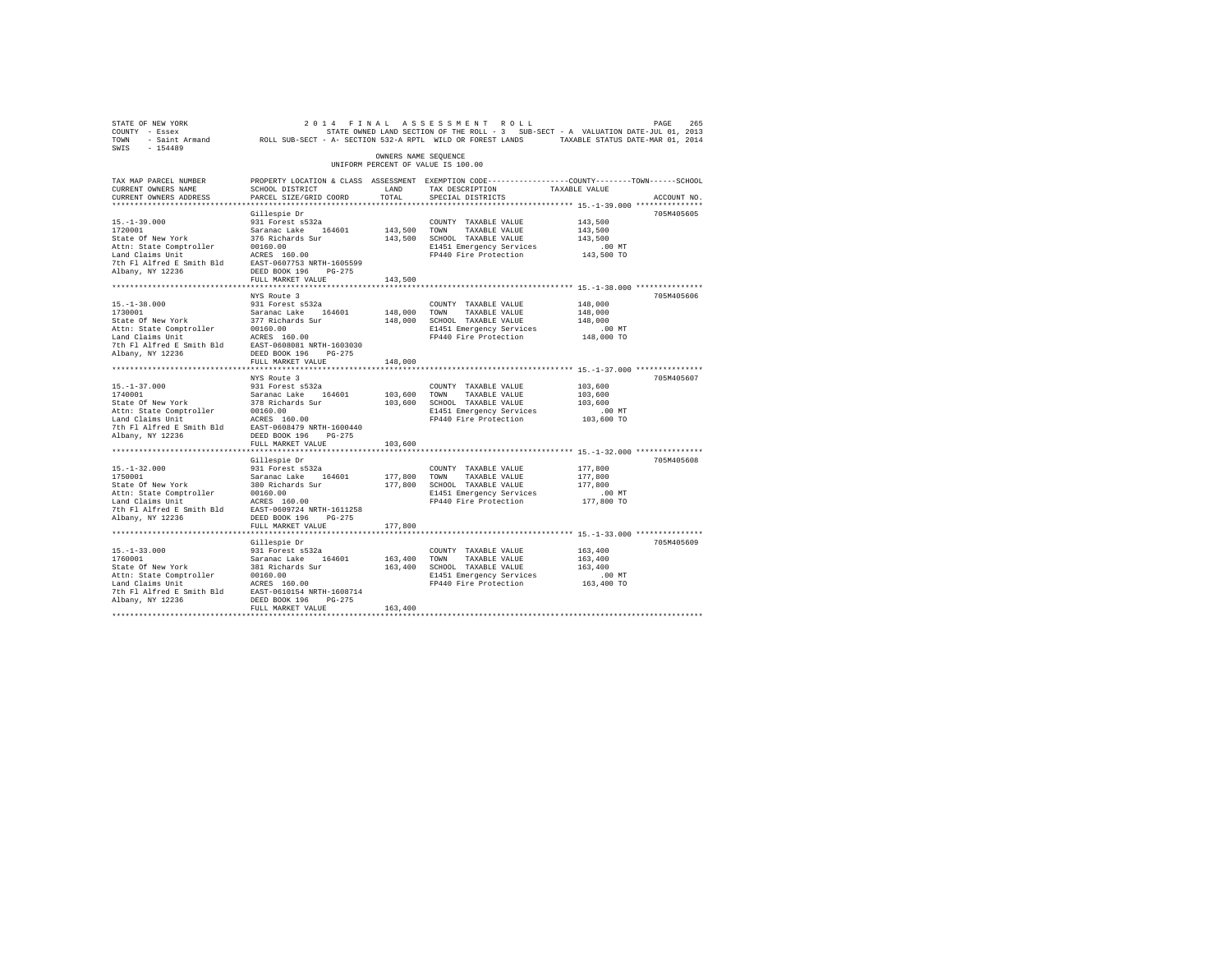| STATE OF NEW YORK<br>COUNTY - Essex (2013) STATE OWNED LAND SECTION OF THE ROLL - 3 SUB-SECT - A VALUATION DATE-JUL 01, 2013<br>2014 TOWN - Saint Armand (2014) ROLL SUB-SECT - A- SECTION 532-A RPTL WILD OR FOREST LANDS<br>$-154489$<br>SWIS  |                                                                                                                                                             | OWNERS NAME SEOUENCE | 2014 FINAL ASSESSMENT ROLL<br>UNIFORM PERCENT OF VALUE IS 100.00                                                                                                              |                                 | PAGE<br>266 |
|--------------------------------------------------------------------------------------------------------------------------------------------------------------------------------------------------------------------------------------------------|-------------------------------------------------------------------------------------------------------------------------------------------------------------|----------------------|-------------------------------------------------------------------------------------------------------------------------------------------------------------------------------|---------------------------------|-------------|
| TAX MAP PARCEL NUMBER<br>CURRENT OWNERS NAME<br>CURRENT OWNERS ADDRESS                                                                                                                                                                           | PROPERTY LOCATION & CLASS ASSESSMENT EXEMPTION CODE----------------COUNTY-------TOWN------SCHOOL<br>SCHOOL DISTRICT<br>LAND<br>PARCEL SIZE/GRID COORD TOTAL |                      | TAX DESCRIPTION TAXABLE VALUE<br>SPECIAL DISTRICTS                                                                                                                            |                                 | ACCOUNT NO. |
| $15. - 1 - 34.000$<br>1770001<br>State Of New York 382 Richards Sur<br>Attn: State Comptroller 00160.00<br>Land Claims Unit MCRES 160.00<br>7th Fl Alfred E Smith Bld EAST-0610501 NRTH-1605930<br>Albany, NY 12236                              | Roseman Rd<br>DEED BOOK 196 PG-275<br>FULL MARKET VALUE                                                                                                     | 95,900<br>95,900     | COUNTY TAXABLE VALUE<br>TAXABLE VALUE<br>SCHOOL TAXABLE VALUE<br>E1451 Emergency Services .00 MT<br>FP440 Fire Protection 95,900 TO                                           | 95,900<br>95,900<br>95,900      | 705M405610  |
| $15. - 1 - 35.000$<br>1780001<br>State Of New York<br>State Comptroller = 00160.00<br>Land Claims Unit = 00160.00<br>Land Claims Unit = 00160.00<br>7th Fl Alfred E Smith Bld EAST-0610871 NRTH-1603377<br>Albany, NY 12236 DEED BOOK 196 PG-275 | NYS Route 3<br>931 Forest s532a<br>Saranac Lake 164601 96,200<br>383 Richards Sur 96,200<br>FULL MARKET VALUE                                               | 96,200               | COUNTY TAXABLE VALUE<br>TAXABLE VALUE<br>TOWN<br>SCHOOL TAXABLE VALUE<br>SCHOOL TAXABLE VALUE 77 787200<br>E1451 Emergency Services .00 MT<br>FP440 Fire Protection 96,200 TO | 96,200<br>96,200<br>96,200      | 705M405611  |
| $15. - 1 - 36.000$<br>1790001<br>7th Fl Alfred E Smith Bld EAST-0611236 NRTH-1600734<br>Albany, NY 12236                                                                                                                                         | NYS Route 3<br>931 Forest s532a<br>Saranac Lake 164601 59,200<br>DEED BOOK 196<br>$PG-275$<br>FULL MARKET VALUE                                             | 59,200<br>59,200     | COUNTY TAXABLE VALUE 59,200<br>TOWN<br>TAXABLE VALUE 59,200<br>SCHOOL TAXABLE VALUE<br>E1451 Emergency Services<br>FP440 Fire Protection                                      | 59,200<br>$.00$ MT<br>59,200 TO | 705M405612  |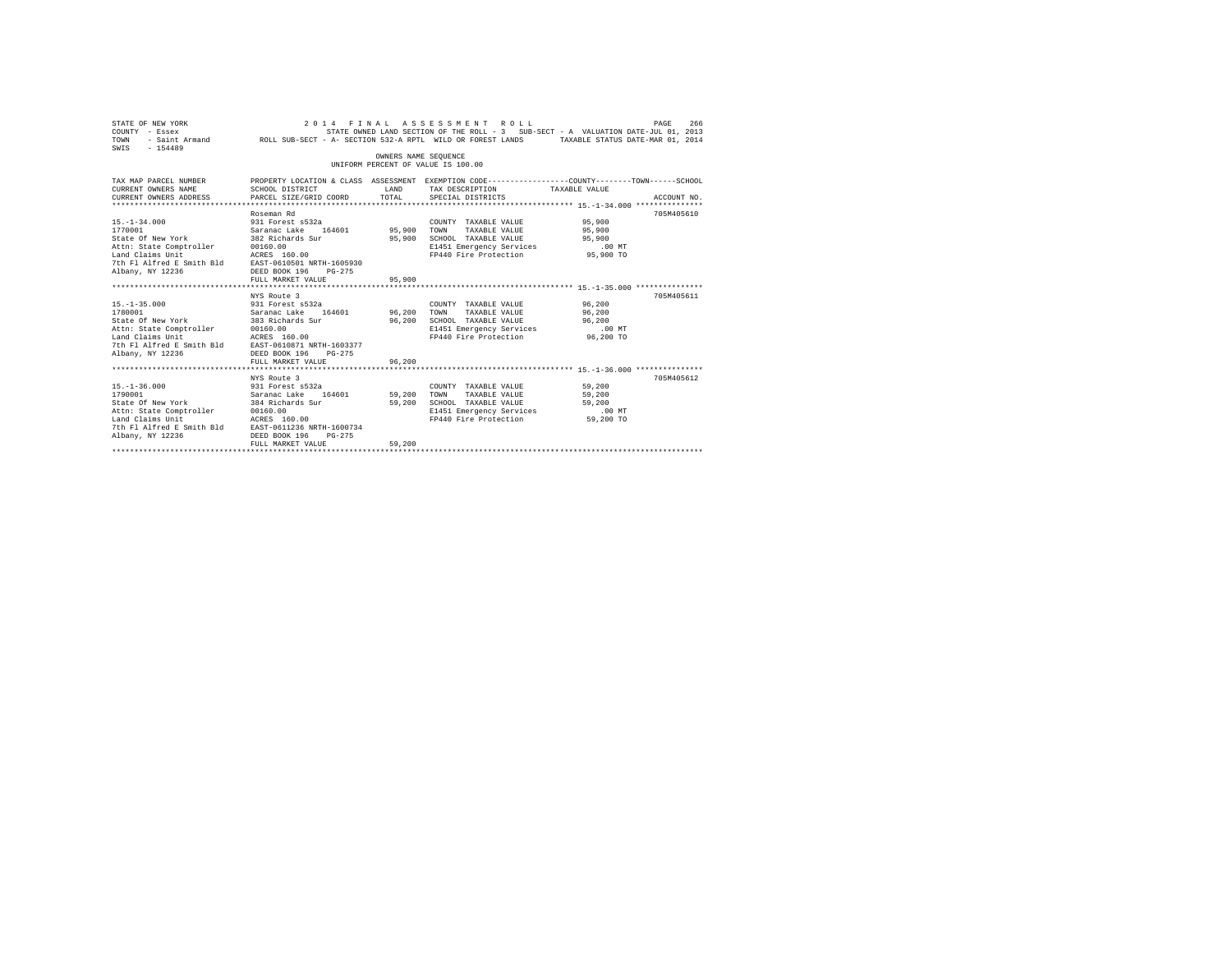|      | STATE OF NEW YORK |                                                            | 2014 FINAL ASSESSMENT ROLL |                                                                                   | PAGE                             | 267 |
|------|-------------------|------------------------------------------------------------|----------------------------|-----------------------------------------------------------------------------------|----------------------------------|-----|
|      | COUNTY - Essex    |                                                            |                            | STATE OWNED LAND SECTION OF THE ROLL - 3 SUB-SECT - A VALUATION DATE-JUL 01, 2013 |                                  |     |
| TOWN | - Saint Armand    | ROLL SUB-SECT - A- SECTION 532-A RPTL WILD OR FOREST LANDS |                            |                                                                                   | TAXABLE STATUS DATE-MAR 01, 2014 |     |
| SWIS | $-154489$         |                                                            |                            |                                                                                   | RPS150/V04/L015                  |     |
|      |                   |                                                            |                            |                                                                                   | CURRENT DATE 6/27/2014           |     |

UNIFORM PERCENT OF VALUE IS 100.00<br>R O L L S U B S E C T I O N - A - T O T A L S

#### \*\*\* SPECIAL DISTRICT SUMMARY \*\*\*

| CODE | DISTRICT NAME        | TOTAL<br>PARCELS. | EXTENSION<br><b>TYPE</b> | EXTENSION<br>VALUE | AD VALOREM<br>VALUE | <b>EXEMPT</b><br>AMOUNT | TAXARLE<br>VALUE |
|------|----------------------|-------------------|--------------------------|--------------------|---------------------|-------------------------|------------------|
|      | E1450 Emergency Serv |                   | 84 MOVTAX                |                    |                     |                         |                  |
|      | E1451 Emergency Serv |                   | 89 MOVTAX                |                    |                     |                         |                  |
|      | FP440 Fire Protectio |                   | 173 TOTAL                |                    | 26196.700           |                         | 26196.700        |

## \*\*\* S C H O O L D I S T R I C T S U M M A R Y \*\*\*

| CODE   | DISTRICT NAME | TOTAL<br>PARCELS | ASSESSED<br>LAND | ASSESSED<br>TOTAL | <b>EXEMPT</b><br>AMOUNT | TOTAL<br>TAXABLE | STAR<br>AMOUNT | STAR<br>TAXABLE |
|--------|---------------|------------------|------------------|-------------------|-------------------------|------------------|----------------|-----------------|
| 164601 | Saranac Lake  | 173              | 26196.700        | 26196.700         |                         | 26196.700        |                | 26196.700       |
|        | SUB-TOTAL     | 173              | 26196.700        | 26196.700         |                         | 26196.700        |                | 26196.700       |
|        | TOTAL         | 173              | 26196.700        | 26196.700         |                         | 26196.700        |                | 26196.700       |

## \*\*\* S Y S T E M C O D E S S U M M A R Y \*\*\*

#### NO SYSTEM EXEMPTIONS AT THIS LEVEL

## \*\*\* E X E M P T I O N S U M M A R Y \*\*\*

## NO EXEMPTIONS AT THIS LEVEL

| ROLL       | DESCRIPTION      | TOTAL   | ASSESSED  | ASSESSED  | TAXABLE   | TAXABLE   | TAXABLE   | STAR      |
|------------|------------------|---------|-----------|-----------|-----------|-----------|-----------|-----------|
| <b>SEC</b> |                  | PARCELS | LAND      | TOTAL     | COUNTY    | TOWN      | SCHOOL    | TAXABLE   |
|            | STATE OWNED LAND | 173     | 26196.700 | 26196.700 | 26196,700 | 26196.700 | 26196.700 | 26196.700 |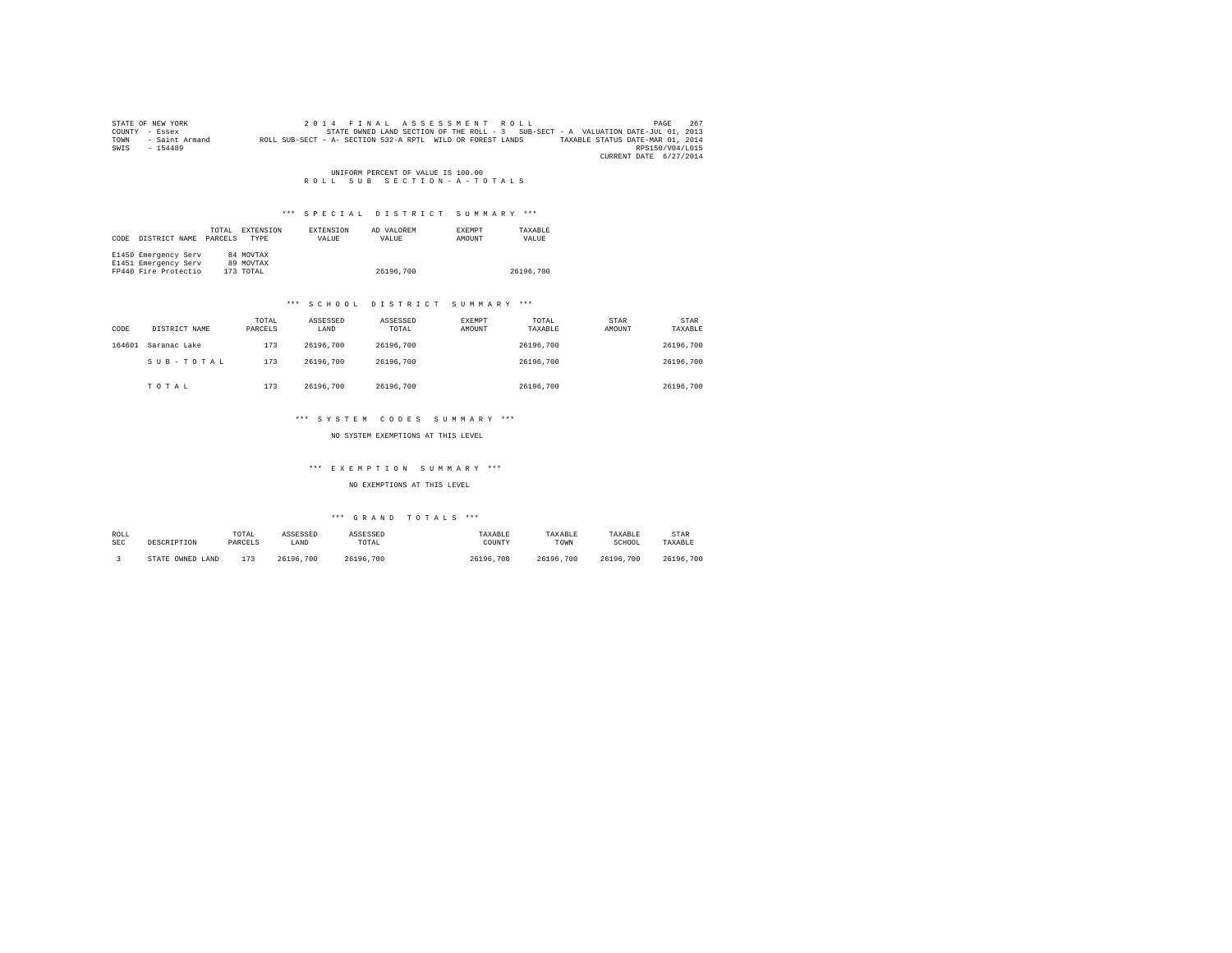| STATE OF NEW YORK<br>COUNTY - Essex<br>TOWN<br>$-154489$<br>SWIS | 2014 FINAL<br>- Saint Armand MOLL SUB-SECT - P- ECL CONSERVATION AND COMMON LAW EASEMENTS TAXABLE STATUS DATE-MAR 01, 2014 |                      | ASSESSMENT ROLL                               | STATE OWNED LAND SECTION OF THE ROLL - 3 SUB-SECT - P VALUATION DATE-JUL 01, 2013                                | PAGE<br>268 |
|------------------------------------------------------------------|----------------------------------------------------------------------------------------------------------------------------|----------------------|-----------------------------------------------|------------------------------------------------------------------------------------------------------------------|-------------|
|                                                                  |                                                                                                                            | OWNERS NAME SEQUENCE |                                               |                                                                                                                  |             |
|                                                                  |                                                                                                                            |                      | UNIFORM PERCENT OF VALUE IS 100.00            |                                                                                                                  |             |
| TAX MAP PARCEL NUMBER<br>CURRENT OWNERS NAME                     | SCHOOL DISTRICT                                                                                                            | LAND                 | TAX DESCRIPTION                               | PROPERTY LOCATION & CLASS ASSESSMENT EXEMPTION CODE---------------COUNTY-------TOWN------SCHOOL<br>TAXABLE VALUE |             |
| CURRENT OWNERS ADDRESS                                           | PARCEL SIZE/GRID COORD                                                                                                     | TOTAL                | SPECIAL DISTRICTS                             |                                                                                                                  | ACCOUNT NO. |
|                                                                  | River Rd                                                                                                                   |                      |                                               |                                                                                                                  | 705J199004  |
| 14. -1-7.120-ESMT                                                | 980 Consyn easmt                                                                                                           |                      | COUNTY TAXABLE VALUE                          | 17,892                                                                                                           |             |
| State Of New York                                                | Saranac Lake 164601                                                                                                        | 17,892               | TOWN<br>TAXABLE VALUE                         | 17,892                                                                                                           |             |
| C/O County Treasurer                                             | 261 Omt Twp 11 Rs                                                                                                          | 17,892               | SCHOOL TAXABLE VALUE                          | 17.892                                                                                                           |             |
| Essex                                                            | County Also Ease 1003/322                                                                                                  |                      | FP440 Fire Protection                         | 17,892 TO                                                                                                        |             |
|                                                                  | ACRES 1.70                                                                                                                 |                      |                                               |                                                                                                                  |             |
|                                                                  | EAST-0587265 NRTH-1611142<br>DEED BOOK 1522 PG-162                                                                         |                      |                                               |                                                                                                                  |             |
|                                                                  | CONSERVATION ESMT % 71.00                                                                                                  |                      |                                               |                                                                                                                  |             |
|                                                                  | FULL MARKET VALUE                                                                                                          | 17,892               |                                               |                                                                                                                  |             |
|                                                                  | ********************                                                                                                       |                      |                                               | ******************************** 14.-1-7.130-ESMT ************                                                   |             |
|                                                                  | River Rd                                                                                                                   |                      |                                               |                                                                                                                  | 705J199005  |
| 14. -1-7.130-ESMT                                                | 980 Consyn easmt                                                                                                           |                      | COUNTY TAXABLE VALUE                          | 2.343                                                                                                            |             |
| State Of New York                                                | Saranac Lake 164601                                                                                                        | 2.343                | TOWN<br>TAXABLE VALUE                         | 2.343                                                                                                            |             |
| C/O County Treasurer                                             | 261 Omt Twp 11 Rs                                                                                                          | 2,343                | SCHOOL TAXABLE VALUE                          | 2,343                                                                                                            |             |
| Essex                                                            | County Also Ease 1003/322                                                                                                  |                      | FP440 Fire Protection                         | 2,343 TO                                                                                                         |             |
|                                                                  | ACRES 4.10                                                                                                                 |                      |                                               |                                                                                                                  |             |
|                                                                  | EAST-0589465 NRTH-1611509                                                                                                  |                      |                                               |                                                                                                                  |             |
|                                                                  | DEED BOOK 1522 PG-162                                                                                                      |                      |                                               |                                                                                                                  |             |
|                                                                  | CONSERVATION ESMT % 71.00                                                                                                  |                      |                                               |                                                                                                                  |             |
|                                                                  | FULL MARKET VALUE                                                                                                          | 2,343                |                                               |                                                                                                                  |             |
|                                                                  | River Rd                                                                                                                   |                      |                                               |                                                                                                                  | 705Z000014  |
| 14. -1-7.140-ESMT                                                | 980 Consvn easmt - WTRFNT                                                                                                  |                      | COUNTY TAXABLE VALUE                          | 43,381                                                                                                           |             |
| State Of New York                                                | Saranac Lake 164601                                                                                                        | 43.381               | TOWN<br>TAXABLE VALUE                         | 43,381                                                                                                           |             |
| C/O County Treasurer                                             | 261 Omt Twp 11 Rs                                                                                                          | 43,381               | SCHOOL TAXABLE VALUE                          | 43.381                                                                                                           |             |
| Essex<br>County                                                  | 0.29<br>ACRES                                                                                                              |                      | FP440 Fire Protection                         | 43,381 TO                                                                                                        |             |
|                                                                  | EAST-0589938 NRTH-1609710                                                                                                  |                      |                                               |                                                                                                                  |             |
|                                                                  | DEED BOOK 1522 PG-162                                                                                                      |                      |                                               |                                                                                                                  |             |
|                                                                  | CONSERVATION ESMT % 71.00                                                                                                  |                      |                                               |                                                                                                                  |             |
|                                                                  | FULL MARKET VALUE                                                                                                          | 43,381               |                                               |                                                                                                                  |             |
|                                                                  |                                                                                                                            |                      |                                               |                                                                                                                  |             |
|                                                                  | Franklin Falls Dam                                                                                                         |                      |                                               |                                                                                                                  | 705J103702  |
| 14. -1-8.100-ESMT                                                | 980 Consvn easmt - WTRFNT                                                                                                  |                      | COUNTY TAXABLE VALUE                          | 334,339                                                                                                          |             |
| State Of New York                                                | Saranac Lake 164601                                                                                                        | 334,339              | TOWN<br>TAXABLE VALUE                         | 334,339                                                                                                          |             |
| C/O County Treasurer<br>Essex<br>County                          | 281 Richards Sur<br>ACRES 68.17                                                                                            | 334,339              | SCHOOL TAXABLE VALUE<br>FP440 Fire Protection | 334,339<br>334,339 TO                                                                                            |             |
|                                                                  | EAST-0591824 NRTH-1610830                                                                                                  |                      |                                               |                                                                                                                  |             |
|                                                                  | DEED BOOK 1522 PG-162                                                                                                      |                      |                                               |                                                                                                                  |             |
|                                                                  | CONSERVATION ESMT % 71.00                                                                                                  |                      |                                               |                                                                                                                  |             |
|                                                                  | FULL MARKET VALUE                                                                                                          | 334,339              |                                               |                                                                                                                  |             |
|                                                                  |                                                                                                                            |                      |                                               |                                                                                                                  |             |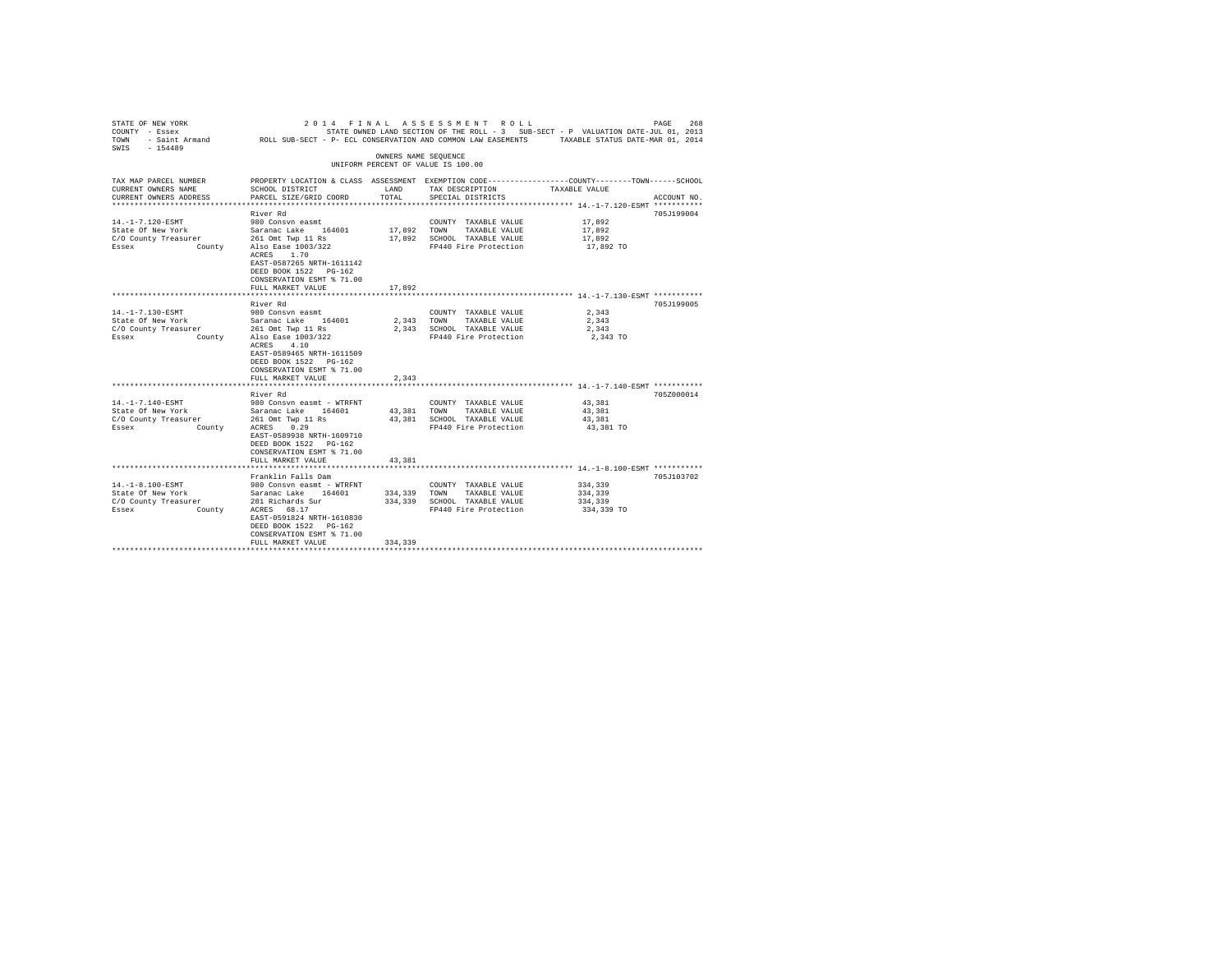| STATE OF NEW YORK<br>2014 FINAL ASSESSMENT ROLL<br>PAGE<br>STATE OWNED LAND SECTION OF THE ROLL - 3 SUB-SECT - P VALUATION DATE-JUL 01, 2013<br>COUNTY - Essex<br>- Saint Armand Mac ROLL SUB-SECT - P- ECL CONSERVATION AND COMMON LAW EASEMENTS<br>TOWN<br>TAXABLE STATUS DATE-MAR 01, 2014<br>$-154489$<br>SWTS |                                                                                                                                                                                                                       |                            |                                                                                                                                         |                                             |             |  |
|--------------------------------------------------------------------------------------------------------------------------------------------------------------------------------------------------------------------------------------------------------------------------------------------------------------------|-----------------------------------------------------------------------------------------------------------------------------------------------------------------------------------------------------------------------|----------------------------|-----------------------------------------------------------------------------------------------------------------------------------------|---------------------------------------------|-------------|--|
|                                                                                                                                                                                                                                                                                                                    |                                                                                                                                                                                                                       | OWNERS NAME SEOUENCE       | UNIFORM PERCENT OF VALUE IS 100.00                                                                                                      |                                             |             |  |
| TAX MAP PARCEL NUMBER<br>CURRENT OWNERS NAME<br>CURRENT OWNERS ADDRESS                                                                                                                                                                                                                                             | SCHOOL DISTRICT<br>PARCEL SIZE/GRID COORD                                                                                                                                                                             | LAND<br>TOTAL              | PROPERTY LOCATION & CLASS ASSESSMENT EXEMPTION CODE---------------COUNTY-------TOWN------SCHOOL<br>TAX DESCRIPTION<br>SPECIAL DISTRICTS | TAXABLE VALUE                               | ACCOUNT NO. |  |
| $14. -1 - 9.000 - ESMT$<br>State Of New York Saranac Lake 164601<br>C/O County Treasurer 301 Richards Survey<br>County<br>Essex                                                                                                                                                                                    | River Rd<br>980 Consvn easmt<br>100ac Deed<br>ACRES 90.00<br>EAST-0593478 NRTH-1611214<br>DEED BOOK 1522 PG-162<br>CONSERVATION ESMT % 71.00<br>FULL MARKET VALUE                                                     | 35,500<br>35,500<br>35,500 | COUNTY TAXABLE VALUE 35,500<br>TOWN<br>TAXABLE VALUE<br>SCHOOL TAXABLE VALUE<br>FP440 Fire Protection                                   | 35,500<br>35,500<br>35,500 TO               | 705J103615  |  |
|                                                                                                                                                                                                                                                                                                                    | 1124 River Rd                                                                                                                                                                                                         |                            |                                                                                                                                         |                                             | 705.7103701 |  |
| 14. -1-7.110-ESMT<br>State Of New York<br>C/O County Treasurer<br>County<br>Essex                                                                                                                                                                                                                                  | 980 Consyn easmt - WTRFNT<br>Saranac Lake 164601<br>261 Richards Sur<br>See #14.00-1-7.100/3333<br>ACRES 43.31<br>EAST-0587723 NRTH-1610826<br>DEED BOOK 1484 PG-79<br>CONSERVATION ESMT % 71.00<br>FULL MARKET VALUE | 383.542 TOWN<br>383.542    | COUNTY TAXABLE VALUE<br>TAXABLE VALUE<br>383.542 SCHOOL TAXABLE VALUE<br>FP440 Fire Protection                                          | 383,542<br>383.542<br>383,542<br>383,542 TO |             |  |
|                                                                                                                                                                                                                                                                                                                    |                                                                                                                                                                                                                       |                            |                                                                                                                                         |                                             |             |  |
| 14. -1-7.200-ESMT<br>State Of New York<br>C/O County Treasurer<br>County<br>Essex                                                                                                                                                                                                                                  | Franklin Falls Dam<br>980 Consyn easmt - WTRFNT<br>Saranac Lake 164601<br>261 Twp 11 Omt Rs<br>Island Camp<br>0.70<br>ACRES<br>EAST-0588531 NRTH-1610279<br>DEED BOOK 1484 PG-79<br>CONSERVATION ESMT % 71.00         | 156,200 TOWN<br>156,200    | COUNTY TAXABLE VALUE<br>TAXABLE VALUE<br>SCHOOL TAXABLE VALUE<br>FP440 Fire Protection                                                  | 156,200<br>156,200<br>156,200<br>156,200 TO | 705J192006  |  |
|                                                                                                                                                                                                                                                                                                                    | FULL MARKET VALUE                                                                                                                                                                                                     | 156,200                    |                                                                                                                                         |                                             |             |  |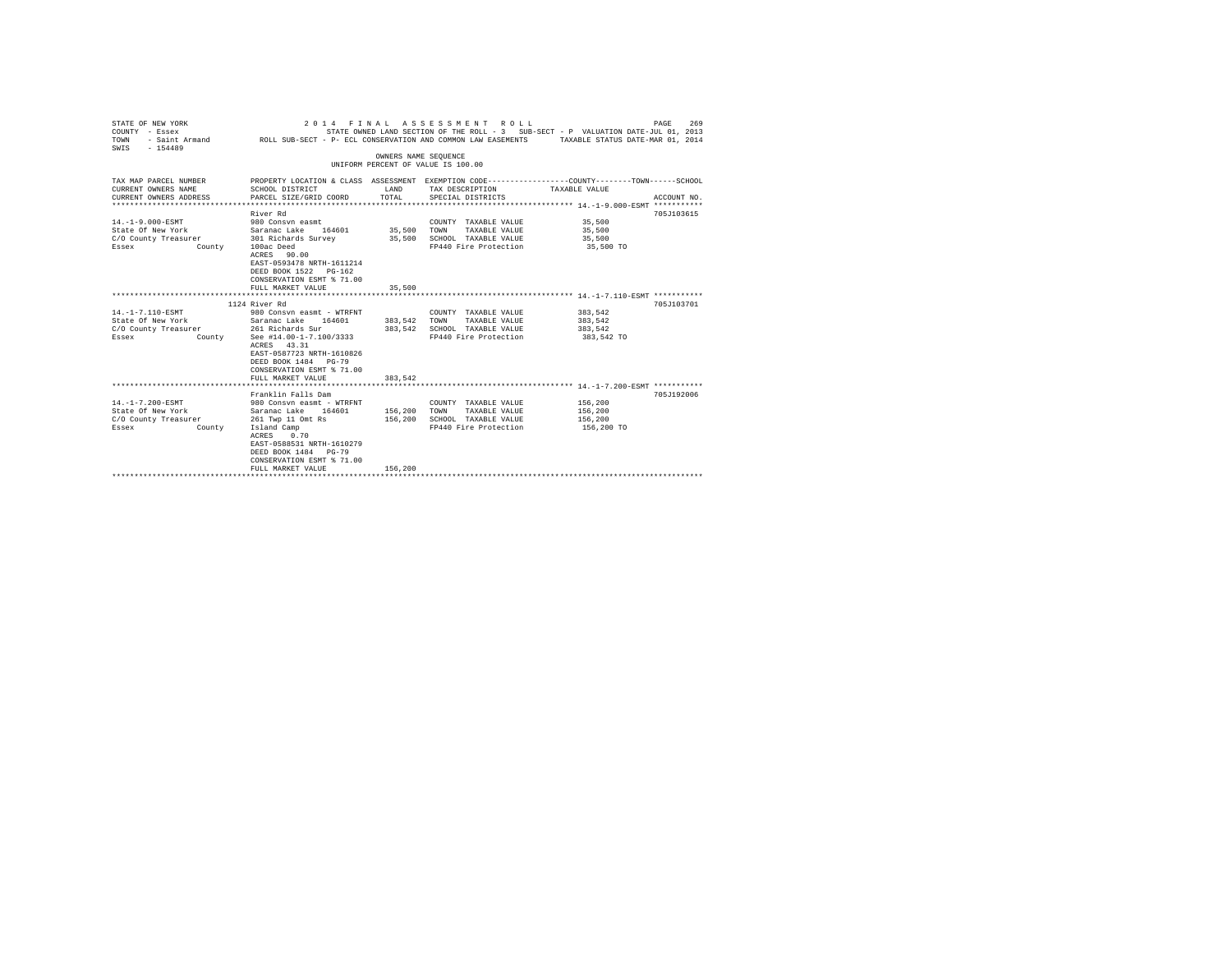|      | STATE OF NEW YORK | 2014 FINAL ASSESSMENT ROLL                                                                       | PAGE            | 270 |
|------|-------------------|--------------------------------------------------------------------------------------------------|-----------------|-----|
|      | COUNTY - Essex    | STATE OWNED LAND SECTION OF THE ROLL - 3 SUB-SECT - P VALUATION DATE-JUL 01, 2013                |                 |     |
| TOWN | - Saint Armand    | TAXABLE STATUS DATE-MAR 01, 2014<br>ROLL SUB-SECT - P- ECL CONSERVATION AND COMMON LAW EASEMENTS |                 |     |
| SWIS | $-154489$         |                                                                                                  | RPS150/V04/L015 |     |
|      |                   | CURRENT DATE 6/27/2014                                                                           |                 |     |

# UNIFORM PERCENT OF VALUE IS 100.00<br>R O L L S U B S E C T I O N - P - T O T A L S

## \*\*\* S P E C I A L D I S T R I C T S U M M A R Y \*\*\*

| CODE | DISTRICT NAME                                | TOTAL<br>PARCELS | EXTENSION<br>TYPE   | EXTENSION<br>VALUE | AD VALOREM<br>VALUE | EXEMPT<br>AMOUNT | TAXABLE<br>VALUE |
|------|----------------------------------------------|------------------|---------------------|--------------------|---------------------|------------------|------------------|
|      | E1451 Emergency Serv<br>FP440 Fire Protectio |                  | 7 MOVTAX<br>7 TOTAL |                    | 973,197             |                  | 973,197          |

#### \*\*\* S C H O O L D I S T R I C T S U M M A R Y \*\*\*

| CODE   | DISTRICT NAME | TOTAL<br>PARCELS | ASSESSED<br>LAND | ASSESSED<br>TOTAL | <b>EXEMPT</b><br>AMOUNT | TOTAL<br>TAXABLE | STAR<br>AMOUNT | STAR<br>TAXABLE |
|--------|---------------|------------------|------------------|-------------------|-------------------------|------------------|----------------|-----------------|
| 164601 | Saranac Lake  |                  | 973,197          | 973,197           |                         | 973,197          |                | 973,197         |
|        | SUB-TOTAL     |                  | 973.197          | 973,197           |                         | 973,197          |                | 973,197         |
|        | TOTAL         |                  | 973,197          | 973,197           |                         | 973.197          |                | 973,197         |

#### \*\*\* S Y S T E M C O D E S S U M M A R Y \*\*\*

NO SYSTEM EXEMPTIONS AT THIS LEVEL

## \*\*\* E X E M P T I O N S U M M A R Y \*\*\*

#### NO EXEMPTIONS AT THIS LEVEL

| ROLL | DESCRIPTION      | TOTAL   | ASSESSED | <b>ASSESSED</b>      | TAXABLE  | TAXABLE                | TAXABLE    | STAR    |
|------|------------------|---------|----------|----------------------|----------|------------------------|------------|---------|
| SEC  |                  | PARCELS | LAND     | TOTAL                | COUNTY   | TOWN                   | SCHOOL     | TAXABLE |
|      | STATE OWNED LAND |         | 973 197  | 10 <sup>7</sup><br>. | 197<br>. | 972 197<br>, , , , , , | 072<br>197 | 973,197 |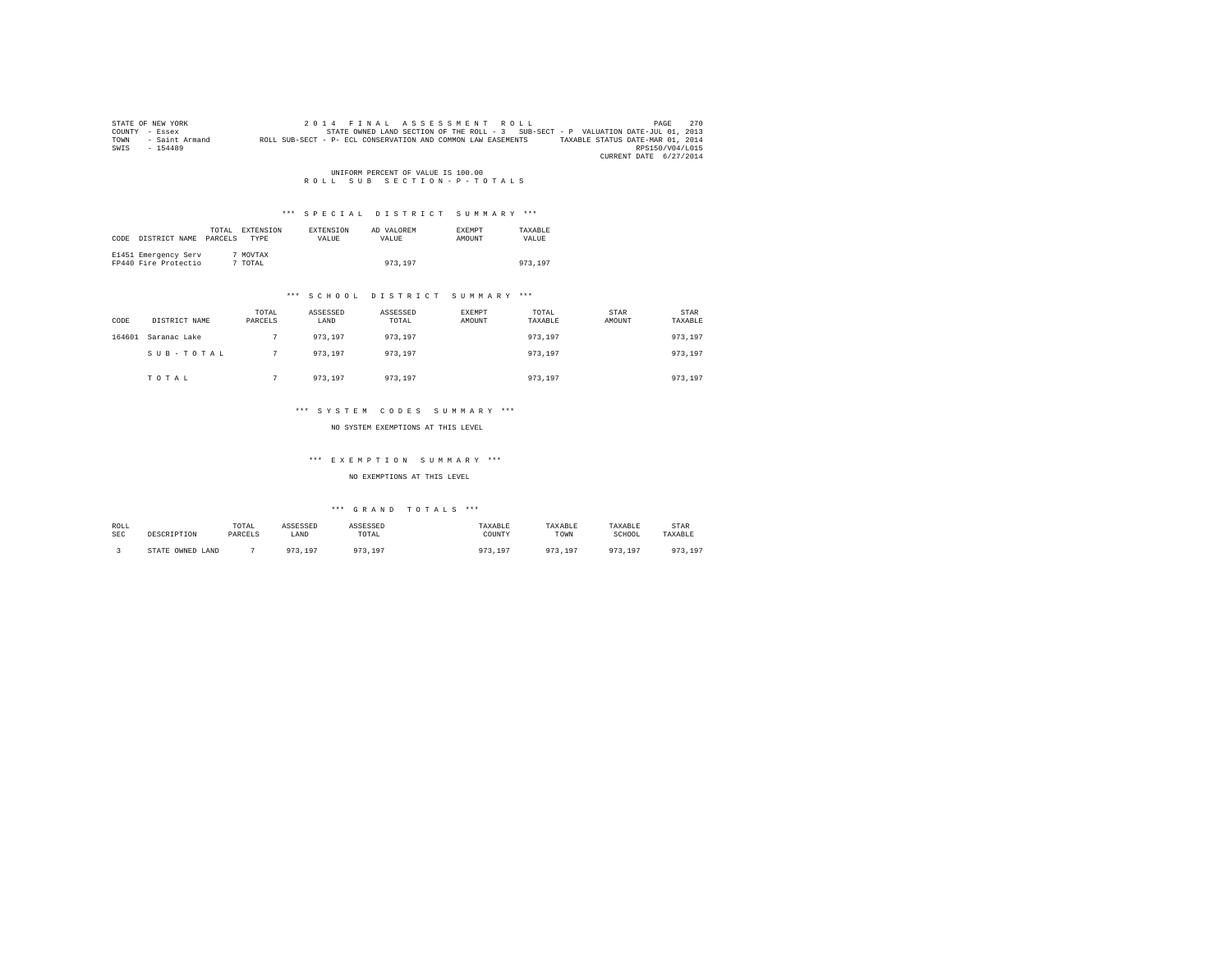|      | STATE OF NEW YORK |  |  |  | 2014 FINAL ASSESSMENT ROLL               |  |                                  |                        | PAGE | 2.71 |
|------|-------------------|--|--|--|------------------------------------------|--|----------------------------------|------------------------|------|------|
|      | COUNTY - Essex    |  |  |  | STATE OWNED LAND SECTION OF THE ROLL - 3 |  | VALUATION DATE-JUL 01, 2013      |                        |      |      |
| TOWN | - Saint Armand    |  |  |  |                                          |  | TAXABLE STATUS DATE-MAR 01, 2014 |                        |      |      |
| SWTS | $-154489$         |  |  |  |                                          |  |                                  | RPS150/V04/L015        |      |      |
|      |                   |  |  |  |                                          |  |                                  | CURRENT DATE 6/27/2014 |      |      |
|      |                   |  |  |  | UNIFORM PERCENT OF VALUE IS 100.00       |  |                                  |                        |      |      |
|      |                   |  |  |  | ROLL SECTION TOTALS                      |  |                                  |                        |      |      |

|      |                      | TOTAL   | EXTENSION  | EXTENSION | AD VALOREM | EXEMPT | TAXABLE   |
|------|----------------------|---------|------------|-----------|------------|--------|-----------|
| CODE | DISTRICT NAME        | PARCELS | TYPE       | VALUE     | VALUE      | AMOUNT | VALUE     |
|      |                      |         |            |           |            |        |           |
|      | E1450 Emergency Serv |         | 92 MOVTAX  |           |            |        |           |
|      | E1451 Emergency Serv |         | 108 MOVTAX |           |            |        |           |
|      | FP403 Fire Pro LP La |         | 2 TOTAL    |           | 5313,800   |        | 5313,800  |
|      | FP440 Fire Protectio |         | 198 TOTAL  |           | 28387.797  |        | 28387.797 |

## \*\*\* S C H O O L D I S T R I C T S U M M A R Y \*\*\*

| CODE             | DISTRICT NAME                      | TOTAL<br>PARCELS | ASSESSED<br>LAND | ASSESSED<br>TOTAL | <b>EXEMPT</b><br>AMOUNT | TOTAL<br>TAXABLE | STAR<br>AMOUNT | STAR<br>TAXABLE |
|------------------|------------------------------------|------------------|------------------|-------------------|-------------------------|------------------|----------------|-----------------|
| 164601<br>999999 | Saranac Lake<br>Schl Apportionment | 201<br>٠.        | 33701.597        | 33701.597         |                         | 33701.597        |                | 33701.597       |
|                  | SUB-TOTAL                          | 202              | 33701.597        | 33701.597         |                         | 33701.597        |                | 33701.597       |
|                  | TOTAL                              | 202              | 33701.597        | 33701.597         |                         | 33701.597        |                | 33701.597       |

#### \*\*\* SYSTEM CODES SUMMARY \*\*\*

## NO SYSTEM EXEMPTIONS AT THIS LEVEL

#### \*\*\* E X E M P T I O N S U M M A R Y \*\*\*

#### NO EXEMPTIONS AT THIS LEVEL

| ROLL | DESCRIPTION      | TOTAL   | ASSESSED  | ASSESSED  | TAXABLE   | TAXABLE   | TAXABLE   | STAR      |
|------|------------------|---------|-----------|-----------|-----------|-----------|-----------|-----------|
| SEC  |                  | PARCELS | LAND      | TOTAL     | COUNTY    | TOWN      | SCHOOL    | TAXABLE   |
|      | STATE OWNED LAND | 202     | 33701.597 | 33701.597 | 33701.597 | 33701.597 | 33701.597 | 33701.597 |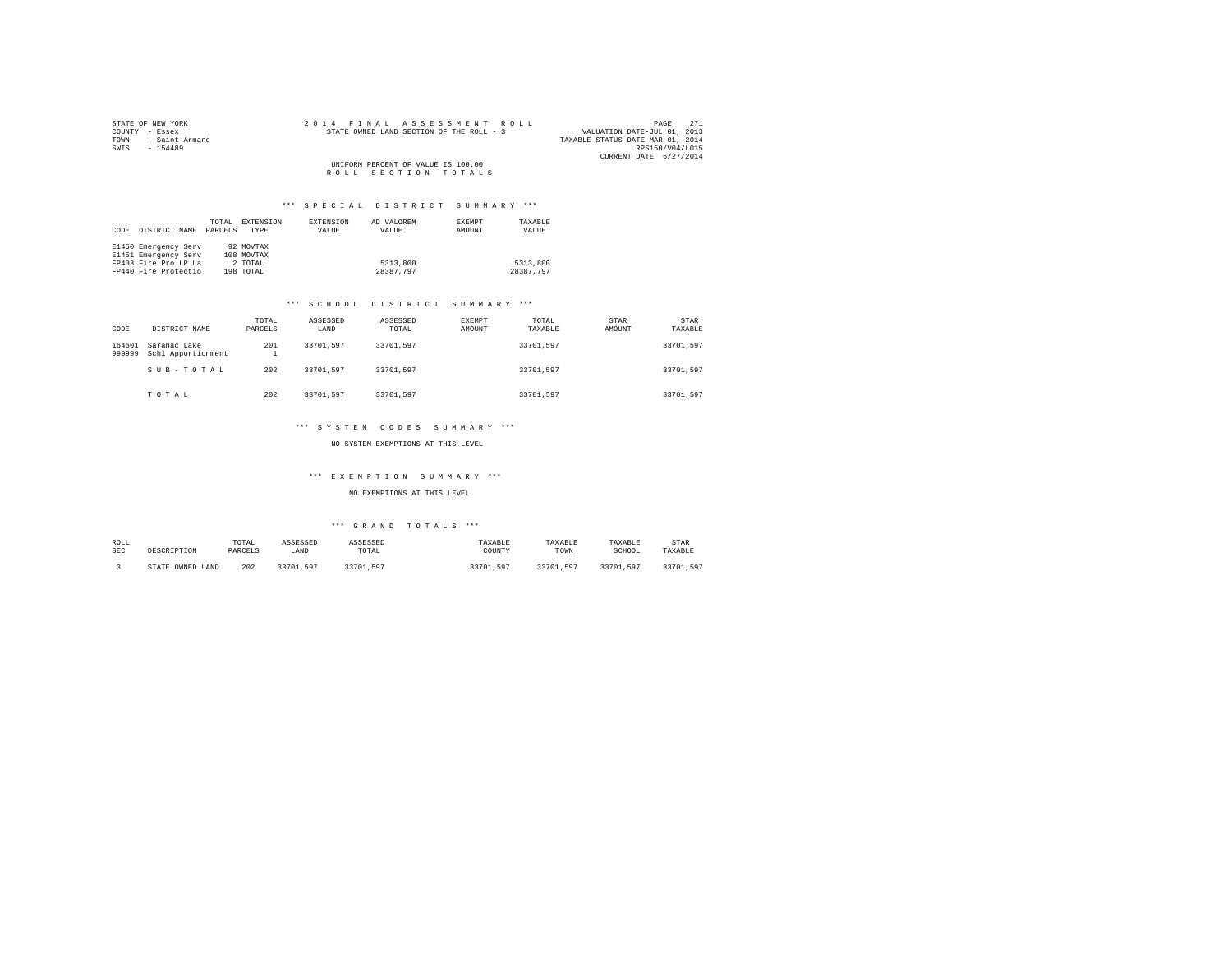| STATE OF NEW YORK<br>COUNTY - Essex<br>TOWN<br>- Saint Armand<br>$-154489$<br>SWIS                            | 2014 FINAL ASSESSMENT                                                                                                                                                                          | OWNERS NAME SEQUENCE               | R O T. T.<br>SPECIAL FRANCHISE SECTION OF THE ROLL - 5<br>UNIFORM PERCENT OF VALUE IS 100.00          | VALUATION DATE-JUL 01, 2013<br>TAXABLE STATUS DATE-MAR 01, 2014 | 272<br>PAGE |
|---------------------------------------------------------------------------------------------------------------|------------------------------------------------------------------------------------------------------------------------------------------------------------------------------------------------|------------------------------------|-------------------------------------------------------------------------------------------------------|-----------------------------------------------------------------|-------------|
|                                                                                                               |                                                                                                                                                                                                |                                    | UNIFORM PERCENT OF VALUE IS 100.00                                                                    |                                                                 |             |
| TAX MAP PARCEL NUMBER<br>CURRENT OWNERS NAME<br>CURRENT OWNERS ADDRESS<br>***************                     | PROPERTY LOCATION & CLASS ASSESSMENT EXEMPTION CODE----------------COUNTY-------TOWN------SCHOOL<br>SCHOOL DISTRICT<br>PARCEL SIZE/GRID COORD                                                  | LAND<br>TOTAL.                     | TAX DESCRIPTION<br>SPECIAL DISTRICTS                                                                  | TAXABLE VALUE                                                   | ACCOUNT NO. |
| 544.89-9999-602.500/8601<br>Citizens Communications<br>3 High Ridge Park<br>Stamford, CT 06905                | Town Outside Vlg<br>866 Telephone<br>Saranac Lake<br>164601<br>Special Franchise Town<br>No Land-Improvements Only<br>602500-154489-860<br>EAST-0553614 NRTH-1586168<br>FULL MARKET VALUE<br>. | $\Omega$<br>8.374<br>8.374         | COUNTY TAXABLE VALUE<br>TOWN<br>TAXABLE VALUE<br>SCHOOL TAXABLE VALUE<br>FP440 Fire Protection        | 8,374<br>8.374<br>8.374<br>8,374 TO                             | 7050305901  |
|                                                                                                               | Town Outside Vlg                                                                                                                                                                               |                                    |                                                                                                       | ******** 544.89-9999-132.350/8601 ***                           | 7050305908  |
| 544.89-9999-132.350/8601<br>National Grid<br>Real Estate Tax Dept<br>300 Erie Blyd West<br>Syracuse, NY 13202 | 861 Elec & gas<br>Saranac Lake<br>164601<br>Special Franchise Town<br>No Land-Improvements Only<br>132350-154489-860<br>EAST-0553614 NRTH-1586168<br>FULL MARKET VALUE                         | $\mathbf{r}$<br>709,678<br>709,678 | COUNTY TAXABLE VALUE<br>TOWN<br>TAXABLE VALUE<br>SCHOOL TAXABLE VALUE<br>FP440 Fire Protection        | 709,678<br>709,678<br>709,678<br>709,678 TO                     |             |
|                                                                                                               |                                                                                                                                                                                                |                                    |                                                                                                       |                                                                 |             |
| 544.89-9999-944.730/8601<br>Time Warner-Utica<br>PO Box 7467<br>Charlotte, NC 28241-7467                      | Town Outside Vla<br>869 Television<br>Saranac Lake<br>164601<br>Special Franchise Town<br>No Land-Improvements Only<br>907800-154489-860<br>EAST-0553614 NRTH-1586168<br>FULL MARKET VALUE     | $\mathbf{r}$<br>57,866<br>57.866   | COUNTY TAXABLE VALUE<br>TOWN<br>TAXABLE VALUE<br>SCHOOL TAXABLE VALUE<br>FP440 Fire Protection        | 57.866<br>57.866<br>57,866<br>57,866 TO                         | 7050375100  |
|                                                                                                               | Town Outside Vlg                                                                                                                                                                               |                                    |                                                                                                       |                                                                 | 7050305907  |
| 544.89-9999-631.900/8601<br>Verizon<br>c/o Duff & Phelps<br>PO Box 2749<br>Addison, TX 75001                  | 866 Telephone<br>Saranac Lake 164601<br>Special Franchise Town<br>No Land-Improvements Only<br>631900-154489-860<br>EAST-0553614 NRTH-1586168<br>FULL MARKET VALUE                             | $\Omega$<br>162.375<br>162.375     | COUNTY TAXABLE VALUE<br><b>TOWN</b><br>TAXABLE VALUE<br>SCHOOL TAXABLE VALUE<br>FP440 Fire Protection | 162.375<br>162,375<br>162.375<br>162,375 TO                     |             |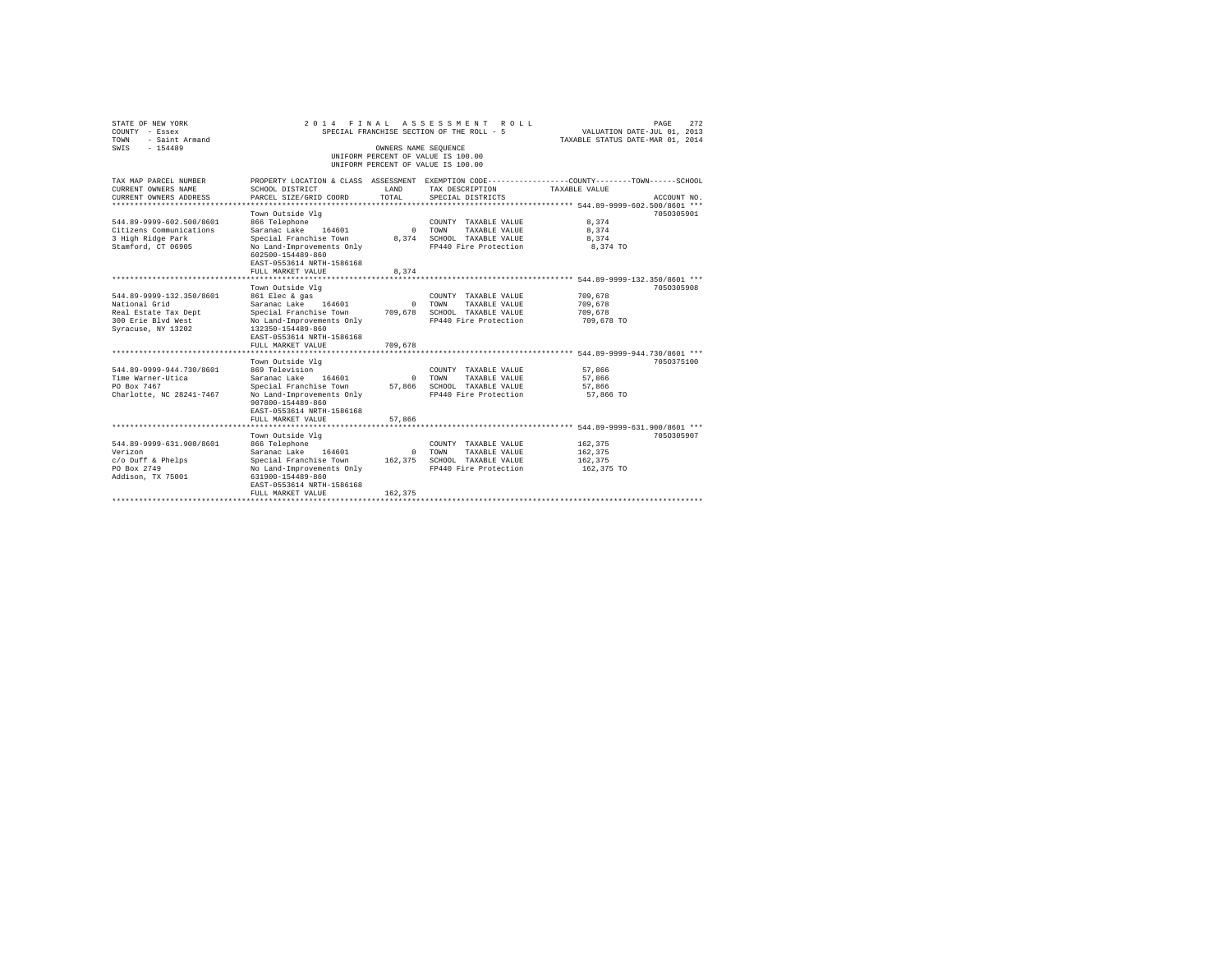| STATE OF NEW YORK      | 2014 FINAL ASSESSMENT ROLL                | 2.73<br>PAGE                     |
|------------------------|-------------------------------------------|----------------------------------|
| COUNTY - Essex         | SPECIAL FRANCHISE SECTION OF THE ROLL - 5 | VALUATION DATE-JUL 01, 2013      |
| - Saint Armand<br>TOWN |                                           | TAXABLE STATUS DATE-MAR 01, 2014 |
| SWIS<br>$-154489$      |                                           | RPS150/V04/L015                  |
|                        |                                           | CURRENT DATE 6/27/2014           |
|                        | UNIFORM PERCENT OF VALUE IS 100.00        |                                  |
|                        | ROLL SUB SECTION- - TOTALS                |                                  |

| CODE | DISTRICT NAME        | TOTAL<br>PARCELS | EXTENSION<br><b>TYPE</b> | <b>EXTENSION</b><br>VALUE | AD VALOREM<br>VALUE. | <b>EXEMPT</b><br><b>AMOUNT</b> | TAXARLE<br>VALUE |
|------|----------------------|------------------|--------------------------|---------------------------|----------------------|--------------------------------|------------------|
|      | FP440 Fire Protectio |                  | 4 TOTAL                  |                           | 938,293              |                                | 938,293          |

## \*\*\* S C H O O L D I S T R I C T S U M M A R Y \*\*\*

| CODE   | DISTRICT NAME | TOTAL<br>PARCELS | ASSESSED<br>LAND | ASSESSED<br>TOTAL | EXEMPT<br>AMOUNT | TOTAL<br>TAXABLE | STAR<br>AMOUNT | STAR<br>TAXABLE |
|--------|---------------|------------------|------------------|-------------------|------------------|------------------|----------------|-----------------|
| 164601 | Saranac Lake  | 4                |                  | 938,293           |                  | 938.293          |                | 938,293         |
|        | SUB-TOTAL     | 4                |                  | 938,293           |                  | 938,293          |                | 938,293         |
|        | TOTAL         | а                |                  | 938,293           |                  | 938,293          |                | 938,293         |

## \*\*\* S Y S T E M C O D E S S U M M A R Y \*\*\*

#### NO SYSTEM EXEMPTIONS AT THIS LEVEL

## \*\*\* E X E M P T I O N S U M M A R Y \*\*\*

## NO EXEMPTIONS AT THIS LEVEL

| ROLL       |                   | TOTAL   | ASSESSED | ASSESSED | TAXABLE | <b><i>TAXABLE</i></b> | TAXABLE | <b>STAR</b> |
|------------|-------------------|---------|----------|----------|---------|-----------------------|---------|-------------|
| <b>SEC</b> | DESCRIPTION       | PARCELS | LAND     | TOTAL    | COUNTY  | TOWN                  | SCHOOL  | TAXABLE     |
|            | SPECIAL FRANCHISE |         |          | 938.293  | 938,293 | 938<br>. 293          | 938.293 | 938,293     |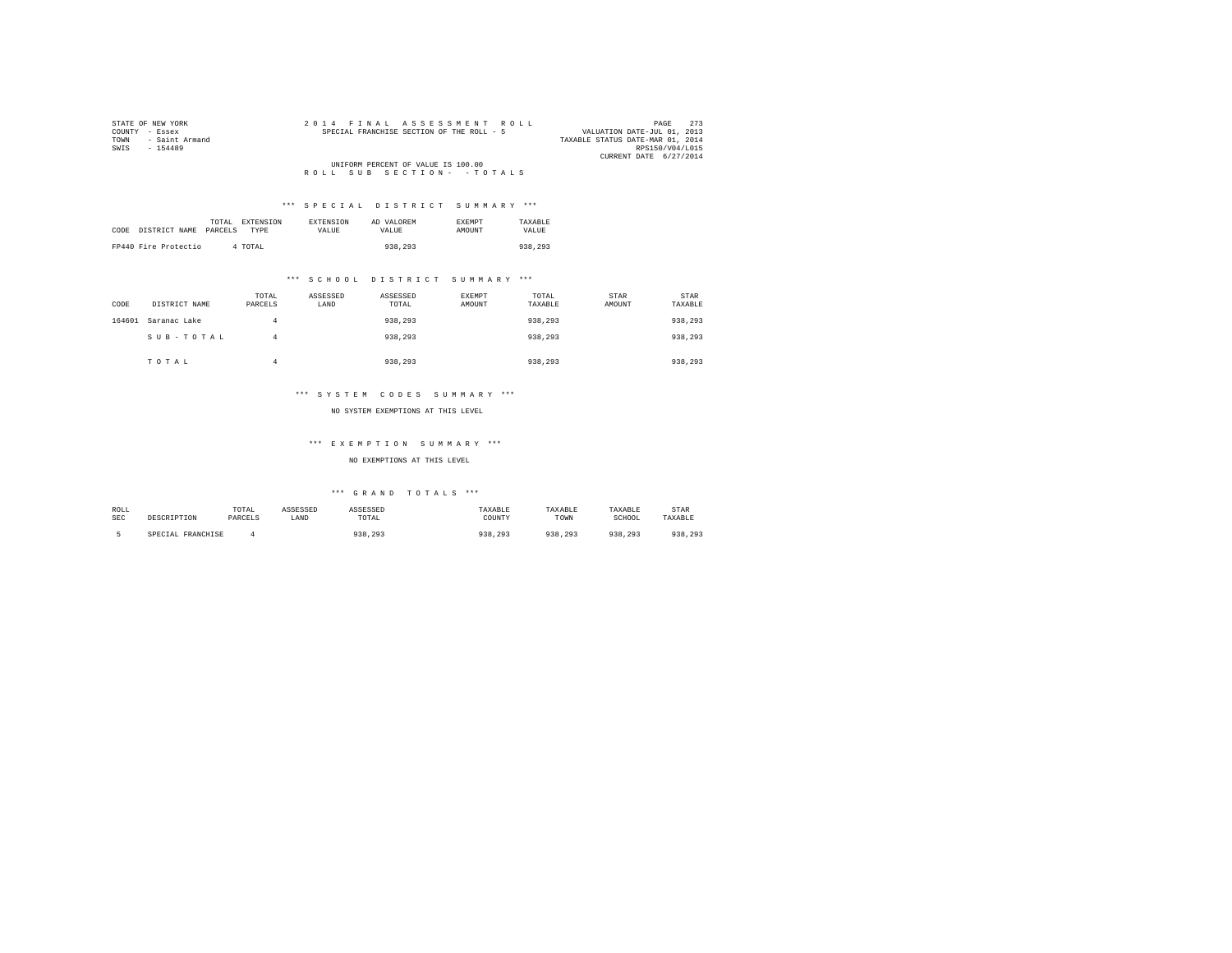| STATE OF NEW YORK      | 2014 FINAL ASSESSMENT ROLL                | 274<br>PAGE                      |
|------------------------|-------------------------------------------|----------------------------------|
| COUNTY - Essex         | SPECIAL FRANCHISE SECTION OF THE ROLL - 5 | VALUATION DATE-JUL 01, 2013      |
| - Saint Armand<br>TOWN |                                           | TAXABLE STATUS DATE-MAR 01, 2014 |
| SWIS<br>$-154489$      |                                           | RPS150/V04/L015                  |
|                        | UNIFORM PERCENT OF VALUE IS 100.00        | CURRENT DATE 6/27/2014           |
|                        |                                           |                                  |
|                        | ROLL SECTION TOTALS                       |                                  |

|      |                      | TOTAL   | <b>EXTENSION</b><br><b>EXTENSION</b> | AD VALOREM | <b>EXEMPT</b> | TAXARLE |
|------|----------------------|---------|--------------------------------------|------------|---------------|---------|
| CODE | DISTRICT NAME        | PARCELS | TYPE<br>VALUE                        | VALUE.     | AMOUNT        | VALUE   |
|      |                      |         |                                      |            |               |         |
|      | FP440 Fire Protectio | 4 TOTAL |                                      | 938,293    |               | 938,293 |

## \*\*\* S C H O O L D I S T R I C T S U M M A R Y \*\*\*

| CODE   | DISTRICT NAME | TOTAL<br>PARCELS | ASSESSED<br>LAND | ASSESSED<br>TOTAL | <b>EXEMPT</b><br>AMOUNT | TOTAL<br>TAXABLE | STAR<br>AMOUNT | STAR<br>TAXABLE |
|--------|---------------|------------------|------------------|-------------------|-------------------------|------------------|----------------|-----------------|
| 164601 | Saranac Lake  | 4                |                  | 938,293           |                         | 938,293          |                | 938,293         |
|        | SUB-TOTAL     | 4                |                  | 938,293           |                         | 938,293          |                | 938,293         |
|        | TOTAL         |                  |                  | 938,293           |                         | 938.293          |                | 938,293         |

## \*\*\* S Y S T E M C O D E S S U M M A R Y \*\*\*

#### NO SYSTEM EXEMPTIONS AT THIS LEVEL

## \*\*\* E X E M P T I O N S U M M A R Y \*\*\*

## NO EXEMPTIONS AT THIS LEVEL

| ROLL       |                   | TOTAL   | ASSESSED | ASSESSED | TAXABLE | TAXABLE | TAXABLE | STAR    |
|------------|-------------------|---------|----------|----------|---------|---------|---------|---------|
| <b>SEC</b> | DESCRIPTION       | PARCELS | LAND     | TOTAL    | COUNTY  | TOWN    | SCHOOL  | TAXABLE |
|            | SPECIAL FRANCHISE |         |          | 938,293  | 938,293 | 938.293 | 938.293 | 938,293 |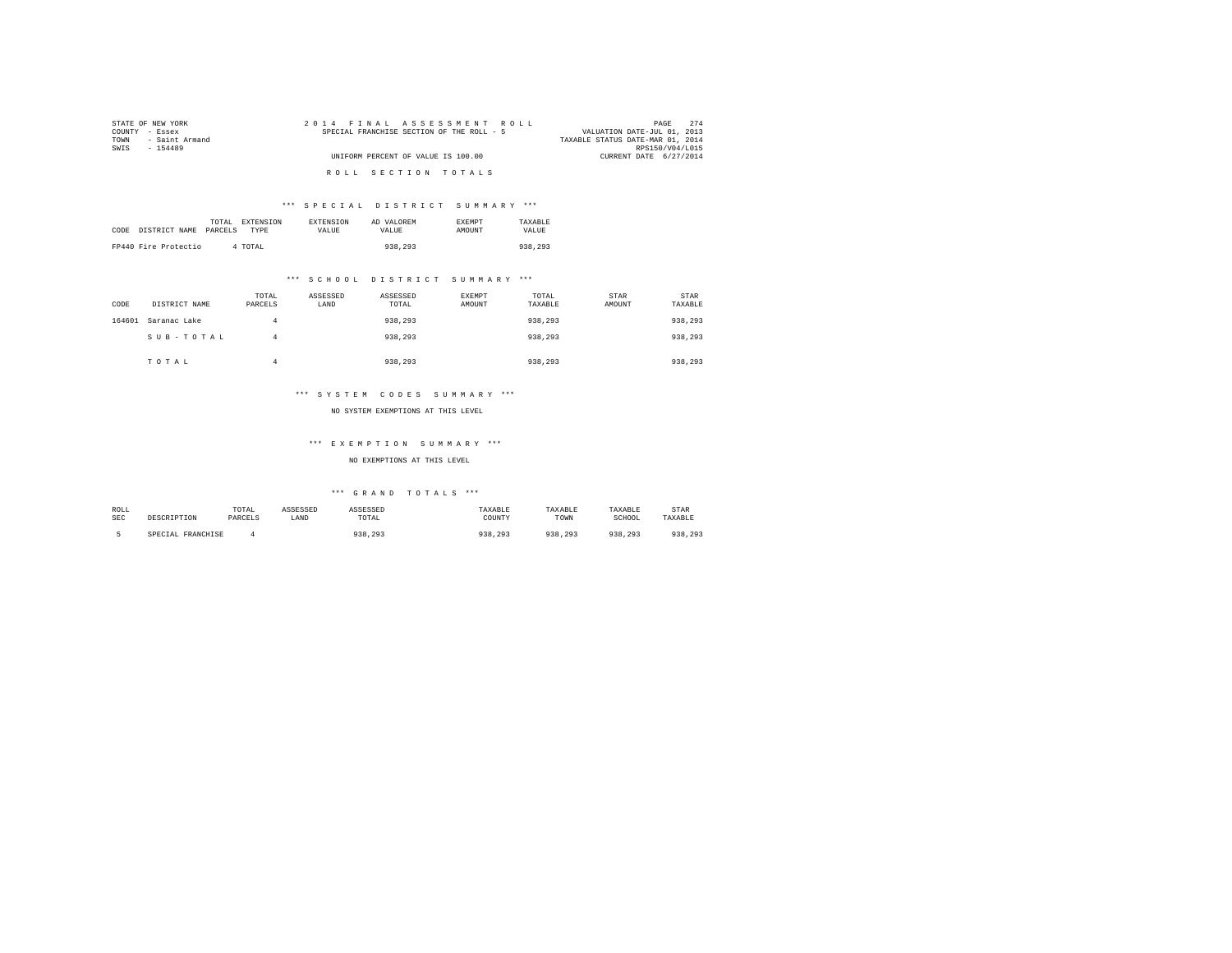| STATE OF NEW YORK<br>COUNTY - Essex                                                                   |                                                                                                                                                                                                                                            |                                    |                                                                                                                                        | PAGE 275 PAGE 275 A S S E S S M E N T R O L L PAGE 275 PAGE 275 UTILITY & R.R. SECTION OF THE ROLL 5 COLL TAXABLE STATUS DATE-NAR 01, 2014 |
|-------------------------------------------------------------------------------------------------------|--------------------------------------------------------------------------------------------------------------------------------------------------------------------------------------------------------------------------------------------|------------------------------------|----------------------------------------------------------------------------------------------------------------------------------------|--------------------------------------------------------------------------------------------------------------------------------------------|
| TOWN - Saint Armand<br>SWIS - 154489                                                                  |                                                                                                                                                                                                                                            |                                    | OWNERS NAME SEOUENCE<br>UNIFORM PERCENT OF VALUE IS 100.00                                                                             |                                                                                                                                            |
| TAX MAP PARCEL NUMBER<br>CURRENT OWNERS NAME<br>CURRENT OWNERS ADDRESS                                | SCHOOL DISTRICT<br>PARCEL SIZE/GRID COORD                                                                                                                                                                                                  | LAND<br>TOTAL                      | TAX DESCRIPTION<br>SPECIAL DISTRICTS                                                                                                   | PROPERTY LOCATION & CLASS ASSESSMENT EXEMPTION CODE---------------COUNTY-------TOWN------SCHOOL<br>TAXABLE VALUE<br>ACCOUNT NO.            |
| 644.89-9999-602.500/1881<br>Citizens Communications<br>3 High Ridge Park<br>Stamford, CT 06905        | Public Service-Town<br>836 Telecom. ea.<br>Saranac Lake 164601<br>Outside Plant-No Land<br>602500-888888-188<br>EAST-0553614 NRTH-1586168<br>FULL MARKET VALUE                                                                             | 517                                | COUNTY TAXABLE VALUE<br>$0$ TOWN<br>TAXABLE VALUE<br>517 SCHOOL TAXABLE VALUE<br>FP440 Fire Protection                                 | 705J190044<br>517<br>517<br>517<br>517 TO                                                                                                  |
| $13.65 - 2 - 9.000$<br>National Grid<br>Real Estate Tax Dept<br>300 Erie Blvd W<br>Syracuse, NY 13202 | 1630 NYS Route 3<br>872 Elec-Substation<br>Saranac Lake 164601<br>Twp 11 Omt Lot 102<br>ACRES 2.70<br>EAST-0565157 NRTH-1604895<br>DEED BOOK 466 PG-593<br>FULL MARKET VALUE                                                               | 67,400                             | COUNTY TAXABLE VALUE<br>67,400 TOWN TAXABLE VALUE<br>67,400 SCHOOL TAXABLE VALUE<br>E1451 Emergency Services<br>FP440 Fire Protection  | 702E205814<br>67,400<br>67,400<br>67,400<br>$.00$ MT<br>67,400 TO                                                                          |
| $13.65 - 3 - 9.008$<br>National Grid<br>Real Estate Tax Dept<br>300 Erie Blvd W<br>Syracuse, NY 13202 | 1627 NYS Route 3<br>872 Elec-Substation<br>Saranac Lake 164601<br>102 Richards Sur<br>132350-813841-000<br>Bloomingdale Sub 0.25 Ac<br>ACRES 0.30<br>EAST-0564624 NRTH-1604490<br>DEED BOOK 135 PG-566                                     |                                    | COUNTY TAXABLE VALUE<br>38,200 TOWN TAXABLE VALUE<br>922,045 SCHOOL TAXABLE VALUE<br>E1451 Emergency Services<br>FP440 Fire Protection | *********************************** 13.65-3-9.008 **************<br>705N205713<br>922,045<br>922,045<br>922.045<br>.00 MT<br>922,045 TO    |
| $23.3 - 1 - 74.000$<br>National Grid<br>Real Estate Tax Dept<br>300 Erie Blvd W<br>Syracuse, NY 13202 | FULL MARKET VALUE<br>173 Trudeau Rd<br>872 Elec-Substation<br>Saranac Lake 164601<br>8 Richards Sur<br>132350-813927-000<br>Lake Colby Sub 5.05 Ac<br>ACRES 5.00<br>EAST-0553614 NRTH-1586168<br>DEED BOOK 444 PG-243<br>FULL MARKET VALUE | 922,045<br>79,600 TOWN<br>6647.127 | COUNTY TAXABLE VALUE<br>TAXABLE VALUE<br>6647,127 SCHOOL TAXABLE VALUE<br>E1450 Emergency Services<br>FP440 Fire Protection            | 705N205712<br>6647,127<br>6647,127<br>6647,127<br>.00 MT<br>6647,127 TO                                                                    |
| 23.3-1-79.000<br>National Grid<br>Real Estate Tax Dept<br>300 Erie Blvd W<br>Syracuse, NY 13202       | NYS Route 3<br>330 Vacant comm<br>Saranac Lake 164601<br>48 Richards Sur<br>Land Only<br>ACRES 0.34<br>EAST-0557987 NRTH-1587059<br>DEED BOOK NO<br>$PG-REF$<br>FULL MARKET VALUE                                                          | 19,800 TOWN<br>19,800              | COUNTY TAXABLE VALUE<br>TAXABLE VALUE<br>19,800 SCHOOL TAXABLE VALUE<br>E1450 Emergency Services<br>FP440 Fire Protection              | 705N103705<br>19,800<br>19,800<br>19,800<br>$.00$ MT<br>19,800 TO                                                                          |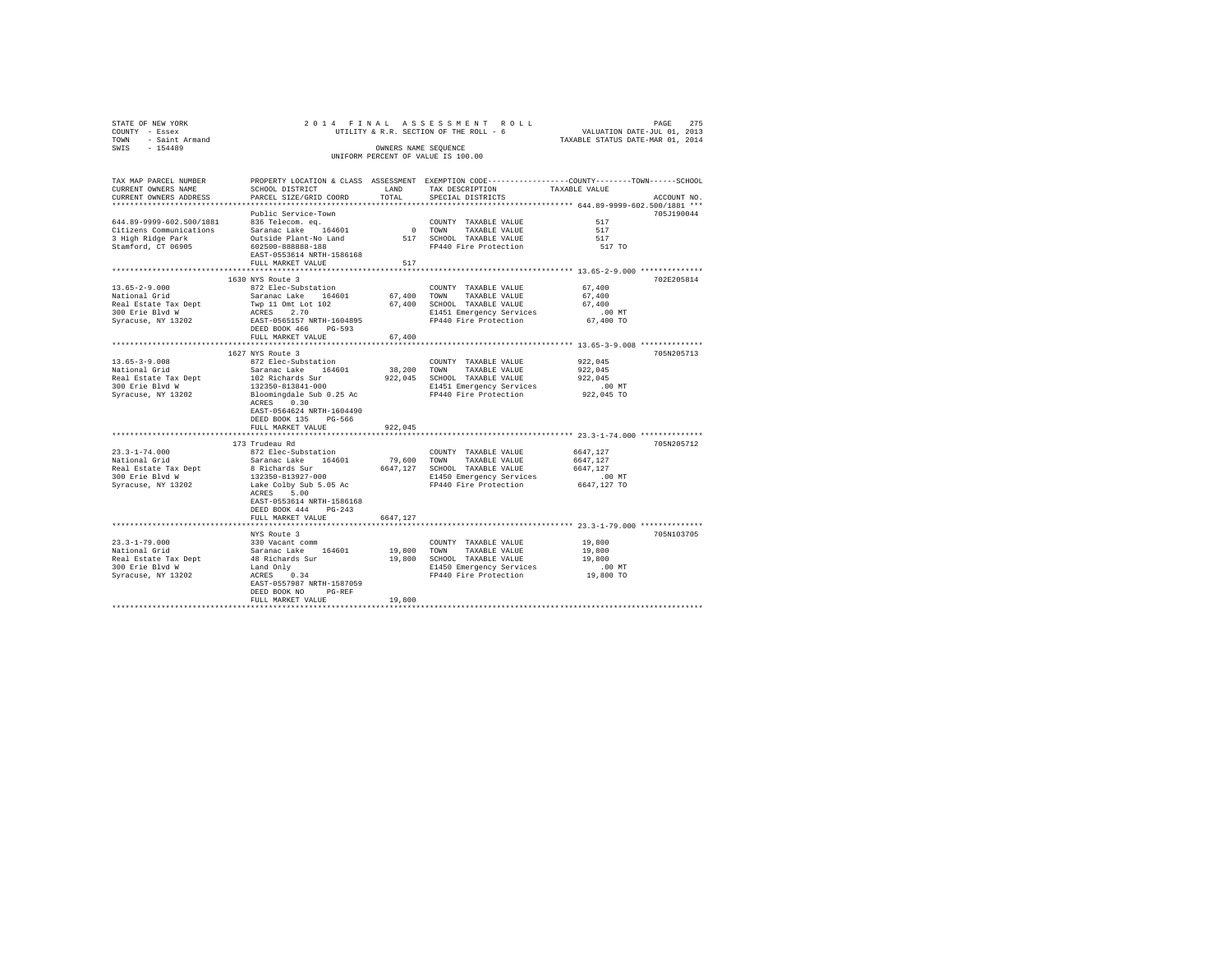| STATE OF NEW YORK |           |                     |  |  | 2014 FINAL ASSESSMENT ROLL             |  |  |  |  |                                  |  | PAGE | 276 |
|-------------------|-----------|---------------------|--|--|----------------------------------------|--|--|--|--|----------------------------------|--|------|-----|
| COUNTY - Essex    |           |                     |  |  | UTILITY & R.R. SECTION OF THE ROLL - 6 |  |  |  |  | VALUATION DATE-JUL 01, 2013      |  |      |     |
|                   |           | TOWN - Saint Armand |  |  |                                        |  |  |  |  | TAXABLE STATUS DATE-MAR 01, 2014 |  |      |     |
| SWTS              | $-154489$ |                     |  |  | OWNERS NAME SEOUENCE                   |  |  |  |  |                                  |  |      |     |
|                   |           |                     |  |  | UNIFORM PERCENT OF VALUE IS 100.00     |  |  |  |  |                                  |  |      |     |
|                   |           |                     |  |  |                                        |  |  |  |  |                                  |  |      |     |

| TAX MAP PARCEL NUMBER    |                                                                                                        |         |                              | PROPERTY LOCATION & CLASS ASSESSMENT EXEMPTION CODE---------------COUNTY-------TOWN-----SCHOOL |             |
|--------------------------|--------------------------------------------------------------------------------------------------------|---------|------------------------------|------------------------------------------------------------------------------------------------|-------------|
| CURRENT OWNERS NAME      | SCHOOL DISTRICT                                                                                        | LAND    | TAX DESCRIPTION              | TAXABLE VALUE                                                                                  |             |
| CURRENT OWNERS ADDRESS   | PARCEL SIZE/GRID COORD                                                                                 | TOTAL   | SPECIAL DISTRICTS            |                                                                                                | ACCOUNT NO. |
|                          |                                                                                                        |         |                              |                                                                                                |             |
|                          | 43 Stevenson Rd                                                                                        |         |                              |                                                                                                | 705N205714  |
| $32.166 - 6 - 1.000$     | 380 Pub Util Vac                                                                                       |         | COUNTY TAXABLE VALUE         | 30,000                                                                                         |             |
| National Grid            | Saranac Lake 164601                                                                                    |         | 30,000 TOWN TAXABLE VALUE    | 30,000                                                                                         |             |
| Real Estate Tax Dept     |                                                                                                        |         | 30,000 SCHOOL TAXABLE VALUE  | 30,000                                                                                         |             |
| 300 Erie Blvd W          | 11 Richards Sur<br>Land & Building                                                                     |         | E1450 Emergency Services     | $.00$ MT                                                                                       |             |
| Syracuse, NY 13202       | ACRES<br>0.60                                                                                          |         | FP440 Fire Protection        | 30,000 TO                                                                                      |             |
|                          | EAST-0554620 NRTH-1578801                                                                              |         |                              |                                                                                                |             |
|                          | FULL MARKET VALUE                                                                                      | 30,000  |                              |                                                                                                |             |
|                          |                                                                                                        |         |                              |                                                                                                |             |
|                          | Public Service Town                                                                                    |         |                              |                                                                                                | 705N205802  |
| 644.89-9999-132.350/1001 | 882 Elec Trans Imp                                                                                     |         | COUNTY TAXABLE VALUE         | 264.245                                                                                        |             |
| National Grid            | Saranac Lake 164601                                                                                    |         | 0 TOWN<br>TAXABLE VALUE      | 264,245                                                                                        |             |
| Real Estate Tax Dept     |                                                                                                        |         |                              | 264,245                                                                                        |             |
| 300 Erie Blvd West       | No Land-Improvements Only 264,245 SCHOOL TAXABLE VALUE<br>132350-812191-100 T383 FP440 Fire Protection |         |                              | 264,245 TO                                                                                     |             |
| Syracuse, NY 13202       | Malone-L Colby #5 115 Kv                                                                               |         |                              |                                                                                                |             |
|                          | EAST-0553614 NRTH-1586168                                                                              |         |                              |                                                                                                |             |
|                          | FULL MARKET VALUE                                                                                      | 264,245 |                              |                                                                                                |             |
|                          |                                                                                                        |         |                              |                                                                                                |             |
|                          | Public Service Town                                                                                    |         |                              |                                                                                                | 705N280008  |
| 644.89-9999-132.350/1011 | 882 Elec Trans Imp                                                                                     |         | COUNTY TAXABLE VALUE         | 218,395                                                                                        |             |
| National Grid            | Saranac Lake 164601                                                                                    |         | 0 TOWN<br>TAXABLE VALUE      | 218,395                                                                                        |             |
| Real Estate Tax Dept     |                                                                                                        |         | 218,395 SCHOOL TAXABLE VALUE | 218,395                                                                                        |             |
| 300 Erie Blvd West       | L P Transmission Line<br>132350-812237-101                                                             |         | FP440 Fire Protection        | 218,395 TO                                                                                     |             |
| Syracuse, NY 13202       | T605-Lk Colby-Lk Placid#3                                                                              |         |                              |                                                                                                |             |
|                          | EAST-0553614 NRTH-1586168                                                                              |         |                              |                                                                                                |             |
|                          | FULL MARKET VALUE                                                                                      | 218,395 |                              |                                                                                                |             |
|                          | ******************                                                                                     |         |                              | **************** 644.89-9999-132.350/1021 ***                                                  |             |
|                          | Public Service Town                                                                                    |         |                              |                                                                                                | 705N294010  |
| 644.89-9999-132.350/1021 | 882 Elec Trans Imp                                                                                     |         | COUNTY TAXABLE VALUE         | 143,208                                                                                        |             |
| National Grid            | Saranac Lake 164601                                                                                    |         | 0 TOWN<br>TAXABLE VALUE      | 143,208                                                                                        |             |
| Real Estate Tax Dept     | 132350-812331-102                                                                                      |         | 143,208 SCHOOL TAXABLE VALUE | 143,208                                                                                        |             |
| 300 Erie Blyd West       | #35 Bloomingdale Tap                                                                                   |         | FP440 Fire Protection        | 143,208 TO                                                                                     |             |
|                          |                                                                                                        |         |                              |                                                                                                |             |
| Syracuse, NY 13202       | T125a Union Flls Lk Clear<br>EAST-0553614 NRTH-1586168                                                 |         |                              |                                                                                                |             |
|                          |                                                                                                        |         |                              |                                                                                                |             |
|                          | FULL MARKET VALUE                                                                                      | 143,208 |                              |                                                                                                |             |
|                          | Public Service Town                                                                                    |         |                              |                                                                                                | 705N205803  |
|                          |                                                                                                        |         |                              |                                                                                                |             |
| 644.89-9999-132.350/1031 | 882 Elec Trans Imp                                                                                     |         | COUNTY TAXABLE VALUE         | 235,629                                                                                        |             |
| National Grid            | Saranac Lake 164601                                                                                    |         | 0 TOWN<br>TAXABLE VALUE      | 235,629                                                                                        |             |
| Real Estate Tax Dept     | Transmission Line                                                                                      |         | 235,629 SCHOOL TAXABLE VALUE | 235,629                                                                                        |             |
| 300 Erie Blyd West       | 132350-812334-103                                                                                      |         | FP440 Fire Protection        | 235,629 TO                                                                                     |             |
| Syracuse, NY 13202       | T1281k Clear Lk Colby #30                                                                              |         |                              |                                                                                                |             |
|                          | EAST-0553614 NRTH-1586168                                                                              |         |                              |                                                                                                |             |
|                          | FULL MARKET VALUE                                                                                      | 235,629 |                              |                                                                                                |             |
|                          |                                                                                                        |         |                              |                                                                                                |             |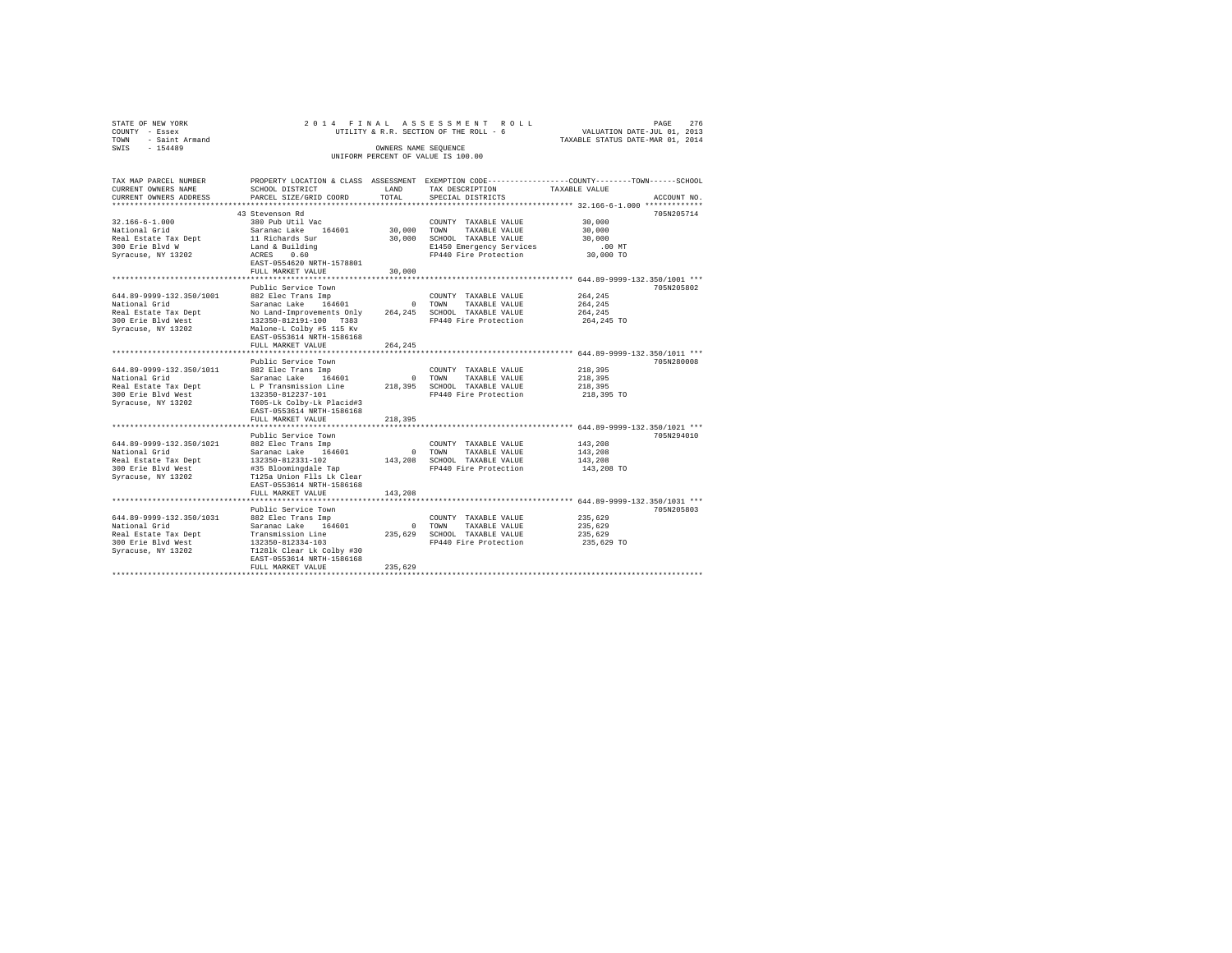|                | STATE OF NEW YORK   |  |  | 2014 FINAL ASSESSMENT ROLL             |  |  |  |  |  |                                  |  | PAGE | 277 |
|----------------|---------------------|--|--|----------------------------------------|--|--|--|--|--|----------------------------------|--|------|-----|
| COUNTY - Essex |                     |  |  | UTILITY & R.R. SECTION OF THE ROLL - 6 |  |  |  |  |  | VALUATION DATE-JUL 01, 2013      |  |      |     |
|                | TOWN - Saint Armand |  |  |                                        |  |  |  |  |  | TAXABLE STATUS DATE-MAR 01, 2014 |  |      |     |
| SWTS           | $-154489$           |  |  | OWNERS NAME SEOUENCE                   |  |  |  |  |  |                                  |  |      |     |
|                |                     |  |  | UNIFORM PERCENT OF VALUE IS 100.00     |  |  |  |  |  |                                  |  |      |     |

| TAX MAP PARCEL NUMBER<br>CURRENT OWNERS NAME<br>CURRENT OWNERS ADDRESS                                        | PROPERTY LOCATION & CLASS ASSESSMENT<br>SCHOOL DISTRICT<br>PARCEL SIZE/GRID COORD                                                                                                                   | <b>T.AND</b><br>TOTAL          | TAX DESCRIPTION<br>SPECIAL DISTRICTS                                                           | EXEMPTION CODE-----------------COUNTY-------TOWN------SCHOOL<br>TAXABLE VALUE | ACCOUNT NO. |
|---------------------------------------------------------------------------------------------------------------|-----------------------------------------------------------------------------------------------------------------------------------------------------------------------------------------------------|--------------------------------|------------------------------------------------------------------------------------------------|-------------------------------------------------------------------------------|-------------|
|                                                                                                               | erratta                                                                                                                                                                                             |                                |                                                                                                | ***************** 644.89-9999-132.350/1051 ***                                | 705N294012  |
| 644.89-9999-132.350/1051<br>National Grid                                                                     | 882 Elec Trans Imp<br>Saranac Lake 164601                                                                                                                                                           | $\sim$ 0                       | COUNTY TAXABLE VALUE<br>TOWN<br>TAXABLE VALUE                                                  | 63.598<br>63,598                                                              |             |
| Real Estate Tax Dept<br>300 Erie Blyd West<br>Syracuse, NY 13202                                              | Transmission Line<br>132350-812337-105 T131<br>Franklin Fall Sar Lk#32<br>EAST-0553614 NRTH-1586168                                                                                                 | 63,598                         | SCHOOL TAXABLE VALUE<br>FP440 Fire Protection                                                  | 63,598<br>63,598 TO                                                           |             |
|                                                                                                               | FULL MARKET VALUE                                                                                                                                                                                   | 63.598                         |                                                                                                |                                                                               |             |
|                                                                                                               | Public Service Town                                                                                                                                                                                 |                                |                                                                                                |                                                                               | 705Z000002  |
| 644.89-9999-132.350/1111<br>National Grid<br>Real Estate Tax Dept<br>300 Erie Blvd West<br>Syracuse, NY 13202 | 882 Elec Trans Imp<br>Saranac Lake<br>164601<br>132350-812330-111<br>Lake Colby Substation<br>Vehile Storeage Bldg<br>EAST-0553614 NRTH-1586168                                                     | $\sim$<br>19,189               | COUNTY TAXABLE VALUE<br>TOWN<br>TAXABLE VALUE<br>SCHOOL TAXABLE VALUE<br>FP440 Fire Protection | 19,189<br>19,189<br>19,189<br>19,189 TO                                       |             |
|                                                                                                               | FULL MARKET VALUE                                                                                                                                                                                   | 19,189                         |                                                                                                |                                                                               |             |
|                                                                                                               |                                                                                                                                                                                                     |                                |                                                                                                |                                                                               |             |
| 644.89-9999-132.350/1881<br>National Grid<br>Real Estate Tax Dept<br>300 Erie Blyd West<br>Syracuse, NY 13202 | Electric Distribution<br>882 Elec Trans Imp<br>Saranac Lake 164601<br>Distribution Facilities<br>132350-888888-188 Total<br>Electric Distribution<br>EAST-0553614 NRTH-1586168<br>FULL MARKET VALUE | $\Omega$<br>590,866<br>590,866 | COUNTY TAXABLE VALUE<br>TOWN<br>TAXABLE VALUE<br>SCHOOL TAXABLE VALUE<br>FP440 Fire Protection | 590,866<br>590,866<br>590,866<br>590,866 TO                                   | 705N205715  |
|                                                                                                               |                                                                                                                                                                                                     |                                |                                                                                                | *********************** 644.89-9999-631.900/1881 ***                          |             |
| 644.89-9999-631.900/1881<br>Verizon New York<br>c/o Duff & Phelps<br>PO Box 2749<br>Addison, TX 75001         | Public Service<br>836 Telecom. eq.<br>Saranac Lake<br>164601<br>O/side Vil Ples Wres Cble<br>631900-888888-188<br>Outside Plant - No Land<br>EAST-0553614 NRTH-1586168<br>FULL MARKET VALUE         | $\Omega$<br>54,062<br>54.062   | COUNTY TAXABLE VALUE<br>TOWN<br>TAXABLE VALUE<br>SCHOOL TAXABLE VALUE<br>FP440 Fire Protection | 54.062<br>54,062<br>54.062<br>54,062 TO                                       | 705N205711  |
|                                                                                                               |                                                                                                                                                                                                     |                                |                                                                                                |                                                                               |             |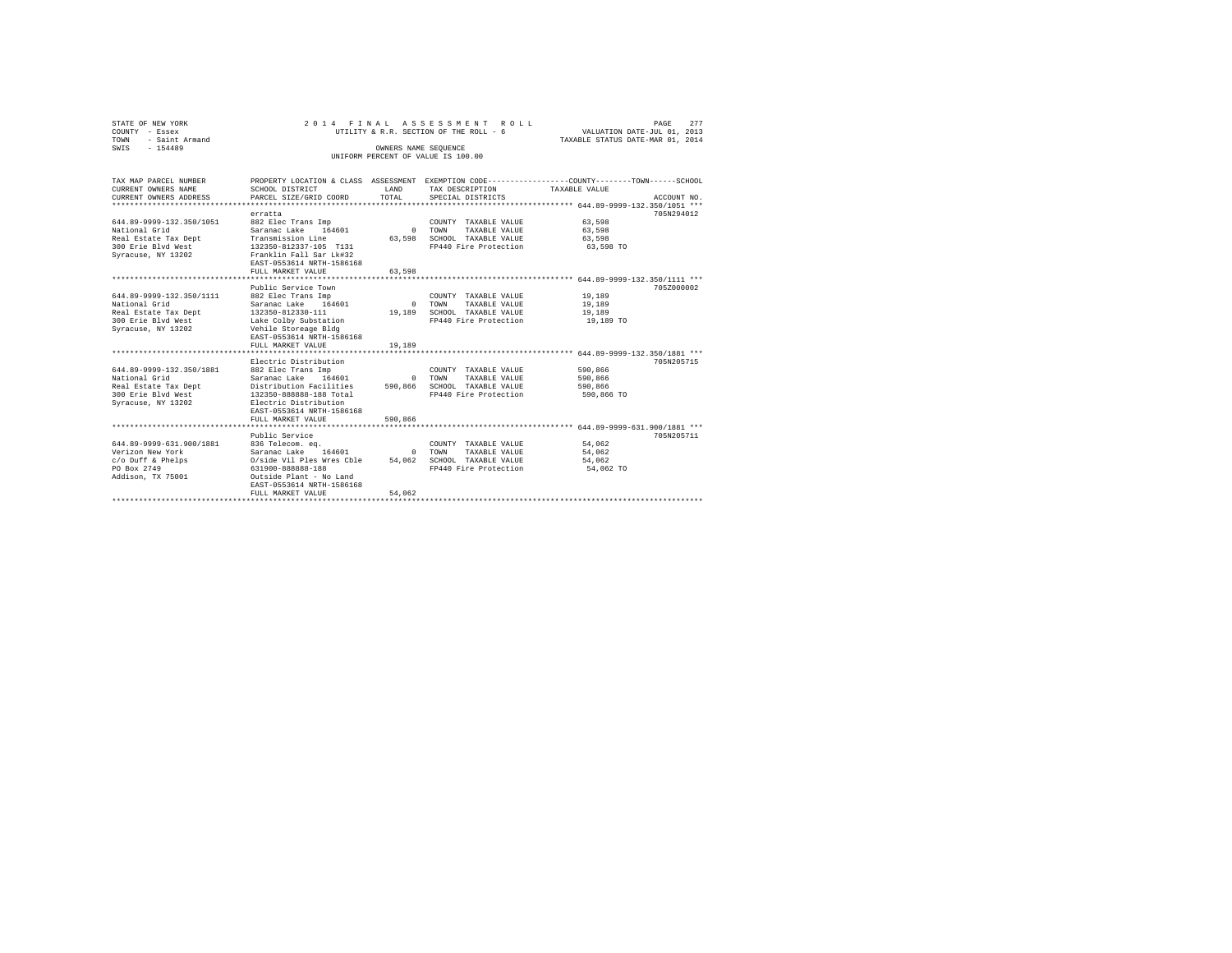| STATE OF NEW YORK   | 2014 FINAL ASSESSMENT ROLL             | 278<br>PAGE                      |
|---------------------|----------------------------------------|----------------------------------|
| COUNTY - Essex      | UTILITY & R.R. SECTION OF THE ROLL - 6 | VALUATION DATE-JUL 01, 2013      |
| TOWN - Saint Armand |                                        | TAXABLE STATUS DATE-MAR 01, 2014 |
| SWIS<br>$-154489$   |                                        | RPS150/V04/L015                  |
|                     |                                        | CURRENT DATE 6/27/2014           |
|                     | UNIFORM PERCENT OF VALUE IS 100.00     |                                  |
|                     | ROLL SUB SECTION- - TOTALS             |                                  |
|                     |                                        |                                  |

| CODE | DISTRICT NAME        | TOTAL<br>PARCELS | EXTENSION<br><b>TYPE</b> | <b>EXTENSION</b><br>VALUE | AD VALOREM<br>VALUE | <b>EXEMPT</b><br>AMOUNT | TAXARLE<br>VALUE |
|------|----------------------|------------------|--------------------------|---------------------------|---------------------|-------------------------|------------------|
|      | E1450 Emergency Serv |                  | 3 MOVTAX                 |                           |                     |                         |                  |
|      | E1451 Emergency Serv |                  | 2 MOVTAX                 |                           |                     |                         |                  |
|      | FP440 Fire Protectio |                  | 14 TOTAL                 |                           | 9276,081            |                         | 9276,081         |

#### \*\*\* S C H O O L D I S T R I C T S U M M A R Y \*\*\*

| CODE   | DISTRICT NAME | TOTAL<br>PARCELS | ASSESSED<br>LAND | ASSESSED<br>TOTAL | EXEMPT<br>AMOUNT | TOTAL<br>TAXABLE | STAR<br>AMOUNT | STAR<br>TAXABLE |
|--------|---------------|------------------|------------------|-------------------|------------------|------------------|----------------|-----------------|
| 164601 | Saranac Lake  | 14               | 235,000          | 9276.081          |                  | 9276.081         |                | 9276.081        |
|        | SUB-TOTAL     | 14               | 235,000          | 9276.081          |                  | 9276.081         |                | 9276.081        |
|        | TOTAL         | 14               | 235,000          | 9276.081          |                  | 9276.081         |                | 9276,081        |

#### \*\*\* S Y S T E M C O D E S S U M M A R Y \*\*\*

NO SYSTEM EXEMPTIONS AT THIS LEVEL

## \*\*\* E X E M P T I O N S U M M A R Y \*\*\*

#### NO EXEMPTIONS AT THIS LEVEL

| ROLL | DESCRIPTION      | TOTAL   | ASSESSED      | ASSESSED | TAXABLE  | TAXABLE  | TAXABLE  | STAR     |
|------|------------------|---------|---------------|----------|----------|----------|----------|----------|
| SEC  |                  | PARCELS | LAND          | TOTAL    | COUNTY   | TOWN     | SCHOOL   | TAXABLE  |
|      | UTILITIES & N.C. |         | 235.<br>.000. | 9276.081 | 9276.081 | 9276.081 | 9276.081 | 9276.081 |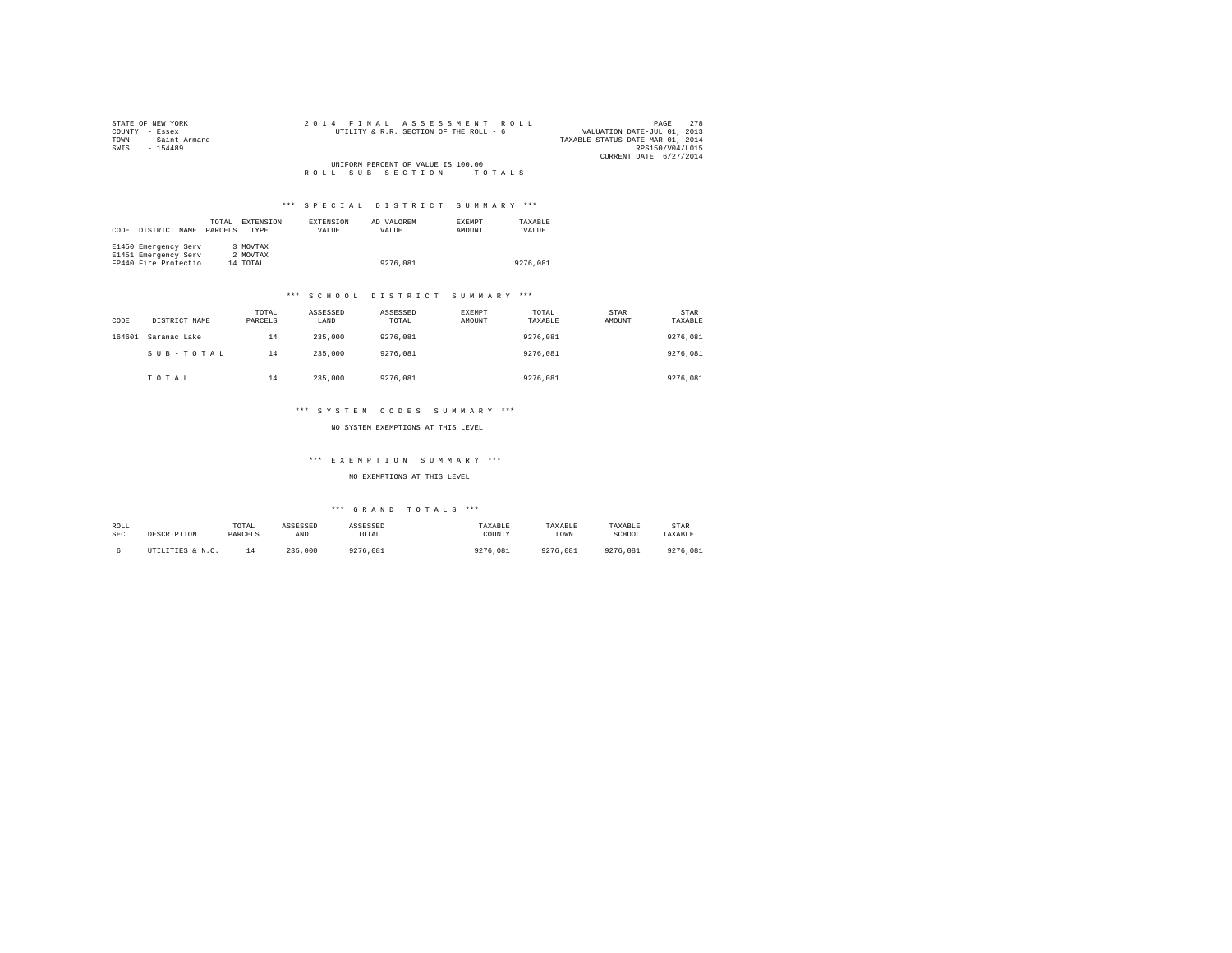| STATE OF NEW YORK      | 2014 FINAL ASSESSMENT ROLL             | 2.79<br>PAGE                     |
|------------------------|----------------------------------------|----------------------------------|
| COUNTY - Essex         | UTILITY & R.R. SECTION OF THE ROLL - 6 | VALUATION DATE-JUL 01, 2013      |
| - Saint Armand<br>TOWN |                                        | TAXABLE STATUS DATE-MAR 01, 2014 |
| SWTS<br>$-154489$      |                                        | RPS150/V04/L015                  |
|                        | UNIFORM PERCENT OF VALUE IS 100.00     | CURRENT DATE 6/27/2014           |
|                        |                                        |                                  |
|                        | ROLL SECTION TOTALS                    |                                  |

| CODE | DISTRICT NAME        | TOTAL<br>PARCELS | EXTENSION<br><b>TYPE</b> | EXTENSION<br>VALUE | AD VALOREM<br>VALUE | <b>EXEMPT</b><br>AMOUNT | TAXARLE<br>VALUE |
|------|----------------------|------------------|--------------------------|--------------------|---------------------|-------------------------|------------------|
|      | E1450 Emergency Serv |                  | 3 MOVTAX                 |                    |                     |                         |                  |
|      | E1451 Emergency Serv |                  | 2 MOVTAX                 |                    |                     |                         |                  |
|      | FP440 Fire Protectio |                  | 14 TOTAL                 |                    | 9276,081            |                         | 9276,081         |

#### \*\*\* S C H O O L D I S T R I C T S U M M A R Y \*\*\*

| CODE   | DISTRICT NAME | TOTAL<br>PARCELS | ASSESSED<br>LAND | ASSESSED<br>TOTAL | EXEMPT<br>AMOUNT | TOTAL<br>TAXABLE | STAR<br>AMOUNT | STAR<br>TAXABLE |
|--------|---------------|------------------|------------------|-------------------|------------------|------------------|----------------|-----------------|
| 164601 | Saranac Lake  | 14               | 235,000          | 9276.081          |                  | 9276.081         |                | 9276.081        |
|        | SUB-TOTAL     | 14               | 235,000          | 9276.081          |                  | 9276.081         |                | 9276.081        |
|        | TOTAL         | 14               | 235,000          | 9276.081          |                  | 9276.081         |                | 9276,081        |

#### \*\*\* S Y S T E M C O D E S S U M M A R Y \*\*\*

NO SYSTEM EXEMPTIONS AT THIS LEVEL

## \*\*\* E X E M P T I O N S U M M A R Y \*\*\*

#### NO EXEMPTIONS AT THIS LEVEL

| ROLL | DESCRIPTION      | TOTAL   | ASSESSED      | ASSESSED | TAXABLE  | TAXABLE  | TAXABLE  | STAR     |
|------|------------------|---------|---------------|----------|----------|----------|----------|----------|
| SEC  |                  | PARCELS | LAND          | TOTAL    | COUNTY   | TOWN     | SCHOOL   | TAXABLE  |
|      | UTILITIES & N.C. |         | 235.<br>.000. | 9276.081 | 9276.081 | 9276.081 | 9276.081 | 9276.081 |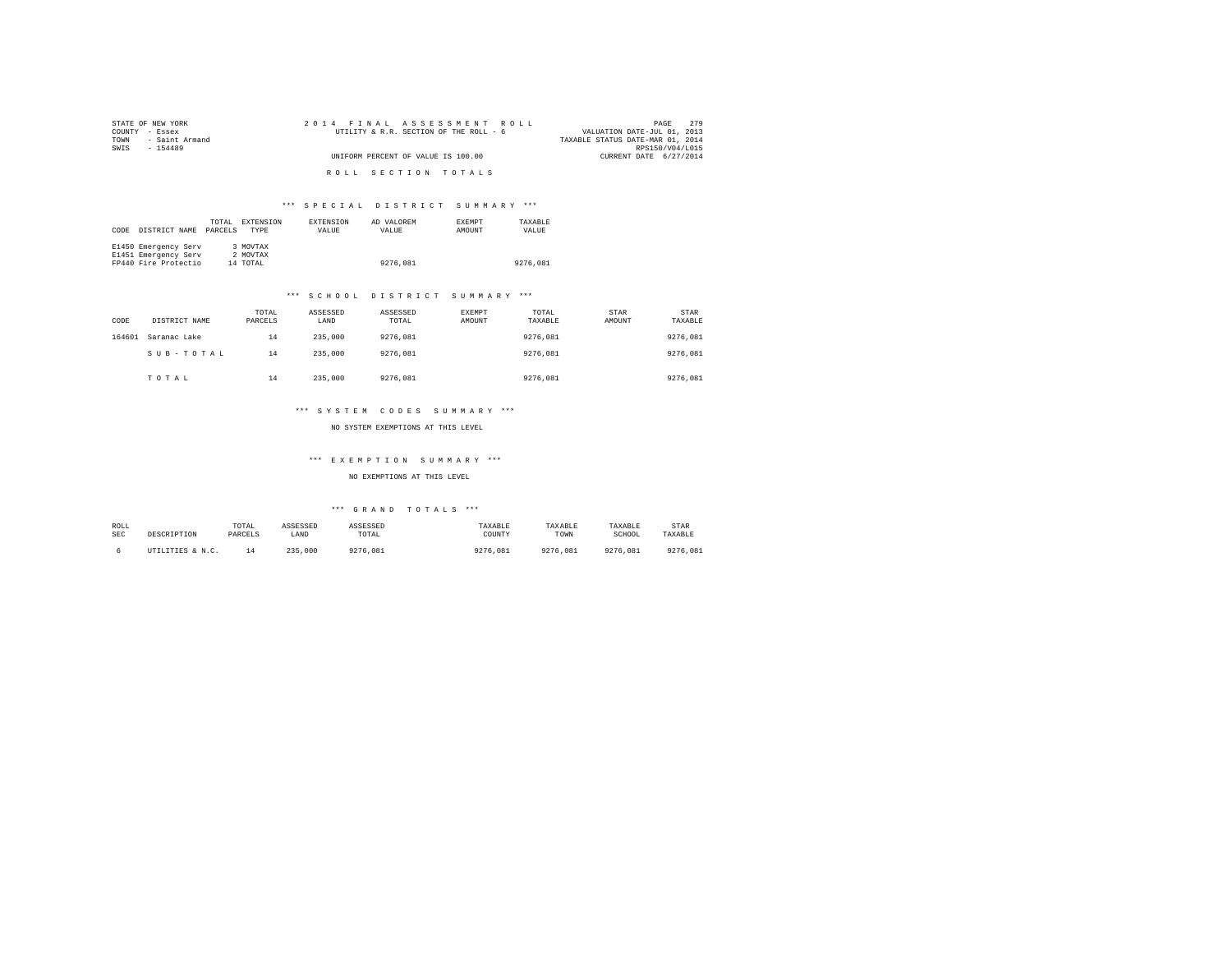| COUNTY | STATE OF NEW YORK<br>- Essex |                                      | 2014 FINAL ASSESSMENT ROLL<br>WHOLLY EXEMPT SECTION OF THE ROLL - 8 |                                              | PAGE<br>VALUATION DATE-JUL 01, 2013 | 280     |
|--------|------------------------------|--------------------------------------|---------------------------------------------------------------------|----------------------------------------------|-------------------------------------|---------|
| TOWN   | - Saint Armand               |                                      |                                                                     |                                              | TAXABLE STATUS DATE-MAR 01, 2014    |         |
| SWIS   | $-154489$                    |                                      | OWNERS NAME SEOUENCE                                                |                                              |                                     |         |
|        |                              |                                      | UNIFORM PERCENT OF VALUE IS 100.00                                  |                                              |                                     |         |
|        |                              |                                      |                                                                     |                                              |                                     |         |
|        |                              |                                      |                                                                     |                                              |                                     |         |
|        | TAX MAP PARCEL NUMBER        | PROPERTY LOCATION & CLASS ASSESSMENT |                                                                     | EXEMPTION CODE------------------COUNTY------ | $---TOWN-$                          | -SCHOOL |

| CURRENT OWNERS NAME<br>CURRENT OWNERS ADDRESS | SCHOOL DISTRICT                              | LAND<br>TOTAL    | TAX DESCRIPTION<br>SPECIAL DISTRICTS              |            | TAXABLE VALUE           |         | ACCOUNT NO. |
|-----------------------------------------------|----------------------------------------------|------------------|---------------------------------------------------|------------|-------------------------|---------|-------------|
|                                               | PARCEL SIZE/GRID COORD                       |                  |                                                   |            |                         |         |             |
|                                               | Roosevelt Ln                                 |                  |                                                   |            |                         |         | 7079995002  |
| $13.65 - 3 - 10.000$<br>Artesian Hose Co #1   | 311 Res vac land<br>Saranac Lake<br>164601   | 2,800            | VOL F DEPT 26400<br>COUNTY TAXABLE VALUE          | $^{\circ}$ | 2,800<br>$\Omega$       | 2,800   | 2,800       |
| Attn: Bloomingdale                            | 102 Omt Twp 11 Rs                            | 2,800            | TOWN<br>TAXABLE VALUE                             |            | $\circ$                 |         |             |
| Fire Dept                                     | 0.54<br>ACRES                                |                  | SCHOOL TAXABLE VALUE                              |            | $\circ$                 |         |             |
| Bloomingdale, NY 12913                        | EAST-0564098 NRTH-1604801                    |                  | E1451 Emergency Services                          |            | .00MT                   |         |             |
|                                               | DEED BOOK 318<br>$PG-393$                    |                  | FP440 Fire Protection                             |            | 0 <sub>T</sub>          |         |             |
|                                               | FULL MARKET VALUE                            | 2,800            | 2,800 EX                                          |            |                         |         |             |
|                                               |                                              |                  |                                                   |            |                         |         |             |
|                                               | 1635 NYS Route 3                             |                  |                                                   |            |                         |         | 7079906111  |
| $13.65 - 3 - 6.000$                           | 662 Police/fire                              |                  | VOL F DEPT 26400                                  | $^{\circ}$ | 391,900                 | 391,900 | 391,900     |
| Bloomingdale Fire Dept                        | 164601<br>Saranac Lake                       | 41,800           | COUNTY TAXABLE VALUE                              |            | $\Omega$                |         |             |
| 1635 NYS Rte 3                                | 102 Twp 11 Omt                               | 391,900          | TOWN<br>TAXABLE VALUE                             |            | $\Omega$                |         |             |
| Bloomingdale, NY 12913                        | 0.70<br>ACRES                                |                  | SCHOOL TAXABLE VALUE                              |            | $\Omega$                |         |             |
|                                               | EAST-0564681 NRTH-1604924<br>DEED BOOK 452   |                  | E1451 Emergency Services<br>FP440 Fire Protection |            | .00MT<br>0 <sub>T</sub> |         |             |
|                                               | $PG-497$<br>FULL MARKET VALUE                | 391,900          | 391,900 EX                                        |            |                         |         |             |
|                                               | *********************                        |                  |                                                   |            |                         |         |             |
|                                               | NYS Route 3                                  |                  |                                                   |            |                         |         | 7079978036  |
| $13.65 - 3 - 7.000$                           | 330 Vacant comm                              |                  | VOL F DEPT 26400                                  | $^{\circ}$ | 13,200                  | 13,200  | 13,200      |
| Bloomingdale Vol Fire                         | 164601<br>Saranac Lake                       | 13,200           | COUNTY TAXABLE VALUE                              |            | $\Omega$                |         |             |
| Dept                                          | Twp 11 Omt Lot 102                           | 13,200           | TOWN<br>TAXABLE VALUE                             |            | $\Omega$                |         |             |
| Bloomingdale, NY 12913                        | ACRES<br>0.37                                |                  | SCHOOL TAXABLE VALUE                              |            | $\Omega$                |         |             |
|                                               | EAST-0564722 NRTH-1604806                    |                  | E1451 Emergency Services                          |            | .00MT                   |         |             |
|                                               | DEED BOOK 588<br>$PG-123$                    |                  | FP440 Fire Protection                             |            | 0 <sub>T</sub>          |         |             |
|                                               | FULL MARKET VALUE                            | 13,200           | 13,200 EX                                         |            |                         |         |             |
|                                               |                                              |                  |                                                   |            |                         |         |             |
|                                               | NYS Route 3                                  |                  |                                                   |            |                         |         | 7079978037  |
| $13.65 - 3 - 8.000$                           | 330 Vacant comm                              |                  | VOL F DEPT 26400<br>COUNTY TAXABLE VALUE          | $^{\circ}$ | 17,400<br>$\circ$       | 17,400  | 17,400      |
| Bloomingdale Vol Fire<br>Dept                 | 164601<br>Saranac Lake<br>Twp 11 Omt Lot 102 | 17,400<br>17,400 | TOWN<br>TAXABLE VALUE                             |            | $\Omega$                |         |             |
| Bloomingdale, NY 12913                        | 0.59<br>ACRES                                |                  | SCHOOL TAXABLE VALUE                              |            | $\Omega$                |         |             |
|                                               | EAST-0564740 NRTH-1604701                    |                  | E1451 Emergency Services                          |            | .00MT                   |         |             |
|                                               | DEED BOOK 588<br>$PG-123$                    |                  | FP440 Fire Protection                             |            | 0 <sub>T</sub>          |         |             |
|                                               | FULL MARKET VALUE                            | 17,400           | 17,400 EX                                         |            |                         |         |             |
|                                               | *********************                        |                  |                                                   |            |                         |         |             |
|                                               | NYS Route 3                                  |                  |                                                   |            |                         |         | 705Z000000  |
| $13.65 - 3 - 5.200$                           | 330 Vacant comm                              |                  | VOL F DEPT 26400                                  | $^{\circ}$ | 11,600                  | 11,600  | 11,600      |
| Bloomingdale Volunteer                        | 164601<br>Saranac Lake                       | 11,600           | COUNTY TAXABLE VALUE                              |            | $\circ$                 |         |             |
| Fire Department Inc                           | 102 Omt Twp 11 Rs                            | 11,600           | TOWN<br>TAXABLE VALUE                             |            | $\Omega$                |         |             |
| PO Box 226                                    | 0.29<br>ACRES                                |                  | SCHOOL TAXABLE VALUE                              |            | $\Omega$                |         |             |
| Bloomingdale, NY 12913                        | EAST-0564626 NRTH-1605007                    |                  | E1451 Emergency Services                          |            | $.00$ MT                |         |             |
|                                               | DEED BOOK 1209<br>$PG-113$                   |                  | FP440 Fire Protection                             |            | 0 <sub>T</sub>          |         |             |
|                                               | FULL MARKET VALUE                            | 11,600           | 11,600 EX                                         |            |                         |         |             |
|                                               |                                              |                  |                                                   |            |                         |         |             |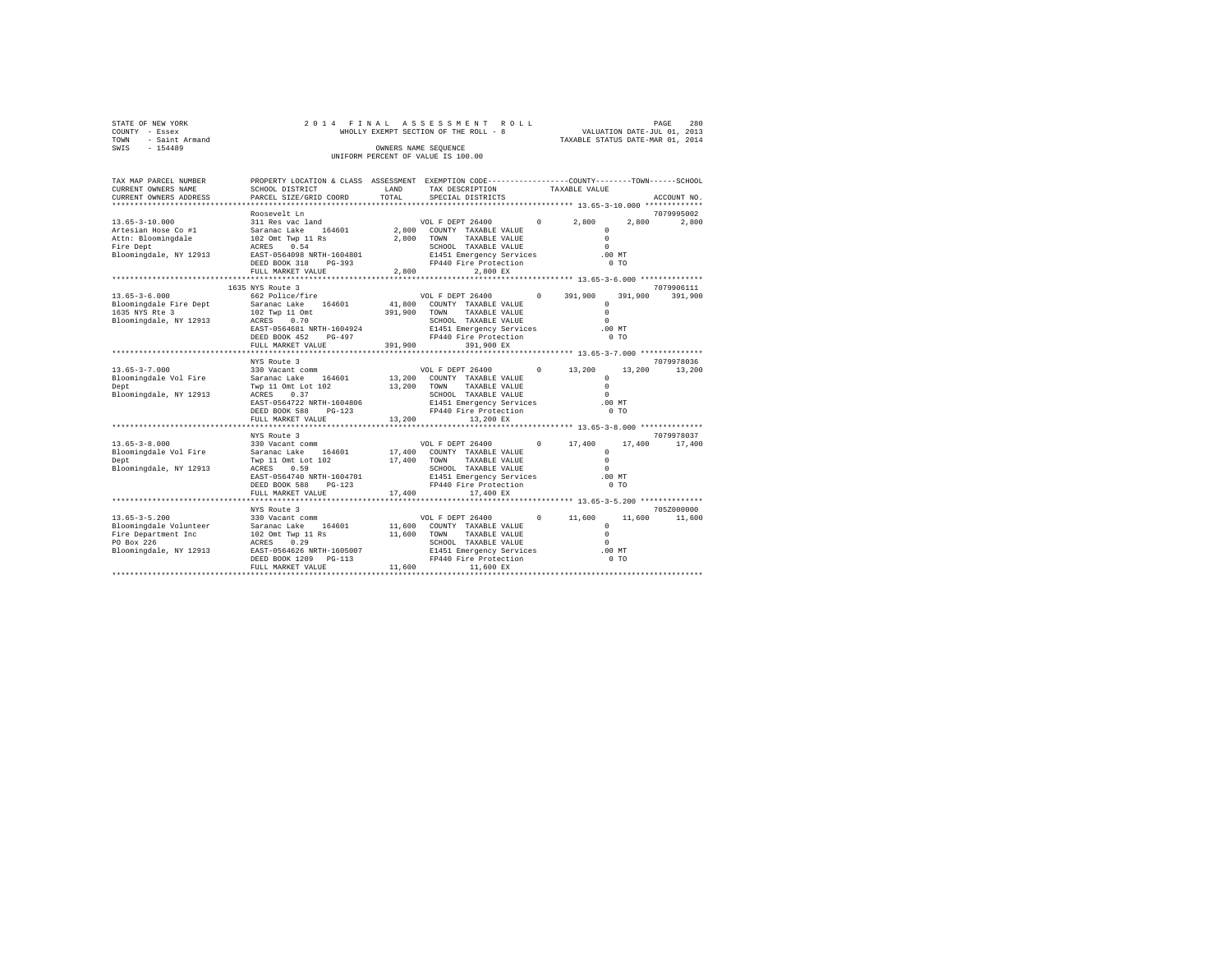| STATE OF NEW YORK<br>COUNTY - Essex<br>TOWN - Saint Armand<br>SWIS - 154489                                                                                                                                                                                                                                                                                                      | 2014 FINAL ASSESSMENT ROLL<br>OWNERS NAME SEQUENCE<br>UNIFORM PERCENT OF VALUE IS 100.00                                                                                                                                                                                                                                      | FINAL ASSES MENT ROLL<br>WHOLLY EXEMPT SECTION OF THE ROLL - 8<br>WHOLLY EXEMPT SECTION OF THE ROLL - 8<br>TAXABLE STATUS DATE-MAR 01, 2014 |                   |                   |                |                             |
|----------------------------------------------------------------------------------------------------------------------------------------------------------------------------------------------------------------------------------------------------------------------------------------------------------------------------------------------------------------------------------|-------------------------------------------------------------------------------------------------------------------------------------------------------------------------------------------------------------------------------------------------------------------------------------------------------------------------------|---------------------------------------------------------------------------------------------------------------------------------------------|-------------------|-------------------|----------------|-----------------------------|
| TAX MAP PARCEL NUMBER<br>CURRENT OWNERS NAME<br>CURRENT OWNERS ADDRESS                                                                                                                                                                                                                                                                                                           | PROPERTY LOCATION & CLASS ASSESSMENT EXEMPTION CODE----------------COUNTY-------TOWN-----SCHOOL<br>SCHOOL DISTRICT $\begin{array}{ccc}\n\text{LAND} & \text{TAX} & \text{DESCRIPTION} \\ \text{DAPQRT.} & \text{STRI-QPTC} & \text{FQRC1.} & \text{SPRCTAI.} & \text{DITRITCTS}\n\end{array}$<br>PARCEL SIZE/GRID COORD TOTAL |                                                                                                                                             | SPECIAL DISTRICTS |                   |                | ACCOUNT NO.                 |
|                                                                                                                                                                                                                                                                                                                                                                                  | 711 NYS Route 3                                                                                                                                                                                                                                                                                                               |                                                                                                                                             |                   |                   |                | 7079974008                  |
|                                                                                                                                                                                                                                                                                                                                                                                  |                                                                                                                                                                                                                                                                                                                               |                                                                                                                                             | 1362,600 EX       |                   |                |                             |
|                                                                                                                                                                                                                                                                                                                                                                                  | FULL MARKET VALUE                                                                                                                                                                                                                                                                                                             | 1362,600                                                                                                                                    |                   |                   |                |                             |
|                                                                                                                                                                                                                                                                                                                                                                                  | 1457 NYS Route 3<br>FULL MARKET VALUE 12,500 12,500 EX                                                                                                                                                                                                                                                                        |                                                                                                                                             |                   | $\Omega$<br>.00MT | 0 <sub>T</sub> | 7079906108<br>12,500 12,500 |
|                                                                                                                                                                                                                                                                                                                                                                                  |                                                                                                                                                                                                                                                                                                                               |                                                                                                                                             |                   |                   |                |                             |
| $\begin{tabular}{cccc} 13.64-1-3.000 & 93 \text{ RAI S} & 15.64-1-3.000 & 1769, 200 & 1769, 200 & 1769, 200 & 1769, 200 \\ \text{Central School Dist No 1} & Sarnanc Lake & 164601 & 451, 400 & \text{COMINT} & TAXABLE VALUE & 0 \\ \text{Canaras Ave} & Sarnanc Lake & 164601 & 1769, 200 & \text{TQNNY} & TAXABLE VALUE & 0 \\ \text{Canaras Ave} & ScapooOL & 1769, 200 & T$ | 93 Main St                                                                                                                                                                                                                                                                                                                    |                                                                                                                                             |                   |                   |                | 7079906112                  |
|                                                                                                                                                                                                                                                                                                                                                                                  | FULL MARKET VALUE 1769, 200 1769, 200 EX                                                                                                                                                                                                                                                                                      |                                                                                                                                             |                   |                   |                |                             |
| $(3.57-3-5.000$ $(3.57-3-5.000$ $(3.57-3-5.000$ $(3.57-3-5.000$ $(3.57-3.500)$ $(3.57-3.500$ $(3.57-3.500)$ $(3.57-3.500$ $(3.57-3.500)$ $(3.57-3.500$ $(3.57-3.500)$ $(3.57-3.500$ $(3.57-3.500)$ $(3.57-3.500$ $(3.57-3.500$                                                                                                                                                   | 1684 NYS Route 3                                                                                                                                                                                                                                                                                                              |                                                                                                                                             |                   |                   |                | 7079906008                  |
|                                                                                                                                                                                                                                                                                                                                                                                  |                                                                                                                                                                                                                                                                                                                               |                                                                                                                                             |                   |                   |                |                             |
| $[13.57-1-2.000 \newline \text{Paul Smith S College Of} \begin{tabular}{lcccc} 174 Y NS \: 8011 & 499.00 & 174 Y 1015 Y 1015 Y 1015 Y 1015 Y 1015 Y 1015 Y 1015 Y 1015 Y 1015 Y 1015 Y 1015 Y 1015 Y 1015 Y 1015 Y 1015 Y 1015 Y 1015 Y 1015 Y 1015 Y 1015 Y 1015 Y 1015 Y 1015 Y 1015 Y 1015 Y 1015 Y 10$                                                                       | 1747 NYS Route 3                                                                                                                                                                                                                                                                                                              |                                                                                                                                             |                   |                   |                | 7079901610                  |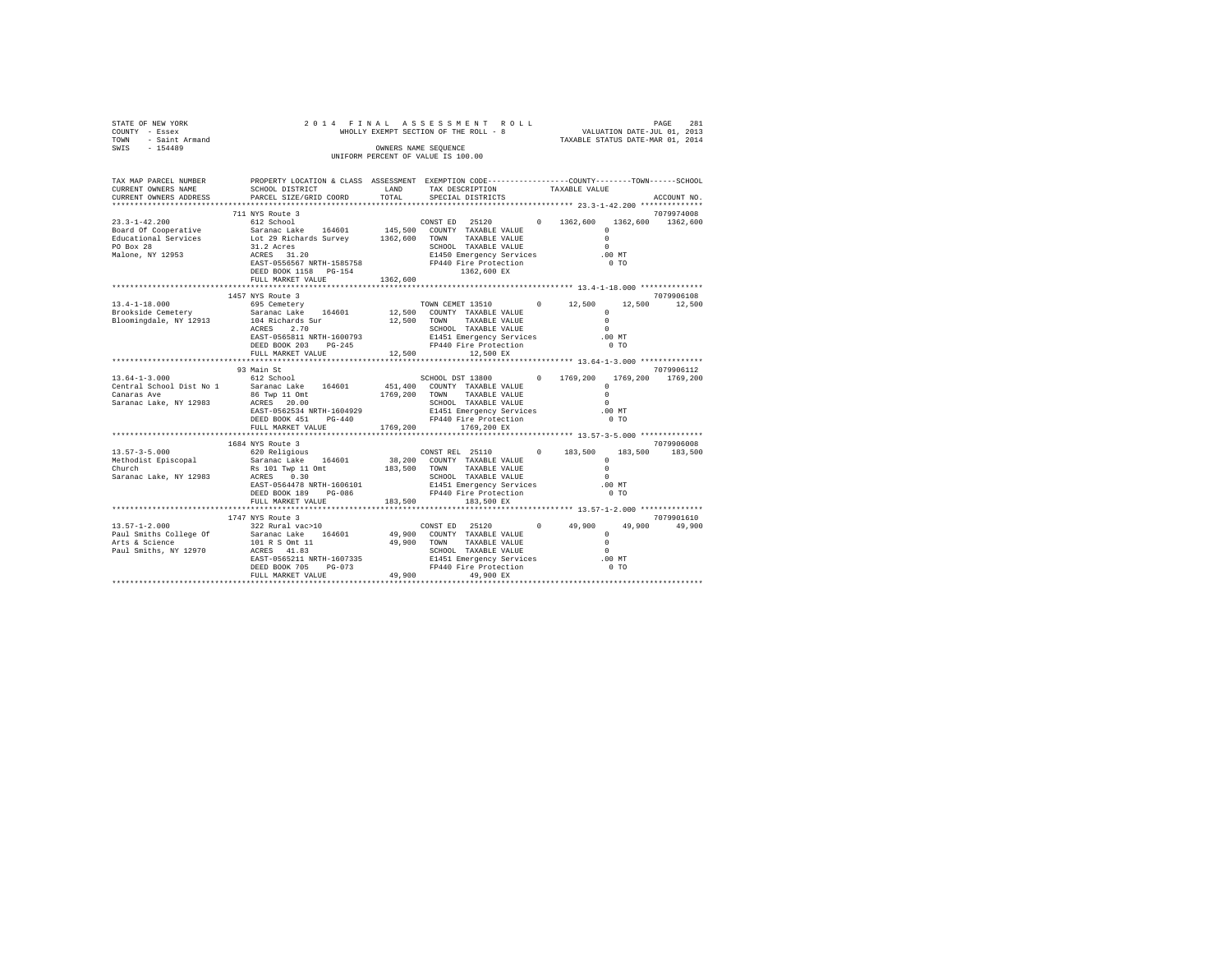| STATE OF NEW YORK<br>COUNTY - Essex<br>TOWN - Saint Armand<br>SWIS - 154489                                                                                                                                                                                                                                                                                                                                                                                | 2014 FINAL ASSESSMENT ROLL<br>282<br>PAGE<br>WHOLLY EXEMPT SECTION OF THE ROLL - 8<br>WHOLLY EXEMPT SECTION OF THE ROLL - 8<br>TAXABLE STATUS DATE-MAR 01, 2014<br>OWNERS NAME SEQUENCE<br>UNIFORM PERCENT OF VALUE IS 100.00                                                                                                                                              |         |                                                                                            |  |                      |                                |                               |  |  |
|------------------------------------------------------------------------------------------------------------------------------------------------------------------------------------------------------------------------------------------------------------------------------------------------------------------------------------------------------------------------------------------------------------------------------------------------------------|----------------------------------------------------------------------------------------------------------------------------------------------------------------------------------------------------------------------------------------------------------------------------------------------------------------------------------------------------------------------------|---------|--------------------------------------------------------------------------------------------|--|----------------------|--------------------------------|-------------------------------|--|--|
| TAX MAP PARCEL NUMBER<br>CURRENT OWNERS NAME<br>CURRENT OWNERS ADDRESS                                                                                                                                                                                                                                                                                                                                                                                     | PROPERTY LOCATION & CLASS ASSESSMENT EXEMPTION CODE----------------COUNTY-------TOWN-----SCHOOL<br><b>LAND</b><br>SCHOOL DISTRICT<br>PARCEL SIZE/GRID COORD                                                                                                                                                                                                                | TOTAL   | TAX DESCRIPTION<br>SPECIAL DISTRICTS<br>********************* 13.56-8-1.000 ************** |  | TAXABLE VALUE        |                                | ACCOUNT NO.                   |  |  |
|                                                                                                                                                                                                                                                                                                                                                                                                                                                            |                                                                                                                                                                                                                                                                                                                                                                            |         |                                                                                            |  |                      |                                |                               |  |  |
| $13.56 - 8 - 1.000$                                                                                                                                                                                                                                                                                                                                                                                                                                        |                                                                                                                                                                                                                                                                                                                                                                            |         |                                                                                            |  |                      |                                | 7079906011<br>114,900 114,900 |  |  |
| Pilgrim Holiness<br>Parsonage<br>PO Box 194<br>Bloomingdale, NY 12913                                                                                                                                                                                                                                                                                                                                                                                      |                                                                                                                                                                                                                                                                                                                                                                            |         | CHOOL TAABLE VALUE<br>E1451 Emergency Services 100 MT<br>FP440 Fire Protection 114,900 TO  |  | $\Omega$<br>$\Omega$ | $\Omega$                       |                               |  |  |
|                                                                                                                                                                                                                                                                                                                                                                                                                                                            | FULL MARKET VALUE 114,900                                                                                                                                                                                                                                                                                                                                                  |         |                                                                                            |  |                      |                                |                               |  |  |
|                                                                                                                                                                                                                                                                                                                                                                                                                                                            |                                                                                                                                                                                                                                                                                                                                                                            |         |                                                                                            |  |                      |                                |                               |  |  |
| 13.56-2-16.000                                                                                                                                                                                                                                                                                                                                                                                                                                             | 14 Oregon Plains Rd<br>620 Religious                                                                                                                                                                                                                                                                                                                                       |         | CONSTREL 25110 0 101,400                                                                   |  |                      |                                | 7079906010<br>101,400 101,400 |  |  |
|                                                                                                                                                                                                                                                                                                                                                                                                                                                            | DEED BOOK 213 PG-479                                                                                                                                                                                                                                                                                                                                                       |         | SCHOOL TAXABLE VALUE<br>E1451 Emergency Services<br>FP440 Fire Protection                  |  | $\Omega$<br>$\sim$   | $\Omega$<br>$.00$ MT<br>$0$ TO |                               |  |  |
|                                                                                                                                                                                                                                                                                                                                                                                                                                                            |                                                                                                                                                                                                                                                                                                                                                                            |         |                                                                                            |  |                      |                                |                               |  |  |
|                                                                                                                                                                                                                                                                                                                                                                                                                                                            |                                                                                                                                                                                                                                                                                                                                                                            |         |                                                                                            |  |                      |                                |                               |  |  |
|                                                                                                                                                                                                                                                                                                                                                                                                                                                            | 1640 NYS Route 3                                                                                                                                                                                                                                                                                                                                                           |         |                                                                                            |  |                      |                                | 7079906012                    |  |  |
| $13.65 - 2 - 10.000$<br>Roman Catholic Church<br>27 St Bernard St<br>Saranac Lake, NY 12983                                                                                                                                                                                                                                                                                                                                                                | 990/0125 - 229,600<br>- Salaranac Lake 164601 - 46,600 COUNTY TAXABLE VALUE - 229,600<br>- Saranac Lake 164601 - 46,600 COUNTY TAXABLE VALUE - 0<br>102 Twp 11 Omt<br>ACRES 1.50<br>ACRES 1.50 . SCHOOL TAXABLE VALUE 0<br>EAST-0564943 NRTH-1605034 229,600 E1451 Emergency Services .00 MT<br>FULL MARKET VALUE 229,600 FP440 Fire Protection .00 TO                     | 229,600 |                                                                                            |  |                      |                                | 229,600 229,600               |  |  |
|                                                                                                                                                                                                                                                                                                                                                                                                                                                            |                                                                                                                                                                                                                                                                                                                                                                            |         | 229,600 EX                                                                                 |  |                      |                                |                               |  |  |
|                                                                                                                                                                                                                                                                                                                                                                                                                                                            |                                                                                                                                                                                                                                                                                                                                                                            |         |                                                                                            |  |                      |                                |                               |  |  |
| $23.2 - 1 - 3.000$<br>Saranac Lake Central<br>Chool District #1 104 Richards out<br>Saranac Lake, NY 12983 ACRES 12.30<br>EAST-0566027 NRTH-1598548 E1451 Emergency Services .00 NT<br>EAST-0566027 NRTH-1598548 E1451 Emergency Services .00 NT<br>Prem Rook 478 PG-112 PTP440 Fire                                                                                                                                                                       | 1380 NYS Route 3<br>$\begin{array}{cccc} 612 \text{ School} & & & & \\ 504 \text{ School} & & 72,600 \text{ DST 13800} & 0 & 317,700 & 317,700 & 317,700 \\ 524 \text{anac Lake} & 164601 & 72,600 & \text{COMTY Y RXABLE VALUE} & 0 \\ 104 \text{ Richard Surr} & & 317,700 & 7000 & \text{TOWY RXABLE VALUE} & 0 \\ \end{array}$<br>FULL MARKET VALUE 317,700 317,700 EX |         |                                                                                            |  |                      |                                | 7079906113                    |  |  |
|                                                                                                                                                                                                                                                                                                                                                                                                                                                            |                                                                                                                                                                                                                                                                                                                                                                            |         |                                                                                            |  |                      |                                |                               |  |  |
|                                                                                                                                                                                                                                                                                                                                                                                                                                                            |                                                                                                                                                                                                                                                                                                                                                                            |         |                                                                                            |  |                      |                                | 7079980019                    |  |  |
| $\begin{tabular}{l c c c c c} \hline 13.64-1-5.213 & \multicolumn{3}{c}{\mbox{\small\bf 141.4 partment & \hline 141.4 partment & \hline 141.4 partment & \hline 141.4 partment & \hline 141.4 partment & \hline 141.4 partment & \hline 141.4 part partment & \hline 141.4 part part part & \hline 141.4 part part part & \hline 141.4 part part part & \hline 141.4 part part part & \hline 141.4 part part part & \hline 141.4 part part & \hline 141.4$ |                                                                                                                                                                                                                                                                                                                                                                            |         | NFP HO TCS 28110 0 1273, 400 1273, 400 1273, 400                                           |  |                      |                                |                               |  |  |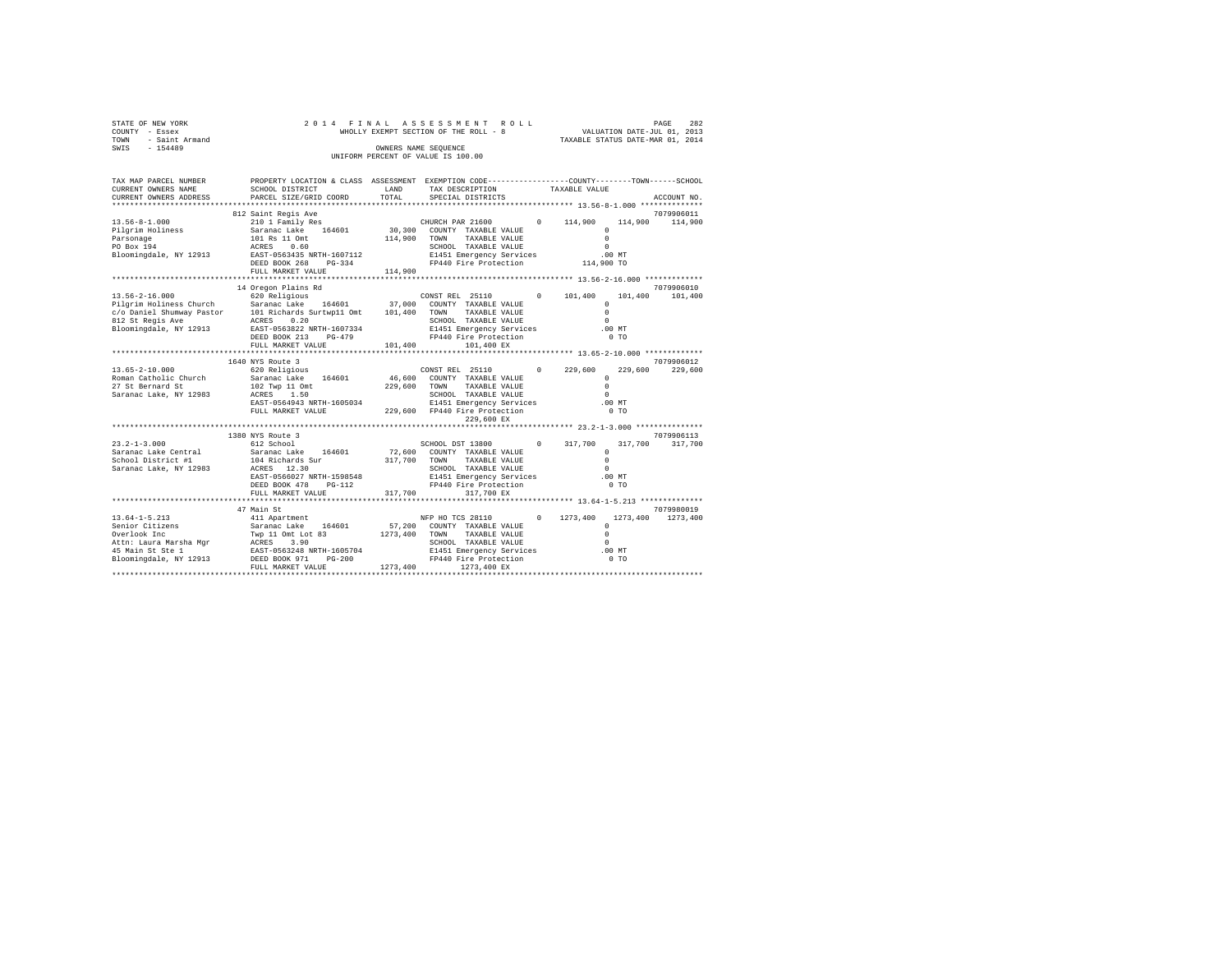|                                                                                                                                                                |                                                                                                                         |                                                                                                                                          |                                                                                                                                                                                                                                                                                                                          | PAGE<br>283<br>VALUATION DATE-JUL 01, 2013<br>TAXABLE STATUS DATE-MAR 01, 2014                                                                                                                                                                             |                                                                                                                                                                                                                                                                                                                                                                                                            |  |  |
|----------------------------------------------------------------------------------------------------------------------------------------------------------------|-------------------------------------------------------------------------------------------------------------------------|------------------------------------------------------------------------------------------------------------------------------------------|--------------------------------------------------------------------------------------------------------------------------------------------------------------------------------------------------------------------------------------------------------------------------------------------------------------------------|------------------------------------------------------------------------------------------------------------------------------------------------------------------------------------------------------------------------------------------------------------|------------------------------------------------------------------------------------------------------------------------------------------------------------------------------------------------------------------------------------------------------------------------------------------------------------------------------------------------------------------------------------------------------------|--|--|
|                                                                                                                                                                |                                                                                                                         |                                                                                                                                          |                                                                                                                                                                                                                                                                                                                          |                                                                                                                                                                                                                                                            |                                                                                                                                                                                                                                                                                                                                                                                                            |  |  |
| SCHOOL DISTRICT                                                                                                                                                | LAND                                                                                                                    | TAX DESCRIPTION                                                                                                                          |                                                                                                                                                                                                                                                                                                                          |                                                                                                                                                                                                                                                            |                                                                                                                                                                                                                                                                                                                                                                                                            |  |  |
|                                                                                                                                                                |                                                                                                                         | SPECIAL DISTRICTS                                                                                                                        |                                                                                                                                                                                                                                                                                                                          |                                                                                                                                                                                                                                                            | ACCOUNT NO.                                                                                                                                                                                                                                                                                                                                                                                                |  |  |
|                                                                                                                                                                |                                                                                                                         |                                                                                                                                          |                                                                                                                                                                                                                                                                                                                          |                                                                                                                                                                                                                                                            |                                                                                                                                                                                                                                                                                                                                                                                                            |  |  |
|                                                                                                                                                                |                                                                                                                         |                                                                                                                                          |                                                                                                                                                                                                                                                                                                                          |                                                                                                                                                                                                                                                            | 705M492005<br>12,300                                                                                                                                                                                                                                                                                                                                                                                       |  |  |
|                                                                                                                                                                |                                                                                                                         | SCHOOL TAXABLE VALUE                                                                                                                     |                                                                                                                                                                                                                                                                                                                          | $^{\circ}$<br>$\Omega$<br>$\Omega$                                                                                                                                                                                                                         |                                                                                                                                                                                                                                                                                                                                                                                                            |  |  |
| DEED BOOK 1003 PG-318<br>FULL MARKET VALUE                                                                                                                     |                                                                                                                         |                                                                                                                                          |                                                                                                                                                                                                                                                                                                                          | 0 <sub>T</sub>                                                                                                                                                                                                                                             |                                                                                                                                                                                                                                                                                                                                                                                                            |  |  |
|                                                                                                                                                                |                                                                                                                         |                                                                                                                                          |                                                                                                                                                                                                                                                                                                                          |                                                                                                                                                                                                                                                            |                                                                                                                                                                                                                                                                                                                                                                                                            |  |  |
| Maple Ln                                                                                                                                                       |                                                                                                                         |                                                                                                                                          |                                                                                                                                                                                                                                                                                                                          |                                                                                                                                                                                                                                                            | 7079906002                                                                                                                                                                                                                                                                                                                                                                                                 |  |  |
| 330 Vacant comm<br>Saranac Lake 164601<br>61 Omt Twp 11 Rs<br>Reservoir<br>ACRES 0.37<br>DEED BOOK 145 PG-211                                                  |                                                                                                                         | TOWN<br>SCHOOL TAXABLE VALUE<br>13,200 EX                                                                                                |                                                                                                                                                                                                                                                                                                                          | 13,200<br>$\Omega$<br>$\Omega$<br>$\Omega$<br>$0$ TO                                                                                                                                                                                                       | 13,200                                                                                                                                                                                                                                                                                                                                                                                                     |  |  |
| *******************                                                                                                                                            |                                                                                                                         |                                                                                                                                          |                                                                                                                                                                                                                                                                                                                          |                                                                                                                                                                                                                                                            |                                                                                                                                                                                                                                                                                                                                                                                                            |  |  |
| Alina Way<br>322 Rural vac>10<br>Saranac Lake 164601<br>63 Richards Sur<br>ACRES 16.00<br>DEED BOOK 228 PG-316                                                 |                                                                                                                         | TAXABLE VALUE<br>SCHOOL TAXABLE VALUE<br>FP440 Fire Protection                                                                           |                                                                                                                                                                                                                                                                                                                          | 16,000<br>$\mathbf{r}$<br>$\Omega$<br>$\Omega$<br>$0$ TO                                                                                                                                                                                                   | 7079906003<br>16,000                                                                                                                                                                                                                                                                                                                                                                                       |  |  |
|                                                                                                                                                                |                                                                                                                         |                                                                                                                                          |                                                                                                                                                                                                                                                                                                                          |                                                                                                                                                                                                                                                            |                                                                                                                                                                                                                                                                                                                                                                                                            |  |  |
| 112 River Rd                                                                                                                                                   |                                                                                                                         |                                                                                                                                          |                                                                                                                                                                                                                                                                                                                          |                                                                                                                                                                                                                                                            | 7079906107                                                                                                                                                                                                                                                                                                                                                                                                 |  |  |
| 853 Sewage<br>Saranac Lake 164601<br>122 Richards Sur<br>Book 798 Page 116<br>Survey Map # 3283<br>ACRES 14.34<br>DEED BOOK 798<br>PG-116<br>FULL MARKET VALUE | 46,000                                                                                                                  | TAXABLE VALUE<br>46,000 EX                                                                                                               |                                                                                                                                                                                                                                                                                                                          | 46,000<br>$^{\circ}$<br>$\Omega$<br>$\Omega$<br>$0$ TO                                                                                                                                                                                                     | 46,000                                                                                                                                                                                                                                                                                                                                                                                                     |  |  |
|                                                                                                                                                                | PARCEL SIZE/GRID COORD<br>River Rd<br>972 Underwater<br>FULL MARKET VALUE<br>FULL MARKET VALUE<br>********************* | 2014 FINAL<br>TOTAL<br>12,300<br>EAST-0560340 NRTH-1606059<br>13,200<br>EAST-0560915 NRTH-1601389<br>16,000<br>EAST-0566798 NRTH-1604049 | WHOLLY EXEMPT SECTION OF THE ROLL - 8<br>OWNERS NAME SEOUENCE<br>UNIFORM PERCENT OF VALUE IS 100.00<br>12,300 COUNTY TAXABLE VALUE<br>12,300 TOWN TAXABLE VALUE<br>12,300 EX<br>13,200 COUNTY TAXABLE VALUE<br>13,200<br>FP440 Fire Protection<br>16,000 TOWN<br>16,000 EX<br>46,000 COUNTY TAXABLE VALUE<br>46,000 TOWN | E1451 Emergency Services<br>FP440 Fire Protection<br>TAXABLE VALUE<br>E1451 Emergency Services<br>16,000 COUNTY TAXABLE VALUE<br>E1451 Emergency Services<br>TOWN OWN I 13500<br>SCHOOL TAXABLE VALUE<br>E1451 Emergency Services<br>FP440 Fire Protection | ASSESSMENT ROLL<br>PROPERTY LOCATION & CLASS ASSESSMENT EXEMPTION CODE---------------COUNTY-------TOWN------SCHOOL<br>TAXABLE VALUE<br>N.Y. STATE 12100 0 12,300<br>12,300<br>$.00$ MT<br>TOWN OWN I 13500 0 13,200<br>$.00$ MT<br>******************** 13.3-1-27.000 **************<br>TOWN OWN I 13500 0 16,000<br>$.00$ MT<br>*************** 13.4-1-31.110 **************<br>$0 \t 46,000$<br>$.00$ MT |  |  |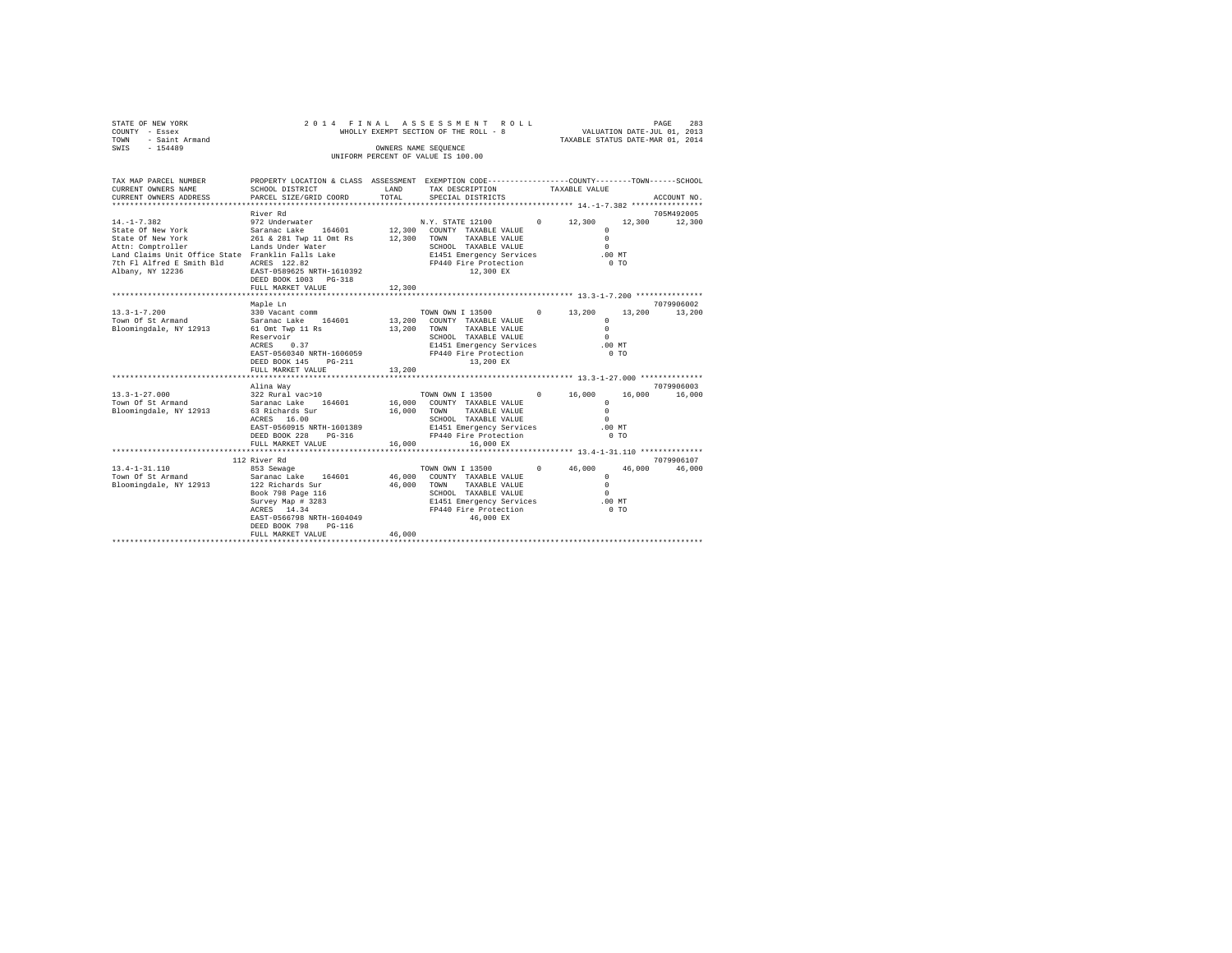| STATE OF NEW YORK<br>COUNTY - Essex<br>TOWN - Saint Armand<br>SWIS - 154489       |                                                                                                                                                                                                                                                                                                                                                                                                                   | OWNERS NAME SEOUENCE | 2014 FINAL ASSESSMENT ROLL<br>WHOLLY EXEMPT SECTION OF THE ROLL - 8<br>WHOLLY EXEMPT SECTION OF THE ROLL - 8<br>TAXABLE STATUS DATE-MAR 01, 2014<br>UNIFORM PERCENT OF VALUE IS 100.00 |               | 284<br>PAGE                                                                         |  |
|-----------------------------------------------------------------------------------|-------------------------------------------------------------------------------------------------------------------------------------------------------------------------------------------------------------------------------------------------------------------------------------------------------------------------------------------------------------------------------------------------------------------|----------------------|----------------------------------------------------------------------------------------------------------------------------------------------------------------------------------------|---------------|-------------------------------------------------------------------------------------|--|
| CURRENT OWNERS NAME                                                               | TAX MAP PARCEL NUMBER THE PROPERTY LOCATION & CLASS ASSESSMENT EXEMPTION CODE--------------COUNTY-------TOWN------SCHOOL<br>SCHOOL DISTRICT<br>CURRENT OWNERS ADDRESS PARCEL SIZE/GRID COORD                                                                                                                                                                                                                      | LAND<br>TOTAL        | TAX DESCRIPTION<br>SPECIAL DISTRICTS                                                                                                                                                   | TAXABLE VALUE | ACCOUNT NO.                                                                         |  |
| $13.56 - 10 - 8.000$<br>Town Of St Armand<br>PO Box 332<br>Bloomingdale, NY 12913 | 27 Reservoir Ln<br>822 Water supply TOWN OWN I 13500 0 220,000<br>Saranac Lake 164601 44,500 COUNTY TAXABLE VALUE<br>82 Omttwp 11Rs<br>ACRES 1.01<br>EAST-0560824 NRTH-1606166<br>DEED BOOK 1275 PG-79<br>FULL MARKET VALUE                                                                                                                                                                                       | 220,000              | 220,000 TOWN TAXABLE VALUE<br>SCHOOL TAXABLE VALUE<br>E1451 Emergency Services .00 MT<br>FP440 Fire Protection<br>220,000 EX                                                           |               | 705Z001010<br>220,000<br>220,000<br>$\Omega$<br>$\Omega$<br>0.70                    |  |
| 13.57-1-13.037<br>Town Of St Armand<br>1702 NYS Rte 3<br>Bloomingdale, NY 12913   | 1705 NYS Route 3<br>101 Richards Sur<br>ACRES 0.59<br>EAST-0564518 NRTH-1606531<br>DEED BOOK 549 PG-094<br>FULL MARKET VALUE 92.100                                                                                                                                                                                                                                                                               |                      | TOWN OWN I 13500 0 92.100<br>92,100 TOWN TAXABLE VALUE<br>SCHOOL TAXABLE VALUE<br>E1451 Emergency Services .00 MT<br>FP440 Fire Protection<br>92.100 EX                                |               | 7079900903<br>92,100 92,100<br>$\Omega$<br>$\Omega$<br>$\sim$<br>0.70               |  |
|                                                                                   | 1729 NYS Route 3<br>$\begin{tabular}{lcccccc} 13.57-1-16.000 & 862 \text{ Water} & 70\text{WN} & 13500 & 0 & 63\,, \end{tabular}$ $\begin{tabular}{lcccccc} 13.57-1-16.000 & 0 & 63\,, \end{tabular}$ $\begin{tabular}{lcccccc} 13.58-1 & 0 & 63\,, \end{tabular}$<br>Bloomingdale, NY 12913 101 Richards Sur Omt 11 63,000 TOWN TAXABLE VALUE<br>ACRES 0.20<br>EAST-0565037 NRTH-1606606<br>DEED BOOK 142 PG-583 |                      | TOWN OWN I 13500 0 63,000<br>SCHOOL TAXABLE VALUE<br>E1451 Emergency Services<br>FP440 Fire Protection                                                                                 |               | 7079906001<br>63,000 63,000<br>$\Omega$<br>$\Omega$<br>$\Omega$<br>$.00$ MT<br>0.70 |  |
| $13.57 - 1 - 17.100$<br>PO Box 338<br>Bloomingdale, NY 12913                      | NYS Route 3<br>311 Res vac land<br>Town Of St Armand Saranac Lake 164601 8,900 COUNTY TAXABLE VALUE COMPUTER AREA CALLENTIAL SARANAC LARE 164601<br>101 Richards Sur Omt 11<br>1217/115 Bla<br>1217/115 Bla<br>ACRES 0.35<br>EAST-0564935 NRTH-1606596<br>DEED BOOK 938<br>$PG-9$<br>FULL MARKET VALUE                                                                                                            | 8,900                | TOWN OWN I 13500 0 8.900<br>8,900 TOWN TAXABLE VALUE<br>SCHOOL TAXABLE VALUE<br>E1451 Emergency Services<br>FP440 Fire Protection<br>8,900 EX                                          |               | 702A101004<br>8,900 8,900<br>$\Omega$<br>$\Omega$<br>$\cap$<br>$.00$ MT<br>0.70     |  |

NYS Route 3 705Z012002 13.57-1-26.200 330 Vacant comm TOWN OWN I 13500 0 2,600 2,600 2,600 Town of St Armand Saranac Lake 164601 2,600 COUNTY TAXABLE VALUE 0 PO Box 338 101 RS Omt Twp II 2,600 TOWN TAXABLE VALUE 0 Bloomingdale, NY 12913 ACRES 0.20 SCHOOL TAXABLE VALUE 0 EAST-0564571 NRTH-1606699 E1451 Emergency Services .00 MT DEED BOOK 1672 PG-292 FP440 Fire Protection 0 TO FULL MARKET VALUE 2,600 2,600 EX \*\*\*\*\*\*\*\*\*\*\*\*\*\*\*\*\*\*\*\*\*\*\*\*\*\*\*\*\*\*\*\*\*\*\*\*\*\*\*\*\*\*\*\*\*\*\*\*\*\*\*\*\*\*\*\*\*\*\*\*\*\*\*\*\*\*\*\*\*\*\*\*\*\*\*\*\*\*\*\*\*\*\*\*\*\*\*\*\*\*\*\*\*\*\*\*\*\*\*\*\*\*\*\*\*\*\*\*\*\*\*\*\*\*\*\*\*\*\*\*\*\*\*\*\*\*\*\*\*\*\*\*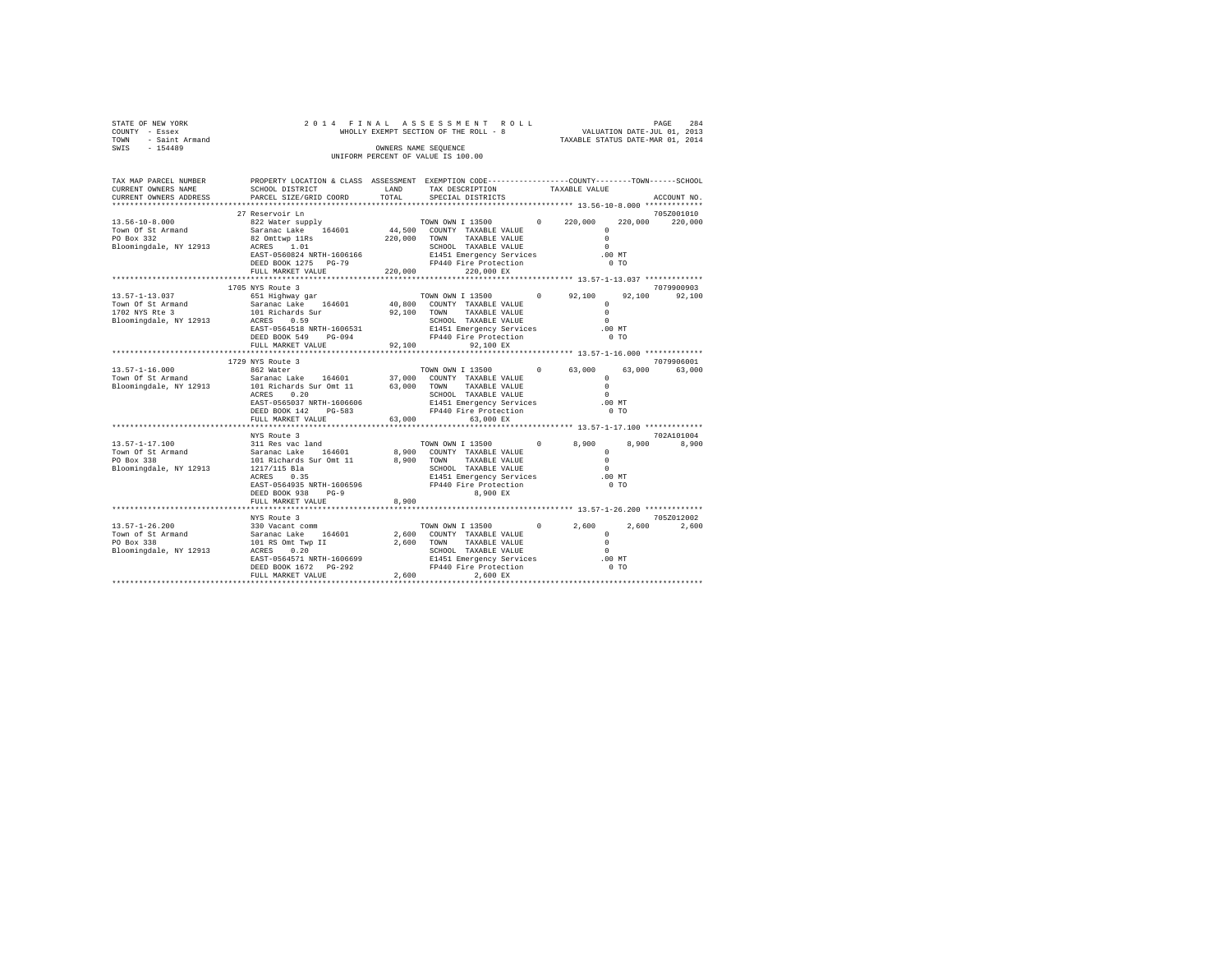| STATE OF NEW YORK<br>COUNTY - Essex         | 2014 FINAL                                                                                     |                  | ASSESSMENT ROLL<br>WHOLLY EXEMPT SECTION OF THE ROLL - 8    |            | VALUATION DATE-JUL 01, 2013<br>TAXABLE STATUS DATE-MAR 01, 2014 |                | 285<br>PAGE |
|---------------------------------------------|------------------------------------------------------------------------------------------------|------------------|-------------------------------------------------------------|------------|-----------------------------------------------------------------|----------------|-------------|
| - Saint Armand<br>TOWN                      |                                                                                                |                  |                                                             |            |                                                                 |                |             |
| SWIS<br>$-154489$                           |                                                                                                |                  | OWNERS NAME SEQUENCE<br>UNIFORM PERCENT OF VALUE IS 100.00  |            |                                                                 |                |             |
| TAX MAP PARCEL NUMBER                       | PROPERTY LOCATION & CLASS ASSESSMENT EXEMPTION CODE---------------COUNTY-------TOWN-----SCHOOL |                  |                                                             |            |                                                                 |                |             |
| CURRENT OWNERS NAME                         | SCHOOL DISTRICT                                                                                | LAND             | TAX DESCRIPTION                                             |            | TAXABLE VALUE                                                   |                |             |
| CURRENT OWNERS ADDRESS                      | PARCEL SIZE/GRID COORD                                                                         | TOTAL            | SPECIAL DISTRICTS                                           |            |                                                                 |                | ACCOUNT NO. |
|                                             | NYS Route 3                                                                                    |                  |                                                             |            |                                                                 |                | 705Z013002  |
| $13.57 - 1 - 27.200$                        | 311 Res vac land                                                                               |                  | TOWN OWN I 13500                                            | $\circ$    | 4,600                                                           | 4,600          | 4,600       |
| Town of St Armand                           | Saranac Lake 164601                                                                            |                  | 4,600 COUNTY TAXABLE VALUE                                  |            | $\Omega$                                                        |                |             |
| 1705 NYS Route 3                            | 101 Twp 11 Omt RS                                                                              | 4,600            | TOWN<br>TAXABLE VALUE                                       |            | $\Omega$                                                        |                |             |
| Bloomingdale, NY 12913                      | ACRES 0.07                                                                                     |                  | SCHOOL TAXABLE VALUE                                        |            | $\Omega$                                                        |                |             |
|                                             | EAST-0564429 NRTH-1606511                                                                      |                  | E1451 Emergency Services                                    |            | $.00$ MT                                                        |                |             |
|                                             | DEED BOOK 1702 PG-241<br>FULL MARKET VALUE                                                     | 4,600            | FP440 Fire Protection<br>4.600 EX                           |            | $0$ TO                                                          |                |             |
|                                             | *******************                                                                            | **********       | ****************************** 13.57-1-28.200 ************* |            |                                                                 |                |             |
|                                             | NYS Route 3                                                                                    |                  |                                                             |            |                                                                 |                | 705Z013003  |
| $13.57 - 1 - 28.200$                        | 330 Vacant comm                                                                                |                  | TOWN OWN I 13500                                            | $^{\circ}$ | 900                                                             | 900            | 900         |
| Town of St Armand                           | Saranac Lake 164601                                                                            | 900              | COUNTY TAXABLE VALUE                                        |            | $^{\circ}$                                                      |                |             |
| 1705 NYS Route 3                            | 101 Omt Twp 11 RS                                                                              |                  | 900 TOWN<br>TAXABLE VALUE                                   |            | $\Omega$                                                        |                |             |
| Bloomingdale, NY 12913                      | 0.02<br>ACRES<br>EAST-0564406 NRTH-1606605                                                     |                  | SCHOOL TAXABLE VALUE<br>E1451 Emergency Services            |            | $\Omega$<br>$.00$ MT                                            |                |             |
|                                             | DEED BOOK 1702 PG-241                                                                          |                  | FP440 Fire Protection                                       |            | 0 <sub>T</sub>                                                  |                |             |
|                                             | FULL MARKET VALUE                                                                              | 900              | 900 EX                                                      |            |                                                                 |                |             |
|                                             | *************************                                                                      | *********        | *************************** 13.57-1-36.000 *************    |            |                                                                 |                |             |
|                                             | 1707 NYS Rte 3                                                                                 |                  |                                                             |            |                                                                 |                | 7079974004  |
| $13.57 - 1 - 36.000$                        | 331 Com vac w/im                                                                               |                  | TOWN OWN I 13500                                            | $\Omega$   | 27,200                                                          | 27,200         | 27,200      |
| Town Of St Armand<br>Bloomingdale, NY 12913 | Saranac Lake 164601<br>101 Rs Omt 11                                                           | 27,200<br>27,200 | COUNTY TAXABLE VALUE<br>TAXABLE VALUE<br>TOWN               |            | $^{\circ}$<br>$\Omega$                                          |                |             |
|                                             | 1.0 Acres                                                                                      |                  | SCHOOL TAXABLE VALUE                                        |            | $\Omega$                                                        |                |             |
|                                             | ACRES 1.00                                                                                     |                  | E1451 Emergency Services                                    |            | $.00$ MT                                                        |                |             |
|                                             | EAST-0564442 NRTH-1606813                                                                      |                  | FP440 Fire Protection                                       |            | 0 <sub>T</sub>                                                  |                |             |
|                                             | DEED BOOK 553<br>$PG-138$                                                                      |                  | 27.200 EX                                                   |            |                                                                 |                |             |
|                                             | FULL MARKET VALUE                                                                              | 27,200           |                                                             |            |                                                                 |                |             |
|                                             | 1702 NYS Route 3                                                                               |                  |                                                             |            |                                                                 |                | 7079906101  |
| $13.57 - 3 - 2.000$                         | 652 Govt bldgs                                                                                 |                  | TOWN OWN I 13500                                            | $\Omega$   | 229,000                                                         | 229,000        | 229,000     |
| Town Of St Armand                           | Saranac Lake<br>164601                                                                         | 35,500           | COUNTY TAXABLE VALUE                                        |            | $\Omega$                                                        |                |             |
| 1702 NYS Rte 3                              | 101 Richards Sur Omt 11                                                                        | 229,000          | TAXABLE VALUE<br>TOWN                                       |            | $\Omega$                                                        |                |             |
| PO Box 338                                  | ACRES 0.10                                                                                     |                  | SCHOOL TAXABLE VALUE                                        |            | $\Omega$                                                        |                |             |
| Bloomingdale, NY 12913                      | EAST-0564363 NRTH-1606319<br>DEED BOOK 135                                                     |                  | E1451 Emergency Services<br>FP440 Fire Protection           |            | $.00$ MT<br>0 <sub>T</sub>                                      |                |             |
|                                             | PG-370<br>FULL MARKET VALUE                                                                    | 229,000          | 229,000 EX                                                  |            |                                                                 |                |             |
|                                             | ************************                                                                       |                  |                                                             |            | ****************** 13.57-3-3.000 **************                 |                |             |
|                                             | NYS Route 3                                                                                    |                  |                                                             |            |                                                                 |                | 702C101314  |
| $13.57 - 3 - 3.000$                         | 311 Res vac land                                                                               |                  | TOWN OWN I 13500                                            | $^{\circ}$ | 6,600                                                           | 6,600          | 6.600       |
| Town of St Armand                           | Saranac Lake 164601                                                                            | 6,600            | COUNTY TAXABLE VALUE                                        |            | $\circ$                                                         |                |             |
| PO Box 332                                  | 101 Twp 11 Omt                                                                                 | 6.600            | TOWN<br>TAXABLE VALUE<br>SCHOOL TAXABLE VALUE               |            | $\Omega$<br>$\Omega$                                            |                |             |
| Bloomingdale, NY 12913                      | ACRES 0.10<br>EAST-0564413 NRTH-1606326                                                        |                  | E1451 Emergency Services                                    |            | $.00$ MT                                                        |                |             |
|                                             | DEED BOOK 1084 PG-96                                                                           |                  | FP440 Fire Protection                                       |            |                                                                 | 0 <sub>T</sub> |             |
|                                             | FULL MARKET VALUE                                                                              | 6.600            | 6,600 EX                                                    |            |                                                                 |                |             |
|                                             |                                                                                                |                  |                                                             |            |                                                                 |                |             |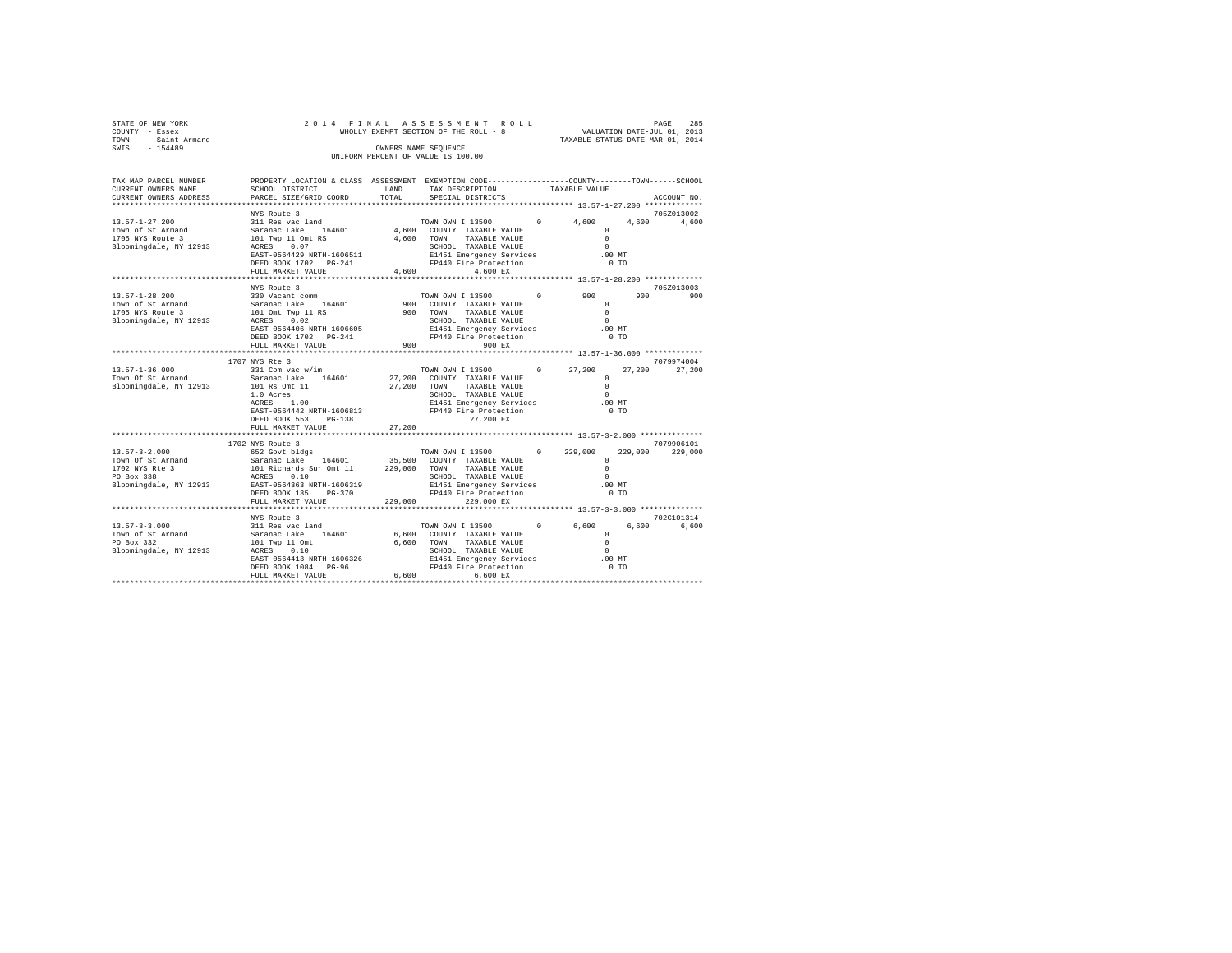| STATE OF NEW YORK<br>COUNTY - Essex<br>TOWN - Saint Armand<br>SWIS - 154489                                                                                           |                                                                                                                                                                                           |               | 2014 FINAL ASSESSMENT ROLL<br>WHOLLY EXEMPT SECTION OF THE ROLL - 8 VALUATION DATE-JUL 01, 2013<br>OWNERS NAME SEQUENCE<br>UNIFORM PERCENT OF VALUE IS 100.00                                                                                                                                                                                         |                                                                       |         | PAGE<br>286                 |
|-----------------------------------------------------------------------------------------------------------------------------------------------------------------------|-------------------------------------------------------------------------------------------------------------------------------------------------------------------------------------------|---------------|-------------------------------------------------------------------------------------------------------------------------------------------------------------------------------------------------------------------------------------------------------------------------------------------------------------------------------------------------------|-----------------------------------------------------------------------|---------|-----------------------------|
| TAX MAP PARCEL NUMBER PROPERTY LOCATION & CLASS ASSESSMENT EXEMPTION CODE---------------COUNTY-------TOWN-----SCHOOL<br>CURRENT OWNERS NAME<br>CURRENT OWNERS ADDRESS | SCHOOL DISTRICT<br>PARCEL SIZE/GRID COORD                                                                                                                                                 | LAND<br>TOTAL | TAX DESCRIPTION<br>SPECIAL DISTRICTS                                                                                                                                                                                                                                                                                                                  | TAXABLE VALUE                                                         |         | ACCOUNT NO.                 |
| $13.57 - 3 - 4.000$<br>Town Of St Armand<br>PO Box 338<br>Bloomingdale, NY 12913                                                                                      | NYS Route 3<br>330 Vacant comm<br>Saranac Lake $164601$ $13,700$ COUNTY TAXABLE VALUE<br>101 Ont Type 11 $13,700$ TOWN TAYABLE VALUE<br>101 Omt Twp 11<br>ACRES 0.40<br>FULL MARKET VALUE |               | TOWN OWN I 13500 0 13,700<br>13,700 TOWN TAXABLE VALUE<br>13,700 13,700 EX                                                                                                                                                                                                                                                                            | $\Omega$<br>$\sim$<br>$\Omega$<br>.00 MT<br>0 <sub>T</sub>            |         | 7079906015<br>13,700 13,700 |
|                                                                                                                                                                       |                                                                                                                                                                                           |               |                                                                                                                                                                                                                                                                                                                                                       |                                                                       |         |                             |
| $13.64 - 2 - 2.120$<br>Town Of St Armand<br>Bloomingdale, NY 12913                                                                                                    | Maple Ln<br>311 Res vac land<br>Saranac Lake 164601<br>83 Twp 11 Omt<br>ACRES 0.07<br>EAST-0562854 NRTH-1605811                                                                           |               | TOWN OWN I 13500 0<br>1,300 COUNTY TAXABLE VALUE<br>1,300 TOWN TAXABLE VALUE<br>SCHOOL TAXABLE VALUE<br>E1451 Emergency Services<br>FP440 Fire Protection                                                                                                                                                                                             | 1,300<br>$\Omega$<br>$\sim$ 0<br>$\sim$ 0<br>$.00$ MT                 |         | 7079981001<br>1,300 1,300   |
|                                                                                                                                                                       | DEED BOOK 731 PG-275<br>FULL MARKET VALUE                                                                                                                                                 |               | 1,300<br>1,300 EX                                                                                                                                                                                                                                                                                                                                     | $0$ TO                                                                |         |                             |
| $13.65 - 2 - 6.120$<br>Town Of St Armand<br>Bloomingdale, NY 12913                                                                                                    | 56 River Rd<br>853 Sewage<br>Saranac Lake 164601<br>102 Rs Twp 11 Omt<br>ACRES 0.06<br>EAST-0565252 NRTH-1605202<br>DEED BOOK 825 PG-350                                                  |               | $\begin{tabular}{lllllllllll} \multicolumn{4}{c}{\text{\small{TOWN}}}&\text{W}\text{W}\text{I} &\text{I 13500} &\text{0} &\text{2,600} \\ \multicolumn{4}{c}{2,600} &\text{COUNTY} &\text{TAXABLE VALUE} & & & \text{0} \\ \end{tabular}$<br>2,600 TOWN<br>TAXABLE VALUE<br>SCHOOL TAXABLE VALUE<br>E1451 Emergency Services<br>FP440 Fire Protection | $\Omega$<br>$\Omega$<br>$\Omega$<br>$.00$ MT<br>0 <sub>T</sub>        | 2,600   | 7079985010<br>2,600         |
|                                                                                                                                                                       | FULL MARKET VALUE                                                                                                                                                                         |               | 2.600<br>2,600 EX                                                                                                                                                                                                                                                                                                                                     |                                                                       |         |                             |
|                                                                                                                                                                       | 15 Roosevelt Ln                                                                                                                                                                           |               |                                                                                                                                                                                                                                                                                                                                                       |                                                                       |         | 7079906005                  |
| $13.65 - 3 - 2.000$<br>Town Of St Armand<br>Baseball Field<br>Bloomingdale, NY 12913                                                                                  | 591 Playground<br>Saranac Lake 164601<br>102 Twp 11 Omt<br>Also See 302/581<br>ACRES 4.87<br>FULL MARKET VALUE                                                                            | 156,600       | VILLAGE OW 13650<br>96,600 COUNTY TAXABLE VALUE<br>156,600 TOWN TAXABLE VALUE<br>SCHOOL TAXABLE VALUE                                                                                                                                                                                                                                                 | 156,600<br>$\Omega$<br>$\Omega$<br>$\cap$<br>.00 MT<br>0 <sub>T</sub> | 156,600 | 156,600                     |
|                                                                                                                                                                       |                                                                                                                                                                                           |               |                                                                                                                                                                                                                                                                                                                                                       |                                                                       |         |                             |
| Bloomingdale, NY 12913 ACRES 1.90                                                                                                                                     | 2004 Gillespie Dr<br>EAST-0601772 NRTH-1613244<br>DEED BOOK 095 PG-301<br>FULL MARKET VALUE                                                                                               | 8,400         | SCHOOL TAXABLE VALUE<br>8,400 EX                                                                                                                                                                                                                                                                                                                      | 8,400<br>$\Omega$<br>$\circ$<br>$\Omega$                              |         | 7079906007<br>8,400 8,400   |
|                                                                                                                                                                       |                                                                                                                                                                                           |               |                                                                                                                                                                                                                                                                                                                                                       |                                                                       |         |                             |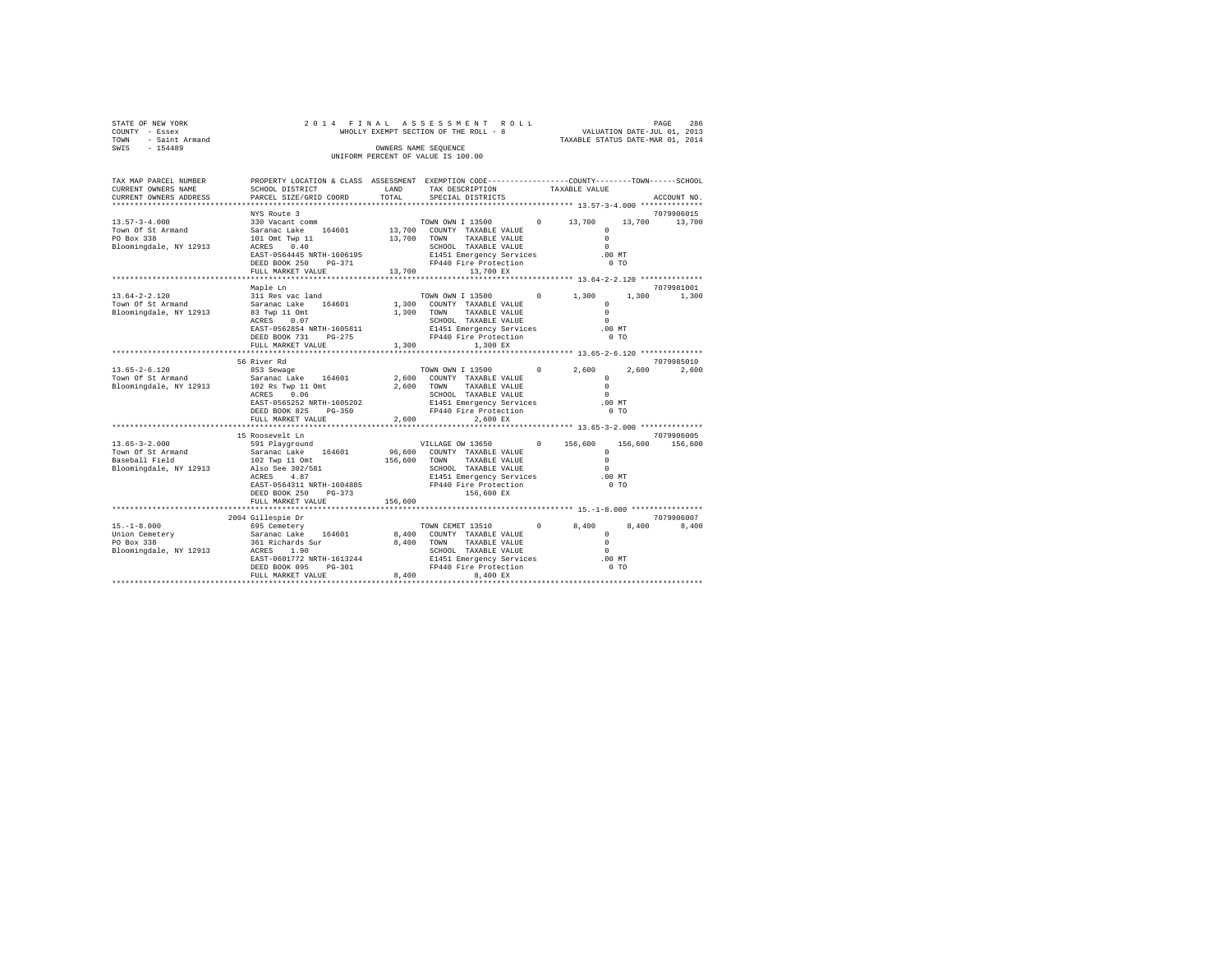| STATE OF NEW YORK<br>COUNTY - Essex<br>- Saint Armand<br>TOWN<br>SWIS - 154489                                                                              | 2014 FINAL<br>INIFORM PERCENT OF VALUE IS 100.00          | ROLL                               | WHOLLY EXEMPT SECTION OF THE ROLL - 8 VALUATION DATE-JUL 01, 2013<br>TAXABLE STATUS DATE-MAR 01, 2014 | PAGE       | 287    |             |
|-------------------------------------------------------------------------------------------------------------------------------------------------------------|-----------------------------------------------------------|------------------------------------|-------------------------------------------------------------------------------------------------------|------------|--------|-------------|
| TAX MAP PARCEL NUMBER PROPERTY LOCATION & CLASS ASSESSMENT EXEMPTION CODE--------------COUNTY-------TOWN------SCHOOL<br>CURRENT OWNERS NAME SCHOOL DISTRICT |                                                           | LAND TAX DESCRIPTION TAXABLE VALUE |                                                                                                       |            |        |             |
| CURRENT OWNERS ADDRESS PARCEL SIZE/GRID COORD TOTAL SPECIAL DISTRICTS                                                                                       |                                                           |                                    |                                                                                                       |            |        | ACCOUNT NO. |
|                                                                                                                                                             |                                                           |                                    |                                                                                                       |            |        |             |
|                                                                                                                                                             | 152 Bloomingdale Ave                                      |                                    |                                                                                                       |            |        | 7079906103  |
| $32.166 - 5 - 2.000$                                                                                                                                        |                                                           |                                    |                                                                                                       |            | 25,700 | 25,700      |
| Village of Saranac Lake Saranac Lake 164601 25,700 COUNTY TAXABLE VALUE                                                                                     |                                                           |                                    |                                                                                                       | $^{\circ}$ |        |             |
| Society                                                                                                                                                     | 11 Richards Sur 25,700 TOWN                               | TAXABLE VALUE                      |                                                                                                       |            |        |             |
|                                                                                                                                                             |                                                           | SCHOOL TAXABLE VALUE               |                                                                                                       | $\Omega$   |        |             |
| 39 Main St Fl 2Ste9 Denny Park<br>Saranac Lake, NY 12983 ACRES 2.20                                                                                         |                                                           | E1450 Emergency Services .00 MT    |                                                                                                       |            |        |             |
|                                                                                                                                                             | EAST-0554264 NRTH-1578487 FP440 Fire Protection 25,700 TO |                                    |                                                                                                       |            |        |             |
|                                                                                                                                                             | DEED BOOK 258<br>$PG-590$                                 |                                    |                                                                                                       |            |        |             |
|                                                                                                                                                             | FULL MARKET VALUE 25,700                                  |                                    |                                                                                                       |            |        |             |
|                                                                                                                                                             |                                                           |                                    |                                                                                                       |            |        |             |
|                                                                                                                                                             | St Armand                                                 |                                    |                                                                                                       |            |        | 7079906105  |
| 999.44-2-21.000 323 Vacant rural VIL OWN 0 13730                                                                                                            |                                                           |                                    | $\Omega$                                                                                              | 50         | 50     | 50          |
| Village Of Saranac Lake Saranac Lake 164601 50 COUNTY TAXABLE VALUE                                                                                         |                                                           |                                    |                                                                                                       | $^{\circ}$ |        |             |
| 39 Main St Fl 2Ste9 EAST-0564363 NRTH-1606319 50 TOWN                                                                                                       |                                                           | TAXABLE VALUE                      |                                                                                                       |            |        |             |
| Saranac Lake, NY 12983 DEED BOOK 275                                                                                                                        | $PG-090$                                                  | SCHOOL TAXABLE VALUE               |                                                                                                       | $\cap$     |        |             |
|                                                                                                                                                             | FULL MARKET VALUE                                         | 50 FP440 Fire Protection           |                                                                                                       | 50 TO      |        |             |
|                                                                                                                                                             |                                                           |                                    |                                                                                                       |            |        |             |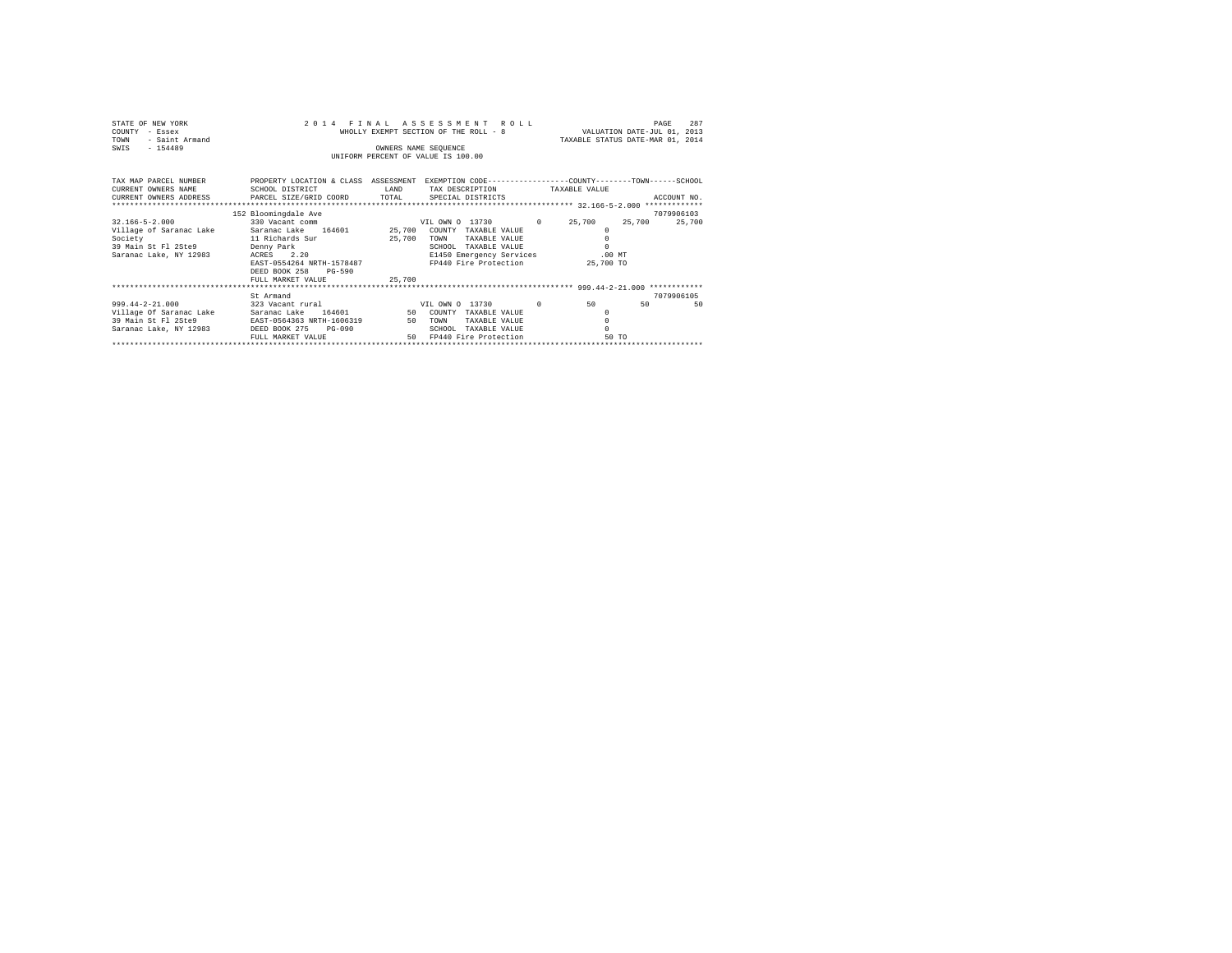| STATE OF NEW YORK   |  |  | 2014 FINAL ASSESSMENT ROLL            |  |  |  |  |                                  |                        | PAGE | 288 |
|---------------------|--|--|---------------------------------------|--|--|--|--|----------------------------------|------------------------|------|-----|
| COUNTY - Essex      |  |  | WHOLLY EXEMPT SECTION OF THE ROLL - 8 |  |  |  |  | VALUATION DATE-JUL 01, 2013      |                        |      |     |
| TOWN - Saint Armand |  |  |                                       |  |  |  |  | TAXABLE STATUS DATE-MAR 01, 2014 |                        |      |     |
| SWTS<br>$-154489$   |  |  |                                       |  |  |  |  |                                  | RPS150/V04/L015        |      |     |
|                     |  |  |                                       |  |  |  |  |                                  | CURRENT DATE 6/27/2014 |      |     |
|                     |  |  | UNIFORM PERCENT OF VALUE IS 100.00    |  |  |  |  |                                  |                        |      |     |
|                     |  |  | ROLL SUB SECTION- - TOTALS            |  |  |  |  |                                  |                        |      |     |

|      |                      | TOTAL   | EXTENSION | <b>EXTENSION</b> | AD VALOREM | <b>EXEMPT</b> | TAXABLE |  |
|------|----------------------|---------|-----------|------------------|------------|---------------|---------|--|
| CODE | DISTRICT NAME        | PARCELS | TYPE      | VALUE            | VALUE      | AMOUNT        | VALUE   |  |
|      |                      |         |           |                  |            |               |         |  |
|      | E1450 Emergency Serv |         | 2 MOVTAX  |                  |            |               |         |  |
|      | E1451 Emergency Serv |         | 33 MOVTAX |                  |            |               |         |  |
|      | FP440 Fire Protectio |         | 36 TOTAL  |                  | 6802.350   | 6661,700      | 140,650 |  |

#### \*\*\* S C H O O L D I S T R I C T S U M M A R Y \*\*\*

| CODE   | DISTRICT NAME | TOTAL<br>PARCELS | ASSESSED<br>LAND | ASSESSED<br>TOTAL | EXEMPT<br>AMOUNT | TOTAL<br>TAXABLE | STAR<br>AMOUNT | STAR<br>TAXABLE |
|--------|---------------|------------------|------------------|-------------------|------------------|------------------|----------------|-----------------|
| 164601 | Saranac Lake  | 36               | 1472.450         | 6802,350          | 6802,350         |                  |                |                 |
|        | SUB-TOTAL     | 36               | 1472.450         | 6802,350          | 6802,350         |                  |                |                 |
|        | TOTAL         | 36               | 1472.450         | 6802,350          | 6802,350         |                  |                |                 |

#### \*\*\* S Y S T E M C O D E S S U M M A R Y \*\*\*

NO SYSTEM EXEMPTIONS AT THIS LEVEL

# \*\*\* E X E M P T I O N S U M M A R Y \*\*\*

| CODE  | DESCRIPTION | TOTAL<br>PARCELS | COUNTY   | TOWN     | SCHOOL   |
|-------|-------------|------------------|----------|----------|----------|
|       |             |                  |          |          |          |
| 12100 | N.Y. STATE  |                  | 12,300   | 12,300   | 12,300   |
| 13500 | TOWN OWN I  | 16               | 747.700  | 747.700  | 747.700  |
| 13510 | TOWN CEMET  | $\overline{2}$   | 20,900   | 20,900   | 20,900   |
| 13650 | VILLAGE OW  |                  | 156,600  | 156,600  | 156,600  |
| 13730 | VIL OWN O   | $\overline{2}$   | 25.750   | 25,750   | 25,750   |
| 13800 | SCHOOL DST  | $\overline{2}$   | 2086,900 | 2086,900 | 2086,900 |
| 21600 | CHURCH PAR  |                  | 114,900  | 114,900  | 114,900  |
| 25110 | CONST REL   |                  | 514,500  | 514,500  | 514,500  |
| 25120 | CONST ED    |                  | 1412,500 | 1412,500 | 1412,500 |
| 26400 | VOL F DEPT  | 5                | 436,900  | 436,900  | 436,900  |
| 28110 | NFP HO TCS  |                  | 1273,400 | 1273,400 | 1273,400 |
|       | TOTAL       | 36               | 6802.350 | 6802,350 | 6802,350 |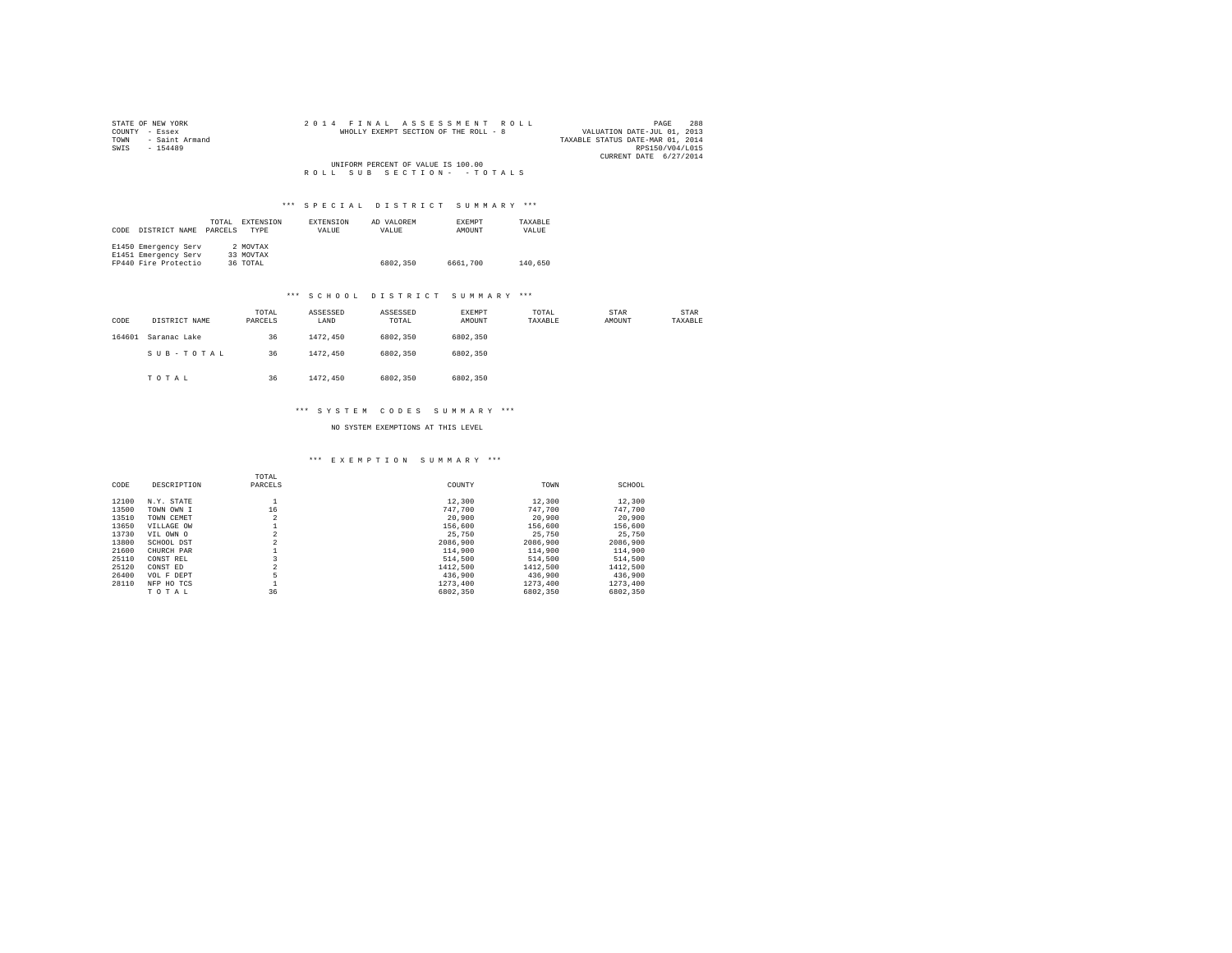| STATE OF NEW YORK      |  | 2014 FINAL ASSESSMENT ROLL            | 289<br>PAGE                      |
|------------------------|--|---------------------------------------|----------------------------------|
| COUNTY - Essex         |  | WHOLLY EXEMPT SECTION OF THE ROLL - 8 | VALUATION DATE-JUL 01, 2013      |
| - Saint Armand<br>TOWN |  |                                       | TAXABLE STATUS DATE-MAR 01, 2014 |
| SWIS<br>$-154489$      |  |                                       | RPS150/V04/L015                  |
|                        |  |                                       | CURRENT DATE 6/27/2014           |
|                        |  | UNIFORM PERCENT OF VALUE IS 100.00    |                                  |
|                        |  | ROLL SUB SECTION- - TOTALS            |                                  |
|                        |  |                                       |                                  |

| ROLL<br>the contract of the contract of the<br>SEC | DESCRIPTION             | TOTAL<br>the contract of the contract of the<br>PARCELS | ASSESSED<br>LAND | ASSESSED<br>TOTAL<br>the contract of the contract of the | TAXABLE<br>COUNTY | TAXABLE<br>TOWN | TAXABLE<br>SCHOOL | STAR<br>TAXABLE |
|----------------------------------------------------|-------------------------|---------------------------------------------------------|------------------|----------------------------------------------------------|-------------------|-----------------|-------------------|-----------------|
|                                                    | <b>EXEMPT</b><br>WHOLLY | 36                                                      | 1472.450         | 6802,350                                                 |                   |                 |                   |                 |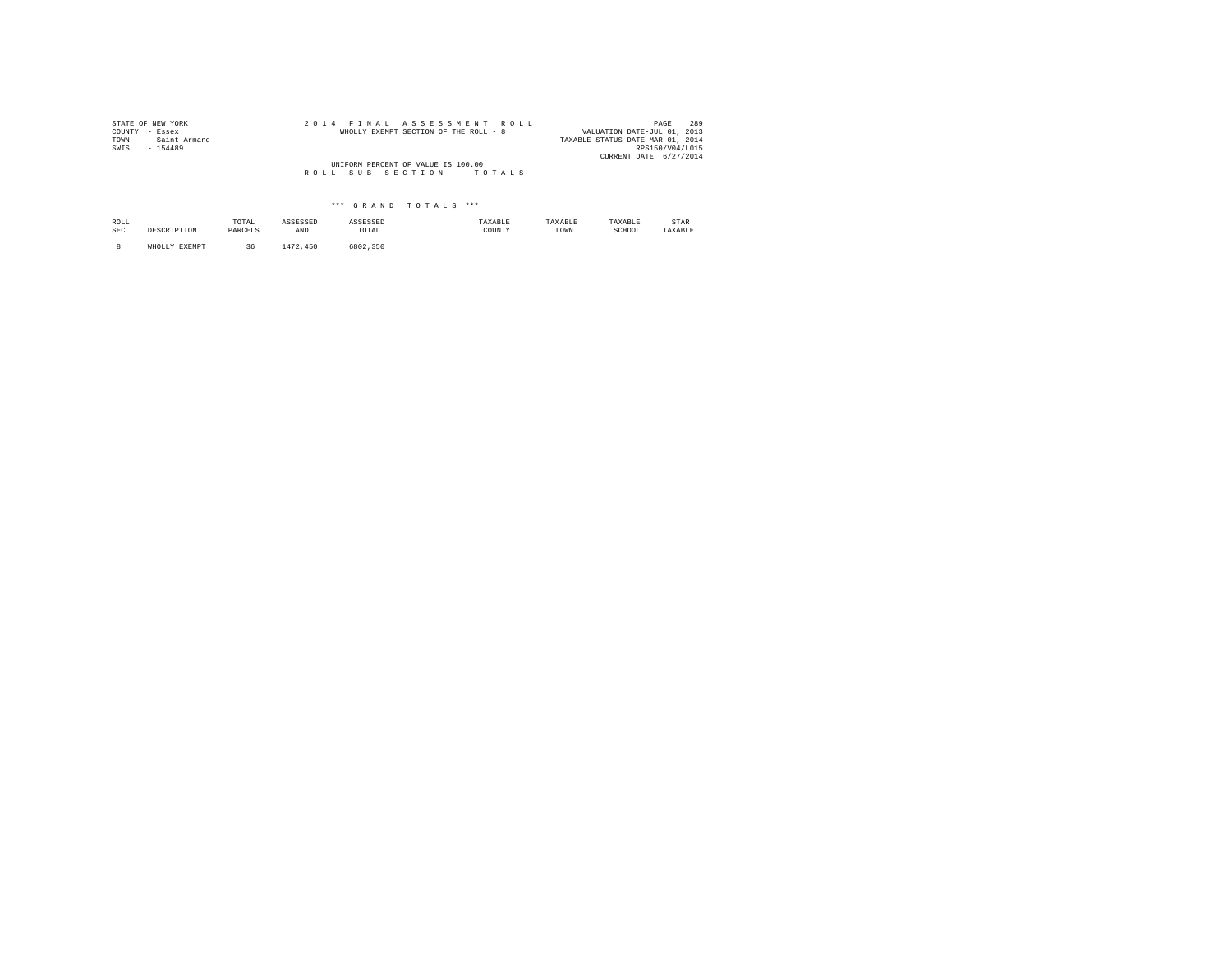| STATE OF NEW YORK   | 2014 FINAL ASSESSMENT ROLL            | 290<br>PAGE                      |
|---------------------|---------------------------------------|----------------------------------|
| COUNTY - Essex      | WHOLLY EXEMPT SECTION OF THE ROLL - 8 | VALUATION DATE-JUL 01, 2013      |
| TOWN - Saint Armand |                                       | TAXABLE STATUS DATE-MAR 01, 2014 |
| SWTS<br>$-154489$   |                                       | RPS150/V04/L015                  |
|                     | UNIFORM PERCENT OF VALUE IS 100.00    | CURRENT DATE 6/27/2014           |
|                     |                                       |                                  |
|                     | ROLL SECTION TOTALS                   |                                  |

| CODE | DISTRICT NAME        | TOTAL<br>PARCELS | EXTENSION<br><b>TYPE</b> | <b>EXTENSION</b><br>VALUE | AD VALOREM<br>VALUE | <b>EXEMPT</b><br>AMOUNT | TAXARLE<br>VALUE |  |
|------|----------------------|------------------|--------------------------|---------------------------|---------------------|-------------------------|------------------|--|
|      | E1450 Emergency Serv |                  | 2 MOVTAX                 |                           |                     |                         |                  |  |
|      | E1451 Emergency Serv |                  | 33 MOVTAX                |                           |                     |                         |                  |  |
|      | FP440 Fire Protectio |                  | 36 TOTAL                 |                           | 6802.350            | 6661,700                | 140,650          |  |

#### \*\*\* S C H O O L D I S T R I C T S U M M A R Y \*\*\*

| CODE   | DISTRICT NAME | TOTAL<br>PARCELS | ASSESSED<br>LAND | ASSESSED<br>TOTAL | EXEMPT<br>AMOUNT | TOTAL<br>TAXABLE | STAR<br>AMOUNT | STAR<br>TAXABLE |
|--------|---------------|------------------|------------------|-------------------|------------------|------------------|----------------|-----------------|
| 164601 | Saranac Lake  | 36               | 1472.450         | 6802,350          | 6802,350         |                  |                |                 |
|        | SUB-TOTAL     | 36               | 1472.450         | 6802,350          | 6802,350         |                  |                |                 |
|        | TOTAL         | 36               | 1472.450         | 6802,350          | 6802,350         |                  |                |                 |

#### \*\*\* S Y S T E M C O D E S S U M M A R Y \*\*\*

NO SYSTEM EXEMPTIONS AT THIS LEVEL

## \*\*\* E X E M P T I O N S U M M A R Y \*\*\*

| CODE  | DESCRIPTION | TOTAL<br>PARCELS | COUNTY   | TOWN     | SCHOOL   |
|-------|-------------|------------------|----------|----------|----------|
| 12100 | N.Y. STATE  |                  | 12,300   | 12,300   | 12,300   |
| 13500 | TOWN OWN I  | 16               | 747.700  | 747.700  | 747.700  |
| 13510 | TOWN CEMET  | $\overline{2}$   | 20,900   | 20,900   | 20,900   |
| 13650 | VILLAGE OW  |                  | 156,600  | 156,600  | 156,600  |
| 13730 | VIL OWN O   | $\overline{2}$   | 25.750   | 25,750   | 25,750   |
| 13800 | SCHOOL DST  | $\overline{2}$   | 2086,900 | 2086,900 | 2086,900 |
| 21600 | CHURCH PAR  |                  | 114,900  | 114,900  | 114,900  |
| 25110 | CONST REL   |                  | 514,500  | 514,500  | 514,500  |
| 25120 | CONST ED    |                  | 1412,500 | 1412,500 | 1412,500 |
| 26400 | VOL F DEPT  | 5                | 436,900  | 436,900  | 436,900  |
| 28110 | NFP HO TCS  |                  | 1273,400 | 1273.400 | 1273.400 |
|       | TOTAL       | 36               | 6802.350 | 6802,350 | 6802,350 |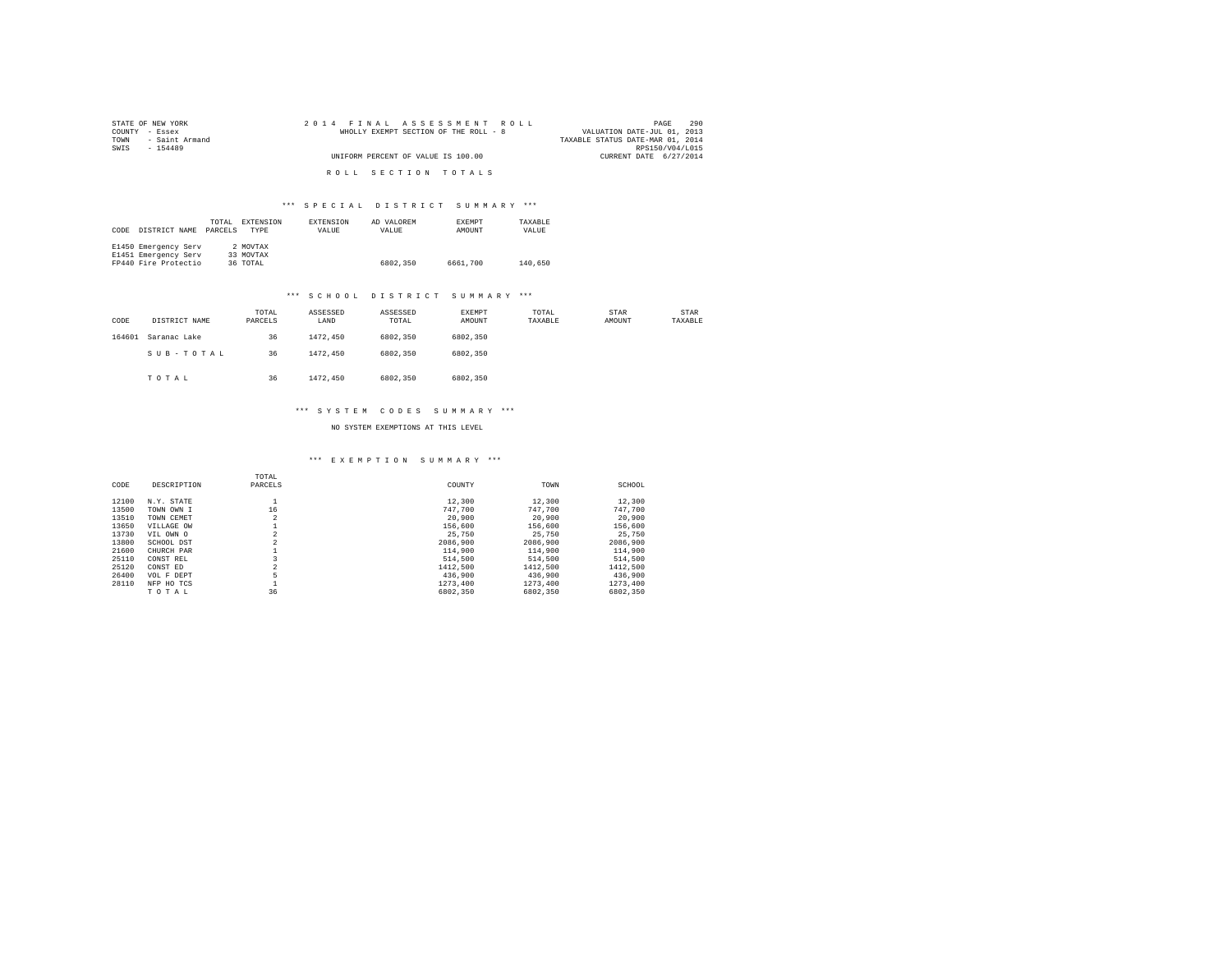| STATE OF NEW YORK      | 2014 FINAL ASSESSMENT ROLL            | 291<br>PAGE                      |
|------------------------|---------------------------------------|----------------------------------|
| COUNTY<br>- Essex      | WHOLLY EXEMPT SECTION OF THE ROLL - 8 | VALUATION DATE-JUL 01, 2013      |
| - Saint Armand<br>TOWN |                                       | TAXABLE STATUS DATE-MAR 01, 2014 |
| SWIS<br>$-154489$      |                                       | RPS150/V04/L015                  |
|                        | UNIFORM PERCENT OF VALUE IS 100.00    | CURRENT DATE 6/27/2014           |
|                        | ROLL SECTION TOTALS                   |                                  |
|                        |                                       |                                  |

| ROLL<br>the contract of the contract of<br>SEC | <b>DESCRIPTON</b> | TOTAL<br>the contract of the contract of the<br>PARCELS | ASSESSED<br>LAND | ASSESSED<br>TOTAL | TAXABLE<br>COUNTY | TAXABLE<br>TOWN | TAXABLE<br>SCHOOL | STAR<br>TAXABLE |
|------------------------------------------------|-------------------|---------------------------------------------------------|------------------|-------------------|-------------------|-----------------|-------------------|-----------------|
|                                                | EXEMPT<br>WHOLLY  | 36                                                      | 1472.450         | 6802.350          |                   |                 |                   |                 |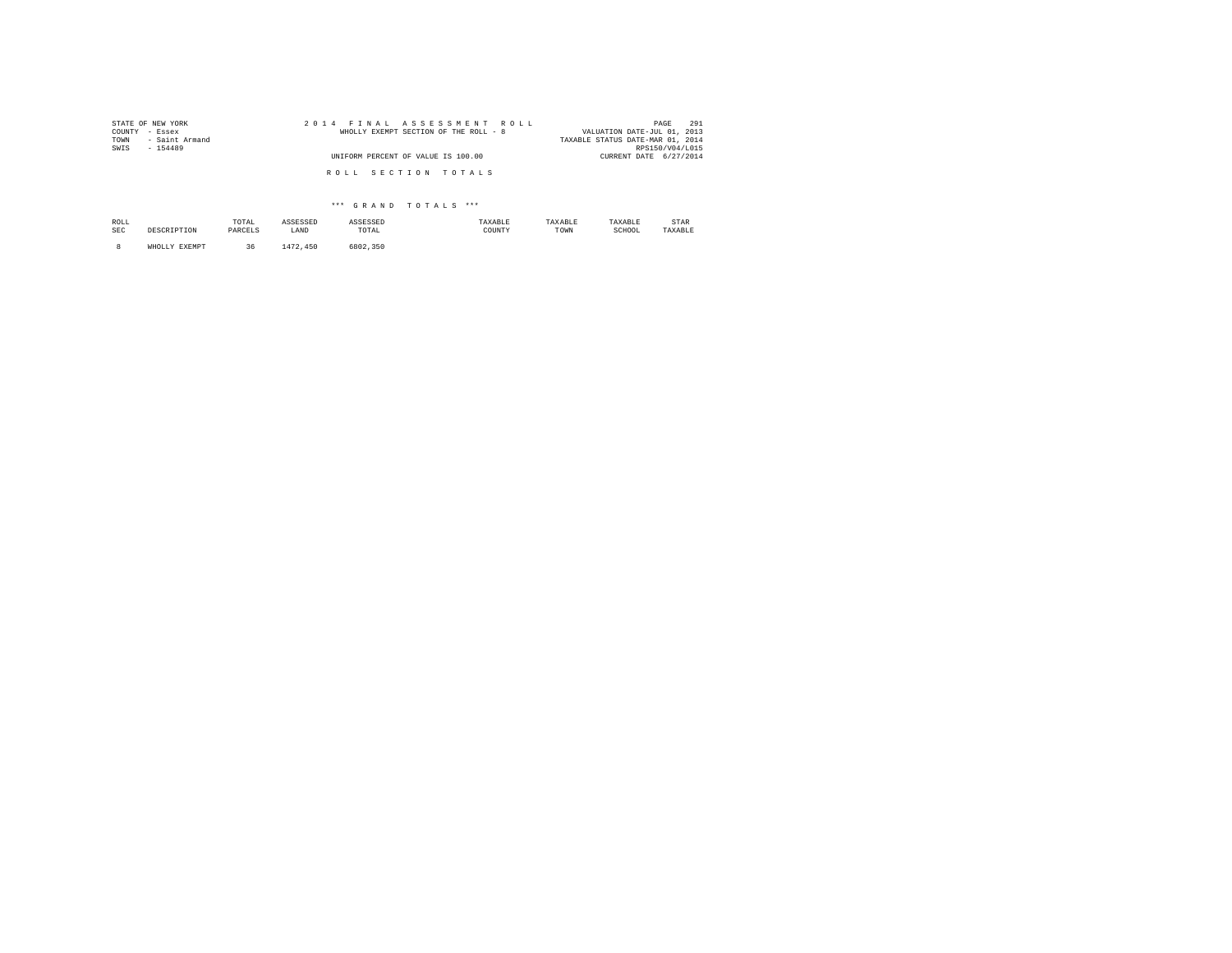| STATE OF NEW YORK |                |  |  |  | 2014 FINAL ASSESSMENT ROLL         |  |                                  | PAGE            | 292 |
|-------------------|----------------|--|--|--|------------------------------------|--|----------------------------------|-----------------|-----|
| COUNTY - Essex    |                |  |  |  |                                    |  | VALUATION DATE-JUL 01, 2013      |                 |     |
| TOWN              | - Saint Armand |  |  |  |                                    |  | TAXABLE STATUS DATE-MAR 01, 2014 |                 |     |
| SWTS              | $-154489$      |  |  |  | SWIS TOTALS                        |  |                                  | RPS150/V04/L015 |     |
|                   |                |  |  |  | UNIFORM PERCENT OF VALUE IS 100.00 |  | CURRENT DATE 6/27/2014           |                 |     |

# \*\*\* SPECIAL DISTRICT SUMMARY \*\*\*

|      |                      | TOTAL   | EXTENSION   | <b>EXTENSION</b> | AD VALOREM | <b>EXEMPT</b> | TAXABLE    |
|------|----------------------|---------|-------------|------------------|------------|---------------|------------|
| CODE | DISTRICT NAME        | PARCELS | TYPE        | VALUE            | VALUE      | AMOUNT        | VALUE      |
|      |                      |         |             |                  |            |               |            |
|      | E1450 Emergency Serv |         | 351 MOVTAX  |                  |            |               |            |
|      | E1451 Emergency Serv |         | 759 MOVTAX  |                  |            |               |            |
|      | BTI44 BTI District   |         | 13 MOVTAX   |                  |            |               |            |
|      | FP403 Fire Pro LP La |         | 15 TOTAL    |                  | 13995,000  |               | 13995,000  |
|      | FP440 Fire Protectio |         | 1,110 TOTAL |                  | 137547.274 | 6843,600      | 130703.674 |
|      | SB440 Trudeau sewer  |         | 1 TOTAL C   |                  | 630,300    |               | 630,300    |
|      | SW440 Trudeau sewer  |         | 1 TOTAL M   |                  | 630,300    |               | 630,300    |
|      | WB440 Trudeau water  |         | 1 TOTAL C   |                  | 630,300    |               | 630,300    |
|      | WD440 Trudeau water  |         | 1 TOTAL M   |                  | 630,300    |               | 630,300    |
|      | WD441 Rockledge wate |         | 53 TOTAL M  |                  | 8275.200   |               | 8275.200   |

## \*\*\* S C H O O L D I S T R I C T S U M M A R Y \*\*\*

| CODE             | DISTRICT NAME                      | TOTAL<br>PARCELS  | ASSESSED<br>LAND | ASSESSED<br>TOTAL | EXEMPT<br>AMOUNT | TOTAL<br>TAXABLE | STAR<br>AMOUNT | STAR<br>TAXABLE |
|------------------|------------------------------------|-------------------|------------------|-------------------|------------------|------------------|----------------|-----------------|
| 164601<br>999999 | Saranac Lake<br>Schl Apportionment | 1.126<br><b>T</b> | 72028.050        | 151542.274        | 7363,770         | 144178.504       | 11473.660      | 132704.844      |
|                  | SUB-TOTAL                          | 1.127             | 72028.050        | 151542.274        | 7363,770         | 144178.504       | 11473.660      | 132704.844      |
|                  | TOTAL                              | 1.127             | 72028.050        | 151542.274        | 7363.770         | 144178.504       | 11473.660      | 132704.844      |

## \*\*\* S Y S T E M C O D E S S U M M A R Y \*\*\*

## NO SYSTEM EXEMPTIONS AT THIS LEVEL

## \*\*\* E X E M P T I O N S U M M A R Y \*\*\*

| CODE  | DESCRIPTION | TOTAL<br>PARCELS | COUNTY  | TOWN    | SCHOOL  |
|-------|-------------|------------------|---------|---------|---------|
| 12100 | N.Y. STATE  |                  | 12,300  | 12,300  | 12,300  |
| 13500 | TOWN OWN I  | 16               | 747.700 | 747.700 | 747.700 |
| 13510 | TOWN CEMET  | n<br>∡           | 20,900  | 20,900  | 20,900  |
| 13650 | VILLAGE OW  |                  | 156,600 | 156,600 | 156,600 |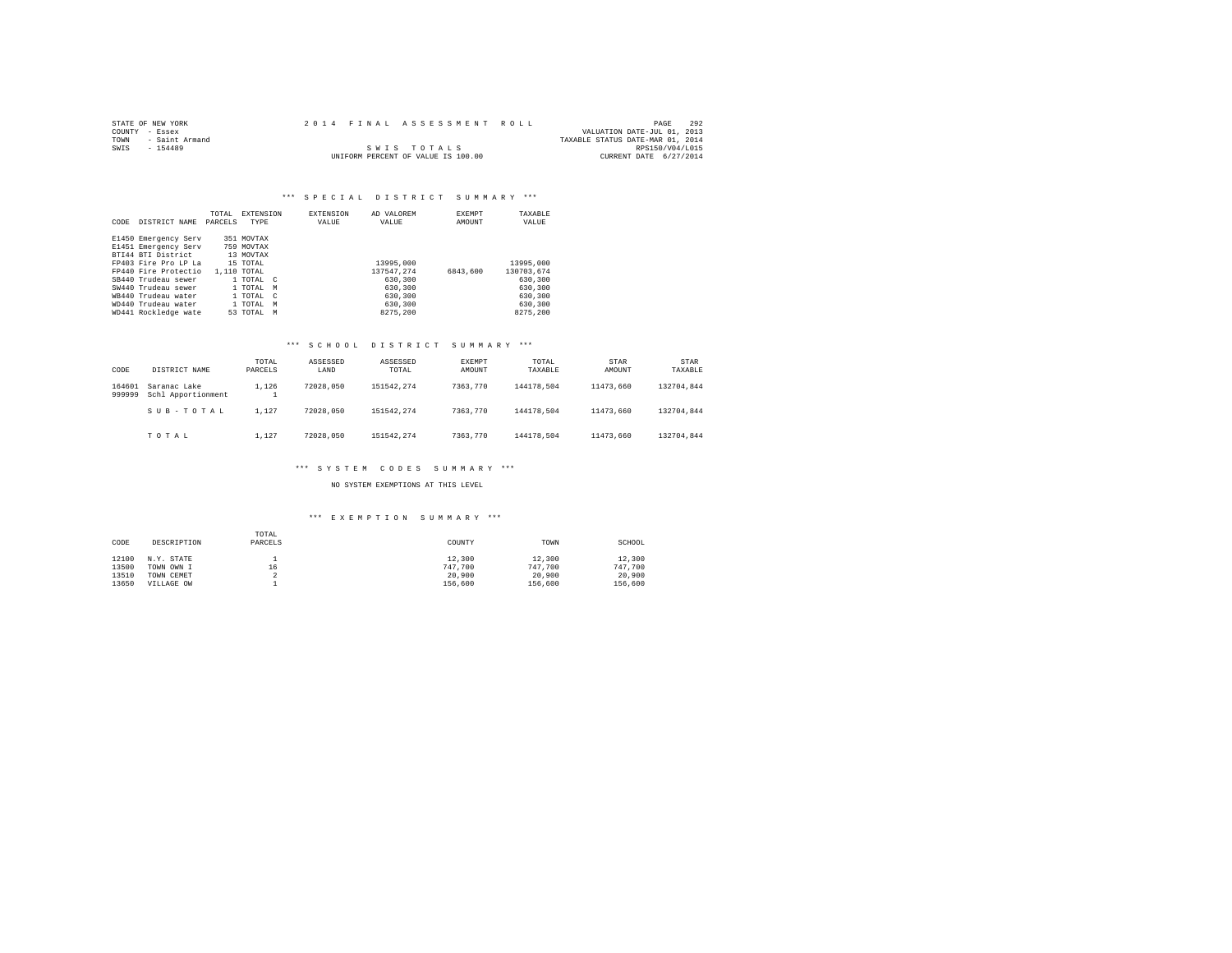| STATE OF NEW YORK   | 2014 FINAL ASSESSMENT ROLL         |  | PAGE                             | 293 |
|---------------------|------------------------------------|--|----------------------------------|-----|
| COUNTY - Essex      |                                    |  | VALUATION DATE-JUL 01, 2013      |     |
| TOWN - Saint Armand |                                    |  | TAXABLE STATUS DATE-MAR 01, 2014 |     |
| SWIS<br>$-154489$   | SWIS TOTALS                        |  | RPS150/V04/L015                  |     |
|                     | UNIFORM PERCENT OF VALUE IS 100.00 |  | CURRENT DATE 6/27/2014           |     |

# \*\*\* E X E M P T I O N S U M M A R Y \*\*\*

|       |             | TOTAL                   |          |          |           |
|-------|-------------|-------------------------|----------|----------|-----------|
| CODE  | DESCRIPTION | PARCELS                 | COUNTY   | TOWN     | SCHOOL    |
| 13730 | VIL OWN O   | $\overline{2}$          | 25.750   | 25,750   | 25,750    |
| 13800 | SCHOOL DST  | $\overline{a}$          | 2086,900 | 2086,900 | 2086,900  |
| 21600 | CHURCH PAR  |                         | 114,900  | 114,900  | 114,900   |
| 25110 | CONST REL   | $\overline{\mathbf{3}}$ | 514,500  | 514,500  | 514,500   |
| 25120 | CONST ED    | $\overline{2}$          | 1412,500 | 1412,500 | 1412,500  |
| 26400 | VOL F DEPT  | 5                       | 436,900  | 436,900  | 436,900   |
| 28110 | NFP HO TCS  |                         | 1273,400 | 1273,400 | 1273,400  |
| 33201 | C TAX SALE  | 6                       | 181,900  | 181,900  |           |
| 41121 | VET WAR CT  | 14                      | 194,895  | 194,895  |           |
| 41131 | VET COM CT  | 23                      | 561,400  | 561,400  |           |
| 41141 | VET DIS CT  | 10                      | 320,850  | 320,850  |           |
| 41400 | CLERGY      | $\overline{2}$          | 3,000    | 3,000    | 3,000     |
| 41800 | AGED ALL    | 7                       | 278,150  | 278,150  | 280,300   |
| 41804 | AGED S      | $\overline{\mathbf{3}}$ |          |          | 88,440    |
| 41834 | STAR<br>SR  | 58                      |          |          | 3473,660  |
| 41854 | RES. STAR   | 269                     |          |          | 8000,000  |
| 47460 | PRIV FOR    | 6                       | 189,680  | 189,680  | 189,680   |
|       | TOTAL       | 434                     | 8532.225 | 8532.225 | 18837,430 |

## \*\*\* G R A N D T O T A L S \*\*\*

| ROLL<br><b>SEC</b> | DESCRIPTION       | TOTAL<br>PARCELS | ASSESSED<br>LAND | ASSESSED<br>TOTAL | TAXABLE<br>COUNTY | TAXABLE<br>TOWN | TAXABLE<br>SCHOOL | STAR<br>TAXABLE |
|--------------------|-------------------|------------------|------------------|-------------------|-------------------|-----------------|-------------------|-----------------|
| $\mathbf{1}$       | TAXABLE           | 871              | 36619,003        | 100823.953        | 99094,078         | 99094.078       | 100262.533        | 88788.873       |
| 3                  | STATE OWNED LAND  | 202              | 33701.597        | 33701.597         | 33701.597         | 33701.597       | 33701.597         | 33701.597       |
| 5                  | SPECIAL FRANCHISE | $\overline{4}$   |                  | 938,293           | 938,293           | 938,293         | 938,293           | 938,293         |
| 6                  | UTILITIES & N.C.  | 14               | 235,000          | 9276.081          | 9276.081          | 9276.081        | 9276.081          | 9276.081        |
| 8                  | WHOLLY EXEMPT     | 36               | 1472.450         | 6802.350          |                   |                 |                   |                 |
| $\star$            | TOTAL<br>SUB      | 1.127            | 72028.050        | 151542.274        | 143010,049        | 143010.049      | 144178.504        | 132704.844      |
| $***$              | GRAND TOTAL       | 1.127            | 72028.050        | 151542.274        | 143010,049        | 143010.049      | 144178.504        | 132704.844      |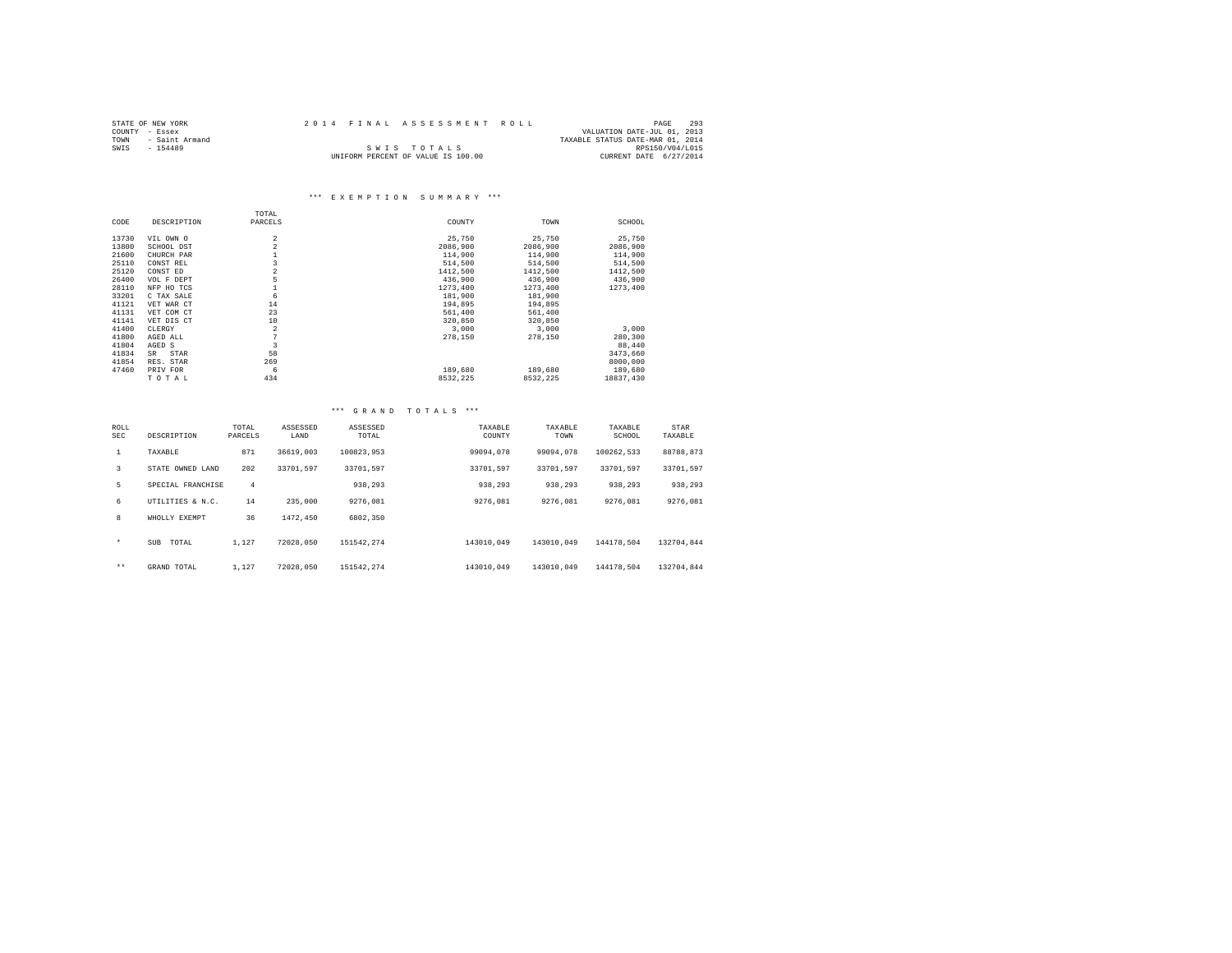| STATE OF NEW YORK   |  | 2014 FINAL ASSESSMENT ROLL         |                                  | PAGE            | 294 |
|---------------------|--|------------------------------------|----------------------------------|-----------------|-----|
| COUNTY - Essex      |  | TOWN TOTALS                        | VALUATION DATE-JUL 01, 2013      |                 |     |
| TOWN - Saint Armand |  |                                    | TAXABLE STATUS DATE-MAR 01, 2014 |                 |     |
| SWIS<br>$-1544$     |  |                                    |                                  | RPS150/V04/L015 |     |
|                     |  | UNIFORM PERCENT OF VALUE IS 100.00 | CURRENT DATE 6/27/2014           |                 |     |

# \*\*\* S P E C I A L D I S T R I C T S U M M A R Y \*\*\*

| CODE | DISTRICT NAME        | TOTAL<br>PARCELS | EXTENSION<br>TYPE | <b>EXTENSION</b><br>VALUE | AD VALOREM<br>VALUE | <b>EXEMPT</b><br>AMOUNT | TAXABLE<br>VALUE |
|------|----------------------|------------------|-------------------|---------------------------|---------------------|-------------------------|------------------|
|      | E1450 Emergency Serv |                  | 351 MOVTAX        |                           |                     |                         |                  |
|      | E1451 Emergency Serv |                  | 759 MOVTAX        |                           |                     |                         |                  |
|      | E1480 Emergency Serv |                  | 106 MOVTAX        |                           |                     |                         |                  |
|      | BTI44 BTI District   |                  | 13 MOVTAX         |                           |                     |                         |                  |
|      | FP403 Fire Pro LP La |                  | 15 TOTAL          |                           | 13995,000           |                         | 13995,000        |
|      | FP440 Fire Protectio | 1,112 TOTAL      |                   |                           | 137673.274          | 6843,600                | 130829.674       |
|      | SB440 Trudeau sewer  |                  | 1 TOTAL C         |                           | 630,300             |                         | 630,300          |
|      | SW440 Trudeau sewer  |                  | 1 TOTAL M         |                           | 630,300             |                         | 630,300          |
|      | WB440 Trudeau water  |                  | 1 TOTAL C         |                           | 630,300             |                         | 630,300          |
|      | WD440 Trudeau water  |                  | 1 TOTAL M         |                           | 630,300             |                         | 630,300          |
|      | WD441 Rockledge wate |                  | 53 TOTAL M        |                           | 8275,200            |                         | 8275.200         |

## \*\*\* S C H O O L D I S T R I C T S U M M A R Y \*\*\*

| CODE             | DISTRICT NAME                      | TOTAL<br>PARCELS | ASSESSED<br>LAND | ASSESSED<br>TOTAL | EXEMPT<br>AMOUNT | TOTAL<br>TAXABLE | STAR<br>AMOUNT | STAR<br>TAXABLE |
|------------------|------------------------------------|------------------|------------------|-------------------|------------------|------------------|----------------|-----------------|
| 164601<br>999999 | Saranac Lake<br>Schl Apportionment | 1,238<br>2       | 77574.250        | 180026.247        | 18625.270        | 161400.977       | 12891.460      | 148509.517      |
|                  | SUB-TOTAL                          | 1,240            | 77574.250        | 180026.247        | 18625.270        | 161400.977       | 12891.460      | 148509.517      |
|                  | TOTAL                              | 1,240            | 77574.250        | 180026.247        | 18625.270        | 161400.977       | 12891.460      | 148509.517      |

### \*\*\* S Y S T E M C O D E S S U M M A R Y \*\*\*

NO SYSTEM EXEMPTIONS AT THIS LEVEL

# \*\*\* E X E M P T I O N S U M M A R Y \*\*\*

| CODE  | DESCRIPTION | TOTAL<br>PARCELS | VILLAGE | COUNTY  | TOWN    | SCHOOL  |
|-------|-------------|------------------|---------|---------|---------|---------|
| 12100 | N.Y. STATE  |                  |         | 12,300  | 12,300  | 12,300  |
| 13500 | TOWN OWN I  | ÷.               | 900     | 748,600 | 748,600 | 748,600 |
| 13510 | TOWN CEMET  |                  |         | 20,900  | 20,900  | 20,900  |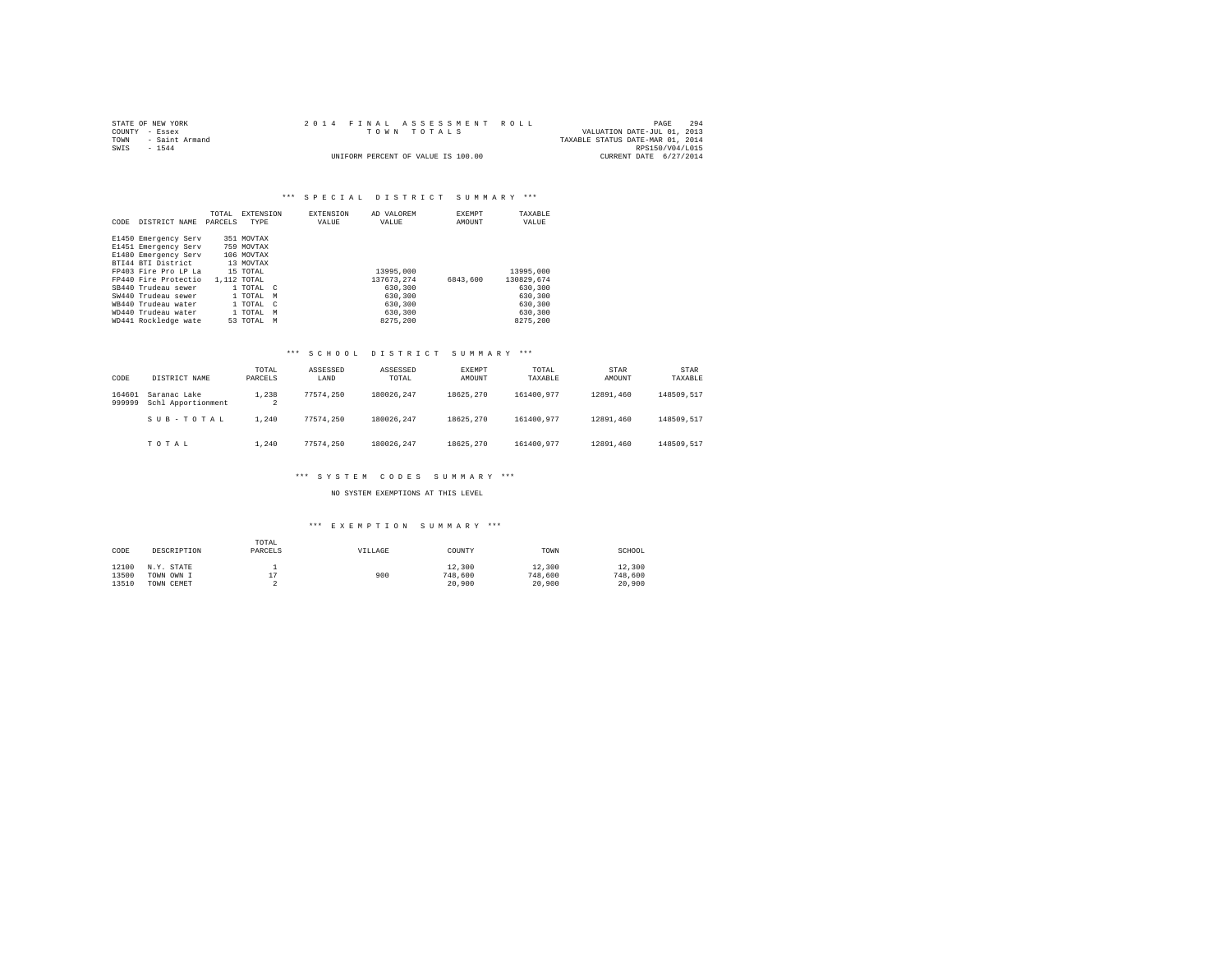| STATE OF NEW YORK   | 2014 FINAL ASSESSMENT ROLL         | 295<br>PAGE                      |
|---------------------|------------------------------------|----------------------------------|
| COUNTY - Essex      | TOWN TOTALS                        | VALUATION DATE-JUL 01, 2013      |
| TOWN - Saint Armand |                                    | TAXABLE STATUS DATE-MAR 01, 2014 |
| SWIS<br>$-1544$     |                                    | RPS150/V04/L015                  |
|                     | UNIFORM PERCENT OF VALUE IS 100.00 | CURRENT DATE 6/27/2014           |

# \*\*\* E X E M P T I O N S U M M A R Y \*\*\*

|       |             | TOTAL          |           |           |           |           |
|-------|-------------|----------------|-----------|-----------|-----------|-----------|
| CODE  | DESCRIPTION | PARCELS        | VILLAGE   | COUNTY    | TOWN      | SCHOOL    |
| 13650 | VILLAGE OW  | 4              | 4437.500  | 4594.100  | 4594,100  | 4594,100  |
| 13730 | VIL OWN O   | $\overline{4}$ | 7,500     | 33,250    | 33,250    | 33,250    |
| 13800 | SCHOOL DST  | $\overline{a}$ |           | 2086,900  | 2086,900  | 2086,900  |
| 21600 | CHURCH PAR  |                |           | 114,900   | 114,900   | 114,900   |
| 25110 | CONST REL   | 3              |           | 514,500   | 514,500   | 514,500   |
| 25120 | CONST ED    | $\overline{a}$ |           | 1412,500  | 1412,500  | 1412,500  |
| 25300 | NP ORGANIZ  |                | 6695,300  | 6695,300  | 6695,300  | 6695,300  |
| 26250 | HIST SOC    |                | 120,300   | 120,300   | 120,300   | 120,300   |
| 26400 | VOL F DEPT  | 5              |           | 436,900   | 436,900   | 436,900   |
| 28110 | NFP HO TCS  |                |           | 1273,400  | 1273.400  | 1273,400  |
| 33201 | C TAX SALE  | 6              |           | 181,900   | 181,900   |           |
| 41121 | VET WAR CT  | 17             | 54,000    | 239,895   | 239,895   |           |
| 41131 | VET COM CT  | 24             | 30,000    | 586,400   | 586,400   |           |
| 41141 | VET DIS CT  | 10             |           | 320,850   | 320,850   |           |
| 41400 | CLERGY      | $\overline{a}$ |           | 3,000     | 3.000     | 3,000     |
| 41800 | AGED ALL    |                |           | 278,150   | 278,150   | 280,300   |
| 41804 | AGED S      | 3              |           |           |           | 88,440    |
| 41834 | STAR<br>SR. | 67             |           |           |           | 4051,460  |
| 41854 | RES. STAR   | 297            |           |           |           | 8840,000  |
| 47460 | PRIV FOR    | 6              |           | 189,680   | 189,680   | 189,680   |
|       | TOTAL       | 483            | 11345,500 | 19863,725 | 19863.725 | 31516,730 |

## \*\*\* G R A N D T O T A L S \*\*\*

| ROLL<br><b>SEC</b> | DESCRIPTION       | TOTAL<br>PARCELS | ASSESSED<br>LAND | ASSESSED<br>TOTAL | TAXABLE<br>VILLAGE | TAXABLE<br>COUNTY | TAXABLE<br>TOWN | TAXABLE<br>SCHOOL | STAR<br>TAXABLE |
|--------------------|-------------------|------------------|------------------|-------------------|--------------------|-------------------|-----------------|-------------------|-----------------|
|                    | TAXABLE           | 969              | 40871.603        | 117677.353        | 16769,400          | 115877.478        | 115877.478      | 117115,933        | 104224.473      |
|                    | STATE OWNED LAND  | 202              | 33701.597        | 33701.597         |                    | 33701.597         | 33701.597       | 33701.597         | 33701.597       |
| 5.                 | SPECIAL FRANCHISE |                  |                  | 1019,358          | 81,065             | 1019,358          | 1019,358        | 1019,358          | 1019,358        |
| 6                  | UTILITIES & N.C.  | 18               | 294,200          | 9564,089          | 288,008            | 9564,089          | 9564,089        | 9564,089          | 9564,089        |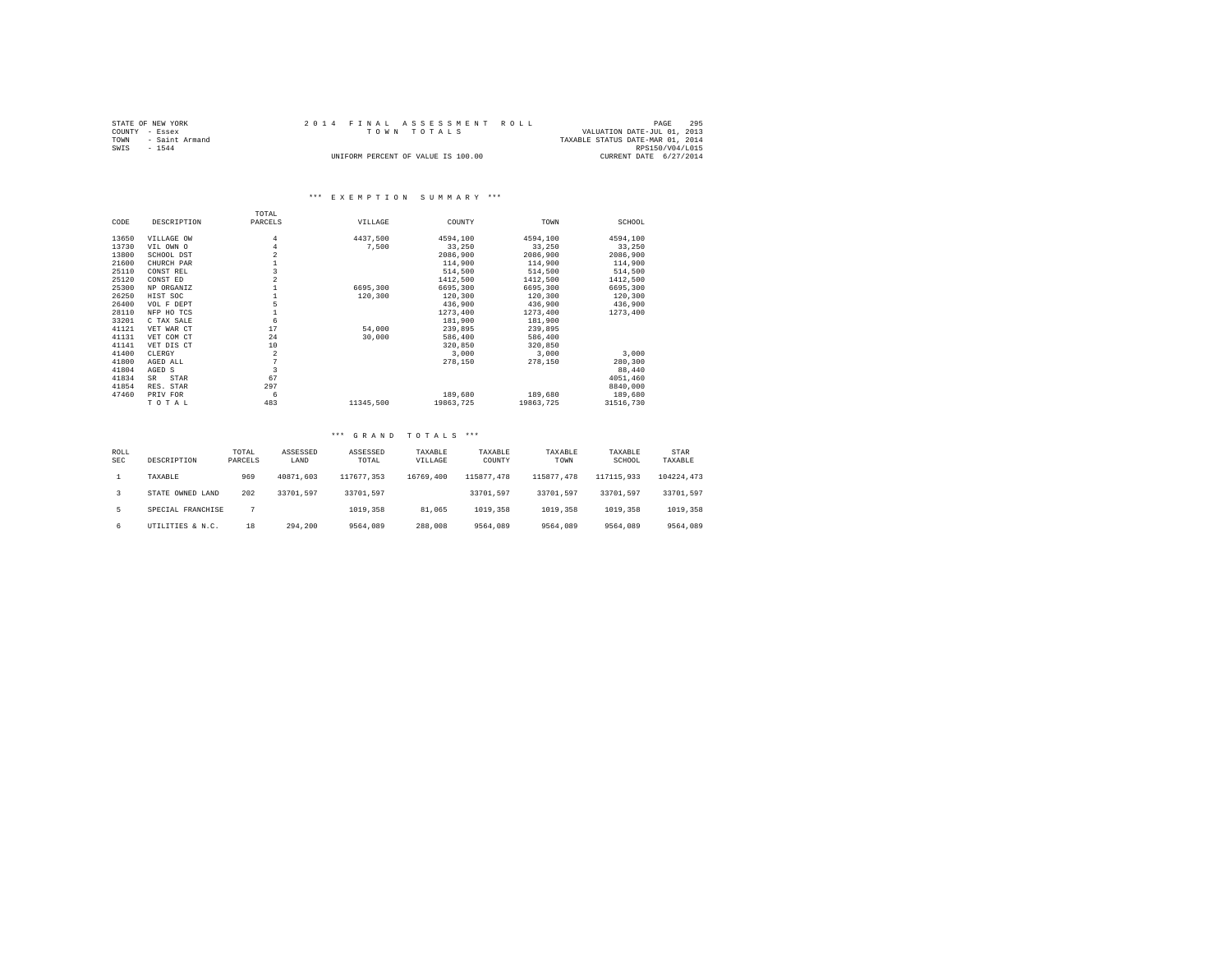| STATE OF NEW YORK      | 2014 FINAL ASSESSMENT ROLL         | 296<br>PAGE                      |  |
|------------------------|------------------------------------|----------------------------------|--|
| COUNTY - Essex         | TOWN TOTALS                        | VALUATION DATE-JUL 01, 2013      |  |
| - Saint Armand<br>TOWN |                                    | TAXABLE STATUS DATE-MAR 01, 2014 |  |
| SWIS<br>$-1544$        |                                    | RPS150/V04/L015                  |  |
|                        | UNIFORM PERCENT OF VALUE IS 100.00 | CURRENT DATE 6/27/2014           |  |

# \*\*\* G R A N D T O T A L S \*\*\*

| ROLL<br><b>SEC</b> | DESCRIPTION   | TOTAL<br>PARCELS | ASSESSED<br>LAND | ASSESSED<br>TOTAL | TAXABLE<br>VILLAGE | TAXABLE<br>COUNTY | TAXABLE<br>TOWN | TAXABLE<br>SCHOOL | STAR<br>TAXABLE |
|--------------------|---------------|------------------|------------------|-------------------|--------------------|-------------------|-----------------|-------------------|-----------------|
| 8                  | WHOLLY EXEMPT | 44               | 2706.850         | 18063.850         |                    |                   |                 |                   |                 |
| $\star$            | TOTAL<br>SUB  | 1,240            | 77574.250        | 180026.247        | 17138.473          | 160162.522        | 160162.522      | 161400.977        | 148509.517      |
| $***$              | GRAND TOTAL   | 1,240            | 77574.250        | 180026.247        | 17138.473          | 160162.522        | 160162.522      | 161400.977        | 148509.517      |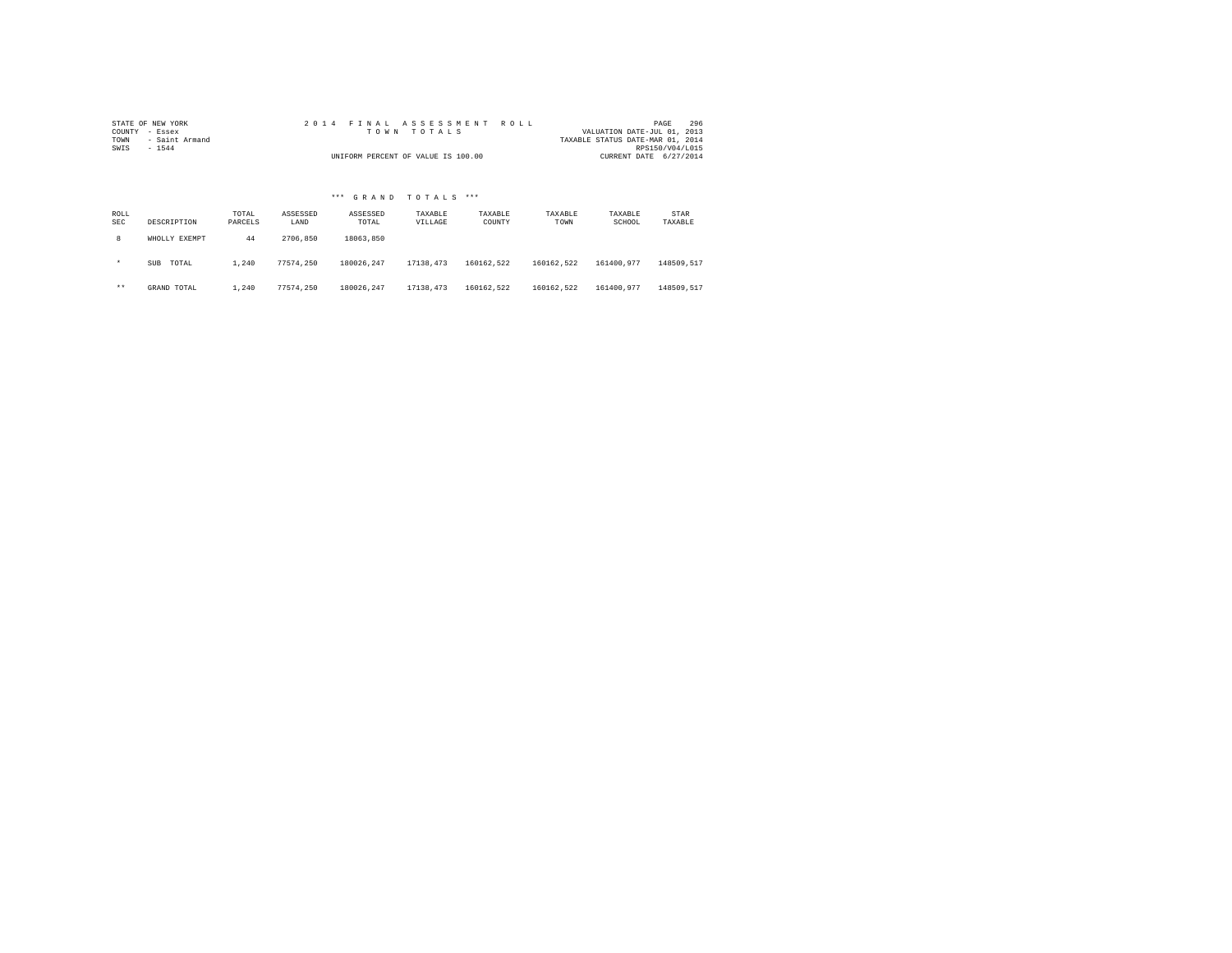| STATE OF NEW YORK                                                          |                                               |                      | 2014 FINAL ASSESSMENT ROLL         | PAGE                                                                                                                                                                                             |
|----------------------------------------------------------------------------|-----------------------------------------------|----------------------|------------------------------------|--------------------------------------------------------------------------------------------------------------------------------------------------------------------------------------------------|
| COUNTY - Essex                                                             |                                               |                      |                                    |                                                                                                                                                                                                  |
| TOWN                                                                       |                                               |                      |                                    | Exact WILLEN OMITTED & PRO-RATED TAX SECTION OF THE ROLL - 9 ALUATION DATE-JUL 01, 2013 - Saint Armand COMPUTESE ASSESSMENTS ARE ALSO USED FOR VILLAGE PURPOSES TAXABLE STATUS DATE-MAR 01, 2014 |
| VILLAGE - Saranac Lake                                                     |                                               | OWNERS NAME SEQUENCE |                                    |                                                                                                                                                                                                  |
| SWIS - 154403                                                              |                                               |                      | UNIFORM PERCENT OF VALUE IS 100.00 |                                                                                                                                                                                                  |
|                                                                            |                                               |                      |                                    |                                                                                                                                                                                                  |
|                                                                            |                                               |                      |                                    |                                                                                                                                                                                                  |
| TAX MAP PARCEL NUMBER                                                      |                                               |                      |                                    | PROPERTY LOCATION & CLASS ASSESSMENT EXEMPTION CODE-----VILLAGE------COUNTY-------TOWN------SCHOOL                                                                                               |
| CURRENT OWNERS NAME                                                        | SCHOOL DISTRICT                               | LAND                 | TAX DESCRIPTION TAXABLE VALUE      |                                                                                                                                                                                                  |
| CURRENT OWNERS ADDRESS PARCEL SIZE/GRID COORD TOTAL SPECIAL DISTRICTS      |                                               |                      |                                    | ACCOUNT NO.                                                                                                                                                                                      |
|                                                                            |                                               |                      |                                    |                                                                                                                                                                                                  |
|                                                                            | 103 Old Military Rd                           |                      |                                    | 701A100209                                                                                                                                                                                       |
| 32.150-1-7.002/2014                                                        | 210 1 Family Res                              |                      | VILLAGE TAXABLE VALUE              | 209,300                                                                                                                                                                                          |
| Aldrich Kristin                 Saranac Lake     164601             45,400 |                                               |                      | COUNTY TAXABLE VALUE               | 209,300                                                                                                                                                                                          |
| 153 Riverside Dr 11 Twp 11 Omt                                             |                                               | 209,300              | TOWN<br>TAXABLE VALUE              | 209,300                                                                                                                                                                                          |
| Saranac Lake, NY 12983 SECT 520RPTL OMITTED TAX                            |                                               |                      | SCHOOL TAXABLE VALUE               | 209,300                                                                                                                                                                                          |
|                                                                            | FROM THE 2014 TAX ROLL                        |                      | AP902 Apptmnt tax C 62.15 MT       |                                                                                                                                                                                                  |
|                                                                            | EAST-0554004 NRTH-1579790                     |                      | AP903 Apptmnt tax T 76.02 MT       |                                                                                                                                                                                                  |
|                                                                            | DEED BOOK 1758 PG-168                         |                      | OT902 Omitted tax C .00 MT         |                                                                                                                                                                                                  |
|                                                                            | FULL MARKET VALUE 409,300 OT903 Omitted tax T |                      |                                    | $.00$ MT                                                                                                                                                                                         |
|                                                                            |                                               |                      |                                    |                                                                                                                                                                                                  |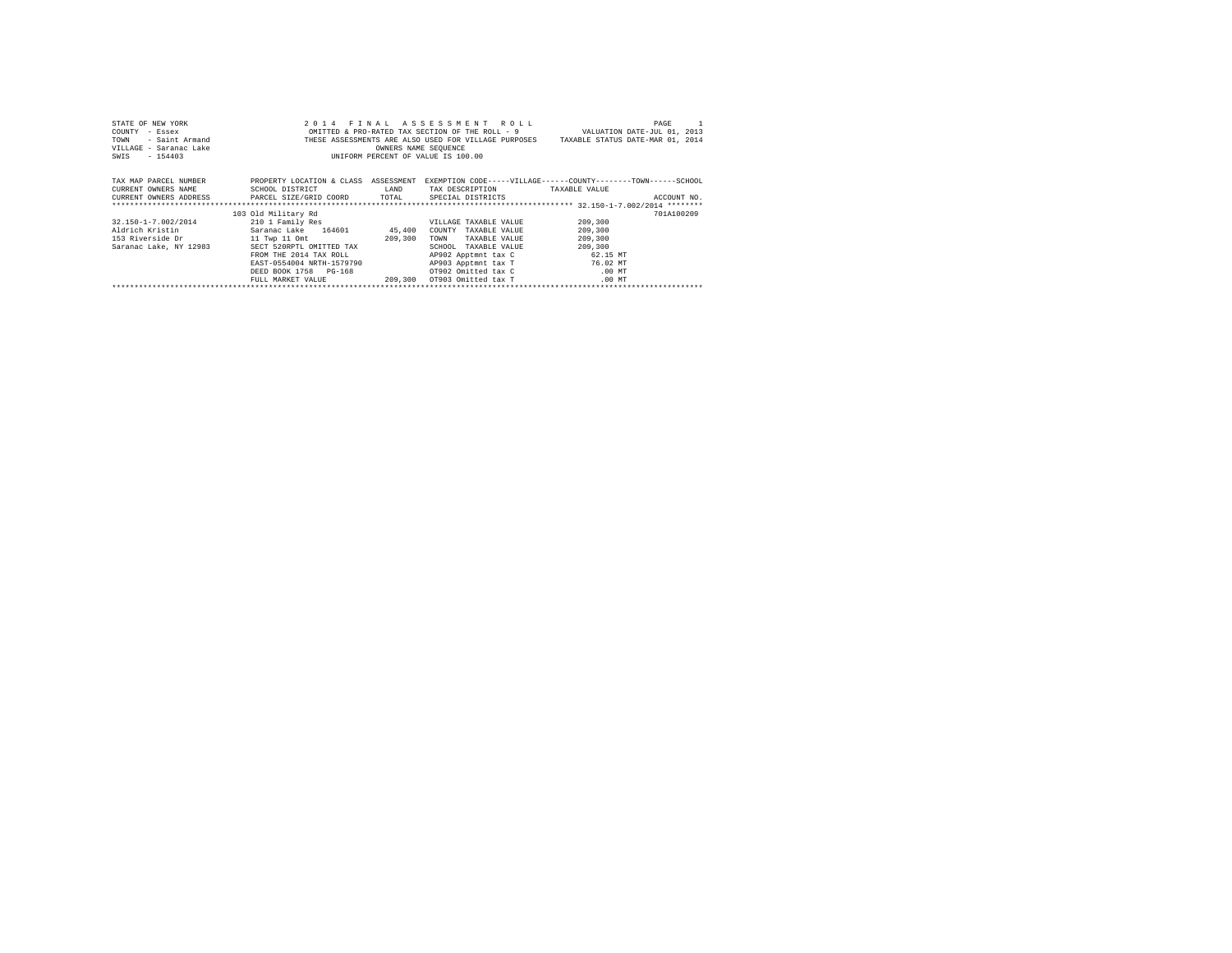| STATE OF NEW YORK      | 2014 FINAL ASSESSMENT ROLL                           | PAGE                             |
|------------------------|------------------------------------------------------|----------------------------------|
| COUNTY - Essex         | OMITTED & PRO-RATED TAX SECTION OF THE ROLL - 9      | VALUATION DATE-JUL 01, 2013      |
| TOWN - Saint Armand    | THESE ASSESSMENTS ARE ALSO USED FOR VILLAGE PURPOSES | TAXABLE STATUS DATE-MAR 01, 2014 |
| VILLAGE - Saranac Lake |                                                      | RPS150/V04/L015                  |
| SWIS<br>$-154403$      |                                                      | CURRENT DATE 6/27/2014           |
|                        | UNIFORM PERCENT OF VALUE IS 100.00                   |                                  |
|                        | ROLL SUB SECTION- - TOTALS                           |                                  |

| CODE  | DISTRICT NAME | TOTAL<br>PARCELS | <b>EXTENSION</b><br>TYPE | VALUE |
|-------|---------------|------------------|--------------------------|-------|
| AP902 | Apptmnt tax C |                  | MOVTAX                   | 62.15 |
| AP903 | Apptmnt tax T |                  | MOVTAX                   | 76.02 |
| OT902 | Omitted tax C |                  | MOVTAX                   | .00   |
| OT903 | Omitted tax T |                  | MOVTAX                   | .00   |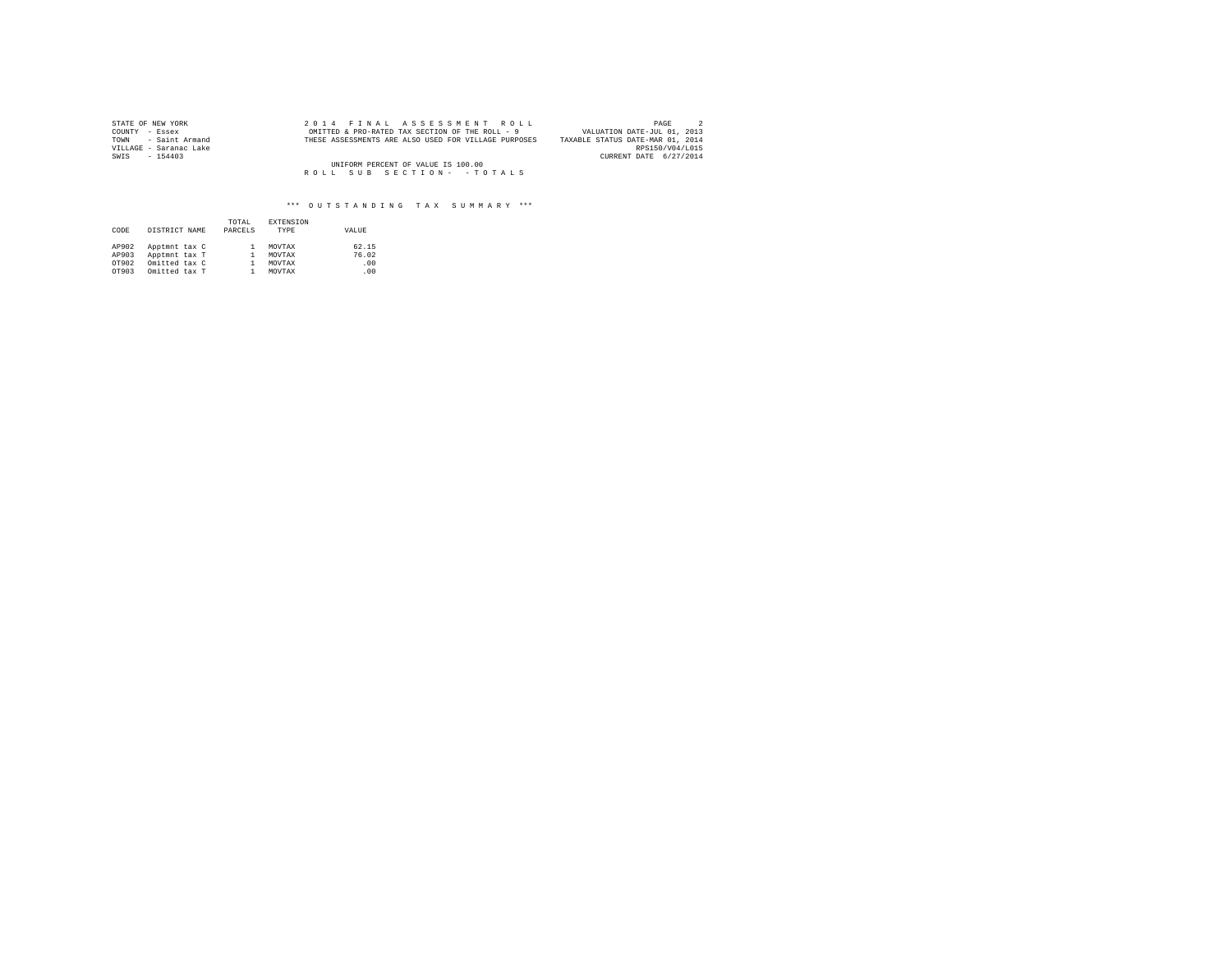| STATE OF NEW YORK      | 2014 FINAL ASSESSMENT ROLL                           | PAGE 3                           |
|------------------------|------------------------------------------------------|----------------------------------|
| COUNTY - Essex         | OMITTED & PRO-RATED TAX SECTION OF THE ROLL - 9      | VALUATION DATE-JUL 01, 2013      |
| TOWN - Saint Armand    | THESE ASSESSMENTS ARE ALSO USED FOR VILLAGE PURPOSES | TAXABLE STATUS DATE-MAR 01, 2014 |
| VILLAGE - Saranac Lake |                                                      | RPS150/V04/L015                  |
| $-154403$<br>SWIS      | UNIFORM PERCENT OF VALUE IS 100.00                   | CURRENT DATE 6/27/2014           |
|                        |                                                      |                                  |

# R O L L S E C T I O N T O T A L S

| CODE  | DISTRICT NAME |  | TOTAL<br>PARCELS | <b>EXTENSION</b><br><b>TYPE</b> | VALUE |
|-------|---------------|--|------------------|---------------------------------|-------|
| AP902 | Apptmnt tax C |  |                  | MOVTAX                          | 62.15 |
| AP903 | Apptmnt tax T |  |                  | MOVTAX                          | 76.02 |
| OT902 | Omitted tax C |  |                  | MOVTAX                          | .00   |
| OT903 | Omitted tax T |  |                  | MOVTAX                          | .00   |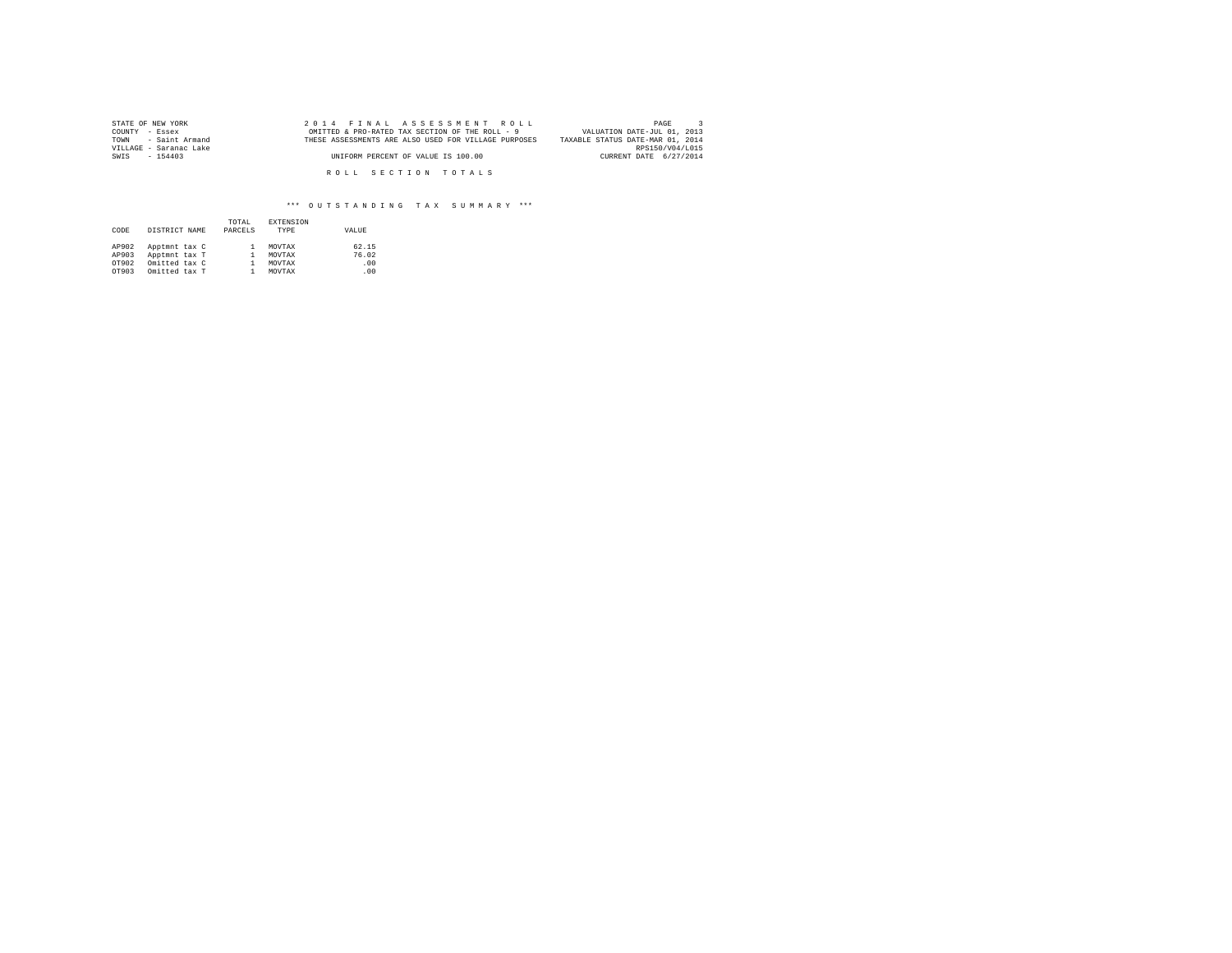| STATE OF NEW YORK      |  | 2014 FINAL ASSESSMENT ROLL                           | PAGE                             |  |
|------------------------|--|------------------------------------------------------|----------------------------------|--|
| COUNTY - Essex         |  |                                                      | VALUATION DATE-JUL 01, 2013      |  |
| TOWN - Saint Armand    |  | THESE ASSESSMENTS ARE ALSO USED FOR VILLAGE PURPOSES | TAXABLE STATUS DATE-MAR 01, 2014 |  |
| VILLAGE - Saranac Lake |  | SWIS TOTALS                                          | RPS150/V04/L015                  |  |
| SWIS<br>$-154403$      |  | UNIFORM PERCENT OF VALUE IS 100.00                   | CURRENT DATE 6/27/2014           |  |

| CODE  | DISTRICT NAME |  | TOTAL<br>PARCELS | <b>EXTENSION</b><br>TYPE | VALUE |
|-------|---------------|--|------------------|--------------------------|-------|
| AP902 | Apptmnt tax C |  |                  | MOVTAX                   | 62.15 |
| AP903 | Apptmnt tax T |  |                  | MOVTAX                   | 76.02 |
| OT902 | Omitted tax C |  |                  | MOVTAX                   | .00   |
| OT903 | Omitted tax T |  |                  | MOVTAX                   | .00   |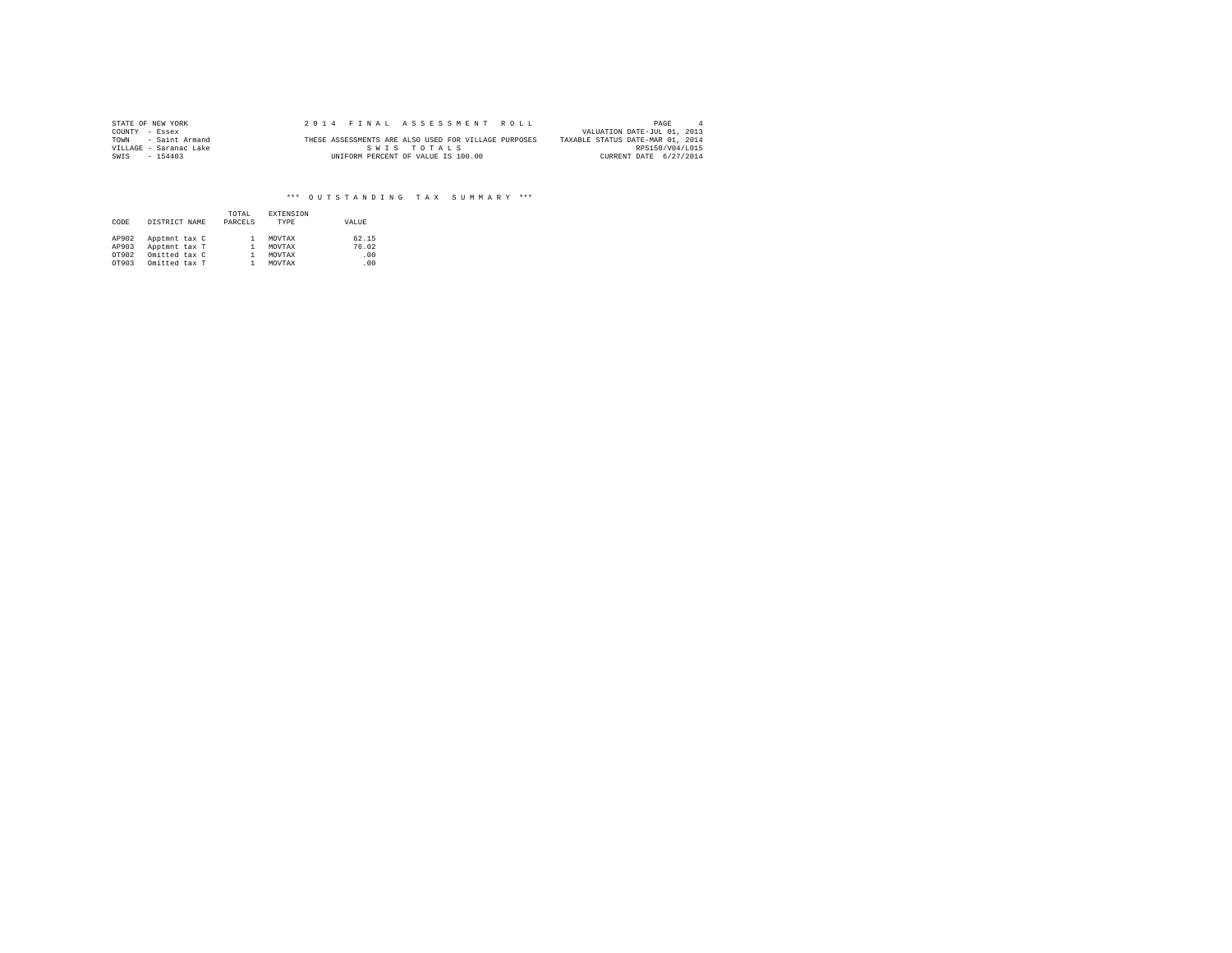| STATE OF NEW YORK         | 2 0 1 4                   | FINAL                | ASSESSMENT ROLL                                 |                                                              | PAGE        |
|---------------------------|---------------------------|----------------------|-------------------------------------------------|--------------------------------------------------------------|-------------|
| COUNTY<br>- Essex         |                           |                      | OMITTED & PRO-RATED TAX SECTION OF THE ROLL - 9 | VALUATION DATE-JUL 01, 2013                                  |             |
| - Saint Armand<br>TOWN    |                           |                      |                                                 | TAXABLE STATUS DATE-MAR 01, 2014                             |             |
| $-154489$<br>SWIS         |                           | OWNERS NAME SEQUENCE |                                                 |                                                              |             |
|                           |                           |                      | UNIFORM PERCENT OF VALUE IS 100.00              |                                                              |             |
|                           |                           |                      |                                                 |                                                              |             |
|                           |                           |                      |                                                 |                                                              |             |
| TAX MAP PARCEL NUMBER     | PROPERTY LOCATION & CLASS | ASSESSMENT           |                                                 | EXEMPTION CODE-----------------COUNTY-------TOWN------SCHOOL |             |
| CURRENT OWNERS NAME       | SCHOOL DISTRICT           | LAND                 | TAX DESCRIPTION                                 | TAXABLE VALUE                                                |             |
| CURRENT OWNERS ADDRESS    | PARCEL SIZE/GRID COORD    | TOTAL                | SPECIAL DISTRICTS                               |                                                              | ACCOUNT NO. |
|                           |                           |                      |                                                 |                                                              | **********  |
|                           | 31 Curtis Way             |                      |                                                 |                                                              | 705J102810  |
| $13.4 - 3 - 3.000 / 2014$ | 210 1 Family Res          |                      | COUNTY<br>TAXABLE VALUE                         | 60,700                                                       |             |
| Schrage Allan J           | Saranac Lake 164601       | 44,000               | TOWN<br>TAXABLE VALUE                           | 60,700                                                       |             |
| 31 Curtis Way             | 123 Richards Sur          | 60.700               | SCHOOL<br>TAXABLE VALUE                         | 60,700                                                       |             |
| PO Box 73                 | SECT 520RPTL OMITTED TAX  |                      | OT904 Omitted tax S                             | 560.09 MT                                                    |             |
| Bloomingdale, NY 12913    | FROM THE 2014 TAX ROLL    |                      |                                                 |                                                              |             |
|                           | EAST-0568297 NRTH-1603422 |                      |                                                 |                                                              |             |
|                           | DEED BOOK 1743 PG-74      |                      |                                                 |                                                              |             |
|                           | FULL MARKET VALUE         | 60,700               |                                                 |                                                              |             |
|                           |                           |                      |                                                 |                                                              |             |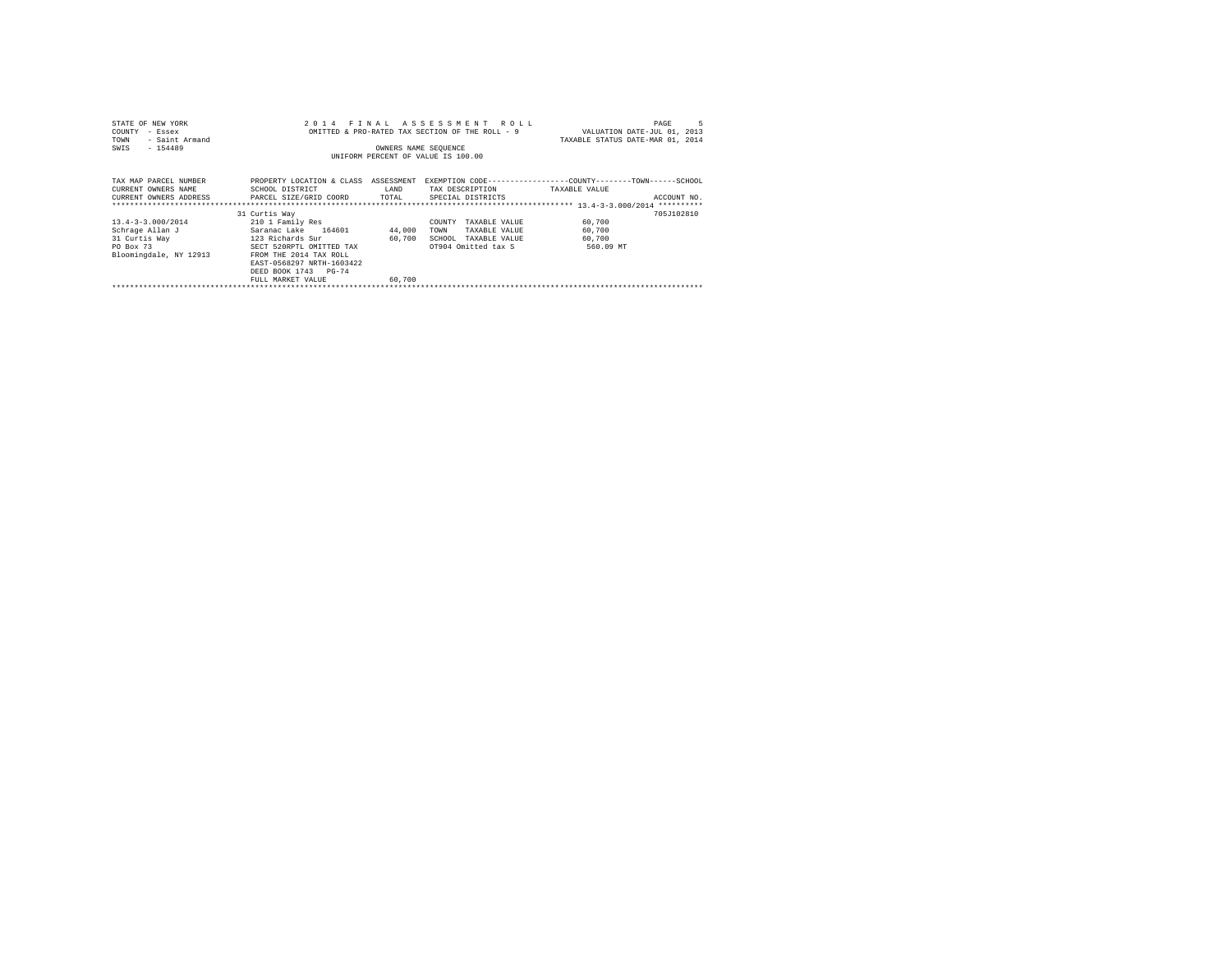| STATE OF NEW YORK      | 2014 FINAL ASSESSMENT ROLL                      | PAGE                             |
|------------------------|-------------------------------------------------|----------------------------------|
| COUNTY - Essex         | OMITTED & PRO-RATED TAX SECTION OF THE ROLL - 9 | VALUATION DATE-JUL 01, 2013      |
| - Saint Armand<br>TOWN |                                                 | TAXABLE STATUS DATE-MAR 01, 2014 |
| SWIS<br>$-154489$      |                                                 | RPS150/V04/L015                  |
|                        |                                                 | CURRENT DATE 6/27/2014           |
|                        | UNIFORM PERCENT OF VALUE IS 100.00              |                                  |
|                        | ROLL SUB SECTION- - TOTALS                      |                                  |

| CODE  | DISTRICT NAME | TOTAL<br>PARCELS | <b>EXTENSION</b><br>TYPE | VALUE  |  |
|-------|---------------|------------------|--------------------------|--------|--|
| OT904 | Omitted tax S |                  | MOVTAX                   | 560.09 |  |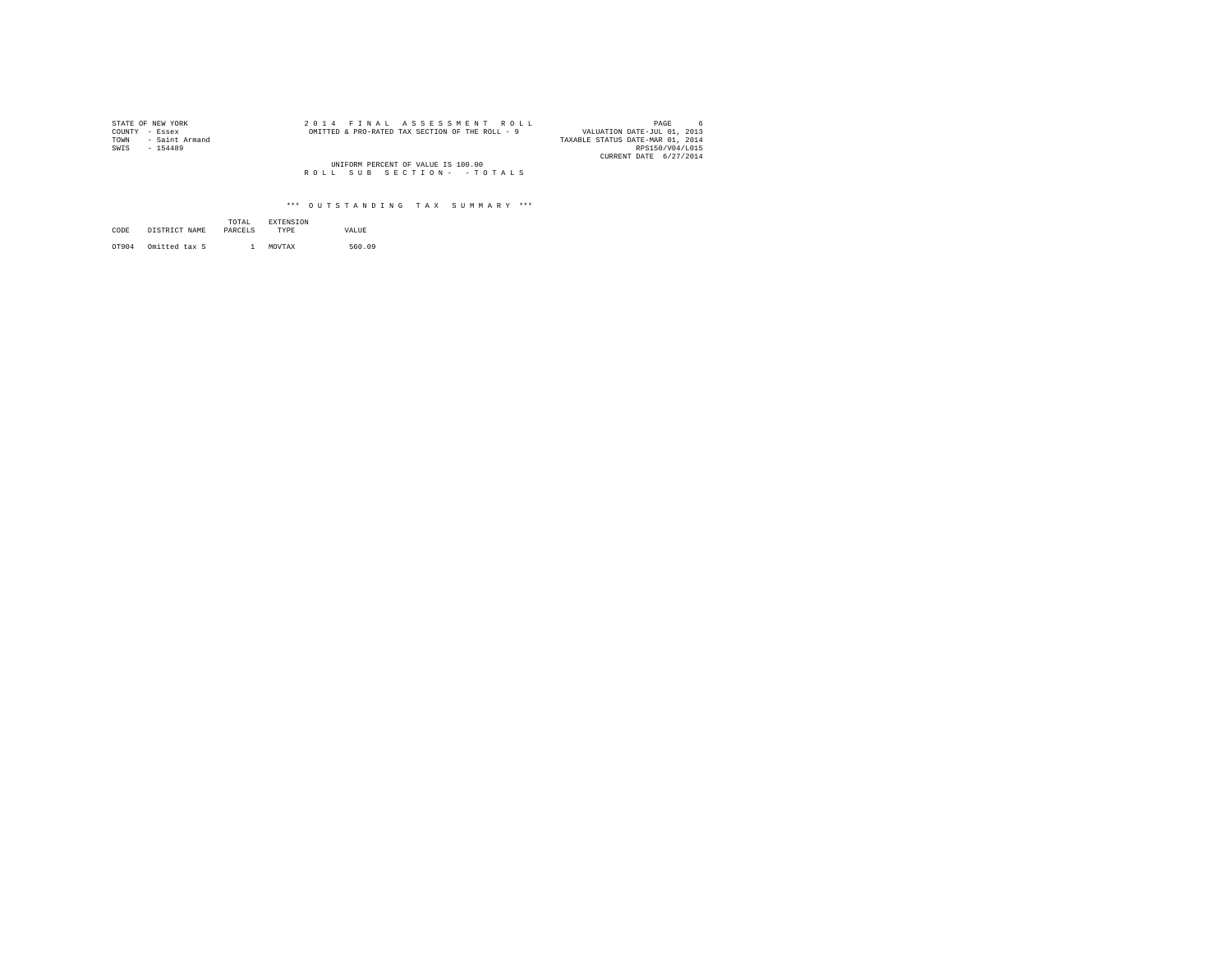| STATE OF NEW YORK      | 2014 FINAL ASSESSMENT ROLL                      | PAGE                             |
|------------------------|-------------------------------------------------|----------------------------------|
| COUNTY<br>- Essex      | OMITTED & PRO-RATED TAX SECTION OF THE ROLL - 9 | VALUATION DATE-JUL 01, 2013      |
| - Saint Armand<br>TOWN |                                                 | TAXABLE STATUS DATE-MAR 01, 2014 |
| SWIS<br>$-154489$      |                                                 | RPS150/V04/L015                  |
|                        | UNIFORM PERCENT OF VALUE IS 100.00              | CURRENT DATE 6/27/2014           |
|                        | ROLL SECTION TOTALS                             |                                  |

| CODE  | DISTRICT NAME | TOTAL<br>PARCELS. | <b>EXTENSION</b><br>TYPE | VALUE  |
|-------|---------------|-------------------|--------------------------|--------|
| OT904 | Omitted tax S |                   | MOVTAX                   | 560.09 |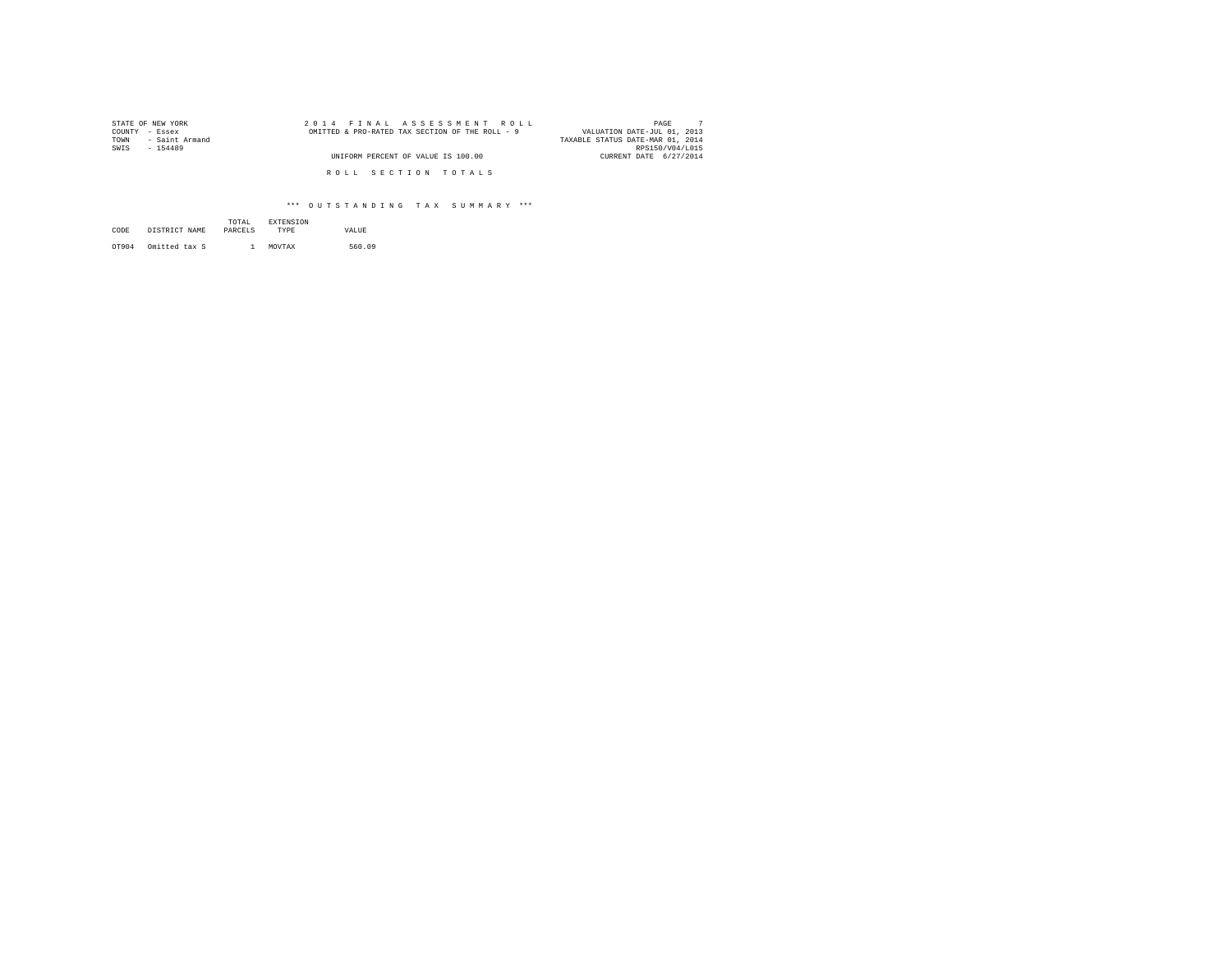| STATE OF NEW YORK      |  | 2014 FINAL ASSESSMENT ROLL         |                                  | PAGE            |  |
|------------------------|--|------------------------------------|----------------------------------|-----------------|--|
| COUNTY - Essex         |  |                                    | VALUATION DATE-JUL 01, 2013      |                 |  |
| TOWN<br>- Saint Armand |  |                                    | TAXABLE STATUS DATE-MAR 01, 2014 |                 |  |
| SWIS<br>$-154489$      |  | SWIS TOTALS                        |                                  | RPS150/V04/L015 |  |
|                        |  | UNIFORM PERCENT OF VALUE IS 100.00 | CURRENT DATE 6/27/2014           |                 |  |

| CODE  | DISTRICT NAME | TOTAL<br>PARCELS | <b>EXTENSION</b><br><b>TYPE</b> | VALUE  |
|-------|---------------|------------------|---------------------------------|--------|
| OT904 | Omitted tax S |                  | MOVTAX                          | 560.09 |